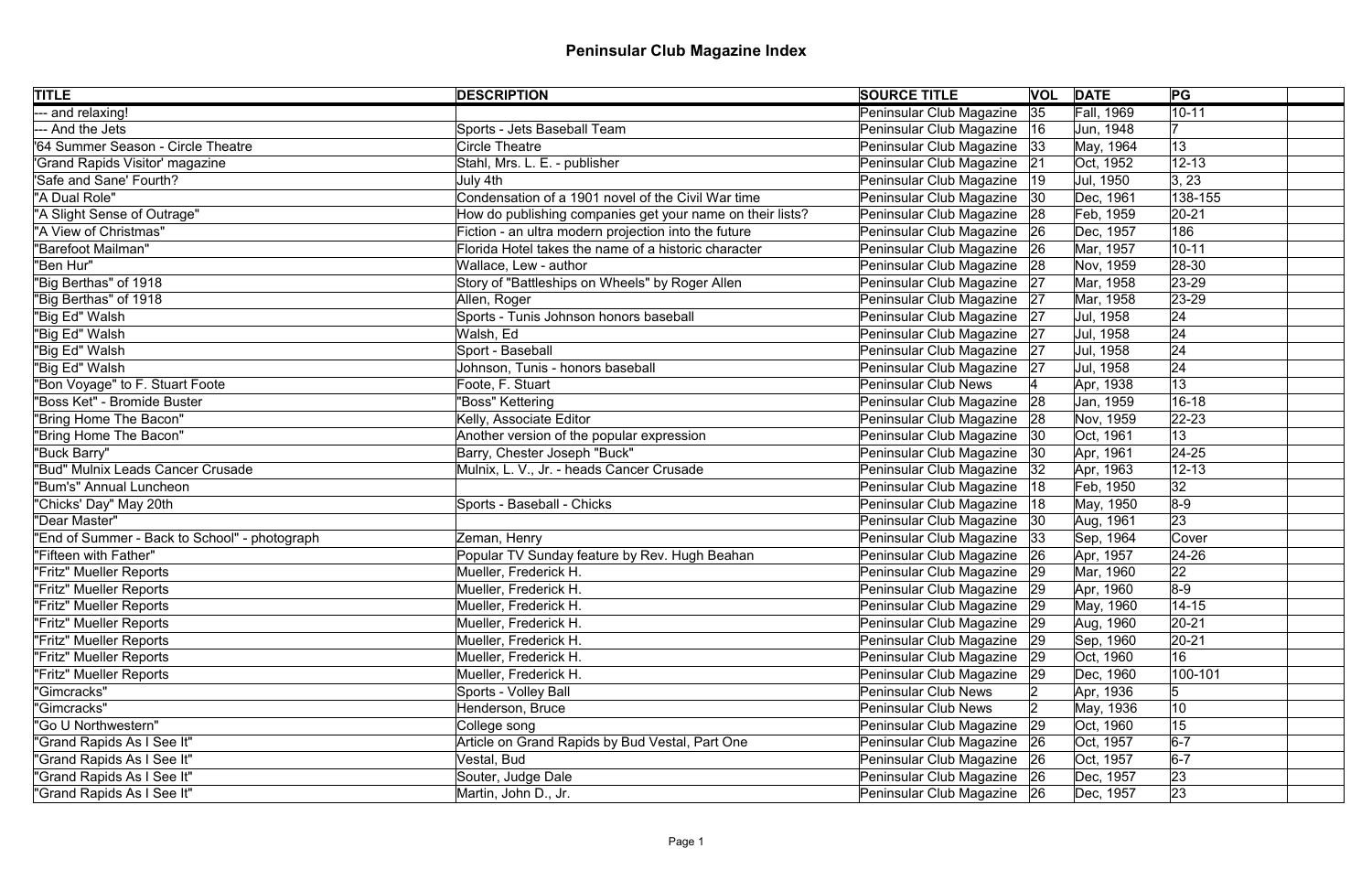| <b>TITLE</b>                              | <b>DESCRIPTION</b>                                      | <b>SOURCE TITLE</b>           |    | <b>VOL DATE</b> | PG        |
|-------------------------------------------|---------------------------------------------------------|-------------------------------|----|-----------------|-----------|
| "Grand Rapids As I See It"                | Article on Grand Rapids by Dr. Duncan E. Littlefair     | Peninsular Club Magazine      | 27 | Jan, 1958       | $6-7$     |
| "Harmony Halls" Featured at October Stag  | <b>Harmony Halls</b>                                    | <b>Peninsular Club News</b>   | 12 | Oct, 1944       |           |
| "Home From The Forest", Weidnaar Painting | Weidenaar, Reynold - renowned local artist              | Peninsular Club Magazine      | 16 | Sep, 1948       | $5-7$     |
| "I Kissed Her, Honey!"                    | Krissoff, Abe - short story                             | Peninsular Club Magazine 31   |    | Aug, 1962       | 15        |
| "I've Got A Secret"                       | You don't need to guess long                            | Peninsular Club Magazine      | 27 | Feb, 1958       | 9         |
| "Illinois Loyalty"                        | College Song                                            | Peninsular Club Magazine   30 |    | Nov, 1961       | 8         |
| "Jack Daniel" Sour Mash                   | Vice-President Jack Garner brought attention to whiskey | Peninsular Club Magazine      | 27 | Jul, 1958       | 20        |
| 'Jack Daniel" Sour Mash                   | Garner, Jack (Vice-President)                           | Peninsular Club Magazine   27 |    | Jul, 1958       | 20        |
| "Jack Was Full Of Beans"                  | How this revised old tale might appear on TV            | Peninsular Club Magazine      | 30 | Oct, 1961       | $14 - 18$ |
| "Jerry" Ford Page                         | Ford, Jerry - congressman                               | Peninsular Club Magazine 29   |    | Jan, 1960       | 16        |
| "Jerry" Ford Page                         | Ford, Jerry - congressman                               | Peninsular Club Magazine      | 29 | Feb, 1960       | 11        |
| "Jerry" Ford Page                         | Ford, Jerry - congressman                               | Peninsular Club Magazine      | 29 | Mar, 1960       | 13        |
| "Jerry" Ford Page                         | Ford, Jerry - congressman                               | Peninsular Club Magazine      | 29 | Apr, 1960       | $ 24-25$  |
| "Jerry" Ford page                         | Ford, Jerry - congressman                               | Peninsular Club Magazine      | 29 | May, 1960       |           |
| "Jerry" Ford Page                         | Ford, Jerry - congressman                               | Peninsular Club Magazine 29   |    | Jul, 1960       | 13        |
| "Jerry" Ford Page                         | Ford, Jerry - congressman                               | Peninsular Club Magazine      | 29 | Oct, 1960       | 26        |
| "Jerry" Ford Page                         | Ford, Jerry - congressman                               | Peninsular Club Magazine      | 31 | Aug, 1962       | 17        |
| "Jerry" Ford Page                         | Ford, Jerry - congressman                               | Peninsular Club Magazine 31   |    | Sep, 1962       | 10        |
| "Jerry" Ford Page                         | Ford, Jerry - congressman                               | Peninsular Club Magazine 31   |    | Oct, 1962       | 19        |
| "Jerry" Ford Page                         | Ford, Jerry - congressman                               | Peninsular Club Magazine 31   |    | Dec, 1962       | 139       |
| "Leaf Drift"                              | Anderson, Miriam - poem                                 | Peninsular Club Magazine 26   |    | Nov, 1957       | 32        |
| "Little Red Schoolhouse"                  | Rapids-Standard little landmark                         | Peninsular Club Magazine 31   |    | Nov, 1962       | $6-7$     |
| "Livingston, I Presume"                   | Series of "Our Man Livingston"                          | Peninsular Club Magazine 28   |    | Dec, 1959       | 103       |
| "Main Street Crusader"                    | Caslow, Winfield H. - radio campaign                    | Peninsular Club Magazine 28   |    | Mar, 1959       | $11 - 14$ |
| "Mike" Griffin                            | Lanford Griffin's son joins Ted Brink Printers          | Peninsular Club Magazine 27   |    | Sep, 1958       | 13        |
| "Mike" Griffin                            | Griffin, Michael G.                                     | Peninsular Club Magazine   27 |    | Sep, 1958       | 13        |
| "Mike" Griffin                            | <b>Ted Brink Printers</b>                               | Peninsular Club Magazine 27   |    | Sep, 1958       | 13        |
| "Morning Over the Marshlands"             | Benson, Frank W. - artist                               | Peninsular Club Magazine      |    | Nov, 1948       | 39        |
| "O'Callaghan Meet A Gremlin"              | A fiction story about Ireland, leprechauns and the feys | Peninsular Club Magazine   27 |    | Dec, 1958       | 138-139   |
| "On Wisconsin"                            | College songs                                           | Peninsular Club Magazine 29   |    | May, 1960       | 26-27     |
| "Operation: Christine Jorgesen"           | Jorgesen, Christine                                     | Peninsular Club Magazine 29   |    | Apr, 1960       | $10 - 11$ |
| "Please Don't Eat The Daisies"            | Florida's deatly ornamental plants                      | Peninsular Club Magazine 31   |    | Mar, 1962       | 14        |
| "Razzin' the Rapids"                      | Barnes, Ray - sketch artist                             | Peninsular Club Magazine 26   |    | Dec, 1957       | 112       |
| "Sailing on Reeds Lake" - a photograph    | Abbott, Jay C.                                          | Peninsular Club Magazine      | 33 | Aug, 1964       | Cover     |
| "Song of the Bells"                       | Stafford, Thomas D. - poem                              | Peninsular Club Magazine 26   |    | Dec, 1957       | 21        |
| "Still Waters" photograph - cover page    | Abbott, Jay C.                                          | Peninsular Club Magazine   33 |    | Jul, 1964       | Cover     |
| "Swing Low Sweet Chariot"                 | Classics - keep hands of pressure groups off classics   | Peninsular Club Magazine 26   |    | Dec, 1957       | 182-186   |
| "Taquamenon Falls", cover photo           | Abbott, Jay C.                                          | Peninsular Club Magazine 33   |    | May, 1964       | Cover     |
| "Ten Minutes For Peace"                   | To advance world peace                                  | Peninsular Club Magazine   30 |    | Dec, 1961       | 65-66     |
| "The Accordion Man", fiction              | Elliott, Gerald A. - A Christmas Parable                | Peninsular Club Magazine 30   |    | Dec, 1961       | 106-107   |
| "The Chain Letter"                        | Brink, Ted - author                                     | Peninsular Club Magazine 30   |    | Dec, 1961       | 112-113   |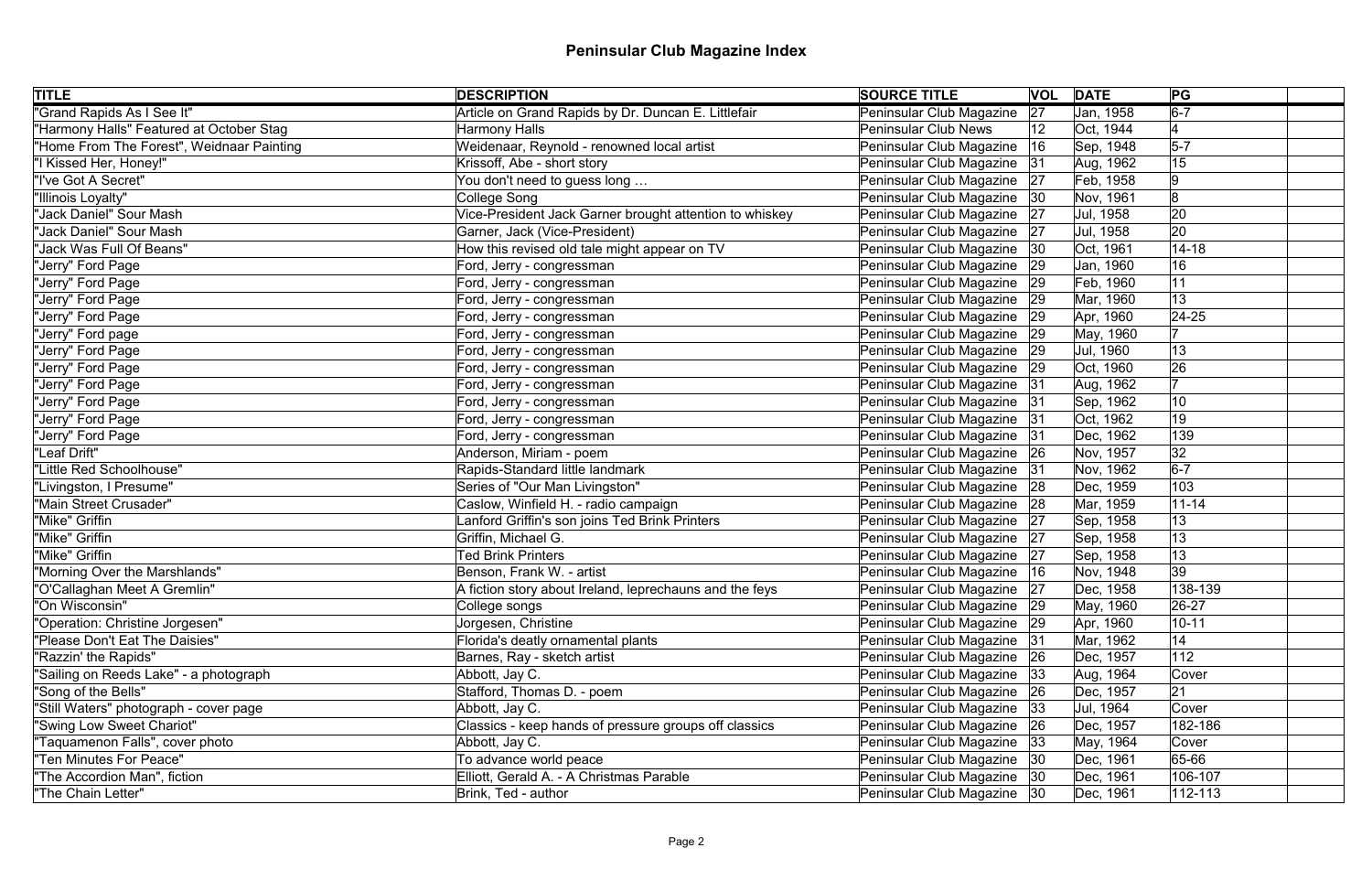| <b>TITLE</b>                                   | <b>DESCRIPTION</b>                                            | <b>SOURCE TITLE</b>           |              | <b>VOL DATE</b> | PG                   |
|------------------------------------------------|---------------------------------------------------------------|-------------------------------|--------------|-----------------|----------------------|
| "The Club Lounger" - Peninsular Club, 1889     | Peninsular Club 1889                                          | Peninsular Club Magazine      | 32           | Dec, 1963       | $\overline{124-126}$ |
| "The Coming Through"                           | Short fiction story by Ted Brink                              | Peninsular Club Magazine 27   |              | Dec, 1958       | 184                  |
| "The Coming Through"                           | Brink, Ted                                                    | Peninsular Club Magazine 27   |              | Dec, 1958       | 184                  |
| "The Dreams of Men"                            | White, T. Gilbert - artist                                    | <b>Peninsular Club News</b>   |              | Aug, 1937       | Cover, 8             |
| "The Gay Nineties Party" Pictures              |                                                               | Peninsular Club Magazine      | 33           | Nov, 1964       | $16 - 17$            |
| "The Hate That Kills"                          | Fiction - "The Hate That Kills"                               | Peninsular Club Magazine      | 26           | Dec, 1957       | 130-131              |
| "The Night Before Christmas"                   | The image of Santa                                            | Peninsular Club Magazine      | 30           | Dec, 1961       | $ 94 - 95 $          |
| "The Reverend" Retires                         | Edmund Pace has served the great and just plain Joe           | Peninsular Club Magazine      | 27           | Feb, 1958       |                      |
| <b>The Reverend" Retires</b>                   | Pace, Rev. Edmund                                             | Peninsular Club Magazine      | 27           | Feb, 1958       |                      |
| "The Stylist" and "Prestige"                   | Calahan Company produces two magazines                        | Peninsular Club Magazine      | 27           | Dec, 1958       | 95-100               |
| "The Territorial Enterprise"                   | Famous Nevada weekly again being published                    | Peninsular Club Magazine      | 28           | Feb, 1959       | $ 26-29 $            |
| "The Territorial Enterprise"                   | Twain, Mark                                                   | Peninsular Club Magazine      | 28           | Feb, 1959       | 26-29                |
| "The Treatment"                                | Article on the Furniture Capital                              | Peninsular Club Magazine      | 31           | Apr, 1962       | $14 - 16$            |
| "Touch Hands"                                  | In Memory of Deceased Members, 1958                           | Peninsular Club Magazine      | 27           | Dec, 1958       | 13                   |
| "Turn Over Darling"                            | Interesting gadget advocated for more peaceful sleeping       | Peninsular Club Magazine      | 26           | Sep, 1957       | 13                   |
| "Whooping It Up In New YorkK"                  | DeLamarter, Jeanne                                            | <b>Peninsular Club News</b>   |              | Dec, 1936       | 10                   |
| "Whozit" Club Member Quiz                      |                                                               | Peninsular Club Magazine      | 31           | Dec, 1962       | 60-62                |
| "Windigo" with Pen Crew Takes Third Place      | Yacht Club Race                                               | <b>Peninsular Club News</b>   |              | Mar, 1941       | 9                    |
| "Yellow Kid" Weil                              | Brief review of life and works of "Yellow Kid" Weil, swindler | Peninsular Club Magazine      | 26           | Aug, 1957       | $22 - 24$            |
| 140 Million License Plates                     | Kelly, John                                                   | Peninsular Club Magazine      | 34           | Feb, 1965       | $ 32-33$             |
| 18 Holes & What About It                       |                                                               | Peninsular Club Magazine      | 17           | Oct, 1949       | 10, 20               |
| 1860 - And Before                              | A review - slavery and secession                              | Peninsular Club Magazine      | 29           | Nov, 1960       | $9 - 12$             |
| 1913 York Lodge Baseball Team Photo            | Sports - Baseball                                             | Peninsular Club Magazine      | 17           | Apr, 1949       | 23                   |
| 1919 Dempsey vs. Willard                       | Kelly, John                                                   | Peninsular Club Magazine      | 33           | Jul, 1964       | $12 - 13$            |
| 1919 Dempsey vs. Willard                       | Sports - Boxing                                               | Peninsular Club Magazine      | 33           | Jul, 1964       | $12 - 13$            |
| 1926: A Grand Rapids First                     | Inter-city airplane passenger service, 1926                   | Peninsular Club Magazine      | 34           | Nov, 1965       | $ 24-25$             |
| 1935 Nominees for Peninsular Club Hall of Fame | Peninsular Club Hall of Fame                                  | Peninsular Club News          |              | Jan, 1936       | $6-7$                |
| 1938's Martian Invasion                        | 1938's Martian Invasion by radio                              | Peninsular Club Magazine      | 24           | Mar, 1955       | 28-31                |
| 1938's Martian Invasion                        | Welles, Orson - 1938 Martian Invasion                         | Peninsular Club Magazine 24   |              | Mar, 1955       | $ 28-31 $            |
| 1944 Pen Club Officers                         |                                                               | <b>Peninsular Club News</b>   |              | May, 1944       | 3                    |
| 1949 Chamber of Commerce Cruise                |                                                               | Peninsular Club Magazine      | 17           | Jan, 1949       | 10                   |
| 1949 Trout Season                              |                                                               | Peninsular Club Magazine      | 17           | Jun, 1949       | $6-7$                |
| 1953 Baseball Season                           | Sports - Baseball review                                      | Peninsular Club Magazine      | 22           | Apr, 1953       | $14 - 15$            |
| 1954 Goodwill Cruise                           |                                                               | Peninsular Club Magazine      | 23           | May, 1954       | 11                   |
| 1955 and the Tigers                            | <b>Sports - Detroit Tigers</b>                                | Peninsular Club Magazine   24 |              | Apr, 1955       | 15                   |
| 1956 Deaths                                    |                                                               | Peninsular Club Magazine      | 26           | Jan, 1957       |                      |
| 1956 Kentucky Derby                            | <b>Sports - Kentucky Derby</b>                                | Peninsular Club Magazine      | 25           | May, 1956       | $2 - 3$              |
| 1965 - Year of Panic!                          |                                                               | Peninsular Club Magazine 34   |              | May, 1965       | 27                   |
| 20 Years of Service at Peninsular Club Manager | Griffin, Langford H.                                          | <b>Peninsular Club News</b>   |              | Apr, 1938       | 12                   |
| 3 Million Gallons in '50                       | G. R. Varnish Corporation                                     | Peninsular Club Magazine      | $ 19\rangle$ | Nov, 1950       | $4-5, 30-31$         |
| 30 Years on Job                                | Griffin, Langford                                             | <b>Peninsular Club News</b>   | 16           | May, 1948       | 15                   |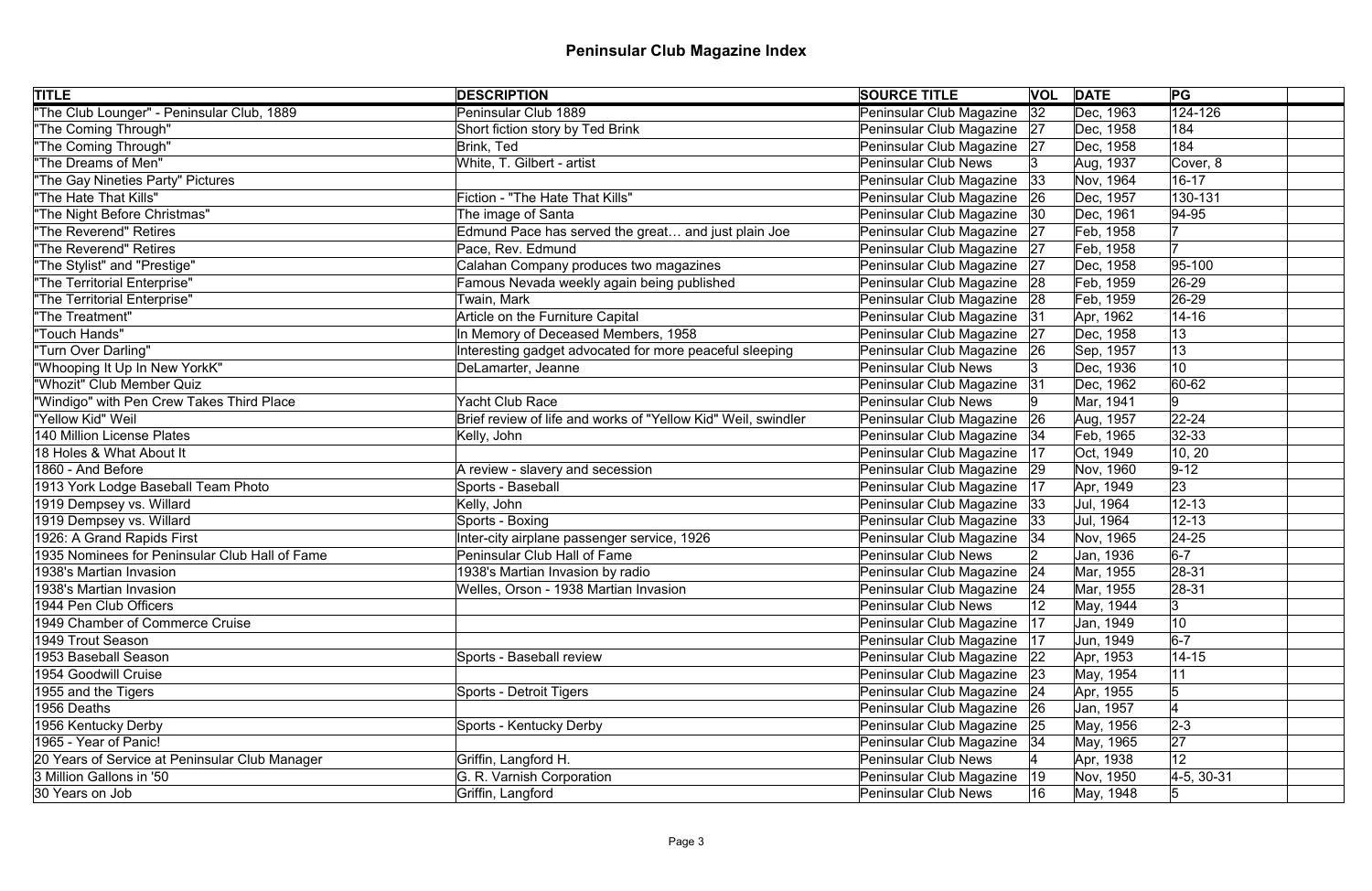| <b>TITLE</b>                                                | <b>DESCRIPTION</b>                           | <b>SOURCE TITLE</b>           |              | <b>VOL DATE</b> | PG             |
|-------------------------------------------------------------|----------------------------------------------|-------------------------------|--------------|-----------------|----------------|
| 45 Years of G. R. History in Eagle Souvenir                 |                                              | Peninsular Club Magazine      | 33           | Sep, 1964       | $11 - 14$      |
| 4th of July Activities Photos                               |                                              | <b>Peninsular Club News</b>   |              | Jul, 1939       | $4-6$          |
| 4th of July at Spring Lake                                  |                                              | Peninsular Club News          |              | Jul, 1937       | $6-7$          |
| 4th of July at Spring Lake Club                             | <b>Spring Lake Country Club</b>              | <b>Peninsular Club News</b>   |              | Jun, 1939       | $8-9$          |
| 5th Annual Stagette Pictures                                |                                              | <b>Peninsular Club News</b>   |              | Mar, 1941       | 6              |
| 75th Anniversary Open House                                 | <b>Pictures of Anniversary Open House</b>    | Peninsular Club Magazine      | 25           | Dec, 1956       | 152            |
| $9,000$ Taste Buds                                          |                                              | Peninsular Club Magazine      | 29           | Dec, 1960       | $ 34-35 $      |
| 99.99 Is a Good Percentage                                  | <b>Consumers Power Company</b>               | Peninsular Club Magazine      | 17           | Apr, 1949       | 3, 25, 29      |
| A Bit of History                                            | Highlights on history of playing cards       | Peninsular Club Magazine      | 27           | Dec, 1958       | $57-59$        |
| A Boost for M'Lady                                          | Women - one-third are now automobile drivers | Peninsular Club Magazine 23   |              | Dec, 1954       | 37             |
| A Bouquet For Mrs. Hefferan For Her Floral Displays At club | Hefferan, Mrs. Thomas W.                     | <b>Peninsular Club News</b>   |              | May, 1939       | 8              |
| A Boxer Passes                                              | The Wild Bull of the Pampas                  | Peninsular Club Magazine      | 29           | Sep, 1960       | $22 - 23$      |
| A Brush of the Wings of Time                                |                                              | Peninsular Club Magazine      | 18           | Feb, 1950       | 17             |
| A Busy Man                                                  | Muldoon, Dr. James P.                        | Peninsular Club Magazine      | 36           | Spring, 1970    | $5-7$          |
| A Car Called the DeVaux-Hall                                |                                              | Peninsular Club Magazine      | 33           | Nov, 1964       | $27 - 28$      |
| A Century Ago in Grand Rapids                               |                                              | Peninsular Club Magazine      | 33           | Dec, 1964       | 83-84          |
| A Christmas Carol                                           | Dickens, Charles - author                    | Peninsular Club Magazine      | 22           | Dec, 1953       | $14 - 16$      |
| A Christmas Carol                                           | Dickens, Charles                             | Peninsular Club Magazine      | 33           | Dec, 1964       | $ 21 - 26$     |
| A Christmas Story                                           | <b>Currier and Ives</b>                      | Peninsular Club Magazine      | 33           | Dec, 1964       | $ 62 - 63 $    |
| A Danish Holiday                                            | The Danes celebrating America's holiday      | Peninsular Club Magazine      | 31           | May, 1962       | $9 - 11$       |
| A Dedicated Group                                           | <b>Chamber of Commerce</b>                   | Peninsular Club Magazine      | 28           | Aug, 1959       | $ 21-23$       |
| A Dog's Ailments                                            | Modern medicine and care of a dog            | Peninsular Club Magazine      | 27           | Aug, 1958       | $ 29-30$       |
| A Double Holiday Observed At The Club                       |                                              | <b>Peninsular Club News</b>   |              | Dec, 1938       | 14             |
| A Dozen Wild Rivers                                         | Fishing                                      | Peninsular Club Magazine      | $ 20\rangle$ | May, 1951       | $7-8, 22$      |
| A Furtive Tear Over Lanza, Who Ain't Caruso Yet             | Lanza, Mario                                 | Peninsular Club Magazine   20 |              | May, 1951       | 30             |
| A Gay Winter in Prospect!                                   |                                              | <b>Peninsular Club News</b>   |              | Oct, 1937       | 3              |
| A Good Citizen                                              | Rotary International                         | Peninsular Club Magazine 30   |              | Sep, 1961       | 15             |
| A Good Year's Coming                                        | <b>Grand Rapids business</b>                 | Peninsular Club Magazine      |              | Feb, 1950       |                |
| A History of Christmas Toys                                 |                                              | Peninsular Club Magazine   34 |              | Dec, 1965       | 68-69          |
| A House With Romantic Tradition                             | St. Cecelia's Society                        | Peninsular Club Magazine      | 36           | Spring, 1971    | $27-29$        |
| A Letter to Dad                                             |                                              | Peninsular Club Magazine 24   |              | Jan, 1955       | 21             |
| A Little Bit of Starving and a Lot of Work                  | Lum, Ted - sculptor                          | Peninsular Club Magazine      | 36           | Fall, 1970      | 39             |
| A Little Matter of Parking                                  | An incidental brush with John Law            | Peninsular Club Magazine      | 26           | Aug, 1957       | 18             |
| A Lively Party Thirty Years Ago                             | "When You And I Were Young, Maggie"          | Peninsular Club Magazine      | 27           | Dec, 1958       | 86-87          |
| A Lot of Water                                              | Snyder, George                               | <b>Peninsular Club News</b>   | 16           | May, 1948       | 8              |
| A Menu to Remember                                          | Gay 90's Menu                                | Peninsular Club Magazine      | 16           | Aug, 1948       | 6              |
| A Mother's Story is Nex Subject in Book Review              | "Mary O'Grady"                               | Peninsular Club Magazine      | 18           | Feb, 1950       | 30             |
| A New Look On the fourth floor                              | Rush, Jesse - headwaiter                     | Peninsular Club Magazine      | 36           | Winter, 1970    | 11             |
| A New Look On the fourth floor                              | VandenBerg, Fran - hostess                   | Peninsular Club Magazine 36   |              | Winter, 1970    | 11             |
| A New Pulse Begins Beating                                  | <b>Wurzburg's Department Store</b>           | Peninsular Club Magazine 20   |              | May, 1951       | $ 4-7, 37-39 $ |
| A Peep Into Tomorrow                                        | "Yellow Kid" Weil                            | Peninsular Club Magazine 26   |              | Aug, 1957       | $22 - 24$      |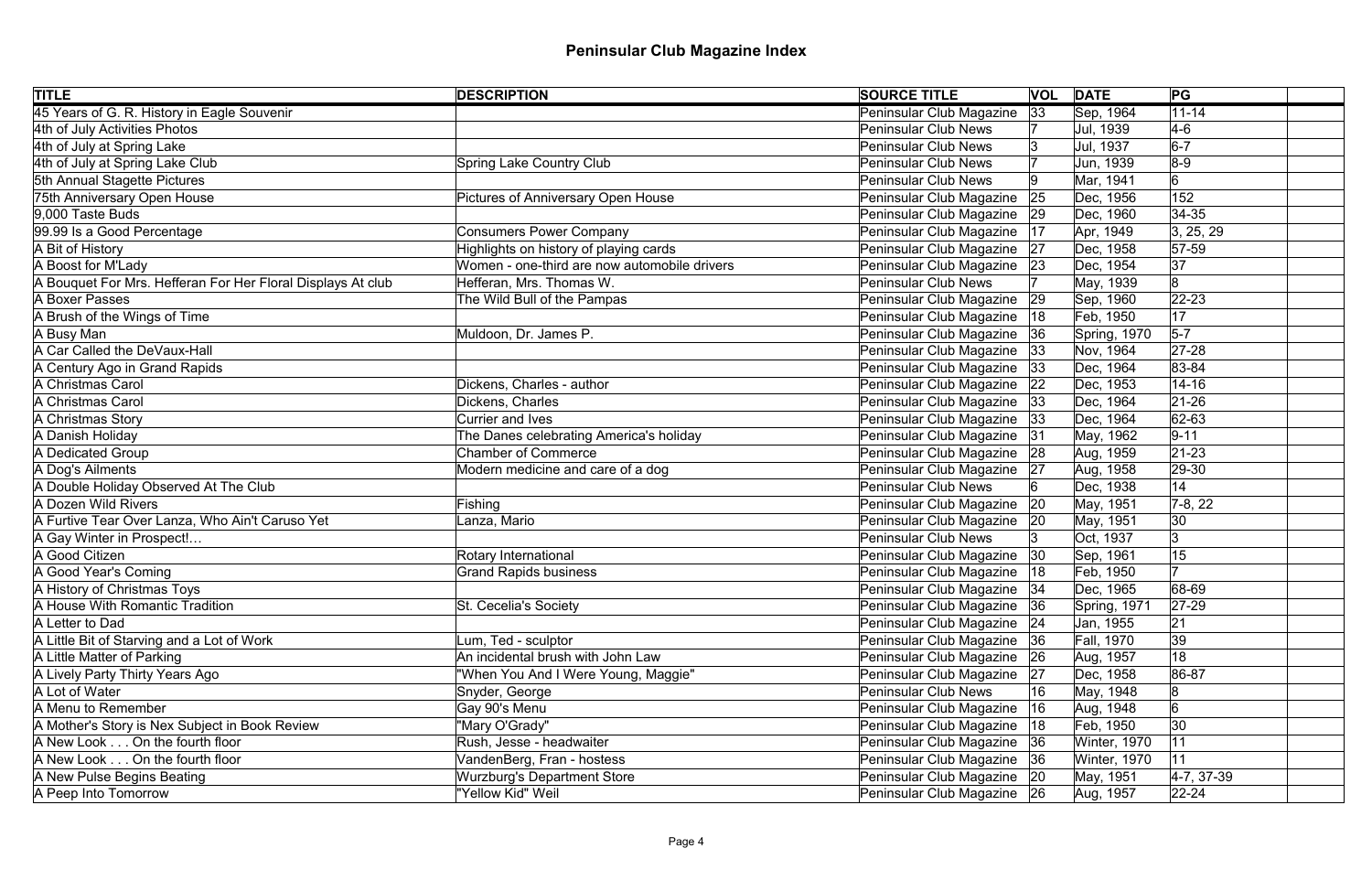| <b>TITLE</b>                                         | <b>DESCRIPTION</b>                              | <b>SOURCE TITLE</b>           |              | <b>VOL DATE</b> | PG              |  |
|------------------------------------------------------|-------------------------------------------------|-------------------------------|--------------|-----------------|-----------------|--|
| A Peep Into Tomorrow                                 | What a fabulous future awaits babies born today | Peninsular Club Magazine      | 26           | Aug, 1957       | $\overline{25}$ |  |
| A Picture Is Worth Many Words                        | Collins, Kreigh                                 | Peninsular Club Magazine      | 19           | Sep, 1950       | $8, 26-27$      |  |
| A Place in the Sun                                   | Sunburn                                         | Peninsular Club Magazine 28   |              | Aug, 1959       | 32              |  |
| A Potpourri American Christmas                       |                                                 | Peninsular Club Magazine 36   |              | Winter, 1970    | 53-55           |  |
| A Puppy For Christmas                                | Humane Society on adopting pets                 | Peninsular Club Magazine      | 31           | Dec, 1962       | 158-159         |  |
| A Refreshing Soda and Ginger Ale Drink               | <b>Salutaris</b>                                | <b>Peninsular Club News</b>   |              | Mar, 1939       | 12              |  |
| A Report on Membership                               | PenClub Membership                              | <b>Peninsular Club News</b>   |              | Dec, 1943       | 13              |  |
| A Report on the Market                               | <b>Recent Furniture Market Displays</b>         | Peninsular Club Magazine      | 16           | Aug, 1948       | 25              |  |
| A Service Man's Letter to His Mother                 |                                                 | <b>Peninsular Club News</b>   | 12           | Oct, 1944       | 16              |  |
| A Short History of the Club                          |                                                 | Peninsular Club Magazine      | 36           | Winter, 1969    | $ 7-11, 52 $    |  |
| A Suit to Suit a Moon Man                            |                                                 | Peninsular Club Magazine      | 34           | Aug, 1965       | 23              |  |
| A Summer Respite                                     | <b>Blythefield Country Club</b>                 | Peninsular Club Magazine      | 16           | Sep, 1948       | 10              |  |
| A Theater Party and a Theater Train                  | <b>PenClub Theater Train</b>                    | Peninsular Club Magazine      | 27           | Oct, 1958       |                 |  |
| A Toast To The Men In Service                        |                                                 | <b>Peninsular Club News</b>   |              | Feb, 1944       |                 |  |
| A Two Way Lift For Men - Physical Therapy Department |                                                 | Peninsular Club Magazine      | 32           | Oct, 1963       | $21 - 22$       |  |
| A Valentine Love-in                                  |                                                 | Peninsular Club Magazine      | 36           | Spring, 1970    | $ 8-9 $         |  |
| A View of Christmas                                  | Brink, Ted                                      | Peninsular Club Magazine      | 34           | Dec, 1965       | 93              |  |
| A Visit to Europe                                    | Ruegner, William C. - PenClub chef              | Peninsular Club Magazine      | 16           | Nov, 1948       | 9, 32           |  |
| A Want Ad                                            | Alan Beck's Man Wanted Ad Response              | Peninsular Club Magazine 24   |              | Jul, 1955       | 28-29           |  |
| A Way to Travel                                      | <b>Quality Courts motel chain</b>               | Peninsular Club Magazine      | 21           | Jul, 1952       | 23, 27          |  |
| A Well Deserved Vacation                             | Griffin J. H. - Peninsular Club manager         | <b>Peninsular Club News</b>   |              | Sep, 1937       | 5               |  |
| A Word Of Thanks To The Advertising Committee        |                                                 | <b>Peninsular Club News</b>   |              | Sep, 1938       | 91              |  |
| A Word Or Two About Oysters                          |                                                 | <b>Peninsular Club News</b>   |              | Dec, 1938       | $5\overline{)}$ |  |
| A Working Family                                     | Buth, Gerrit - dairyman                         | Peninsular Club Magazine      | 28           | Dec, 1959       | 80-81           |  |
| A-Hunting We Would Go                                | <b>Sports - Pheasant Hunting</b>                | Peninsular Club Magazine      | $ 19\rangle$ | Oct, 1950       | 10, 26          |  |
| A. B. O'Brien, Regular                               | <b>Colonial Funeral Home</b>                    | Peninsular Club Magazine      | 22           | Jun, 1953       | 23              |  |
| A. B. O'Brien, Regular                               | O'Brien, A. B. "Bonnie"                         | Peninsular Club Magazine      | 22           | Jun, 1953       | 23              |  |
| A. G. Schroeder honored with birthday celebration    | Schroeder, Albert G.                            | <b>Peninsular Club News</b>   |              | Dec, 1947       |                 |  |
| A. K. C. Dog Show Pictures                           | A. K. C. Dog Show                               | <b>Peninsular Club News</b>   | 8            | Aug, 1940       | $6-7$           |  |
| A. May & Sons Remodeled                              | Men's Clothing Store                            | Peninsular Club Magazine      | 22           | Oct, 1953       | $6-8$           |  |
| A. May & Sons Remodeled                              | May, A. & Sons                                  | Peninsular Club Magazine   22 |              | Oct, 1953       | $6-8$           |  |
| A. P. Johnson's Prohibition Appeal                   | Johnson, A. P.                                  | Peninsular Club Magazine      | 25           | Sep, 1956       | $24 - 26$       |  |
| Ab Jenkins, Autoist                                  | Jenkins, Ab - auto demonstrations               | Peninsular Club Magazine 25   |              | Aug, 1956       | $ 30-31$        |  |
| <b>About Lewis Cass</b>                              | The Centennial Years                            | Peninsular Club Magazine      | 30           | Feb, 1961       | $25 - 26$       |  |
| About Pen Club Members                               | Spence, H. Wilbert                              | <b>Peninsular Club News</b>   |              | Apr, 1941       | 12              |  |
| About Pen Club Members                               | Weil, Louie, Jr.                                | <b>Peninsular Club News</b>   |              | Apr, 1941       | 12              |  |
| About Pen Club Members                               | Blandford, I. R.                                | <b>Peninsular Club News</b>   |              | Apr, 1941       | 12              |  |
| About Pen Club Members                               | Fletcher, Sam                                   | <b>Peninsular Club News</b>   |              | Apr, 1941       | 12              |  |
| About the Golf Tournaments                           | Sports - Golf                                   | <b>Peninsular Club News</b>   |              | Aug, 1936       | 14              |  |
| Abraham Lincoln                                      | Lincoln, Abraham - elected 100 years ago        | Peninsular Club Magazine      | 29           | Nov, 1960       | 17              |  |
| Activities at Spring Lake                            | <b>Spring Lake Country Club</b>                 | <b>Peninsular Club News</b>   | 13           | Jul, 1937       | 3, 5            |  |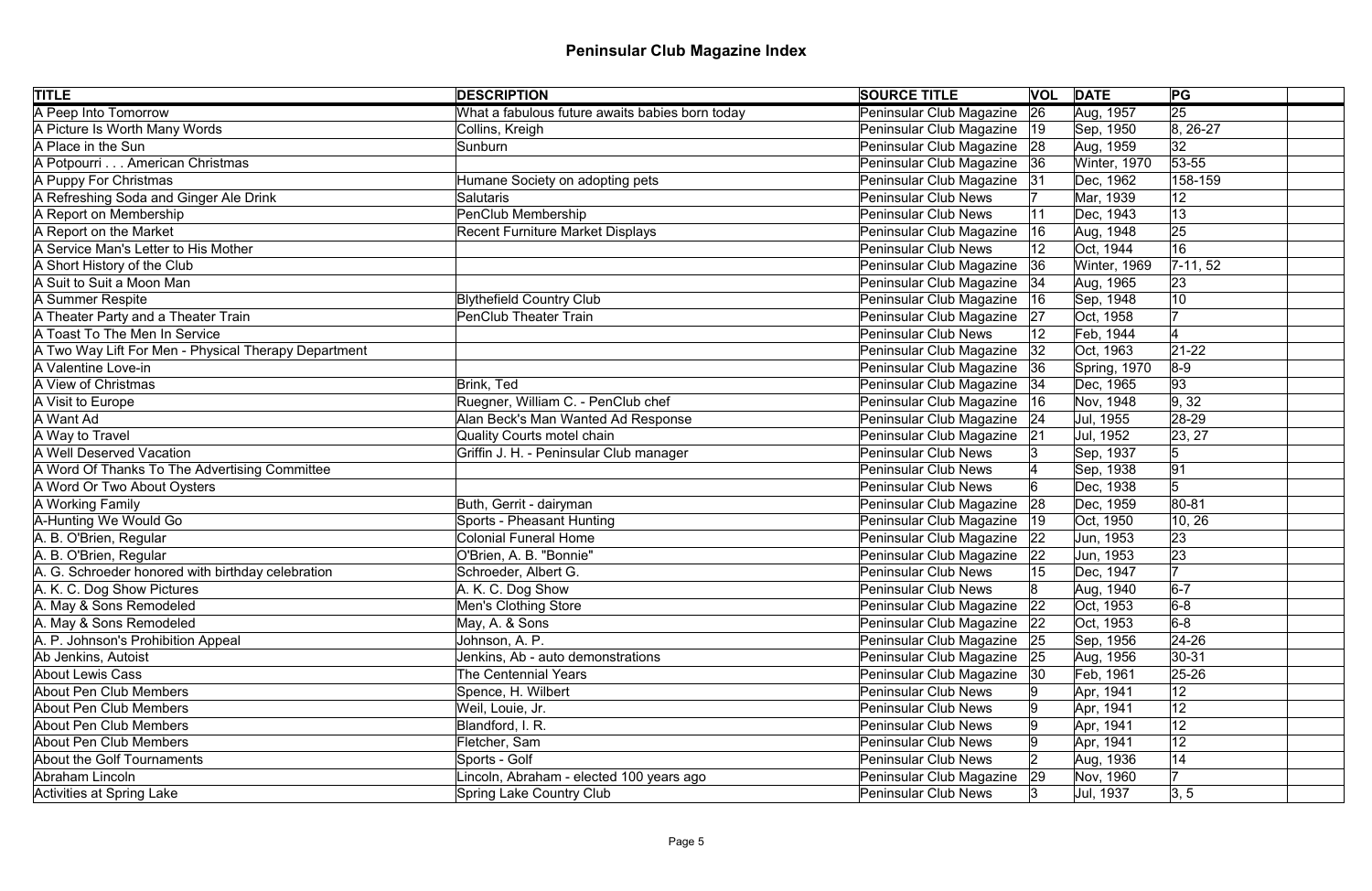| <b>TITLE</b>                                              | <b>DESCRIPTION</b>                                  | <b>SOURCE TITLE</b>           |              | <b>VOL DATE</b>     | PG             |
|-----------------------------------------------------------|-----------------------------------------------------|-------------------------------|--------------|---------------------|----------------|
| <b>Activities at Spring Lake Country Club</b>             |                                                     | <b>Peninsular Club News</b>   | 13.          | Aug, 1937           | $13 - 14$      |
| Activities At The Spring Lake Country Club                | <b>Spring Lake Country Club</b>                     | <b>Peninsular Club News</b>   |              | Aug, 1938           | $15 - 16$      |
| Activities Chairman's Report                              | PenClub report                                      | Peninsular Club Magazine      | 21           | Dec, 1952           |                |
| Activities For Fall                                       | <b>PenClub Activities</b>                           | Peninsular Club Magazine 28   |              | Sep, 1959           | 9              |
| Ad Man Sells Salvation                                    | <b>Building Up Your Congregation by Pleuthner</b>   | Peninsular Club Magazine      | 22           | May, 1953           | $26-27$        |
| Ad Man Sells Salvation                                    | Pleuthner, Willard A.                               | Peninsular Club Magazine 22   |              | May, 1953           | 26-27          |
| <b>Additional Affiliated Clubs</b>                        |                                                     | <b>Peninsular Club News</b>   |              | Mar, 1939           |                |
| Additional Honors Awarded to Lt. Metcalf                  | Metcalf, Lt. William J.                             | <b>Peninsular Club News</b>   |              | Sep, 1944           | 12             |
| <b>Additional New Members Roster</b>                      |                                                     | Peninsular Club Magazine      | $ 30\rangle$ | Dec, 1961           | 178            |
| Additional Taxes and The Budget                           | Taxes on men's pockets                              | Peninsular Club Magazine      | 28           | Apr, 1959           | 6              |
| <b>Adlai's Parting Quote</b>                              | Stevenson, Adlai                                    | Peninsular Club Magazine      | 22           | Jan, 1953           | 22             |
| Admiral VanKammen Outlines Bleak Outlook for Black Africa | VanKammen, Admiral                                  | Peninsular Club Magazine      | 32           | Mar, 1963           | $ 11 - 13$     |
| Advance Notice Concerning Alcohol                         | Michigan Liquor Commission                          | <b>Peninsular Club News</b>   |              | Sep, 1944           | 14             |
| <b>Advertisers Break Record</b>                           | Advertisers in issue                                | Peninsular Club Magazine      | 21           | Dec, 1952           | 159            |
| <b>Advertising Agencies</b>                               | Advertising agencies play big role in today's world | Peninsular Club Magazine      | 23           | Dec, 1954           | 189            |
| Advertising and The World We Live In                      | <b>Women's Advertising Club conference</b>          | Peninsular Club Magazine      | 30           | Dec, 1961           | 194            |
| Advertising Expenditures Deductible for Income Tax        | Financial                                           | <b>Peninsular Club News</b>   | 10           | Nov, 1942           | 10             |
| <b>Advertising Standbys</b>                               |                                                     | Peninsular Club Magazine      | 25           | Sep, 1956           | 15             |
| Advice to the Lovelorn                                    | Rose, Lily                                          | Peninsular Club Magazine      | 17           | Apr, 1949           | $\overline{2}$ |
| Advice to Young Men                                       | Hall, George - evangelist                           | Peninsular Club Magazine 21   |              | Apr, 1952           | $21 - 25$      |
| Affiliate Clubs                                           | <b>List of Affiliate Clubs</b>                      | Peninsular Club Magazine 21   |              | Dec, 1952           | 162-163        |
| Affiliate Clubs                                           | Spring Lake Country Club                            | Peninsular Club Magazine      |              | Jun, 1949           |                |
| Affiliate Clubs                                           | Lake Shore Club of Chicago                          | Peninsular Club Magazine      |              | Dec, 1949           |                |
| Affiliate Clubs                                           | <b>Cleveland Athletic Club</b>                      | Peninsular Club Magazine      |              | Jan, 1950           |                |
| Affiliate Clubs                                           | <b>Atlanta Athletic Club</b>                        | Peninsular Club Magazine      |              | Feb, 1950           |                |
| Affiliate Clubs                                           | Cincinnati Club                                     | Peninsular Club Magazine      |              | Mar, 1950           |                |
| Affiliate Opens Camp to Pen Club Children                 | <b>Denver Athletic Club</b>                         | Peninsular Club News          | 10           | May, 1942           | 15             |
| <b>Affiliated Clubs</b>                                   |                                                     | <b>Peninsular Club News</b>   |              | Feb, 1940           | 15             |
| Affiliated Clubs                                          |                                                     | Peninsular Club Magazine 25   |              | Jun, 1956           | 51             |
| Affiliated Clubs                                          | Affiliated Clubs of the Peninsular Club             | Peninsular Club Magazine 26   |              | Jun, 1957           | 49             |
| <b>Affiliated Clubs</b>                                   |                                                     | Peninsular Club Magazine 29   |              | Jun, 1960           | 63             |
| <b>Affiliated Clubs</b>                                   |                                                     | Peninsular Club Magazine   30 |              | Jun, 1961           | 63             |
| <b>Affiliated Clubs</b>                                   |                                                     | Peninsular Club Magazine 31   |              | Jun, 1962           | 15             |
| Affiliated Clubs                                          |                                                     | Peninsular Club Magazine 33   |              | Dec, 1964           | 132            |
| Affiliated Clubs                                          |                                                     | Peninsular Club Magazine   32 |              | Jun, 1963           | 69             |
| <b>Affiliated Clubs</b>                                   |                                                     | Peninsular Club Magazine   34 |              | Jun, 1965           | 26-27          |
| <b>Affiliated Clubs</b>                                   |                                                     | Peninsular Club Magazine 35   |              | 1968 Roster         | 66-67          |
| <b>Affiliated Clubs</b>                                   |                                                     | Peninsular Club Magazine 36   |              | Roster, 1970        | $ 67-68$       |
| Affiliated Clubs                                          |                                                     | Peninsular Club Magazine      | 36           | <b>Roster, 1971</b> | $ 62 - 63 $    |
| Affiliated Clubs                                          |                                                     | Peninsular Club News          |              | Oct, 1945           | 18             |
| Affiliated Clubs                                          |                                                     | <b>Peninsular Club News</b>   |              | Nov, 1940           | 15             |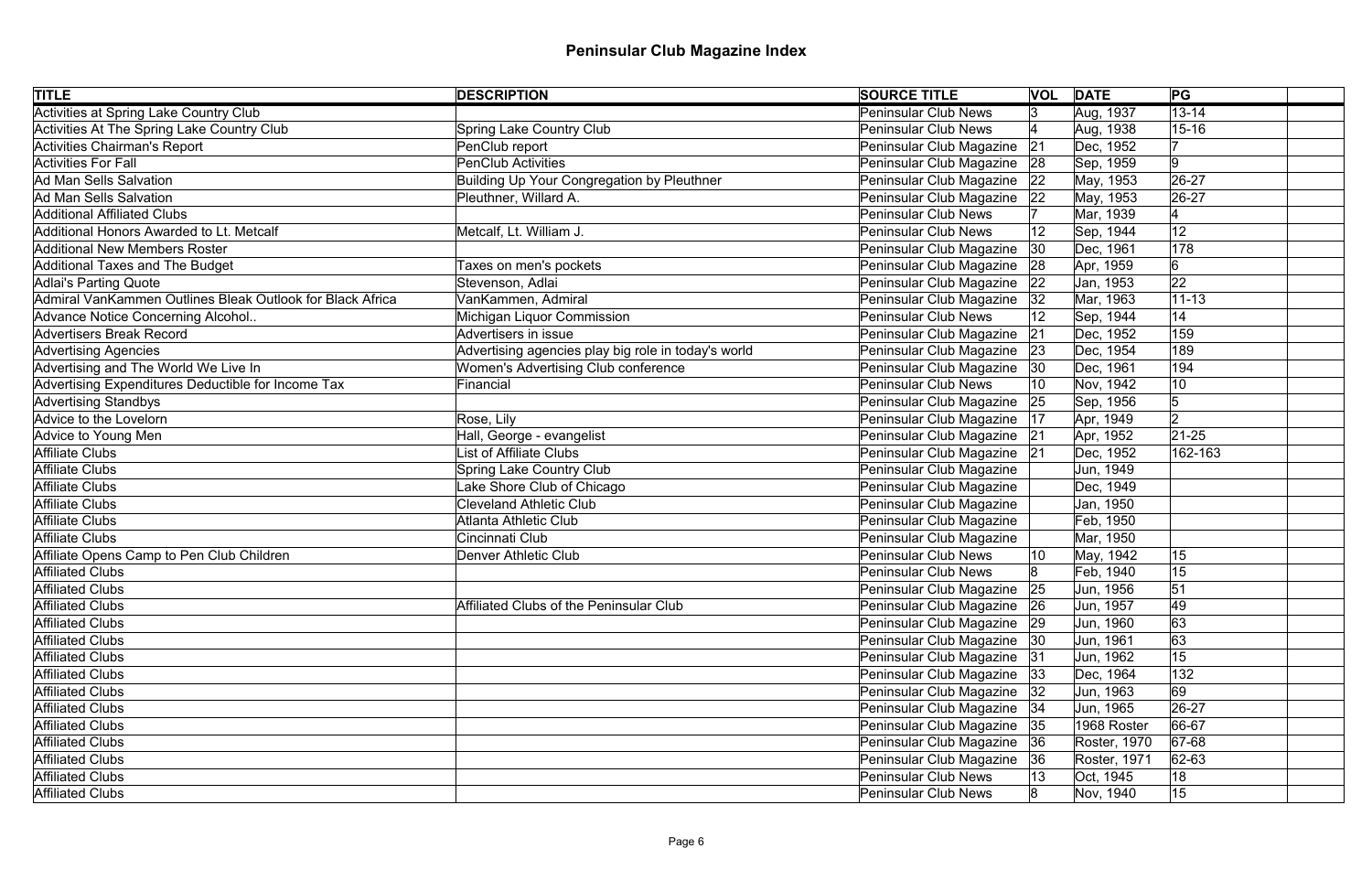| <b>TITLE</b>                                       | <b>DESCRIPTION</b>                                              | <b>SOURCE TITLE</b>           |     | <b>VOL DATE</b> | PG            |
|----------------------------------------------------|-----------------------------------------------------------------|-------------------------------|-----|-----------------|---------------|
| <b>Affiliated Clubs</b>                            |                                                                 | <b>Peninsular Club News</b>   |     | Mar, 1943       | $\vert$ 2     |
| <b>Affiliated Clubs</b>                            |                                                                 | <b>Peninsular Club News</b>   |     | Feb, 1945       | 14            |
| <b>Affiliated Clubs</b>                            |                                                                 | <b>Peninsular Club News</b>   |     | Apr, 1944       | 15            |
| Affiliated Clubs                                   |                                                                 | <b>Peninsular Club News</b>   | 12  | Apr, 1936       | 13            |
| <b>Affiliated Clubs</b>                            |                                                                 | Peninsular Club Magazine      | 38  | Roster, 1969    | 68-69         |
| Affiliated Clubs                                   |                                                                 | Peninsular Club Magazine      | 33  | Jun, 1964       | 68            |
| <b>Affiliated Clubs</b>                            |                                                                 | Peninsular Club Magazine      | 34  | Dec, 1965       | $ 110 - 111$  |
| Affiliated Clubs at 57                             |                                                                 | <b>Peninsular Club News</b>   |     | Oct, 1939       |               |
| Affiliated Clubs Data                              |                                                                 | <b>Peninsular Club News</b>   |     | Sep, 1939       | 6             |
| Affiliated Clubs Now At 33                         |                                                                 | <b>Peninsular Club News</b>   |     | Sep, 1938       | $77 - 84$     |
| Affiliated Clubs Now Number 42                     |                                                                 | <b>Peninsular Club News</b>   |     | Dec, 1938       |               |
| Affiliated List Is Constantly Growing              |                                                                 | <b>Peninsular Club News</b>   |     | Jan, 1939       | 11            |
| Air Raid Precautions                               | WWII                                                            | <b>Peninsular Club News</b>   | 10  | Mar, 1942       | 12            |
| Air Sanitizer Now in Nap Room                      |                                                                 | Peninsular Club Magazine      | ା18 | Feb, 1950       | 24            |
| Airline Reservations Can Be Made at the Club       |                                                                 | <b>Peninsular Club News</b>   |     | Mar, 1935       | 10            |
| Airport's Tower Prevents Chaos                     | <b>Grand Rapids Airport Tower</b>                               | Peninsular Club Magazine      | 21  | Feb, 1952       | $ 26-27, 31$  |
| Airport's Tower Prevents Chaos                     | Controller - from chaos to science in 20 years                  | Peninsular Club Magazine 21   |     | Feb, 1952       | $ 26-27, 31$  |
| AI Ackerman                                        | Ackerman, AI - local TV announcer Michigan State football games | Peninsular Club Magazine 31   |     | Oct, 1962       | 23            |
| Al Moore, Veteran Editor                           | Moore, Allen K. - Newspaper veteran                             | Peninsular Club Magazine 22   |     | Feb, 1953       | $ 2-3, 22-23$ |
| Alaska                                             | Alaska - an unusual touring vacation                            | Peninsular Club Magazine   26 |     | Dec, 1957       | $ 87-89$      |
| Alaska Canadian Rockies Tour                       | <b>Canadian Rockies</b>                                         | Peninsular Club Magazine   34 |     | Feb, 1965       | 19-21         |
| Alaska Fishing Trip                                | PenClub - Alaska Fishing Trip                                   | Peninsular Club Magazine 28   |     | Jul, 1959       | $5-6$         |
| Alaska, The 49th                                   | Alaska - another star added to the flag                         | Peninsular Club Magazine 27   |     | Aug, 1958       | 14            |
| Alaskan King Crabs                                 | Crabs - favorite dish of sea food lovers                        | Peninsular Club Magazine      | 27  | Dec, 1958       | $ 70-73$      |
| Alaskan Trip Planned                               | PenClub to Alaska on fishing expedition next summer             | Peninsular Club Magazine 27   |     | Nov, 1958       | 15            |
| Albert Kuiper, Furniture                           | Kuiper, Albert                                                  | Peninsular Club Magazine 24   |     | Apr, 1955       | $ 28-29$      |
| Albert Kuiper, Furniture                           | Michigan Chair Company                                          | Peninsular Club Magazine 24   |     | Apr, 1955       | $ 28-29$      |
| Alex J. Groesbeck                                  | Groesbeck, Alex J. - former governor                            | Peninsular Club Magazine 31   |     | Mar, 1962       | $10 - 13$     |
| Alice Jane Dows Style Show Pictures                | Alice Jane Dows                                                 | Peninsular Club Magazine   33 |     | Oct, 1964       | 17            |
| All Aboard for Alaska and Canadian Rockies         |                                                                 | Peninsular Club Magazine 34   |     | Jun, 1965       | 8             |
| <b>All About Associations</b>                      |                                                                 | Peninsular Club Magazine 33   |     | Jun, 1964       | 62            |
| <b>All About Cowboys</b>                           |                                                                 | Peninsular Club Magazine      | 32  | Apr, 1963       | 10            |
| <b>All About Initials</b>                          |                                                                 | Peninsular Club Magazine 29   |     | Dec, 1960       | $112 - 113$   |
| <b>All I Want For Christmas</b>                    |                                                                 | Peninsular Club Magazine 26   |     | Dec, 1957       | 162-163       |
| All Officers and Directors Are Re-Elected & Photos |                                                                 | <b>Peninsular Club News</b>   |     | Mar, 1939       | $ 3, 8-9 $    |
| Allaben To Head Red Cross Roll Call                | Allaben, F. Roland                                              | <b>Peninsular Club News</b>   |     | Nov, 1938       | 15            |
| Allen Dahme Appointed to Club Board                | Dahme, Allen                                                    | Peninsular Club Magazine      | 33  | Dec, 1964       | 131           |
| Allen E. McGraw                                    | McGraw, Allen E.                                                | Peninsular Club Magazine 25   |     | Dec, 1956       | $ 174 - 175 $ |
| Allen E. McGraw                                    | A. E. McGraw Tire Company                                       | Peninsular Club Magazine      | 25  | Dec, 1956       | $ 174 - 175 $ |
| Allen G. Miller honored with Rotary Governorship   | Miller, Allen G.                                                | <b>Peninsular Club News</b>   |     | Jun, 1947       | 5, 7          |
| Allen G. Miller, A Profile                         | Surprise article                                                | Peninsular Club Magazine 27   |     | Nov, 1958       | 32            |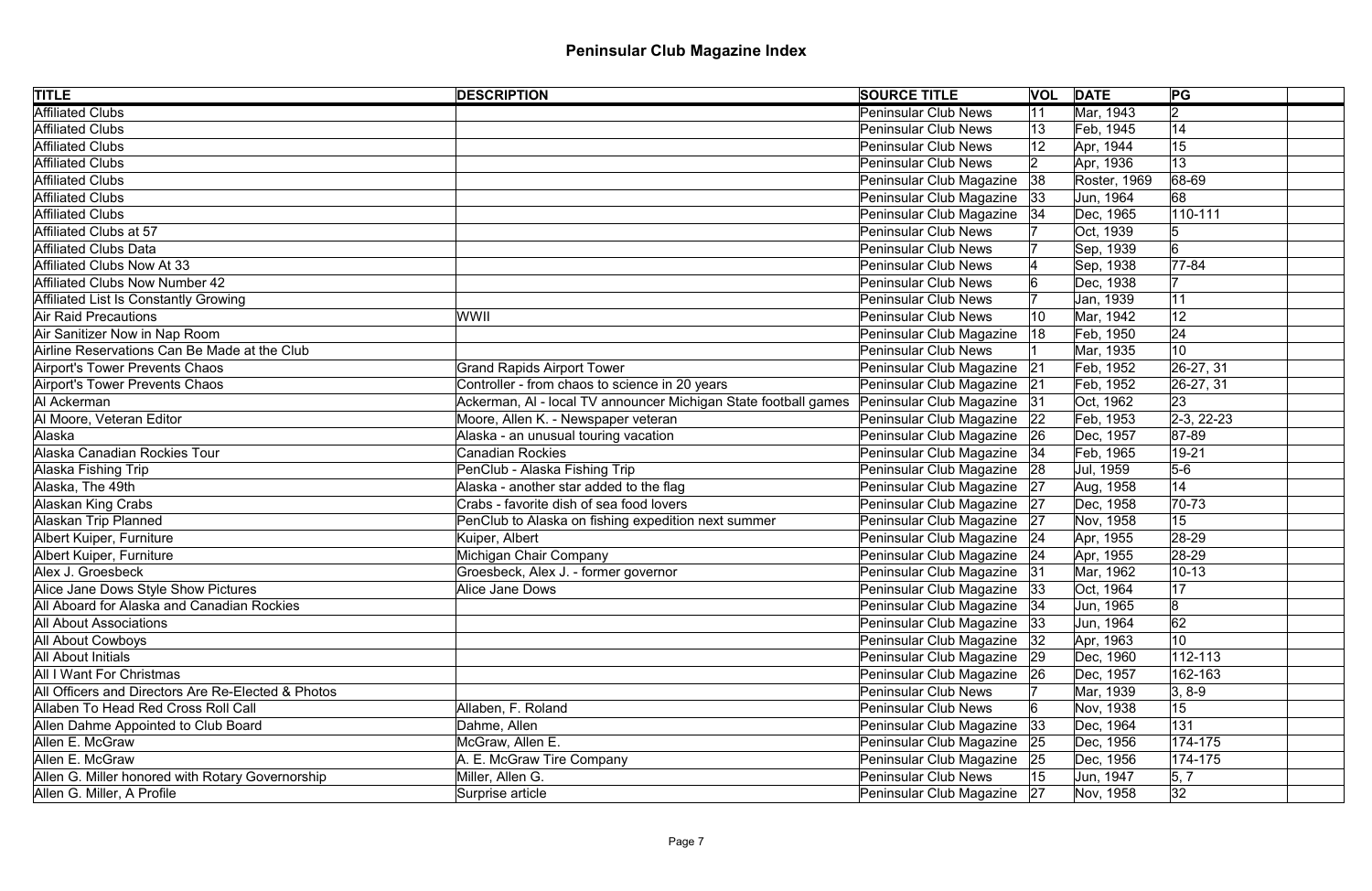| <b>TITLE</b>                                               | <b>DESCRIPTION</b>                                     | <b>SOURCE TITLE</b>           |    | <b>VOL DATE</b> | PG              |
|------------------------------------------------------------|--------------------------------------------------------|-------------------------------|----|-----------------|-----------------|
| Allen G. Miller, A Profile                                 | Miller, Allen G.                                       | Peninsular Club Magazine      | 27 | Nov, 1958       | $\overline{32}$ |
| Allen H. Dahme & Associates                                | Organization of artists, designers and engineers       | Peninsular Club Magazine      | 26 | Jul, 1957       | $5-7$           |
| Allen H. Dahme & Associates                                | Allen H. Dahme & Associates                            | Peninsular Club Magazine      | 26 | Jul, 1957       | $5-7$           |
| Allen-Hamilton Wedding                                     | Wedding                                                | <b>Peninsular Club News</b>   |    | May, 1946       | 5               |
| Allen-Hunsberger Wedding                                   | Wedding                                                | <b>Peninsular Club News</b>   |    | Mar, 1944       | 12              |
| Allens' Poodles, The                                       | Allen, Caroline                                        | Peninsular Club Magazine      | 21 | May, 1952       | $4-5, 24$       |
| Allens' Poodles, The                                       | Allen, Dewey                                           | Peninsular Club Magazine      | 21 | May, 1952       | $4-5, 24$       |
| Allens' Poodles, The                                       | <b>French Poodles</b>                                  | Peninsular Club Magazine 21   |    | May, 1952       | $4-5, 24$       |
| Along the Thornapple                                       | Thornapple River                                       | Peninsular Club Magazine      | 19 | Aug, 1950       | $10 - 11$       |
| Amazing Facts About the Brain                              | Brain research                                         | Peninsular Club Magazine      | 30 | Dec, 1961       | 202-203         |
| America's Fastest Growing Hobby                            | <b>Model Cars</b>                                      | Peninsular Club Magazine      | 33 | Feb, 1964       | 30              |
| America's Global Program                                   | U. S. manufacturers profit by government's foreign aid | Peninsular Club Magazine      | 27 | Sep, 1958       | $ 22 - 23 $     |
| America's Printing Industry                                | History of printing                                    | Peninsular Club Magazine      | 30 | Apr, 1961       | $36-42$         |
| America's Printing Industry                                | Sorg Paper Company                                     | Peninsular Club Magazine      | 30 | Apr, 1961       | $ 36-42$        |
| <b>American Cancer Society</b>                             | Cancer society - 25 years old                          | Peninsular Club Magazine      | 31 | Apr, 1962       | $22 - 23$       |
| American Football Game                                     | Sports - football                                      | Peninsular Club Magazine      | 22 | Sep, 1953       | 28-29           |
| American Football Game                                     | Sports - American Football Tosses English for a Loss   | Peninsular Club Magazine      | 22 | Sep, 1953       | 28-29           |
| American Kennel Club Dog Show                              | <b>Spring Lake Country Club</b>                        | <b>Peninsular Club News</b>   |    | Aug, 1939       | $6-8$           |
| American Laundry                                           | atest Equipment and Ideas                              | Peninsular Club Magazine      | 23 | Mar, 1954       | $2 - 4$         |
| American Laundry                                           | Otte, Adrian - Owner of American Laundry               | Peninsular Club Magazine      | 23 | Mar, 1954       | $2 - 4$         |
| American Salesmanship                                      | American Salesmanship and Production                   | Peninsular Club Magazine 23   |    | Mar, 1954       | $ 30-31$        |
| <b>American Seating Company</b>                            | <b>American Seating Company</b>                        | Peninsular Club Magazine      | 17 | May, 1949       | $ 2-3 $         |
| American Showboat Passes                                   | American Showboats                                     | Peninsular Club Magazine      | 32 | Mar, 1963       | 22              |
| American Wines Must Build Own Names                        | Wines                                                  | <b>Peninsular Club News</b>   |    | Oct, 1940       | 14              |
| Among The Newer Members                                    | Douglas, Henry M.                                      | Peninsular Club Magazine 30   |    | Jan, 1961       | 10              |
| Among The Newer Members                                    | Boelkins, Dr. R. C.                                    | Peninsular Club Magazine      | 30 | Jan, 1961       | 10              |
| Among The Newer Members                                    | Ehrett, Frank E.                                       | Peninsular Club Magazine   30 |    | Jan, 1961       | 10              |
| Among The Newer Members                                    | Babcock, Norman C.                                     | Peninsular Club Magazine   30 |    | Jan, 1961       | 10              |
| Among The Newer Members                                    | Murray, Ira J.                                         | Peninsular Club Magazine   30 |    | Jan, 1961       | 11              |
| Among The Newer Members                                    | Hoogerhyde, Jack, M. D.                                | Peninsular Club Magazine      | 30 | Jan, 1961       | 11              |
| Among The Newer Members                                    | DeYoung, Edward R.                                     | Peninsular Club Magazine      | 30 | Jan, 1961       | 11              |
| Among The Newer Members                                    | Dunn, Robert Gordon                                    | Peninsular Club Magazine      | 30 | Jan, 1961       | 11              |
| Among The Newer Members                                    | Oakes, John A.                                         | Peninsular Club Magazine      | 30 | Jan, 1961       | 12              |
| Among The Newer Members                                    | French, Hale                                           | Peninsular Club Magazine      | 30 | Jan, 1961       | 12              |
| Among Those Who Went to the Derby                          | Sports - Kentucky Derby Special                        | Peninsular Club Magazine      | 22 | Jun, 1953       |                 |
| An Appeal for Red Cross Workers                            | <b>Red Cross</b>                                       | <b>Peninsular Club News</b>   |    | Mar, 1943       | 15              |
| An Old Spanish Custom Revived!                             |                                                        | Peninsular Club News          |    | Oct, 1937       | 6               |
| Anastasia Killing Recalls the Days and Murder of Rothstein | Anastasia, Albert                                      | Peninsular Club Magazine      | 26 | Dec, 1957       | 164-168         |
| Anastasia Killing Recalls the Days and Murder of Rothstein | Rothstein, Mr.                                         | Peninsular Club Magazine      | 26 | Dec, 1957       | 164-168         |
| <b>Ancient Time-Pieces</b>                                 | G. R. Public Museum exhibit                            | Peninsular Club Magazine 23   |    | May, 1954       | 18-21           |
| And Now for Winter Sports in Michigan                      | Sports - Winter Sports in Michigan                     | Peninsular Club Magazine 26   |    | Dec, 1957       | 187-191         |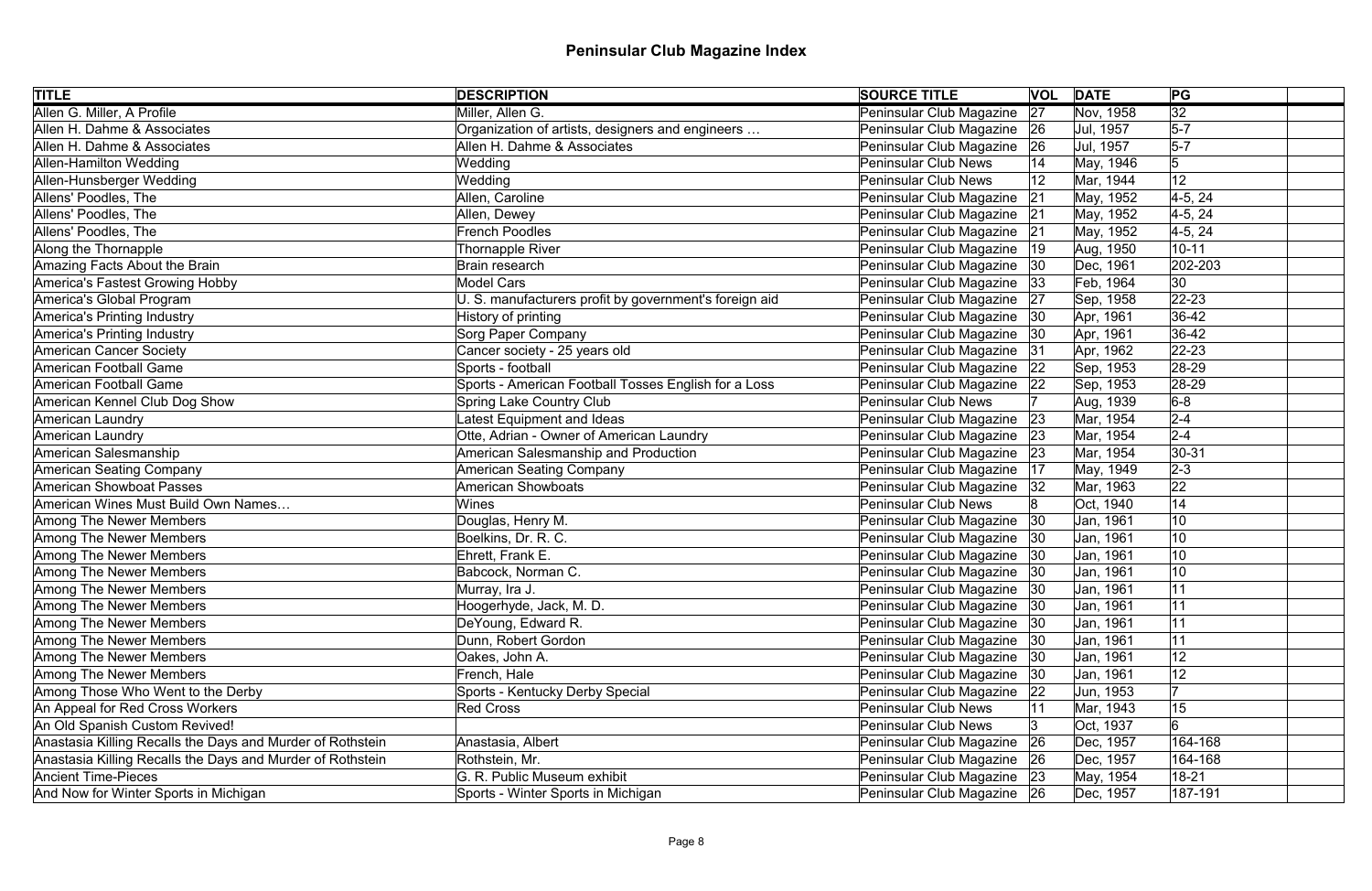| <b>TITLE</b>                              | <b>DESCRIPTION</b>                   | <b>SOURCE TITLE</b>           |    | <b>VOL DATE</b> | PG             |
|-------------------------------------------|--------------------------------------|-------------------------------|----|-----------------|----------------|
| <b>And The War Begins</b>                 | <b>The Centennial Years</b>          | Peninsular Club Magazine      | 30 | Jan, 1961       | $\sqrt{28-32}$ |
| And Where Might You Be Taking Lunch       |                                      | Peninsular Club Magazine      | 16 | Sep, 1948       | 15             |
| Anderson-Broman Rehearsal Dinner          | Wedding                              | <b>Peninsular Club News</b>   | 13 | Aug, 1945       | 14             |
| Anderson-Broman Wedding                   | Wedding                              | <b>Peninsular Club News</b>   |    | Aug, 1945       | 14             |
| Anderson-Jacobson Engagement              | Wedding                              | <b>Peninsular Club News</b>   | 10 | Sep, 1942       | 12             |
| Andre Berard                              | Berard, Andre - PenClub 'Maitre d"   | Peninsular Club Magazine 25   |    | Nov, 1956       | 27             |
| Andros Town                               | Andros, Bahamas - resort of promise  | Peninsular Club Magazine   24 |    | Dec, 1955       | 186-189        |
| Animal Shelter                            | Kent County Humane Society           | Peninsular Club Magazine 21   |    | Jun, 1952       | $ 20-21$       |
| Ann Landers                               | Landers, Ann - who is she?           | Peninsular Club Magazine      | 25 | Dec, 1956       | 82-85          |
| Anneke Jan Bogardus                       | <b>Widdicomb Mansion</b>             | Peninsular Club Magazine 25   |    | Apr, 1956       | $22 - 27$      |
| Anniversaries                             | <b>PenClub Anniversaries</b>         | Peninsular Club Magazine      | 28 | Jan, 1959       |                |
| Anniversaries                             | <b>Bissell Brothers</b>              | Peninsular Club Magazine      | 28 | Jan, 1959       | 17             |
| Anniversary of the Crash                  | 1929 stock market crash              | Peninsular Club Magazine      | 28 | Nov, 1959       | $ 9-10$        |
| Annual "Bums Table" Luncheon              |                                      | <b>Peninsular Club News</b>   |    | Jan, 1944       | 11             |
| Annual Christmas Dinner Dance             |                                      | <b>Peninsular Club News</b>   |    | Dec, 1941       | 5              |
| Annual College Party                      |                                      | <b>Peninsular Club News</b>   |    | Dec, 1941       | 9              |
| Annual Dog Show at Country Club           | Western Michigan Kennel Club         | <b>Peninsular Club News</b>   | I9 | Jul, 1941       | $10 - 11$      |
| Annual Dog Show at Country Club           | <b>Spring Lake Country Club</b>      | <b>Peninsular Club News</b>   |    | Jul, 1941       | $10 - 11$      |
| <b>Annual Fishermens Luncheons</b>        | Fishing                              | <b>Peninsular Club News</b>   |    | Apr, 1944       | 10             |
| Annual Game Dinner                        | Lockerby, Arnold                     | <b>Peninsular Club News</b>   | 14 | Dec, 1946       | 8              |
| Annual Home Show                          | Home Show                            | Peninsular Club Magazine      | 29 | Mar, 1960       | $14 - 16$      |
| Annual November Stag                      |                                      | <b>Peninsular Club News</b>   |    | Nov, 1934       | 3              |
| Annual Roster Addition                    | <b>PenClub Annual Roster Edition</b> | Peninsular Club Magazine 27   |    | Jun, 1958       |                |
| <b>Annual Roster Edition</b>              |                                      | Peninsular Club Magazine   24 |    | Jun, 1955       | 5              |
| <b>Annual Roster Edition</b>              |                                      | Peninsular Club Magazine 28   |    | Jun, 1959       | 5              |
| Annual Sports Review                      | Sports - Annual Sports Review        | Peninsular Club Magazine   23 |    | Dec, 1954       | 192-198        |
| Annual Sports Review                      | Sports - Review                      | Peninsular Club Magazine   25 |    | Dec, 1956       | 65-73          |
| Annual Sports Review                      | Sports - Annual Sports Review        | Peninsular Club Magazine   26 |    | Dec, 1957       | 139-143        |
| <b>Annual Sports Review</b>               | Sports - Annual Review               | Peninsular Club Magazine 27   |    | Dec, 1958       | 130-135        |
| <b>Annual Sports Review</b>               | Sports - Review                      | Peninsular Club Magazine      | 28 | Dec, 1959       | 72-78          |
| Annual Stag                               | Spring Lake Country Club             | <b>Peninsular Club News</b>   | 10 | Sep, 1942       | $6-7$          |
| Annual Stag Party                         | Spring Lake Country Club             | <b>Peninsular Club News</b>   | I9 | Aug, 1941       | 3              |
| Annual Stag Party                         | Carmen, June                         | <b>Peninsular Club News</b>   |    | Aug, 1941       | 3              |
| Annual Stag Party A Success               |                                      | <b>Peninsular Club News</b>   |    | Dec, 1935       |                |
| Annual Stag Party At Spring Lake Club     | Spring Lake Country Club             | <b>Peninsular Club News</b>   |    | Aug, 1939       | $3 - 4$        |
| Annual Stag Party At Spring Lake Club     | Spring Lake Country Club             | <b>Peninsular Club News</b>   |    | Sep, 1939       | $4-5$          |
| Annual Stag Party at Spring Lake Pictures | Spring Lake Country Club             | <b>Peninsular Club News</b>   |    | Sep, 1941       | $6-7, 10, 12$  |
| Annual Stagette                           |                                      | <b>Peninsular Club News</b>   |    | Jan, 1939       | 19             |
| Annual Stagette Party                     |                                      | <b>Peninsular Club News</b>   | 19 | Feb, 1941       | 14             |
| Annual Style Show                         | Spring Lake Country Club             | <b>Peninsular Club News</b>   | 10 | Aug, 1942       |                |
| Annual Summer Stag                        | Spring Lake Country Club             | <b>Peninsular Club News</b>   | 10 | Aug, 1942       | $3 - 4$        |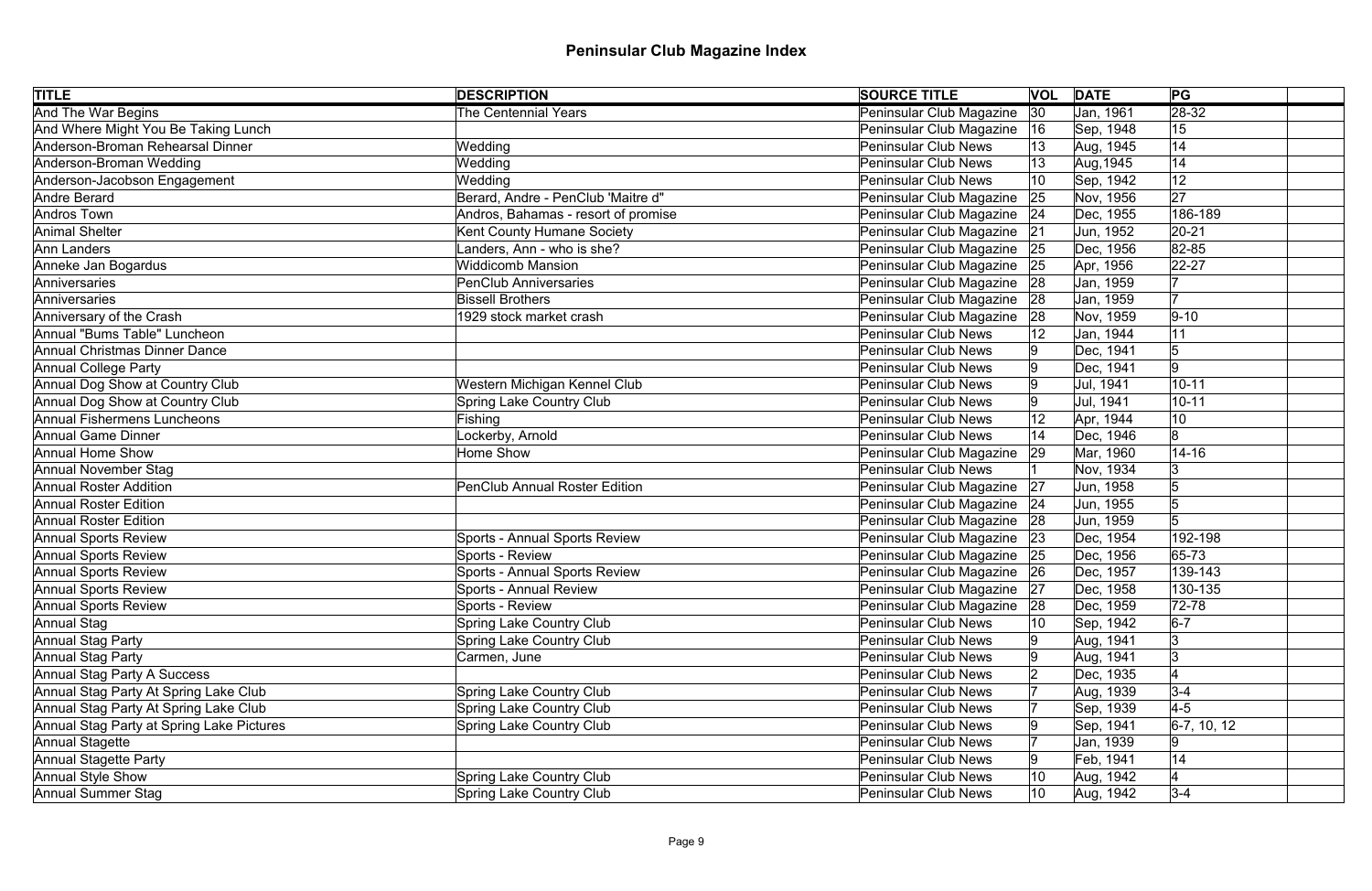| <b>TITLE</b>                                      | <b>DESCRIPTION</b>                         | <b>SOURCE TITLE</b>           |     | <b>VOL DATE</b> | PG            |  |
|---------------------------------------------------|--------------------------------------------|-------------------------------|-----|-----------------|---------------|--|
| <b>Annual Summer Stag</b>                         |                                            | <b>Peninsular Club News</b>   | 11  | Aug, 1943       | $ 4, 8-9$     |  |
| Annual Summer Stag                                |                                            | <b>Peninsular Club News</b>   | 12  | Jul, 1944       | $3-4$         |  |
| Annual Summer Stag                                |                                            | <b>Peninsular Club News</b>   | 12  | Aug, 1944       | $ 3-5, 10-11$ |  |
| Annual Summer Stag and Golf                       | <b>Spring Lake Country Club</b>            | <b>Peninsular Club News</b>   |     | Aug, 1942       | $8-9$         |  |
| Annual Thanksgiving Stag                          |                                            | Peninsular Club News          |     | Nov, 1941       |               |  |
| <b>Annual Turkey Shoot</b>                        |                                            | <b>Peninsular Club News</b>   | 10  | Nov, 1942       |               |  |
| Another "Bogardus" Swindle?                       | 1956 Version of Old Trinity Church Fraud   | Peninsular Club Magazine      | 25  | May, 1956       | 27            |  |
| Another Brain Teaser                              |                                            | Peninsular Club Magazine      | 17  | Sep, 1949       | 32            |  |
| Another Grifter                                   | Story of the Grifters                      | Peninsular Club Magazine      | 25  | May, 1956       | $ 24-25$      |  |
| Another Michigan Oil Strike                       | Oil drilling in Michigan                   | Peninsular Club Magazine      | 19  | Aug, 1950       | 22            |  |
| Answers to Liquor Quizz                           | Compare your answers to the Liquor Quizz   | Peninsular Club Magazine      | 27  | Jan, 1958       | 28-29         |  |
| Anti-Obscenity Decision                           | Supreme Court decision on obscene material | Peninsular Club Magazine      | 26  | Aug, 1957       | $ 26-27$      |  |
| Appreciation                                      | etters to the Editor                       | Peninsular Club Magazine      | 22  | Aug, 1953       | 25            |  |
| Appreciation of Pen Club Privileges               |                                            | <b>Peninsular Club News</b>   |     | Sep, 1941       | $3 - 4$       |  |
| April 15                                          | Tax time                                   | Peninsular Club Magazine      | 25  | Apr, 1956       | 17            |  |
| April Birthdays                                   |                                            | Peninsular Club Magazine      | 24  | Apr, 1955       |               |  |
| April Birthdays                                   |                                            | Peninsular Club Magazine      | 25  | Apr, 1956       |               |  |
| April Birthdays                                   |                                            | Peninsular Club Magazine      | 26  | Apr, 1957       | l3            |  |
| April Birthdays                                   |                                            | Peninsular Club Magazine      | 27  | Apr, 1958       |               |  |
| April Birthdays                                   |                                            | Peninsular Club Magazine      | 28  | Apr, 1959       | 15            |  |
| April Birthdays                                   |                                            | Peninsular Club Magazine      | 29  | Apr, 1960       |               |  |
| April Birthdays                                   |                                            | Peninsular Club Magazine      | 30  | Apr, 1961       |               |  |
| April Birthdays                                   |                                            | Peninsular Club Magazine      | 31  | Apr, 1962       |               |  |
| April Birthdays                                   |                                            | Peninsular Club Magazine      | 33  | Apr, 1964       | 13            |  |
| April Birthdays                                   |                                            | Peninsular Club Magazine  32  |     | Apr, 1963       |               |  |
| April Birthdays                                   |                                            | Peninsular Club Magazine      | 34  | Apr, 1965       | 11            |  |
| April Cancer Campaign                             | Cancer campaign - club members involvement | Peninsular Club Magazine      | 30  | Mar, 1961       | 27            |  |
| April is Cancer Crusade Month                     |                                            | Peninsular Club Magazine      | 33  | Apr, 1964       | 33            |  |
| April Open House Pictures                         |                                            | Peninsular Club Magazine   18 |     | Jun, 1950       | 11            |  |
| April Open House Pictures                         |                                            | Peninsular Club Magazine      | 19  | Aug, 1950       | 28            |  |
| April Showers, May Flowers & Trout Season         |                                            | Peninsular Club Magazine      | 18  | May, 1950       | 7, 29         |  |
| April Stag Nite                                   |                                            | <b>Peninsular Club News</b>   |     | Apr, 1943       |               |  |
| Aquinas College                                   | Acquinas College begun in 1875             | Peninsular Club Magazine      | 31  | Feb, 1962       | $ 34-37$      |  |
| Archeology - Getting There Is Half The Fun        | Lilly, Hugh - archeology                   | Peninsular Club Magazine      | 31  | Dec, 1962       | 152-153       |  |
| Architect of Modernization                        | Crowe, C. A. "Pat"                         | <b>Peninsular Club News</b>   |     | Nov, 1938       | 15            |  |
| Architects Take Time Off                          |                                            | <b>Peninsular Club News</b>   |     | Aug, 1938       | 16            |  |
| Are Fish Color Blind?                             | Color-Blind fish theory                    | Peninsular Club Magazine      | 21  | Dec, 1952       | $ 84 - 85$    |  |
| Are You Blue?                                     | The color blue                             | Peninsular Club Magazine      | 21  | Dec, 1952       | 161           |  |
| Are You in Who's Who?                             |                                            | Peninsular Club Magazine      | ା18 | Apr, 1950       | 12, 18        |  |
| <b>Are You New York-Wise</b>                      |                                            | Peninsular Club Magazine      | 31  | Sep, 1962       | 19            |  |
| Are You Taking Advantage of Your Club Membership? | Pen Club Membership                        | <b>Peninsular Club News</b>   | 2   | Jan, 1936       | 4, 10         |  |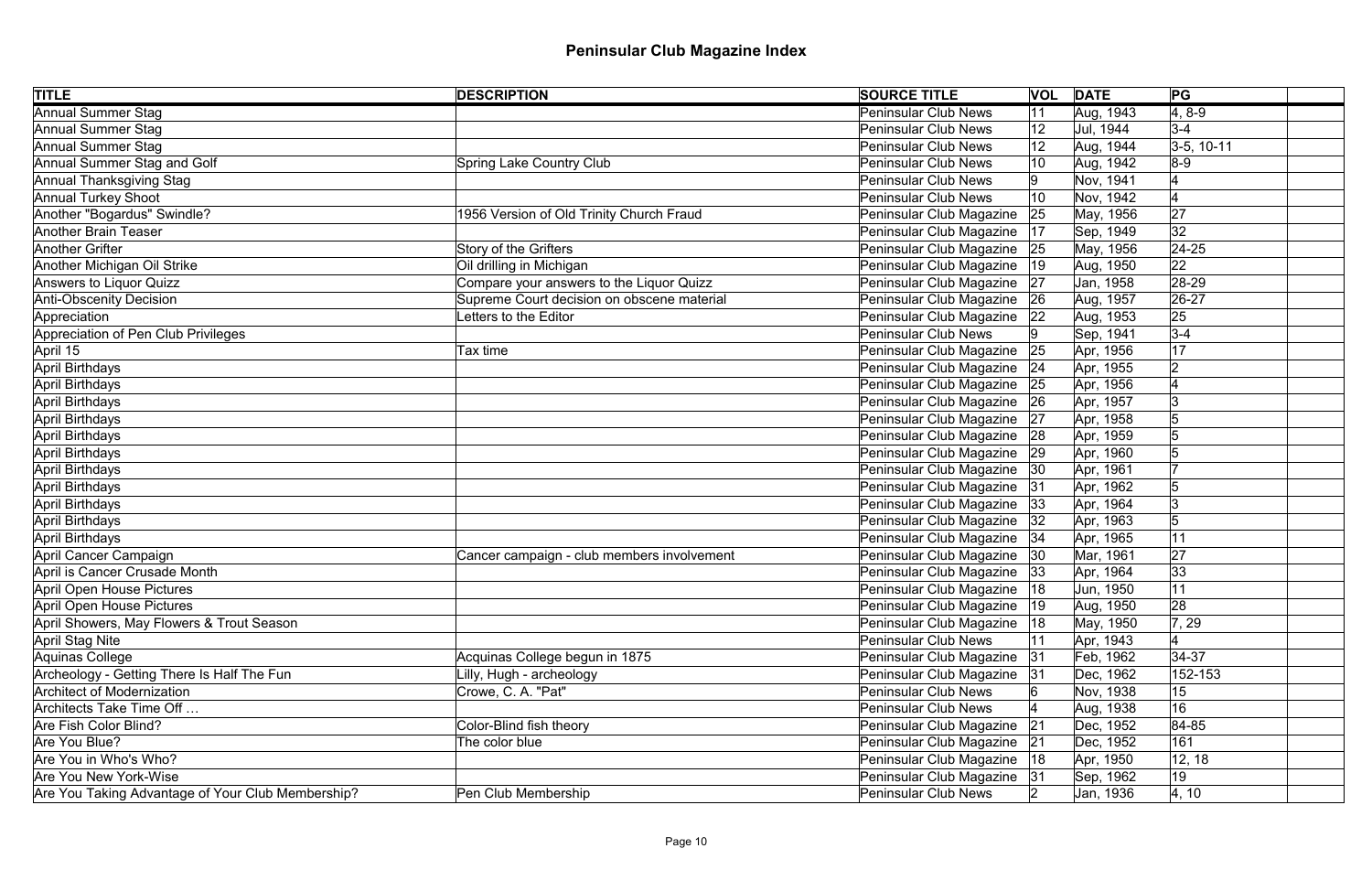| <b>TITLE</b>                                           | <b>DESCRIPTION</b>                            | <b>SOURCE TITLE</b>         |    | <b>VOL DATE</b> | PG              |
|--------------------------------------------------------|-----------------------------------------------|-----------------------------|----|-----------------|-----------------|
| Arizona                                                | Arizona - isn't what it used to be            | Peninsular Club Magazine    | 29 | Aug, 1960       | $\overline{27}$ |
| <b>Armand Merizon</b>                                  | Merizon, Armand                               | Peninsular Club Magazine    | 16 | Dec, 1948       | 12-13, 40, 43   |
| Army Aviation Cadets Guests At Farewell Luncheon       | WWII                                          | <b>Peninsular Club News</b> | 10 | Sep, 1942       |                 |
| Army Moves In - Presents New Club Problems             | WWII                                          | <b>Peninsular Club News</b> |    | Dec, 1942       | 12              |
| Army vs. Notre Dame - fans rejoice over renewed series | Sports - football, Army vs. Notre Dame        | Peninsular Club Magazine    | 26 | Oct, 1957       | $ 28-29$        |
| Army-McCarthy Hearings                                 | Summation of Army-McCarthy Hearings           | Peninsular Club Magazine    | 23 | Jul, 1954       | 21              |
| Army-Navy "E" Award to American Seating Company        | <b>American Seating Company</b>               | <b>Peninsular Club News</b> |    | Feb, 1943       |                 |
| Arnold Gingrich To Talk at Sunday Forum                | Gingrich, Arnold                              | <b>Peninsular Club News</b> |    | Mar, 1935       |                 |
| Arnold Lockerby's Annual Dinner                        | Lockerby, Arnold                              | <b>Peninsular Club News</b> | 15 | Dec, 1947       | 14              |
| Arnold Lockerby's Annual Game Dinner                   | Lockerby, Arnold                              | <b>Peninsular Club News</b> |    | Nov, 1943       | 14              |
| Art Gallery-Symphony                                   | PenClub aids in fund drives                   | Peninsular Club Magazine    | 22 | Apr, 1953       | 20              |
| Art Gallery-Symphony                                   | <b>Grand Rapids Art Gallery</b>               | Peninsular Club Magazine    | 22 | Apr, 1953       | 20              |
| <b>Art Gallery-Symphony</b>                            | <b>Grand Rapids Symphony</b>                  | Peninsular Club Magazine    | 22 | Apr, 1953       | 20              |
| Art Group Launches Membership Campaign                 | <b>Grand Rapids Art Gallery</b>               | <b>Peninsular Club News</b> |    | Feb, 1940       | 12              |
| Art Group Launches Membership Campaign                 | Hutchins, Mrs. Lee Wilson                     | <b>Peninsular Club News</b> |    | Feb, 1940       | 12              |
| Art In the Key Hole                                    | Houseman, Mrs. Maurie                         | Peninsular Club Magazine    | 30 | Nov, 1961       |                 |
| Art Ronda                                              | Popular tire dealer looks back over the years | Peninsular Club Magazine    | 27 | Jan, 1958       | $26 - 27$       |
| Art Ronda                                              | Ronda, Art                                    | Peninsular Club Magazine    | 27 | Jan, 1958       | 26-27           |
| Art Sparks and Tad Shaw Hosts Salmon Luncheon          | Sparks, Art                                   | <b>Peninsular Club News</b> |    | May, 1944       | 13              |
| Art Sparks and Tad Shaw Hosts Salmon Luncheon          | Shaw, Tad                                     | <b>Peninsular Club News</b> |    | May, 1944       | 13              |
| Arthur Ainsworth Celebrates Birthday                   | Ainsworth, Arthur                             | <b>Peninsular Club News</b> | 11 | Aug, 1943       | 13              |
| <b>Arthur Crabb</b>                                    | Crabb, Arthur - well-known florist            | Peninsular Club Magazine    | 28 | Nov, 1959       | $16 - 17$       |
| Arthur S. Ainsworth Birthday Celebrated                | Ainsworth, Arthur S.                          | <b>Peninsular Club News</b> |    | Sep, 1942       | 13              |
| Arthur S. Ainsworth Presents Painting                  | Ainsworth, Arthur S.                          | <b>Peninsular Club News</b> |    | Dec, 1941       | 14              |
| Arthur S. Ainsworth Reminisces on 75th Birthday        | Ainsworth, Arthur S.                          | <b>Peninsular Club News</b> | 13 | Aug, 1937       | $9 - 10$        |
| Article in Saturday Evening Post                       | Schroeder, Mary Emily                         | <b>Peninsular Club News</b> |    | Jun, 1941       | 5               |
| Artist's Concept of Club's New Dining Room             |                                               | <b>Peninsular Club News</b> |    | May, 1938       | l9              |
| Artists                                                | Merizon, Armand                               | Peninsular Club Magazine    |    | Dec, 1948       |                 |
| Artists                                                | Wortman, C. C. (photography                   | Peninsular Club Magazine    |    | Jan, 1949       |                 |
| Artists                                                | Grant, Orson (windows)                        | Peninsular Club Magazine    |    | Jan, 1949       |                 |
| Artists                                                | Barnes, Ray - sketch artist                   | Peninsular Club Magazine    |    | Jan, 1949       |                 |
| Artists                                                | Brown, Randolph                               | Peninsular Club Magazine    |    | Feb, 1949       |                 |
| Artists                                                | Weidenaar, Reynold H. - renowned local artist | Peninsular Club Magazine    |    | Sep, 1948       |                 |
| Artists                                                | Lang, Alois                                   | Peninsular Club Magazine    |    | Apr, 1949       |                 |
| Artists                                                | Suleeba, Miriam - local artist                | Peninsular Club Magazine    |    | May, 1949       |                 |
| Artists                                                | Korff, Joe                                    | Peninsular Club Magazine    |    | Jun, 1949       |                 |
| Artists                                                | Rooks, Dale (photography)                     | Peninsular Club Magazine    |    | Jul, 1949       |                 |
| Artists                                                | Kirkpatricks, The (designers)                 | Peninsular Club Magazine    |    | Dec, 1949       |                 |
| Artists                                                | Flyn, Alexander                               | Peninsular Club Magazine    |    | Dec, 1949       |                 |
| Artists                                                | LeMay, Gene (sculpture)                       | Peninsular Club Magazine    |    | Mar, 1950       |                 |
| Artists                                                | Millington, William (designer)                | Peninsular Club Magazine    |    | Mar, 1950       |                 |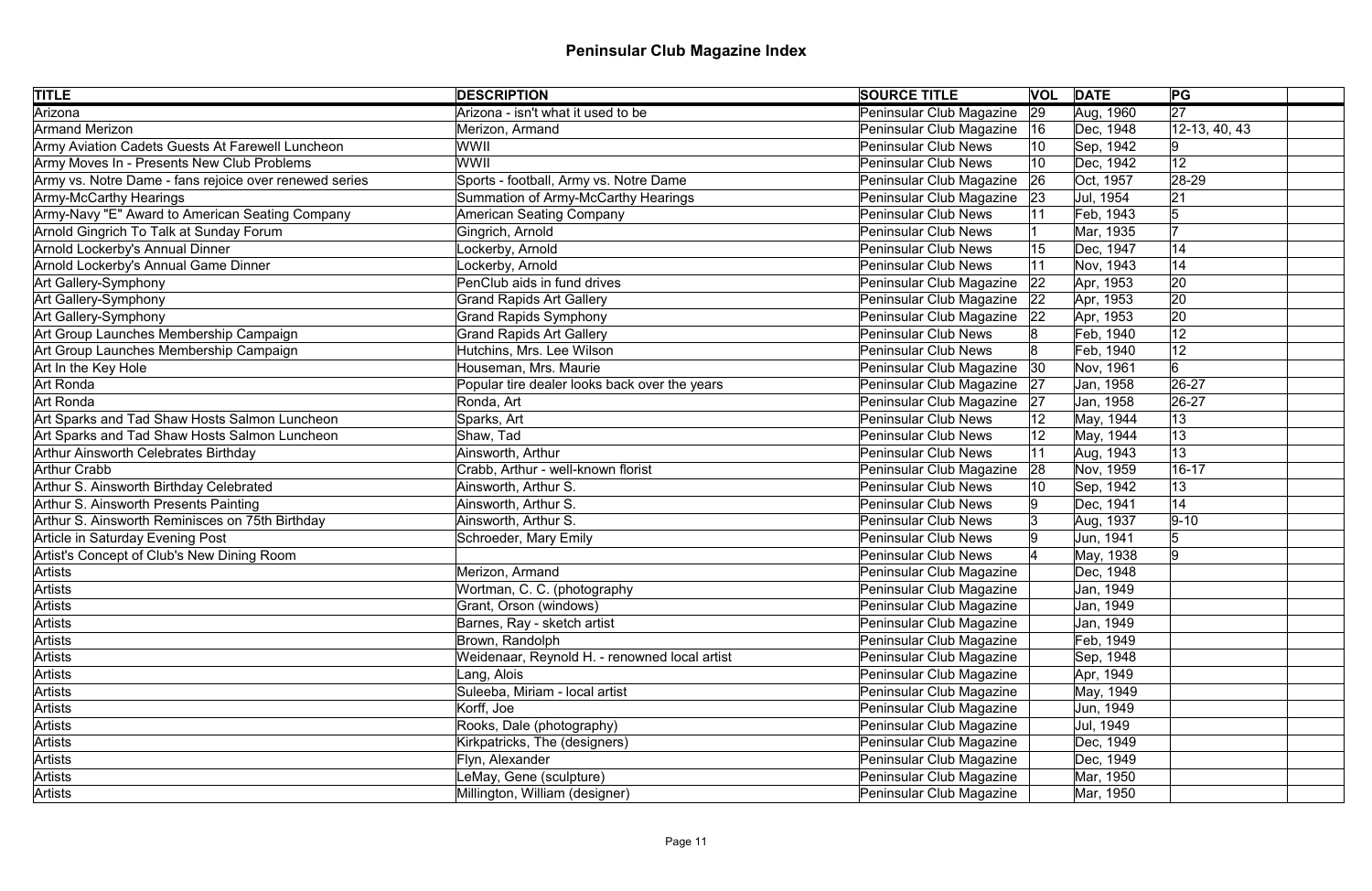| <b>TITLE</b>                      | <b>DESCRIPTION</b>                            | <b>SOURCE TITLE</b>             | <b>VOL DATE</b> | PG           |
|-----------------------------------|-----------------------------------------------|---------------------------------|-----------------|--------------|
| <b>Artists</b>                    | Cole, Clarence                                | Peninsular Club Magazine        | Jun, 1950       |              |
| <b>Artists</b>                    | Alten, Mathias                                | Peninsular Club Magazine        | Jul, 1950       |              |
| Artists                           | Collins, Kreigh                               | Peninsular Club Magazine        | Sep, 1950       |              |
| Artists                           | Roberts, Jack, Ice Sculpturer                 | Peninsular Club Magazine        | Dec, 1950       |              |
| Artists                           | Rockwell, Norman                              | Peninsular Club Magazine        | Dec, 1951       |              |
| Artists                           | Andrews, C. B.                                | Peninsular Club Magazine        | Dec, 1951       |              |
| Arts and the Club                 |                                               | Peninsular Club Magazine   35   | Fall, 1968      | 25           |
| Arts Festival                     |                                               | Peninsular Club Magazine<br> 33 | Jun, 1964       | 13           |
| As The Leaves Begin To Turn       |                                               | <b>Peninsular Club News</b>     | Sep, 1937       | 3            |
| As We Enter 1954                  |                                               | Peninsular Club Magazine<br> 23 | Jan, 1954       | 3            |
| Assassination of Lincoln          | incoln, President Abraham - the assassination | Peninsular Club Magazine<br> 24 | Feb, 1955       | 16-21        |
| <b>Associated Truck Lines</b>     | <b>Associated Truck Lines</b>                 | Peninsular Club Magazine<br> 19 | Jul, 1950       | 20, 25       |
| Association for the Blind         | Help for the sightless                        | Peninsular Club Magazine 21     | Jul, 1952       | 20-21, 28-29 |
| <b>Associations and Civic</b>     | Tulip Time in Holland                         | Peninsular Club Magazine        | Jun, 1948       |              |
| <b>Associations and Civic</b>     | West Michigan Tourist & Resort Ass'n          | Peninsular Club Magazine   16   | Aug, 1948       |              |
| <b>Associations and Civic</b>     | G. R. Convention Bureau                       | Peninsular Club Magazine        | Oct, 1948       |              |
| <b>Associations and Civic</b>     | <b>American Opportunity Committee</b>         | Peninsular Club Magazine        | Nov, 1948       |              |
| <b>Associations and Civic</b>     | G. R. Furniture Makers Guild                  | Peninsular Club Magazine        | Jan, 1949       |              |
| <b>Associations and Civic</b>     | <b>Better Business Bureau</b>                 | Peninsular Club Magazine        | Feb, 1949       |              |
| <b>Associations and Civic</b>     | Hospital Bldg. Fund Campaign                  | Peninsular Club Magazine        | Mar, 1949       |              |
| <b>Associations and Civic</b>     | C of C Education Committee                    | Peninsular Club Magazine        | May, 1949       |              |
| <b>Associations and Civic</b>     | G. R. Furniture Expositions Ass'n             | Peninsular Club Magazine        | Jun, 1949       |              |
| <b>Associations and Civic</b>     | Mary Free Bed Guild                           | Peninsular Club Magazine        | Sep, 1949       |              |
| <b>Associations and Civic</b>     | G. R. Employers Ass'n                         | Peninsular Club Magazine        | Nov, 1949       |              |
| <b>Associations and Civic</b>     | John Ball Park Zoo                            | Peninsular Club Magazine        | Apr, 1950       |              |
| <b>Associations and Civic</b>     | Metropolitan Development Ass'n                | Peninsular Club Magazine        | Jul, 1950       |              |
| Associations and Civic            | G. R. Wholesale Market                        | Peninsular Club Magazine        | Sep, 1950       |              |
| <b>Associations and Civic</b>     | G. R. Retail Markets                          | Peninsular Club Magazine        | Oct, 1950       |              |
| Associations and Civic            | G. R. Safety Council                          | Peninsular Club Magazine        | Oct, 1950       |              |
| <b>Associations and Civic</b>     | <b>Filter Center</b>                          | Peninsular Club Magazine        | Nov, 1950       |              |
| Associations and Civic            | Michigan Health Dept. Laboratory              | Peninsular Club Magazine        | Dec, 1950       |              |
| Associations and Civic            | The Humane Society                            | Peninsular Club Magazine        | Feb, 1951       |              |
| <b>Associations and Civic</b>     | The A A A                                     | Peninsular Club Magazine        | Apr, 1951       |              |
| <b>Associations and Civic</b>     | Western Michigan Resort Ass'n                 | Peninsular Club Magazine        | May, 1951       |              |
| <b>Associations and Civic</b>     | <b>Kent County Airport</b>                    | Peninsular Club Magazine        | Aug, 1951       |              |
| Associations and Civic            | <b>Conservation League</b>                    | Peninsular Club Magazine        | Sep, 1951       |              |
| <b>Associations and Civic</b>     | History of Jr. League                         | Peninsular Club Magazine        | Dec, 1951       |              |
| At Fountain Street Church Lunches |                                               | Peninsular Club Magazine   18   | Apr, 1950       | 9, 24        |
| At G. R. Textile Machinery        | G. R. Textile Machinery Company               | Peninsular Club Magazine<br> 19 | Aug, 1950       | $ 2-3, 27 $  |
| At the Club                       | PenClub Special - U of M vs. Mich State game  | Peninsular Club Magazine 28     | Oct, 1959       | 9            |
| At The Club $\dots$               | <b>Stots Honorary Luncheon</b>                | Peninsular Club Magazine 36     | Fall, 1971      | 34           |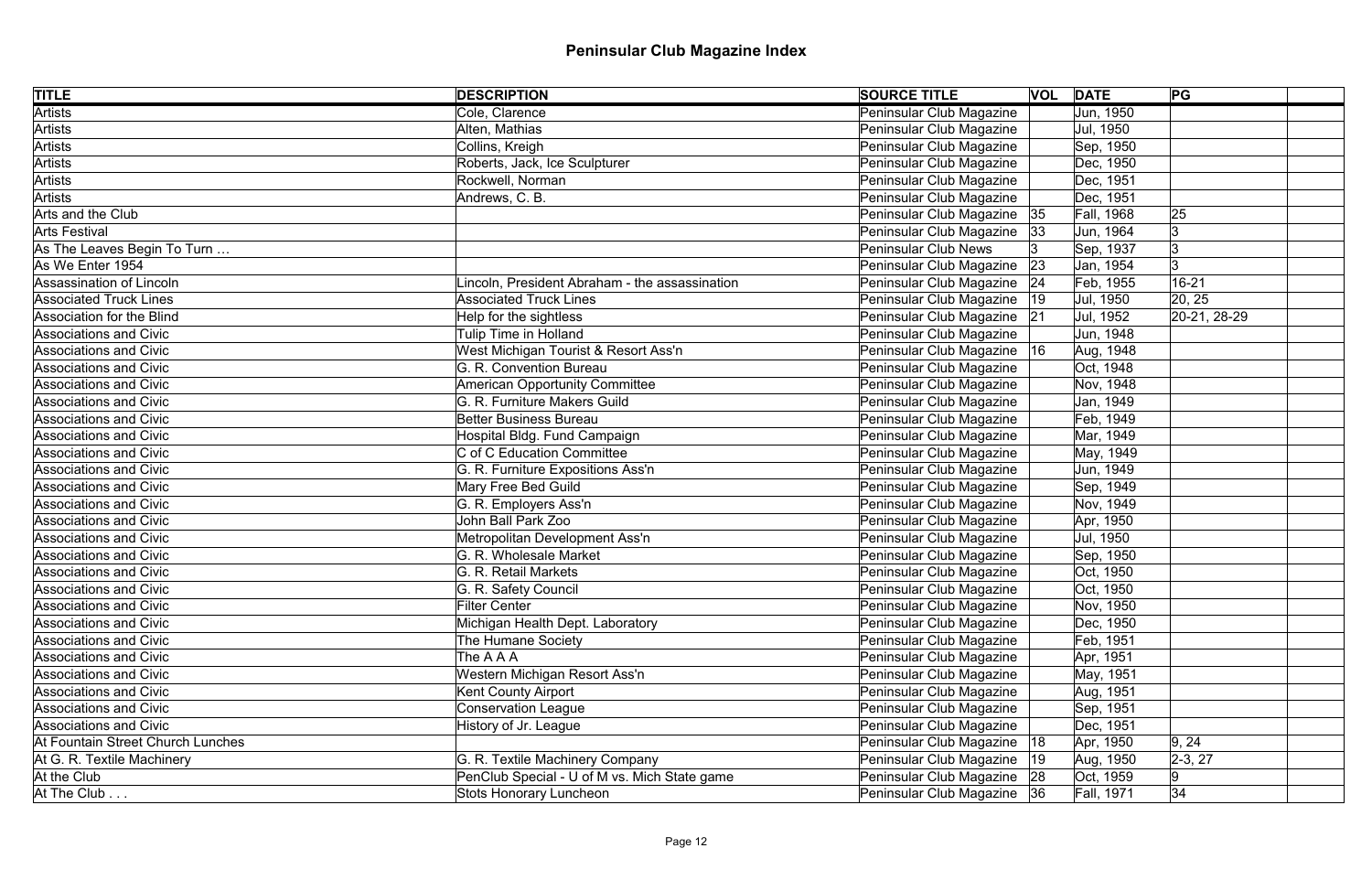| <b>TITLE</b>                                              | <b>DESCRIPTION</b>                                 | <b>SOURCE TITLE</b>           |     | <b>VOL DATE</b> | PG              |  |
|-----------------------------------------------------------|----------------------------------------------------|-------------------------------|-----|-----------------|-----------------|--|
| <b>Atoms for Peace</b>                                    | First reactor for commercial power soon to operate | Peninsular Club Magazine      | 26  | Apr, 1957       | $\overline{27}$ |  |
| Atoms for Peace                                           | <b>Atoms for Peace</b>                             | Peninsular Club Magazine 26   |     | Apr, 1957       | 27              |  |
| Au Revoir To Prof. Morningstar                            | Morningstar, Prof. Ora C.                          | <b>Peninsular Club News</b>   |     | May, 1939       | 9, 11           |  |
| Auctioneer                                                | Nagy, Col. Bill                                    | Peninsular Club Magazine      | 29  | Sep, 1960       | 28-29           |  |
| Audine Houseman Celebrates Birthday                       | Houseman, Audine                                   | <b>Peninsular Club News</b>   |     | Mar, 1943       | 10              |  |
| <b>Audited Financial Statements</b>                       | <b>PenClub Financial Statements</b>                | Peninsular Club Magazine      | 25  | Sep, 1956       | $2-3$           |  |
| <b>Audited Financial Statements</b>                       | PenClub                                            | Peninsular Club Magazine      | 26  | Aug, 1957       | 16b-16c         |  |
| <b>Audited Financial Statements</b>                       |                                                    | Peninsular Club Magazine      | 27  | Jul, 1958       | 16 <sub>b</sub> |  |
| August Birthdays                                          |                                                    | Peninsular Club Magazine      | 24  | Aug, 1955       | $\overline{2}$  |  |
| August Birthdays                                          |                                                    | Peninsular Club Magazine      | 25  | Aug, 1956       | $\overline{2}$  |  |
| August Birthdays                                          |                                                    | Peninsular Club Magazine      | 26  | Aug, 1957       | Ι3              |  |
| August Birthdays                                          |                                                    | Peninsular Club Magazine      | 27  | Aug, 1958       | 5               |  |
| August Birthdays                                          |                                                    | Peninsular Club Magazine      | 28  | Aug, 1959       |                 |  |
| August Birthdays                                          |                                                    | Peninsular Club Magazine      | 29  | Aug, 1960       |                 |  |
| August Birthdays                                          |                                                    | Peninsular Club Magazine      | 30  | Aug, 1961       |                 |  |
| August Birthdays                                          |                                                    | Peninsular Club Magazine      | 31  | Aug, 1962       | 15              |  |
| August Birthdays                                          |                                                    | Peninsular Club Magazine      | 33  | Aug, 1964       | Ι3              |  |
| August Birthdays                                          |                                                    | Peninsular Club Magazine      | 32  | Aug, 1963       | 15              |  |
| August Birthdays                                          |                                                    | Peninsular Club Magazine   34 |     | Aug, 1965       |                 |  |
| August Pen Club Birthdays                                 |                                                    | Peninsular Club Magazine      | 23  | Aug, 1954       | 2               |  |
| Aurey Strohpaul                                           | Strohpaul, Aurey                                   | Peninsular Club Magazine 26   |     | Apr, 1957       | $4-6$           |  |
| Aurey Strohpaul                                           | Mackinac Bridge completion                         | Peninsular Club Magazine      | 26  | Apr, 1957       | $4-6$           |  |
| Auto Men and Drivers are Puzzled About 1952               | Shortage of steel                                  | Peninsular Club Magazine 21   |     | Jan, 1952       | 29              |  |
| Auto Men and Drivers are Puzzled About 1952               | Parking and traffic problems                       | Peninsular Club Magazine      | 21  | Jan, 1952       | 29              |  |
| Auto Men and Drivers are Puzzled About 1952               | Grand Rapids - traffic/parking problems            | Peninsular Club Magazine 21   |     | Jan, 1952       | 29              |  |
| Automobile Parking                                        | Parking scarcity for autos                         | Peninsular Club Magazine      | 21  | Aug, 1952       | 14, 32          |  |
| Automobiles of Yesterday                                  | History on development of automobile               | Peninsular Club Magazine      | 27  | Dec, 1958       | 102-108         |  |
| Autumn Opening party                                      |                                                    | <b>Peninsular Club News</b>   |     | Oct, 1939       | 15              |  |
| Autumn poem                                               | Stafford, Thomas D. - poet                         | Peninsular Club Magazine 24   |     | Dec, 1955       | 142             |  |
| Aviation to Continue Growing                              | Aviation                                           | Peninsular Club Magazine      | 22  | Mar, 1953       | 26              |  |
| Avoid "Public Enemies"                                    | Exhibit of poisonous plants, insects and snakes    | Peninsular Club Magazine      | 23  | Aug, 1954       | $ 30-31$        |  |
| Avoid The Crowds At Gift Shop                             |                                                    | <b>Peninsular Club News</b>   | 10  | Dec, 1942       | 8               |  |
| Awarded Combat Badge for Exemplary Action                 | Healy, Pvt. Robert L.                              | <b>Peninsular Club News</b>   | 12  | Dec, 1944       | 22              |  |
| Babies Welfare Guild Presents Style Show at Blodgett Home | <b>Babies Welfare Guild</b>                        | <b>Peninsular Club News</b>   | 10  | Jun, 1942       | 14              |  |
| <b>Babson Institute's Globe</b>                           | Babson Institure - 28-foot world sphere            | Peninsular Club Magazine      | 24  | Dec, 1955       | 171             |  |
| <b>Baby Photos - Hospital Guilds Project</b>              |                                                    | Peninsular Club Magazine      | 33  | Jan, 1964       | 18              |  |
| Bachman Honored at South Football Banquet                 | Bachman, Charles, Michigan State Coach             | <b>Peninsular Club News</b>   |     | Jan, 1935       | 10              |  |
| <b>Back of the Title</b>                                  | <b>Current Best Sellers</b>                        | Peninsular Club Magazine      | 18  | Feb, 1950       | 20              |  |
| Back of the Title                                         | <b>Current Best Sellers</b>                        | Peninsular Club Magazine      | ା18 | Mar, 1950       | 24, 26          |  |
| <b>Back of the Title</b>                                  | <b>Current Best Sellers</b>                        | Peninsular Club Magazine      | 18  | Apr, 1950       | 19              |  |
| Back of the Title                                         | <b>Current Best Sellers</b>                        | Peninsular Club Magazine      | 17  | Sep, 1949       | 24              |  |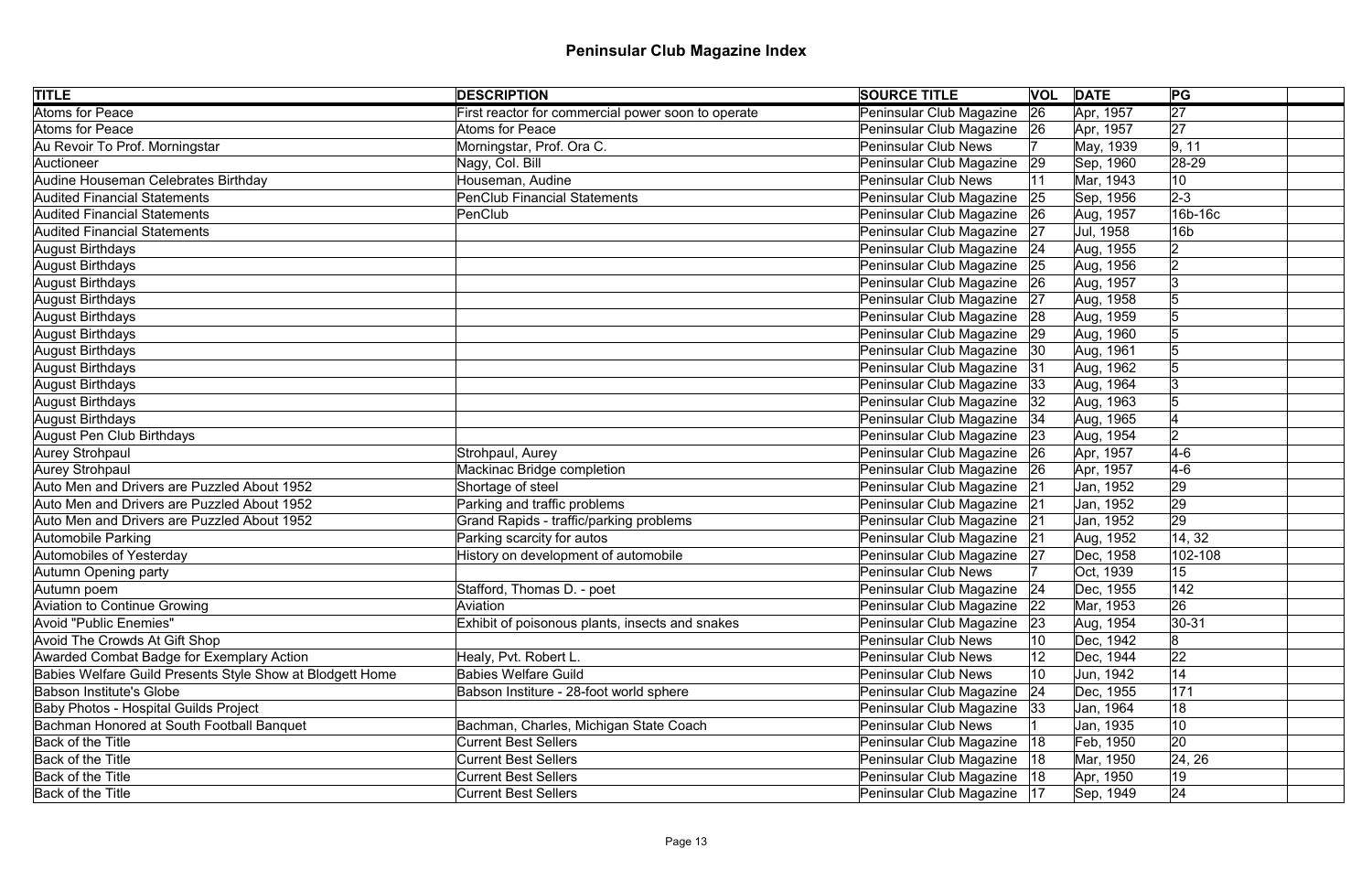| <b>TITLE</b>                                      | <b>DESCRIPTION</b>                            | <b>SOURCE TITLE</b>           |    | <b>VOL DATE</b> | PG              |  |
|---------------------------------------------------|-----------------------------------------------|-------------------------------|----|-----------------|-----------------|--|
| <b>Back of the Title</b>                          | <b>Current Best Sellers</b>                   | Peninsular Club Magazine      | 18 | May, 1950       | $\overline{21}$ |  |
| Back of the Title                                 | Quimby, George Irving                         | Peninsular Club Magazine   18 |    | Jun, 1950       | 32              |  |
| Back of the Title                                 | Quimby, George Irving                         | Peninsular Club Magazine      | 19 | Sep, 1950       | 25, 31          |  |
| Back of the Title                                 | <b>Current Best Sellers</b>                   | Peninsular Club Magazine      | 17 | Oct, 1949       | 12, 29          |  |
| Back of the Title                                 | <b>Current Best Sellers</b>                   | Peninsular Club Magazine      | 17 | Nov, 1949       | 11, 32          |  |
| Back of the Title - a few notes on books          | Quimby, George Irving                         | Peninsular Club Magazine      | 17 | Nov, 1949       | 11, 32          |  |
| Back of the Title - Current Best Sellers          | Quimby, George Irving                         | Peninsular Club Magazine      | 19 | Aug, 1950       | 23              |  |
| Back of the Title - Current Best Sellers          | Quimby, George Irving                         | Peninsular Club Magazine      | 19 | Oct, 1950       | 19              |  |
| Back of the Title - Current Best Sellers          | Quimby, George Irving                         | Peninsular Club Magazine      | 19 | Nov, 1950       | 13, 29          |  |
| Background of the Peninsular Club and Officers    |                                               | Peninsular Club Magazine 26   |    | Jun, 1957       | $7-9$           |  |
| Background of the Peninsular Club of Grand Rapids |                                               | Peninsular Club Magazine      | 28 | Jun, 1959       | 7, 11           |  |
| Bail Bondsman Is Interviewed                      | This man a friend in need, for a fee          | Peninsular Club Magazine      | 29 | Sep, 1960       | 18-19           |  |
| <b>Bailey-Global Golfer</b>                       | Sports - Golf                                 | Peninsular Club Magazine      | 22 | Mar, 1953       | $7 - 10$        |  |
| <b>Bailey-Global Golfer</b>                       | Bailey, John - golfed nearly around the world | Peninsular Club Magazine      | 22 | Mar, 1953       | $7 - 10$        |  |
| <b>Baker Furniture Company</b>                    | Would we buy it ourselves is guide post       | Peninsular Club Magazine      | 21 | Nov, 1952       | $5-7$           |  |
| <b>Baker Palns Furniture Museum</b>               | Baker, Hollis S.                              | <b>Peninsular Club News</b>   |    | Mar, 1941       |                 |  |
| <b>Baldwin-Curlin Wedding</b>                     | Wedding                                       | <b>Peninsular Club News</b>   |    | Nov, 1940       | 11              |  |
| <b>Baldwin-Verdier Wedding</b>                    | Wedding                                       | <b>Peninsular Club News</b>   | 10 | May, 1942       |                 |  |
| <b>Bale Printing Company</b>                      | <b>Bale Printing Company</b>                  | Peninsular Club Magazine      | 25 | Mar, 1956       |                 |  |
| <b>Bale Printing Company</b>                      | Brink, Edward H., Jr.                         | Peninsular Club Magazine      | 25 | Mar, 1956       |                 |  |
| <b>Bale-Hodge Wedding</b>                         | Wedding                                       | <b>Peninsular Club News</b>   |    | Jul, 1943       | 12              |  |
| <b>Ball-Mason Jars</b>                            | Ball, George A. - business man died           | Peninsular Club Magazine      | 25 | Jan, 1956       | 13              |  |
| Ballots have been mailed for election             |                                               | <b>Peninsular Club News</b>   |    | Feb, 1948       | 11              |  |
| <b>Band Maestro of the Month</b>                  | Lopez, Vincent                                | <b>Peninsular Club News</b>   |    | Apr, 1939       | 10              |  |
| <b>Banff Springs Hotel</b>                        | Banff Springs Hotel - cover photo             | Peninsular Club Magazine   34 |    | Apr, 1965       | 1FC             |  |
| Banjo-Playing Priest                              | Unique entertainment on "Fifteen With Father" | Peninsular Club Magazine 30   |    | Oct, 1961       | $ 22 - 23 $     |  |
| Bank Robbery of 1921                              | 1921 G. R. Savings Bank Robbery               | Peninsular Club Magazine   19 |    | Nov, 1950       | $ 8, 24-25$     |  |
| Barber Shop                                       |                                               | Peninsular Club Magazine 26   |    | Dec, 1957       | 136             |  |
| <b>Barbershop Reopened</b>                        |                                               | Peninsular Club Magazine 24   |    | Sep, 1955       |                 |  |
| <b>Barkwell Building Company</b>                  | Barkwell, J. O. - designer and builder        | Peninsular Club Magazine      | 23 | Oct, 1954       | $ 20-21$        |  |
| Barnes on a Bender                                | Sports - Baseball                             | Peninsular Club Magazine 23   |    | Apr, 1954       | 32              |  |
| <b>Barnum's Show Trains</b>                       | Barnum, P. T.                                 | Peninsular Club Magazine      | 25 | Jan, 1956       |                 |  |
| Barry Lees Stuart - John Shockley Wedding         | Wedding                                       | <b>Peninsular Club News</b>   | 16 | Feb, 1948       |                 |  |
| <b>Baseball Preview</b>                           | Sports - baseball                             | Peninsular Club Magazine      | 28 | Apr, 1959       | $22 - 23$       |  |
| <b>Baseball Preview</b>                           | Sports - Tigers Baseball                      | Peninsular Club Magazine 28   |    | Apr, 1959       | $ 22 - 23 $     |  |
| <b>Baseball Schedules</b>                         | Sports - Baseball Schedules                   | Peninsular Club Magazine 23   |    | Apr, 1954       | $\overline{2}$  |  |
| <b>Baseball Season Opens</b>                      | Sports - Tigers Baseball                      | Peninsular Club Magazine      | 21 | Apr, 1952       |                 |  |
| <b>Baseball's Major Scandal</b>                   | Sports - Baseball                             | Peninsular Club Magazine 28   |    | Oct, 1959       | $16 - 17$       |  |
| Bathing the Pet                                   | Right ways and wrong ways to bathe a pet      | Peninsular Club Magazine 23   |    | Dec, 1954       | 144             |  |
| Battjes-Closterhouse Wedding                      | Wedding                                       | <b>Peninsular Club News</b>   |    | Aug, 1946       | 6               |  |
| <b>Battle of Shiloh</b>                           | The Centennial Years                          | Peninsular Club Magazine   31 |    | May, 1962       | 29              |  |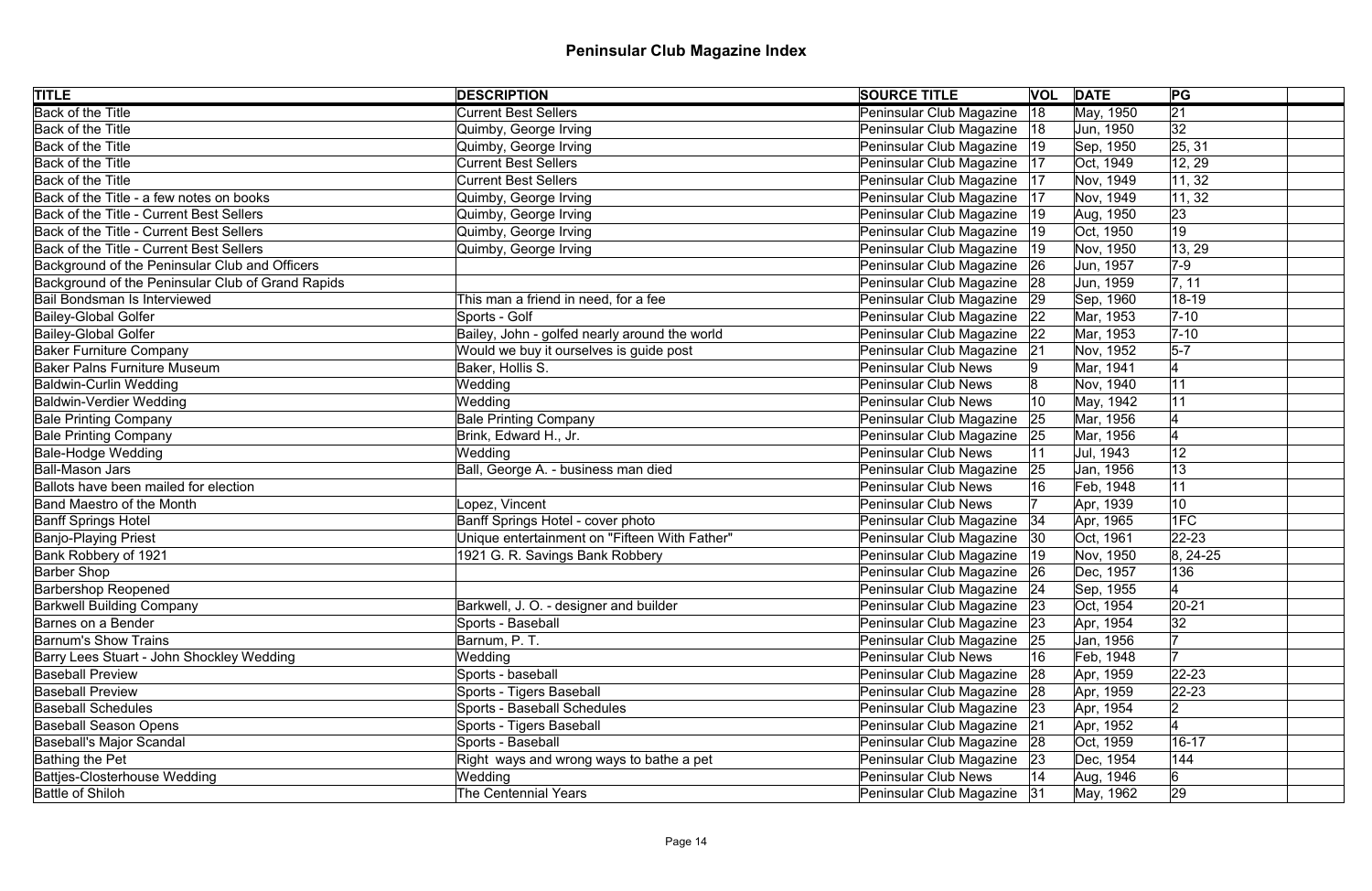| <b>TITLE</b>                                              | <b>DESCRIPTION</b>                             | <b>SOURCE TITLE</b>           |              | <b>VOL DATE</b> | PG           |
|-----------------------------------------------------------|------------------------------------------------|-------------------------------|--------------|-----------------|--------------|
| <b>Baxter Laundry</b>                                     | Baxter, Dan                                    | Peninsular Club Magazine      | 28           | Oct, 1959       | $ 26-28$     |
| Be A Millionaire For One Night                            |                                                | <b>Peninsular Club News</b>   |              | Aug, 1939       | 10           |
| Be Hale and Hearty on that Journey                        |                                                | Peninsular Club Magazine      | 32           | Mar, 1963       | 17           |
| Be Happy, Go Lucky                                        | Cigaret advertising                            | Peninsular Club Magazine 21   |              | Dec, 1952       | 53           |
| Bear Story                                                | Bear Stories                                   | Peninsular Club Magazine 25   |              | Jan, 1956       | 9            |
| Beaumont Boy Defeat All-Stars in Volley Ball Championship | <b>Beaumont Volley Ball Team</b>               | <b>Peninsular Club News</b>   |              | Apr, 1939       | 5            |
| Before --- During --- After                               |                                                | Peninsular Club Magazine      | 17           | Feb, 1949       | 32           |
| <b>Before Prohibition</b>                                 | Remembering before prohibition                 | Peninsular Club Magazine 21   |              | Oct, 1952       | $6-7, 28-29$ |
| Before you invest: Investigate                            |                                                | Peninsular Club Magazine      | 17           | Feb, 1949       | 17, 24       |
| Behind the Iron Curtain                                   | <b>Crusade for Freedom</b>                     | Peninsular Club Magazine      | 22           | Dec, 1953       | 100-101      |
| Behind the New Cars                                       | New auto offerings                             | Peninsular Club Magazine      | 28           | Dec, 1959       | 104-107      |
| Being Regular was John Boter's Business                   | Boter, John                                    | Peninsular Club Magazine      | 17           | Aug, 1949       | 11           |
| Being Regular was John Boter's Business                   | Golden & Boter Transport Company               | Peninsular Club Magazine      | 17           | Aug, 1949       | 11           |
| Belknap-Kimball Wedding                                   | Wedding                                        | <b>Peninsular Club News</b>   |              | Nov, 1946       | 11           |
| Belknap's Celebrate 59th Wedding Anniversary              | Belknpa, Mr. & Mrs. Herbert P.                 | <b>Peninsular Club News</b>   |              | Nov, 1942       | 10           |
| Bell Company Honors Charles E. Wilde                      | Wilde, Charles E.                              | <b>Peninsular Club News</b>   |              | Feb, 1935       | 8            |
| <b>Bell Fibre Executives</b>                              | Welcome dinner to top brass of newest industry | Peninsular Club Magazine      | $ 30\rangle$ | May, 1961       | $10 - 11$    |
| Bell-Larabee Wedding                                      | Wedding                                        | <b>Peninsular Club News</b>   |              | Mar, 1946       | 13           |
| Ben Dean, Sr. and Jr.                                     | Dean, Ben - dean of advertising men            | Peninsular Club Magazine      | 23           | Dec, 1954       | $ 32 - 35 $  |
| <b>Ben East to Lecture</b>                                | East, Ben - local sports writer                | Peninsular Club Magazine      | 17           | Nov, 1949       | 8            |
| <b>Benefits of Summer Storage</b>                         |                                                | Peninsular Club Magazine      | 22           | Jun, 1953       | 30           |
| Benjamin Robinson Passes                                  | Robinson, Benjamin                             | <b>Peninsular Club News</b>   | 14           | Nov, 1946       | 10           |
| Bernaar MacFadden                                         | MacFadden, Bernaar, New York Graphic Editor    | Peninsular Club Magazine 25   |              | May, 1956       | 28-32        |
| Bernaar MacFadden                                         | New York Graphic                               | Peninsular Club Magazine 25   |              | May, 1956       | $ 28-32$     |
| Bernard S. Warren                                         | <b>Grand Rapids furniture industry</b>         | Peninsular Club Magazine 29   |              | Oct, 1960       | $12 - 13$    |
| Bernard S. Warren                                         | Warren, Bernard S.                             | Peninsular Club Magazine 29   |              | Oct, 1960       | $12 - 13$    |
| Bernstein Concert Festival Scheduled in August            | Bernstein, Leonard                             | Peninsular Club Magazine   33 |              | Jul, 1964       | 14           |
| <b>Best Selling Books</b>                                 |                                                | Peninsular Club Magazine 22   |              | Oct, 1953       | 28           |
| Better Buy Now                                            | Lievense, Lloyd - Men's Clothier               | Peninsular Club Magazine 29   |              | Feb, 1960       | $24 - 25$    |
| <b>Better Dressed Men</b>                                 | Men's Fashions                                 | Peninsular Club Magazine      | 18           | Jan, 1950       | 15, 33       |
| <b>Better Motels</b>                                      |                                                | Peninsular Club Magazine      | 22           | Oct, 1953       |              |
| Better Zoo, June 1                                        |                                                | Peninsular Club Magazine      | 18           | May, 1950       | 18           |
| <b>Betty Norcross Commended</b>                           | Red Cross, Regional Administrator              | <b>Peninsular Club News</b>   | 13           | Apr, 1945       | 15           |
| Betty Vandenberg Makes Debut With Symphony Orchestra      | Vandenberg, Betty                              | <b>Peninsular Club News</b>   |              | Dec, 1936       | 9            |
| Between You and Me English Accents Come Into the Open     |                                                | <b>Peninsular Club News</b>   |              | Sep, 1940       | $7, 10-11$   |
| Beverly Hills: The Fantastic                              | "Beverly Hills Is My Beat"                     | Peninsular Club Magazine      | 31           | Dec, 1962       | 6367         |
| Bid a Fond Farewell to Summer                             | <b>Spring Lake Country Club</b>                | <b>Peninsular Club News</b>   |              | Aug, 1940       | 11           |
| <b>Bidwell Brothers</b>                                   | How this pair bilked the Bank of England       | Peninsular Club Magazine      | 27           | Dec, 1958       | 76-85        |
| <b>Bidwell Brothers</b>                                   | <b>Bidwell Brothers</b>                        | Peninsular Club Magazine      | 27           | Dec, 1958       | 76-85        |
| Biferno-Zweedyk To Wed                                    | Wedding                                        | <b>Peninsular Club News</b>   |              | Mar, 1946       | 11           |
| Big Christmas Edition of Penclubmag Assured               |                                                | Peninsular Club Magazine      | $ 19\rangle$ | Nov, 1950       | 15           |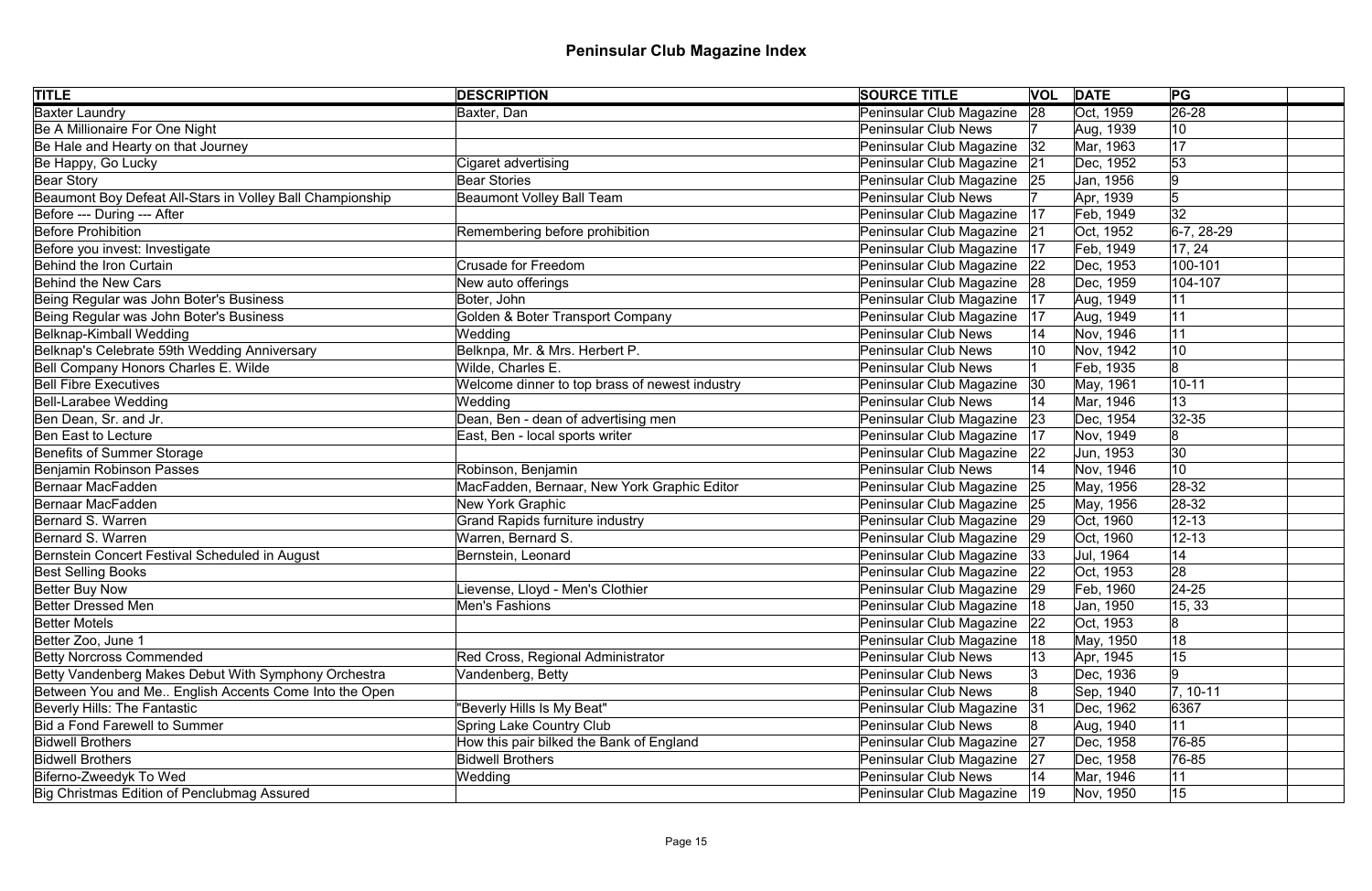| <b>TITLE</b>                                              | <b>DESCRIPTION</b>                                           | <b>SOURCE TITLE</b>         |    | <b>VOL DATE</b> | PG             |
|-----------------------------------------------------------|--------------------------------------------------------------|-----------------------------|----|-----------------|----------------|
| Big Lakes Makes it Tough for Frank Slaymaker, Weather Man | Slaymaker, Frank - WOOD's weather man                        | Peninsular Club Magazine    | 26 | Dec, 1957       | $173 - 175$    |
| Big Year In Sports                                        | Sports - olympic games                                       | Peninsular Club Magazine 29 |    | May, 1960       | $ 30-31$       |
| <b>Bill Boadway Club Amateur</b>                          | Boadway, Bill                                                | <b>Peninsular Club News</b> |    | Feb, 1936       |                |
| <b>Bill Morrissey, Promoter</b>                           | Morrissey, Bill - Boxing Promoter                            | Peninsular Club Magazine    | 23 | Feb, 1954       | $ 26-30 $      |
| <b>Bill Morrissey, Promoter</b>                           | Sports - Boxing                                              | Peninsular Club Magazine    | 23 | Feb, 1954       | $ 25 - 30$     |
| <b>Bill Stern's Myths</b>                                 | Stern, Bill - football broadcasters                          | Peninsular Club Magazine    | 21 | Dec, 1952       | 54, 56         |
| <b>Billiard Blarney</b>                                   | Barnes, Ray - sketch artist                                  | <b>Peninsular Club News</b> |    | May, 1936       | 5              |
| <b>Billiard Blarney</b>                                   | Barnes, Ray - sketch artist                                  | <b>Peninsular Club News</b> |    | Apr, 1936       | 9              |
| <b>Billiard Enthusiasts at the Club</b>                   | Sports - Billiards                                           | <b>Peninsular Club News</b> | 10 | Feb, 1942       | 15             |
| <b>Billiard Experts Awarded Prizes</b>                    | <b>Sports -Billiards</b>                                     | Peninsular Club Magazine    | 17 | Jun, 1949       | 16             |
| <b>Billiard Room Gossip</b>                               | Sports - Billiards                                           | <b>Peninsular Club News</b> |    | Jun, 1939       |                |
| <b>Billiard Room Gossip</b>                               | Sports - Billiards                                           | <b>Peninsular Club News</b> |    | Jul, 1939       | 7, 11          |
| Billiard Room Gossip                                      | Sports - Billiards                                           | <b>Peninsular Club News</b> |    | Aug, 1939       | 11             |
| Billiard Room Gossip                                      | Sports - Billiards                                           | <b>Peninsular Club News</b> |    | Sep, 1939       | 11             |
| <b>Billiard Star Engaged By Club</b>                      | Morningstar, Ora C.                                          | <b>Peninsular Club News</b> |    | Dec, 1935       | 6              |
| <b>Billiard Stars To Give Exhibitions</b>                 | Matsuyama, Kinrey                                            | <b>Peninsular Club News</b> |    | Feb, 1936       | 6              |
| <b>Billiard Stars To Give Exhibitions</b>                 | Layton, Johnny                                               | <b>Peninsular Club News</b> |    | Feb, 1936       | $\overline{6}$ |
| <b>Billiard Tournament</b>                                | Sports - Billiards                                           | Peninsular Club Magazine    | 17 | Jan, 1949       | $8-9$          |
| <b>Billiard Tournament</b>                                | Sports - Billiards                                           | Peninsular Club Magazine    | 18 | Feb, 1950       | 24             |
| <b>Billiard Tournament</b>                                | Sports - Billiards                                           | Peninsular Club Magazine    | 18 | Mar, 1950       | 12             |
| <b>Billiard Tournament</b>                                | Sports - Billiards                                           | Peninsular Club Magazine    | 18 | Apr, 1950       |                |
| Billiard Tournament Is Creating Plenty of Interest        | Sports -Billiards                                            | <b>Peninsular Club News</b> |    | Dec, 1938       |                |
| <b>Billiard Tournaments</b>                               | Sports - Billiards                                           | <b>Peninsular Club News</b> |    | Apr, 1938       | 2              |
| <b>Billiard Tournaments</b>                               | Sports -Billiards                                            | <b>Peninsular Club News</b> |    | Nov, 1938       | 12             |
| <b>Billiard Tourneys Swing Into High</b>                  | Sports - Billiards                                           | <b>Peninsular Club News</b> |    | Dec, 1939       | 18             |
| Billiardists -- Here's Your Chance                        | <b>Sports -Billiards</b>                                     | <b>Peninsular Club News</b> |    | Nov, 1935       |                |
| Billiards                                                 | Sports - Billiards                                           | Peninsular Club Magazine    | 25 | Nov, 1956       | 8              |
| Billiards Room at Pen Club                                | Sports - Billiards                                           | <b>Peninsular Club News</b> |    | Nov, 1944       |                |
| Billiards the Easy Way                                    | Hoppe, Willie                                                | <b>Peninsular Club News</b> | 16 | May, 1948       | 6, 12          |
| Billiards Tournament - Skillful Shooting Takes Toll       | Sports - Billiards                                           | <b>Peninsular Club News</b> |    | Feb, 1939       |                |
| <b>Bing Crosby Tournament</b>                             | Sports - Golf - interesting facets of Bing Crosby Tournament | Peninsular Club Magazine    | 27 | Mar, 1958       | $14 - 17$      |
| <b>Bing Crosby Tournament</b>                             | Crosby, Bing                                                 | Peninsular Club Magazine    | 27 | Mar, 1958       | $14 - 17$      |
| <b>Bing Crosby Tournament</b>                             | Stahl, Marv                                                  | Peninsular Club Magazine    | 27 | Mar, 1958       | $14 - 17$      |
| Birthday Cake for "Uncle" Doug                            | Ray, Douglas M.                                              | Peninsular Club Magazine    | 21 | Apr, 1952       | 15             |
| Birthday Celebration For Mrs. Jarecki                     | Jarecki, Mrs. Clarence F.                                    | <b>Peninsular Club News</b> |    | May, 1939       | 10             |
| Birthday Luncheon honors Fred Brown                       | Brown, Fred                                                  | <b>Peninsular Club News</b> |    | Jan, 1940       | 14             |
| <b>Birthday Party For Twins Held</b>                      | Kinsey, J. H.                                                | <b>Peninsular Club News</b> |    | May, 1939       | 8              |
| <b>Birthday Party For Twins Held</b>                      | Phelps, Mrs. A.                                              | <b>Peninsular Club News</b> |    | May, 1939       | 8              |
| <b>Bison Herds Increase</b>                               | American buffalo herds increase                              | Peninsular Club Magazine    | 28 | Dec, 1959       | 59             |
| <b>Black Voodoo by Bulman</b>                             | Haitian Voodoo                                               | Peninsular Club Magazine    | 22 | Apr, 1953       | 32             |
| <b>Black Voodoo by Bulman</b>                             | Bulman, Orville                                              | Peninsular Club Magazine 22 |    | Apr, 1953       | 32             |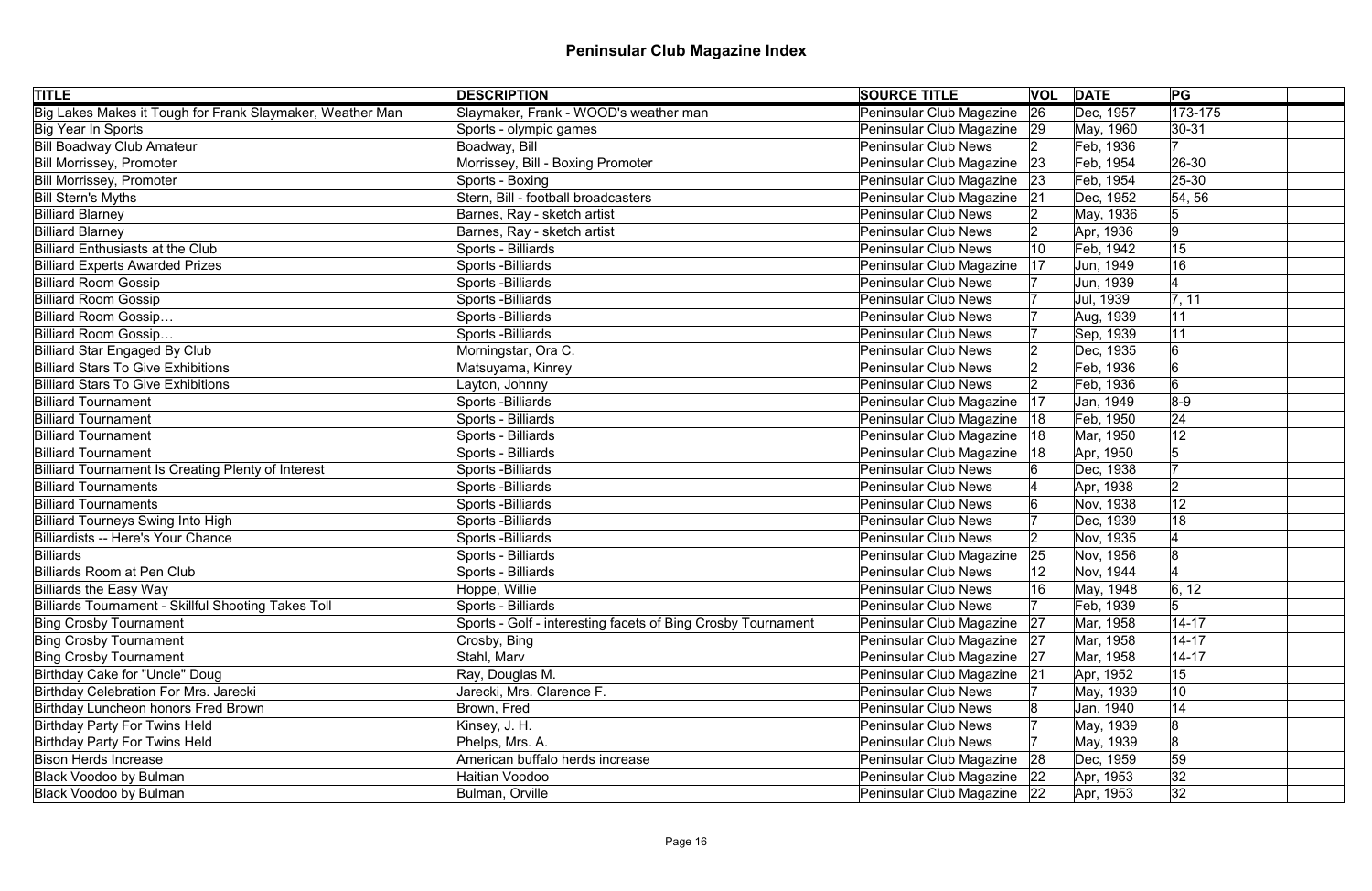| <b>TITLE</b>                                                | <b>DESCRIPTION</b>                                 | <b>SOURCE TITLE</b>           |              | <b>VOL DATE</b> | PG          |  |
|-------------------------------------------------------------|----------------------------------------------------|-------------------------------|--------------|-----------------|-------------|--|
| <b>Blackport Packing Company</b>                            | Blackport, Marv - wholesale meat business          | Peninsular Club Magazine      | 26           | Dec, 1957       | $115 - 117$ |  |
| <b>Blackport Packing Company</b>                            | <b>Blackport Packing Company</b>                   | Peninsular Club Magazine      | 26           | Dec, 1957       | 115-117     |  |
| <b>Blandford Daughters Wed in August</b>                    | Blandford, I. R.                                   | <b>Peninsular Club News</b>   | 14           | Sep, 1946       | $8-9,$      |  |
| <b>Blaney Park Has Everything</b>                           | <b>Blaney Park Resort</b>                          | Peninsular Club Magazine      | $ 19\rangle$ | Jul, 1950       | $16 - 17$   |  |
| Blasphemous Propaganda                                      | Propaganda passed to factory workers in G. R.      | Peninsular Club Magazine      | 23           | Jul, 1954       | 31          |  |
| Blodgett Holds No. 1 Club Membership                        | Blodgett, John W.                                  | <b>Peninsular Club News</b>   |              | Oct, 1943       | 10          |  |
| <b>Bloxom-Doolittle Wedding</b>                             | Wedding                                            | <b>Peninsular Club News</b>   |              | May, 1943       | 9           |  |
| <b>Bloxsom's Host Dinner</b>                                | Bloxsom, Dr. & Mrs. Paul                           | <b>Peninsular Club News</b>   |              | Mar, 1945       | 11          |  |
| <b>Blue Denim</b>                                           | Denim-identified with Americans of all ages        | Peninsular Club Magazine      | 27           | Sep, 1958       | $ 30-31$    |  |
| <b>Blythefield Club Summer Stag</b>                         |                                                    | <b>Peninsular Club News</b>   |              | Aug, 1946       | $3 - 4$     |  |
| <b>Blythefield Events</b>                                   |                                                    | <b>Peninsular Club News</b>   |              | Jun, 1946       | $6-7$       |  |
| <b>Blythefield Stag</b>                                     | Photographs of annual affair                       | Peninsular Club Magazine      | 27           | Sep, 1958       |             |  |
| Boake Carter, Part II                                       | Carter, Boake - commentator                        | Peninsular Club Magazine      | 22           | Sep, 1953       | $30-32$     |  |
| Boake Carter, Part II                                       | Local Side Light on Boake Carter                   | Peninsular Club Magazine      | 22           | Sep, 1953       | $ 30-32 $   |  |
| <b>Board Games</b>                                          |                                                    | Peninsular Club Magazine      | 29           | Oct, 1960       | $ 30-32 $   |  |
| <b>Board Members Elected</b>                                |                                                    | Peninsular Club Magazine      | 33           | Apr, 1964       |             |  |
| <b>Board of Directors and Committees</b>                    |                                                    | Peninsular Club Magazine      | 26           | Dec, 1957       | 11          |  |
| Board of Directors and Manager                              |                                                    | Peninsular Club Magazine      | 32           | Dec, 1963       | 11          |  |
| Board of Directors and Officers                             |                                                    | Peninsular Club Magazine      | 21           | Dec, 1952       | 9           |  |
| <b>Board of Directors and Officers</b>                      |                                                    | Peninsular Club Magazine      | 22           | Dec, 1953       | 9           |  |
| Board of Directors and Officers                             |                                                    | Peninsular Club Magazine      | 25           | Jun, 1956       | $ 8 - 10$   |  |
| <b>Board of Directors and Officers</b>                      |                                                    | <b>Peninsular Club News</b>   |              | Oct, 1945       | 18          |  |
| Board of Directors Host to Club Employees                   |                                                    | <b>Peninsular Club News</b>   |              | Feb, 1939       | 17          |  |
| Board of Directors, 1958-1959                               |                                                    | Peninsular Club Magazine      | 27           | Dec, 1958       | 11          |  |
| <b>Boat and Canoe Club</b>                                  | Good old days of Boat & Canoe Club events          | Peninsular Club Magazine 23   |              | Feb, 1954       | $20 - 22$   |  |
| <b>Boats For Different Needs</b>                            | A boat that is suited to you                       | Peninsular Club Magazine      | 27           | Dec, 1958       | 73          |  |
| <b>Bob Bergelin and Don Scott</b>                           | Bergelin, Bob - furniture manufacturers            | Peninsular Club Magazine   24 |              | Jan, 1955       | $12 - 13$   |  |
| <b>Bob Bergelin and Don Scott</b>                           | Scott, Don - furniture manufacturers               | Peninsular Club Magazine 24   |              | Jan, 1955       | $12 - 13$   |  |
| Bob Bergelin and Don Scott                                  | Pine Shops and Wood Paneling Company               | Peninsular Club Magazine 24   |              | Jan, 1955       | $12 - 13$   |  |
| Bob Riekse Writes About Visit to London                     | Riekse, Lt. Robert J.                              | <b>Peninsular Club News</b>   |              | Sep, 1942       | 14          |  |
| <b>Bob Sullivan</b>                                         | One-man committee keeps Grand Rapids sports minded | Peninsular Club Magazine      | 27           | Jan, 1958       | $24 - 25$   |  |
| <b>Bob Sullivan</b>                                         | Sullivan, Bob                                      | Peninsular Club Magazine      | 27           | Jan, 1958       | $24 - 25$   |  |
| Bobby North Feted by Uncles at Peninsular Club              | North, Bobby                                       | Peninsular Club News          |              | Dec, 1935       | 12          |  |
| <b>Bomb That Killed Three</b>                               | 1926 Post Office Bombing at Montague, MI           | Peninsular Club Magazine      | 22           | Feb, 1953       | $8, 24-25$  |  |
| <b>Bomb That Killed Three</b>                               |                                                    | Peninsular Club Magazine      | $ 22\rangle$ | Feb, 1953       | $8, 24-25$  |  |
| <b>Bonus Checks Distributed to Employes</b>                 |                                                    | <b>Peninsular Club News</b>   |              | Feb, 1941       | 11          |  |
| <b>Book Review</b>                                          |                                                    | Peninsular Club Magazine      | 18           | Feb, 1950       | 30          |  |
| Book Review - "After All" by Clarence Day                   | Cady, Marie Jay - reviewer                         | <b>Peninsular Club News</b>   |              | Sep, 1936       |             |  |
| Book Review - "Away From It All" by Cedric Belfrage         | Cady, Marie Jay - reviewer                         | <b>Peninsular Club News</b>   |              | Apr, 1937       | 12          |  |
| Book Review - "From Forest To Furniture" by Malcom Sherwood | Cady, Marie Jay                                    | <b>Peninsular Club News</b>   |              | Nov, 1936       | 11          |  |
| Book Review - "Great Laughter" by Fannie Hurst              | Cady, Marie Jay - reviewer                         | <b>Peninsular Club News</b>   |              | Oct, 1936       |             |  |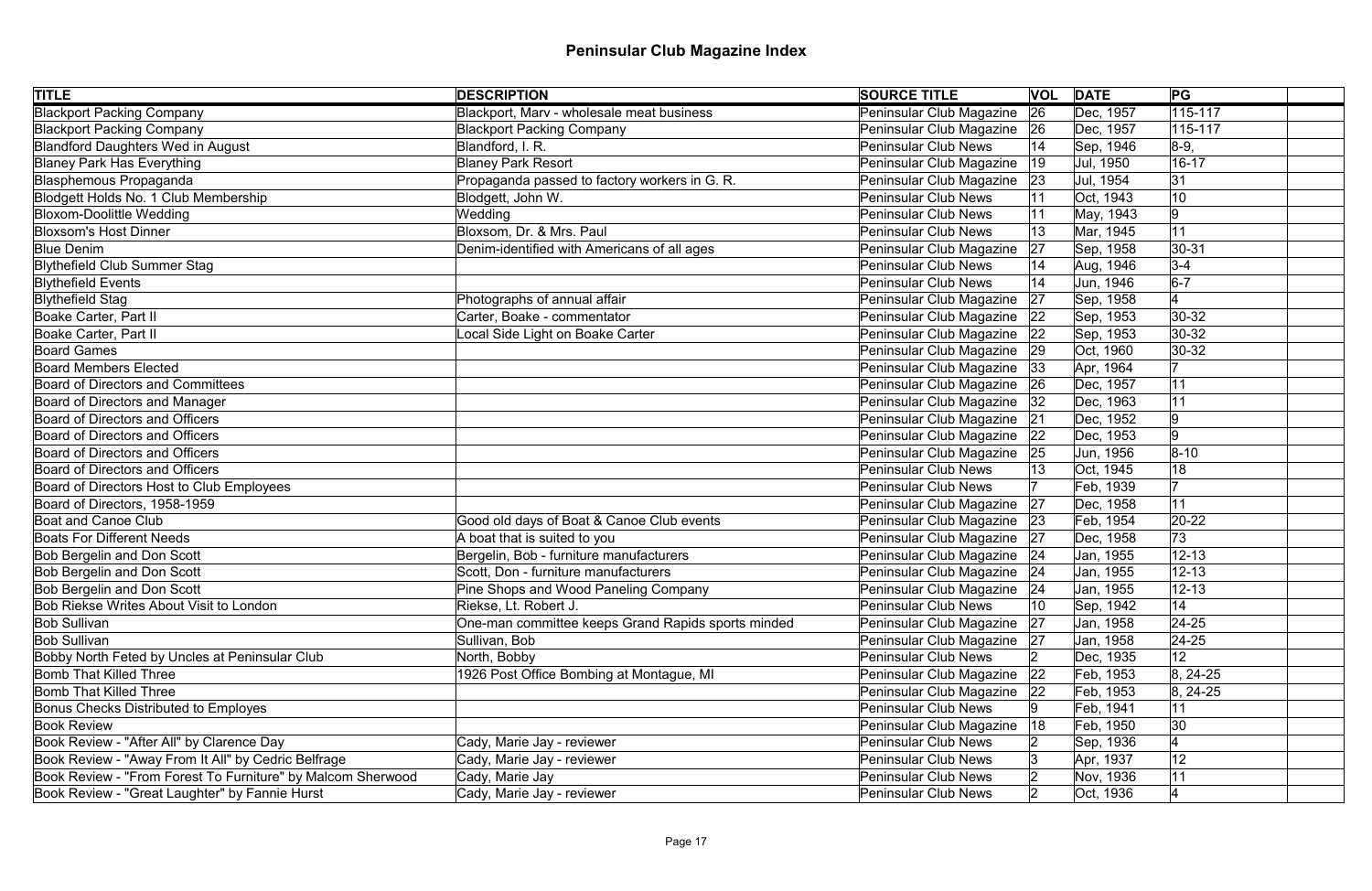| <b>TITLE</b>                                       | <b>DESCRIPTION</b>                   | <b>SOURCE TITLE</b>           |              | <b>VOL DATE</b> | PG              |  |
|----------------------------------------------------|--------------------------------------|-------------------------------|--------------|-----------------|-----------------|--|
| Book Review - "Green Laurels" by Donald C. Peattie | <b>Buist, David Craig - reviewer</b> | <b>Peninsular Club News</b>   |              | Aug, 1936       | $\vert 4 \vert$ |  |
| Book Review - "I Found No Peace" by Webb Miller    | Cady, Marie Jay - reviewer           | <b>Peninsular Club News</b>   |              | Jan, 1937       | 8, 11           |  |
| Book Review Attracted Interest, "Grapes Of Wrath"  | Folkman, Rabbi Jerome D.             | <b>Peninsular Club News</b>   |              | Dec, 1939       | 17              |  |
| <b>Book Review Enthusiastically Received</b>       | Morris, Mrs. Pendleton S.            | <b>Peninsular Club News</b>   |              | Feb, 1943       | 11              |  |
| <b>Book Review Season Ends</b>                     | Miller, Mrs. James K., Jr.           | <b>Peninsular Club News</b>   | 12           | Mar, 1944       | 3               |  |
| <b>Book Review Series</b>                          |                                      | <b>Peninsular Club News</b>   |              | Nov, 1939       |                 |  |
| Book Review, "Embezzled Heaven"                    | Wightman, Mrs. Clifford              | <b>Peninsular Club News</b>   |              | Feb, 1941       | 8               |  |
| Book Review, "Goodby My Son"                       | Miller, Mrs. James K.                | Peninsular Club News          |              | Mar, 1943       |                 |  |
| Book Review, "Out Way Down East"                   | McGorrill, Mrs. Milton M.            | <b>Peninsular Club News</b>   |              | Jan, 1944       |                 |  |
| Book Review, "The Apostle"                         | Wimberly, Rev. J. W.                 | <b>Peninsular Club News</b>   |              | Dec, 1943       | 6               |  |
| Book Review, "Tomorrow Is Forever"                 | Folkman, Rabbi Jerome                | <b>Peninsular Club News</b>   |              | Mar, 1944       | 3               |  |
| Book Review, November 21                           |                                      | Peninsular Club Magazine      | $ 19\rangle$ | Nov, 1950       | 20              |  |
| Book Review: Books For Christmas                   |                                      | <b>Peninsular Club News</b>   |              | Dec, 1937       | 12              |  |
| Book Review: Corned Beef and Caviar                |                                      | <b>Peninsular Club News</b>   |              | Feb, 1938       | 17              |  |
| Book Review: Here's To Crime                       |                                      | <b>Peninsular Club News</b>   |              | Mar, 1937       | $ 9-10 $        |  |
| Book Review: HOLY Old Mackinaw                     |                                      | <b>Peninsular Club News</b>   |              | May, 1938       | 14              |  |
| Book Review: One Life, One Kopek                   |                                      | <b>Peninsular Club News</b>   |              | Aug, 1937       | 11              |  |
| <b>Book Review: The Citadel</b>                    |                                      | <b>Peninsular Club News</b>   |              | Sep, 1937       |                 |  |
| Book Review: The Good Society                      |                                      | <b>Peninsular Club News</b>   |              | Oct, 1937       | $8-9$           |  |
| Book Review: The Outward Room                      |                                      | <b>Peninsular Club News</b>   |              | Jun, 1937       | 9               |  |
| Book Review: Three Wheeling Through America        |                                      | <b>Peninsular Club News</b>   |              | Dec, 1936       | 12              |  |
| Book Review: Why Was Lincoln Murdered?             |                                      | <b>Peninsular Club News</b>   |              | May, 1937       | 13              |  |
| <b>Book Reviews Continue</b>                       | Miller, Mrs. James K.                | <b>Peninsular Club News</b>   |              | Oct, 1943       |                 |  |
| <b>Book Reviews Extended to May</b>                | Miller, James K., Jr.                | <b>Peninsular Club News</b>   |              | Apr, 1943       |                 |  |
| Book Reviews to be Resumed                         | Goebel, Mrs. Paul - book reviewer    | Peninsular Club Magazine 24   |              | Sep, 1955       | 2               |  |
| <b>Book Value</b>                                  | Goebel, Mrs. Paul                    | Peninsular Club Magazine      | 16           | Nov, 1948       | 19, 29, 36      |  |
| <b>Book Value</b>                                  | Goebel, Mrs. Paul                    | Peninsular Club Magazine  16  |              | Jun, 1948       | 14              |  |
| <b>Book Value</b>                                  |                                      | Peninsular Club Magazine      | 17           | Jan, 1949       | 23              |  |
| <b>Book Value</b>                                  |                                      | Peninsular Club Magazine   17 |              | Feb, 1949       | 25              |  |
| <b>Book Value</b>                                  | Goebel, Mrs. Paul                    | Peninsular Club Magazine      | 16           | Dec, 1948       | 37              |  |
| <b>Book Value</b>                                  | Goebel, Mrs. Paul                    | Peninsular Club Magazine   16 |              | Jul, 1948       | 24, 30          |  |
| <b>Book Value</b>                                  | Goebel, Mrs. Paul                    | Peninsular Club Magazine      | 16           | Aug, 1948       | 24, 26          |  |
| <b>Book Value</b>                                  | Goeble, Mrs. Paul                    | Peninsular Club Magazine      | 16           | Oct, 1948       | 18              |  |
| <b>Book Value</b>                                  | Goebel, Mrs. Paul                    | Peninsular Club Magazine      | 16           | Sep, 1948       | 22, 24          |  |
| <b>Book Value</b>                                  | Goebel, Mrs. Paul                    | Peninsular Club Magazine   17 |              | Apr, 1949       | 18              |  |
| Book Value by Mrs. Paul Goebel                     | Goebel, Mrs. Paul                    | Peninsular Club Magazine   17 |              | Jun, 1949       | 27              |  |
| <b>Book Values</b>                                 |                                      | Peninsular Club Magazine      | 17           | Mar, 1949       | 19              |  |
| Books                                              |                                      | Peninsular Club Magazine 22   |              | Jan, 1953       | 19              |  |
| Books                                              | List of New Books                    | Peninsular Club Magazine   22 |              | Jan, 1953       | 19              |  |
| <b>Books For Fallout Shelters</b>                  |                                      | Peninsular Club Magazine 31   |              | Dec, 1962       | 169-170         |  |
| <b>Books They Are Talking About</b>                |                                      | Peninsular Club Magazine 20   |              | May, 1951       | 23              |  |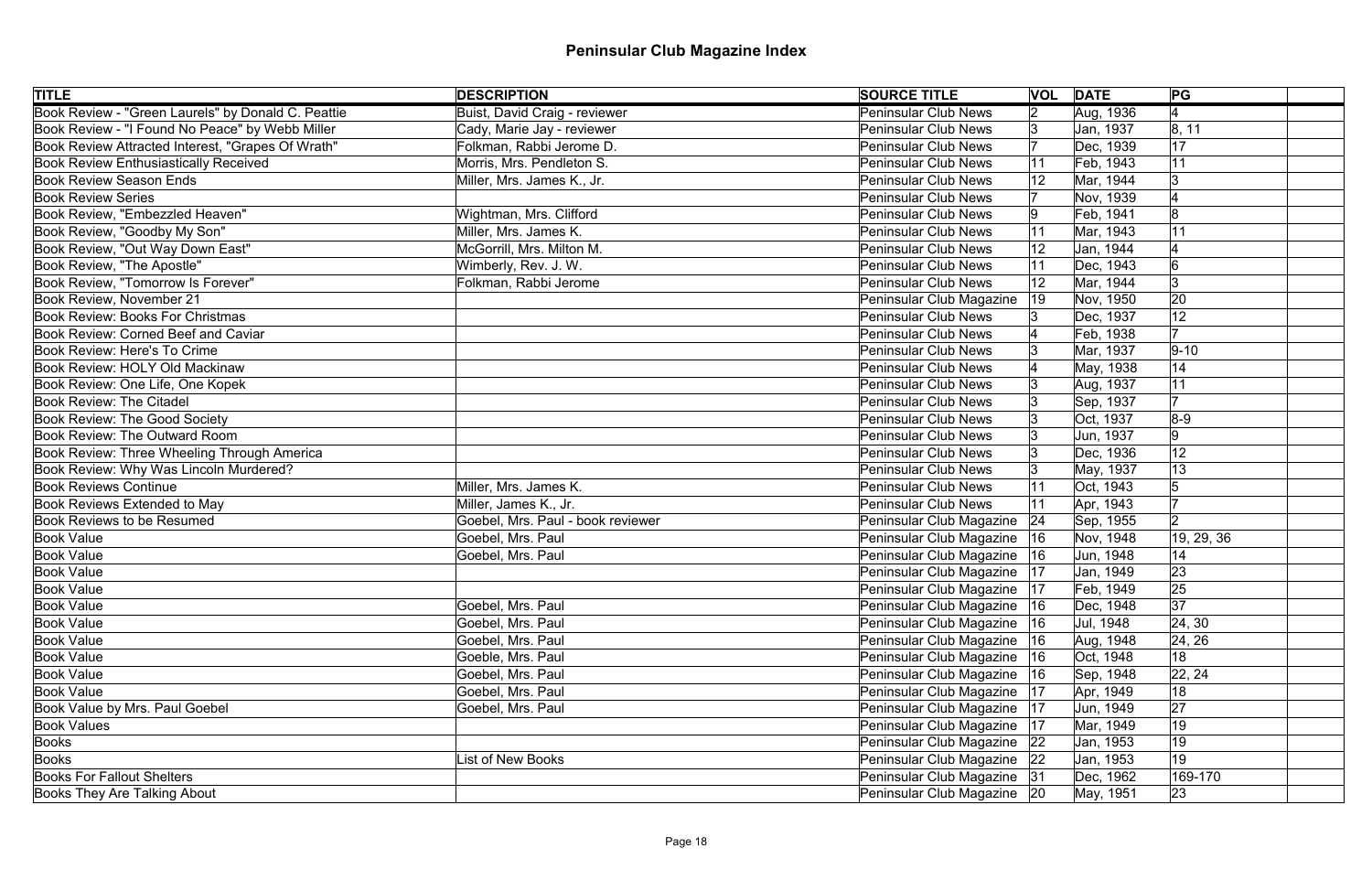| <b>TITLE</b>                                     | <b>DESCRIPTION</b>                                      | <b>SOURCE TITLE</b>           | <b>VOL DATE</b> |              | PG          |
|--------------------------------------------------|---------------------------------------------------------|-------------------------------|-----------------|--------------|-------------|
| <b>Booster Klub Party</b>                        |                                                         | <b>Peninsular Club News</b>   | 9               | Oct, 1941    | 4, 11       |
| Booster Klub Scores Again                        |                                                         | Peninsular Club News          | 19              | Apr, 1941    | 14          |
| <b>Boosters Bound Toward Goal</b>                | <b>PenClub Boosters Klub</b>                            | <b>Peninsular Club News</b>   |                 | Apr, 1940    | 7, 10       |
| <b>Boosters Klub Celebrates</b>                  |                                                         | Peninsular Club News          |                 | Dec, 1940    | $6-7$       |
| <b>Boosters Klub Gets Good Results</b>           | <b>PenClub New Members</b>                              | <b>Peninsular Club News</b>   |                 | Mar, 1940    | 12          |
| <b>Boosters Klub Plans Party</b>                 |                                                         | Peninsular Club News          |                 | Oct, 1940    | $ 9\rangle$ |
| <b>Boosters Klub Welcomes New Members</b>        | <b>PenClub New Members</b>                              | <b>Peninsular Club News</b>   | 10              | Jan, 1942    | $ 6-7, 9 $  |
| <b>Boquets and Brickbats</b>                     |                                                         | Peninsular Club Magazine      | 17              | Feb, 1949    |             |
| <b>Bostwick's Twin Elms</b>                      | Bostwick and Lyon streets, 1888                         | Peninsular Club Magazine      | 22              | Nov, 1953    | 18-19       |
| Bottles, Bottles Everywhere                      |                                                         | Peninsular Club Magazine   34 |                 | Jan, 1965    | 12          |
| Bouquets From Coast to Coast                     |                                                         | Peninsular Club Magazine 25   |                 | Nov, 1956    | $22 - 24$   |
| Bow-Wow Will Have A Big Day At Spring Lake Club  | Spring Lake Country Club                                | Peninsular Club News          |                 | Jul, 1939    | 3           |
| <b>Bowling</b>                                   | Sports - Bowling                                        | Peninsular Club Magazine      | 25              | Oct, 1956    | 36-39       |
| Bowling - Good For What Ails You                 | Sports - Bowling                                        | Peninsular Club Magazine 26   |                 | Dec, 1957    | $110 - 113$ |
| Bowling - Good For What Ails You                 | Ladewig, Marion                                         | Peninsular Club Magazine 26   |                 | Dec, 1957    | $110 - 113$ |
| Bowling - Good For What Ails You                 | Varipapa, Andy                                          | Peninsular Club Magazine      | 26              | Dec, 1957    | $110 - 113$ |
| <b>Box Seats Available</b>                       | <b>Chicks Baseball Team Schedule</b>                    | Peninsular Club Magazine      | 17              | Jun, 1949    |             |
| <b>Boy Chess Wonder</b>                          | Reshevsky, Samuel - 9 yr. old chess player              | Peninsular Club Magazine 25   |                 | Oct, 1956    | $30 - 33$   |
| <b>Boy Scout Service Center</b>                  | Boy Scouts new building                                 | Peninsular Club Magazine      | 30              | Nov, 1961    | $10 - 12$   |
| <b>Boyce-Brower Wedding</b>                      | Wedding                                                 | Peninsular Club News          |                 | Sep, 1946    | 14          |
| Boyden-Burke Engagement                          | Engagement                                              | Peninsular Club News          | 11              | Oct, 1943    | 12          |
| <b>Bradbury-Lynch Wedding</b>                    | Wedding                                                 | <b>Peninsular Club News</b>   |                 | May, 1946    | 14          |
| Brain Teaser - A Real Challenge                  |                                                         | Peninsular Club Magazine      | 32              | Dec, 1963    | 22          |
| <b>Brandt Retires as President and Director</b>  | Brandt, George V.                                       | <b>Peninsular Club News</b>   | 16              | Feb, 1948    | 6           |
| Bridge - He's no expert but others disagree      | Currier, O. L. "Ozzie"                                  | Peninsular Club Magazine      | 17              | Apr, 1949    | 28          |
| <b>Bridge For The Ladies</b>                     | Bridge                                                  | <b>Peninsular Club News</b>   |                 | Nov, 1935    |             |
| Brief History of N. Y. Stock Exchange            | New York Stock Exchange                                 | Peninsular Club Magazine 29   |                 | Dec, 1960    | 104-105     |
| Bright Spot in G. O.P.                           | Ford, Gerald R., Jr.                                    | Peninsular Club Magazine  16  |                 | Dec, 1948    | 24          |
| <b>British Tailoring</b>                         | British Tailoring - what you should know before you buy | Peninsular Club Magazine 24   |                 | Dec, 1955    | 59-64       |
| Britisher Opens Men's Shop                       | Dudley, Douglas James, proprietor                       | Peninsular Club Magazine   24 |                 | Dec, 1955    | 147-149     |
| <b>Britisher Opens Men's Shop</b>                | The London Shop                                         | Peninsular Club Magazine 24   |                 | Dec, 1955    | 147-149     |
| <b>Broadway in Grand Rapids</b>                  | Civic Theater - Grand Rapids                            | Peninsular Club Magazine      | 16              | Oct, 1948    | 4, 20       |
| Broadway, U.S.A.                                 | Great white way is still the goal of the stage struck   | Peninsular Club Magazine      | 23              | Dec, 1954    | 128-29, 131 |
| Brooks Products On the grow                      | <b>Brooks Products</b>                                  | Peninsular Club Magazine      | 36              | Winter, 1969 | $ 27-31 $   |
| <b>Brower-Morrison Wedding</b>                   | Morrison, James E.                                      | Peninsular Club News          |                 | Jun, 1946    | 10          |
| Brown Home for Aged Women                        | Attractive institution grew out of bitter law suit      | Peninsular Club Magazine      | 27              | Jul, 1958    | $7 - 11$    |
| Brown Home for Aged Women                        | <b>Brown Home</b>                                       | Peninsular Club Magazine      | 27              | Jul, 1958    | $7 - 11$    |
| Brown-Bishop To Wed                              | Wedding                                                 | Peninsular Club News          | 13              | Mar, 1945    | 13          |
| Browsing 'Round' - Furs Glassware                |                                                         | <b>Peninsular Club News</b>   |                 | Aug, 1936    | $10 - 11$   |
| Bruce Gilmore - Centennial Celebration Justified | Gilmore, Bruce                                          | Peninsular Club Magazine   34 |                 | Dec, 1965    | 23          |
| Bruin's After Hours Soup                         | Deer Population                                         | Peninsular Club Magazine   17 |                 | Nov, 1949    | 5, 29       |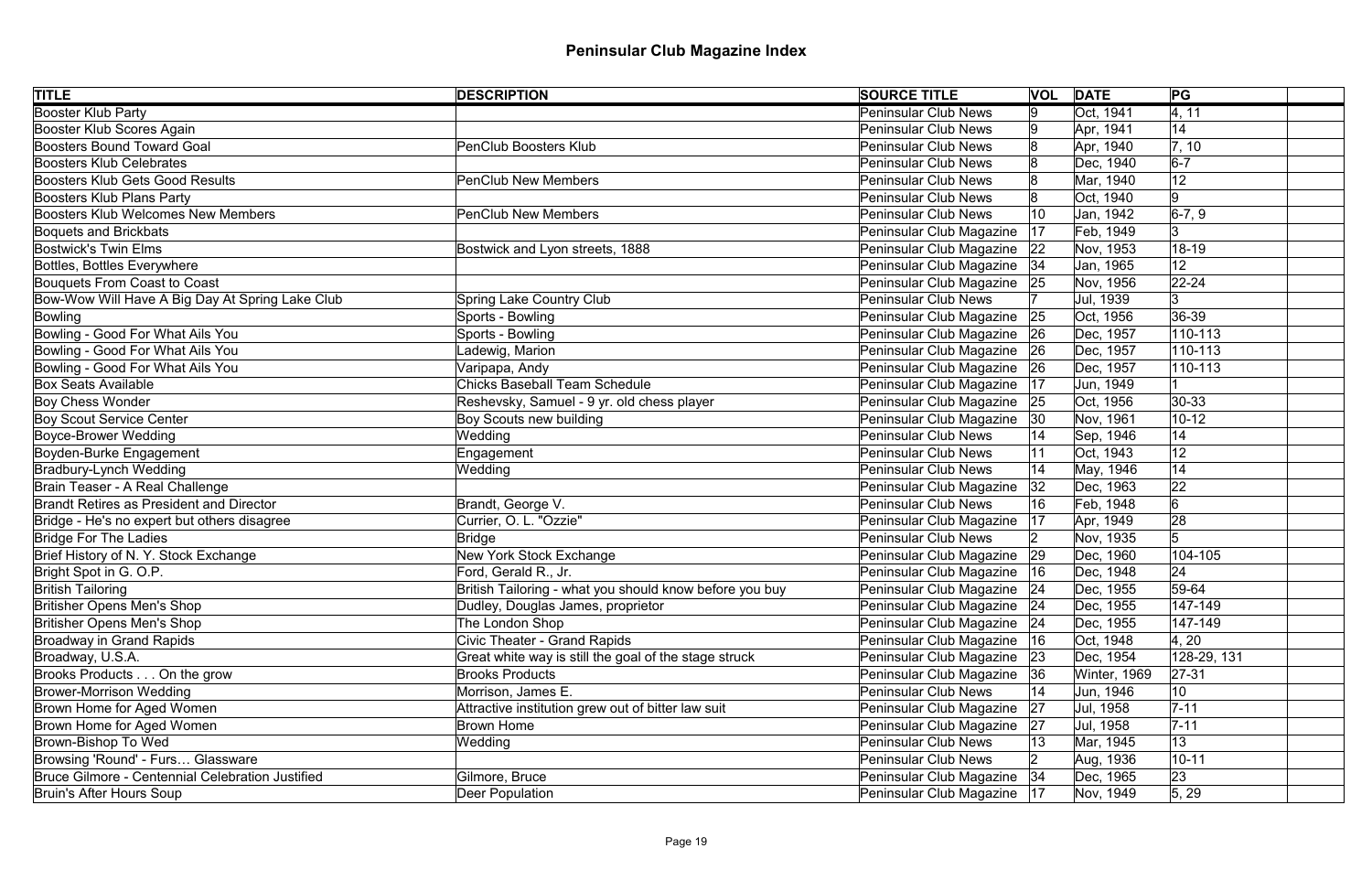| <b>TITLE</b>                                           | <b>DESCRIPTION</b>                               | <b>SOURCE TITLE</b>         |    | <b>VOL DATE</b> | PG        |  |
|--------------------------------------------------------|--------------------------------------------------|-----------------------------|----|-----------------|-----------|--|
| <b>Bruin's After Hours Soup</b>                        |                                                  | Peninsular Club Magazine    | 17 | Nov, 1949       | 5, 29     |  |
| <b>Buc Christie, Athletic Director</b>                 | Christie, Bus                                    | Peninsular Club News        |    | Nov, 1935       | 10        |  |
| <b>Bud Vestal in Foreign Service</b>                   | Vestal, Marion S.                                | Peninsular Club Magazine    | 21 | Apr, 1952       | $8-9$     |  |
| <b>Bud Vestal in Foreign Service</b>                   | PenClub Magazine writer                          | Peninsular Club Magazine    | 21 | Apr, 1952       | $8-9$     |  |
| Buffalo Athletic Club, an Affiliate                    |                                                  | <b>Peninsular Club News</b> |    | Apr, 1941       | 15        |  |
| Buffet Suppers and Key Hole Grill suspended for summer |                                                  | <b>Peninsular Club News</b> |    | Jun, 1946       | 8         |  |
| <b>Buffet Suppers Begin</b>                            |                                                  | <b>Peninsular Club News</b> |    | Oct, 1939       |           |  |
| <b>Builders and Traders Exchange</b>                   | Builders and Traders Exchange - 50th Anniversary | Peninsular Club Magazine    | 28 | Sep, 1959       | $ 27-29$  |  |
| Bullfighting                                           | Sports - Bullfighting                            | Peninsular Club Magazine    | 28 | Jul, 1959       | 25-26     |  |
| Bullfighting                                           | Smith, H. Allen                                  | Peninsular Club Magazine    | 28 | Jul, 1959       | $25 - 26$ |  |
| <b>Bulliss Remodeling Complete</b>                     | Bulliss, George, Sr. and George, Jr.             | Peninsular Club Magazine    | 33 | May, 1964       | $8-9$     |  |
| <b>Bullova Watch Time</b>                              | 25 years of Bulova advertising on the radio      | Peninsular Club Magazine    | 23 | Feb, 1954       | 31        |  |
| Bulman and the Voodooists                              |                                                  | Peninsular Club Magazine    | 22 | Mar, 1953       | 19-23     |  |
| Bulman and the Voodooists                              | Bulman, Orville - Haitian paintings              | Peninsular Club Magazine    | 22 | Mar, 1953       | 19-23     |  |
| <b>Bum's Table Luncheon</b>                            |                                                  | <b>Peninsular Club News</b> |    | Jan, 1945       | 6         |  |
| Burglary Made Easy                                     | Crime - Burglary - victims make mistakes         | Peninsular Club Magazine    | 24 | Dec, 1955       | 65,68     |  |
| Burkholder-Smolenski Wedding                           | Wedding                                          | <b>Peninsular Club News</b> |    | Apr, 1943       | 12        |  |
| Burleson-Szarkowski Wedding                            | Wedding                                          | <b>Peninsular Club News</b> |    | Dec, 1946       | 16        |  |
| Business                                               | American Seating Co.                             | Peninsular Club Magazine    |    | May, 1949       |           |  |
| Business                                               | Hekman Biscuit Co.                               | Peninsular Club Magazine    |    | Sep, 1949       |           |  |
| Business                                               | Owen, Ames, Kimball                              | Peninsular Club Magazine    |    | Oct, 1949       |           |  |
| Business                                               | Michigan Express, Inc.                           | Peninsular Club Magazine    |    | Nov, 1949       |           |  |
| Business                                               | McInerney Spring & Wire Co.                      | Peninsular Club Magazine    |    | Dec, 1949       |           |  |
| Business                                               | <b>New Herpolsheimers</b>                        | Peninsular Club Magazine    |    | Dec, 1949       |           |  |
| Business                                               | Michigan Lithographing Co.                       | Peninsular Club Magazine    |    | Jan, 1950       |           |  |
| Business                                               | <b>West-Dempster Company</b>                     | Peninsular Club Magazine    |    | Feb, 1950       |           |  |
| Business                                               | Nichols & Cox Lumber Co.                         | Peninsular Club Magazine    |    | Mar, 1950       |           |  |
| Business                                               | Wagemaker Co.                                    | Peninsular Club Magazine    |    | May, 1950       |           |  |
| Business                                               | Grand Rapids Store Equipment Co.                 | Peninsular Club Magazine    |    | May, 1950       |           |  |
| Business                                               | Hazeltine & Perkins Co.                          | Peninsular Club Magazine    |    | Jun, 1950       |           |  |
| Business                                               | <b>Associated Truck Lines</b>                    | Peninsular Club Magazine    |    | Jul, 1950       |           |  |
| Business                                               | G. R. Textile Machinery Co.                      | Peninsular Club Magazine    |    | Aug, 1950       |           |  |
| Business                                               | Walker & Co.                                     | Peninsular Club Magazine    |    | Aug, 1950       |           |  |
| Business                                               | <b>Bissell Carpet Sweeper Co.</b>                | Peninsular Club Magazine    |    | Sep, 1950       |           |  |
| Business                                               | <b>Diesel Division, General Motors</b>           | Peninsular Club Magazine    |    | Oct, 1950       |           |  |
| Business                                               | Grand Rapids Varnish Corp.                       | Peninsular Club Magazine    |    | Nov, 1950       |           |  |
| Business                                               | Michigan Wheel Co.                               | Peninsular Club Magazine    |    | Dec, 1950       |           |  |
| Business                                               | Grand Haven Remade                               | Peninsular Club Magazine    |    | Dec, 1950       |           |  |
| Business                                               | Music by Muzak                                   | Peninsular Club Magazine    |    | Jan, 1951       |           |  |
| Business                                               | Sparta                                           | Peninsular Club Magazine    |    | Jan, 1951       |           |  |
| Business                                               | Lear, Inc                                        | Peninsular Club Magazine    |    | Feb, 1951       |           |  |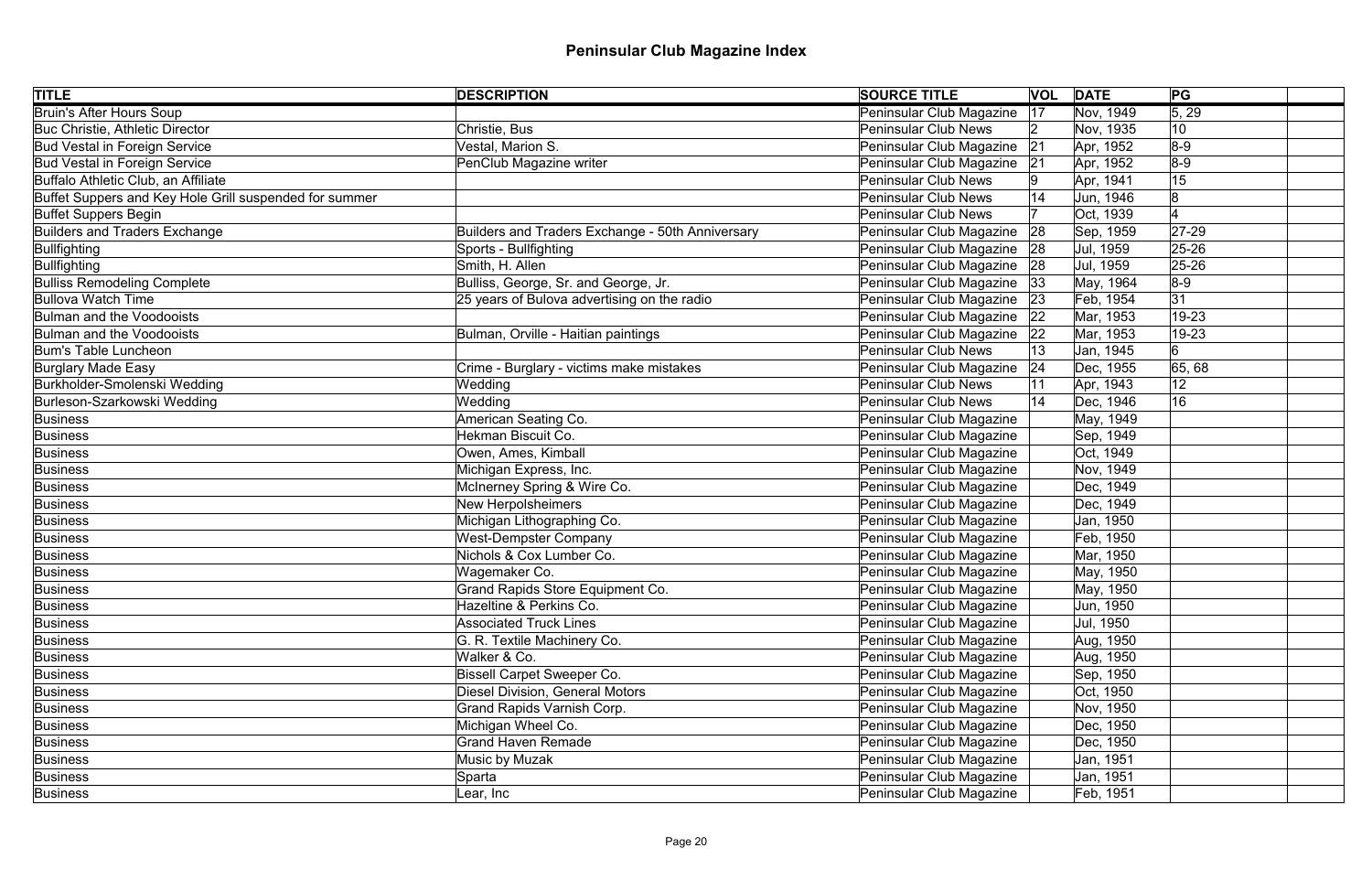| <b>TITLE</b>                                                   | <b>DESCRIPTION</b>                                          | <b>SOURCE TITLE</b>           |    | <b>VOL DATE</b>          | PG              |  |
|----------------------------------------------------------------|-------------------------------------------------------------|-------------------------------|----|--------------------------|-----------------|--|
| <b>Business</b>                                                | <b>Fox Deluxe</b>                                           | Peninsular Club Magazine      |    | Mar, 1951                |                 |  |
| <b>Business</b>                                                | A. J. Sparks Co.                                            | Peninsular Club Magazine      |    | Apr, 1951                |                 |  |
| Business                                                       | <b>Central Trade Plant</b>                                  | Peninsular Club Magazine      |    | Jun, 1951                |                 |  |
| Business                                                       | <b>Wurzburg's Department Store</b>                          | Peninsular Club Magazine      |    | May, 1951                |                 |  |
| Business                                                       | Haven-Busch                                                 | Peninsular Club Magazine      |    | Jul, 1951                |                 |  |
| Business                                                       | <b>Imperial Furniture</b>                                   | Peninsular Club Magazine      |    | Aug, Sep, 1951           |                 |  |
| Business                                                       | C. H. Runciman Co., Lowell                                  | Peninsular Club Magazine      |    | Oct. 1951                |                 |  |
| Business                                                       | Watson-Higgins Milling Co.                                  | Peninsular Club Magazine      |    | Nov, 1951                |                 |  |
| Business                                                       | Klise Mfg Co.                                               | Peninsular Club Magazine      |    | Dec, 1951                |                 |  |
| Business and Professional Director Advertisers                 |                                                             | Peninsular Club Magazine   34 |    | Jun, 1965                | 65-66           |  |
| Business and Professional Directory                            |                                                             | Peninsular Club Magazine      | 27 | Apr, 1958                | <b>Bk Cover</b> |  |
| Business and Professional Directory                            |                                                             | Peninsular Club Magazine      | 29 | Dec, 1960                | 200-202         |  |
| Business and Professional Directory                            |                                                             | Peninsular Club Magazine      | 31 | Dec, 1962                | 178-180         |  |
| Business and Professional Directory                            |                                                             | Peninsular Club Magazine      | 33 | Dec, 1964                | 144-146         |  |
| Business and Professional Directory                            |                                                             | Peninsular Club Magazine      | 32 | Dec, 1963                | 134             |  |
| Business and Professional Directory                            |                                                             | Peninsular Club Magazine      | 34 | Oct, 1965                | 1BC             |  |
| Business and Professional Directory                            |                                                             | Peninsular Club Magazine      | 34 | Nov, 1965                | 1BC             |  |
| Business and Professional Directory                            |                                                             | Peninsular Club Magazine   34 |    | Dec, 1965                | 121-122         |  |
| <b>Business Directory</b>                                      |                                                             | Peninsular Club Magazine 35   |    | Winter, 1967-6852, 54-55 |                 |  |
| <b>Business Directory</b>                                      |                                                             | Peninsular Club Magazine 35   |    | Spring, 1968             | $ 37-39$        |  |
| Business Etiquette and Fair Play                               |                                                             | <b>Peninsular Club News</b>   |    | Oct, 1943                | 10 <sup>°</sup> |  |
| Busman's Holiday                                               | Men's Fashions in Florida                                   | Peninsular Club Magazine      | 27 | May, 1958                | 26-27           |  |
| <b>Buster Keaton</b>                                           | Keaton, Buster - silent screen comedian                     | Peninsular Club Magazine   30 |    | Oct, 1961                | $24 - 26$       |  |
| Busy Summer Program at Spring Lake                             | <b>Spring Lake Country Club</b>                             | <b>Peninsular Club News</b>   |    | Jun, 1941                | 3, 11           |  |
| But Don't Look for Paradise                                    | Michigan Wine                                               | Peninsular Club Magazine   18 |    | Mar, 1950                | 13              |  |
| Butterworth Hospital is Gilded by its Many Busy Women's Guilds | <b>Butterworth Hospital - Women's Guilds</b>                | Peninsular Club Magazine 26   |    | Dec, 1957                | 118-119         |  |
| <b>Buyer Bait</b>                                              | <b>Bait Advertising</b>                                     | Peninsular Club Magazine 22   |    | Dec, 1953                | 107-109         |  |
| <b>Buyer Bait</b>                                              | National Better Business Bureau                             | Peninsular Club Magazine 22   |    | Dec, 1953                | 107-109         |  |
| Byrd's Flight over South Pole                                  | Owen, Russell - author of Byrd's Flight over the South Pole | Peninsular Club Magazine 23   |    | Dec, 1954                | 156-159         |  |
| Byrd's Flight over South Pole                                  | Admiral Byrd's flight over the South Pole                   | Peninsular Club Magazine      | 23 | Dec, 1954                | 156-159         |  |
| C. J. Farley                                                   | Farley, C. J. - businessman and golfer                      | Peninsular Club Magazine      | 25 | Dec, 1956                | $ 30-31 $       |  |
| Calder Report                                                  | G. R. Calder Stabile                                        | Peninsular Club Magazine      | 38 | Roster, 1969             | 74              |  |
| <b>Calendar of Events</b>                                      |                                                             | <b>Peninsular Club News</b>   |    | Feb, 1940                | 14              |  |
| Calendar of Events                                             |                                                             | <b>Peninsular Club News</b>   |    | Mar, 1940                | 14              |  |
| Calendar of Events                                             |                                                             | <b>Peninsular Club News</b>   |    | Apr, 1940                | 14              |  |
| Calendar of Events                                             |                                                             | Peninsular Club Magazine      | 35 | Spring, 1969             | 43              |  |
| Calendar of Events                                             |                                                             | <b>Peninsular Club News</b>   | 10 | Mar, 1942                | 13              |  |
| Calendar of Events                                             |                                                             | <b>Peninsular Club News</b>   |    | May, 1940                | 18              |  |
| Calendar of Events                                             |                                                             | <b>Peninsular Club News</b>   |    | Jul, 1940                | 10              |  |
| Calendar of Events                                             |                                                             | <b>Peninsular Club News</b>   |    | Dec, 1940                | 17              |  |
| Calendar of Events                                             |                                                             | <b>Peninsular Club News</b>   |    | Jan, 1941                | 11              |  |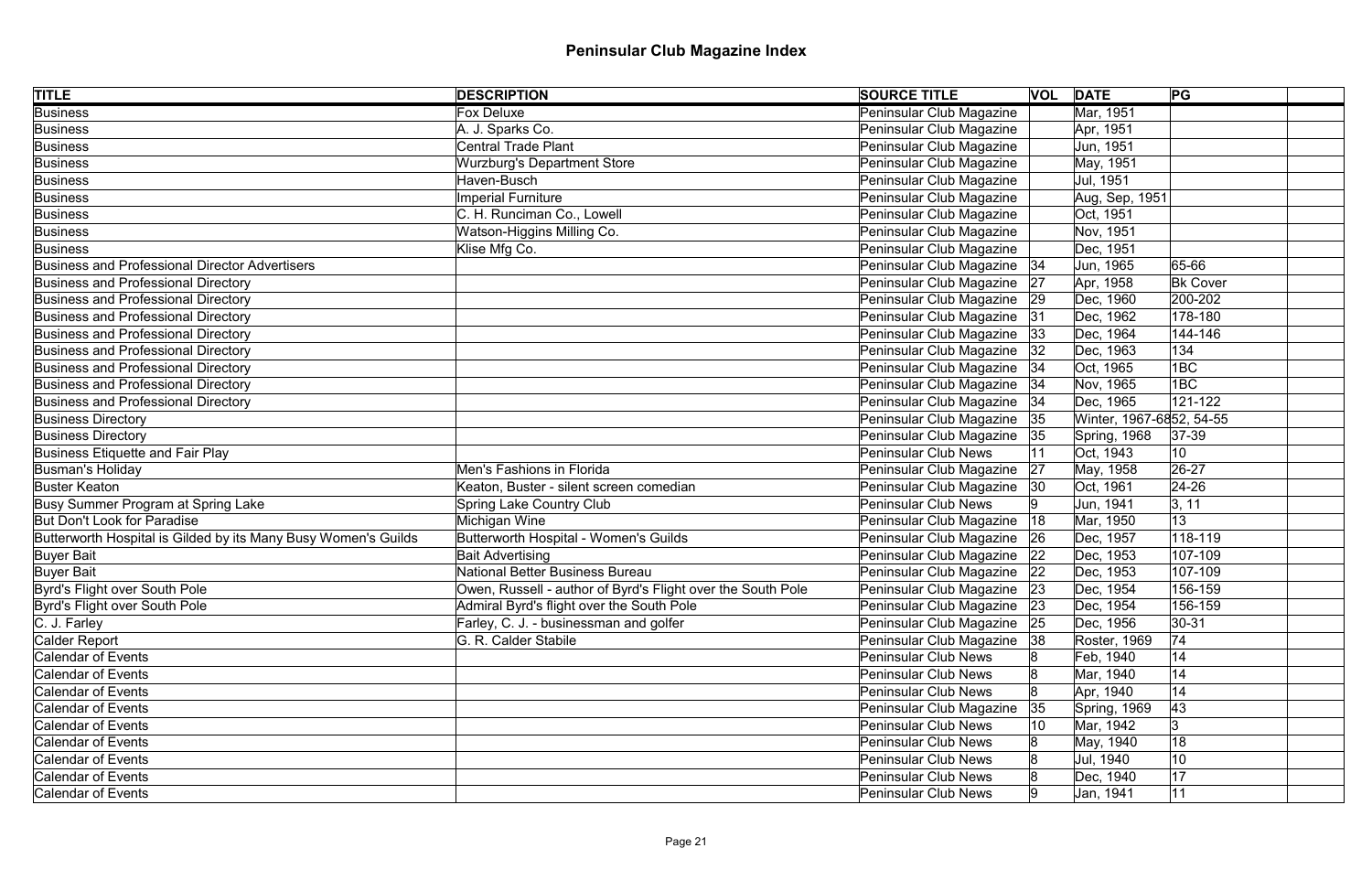| <b>TITLE</b>                                       | <b>DESCRIPTION</b>                                        | <b>SOURCE TITLE</b>           | <b>VOL DATE</b> |           | PG              |
|----------------------------------------------------|-----------------------------------------------------------|-------------------------------|-----------------|-----------|-----------------|
| <b>Calendar of Events</b>                          |                                                           | <b>Peninsular Club News</b>   | 9               | Jul, 1941 | 6               |
| <b>Calendar of Events</b>                          |                                                           | Peninsular Club News          | Ι9              | Nov, 1941 | 13              |
| <b>Calendar of Events</b>                          |                                                           | <b>Peninsular Club News</b>   | 11              | Dec, 1943 |                 |
| <b>Calendar of Events</b>                          |                                                           | Peninsular Club News          |                 | Dec, 1946 |                 |
| <b>Calendar of Events</b>                          |                                                           | <b>Peninsular Club News</b>   |                 | Dec, 1945 | 5               |
| <b>Calendar of Events</b>                          |                                                           | Peninsular Club News          |                 | Jan, 1940 | 13              |
| <b>Calendar of Fall-Winter Events</b>              |                                                           | Peninsular Club News          |                 | Oct, 1943 | 6, 12           |
| California Here We Come!                           | Frey, John E.                                             | Peninsular Club News          |                 | Feb, 1938 | 12              |
| Call for Phil-lip Mor-ris                          | <b>Kent County Airport</b>                                | Peninsular Club Magazine      | 22              | May, 1953 | $10 - 11$       |
| Call for Phil-lip Mor-ris                          | Boris, Tony - greeter at airport                          | Peninsular Club Magazine      | $ 22\rangle$    | May, 1953 | $10 - 11$       |
| Callendar of Events For Remainder of 1937          |                                                           | <b>Peninsular Club News</b>   |                 | Oct, 1937 |                 |
| Calling All Psychologists                          |                                                           | Peninsular Club Magazine      | 16              | Nov, 1948 | 11, 19, 29      |
| Calling Mr. Ripley                                 | Sports - Fishing                                          | Peninsular Club News          |                 | May, 1942 | 9               |
| <b>Calvin College and Seminary</b>                 | Calvin College                                            | Peninsular Club Magazine      | 31              | Dec, 1962 | $ 97-102 $      |
| Calvin College Basketball                          | Sports - Basketball                                       | Peninsular Club Magazine 23   |                 | May, 1954 | $ 8 - 10 $      |
| Calvin College Basketball                          | Calvin College Basketball                                 | Peninsular Club Magazine      | 23              | May, 1954 | $ 8 - 10 $      |
| Camera Contest Time Extended                       |                                                           | Peninsular Club News          |                 | Jul, 1939 | 3               |
| <b>Camera Fans</b>                                 |                                                           | Peninsular Club Magazine 23   |                 | Apr, 1954 | 23              |
| Camera Record of Children's Christmas Party        |                                                           | Peninsular Club Magazine 33   |                 | Feb, 1964 | 23              |
| Cameron-McKeon Wedding                             | Wedding                                                   | <b>Peninsular Club News</b>   |                 | Feb, 1939 | $12 - 13$       |
| Campbell-Greenhoe Sponsors Motivational Clinic     | Campbell-Greenhoe                                         | Peninsular Club Magazine 33   |                 | Apr, 1964 | 30              |
| Campbell-Greenhoe Sponsors Motivational Clinic     | Gariepy, Armand                                           | Peninsular Club Magazine  33  |                 | Apr, 1964 | 30              |
| <b>Campus Wardrobes</b>                            | College bound wardrobes                                   | Peninsular Club Magazine 25   |                 | Aug, 1956 | $ 24-25$        |
| Can 3-D Stop Popcorn?                              | $3$ -D films                                              | Peninsular Club Magazine 22   |                 | Jul, 1953 | $ 22 - 23 $     |
| Can Tornados Be Controlled?                        | Tornados                                                  | Peninsular Club Magazine   34 |                 | Jul, 1965 |                 |
| Canadian Honeymoon                                 | Honeymoon Land - Canada                                   | Peninsular Club Magazine 22   |                 | Jul, 1953 | $14 - 15$       |
| Cancer Can be Cured                                | Health                                                    | Peninsular Club Magazine 23   |                 | Feb, 1954 | 19              |
| Cancer Month                                       | Penclubbers working on                                    | Peninsular Club Magazine 29   |                 | Apr, 1960 | $6-7$           |
| Cancer/Bold Statement                              | Kent County Medical Society                               | Peninsular Club Magazine 33   |                 | Feb, 1964 | $6\overline{6}$ |
| <b>Canteen Service Company</b>                     | Canteen Service Company - 25 years in business            | Peninsular Club Magazine   24 |                 | Jan, 1955 | 26-29           |
| Capitalists - Communists - Criminals?              |                                                           | Peninsular Club Magazine 33   |                 | Dec, 1964 | $114 - 115$     |
| Capsules                                           | Observations on new TV season                             | Peninsular Club Magazine      | 31              | Nov, 1962 | $15 - 16$       |
| Capsules                                           |                                                           | Peninsular Club Magazine      | 32              | Feb, 1963 | 31              |
| Capt. Bundy's Gospel Ship                          | Great Lakes First Gospel Ship, Elva, Sinks                | Peninsular Club Magazine      | 23              | Nov, 1954 | $30 - 31$       |
| Capt. Robert Yonkman Returns From Overseas Service | Yonkman, Capt. Robert                                     | Peninsular Club News          | 12              | Jun, 1944 | 15              |
| <b>Card Detective Entertains Pictures</b>          | McDougall, Mickey                                         | <b>Peninsular Club News</b>   | 11              | Nov, 1943 | 5               |
| Care of Phonograph Records                         | Phonograph Records - Advice on Care                       | Peninsular Club Magazine      | 24              | Jul, 1955 | 31              |
| Carl E. Behnke, Builder                            | Behnke, Carl E. - builder                                 | Peninsular Club Magazine 28   |                 | Apr, 1959 | $20 - 23$       |
| Carl L. Adam                                       | Adams, Carl L. - collector, inventor, archaeologist, etc. | Peninsular Club Magazine   30 |                 | Dec, 1961 | $30-32$         |
| Caroline M. Allen - Seth M. Bidwell Wedding        | Wedding                                                   | Peninsular Club Magazine   16 |                 | Aug, 1948 | 12 <sub>2</sub> |
| Carvings                                           | Wolters, Joseph F.                                        | Peninsular Club Magazine 28   |                 | Aug, 1959 | $12 - 16$       |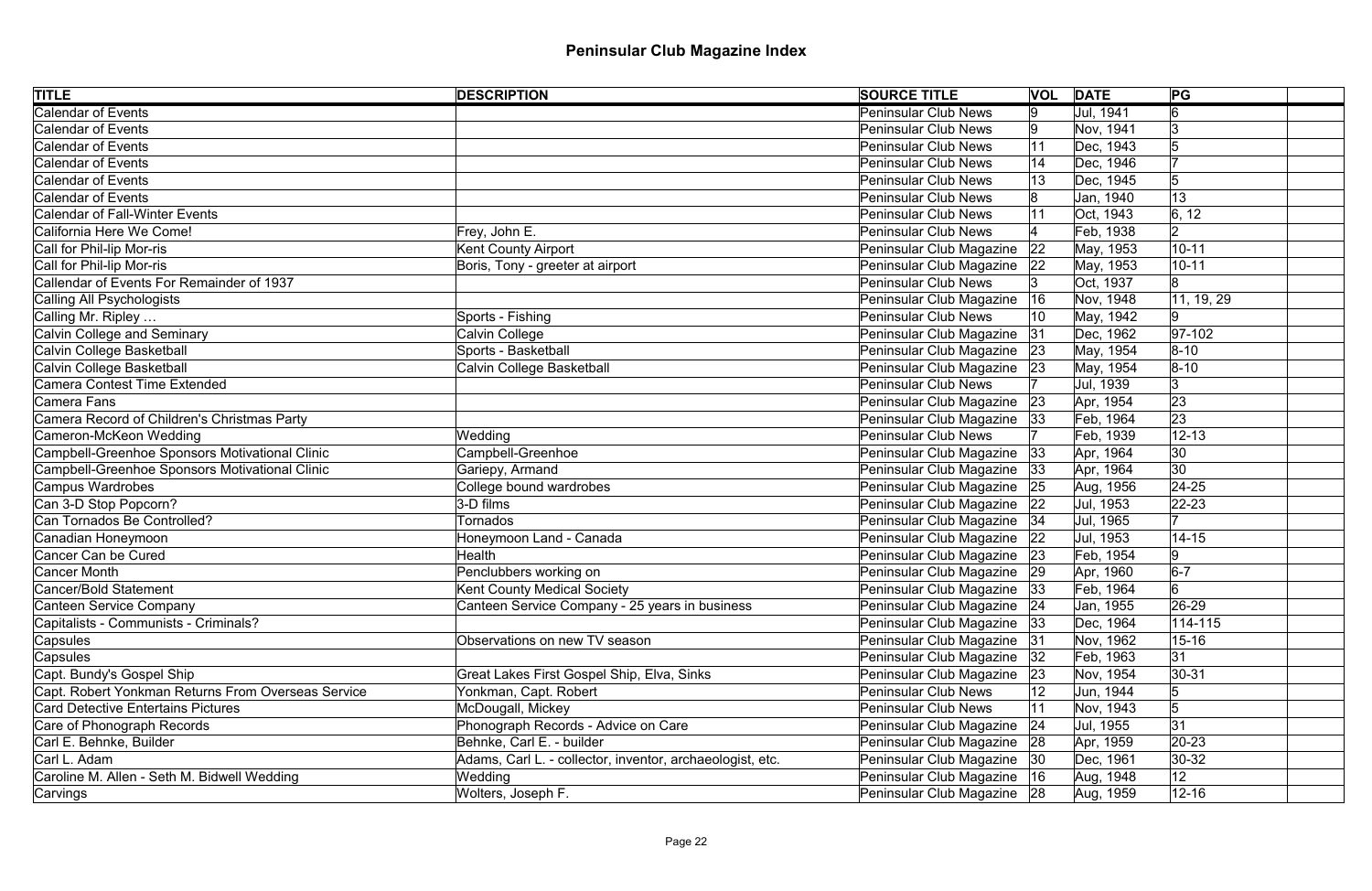| <b>TITLE</b>                                       | <b>DESCRIPTION</b>                                     | <b>SOURCE TITLE</b>          |              | <b>VOL DATE</b>   | PG                  |
|----------------------------------------------------|--------------------------------------------------------|------------------------------|--------------|-------------------|---------------------|
| Carvings                                           | American Seating Company                               | Peninsular Club Magazine     | 28           | Aug, 1959         | $12 - 16$           |
| Case History                                       | Child Study - third article                            | Peninsular Club Magazine 28  |              | Mar, 1959         | $ 30 - 31$          |
| Cassleman-Bird Wedding                             | Wedding                                                | <b>Peninsular Club News</b>  | 12           | Mar, 1944         | 13                  |
| Catholicism in GR                                  | Brief History of Catholicism from 1823                 | Peninsular Club Magazine     | 22           | Dec, 1953         | 18-20, 23-26        |
| Catholicism in GR                                  | Baraga, Father Frederic                                | Peninsular Club Magazine     | 22           | Dec, 1953         | 18-20, 23-26        |
| CBS-TV Programs                                    | Colorful highlights of a colorful century              | Peninsular Club Magazine 26  |              | Nov, 1957         | $30 - 31$           |
| Census Taking Begins                               | Census taking                                          | Peninsular Club Magazine     | 29           | Jan, 1960         | 9                   |
| Center Board Day                                   | Ladies of Blodgett Hospital guild                      | Peninsular Club Magazine     | 29           | Oct, 1960         | $\overline{6}$      |
| Central Reformed Church                            | Central Reformed Church early history                  | Peninsular Club Magazine     | 23           | Aug, 1954         | $4-7$               |
| <b>Central Reformed Church</b>                     | Grand Rapids' newest religious edifice                 | Peninsular Club Magazine     | 26           | Dec, 1957         | $ 30-32 $           |
| Century-Old Anheuser-Busch                         | Anheuser-Busch, 100 years                              | Peninsular Club Magazine     | 24           | Mar, 1955         | 23-27               |
| Ceramic Birds                                      | VanRuyckevelt, Ronald, sculptor                        | Peninsular Club Magazine     | 35           | Winter, 1968-6927 |                     |
| Certainly! You're a Member of the Committee        |                                                        | <b>Peninsular Club News</b>  |              | Nov, 1941         | $\sqrt{5}$          |
| Chair Ladies Golf Ass'n - Spring Lake Country Club | Sweeney, Mrs. Jack                                     | <b>Peninsular Club News</b>  | 10           | Jun, 1942         | 12                  |
| <b>Chair of Ladies Committee</b>                   | Wohlgemuth, Mrs. Walter C.                             | <b>Peninsular Club News</b>  |              | Jun, 1942         | 12                  |
| Chairman of Ladies' Gym Committee                  | Stiles, Mrs. Lester                                    | <b>Peninsular Club News</b>  |              | Nov, 1936         | 11                  |
| Chairman of Membership Committee                   | Zweedyk, Jacob                                         | <b>Peninsular Club News</b>  |              | Sep, 1938         | $ 42 - 43$          |
| <b>Chairman of Social Activities</b>               | Munshaw, Earl W.                                       | <b>Peninsular Club News</b>  |              | Nov, 1938         | $\vert 4 - 5 \vert$ |
| Chairman of Social Committee                       | Munshaw, Earl W.                                       | <b>Peninsular Club News</b>  |              | Sep, 1938         | $ 42 - 43$          |
| <b>Chairman of Women's Activities</b>              | Litscher, Mrs. Christian J.                            | <b>Peninsular Club News</b>  |              | Sep, 1938         | $52 - 53$           |
| Chalet Suzanne in Florida                          | Chalet Suzanne - village in Florida                    | Peninsular Club Magazine     | 23           | Dec, 1954         | 186-187             |
| Chamber of Commerce 1952 Cruise                    | 1952 Cruise of Lake Michigan                           | Peninsular Club Magazine     | 21           | Jun, 1952         | 8                   |
| <b>Chamber of Commerce Cruise Pictures</b>         |                                                        | Peninsular Club Magazine     | $ 19\rangle$ | Aug, 1950         | 25                  |
| Chancellorsville                                   | <b>The Centennial Years</b>                            | Peninsular Club Magazine     | 30           | Dec, 1961         | 82-83               |
| Change the Name of Arkansas                        | No changing the name of Arkansas                       | Peninsular Club Magazine 24  |              | Aug, 1955         | 26-28               |
| Changing the World's Face                          | Redrawing maps of the world                            | Peninsular Club Magazine 21  |              | May, 1952         | 26-27, 32           |
| Charles A. Lindbergh                               | Lindbergh, Charles A. - author                         | Peninsular Club Magazine 29  |              | Mar, 1960         | $25 - 27$           |
| Charles Dana Gibson                                | Gibson, Charles Dana - pen and ink artist              | Peninsular Club Magazine     | 27           | Dec, 1958         | 60-64               |
| <b>Charles Frost and His Rockets</b>               | Frost, Charles                                         | Peninsular Club Magazine 28  |              | Jul, 1959         | $34-35$             |
| <b>Charles Frost and His Rockets</b>               | Sports - Baseball                                      | Peninsular Club Magazine 28  |              | Jul, 1959         | 34-35               |
| Charles J. Kindel                                  | Kindel Furniture Company                               | Peninsular Club Magazine 23  |              | Jun, 1954         | $12 - 13$           |
| Charles J. Kindel                                  | Kindel, Charles J. - president of Kindel Furniture Co. | Peninsular Club Magazine     | 23           | Jun, 1954         | $12 - 13$           |
| Charles J. Kindel's Fifth Anniversary              | Kindel 50th Anniversary                                | Peninsular Club Magazine     | 16           | Jul, 1948         | 8                   |
| Charles M. Kindel                                  | Kindel Furniture Company                               | Peninsular Club Magazine  16 |              | Nov, 1948         | 29                  |
| Charles R. Lively                                  | Charles R. Lively, Inc. - insurance business           | Peninsular Club Magazine 35  |              | Winter, 1967-6816 |                     |
| Charles Ransford Missed the Boat of Boyhood Dreams | Ransford, Charles                                      | Peninsular Club Magazine  19 |              | Jul, 1950         | 18                  |
| Charles Van Doren                                  | Van Doren, Charles                                     | Peninsular Club Magazine 29  |              | Jan, 1960         | $14 - 15$           |
| Charles Van Doren                                  | "Twenty-One", quiz show                                | Peninsular Club Magazine 29  |              | Jan, 1960         | $14 - 15$           |
| Charlie Frost: a kids best friend                  | Frost, Charlie                                         | Peninsular Club Magazine 36  |              | Winter, 1969      | $ 21 - 25 $         |
| Chats with the Chef                                | Rockwell, Tom - chef                                   | Peninsular Club Magazine 25  |              | Nov, 1956         | 9                   |
| Chats with the Chef                                |                                                        | Peninsular Club Magazine 26  |              | Feb, 1957         | 33                  |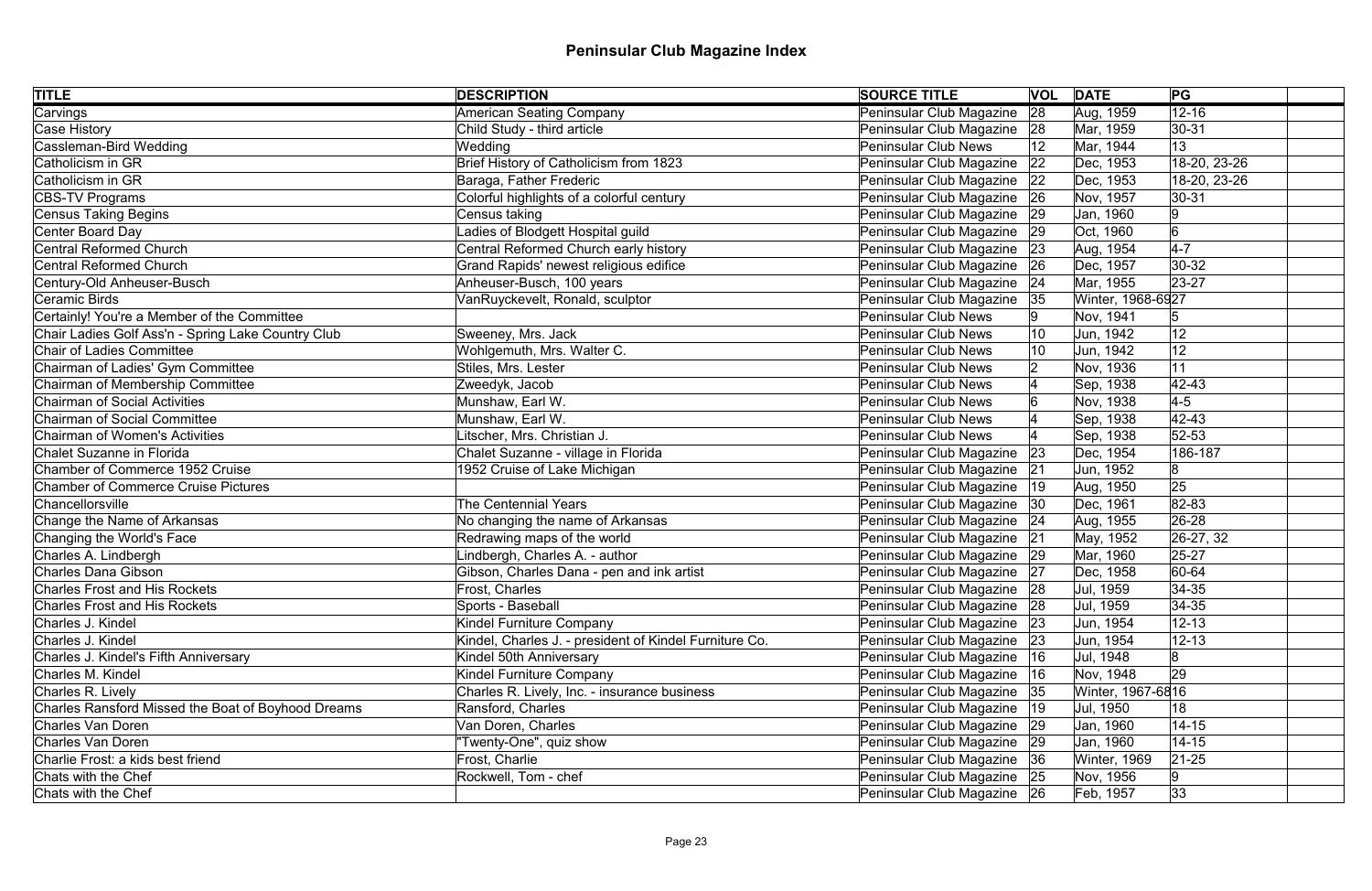| <b>TITLE</b>                            | <b>DESCRIPTION</b>                                       | <b>SOURCE TITLE</b>         |           | <b>VOL DATE</b> | PG               |  |
|-----------------------------------------|----------------------------------------------------------|-----------------------------|-----------|-----------------|------------------|--|
| Chaucer's Speech Heard Around the Globe |                                                          | Peninsular Club Magazine    | 33        | Dec, 1964       | 75-76            |  |
| Check Your Knowledge                    |                                                          | Peninsular Club Magazine 23 |           | Dec, 1954       | 184              |  |
| Check Your Knowledge                    |                                                          | Peninsular Club Magazine    | 24        | Jan, 1955       | 19               |  |
| Check Your Knowledge                    |                                                          | Peninsular Club Magazine    | 24        | Feb, 1955       | Ι3               |  |
| <b>Checks Cause Confusion</b>           |                                                          | Peninsular Club Magazine    | 18        | Jan, 1950       | 30               |  |
| Chef Tom Rockwell                       | Rockwell, Tom - chef                                     | Peninsular Club Magazine 25 |           | Oct, 1956       | 29               |  |
| Chef's German Night Buffet              |                                                          | Peninsular Club Magazine    | 32        | Apr, 1963       | 19               |  |
| Cherry Street Face Lifting              | <b>Cherry Street Face Lift</b>                           | Peninsular Club Magazine    | 25        | Apr, 1956       | 30               |  |
| Chess                                   | Chess group to be organized                              | Peninsular Club Magazine    | 25        | Jul, 1956       |                  |  |
| Chess                                   | Chess club                                               | Peninsular Club Magazine    | 25        | Aug, 1956       |                  |  |
| <b>Chess</b>                            | Another problem in solving August position               | Peninsular Club Magazine    | 26        | Sep, 1957       |                  |  |
| Chess                                   | Chess-Another problem and solution to September position | Peninsular Club Magazine    | 26        | Oct, 1957       | 27               |  |
| Chess                                   | Chess-another problem to solve                           | Peninsular Club Magazine    | <b>26</b> | Nov, 1957       | 31               |  |
| Chess                                   | Chess - solution to problem number 4                     | Peninsular Club Magazine    | 26        | Dec, 1957       | 161              |  |
| Chess                                   | Chess - problem for January                              | Peninsular Club Magazine 27 |           | Jan, 1958       | 22               |  |
| Chess                                   | Chess - problem for February                             | Peninsular Club Magazine    | 27        | Feb, 1958       | 17               |  |
| Chess                                   | Chess - problem for March                                | Peninsular Club Magazine 27 |           | Mar, 1958       | 17               |  |
| <b>Chess</b>                            | Chess - problem for April                                | Peninsular Club Magazine 27 |           | Apr, 1958       | 17               |  |
| Chess                                   | Chess - problem for May                                  | Peninsular Club Magazine 27 |           | May, 1958       | 9                |  |
| <b>Chess</b>                            | Chess - problem for July                                 | Peninsular Club Magazine 27 |           | Jul, 1958       | 27               |  |
| Chest by Century                        | <b>Century Furniture Company</b>                         | Peninsular Club Magazine 22 |           | Dec, 1953       | 95               |  |
| <b>Chicago Circulation Wars</b>         | Newspaper wars                                           | Peninsular Club Magazine 21 |           | Dec, 1952       | $ 67-69, 71, 73$ |  |
| Chicks Baseball Season                  | Taylor, Roy - baseball organizer                         | Peninsular Club Magazine 21 |           | May, 1952       | 28-29            |  |
| <b>Chicks Baseball Season</b>           | Sports - Taylor, Roy - baseball organizer                | Peninsular Club Magazine    | 21        | May, 1952       | $ 28-29$         |  |
| Chicks Trophy                           | Grand Rapids Chicks wins 1953 play-offs                  | Peninsular Club Magazine 22 |           | Dec, 1953       | 165              |  |
| Chicks Trophy                           | Sports - Women's Baseball                                | Peninsular Club Magazine    | 22        | Dec, 1953       | 165              |  |
| Child Study                             | Child Study - second in series of three                  | Peninsular Club Magazine 28 |           | Feb, 1959       | $16 - 17$        |  |
| Child Study                             | New Community Service in the city                        | Peninsular Club Magazine    |           | Dec, 1956       | 142-144          |  |
| Childbirth - Then and Now               |                                                          | Peninsular Club Magazine 32 |           | Oct, 1963       | $ 30\rangle$     |  |
| Children's Christmas Party              |                                                          | <b>Peninsular Club News</b> |           | Dec, 1941       | 9                |  |
| Children's Christmas party              |                                                          | <b>Peninsular Club News</b> | 15        | Dec, 1947       | 4, 11            |  |
| Children's Christmas party              |                                                          | <b>Peninsular Club News</b> | 14        | Jan-Feb, 1946   | 12               |  |
| Children's Christmas Party              |                                                          | <b>Peninsular Club News</b> | 10        | Dec. 1942       | 16               |  |
| Children's Christmas Party              |                                                          | <b>Peninsular Club News</b> |           | Jan, 1943       | $\overline{6}$   |  |
| Children's Christmas party              |                                                          | <b>Peninsular Club News</b> | 16        | Jan, 1948       | 14               |  |
| Children's Christmas Party              |                                                          | <b>Peninsular Club News</b> |           | Dec, 1943       | 14               |  |
| Children's Christmas Party              |                                                          | <b>Peninsular Club News</b> |           | Jan, 1935       | 8                |  |
| Children's Christmas Party              |                                                          | <b>Peninsular Club News</b> | 12        | Dec, 1944       | 8                |  |
| Children's Christmas Party              |                                                          | <b>Peninsular Club News</b> |           | Dec, 1939       | 16               |  |
| Children's Christmas Party              |                                                          | Peninsular Club Magazine    | 16        | Dec, 1948       | 15               |  |
| Children's Christmas Party              |                                                          | <b>Peninsular Club News</b> | 14        | Dec, 1946       | $6 \,$           |  |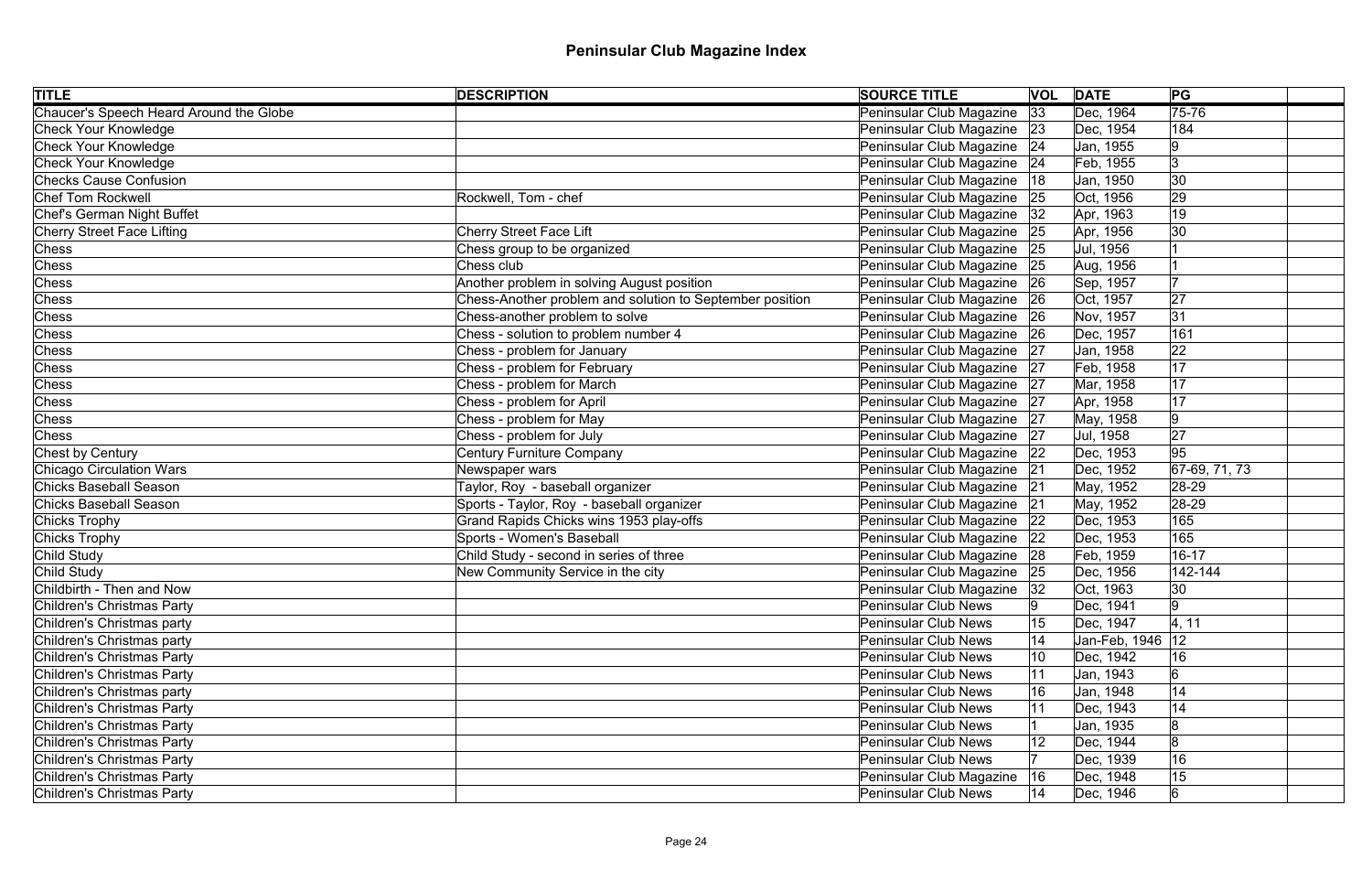| <b>TITLE</b>                                          | <b>DESCRIPTION</b>                               | <b>SOURCE TITLE</b>         |              | <b>VOL DATE</b>      | PG            |
|-------------------------------------------------------|--------------------------------------------------|-----------------------------|--------------|----------------------|---------------|
| <b>Children's Christmas Party</b>                     |                                                  | <b>Peninsular Club News</b> | 13           | Dec, 1945            | 9             |
| Children's Christmas Party                            |                                                  | <b>Peninsular Club News</b> |              | Dec, 1936            |               |
| Children's Christmas Party Picture                    |                                                  | <b>Peninsular Club News</b> |              | Jan, 1936            | 18            |
| Children's Christmas Party Picture                    |                                                  | Peninsular Club News        |              | Jan, 1937            | 5             |
| Children's Christmas Party Pictures                   |                                                  | <b>Peninsular Club News</b> |              | Jan, 1941            | 14            |
| Children's Christmas Party Pictures                   |                                                  | <b>Peninsular Club News</b> |              | Feb, 1947            | 6             |
| Children's Christmas Party Pictures                   |                                                  | <b>Peninsular Club News</b> |              | Jan, 1944            | $6-7$         |
| Children's Christmas Party Pictures                   |                                                  | Peninsular Club News        |              | Jan, 1939            | 5             |
| Children's Christmas Party Pictures                   |                                                  | <b>Peninsular Club News</b> |              | Jan, 1945            | 13            |
| Children's Clothing                                   | <b>Fashions for children</b>                     | Peninsular Club Magazine    | $ 22\rangle$ | Dec, 1953            | $40 - 41$     |
| Children's Section                                    |                                                  | Peninsular Club Magazine    | 33           | Dec, 1964            | 102-112       |
| <b>Children's Theatre Grows</b>                       |                                                  | Peninsular Club Magazine    | 36           | Winter, 1970         | 43-45         |
| <b>Chinnicks</b>                                      | Chinnick's recreation emporium is no more        | Peninsular Club Magazine    | 25           | Dec, 1956            | $ 218 - 223 $ |
| Chlorophyll Products                                  | Chlorophyll products retreat from crowded market | Peninsular Club Magazine    | 22           | Dec, 1953            | 73            |
| Cholette's Host Dinner                                | Cholette, Mr. & Mrs. Paul                        | <b>Peninsular Club News</b> |              | Oct, 1942            | 12            |
| Cholette's Host Party For A Dozen                     | Cholette, Mr. & Mrs. Paul                        | <b>Peninsular Club News</b> |              | Aug, 1938            | 17            |
| Christian Churches - Disciples Seek Unity             |                                                  | Peninsular Club Magazine    | 31           | Dec, 1962            | $51 - 52$     |
| Christian-Heyboer Wedding                             | Wedding                                          | Peninsular Club News        | 15           | Feb, 1947            | 8             |
| Christmas 1965                                        |                                                  | Peninsular Club Magazine    | 34           | Dec, 1965            | 19            |
| <b>Christmas Activities</b>                           |                                                  | <b>Peninsular Club News</b> |              | Dec, 1934            | $10 - 11$     |
| Christmas at the Club                                 |                                                  | <b>Peninsular Club News</b> |              | Dec, 1937            | 3             |
| Christmas College Party                               |                                                  | <b>Peninsular Club News</b> |              | Dec, 1942            | 16            |
| Christmas Dance Party                                 |                                                  | Peninsular Club News        |              | Dec, 1938            | 10            |
| Christmas Day Open House                              |                                                  | <b>Peninsular Club News</b> |              | Jan, 1939            | 8             |
| <b>Christmas Decorations</b>                          |                                                  | Peninsular Club Magazine    | 21           | Dec, 1952            | 100-101       |
| <b>Christmas Decorations Work of Flower Committee</b> | Ames, Mrs. Robert F.                             | <b>Peninsular Club News</b> |              | Dec. 1938            | 13            |
| <b>Christmas Dinner Dance</b>                         |                                                  | Peninsular Club News        |              | Dec, 1942            | 10            |
| <b>Christmas Dinner Dance</b>                         |                                                  | <b>Peninsular Club News</b> |              | Dec, 1943            |               |
| Christmas Dinner Dance                                |                                                  | <b>Peninsular Club News</b> |              | Dec, 1939            | 18-19         |
| Christmas Dinner Menu                                 |                                                  | Peninsular Club Magazine    | 21           | Dec, 1952            | 12            |
| Christmas Dinner Menu                                 |                                                  | Peninsular Club Magazine    | $ 22\rangle$ | Dec, 1953            | 13            |
| Christmas Dinner Menu                                 |                                                  | Peninsular Club News        |              | Dec, 1936            | 11            |
| Christmas Dinner Menu                                 |                                                  | Peninsular Club News        |              | Dec, 1937            | 19            |
| Christmas Dinner Menu                                 |                                                  | <b>Peninsular Club News</b> |              | Dec, 1938            | 12            |
| <b>Christmas Facts and Fancies</b>                    |                                                  | Peninsular Club Magazine    | 25           | Dec, 1956            | 28-29         |
| <b>Christmas Foods and Fancies</b>                    |                                                  | Peninsular Club Magazine    | 21           | Dec, 1952            | 104, 107-109  |
| Christmas Gift Room                                   |                                                  | <b>Peninsular Club News</b> |              | Dec, 1936            |               |
| Christmas Gift Room at the Club                       |                                                  | <b>Peninsular Club News</b> |              | Dec, 1937            | $10 - 11$     |
| Christmas Gift Room Is Open                           |                                                  | <b>Peninsular Club News</b> |              | Dec, 1938            | $8-9$         |
| Christmas Gift Shop Opens November 23rd               |                                                  | Peninsular Club News        |              | Nov, 1946            | 14            |
| Christmas in Photos                                   |                                                  | Peninsular Club Magazine    | 35           | Winter, 1968-6920-21 |               |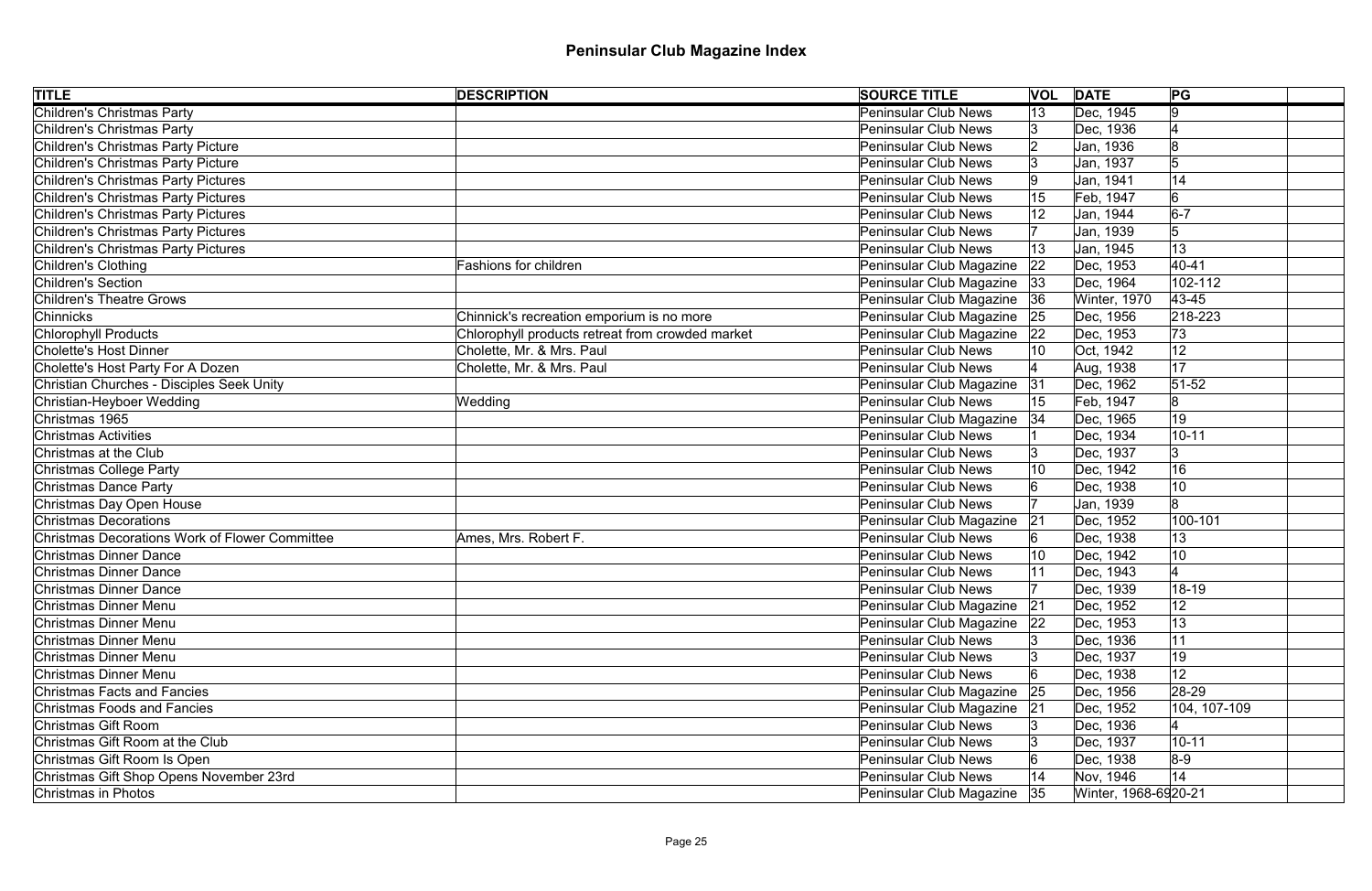| Christmas Issue<br>Peninsular Club Magazine<br>28<br> 8 <br>Jan, 1959<br>23<br>Peninsular Club Magazine<br>Christmas Issue<br>Jan, 1958<br> 27<br>Peninsular Club News<br>Jan-Feb, 1946   13<br>Christmas Luncheon<br>Christmas Menu<br>Peninsular Club Magazine<br>Dec, 1954<br> 23<br>Christmas Morning at the Club Pictures<br><b>Peninsular Club News</b><br>Jan, 1942<br>$\sqrt{5}$<br>10<br>Christmas Morning Open House<br>Dec, 1941<br>20<br><b>Peninsular Club News</b><br>Christmas Morning Open House<br> 8 <br><b>Peninsular Club News</b><br>Dec, 1943<br>Christmas Morning Open House<br>10, 22<br><b>Peninsular Club News</b><br>$ 12\rangle$<br>Dec, 1944<br>Christmas Morning Open House<br><b>Peninsular Club News</b><br>14<br>Dec, 1946<br>Christmas Morning Open House<br>Dec, 1945<br><b>Peninsular Club News</b><br>Christmas Morning Open House Pictures<br>16<br><b>Peninsular Club News</b><br>Jan, 1945<br>Christmas Morning Open House Stag<br>Dec, 1942<br> 9 <br><b>Peninsular Club News</b><br>32<br>Christmas Morning Stag Pictures<br>Peninsular Club Magazine<br>29<br>Feb, 1960 | <b>TITLE</b>                  | <b>DESCRIPTION</b>                                          | <b>SOURCE TITLE</b>      |    | <b>VOL DATE</b> | PG    |  |
|--------------------------------------------------------------------------------------------------------------------------------------------------------------------------------------------------------------------------------------------------------------------------------------------------------------------------------------------------------------------------------------------------------------------------------------------------------------------------------------------------------------------------------------------------------------------------------------------------------------------------------------------------------------------------------------------------------------------------------------------------------------------------------------------------------------------------------------------------------------------------------------------------------------------------------------------------------------------------------------------------------------------------------------------------------------------------------------------------------------------|-------------------------------|-------------------------------------------------------------|--------------------------|----|-----------------|-------|--|
|                                                                                                                                                                                                                                                                                                                                                                                                                                                                                                                                                                                                                                                                                                                                                                                                                                                                                                                                                                                                                                                                                                                    |                               |                                                             |                          |    |                 |       |  |
|                                                                                                                                                                                                                                                                                                                                                                                                                                                                                                                                                                                                                                                                                                                                                                                                                                                                                                                                                                                                                                                                                                                    |                               |                                                             |                          |    |                 |       |  |
|                                                                                                                                                                                                                                                                                                                                                                                                                                                                                                                                                                                                                                                                                                                                                                                                                                                                                                                                                                                                                                                                                                                    |                               |                                                             |                          |    |                 |       |  |
|                                                                                                                                                                                                                                                                                                                                                                                                                                                                                                                                                                                                                                                                                                                                                                                                                                                                                                                                                                                                                                                                                                                    |                               |                                                             |                          |    |                 |       |  |
|                                                                                                                                                                                                                                                                                                                                                                                                                                                                                                                                                                                                                                                                                                                                                                                                                                                                                                                                                                                                                                                                                                                    |                               |                                                             |                          |    |                 |       |  |
|                                                                                                                                                                                                                                                                                                                                                                                                                                                                                                                                                                                                                                                                                                                                                                                                                                                                                                                                                                                                                                                                                                                    |                               |                                                             |                          |    |                 |       |  |
|                                                                                                                                                                                                                                                                                                                                                                                                                                                                                                                                                                                                                                                                                                                                                                                                                                                                                                                                                                                                                                                                                                                    |                               |                                                             |                          |    |                 |       |  |
|                                                                                                                                                                                                                                                                                                                                                                                                                                                                                                                                                                                                                                                                                                                                                                                                                                                                                                                                                                                                                                                                                                                    |                               |                                                             |                          |    |                 |       |  |
|                                                                                                                                                                                                                                                                                                                                                                                                                                                                                                                                                                                                                                                                                                                                                                                                                                                                                                                                                                                                                                                                                                                    |                               |                                                             |                          |    |                 |       |  |
|                                                                                                                                                                                                                                                                                                                                                                                                                                                                                                                                                                                                                                                                                                                                                                                                                                                                                                                                                                                                                                                                                                                    |                               |                                                             |                          |    |                 |       |  |
|                                                                                                                                                                                                                                                                                                                                                                                                                                                                                                                                                                                                                                                                                                                                                                                                                                                                                                                                                                                                                                                                                                                    |                               |                                                             |                          |    |                 |       |  |
|                                                                                                                                                                                                                                                                                                                                                                                                                                                                                                                                                                                                                                                                                                                                                                                                                                                                                                                                                                                                                                                                                                                    |                               |                                                             |                          |    |                 |       |  |
|                                                                                                                                                                                                                                                                                                                                                                                                                                                                                                                                                                                                                                                                                                                                                                                                                                                                                                                                                                                                                                                                                                                    |                               |                                                             |                          |    |                 |       |  |
|                                                                                                                                                                                                                                                                                                                                                                                                                                                                                                                                                                                                                                                                                                                                                                                                                                                                                                                                                                                                                                                                                                                    | Christmas Parties Mean Mixing | Holiday entertaining calls for various kinds of punch bowls | Peninsular Club Magazine | 27 | Dec, 1958       | 88-89 |  |
| Christmas Rose Formal Dinner Dance Pictures<br>Peninsular Club Magazine<br>25<br> 33<br>Jan, 1964                                                                                                                                                                                                                                                                                                                                                                                                                                                                                                                                                                                                                                                                                                                                                                                                                                                                                                                                                                                                                  |                               |                                                             |                          |    |                 |       |  |
| Peninsular Club Magazine<br>14<br><b>Christmas Rose Party Pictures</b><br>Jan, 1965<br> 34                                                                                                                                                                                                                                                                                                                                                                                                                                                                                                                                                                                                                                                                                                                                                                                                                                                                                                                                                                                                                         |                               |                                                             |                          |    |                 |       |  |
| 5<br><b>Hard-To-Get Items Featured</b><br><b>Peninsular Club News</b><br>Dec, 1946<br>Christmas Stag                                                                                                                                                                                                                                                                                                                                                                                                                                                                                                                                                                                                                                                                                                                                                                                                                                                                                                                                                                                                               |                               |                                                             |                          |    |                 |       |  |
| Christmas Stag<br><b>Peninsular Club News</b><br>Dec, 1945<br>8                                                                                                                                                                                                                                                                                                                                                                                                                                                                                                                                                                                                                                                                                                                                                                                                                                                                                                                                                                                                                                                    |                               |                                                             |                          |    |                 |       |  |
| 13<br>Christmas Stag<br>Daugherty, Duffy<br>Peninsular Club Magazine<br>Dec, 1965<br> 34                                                                                                                                                                                                                                                                                                                                                                                                                                                                                                                                                                                                                                                                                                                                                                                                                                                                                                                                                                                                                           |                               |                                                             |                          |    |                 |       |  |
| Christmas Stag<br><b>Peninsular Club News</b><br>11<br>Dec, 1938                                                                                                                                                                                                                                                                                                                                                                                                                                                                                                                                                                                                                                                                                                                                                                                                                                                                                                                                                                                                                                                   |                               |                                                             |                          |    |                 |       |  |
| Christmas Stag<br>Sports - Daugherty, Duffy<br>Peninsular Club Magazine<br> 34<br>Dec, 1965<br>13                                                                                                                                                                                                                                                                                                                                                                                                                                                                                                                                                                                                                                                                                                                                                                                                                                                                                                                                                                                                                  |                               |                                                             |                          |    |                 |       |  |
| Christmas Stag and Turkey Shoot<br><b>Peninsular Club News</b><br>Dec, 1940<br>8                                                                                                                                                                                                                                                                                                                                                                                                                                                                                                                                                                                                                                                                                                                                                                                                                                                                                                                                                                                                                                   |                               |                                                             |                          |    |                 |       |  |
| Christmas Stag and Turkey Shoot<br>$\overline{6}$<br><b>Peninsular Club News</b><br>Dec, 1944                                                                                                                                                                                                                                                                                                                                                                                                                                                                                                                                                                                                                                                                                                                                                                                                                                                                                                                                                                                                                      |                               |                                                             |                          |    |                 |       |  |
| $6-7$<br>Christmas Stag and Turkey Shoot Pictures<br><b>Peninsular Club News</b><br>Dec, 1942<br>10                                                                                                                                                                                                                                                                                                                                                                                                                                                                                                                                                                                                                                                                                                                                                                                                                                                                                                                                                                                                                |                               |                                                             |                          |    |                 |       |  |
| Christmas Stag Party<br><b>Peninsular Club News</b><br>Dec, 1937                                                                                                                                                                                                                                                                                                                                                                                                                                                                                                                                                                                                                                                                                                                                                                                                                                                                                                                                                                                                                                                   |                               |                                                             |                          |    |                 |       |  |
| 11<br>Christmas Stag Pictures<br><b>Peninsular Club News</b><br>Jan, 1939                                                                                                                                                                                                                                                                                                                                                                                                                                                                                                                                                                                                                                                                                                                                                                                                                                                                                                                                                                                                                                          |                               |                                                             |                          |    |                 |       |  |
| Christmas Toys<br>Peninsular Club Magazine 25<br>40-43<br>Christmas toys preview<br>Dec, 1956                                                                                                                                                                                                                                                                                                                                                                                                                                                                                                                                                                                                                                                                                                                                                                                                                                                                                                                                                                                                                      |                               |                                                             |                          |    |                 |       |  |
| Christmas Toys<br>Peninsular Club Magazine<br>63<br>Winter, 1970                                                                                                                                                                                                                                                                                                                                                                                                                                                                                                                                                                                                                                                                                                                                                                                                                                                                                                                                                                                                                                                   |                               |                                                             |                          |    |                 |       |  |
| Peninsular Club Magazine 23<br>Dec, 1954<br>Christmas Toys This Year<br>New Christmas toys<br>50-51                                                                                                                                                                                                                                                                                                                                                                                                                                                                                                                                                                                                                                                                                                                                                                                                                                                                                                                                                                                                                |                               |                                                             |                          |    |                 |       |  |
| 32<br>Christmas Wrappings<br>Next season's gift wrapping designs<br>Peninsular Club Magazine<br> 26<br>Jul, 1957                                                                                                                                                                                                                                                                                                                                                                                                                                                                                                                                                                                                                                                                                                                                                                                                                                                                                                                                                                                                   |                               |                                                             |                          |    |                 |       |  |
| 11<br>Chuck Sligh Retains Water Skiing Championship<br>Sligh, Charles R.<br><b>Peninsular Club News</b><br>Sep, 1941                                                                                                                                                                                                                                                                                                                                                                                                                                                                                                                                                                                                                                                                                                                                                                                                                                                                                                                                                                                               |                               |                                                             |                          |    |                 |       |  |
| Sports - Water Skiing, Sligh, Charles R.<br>Chuck Sligh Retains Water Skiing Championship<br>11<br><b>Peninsular Club News</b><br>Sep, 1941                                                                                                                                                                                                                                                                                                                                                                                                                                                                                                                                                                                                                                                                                                                                                                                                                                                                                                                                                                        |                               |                                                             |                          |    |                 |       |  |
| 168-169<br>Cigar Smoking on the Increase After 400 Years<br>Cigar smoking<br>Peninsular Club Magazine<br>$ 30\rangle$<br>Dec, 1961                                                                                                                                                                                                                                                                                                                                                                                                                                                                                                                                                                                                                                                                                                                                                                                                                                                                                                                                                                                 |                               |                                                             |                          |    |                 |       |  |
| Cigar, Cigarette Shortage<br>WWII<br><b>Peninsular Club News</b><br>Sep, 1944                                                                                                                                                                                                                                                                                                                                                                                                                                                                                                                                                                                                                                                                                                                                                                                                                                                                                                                                                                                                                                      |                               |                                                             |                          |    |                 |       |  |
| Cigar, Cigarette Shortage<br>Rationing<br><b>Peninsular Club News</b><br>Sep, 1944                                                                                                                                                                                                                                                                                                                                                                                                                                                                                                                                                                                                                                                                                                                                                                                                                                                                                                                                                                                                                                 |                               |                                                             |                          |    |                 |       |  |
| The fear of smoking<br>$4-6$<br><b>Cigaret Advertising Defensive</b><br>Peninsular Club Magazine<br> 23<br>Jan, 1954                                                                                                                                                                                                                                                                                                                                                                                                                                                                                                                                                                                                                                                                                                                                                                                                                                                                                                                                                                                               |                               |                                                             |                          |    |                 |       |  |
| Cigaret argument continues regarding filters<br>176, 178-9, 181<br><b>Cigaret Smokers Filterwise</b><br>Peninsular Club Magazine<br>Dec, 1954<br> 23                                                                                                                                                                                                                                                                                                                                                                                                                                                                                                                                                                                                                                                                                                                                                                                                                                                                                                                                                               |                               |                                                             |                          |    |                 |       |  |
| Cigarett and Cigar Prices Advance<br><b>Peninsular Club News</b><br>15<br>Tobacco<br>Dec, 1942<br>10                                                                                                                                                                                                                                                                                                                                                                                                                                                                                                                                                                                                                                                                                                                                                                                                                                                                                                                                                                                                               |                               |                                                             |                          |    |                 |       |  |
| Circile on the Pen Club Calendar<br>17, 21, 27<br>Peninsular Club Magazine<br>Aug, 1948<br> 16                                                                                                                                                                                                                                                                                                                                                                                                                                                                                                                                                                                                                                                                                                                                                                                                                                                                                                                                                                                                                     |                               |                                                             |                          |    |                 |       |  |
| Peninsular Club Magazine   23<br>$24-27$<br>Circle at the Rowe<br>Local Theatres - behind the scenes<br>Sep, 1954                                                                                                                                                                                                                                                                                                                                                                                                                                                                                                                                                                                                                                                                                                                                                                                                                                                                                                                                                                                                  |                               |                                                             |                          |    |                 |       |  |
| Peninsular Club Magazine 23<br> 27 <br>Circle at the Rowe<br>Rowe Hotel holds summer theater in-the-round<br>Jun, 1954                                                                                                                                                                                                                                                                                                                                                                                                                                                                                                                                                                                                                                                                                                                                                                                                                                                                                                                                                                                             |                               |                                                             |                          |    |                 |       |  |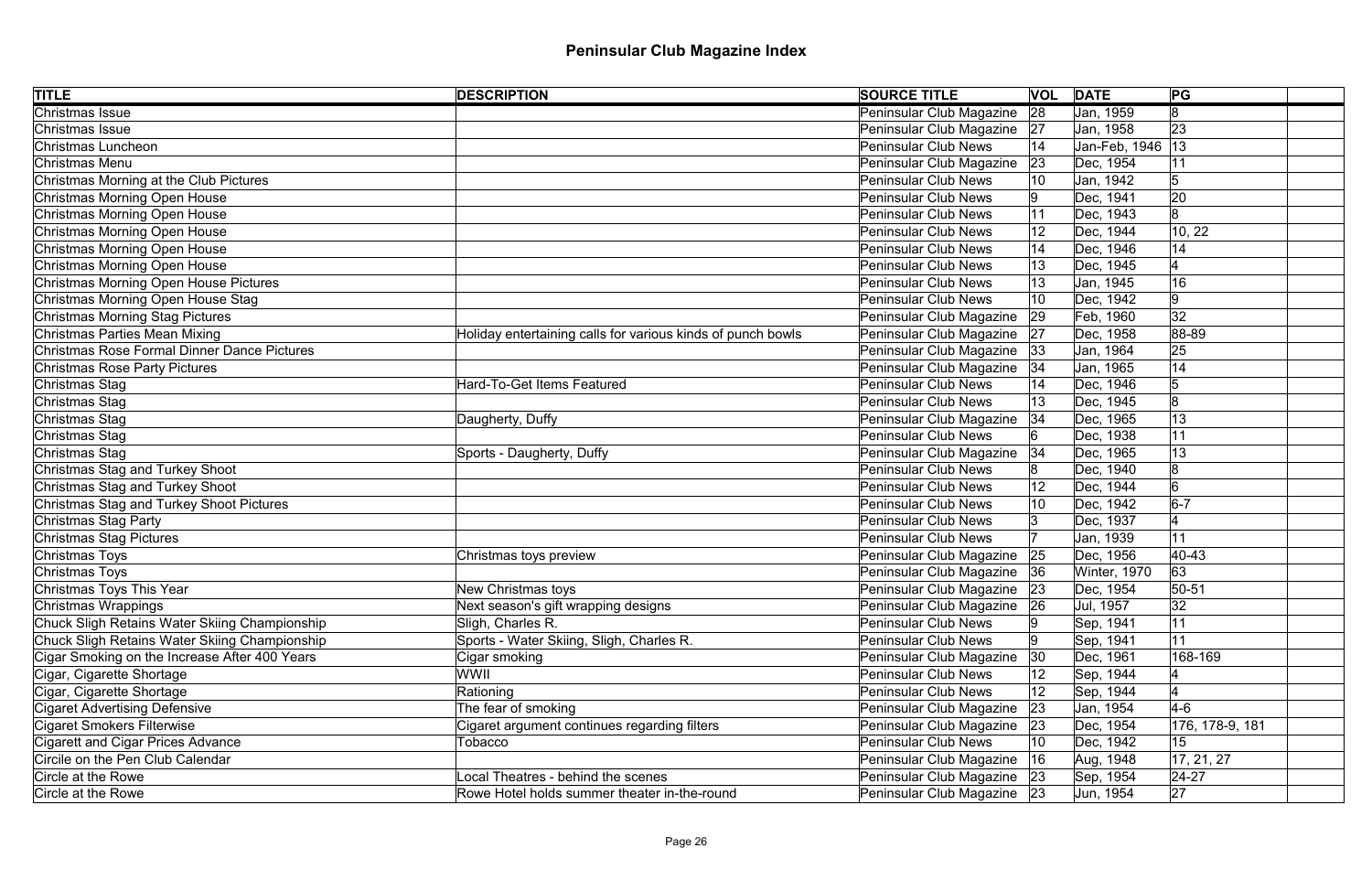| <b>TITLE</b>                                                | <b>DESCRIPTION</b>                                     | <b>SOURCE TITLE</b>           |    | <b>VOL DATE</b> | PG              |
|-------------------------------------------------------------|--------------------------------------------------------|-------------------------------|----|-----------------|-----------------|
| <b>Circle at the Rowe</b>                                   | <b>Summer Theater</b>                                  | Peninsular Club Magazine      | 25 | Jul, 1956       | 2               |
| Circle in the Park '65 Season                               | <b>Circle in the Park Season</b>                       | Peninsular Club Magazine   34 |    | Apr, 1965       | $ 30-32 $       |
| Circle on Pen. Club Calendar                                |                                                        | Peninsular Club Magazine      | 17 | Feb, 1949       | 8               |
| Circles                                                     |                                                        | Peninsular Club Magazine      | 16 | Dec, 1948       | 33              |
| Circles on the Calendar                                     |                                                        | Peninsular Club Magazine      | 16 | Nov, 1948       | 16-17, 35       |
| Circles on the Calendar                                     |                                                        | Peninsular Club Magazine   16 |    | Oct, 1948       | 12, 22          |
| Circles on the Pen Club Calendar                            |                                                        | Peninsular Club Magazine      | 16 | Jun, 1948       | 15, 21          |
| Circles on the Pen Club Calendar                            |                                                        | Peninsular Club Magazine      | 17 | Mar, 1949       | 15              |
| Circles on the Pen Club Calendar                            |                                                        | Peninsular Club Magazine      | 16 | Jul, 1948       | 10, 26          |
| Circus Not Dead                                             | Circus, not traveling tent show anymore                | Peninsular Club Magazine 25   |    | Oct, 1956       | $ 34-35 $       |
| Cities of Yesterday and of Tomorrow                         | Socony's Stainless Steel Structure                     | Peninsular Club Magazine 24   |    | Dec, 1955       | $ 69-73$        |
| City Club of Lansing                                        | <b>Affiliated Club</b>                                 | <b>Peninsular Club News</b>   |    | Oct, 1939       |                 |
| City Health Department                                      | When City Health Department Gets Headlines             | Peninsular Club Magazine      | 25 | Sep, 1956       | $16 - 18$       |
| City Moves In                                               |                                                        | Peninsular Club Magazine      | 18 | Feb, 1950       | 31              |
| City of Trees as Well as Houses                             | <b>Grand Rapids</b>                                    | Peninsular Club Magazine      | 19 | Aug, 1950       | 17              |
| Civic Auditorium, The People's Building, Offers Varied Fare | The people's building                                  | Peninsular Club Magazine      | 31 | Dec, 1962       | 162-163         |
| Civic Auditorium's Anniversary                              | G. R. Civic Auditorium 20th Anniversary                | Peninsular Club Magazine      | 21 | Dec, 1952       | $15 - 21$       |
| Civic Auditorium's Anniversary                              | Welsh, George                                          | Peninsular Club Magazine 21   |    | Dec, 1952       | $15 - 21$       |
| Civic Club of Grand Rapids, 1902                            | Brower, Jack                                           | Peninsular Club Magazine 28   |    | Dec, 1959       | $ 94 - 97$      |
| Civic Theater and Broadway Theater League                   | Plays for the coming season                            | Peninsular Club Magazine      | 31 | Sep, 1962       | $ 24-25$        |
| Civic Theater's Anniversary                                 | Civic Theatre's 30th Year                              | Peninsular Club Magazine 24   |    | Dec, 1955       | 106-112         |
| Civic Theater's Director Spayde                             | <b>Community Theater</b>                               | Peninsular Club Magazine 21   |    | Apr, 1952       | $6-7$           |
| Civic Theater's Director Spayde                             | Spayde, Sidney                                         | Peninsular Club Magazine 21   |    | Apr, 1952       | $6-7$           |
| Civic Theatre Campaign                                      | <b>Civic Theatre</b>                                   | Peninsular Club Magazine   34 |    | Oct, 1965       | 20              |
| Civil War Diary                                             | <b>The Centennial Years</b>                            | Peninsular Club Magazine 31   |    | Jan, 1962       | 19-28           |
| Civil War Diary                                             | <b>The Centennial Years</b>                            | Peninsular Club Magazine 31   |    | Feb, 1962       | $14 - 19$       |
| Civil War Diary                                             | The Centennial Years                                   | Peninsular Club Magazine 31   |    | Mar, 1962       | 18-24           |
| Civil War Diary of George Lockley                           | <b>The Centennial Years</b>                            | Peninsular Club Magazine 32   |    | Jan, 1963       | $10 - 23$       |
| Civil War Diary of George Lockley                           | The Centennial Years                                   | Peninsular Club Magazine  32  |    | Feb, 1963       | 19-22           |
| Civil War Hats                                              | Conferate Flag makes a comeback                        | Peninsular Club Magazine      | 21 | Mar, 1952       | 27              |
| Civil War Songs                                             | <b>The Centennial Years</b>                            | Peninsular Club Magazine 29   |    | Dec, 1960       | 132-136         |
| Civil War Songs On Discs                                    | <b>The Centennial Years</b>                            | Peninsular Club Magazine      | 29 | Dec, 1960       | 142             |
| <b>Clarence Darrow</b>                                      | Late lawyer must have chuckled over release of Leopold | Peninsular Club Magazine      | 27 | May, 1958       | $ 30-32 $       |
| <b>Clarence Darrow</b>                                      | Darrow, Clarence                                       | Peninsular Club Magazine      | 27 | May, 1958       | $ 30-32 $       |
| <b>Clarence S. Dexter Dies</b>                              | Dexter, Clarence S. - Obituary                         | <b>Peninsular Club News</b>   | 15 | Apr, 1947       | 13              |
| Clarence, Cole, Artist                                      | Cole, Clarence - commercial artist                     | Peninsular Club Magazine      | 18 | Jun, 1950       | $ 6, 28-29$     |
| <b>Clark Memorial Home</b>                                  | M. J. Clark Memorial home - G. R. Institution          | Peninsular Club Magazine      | 28 | Feb, 1959       | $7 - 11$        |
| Clarke-Howald To Wed                                        | Wedding                                                | <b>Peninsular Club News</b>   |    | Nov, 1941       | 10 <sup>°</sup> |
| Classic Car Club of America                                 | Tom Waters entertains owners of ancient automobiles    | Peninsular Club Magazine      | 25 | Oct, 1956       | $12 - 14$       |
| <b>Classic Car Club of America</b>                          | Waters, Tom                                            | Peninsular Club Magazine      | 25 | Oct, 1956       | $12 - 14$       |
| Claude Carpenter Honored at Luncheon                        | Carpenter, Claude                                      | <b>Peninsular Club News</b>   | 11 | Nov, 1943       | 13              |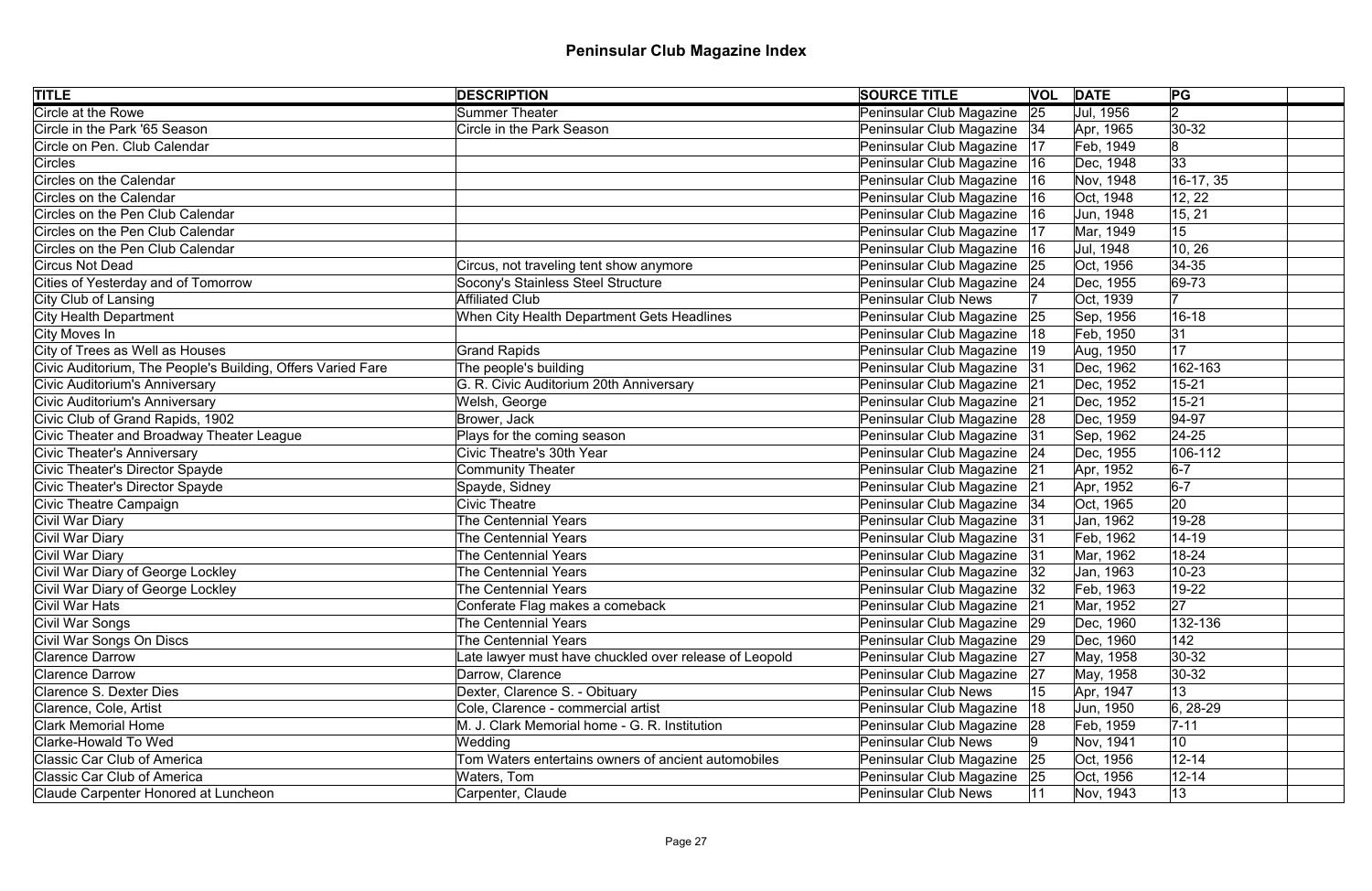| <b>TITLE</b>                                     | <b>DESCRIPTION</b>                                 | <b>SOURCE TITLE</b>           |              | <b>VOL DATE</b> | PG             |  |
|--------------------------------------------------|----------------------------------------------------|-------------------------------|--------------|-----------------|----------------|--|
| Clay, Chairman of United Hospitals Campaign Fund | Clay, Harvey E.                                    | <b>Peninsular Club News</b>   | 8            | May, 1940       | 13             |  |
| Clear Up These Canine Misconceptions             |                                                    | Peninsular Club Magazine      | 34           | Dec, 1965       | $71 - 72$      |  |
| <b>Cleveland Athletic Club</b>                   | PenClub affiliate celebrates 50th anniversary      | Peninsular Club Magazine      | 27           | Aug, 1958       | 22             |  |
| <b>Cleveland Athletic Club</b>                   | <b>Cleveland Athletic Club</b>                     | Peninsular Club Magazine      | 27           | Aug, 1958       | 22             |  |
| <b>Climate for Creativity</b>                    | Aves Advertising, Inc.                             | Peninsular Club Magazine      | 34           | Jul, 1965       | $8 - 10$       |  |
| Clippings From The Nation's Press                | <b>The Centennial Years</b>                        | Peninsular Club Magazine      | 30           | Jan, 1961       | $ 33 - 35 $    |  |
| <b>Closterhouse Leaves Club Board</b>            | Closterhouse, Leon                                 | <b>Peninsular Club News</b>   |              | Mar, 1946       | 8              |  |
| Closterhouse-Carter Wedding                      | Wedding                                            | <b>Peninsular Club News</b>   |              | Apr, 1942       | 13             |  |
| Closterhouse' Entertain                          | Closterhouse, Mr. & Mrs. L. T.                     | <b>Peninsular Club News</b>   |              | Mar, 1943       | 13             |  |
| Clothes For College                              | Lievense, Lloyd, Men's Clothier                    | Peninsular Club Magazine      | $ 30\rangle$ | Aug, 1961       | 26-27          |  |
| Clothes For Joe College                          | Lievense, Lloyd - Men's Clothier                   | Peninsular Club Magazine      | 31           | Aug, 1962       | $ 27-28$       |  |
| Club 76 Writes                                   | Marquette Prison Inmates Club compliments magazine | Peninsular Club Magazine      | 27           | Feb, 1958       |                |  |
| Club Affairs                                     | <b>Activities Committee &amp; May Open House</b>   | Peninsular Club Magazine      | 29           | Jul, 1960       | 6              |  |
| Club barber suffers arm fracture                 | Harmer, Charles                                    | <b>Peninsular Club News</b>   | 16           | Mar, 1948       | $\overline{7}$ |  |
| <b>Club Building Committee</b>                   |                                                    | Peninsular Club Magazine      | 36           | Fall, 1970      | 23             |  |
| Club Buys War Bonds                              | WWII                                               | <b>Peninsular Club News</b>   |              | Feb, 1944       |                |  |
| Club Calendar                                    |                                                    | Peninsular Club Magazine      | 24           | Feb, 1955       |                |  |
| Club Calendar                                    |                                                    | Peninsular Club Magazine      | 25           | Oct, 1956       |                |  |
| Club Calendar                                    |                                                    | Peninsular Club Magazine      | 25           | Nov, 1956       |                |  |
| Club Calendar                                    |                                                    | Peninsular Club Magazine      | 26           | Oct, 1957       |                |  |
| Club Calendar                                    |                                                    | Peninsular Club Magazine      | 27           | Dec, 1958       |                |  |
| Club Calendar                                    |                                                    | Peninsular Club Magazine      | 36           | Winter, 1969    | 45             |  |
| Club Calendar                                    |                                                    | Peninsular Club Magazine      | 33           | Jun, 1964       | 63             |  |
| Club Calendar for '53-'54                        |                                                    | Peninsular Club Magazine      | 22           | Oct, 1953       |                |  |
| Club Committees                                  |                                                    | Peninsular Club Magazine 22   |              | Dec, 1953       | 9              |  |
| <b>Club Committees</b>                           |                                                    | Peninsular Club Magazine      | 35           | 1968 Roster     | $14 - 15$      |  |
| Club Committees                                  |                                                    | Peninsular Club Magazine 36   |              | Fall, 1971      | 41             |  |
| <b>Club Committees</b>                           |                                                    | Peninsular Club Magazine      |              | Roster, 1971    | 9              |  |
| <b>Club Constitution</b>                         |                                                    | Peninsular Club Magazine   35 |              | 1968 Roster     | 60-62          |  |
| <b>Club Constitution</b>                         |                                                    | Peninsular Club Magazine      | 36           | Roster, 1970    | 63-66          |  |
| <b>Club Constitution</b>                         |                                                    | Peninsular Club Magazine      | 36           | Roster, 1971    | $58 - 61$      |  |
| <b>Club Constitution</b>                         |                                                    | Peninsular Club Magazine      | 38           | Roster, 1969    | $ 64-67$       |  |
| Club Dances Discontinued During Lenten Season    | Lent                                               | <b>Peninsular Club News</b>   |              | Mar, 1944       |                |  |
| <b>Club Election</b>                             |                                                    | Peninsular Club Magazine      | 31           | Apr, 1962       | 5              |  |
| Club Greeter Blossoms As Notary Public           | <b>Brunett, Frank</b>                              | <b>Peninsular Club News</b>   |              | Mar, 1939       | 10             |  |
| Club Has Been Blessed With Energetic Presidents  | Pen Club Former Presidents                         | <b>Peninsular Club News</b>   |              | Sep, 1938       | 11             |  |
| Club Has New Manager                             | VanBrabant, Andre - new PenClub manager            | Peninsular Club Magazine      | 28           | Feb, 1959       | 6              |  |
| Club Manager & Committees                        |                                                    | Peninsular Club Magazine      | 32           | Jun, 1963       | 11             |  |
| Club Manager and 1964-65 Committee               |                                                    | Peninsular Club Magazine      | 33           | Jun, 1964       | 15             |  |
| <b>Club Manager and Committees</b>               |                                                    | Peninsular Club Magazine      | 34           | Jun, 1965       | 17             |  |
| Club Members Well Represented                    | <b>United Action Campaign</b>                      | <b>Peninsular Club News</b>   |              | Mar, 1939       | 15             |  |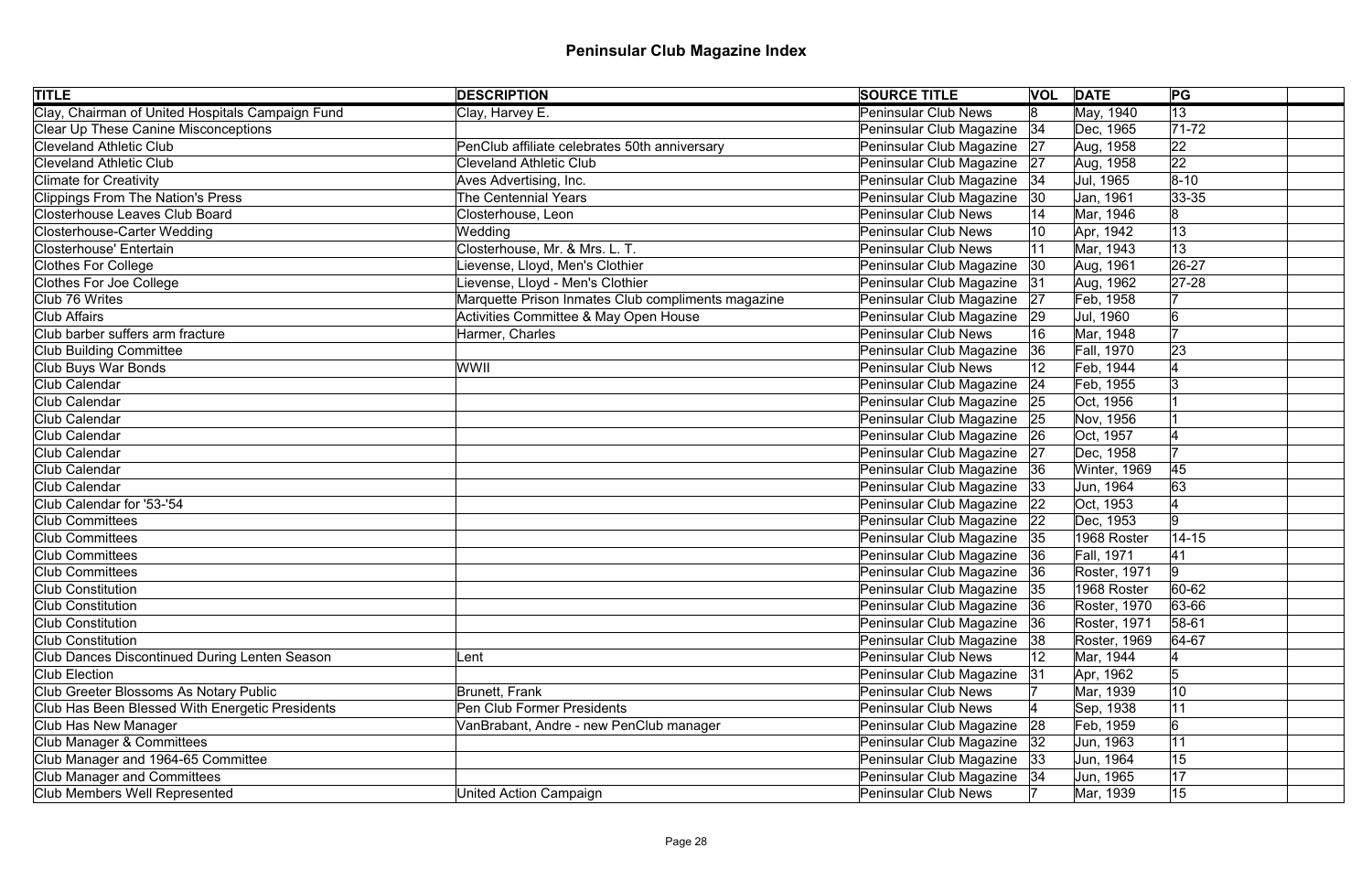| <b>TITLE</b>                                           | <b>DESCRIPTION</b>                                  | <b>SOURCE TITLE</b>         |    | <b>VOL DATE</b> | PG         |  |
|--------------------------------------------------------|-----------------------------------------------------|-----------------------------|----|-----------------|------------|--|
| Club Membership in Demand                              |                                                     | <b>Peninsular Club News</b> | 13 | Feb, 1945       | $\sqrt{5}$ |  |
| Club Membership Nears 600 Limit                        |                                                     | <b>Peninsular Club News</b> |    | Jan, 1943       | 10         |  |
| Club Modernization                                     | Ray, Douglas M.                                     | <b>Peninsular Club News</b> |    | Aug, 1938       | 9          |  |
| Club Modernization - Automatic Sound Equipment         |                                                     | <b>Peninsular Club News</b> |    | Jul, 1938       | 11         |  |
| Club News                                              |                                                     | Peninsular Club Magazine    | 28 | Nov, 1959       | $10 - 11$  |  |
| <b>Club Photos</b>                                     |                                                     | Peninsular Club Magazine    | 32 | May, 1963       | 15         |  |
| Club Presidents Wives Host Christmas Tea               |                                                     | <b>Peninsular Club News</b> |    | Jan, 1944       | 5          |  |
| Club Rationing                                         | WWII                                                | <b>Peninsular Club News</b> |    | Mar, 1943       | 11         |  |
| <b>Club Retains Officers</b>                           |                                                     | Peninsular Club Magazine    | 34 | May, 1965       | 14         |  |
| <b>Club Rules</b>                                      |                                                     | Peninsular Club Magazine 36 |    | Roster, 1970    | 66         |  |
| Club Rules                                             |                                                     | Peninsular Club Magazine    | 36 | Roster, 1971    | 64         |  |
| <b>Club Rules</b>                                      |                                                     | Peninsular Club Magazine    | 38 | Roster, 1969    | 67         |  |
| Club Service Available During Summer Months            |                                                     | Peninsular Club News        |    | May, 1935       | 6          |  |
| Club Service to Continue in Summer Season              |                                                     | Peninsular Club Magazine    | 17 | May, 1949       | 20         |  |
| <b>Club Servicew For Members Are Manifold</b>          |                                                     | <b>Peninsular Club News</b> |    | Sep, 1938       | 18         |  |
| Club Turkeys Available to Members for Home Dinners     | <b>PenClub Home Dinners</b>                         | <b>Peninsular Club News</b> |    | Dec, 1942       |            |  |
| Club Was Like A Bee-Hive During Holiday Season         |                                                     | <b>Peninsular Club News</b> |    | Jan, 1939       |            |  |
| Club's Redecorating, Remodleing Program                |                                                     | Peninsular Club Magazine    | 29 | Dec, 1960       | $16 - 17$  |  |
| <b>Clubs Affiliated with PenClub</b>                   | <b>Affiliated Clubs</b>                             | Peninsular Club Magazine    | 24 | Jun, 1955       | 58         |  |
| Clubs Billiard Equiment to be Maintained by Specialist | Sports - Billiards                                  | <b>Peninsular Club News</b> |    | Oct, 1943       | 14         |  |
| Clubs No. 2 Membership held by A. S. Ainsworth         | Ainsworth, Arthur S.                                | <b>Peninsular Club News</b> | 13 | Oct, 1945       | 14         |  |
| Clyde Beatty                                           | Beatty, Clyde                                       | Peninsular Club Magazine    | 29 | Nov, 1960       | $ 27-30$   |  |
| Coast Guard Fete and Commodore's Ball                  | U. S. Coast Guard                                   | <b>Peninsular Club News</b> |    | Jul, 1941       | $12 - 13$  |  |
| Coat of Arms                                           | <b>Story of Heraldry</b>                            | Peninsular Club Magazine    | 28 | Sep, 1959       | 30         |  |
| Code For Teenagers                                     | Catholics adopt rules on youth problem solutions    | Peninsular Club Magazine 28 |    | Feb, 1959       | $12 - 15$  |  |
| Coincidence -- World-wide                              | Paintings in silk in Japan                          | Peninsular Club Magazine 21 |    | Feb, 1952       | $8-9$      |  |
| Coincidence -- World-wide                              | Osthaus, Edmund - painter of sporting dogs          | Peninsular Club Magazine 21 |    | Feb, 1952       | $ 8-9 $    |  |
| Coincidence of the Knife-Throwers                      | Post Story of Knife-Thrower                         | Peninsular Club Magazine 24 |    | Sep, 1955       | $14 - 16$  |  |
| Col. Alexis de Sakhnoffsky                             | de Sakhnoffsky, Col. Alexis - designer              | Peninsular Club Magazine 25 |    | Dec, 1956       | 110-112    |  |
| College Christmas Party                                |                                                     | <b>Peninsular Club News</b> |    | Dec, 1943       |            |  |
| College Clothes                                        | Lievense, Lloyd - Men's Clothier                    | Peninsular Club Magazine    | 29 | Aug, 1960       | 28-29      |  |
| College Fashions for Young Men                         | Lievense, Lloyd - Men's Clothier                    | Peninsular Club Magazine    | 33 | Aug, 1964       | $15 - 16$  |  |
| College Night at Spring Lake                           | <b>Spring Lake Country Club</b>                     | <b>Peninsular Club News</b> |    | Aug, 1941       |            |  |
| College Night Party                                    |                                                     | <b>Peninsular Club News</b> |    | Jul, 1941       | 5          |  |
| College Party                                          |                                                     | <b>Peninsular Club News</b> | 13 | Dec, 1945       | 10         |  |
| College Songs                                          | Famous college songs                                | Peninsular Club Magazine    | 29 | Feb, 1960       | 22         |  |
| Collegians Party Pictures                              |                                                     | <b>Peninsular Club News</b> | 10 | Jan, 1942       | $8-9$      |  |
| Collegiates Christmas Party Pictures                   |                                                     | <b>Peninsular Club News</b> | 11 | Jan, 1943       | $8-9$      |  |
| Collins-Boshoven Wedding                               | Wedding                                             | <b>Peninsular Club News</b> | 10 | Nov, 1942       | 19         |  |
| Color                                                  | Whether or not color is a guide to your personality | Peninsular Club Magazine    | 27 | Sep, 1958       | $23 - 24$  |  |
| Color Cues For The Home                                | How to brighten interios in modern manner           | Peninsular Club Magazine 26 |    | Aug, 1957       | $28-29$    |  |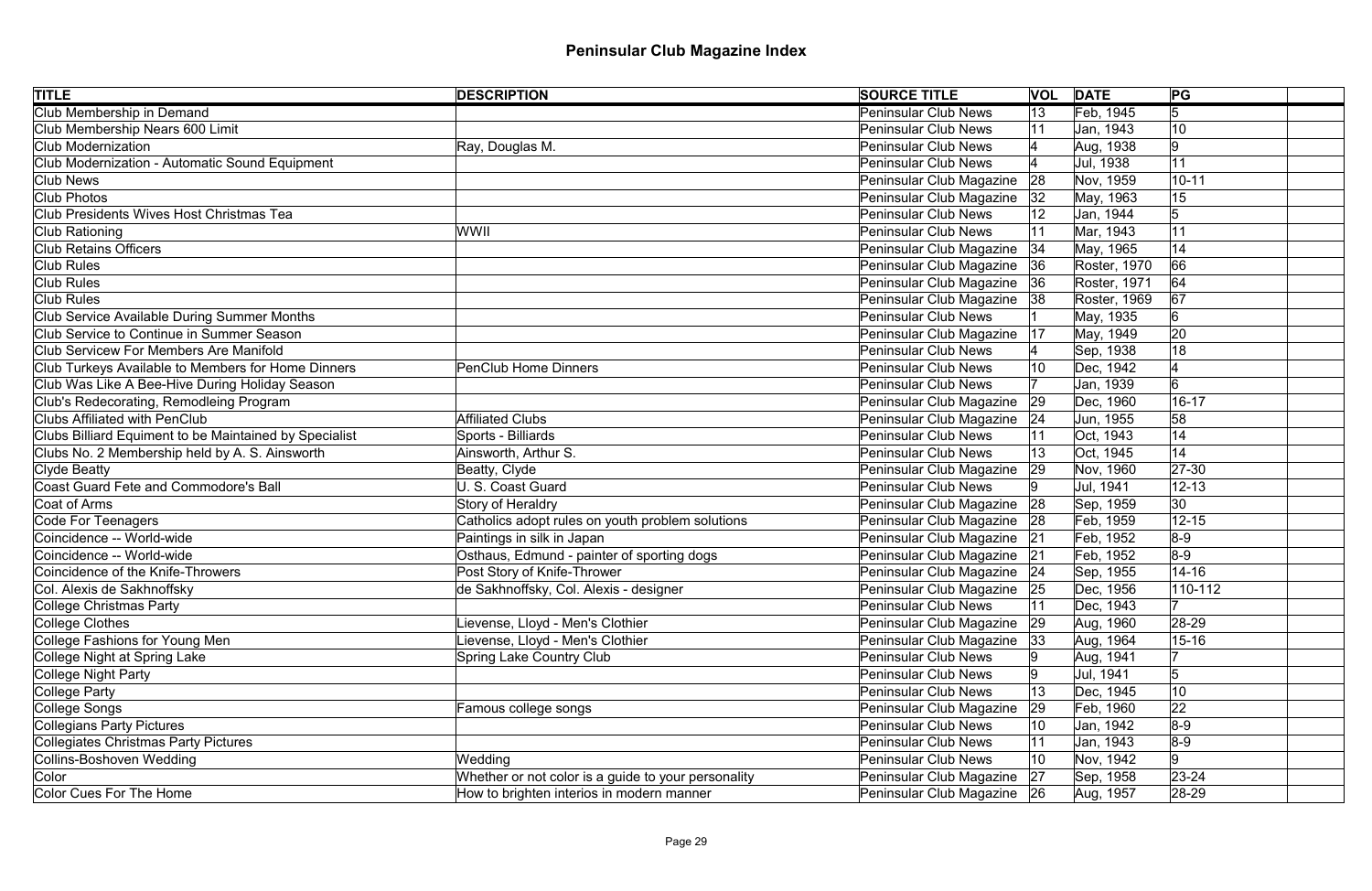| <b>TITLE</b>                                    | <b>DESCRIPTION</b>                                   | <b>SOURCE TITLE</b>           | <b>VOL</b> | <b>DATE</b> | PG             |
|-------------------------------------------------|------------------------------------------------------|-------------------------------|------------|-------------|----------------|
| Color Film Produces Camera Fans                 | The Camera Shop - Bill Whittier's interesting career | Peninsular Club Magazine      | 27         | Jan, 1958   | $10 - 11$      |
| Color Film Produces Camera Fans                 | Whittier, Bill                                       | Peninsular Club Magazine      | 27         | Jan, 1958   | $10 - 11$      |
| Color Television                                | Color TV - seems to be coming into its own           | Peninsular Club Magazine      | 26         | Dec, 1957   | 169-172        |
| Color TV                                        |                                                      | Peninsular Club Magazine      | 34         | Mar, 1965   | 25             |
| Color TV on August 22                           | Inauguration of color TV - will the public buy?      | Peninsular Club Magazine      | 23         | Aug, 1954   | 23             |
| Colored Boxers                                  | Sports - Boxing                                      | Peninsular Club Magazine 28   |            | Sep, 1959   | $24 - 26$      |
| Colored Boxers                                  | Jacobs, Mike                                         | Peninsular Club Magazine 28   |            | Sep, 1959   | $24 - 26$      |
| Columbia Club of Indianapolis - Affiliated Club |                                                      | <b>Peninsular Club News</b>   |            | Feb, 1939   | $14 - 15$      |
| Comedian Joe E. Lewis                           | Lewis, Joe E. - Comedian                             | Peninsular Club Magazine      | 25         | May, 1956   | 18-19          |
| Coming - Clothing Styles That Men Will Like     | ievense, Lloyd - Men's Clothier                      | Peninsular Club Magazine 31   |            | Dec, 1962   | 30-32          |
| Coming Events                                   |                                                      | Peninsular Club Magazine      | 33         | Jan, 1964   | Ι3             |
| Coming Events                                   |                                                      | Peninsular Club Magazine      | 33         | Feb, 1964   | 5              |
| Coming Events                                   |                                                      | Peninsular Club Magazine      | 33         | Mar, 1964   | 5              |
| Coming Events                                   |                                                      | Peninsular Club Magazine      | 33         | Apr, 1964   |                |
| Coming Events                                   |                                                      | Peninsular Club Magazine      | 33         | May, 1964   |                |
| Coming Events                                   |                                                      | Peninsular Club Magazine      | 33         | Jul, 1964   |                |
| Coming Events                                   |                                                      | Peninsular Club Magazine      | 33         | Aug, 1964   |                |
| Coming Events                                   |                                                      | Peninsular Club Magazine      | 33         | Sep, 1964   |                |
| Coming Events                                   |                                                      | Peninsular Club Magazine      | 33         | Oct, 1964   |                |
| Coming Events                                   |                                                      | Peninsular Club Magazine      | 33         | Nov, 1964   | Ι3             |
| Coming Events                                   |                                                      | Peninsular Club Magazine      | 33         | Dec, 1964   | 12             |
| Coming Events                                   |                                                      | Peninsular Club Magazine      | 32         | Apr, 1963   | Ι3             |
| Coming Events                                   |                                                      | Peninsular Club Magazine      | 32         | May, 1963   |                |
| Coming Events                                   |                                                      | Peninsular Club Magazine      | 32         | Jun, 1963   | Ι3             |
| Coming Events                                   |                                                      | Peninsular Club Magazine  32  |            | Jul, 1963   | Ι3             |
| Coming Events                                   |                                                      | Peninsular Club Magazine      | 32         | Aug, 1963   | Ι3             |
| Coming Events                                   |                                                      | Peninsular Club Magazine      | 32         | Sep, 1963   | Ι3             |
| Coming Events                                   |                                                      | Peninsular Club Magazine      | 32         | Oct, 1963   | Ι3             |
| Coming Events                                   |                                                      | Peninsular Club Magazine   32 |            | Nov, 1963   | $\mathbf{3}$   |
| Coming Events                                   |                                                      | Peninsular Club Magazine      | 32         | Dec, 1963   | 13             |
| Coming Events                                   |                                                      | Peninsular Club Magazine   34 |            | Jan, 1965   | 6              |
| Coming Events                                   |                                                      | Peninsular Club Magazine      | 34         | Feb, 1965   |                |
| Coming Events                                   |                                                      | Peninsular Club Magazine      | 34         | Mar, 1965   | 6              |
| Coming Events                                   |                                                      | Peninsular Club Magazine      | 34         | Apr, 1965   | 1FC            |
| Coming Events                                   |                                                      | Peninsular Club Magazine      | 34         | May, 1965   | 1FC            |
| Coming Events                                   |                                                      | Peninsular Club Magazine      | 34         | Jun, 1965   | 11             |
| Coming Events                                   |                                                      | Peninsular Club Magazine      | 34         | Jul, 1965   | $\overline{6}$ |
| Coming Events                                   |                                                      | Peninsular Club Magazine      | 34         | Aug, 1965   |                |
| Coming Events                                   |                                                      | Peninsular Club Magazine   34 |            | Oct, 1965   |                |
| Coming Events                                   |                                                      | Peninsular Club Magazine 34   |            | Nov, 1965   | $\overline{6}$ |
| Coming Events                                   |                                                      | Peninsular Club Magazine 33   |            | Jun, 1964   | $\overline{5}$ |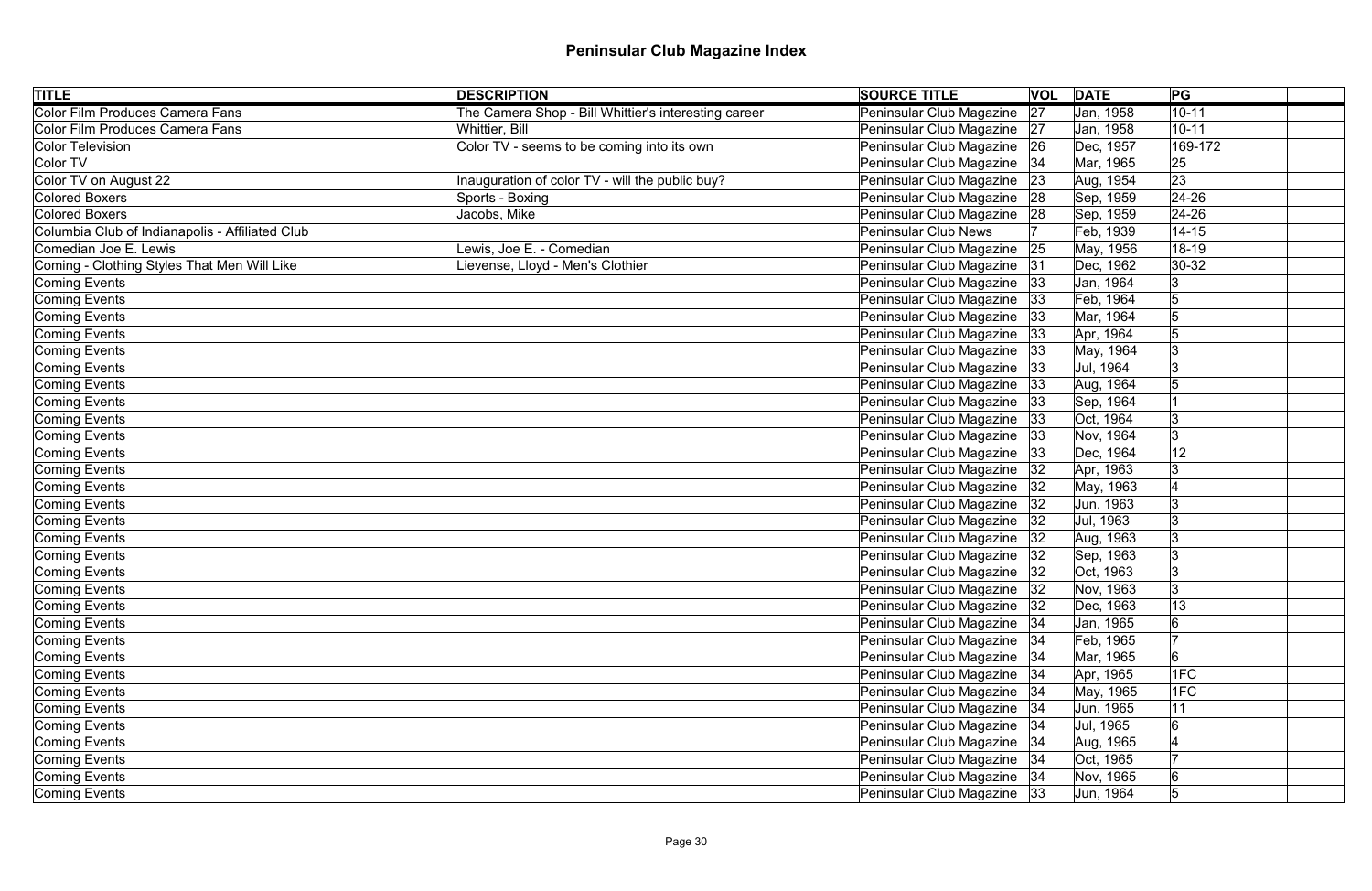| <b>TITLE</b>                               | <b>DESCRIPTION</b>                                      | <b>SOURCE TITLE</b>           |    | <b>VOL DATE</b> | PG                |
|--------------------------------------------|---------------------------------------------------------|-------------------------------|----|-----------------|-------------------|
| Coming Events                              |                                                         | Peninsular Club Magazine      | 34 | Dec, 1965       | 12                |
| Coming Events                              |                                                         | <b>Peninsular Club News</b>   |    | Jul, 1939       | $6 \,$            |
| Coming Events                              |                                                         | <b>Peninsular Club News</b>   |    | Nov, 1939       | 9, 13             |
| Coming Symphony Season                     | Good things in store for music lovers                   | Peninsular Club Magazine      | 27 | Oct, 1958       | 31                |
| Coming Symphony Season                     | Idema, Jim                                              | Peninsular Club Magazine      | 27 | Oct, 1958       | 31                |
| <b>Committee Announces Nominations</b>     |                                                         | Peninsular Club News          |    | Jan-Feb, 1946 3 |                   |
| Committee Appointments                     |                                                         | Peninsular Club Magazine      | 21 | Jun, 1952       | 22                |
| Committee Appointments                     |                                                         | <b>Peninsular Club News</b>   |    | Jul, 1939       | 11                |
| Committees                                 |                                                         | Peninsular Club Magazine      | 36 | Roster, 1970    | $ 9\rangle$       |
| Commodore Bauman  will take you for a ride | Bauman, Commodore                                       | Peninsular Club News          |    | Jun, 1936       | 11                |
| Commodore's Ball Pictures                  | <b>Spring Lake Country Club</b>                         | <b>Peninsular Club News</b>   |    | Sep, 1939       |                   |
| Commodore's Ball Postponed                 | <b>Spring Lake Country Club</b>                         | <b>Peninsular Club News</b>   |    | Aug, 1941       |                   |
| Commodore's Ball To Climax 3-Day Regatta   | <b>Spring Lake Country Club</b>                         | <b>Peninsular Club News</b>   |    | Jun, 1939       | $12 - 13$         |
| Community Chest Campaign Chairman          | Mulnix, Lee V.                                          | <b>Peninsular Club News</b>   |    | Nov, 1938       | 15                |
| Community Concert Season                   | Concert season                                          | Peninsular Club Magazine      | 31 | Oct, 1962       | $10 - 11$         |
| Community Summer Theater                   | <b>Grand Rapids Community Theatre</b>                   | Peninsular Club Magazine      | 24 | May, 1955       | $4-5$             |
| Competition's Tough                        | Sports - Billiards                                      | Peninsular Club Magazine      | 17 | Apr, 1949       | $20 - 21$         |
| Competition's Tough                        | Sports - Billiards                                      | Peninsular Club Magazine      | 17 | Apr, 1949       | $20 - 21$         |
| Complete List of Affiliated Clubs          |                                                         | <b>Peninsular Club News</b>   |    | Apr, 1939       | <b>Back Cover</b> |
| Complexion Troubles                        | Teenagers complexion                                    | Peninsular Club Magazine      | 31 | Sep, 1962       | 36                |
| Composition Of A Teenager                  |                                                         | Peninsular Club Magazine      | 31 | Nov, 1962       | 26                |
| Con-Con of 1850                            | How Lansing was selected as the State Capitol           | Peninsular Club Magazine      | 30 | Nov, 1961       | $25 - 27$         |
| Concerning the TKO                         |                                                         | Peninsular Club Magazine      | 22 | May, 1953       | $ 24-25$          |
| Concerning the TKO                         | Change "TKO" to avoid confusion                         | Peninsular Club Magazine      | 22 | May, 1953       | $ 24-25 $         |
| <b>Concert Films With Bernstein</b>        |                                                         | Peninsular Club Magazine  33  |    | Aug, 1964       | 11                |
| Congratulations from a Famous Man          | Vandenberg, Senator Arthur H.                           | Peninsular Club Magazine      | 16 | Jun, 1948       |                   |
| Congressman Ford Meets Vestal              | Vestal, Marion S.                                       | Peninsular Club Magazine      | 22 | Nov, 1953       | 17                |
| Congressman Ford Meets Vestal              | Ford, Gerald R., congressman                            | Peninsular Club Magazine      |    | Nov, 1953       | 17                |
| Connie Bylenga, Regular                    | Bylenga, Connie - Michigan Trucking Assn-VP             | Peninsular Club Magazine 21   |    | Sep, 1952       | 25                |
| Conrad Beissel                             | Founder of Seventh Day Baptists' Community by Ted Brink | Peninsular Club Magazine      | 26 | Dec, 1957       | 36-38             |
| Conrad Beissel                             | Beissel, Conrad                                         | Peninsular Club Magazine 26   |    | Dec, 1957       | $ 36-38$          |
| Conrad Beissel                             | Brink, Ted                                              | Peninsular Club Magazine      | 26 | Dec, 1957       | $ 36-38 $         |
| Conrad E. Thornquist                       | Attorney, elected to PenClub Board of Directors         | Peninsular Club Magazine 26   |    | Sep, 1957       | 8                 |
| Conrad E. Thornquist                       | Thornquist, Conrad E.                                   | Peninsular Club Magazine 26   |    | Sep, 1957       | $\overline{8}$    |
| Consolidation Formed the United            | VanOverloop, Bill, Jack and Howard                      | Peninsular Club Magazine 28   |    | Dec, 1959       | 122-123           |
| Consolidation Formed the United            | <b>United Brokerage Company</b>                         | Peninsular Club Magazine 28   |    | Dec, 1959       | 122-123           |
| Constitution                               |                                                         | Peninsular Club Magazine 25   |    | Jun, 1956       | $53 - 59$         |
| Constitution                               | Peninsular Club Constitution                            | Peninsular Club Magazine 26   |    | Jun, 1957       | $50 - 59$         |
| Constitution                               |                                                         | Peninsular Club Magazine   27 |    | Jun, 1958       | $50 - 55$         |
| Constitution and Rules                     |                                                         | Peninsular Club Magazine 29   |    | Jun, 1960       | $52 - 59$         |
| <b>Constitution and Rules</b>              |                                                         | Peninsular Club Magazine 32   |    | Jun, 1963       | $13 - 21$         |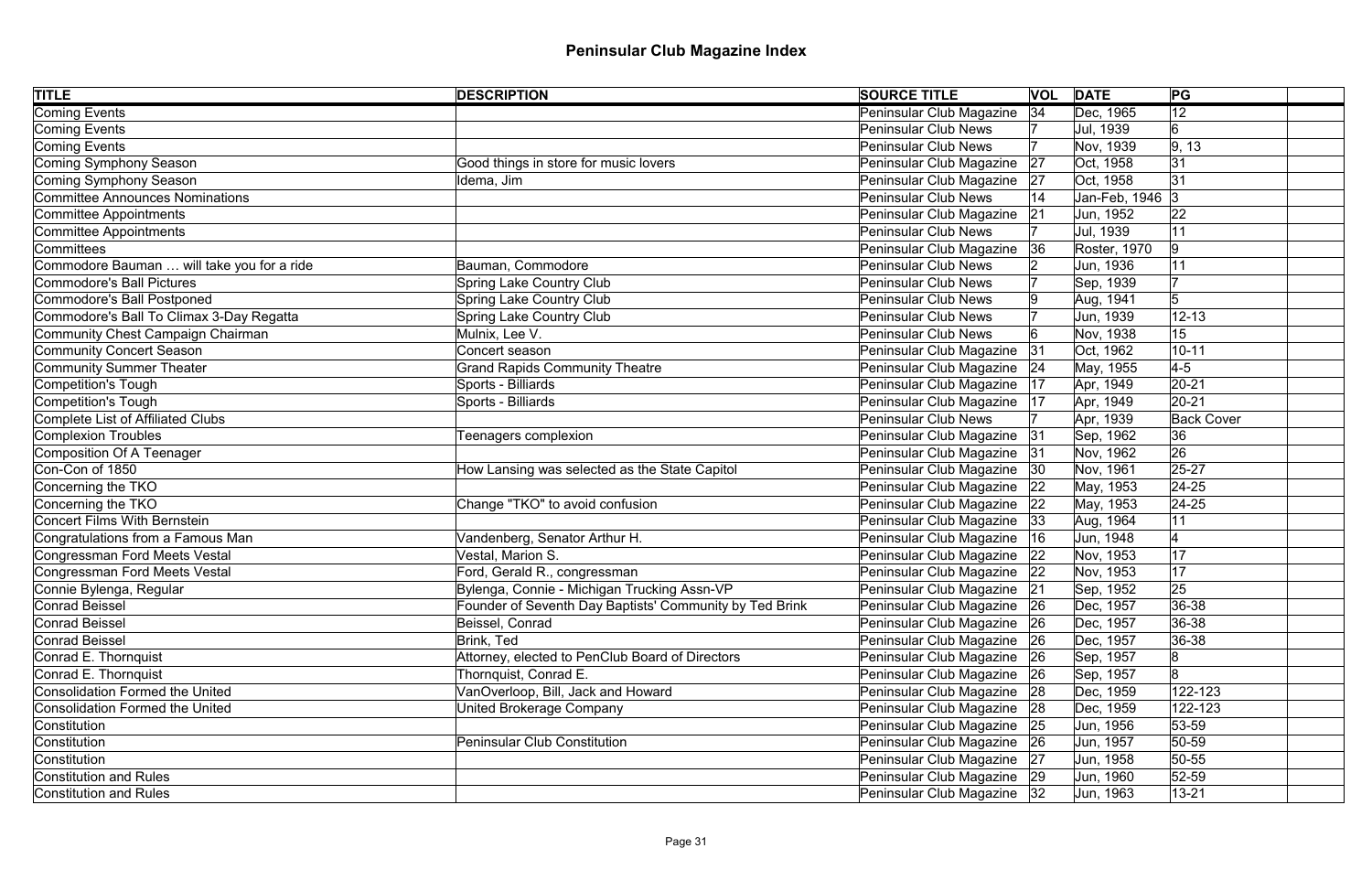| $56 - 60$<br><b>Constitution and Rules</b><br>Peninsular Club Magazine<br> 34<br>Jun, 1965<br>Peninsular Club Magazine<br>Constitution and Rules<br>Jun, 1964<br>$17 - 25$<br> 33 <br>Peninsular Club Magazine 25<br>$10 - 12$<br>Consumers Ice Company<br>Merchandising of frozen water<br>Mar, 1956<br>Consumers Ice Company<br>Peninsular Club Magazine 25<br>$10 - 12$<br>Horner, Joe, owner<br>Mar, 1956<br>Contemporary Thinking Series<br>Junior Leagues series of lectures<br>Peninsular Club Magazine   30<br>$ 20-21$<br>May, 1961<br><b>Peninsular Club News</b><br>Jun, 1939<br>5<br>Contest For Amateur Photographers |
|------------------------------------------------------------------------------------------------------------------------------------------------------------------------------------------------------------------------------------------------------------------------------------------------------------------------------------------------------------------------------------------------------------------------------------------------------------------------------------------------------------------------------------------------------------------------------------------------------------------------------------|
|                                                                                                                                                                                                                                                                                                                                                                                                                                                                                                                                                                                                                                    |
|                                                                                                                                                                                                                                                                                                                                                                                                                                                                                                                                                                                                                                    |
|                                                                                                                                                                                                                                                                                                                                                                                                                                                                                                                                                                                                                                    |
|                                                                                                                                                                                                                                                                                                                                                                                                                                                                                                                                                                                                                                    |
|                                                                                                                                                                                                                                                                                                                                                                                                                                                                                                                                                                                                                                    |
|                                                                                                                                                                                                                                                                                                                                                                                                                                                                                                                                                                                                                                    |
| 15<br>Peninsular Club Magazine<br>Nov, 1955<br>Contest Prizes<br> 24                                                                                                                                                                                                                                                                                                                                                                                                                                                                                                                                                               |
| <b>The Centennial Years</b><br>Continued<br>Peninsular Club Magazine 29<br>Dec, 1960<br>185                                                                                                                                                                                                                                                                                                                                                                                                                                                                                                                                        |
| Letter of self-incrimination from Marquette Prison<br>Peninsular Club Magazine 28<br>10<br>Convict's Plea to Santa Claus<br>Mar, 1959                                                                                                                                                                                                                                                                                                                                                                                                                                                                                              |
| 6<br><b>Peninsular Club News</b><br>Oct, 1941<br>Cook-Herrick Wedding                                                                                                                                                                                                                                                                                                                                                                                                                                                                                                                                                              |
| <b>Grand Rapids Businesses - Tire Builders</b><br>Corduroy Rubber Company<br>Peninsular Club Magazine<br>$4-5, 18-19$<br> 21<br>Jun, 1952                                                                                                                                                                                                                                                                                                                                                                                                                                                                                          |
| Bylenga, Cornelius, Jr. - lands 114 lb. White Marlin<br>Cornelius Bylenga, Jr.<br>Peninsular Club Magazine 24<br>Jul, 1955<br> 3                                                                                                                                                                                                                                                                                                                                                                                                                                                                                                   |
| Correct Exposure in Photography<br>5<br><b>Peninsular Club News</b><br>Jun, 1939                                                                                                                                                                                                                                                                                                                                                                                                                                                                                                                                                   |
| <b>Cosmetic Containers</b><br>$ 31-32$<br>In style with these fashionable accessories<br>Peninsular Club Magazine<br>Sep, 1958<br> 27                                                                                                                                                                                                                                                                                                                                                                                                                                                                                              |
| Social Agencies Aids European Refugees<br>Peninsular Club Magazine<br>28-29<br>Council of Social Agencies<br>Nov, 1956<br> 25                                                                                                                                                                                                                                                                                                                                                                                                                                                                                                      |
| Coveleskie Wins Tournament<br>Coveleskie, Steve - national amatuer billiards champ<br>Peninsular Club Magazine<br>19<br>Nov, 1954<br> 23                                                                                                                                                                                                                                                                                                                                                                                                                                                                                           |
| 19<br>Coveleskie Wins Tournament<br>Sports - Amateur Billiard Champ, Coveleskie, Steve<br>Peninsular Club Magazine<br>Nov, 1954<br> 23                                                                                                                                                                                                                                                                                                                                                                                                                                                                                             |
| <b>Peninsular Club News</b><br><b>Crabb-Barrows Wedding Announcement</b><br>Nov, 1939<br>Wedding                                                                                                                                                                                                                                                                                                                                                                                                                                                                                                                                   |
| Teenage slang expressions<br>Crazy Teenage Jive<br>Peninsular Club Magazine<br>Oct, 1954<br>28-29<br> 23                                                                                                                                                                                                                                                                                                                                                                                                                                                                                                                           |
| <b>Grand Rapids Art Gallery</b><br><b>Creative Living</b><br>Peninsular Club Magazine   29<br>Oct, 1960                                                                                                                                                                                                                                                                                                                                                                                                                                                                                                                            |
| <b>Credit Unions</b><br>Story of these symbols of democracy by John M. Kelly<br>Peninsular Club Magazine 27<br>Sep, 1958<br>26-29                                                                                                                                                                                                                                                                                                                                                                                                                                                                                                  |
| <b>Credit Unions</b><br>Peninsular Club Magazine   27<br>Sep, 1958<br>26-29<br>Kelly, John M.                                                                                                                                                                                                                                                                                                                                                                                                                                                                                                                                      |
| Credo for Politicians<br>Peninsular Club Magazine 22<br><b>Politics</b><br>Aug, 1953<br>3                                                                                                                                                                                                                                                                                                                                                                                                                                                                                                                                          |
| 5<br>Credo for the Uncommon Man<br>What is Good for America<br>Peninsular Club Magazine 21<br>Sep, 1952                                                                                                                                                                                                                                                                                                                                                                                                                                                                                                                            |
| Crime<br>G. R. Savings Bank Robbery<br>Peninsular Club Magazine<br>Nov, 1950                                                                                                                                                                                                                                                                                                                                                                                                                                                                                                                                                       |
| Lookout Park Crime<br>Peninsular Club Magazine<br>Dec, 1950<br>Crime                                                                                                                                                                                                                                                                                                                                                                                                                                                                                                                                                               |
| $ C$ rime<br>Josie Oom Murder<br>Peninsular Club Magazine<br>Jan, 1951                                                                                                                                                                                                                                                                                                                                                                                                                                                                                                                                                             |
| <b>Bidwell Boys in London</b><br>Peninsular Club Magazine<br>Crime<br>Mar, 1951                                                                                                                                                                                                                                                                                                                                                                                                                                                                                                                                                    |
| $ C$ rime<br>Crime - Crippen Murder<br>Peninsular Club Magazine<br>Apr, 1951                                                                                                                                                                                                                                                                                                                                                                                                                                                                                                                                                       |
| Crime - Thomson Murder<br>Peninsular Club Magazine<br>Oct, 1950<br><b>Thomson Murder</b>                                                                                                                                                                                                                                                                                                                                                                                                                                                                                                                                           |
| Feb, 1958<br>$10 - 11$<br><b>Crime and Narcotics</b><br>It is thought that Luciano still heads U.S. underworld activities<br>Peninsular Club Magazine   27                                                                                                                                                                                                                                                                                                                                                                                                                                                                         |
| Gobel, George - TV comic<br>Peninsular Club Magazine<br>32<br>Critics Snipe at Gobel<br>Apr, 1955<br> 24                                                                                                                                                                                                                                                                                                                                                                                                                                                                                                                           |
| 21<br>Peninsular Club Magazine<br><b>Cruise Committees Appointed</b><br>Jan, 1950<br> 18                                                                                                                                                                                                                                                                                                                                                                                                                                                                                                                                           |
| <b>Spring Lake Country Club</b><br><b>Peninsular Club News</b><br>Jul, 1942<br>$6-7$<br>Cruisers Party<br>10                                                                                                                                                                                                                                                                                                                                                                                                                                                                                                                       |
| Cultural<br>West. Michigan Artists Exhibition<br>Peninsular Club Magazine<br>Jul, 1948                                                                                                                                                                                                                                                                                                                                                                                                                                                                                                                                             |
| G. R. Furniture Museum<br>Cultural<br>Peninsular Club Magazine<br>Sep, 1948                                                                                                                                                                                                                                                                                                                                                                                                                                                                                                                                                        |
| Cultural<br>G. R. Furniture Museum<br>Peninsular Club Magazine<br>Dec, 1949                                                                                                                                                                                                                                                                                                                                                                                                                                                                                                                                                        |
| Peninsular Club Magazine<br>Cultural<br>G. R. Furniture Museum<br>Feb, 1950                                                                                                                                                                                                                                                                                                                                                                                                                                                                                                                                                        |
| Cultural<br><b>Civic Theatre</b><br>Peninsular Club Magazine<br>Oct, 1948                                                                                                                                                                                                                                                                                                                                                                                                                                                                                                                                                          |
| Cultural<br>Civic Theatre<br>Peninsular Club Magazine<br>Nov, 1949                                                                                                                                                                                                                                                                                                                                                                                                                                                                                                                                                                 |
| Cultural<br>Peninsular Club Magazine<br>Oct, 1948<br>G. R. Symphony                                                                                                                                                                                                                                                                                                                                                                                                                                                                                                                                                                |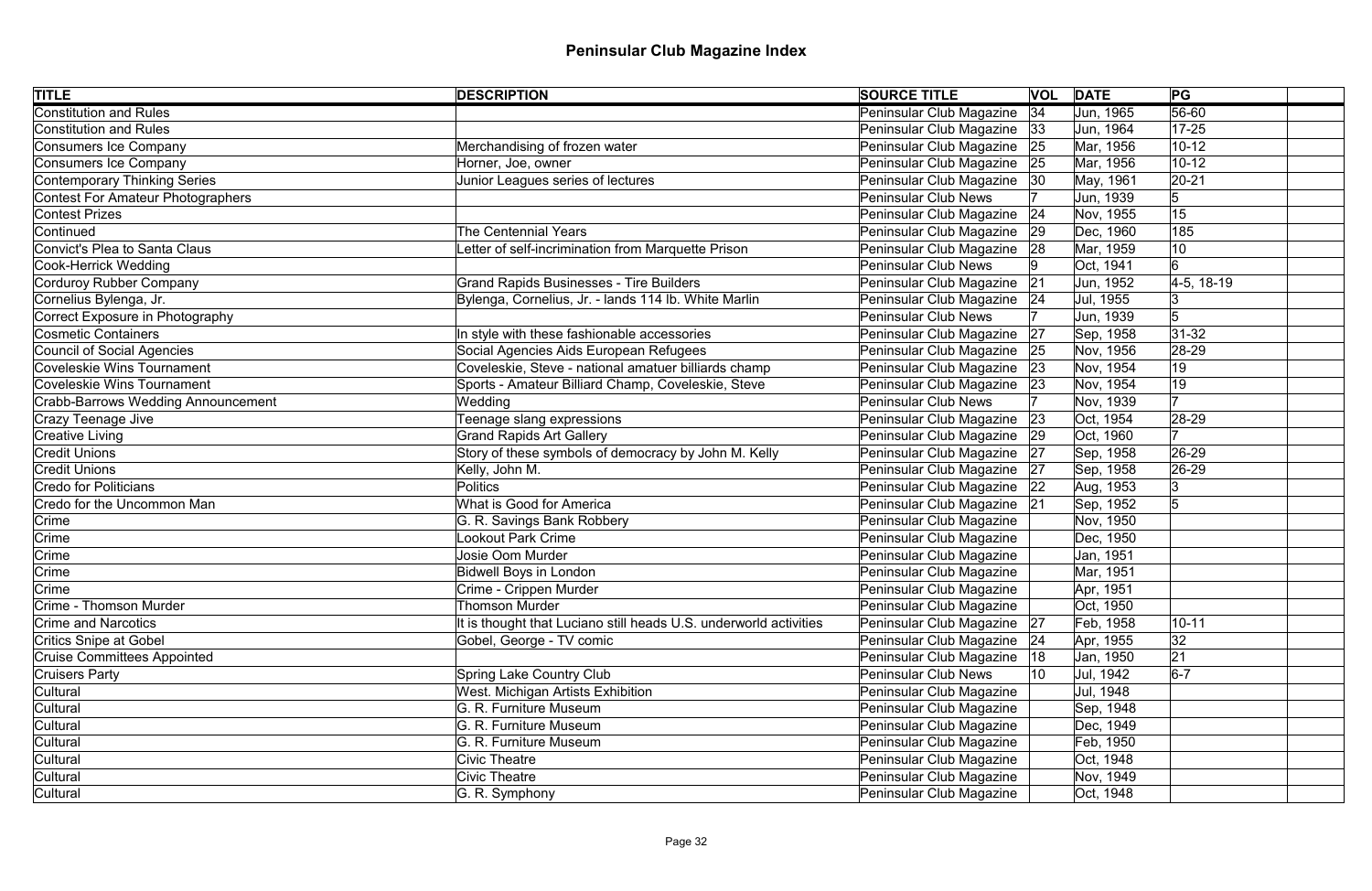| <b>TITLE</b>                              | <b>DESCRIPTION</b>                             | <b>SOURCE TITLE</b>                      | <b>VOL DATE</b> |              | PG              |
|-------------------------------------------|------------------------------------------------|------------------------------------------|-----------------|--------------|-----------------|
| Cultural                                  | Kendall Art School                             | Peninsular Club Magazine                 |                 | Nov, 1948    |                 |
| Cultural                                  | The Schubert Club                              | Peninsular Club Magazine                 |                 | Nov, 1948    |                 |
| Cultural                                  | G. R. Public Museum                            | Peninsular Club Magazine                 |                 | Dec, 1948    |                 |
| Cultural                                  | <b>Women's City Club</b>                       | Peninsular Club Magazine                 |                 | Dec, 1948    |                 |
| Cultural                                  | Ryerson Library                                | Peninsular Club Magazine                 |                 | Feb, 1949    |                 |
| Cultural                                  | G. R. Art Gallery                              | Peninsular Club Magazine                 |                 | Mar, 1949    |                 |
| Cultural                                  | The Moon                                       | Peninsular Club Magazine                 |                 | Apr, 1949    |                 |
| Cultural                                  | Modern Art                                     | Peninsular Club Magazine                 |                 | Apr, 1949    |                 |
| Cultural                                  | Marywood Academy                               | Peninsular Club Magazine                 |                 | Jul, 1949    |                 |
| Cultural                                  | Calvin College Orchestra                       | Peninsular Club Magazine                 |                 | Aug, 1949    |                 |
| Cultural                                  | Community Concert Ass'n                        | Peninsular Club Magazine                 |                 | Jan, 1950    |                 |
| Cultural                                  | Fountain St. Church Luncheon Meetings          | Peninsular Club Magazine                 |                 | Apr, 1950    |                 |
| Cultural                                  | Jazz                                           | Peninsular Club Magazine                 |                 | Sep, 1950    |                 |
| Cultural                                  | Beethoven                                      | Peninsular Club Magazine                 |                 | Oct, 1950    |                 |
| Cultural                                  | DeHager, Helen, Pianist                        | Peninsular Club Magazine                 |                 | Nov, 1950    |                 |
| Cultural                                  | <b>Enjoying Music</b>                          | Peninsular Club Magazine                 |                 | Nov, 1950    |                 |
| Cultural                                  | <b>Isabella Home</b>                           | Peninsular Club Magazine                 |                 | Dec, 1950    |                 |
| Cultural                                  | U. of M. Extension Course                      | Peninsular Club Magazine                 |                 | Mar, 1951    |                 |
| Cultural                                  | <b>Attention First Nighters</b>                | Peninsular Club Magazine                 |                 | Sep, 1951    |                 |
| Cultural                                  | <b>Old Masters Convention</b>                  | Peninsular Club Magazine                 |                 | Sep, 1951    |                 |
| Cultural                                  | Ladies Literary Club                           | Peninsular Club Magazine                 |                 | Oct, 1951    |                 |
| Cultural                                  | Beethoven's "The Eroica"                       | Peninsular Club Magazine                 |                 | Dec, 1951    |                 |
| Cultural And Civic Life In This Community |                                                | <b>Peninsular Club News</b>              |                 | Sep, 1939    | 13              |
| Cultural Smorgasbord                      | 1955-56 Grand Rapids Cultural Smorgasbord      | Peninsular Club Magazine<br> 24          |                 | Oct, 1955    | Ι3              |
| Cultural Smorgasbord                      | Dates of cultural entertainments               | Peninsular Club Magazine   26            |                 | Nov, 1957    | $10 - 11$       |
| Cultural Smorgasbord                      | Various types of entertainment on the calendar | Peninsular Club Magazine<br> 27          |                 | Nov, 1958    |                 |
| Cultural Smorgasbord                      | Entertainment highlights in Grand Rapids       | Peninsular Club Magazine<br> 28          |                 | Oct, 1959    | $12 - 13$       |
| Cunningham-Reed Wedding                   | Wedding                                        | <b>Peninsular Club News</b>              |                 | Jun, 1942    | 12 <sub>2</sub> |
| Cupid at the Pen Club                     |                                                | Peninsular Club Magazine 35              |                 | Spring, 1969 | $30-31$         |
| Cupid's Little Helper                     | St. Valentine's Day History                    | Peninsular Club Magazine<br> 26          |                 | Feb, 1957    | $20 - 21$       |
| Curly Wedgewood Writes                    | Wedgewood, 2nd Lt. S. Curly                    | <b>Peninsular Club News</b>              | 10              | Aug, 1942    | 5               |
| Current Use of Words                      | English professor makes startling statements   | Peninsular Club Magazine<br> 31          |                 | May, 1962    | $ 31-32 $       |
| <b>Cutlers Host Dinner Party</b>          | Cutler, Mr. & Mrs. R. Y.                       | <b>Peninsular Club News</b>              |                 | Apr, 1943    | 15              |
| Cy Newcomb, Air Passenger                 | Newcomb, Cy                                    | Peninsular Club Magazine<br> 28          |                 | Dec, 1959    | 32-34           |
| Cy Newcomb's Shark                        | Newcomb, Cy, Jr. captures 22 foot shark        | Peninsular Club Magazine<br> 23          |                 | Jun, 1954    | $14 - 15$       |
| Cybernetics                               | Cybernetics, 'brain washing'                   | Peninsular Club Magazine<br>$ 23\rangle$ |                 | Dec, 1954    | 91              |
| Cynthia Murray-Thomas Jack to wed         | Wedding                                        | <b>Peninsular Club News</b>              | 15              | Apr, 1947    | 11              |
| D-Day: June 5, 1944                       | $D$ -Day                                       | Peninsular Club Magazine 30              |                 | May, 1961    | $30-32$         |
| D. A. C. To Visit Pen Club                |                                                | Peninsular Club Magazine<br> 17          |                 | Mar, 1949    | 17              |
| Daane-Davidson Wedding                    | Wedding                                        | Peninsular Club News                     |                 | Dec, 1937    | 6               |
| Dad's Day                                 |                                                | Peninsular Club Magazine   34            |                 | Jun, 1965    | 18              |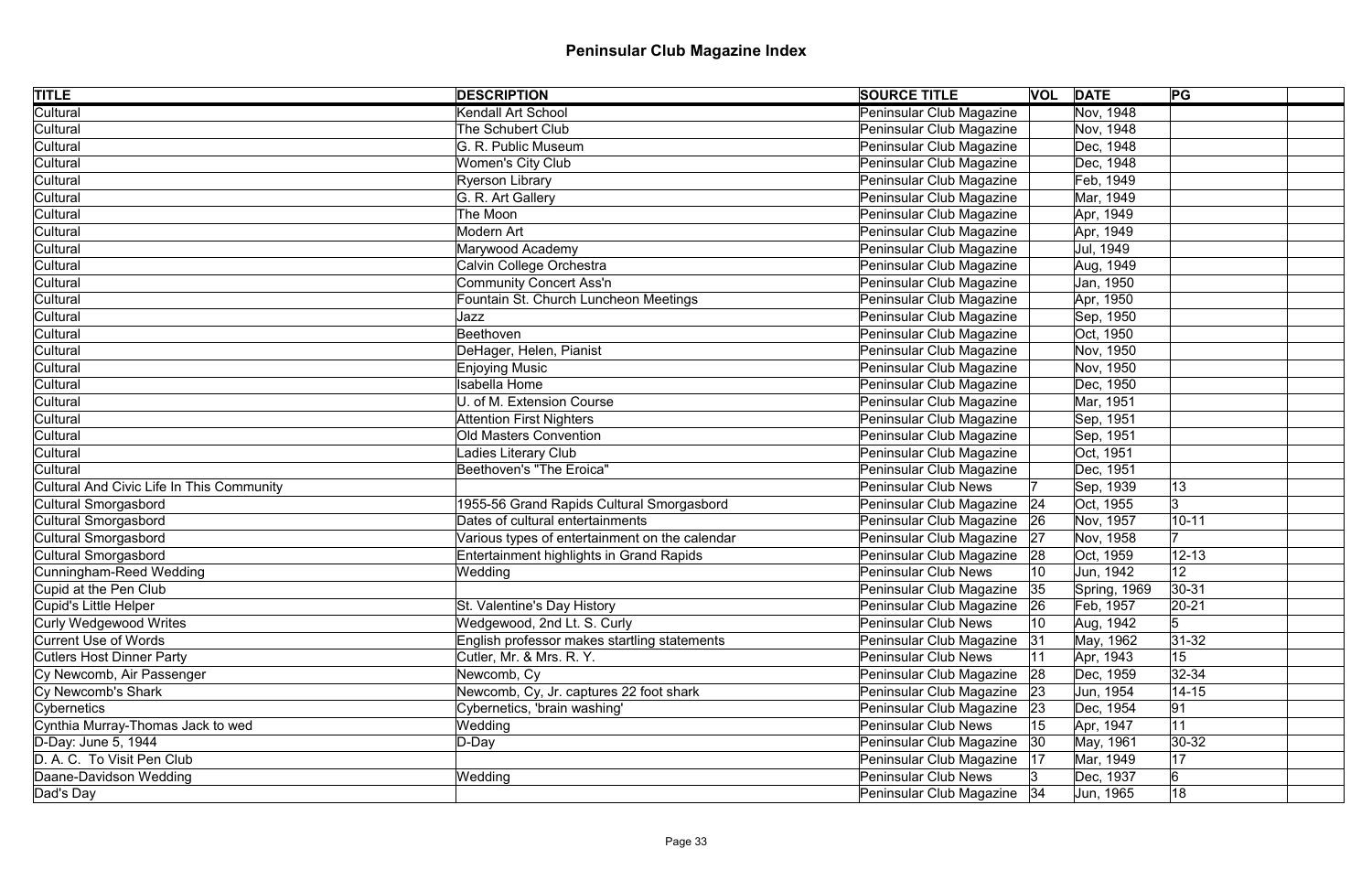| <b>TITLE</b>                                          | <b>DESCRIPTION</b>                             | <b>SOURCE TITLE</b>         |    | <b>VOL DATE</b> | PG                    |
|-------------------------------------------------------|------------------------------------------------|-----------------------------|----|-----------------|-----------------------|
| <b>Dale Rooks</b>                                     | Rooks, Dale - photographer                     | Peninsular Club Magazine    | 17 | Jul, 1949       | $\sqrt{5, 24-25, 27}$ |
| Dale Souter                                           | Souter, Dale - Judge                           | Peninsular Club Magazine    | 17 | Jul, 1949       | 22                    |
| Dallas                                                | Dallas, Texas - can blow its own horn          | Peninsular Club Magazine    | 27 | Sep, 1958       | 25                    |
| Damon Runyon's Broadway                               | Colorful era                                   | Peninsular Club Magazine    | 31 | Feb, 1962       | 13                    |
| Dan L. Mead Reports                                   | PenClub renovations - Third Floor              | <b>Peninsular Club News</b> | 15 | Apr, 1947       | 7, 15                 |
| Dancing Classes: Bill Vega, Instructor                | Vega, Bill                                     | Peninsular Club Magazine    | 32 | Mar, 1963       | 15                    |
| Dates of Hunters' Gatherings Announced                | Jameson, Russell - film                        | Peninsular Club Magazine 29 |    | Sep, 1960       | 9                     |
| Daughter in the Service                               | Norcross, Betty                                | Peninsular Club News        |    | Mar, 1944       | 6                     |
| Davenport Institute                                   | Successful institution of learning             | Peninsular Club Magazine    | 31 | Sep, 1962       | $12 - 14$             |
| Davey Eyes Title                                      |                                                | Peninsular Club Magazine    | 22 | Feb, 1953       | $ 6-7, 11 $           |
| Davey Eyes Title                                      | Davey, Chuck - welterweight boxer              | Peninsular Club Magazine    | 22 | Feb, 1953       | $ 6-7, 11 $           |
| David LaClaire                                        | LaClaire Portraiture, Inc., president          | Peninsular Club Magazine    | 35 | Fall, 1968      | 20                    |
| Davidson Praises Affiliate - Lake Shore Athletic Club | Davidson, Howard                               | <b>Peninsular Club News</b> |    | Mar, 1942       | 14                    |
| Davidson Praises Affiliate - Lake Shore Athletic Club | Lake Shore Athletic Club                       | <b>Peninsular Club News</b> |    | Mar, 1942       | 14                    |
| Davidson's Obserfve 25th Wedding Anniversary          | Davfidson, Mr. & Mrs. Howard                   | <b>Peninsular Club News</b> |    | Feb, 1939       | 6                     |
| Davidwon-Daane Rehearsal Dinner                       | Wedding                                        | <b>Peninsular Club News</b> |    | Dec, 1937       | 17                    |
| Day the Reservoir Broke                               | 1900 Flood                                     | Peninsular Club Magazine    | 21 | Apr, 1952       | 20, 30                |
| De-Salting The Sea                                    | What science is doing to make sea water usable | Peninsular Club Magazine    | 27 | Jul, 1958       | $ 30-31$              |
| Deandale                                              | ocal cemetery for pets                         | Peninsular Club Magazine    | 29 | Aug, 1960       | $12 - 13$             |
| Dear Santa - A Picture Poem                           |                                                | Peninsular Club Magazine    | 33 | Dec, 1964       | 89                    |
| Death Trap                                            | Automobile a death trap                        | Peninsular Club Magazine    | 23 | Jul, 1954       | 15                    |
| Deathbed Witness                                      | Lincoln, President Abraham                     | Peninsular Club Magazine    | 26 | Feb, 1957       | $8 - 10$              |
| Deceased In July                                      |                                                | Peninsular Club Magazine    | 30 | Aug, 1961       | 5                     |
| Deceit or Entertainment?                              | <b>TV Quiz Show</b>                            | Peninsular Club Magazine    | 28 | Dec, 1959       | $ 29-31$              |
| December 14th Stag to feature Bump Elliott            | Elliott, Bump                                  | Peninsular Club Magazine 33 |    | Dec, 1964       | 133                   |
| December Birthdays                                    |                                                | Peninsular Club Magazine 24 |    | Dec, 1955       | 21                    |
| December Birthdays                                    |                                                | Peninsular Club Magazine 25 |    | Dec, 1956       | 23                    |
| December Birthdays                                    |                                                | Peninsular Club Magazine 26 |    | Dec, 1957       | 19                    |
| December Birthdays                                    |                                                | Peninsular Club Magazine 27 |    | Dec, 1958       | 19                    |
| December Birthdays                                    |                                                | Peninsular Club Magazine    | 28 | Dec, 1959       | 19                    |
| December Birthdays                                    |                                                | Peninsular Club Magazine 29 |    | Dec, 1960       | 19                    |
| December Birthdays                                    |                                                | Peninsular Club Magazine    | 30 | Dec, 1961       | 15                    |
| December Birthdays                                    |                                                | Peninsular Club Magazine    | 31 | Dec, 1962       | 15                    |
| December Birthdays                                    |                                                | Peninsular Club Magazine    | 33 | Dec, 1964       | 15                    |
| December Birthdays                                    |                                                | Peninsular Club Magazine    | 32 | Dec, 1963       | 15                    |
| December Birthdays                                    |                                                | Peninsular Club Magazine    | 34 | Dec, 1965       | 15                    |
| December Calendar Of Activities                       |                                                | <b>Peninsular Club News</b> |    | Dec, 1939       | 8                     |
| December Calendar of Events                           |                                                | <b>Peninsular Club News</b> | 10 | Nov, 1942       | 5                     |
| December Calendar of Events                           |                                                | <b>Peninsular Club News</b> |    | Dec, 1944       | 9                     |
| December Club Calendar                                |                                                | Peninsular Club Magazine    | 23 | Dec, 1954       | 11                    |
| December Events Calendar                              |                                                | Peninsular Club Magazine 21 |    | Dec, 1952       | 12                    |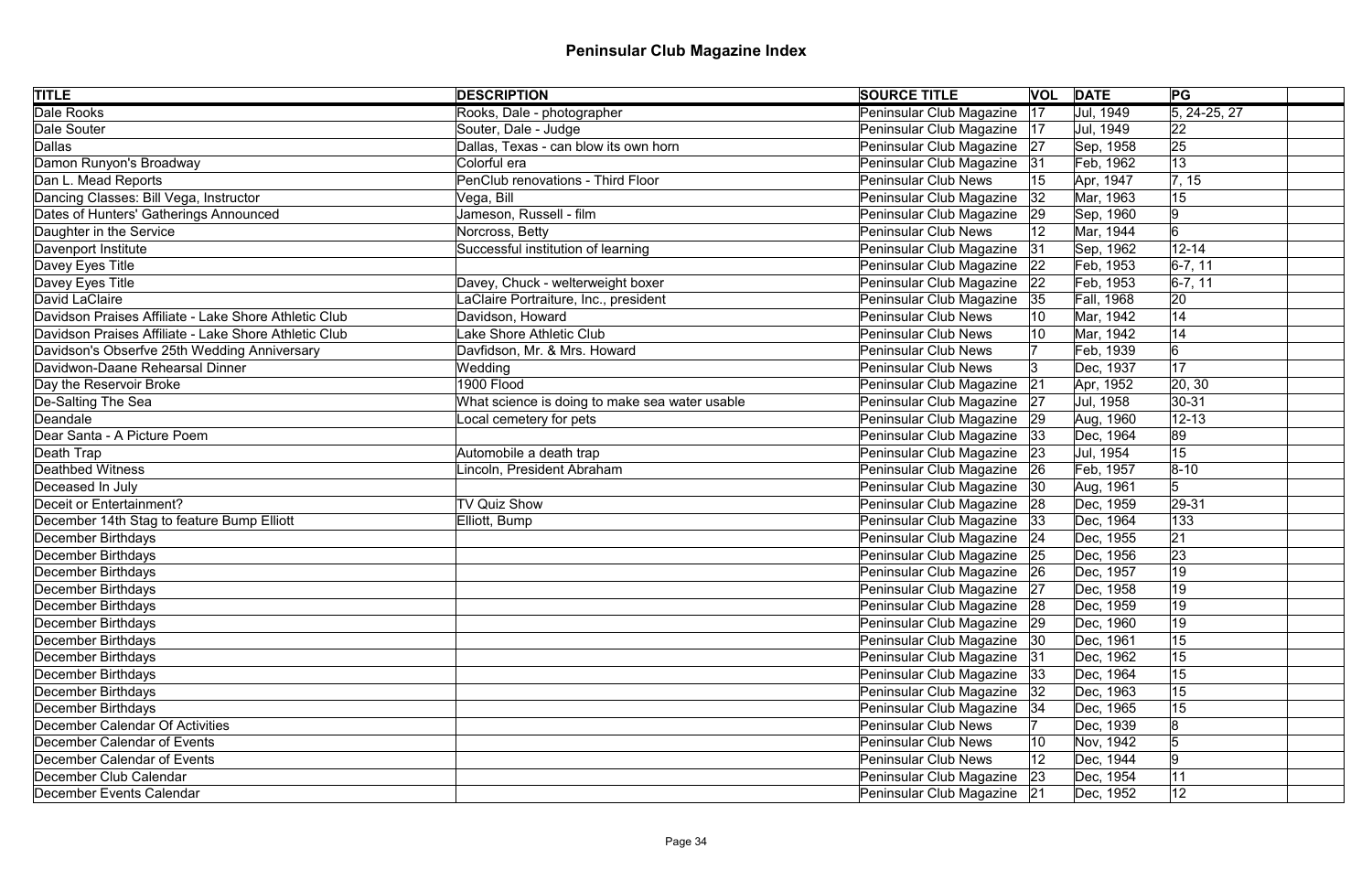| <b>TITLE</b>                                       | <b>DESCRIPTION</b>                                   | <b>SOURCE TITLE</b>         |    | <b>VOL DATE</b> | PG              |  |
|----------------------------------------------------|------------------------------------------------------|-----------------------------|----|-----------------|-----------------|--|
| <b>December Forums</b>                             | Brown, Kenneth                                       | <b>Peninsular Club News</b> |    | Dec, 1934       | $\vert 4 \vert$ |  |
| December Issue Complimented                        | PenClub Magazine                                     | Peninsular Club Magazine    | 21 | Feb, 1952       | 29              |  |
| December Issue Well Received                       |                                                      | Peninsular Club Magazine    | 22 | Jan, 1953       | 8               |  |
| December Magazine Chairman                         | Goethe, Herbert O. - chairman                        | Peninsular Club Magazine 25 |    | Sep, 1956       |                 |  |
| December Magazine Chairmen                         | Hoekzema, Ernie                                      | Peninsular Club Magazine    | 29 | Sep, 1960       |                 |  |
| December Magazine Chairmen                         | George, Wally                                        | Peninsular Club Magazine    | 29 | Sep, 1960       |                 |  |
| December Magazine Committee                        |                                                      | Peninsular Club Magazine    | 22 | Oct, 1953       | 29              |  |
| December Magazine Committee                        |                                                      | Peninsular Club Magazine    | 23 | Dec, 1954       | 19              |  |
| December Magazine Committee                        |                                                      | Peninsular Club Magazine    | 28 | Oct, 1959       | 11              |  |
| December Magazine Committee                        |                                                      | Peninsular Club Magazine    | 30 | Oct, 1961       | 17              |  |
| December Magazine Committee                        |                                                      | Peninsular Club Magazine    | 30 | Dec, 1961       | 23              |  |
| December Magazine Committee                        | Payne, George                                        | Peninsular Club Magazine    | 31 | Oct, 1962       | 17              |  |
| December Pen Club Birthdays                        |                                                      | Peninsular Club Magazine    | 23 | Dec, 1954       | 21              |  |
| December Stag                                      |                                                      | Peninsular Club Magazine    | 34 | Jan, 1965       | 19              |  |
| December Stag                                      |                                                      | <b>Peninsular Club News</b> |    | Dec, 1943       | 8               |  |
| Decision, Inc.                                     | Job opportunity book                                 | Peninsular Club Magazine    | 22 | Apr, 1953       | 31              |  |
| Deck the Halls With Boughs of Flashlight Batteries | Allen, Roger                                         | Peninsular Club Magazine    | 32 | Dec, 1963       | 29              |  |
| Decker & Jean                                      | Active realtors in Grand Rapids for sixty-four years | Peninsular Club Magazine    | 27 | Feb, 1958       | $4-6$           |  |
| Decker & Jean                                      | Decker & Jean                                        | Peninsular Club Magazine    | 27 | Feb, 1958       | $4-6$           |  |
| Decorations with Soap                              | Christmas snow decorations                           | Peninsular Club Magazine    | 23 | Dec, 1954       | 39              |  |
| Decorator's Den                                    | Field, Charles                                       | Peninsular Club Magazine    | 33 | Feb, 1964       | 29              |  |
| Decorator's Den                                    | Field, Charles                                       | Peninsular Club Magazine    | 33 | Mar, 1964       | 17              |  |
| Decorator's Den                                    | Field, Charles                                       | Peninsular Club Magazine    | 33 | Apr, 1964       | 31              |  |
| Decorator's Den                                    | Field, Charles                                       | Peninsular Club Magazine    | 32 | Apr, 1963       | $26 - 27$       |  |
| Decorator's Den                                    | Field, Charles                                       | Peninsular Club Magazine    | 32 | May, 1963       | $8-9$           |  |
| Decorator's Den                                    | Field, Charles                                       | Peninsular Club Magazine    | 32 | Jul, 1963       | 22, 29          |  |
| Decorator's Den                                    | Field, Charles                                       | Peninsular Club Magazine    | 32 | Aug, 1963       | 13              |  |
| Decorator's Den                                    | Field, Charles                                       | Peninsular Club Magazine    |    | Nov, 1963       | 9               |  |
| Decorator's Den                                    | Field, Charles                                       | Peninsular Club Magazine 32 |    | Dec, 1963       | 91              |  |
| Decorator's Den - The Contemporary Look            | Field, Charles                                       | Peninsular Club Magazine    | 32 | Oct, 1963       | 29              |  |
| Dedication to Allen Miller                         | Miller, Allen                                        | Peninsular Club Magazine 33 |    | Dec, 1964       | 3               |  |
| Deep Sea Fishing                                   | Sports - Fishing                                     | Peninsular Club Magazine    | 23 | Mar, 1954       | 15              |  |
| Deep Sea Fishing - Peninsular Club members         | Farley, C. J.                                        | Peninsular Club Magazine    | 21 | Mar, 1952       | $10 - 11$       |  |
| Deep Sea Fishing - Peninsular Club members         | Blodgett, Leon                                       | Peninsular Club Magazine    | 21 | Mar, 1952       | 10              |  |
| Deep Sea Fishing - Peninsular Club members         | Ranney, Jack                                         | Peninsular Club Magazine    | 21 | Mar, 1952       | 10              |  |
| Deep Sea Fishing - Peninsular Club members         | White, Lou                                           | Peninsular Club Magazine    | 21 | Mar, 1952       | 10              |  |
| Defense Bonds Awarded                              | WWII                                                 | <b>Peninsular Club News</b> | 10 | Mar, 1942       | 12              |  |
| Defense Transportation Cancels Special Train Tours | WWII                                                 | <b>Peninsular Club News</b> | 10 | Oct, 1942       | 14              |  |
| Dekker Case                                        | The crime was a mystery from the start               | Peninsular Club Magazine    | 27 | May, 1958       | $12 - 13$       |  |
| Dekker Case                                        | Dekker Case                                          | Peninsular Club Magazine    | 27 | May, 1958       | $12 - 13$       |  |
| Delamarter-Hoey Wedding                            | Wedding                                              | <b>Peninsular Club News</b> |    | Jun, 1941       |                 |  |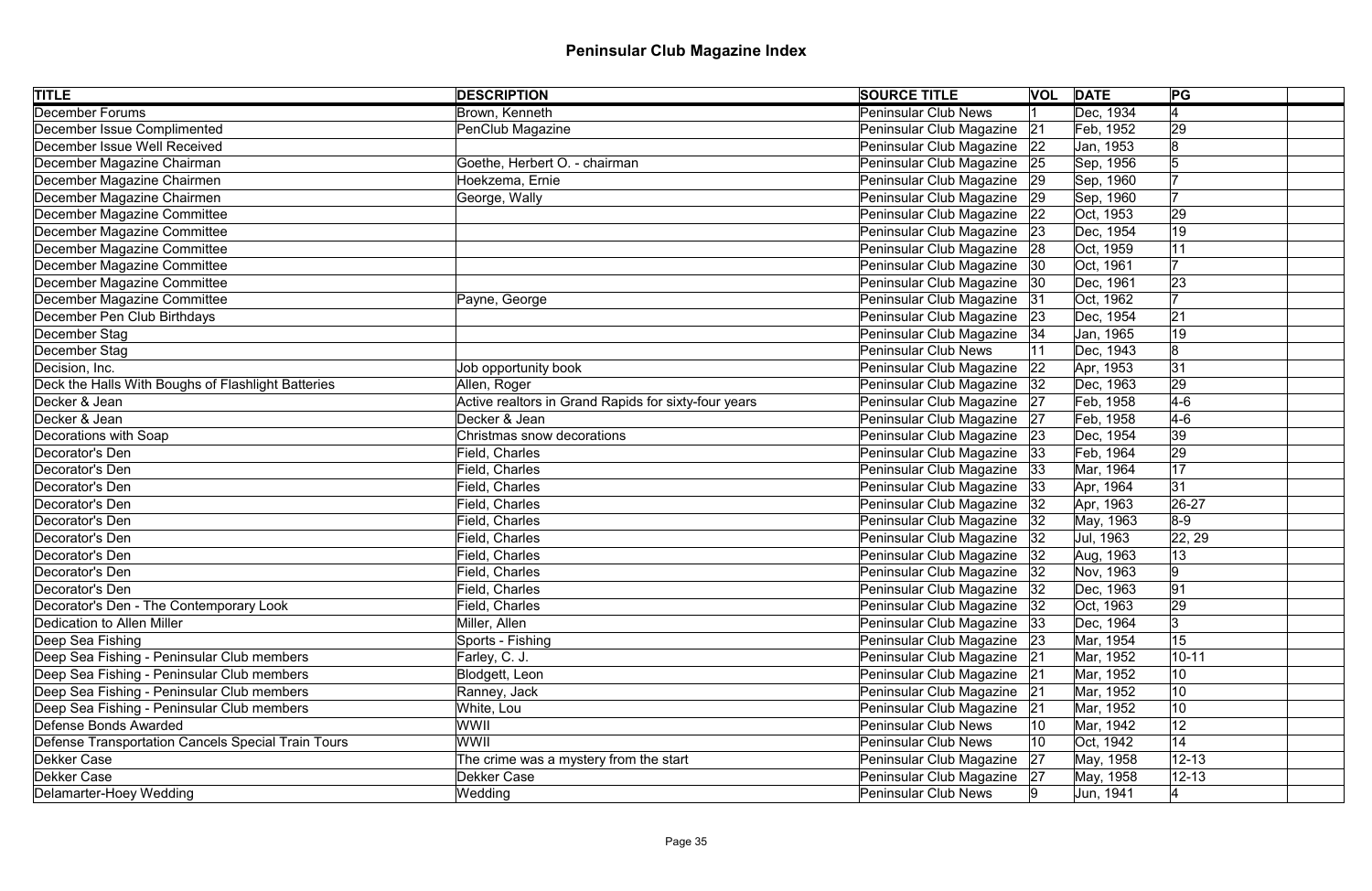| <b>TITLE</b>                                 | <b>DESCRIPTION</b>                                   | <b>SOURCE TITLE</b>           | <b>VOL</b> | <b>DATE</b> | PG            |
|----------------------------------------------|------------------------------------------------------|-------------------------------|------------|-------------|---------------|
| Delamarter-Rauch Wedding                     | Wedding                                              | <b>Peninsular Club News</b>   | 3          | Dec, 1936   | 8             |
| DeMille's First Aide                         | What happens in the cutting room makes good pictures | Peninsular Club Magazine      | 26         | Apr, 1957   | 28-30         |
| DeMille's First Aide                         | DeMille, Cecil B.                                    | Peninsular Club Magazine      | 26         | Apr, 1957   | $ 28-30$      |
| Dempster Loans Unusual American Flag to Club | Dempster, Tom                                        | <b>Peninsular Club News</b>   |            | May, 1942   | 14            |
| <b>Departed PenClub Members</b>              |                                                      | Peninsular Club Magazine      | 30         | May, 1961   | 17            |
| Department of Culture                        | Trilby, classic literature                           | Peninsular Club Magazine 23   |            | Feb, 1954   | 23            |
| Department of Culture                        | <b>Classic Literature review</b>                     | Peninsular Club Magazine      | 23         | Aug, 1954   | 28            |
| Department of Culture                        | Some classics of literature                          | Peninsular Club Magazine 23   |            | Apr, 1954   | 11            |
| Department of Culture                        | Some classics of Literature                          | Peninsular Club Magazine      | 23         | May, 1954   | 26            |
| Department of Culture                        | Some classics of literature                          | Peninsular Club Magazine      | 23         | Jun, 1954   | 28            |
| Department of Culture                        | <b>Classic Literature review</b>                     | Peninsular Club Magazine      | 23         | Jul, 1954   | $ 25 - 26$    |
| Department of Culture                        | <b>Classic Literature - Silas Marner</b>             | Peninsular Club Magazine      | 23         | Dec, 1954   | 46            |
| Department of Culture                        | <b>The Greek Theater</b>                             | Peninsular Club Magazine      | 25         | Dec, 1956   | $ 210 - 213 $ |
| Department of Culture                        | The Irish Theater, part two                          | Peninsular Club Magazine      | 26         | Aug, 1957   | $ 30-32 $     |
| Department of Culture                        | Synge, John Millington                               | Peninsular Club Magazine      | 26         | Aug, 1957   | $30 - 32$     |
| Department of Culture                        | Article on the theater in Ireland, part one          | Peninsular Club Magazine      | 26         | May, 1957   | $ 29-31 $     |
| Depth of Perception for Motorists            | Illusion of distance for motorists                   | Peninsular Club Magazine      | 24         | Dec, 1955   | 202-203       |
| Derby Day                                    | Derby Day - a little know story                      | Peninsular Club Magazine      | 27         | May, 1958   | 25            |
| Derby Special                                | PenClub Special to Churchill Downs in May            | Peninsular Club Magazine   26 |            | Mar, 1957   | $4-5$         |
| Derby Special                                | Sports - Horse Racing                                | Peninsular Club Magazine      | 26         | Apr, 1957   | 11            |
| Designer William Millington                  | Millington, William - designer                       | Peninsular Club Magazine      | 18         | Mar, 1950   | 15, 27        |
| Desire DeFauw, Conductor                     | DeFauw, Desire - conductor Grand Rapids Symphony     | Peninsular Club Magazine      | 23         | Oct, 1954   | $ 22 - 23 $   |
| Desire DeFauw, Conductor                     | <b>Grand Rapids Symphony</b>                         | Peninsular Club Magazine      | 23         | Oct, 1954   | $ 22 - 23 $   |
| Detroit Club Managers Visit Peninsular Club  |                                                      | <b>Peninsular Club News</b>   |            | Jul, 1939   | 9             |
| <b>Detroit Executives Here</b>               | Detroit Free Press discuss local newspaper situation | Peninsular Club Magazine 28   |            | Jul, 1959   | 5             |
| Detroit Tigers 1958 Schedule                 | Sports - Tigers 1958 Schedule                        | Peninsular Club Magazine      | 27         | Apr, 1958   | 21            |
| DeVries-Starr Wedding                        | Wedding                                              | <b>Peninsular Club News</b>   |            | Oct, 1941   | 8             |
| Dewey at Manila Bay                          | May 1 brings back memories of Manila Bay             | Peninsular Club Magazine      | 26         | May, 1957   | $ 8 - 10 $    |
| Dexter Industries                            | Dexter Industries, Inc.                              | Peninsular Club Magazine 24   |            | Dec, 1955   | $ 92 - 95 $   |
| Dexter Industries                            | Dexter, Louis A. - owner                             | Peninsular Club Magazine 24   |            | Dec, 1955   | 92-95         |
| Dexter's Host Birthday Celebration           | Dexter, Mr. & Mrs. Clarence S.                       | <b>Peninsular Club News</b>   |            | Feb, 1943   |               |
| Dial-A-Prayer                                | Central Christian Church - dial-a-prayer             | Peninsular Club Magazine      | 25         | Aug, 1956   | 3             |
| Dialects of Yesteryear                       | America's melting pot                                | Peninsular Club Magazine 23   |            | May, 1954   | $14 - 17$     |
| Diamond Jubilee Results                      | G. R. Furniture Diamond Jubilee                      | Peninsular Club Magazine   22 |            | Dec, 1953   | 85-86         |
| Diamond Jubilee Results                      | Grand Rapids - furniture jewel                       | Peninsular Club Magazine   22 |            | Dec, 1953   | 85-86         |
| Diamonds                                     | Q & A about engagement rings                         | Peninsular Club Magazine 28   |            | Sep, 1959   | $18 - 19$     |
| <b>Dick Norton</b>                           | Sports - Golf                                        | Peninsular Club Magazine 22   |            | Oct, 1953   | 15            |
| <b>Dick Norton</b>                           | Norton, Dick - competition golfing career            | Peninsular Club Magazine 22   |            | Oct, 1953   | 5             |
| Dickerson Story, The                         | Dickerson, Emerson W.                                | Peninsular Club Magazine 21   |            | Jun, 1952   | 14-15, 26-27  |
| Dickerson Story, The                         | G. R. Herald's sports editor                         | Peninsular Club Magazine 21   |            | Jun, 1952   | 14-15, 26-27  |
| Dining Room Closing                          |                                                      | Peninsular Club Magazine  16  |            | Jul, 1948   | 27            |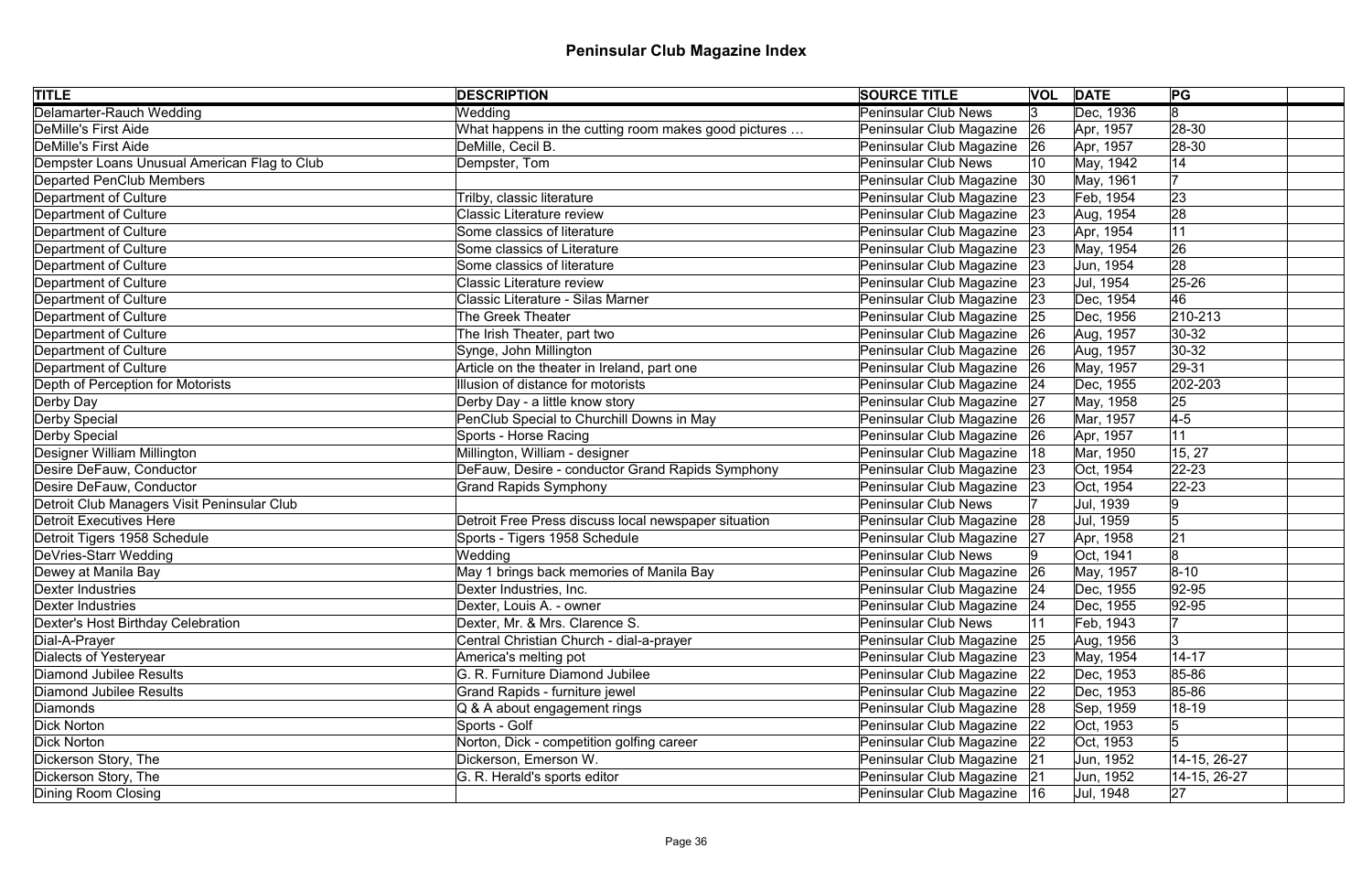| <b>TITLE</b>                                        | <b>DESCRIPTION</b>                                        | <b>SOURCE TITLE</b>           |    | <b>VOL DATE</b>     | PG                  |
|-----------------------------------------------------|-----------------------------------------------------------|-------------------------------|----|---------------------|---------------------|
| Dining Room to be Redecorated                       |                                                           | Peninsular Club Magazine      | 24 | Sep, 1955           | 2                   |
| <b>Dinner Dance</b>                                 |                                                           | <b>Peninsular Club News</b>   |    | Aug, 1938           | $\overline{6}$      |
| Dinner Dance and Turkey Shoot                       |                                                           | <b>Peninsular Club News</b>   |    | Dec, 1937           |                     |
| Dinner Honors Colonel and Mrs. Black                | Black, Col. Edward C.                                     | <b>Peninsular Club News</b>   |    | May, 1943           | 14                  |
| Dinner Honors Noted Speaker                         | Eldridge, James                                           | <b>Peninsular Club News</b>   | 16 | Mar, 1948           | 5                   |
| Dinosaur Downfall                                   |                                                           | Peninsular Club Magazine      | 34 | Mar, 1965           | 18                  |
| Director Linderholm                                 | Popular banker, head of Michigan Bankers Association      | Peninsular Club Magazine      | 26 | Oct, 1957           | 26                  |
| Director Linderholm                                 | Linderholm, C. Lincoln                                    | Peninsular Club Magazine      | 26 | Oct, 1957           | 26                  |
| Director of PenClub Psychology Classes              | Hoffman, Mrs. Clayton                                     | <b>Peninsular Club News</b>   |    | Nov, 1941           | 10                  |
| Directors                                           |                                                           | Peninsular Club Magazine      | 36 | <b>Roster, 1970</b> |                     |
| Directors                                           |                                                           | Peninsular Club Magazine      | 36 | Roster, 1971        |                     |
| Directors Elected                                   |                                                           | Peninsular Club Magazine      | 32 | Apr, 1963           | 3                   |
| Directors Explain New Rules                         | WWII                                                      | <b>Peninsular Club News</b>   |    | May, 1943           | $3-4$               |
| Directors Re-elected                                |                                                           | Peninsular Club Magazine      | 22 | Apr, 1953           | 21                  |
| Directors Re-Elected                                |                                                           | <b>Peninsular Club News</b>   |    | Feb, 1936           | 9                   |
| Directory                                           |                                                           | Peninsular Club Magazine      | 35 | 1968 Roster         | $ 68-70$            |
| Disc Jockey "Jasiu"                                 | ocal radio personality makes a hit with polka time gab    | Peninsular Club Magazine      | 26 | Mar, 1957           | $6-7$               |
| Disc Jockey "Jasiu"                                 | Whitcomb, Robert J. - a.k.a. "Jasiu"                      | Peninsular Club Magazine      | 26 | Mar, 1957           | $6-7$               |
| Distinguished Speakers                              | Friends of the Art lecture series                         | Peninsular Club Magazine      | 30 | Nov, 1961           | 6                   |
| Divorcees Anonymous                                 | Organization to save marriages                            | Peninsular Club Magazine      | 22 | Apr, 1953           | $ 28-30 $           |
| Do You Know What Determines Date For Easter?        | Lent                                                      | <b>Peninsular Club News</b>   |    | Mar, 1941           | 13                  |
| Do You Worry About Weight?                          | Another theory concerning weight                          | Peninsular Club Magazine      | 26 | Jul, 1957           | 14                  |
| Do Your Shopping the Easy Way                       | PenClub Gift Room                                         | <b>Peninsular Club News</b>   |    | Dec, 1940           | 5                   |
| Do-It-Yourself Ideas                                | Christmas Do-It yourself Ideas                            | Peninsular Club Magazine      | 26 | Dec, 1957           | 193-196             |
| Doctor Stander                                      |                                                           | Peninsular Club Magazine      | 17 | Feb, 1949           | 20                  |
| Does Crime Pay                                      | Comments from Marquette State Prison inmate               | Peninsular Club Magazine      | 30 | Sep, 1961           | 16                  |
| Does the Heart Still Inspire, Removed From Body?    |                                                           | Peninsular Club Magazine      | 19 | Nov, 1950           | 28                  |
| Dog and Cat Food                                    | Dog and cat food cans by the millions                     | Peninsular Club Magazine      | 23 | Jun, 1954           | 29                  |
| Dog Show                                            | Spring Lake Country Club                                  | Peninsular Club News          |    | Jul, 1936           | 11                  |
| Dog Show                                            | Spring Lake Country Club                                  | <b>Peninsular Club News</b>   |    | Aug, 1936           | 12                  |
| Dog Show                                            | <b>American Kennel Club</b>                               | <b>Peninsular Club News</b>   |    | Sep, 1936           | $14 - 15$           |
| Dog Show A Success                                  | Spring Lake Country Club                                  | <b>Peninsular Club News</b>   |    | Aug, 1938           | $\vert 4 - 5 \vert$ |
| Dog Show at Spring Lake                             | <b>Spring Lake Country Club</b>                           | <b>Peninsular Club News</b>   |    | Jul, 1938           |                     |
| Dog Show Scheduled                                  | Spring Lake Country Club                                  | <b>Peninsular Club News</b>   |    | Jun, 1939           | 11                  |
| Dog Training                                        | How owner of Rin Tin Tin trains dogs                      | Peninsular Club Magazine      | 25 | Dec, 1956           | $ 94 - 96$          |
| Dogs Reflect Personalities                          | Dogs - Owners Personalitites                              | Peninsular Club Magazine   24 |    | May, 1955           | $ 30-31 $           |
| Dolls of the Ages                                   | $4,000$ years of Dolls                                    | Peninsular Club Magazine      | 23 | Dec, 1954           | 164-165             |
| Don Elliott                                         | Interesting career of newspaper boy and carnival salesman | Peninsular Club Magazine      | 27 | Jan, 1958           | $14 - 16$           |
| Don Elliott                                         | Elliott, Don                                              | Peninsular Club Magazine   27 |    | Jan, 1958           | $14 - 16$           |
| Don V. Souter                                       | Cholette, Perkins & Buchanan, partner                     | Peninsular Club Magazine 35   |    | Winter, 1968-6913   |                     |
| Don't Blame All Juvenile Offenses on the Kids Alone |                                                           | Peninsular Club Magazine 32   |    | Jul, 1963           | 5, 30               |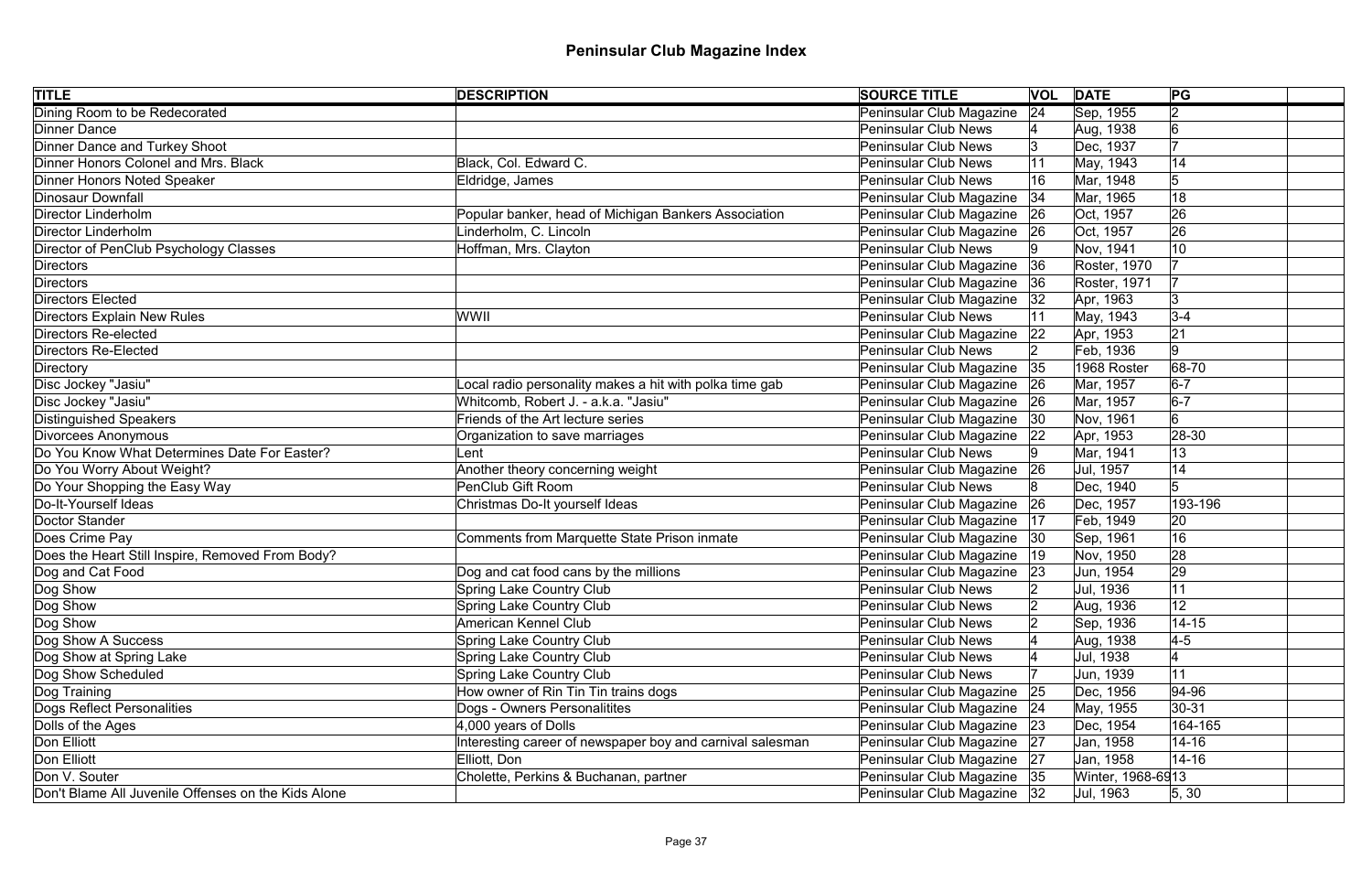| <b>TITLE</b>                                       | <b>DESCRIPTION</b>                              | <b>SOURCE TITLE</b>           |    | <b>VOL DATE</b>       | PG          |
|----------------------------------------------------|-------------------------------------------------|-------------------------------|----|-----------------------|-------------|
| Don't Bow to Old Age                               | <b>Senior Skills Show</b>                       | Peninsular Club Magazine      | 25 | Apr, 1956             | $ 20-21 $   |
| Don't Let Hubby Fix It                             | Green, Edee - article                           | Peninsular Club Magazine 31   |    | Apr, 1962             | 17          |
| Don't Let Your Slips Show                          |                                                 | Peninsular Club Magazine  32  |    | Nov, 1963             | $21-22$     |
| Don't Read This, Men!                              |                                                 | Peninsular Club News          |    | Aug, 1939             | 8           |
| Doors Through the Ages                             |                                                 | Peninsular Club Magazine      | 33 | Dec, 1964             | 131         |
| Dorian Dodge Makes Debut At Lovely Party           | Dodge, Dorian                                   | Peninsular Club News          |    | Aug, 1938             | $8-9$       |
| Dorothy Myers-Sydney Shank Wedding                 | Wedding                                         | <b>Peninsular Club News</b>   |    | Oct, 1947             | 9           |
| Douglas M. Ray, No. 1 Member                       | Ray, Douglas M. - oldest member                 | Peninsular Club Magazine      | 22 | Aug, 1953             | 5           |
| Douglass-Cassleman Wedding                         | Wedding                                         | <b>Peninsular Club News</b>   | 10 | Jul, 1942             | 12          |
| Down East Julia Moore                              | Sigourney, Lydia - poetist                      | Peninsular Club Magazine      | 22 | Mar, 1953             | 25          |
| Down East Julia Moore                              | Moore, Julia - poetess                          | Peninsular Club Magazine      | 22 | Mar, 1953             | 25          |
| Down Memory Lane                                   | PenClub members deaths in 1957                  | Peninsular Club Magazine      | 26 | Dec, 1957             | 13          |
| Down Memory Lane                                   |                                                 | Peninsular Club Magazine      | 27 | Dec, 1958             | 13          |
| Down Memory Lane                                   | Members - In Memoriam                           | Peninsular Club Magazine      | 29 | Dec, 1960             | 15          |
| Down Memory Lane                                   | 1961 Members deaths                             | Peninsular Club Magazine      | 30 | Dec, 1961             | 16          |
| Down Memory Lane                                   | 1962 Members deaths                             | Peninsular Club Magazine      | 31 | Dec, 1962             | 16          |
| Downtown A rebirth of culture                      | <b>Grand Valley State Artists Group</b>         | Peninsular Club Magazine      | 36 | Winter, 1970          | 65          |
| Doyle Vacuum Cleaners                              | Doyle Vacuum Cleaners                           | Peninsular Club Magazine      | 24 | Dec, 1955             | 130-133     |
| Doyle Vacuum Cleaners                              | Doyle, Dewey I. - owner                         | Peninsular Club Magazine      | 24 | Dec, 1955             | 130-133     |
| Dr. & Mrs. Laurence Hayes' Two Sons in Naval Units | Hayes, Ensign John "Jack" Terrence              | <b>Peninsular Club News</b>   |    | Nov, 1943             | 11          |
| Dr. & Mrs. Laurence Hayes' Two Sons in Naval Units | Hayes, Laurence William, Jr.                    | <b>Peninsular Club News</b>   |    | Nov, 1943             | 11          |
| Dr. Harvey M. Andre                                | Chief Orthopaedic Surgeon, Butterworth Hospital | Peninsular Club Magazine      | 35 | Fall, 1969            | 43          |
| Dr. Holmes of Chicago                              | Crime                                           | Peninsular Club Magazine      | 22 | Sep, 1953             | $ 22 - 23 $ |
| Dr. Holmes of Chicago                              | Holmes, Dr. H. H. - murderer                    | Peninsular Club Magazine 22   |    | Sep, 1953             | $ 22 - 23 $ |
| Dr. Newell Found A Way                             | Sports - Billards                               | Peninsular Club News          |    | May, 1937             | 16          |
| Dr. Penclubber C. Mark Vasu, MD                    | Vasu, C. Mark, MD                               | Peninsular Club Magazine      | 36 | Winter, 1970          | $ 38-41$    |
| Dr. Philander B. Wright                            | Wright, Dr. Philander B. - G. R. Physician      | Peninsular Club Magazine 23   |    | Dec, 1954             | 182-183     |
| Dr. Schnoor Host at Northwestern Alumni Luncheon   | Schnoor, Dr. Elmer W.                           | Peninsular Club News          |    | Oct, 1941             | 10          |
| Dress right                                        | Lievense, Lloyd, Men's Clothier                 | Peninsular Club Magazine 35   |    | Winter, 1967-6819, 21 |             |
| Dress Right                                        | ievense, Lloyd, Men's Clothier                  | Peninsular Club Magazine      | 35 | Spring, 1968          | 15, 17      |
| Dress Right                                        | Lievense, Lloyd, Men's Clothier                 | Peninsular Club Magazine 35   |    | <b>Fall, 1968</b>     | $17-19$     |
| Dress Right                                        | ievense, Lloyd, Men's Clothier                  | Peninsular Club Magazine      | 35 | Winter, 1968-6915-17  |             |
| Dress Right                                        | Lievense, Lloyd, Men's Clothier                 | Peninsular Club Magazine      | 36 | Spring, 1970          | $ 17-21$    |
| Dress Right with Lloyd Lievense                    | ievense, Lloyd, Men's Clothier                  | Peninsular Club Magazine      | 35 | Spring, 1969          | 15-19, 41   |
| Dress Right!                                       | Lievense, Lloyd, Men's Clothier                 | Peninsular Club Magazine   35 |    | Fall, 1969            | $35 - 36$   |
| <b>Drew Pearson's Next Idea</b>                    | Pearson, Drew                                   | Peninsular Club Magazine      | 30 | Feb, 1961             | 18          |
| Driver's Seat Banking                              | Old Kent Bank Drive-In window                   | Peninsular Club Magazine      | 22 | Mar, 1953             | 3           |
| <b>Driver's Seat Banking</b>                       |                                                 | Peninsular Club Magazine      | 22 | Mar, 1953             | 3           |
| Dropouts - The Great American Tragedy              |                                                 | Peninsular Club Magazine 33   |    | Jan, 1964             | $6-8$       |
| Drueke-Griffin To Wed                              | Wedding                                         | Peninsular Club News          |    | Jun, 1940             | 14          |
| Druekes and Their Games, The                       | Drueke, William F. & Sons                       | Peninsular Club Magazine 21   |    | Apr, 1952             | $ 2-3, 25 $ |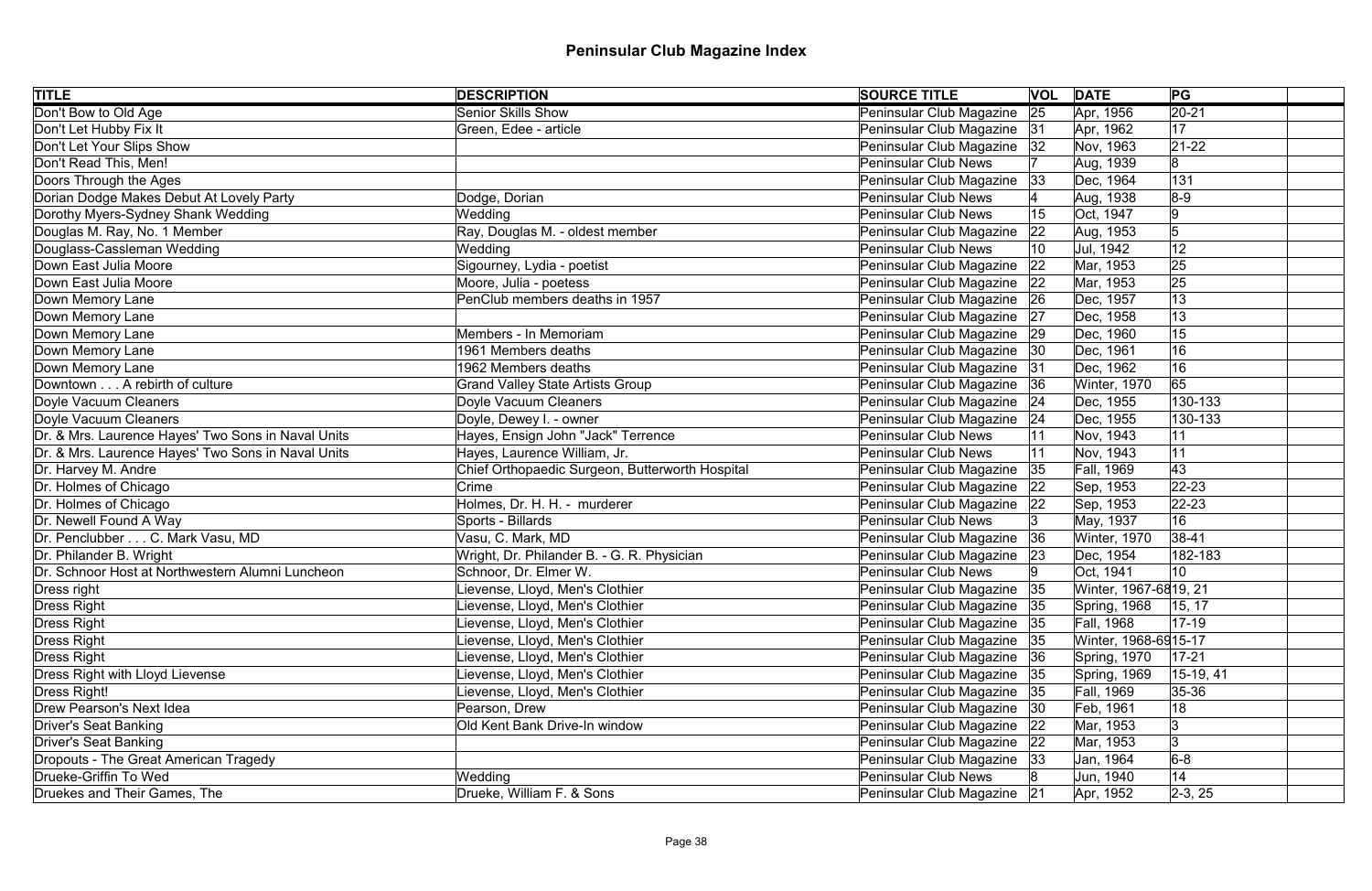| <b>TITLE</b>                                        | <b>DESCRIPTION</b>                                        | <b>SOURCE TITLE</b>           |    | <b>VOL DATE</b> | PG                    |  |
|-----------------------------------------------------|-----------------------------------------------------------|-------------------------------|----|-----------------|-----------------------|--|
| Druekes and Their Games, The                        | G. I. Morale                                              | Peninsular Club Magazine      | 21 | Apr, 1952       | $\sqrt{2-3}$ , 25     |  |
| Drugs From Plants                                   | Herbal drugs                                              | Peninsular Club Magazine 30   |    | May, 1961       | 37                    |  |
| Duffy Daugherty                                     | Sports - Daugherty, Duffy - MSU Football                  | Peninsular Club Magazine 30   |    | Feb, 1961       | $16 - 17$             |  |
| Duncan Paige Forecasts Men's Winter Garb            | Paige, Duncan                                             | <b>Peninsular Club News</b>   |    | Nov, 1935       | 9, 13                 |  |
| Dutch Schultz and the D. A.'s Man                   | Schultz, Dutch                                            | Peninsular Club Magazine      | 27 | Dec, 1958       | 160-161               |  |
| Dykema Pharmacy                                     | PenClub Magazine advertiser part of pharmaceutical family | Peninsular Club Magazine      | 27 | Sep, 1958       | 16                    |  |
| Dykema Pharmacy                                     | Dykema Pharmacy                                           | Peninsular Club Magazine      | 27 | Sep, 1958       | 16                    |  |
| E. W. Bonfield                                      | Bonfield, E. W. - inventor and businessman                | Peninsular Club Magazine 24   |    | Aug, 1955       | $ 8 - 10 $            |  |
| E. W. Bonfield                                      | <b>American Box Board</b>                                 | Peninsular Club Magazine   24 |    | Aug, 1955       | $ 8 - 10 $            |  |
| E. W. Dickerson Feted At Banquet                    | Dickerson, Emerson W.                                     | <b>Peninsular Club News</b>   |    | Aug, 1939       | 9                     |  |
| E. W. Dickerson, Part II                            | Dickerson, Emerson W. - sports promoter                   | Peninsular Club Magazine      | 21 | Jul, 1952       | $14 - 16$             |  |
| Earl M. Johnson, Fisherman                          | Johnson, Earl M.                                          | <b>Peninsular Club News</b>   |    | Apr, 1938       | <b>Cover</b>          |  |
| Earl W. Munshaw Appointed Chair of Social Committee | Munshaw, Earl W.                                          | Peninsular Club News          |    | May, 1938       | 6                     |  |
| Early G. R. Flyers                                  | Early local flyers never melted their wings               | Peninsular Club Magazine      | 21 | Dec, 1952       | 111-113, 115-116, 119 |  |
| Early Grand Rapids                                  | <b>Early Grand Rapids history</b>                         | Peninsular Club Magazine      | 23 | Oct, 1954       | 30-31                 |  |
| Early Grand Rapids                                  | Kent county history by Dillenbeck & Leavitt               | Peninsular Club Magazine      | 23 | Jun, 1954       | $ 26-27$              |  |
| <b>Early Grand Rapids</b>                           | Early history of Grand Rapids continued                   | Peninsular Club Magazine      | 23 | Jul, 1954       | $16 - 17$             |  |
| <b>Early Grand Rapids</b>                           | Early Grand Rapids history continued                      | Peninsular Club Magazine      | 23 | Dec, 1954       | 100                   |  |
| <b>Early Grand Rapids</b>                           | Grand Rapids, beginnings of the village in 1835           | Peninsular Club Magazine      | 30 | Dec, 1961       | 186-190               |  |
| Early Steamship Explosion Here                      | Steamer Humming Bird exploded on Grand River, 1854        | Peninsular Club Magazine      | 23 | Dec, 1954       | 166-7, 169            |  |
| Earmuffs for a World's Fair                         |                                                           | Peninsular Club Magazine      | 33 | Dec, 1964       | 121                   |  |
| Earnest H. Williams' Celebrate 51st Anniversary     | Williams, Mr. & Mrs. Earnest H.                           | <b>Peninsular Club News</b>   | 13 | Aug, 1945       | 16                    |  |
| East Congregational Church                          | East Congregational Church history                        | Peninsular Club Magazine      | 23 | Sep, 1954       | $4 - 7$               |  |
| Easter                                              |                                                           | Peninsular Club Magazine      | 18 | Apr, 1950       | 6, 26                 |  |
| <b>Easter Buffet Record Attendance</b>              |                                                           | <b>Peninsular Club News</b>   |    | May, 1943       | 8                     |  |
| Easter Buffet Supper                                |                                                           | <b>Peninsular Club News</b>   | 10 | May, 1942       | 9                     |  |
| Easter Buffet Supper                                |                                                           | <b>Peninsular Club News</b>   |    | Apr, 1943       | 13                    |  |
| Easter Buffet Supper                                |                                                           | <b>Peninsular Club News</b>   |    | Apr, 1944       |                       |  |
| Easter Buffet Supper                                |                                                           | <b>Peninsular Club News</b>   | 16 | Mar, 1948       | ۱۴<br>IО              |  |
| Easter Sunday Buffet                                |                                                           | <b>Peninsular Club News</b>   | 10 | Apr, 1942       | 8                     |  |
| <b>Easter Sunday Buffet Supper</b>                  |                                                           | <b>Peninsular Club News</b>   | 16 | Feb, 1948       |                       |  |
| Easter Symbolism - the Last Supper                  | Lang, Alois - sculptor                                    | Peninsular Club Magazine      | 17 | Apr, 1949       | $4-5, 17$             |  |
| Easter Symbolism - the Last Supper                  | American Seating Co. Sculptor                             | Peninsular Club Magazine      | 17 | Apr, 1949       | $4-5, 17$             |  |
| <b>Easy Parking For Diners</b>                      | PenClub parking                                           | Peninsular Club Magazine 28   |    | Aug, 1959       | 3                     |  |
| Eating in the Hunting Camp                          |                                                           | Peninsular Club Magazine      | 19 | Nov, 1950       | 11, 14                |  |
| Eaton-Adams Wedding                                 | Wedding                                                   | <b>Peninsular Club News</b>   |    | Mar, 1943       | 12                    |  |
| Eaton-DeGroot Wedding                               | Wedding                                                   | <b>Peninsular Club News</b>   |    | Jul, 1943       | 12                    |  |
| Echoes of the Shaw Dinner                           |                                                           | Peninsular Club Magazine      | 17 | Jun, 1949       | 30                    |  |
| <b>Eckerts of Grand Haven 50th Anniversary</b>      | Eckert, Mr. & Mrs. A. E.                                  | <b>Peninsular Club News</b>   | 14 | Dec, 1946       | 12                    |  |
| Eddie DeLosh, Pugilist                              | Sports - Boxing                                           | Peninsular Club Magazine 23   |    | Apr, 1954       | $ 28-31 $             |  |
| Edgar M. Foster                                     | United Community Services - vice-president                | Peninsular Club Magazine 35   |    | Fall, 1969      | 43                    |  |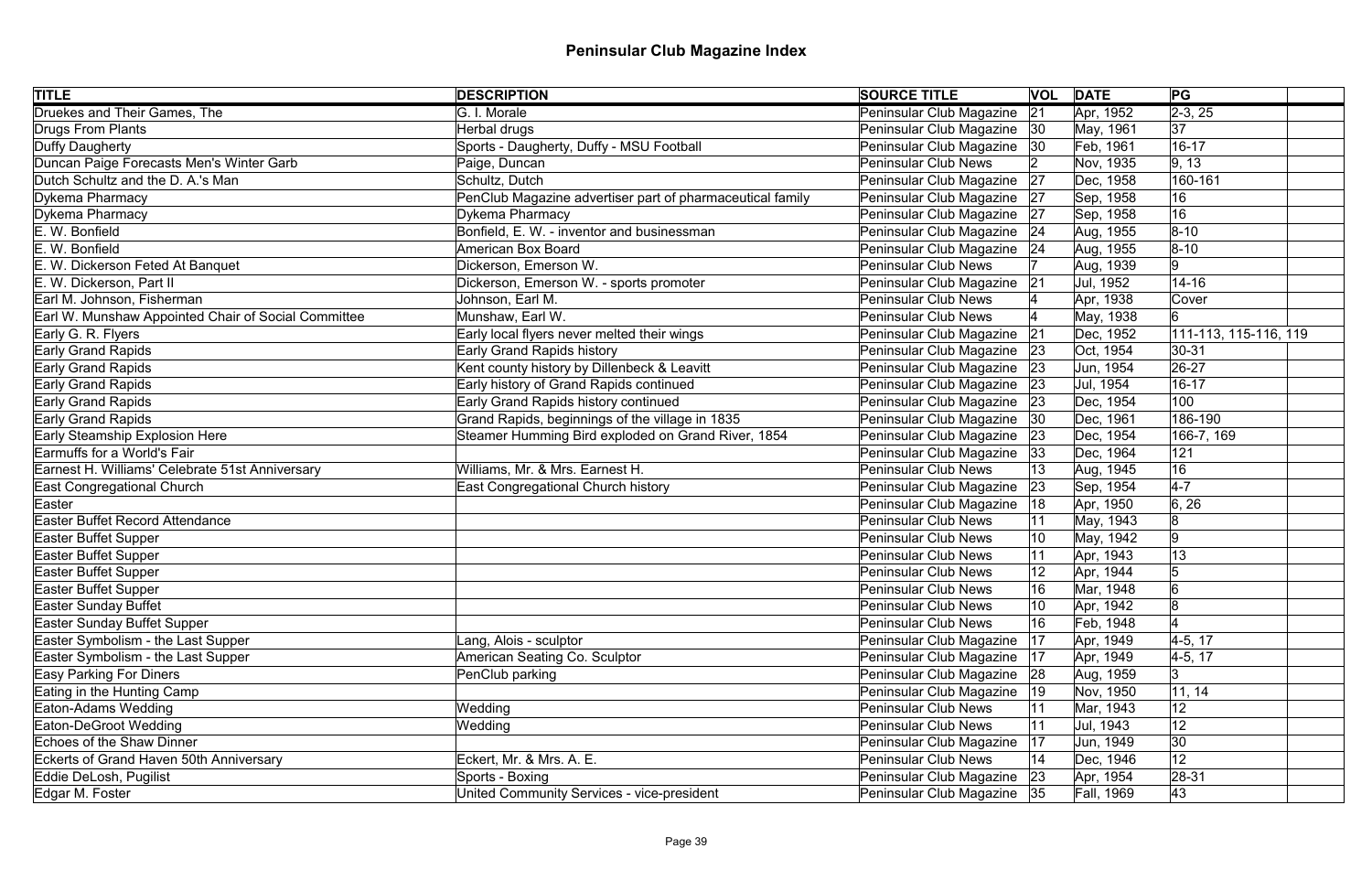| <b>TITLE</b>                                       | <b>DESCRIPTION</b>                                     | <b>SOURCE TITLE</b>           | <b>VOL DATE</b> |              | PG              |
|----------------------------------------------------|--------------------------------------------------------|-------------------------------|-----------------|--------------|-----------------|
| Edgar M. Foster                                    | Foster, Edgar M.                                       | Peninsular Club Magazine 35   |                 | Fall, 1969   | $\overline{43}$ |
| Edison's Phonograph                                | Edison, Thomas A. - inventor                           | Peninsular Club Magazine   22 |                 | Nov, 1953    | 32              |
| Edison's Phonograph                                | Johnson, Eldridge - classical recordings               | Peninsular Club Magazine 22   |                 | Nov, 1953    | 32              |
| <b>Edsel Cars Discontinued</b>                     | Ford Company's Edsel failure                           | Peninsular Club Magazine 29   |                 | Jan, 1960    | 28-30           |
| Education of the Public, Cancer Drivce Aim         |                                                        | Peninsular Club Magazine      | 18              | Apr, 1950    | 25              |
| Edward B. Rhodes, Regular                          | F. Schumacher & Company                                | Peninsular Club Magazine 21   |                 | Aug, 1952    |                 |
| Edward B. Rhodes, Regular                          | Rhodes, Edward B.                                      | Peninsular Club Magazine 21   |                 | Aug, 1952    |                 |
| Edward Frey, Club Director, Commissioned           | Frey, Lt. (jg.) Edward J.                              | Peninsular Club News          |                 | Nov, 1943    |                 |
| Edward VIII abdicates, 1936                        | King Edward VIII                                       | Peninsular Club Magazine      | 25              | Dec, 1956    | 222             |
| <b>Effective Living Classes for Ladies</b>         |                                                        | Peninsular Club News          |                 | Nov, 1946    | $3 - 4$         |
| <b>Effective Living Classes for Ladies</b>         | Hoffman, Mrs. Clayton H.                               | <b>Peninsular Club News</b>   |                 | Jan, 1944    |                 |
| Effective Living Classes To Be Held                | Hoffman, Mrs. Clayton H.                               | <b>Peninsular Club News</b>   |                 | Oct, 1942    |                 |
| <b>Eiffel Tower</b>                                | <b>Famous structure in Paris</b>                       | Peninsular Club Magazine      | 28              | Oct, 1959    | 10              |
| Eighteen Holes, and what about 'em                 | Sports - Golf                                          | Peninsular Club Magazine      | 17              | Aug, 1949    | 19-20, 30       |
| Eisenhower, Dwight D.                              | Eisenhower, Dwight D., president elect                 | Peninsular Club Magazine      | 21              | Dec, 1952    |                 |
| Ekdal J. Buys                                      | Buys, MacGregor & Co., president                       | Peninsular Club Magazine 35   |                 | Spring, 1968 | 19              |
| <b>Eldred-Walton Wedding</b>                       | Wedding                                                | Peninsular Club News          |                 | Jan, 1940    | 10              |
| Eleanor Young - H. H. Welland, Jr. To Wed          | Wedding                                                | Peninsular Club Magazine      | 16              | Aug, 1948    | 16              |
| <b>Elected Attorney General of Michigan</b>        | Starr, Raymond W.                                      | Peninsular Club News          |                 | Nov, 1936    | 10              |
| <b>Election Night Dinner Party</b>                 |                                                        | Peninsular Club News          |                 | Dec, 1940    | 20              |
| <b>Election Night Radio</b>                        | Science and democracy advance                          | Peninsular Club Magazine      | 21              | Nov, 1952    | $ 8-9, 32 $     |
| Election Of A New Pope                             | History to electing the Catholic head                  | Peninsular Club Magazine      | 27              | Nov, 1958    | $ 28-30$        |
| Election of Candidates for Pen Club Directors      |                                                        | Peninsular Club News          |                 | Feb, 1944    | 3               |
| <b>Election of New Club Directors</b>              |                                                        | Peninsular Club News          |                 | Feb, 1945    | 3               |
| <b>Election of Officers</b>                        |                                                        | <b>Peninsular Club News</b>   |                 | Feb, 1935    | 8               |
| <b>Election of Pen Club Officers</b>               |                                                        | <b>Peninsular Club News</b>   |                 | Mar, 1942    | 11              |
| <b>Election Results</b>                            | Wonders, Clifton C. - new PenClub President            | Peninsular Club Magazine 28   |                 | Apr, 1959    |                 |
| <b>Election Returns</b>                            | Board of Directors annual election                     | Peninsular Club Magazine 23   |                 | Apr, 1954    | 23              |
| Elections                                          | Elections, what do they mean do us?                    | Peninsular Club Magazine 25   |                 | Oct, 1956    | $10 - 11$       |
| <b>Electric Computers</b>                          | Picture writing with electric computers                | Peninsular Club Magazine      | 30              | Dec, 1961    | 89              |
| <b>Elementary Psychiatry</b>                       | Review of psychiatry book                              | Peninsular Club Magazine      | 22              | Oct, 1953    | 25              |
| <b>Eleven Women's Auxiliaries</b>                  | Eleven women's auxiliaries create hospital innovations | Peninsular Club Magazine      | $ 23\rangle$    | Dec, 1954    | $ 72-73, 75 $   |
| Eleven-year Old Wins Cake Baking Contest           | VanAntwerp, Betty                                      | Peninsular Club News          |                 | Apr, 1937    | 11              |
| Elmer G. Greene, Manager                           | Greene, Elmer G. - New Manager of PenClub              | Peninsular Club Magazine      | 26              | Jul, 1957    | 10              |
| Elmer Hagstrom                                     | Hagstrom, Elmer - district sales manager               | Peninsular Club Magazine      | 21              | Nov, 1952    | 11              |
| Elmer Hagstrom                                     | Youngstown Sheet & Tube Company                        | Peninsular Club Magazine      | 21              | Nov, 1952    | 11              |
| Elmer Schnoor, City Health Officer, honored        | Schnoor, Dr. Elmer W.                                  | <b>Peninsular Club News</b>   |                 | May, 1940    | 16              |
| <b>Elmer Slemons</b>                               | Slemons, Elmer - newsman                               | Peninsular Club Magazine      | 32              | Feb, 1963    | $8-9$           |
| Emeline Hefferan To Instruct In Dancing            | Hefferan, Emeline                                      | Peninsular Club News          |                 | Nov, 1939    | 15              |
| <b>Eminent Artist Assists With Decorative Work</b> | Hochstrasser, Walter - artist                          | <b>Peninsular Club News</b>   |                 | Sep, 1938    | 87              |
| <b>Emmet County Graphic</b>                        | Harbor Springs comments on PenClub Magazine            | Peninsular Club Magazine 27   |                 | Jul, 1958    | 6               |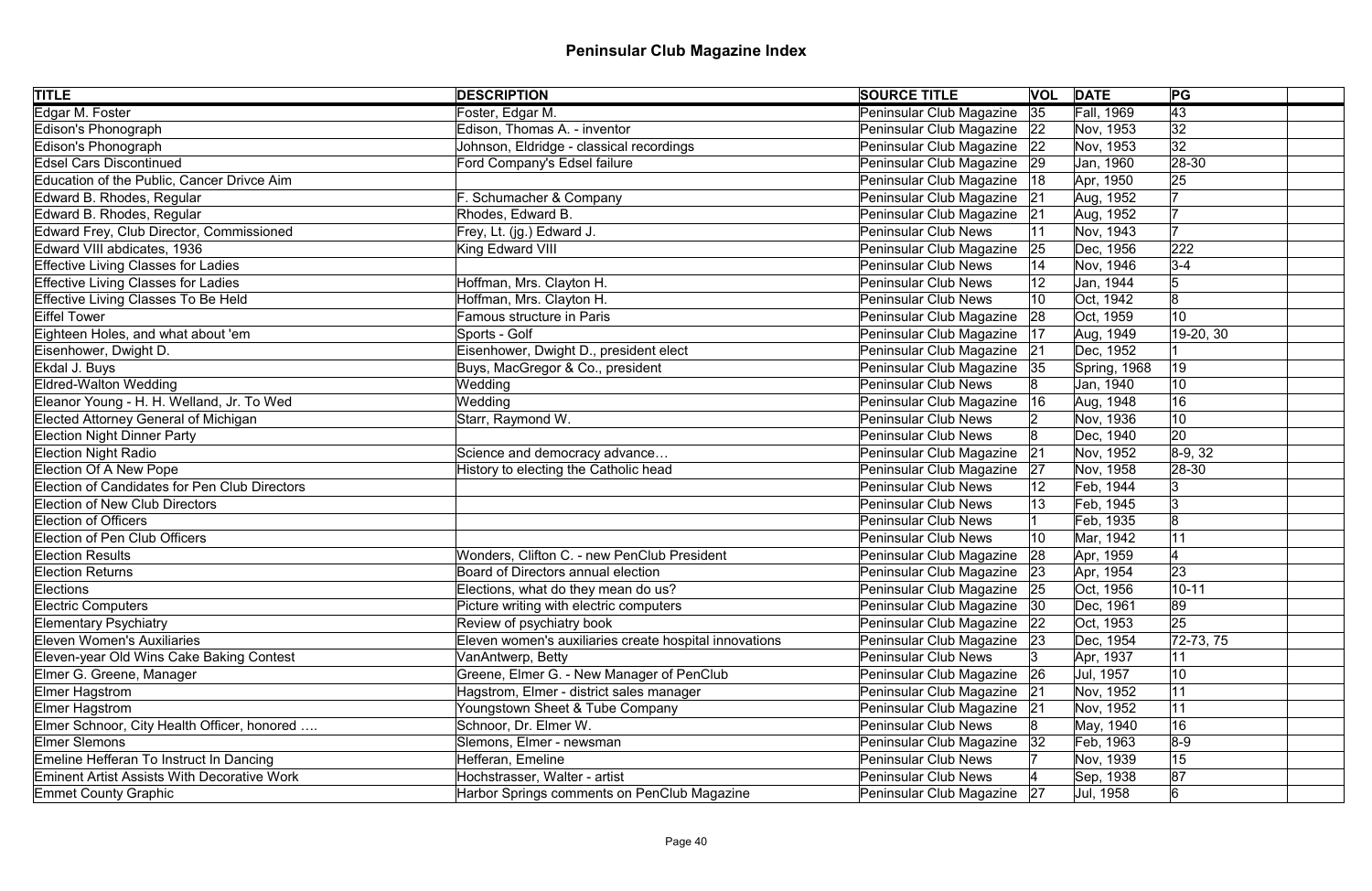| <b>TITLE</b>                                         | <b>DESCRIPTION</b>                                           | <b>SOURCE TITLE</b>           |    | <b>VOL DATE</b> | PG           |  |
|------------------------------------------------------|--------------------------------------------------------------|-------------------------------|----|-----------------|--------------|--|
| Employees                                            | Hall, Edward                                                 | Peninsular Club Magazine      |    | Jul, 1948       |              |  |
| Employees                                            | Office Staff                                                 | Peninsular Club Magazine      |    | Sep, 1948       |              |  |
| Employees                                            | Reugner, William C.                                          | Peninsular Club Magazine      |    | Nov, 1948       |              |  |
| Employees                                            | The Reverend                                                 | Peninsular Club Magazine   17 |    | May, 1949       |              |  |
| Employees                                            | Gertrude                                                     | Peninsular Club Magazine      |    | Aug, 1949       |              |  |
| Employees                                            | Cora and Ruth                                                | Peninsular Club Magazine      |    | Sep, 1949       |              |  |
| Employees                                            | <b>John and Clarence</b>                                     | Peninsular Club Magazine      |    | Oct, 1949       |              |  |
| Employees                                            | Howard, Carl                                                 | Peninsular Club Magazine      |    | Nov, 1949       |              |  |
| Employees                                            | Keyhole Grill Crew                                           | Peninsular Club Magazine      |    | Dec, 1949       |              |  |
| Employees                                            | Fourth Floor Girls                                           | Peninsular Club Magazine      |    | Mar 1950        |              |  |
| Employees                                            | Third Floor Employees                                        | Peninsular Club Magazine      |    | Apr, 1950       |              |  |
| Employees                                            | Elevator Girls                                               | Peninsular Club Magazine      |    | May, 1950       |              |  |
| Employees                                            | Greene, Elmer                                                | Peninsular Club Magazine      |    | Sep, 1950       |              |  |
| Employees                                            | <b>Barber Shop</b>                                           | Peninsular Club Magazine      | 16 | Aug, 1948       |              |  |
| Employees                                            | Cheney, Mr.                                                  | Peninsular Club Magazine      |    | Nov, 1950       |              |  |
| Employees                                            | Earle, Vee Louise                                            | Peninsular Club Magazine      |    | Dec, 1950       |              |  |
| Employees                                            | Newnham, George's farewell                                   | Peninsular Club Magazine      |    | May, 1951       |              |  |
| Employees                                            | Robey                                                        | Peninsular Club Magazine      |    | Jun, 1951       |              |  |
| <b>Employees</b>                                     | Osieneks, Erna                                               | Peninsular Club Magazine      |    | Sep, 1951       |              |  |
| Employees                                            | Blair, Mary                                                  | Peninsular Club Magazine      |    | Nov, 1951       |              |  |
| End of "Dutch" Anderson                              | Anderson, Dutch - post office robber                         | Peninsular Club Magazine 21   |    | Oct, 1952       | 24-25, 32-34 |  |
| Endless Beaches                                      |                                                              | Peninsular Club Magazine      | 20 | May, 1951       | 13, 31       |  |
| <b>Engertainment Season in Grand Rapids</b>          | <b>Grand Rapids Entertainment Calendar</b>                   | Peninsular Club Magazine      | 22 | Oct, 1953       | 11           |  |
| Engineers Tackle New Dams  to Tame Rivers            | New dams                                                     | Peninsular Club Magazine      | 30 | Dec, 1961       | $52 - 53$    |  |
| England's 200-Year Old Society                       | Royal Society of London - 200 years old                      | Peninsular Club Magazine      | 30 | Feb, 1961       | 15           |  |
| England's Big Ben                                    | <b>England's Magnificent Clock</b>                           | Peninsular Club Magazine      | 34 | Oct, 1965       | 3            |  |
| <b>English Motels</b>                                |                                                              | Peninsular Club Magazine      | 24 | Dec, 1955       | 96           |  |
| <b>English Traffic Humor</b>                         | English cartoons regarding their traffic problems            | Peninsular Club Magazine      | 24 | Jan, 1955       | 25           |  |
| Enjoy This Summer Paradise                           | Spring Lake Country Club                                     | Peninsular Club News          |    | Jul, 1936       | 10, 13-14    |  |
| Entertainment for 1952-1953                          | Fall and Winter cultural season                              | Peninsular Club Magazine      | 21 | Sep, 1952       | $6-7$        |  |
| Episcopal Priest Conducts Services in Masonic Temple | Russell, Rev. Robert A.                                      | <b>Peninsular Club News</b>   |    | Mar, 1941       |              |  |
| Eric Ryde Department Modernized                      | Ryde, Eric                                                   | <b>Peninsular Club News</b>   |    | Sep, 1938       | 69-70        |  |
| Eric Ryde, Physical Therapist at Club                | Ryde, Eric                                                   | <b>Peninsular Club News</b>   |    | Nov, 1935       | 8            |  |
| Eric's Treatments - For Men Only                     | Ryde, Eric - physical therapist                              | <b>Peninsular Club News</b>   |    | Oct, 1941       | 13           |  |
| Ernie Hoekzema, Regular                              | Hoekzema, Ernie - painter, decoator                          | Peninsular Club Magazine      | 21 | Oct, 1952       | 23           |  |
| <b>Esquire's Dream Girls</b>                         | Calendar girls                                               | Peninsular Club Magazine      | 21 | Dec, 1952       | 58-59        |  |
| <b>Essential Business Wardrobe</b>                   | Lievense, Lloyd, Men's Clothier                              | Peninsular Club Magazine      | 36 | Winter, 1969    | 41           |  |
| <b>Evangeline Home Drive</b>                         | Salvation Army's Evangeline Home                             | Peninsular Club Magazine   34 |    | Mar, 1965       | $17 - 18$    |  |
| Evening Captain of the Third Floor                   | Howard, Carl - Pen Club Evening Captain                      | Peninsular Club Magazine      | 17 | Nov, 1949       | 31           |  |
| Everett C. Swanson                                   | Swanson, Everett C. - quits newspaper, now investment banker | Peninsular Club Magazine      | 29 | Jul, 1960       | 33           |  |
| Every Cloud Has A Silver Lining                      | Pen Club Modernization Project                               | <b>Peninsular Club News</b>   |    | Sep, 1938       |              |  |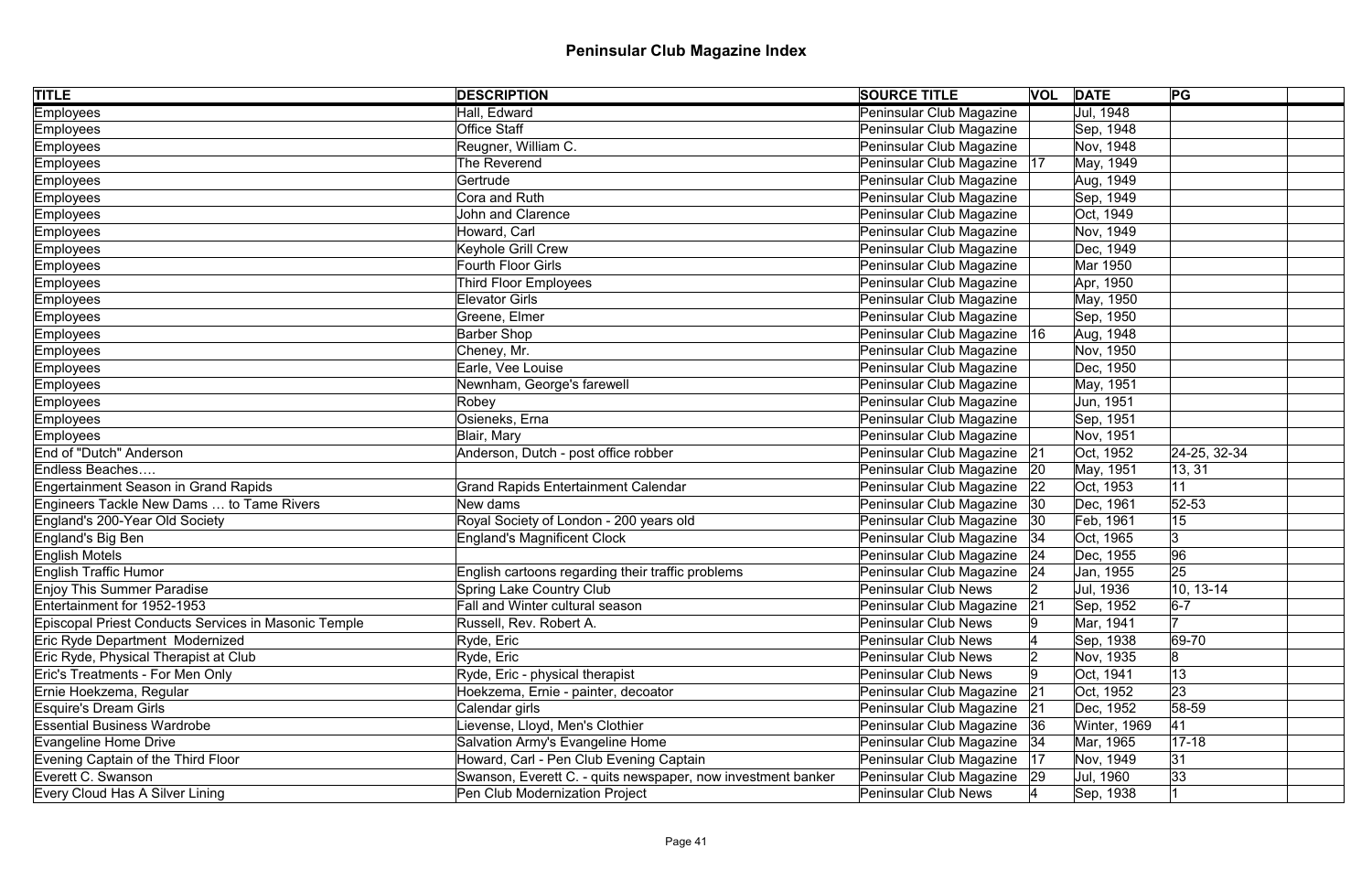| <b>TITLE</b>                                | <b>DESCRIPTION</b>                                        | <b>SOURCE TITLE</b>           |              | <b>VOL DATE</b> | PG          |
|---------------------------------------------|-----------------------------------------------------------|-------------------------------|--------------|-----------------|-------------|
| <b>Everybody Talks About It</b>             | Alcohol                                                   | Peninsular Club Magazine      | $ 19\rangle$ | Aug, 1950       | 13, 24      |
| <b>Exchange Membership Privileges</b>       |                                                           | <b>Peninsular Club News</b>   |              | Jun, 1937       | 13          |
| Exterior Of Club Gets Thorough "Going-over" | <b>Modernization Continues</b>                            | <b>Peninsular Club News</b>   |              | May, 1939       | 6           |
| F. Raniville Company                        | F. Raniville Company                                      | Peninsular Club Magazine      | 22           | Jun, 1953       | $2 - 4$     |
| F. Raniville Company                        | Raniville, Felix - 80 years in business                   | Peninsular Club Magazine   22 |              | Jun, 1953       | $2 - 4$     |
| <b>Fable of the Free Horse</b>              | Consistent civic worker                                   | Peninsular Club Magazine 21   |              | Aug, 1952       | $26 - 27$   |
| <b>Fabulous Los Angeles</b>                 |                                                           | Peninsular Club Magazine 23   |              | Mar, 1954       | 31          |
| <b>Fabulous Reader's Digest</b>             | Reader's Digest accepts advertising after 33 yr. ban      | Peninsular Club Magazine 23   |              | Dec, 1954       | 198-199     |
| <b>Fact About The Sun</b>                   | The Sun                                                   | Peninsular Club Magazine      | 30           | Dec, 1961       | 29          |
| <b>Fair Warning to Fishies</b>              | Fishermen                                                 | <b>Peninsular Club News</b>   |              | Apr, 1940       | $ 9\rangle$ |
| Fairies Are Out But Knock On Wood           | Superstitious                                             | Peninsular Club Magazine      | $ 19\rangle$ | Sep, 1950       | 22          |
| <b>Fall and Winter Activities</b>           | PenClub Party                                             | <b>Peninsular Club News</b>   |              | Oct, 1940       | 3           |
| Fall Stag Featuring Terry Barr - Photo Page | Sports - Terry Barr                                       | Peninsular Club Magazine      | 33           | Dec, 1964       | 119         |
| Fall Stag Night                             |                                                           | <b>Peninsular Club News</b>   |              | Oct, 1942       |             |
| <b>Family Mutuality</b>                     | <b>Revival of Family Unity</b>                            | Peninsular Club Magazine      | 24           | Apr, 1955       | 29          |
| Famine's Over                               |                                                           | Peninsular Club Magazine      | 16           | Nov, 1948       | 21          |
| <b>Famous Austin Automobile</b>             | Austin, Walter S. - well known Grand Rapids car and maker | Peninsular Club Magazine      | 27           | Nov, 1958       | $ 8 - 11$   |
| Famous Ball Players Visit Club              | Sports - Baseball                                         | <b>Peninsular Club News</b>   |              | Nov, 1940       |             |
| Famous Battleship                           | Spanish-American battleship to become national shrine     | Peninsular Club Magazine      | 27           | May, 1958       | $22 - 23$   |
| Famous Battleship                           | <b>Admiral Dewey</b>                                      | Peninsular Club Magazine 27   |              | May, 1958       | $ 22 - 23$  |
| <b>Famous Chris-Craft</b>                   | Coll, Harry H. - president of Chris-Craft                 | Peninsular Club Magazine 29   |              | Feb, 1960       | $8 - 10$    |
| <b>Famous Fires</b>                         | Some of the great fires in this country                   | Peninsular Club Magazine 28   |              | Apr, 1959       | 26-31       |
| <b>Famous Fires</b>                         |                                                           | Peninsular Club Magazine 28   |              | May, 1959       | 26-31       |
| <b>Famous First Nights</b>                  | Excerpts from plays our parents enjoyed                   | Peninsular Club Magazine      | 26           | Oct, 1957       | $12 - 15$   |
| Famous Hoaxes                               |                                                           | Peninsular Club Magazine  33  |              | Dec, 1964       | $91-92$     |
| <b>Famous Last Words</b>                    | Famous expressions                                        | Peninsular Club Magazine   32 |              | Feb, 1963       | $28-29$     |
| <b>Famous Men and Their Cigars</b>          | Smoking habits                                            | <b>Peninsular Club News</b>   |              | Feb, 1942       | $10 - 12$   |
| <b>Famous Newberry Trial</b>                | Political campaign expenditures in 1918                   | Peninsular Club Magazine 29   |              | Nov, 1960       | $18 - 21$   |
| Famous Parmalee Man                         | Parmale Man, passes into history                          | Peninsular Club Magazine 24   |              | Dec, 1955       | 197-198     |
| <b>Fancy Versus Fact</b>                    | A few reminders concerning the Red Feather                | Peninsular Club Magazine      | 27           | Oct, 1958       | $32 - 33$   |
| Farewell Dinner For L. Henry Gork           | Gork, L. Henry                                            | <b>Peninsular Club News</b>   | 10           | Apr, 1942       | 13          |
| Farewell Party for Mrs. M. W. Cammer        | Cammer, Mrs. M. W.                                        | <b>Peninsular Club News</b>   |              | Aug, 1941       | 13          |
| Farley Wins City Golf Championship          | Farley, C. J. - golf                                      | <b>Peninsular Club News</b>   |              | Oct, 1940       | 12          |
| <b>Farmer Springer Entertains</b>           | Springer, Roy                                             | <b>Peninsular Club News</b>   | 10           | Jan, 1942       | 14          |
| <b>Fashion Becomes You</b>                  |                                                           | Peninsular Club Magazine      | 36           | Spring, 1970    | $13 - 15$   |
| Fashion For Today's Man                     | Lievense, Lloyd, Men's Clothier                           | Peninsular Club Magazine      | 36           | Winter, 1970    | 47          |
| <b>Fashion Notes  For Smart Dressers</b>    | Fashions                                                  | <b>Peninsular Club News</b>   |              | Oct, 1936       | 14          |
| <b>Fashion Notes For Men</b>                | Men's Fashions                                            | Peninsular Club Magazine      | 28           | Apr, 1959       | 24-25       |
| <b>Fashion Notes For Men</b>                | Lievense, Lloyd, Men's Clothier                           | Peninsular Club Magazine      | 28           | May, 1959       | $24 - 25$   |
| <b>Fashion Review</b>                       | Fashions                                                  | <b>Peninsular Club News</b>   |              | Feb, 1936       | 3           |
| <b>Fashion Show</b>                         | Fashions                                                  | Peninsular Club News          |              | Apr, 1936       | 4, 10       |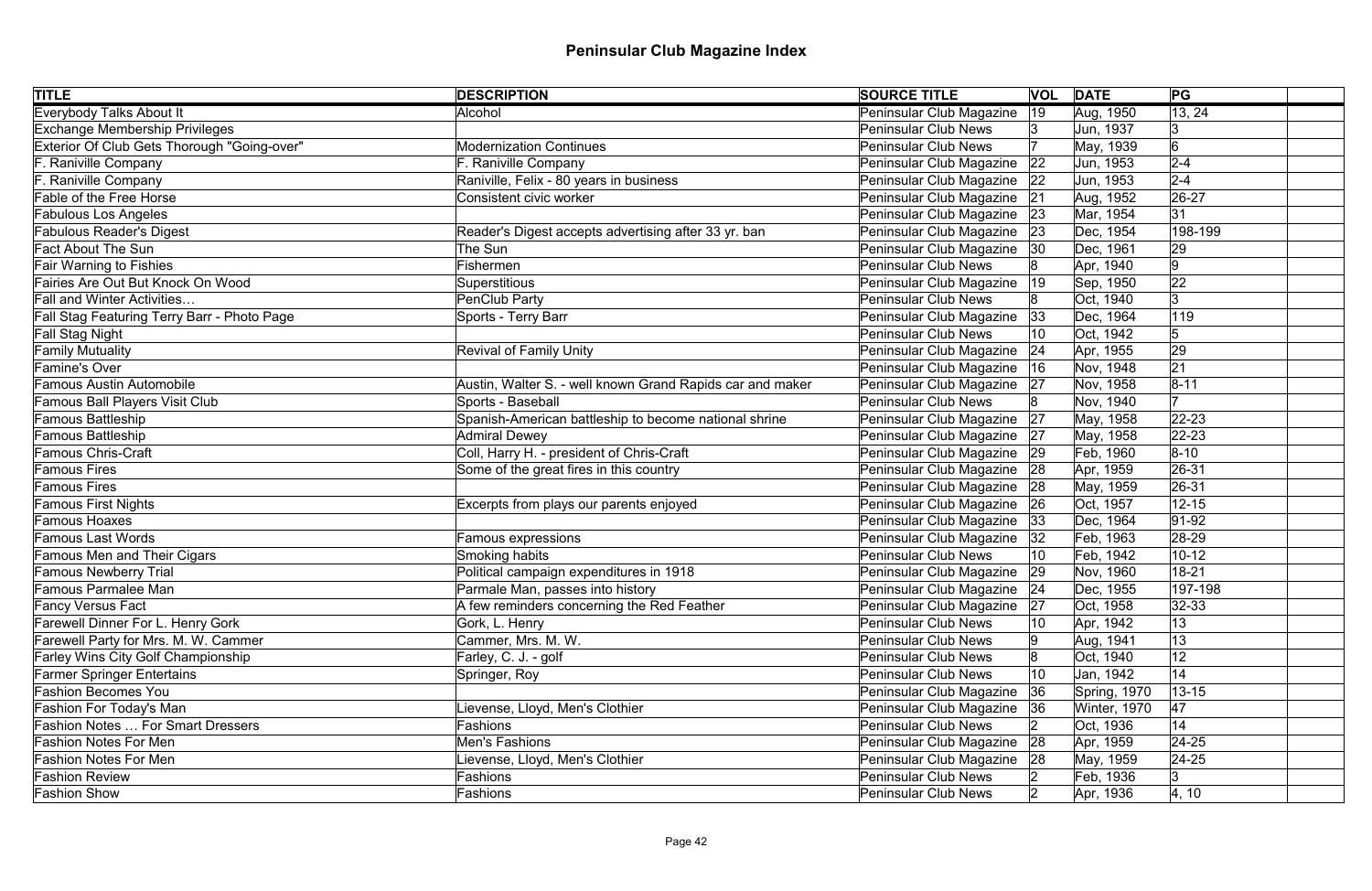| <b>TITLE</b>                                | <b>DESCRIPTION</b>                            | <b>SOURCE TITLE</b>           |              | <b>VOL DATE</b>   | PG          |
|---------------------------------------------|-----------------------------------------------|-------------------------------|--------------|-------------------|-------------|
| <b>Fashion Show</b>                         | Fashions                                      | <b>Peninsular Club News</b>   |              | Feb, 1935         | 3           |
| <b>Fashion Story</b>                        | Lievense, Lloyd - Men's Clothier              | Peninsular Club Magazine      | $ 30\rangle$ | Dec, 1961         | 44-45       |
| <b>Fashion Story</b>                        | <b>Fashions For Women</b>                     | Peninsular Club Magazine      | 19           | Nov, 1950         | $16 - 17$   |
| <b>Fashion Trends Afoot</b>                 |                                               | Peninsular Club Magazine      | 36           | <b>Fall, 1970</b> | $34 - 35$   |
| <b>Fashionably Speaking</b>                 |                                               | Peninsular Club Magazine      | 16           | Jun, 1948         | 16, 19      |
| Fashionably Speaking                        |                                               | Peninsular Club Magazine      | 17           | Jan, 1949         | $25 - 26$   |
| <b>Fashionably Speaking</b>                 |                                               | Peninsular Club Magazine      | 17           | Feb, 1949         | 15, 26-27   |
| Fashionably Speaking                        |                                               | Peninsular Club Magazine      | 17           | Mar, 1949         | $24 - 25$   |
| <b>Fashionably Speaking</b>                 | Fashions                                      | Peninsular Club Magazine      | 16           | Dec, 1948         | 27, 39      |
| Fashionably Speaking                        |                                               | Peninsular Club Magazine      | 16           | Jul, 1948         | 14          |
| <b>Fashionably Speaking</b>                 |                                               | Peninsular Club Magazine      | 16           | Aug, 1948         | 11, 23      |
| <b>Fashionably Speaking</b>                 |                                               | Peninsular Club Magazine      | 16           | Oct, 1948         | 5           |
| <b>Fashionably Speaking</b>                 |                                               | Peninsular Club Magazine      | 16           | Sep, 1948         | 13          |
| <b>Fashionablye Speaking</b>                |                                               | Peninsular Club Magazine      | 16           | Nov, 1948         | 10          |
| Fashions                                    | Men's Fashions                                | Peninsular Club Magazine      | 28           | Mar, 1959         | 28-29       |
| Fashions                                    | Men's Fashions                                | Peninsular Club Magazine      | 28           | Dec, 1959         | 108-109     |
| <b>Fashions For Men</b>                     | Men's Fashions                                | Peninsular Club Magazine      | 25           | Dec, 1956         | $ 90 - 93$  |
| <b>Fashions for Men</b>                     | Men's Fashions                                | Peninsular Club Magazine      | 26           | Apr, 1957         | $ 22 - 23 $ |
| Fashions for Men                            | Men's spring fashions                         | Peninsular Club Magazine      | 27           | Feb, 1958         | 6           |
| <b>Fashions For Men</b>                     | Lievense, Lloyd - Men's Clothier              | Peninsular Club Magazine      | 29           | Dec, 1960         | 186-190     |
| <b>Fashions For Men</b>                     | Lievense, Lloyd - Men's Clothier              | Peninsular Club Magazine  30  |              | Apr, 1961         | $16 - 17$   |
| Fashions for Men, by Lloyd                  | <b>Lloyd's Mens Fashions</b>                  | Peninsular Club Magazine   24 |              | May, 1955         | $ 20-21 $   |
| <b>Fashions For Warmer Climates</b>         | Fashions                                      | Peninsular Club News          |              | Nov, 1936         | 9           |
| <b>Fashions In Hats</b>                     | Fashion styles of Hats                        | Peninsular Club Magazine      | 27           | Dec, 1958         | $92 - 94$   |
| <b>Father and Son Banquet</b>               | Pictures of father and son banquet            | Peninsular Club Magazine 26   |              | Oct, 1957         | $30 - 31$   |
| <b>Father And Son Banquet</b>               | Pictures of father and son banquet            | Peninsular Club Magazine      | 27           | Oct, 1958         | $ 34-35$    |
| <b>Father McAllister To Talk on Shrines</b> | McAllister, Rev. John F.                      | Peninsular Club News          |              | Nov, 1940         | 5, 9        |
| Father Mike Plans Europe Tour               | <b>Heart of Europe Tour</b>                   | Peninsular Club Magazine   34 |              | Apr, 1965         | 18          |
| Father-Daughter Dinner At Club              |                                               | Peninsular Club News          |              | Mar, 1937         | 5           |
| Father's Day                                | Dodd, Mrs. John Bruce, author of Father's Day | Peninsular Club Magazine      | 22           | Jun, 1953         | $8-9$       |
| February 3 Stag                             |                                               | Peninsular Club News          | 15           | Feb, 1947         | 13          |
| <b>February Birthdays</b>                   |                                               | Peninsular Club Magazine      | 28           | Feb, 1959         | 15          |
| <b>February Birthdays</b>                   |                                               | Peninsular Club Magazine      | 25           | Feb, 1956         |             |
| <b>February Birthdays</b>                   |                                               | Peninsular Club Magazine      | 26           | Feb, 1957         | 13          |
| <b>February Birthdays</b>                   |                                               | Peninsular Club Magazine      | 27           | Feb, 1958         |             |
| <b>February Birthdays</b>                   |                                               | Peninsular Club Magazine      | 29           | Feb, 1960         |             |
| <b>February Birthdays</b>                   |                                               | Peninsular Club Magazine      | 30           | Feb, 1961         |             |
| <b>February Birthdays</b>                   |                                               | Peninsular Club Magazine      | 31           | Feb, 1962         | 15          |
| <b>February Birthdays</b>                   |                                               | Peninsular Club Magazine   33 |              | Feb, 1964         | 13          |
| <b>February Birthdays</b>                   |                                               | Peninsular Club Magazine   34 |              | Feb, 1965         | 8           |
| February Hath Twenty-nine                   | Leap Year decreed in 238 B.C.                 | Peninsular Club Magazine 21   |              | Feb, 1952         | 17          |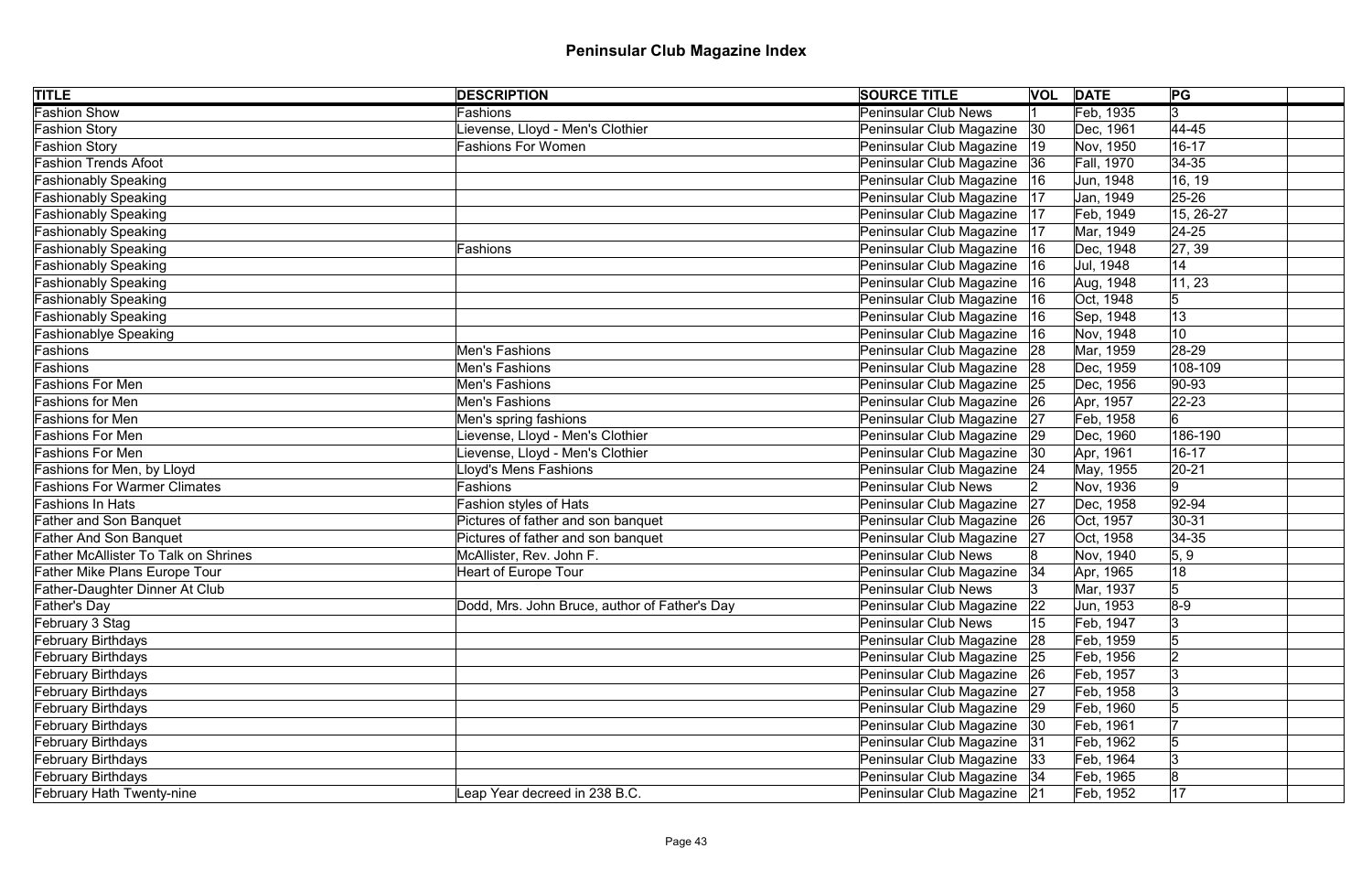| <b>TITLE</b>                                    | <b>DESCRIPTION</b>                       | <b>SOURCE TITLE</b>           | <b>VOL DATE</b> |                      | PG             |
|-------------------------------------------------|------------------------------------------|-------------------------------|-----------------|----------------------|----------------|
| February Mother Daughter Luncheon               |                                          | <b>Peninsular Club News</b>   | 2               | Apr, 1936            |                |
| <b>February Stag</b>                            |                                          | Peninsular Club News          | 13              | Feb, 1945            |                |
| <b>February Stagette</b>                        |                                          | Peninsular Club News          | 11              | Feb, 1943            | 6              |
| <b>February Stagette</b>                        |                                          | Peninsular Club News          |                 | Feb, 1938            | Ι3             |
| Ferguson-Hondorp Wedding                        | Wedding                                  | Peninsular Club News          | 15              | Dec, 1947            | 12             |
| Festive Spirit Shines from the White House      |                                          | Peninsular Club Magazine      | 34              | Dec, 1965            | 119-120        |
| <b>Field Day for Demagogues</b>                 | The Demogagogues enjoy a wordy whingding | Peninsular Club Magazine      | 25              | Nov, 1956            |                |
| <b>Fifteen With Father</b>                      | The "Haves" and the "Havenots"           | Peninsular Club Magazine  30  |                 | Jul, 1961            | $12 - 13$      |
| Fifth Floor and All Out For Renovations         | Pen Club Renovations                     | Peninsular Club Magazine      | 18              | Jun, 1950            | 10             |
| Fifth Floor Rooms for dining - entertaining     |                                          | Peninsular Club News          |                 | Mar, 1948            | $10 - 12$      |
| Fifth War Loan Drive Chairman                   | Fletcher, Harold T.                      | Peninsular Club News          |                 | Jun, 1944            |                |
| <b>Fifty Turbulent Years</b>                    |                                          | Peninsular Club Magazine      | 18              | Jan, 1950            | 5              |
| Fifty Years On The Job                          | VandeBunte, John                         | Peninsular Club Magazine      | 32              | Jan, 1963            | 25-26          |
| Fifty Years On The Job                          | Knickerbocker Press                      | Peninsular Club Magazine      | 32              | Jan, 1963            | $25 - 26$      |
| <b>Fight on Hansen's Disease</b>                | Hansen's Disease - "leprosy"             | Peninsular Club Magazine      | 32              | Mar, 1963            | $20 - 21$      |
| <b>Filter Center Watches for Stranger</b>       | G. R. Air Defense Filter Center          | Peninsular Club Magazine      | 19              | Nov, 1950            | $6-7$          |
| <b>Finacial Statements Report</b>               |                                          | Peninsular Club News          |                 | Apr, 1938            | $7-9$          |
| <b>Financial Report</b>                         |                                          | Peninsular Club Magazine      | 28              | Jul, 1959            | $17 - 20$      |
| <b>Financial Report</b>                         |                                          | Peninsular Club Magazine   34 |                 | Jul, 1965            | 22             |
| Fireman Freddy's Big Thrill                     |                                          | Peninsular Club Magazine      | 32              | Jul, 1963            | $20 - 21$      |
| <b>First Daily Plane Service</b>                | Grand Rapids-Detroit passenger planes    | Peninsular Club Magazine      | 26              | Dec, 1957            | 40-43          |
| <b>First Horse Show Honors Pen Club Members</b> | <b>Grand Rapids First Horse Show</b>     | Peninsular Club News          | 18              | Sep, 1940            | 10             |
| <b>First Lady Fashions</b>                      | Ladies fashion show                      | Peninsular Club Magazine 35   |                 | Winter, 1968-6935-39 |                |
| First Page for This Issue                       | Barnes, Ray - sketch artist              | Peninsular Club Magazine      | 32              | Dec, 1963            | 32             |
| <b>First Thursday Dinner Cruise</b>             | Sports - Fishing                         | Peninsular Club Magazine 29   |                 | Oct, 1960            | 27             |
| <b>Fisherman's Club Christens Members</b>       | Sports - Fishing                         | Peninsular Club News          |                 | May, 1935            | $3 - 4$        |
| Fisherman's Club Regaled By "King" Metcalf      | Sports - Fishing                         | Peninsular Club News          |                 | Jan, 1936            | 5              |
| <b>Fisherman's Luncheon</b>                     | Sports - Fishing Season opens            | Peninsular Club Magazine      | 21              | Jun, 1952            | 32             |
| Fisherman's Luncheon                            | Sports - Fishing                         | Peninsular Club Magazine   18 |                 | Jun, 1950            | $\overline{3}$ |
| <b>Fisherman's Luncheon Winners</b>             | Sports - Fishing                         | Peninsular Club Magazine      | 22              | Jul, 1953            | 19             |
| <b>Fisherman's Luncheon Winners</b>             | Sports - Fishing                         | Peninsular Club Magazine      | 17              | Jun, 1949            | 18             |
| Fisherman's Luncheon's in April                 | Sports - Fishing                         | Peninsular Club News          |                 | Mar, 1948            |                |
| <b>Fisherman's Luncheons</b>                    | Sports - Fishing                         | Peninsular Club Magazine      | 29              | Apr, 1960            | 30             |
| <b>Fisherman's Luncheons</b>                    | Brink, Ed, Sr. - co-chair                | Peninsular Club Magazine      | 30              | Apr, 1961            |                |
| <b>Fisherman's Luncheons</b>                    | Martink Joe, Sr. - co-chair              | Peninsular Club Magazine  30  |                 | Apr, 1961            |                |
| <b>Fisherman's Luncheons</b>                    | Sports - Fishing                         | Peninsular Club News          |                 | Apr, 1945            | 10             |
| Fisherman's Stag & German Buffet Photos         | Sports - Fishing                         | Peninsular Club Magazine      | 32              | Jun, 1963            | 61             |
| <b>Fishermen's Luncheon</b>                     | Sports - Fishing                         | Peninsular Club News          |                 | Apr, 1941            |                |
| <b>Fishermen's Luncheon</b>                     | Sports - Fishing                         | <b>Peninsular Club News</b>   | 11              | Apr, 1943            | 5              |
| <b>Fishermen's Luncheon</b>                     | Sports - Fishing                         | Peninsular Club News          |                 | Apr, 1947            | $5-6$          |
| <b>Fishermen's Luncheon</b>                     | Sports - Fishing                         | Peninsular Club News          | $\mathsf{I2}$   | Apr, 1936            | 13             |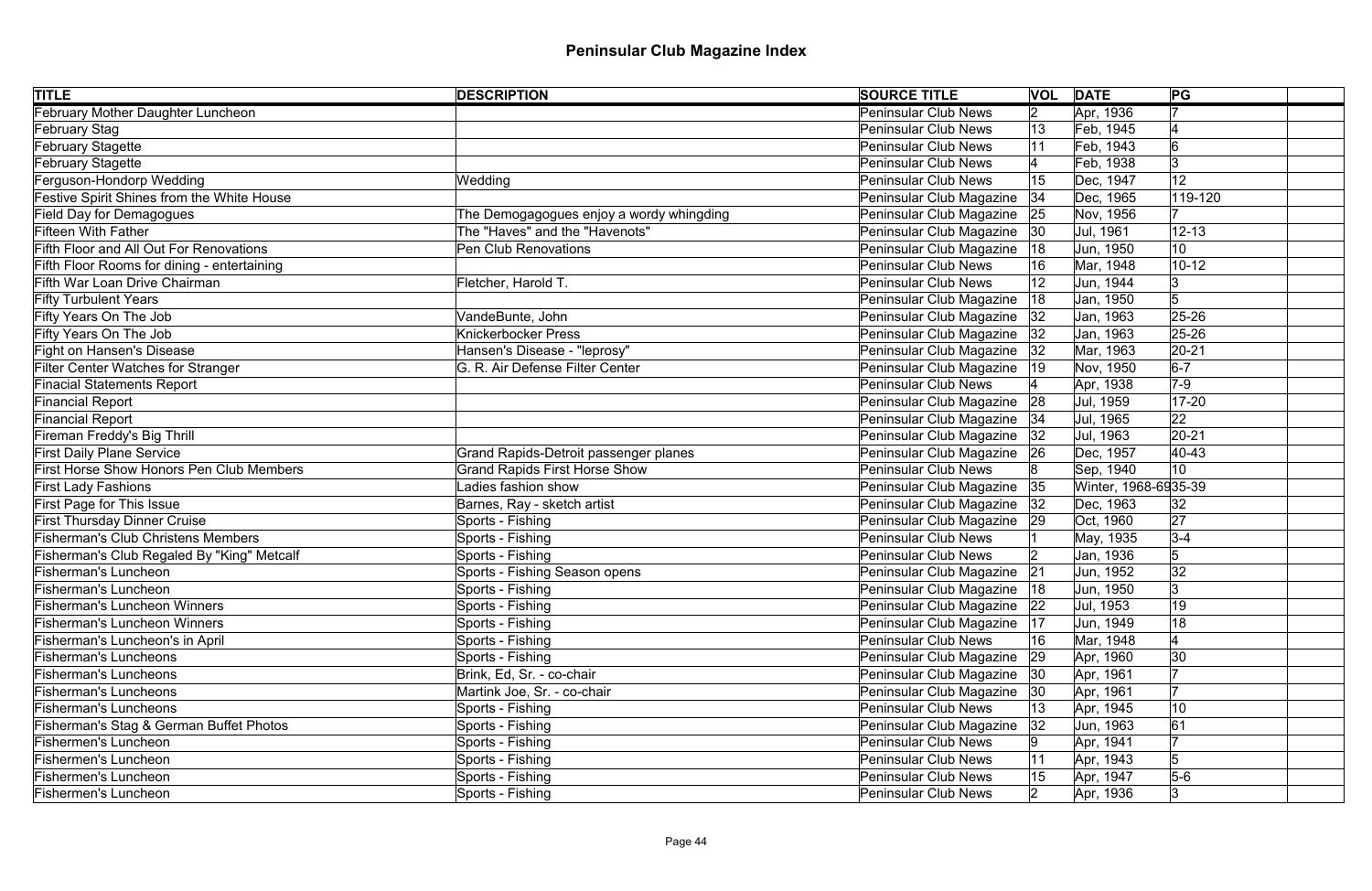| Sports - Fishing<br><b>Peninsular Club News</b><br>Mar, 1939<br><b>Fishermen's Luncheon</b><br>Sports - Fishing<br><b>Peninsular Club News</b><br>Apr, 1942<br>9<br>10<br><b>Fishermen's Luncheon</b><br>Sports - Fishing<br><b>Peninsular Club News</b><br>May, 1937<br><b>Fishermen's Luncheon</b><br>Sports - Fishing<br><b>Peninsular Club News</b><br>May, 1938<br><b>Fishermen's Luncheon</b><br>Sports - Fishing<br><b>Peninsular Club News</b><br>Apr, 1939<br>9<br>26<br>Mar, 1950<br><b>Five Directors to Be Elected</b><br>Peninsular Club Magazine<br> 18<br>June 1948 - November 1953 PenClub Index<br>Peninsular Club Magazine<br>187-8, 191-2, 195-6<br>Five-Year Index<br>Dec, 1953<br> 22<br>Peninsular Club Magazine<br><b>Flagler Mansion</b><br>Florida pioneer's home to become museum<br>Dec, 1959<br>92-93<br> 28<br>Peninsular Club Magazine<br><b>Flashbacks by Ray Barnes</b><br>Barnes, Ray - sketch artist<br> 31<br>Dec, 1954<br> 23<br>Peninsular Club Magazine<br>99<br>Barnes, Ray - sketch artist<br> 22<br>Dec, 1953<br>Fletcher's Men's Clothing To Opne In Club Building<br>Fletcher, Sam<br><b>Peninsular Club News</b><br>9<br>Jan, 1937<br>32<br>Autumn begins many thoughts toward Florida<br>Florida<br>Peninsular Club Magazine<br> 27<br>Sep, 1958<br><b>Florida from Front Seat</b><br>Impressions of Florida<br>Peninsular Club Magazine<br>$6-7, 30$<br>May, 1952<br> 21<br>Peninsular Club Magazine<br>30-32<br><b>Florida's Enticing Publicity</b><br>Jan, 1953<br> 22<br>Peninsular Club Magazine<br>Mayo, Floyd - of Bixby's Furniture<br>Dec, 1953<br>170-1, 173<br> 22<br>Floyd Stevens, Chariman<br>Stevens, Floyd - chair Michigan State Athletic Board of Control<br>Peninsular Club Magazine<br>$20 - 22$<br>Mar, 1955<br> 24<br>Peninsular Club Magazine<br><b>Flyrod Annie of Maine</b><br>Crosby, Cornelia T.<br> 31<br> 21<br>Apr, 1952<br>Collins, Betty - review of the Lomas book on American songs<br>Folk Songs<br>Peninsular Club Magazine   30<br>Dec, 1961<br>$ 57-60$<br>WWII<br><b>Peninsular Club News</b><br>Apr, 1943<br>14<br>Foot Ball Cynics<br>Sports - Football<br>Peninsular Club Magazine<br> 59, 61<br>Dec, 1948<br> 16<br>Football Game<br>Dad takes junior to the game<br>Peninsular Club Magazine 25<br>Dec, 1956<br>100-102<br>Sports - High School Football<br>Peninsular Club Magazine<br><b>Football in Local Schools</b><br>Oct, 1953<br>$12 - 14$<br> 22<br>Football Special<br>Sports - Football<br>Peninsular Club Magazine<br>Dec, 1948<br>$17 - 19$<br> 16<br>Peninsular Club Magazine<br> 24<br><b>Football Special</b><br>Sports - Football<br>Oct, 1948<br> 16<br>Oct, 1963<br>Football Special - Ann Arbor Bound<br>Sports - Football<br>Peninsular Club Magazine<br>$15 - 16$<br> 32<br>Football Special - Michigan-Minnesota Game<br>Sports - Football<br><b>Peninsular Club News</b><br>Nov, 1939<br>11<br>Football Special and Dinner Attendance Score<br>22<br>Sports - Football<br>Peninsular Club News<br>Dec, 1940<br>Sports - Football<br>Peninsular Club Magazine<br>30<br> 32 <br>Nov, 1963<br><b>Football Team Entertained</b><br>Peninsular Club News<br>Dec, 1946<br>15<br>Sports - East Grand Rapids Football Team<br>Peninsular Club Magazine<br>12<br>Yonkman, George<br> 17<br>Mar, 1949<br>No soaped-up windows a happy halloween<br>Oct, 1955<br>$30 - 31$<br>Peninsular Club Magazine<br> 24<br>List of books<br>Peninsular Club Magazine<br>157<br> 21<br>Dec, 1952<br>27<br>Peninsular Club Magazine<br>For the Ladies<br>Fall, 1970<br> 36<br>20<br>Peninsular Club Magazine<br>For the Men Only<br>Reading Room<br>Nov, 1950<br> 19<br>195<br>Foreign Born Need More Knowledge of Educational Classes<br>Foreign born need assist in communicating<br>Peninsular Club Magazine<br>Dec, 1961<br> 30<br> 21<br>Peninsular Club Magazine   24<br>Forest Fire, a Poem<br>Anderson, Mrs. Miriam R. - poetess<br>Feb, 1955<br>$6-7$<br>Lalley, Robert L.<br>Peninsular Club Magazine<br>Former FBI Agent Fights Delinquency<br>Aug, 1964<br> 33<br>10<br>Former World's Billiards Champion<br>Spears, George E. - Billiards champion<br><b>Peninsular Club News</b><br>Feb, 1943<br>10<br>Sports - Billiards Champion, Spears, George E.<br><b>Peninsular Club News</b><br>Feb, 1943<br>Jones, James Edward<br>32<br>Forty Years of Sunday School<br>Peninsular Club Magazine<br>Apr, 1952<br> 21<br><b>Community AME Church</b><br> 32 <br>Forty Years of Sunday School<br>Peninsular Club Magazine   21<br>Apr, 1952 | <b>TITLE</b>                                            | <b>DESCRIPTION</b> | <b>SOURCE TITLE</b> | <b>VOL DATE</b> | PG |
|---------------------------------------------------------------------------------------------------------------------------------------------------------------------------------------------------------------------------------------------------------------------------------------------------------------------------------------------------------------------------------------------------------------------------------------------------------------------------------------------------------------------------------------------------------------------------------------------------------------------------------------------------------------------------------------------------------------------------------------------------------------------------------------------------------------------------------------------------------------------------------------------------------------------------------------------------------------------------------------------------------------------------------------------------------------------------------------------------------------------------------------------------------------------------------------------------------------------------------------------------------------------------------------------------------------------------------------------------------------------------------------------------------------------------------------------------------------------------------------------------------------------------------------------------------------------------------------------------------------------------------------------------------------------------------------------------------------------------------------------------------------------------------------------------------------------------------------------------------------------------------------------------------------------------------------------------------------------------------------------------------------------------------------------------------------------------------------------------------------------------------------------------------------------------------------------------------------------------------------------------------------------------------------------------------------------------------------------------------------------------------------------------------------------------------------------------------------------------------------------------------------------------------------------------------------------------------------------------------------------------------------------------------------------------------------------------------------------------------------------------------------------------------------------------------------------------------------------------------------------------------------------------------------------------------------------------------------------------------------------------------------------------------------------------------------------------------------------------------------------------------------------------------------------------------------------------------------------------------------------------------------------------------------------------------------------------------------------------------------------------------------------------------------------------------------------------------------------------------------------------------------------------------------------------------------------------------------------------------------------------------------------------------------------------------------------------------------------------------------------------------------------------------------------------------------------------------------------------------------------------------------------------------------------------------------------------------------------------------------------------------------------------------------------------------------------------------------------------------------------------------------------------------------------------------------------------------------------------------------------------------------------------------------------------------------------------------------------------------------------------------------------------------------------------------------------------------------------------------------------------------------------------------------------|---------------------------------------------------------|--------------------|---------------------|-----------------|----|
|                                                                                                                                                                                                                                                                                                                                                                                                                                                                                                                                                                                                                                                                                                                                                                                                                                                                                                                                                                                                                                                                                                                                                                                                                                                                                                                                                                                                                                                                                                                                                                                                                                                                                                                                                                                                                                                                                                                                                                                                                                                                                                                                                                                                                                                                                                                                                                                                                                                                                                                                                                                                                                                                                                                                                                                                                                                                                                                                                                                                                                                                                                                                                                                                                                                                                                                                                                                                                                                                                                                                                                                                                                                                                                                                                                                                                                                                                                                                                                                                                                                                                                                                                                                                                                                                                                                                                                                                                                                                                                                                             | <b>Fishermen's Luncheon</b>                             |                    |                     |                 |    |
|                                                                                                                                                                                                                                                                                                                                                                                                                                                                                                                                                                                                                                                                                                                                                                                                                                                                                                                                                                                                                                                                                                                                                                                                                                                                                                                                                                                                                                                                                                                                                                                                                                                                                                                                                                                                                                                                                                                                                                                                                                                                                                                                                                                                                                                                                                                                                                                                                                                                                                                                                                                                                                                                                                                                                                                                                                                                                                                                                                                                                                                                                                                                                                                                                                                                                                                                                                                                                                                                                                                                                                                                                                                                                                                                                                                                                                                                                                                                                                                                                                                                                                                                                                                                                                                                                                                                                                                                                                                                                                                                             |                                                         |                    |                     |                 |    |
|                                                                                                                                                                                                                                                                                                                                                                                                                                                                                                                                                                                                                                                                                                                                                                                                                                                                                                                                                                                                                                                                                                                                                                                                                                                                                                                                                                                                                                                                                                                                                                                                                                                                                                                                                                                                                                                                                                                                                                                                                                                                                                                                                                                                                                                                                                                                                                                                                                                                                                                                                                                                                                                                                                                                                                                                                                                                                                                                                                                                                                                                                                                                                                                                                                                                                                                                                                                                                                                                                                                                                                                                                                                                                                                                                                                                                                                                                                                                                                                                                                                                                                                                                                                                                                                                                                                                                                                                                                                                                                                                             |                                                         |                    |                     |                 |    |
|                                                                                                                                                                                                                                                                                                                                                                                                                                                                                                                                                                                                                                                                                                                                                                                                                                                                                                                                                                                                                                                                                                                                                                                                                                                                                                                                                                                                                                                                                                                                                                                                                                                                                                                                                                                                                                                                                                                                                                                                                                                                                                                                                                                                                                                                                                                                                                                                                                                                                                                                                                                                                                                                                                                                                                                                                                                                                                                                                                                                                                                                                                                                                                                                                                                                                                                                                                                                                                                                                                                                                                                                                                                                                                                                                                                                                                                                                                                                                                                                                                                                                                                                                                                                                                                                                                                                                                                                                                                                                                                                             |                                                         |                    |                     |                 |    |
|                                                                                                                                                                                                                                                                                                                                                                                                                                                                                                                                                                                                                                                                                                                                                                                                                                                                                                                                                                                                                                                                                                                                                                                                                                                                                                                                                                                                                                                                                                                                                                                                                                                                                                                                                                                                                                                                                                                                                                                                                                                                                                                                                                                                                                                                                                                                                                                                                                                                                                                                                                                                                                                                                                                                                                                                                                                                                                                                                                                                                                                                                                                                                                                                                                                                                                                                                                                                                                                                                                                                                                                                                                                                                                                                                                                                                                                                                                                                                                                                                                                                                                                                                                                                                                                                                                                                                                                                                                                                                                                                             |                                                         |                    |                     |                 |    |
|                                                                                                                                                                                                                                                                                                                                                                                                                                                                                                                                                                                                                                                                                                                                                                                                                                                                                                                                                                                                                                                                                                                                                                                                                                                                                                                                                                                                                                                                                                                                                                                                                                                                                                                                                                                                                                                                                                                                                                                                                                                                                                                                                                                                                                                                                                                                                                                                                                                                                                                                                                                                                                                                                                                                                                                                                                                                                                                                                                                                                                                                                                                                                                                                                                                                                                                                                                                                                                                                                                                                                                                                                                                                                                                                                                                                                                                                                                                                                                                                                                                                                                                                                                                                                                                                                                                                                                                                                                                                                                                                             |                                                         |                    |                     |                 |    |
|                                                                                                                                                                                                                                                                                                                                                                                                                                                                                                                                                                                                                                                                                                                                                                                                                                                                                                                                                                                                                                                                                                                                                                                                                                                                                                                                                                                                                                                                                                                                                                                                                                                                                                                                                                                                                                                                                                                                                                                                                                                                                                                                                                                                                                                                                                                                                                                                                                                                                                                                                                                                                                                                                                                                                                                                                                                                                                                                                                                                                                                                                                                                                                                                                                                                                                                                                                                                                                                                                                                                                                                                                                                                                                                                                                                                                                                                                                                                                                                                                                                                                                                                                                                                                                                                                                                                                                                                                                                                                                                                             |                                                         |                    |                     |                 |    |
|                                                                                                                                                                                                                                                                                                                                                                                                                                                                                                                                                                                                                                                                                                                                                                                                                                                                                                                                                                                                                                                                                                                                                                                                                                                                                                                                                                                                                                                                                                                                                                                                                                                                                                                                                                                                                                                                                                                                                                                                                                                                                                                                                                                                                                                                                                                                                                                                                                                                                                                                                                                                                                                                                                                                                                                                                                                                                                                                                                                                                                                                                                                                                                                                                                                                                                                                                                                                                                                                                                                                                                                                                                                                                                                                                                                                                                                                                                                                                                                                                                                                                                                                                                                                                                                                                                                                                                                                                                                                                                                                             |                                                         |                    |                     |                 |    |
|                                                                                                                                                                                                                                                                                                                                                                                                                                                                                                                                                                                                                                                                                                                                                                                                                                                                                                                                                                                                                                                                                                                                                                                                                                                                                                                                                                                                                                                                                                                                                                                                                                                                                                                                                                                                                                                                                                                                                                                                                                                                                                                                                                                                                                                                                                                                                                                                                                                                                                                                                                                                                                                                                                                                                                                                                                                                                                                                                                                                                                                                                                                                                                                                                                                                                                                                                                                                                                                                                                                                                                                                                                                                                                                                                                                                                                                                                                                                                                                                                                                                                                                                                                                                                                                                                                                                                                                                                                                                                                                                             |                                                         |                    |                     |                 |    |
|                                                                                                                                                                                                                                                                                                                                                                                                                                                                                                                                                                                                                                                                                                                                                                                                                                                                                                                                                                                                                                                                                                                                                                                                                                                                                                                                                                                                                                                                                                                                                                                                                                                                                                                                                                                                                                                                                                                                                                                                                                                                                                                                                                                                                                                                                                                                                                                                                                                                                                                                                                                                                                                                                                                                                                                                                                                                                                                                                                                                                                                                                                                                                                                                                                                                                                                                                                                                                                                                                                                                                                                                                                                                                                                                                                                                                                                                                                                                                                                                                                                                                                                                                                                                                                                                                                                                                                                                                                                                                                                                             | Flashbacks, by Ray Barnes                               |                    |                     |                 |    |
|                                                                                                                                                                                                                                                                                                                                                                                                                                                                                                                                                                                                                                                                                                                                                                                                                                                                                                                                                                                                                                                                                                                                                                                                                                                                                                                                                                                                                                                                                                                                                                                                                                                                                                                                                                                                                                                                                                                                                                                                                                                                                                                                                                                                                                                                                                                                                                                                                                                                                                                                                                                                                                                                                                                                                                                                                                                                                                                                                                                                                                                                                                                                                                                                                                                                                                                                                                                                                                                                                                                                                                                                                                                                                                                                                                                                                                                                                                                                                                                                                                                                                                                                                                                                                                                                                                                                                                                                                                                                                                                                             |                                                         |                    |                     |                 |    |
|                                                                                                                                                                                                                                                                                                                                                                                                                                                                                                                                                                                                                                                                                                                                                                                                                                                                                                                                                                                                                                                                                                                                                                                                                                                                                                                                                                                                                                                                                                                                                                                                                                                                                                                                                                                                                                                                                                                                                                                                                                                                                                                                                                                                                                                                                                                                                                                                                                                                                                                                                                                                                                                                                                                                                                                                                                                                                                                                                                                                                                                                                                                                                                                                                                                                                                                                                                                                                                                                                                                                                                                                                                                                                                                                                                                                                                                                                                                                                                                                                                                                                                                                                                                                                                                                                                                                                                                                                                                                                                                                             |                                                         |                    |                     |                 |    |
|                                                                                                                                                                                                                                                                                                                                                                                                                                                                                                                                                                                                                                                                                                                                                                                                                                                                                                                                                                                                                                                                                                                                                                                                                                                                                                                                                                                                                                                                                                                                                                                                                                                                                                                                                                                                                                                                                                                                                                                                                                                                                                                                                                                                                                                                                                                                                                                                                                                                                                                                                                                                                                                                                                                                                                                                                                                                                                                                                                                                                                                                                                                                                                                                                                                                                                                                                                                                                                                                                                                                                                                                                                                                                                                                                                                                                                                                                                                                                                                                                                                                                                                                                                                                                                                                                                                                                                                                                                                                                                                                             |                                                         |                    |                     |                 |    |
|                                                                                                                                                                                                                                                                                                                                                                                                                                                                                                                                                                                                                                                                                                                                                                                                                                                                                                                                                                                                                                                                                                                                                                                                                                                                                                                                                                                                                                                                                                                                                                                                                                                                                                                                                                                                                                                                                                                                                                                                                                                                                                                                                                                                                                                                                                                                                                                                                                                                                                                                                                                                                                                                                                                                                                                                                                                                                                                                                                                                                                                                                                                                                                                                                                                                                                                                                                                                                                                                                                                                                                                                                                                                                                                                                                                                                                                                                                                                                                                                                                                                                                                                                                                                                                                                                                                                                                                                                                                                                                                                             |                                                         |                    |                     |                 |    |
|                                                                                                                                                                                                                                                                                                                                                                                                                                                                                                                                                                                                                                                                                                                                                                                                                                                                                                                                                                                                                                                                                                                                                                                                                                                                                                                                                                                                                                                                                                                                                                                                                                                                                                                                                                                                                                                                                                                                                                                                                                                                                                                                                                                                                                                                                                                                                                                                                                                                                                                                                                                                                                                                                                                                                                                                                                                                                                                                                                                                                                                                                                                                                                                                                                                                                                                                                                                                                                                                                                                                                                                                                                                                                                                                                                                                                                                                                                                                                                                                                                                                                                                                                                                                                                                                                                                                                                                                                                                                                                                                             | Floyd Mayo Abroad                                       |                    |                     |                 |    |
|                                                                                                                                                                                                                                                                                                                                                                                                                                                                                                                                                                                                                                                                                                                                                                                                                                                                                                                                                                                                                                                                                                                                                                                                                                                                                                                                                                                                                                                                                                                                                                                                                                                                                                                                                                                                                                                                                                                                                                                                                                                                                                                                                                                                                                                                                                                                                                                                                                                                                                                                                                                                                                                                                                                                                                                                                                                                                                                                                                                                                                                                                                                                                                                                                                                                                                                                                                                                                                                                                                                                                                                                                                                                                                                                                                                                                                                                                                                                                                                                                                                                                                                                                                                                                                                                                                                                                                                                                                                                                                                                             |                                                         |                    |                     |                 |    |
|                                                                                                                                                                                                                                                                                                                                                                                                                                                                                                                                                                                                                                                                                                                                                                                                                                                                                                                                                                                                                                                                                                                                                                                                                                                                                                                                                                                                                                                                                                                                                                                                                                                                                                                                                                                                                                                                                                                                                                                                                                                                                                                                                                                                                                                                                                                                                                                                                                                                                                                                                                                                                                                                                                                                                                                                                                                                                                                                                                                                                                                                                                                                                                                                                                                                                                                                                                                                                                                                                                                                                                                                                                                                                                                                                                                                                                                                                                                                                                                                                                                                                                                                                                                                                                                                                                                                                                                                                                                                                                                                             |                                                         |                    |                     |                 |    |
|                                                                                                                                                                                                                                                                                                                                                                                                                                                                                                                                                                                                                                                                                                                                                                                                                                                                                                                                                                                                                                                                                                                                                                                                                                                                                                                                                                                                                                                                                                                                                                                                                                                                                                                                                                                                                                                                                                                                                                                                                                                                                                                                                                                                                                                                                                                                                                                                                                                                                                                                                                                                                                                                                                                                                                                                                                                                                                                                                                                                                                                                                                                                                                                                                                                                                                                                                                                                                                                                                                                                                                                                                                                                                                                                                                                                                                                                                                                                                                                                                                                                                                                                                                                                                                                                                                                                                                                                                                                                                                                                             |                                                         |                    |                     |                 |    |
|                                                                                                                                                                                                                                                                                                                                                                                                                                                                                                                                                                                                                                                                                                                                                                                                                                                                                                                                                                                                                                                                                                                                                                                                                                                                                                                                                                                                                                                                                                                                                                                                                                                                                                                                                                                                                                                                                                                                                                                                                                                                                                                                                                                                                                                                                                                                                                                                                                                                                                                                                                                                                                                                                                                                                                                                                                                                                                                                                                                                                                                                                                                                                                                                                                                                                                                                                                                                                                                                                                                                                                                                                                                                                                                                                                                                                                                                                                                                                                                                                                                                                                                                                                                                                                                                                                                                                                                                                                                                                                                                             | Food Rationing Causes Enforcement of Local Guest Ruling |                    |                     |                 |    |
|                                                                                                                                                                                                                                                                                                                                                                                                                                                                                                                                                                                                                                                                                                                                                                                                                                                                                                                                                                                                                                                                                                                                                                                                                                                                                                                                                                                                                                                                                                                                                                                                                                                                                                                                                                                                                                                                                                                                                                                                                                                                                                                                                                                                                                                                                                                                                                                                                                                                                                                                                                                                                                                                                                                                                                                                                                                                                                                                                                                                                                                                                                                                                                                                                                                                                                                                                                                                                                                                                                                                                                                                                                                                                                                                                                                                                                                                                                                                                                                                                                                                                                                                                                                                                                                                                                                                                                                                                                                                                                                                             |                                                         |                    |                     |                 |    |
|                                                                                                                                                                                                                                                                                                                                                                                                                                                                                                                                                                                                                                                                                                                                                                                                                                                                                                                                                                                                                                                                                                                                                                                                                                                                                                                                                                                                                                                                                                                                                                                                                                                                                                                                                                                                                                                                                                                                                                                                                                                                                                                                                                                                                                                                                                                                                                                                                                                                                                                                                                                                                                                                                                                                                                                                                                                                                                                                                                                                                                                                                                                                                                                                                                                                                                                                                                                                                                                                                                                                                                                                                                                                                                                                                                                                                                                                                                                                                                                                                                                                                                                                                                                                                                                                                                                                                                                                                                                                                                                                             |                                                         |                    |                     |                 |    |
|                                                                                                                                                                                                                                                                                                                                                                                                                                                                                                                                                                                                                                                                                                                                                                                                                                                                                                                                                                                                                                                                                                                                                                                                                                                                                                                                                                                                                                                                                                                                                                                                                                                                                                                                                                                                                                                                                                                                                                                                                                                                                                                                                                                                                                                                                                                                                                                                                                                                                                                                                                                                                                                                                                                                                                                                                                                                                                                                                                                                                                                                                                                                                                                                                                                                                                                                                                                                                                                                                                                                                                                                                                                                                                                                                                                                                                                                                                                                                                                                                                                                                                                                                                                                                                                                                                                                                                                                                                                                                                                                             |                                                         |                    |                     |                 |    |
|                                                                                                                                                                                                                                                                                                                                                                                                                                                                                                                                                                                                                                                                                                                                                                                                                                                                                                                                                                                                                                                                                                                                                                                                                                                                                                                                                                                                                                                                                                                                                                                                                                                                                                                                                                                                                                                                                                                                                                                                                                                                                                                                                                                                                                                                                                                                                                                                                                                                                                                                                                                                                                                                                                                                                                                                                                                                                                                                                                                                                                                                                                                                                                                                                                                                                                                                                                                                                                                                                                                                                                                                                                                                                                                                                                                                                                                                                                                                                                                                                                                                                                                                                                                                                                                                                                                                                                                                                                                                                                                                             |                                                         |                    |                     |                 |    |
|                                                                                                                                                                                                                                                                                                                                                                                                                                                                                                                                                                                                                                                                                                                                                                                                                                                                                                                                                                                                                                                                                                                                                                                                                                                                                                                                                                                                                                                                                                                                                                                                                                                                                                                                                                                                                                                                                                                                                                                                                                                                                                                                                                                                                                                                                                                                                                                                                                                                                                                                                                                                                                                                                                                                                                                                                                                                                                                                                                                                                                                                                                                                                                                                                                                                                                                                                                                                                                                                                                                                                                                                                                                                                                                                                                                                                                                                                                                                                                                                                                                                                                                                                                                                                                                                                                                                                                                                                                                                                                                                             |                                                         |                    |                     |                 |    |
|                                                                                                                                                                                                                                                                                                                                                                                                                                                                                                                                                                                                                                                                                                                                                                                                                                                                                                                                                                                                                                                                                                                                                                                                                                                                                                                                                                                                                                                                                                                                                                                                                                                                                                                                                                                                                                                                                                                                                                                                                                                                                                                                                                                                                                                                                                                                                                                                                                                                                                                                                                                                                                                                                                                                                                                                                                                                                                                                                                                                                                                                                                                                                                                                                                                                                                                                                                                                                                                                                                                                                                                                                                                                                                                                                                                                                                                                                                                                                                                                                                                                                                                                                                                                                                                                                                                                                                                                                                                                                                                                             |                                                         |                    |                     |                 |    |
|                                                                                                                                                                                                                                                                                                                                                                                                                                                                                                                                                                                                                                                                                                                                                                                                                                                                                                                                                                                                                                                                                                                                                                                                                                                                                                                                                                                                                                                                                                                                                                                                                                                                                                                                                                                                                                                                                                                                                                                                                                                                                                                                                                                                                                                                                                                                                                                                                                                                                                                                                                                                                                                                                                                                                                                                                                                                                                                                                                                                                                                                                                                                                                                                                                                                                                                                                                                                                                                                                                                                                                                                                                                                                                                                                                                                                                                                                                                                                                                                                                                                                                                                                                                                                                                                                                                                                                                                                                                                                                                                             |                                                         |                    |                     |                 |    |
|                                                                                                                                                                                                                                                                                                                                                                                                                                                                                                                                                                                                                                                                                                                                                                                                                                                                                                                                                                                                                                                                                                                                                                                                                                                                                                                                                                                                                                                                                                                                                                                                                                                                                                                                                                                                                                                                                                                                                                                                                                                                                                                                                                                                                                                                                                                                                                                                                                                                                                                                                                                                                                                                                                                                                                                                                                                                                                                                                                                                                                                                                                                                                                                                                                                                                                                                                                                                                                                                                                                                                                                                                                                                                                                                                                                                                                                                                                                                                                                                                                                                                                                                                                                                                                                                                                                                                                                                                                                                                                                                             |                                                         |                    |                     |                 |    |
|                                                                                                                                                                                                                                                                                                                                                                                                                                                                                                                                                                                                                                                                                                                                                                                                                                                                                                                                                                                                                                                                                                                                                                                                                                                                                                                                                                                                                                                                                                                                                                                                                                                                                                                                                                                                                                                                                                                                                                                                                                                                                                                                                                                                                                                                                                                                                                                                                                                                                                                                                                                                                                                                                                                                                                                                                                                                                                                                                                                                                                                                                                                                                                                                                                                                                                                                                                                                                                                                                                                                                                                                                                                                                                                                                                                                                                                                                                                                                                                                                                                                                                                                                                                                                                                                                                                                                                                                                                                                                                                                             | Football Special Photos                                 |                    |                     |                 |    |
|                                                                                                                                                                                                                                                                                                                                                                                                                                                                                                                                                                                                                                                                                                                                                                                                                                                                                                                                                                                                                                                                                                                                                                                                                                                                                                                                                                                                                                                                                                                                                                                                                                                                                                                                                                                                                                                                                                                                                                                                                                                                                                                                                                                                                                                                                                                                                                                                                                                                                                                                                                                                                                                                                                                                                                                                                                                                                                                                                                                                                                                                                                                                                                                                                                                                                                                                                                                                                                                                                                                                                                                                                                                                                                                                                                                                                                                                                                                                                                                                                                                                                                                                                                                                                                                                                                                                                                                                                                                                                                                                             |                                                         |                    |                     |                 |    |
|                                                                                                                                                                                                                                                                                                                                                                                                                                                                                                                                                                                                                                                                                                                                                                                                                                                                                                                                                                                                                                                                                                                                                                                                                                                                                                                                                                                                                                                                                                                                                                                                                                                                                                                                                                                                                                                                                                                                                                                                                                                                                                                                                                                                                                                                                                                                                                                                                                                                                                                                                                                                                                                                                                                                                                                                                                                                                                                                                                                                                                                                                                                                                                                                                                                                                                                                                                                                                                                                                                                                                                                                                                                                                                                                                                                                                                                                                                                                                                                                                                                                                                                                                                                                                                                                                                                                                                                                                                                                                                                                             | For A Billiard Lesson Try George Yonkman                |                    |                     |                 |    |
|                                                                                                                                                                                                                                                                                                                                                                                                                                                                                                                                                                                                                                                                                                                                                                                                                                                                                                                                                                                                                                                                                                                                                                                                                                                                                                                                                                                                                                                                                                                                                                                                                                                                                                                                                                                                                                                                                                                                                                                                                                                                                                                                                                                                                                                                                                                                                                                                                                                                                                                                                                                                                                                                                                                                                                                                                                                                                                                                                                                                                                                                                                                                                                                                                                                                                                                                                                                                                                                                                                                                                                                                                                                                                                                                                                                                                                                                                                                                                                                                                                                                                                                                                                                                                                                                                                                                                                                                                                                                                                                                             | For A Happy Halloween                                   |                    |                     |                 |    |
|                                                                                                                                                                                                                                                                                                                                                                                                                                                                                                                                                                                                                                                                                                                                                                                                                                                                                                                                                                                                                                                                                                                                                                                                                                                                                                                                                                                                                                                                                                                                                                                                                                                                                                                                                                                                                                                                                                                                                                                                                                                                                                                                                                                                                                                                                                                                                                                                                                                                                                                                                                                                                                                                                                                                                                                                                                                                                                                                                                                                                                                                                                                                                                                                                                                                                                                                                                                                                                                                                                                                                                                                                                                                                                                                                                                                                                                                                                                                                                                                                                                                                                                                                                                                                                                                                                                                                                                                                                                                                                                                             | For the Book-Minded                                     |                    |                     |                 |    |
|                                                                                                                                                                                                                                                                                                                                                                                                                                                                                                                                                                                                                                                                                                                                                                                                                                                                                                                                                                                                                                                                                                                                                                                                                                                                                                                                                                                                                                                                                                                                                                                                                                                                                                                                                                                                                                                                                                                                                                                                                                                                                                                                                                                                                                                                                                                                                                                                                                                                                                                                                                                                                                                                                                                                                                                                                                                                                                                                                                                                                                                                                                                                                                                                                                                                                                                                                                                                                                                                                                                                                                                                                                                                                                                                                                                                                                                                                                                                                                                                                                                                                                                                                                                                                                                                                                                                                                                                                                                                                                                                             |                                                         |                    |                     |                 |    |
|                                                                                                                                                                                                                                                                                                                                                                                                                                                                                                                                                                                                                                                                                                                                                                                                                                                                                                                                                                                                                                                                                                                                                                                                                                                                                                                                                                                                                                                                                                                                                                                                                                                                                                                                                                                                                                                                                                                                                                                                                                                                                                                                                                                                                                                                                                                                                                                                                                                                                                                                                                                                                                                                                                                                                                                                                                                                                                                                                                                                                                                                                                                                                                                                                                                                                                                                                                                                                                                                                                                                                                                                                                                                                                                                                                                                                                                                                                                                                                                                                                                                                                                                                                                                                                                                                                                                                                                                                                                                                                                                             |                                                         |                    |                     |                 |    |
|                                                                                                                                                                                                                                                                                                                                                                                                                                                                                                                                                                                                                                                                                                                                                                                                                                                                                                                                                                                                                                                                                                                                                                                                                                                                                                                                                                                                                                                                                                                                                                                                                                                                                                                                                                                                                                                                                                                                                                                                                                                                                                                                                                                                                                                                                                                                                                                                                                                                                                                                                                                                                                                                                                                                                                                                                                                                                                                                                                                                                                                                                                                                                                                                                                                                                                                                                                                                                                                                                                                                                                                                                                                                                                                                                                                                                                                                                                                                                                                                                                                                                                                                                                                                                                                                                                                                                                                                                                                                                                                                             |                                                         |                    |                     |                 |    |
|                                                                                                                                                                                                                                                                                                                                                                                                                                                                                                                                                                                                                                                                                                                                                                                                                                                                                                                                                                                                                                                                                                                                                                                                                                                                                                                                                                                                                                                                                                                                                                                                                                                                                                                                                                                                                                                                                                                                                                                                                                                                                                                                                                                                                                                                                                                                                                                                                                                                                                                                                                                                                                                                                                                                                                                                                                                                                                                                                                                                                                                                                                                                                                                                                                                                                                                                                                                                                                                                                                                                                                                                                                                                                                                                                                                                                                                                                                                                                                                                                                                                                                                                                                                                                                                                                                                                                                                                                                                                                                                                             |                                                         |                    |                     |                 |    |
|                                                                                                                                                                                                                                                                                                                                                                                                                                                                                                                                                                                                                                                                                                                                                                                                                                                                                                                                                                                                                                                                                                                                                                                                                                                                                                                                                                                                                                                                                                                                                                                                                                                                                                                                                                                                                                                                                                                                                                                                                                                                                                                                                                                                                                                                                                                                                                                                                                                                                                                                                                                                                                                                                                                                                                                                                                                                                                                                                                                                                                                                                                                                                                                                                                                                                                                                                                                                                                                                                                                                                                                                                                                                                                                                                                                                                                                                                                                                                                                                                                                                                                                                                                                                                                                                                                                                                                                                                                                                                                                                             |                                                         |                    |                     |                 |    |
|                                                                                                                                                                                                                                                                                                                                                                                                                                                                                                                                                                                                                                                                                                                                                                                                                                                                                                                                                                                                                                                                                                                                                                                                                                                                                                                                                                                                                                                                                                                                                                                                                                                                                                                                                                                                                                                                                                                                                                                                                                                                                                                                                                                                                                                                                                                                                                                                                                                                                                                                                                                                                                                                                                                                                                                                                                                                                                                                                                                                                                                                                                                                                                                                                                                                                                                                                                                                                                                                                                                                                                                                                                                                                                                                                                                                                                                                                                                                                                                                                                                                                                                                                                                                                                                                                                                                                                                                                                                                                                                                             |                                                         |                    |                     |                 |    |
|                                                                                                                                                                                                                                                                                                                                                                                                                                                                                                                                                                                                                                                                                                                                                                                                                                                                                                                                                                                                                                                                                                                                                                                                                                                                                                                                                                                                                                                                                                                                                                                                                                                                                                                                                                                                                                                                                                                                                                                                                                                                                                                                                                                                                                                                                                                                                                                                                                                                                                                                                                                                                                                                                                                                                                                                                                                                                                                                                                                                                                                                                                                                                                                                                                                                                                                                                                                                                                                                                                                                                                                                                                                                                                                                                                                                                                                                                                                                                                                                                                                                                                                                                                                                                                                                                                                                                                                                                                                                                                                                             | Former World's Billiards Champion                       |                    |                     |                 |    |
|                                                                                                                                                                                                                                                                                                                                                                                                                                                                                                                                                                                                                                                                                                                                                                                                                                                                                                                                                                                                                                                                                                                                                                                                                                                                                                                                                                                                                                                                                                                                                                                                                                                                                                                                                                                                                                                                                                                                                                                                                                                                                                                                                                                                                                                                                                                                                                                                                                                                                                                                                                                                                                                                                                                                                                                                                                                                                                                                                                                                                                                                                                                                                                                                                                                                                                                                                                                                                                                                                                                                                                                                                                                                                                                                                                                                                                                                                                                                                                                                                                                                                                                                                                                                                                                                                                                                                                                                                                                                                                                                             |                                                         |                    |                     |                 |    |
|                                                                                                                                                                                                                                                                                                                                                                                                                                                                                                                                                                                                                                                                                                                                                                                                                                                                                                                                                                                                                                                                                                                                                                                                                                                                                                                                                                                                                                                                                                                                                                                                                                                                                                                                                                                                                                                                                                                                                                                                                                                                                                                                                                                                                                                                                                                                                                                                                                                                                                                                                                                                                                                                                                                                                                                                                                                                                                                                                                                                                                                                                                                                                                                                                                                                                                                                                                                                                                                                                                                                                                                                                                                                                                                                                                                                                                                                                                                                                                                                                                                                                                                                                                                                                                                                                                                                                                                                                                                                                                                                             |                                                         |                    |                     |                 |    |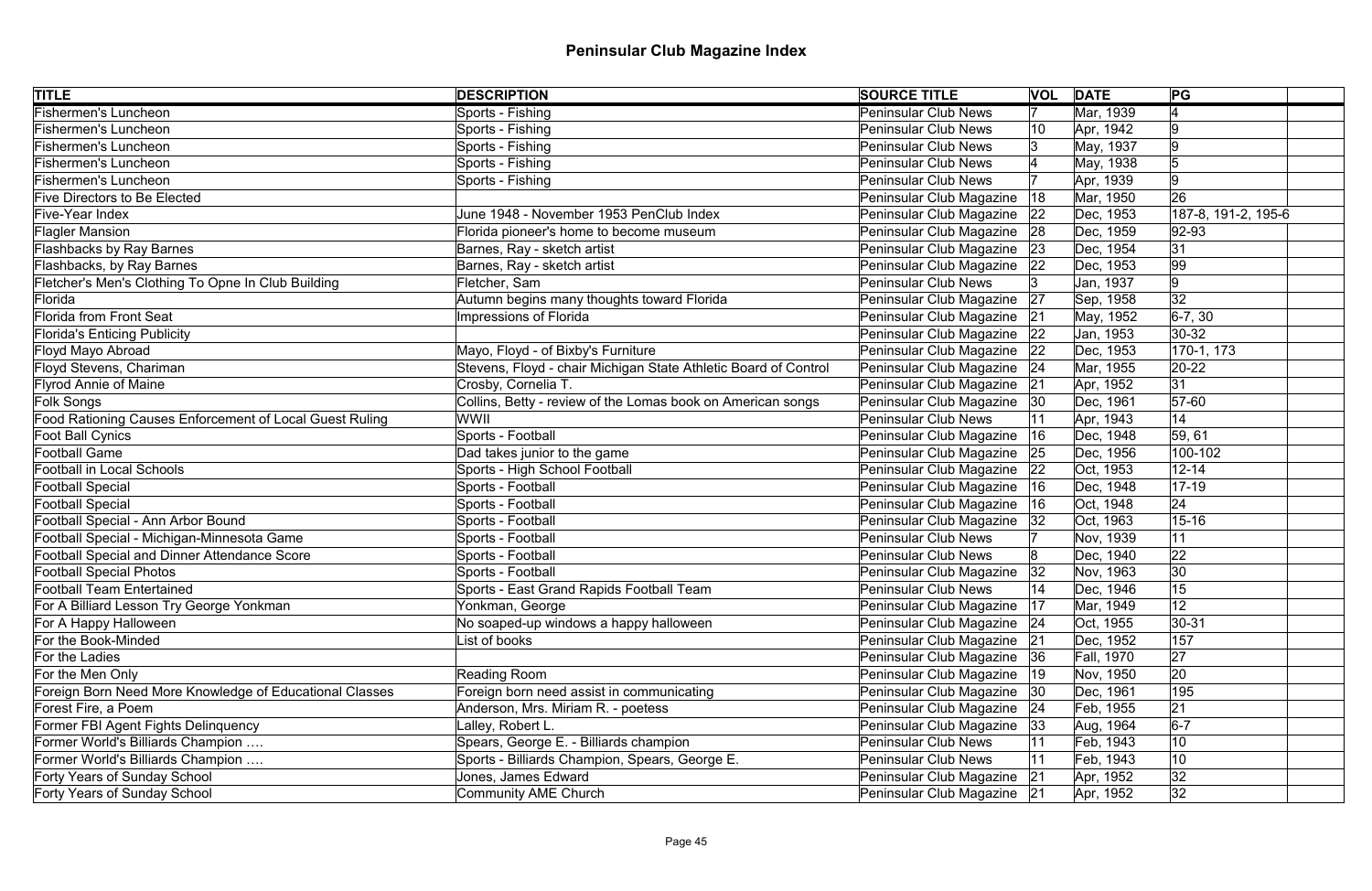| <b>TITLE</b>                                        | <b>DESCRIPTION</b>                                               | <b>SOURCE TITLE</b>           |    | <b>VOL DATE</b> | PG                   |
|-----------------------------------------------------|------------------------------------------------------------------|-------------------------------|----|-----------------|----------------------|
| <b>Fountain Street Church</b>                       | <b>Grand Rapids Oldest' Denomination</b>                         | Peninsular Club Magazine      | 21 | May, 1952       | $\sqrt{2-3}$ , 22-23 |
| <b>Fountain Street Church</b>                       | <b>First Baptist Mission</b>                                     | Peninsular Club Magazine 21   |    | May, 1952       | $ 2-3, 22-23$        |
| Four Big Decades and How They Grew                  | Zigzagging through the years = 1928-1938 and 1948                | Peninsular Club Magazine 27   |    | Jan, 1958       | $8-9$                |
| Four Books Weekly, Mrs. Goebel's Fare               | Goebel, Mrs. Paul                                                | Peninsular Club Magazine      | 17 | Jun, 1949       | 22                   |
| <b>Four Color Process</b>                           | Making of Engravings with four color reproductions               | Peninsular Club Magazine 23   |    | Dec, 1954       | 82-84, 86-87         |
| <b>Four Generations</b>                             | PenClub record - four generations                                | Peninsular Club Magazine 27   |    | May, 1958       | $6-8$                |
| <b>Four Generations</b>                             | <b>Bonfield Men</b>                                              | Peninsular Club Magazine   27 |    | May, 1958       | $6-8$                |
| <b>Four Historical Columns</b>                      |                                                                  | Peninsular Club Magazine  17  |    | Mar, 1949       | 11, 20               |
| Four Year College in West Michigan                  |                                                                  | Peninsular Club Magazine      | 29 | Dec, 1960       | 172-175              |
| Four-Year Index                                     |                                                                  | Peninsular Club Magazine 21   |    | Dec, 1952       | 167                  |
| Fourth Floor Powder Room                            | PenClub's latest addition                                        | Peninsular Club Magazine 28   |    | Oct, 1959       | 23                   |
| Fourth of July Celebration                          | Spring Lake Country Club                                         | <b>Peninsular Club News</b>   |    | Jul, 1936       | 12, 14               |
| <b>France's Singing Envoy</b>                       | Souzay, Gerard - French baritone                                 | Peninsular Club Magazine 22   |    | Feb, 1953       | 13                   |
| <b>Frank Brunett Enters War Work</b>                | Brunett, Frank                                                   | <b>Peninsular Club News</b>   |    | Jan, 1943       | 17                   |
| <b>Frank DuMond's Dream</b>                         | Dumond, Frank                                                    | Peninsular Club Magazine      | 24 | Nov, 1955       | $ 22 - 23 $          |
| <b>Frank DuMond's Dream</b>                         | G. R. Public Museum's new building                               | Peninsular Club Magazine   24 |    | Nov, 1955       | $ 22 - 23 $          |
| <b>Frank Gould's Dinner Party</b>                   | Gould, Frank                                                     | <b>Peninsular Club News</b>   |    | Dec, 1935       | 13                   |
| Frank Hamilton, Peninsular Club regular             | Hamilton, Frank V.                                               | Peninsular Club Magazine      | 21 | Mar, 1952       |                      |
| Frank J. Halliday                                   | Halliday, Frank J. - Distric Engineer - Mich State Highway Dept. | Peninsular Club Magazine      | 28 | Nov, 1959       | 26-28                |
| Frank K. Glew, Fan                                  | Glew, Frank K. - Grand Rapids Ad-Man, poet                       | Peninsular Club Magazine 23   |    | Nov, 1954       | $ 26-27$             |
| <b>Frank Merriwell, Hero</b>                        | Merriwell, Frank                                                 | Peninsular Club Magazine      | 22 | Jul, 1953       | 3                    |
| Frank V. Hamilton                                   | One of the club's oldsters might be taken for a youngster        | Peninsular Club Magazine      | 27 | Dec, 1958       | 48                   |
| Frank V. Hamilton                                   | Hamilton, Frank V.                                               | Peninsular Club Magazine      | 27 | Dec, 1958       | 48                   |
| Frank White, Furniture                              | White, Frank T.                                                  | Peninsular Club Magazine   24 |    | Feb, 1955       | 22                   |
| Frank White, Furniture                              | Extensole Corporation, Sparta, Michigan                          | Peninsular Club Magazine 24   |    | Feb, 1955       | $22 - 23$            |
| <b>Fraternity Dines at Club</b>                     | Gamma Delta Psi Fraternity                                       | <b>Peninsular Club News</b>   |    | May, 1937       | 16                   |
| Fred A. Lumb                                        | Lumb, Fred A. - insurance agent                                  | Peninsular Club Magazine 30   |    | May, 1961       | 16                   |
| <b>Fred Allen in Grand Rapids</b>                   | Allen, Fred - recollections                                      | Peninsular Club Magazine   25 |    | May, 1956       | $ 7, 24-25$          |
| Fred Barr, Civic Auditorium                         | Barr, Fred                                                       | Peninsular Club Magazine 31   |    | Feb, 1962       | $6-8$                |
| Fred Brown host of South High School Alumni Members | Brown, Fred                                                      | <b>Peninsular Club News</b>   |    | Dec, 1936       | 13                   |
| Fred Collins' Two Sons in Two Branches of Service   | Collins, Ensign Hiram N., USN                                    | <b>Peninsular Club News</b>   |    | Dec, 1943       | 12                   |
| Fred Collins' Two Sons in Two Branches of Service   | Collins, Cadet John S., AA Corps                                 | <b>Peninsular Club News</b>   |    | Dec, 1943       | 12 <sub>2</sub>      |
| Fred J. Barr, Jr., Showman                          | Civic Auditorium                                                 | Peninsular Club Magazine      | 22 | Aug, 1953       | $14 - 15$            |
| Fred J. Barr, Jr., Showman                          | Barr, Fred J., Jr. - Civic Auditorium Manager                    | Peninsular Club Magazine      | 22 | Aug, 1953       | $14 - 15$            |
| Fred J. Oltman, regular                             | Voight-Herpolsheimer's - advertising manager                     | Peninsular Club Magazine      | 21 | Jul, 1952       |                      |
| Fred Stiles and the Depression Years                | Stiles, Frederick C.                                             | Peninsular Club Magazine      | 25 | Jan, 1956       | $4-6$                |
| <b>Fred Timmer's Prize Steer</b>                    | Timmer, Fred - champion steer                                    | Peninsular Club Magazine      | 21 | Feb, 1952       | 25                   |
| Fred Tobey Again Celebrates 50th Birthday           | Tobey, Fred                                                      | <b>Peninsular Club News</b>   | 10 | Aug, 1942       | 11                   |
| Frederick C. Ruppel - design for Veterans Park      | Ruppel, Frederick C. - Sculptor                                  | Peninsular Club Magazine      | 26 | Jan, 1957       | $13 - 17$            |
| Frederick C. Ruppel - design for Veterans Park      | Local Sculptor designs unique eagle for new Veterans Park        | Peninsular Club Magazine 26   |    | Jan, 1957       | $13 - 17$            |
| <b>Frederick G. Schoeck Returns</b>                 | Schoeck, Frederick G. - returns for European trip                | Peninsular Club Magazine   21 |    | Oct, 1952       | 18                   |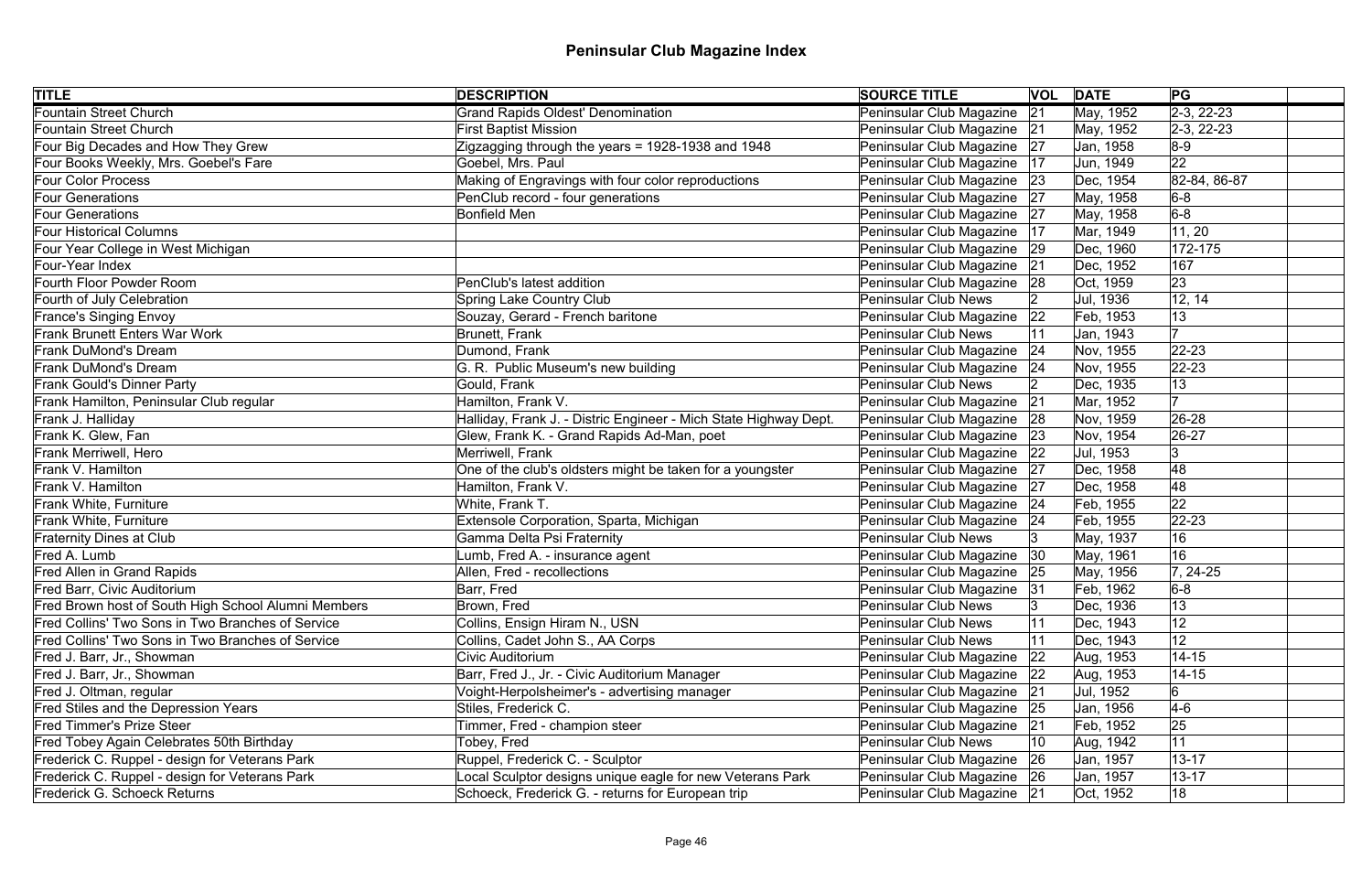| <b>TITLE</b>                                 | <b>DESCRIPTION</b>                                | <b>SOURCE TITLE</b>           |              | <b>VOL DATE</b> | PG              |
|----------------------------------------------|---------------------------------------------------|-------------------------------|--------------|-----------------|-----------------|
| French Accents - The Influence of a Heritage |                                                   | Peninsular Club Magazine      | 34           | May, 1965       | $\overline{32}$ |
| French Buffet                                |                                                   | Peninsular Club Magazine      | 33           | Apr, 1964       | 13              |
| French Buffet                                |                                                   | Peninsular Club Magazine      | 32           | Aug, 1963       | 5               |
| French Buffet                                |                                                   | Peninsular Club Magazine      | 32           | Nov, 1963       | 5               |
| <b>Fresh Seafood</b>                         | Variations in war time menus                      | <b>Peninsular Club News</b>   |              | May, 1945       | Ι3              |
| Frey's Host Garden Party                     | Frey, Mrs. & Mrs. John E.                         | <b>Peninsular Club News</b>   |              | Jul, 1939       | 18              |
| Friday Story                                 | Brink, Ted                                        | Peninsular Club Magazine      | 26           | Apr, 1957       |                 |
| Friday Story                                 | A short and timely modern allegory                | Peninsular Club Magazine      | 26           | Apr, 1957       |                 |
| Friends Bid Farewell to Wedgwood             | Wedgwood, Simon                                   | <b>Peninsular Club News</b>   | 10           | Jun, 1942       |                 |
| Friends Celebrate MC Ryans Homecoming        | Ryan, J. McDonald                                 | <b>Peninsular Club News</b>   |              | Jan, 1944       | 14              |
| <b>Friends Entertain for Elmer Kinsey</b>    | Kinsey, Elmer                                     | <b>Peninsular Club News</b>   |              | Nov, 1941       | 12              |
| Friends Honor Armen S. Kurkjian              | Kurkjian, Armen S.                                | <b>Peninsular Club News</b>   |              | Feb, 1948       | 8               |
| Friends Honor L. A. Cornelius                | Cornelius, L. A., president Wolverine Brass Works | <b>Peninsular Club News</b>   |              | May, 1945       | 11              |
| Friends Honor S. George Graves at Luncheon   | Graves, S. George                                 | <b>Peninsular Club News</b>   |              | May, 1946       | 13              |
| From Adversity to Diversity                  | <b>Grand Rapids Story of Expansion</b>            | Peninsular Club Magazine      | 17           | Aug, 1949       | $3-4, 20-21$    |
| From Bach to Gershwin                        | Two and One-Half Centuries of Music               | <b>Peninsular Club News</b>   |              | Feb, 1944       | 14              |
| From Diapers To Long Pants In a Year         | <b>WLAV-TV</b>                                    | Peninsular Club Magazine      | $ 19\rangle$ | Sep, 1950       | 18, 21          |
| From Jazz to Beethoven                       | <b>Music Review</b>                               | Peninsular Club Magazine      | 21           | Mar, 1952       | 18              |
| From One PC member to Another                | Goethel, Herbert O. - commodore of 1949 cruise    | Peninsular Club Magazine      | 16           | Aug, 1948       |                 |
| From Prone to Supine                         | Aircraft passengers                               | Peninsular Club Magazine      | 23           | Jul, 1954       | 13              |
| From the Four Corners of the Earth           |                                                   | Peninsular Club Magazine      | 34           | Dec, 1965       | 118             |
| <b>From The Notebook</b>                     |                                                   | <b>Peninsular Club News</b>   |              | Dec, 1936       | $14 - 15$       |
| From The President                           | Hager, J. A.                                      | <b>Peninsular Club News</b>   | 13           | Jun, 1937       | 5               |
| From the Press of 100 Years Ago              | <b>The Centennial Years</b>                       | Peninsular Club Magazine      | $ 30\rangle$ | Feb, 1961       | $ 24-25$        |
| From These Clues                             |                                                   | Peninsular Club Magazine 36   |              | Spring, 1970    | 34              |
| From Two Flights to Now                      |                                                   | Peninsular Club Magazine      | 32           | Oct, 1963       | $9 - 12$        |
| From Whence Came Your Name?                  | Surnames from occupation, where resided, etc.     | Peninsular Club Magazine 29   |              | Jan, 1960       | 32              |
| Fuller Brush Man                             | Fuller, A. C. - founder of Fuller Brush           | Peninsular Club Magazine 25   |              | Dec, 1956       | $ 38-39 $       |
| Fun at Blythefield                           |                                                   | Peninsular Club Magazine   17 |              | Nov, 1949       | 9               |
| Fun at Blythefield                           |                                                   | Peninsular Club Magazine      | 17           | Nov, 1949       | $\overline{9}$  |
| Fun For All and All For Fun - July 4-6       | <b>Spring Lake Country Club</b>                   | <b>Peninsular Club News</b>   |              | Jul, 1941       | $3-4$           |
| Fun For All, and All For Fun                 |                                                   | <b>Peninsular Club News</b>   |              | Nov, 1940       | 3               |
| Fun Kitchen Shower for Miss Gladys Walser    | Walser, Miss Gladys                               | <b>Peninsular Club News</b>   |              | Oct, 1941       | 12              |
| Furniture Manufacturers Assn                 | 50th Anniversary of Furniture Manufacturers Assn  | Peninsular Club Magazine      | $ 30\rangle$ | Mar, 1961       | $10 - 13$       |
| <b>Furniture Market Outlook</b>              | Furniture                                         | Peninsular Club Magazine      | 18           | Jan, 1950       | 26              |
| <b>Furniture Market to Feature Value</b>     | Furniture                                         | Peninsular Club Magazine      | 17           | Jul, 1949       | 10              |
| <b>Furniture Personalities</b>               | Mueller, Frederick H.                             | Peninsular Club Magazine      | 23           | Jan, 1954       | 12              |
| <b>Furniture Personalities</b>               | Mueller Furniture Company                         | Peninsular Club Magazine      | 23           | Jan, 1954       | 12              |
| <b>Furniture Personalities</b>               | Foote, F. Stuart - Furniture manufacturer         | Peninsular Club Magazine 23   |              | Feb, 1954       | $6-7$           |
| <b>Furniture Personalities</b>               | <b>Imperial Furniture Company</b>                 | Peninsular Club Magazine 23   |              | Feb, 1954       | $6-7$           |
| Furniture Record'of 1904                     | Grand Rapids Furniture Record - trade magazine    | Peninsular Club Magazine 23   |              | Dec, 1954       | 108-9, 112-13   |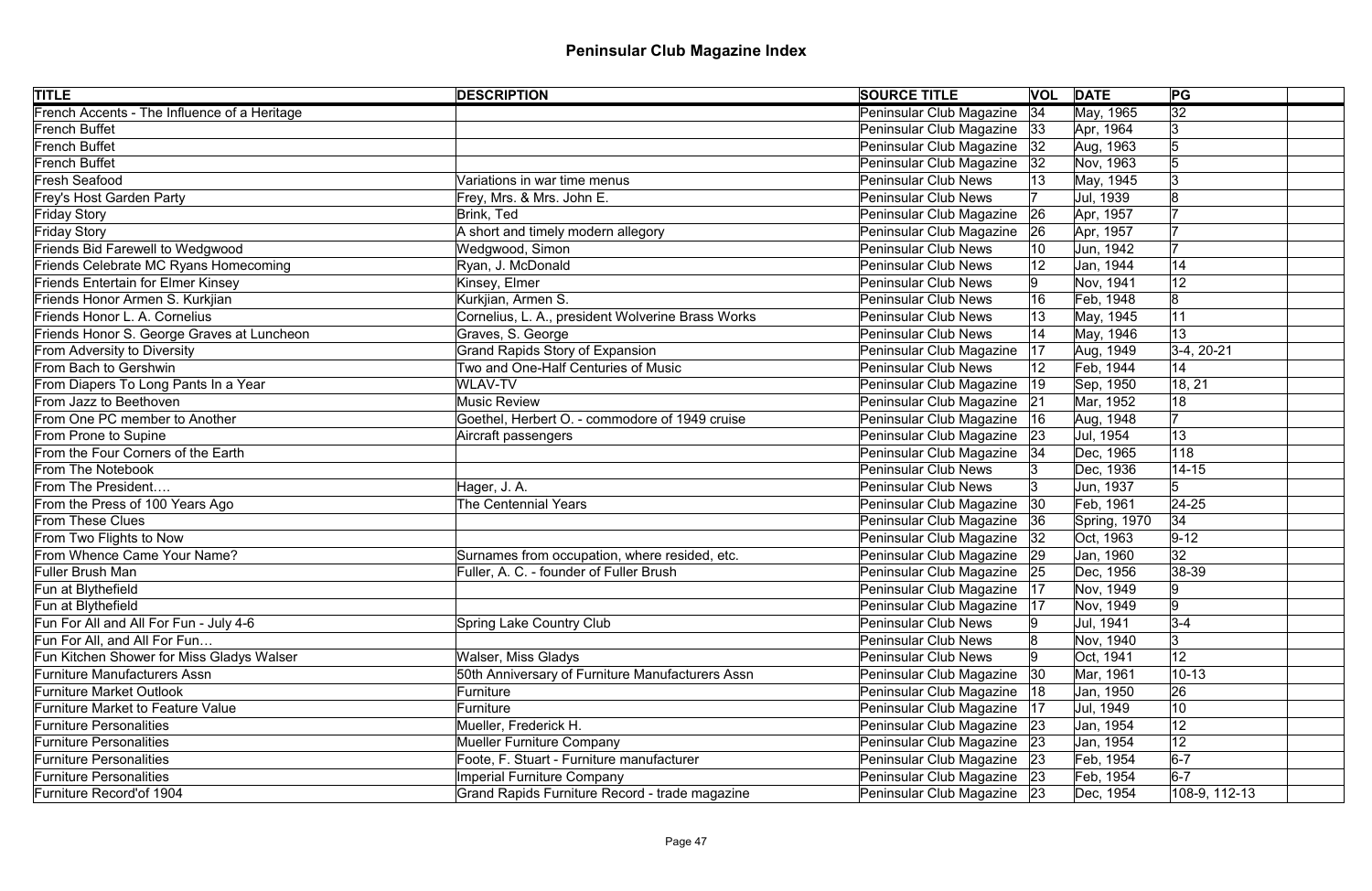| <b>TITLE</b>                                         | <b>DESCRIPTION</b>                                     | <b>SOURCE TITLE</b>           |    | <b>VOL DATE</b> | PG             |
|------------------------------------------------------|--------------------------------------------------------|-------------------------------|----|-----------------|----------------|
| <b>Furniture Section</b>                             |                                                        | Peninsular Club Magazine      | 22 | Dec, 1953       | 83             |
| Furniture Section                                    |                                                        | Peninsular Club Magazine 22   |    | Dec, 1953       | 83             |
| Future Events at Grand Haven and Spring Lake         |                                                        | <b>Peninsular Club News</b>   |    | Jun, 1937       | 12             |
| G. I. Spends A Day in Japan                          | Thompson, Corky                                        | Peninsular Club Magazine 28   |    | Jul, 1959       | $7 - 10$       |
| G. R. Herald Magazine Editor sparred with Gene Tunny | Clapp, K. C. (Casey)                                   | Peninsular Club Magazine      | 26 | Dec, 1957       | 179-181        |
| G. R. Herald Magazine Editor sparred with Gene Tunny | Sports - Boxing, Gene Tunny                            | Peninsular Club Magazine 26   |    | Dec, 1957       | 179-181        |
| G. R. Market's Diamond Jubilee                       | Grand Rapids Furniture Market -75th birthday           | Peninsular Club Magazine 21   |    | Dec, 1952       | 76-78, 81-82   |
| G. R. Motor Coach Co.                                | G. R. Motor Coach Company                              | Peninsular Club Magazine      | 17 | Jul, 1949       | $2-3, 27$      |
| G. R. Motor Coach Co.                                | DeLamarter, L. J., Jr.                                 | Peninsular Club Magazine      | 17 | Jul, 1949       | $ 2-3, 27$     |
| G. R. Press Club                                     | G. R. Press Club, new Organization                     | Peninsular Club Magazine 22   |    | Jul, 1953       | $20 - 21$      |
| G. R. Press Club                                     | Lydens, Z. Z., president                               | Peninsular Club Magazine      | 22 | Jul, 1953       | $ 20-21 $      |
| G. R. Public Museum                                  | G. R. Public Museum's Centennial                       | Peninsular Club Magazine      | 23 | Feb, 1954       | $2 - 5$        |
| G. R. Public Museum                                  | G. R. Public Museum - exhibition plans                 | Peninsular Club Magazine 24   |    | Jan, 1955       | $ 30\rangle$   |
| G. R. Rotary Club, 40 Years Old                      | Westerman, Leland S., president                        | Peninsular Club Magazine 22   |    | May, 1953       | 18-19, 25      |
| G. R. Rotary Club, 40 Years Old                      | G. R. Rotary Club                                      | Peninsular Club Magazine 22   |    | May, 1953       | 18-19, 25      |
| G. R. Safety Council                                 | Grand Rapids Safety Council - 25 yrs. old              | Peninsular Club Magazine      | 21 | Jun, 1952       | 24, 30-31      |
| G. R. Safety Council                                 | Farr, E. Ross - 'Mr. Safety'                           | Peninsular Club Magazine 21   |    | Jun, 1952       | 24, 30-31      |
| G. R. Symphony Orchestra Financial Appeal            | Hutchins, Lee Wilson                                   | <b>Peninsular Club News</b>   |    | Apr, 1938       | 2              |
| G. R. War Memorials                                  | <b>Grand Rapids War Memorial Committee</b>             | Peninsular Club Magazine 21   |    | Aug, 1952       | $ 2-3, 18-20$  |
| G.R. & I - Pioneer Land Grant Railroad in Michigan   | Grand Rapids & Indiana Railroad                        | Peninsular Club Magazine      | 33 | Dec, 1964       | 78-81          |
| Gabby Hartnett Visits The Club                       | Hartnett, Gabby - manager of Chicago Cubs              | <b>Peninsular Club News</b>   |    | Dec, 1938       |                |
| Gaertner-Woodruff Wedding                            | Wedding                                                | <b>Peninsular Club News</b>   |    | Oct, 1947       | 12             |
| Gamble-Coulter Wedding                               | Wedding                                                | <b>Peninsular Club News</b>   |    | Mar, 1942       |                |
| Game Dinners Again Available                         | Sports - Hunting                                       | Peninsular Club News          |    | Feb, 1941       | 5              |
| Game of Games                                        |                                                        | <b>Peninsular Club News</b>   |    | Dec, 1936       | 5              |
| Gas Company's Centennial                             | <b>Grand Rapids Gas Light Company Centennial</b>       | Peninsular Club Magazine 26   |    | Nov, 1957       | $4-8$          |
| Gasoline from Water                                  | Enricht, Louis                                         | Peninsular Club Magazine      | 22 | Dec, 1953       | $ 42-43, 45 $  |
| Gasoline from Water                                  | Case of the Man Who Made Gasoline From Water           | Peninsular Club Magazine   22 |    | Dec, 1953       | $ 42-43, 45 $  |
| Gasoline Stations                                    | America's No. 1 Toll Gate - the gas station            | Peninsular Club Magazine 24   |    | Oct, 1955       | 28-29          |
| Gaston Alciatore Engaged As Additional Chef          | Alciatore, Gaston - Chef                               | <b>Peninsular Club News</b>   |    | Jan, 1939       | $ 3, 7-8$      |
| Gaston's Culinary Art                                | Gaston, the Chef                                       | <b>Peninsular Club News</b>   |    | Feb, 1939       | $6-7$          |
| Gay Events Planned For Holiday Season                |                                                        | <b>Peninsular Club News</b>   |    | Dec, 1936       | 3              |
| <b>Gay Nineties</b>                                  |                                                        | Peninsular Club Magazine      | 16 | Dec, 1948       | 68, 71, 75-76  |
| <b>Gay Nineties Party Pictures</b>                   |                                                        | Peninsular Club Magazine      | 32 | Nov, 1963       | 28-29          |
| Gay Nineties Stag                                    |                                                        | <b>Peninsular Club News</b>   | 15 | May, 1947       | $4-5$          |
| Gay Nineties Stag party - April 21                   |                                                        | <b>Peninsular Club News</b>   | 15 | Apr, 1947       | $3 - 4$        |
| Gay Nineties Tavern                                  |                                                        | Peninsular Club Magazine      | 32 | Sep, 1963       | $10 - 11$      |
| <b>GE Temperature Control</b>                        | <b>General Electric Company</b>                        | Peninsular Club Magazine 22   |    | Nov, 1953       | 28-29          |
| <b>GE Temperature Control</b>                        | Air-source heat pumps                                  | Peninsular Club Magazine      | 22 | Nov, 1953       | 28-29          |
| General Eisenhower's Speech - One Decade             | Eisenhower, General Dwight D.                          | Peninsular Club Magazine 26   |    | Jan, 1957       | 5              |
| General Eisenhower's Speech - One Decade             | Speech by Gen. Eisenhower Ten Years Ago As Sound Today | Peninsular Club Magazine 26   |    | Jan, 1957       | $\overline{5}$ |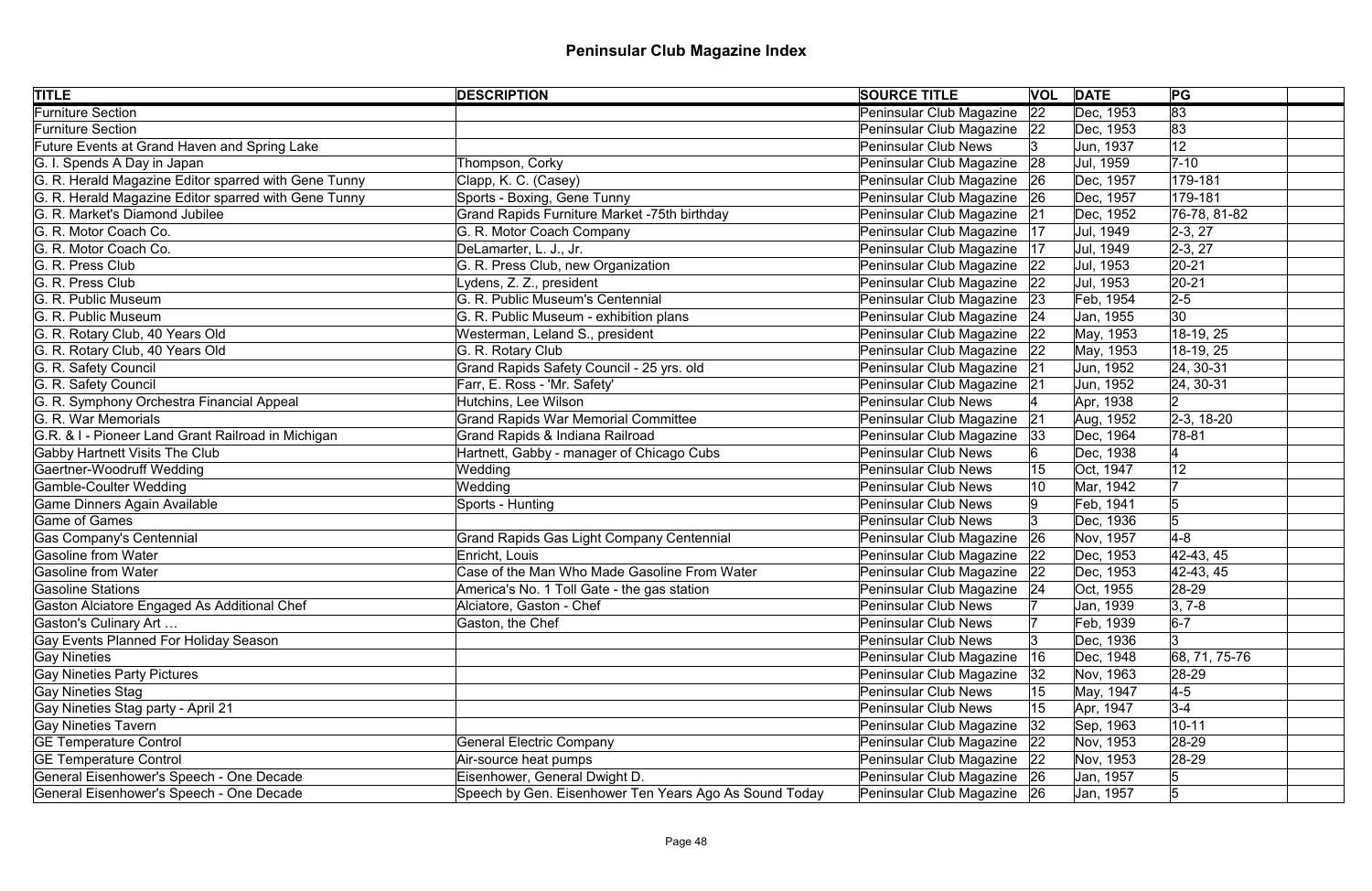| <b>TITLE</b>                                   | <b>DESCRIPTION</b>                                          | <b>SOURCE TITLE</b>           | <b>VOL DATE</b> |                   | PG            |
|------------------------------------------------|-------------------------------------------------------------|-------------------------------|-----------------|-------------------|---------------|
| Gentleman Stan                                 | Ketchel, Stanley - boxer                                    | Peninsular Club Magazine      | 16              | Jun, 1948         | 8, 26         |
| Gentleman Stan                                 | Sports - Boxing, Stanley Ketchel                            | Peninsular Club Magazine      | 16              | Jun, 1948         | 8, 26         |
| George Balanchine                              | Famous choreographer in Grand Rapids in January             | Peninsular Club Magazine 29   |                 | Dec, 1960         | 56            |
| George Balanchine                              | Balanchine, George                                          | Peninsular Club Magazine      | 29              | Dec, 1960         | 56            |
| George Bullis Men's Store in Pen Club Building | Bullis, George                                              | <b>Peninsular Club News</b>   | 12              | Nov, 1944         | 6             |
| George Bulliss, Jr.                            | George Bullis Men's Store, Inc., president                  | Peninsular Club Magazine 35   |                 | <b>Fall, 1968</b> | 21            |
| George Datema & Sons, Inc.                     | Builders of two of the city's more attractive constructions | Peninsular Club Magazine 27   |                 | Mar, 1958         | $6-7$         |
| George Datema & Sons, Inc.                     | George Datema & Sons, Inc.                                  | Peninsular Club Magazine   27 |                 | Mar, 1958         | $6-7$         |
| George Lemuel Erwin, Industrialist             | Erwin, George Lemuel                                        | <b>Peninsular Club News</b>   |                 | May, 1935         | 5, 8          |
| George P. Savidge Re-Styles Spring Lake Club   | Savidge, George P.                                          | Peninsular Club News          | 9               | Jul, 1941         | $8-9$         |
| George Remembers An Anniversary                |                                                             | Peninsular Club News          | 10              | Sep, 1942         | $3 - 4$       |
| George S. Clarke                               | <b>Chamber of Commerce President</b>                        | Peninsular Club Magazine      | $ 23\rangle$    | Dec, 1954         | $42-43, 45$   |
| George S. Clarke                               | Clarke, George S. - Chamber of Commerce President           | Peninsular Club Magazine      | 23              | Dec, 1954         | $ 42-43, 45 $ |
| George V. Brandt Re-elected president          | Brandt, George V.                                           | Peninsular Club News          |                 | May, 1946         |               |
| George Welsh Diary                             | Messages of good will and peace                             | Peninsular Club Magazine      | 27              | Dec, 1958         | 28-29         |
| George Welsh Diary                             | Welsh, George                                               | Peninsular Club Magazine      | 27              | Dec, 1958         | $28-29$       |
| George Welsh Discusses Consolidation           | <b>Grand Rapids Proposed Annexation</b>                     | Peninsular Club Magazine      | 27              | Oct, 1958         | $8-9$         |
| George Welsh in Rome                           | Welsh, George - former mayor                                | Peninsular Club Magazine   24 |                 | Dec, 1955         | $32 - 35$     |
| George, of the Barber Shop                     | Newnham, George                                             | Peninsular Club Magazine      | 20              | May, 1951         | 18-19         |
| <b>Gerald A. Elliott</b>                       | Elliot, Gerald A. - feature writer, drama critic, etc.      | Peninsular Club Magazine 30   |                 | Dec, 1961         | 90-91         |
| Gerald Ford-Elizabeth Warren Wedding           | Ford, Elizabeth Warren                                      | Peninsular Club Magazine      | 16              | Nov, 1948         | 17            |
| Gerald Ford-Elizabeth Warren Wedding           | Ford, Gerald R.                                             | Peninsular Club Magazine   16 |                 | Nov, 1948         | 17            |
| Gerald Henry, Attorney                         | Writer of crime mysteries, admirer of Clarence Darrow       | Peninsular Club Magazine 27   |                 | Jul, 1958         | $21 - 23$     |
| Gerald Henry, Attorney                         | Henry, Gerald                                               | Peninsular Club Magazine 27   |                 | Jul, 1958         | $ 21-23 $     |
| Gerald Miller, Billiard Champ                  | Miller, Gerald - Billiard Champ                             | Peninsular Club Magazine 21   |                 | Apr, 1952         |               |
| Gerald Miller, Billiard Champ                  | Sports - Billiards, Gerald Miller, Champ                    | Peninsular Club Magazine 21   |                 | Apr, 1952         | 6             |
| Gerald R. Ford, Sr.                            | Ford, Gerald R., Sr.                                        | Peninsular Club Magazine 24   |                 | Feb, 1955         | $4-5$         |
| Gerald R. Ford, Sr.                            | Ford Paint and Varnish Company                              | Peninsular Club Magazine   24 |                 | Feb, 1955         | $4-5$         |
| Gerald W. Mathison, Club Regular               | Mathison, Gerald W.                                         | Peninsular Club Magazine   19 |                 | Nov, 1950         | 23            |
| <b>Gerber Success Story</b>                    | Gerber, Dan - President of Gerber Products Company          | Peninsular Club Magazine 23   |                 | Oct, 1954         | $4-6$         |
| <b>Gerber Success Story</b>                    | <b>Gerber Products Company history</b>                      | Peninsular Club Magazine 23   |                 | Oct, 1954         | $4-6$         |
| <b>German Buffet</b>                           |                                                             | Peninsular Club Magazine  33  |                 | Feb, 1964         |               |
| <b>German Buffet</b>                           |                                                             | Peninsular Club Magazine      | 33              | Jul, 1964         |               |
| <b>German Buffet</b>                           |                                                             | Peninsular Club Magazine      | 33              | Nov, 1964         |               |
| <b>German Buffet</b>                           |                                                             | Peninsular Club Magazine      | 32              | Jun, 1963         |               |
| <b>German Buffet</b>                           |                                                             | Peninsular Club Magazine      | 32              | Oct, 1963         |               |
| <b>German Buffet</b>                           | Schonendberger, Chef Hans                                   | Peninsular Club Magazine      | 33              | Jun, 1964         | 10            |
| Gertrude is a member of Two Families           |                                                             | Peninsular Club Magazine      | 17              | Aug, 1949         | 27            |
| <b>Get Acquainted With The New Members</b>     | <b>PenClub New Members</b>                                  | <b>Peninsular Club News</b>   | 10              | Aug, 1942         | 6             |
| <b>Get Ready For Deer Season</b>               | Sports - Hunters                                            | Peninsular Club News          |                 | Aug, 1936         | 13            |
| Get Your Sun-Tan at the Club                   |                                                             | <b>Peninsular Club News</b>   | Ι3              | Dec, 1937         | 14            |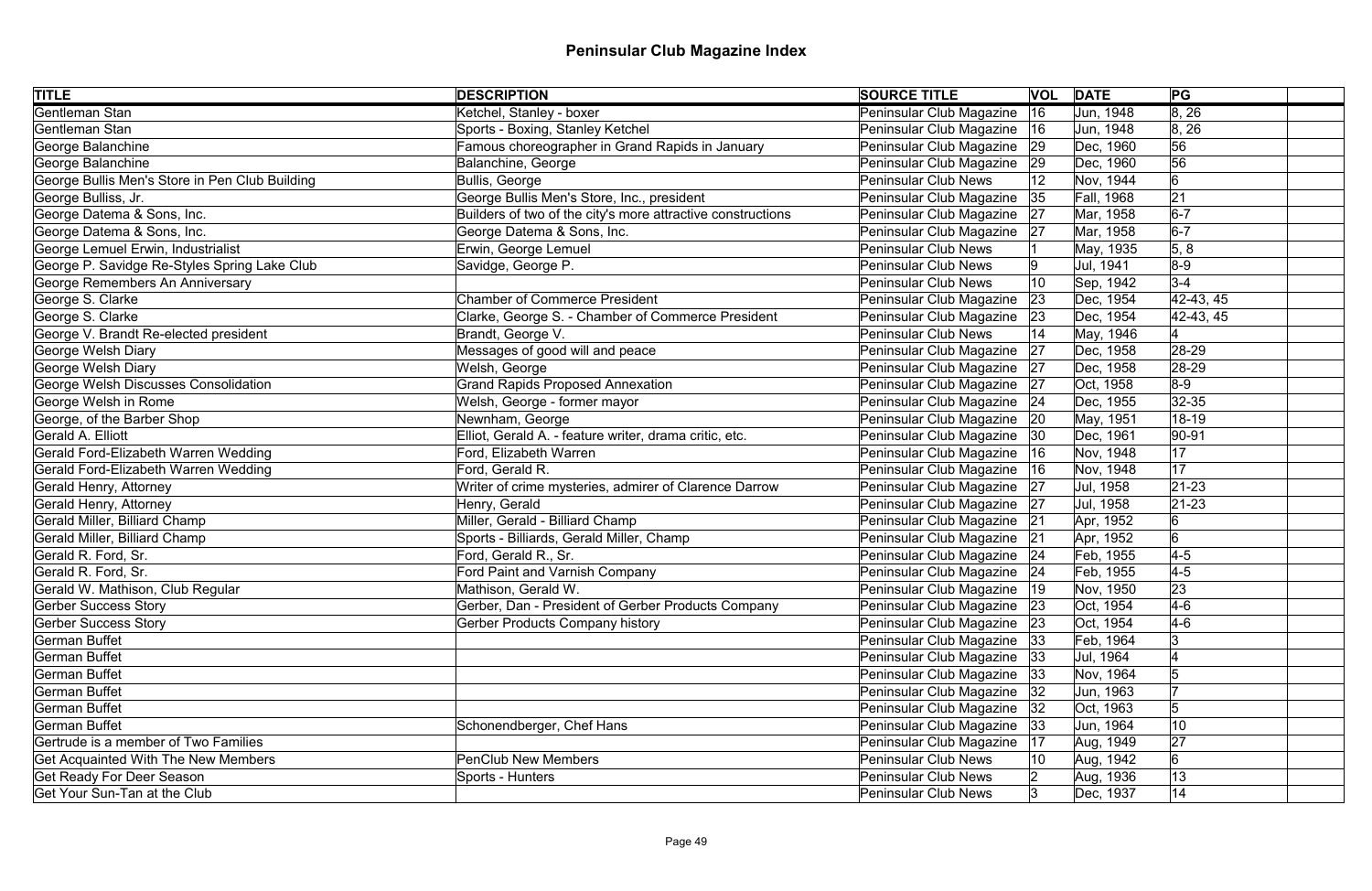| <b>TITLE</b>                                             | <b>DESCRIPTION</b>                           | <b>SOURCE TITLE</b>           |     | <b>VOL DATE</b> | PG                 |
|----------------------------------------------------------|----------------------------------------------|-------------------------------|-----|-----------------|--------------------|
| <b>Get-Rich-Quick Scheme</b>                             | G. R. Public Museum - Get-Rich-Quick Schemes | Peninsular Club Magazine      | 24  | Feb, 1955       | $ 30-31$           |
| <b>Getting Clubby</b>                                    |                                              | <b>Peninsular Club News</b>   |     | Oct, 1939       | 8, 10              |
| Getting Clubby                                           |                                              | <b>Peninsular Club News</b>   |     | Dec, 1939       | 6, 12, 15          |
| Getting Clubby                                           |                                              | <b>Peninsular Club News</b>   |     | Nov, 1939       | 6, 8               |
| Getting Clubby - All About Bill Shakespeare and Stuff    | Morris, Mrs. Pendleton S.                    | <b>Peninsular Club News</b>   |     | Feb, 1940       | $ 7, 13-14$        |
| Getting Clubby - Bullfights, Bacchus Kidnappin, Stagette | Morris, Mrs. Pendleton S.                    | <b>Peninsular Club News</b>   |     | Mar, 1940       | 5, 11              |
| Getting Clubby - In France Life Begins                   | Morris, Mrs. Pendleton S.                    | <b>Peninsular Club News</b>   |     | Apr, 1940       | 5, 11              |
| Getting Clubby - the Pen Club Family                     | Morris, Mrs. Pendleton S.                    | <b>Peninsular Club News</b>   |     | Jun, 1940       | $5-6, 15$          |
| Getting Clubby - Upperworld Greets Underworld            | Morris, Mrs. Pendleton S.                    | <b>Peninsular Club News</b>   |     | May, 1940       | 7, 12              |
| Getting Clubby - What Price Wasp Waists?                 | Wasp waists                                  | <b>Peninsular Club News</b>   |     | Jan, 1940       | $\vert 7, 9 \vert$ |
| Gift Room                                                |                                              | Peninsular Club Magazine      | 16  | Dec, 1948       | 55                 |
| Gifts, Rare and Practical                                | Lievense, Lloyd - enlarging gift market      | Peninsular Club Magazine      | 28  | Nov, 1959       | 15                 |
| Gillard-Holland Wedding                                  | Wedding                                      | <b>Peninsular Club News</b>   |     | Jan, 1937       | 10                 |
| <b>Girl Bank Teller</b>                                  | Bank hold-up                                 | Peninsular Club Magazine      | 29  | Aug, 1960       | 11                 |
| <b>Girl Named Rustie</b>                                 | Cloud, Rustie - variety of jobs.             | Peninsular Club Magazine 24   |     | Dec, 1955       | 200-201            |
| <b>Girl Named Rustie</b>                                 | The Flying Greeting Card                     | Peninsular Club Magazine      | 24  | Dec, 1955       | 200-201            |
| Girls on the Fourth Floor                                | <b>PenClub Service Staff</b>                 | Peninsular Club Magazine      | 18  | Mar, 1950       | 14                 |
| Give Me a Light                                          | New Year's quotation                         | Peninsular Club Magazine 24   |     | Jan, 1955       | 2                  |
| Giving March The Once Over                               |                                              | Peninsular Club Magazine      | ା18 | Mar, 1950       | 19                 |
| Glamor Comes to the Pen Club                             | <b>Conover Cover Girls</b>                   | <b>Peninsular Club News</b>   | 15  | Dec, 1947       | 9                  |
| Glass                                                    | Glass-A many splendored thing                | Peninsular Club Magazine 26   |     | Dec, 1957       | $ 44 - 45$         |
| Glass Blowers Needed by Modern Industry                  |                                              | Peninsular Club Magazine      | 32  | Dec, 1963       | 130                |
| Glenna Setchfield - Herbert F. Knape Wedding             | Wedding                                      | Peninsular Club Magazine      | 17  | Apr, 1949       | 12                 |
| Globe Honored With Army-Navy "E"                         | WWII                                         | <b>Peninsular Club News</b>   |     | Jan, 1943       | 15                 |
| Globe of Death                                           | Motor bicycle                                | Peninsular Club Magazine 22   |     | Nov, 1953       | $ 8 - 10$          |
| Globe of Death                                           | Bowl-o-drome                                 | Peninsular Club Magazine      | 22  | Nov, 1953       | $ 8 - 10 $         |
| Go Easy on the Help                                      |                                              | <b>Peninsular Club News</b>   |     | Dec, 1944       | 5, 17              |
| Goethel Finds Old Golf Announcement                      | Goethel, Herb                                | Peninsular Club Magazine 23   |     | Jul, 1954       | 8                  |
| Gold Coast Date Line                                     | PenClub 'Sun-chasers'                        | Peninsular Club Magazine 24   |     | Apr, 1955       | $10 - 11$          |
| Golden Gloves Untarnished                                | Sports - Boxing                              | Peninsular Club Magazine      | 21  | Apr, 1952       | 10-11, 28-29       |
| Golden Gloves Untarnished                                | Booth, Edmund W.                             | Peninsular Club Magazine   21 |     | Apr, 1952       | 10-11, 28-29       |
| Golden Gloves Untarnished                                | Bennett, Roscoe D.                           | Peninsular Club Magazine      | 21  | Apr, 1952       | 10-11, 28-29       |
| Golf Pros Ready                                          | Sports - Golf Season approaches              | Peninsular Club Magazine      | 21  | Jun, 1952       | $6-7, 23$          |
| Golf Tournament                                          | <b>Spring Lake Country Club</b>              | <b>Peninsular Club News</b>   |     | Aug, 1941       |                    |
| <b>Golf Tournament</b>                                   | <b>Spring Lake Country Club</b>              | <b>Peninsular Club News</b>   | 10  | Aug, 1942       |                    |
| Golfing's Best Comes Here                                | <b>Cascade Hills Country Club</b>            | Peninsular Club Magazine      | 17  | Aug, 1949       |                    |
| Golfing's Best Comes Here                                | Miller, Herman E.                            | Peninsular Club Magazine      | 17  | Aug, 1949       | 2                  |
| Good Eating Favorite Pen Club Recipes                    |                                              | Peninsular Club Magazine 36   |     | Winter, 1970    | 68-69              |
| <b>Good News for Babies</b>                              | <b>Baby Care</b>                             | Peninsular Club Magazine 25   |     | Dec, 1956       | $ 46 - 48$         |
| Good Old Fashioned Days                                  |                                              | Peninsular Club Magazine 31   |     | Sep, 1962       | 11                 |
| Good Wines                                               | Wine                                         | Peninsular Club Magazine 23   |     | Mar, 1954       | $ 26-27 $          |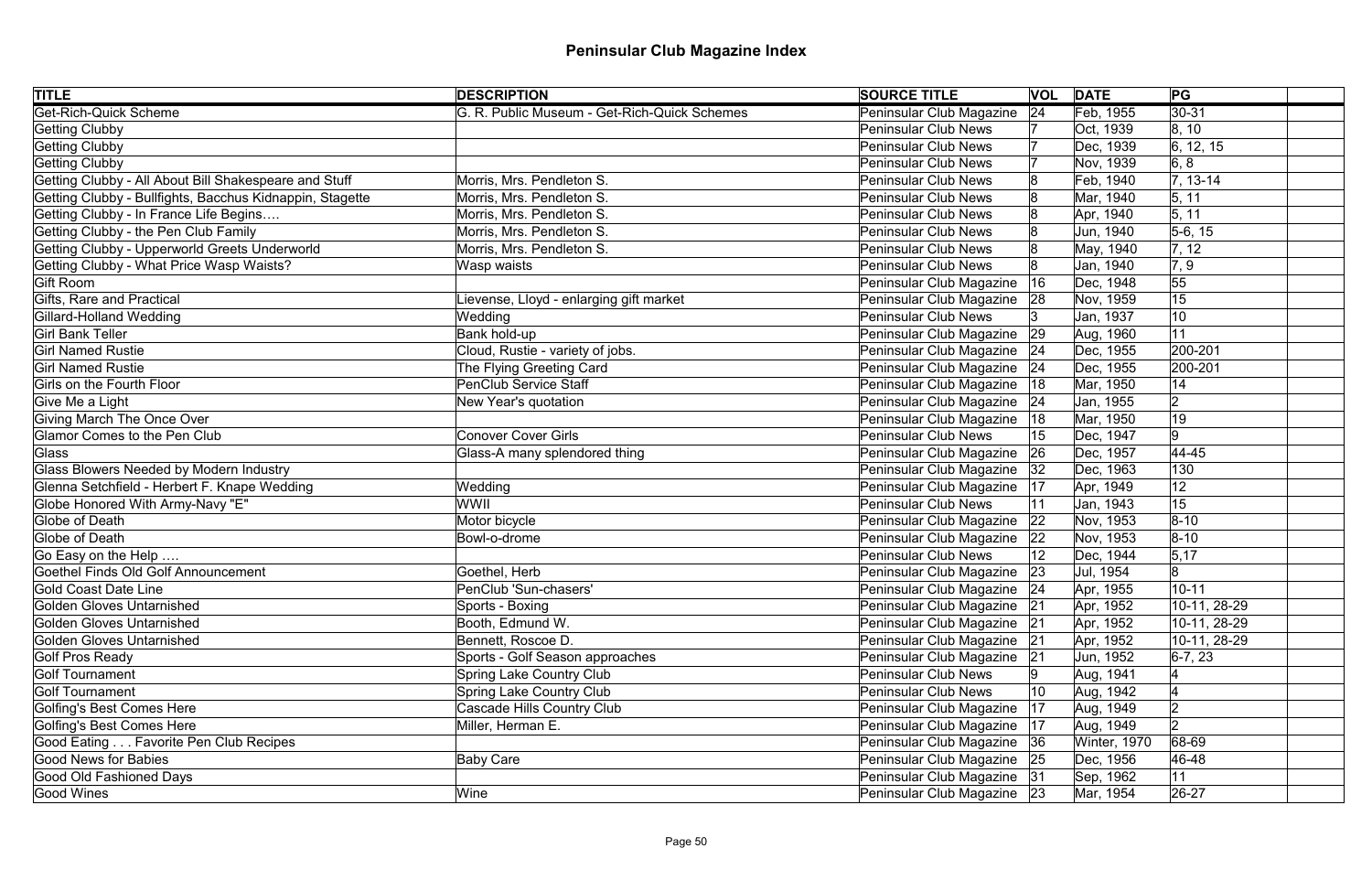| <b>TITLE</b>                                               | <b>DESCRIPTION</b>                                          | <b>SOURCE TITLE</b>           |    | <b>VOL DATE</b> | PG             |
|------------------------------------------------------------|-------------------------------------------------------------|-------------------------------|----|-----------------|----------------|
| Goodspeed-Martin Rehearsal Dinner                          | Wedding                                                     | <b>Peninsular Club News</b>   | 13 | Aug, 1945       | $12 - 13$      |
| Goodspeed-Martin Wedding                                   | Wedding                                                     | <b>Peninsular Club News</b>   | 13 | Aug, 1945       | $12 - 13$      |
| Goodwill Cruisers All Set                                  |                                                             | Peninsular Club Magazine      | 17 | Jun, 1949       | 29             |
| Gordon Harrington, Hobbiest Extraordinary                  | Harrington, Gordon - antiquarian collects                   | Peninsular Club Magazine      | 30 | Aug, 1961       | $12 - 15$      |
| Government challenges business                             |                                                             | Peninsular Club Magazine      | 35 | Fall, 1969      | $21 - 22$      |
| <b>Government Trends</b>                                   | Trust Company executive on government trends                | Peninsular Club Magazine      | 21 | Aug, 1952       | 16-17, 30-31   |
| <b>GR Furniture Guild</b>                                  | Article from Retailing Daily, Nov., 1952                    | Peninsular Club Magazine      | 22 | Dec, 1953       | 89, 92         |
| <b>GR Furniture Guild</b>                                  | History of the G. R. Furniture Guild                        | Peninsular Club Magazine      | 22 | Dec, 1953       | 89             |
| <b>GR Furniture Ridiculed</b>                              | <b>Grand Rapids Furniture industry belittled</b>            | Peninsular Club Magazine      | 22 | Dec, 1953       | $ 96-97$       |
| GR Rockets Are in Their Second Stage of Power              | Sports - G. R. Rockets Hockey Team                          | Peninsular Club Magazine      | 19 | Oct, 1950       | 28             |
| GR's No. 1 Hero                                            | Dean, William H. - Spanish-American war hero                | Peninsular Club Magazine      | 22 | Sep, 1953       | $6-8$          |
| GR's No. 1 Hero                                            | Dean Memorial Bridge                                        | Peninsular Club Magazine      | 22 | Sep, 1953       | $6-8$          |
| <b>Grace Church's New Edifice</b>                          | <b>Grace Episcopal Church history</b>                       | Peninsular Club Magazine      | 23 | Nov, 1954       | $4-7$          |
| Grand Haven Kiwanis Club                                   | <b>Spring Lake County Club</b>                              | <b>Peninsular Club News</b>   |    | Jun, 1941       | 10             |
| Grand Haven Kiwanis Club                                   | <b>Grand Haven Kiwanis Club</b>                             | <b>Peninsular Club News</b>   |    | Jun, 1941       | 10             |
| Grand Hotel - Chapter 2                                    | <b>Grand Hotel - Mackinac Island</b>                        | Peninsular Club Magazine      | 17 | Oct, 1949       | 24             |
| Grand Rapids -- Small Town - Big Town                      | <b>Grand Rapids reviewed</b>                                | Peninsular Club Magazine      | 21 | Mar, 1952       | $4-5$          |
| Grand Rapids -- Small Town-Big Town                        | Aves, Helen W., author                                      | Peninsular Club Magazine 21   |    | Mar, 1952       | $4-5$          |
| Grand Rapids -- Small Town-Big Town                        | Inside Michigan magazine                                    | Peninsular Club Magazine 21   |    | Mar, 1952       | $4-5$          |
| <b>Grand Rapids Art Gallery Schedule</b>                   |                                                             | Peninsular Club Magazine      | 31 | Dec, 1962       | 68-69          |
| Grand Rapids As I See It                                   | Article on Grand Rapids by Thomas D. Stafford, Part Two     | Peninsular Club Magazine   26 |    | Nov, 1957       | 9              |
| Grand Rapids As I See It                                   | Stafford, Thomas D.                                         | Peninsular Club Magazine      | 26 | Nov, 1957       | 9              |
| <b>Grand Rapids Brass Company</b>                          | G. R. Brass Company                                         | Peninsular Club Magazine   25 |    | Dec, 1956       | 104-107        |
| <b>Grand Rapids Brass Company</b>                          | Pleasant, Herman - president                                | Peninsular Club Magazine      | 25 | Dec, 1956       | 104-107        |
| <b>Grand Rapids Breakfast Club</b>                         | Breakfast Club celebrates 25th anniversary                  | Peninsular Club Magazine  30  |    | Aug, 1961       | 18-20          |
| <b>Grand Rapids Community Chest</b>                        | <b>Grand Rapids Community Chest</b>                         | Peninsular Club Magazine      | 25 | Oct, 1956       | $6-9$          |
| <b>Grand Rapids Culture-Vultures</b>                       | <b>Grand Rapids Culture Scene</b>                           | Peninsular Club Magazine      | 19 | Oct, 1950       | $\overline{8}$ |
| <b>Grand Rapids Employers' Association</b>                 | G. R. Employers Ass'n                                       | Peninsular Club Magazine      | 17 | Nov, 1949       | $ 2-3, 30$     |
| Grand Rapids Employers' Association                        |                                                             | Peninsular Club Magazine   17 |    | Nov, 1949       | $ 2-3, 30 $    |
| <b>Grand Rapids Furniture Makers Guild</b>                 |                                                             | Peninsular Club Magazine      | 17 | Jan, 1949       | $ 6-7, 31 $    |
| <b>Grand Rapids Furniture Markets</b>                      | <b>Grand Rapids Exhibitors Building</b>                     | Peninsular Club Magazine      | 24 | Dec, 1955       | 88-91          |
| Grand Rapids in 1870                                       | Kent County History by Dillenbeck & Leavitt                 | Peninsular Club Magazine      | 23 | May, 1954       | $22 - 24$      |
| Grand Rapids in 1952 Will Get Some Overdue Christmas Gifts | <b>Grand Rapids Schools</b>                                 | Peninsular Club Magazine      | 21 | Jan, 1952       | 13             |
| Grand Rapids in 1952 Will Get Some Overdue Christmas Gifts | <b>Grand Rapids Parks and Playgrounds</b>                   | Peninsular Club Magazine      | 21 | Jan, 1952       |                |
| Grand Rapids in 1952 Will Get Some Overdue Christmas Gifts | <b>Grand Rapids Improvements</b>                            | Peninsular Club Magazine      | 21 | Jan, 1952       | l3             |
| <b>Grand Rapids Museum</b>                                 | <b>Grand Rapids Public Museum</b>                           | Peninsular Club Magazine      | 23 | Dec, 1954       | 60-63          |
| <b>Grand Rapids Needs Leadership</b>                       | John A. Collins regarding the city and county relationships | Peninsular Club Magazine      | 26 | Sep, 1957       | $6-7$          |
| <b>Grand Rapids Needs Leadership</b>                       | Collins, John A.                                            | Peninsular Club Magazine 26   |    | Sep, 1957       | $6-7$          |
| <b>Grand Rapids Police Crime Laboratory</b>                | Kempe, Carl R. - G. R. police chemist                       | Peninsular Club Magazine 28   |    | Jan, 1959       | $27 - 30$      |
| <b>Grand Rapids Public Museum</b>                          | <b>Grand Rapids Public Museum</b>                           | Peninsular Club Magazine 23   |    | Oct, 1954       | $25 - 27$      |
| <b>Grand Rapids Public Museum</b>                          | DuMond, Frank L. - director of G. R. Public Museum          | Peninsular Club Magazine 23   |    | Oct, 1954       | $25 - 27$      |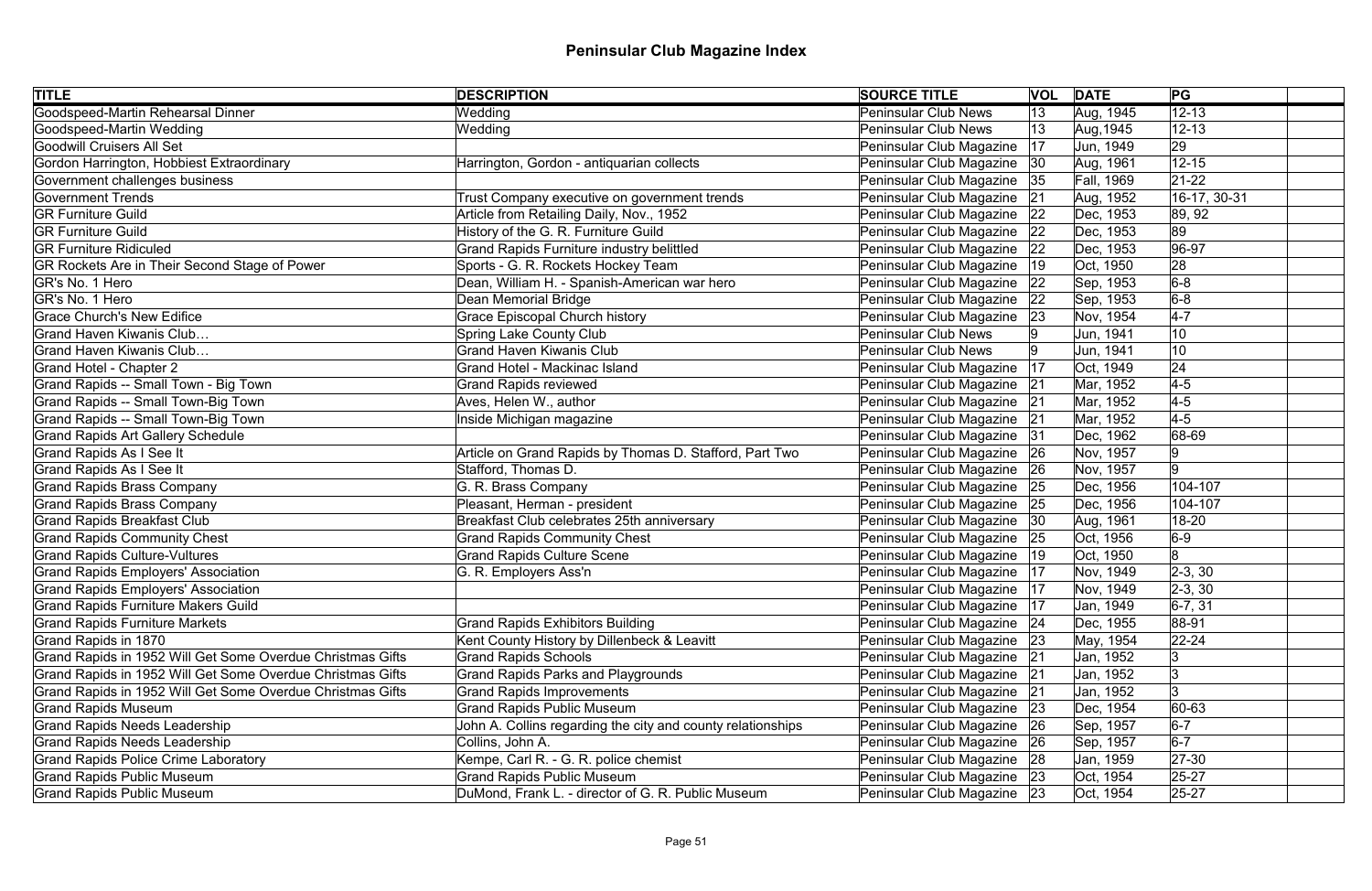| <b>TITLE</b>                                | <b>DESCRIPTION</b>                                | <b>SOURCE TITLE</b>           |              | <b>VOL</b> DATE | PG                 |
|---------------------------------------------|---------------------------------------------------|-------------------------------|--------------|-----------------|--------------------|
| <b>Grand Rapids Safety Council</b>          | G. R. Safety Council                              | Peninsular Club Magazine      | $ 19\rangle$ | Oct, 1950       | $\sqrt{22, 24-25}$ |
| <b>Grand Rapids Store Equipment Company</b> | McCready, Edward A. - president                   | Peninsular Club Magazine   18 |              | May, 1950       | $4-5$              |
| Grand Rapids Symphony                       | 25th Anniversary G. R. Symphony                   | Peninsular Club Magazine   22 |              | Oct, 1953       | 30                 |
| <b>Grand Rapids Symphony</b>                | <b>Grand Rapids Symphony</b>                      | Peninsular Club Magazine 22   |              | Oct, 1953       | $ 30\rangle$       |
| <b>Grand Rapids Symphony</b>                | Season Tickets for G. R. Symphony                 | Peninsular Club Magazine 25   |              | Oct, 1956       | 33                 |
| <b>Grand Rapids Symphony Orchestra</b>      | Echaniz, Jose - conductor                         | Peninsular Club Magazine   16 |              | Oct, 1948       | 18, 21             |
| <b>Grand Rapids Yesterday's</b>             |                                                   | Peninsular Club Magazine      | 18           | Apr, 1950       | $ 20-21$           |
| <b>Grand Rapids YWCA</b>                    | Grand Rapids YWCA - a friend to girls             | Peninsular Club Magazine 21   |              | Feb, 1952       | $ 22 - 25 $        |
| <b>Grand Rapids' First Christmas Party</b>  |                                                   | Peninsular Club Magazine 33   |              | Dec, 1964       | $ 47-49 $          |
| <b>Grand Rapids' First Railroads</b>        | First traffic by rail inaugurated 100 years ago   | Peninsular Club Magazine   27 |              | Aug, 1958       | $ 26-27$           |
| Grand Rapids' Own Spy - Civil War           | Wood, Major Hattie                                | Peninsular Club Magazine   34 |              | May, 1965       | 34                 |
| <b>Grand Rapids' Yesterdays</b>             | Old Grand Rapids                                  | Peninsular Club Magazine      |              | Dec, 1948       |                    |
| <b>Grand Rapids' Yesterdays</b>             | <b>Gay Nineties in Grand Rapids</b>               | Peninsular Club Magazine      |              | Feb, 1949       |                    |
| <b>Grand Rapids' Yesterdays</b>             | <b>Gand Rapids' First Newspaper</b>               | Peninsular Club Magazine      |              | Nov, 1949       |                    |
| <b>Grand Rapids' Yesterdays</b>             | <b>Early Fire Departments</b>                     | Peninsular Club Magazine      |              | Dec, 1949       |                    |
| <b>Grand Rapids' Yesterdays</b>             | Campau-Lyon Feud                                  | Peninsular Club Magazine      |              | Jan, 1950       |                    |
| <b>Grand Rapids' Yesterdays</b>             | <b>Indians of Grand Rapids</b>                    | Peninsular Club Magazine      |              | Mar, 1950       |                    |
| <b>Grand Rapids' Yesterdays</b>             | <b>Early Entertainment</b>                        | Peninsular Club Magazine      |              | Apr, 1950       |                    |
| <b>Grand Rapids' Yesterdays</b>             | Log Jam of '83                                    | Peninsular Club Magazine      |              | Jun, 1950       |                    |
| <b>Grand Rapids' Yesterdays</b>             | O-Wash-ta-Nong Club                               | Peninsular Club Magazine      |              | Jul, 1950       |                    |
| <b>Grand Rapids' Yesterdays</b>             | Ramona Theater                                    | Peninsular Club Magazine      |              | Aug, 1950       |                    |
| <b>Grand Rapids' Yesterdays</b>             | When Grand Rapids was Young                       | Peninsular Club Magazine      |              | Dec, 1950       |                    |
| <b>Grand Rapids' Yesterdays</b>             |                                                   | Peninsular Club Magazine   18 |              | Jun, 1950       | 14, 30-31          |
| <b>Grand Rapids' Yesterdays</b>             |                                                   | Peninsular Club Magazine      | 19           | Aug, 1950       | 18                 |
| <b>Grand River Club</b>                     | Old tavern now site of Blythefield Country Club   | Peninsular Club Magazine 27   |              | Dec, 1958       | 167-171            |
| <b>Grand River Club</b>                     | McAulay, Bert                                     | Peninsular Club Magazine 27   |              | Dec, 1958       | 167-171            |
| <b>Grand River Club</b>                     | <b>Blythefield Country Club</b>                   | Peninsular Club Magazine 27   |              | Dec, 1958       | 167-171            |
| <b>Grand Summer at Spring Lake</b>          | <b>Spring Lake Country Club</b>                   | <b>Peninsular Club News</b>   |              | Sep, 1941       |                    |
| <b>Grand Valley State College</b>           | <b>Grand Valley State College</b>                 | Peninsular Club Magazine   31 |              | Apr, 1962       | $7-10$             |
| Grandpa Called it Chautauqua                |                                                   | Peninsular Club Magazine      | 18           | Jan, 1950       | 20, 28, 32         |
| <b>Grantland Rice</b>                       | Rice, Grantland - sports writer dies              | Peninsular Club Magazine   23 |              | Sep, 1954       | $ 28-30 $          |
| Graphic Forecast of An Earler Generation    |                                                   | <b>Peninsular Club News</b>   |              | Apr, 1935       | 13                 |
| <b>Greasy Thumb"Guzik</b>                   | Chicago's Gangster Days - passing of Greasy Thumb | Peninsular Club Magazine      | 25           | Apr, 1956       | $18 - 19$          |
| Great Chicago Fire                          | Eye Witness Accounts of the 1871 Chicago Fire     | Peninsular Club Magazine      | 25           | Jan, 1956       | 26-29              |
| <b>Great Lakes Chorus</b>                   | 11th Annual Great Lakes Invitational              | Peninsular Club Magazine 23   |              | May, 1954       | $ 82 - 84 $        |
| <b>Great New Ideas in Vacation Homes</b>    |                                                   | Peninsular Club Magazine 33   |              | Aug, 1964       | $8-9$              |
| <b>Great Slave Sale</b>                     | Horace Greeley's news story                       | Peninsular Club Magazine   29 |              | Feb, 1960       | $ 29-31$           |
| <b>Greatest Pleasure in Life</b>            |                                                   | Peninsular Club Magazine 23   |              | Dec, 1954       | 190                |
| <b>Greek Atom Was Dependable</b>            |                                                   | Peninsular Club Magazine      | 17           | Nov, 1949       | 10, 26             |
| <b>Green Ridge Ends One of Best Seasons</b> |                                                   | Peninsular Club Magazine   16 |              | Nov, 1948       | 30                 |
| Greenlease Kidnapping                       | Greenlease, Bobby - kidnapped & murdered          | Peninsular Club Magazine 22   |              | Dec, 1953       | 46-47              |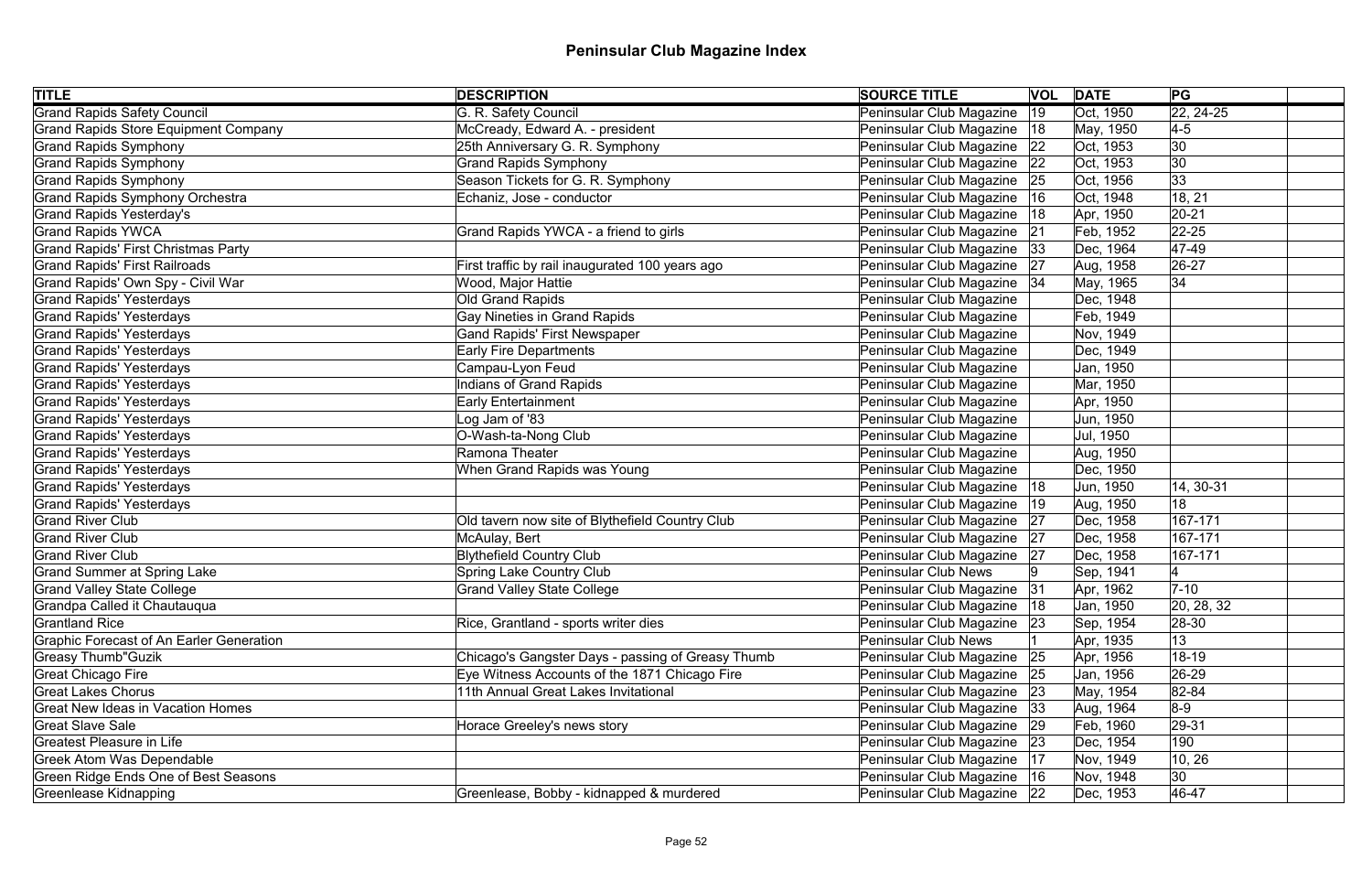| <b>TITLE</b>                                      | <b>DESCRIPTION</b>                                | <b>SOURCE TITLE</b>         |    | <b>VOL DATE</b> | PG                    |  |
|---------------------------------------------------|---------------------------------------------------|-----------------------------|----|-----------------|-----------------------|--|
| Greetings from the Staff                          |                                                   | Peninsular Club Magazine    | 22 | Dec, 1953       | 16                    |  |
| Grid Season                                       |                                                   | Peninsular Club Magazine    | 16 | Dec, 1948       | 41                    |  |
| Griffin is Elected to National Board              | Griffin, L. H. - PenClub Manager                  | <b>Peninsular Club News</b> |    | Apr, 1940       | 9                     |  |
| Griffin re-elected manager of Pen Club            | Griffin, Langford H.                              | Peninsular Club News        |    | Oct, 1947       | 9                     |  |
| Griffin Re-elected to National Club Managers Assn | Griffin, Langford H.                              | <b>Peninsular Club News</b> |    | Mar, 1944       | 11                    |  |
| Griffin-Harmon Wedding                            |                                                   | <b>Peninsular Club News</b> | 10 | Apr, 1942       | 8                     |  |
| <b>Grisley Murder Trial</b>                       | Brown, Judge William B. - 60-year jurist          | Peninsular Club Magazine    | 22 | Mar, 1953       | $4-6$                 |  |
| <b>Grisley Murder Trial</b>                       | Flood, Mrs.                                       | Peninsular Club Magazine    | 22 | Mar, 1953       |                       |  |
| Groesbeck - A Public Servant                      | Recollections of Alex J. Groesbeck administration | Peninsular Club Magazine    | 31 | Aug, 1962       | $20 - 24$             |  |
| <b>Growing Roses</b>                              | Instruction for growing roses                     | Peninsular Club Magazine    | 22 | Apr, 1953       | $ 2\rangle$           |  |
| Guardsman At Fifty                                | Guardsman Chemical Coatings, Inc.                 | Peninsular Club Magazine    | 34 | Feb, 1965       | 29-30                 |  |
| Guardsman Chemical - American story retold        | Guardsman Chemical Coatings, Inc.                 | Peninsular Club Magazine    | 35 | Spring, 1968    | 10-11, 31             |  |
| <b>Guardsman Chemical Coatings</b>                |                                                   | Peninsular Club Magazine    | 31 | Dec, 1962       | 164-165               |  |
| Guardsman Scholarship Plan                        | Guardsman Chemical Coatings, Inc.                 | Peninsular Club Magazine    | 34 | Jul, 1965       | 22                    |  |
| Guardsmen Chemical Wins Annual Report Award       | <b>Guardsmen Chemical Company</b>                 | Peninsular Club Magazine    | 33 | Jan, 1964       | 14                    |  |
| Guatemalan Visitor                                | Victeri, Senor Ernesto, ambassador to Columbia    | Peninsular Club Magazine    | 23 | Sep, 1954       | 31                    |  |
| <b>Guest Book of William Alden Smith</b>          | Smith, William Alden                              | Peninsular Club Magazine    | 31 | Dec, 1962       | $ 40 - 43$            |  |
| <b>Guest Day for Ladies</b>                       | <b>Spring Lake Country Club</b>                   | <b>Peninsular Club News</b> |    | Jul, 1941       |                       |  |
| Gym and Ballroom Dancing Instructor               | Hunting, Mrs. Florence                            | <b>Peninsular Club News</b> |    | Nov, 1938       | 13                    |  |
| <b>Gym Facilities Ready</b>                       |                                                   | <b>Peninsular Club News</b> |    | Oct, 1939       | $13 - 14$             |  |
| H-Bombs at Eniwetok                               | H-Bomb films released                             | Peninsular Club Magazine    | 23 | May, 1954       | 85-88                 |  |
| H. Fred Collins Recovering                        | Collins, H. Fred                                  | <b>Peninsular Club News</b> |    | Jun, 1944       | 5                     |  |
| H. L. Mencken                                     | Mencken, H. L.                                    | Peninsular Club Magazine    | 25 | May, 1956       | $ 20-21 $             |  |
| H. L. Mencken                                     | The Scopes Monkey Trial                           | Peninsular Club Magazine    | 25 | May, 1956       | $ 20-21$              |  |
| H. Wayne Parker, Postmaster                       | Parker, H. Wayne - postmaster                     | Peninsular Club Magazine    | 23 | Oct, 1954       | $ 11 - 13$            |  |
| Haby-Connelly Wedding Dinner                      | Wedding                                           | <b>Peninsular Club News</b> |    | Jul, 1939       | 10                    |  |
| Hager Stag                                        | Hager, Joe                                        | Peninsular Club News        |    | Apr, 1941       | $ 8-9, 11$            |  |
| Hagstroms Celebrate Anniversary                   | Hagstrom, E. N.                                   | <b>Peninsular Club News</b> |    | Jan, 1941       | 5                     |  |
| Hallow'een Of Long Ago                            |                                                   | Peninsular Club Magazine 30 |    | Oct, 1961       | 6                     |  |
| Hallowe'en Open House Pictures                    |                                                   | Peninsular Club Magazine    | 23 | Dec, 1954       | 65                    |  |
| Halloween party                                   |                                                   | Peninsular Club News        |    | Oct, 1943       |                       |  |
| Halloween Party                                   |                                                   | <b>Peninsular Club News</b> |    | Nov, 1936       |                       |  |
| <b>Halloween Party</b>                            |                                                   | <b>Peninsular Club News</b> |    | Oct, 1939       | 11                    |  |
| Halloween Party                                   |                                                   | <b>Peninsular Club News</b> | 10 | Oct, 1942       | ဂြ                    |  |
| <b>Hamilton-Burr Duel</b>                         | Hamilton-Burr duel ended field of honor affairs   | Peninsular Club Magazine    | 23 | Dec, 1954       | 132-33, 135, 137, 139 |  |
| Hamlet on Beano                                   | Bingo, Lotto, Keno gambling games                 | Peninsular Club Magazine    | 21 | Sep, 1952       |                       |  |
| Hanson Awarded Navy Medal                         | Hanson, Comdr. Burton S.                          | <b>Peninsular Club News</b> | 12 | Sep, 1944       | 16                    |  |
| Happy Birthday, Rio                               | Rio de Janeiro's 400th Anniversary                | Peninsular Club Magazine    | 34 | Apr, 1965       | 24                    |  |
| Happy Days Are Ahead!                             | <b>Spring Lake Country Club</b>                   | <b>Peninsular Club News</b> |    | Jul, 1936       | 3                     |  |
| Happy Leap Year                                   |                                                   | Peninsular Club Magazine    | 25 | Jan, 1956       | Ι3                    |  |
| Happy New Year                                    | Barnes, Ray - Happy New Year in Florida           | Peninsular Club Magazine 26 |    | Jan, 1957       | 31                    |  |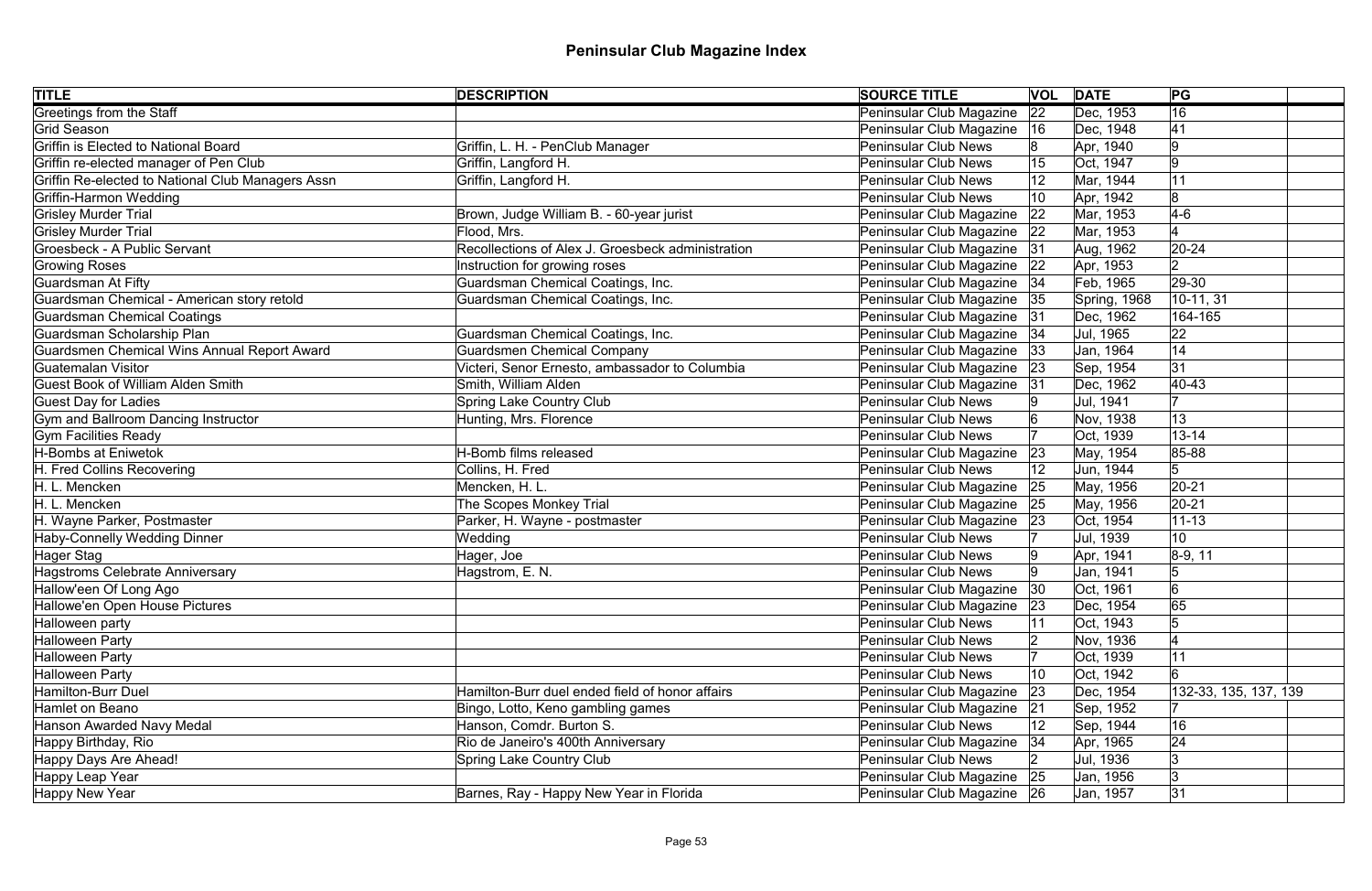| <b>TITLE</b>                                           | <b>DESCRIPTION</b>                                   | <b>SOURCE TITLE</b>           |    | <b>VOL DATE</b>   | PG               |
|--------------------------------------------------------|------------------------------------------------------|-------------------------------|----|-------------------|------------------|
| <b>Happy New Year</b>                                  |                                                      | Peninsular Club Magazine      | 33 | Dec, 1964         | $\overline{142}$ |
| Happy New Year to All                                  |                                                      | Peninsular Club Magazine 24   |    | Jan, 1955         | 3                |
| Hard Money                                             | Jingle of coins is history speaking                  | Peninsular Club Magazine   30 |    | Dec, 1961         | 56               |
| Harking Back                                           |                                                      | Peninsular Club Magazine      | 19 | Aug, 1950         | 28               |
| Harold and Howard, Jr. - Track Meet U of M             | Davidson, Mr. & Mrs. Howard R.                       | <b>Peninsular Club News</b>   |    | May, 1937         | 17               |
| Harold Bale                                            | Bale, Harold, Invaluable PenClub member              | Peninsular Club Magazine 25   |    | Feb, 1956         | 13               |
| <b>Harold Fletcher Dinner</b>                          | Fletcher, Harold, Stag Dinner for retiring president | Peninsular Club Magazine      | 23 | Jul, 1954         |                  |
| Harold Fletcher Re-elected                             | Fletcher, Harold - PenClub President                 | Peninsular Club Magazine      | 22 | May, 1953         |                  |
| Harold T. Fletcher, Chairman                           | <b>Fifth War Loan Drive</b>                          | <b>Peninsular Club News</b>   | 12 | Jun, 1944         | 3                |
| <b>Harold Worst Honored</b>                            | Sports - Worst billiards champion at Buenos Aires    | Peninsular Club Magazine      | 24 | Jan, 1955         | 24               |
| Harold Worst Runs Tourney                              | Sports - Billiards, Harold Worst                     | Peninsular Club Magazine      | 29 | Feb, 1960         | 31               |
| Harold Worst Runs Tourney                              | Sports - Billiards, Harold Worst                     | Peninsular Club Magazine      | 29 | Feb, 1960         | 31               |
| Harold Worst, Champ?                                   | Sports - Billiards, Harold Worst                     | Peninsular Club Magazine      | 23 | Aug, 1954         | $8-9$            |
| Harpist Has Engagement at Grand Hotel, Mackinac Island | DeLarmarter, Miss Marianne                           | Peninsular Club News          |    | Jul, 1936         |                  |
| Harry Budde, "Clean Stories"                           | <b>Budde Dry Cleaning</b>                            | Peninsular Club Magazine      | 24 | Dec, 1955         | 143              |
| Harry D. Marshall                                      | Gallmeyer & Livingston, vice-president/treasurer     | Peninsular Club Magazine      | 35 | <b>Fall, 1968</b> | 20               |
| Harry J. Brown                                         | Busy business man spends time selling Grand Rapids   | Peninsular Club Magazine      | 26 | Dec, 1957         | 65-67            |
| Harry J. Brown                                         | Brown, Harry J.                                      | Peninsular Club Magazine      | 26 | Dec, 1957         | 65-67            |
| Harry J. Kelley, Retired and Busy!                     | Kelly, Harry J.                                      | Peninsular Club Magazine 31   |    | Dec, 1962         | 149-150          |
| Harry M. Taliaferro, Industrialist                     | Taliaferro, Harry M.                                 | <b>Peninsular Club News</b>   |    | Feb, 1935         | $ 7, 12-13$      |
| Harry Wesslund                                         | Wesslund, Harry                                      | Peninsular Club Magazine 23   |    | May, 1954         | 12               |
| Harry Wesslund                                         | Wesslund, Harry - local commercial artist            | Peninsular Club Magazine 23   |    | May, 1954         | 12               |
| Harvest Open House                                     | Open house pictures                                  | Peninsular Club Magazine 29   |    | Jan, 1960         | 21               |
| Harvest Poem                                           | Brink, Ted - poet                                    | Peninsular Club Magazine      | 25 | Nov, 1956         | $ 20-21$         |
| Harvey E. Clay, a Club "Regular"                       | Clay, Harvey E.                                      | Peninsular Club Magazine   19 |    | Oct, 1950         | 11               |
| Hatless Men                                            | Straw hat making comeback                            | Peninsular Club Magazine      | 21 | Dec, 1952         | 64               |
| Hats Off To Zweedyk and Committee                      | Zweedyk, Jacob                                       | Peninsular Club News          |    | May, 1938         |                  |
| Haunt and Hideout of Huntsmen                          | PenClub sports                                       | <b>Peninsular Club News</b>   |    | Jan, 1940         |                  |
| Have Brains - Will Travel                              |                                                      | Peninsular Club Magazine 33   |    | Dec, 1964         | 56-57            |
| Have You A Desk Calendar                               | PenClub stag party                                   | <b>Peninsular Club News</b>   |    | Apr, 1940         | 3                |
| Have You Noticedthe Duck Press at the Dining Room?     |                                                      | <b>Peninsular Club News</b>   |    | Nov, 1939         | 14               |
| Haven-Busch Company                                    | Old in years, organization stays young by working    | Peninsular Club Magazine      | 30 | Aug, 1961         | $10 - 11$        |
| Hawaiian Luau                                          |                                                      | Peninsular Club Magazine      | 33 | Jan, 1964         | 5                |
| Hawaiian Paradise Convention                           | <b>Gibson Company of Greenville</b>                  | Peninsular Club Magazine      | 29 | Aug, 1960         | $ 8 - 10 $       |
| Hawaiian Penclubbers in Hawaii                         |                                                      | Peninsular Club Magazine   33 |    | Feb, 1964         | $ 17 - 18$       |
| Hay Fever Preventive Steps                             |                                                      | Peninsular Club Magazine      | 32 | Aug, 1963         | 25-26            |
| Hayes Manufacturing Company                            | <b>Hayes Manufacturing Company</b>                   | Peninsular Club Magazine      | 25 | Dec, 1956         | 76-79            |
| Hazard-Stuart Wedding                                  | Wedding                                              | <b>Peninsular Club News</b>   | 10 | Feb, 1942         | 5                |
| Hazeltine & Perkins Company                            | Hutchins, Lee Wilson, President                      | Peninsular Club Magazine      | 18 | Jun, 1950         | 4, 17            |
| Hazeltine & Perkins Company                            | Hazeltine & Perkins Company                          | Peninsular Club Magazine   18 |    | Jun, 1950         | 4, 17            |
| He Bathed in Lemonade                                  | Nelson, Bat - lightweight champion                   | Peninsular Club Magazine 22   |    | Mar, 1953         | $ 30-31 $        |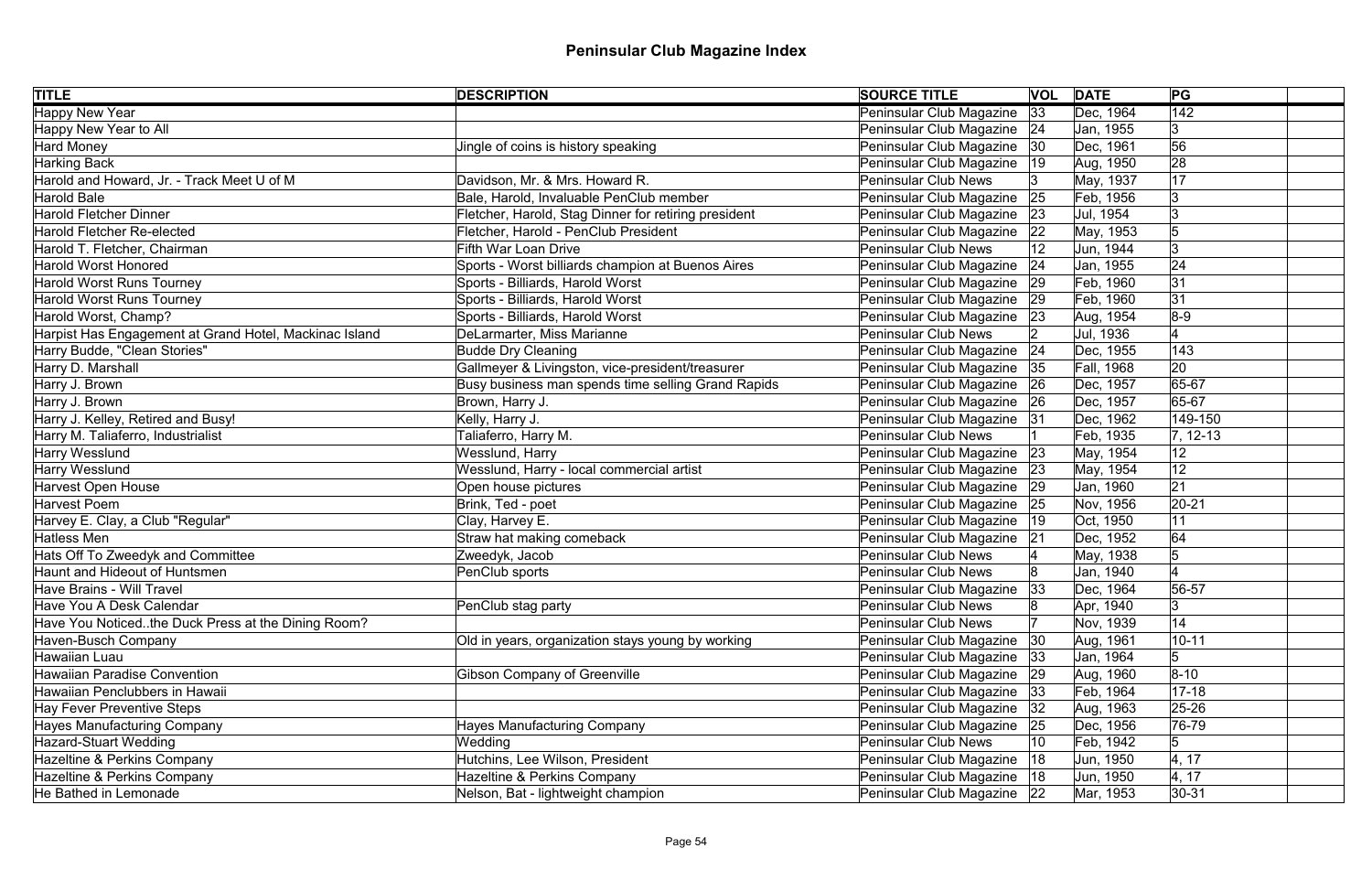| <b>TITLE</b>                                   | <b>DESCRIPTION</b>                                           | <b>SOURCE TITLE</b>           |              | <b>VOL DATE</b>   | PG             |  |
|------------------------------------------------|--------------------------------------------------------------|-------------------------------|--------------|-------------------|----------------|--|
| <b>He Came Too Soon</b>                        | Littlefair, Dr. Duncan                                       | Peninsular Club Magazine      | 32           | Dec, 1963         | $\sqrt{24-25}$ |  |
| He Found It in 1912                            | Alten, Mathias artist                                        | Peninsular Club Magazine      | $ 19\rangle$ | Jul, 1950         | $ 8-9, 27$     |  |
| He Grabbed Grab Corners                        |                                                              | Peninsular Club Magazine      | 18           | Jan, 1950         | $ 24, 32-33 $  |  |
| He Sees The Funny Side                         | VanderWal, Judge John H.                                     | Peninsular Club Magazine 31   |              | May, 1962         | $12 - 14$      |  |
| He Was a Conservative Until Converted          | Weinhart, C. A. "Weinie"                                     | Peninsular Club Magazine      | 17           | Oct, 1949         | 11             |  |
| He'll Prefer                                   |                                                              | Peninsular Club Magazine 35   |              | Winter, 1967-6821 |                |  |
| He's A Beagler                                 | Forshar, John H.                                             | Peninsular Club Magazine      | 31           | Jan, 1962         | $ 6-7 $        |  |
| <b>Hear That Lonesome Whistle</b>              | <b>Train Locomotives</b>                                     | Peninsular Club Magazine      | 17           | Sep, 1949         | $2 - 3$        |  |
| Hearing And Speech Center                      | Wallee, Eugene - director of hearing and speech center       | Peninsular Club Magazine      | 31           | Mar, 1962         | $ 28-31$       |  |
| Heavy Leather From Lightweights                | Sports - Boxing, Johnny Wirth                                | Peninsular Club Magazine      | 20           | May, 1951         | $ 32-33$       |  |
| <b>Heber Curtis Honored</b>                    | Curtis, Heber - longtime banker                              | Peninsular Club Magazine      | 30           | Jul, 1961         | 5              |  |
| Heber W. Curtis Entertains Banker's Convention | Curtis, Heber W.                                             | <b>Peninsular Club News</b>   |              | Jul, 1940         | 6              |  |
| Heinie DeLooff, Wrestler                       | Sports - DeLooff, Heinie - wrestler for 45 years             | Peninsular Club Magazine      | 22           | Jul, 1953         | 26-29          |  |
| Heinie DeLooff, Wrestler                       | DeLooff, Heinie - printer                                    | Peninsular Club Magazine      | 22           | Jul, 1953         | $ 26-29$       |  |
| Helen DeJager, Young G. R. Pianist             | DeJager, Helen - pianist                                     | Peninsular Club Magazine      | 19           | Nov, 1950         | 21             |  |
| Helen Martin: A. Profile                       | Martin, Helen                                                | Peninsular Club Magazine      | 34           | Apr, 1965         | 19, 22         |  |
| <b>Helms Products</b>                          | A Million Dollar Baby in a Restaurant in St. Joe             | Peninsular Club Magazine      | 24           | Dec, 1955         | 39, 41         |  |
| <b>Helms Products</b>                          | Helms, Laurence                                              | Peninsular Club Magazine      | 24           | Dec, 1955         | 39, 41         |  |
| <b>Helpful Hints for Campers</b>               |                                                              | Peninsular Club Magazine      | 30           | Aug, 1961         | $ 33 - 34 $    |  |
| Helping Hubby Shop                             | Men vs. Women shopping                                       | Peninsular Club Magazine      | 23           | Nov, 1954         | 28-29          |  |
| Helping Old Folks                              | Senior citizens                                              | Peninsular Club Magazine      | 25           | Dec, 1956         | 108-109        |  |
| Henry A. Fox Elected President of Club         | Fox, Henry A. - new PenClub President                        | Peninsular Club Magazine      | 32           | May, 1963         | 9              |  |
| Henry Fox and His Wines                        | Fox, Henry                                                   | Peninsular Club Magazine      | 29           | Jan, 1960         | $10 - 12$      |  |
| Henry Idema Awarded Fishing Plaque             | Idema, Henry                                                 | <b>Peninsular Club News</b>   | 12           | May, 1944         |                |  |
| Henry J. VanWolvlear                           | Western Mich Prudential Ins., District Manager               | Peninsular Club Magazine      | 35           | Spring, 1968      | 19             |  |
| Henry J. Worst                                 | Father of world's champion 3-cushion billiard player         | Peninsular Club Magazine      | 26           | Dec, 1957         | 82-83          |  |
| Henry J. Worst                                 | Worst, Henry J.                                              | Peninsular Club Magazine   26 |              | Dec, 1957         | 82-83          |  |
| Henry J. Worst                                 | Sports - Billiards                                           | Peninsular Club Magazine 26   |              | Dec, 1957         | 82-83          |  |
| Henry Morgan's New Book                        | Morgan, Henry - author                                       | Peninsular Club Magazine 29   |              | Dec, 1960         | 54-55          |  |
| Henry VanWolvlear Chosen                       | VanWolvlear, Henry - chariman United Fund                    | Peninsular Club Magazine      | 28           | Aug, 1959         | $8-9$          |  |
| Her'e An Old One                               |                                                              | Peninsular Club Magazine      | 17           | Jul, 1949         | 15             |  |
| <b>Herald and Press Puzzles</b>                | Crosswords                                                   | Peninsular Club Magazine      | 24           | Aug, 1955         | $12 - 13$      |  |
| <b>Herbert Bayard Swope</b>                    | Great newspaper man, in on some of nation's greatest stories | Peninsular Club Magazine      | 27           | Dec, 1958         | $ 36-41$       |  |
| <b>Herbert Bayard Swope</b>                    | Swope, Herbert Bayard                                        | Peninsular Club Magazine      | 27           | Dec, 1958         | $36-41$        |  |
| Herbert Bayard Swope and the Becker Case       | Swope, Herbert Bayard                                        | Peninsular Club Magazine 34   |              | Dec, 1965         | 76-79          |  |
| Herbert O. Goethel                             | Goethel, Herbert O.                                          | Peninsular Club Magazine      | 25           | May, 1956         | 8              |  |
| Herbert O. Goethel                             | C. of C. Wholesale Department                                | Peninsular Club Magazine      | 25           | May, 1956         | 8              |  |
| Here's Lem Again                               |                                                              | Peninsular Club Magazine      | 16           | Nov, 1948         | 13             |  |
| Here's Lem Again                               |                                                              | Peninsular Club Magazine      | 17           | Jul, 1949         | 13, 20         |  |
| Here's Lem Again                               |                                                              | Peninsular Club Magazine      | 16           | Dec, 1948         | 31             |  |
| Here's Lem Again                               |                                                              | Peninsular Club Magazine   16 |              | Oct, 1948         | $ 10\rangle$   |  |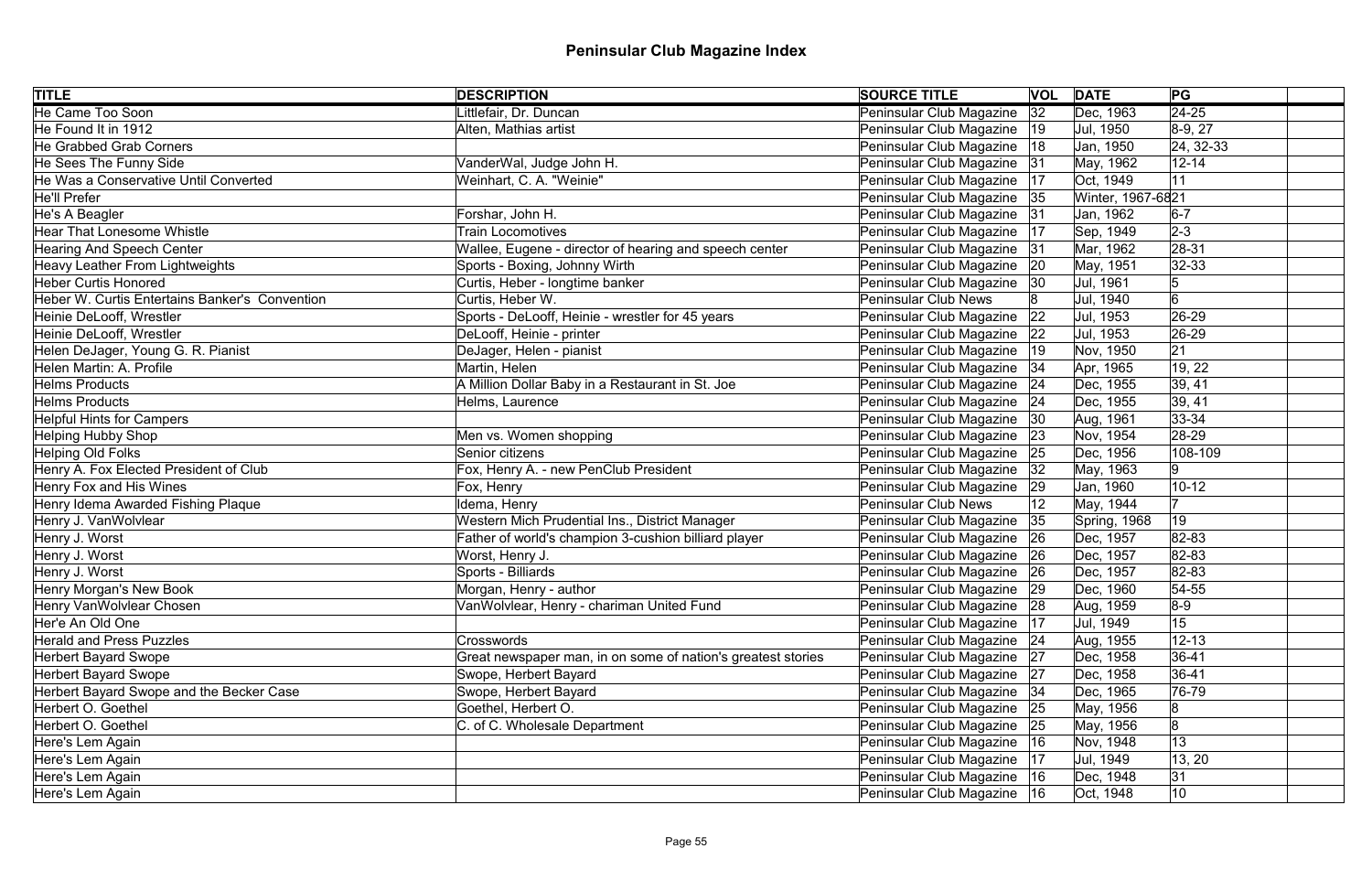| <b>TITLE</b>                               | <b>DESCRIPTION</b>                               | <b>SOURCE TITLE</b>           |              | <b>VOL DATE</b> | PG              |
|--------------------------------------------|--------------------------------------------------|-------------------------------|--------------|-----------------|-----------------|
| <b>Here's Your Chance</b>                  |                                                  | Peninsular Club Magazine      | 16           | Sep, 1948       | $\overline{24}$ |
| Herman Hinrich's Taxidermy                 | <b>Grand Rapids Public Museum - taxidermist</b>  | Peninsular Club Magazine 23   |              | Jul, 1954       | $ 28-30$        |
| Herman Hinrich's Taxidermy                 | Hinrichs, Herman - taxidermist                   | Peninsular Club Magazine 23   |              | Jul, 1954       | 28-30           |
| Herpolsheimer's Redecorates PenClub Lounge | Herpolsheimer's                                  | Peninsular Club News          |              | Mar, 1940       |                 |
| Herrick-Cook To Wed                        | Wedding                                          | <b>Peninsular Club News</b>   |              | Sep, 1941       |                 |
| <b>Herrud and Company</b>                  | Thousands of hot dogs                            | Peninsular Club Magazine      | 21           | Feb, 1952       | $6-7, 30$       |
| Hershberger, Jack                          | PenClub's physician                              | Peninsular Club Magazine      | 22           | Apr, 1953       | 20              |
| Hibbard Heads Red Cross Campaign           | Hibbard, John D.                                 | <b>Peninsular Club News</b>   |              | Mar, 1944       |                 |
| Hibbert-Quimby Wedding                     | Wedding                                          | <b>Peninsular Club News</b>   |              | Apr, 1944       | 12              |
| High Fidelity Is Here                      | <b>High Fidelity recording</b>                   | Peninsular Club Magazine      | $ 19\rangle$ | Oct, 1950       | 13              |
| High Style Dinner & Fashion Show Photos    |                                                  | Peninsular Club Magazine      | 33           | Mar, 1964       | 19              |
| High Style Dinner and Fashion Show         |                                                  | Peninsular Club Magazine      | 33           | Feb, 1964       | $7-8$           |
| Highlights in 1953 Sports                  | Sports - Highlights                              | Peninsular Club Magazine      | 23           | Jan, 1954       | 24-25, 27-29    |
| Highlights of Derby Special                | Sports - Kentucky Derby Special                  | Peninsular Club Magazine      | 22           | Jun, 1953       |                 |
| Highlights of Fishermen's Luncheons        |                                                  | <b>Peninsular Club News</b>   |              | May, 1945       | 10              |
| Highlights of the Fashion Revue            | Fashions                                         | <b>Peninsular Club News</b>   |              | Mar, 1935       | $8-9$           |
| Highway Hypnosis                           | Beware of highway hypnosis                       | Peninsular Club Magazine      | 24           | Sep, 1955       | $ 20-23$        |
| His Accidency, the Vice-President          | Editorial discusses vice-presidency              | Peninsular Club Magazine   24 |              | Nov, 1955       | $16 - 18$       |
| His Name is Orson                          | Grant, Orson                                     | Peninsular Club Magazine      | 17           | Jan, 1949       | 28-29           |
| His Name Was Mudd                          | Mudd, Dr. Samuel A.                              | Peninsular Club Magazine      | 30           | Dec, 1961       | 63              |
| His Name was Pete                          |                                                  | Peninsular Club Magazine      | 22           | Mar, 1953       | 25              |
| His Name was Pete                          | A dog named Pete                                 | Peninsular Club Magazine      | 22           | Mar, 1953       | 25              |
| His Smile Has Graced the Club              | Clark, Earle S.-vice-president, Keeler Brass Co. | Peninsular Club Magazine      | 17           | Jun, 1949       | 19              |
| <b>Historic Football</b>                   | Sports - Football - origin of the game           | Peninsular Club Magazine      | 30           | Oct, 1961       | $ 31-32 $       |
| Historic Luncheon                          | King George and Queen Elizabeth historic lunch   | Peninsular Club Magazine 28   |              | Dec, 1959       | 125             |
| Historic St. Luke's                        | Oldest standing church in America is preserved   | Peninsular Club Magazine 27   |              | Dec, 1958       | $ 50-54 $       |
| Historical Furniture Marker                | Letter from Executive Secretary to Editor        | Peninsular Club Magazine 27   |              | Jul, 1958       | $4-5$           |
| <b>History Does Repeat</b>                 |                                                  | Peninsular Club Magazine   34 |              | Nov, 1965       | 16              |
| History Does Repeat                        |                                                  | Peninsular Club Magazine   17 |              | Sep, 1949       | 3               |
| History of Paper                           | <b>Carpenter Paper Company</b>                   | Peninsular Club Magazine      | 21           | Jan, 1952       | $4-5, 18$       |
| <b>History of Printing</b>                 | History of printing - second installment         | Peninsular Club Magazine      | 30           | May, 1961       | $35-37$         |
| History of Silver                          | Silver                                           | Peninsular Club Magazine      | 30           | Jan, 1961       | $17 - 18$       |
| History of the Bathing Suit                |                                                  | Peninsular Club Magazine      | 32           | Jul, 1963       | $16 - 17$       |
| History of the Perfect Figure              |                                                  | Peninsular Club Magazine      | 33           | Aug, 1964       | 18-19           |
| Ho Hun! There They Go!                     | Pen Club Members Heading South                   | <b>Peninsular Club News</b>   |              | Jan, 1937       | 11              |
| Hoax on Harry Musselwhite                  | Musselwhite, Harry - Herald's City Editor        | Peninsular Club Magazine      | 21           | Apr, 1952       | 26-27           |
| Holiday Activities in Pictures             |                                                  | <b>Peninsular Club News</b>   |              | Feb, 1938       |                 |
| <b>Holiday Fashions For The Ladies</b>     | The Call of the Pant                             | Peninsular Club Magazine      | 36           | Winter, 1970    | 35              |
| Holiday Message From Board of Directors    |                                                  | <b>Peninsular Club News</b>   |              | Dec, 1936       |                 |
| Holiday's Story About Grand Rapids         | <b>Holiday Magazine reviewed</b>                 | Peninsular Club Magazine      | 21           | Feb, 1952       | $2 - 4$         |
| Holiday's"Story About Grand Rapids         | Grand Rapids - most maligned town                | Peninsular Club Magazine   21 |              | Feb, 1952       | $ 2 - 4 $       |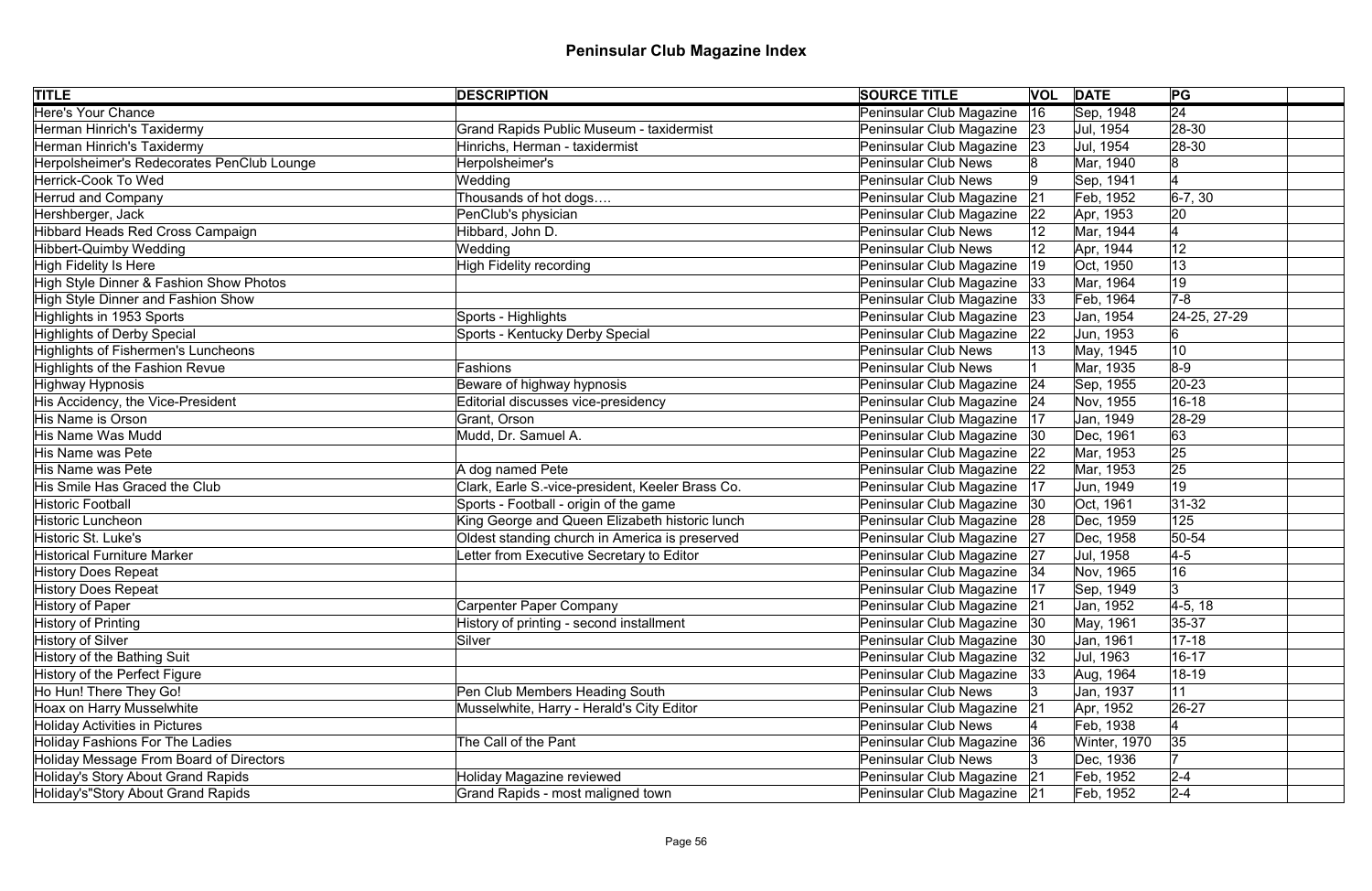| <b>TITLE</b>                                        | <b>DESCRIPTION</b>                                       | <b>SOURCE TITLE</b>         |     | <b>VOL DATE</b>   | PG          |  |
|-----------------------------------------------------|----------------------------------------------------------|-----------------------------|-----|-------------------|-------------|--|
| Hollydaze                                           | Albers, Mrs. G. Donald - models holiday attire           | Peninsular Club Magazine    | 35  | Winter, 1967-6833 |             |  |
| Hollydaze                                           | Bissell, Mrs. M. R. III - models holiday attire          | Peninsular Club Magazine 35 |     | Winter, 1967-6834 |             |  |
| Hollydaze                                           | McInerney, Mrs. W. K. - models holiday attire            | Peninsular Club Magazine    | 35  | Winter, 1967-6834 |             |  |
| Hollydaze                                           | Cook, Mrs. Peter C. - models holiday attire              | Peninsular Club Magazine    | 35  | Winter, 1967-6837 |             |  |
| Hollydaze                                           | Sheperd, Mrs. John J. - models holiday attire            | Peninsular Club Magazine    | 35  | Winter, 1967-6837 |             |  |
| Hollyhock Lane                                      | Hollyhock Lane Annual July 4th Parade                    | Peninsular Club Magazine    | 23  | Jul, 1954         | $4-5$       |  |
| Home Again                                          |                                                          | <b>Peninsular Club News</b> |     | Sep, 1937         | 2           |  |
| Home for "Senior Citizen"                           | Randall House - Former hotel now residential home        | Peninsular Club Magazine    | 30  | Jul, 1961         | $8 - 10$    |  |
| Home of Peg and Joe Hager                           | Where beauty and good taste combine for hospitality      | Peninsular Club Magazine    | 27  | Dec, 1958         | 163-165     |  |
| Home Style Center                                   | National building project in Grand Rapids                | Peninsular Club Magazine    | 25  | Oct, 1956         | $ 22 - 26 $ |  |
| <b>Honor for Peninsular Families</b>                | Conger, Dr. Helen E. - British War Relief, WWII          | Peninsular Club Magazine    | 16  | Aug, 1948         | 22          |  |
| Honor for Peninsular Families                       | Dregge, John W. - British War Relief, WWII               | Peninsular Club Magazine    | 16  | Aug, 1948         | 22          |  |
| Honorary Members Now Number Five                    |                                                          | <b>Peninsular Club News</b> |     | Mar, 1937         | 11          |  |
| Honoring Mr. And Mrs. Vance Mapes                   | Mapes, Mr. & Mrs. Vance                                  | <b>Peninsular Club News</b> |     | Dec, 1936         | 13          |  |
| Honors Came Late                                    | Father of American shorthand reporting now recognized    | Peninsular Club Magazine    | 27  | Feb, 1958         | 23          |  |
| Honors Came Late                                    | Lloyd, Thomas                                            | Peninsular Club Magazine    | 27  | Feb, 1958         | 23          |  |
| Hopkins Gardens Riot of Color                       | Hopkins, Mrs. Claude C.                                  | <b>Peninsular Club News</b> |     | Jun, 1936         | 10, 14      |  |
| Hospitable Switzerland                              | Switzerland - sports year around                         | Peninsular Club Magazine    | 26  | May, 1957         | $24 - 25$   |  |
| Host Luncheon for Sen. Taft and Sen. Vandenberg     | Schaefer, Walter C.                                      | <b>Peninsular Club News</b> |     | Jul, 1942         | 19          |  |
| Hosts Rear Admiral G. W. Stoeve of Royal Dutch Navy | Hekman, John                                             | <b>Peninsular Club News</b> |     | Jul, 1943         |             |  |
| Hosts Rear Admiral G. W. Stoeve of Royal Dutch Navy | Stoeve, Rear Admiral G. W.                               | <b>Peninsular Club News</b> |     | Jul, 1943         |             |  |
| Hot Rods                                            | High speed autos cause serious injury                    | Peninsular Club Magazine    | 22  | Oct, 1953         | 26          |  |
| Hot Weather Suggestion                              |                                                          | Peninsular Club Magazine    | 25  | Jul, 1956         | 32          |  |
| Hottest Team on the Ice                             | Sports - G. R. Rockets Hockey Team                       | Peninsular Club Magazine    | 18  | Jan, 1950         | 11, 31      |  |
| House Chairman's Report                             |                                                          | Peninsular Club Magazine    | 21  | Dec, 1952         |             |  |
| House Rules                                         |                                                          | Peninsular Club Magazine    | 35  | 1968 Roster       | 63          |  |
| Houseman Coats                                      | George Welsh tells story of Maurie Houseman's generosity | Peninsular Club Magazine    | ∣26 | Mar, 1957         | $12 - 13$   |  |
| Houseman Coats                                      | Welsh, George                                            | Peninsular Club Magazine    | 26  | Mar, 1957         | $12 - 13$   |  |
| Houseman Coats                                      | Houseman, Maurie                                         | Peninsular Club Magazine 26 |     | Mar, 1957         | $12 - 13$   |  |
| Houseman-Riekse Engagement                          | Wedding                                                  | <b>Peninsular Club News</b> | 13  | Mar, 1945         | 12          |  |
| Houseman-Riekse Wedding                             | Wedding                                                  | <b>Peninsular Club News</b> | ∣13 | Apr, 1945         | 14          |  |
| <b>Housewarming Photos</b>                          |                                                          | <b>Peninsular Club News</b> |     | Nov, 1938         | $6-7$       |  |
| Housing Survey                                      |                                                          | Peninsular Club Magazine    | 17  | Apr, 1949         | $16 - 17$   |  |
| How 300 Club Members Learned A Good Lesson          |                                                          | Peninsular Club Magazine    | 17  | Mar, 1949         | 2, 27       |  |
| How Big Does Your University Grow?                  |                                                          | Peninsular Club Magazine    | 34  | Nov, 1965         |             |  |
| How Col. Sinke Was Sunk                             | Sinke, Col. James                                        | Peninsular Club Magazine 34 |     | Aug, 1965         | 13          |  |
| How Come Bourbon                                    | All-American popular liquor                              | Peninsular Club Magazine    | 28  | Aug, 1959         | $26-27$     |  |
| How Come No Depression                              | Prophets of Doom explaining why no depression            | Peninsular Club Magazine 23 |     | Jan, 1954         | $ 2\rangle$ |  |
| <b>How Human Heart Works</b>                        | Film series linking science with religion is popular     | Peninsular Club Magazine    | 26  | Dec, 1957         | 127-129     |  |
| How Many For Dinner?                                | Cross, Lester - second cook                              | Peninsular Club Magazine 36 |     | Spring, 1971      | $21 - 23$   |  |
| How Many TV Firsts?                                 | Millions view television every day                       | Peninsular Club Magazine 30 |     | Dec, 1961         | $54 - 55$   |  |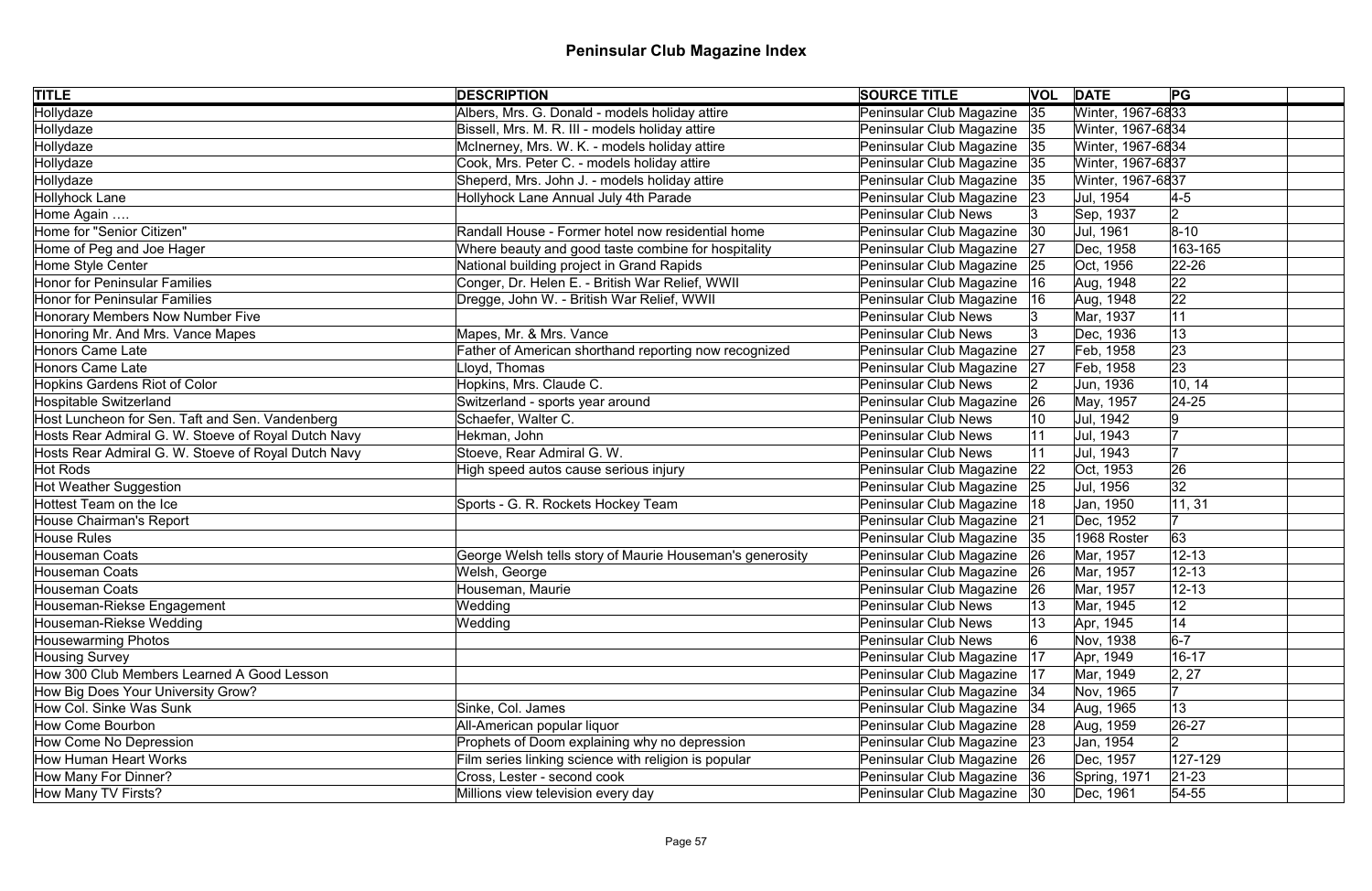| <b>TITLE</b>                                          | <b>DESCRIPTION</b>                              | <b>SOURCE TITLE</b>           |              | <b>VOL DATE</b> | PG              |  |
|-------------------------------------------------------|-------------------------------------------------|-------------------------------|--------------|-----------------|-----------------|--|
| <b>How Measurements Originated</b>                    | Measurements                                    | Peninsular Club Magazine      | $ 30\rangle$ | Dec, 1961       | $\overline{49}$ |  |
| How Michigan Joined the Union                         | <b>The Centennial Years</b>                     | Peninsular Club Magazine 31   |              | Jan, 1962       | 29              |  |
| How Rudy Succeeded in Business While Really Trying    | Valee, Rudy                                     | Peninsular Club Magazine   32 |              | Aug, 1963       | 6               |  |
| How To Be a TV Contestant                             | Story concerning "Tic Tac Dough"                | Peninsular Club Magazine 27   |              | Jul, 1958       | 26-27           |  |
| How to be an Easter Egg Artist                        |                                                 | Peninsular Club Magazine      | 33           | Mar, 1964       | 18, 22          |  |
| How To Discover Your Hidden Powers                    |                                                 | Peninsular Club Magazine 34   |              | Mar, 1965       | 27              |  |
| <b>How To Preseve Lilacs</b>                          | Hefferan, Mrs. T. W.                            | <b>Peninsular Club News</b>   |              | May, 1945       | 3               |  |
| How to Understand Washintonese                        |                                                 | Peninsular Club Magazine      | 17           | Aug, 1949       | 24              |  |
| How Valuable Is My Club Membership                    |                                                 | <b>Peninsular Club News</b>   |              | Jan, 1937       | 3               |  |
| How Well Do You Remember - A Quiz                     |                                                 | Peninsular Club Magazine      | 33           | Dec, 1964       | $70 - 73$       |  |
| How, Why And When You Dream                           | Dreams and their meanings                       | Peninsular Club Magazine      | 31           | Mar, 1962       | 38              |  |
| How's Your Sense of Direction                         |                                                 | Peninsular Club Magazine      | 34           | Dec, 1965       | $114 - 115$     |  |
| How's Your Word Bank                                  | Catachresis - you may not even know you have it | Peninsular Club Magazine      | 26           | Dec, 1957       | 39              |  |
| Howard Davidson - Pen Club Regular                    | Davidson, Howard                                | Peninsular Club Magazine      | 18           | Apr, 1950       | 13              |  |
| Howard Lawrence Family Well Represented in War Effort | Lawrence, Major Luther E.                       | <b>Peninsular Club News</b>   |              | Aug, 1943       | 5               |  |
| Howard Lawrence Family Well Represented in War Effort | Lawrence, Ensign Paul R.                        | <b>Peninsular Club News</b>   |              | Aug, 1943       | $\sqrt{5}$      |  |
| Howard MacMillan                                      | G. R. Press                                     | Peninsular Club Magazine      | 23           | Mar, 1954       | 21              |  |
| <b>Howard MacMillan</b>                               | MacMillan, Howard - manager of G. R. Press      | Peninsular Club Magazine      | 23           | Mar, 1954       | 21              |  |
| Howard R. Davidson Serves Club Six Years              | Davidson, Howard R.                             | <b>Peninsular Club News</b>   |              | Mar, 1943       | 5               |  |
| Howland, 3-Cushion Champ                              | Sports - Billiards                              | Peninsular Club Magazine      | 22           | Apr, 1953       | 13              |  |
| Howland, 3-Cushion Champ                              | Howland, Karl V. - billiards champion           | Peninsular Club Magazine      | 22           | Apr, 1953       | 13              |  |
| Howland, New Champion                                 | Howland, Karl - billiards champion              | Peninsular Club Magazine      | 18           | May, 1950       | 20              |  |
| <b>Hoxie-Hazard Wedding</b>                           | Wedding                                         | <b>Peninsular Club News</b>   |              | Feb, 1947       | 10              |  |
| Humor in Advertising                                  | Company lets humor creep into advertising       | Peninsular Club Magazine      | 22           | Dec, 1953       | 130-1, 133-4    |  |
| Humor in Advertising                                  | <b>Gray Manufacturing Company</b>               | Peninsular Club Magazine 22   |              | Dec, 1953       | 130-1, 133-4    |  |
| Hungarian Buffet                                      |                                                 | Peninsular Club Magazine 33   |              | May, 1964       |                 |  |
| Hungarian Buffet                                      |                                                 | Peninsular Club Magazine   33 |              | Sep, 1964       |                 |  |
| Hungarian Buffet                                      |                                                 | Peninsular Club Magazine   32 |              | Sep, 1963       |                 |  |
| Hungarian Buffet                                      |                                                 | Peninsular Club Magazine 32   |              | Nov, 1963       |                 |  |
| Hunters' Stag Party                                   |                                                 | Peninsular Club Magazine   30 |              | Dec, 1961       | 123             |  |
| Hunting and Fishing                                   | Sports - Pheasant Hunting                       | Peninsular Club Magazine      |              | Oct, 1950       |                 |  |
| Hunting and Fishing                                   | Sports - Trout Fishing                          | Peninsular Club Magazine      |              | Apr, 1949       |                 |  |
| Hunting and Fishing                                   | Sports - Trout Fishing                          | Peninsular Club Magazine      |              | Jun, 1949       |                 |  |
| Hunting and Fishing                                   | Sports - Trout Fishing                          | Peninsular Club Magazine      |              | Apr, 1950       |                 |  |
| Hunting and Fishing                                   | Sports - Trout Fishing                          | Peninsular Club Magazine      |              | May, 1950       |                 |  |
| Hunting and Fishing                                   | Sports - Deer Hunting                           | Peninsular Club Magazine      |              | Nov, 1949       |                 |  |
| Hunting and Fishing                                   | Camp Cooking                                    | Peninsular Club Magazine      |              | Nov, 1950       |                 |  |
| Hunting and Fishing                                   | Sports - A Dozen Wild Rivers                    | Peninsular Club Magazine      |              | May, 1951       |                 |  |
| Hunting and Fishing                                   | Sports - Fishing on the Big Manistee            | Peninsular Club Magazine      |              | Oct, 1951       |                 |  |
| Hunting and Fishing                                   | Sports - Hunting and Fishing                    | Peninsular Club Magazine      |              | Oct, 1951       |                 |  |
| Hunting and Fishing                                   | Blodgett-Kruer Trip                             | Peninsular Club Magazine      |              | Dec, 1951       |                 |  |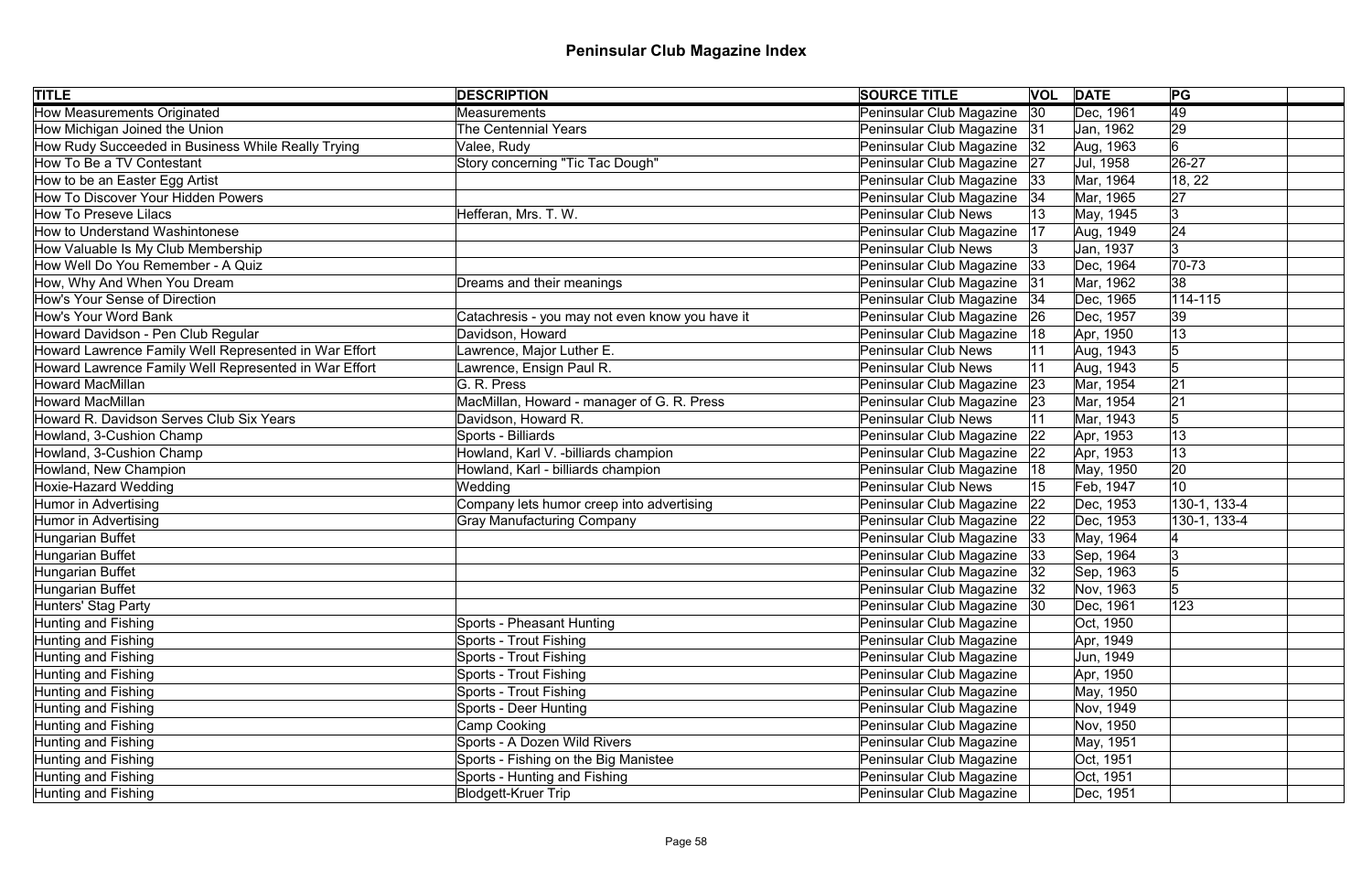| <b>TITLE</b>                            | <b>DESCRIPTION</b>                           | <b>SOURCE TITLE</b>         |    | <b>VOL DATE</b> | PG             |  |
|-----------------------------------------|----------------------------------------------|-----------------------------|----|-----------------|----------------|--|
| Hunting and Fishing                     | <b>Deck Stewart Trip</b>                     | Peninsular Club Magazine    |    | Dec, 1951       |                |  |
| Hunting and Fishing                     | sports - Bird Hunting                        | Peninsular Club Magazine    |    | Nov, 1948       |                |  |
| Hunting and Fishing                     | Sports - Pheasant Hunting                    | Peninsular Club Magazine    |    | Oct, 1949       |                |  |
| Hunting Regulations                     | Few regulation changes                       | Peninsular Club Magazine 22 |    | Oct, 1953       | 10             |  |
| Hunting Regulations                     | Sports - Hunting                             | Peninsular Club Magazine    | 22 | Oct, 1953       | 10             |  |
| Hurd-McAfee Wedding                     | Wedding                                      | Peninsular Club News        |    | Feb, 1940       | 12             |  |
| I. J. Van Kammen, Traveler              | VanKammen, I. J. - rear admiral and traveler | Peninsular Club Magazine    | 29 | Dec, 1960       | 68-71          |  |
| l've Got A Secret                       |                                              | Peninsular Club Magazine    | 26 | Sep, 1957       | 15, 32         |  |
| ll've Got A Secret                      |                                              | Peninsular Club Magazine    | 26 | Oct, 1957       | 27             |  |
| ll've Got A Secret                      |                                              | Peninsular Club Magazine    | 26 | Dec, 1957       | 131, 205       |  |
| Ice Cream - Sixteen Quarts a Year       |                                              | Peninsular Club Magazine    | 32 | Nov, 1963       | $16 - 17$      |  |
| Idema-Pew Wedding                       | Wedding                                      | Peninsular Club News        |    | Oct, 1947       | 11             |  |
| If You Want a Boy - Western Union       | <b>Western Union</b>                         | Peninsular Club Magazine    | 17 | Aug, 1949       | 6, 26          |  |
| If You Were There                       | Pen Club-Blythefield party                   | Peninsular Club Magazine    | 17 | Nov, 1949       | $16 - 17$      |  |
| If You Were There                       |                                              | Peninsular Club Magazine    | 17 | Nov, 1949       | $16 - 17$      |  |
| Illustrious Potentate of Saladin Temple | Walstrom, Henry W.                           | <b>Peninsular Club News</b> |    | Feb, 1939       | 13             |  |
| Immigrants In The Civil War             | <b>The Centennial Years</b>                  | Peninsular Club Magazine    | 31 | Feb, 1962       | 20             |  |
| Important Men Meet in Peninsular Club   |                                              | <b>Peninsular Club News</b> |    | Aug, 1937       | $4-5$          |  |
| <i>Imports</i>                          | Imports for the Christmas Season             | Peninsular Club Magazine    | 25 | Dec, 1956       | 86-89          |  |
| Impressario Windows                     | Windoes, Ralph F. - travelogue promoter      | Peninsular Club Magazine    | 22 | Sep, 1953       | 18-19, 27      |  |
| Impressario Windows                     |                                              | Peninsular Club Magazine    | 22 | Sep, 1953       | 18-19, 27      |  |
| In 1969 - Three Hours Chicago to Paris! |                                              | Peninsular Club Magazine    | 33 | Nov, 1964       | 12             |  |
| In a Tube, Brightly Seen                | VerSluis, Leonard A.                         | Peninsular Club Magazine    | 17 | Sep, 1949       | 5, 31          |  |
| In a Tube, Brightly Seen                | <b>WLAV - TV</b>                             | Peninsular Club Magazine    | 17 | Sep, 1949       | 5, 31          |  |
| In Dignity and Freedom                  |                                              | Peninsular Club Magazine    | 16 | Dec, 1948       | 23, 47, 51, 57 |  |
| In England It's A Verb - "Bissell"      | <b>Bissell Carpet Sweeper</b>                | Peninsular Club Magazine    |    | Sep, 1950       | $4-5$          |  |
| In Memoriam                             |                                              | Peninsular Club Magazine    | 28 | Jul, 1959       |                |  |
| In Memoriam                             | PenClub Members deaths in 1959               | Peninsular Club Magazine    |    | Dec, 1959       | 15             |  |
| In Memoriam                             | Kinsey, Elmer L.                             | Peninsular Club News        | 10 | Jan, 1942       | 15             |  |
| In Memoriam                             | Wilmarth, Harold C.                          | <b>Peninsular Club News</b> | 10 | Jan, 1942       | 15             |  |
| In Memoriam                             | Walton, Minor                                | Peninsular Club News        | 10 | Jan, 1942       | 15             |  |
| In Memoriam                             | Hefferan, T. W.                              | <b>Peninsular Club News</b> |    | Feb, 1942       | Ι3             |  |
| In Memoriam                             | Brooks, Marcus D.                            | Peninsular Club News        |    | Jun, 1941       | 14             |  |
| In Memoriam                             | Spence, H. Wilbert                           | <b>Peninsular Club News</b> |    | Dec, 1941       | 25             |  |
| In Memoriam                             | Morse, George M.                             | Peninsular Club News        |    | Dec, 1941       | 25             |  |
| In Memoriam                             | Swanson, Henry                               | <b>Peninsular Club News</b> |    | Feb, 1943       | 15             |  |
| In Memoriam                             | Williams, Clarence I.                        | Peninsular Club News        |    | Feb, 1943       | 15             |  |
| In Memoriam                             | Wiles, Frank                                 | Peninsular Club News        |    | Mar, 1943       | 15             |  |
| In Memoriam                             | Gray, Hugh J.                                | <b>Peninsular Club News</b> |    | Mar, 1943       | 15             |  |
| In Memoriam                             | Dennis, Roy E.                               | Peninsular Club News        | 10 | Jun, 1942       | 19             |  |
| In Memoriam                             | Denison, Judge A. C.                         | <b>Peninsular Club News</b> | 10 | Jun, 1942       | $ 19\rangle$   |  |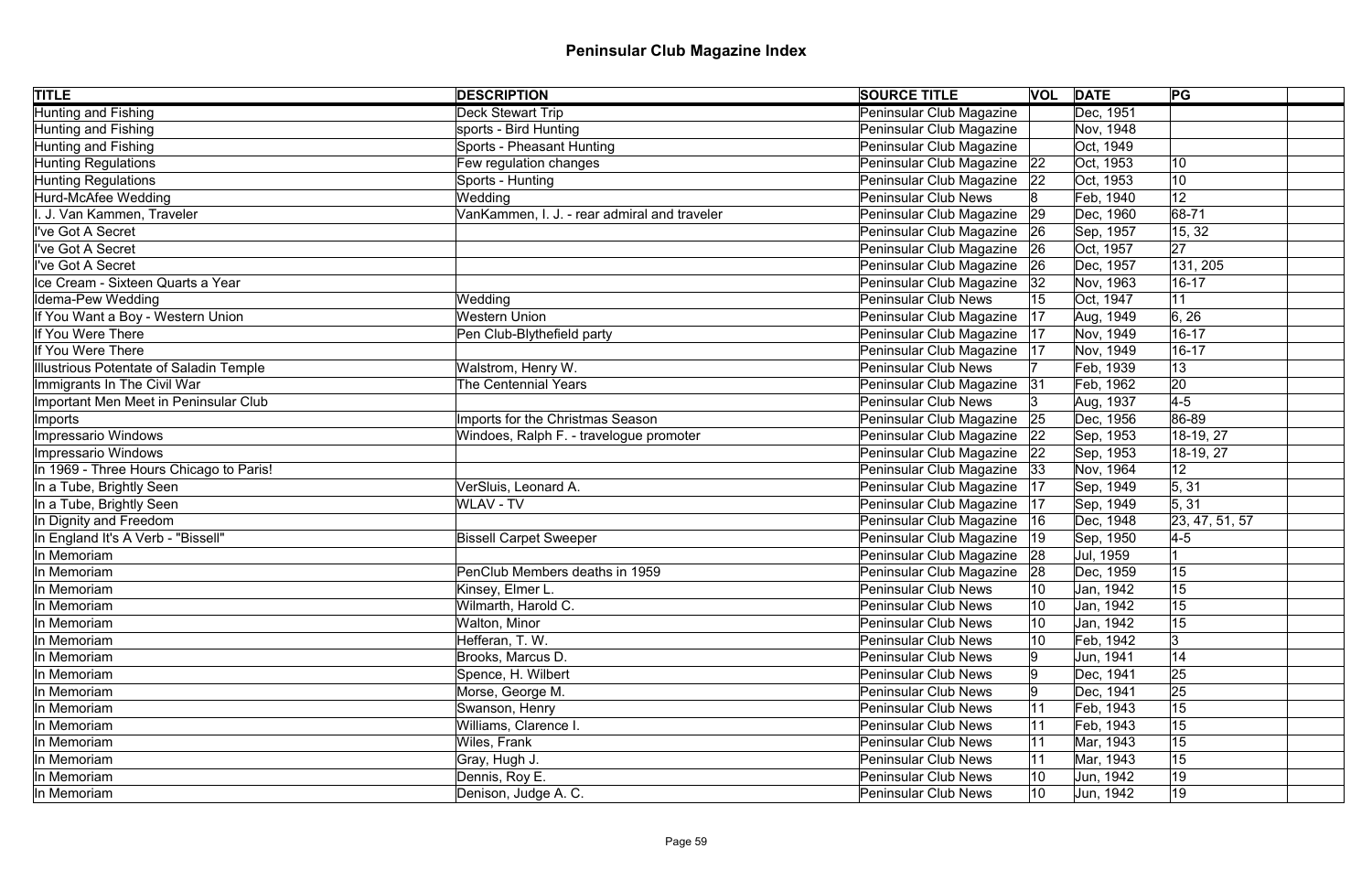| <b>TITLE</b> | <b>DESCRIPTION</b>       | <b>SOURCE TITLE</b>           |    | <b>VOL DATE</b>    | PG          |
|--------------|--------------------------|-------------------------------|----|--------------------|-------------|
| In Memoriam  | Ferdon, John W.          | <b>Peninsular Club News</b>   | 10 | Nov, 1942          | 13          |
| In Memoriam  | McPherson, Charles       | <b>Peninsular Club News</b>   | 13 | Mar, 1945          | 11          |
| In Memoriam  | Wing, Roy E.             | <b>Peninsular Club News</b>   |    | Jan-Feb, 1946   15 |             |
| In Memoriam  | Johnstone, Robert L.     | <b>Peninsular Club News</b>   |    | Jan-Feb, 1946   15 |             |
| In Memoriam  | Cain, Thomas Peter       | <b>Peninsular Club News</b>   |    | Jan, 1943          | 14          |
| In Memoriam  | Stalter, Francis N.      | <b>Peninsular Club News</b>   |    | Jan, 1943          | 14          |
| In Memoriam  | Schall, Benno T.         | <b>Peninsular Club News</b>   |    | Jan, 1943          | 14          |
| In Memoriam  | Norris, Mark             | <b>Peninsular Club News</b>   |    | Jun, 1943          | 13          |
| In Memoriam  | Hoffius, Judge Cornelius | <b>Peninsular Club News</b>   |    | Nov, 1943          | 18          |
| In Memoriam  | Jarvis, W. B.            | <b>Peninsular Club News</b>   |    | Nov, 1943          | 18          |
| In Memoriam  | Brown, Wallace E.        | <b>Peninsular Club News</b>   |    | Jan, 1944          |             |
| In Memoriam  | Hunting, Edgar W.        | Peninsular Club News          |    | Jul, 1944          | 15          |
| In Memoriam  | Duffy, John              | <b>Peninsular Club News</b>   |    | Apr, 1936          | 6           |
| In Memoriam  | VanEtten, Clarence J.    | <b>Peninsular Club News</b>   |    | Apr, 1936          |             |
| In Memoriam  | Baldwin, Charles Judson  | <b>Peninsular Club News</b>   |    | Apr, 1936          |             |
| In Memoriam  | Hendricks, Gustave A.    | <b>Peninsular Club News</b>   |    | May, 1936          |             |
| In Memoriam  | Thoits, Tom              | <b>Peninsular Club News</b>   |    | May, 1936          |             |
| In Memoriam  | Jack, William A.         | <b>Peninsular Club News</b>   |    | Nov, 1936          |             |
| In Memoriam  | Bennett, Henry J.        | <b>Peninsular Club News</b>   |    | Jan, 1937          |             |
| In Memoriam  | Wheeler, John H. "Jack"  | <b>Peninsular Club News</b>   |    | Oct, 1944          | 19          |
| In Memoriam  | Peck, Percy Seaman       | <b>Peninsular Club News</b>   |    | Oct, 1944          | 19          |
| In Memoriam  | Bulkeley, Ralph W.       | <b>Peninsular Club News</b>   |    | Jan, 1939          | 10          |
| In Memoriam  | Becker, Henry W.         | <b>Peninsular Club News</b>   |    | Jan, 1939          | 10          |
| In Memoriam  | DeHaan, Albert           | <b>Peninsular Club News</b>   |    | Jan, 1939          | 10          |
| In Memoriam  | Ainsworth, Arthur S.     | Peninsular Club Magazine      | 18 | Feb, 1950          | 30          |
| In Memoriam  | Miller, Benjamin M.      | Peninsular Club Magazine      | 18 | Apr, 1950          | 26          |
| In Memoriam  | Sparks, Frank M.         | Peninsular Club Magazine  18  |    | Apr, 1950          | 26          |
| In Memoriam  | Schopps, Rodney D.       | Peninsular Club Magazine   18 |    | Apr, 1950          | 26          |
| In Memoriam  | Litscher, Christian D.   | Peninsular Club Magazine   17 |    | Aug, 1949          | 21          |
| In Memoriam  | Banks, William B.        | <b>Peninsular Club News</b>   |    | Feb, 1941          | 12          |
| In Memoriam  | Billings, Frank L.       | <b>Peninsular Club News</b>   |    | Mar, 1941          | 12          |
| In Memoriam  | Griswold, Joseph G.      | <b>Peninsular Club News</b>   |    | Mar, 1941          | 12          |
| In Memoriam  | Bureau, Joseph E.        | <b>Peninsular Club News</b>   |    | Aug, 1944          | 13          |
| In Memoriam  | Bylenga, Harry           | <b>Peninsular Club News</b>   |    | Jan, 1945          | $17 - 18$   |
| In Memoriam  | Drake, Robert R.         | <b>Peninsular Club News</b>   | 13 | Jan, 1945          | $ 17 - 18 $ |
| In Memoriam  | Lockwood, C.L.           | <b>Peninsular Club News</b>   |    | Jan, 1945          | $17 - 18$   |
| In Memoriam  | Munshaw, Earl W.         | <b>Peninsular Club News</b>   | 13 | Jan, 1945          | $ 17 - 18 $ |
| In Memoriam  | MacPhail, Herman W.      | <b>Peninsular Club News</b>   | 13 | Jan, 1945          | $17 - 18$   |
| In Memoriam  | Wilcox, Sanford P.       | <b>Peninsular Club News</b>   | 13 | Aug, 1945          | 18          |
| In Memoriam  | Rathbone, Alfred Day III | <b>Peninsular Club News</b>   |    | Aug, 1945          | 18          |
| In Memoriam  | Brown, T. Herschel       | <b>Peninsular Club News</b>   | 13 | Aug, 1945          | 18          |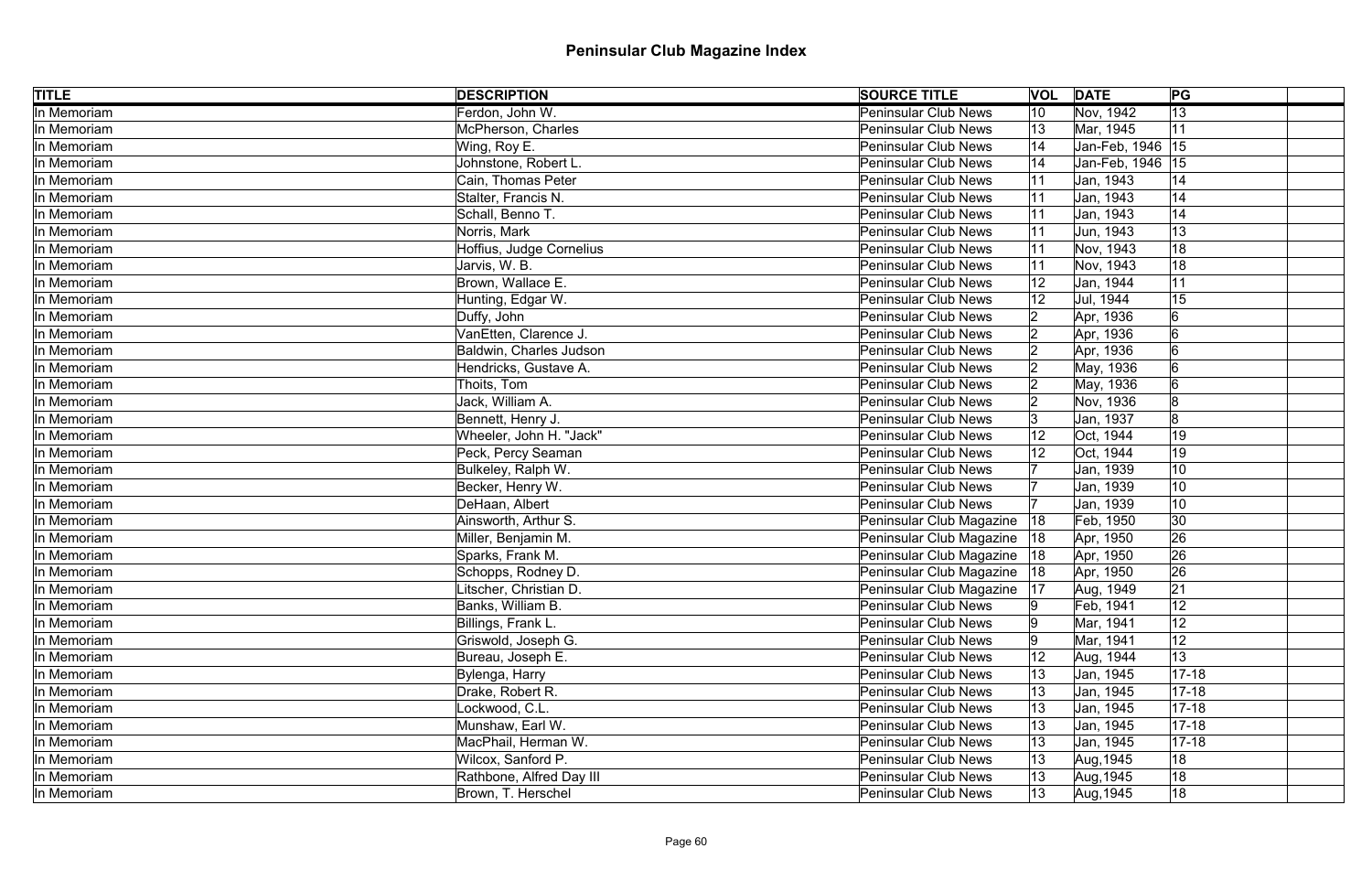| <b>TITLE</b>                                      | <b>DESCRIPTION</b>                | <b>SOURCE TITLE</b>           |              | <b>VOL DATE</b> | PG     |
|---------------------------------------------------|-----------------------------------|-------------------------------|--------------|-----------------|--------|
| In Memoriam                                       | Brown, David H.                   | <b>Peninsular Club News</b>   | $ 13\rangle$ | Sep, 1945       | 14     |
| In Memoriam                                       | Hopkins, Myron H.                 | <b>Peninsular Club News</b>   | 13           | Sep, 1945       | 14     |
| In Memoriam                                       | Lynch, John                       | Peninsular Club Magazine      | 17           | Sep, 1949       | 28     |
| In Memoriam                                       | Everett, James Campbell           | Peninsular Club News          |              | Oct, 1937       |        |
| In Memoriam                                       | Blocksma, Dewey                   | <b>Peninsular Club News</b>   |              | Oct, 1937       | 6      |
| In Memoriam                                       | Hutchins, Lee M.                  | Peninsular Club News          |              | Dec, 1937       | 18     |
| In Memoriam                                       | Hendricks, Mrs. Gertrud           | <b>Peninsular Club News</b>   |              | Dec, 1937       |        |
| In Memoriam                                       | Walton, Mrs. Minor                | <b>Peninsular Club News</b>   |              | Dec, 1937       |        |
| In Memoriam                                       | Houseman, Felix                   | <b>Peninsular Club News</b>   |              | Dec, 1937       | 8      |
| In Memoriam                                       | Stowe, Ernest A.                  | <b>Peninsular Club News</b>   |              | Apr, 1938       | 14     |
| In Memoriam                                       | Hall, Brinton F.                  | <b>Peninsular Club News</b>   |              | Apr, 1938       | 14     |
| In Memoriam                                       | Knappen, Stuart E.                | <b>Peninsular Club News</b>   |              | May, 1938       | 10     |
| In Memoriam                                       | Wilcox, Sanford P.                | <b>Peninsular Club News</b>   |              | Aug, 1945       | 18     |
| In Memoriam                                       | Rathbone, Alfred Day III          | <b>Peninsular Club News</b>   |              | Aug, 1945       | 18     |
| In Memoriam                                       | Brown, T. Herschel                | <b>Peninsular Club News</b>   |              | Aug, 1945       | 18     |
| In Memoriam - Pen Club Employee                   | Ogren, Oscar A.                   | <b>Peninsular Club News</b>   |              | Dec, 1944       | 25     |
| In Memoriam - Rt. Rev. McCormick                  | McCormick, Rt. Rev. John Newton   | <b>Peninsular Club News</b>   |              | Jan, 1940       | 12     |
| In memoriam - The last roll call                  | McDonald, John Samuel             | <b>Peninsular Club News</b>   |              | Aug, 1941       | 14     |
| In memoriam - The last roll call                  | Carpenter, Dr. Irving D.          | <b>Peninsular Club News</b>   |              | Aug, 1941       | 14     |
| In Memoriam, 1952                                 |                                   | Peninsular Club Magazine      | $ 22\rangle$ | Jan, 1953       | 19     |
| In Memorium                                       | <b>PenClub Members deceased</b>   | Peninsular Club Magazine      | 22           | Jun, 1953       | 27     |
| In Memorium                                       | Members who died in 1953          | Peninsular Club Magazine      | 23           | Feb, 1954       | 31     |
| In Memorium                                       | Hopson, Charles                   | <b>Peninsular Club News</b>   |              | Mar, 1948       | 14     |
| In Memorium                                       | Jentsch, Otto G.                  | <b>Peninsular Club News</b>   | 16           | Mar, 1948       | 14     |
| In Memorium                                       | Hook, R. Wallace                  | <b>Peninsular Club News</b>   |              | Mar, 1948       | 14     |
| In Memorium                                       | Smith, Laurence W. "Bun"          | Peninsular Club Magazine      | 16           | Sep, 1948       | 24     |
| In Memorium                                       | Wolf, Gustave A.                  | Peninsular Club Magazine   16 |              | Sep, 1948       | 24     |
| In Memorium, 1951                                 | PenClub - deceased members        | Peninsular Club Magazine 21   |              | Jan, 1952       | 32     |
| In Memorium, 1952                                 | List of Deceased Members, 1952    | Peninsular Club Magazine 22   |              | Jan, 1953       | 19     |
| In Such A Cabin Was Lincoln Born                  |                                   | Peninsular Club Magazine      | 29           | Nov, 1960       |        |
| In the Gay 90's                                   |                                   | Peninsular Club Magazine      | 16           | Jul, 1948       |        |
| In The Service Of Our Country                     | WWII                              | <b>Peninsular Club News</b>   |              | Aug, 1942       | 6      |
| Income Taxes                                      | April 15 Tax time                 | Peninsular Club Magazine      | 28           | Apr, 1959       | 8      |
| Incoming Outgoing                                 |                                   | Peninsular Club Magazine      | 36           | Roster, 1971    | 11     |
| Incoming Justices                                 | Judges-to-be have play-conference | Peninsular Club Magazine 28   |              | Dec, 1959       | 167    |
| Increase In TV Rates                              | TV rates                          | Peninsular Club Magazine 21   |              | Mar, 1952       | 21, 32 |
| Independent Security Enters Group Insurance Field |                                   | Peninsular Club Magazine 33   |              | Apr, 1964       | 32     |
| Independent Security Life Insurance Company       |                                   | Peninsular Club Magazine 31   |              | Dec, 1962       | 161    |
| Index 1948 Articles                               |                                   | Peninsular Club Magazine   17 |              | Feb, 1949       | 33     |
| Index of 1956 Issues                              |                                   | Peninsular Club Magazine 25   |              | Dec, 1956       | 227    |
| <b>Index of Advertisers</b>                       |                                   | Peninsular Club Magazine 21   |              | Dec, 1952       | 174    |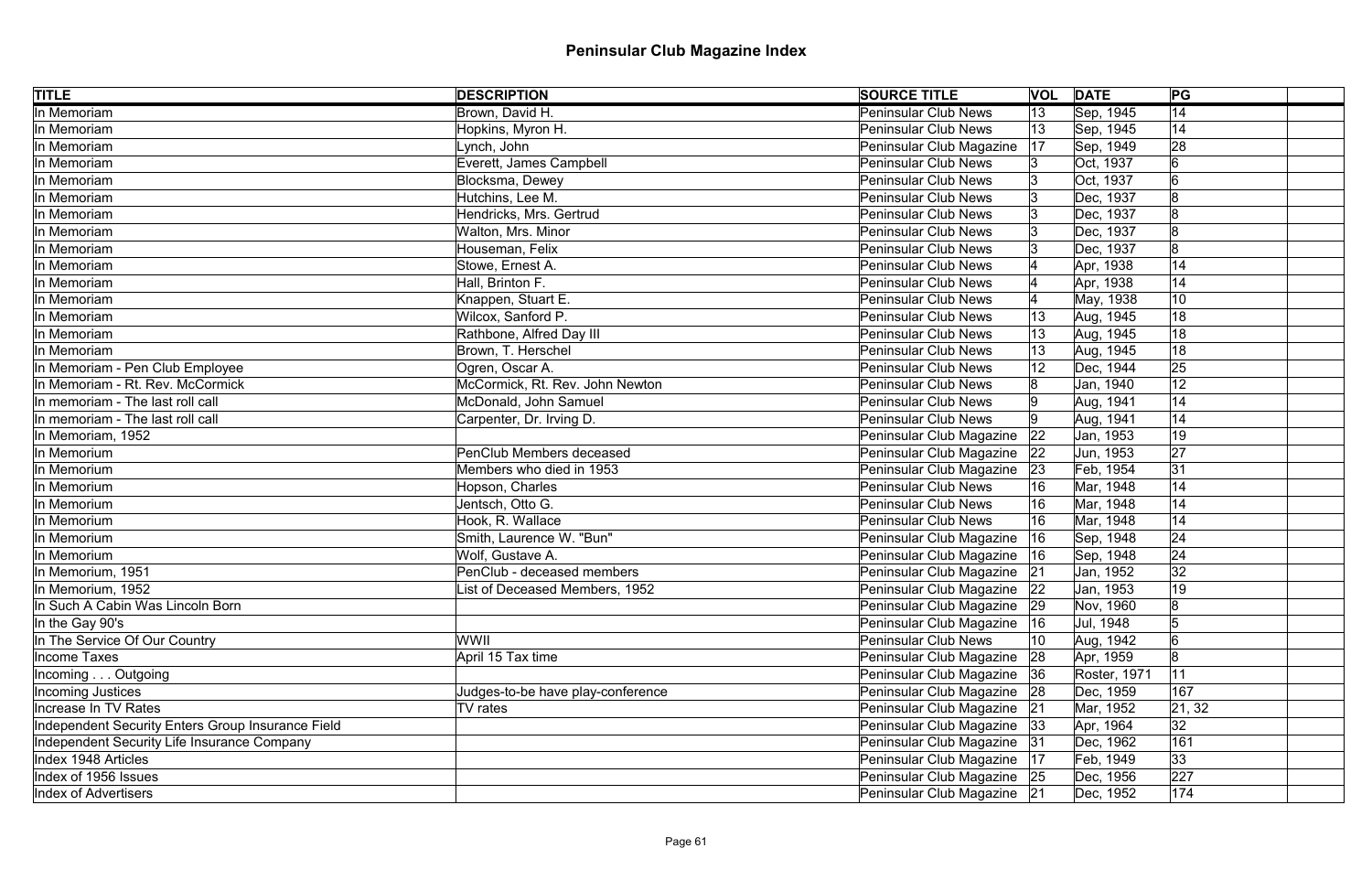| <b>TITLE</b>                                             | <b>DESCRIPTION</b>                    | <b>SOURCE TITLE</b>           |    | <b>VOL DATE</b> | PG             |
|----------------------------------------------------------|---------------------------------------|-------------------------------|----|-----------------|----------------|
| <b>Index of Advertisers</b>                              |                                       | Peninsular Club Magazine      | 23 | May, 1954       | 86             |
| <b>Index of Advertisers</b>                              |                                       | Peninsular Club Magazine 24   |    | Dec, 1955       | 222            |
| <b>Index of Advertisers</b>                              |                                       | Peninsular Club Magazine 25   |    | Dec, 1956       | 230            |
| <b>Index of Advertisers</b>                              |                                       | Peninsular Club Magazine 26   |    | Jun, 1957       | 60             |
| <b>Index of Advertisers</b>                              | <b>PenClub Index of Advertisers</b>   | Peninsular Club Magazine 27   |    | Jun, 1958       | 56             |
| <b>Index of Advertisers</b>                              |                                       | Peninsular Club Magazine 27   |    | Dec, 1958       | 196-197        |
| <b>Index of Advertisers</b>                              |                                       | Peninsular Club Magazine 28   |    | Jun, 1959       | 56             |
| <b>Index of Advertisers</b>                              |                                       | Peninsular Club Magazine 29   |    | Jun, 1960       | 64             |
| <b>Index of Advertisers</b>                              |                                       | Peninsular Club Magazine 29   |    | Dec, 1960       | 198-199        |
| <b>Index of Advertisers</b>                              |                                       | Peninsular Club Magazine   30 |    | Jun, 1961       | 64             |
| <b>Index of Advertisers</b>                              |                                       | Peninsular Club Magazine 31   |    | Dec, 1962       | 181?           |
| <b>Index of Advertisers</b>                              |                                       | Peninsular Club Magazine      | 33 | Dec, 1964       | 147            |
| <b>Index of Advertisers</b>                              |                                       | Peninsular Club Magazine      | 32 | Jun, 1963       | 70             |
| <b>Index of Advertisers</b>                              |                                       | Peninsular Club Magazine      | 32 | Dec, 1963       | 137            |
| <b>Index of Advertisers</b>                              |                                       | Peninsular Club Magazine 34   |    | Jun, 1965       | 70             |
| <b>Index of Advertisers</b>                              |                                       | Peninsular Club Magazine      | 34 | Dec, 1965       | 123-124        |
| Index of Advertisers for 1959                            |                                       | Peninsular Club Magazine      | 28 | Dec, 1959       | 184-188        |
| Index of Advertisers, 1957                               |                                       | Peninsular Club Magazine 26   |    | Dec, 1957       | 206-207        |
| Index of Articles and Features                           |                                       | Peninsular Club Magazine 29   |    | Dec, 1960       | 193-197        |
| Index of Articles and Features in 1957 Magazines         | PenClub Index of 1957 Articles        | Peninsular Club Magazine   26 |    | Dec, 1957       | 201-205        |
| Index of Articles and Features in 1961                   |                                       | Peninsular Club Magazine  30  |    | Dec, 1961       | 205-207        |
| Index of Articles for 1959                               |                                       | Peninsular Club Magazine 28   |    | Dec, 1959       | 179-181        |
| Index of Magazine Subjects                               |                                       | Peninsular Club Magazine 27   |    | Dec, 1958       | 191-195        |
| Index of Subjects, 1961                                  |                                       | Peninsular Club Magazine 31   |    | Dec, 1962       | 175-177        |
| <b>Index to Advertisers</b>                              | 1953 Advertisers Index                | Peninsular Club Magazine 22   |    | Dec, 1953       | 198-199        |
| <b>Index to December Advertisers</b>                     |                                       | Peninsular Club Magazine 23   |    | Dec, 1954       | $ 214 - 215 $  |
| Indianapolis Speeday                                     | Sports - Indianapolis Speedway Races  | Peninsular Club Magazine 24   |    | May, 1955       | $ 22 - 23 $    |
| Indoor Golf School                                       | Sports - Golf                         | <b>Peninsular Club News</b>   |    | Mar, 1945       | 5              |
| Informing New Members                                    |                                       | <b>Peninsular Club News</b>   |    | May, 1938       | $11 - 13$      |
| Initiation Increase                                      | PenClub initation fee increased       | Peninsular Club Magazine      | 23 | Sep, 1954       | 12             |
| Initiation Increase                                      | Englund, Karin - dance instructor     | Peninsular Club Magazine      | 23 | Sep, 1954       | $\overline{2}$ |
| Inside the New York World's Fair - Illustrated Newletter |                                       | Peninsular Club Magazine      | 33 | Apr, 1964       | 15             |
| Interlochen - The Man and the Talent                     | Maddy, Dr. Joseph E.                  | Peninsular Club Magazine      | 32 | Dec, 1963       | 75-77          |
| Interlochen - The Man and the Talent                     | Interlochen, Michigan                 | Peninsular Club Magazine      | 32 | Dec, 1963       | 75-77          |
| Intermediate Membership Opens                            | PenClub new membership classification | Peninsular Club Magazine 29   |    | Feb, 1960       |                |
| Intermediate Membership Plan                             |                                       | Peninsular Club Magazine 29   |    | Jul, 1960       |                |
| International Buffet - All American                      |                                       | Peninsular Club Magazine 34   |    | Mar, 1965       | 13             |
| Interstate Freight                                       | Interstate Motor Freight System       | Peninsular Club Magazine      | 22 | Dec, 1953       | 140-142        |
| Interstate Freight                                       | Rahilly, Lawrence D. - president      | Peninsular Club Magazine      | 22 | Dec, 1953       | 140-142        |
| Introducing Some Members to the Spring Lake Club         | Spring Lake Country Club              | <b>Peninsular Club News</b>   |    | May, 1936       | $12 - 13$      |
| Introducing The Illinois Athletic Club                   | <b>Affiliated Club</b>                | <b>Peninsular Club News</b>   |    | May, 1939       | $10 - 11$      |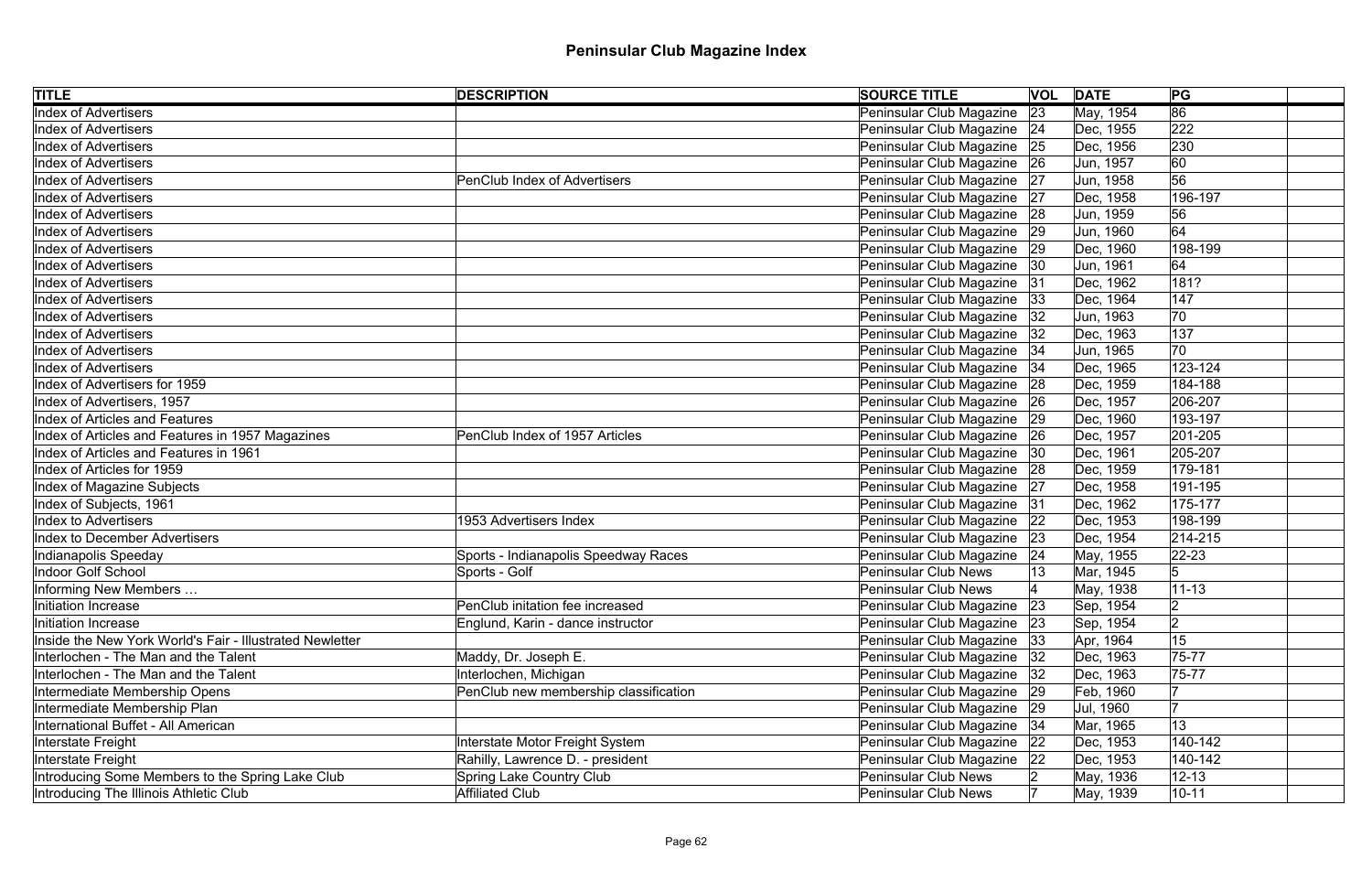| <b>TITLE</b>                              | <b>DESCRIPTION</b>                                        | <b>SOURCE TITLE</b>           | <b>VOL DATE</b> |              | PG          |
|-------------------------------------------|-----------------------------------------------------------|-------------------------------|-----------------|--------------|-------------|
| Introducing the President                 | Trapp, Herbert E.                                         | Peninsular Club Magazine      | 38              | Roster, 1969 | $14 - 15$   |
| Introduction To Uncle Tom's Cabin         | The Centennial Years                                      | Peninsular Club Magazine 29   |                 | Dec, 1960    | 145-147     |
| Inventions                                | VanAntwerp relates interesting story on patents           | Peninsular Club Magazine 26   |                 | Mar, 1957    | $22 - 26$   |
| Inventions                                | VanAntwerp, Harold - patent attorney                      | Peninsular Club Magazine 26   |                 | Mar, 1957    | $ 22 - 26 $ |
| Investments                               | Monthly Investment Plan make shareholding in America Easy | Peninsular Club Magazine 26   |                 | Dec, 1957    | 144-147     |
| lowa Fight Song                           | College Song                                              | Peninsular Club Magazine   30 |                 | Feb, 1961    | $ 28-29$    |
| lowa Fight Song                           | Wilson, Meredith                                          | Peninsular Club Magazine  30  |                 | Feb, 1961    | $ 28-29$    |
| Ira A. Moore, Banker                      | Moore, Ira A. - president of Peoples National Bank        | Peninsular Club Magazine 24   |                 | Dec, 1955    | 135         |
| Ira A. Moore, Banker                      | Peoples National Bank President                           | Peninsular Club Magazine 24   |                 | Dec, 1955    | 135         |
| Iron Horses Near End of Line              |                                                           | Peninsular Club Magazine   32 |                 | Mar, 1963    | 18-19       |
| Is He A "Bad Boy"?                        | Study report of potential juvenile delinquent             | Peninsular Club Magazine      | 27              | Dec, 1958    | 180-183     |
| Is He Regular?                            | Crowe, Pat                                                | Peninsular Club Magazine      | 19              | Aug, 1950    | 12          |
| Is It to be Ike                           | Politics                                                  | Peninsular Club Magazine      | 21              | Nov, 1952    | 3           |
| Is It True What "They" Say About Drinking |                                                           | Peninsular Club Magazine      | 17              | Oct, 1949    | 26          |
| Is the Community Chest Doomed?            | Littlefair, Dr. Duncan holds mirror up to Grand Rapids    | Peninsular Club Magazine 27   |                 | Nov, 1958    | $16 - 18$   |
| Is the Community Chest Doomed?            | Community Chest                                           | Peninsular Club Magazine      | 27              | Nov, 1958    | $16 - 18$   |
| Is There a Santa Claus?                   |                                                           | Peninsular Club Magazine   34 |                 | Dec, 1965    | 46-47       |
| Is War with Russia Inevitable?            |                                                           | Peninsular Club Magazine      | 18              | Apr, 1950    | $ 27-29 $   |
| Is Youth Flabby?                          | President's charge - youth are flabby                     | Peninsular Club Magazine 31   |                 | Mar, 1962    | $6-7$       |
| It Can't Happen Here  But It Did          | PenClub new members                                       | Peninsular Club News          |                 | Mar, 1940    | 3, 14       |
| It Pays To Advertise                      |                                                           | Peninsular Club Magazine      | 18              | Feb, 1950    | 31          |
| It's a Cultural Force                     | Ladies' Literary Club                                     | Peninsular Club Magazine      | 17              | Apr, 1949    | 7, 29       |
| It's A Large Powerful Cat                 | Jaguar Automobile                                         | Peninsular Club Magazine   18 |                 | Feb, 1950    | 28-29       |
| It's a Matter of Taste                    |                                                           | Peninsular Club Magazine      | 16              | Jul, 1948    | 12, 21      |
| It's a party                              |                                                           | Peninsular Club Magazine 35   |                 | Spring, 1968 | $ 21-23 $   |
| It's A Record                             |                                                           | Peninsular Club Magazine   34 |                 | Mar, 1965    | 29          |
| It's All Over Now But it was some party   | PenClub Stag Party                                        | Peninsular Club News          |                 | Sep, 1940    | $3-5, 13$   |
| It's Fun to See the Chicks                |                                                           | Peninsular Club Magazine      | 16              | Jul, 1948    | 6           |
| It's Genius, I Tell Ya'                   | Allen, Roger                                              | Peninsular Club News          | $ 9\rangle$     | Jan, 1941    | $3-4$       |
| It's Halloween At the Pen Club            |                                                           | Peninsular Club Magazine      | 36              | Winter, 1970 | 36-37       |
| It's Rah! Rah! Time again                 |                                                           | Peninsular Club Magazine      | 17              | Sep, 1949    | 26          |
| It's That Season Again                    |                                                           | Peninsular Club Magazine      | 16              | Nov, 1948    | 20          |
| It's the "Half Century" House             | Furniture Museum display                                  | Peninsular Club Magazine      | 18              | Feb, 1950    | $22-23, 27$ |
| It's Tulip Time                           |                                                           | Peninsular Club Magazine      | 16              | Jun, 1948    | 5, 22       |
| Italian Buffet                            |                                                           | Peninsular Club Magazine  33  |                 | Mar, 1964    |             |
| <b>Italian Buffet</b>                     |                                                           | Peninsular Club Magazine 33   |                 | Aug, 1964    |             |
| <b>Italian Buffet</b>                     |                                                           | Peninsular Club Magazine   32 |                 | May, 1963    | 15          |
| <b>Italian Buffet</b>                     |                                                           | Peninsular Club Magazine 32   |                 | Jul, 1963    |             |
| Ivan E. Hull                              | Hull, Ivan E. - local realtor                             | Peninsular Club Magazine 29   |                 | Aug, 1960    | 14          |
| J. A. White                               | White, J. A. - 38 years with radio-TV                     | Peninsular Club Magazine   32 |                 | Feb, 1963    | $17 - 18$   |
| J. Zweedyk Heads Membership Campaign      | Zweedyk, Jacob                                            | Peninsular Club News          |                 | Apr, 1938    | 11          |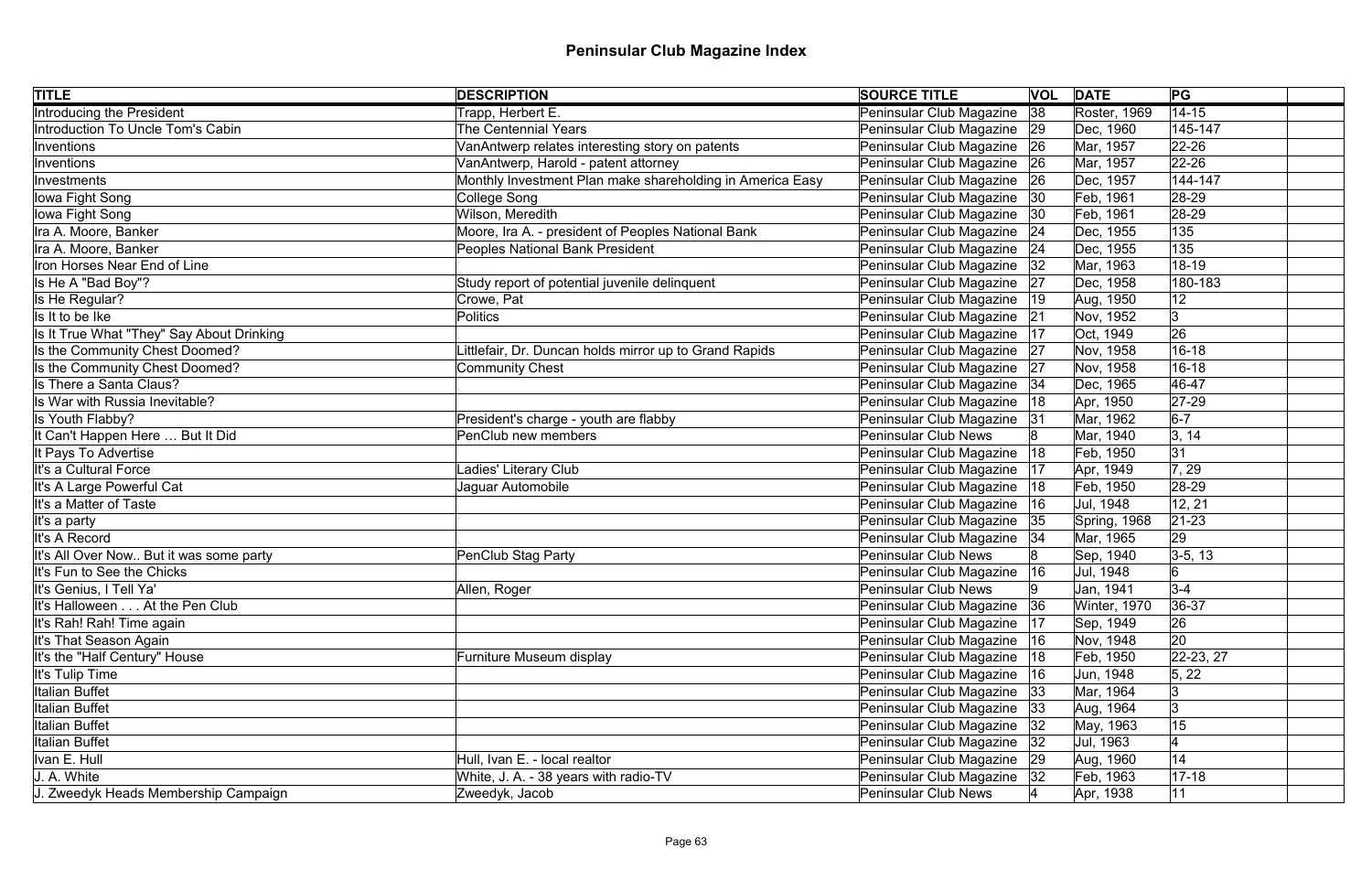| <b>TITLE</b>                            | <b>DESCRIPTION</b>                                        | <b>SOURCE TITLE</b>         |              | <b>VOL DATE</b> | PG              |  |
|-----------------------------------------|-----------------------------------------------------------|-----------------------------|--------------|-----------------|-----------------|--|
| Jack Assures Dad Everything Okeh        | Collins, Jack                                             | <b>Peninsular Club News</b> | 10           | Nov, 1942       | 12              |  |
| Jack Brower                             | Top of the Sixes                                          | Peninsular Club Magazine    | 28           | Jan, 1959       | 9               |  |
| <b>Jack Brower</b>                      | <b>Stouffer Restaurant</b>                                | Peninsular Club Magazine    | 28           | Jan, 1959       | 9               |  |
| Jack Brower and the Hotel Caribe        | Brower, Jack                                              | Peninsular Club Magazine    | 18           | Feb, 1950       | 21              |  |
| Jack Dempsey's Manager                  | Auerbach, A. J. - manager of Jack Dempsey                 | Peninsular Club Magazine    | 23           | Jul, 1954       | 18-20           |  |
| Jack Dempsey's Manager                  | Dempsey, William Harrison "Jack", Boxer                   | Peninsular Club Magazine    | 23           | Jul, 1954       | 18-20           |  |
| Jack Johnson, the Boxer                 | Sports - Boxing                                           | Peninsular Club Magazine    | 22           | Aug, 1953       | $ 20-22 $       |  |
| Jack Johnson, the Boxer                 | Johnson, Jack - ex-Heavyweight Champion                   | Peninsular Club Magazine    | 22           | Aug, 1953       | $20-22$         |  |
| Jack Loeks, Showman                     | oeks, Jack - Movie theater owner                          | Peninsular Club Magazine    | 23           | Dec, 1954       | 78-79           |  |
| <b>Jack London Reporting</b>            | Jack London's 50 year-old story of San Francisco Disaster | Peninsular Club Magazine    | 25           | May, 1956       | $13 - 15$       |  |
| Jack the Ripper                         |                                                           | Peninsular Club Magazine    | 22           | Aug, 1953       | 6               |  |
| Jack the Ripper                         | London's 1888 Murders                                     | Peninsular Club Magazine    | 22           | Aug, 1953       | $6\overline{6}$ |  |
| Jack Zaremba on TV                      | Zaremba, Jack - TV actor                                  | Peninsular Club Magazine    | 23           | Aug, 1954       | 13              |  |
| <b>Jackson Prison Riot</b>              | 1952 prison riot - cell block 15                          | Peninsular Club Magazine    | 21           | Nov, 1952       | 12-13, 24-25    |  |
| Jackson Prison's Newspaper              | Award winning newspaper by Jackson inmates                | Peninsular Club Magazine    | 23           | Aug, 1954       | 29              |  |
| <b>Jacob VanderWal and Five Sons</b>    | VanderWal, Jacob - clerk of Superior Court                | Peninsular Club Magazine    | 16           | Jun, 1948       | 10              |  |
| Jacob Zweedyk, in Memoriam              | Zweedyk, Jacob                                            | Peninsular Club Magazine    | 30           | Jul, 1961       |                 |  |
| Jake LaMotta, Pugilist                  | LaMotta, Jake - boxer                                     | Peninsular Club Magazine    | 30           | Sep, 1961       | 28-29           |  |
| Jake LaMotta, Pugilist                  | Sports - Boxing, LaMotta, Jake                            | Peninsular Club Magazine    | 30           | Sep, 1961       | 28-29           |  |
| James A. Smith-Susanne H. Wade Nuptials | Wedding                                                   | <b>Peninsular Club News</b> | 16           | May, 1948       | 9               |  |
| James Bayne Company                     | Bayne, James                                              | Peninsular Club Magazine    | 26           | Feb, 1957       | $ 34-35$        |  |
| James Bayne Company                     | Grand Rapids First Furniture Photographers in 69th year   | Peninsular Club Magazine    | 26           | Feb, 1957       | $ 34-35$        |  |
| James Francis Delaney                   | Delaney, James Francis - olympic games athlete            | Peninsular Club Magazine    | 25           | Jul, 1956       | $13 - 17$       |  |
| James Michael Curly                     | Curly, James Michael                                      | Peninsular Club Magazine    | 28           | Jan, 1959       | $ 25 - 26 $     |  |
| January Birthdays                       |                                                           | Peninsular Club Magazine    | 26           | Jan, 1957       | Ι3              |  |
| January Birthdays                       |                                                           | Peninsular Club Magazine    | 28           | Jan, 1959       |                 |  |
| January Birthdays                       |                                                           | Peninsular Club Magazine 25 |              | Jan, 1956       | 2               |  |
| January Birthdays                       |                                                           | Peninsular Club Magazine    | 27           | Jan, 1958       |                 |  |
| January Birthdays                       |                                                           | Peninsular Club Magazine 29 |              | Jan, 1960       |                 |  |
| January Birthdays                       |                                                           | Peninsular Club Magazine    | 30           | Jan, 1961       |                 |  |
| January Birthdays                       |                                                           | Peninsular Club Magazine    | 31           | Jan, 1962       |                 |  |
| January Birthdays                       |                                                           | Peninsular Club Magazine    | 33           | Jan, 1964       |                 |  |
| <b>January Birthdays</b>                |                                                           | Peninsular Club Magazine    | 34           | Jan, 1965       | 8               |  |
| January Stag                            |                                                           | <b>Peninsular Club News</b> |              | Jan, 1943       | 3               |  |
| January Stag Entertainment              | MacDougal, Mickey                                         | <b>Peninsular Club News</b> |              | Dec, 1944       | $21-22$         |  |
| January Stag Night                      |                                                           | <b>Peninsular Club News</b> |              | Jan, 1945       |                 |  |
| Japan's Northern Island                 |                                                           | Peninsular Club Magazine    | 34           | Dec, 1965       | 80-81           |  |
| Japanese Culture                        | Japan - present day is found blend of East and West       | Peninsular Club Magazine    | 27           | May, 1958       | $23 - 24$       |  |
| Jazz Is A Sometime Thing                |                                                           | Peninsular Club Magazine    | $ 19\rangle$ | Sep, 1950       | $ 6, 28-29$     |  |
| Jeanne Moore - Arthur Clements to wed   | Wedding                                                   | <b>Peninsular Club News</b> | 16           | Jan, 1948       | 16              |  |
| Jelle Hekman                            | Hekman, Jelle - Hekman Furniture Company President        | Peninsular Club Magazine 23 |              | Dec, 1954       | 104, 106        |  |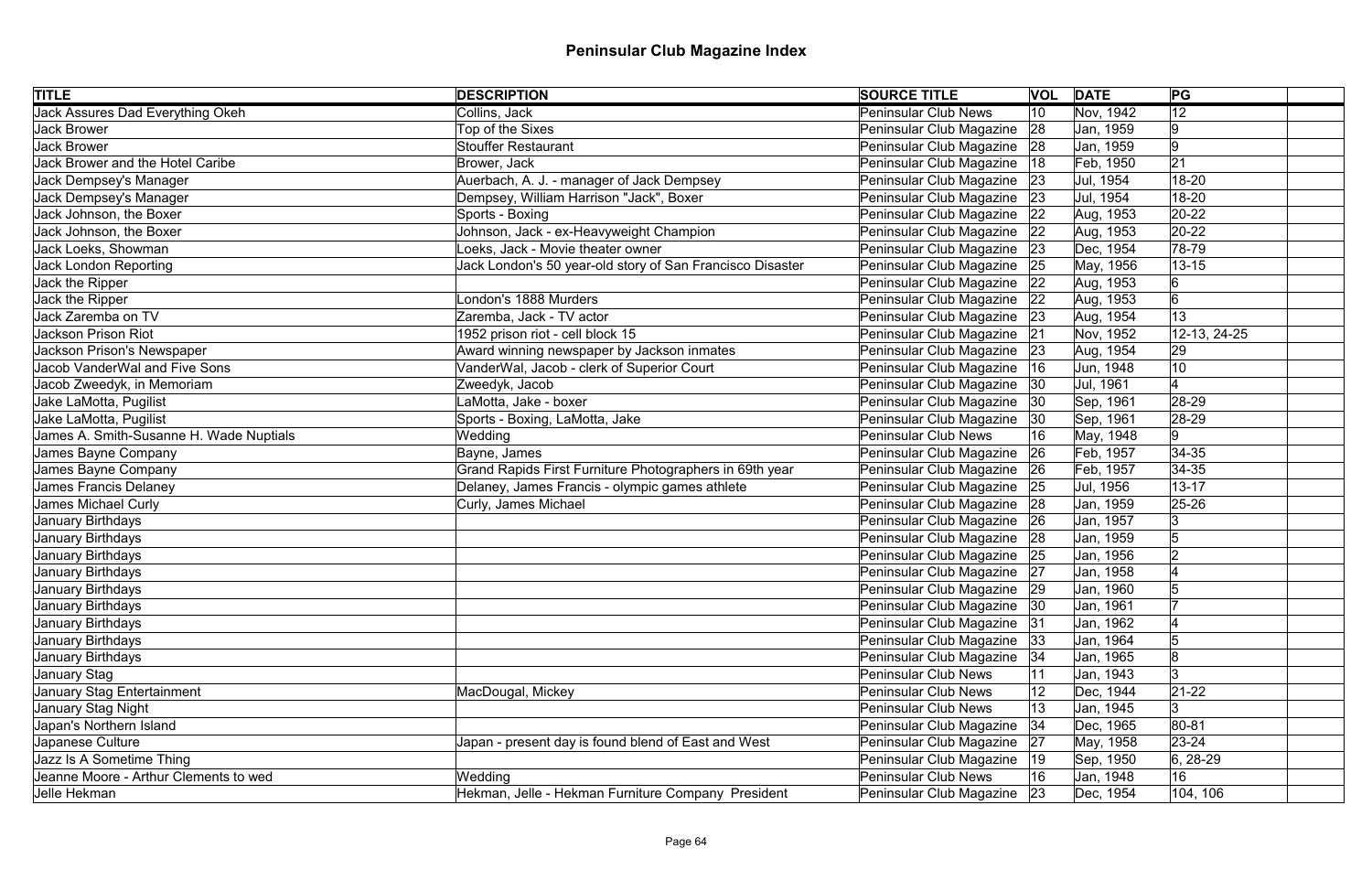| <b>TITLE</b>                                   | <b>DESCRIPTION</b>                                     | <b>SOURCE TITLE</b>           |    | <b>VOL DATE</b>   | PG           |
|------------------------------------------------|--------------------------------------------------------|-------------------------------|----|-------------------|--------------|
| Jelle Hekman                                   | Hekman Furniture Company President                     | Peninsular Club Magazine      | 23 | Dec, 1954         | 104, 106     |
| Jerry Ford's Answers                           | Ford, Jerry - congressman                              | Peninsular Club Magazine 28   |    | Nov, 1959         |              |
| Jerry Start on the Board                       | PenClub switchboard operator                           | Peninsular Club Magazine 21   |    | May, 1952         | 31           |
| Jerry Start on the Board                       | Start, Jerry                                           | Peninsular Club Magazine 21   |    | May, 1952         | 31           |
| Jesiek Brothers - 50 Years in Boat Business    | Jesiek Brothers - boat builders                        | Peninsular Club Magazine      | 32 | May, 1963         | 10, 16       |
| Jewels to Order                                | Jewels - not all that glitters is the real McCoy       | Peninsular Club Magazine 23   |    | Dec, 1954         | 142-143      |
| Jimmie Meets Boyhood Friend in Far Away Places | Seltzer, Jimmie, USN                                   | <b>Peninsular Club News</b>   |    | Sep, 1943         | 12           |
| Joe Deeb as "D. A."                            | Deeb, Joseph - U. S. District Attorney                 | Peninsular Club Magazine 23   |    | Mar, 1954         | $12 - 14$    |
| Joe Golden, Trooper                            | Golden, Joe - foreman of G. R. Brass Company           | Peninsular Club Magazine      | 23 | Mar, 1954         | 28-29        |
| Joe Golden, Trooper                            | G. R. Brass Company                                    | Peninsular Club Magazine 23   |    | Mar, 1954         | 28-29        |
| Joe Griswold as Isn't                          | Photographic experiments                               | Peninsular Club Magazine      | 22 | Jul, 1953         | 23           |
| Joe Hager, "Paint Man"                         | Hager, Joseph A. - V-Pres G. R. Varnish Corporation    | Peninsular Club Magazine      | 23 | Dec, 1954         | 127          |
| Joe Hager, "Paint Man"                         | G. R. Varnish Corporation, Vice-President and Director | Peninsular Club Magazine      | 23 | Dec, 1954         | 127          |
| Joe Kirkwood to Be a Pen-Blythefield Stag      | Kirkwood, Joe                                          | Peninsular Club Magazine      | 17 | Jul, 1949         | 12           |
| Joe Knows His Dishes                           | Marco, Joe                                             | <b>Peninsular Club News</b>   |    | Dec, 1938         | 13           |
| Joe Korff Is a Rare Man                        | Korff, Joe                                             | Peninsular Club Magazine      | 17 | Jun, 1949         | $4-5, 25$    |
| Joe McCarthy, Maitre d'Hotel                   | McCarthy, Joe "Mac"                                    | <b>Peninsular Club News</b>   |    | Nov, 1934         | $11 - 12$    |
| John A. Collins                                | Collins, John A. - Kent County Board of Supervisors    | Peninsular Club Magazine      | 24 | Apr, 1955         | $6-9$        |
| John A. Collins                                | <b>Bissell Carpet Sweeper Company</b>                  | Peninsular Club Magazine      | 24 | Apr, 1955         | $6-9$        |
| John A. White Host to Employees                | White, John A.                                         | <b>Peninsular Club News</b>   |    | Jan, 1942         | 13           |
| John Actor, Former Billiard Champion           | Sports - Billiards                                     | <b>Peninsular Club News</b>   | 12 | Oct, 1944         | 17           |
| John Ball Park Zoo                             | Zoo - popular spot to visit                            | Peninsular Club Magazine      | 30 | Dec, 1961         | $ 70-72$     |
| John Belnap, Club Regular                      | Belnap, John - nephew of Charles Belnap                | Peninsular Club Magazine 21   |    | Jan, 1952         | 14           |
| John C. Hoekje, new boss of MIAA               | Hoekje, John C.                                        | Peninsular Club Magazine   34 |    | Oct, 1965         | 19           |
| John Cassleman's 28th Year                     | Cassleman, John - Industrial Commissioner C of C       | Peninsular Club Magazine 23   |    | Jan, 1954         | 18-20        |
| John E. Fetzer                                 | Part owner of Tigers and three radio stations          | Peninsular Club Magazine 26   |    | May, 1957         | $ 26-28$     |
| John E. Fetzer                                 | Fetzer, John E.                                        | Peninsular Club Magazine 26   |    | May, 1957         | $ 26-28$     |
| John F. Gilmore                                | Real Estate Investments & Life Insurance               | Peninsular Club Magazine  35  |    | Winter, 1968-6913 |              |
| John F. Wurz                                   | Wurz, John F. - editor of G. R. Herald                 | Peninsular Club Magazine 28   |    | Apr, 1959         | $8 - 12$     |
| John F. Wurz                                   | Wurz, John F.- editor of G. R. Herald                  | Peninsular Club Magazine 28   |    | May, 1959         | $8 - 12$     |
| John Hekmen's Birthday Celebrated              | Hekman, John                                           | Peninsular Club News          |    | Nov, 1941         | 14           |
| John J. Baker                                  | Bixby Office Supply Co., president                     | Peninsular Club Magazine      | 35 | Spring, 1969      | 20           |
| John Kelly Joins Staff                         | Kelly, John M.                                         | Peninsular Club Magazine      | 21 | May, 1952         | 25           |
| John Kelly Joins Staff                         | PenClub Magazine contributing editor                   | Peninsular Club Magazine      | 21 | May, 1952         | 25           |
| John M. Brower                                 | Brower, John M. - G. R. furniture designer             | Peninsular Club Magazine 23   |    | Nov, 1954         | 18-19        |
| John Otte, Jr.                                 | Otte, John, Jr. - post with National Red Cross         | Peninsular Club Magazine 28   |    | Aug, 1959         |              |
| John P. McCarthy, A. P. Man                    | McCarthy, John P., Recorder of World New               | Peninsular Club Magazine   22 |    | Jan, 1953         | 10-11, 20-22 |
| John Rozsa, Barber at Club                     | Rozsa, John                                            | <b>Peninsular Club News</b>   |    | Nov, 1935         | 18           |
| John Scarne and "Teeko"                        | Scarne, John - Card magician                           | Peninsular Club Magazine      | 24 | Dec, 1955         | 184-185      |
| John Shepard                                   | WLAV FM & AM, president                                | Peninsular Club Magazine 35   |    | Spring, 1969      | 21           |
| John Thomas Batts                              | Garment carriers and hangers                           | Peninsular Club Magazine 22   |    | Sep, 1953         | $2 - 4$      |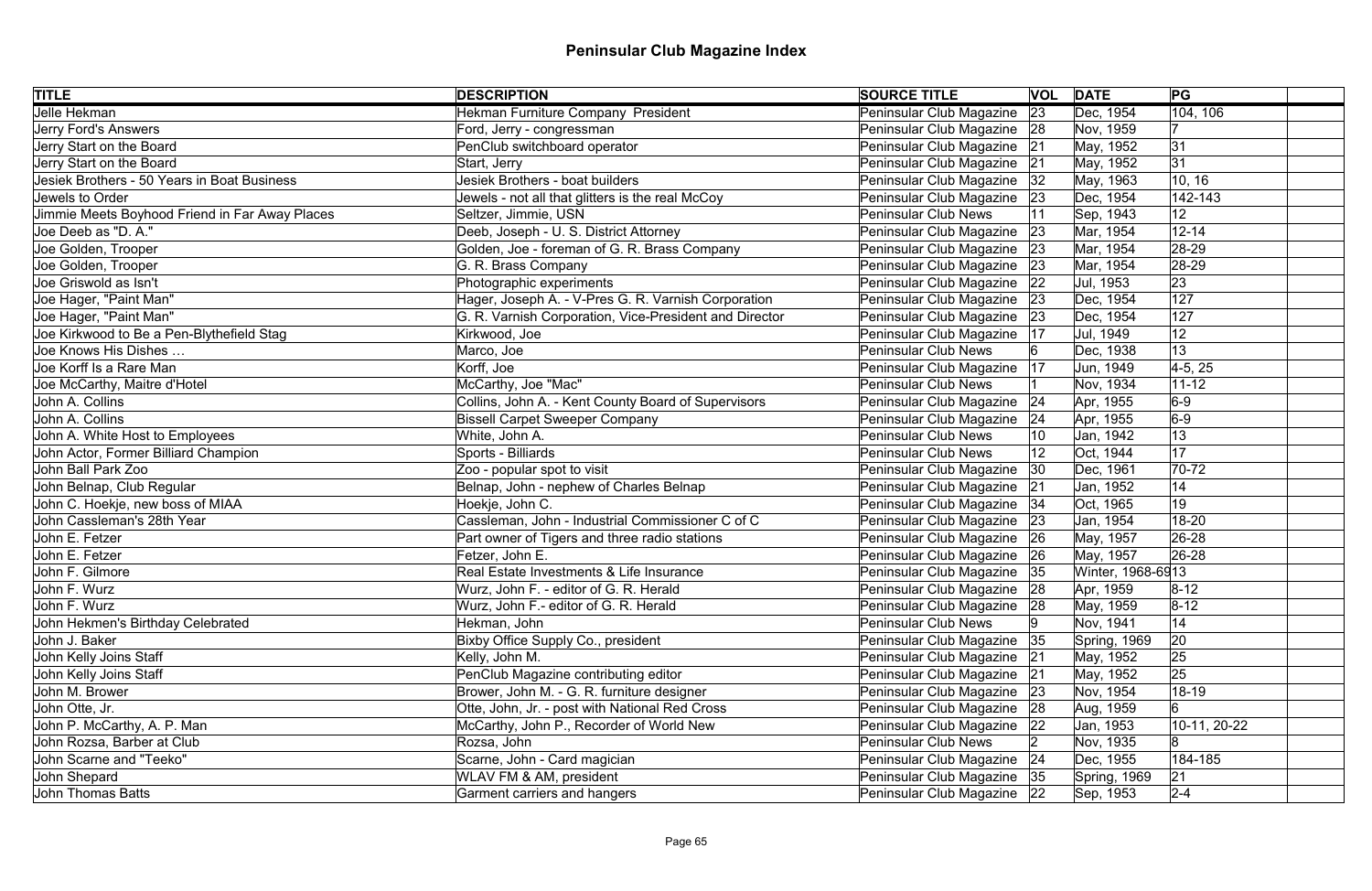| <b>TITLE</b>                                           | <b>DESCRIPTION</b>                                         | <b>SOURCE TITLE</b>         |     | <b>VOL DATE</b>   | PG              |
|--------------------------------------------------------|------------------------------------------------------------|-----------------------------|-----|-------------------|-----------------|
| <b>John Thomas Batts</b>                               | Batts, John Thomas                                         | Peninsular Club Magazine    | 22  | Sep, 1953         | $2 - 4$         |
| John Van Splunter                                      | VanSplunter, John                                          | Peninsular Club Magazine 25 |     | Mar, 1956         | $21 - 27$       |
| John Van Splunter                                      | Circus Calliope maker                                      | Peninsular Club Magazine 25 |     | Mar, 1956         | $ 21-27$        |
| Johnson-Pantlind Rehearsal Dinner                      | Wedding                                                    | <b>Peninsular Club News</b> |     | Feb, 1939         | 14              |
| Johnson's Honor Guests at Farewell Party               | Johnson, Mr. & Mrs. C. Sophus                              | <b>Peninsular Club News</b> | 19  | Oct, 1941         | 14              |
| Johnson's Orchestra                                    | Johnson, Herman C.                                         | Peninsular Club Magazine    | 22  | Dec, 1953         | 112, 115-117    |
| Johnson's Orchestra                                    | Daddy of School Bands in Kent county                       | Peninsular Club Magazine    | 22  | Dec, 1953         | $ 112, 115-117$ |
| Join The Meatless Day Volunteers                       | WWII                                                       | <b>Peninsular Club News</b> |     | Nov, 1942         | 10              |
| Joint Stage Pictures                                   |                                                            | <b>Peninsular Club News</b> |     | Sep, 1946         | $6-7, 11, 15$   |
| Joseph Eaton Entertains                                | Eaton, Joseph                                              | <b>Peninsular Club News</b> |     | Mar, 1941         | 10              |
| Joseph F. Deep, partner                                | Deeb and Deeb Attorneys                                    | Peninsular Club Magazine    | 35  | Winter, 1967-6817 |                 |
| Joseph G. Foy                                          | Super-grocer, former athlete, wrestles with merchandising  | Peninsular Club Magazine    | 26  | Jul, 1957         | $ 24-26$        |
| Joseph G. Foy                                          | Foy, Joseph G.                                             | Peninsular Club Magazine    | 26  | Jul, 1957         | 24-26           |
| Joseph G. Griswold                                     | Griswold, Jack G. - general manager of Widdicomb Furniture | Peninsular Club Magazine    | 23  | Sep, 1954         | $16 - 17$       |
| Joseph G. Griswold                                     | Widdicomb Furniture general manager                        | Peninsular Club Magazine    | 23  | Sep, 1954         | $16 - 17$       |
| Joseph Knapes Celebrate Double Birthday                | Knape, Joseph                                              | <b>Peninsular Club News</b> | 12  | Oct, 1944         | 14              |
| Joseph Monahma - Regular                               | Monahan, Joseph                                            | Peninsular Club Magazine    | 18  | Mar, 1950         | 25              |
| Joseph P. VanBlooys - Leads School Board in Task Ahead | VanBlooys, Joseph P.                                       | Peninsular Club Magazine    | 33  | May, 1964         | $ 17 - 18$      |
| Joseph Walsh                                           | Rapidstan, Inc., vice-president                            | Peninsular Club Magazine 35 |     | Spring, 1969      | 20              |
| Jottin' It Down                                        |                                                            | Peninsular Club Magazine    | 16  | Sep, 1948         | 8               |
| Journeys Through The Peninsular Club                   | Brunette, Frank - official greeter                         | <b>Peninsular Club News</b> |     | Aug, 1936         | 8               |
| Journeys Through The Peninsular Club                   | Earle, Willis - official greeter                           | <b>Peninsular Club News</b> |     | Aug, 1936         | 8               |
| Journeys Through The Peninsular Club                   | Pen Club Lounge and Reading Room                           | <b>Peninsular Club News</b> | 12  | Sep, 1936         | $6-7$           |
| Journeys Through The Peninsular Club                   | Rosza, John - barber                                       | <b>Peninsular Club News</b> |     | Sep, 1936         |                 |
| Journeys Through The Peninsular Club                   | Ogren, Oscar - auditor                                     | <b>Peninsular Club News</b> |     | Sep, 1936         |                 |
| Journeys Through The Peninsular Club                   | Pickett, Gladys - secretary                                | <b>Peninsular Club News</b> |     | Sep, 1936         |                 |
| Journeys Through The Peninsular Club                   | For Men                                                    | <b>Peninsular Club News</b> |     | Oct, 1936         | $6-7$           |
| Journeys Through The Peninsular Club                   | Dining Room                                                | <b>Peninsular Club News</b> |     | Nov, 1936         | 6               |
| Journeys Through The Peninsular Club                   | <b>Renovated Rooms Pictured</b>                            | <b>Peninsular Club News</b> |     | Sep, 1938         | 23-51           |
| Judas                                                  |                                                            | Peninsular Club Magazine    | 16  | Oct, 1948         | 14, 23          |
| Judas Jots It Down                                     |                                                            | Peninsular Club Magazine    | 16  | Jun, 1948         | 13, 24          |
| Judas Jots It Down                                     |                                                            | Peninsular Club Magazine    | 16  | Jul, 1948         | 20, 22          |
| Judas Jots It Down                                     |                                                            | Peninsular Club Magazine    | ∣16 | Aug, 1948         | 15, 26          |
| Judge Dale Souter                                      | Souter, Judge Dale                                         | Peninsular Club Magazine 25 |     | Jul, 1956         | 26              |
| Judge Dale Souter                                      | Judge Souter wins award for work with prison inmates       | Peninsular Club Magazine 25 |     | Jul, 1956         | 26-29           |
| Judge Edward G. Burleson                               | Burleson, Judge Edward G. - police court judge             | Peninsular Club Magazine 23 |     | Aug, 1954         | $16 - 17$       |
| Judge Fred A. Searl                                    | Penclubber - concerning marriage and divorce               | Peninsular Club Magazine 26 |     | Mar, 1957         | $8-9$           |
| Judge Fred A. Searl                                    | Searl, Judge Fred A.                                       | Peninsular Club Magazine 26 |     | Mar, 1957         | $8-9$           |
| Judge John A. Dalton                                   | Judge Dalton on bench 30 years, juvenile court 15 years    | Peninsular Club Magazine 26 |     | Nov, 1957         | $ 20-21$        |
| Judge John A. Dalton                                   | Dalton, Judge John A.                                      | Peninsular Club Magazine 26 |     | Nov, 1957         | $ 20-21$        |
| Judge Raymond W. Starr                                 | Federal judge had ambitions to become a lawyer             | Peninsular Club Magazine 27 |     | Apr, 1958         | $8 - 11$        |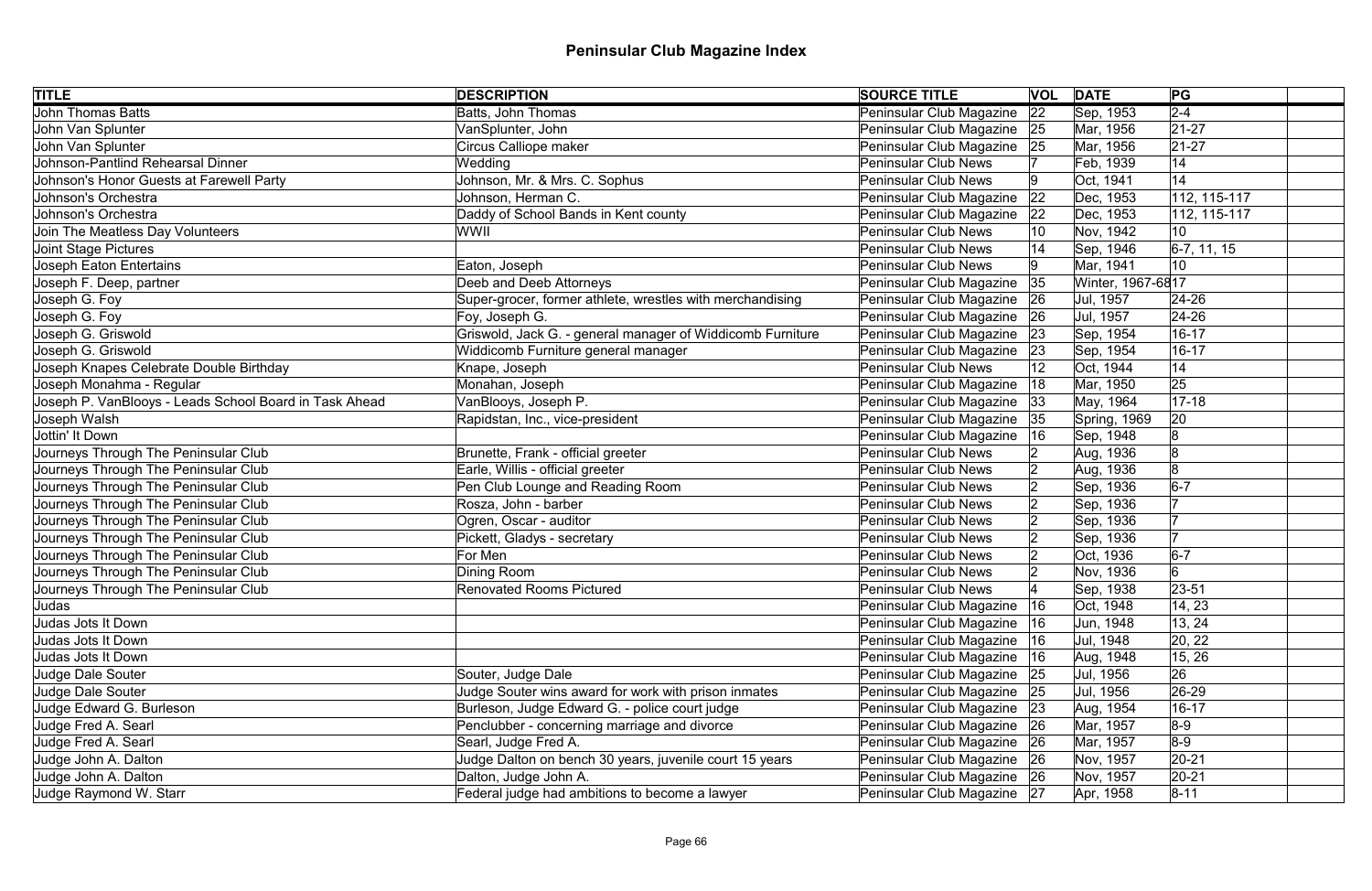| <b>TITLE</b>                            | <b>DESCRIPTION</b>                                        | <b>SOURCE TITLE</b>           |              | <b>VOL DATE</b> | PG           |
|-----------------------------------------|-----------------------------------------------------------|-------------------------------|--------------|-----------------|--------------|
| Judge Raymond W. Starr                  | Starr, Judge Raymond W.                                   | Peninsular Club Magazine      | 27           | Apr, 1958       | $ 8-11 $     |
| Judiciary Honored                       | Kent, W. Wallace, Judge of U. S. District Court, Michigan | Peninsular Club Magazine 23   |              | Sep, 1954       | 23           |
| Judiciary Honored                       | McAllister, Thomas F., Judge of U.S. Court of Appeals     | Peninsular Club Magazine      | 23           | Sep, 1954       | 23           |
| Judiciary Honored                       | Starr, Raymond W. - Chief Judge Western Dist., Michigan   | Peninsular Club Magazine      | 23           | Sep, 1954       | 23           |
| Julianne Rambeau                        | Rambeau, Julianne - pianist                               | Peninsular Club Magazine      | 24           | Dec, 1955       | $114 - 115$  |
| July 4th Celebration                    |                                                           | <b>Peninsular Club News</b>   |              | Jun, 1940       | $10 - 11$    |
| July 4th Celebration                    | <b>Spring Lake Country Club</b>                           | <b>Peninsular Club News</b>   | 10           | Jun, 1942       | $10 - 11$    |
| July 4th Celebration                    | <b>Spring Lake County Club</b>                            | <b>Peninsular Club News</b>   |              | Jun, 1941       | $8-9$        |
| July 4th Holiday Weekend                |                                                           | <b>Peninsular Club News</b>   | 10           | Jul, 1942       | 3            |
| July Birthdays                          |                                                           | Peninsular Club Magazine      | 24           | Jul, 1955       | 2            |
| July Birthdays                          |                                                           | Peninsular Club Magazine      | 25           | Jul, 1956       | 12           |
| July Birthdays                          |                                                           | Peninsular Club Magazine      | 26           | Jul, 1957       |              |
| July Birthdays                          |                                                           | Peninsular Club Magazine      | 27           | Jul, 1958       | 13           |
| July Birthdays                          |                                                           | Peninsular Club Magazine      | 28           | Jul, 1959       |              |
| July Birthdays                          |                                                           | Peninsular Club Magazine      | 29           | Jul, 1960       |              |
| July Birthdays                          |                                                           | Peninsular Club Magazine      | 30           | Jul, 1961       |              |
| July Birthdays                          |                                                           | Peninsular Club Magazine      | 31           | Jul, 1962       | 6            |
| July Birthdays                          |                                                           | Peninsular Club Magazine      | 33           | Jul, 1964       |              |
| July Birthdays                          |                                                           | Peninsular Club Magazine      | 32           | Jul, 1963       |              |
| July Birthdays                          |                                                           | Peninsular Club Magazine      | 34           | Jul, 1965       | 6            |
| July Buffet Suppers                     |                                                           | <b>Peninsular Club News</b>   |              | Jun, 1943       | 14           |
| July Club Birthdays                     |                                                           | Peninsular Club Magazine      | 23           | Jul, 1954       | 2            |
| June Birthdays                          |                                                           | Peninsular Club Magazine 23   |              | Jun, 1954       | 3            |
| June Birthdays                          |                                                           | Peninsular Club Magazine      | 24           | Jun, 1955       | 44           |
| June Birthdays                          |                                                           | Peninsular Club Magazine 25   |              | Jun, 1956       | 11           |
| June Birthdays                          |                                                           | Peninsular Club Magazine      | 26           | Jun, 1957       | 11           |
| June Birthdays                          |                                                           | Peninsular Club Magazine 27   |              | Jun, 1958       | 11           |
| June Birthdays                          |                                                           | Peninsular Club Magazine   28 |              | Jun, 1959       | 13           |
| June Birthdays                          |                                                           | Peninsular Club Magazine   30 |              | Jun, 1961       | 9            |
| June Birthdays                          |                                                           | Peninsular Club Magazine      | 31           | Jun, 1962       | 9            |
| June Birthdays                          |                                                           | Peninsular Club Magazine   32 |              | Jun, 1963       |              |
| June Birthdays                          |                                                           | Peninsular Club Magazine      | 34           | Jun, 1965       |              |
| June Birthdays                          |                                                           | Peninsular Club Magazine      | 33           | Jun, 1964       |              |
| June Weddings                           |                                                           | Peninsular Club Magazine      | 16           | Jul, 1948       | $16 - 17$    |
| Junior Guild - Easter Seal Campaign     | Junior Guild                                              | Peninsular Club Magazine      | 18           | Apr, 1950       | 16           |
| Junior League Contributes               | Grand Rapids Junior League - children and art             | Peninsular Club Magazine      | $ 22\rangle$ | Dec, 1953       | 118-119, 121 |
| Junior League Lecture Series            | Junior League                                             | Peninsular Club Magazine  31  |              | Sep, 1962       | 25           |
| Junior League's "Merry-Go-Round"        | Junior League                                             | <b>Peninsular Club News</b>   |              | Oct, 1936       | 9            |
| Junior League's "Take Off"              | ocal Organization will present musical revue              | Peninsular Club Magazine      | 26           | Apr, 1957       | $16 - 17$    |
| Junior League's "Take Off"              | Junior League                                             | Peninsular Club Magazine 26   |              | Apr, 1957       | $16 - 17$    |
| Just In Case - PenClub Business Manager | Slemons, Elmer                                            | Peninsular Club Magazine   18 |              | Jan, 1950       | 25           |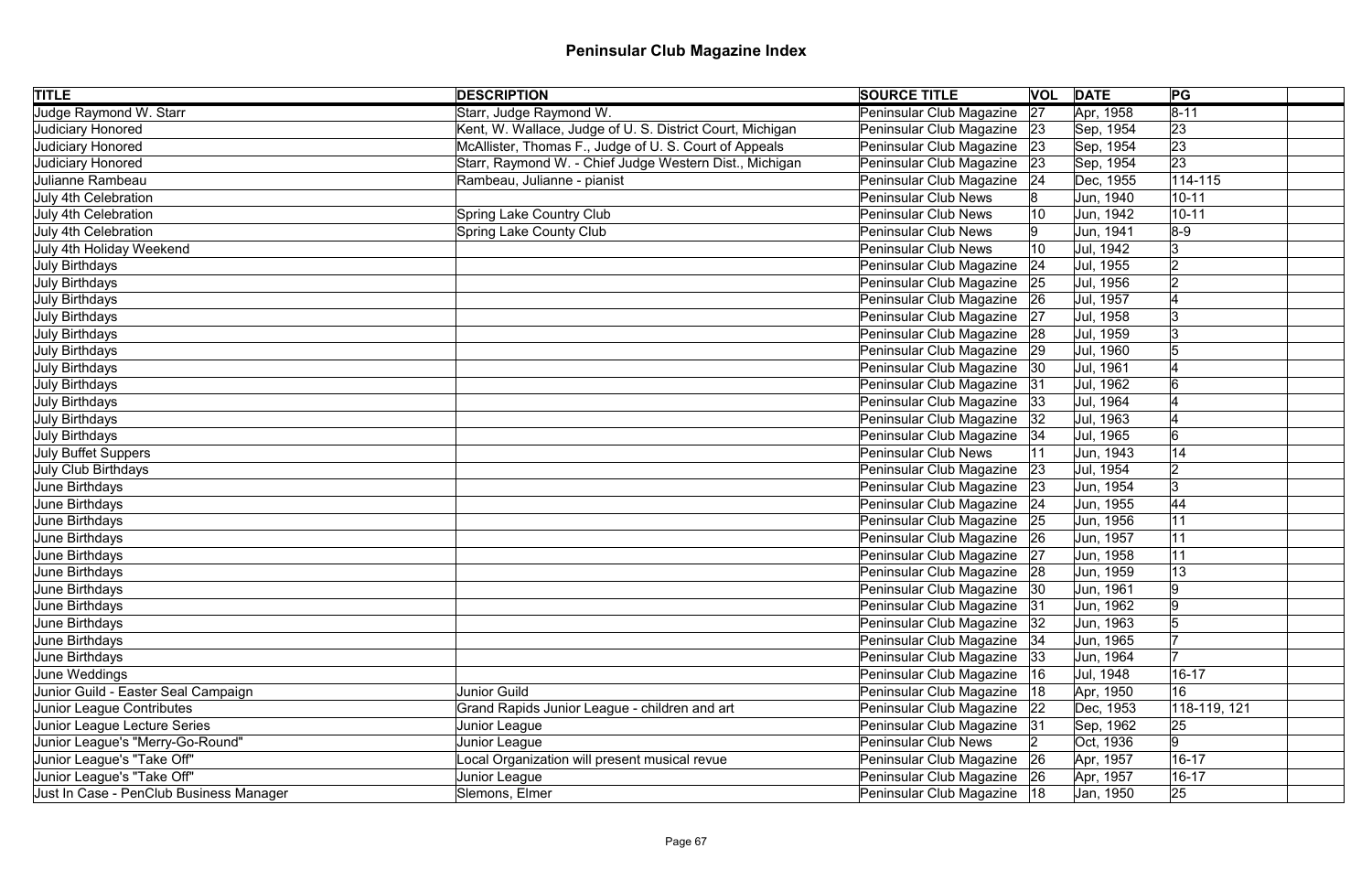| <b>TITLE</b>                                  | <b>DESCRIPTION</b>                               | <b>SOURCE TITLE</b>           |              | <b>VOL DATE</b> | PG           |  |
|-----------------------------------------------|--------------------------------------------------|-------------------------------|--------------|-----------------|--------------|--|
| Kalamazoo Affiliate Discontinued For Duration | WWII                                             | <b>Peninsular Club News</b>   | 11           | Mar, 1943       | 15           |  |
| Kaleidoscope In Picture of Ladies Event       |                                                  | <b>Peninsular Club News</b>   |              | Mar, 1939       | $6-7$        |  |
| Karl Z. Howland, regular                      | Howland, Karl Z. - Mayflower ancestors           | Peninsular Club Magazine      | 21           | Feb, 1952       | 5            |  |
| Kathleen Norris There, Too                    | Norris, Kathleen - 1906 San Francisco quake      | Peninsular Club Magazine      | 25           | May, 1956       | 25           |  |
| Katie Woodencloak                             | Woodencloak, Katie                               | Peninsular Club Magazine      | 34           | Dec, 1965       | 48-59        |  |
| <b>Keeping Secretary Happy</b>                | Short course in keeping secretary happy          | Peninsular Club Magazine      | 23           | Dec, 1954       | 120-121      |  |
| Keeping Up With Sports                        | Sports - Review                                  | Peninsular Club Magazine      | 29           | Apr, 1960       | $17 - 20$    |  |
| Kellogg's of Battle Creek                     | Kellogg Company - cereal producer                | Peninsular Club Magazine      | 23           | Dec, 1954       | 119          |  |
| Ken Brown - 3 Cushion Champ                   | Brown, Ken                                       | Peninsular Club Magazine      | 17           | May, 1949       | 20           |  |
| Ken Brown - 3 Cushion Champ                   | Sports - Billiards                               | Peninsular Club Magazine      | 17           | May, 1949       | 20           |  |
| Ken Brown, New Director                       | Brown, Ken - PenClub Board of Directors          | Peninsular Club Magazine      | 24           | May, 1955       | $ 2\rangle$  |  |
| Kendall School                                | Kendall School - 20 years                        | Peninsular Club Magazine      | 16           | Nov, 1948       | $5-6, 27$    |  |
| Kendall School                                | Ford, Dale V. - director                         | Peninsular Club Magazine      | 16           | Nov, 1948       | $5-6, 27$    |  |
| Kendall School Holds Exhibit                  |                                                  | Peninsular Club Magazine      | 17           | May, 1949       | 20           |  |
| Kendall School of Design                      | <b>Grand Rapids art institute</b>                | Peninsular Club Magazine      | 31           | Jul, 1962       | $18 - 21$    |  |
| <b>Kent Conversation League</b>               | Kent Conservation League                         | Peninsular Club Magazine      | 23           | Dec, 1954       | 160-161, 163 |  |
| <b>Kent Conversation League</b>               | Feutz, John - President Kent Conservation League | Peninsular Club Magazine      | 23           | Dec, 1954       | 160-161      |  |
| Kent County Medical Auxiliary Holds Dinner    | Kent County Medical Auxiliary                    | <b>Peninsular Club News</b>   |              | Feb, 1941       | 10           |  |
| Kent County Road Commission                   | Background and functions of road commission      | Peninsular Club Magazine      | 26           | Sep, 1957       | $10 - 13$    |  |
| Kent County Road Commission                   | <b>Kent County Road Commission</b>               | Peninsular Club Magazine      | 26           | Sep, 1957       | $10 - 13$    |  |
| <b>Kent Novelty Company</b>                   | Unique sales company                             | Peninsular Club Magazine      | $ 29\rangle$ | Nov, 1960       | $30 - 31$    |  |
| Kentucky Derby                                | Sports - Horse Racing                            | <b>Peninsular Club News</b>   |              | Apr, 1941       | 6            |  |
| Kentucky Derby Special                        | Sports - Horse Racing                            | Peninsular Club Magazine      | 22           | Apr, 1953       | $8-9$        |  |
| Kentucky Derby Special                        | Kentucky Derby                                   | <b>Peninsular Club News</b>   |              | Apr, 1944       | 11           |  |
| Kentucky Derby Special                        | Sports - Kentucky Derby                          | Peninsular Club News          |              | Apr, 1936       |              |  |
| Kentucky Derby Special Cancelled              | WWII                                             | <b>Peninsular Club News</b>   |              | Apr, 1943       | 13           |  |
| Ketchel's Tragic Death                        | Ketchel, Stanley                                 | Peninsular Club Magazine      | 23           | Aug, 1954       | $ 24-28$     |  |
| Key Hole Art                                  | Walsh, Joy - artist - watercolors, pen and ink   | Peninsular Club Magazine      | 30           | Mar, 1961       | 9            |  |
| Key Hole Art Display                          | VanEss, Warren - artist - polio victim           | Peninsular Club Magazine   30 |              | Jan, 1961       | 24           |  |
| Key Hole Art In May                           | Markward, Susan - artist                         | Peninsular Club Magazine      | 30           | May, 1961       | 8            |  |
| Key Hole Art In May                           | Busher, Marybelle - artist                       | Peninsular Club Magazine      | 30           | May, 1961       |              |  |
| Key Hole Grill                                | Key Hole Grill has a new look                    | Peninsular Club Magazine      | 26           | Dec, 1957       | 134-136      |  |
| Key Hole Grill                                |                                                  | <b>Peninsular Club News</b>   |              | Oct, 1939       |              |  |
| Key Hole Grill Art                            | Goodyear, John - artist                          | Peninsular Club Magazine      | 29           | Jan, 1960       |              |  |
| Key Hole Grill Art                            | "Inscapes", one-man art exhibits                 | Peninsular Club Magazine      | 29           | Jan, 1960       |              |  |
| Key Hole Grill Art                            | Anway, Mrs. Mary Jane - water color artist       | Peninsular Club Magazine 29   |              | Feb, 1960       | 10           |  |
| Key Hole Grill Art                            | Read, Mrs. Mary Lee - water color artist         | Peninsular Club Magazine      | 29           | Mar, 1960       | 9            |  |
| Key Hole Grill Art                            | Mast, Prof. Gerald, artist                       | Peninsular Club Magazine 29   |              | Apr, 1960       | 30           |  |
| Key Hole Grill Art                            | Forslund, Carl, Jr. - artist                     | Peninsular Club Magazine 29   |              | May, 1960       | 22           |  |
| Key Hole Grill Art                            | Stoffel, Chris - art student                     | Peninsular Club Magazine 29   |              | Sep, 1960       | 27           |  |
| Key Hole Grill Art                            | Nevins, Eugene - artist                          | Peninsular Club Magazine 29   |              | Nov, 1960       | 21           |  |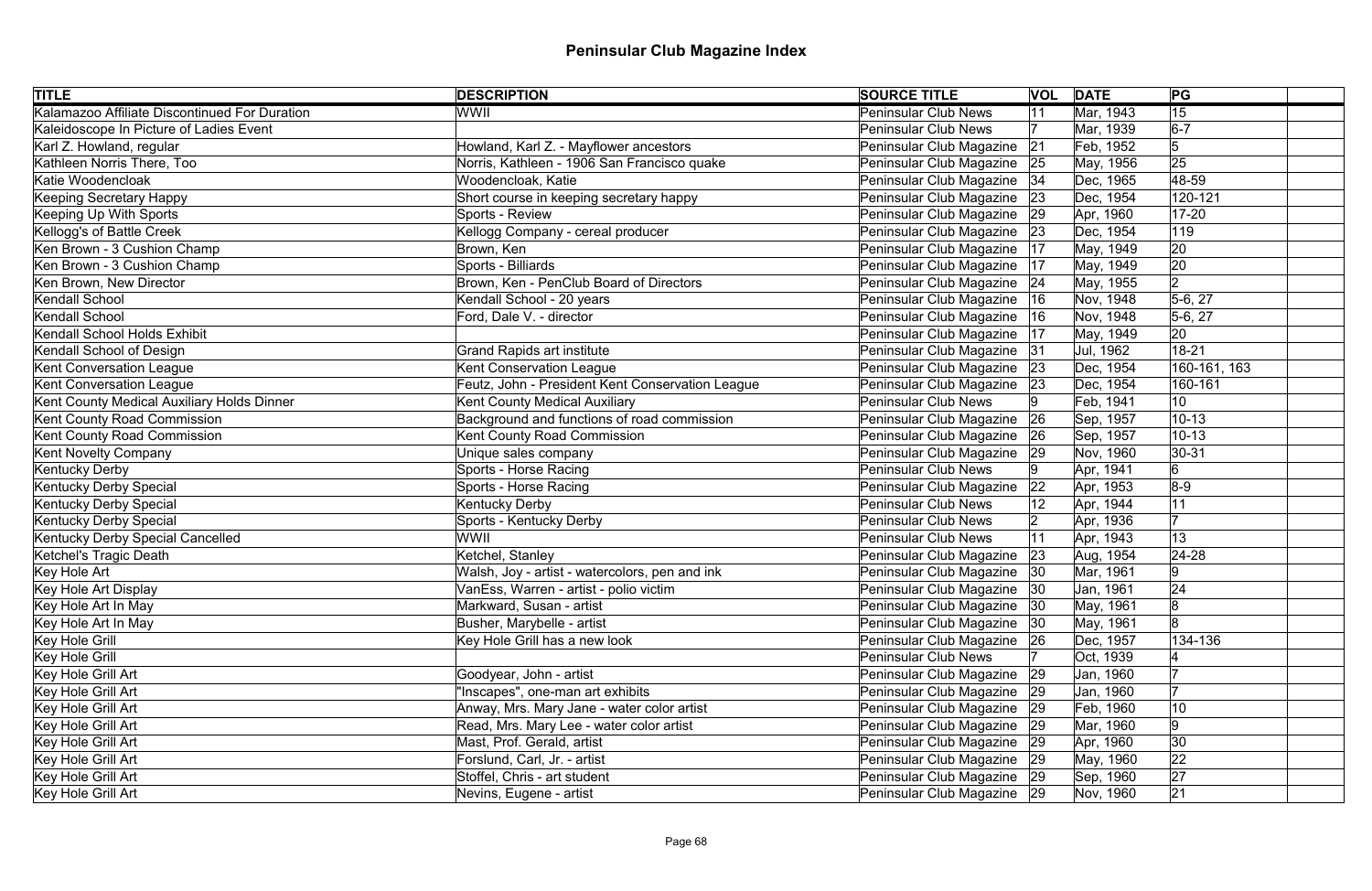| <b>TITLE</b>                                           | <b>DESCRIPTION</b>                            | <b>SOURCE TITLE</b>           |              | <b>VOL DATE</b> | PG             |
|--------------------------------------------------------|-----------------------------------------------|-------------------------------|--------------|-----------------|----------------|
| Key hole Grill Art                                     | Nevins, Eugene - student artist               | Peninsular Club Magazine      | 29           | Dec, 1960       | 166            |
| Key Hole Grill Art                                     | LaClaire, David - photography artist          | Peninsular Club Magazine 30   |              | Sep, 1961       | 6              |
| Key Hole Grill Art                                     | Nevins, Eugene - artist                       | Peninsular Club Magazine      | 30           | Dec, 1961       | 179            |
| Key Hole Grill Art                                     | Walsh, Joy - Holland artist                   | Peninsular Club Magazine      | 31           | May, 1962       | 32             |
| Key Hole Grill Art                                     | Bulman, Orville - artist                      | Peninsular Club Magazine      | 31           | Nov, 1962       | 5              |
| Key Hole Grill December Art Exhibit                    | Harrington, Mrs. Leon W. - artist             | Peninsular Club Magazine 31   |              | Dec, 1962       | 151            |
| Key Hole Grill December Art Exhibit                    | Norton, Mrs. Otto - artist                    | Peninsular Club Magazine      | 31           | Dec, 1962       | 151            |
| Key Hole Grille Opens in September                     |                                               | <b>Peninsular Club News</b>   |              | Sep, 1943       |                |
| Key Whole Art This Month                               | VanEss, Warren - artist - polio victim        | Peninsular Club Magazine      | $ 30\rangle$ | Feb, 1961       |                |
| Keyhole Art Exhibit                                    | Students of Sister M. Lois of Aquinas College | Peninsular Club Magazine      | 32           | Feb, 1963       |                |
| Keyhole Art Exhibit                                    | <b>Grand Valley Art Association</b>           | Peninsular Club Magazine      | 32           | Mar, 1963       |                |
| Keyhole Art Exhibit                                    | <b>Grand Valley Artists' Association</b>      | Peninsular Club Magazine      | 32           | Apr, 1963       |                |
| Keyhole Art Exhibit                                    | Weidenaar, Reynold - renowned local artist    | Peninsular Club Magazine      | 32           | May, 1963       |                |
| Keyhole Art Exhibit                                    | <b>Grand Rapids Art Museum display</b>        | Peninsular Club Magazine      | 32           | Oct, 1963       | 20             |
| Keyhole Grill                                          | PenClub kitchen set to open                   | Peninsular Club Magazine      | 25           | Oct, 1956       | $2 - 3$        |
| Keyhole Grill                                          |                                               | Peninsular Club News          | 10           | Oct, 1942       | 15             |
| Keyhole Grill Art Display                              | Tomlinson, Mrs. George W. - artist            | Peninsular Club Magazine      | 31           | Sep, 1962       | 27             |
| Keys of the Kingdom  And others                        |                                               | Peninsular Club Magazine   34 |              | Oct, 1965       | $ 21-22$       |
| Kick-Off Dinner For December Magazine Committee        |                                               | Peninsular Club Magazine 27   |              | Oct, 1958       | 11             |
| <b>Kick-Off Luncheon</b>                               |                                               | <b>Peninsular Club News</b>   |              | Nov, 1934       | 3              |
| Kid Brother                                            | Krissoff, Abraham - short story               | Peninsular Club Magazine      | 31           | Apr, 1962       | $ 32 - 34 $    |
| King and Queen of Smelt Try Hand at Moose              | Metcalf, Mr. & Mrs. Jay                       | <b>Peninsular Club News</b>   |              | Dec, 1935       | 15             |
| King Corn                                              |                                               | Peninsular Club Magazine      | 34           | Aug, 1965       | 24             |
| King-Size Cigarets                                     | History of cigarets                           | Peninsular Club Magazine      | 21           | Sep, 1952       | $ 26-29$       |
| King-Sized Challenge: Bigger Americans!                |                                               | Peninsular Club Magazine      | 33           | Nov, 1964       | 25             |
| Kingfish On This Group's Menu                          | Johnson, Earl M.                              | <b>Peninsular Club News</b>   |              | Apr, 1938       | $\overline{6}$ |
| Kingston-Bradshaw Engagement                           | Wedding                                       | Peninsular Club News          |              | Jan, 1941       | 9              |
| Kinsey and Kinsey                                      | Kinsey Whiskey vs Alfred C. Kinsey            | Peninsular Club Magazine      | 22           | Oct, 1953       | 27             |
| Kirchen's Honor Mr. and Mrs. Hollis S. Baker At Dinner | Kirchen, Mr. and Mrs. Charles                 | Peninsular Club News          |              | Jan, 1937       | 9              |
| <b>Kirkhof Electric Company</b>                        | Kirkhof, Russel H. - president                | Peninsular Club Magazine      | 24           | Dec, 1955       | $74 - 75$      |
| Knape & Vogt - a tradition                             | Knape & Vogt                                  | Peninsular Club Magazine      | 35           | Fall, 1968      | $ 29-35 $      |
| Knape-Andrea Wedding                                   | Wedding                                       | <b>Peninsular Club News</b>   |              | Aug, 1944       | 14             |
| Knape-Blackburn Wedding                                | Wedding                                       | <b>Peninsular Club News</b>   | 14           | Aug, 1946       | 10             |
| Knape-Getzoff Wedding                                  | Wedding                                       | <b>Peninsular Club News</b>   |              | Jun, 1943       | 5              |
| <b>Knollcrest Campus</b>                               | Knollcrest Campus - cover photo               | Peninsular Club Magazine      | 34           | Mar, 1965       | 6              |
| Know Your Emotions and How to Control Them             | Hoffman, Mrs. Clayton H.                      | <b>Peninsular Club News</b>   |              | Oct, 1944       | 12             |
| <b>Know Your Shootin' Dates</b>                        | Sports - Dates for hunting different birds    | Peninsular Club Magazine      | 21           | Oct, 1952       | 19             |
| Knute Rockne                                           | Sports - Football, Brennan, Terry             | Peninsular Club Magazine 28   |              | Mar, 1959       | $24 - 27$      |
| Knute Rockne                                           | Sports - Football, Notre Dame - coaching      | Peninsular Club Magazine 28   |              | Mar, 1959       | $ 24-27$       |
| Knute Rockne                                           | Rockne, Knute                                 | Peninsular Club Magazine 28   |              | Mar, 1959       | $24-27$        |
| Kohlstedt's Dream                                      | G. R. Public Library                          | Peninsular Club Magazine 22   |              | Jun, 1953       | 10-11, 28-29   |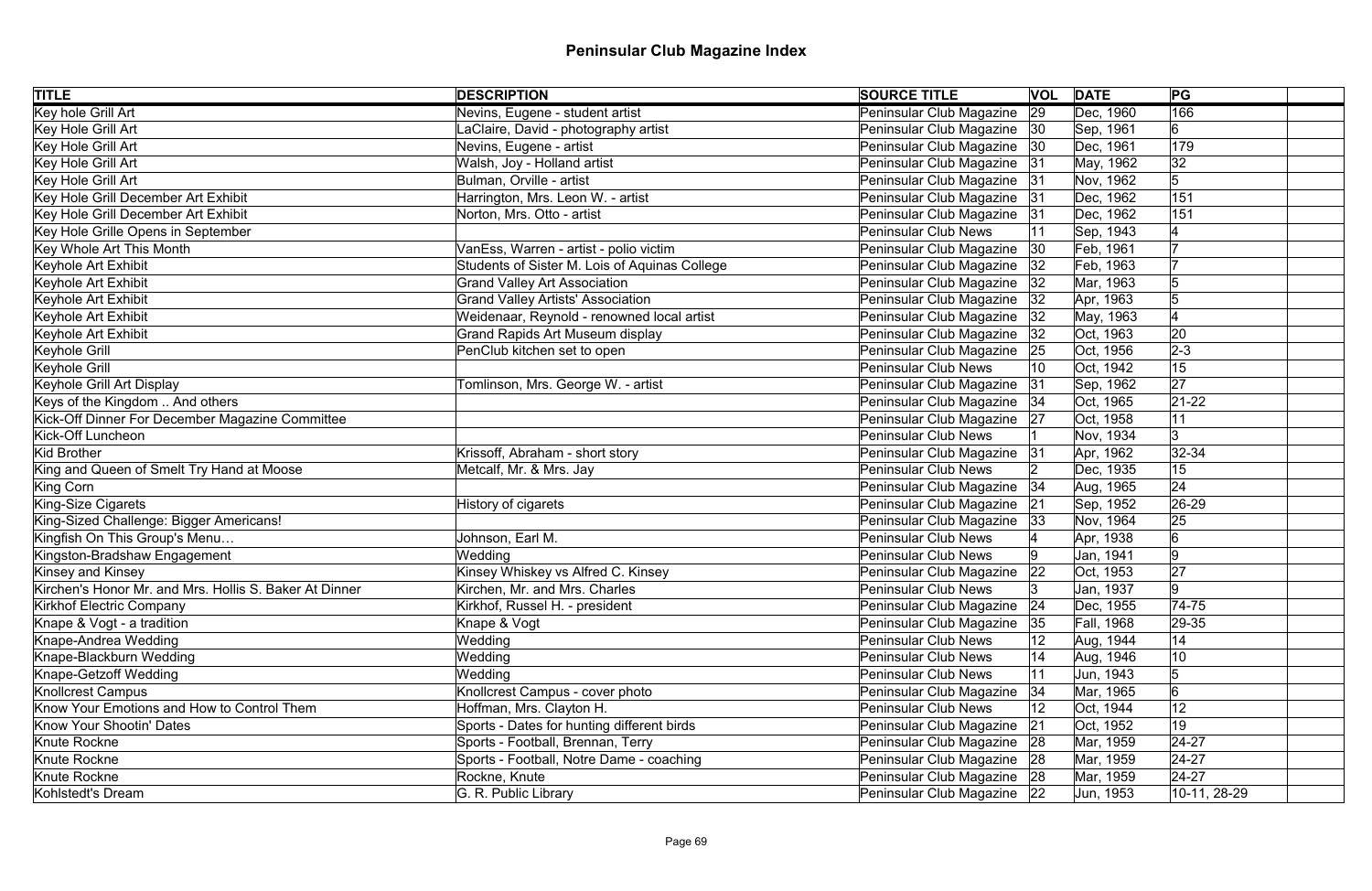| <b>TITLE</b>                                          | <b>DESCRIPTION</b>                                                | <b>SOURCE TITLE</b>         | <b>VOL</b>   | <b>DATE</b> | PG           |
|-------------------------------------------------------|-------------------------------------------------------------------|-----------------------------|--------------|-------------|--------------|
| Kohlstedt's Dream                                     | Kohlstedt, Donald - library director                              | Peninsular Club Magazine    | $ 22\rangle$ | Jun, 1953   | 10-11, 28-29 |
| Krause-Brackett Wedding                               | Wedding                                                           | <b>Peninsular Club News</b> | 15           | Oct, 1947   | 14           |
| Kuieck-Anderson Wedding                               | Wedding                                                           | <b>Peninsular Club News</b> | 15           | Oct, 1947   | 5            |
| Kusterer-Coombs Wedding                               | Wedding                                                           | <b>Peninsular Club News</b> |              | Apr, 1940   | 11           |
| A. Versluis Launches National Network                 | Versluis, L. A.                                                   | <b>Peninsular Club News</b> | 13           | Aug, 1945   |              |
| L. A. Versluis Launches National Network              | Versluis, L. A.                                                   | <b>Peninsular Club News</b> |              | Aug, 1945   |              |
| L. A. Versluis Launches National Network              | Associated Broadcasting Corporation (ABC Network)                 | <b>Peninsular Club News</b> |              | Aug, 1945   |              |
| L. B. McCourt, Stag Committee Chairman                | McCourt, L. B.                                                    | <b>Peninsular Club News</b> |              | Jun, 1944   | 11           |
| L. H. Griffin's 25th Anniversary                      | Griffin, Langford H. - Pen Club Manager                           | <b>Peninsular Club News</b> |              | Apr, 1943   | 3            |
| L. N. Ellis New Assistant Manager of Pen Club         | Ellis, Leonard N.                                                 | <b>Peninsular Club News</b> |              | May, 1944   |              |
| L. R. Mattson, of Hastings                            | Mattson, L. R. - Manager G. R. Bookcase and Chair Co.             | Peninsular Club Magazine    | 23           | Dec, 1954   | 114-116      |
| L. R. Mattson, of Hastings                            | G. R. Bookcase and Chair Co., general manager                     | Peninsular Club Magazine    | 23           | Dec, 1954   | $114 - 116$  |
| L. V. Eberhard Story                                  | Eberhard, L. V.                                                   | Peninsular Club Magazine    | 22           | Jul, 1953   | $4-6$        |
| L. V. Eberhard Story                                  | <b>Eberhard's Food Market</b>                                     | Peninsular Club Magazine    | 22           | Jul, 1953   | $4-6$        |
| Labels of Antiquity                                   | Beginning of the trademark                                        | Peninsular Club Magazine    | 31           | Nov, 1962   | 12           |
| Labor Day Anniversary                                 | 60th Anniversary of Labor Day                                     | Peninsular Club Magazine    | 23           | Sep, 1954   | 23           |
| Labor Day For Women                                   | Father Michael of TV fame                                         | Peninsular Club Magazine    | 29           | Oct, 1960   | $10 - 11$    |
| Ladies "Hen Party"                                    |                                                                   | <b>Peninsular Club News</b> |              | Apr, 1937   | 11           |
| <b>Ladies Activities Photos</b>                       |                                                                   | <b>Peninsular Club News</b> |              | May, 1937   | $10 - 11$    |
| Ladies Can Join The Club                              |                                                                   | <b>Peninsular Club News</b> | 10           | Feb, 1942   | 13           |
| Ladies Day At Spring Lake                             |                                                                   | <b>Peninsular Club News</b> | Ι3           | Jul, 1937   | 6            |
| Ladies Fashion Show at Spring Lake Country Club       | Fashions                                                          | <b>Peninsular Club News</b> | 10           | Sep, 1942   | $10 - 11$    |
| Ladies Luncheon at Spring Lake Photos                 | <b>Spring Lake Country Club</b>                                   | <b>Peninsular Club News</b> |              | Jul, 1938   |              |
| Ladies Night in April                                 |                                                                   | <b>Peninsular Club News</b> | 10           | Apr, 1942   |              |
| Ladies Social Committee Reports                       |                                                                   | <b>Peninsular Club News</b> | Ι3           | Dec, 1937   | 13           |
| Ladies Social Committee Reports                       |                                                                   | <b>Peninsular Club News</b> |              | Jun, 1937   | 5            |
| Ladies Summer Schedule                                | <b>Spring Lake Country Club</b>                                   | <b>Peninsular Club News</b> | 10           | Jul, 1942   |              |
| Ladies! Ladies! Your Day                              | <b>Spring Lake Country Club</b>                                   | <b>Peninsular Club News</b> |              | Aug, 1941   | $11 - 12$    |
| Ladies' Committee Plans Another Party                 | Graves, Mrs. S. George                                            | <b>Peninsular Club News</b> |              | Aug, 1937   | 11           |
| Ladies' Committee Plans Golf School                   | Sports - Golf School                                              | <b>Peninsular Club News</b> |              | Jan, 1936   | 9            |
| Ladies' Gym and Dancing Classes                       |                                                                   | <b>Peninsular Club News</b> |              | Nov, 1935   | 9            |
| Ladies' Gym Class Instructor                          | Merrefield, Peggy                                                 | <b>Peninsular Club News</b> |              | Nov, 1936   | 11           |
| Ladies' Powder Room Modernized                        |                                                                   | <b>Peninsular Club News</b> |              | Sep, 1938   | 93           |
| Laing-Davies Wedding                                  | Wedding                                                           | <b>Peninsular Club News</b> |              | Nov, 1940   | 10           |
| Lake Shore Club Completes New Ladies' Cocktail Lounge | Lake Shore Athletic Club                                          | <b>Peninsular Club News</b> |              | Mar, 1939   | 10           |
| Lamana Kidnapping Case                                | Famous New Orleans "Black Hand" crime                             | Peninsular Club Magazine    | 31           | Feb, 1962   | 28-32        |
| Lamana Kidnapping Case continued                      | <b>Kidnapping Case</b>                                            | Peninsular Club Magazine    | - 31         | Mar, 1962   | $ 32-37$     |
| Lamar Pipe & Tile Co.                                 | Organization, part of American-Marietta Co.                       | Peninsular Club Magazine    | 29           | May, 1960   | $10 - 13$    |
| Lamkin Appointed to Board                             | Lamkin, Mr.                                                       | Peninsular Club Magazine    | 32           | Sep, 1963   | $12 \,$      |
| Lamplighters' Jobs Inherited                          | Lamplighters                                                      | Peninsular Club Magazine 22 |              | Aug, 1953   | 22           |
| Land of Israel                                        | Israel - doing the difficult now, the impossible will take longer | Peninsular Club Magazine 26 |              | Dec, 1957   | $ 26-27$     |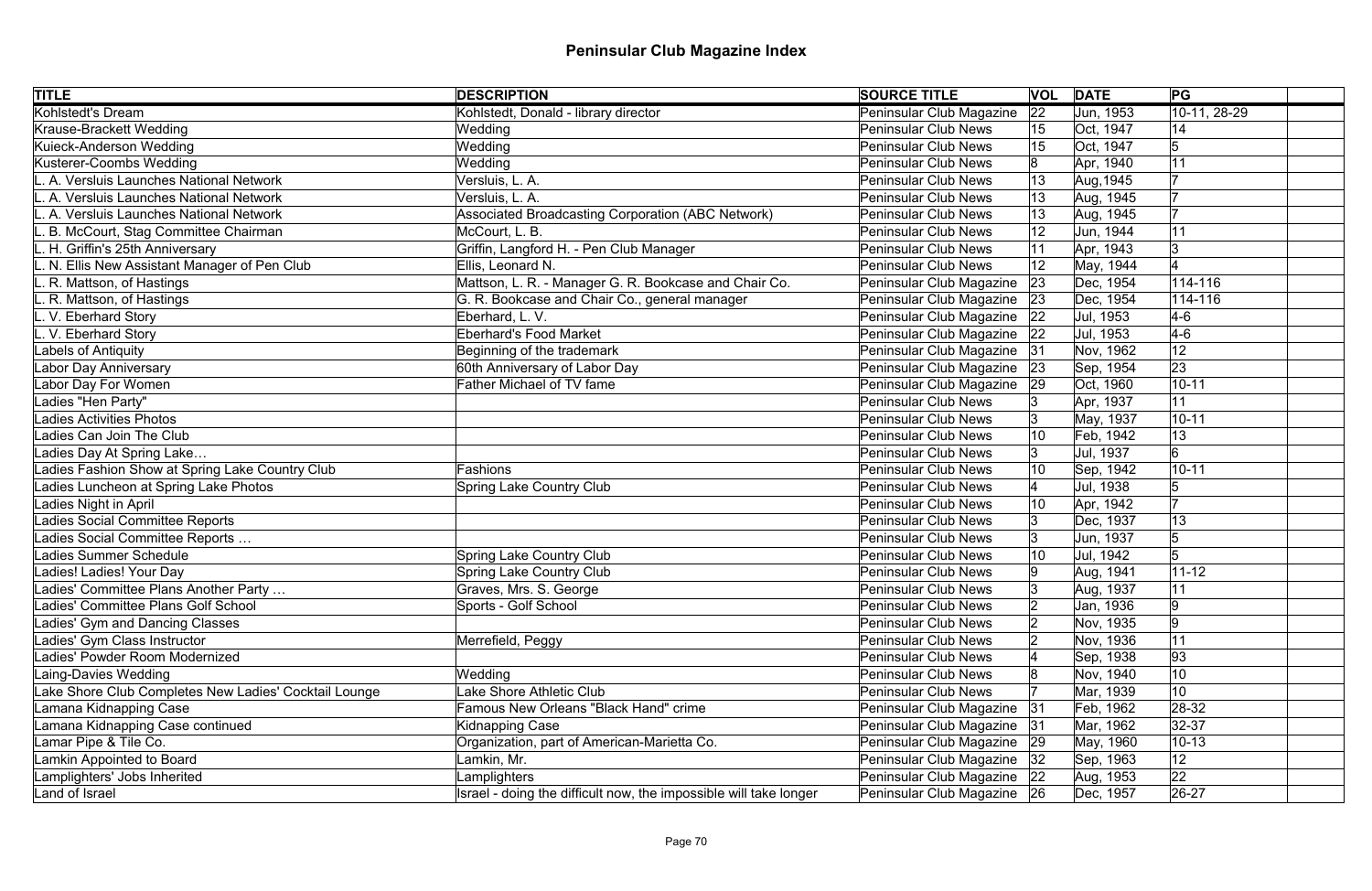| <b>TITLE</b>                                        | <b>DESCRIPTION</b>                                     | <b>SOURCE TITLE</b>           | <b>VOL</b> | <b>DATE</b> | PG               |
|-----------------------------------------------------|--------------------------------------------------------|-------------------------------|------------|-------------|------------------|
| Lassie                                              | Basic rules to train a dog                             | Peninsular Club Magazine      | 24         | Oct, 1955   | $\sqrt{26-27}$   |
| Last Call for Winter Sports                         | Sports - Winter                                        | Peninsular Club Magazine      | 22         | Mar, 1953   | 24, 32           |
| Last Call for Winter Sports                         | Still time for skiing                                  | Peninsular Club Magazine      | 22         | Mar, 1953   | 24, 32           |
| Last Thirty Days are Longest                        | Sports - Fishing                                       | Peninsular Club Magazine      | 18         | Apr, 1950   | $\overline{4-5}$ |
| League of Women Voters                              | League of Women Voters - evaluates, presents the facts | Peninsular Club Magazine 24   |            | Dec, 1955   | 144-145          |
| Leap Year Party                                     |                                                        | <b>Peninsular Club News</b>   |            | Feb, 1936   | 5                |
| Learning Italian En Route                           | Tavern waiter on Italian liner conducts language class | Peninsular Club Magazine      | 26         | Jul, 1957   | $31-32$          |
| Lecture Course                                      | Roosevelt, Mrs. Eleanor - speaker at Junior League     | Peninsular Club Magazine   29 |            | Sep, 1960   | 15               |
| <b>Lecture Series</b>                               |                                                        | Peninsular Club Magazine      | 29         | Oct, 1960   | 13               |
| Ledeboer-Boet To Wed                                | Wedding                                                | Peninsular Club News          |            | Oct, 1940   | 10               |
| Lee Mulnix Gives Big Party at Club                  | Mulnix, Lee                                            | <b>Peninsular Club News</b>   |            | Feb, 1936   | 6                |
| Lee Mulnix New President of Kent County USO         | Mulnix, Lee V.                                         | Peninsular Club News          |            | Jun, 1943   |                  |
| Lee Mulnix New President of Kent County USO         | <b>Kent County USO</b>                                 | <b>Peninsular Club News</b>   |            | Jun, 1943   | l3               |
| Lee V. Mulnix                                       | Mulnix, Lee V.                                         | Peninsular Club News          |            | May, 1937   | Cover            |
| <b>Legation Counselor Visits Club</b>               | Limpurb, Count willem van Rechteren                    | <b>Peninsular Club News</b>   |            | Nov, 1941   | 15               |
| Leland D. Phelps - President of the Peninsular Club | Phelps, Leland D. - PenClub president portrait         | Peninsular Club Magazine      | 34         | Jun, 1965   | 1FC              |
| Leland D. Phelps - President of the Peninsular Club | <b>LaClaire Portrait</b>                               | Peninsular Club Magazine      | 34         | Jun, 1965   | 11               |
| Leland D. Phelps Elected President of Club          | Phelps, Leland D.                                      | Peninsular Club Magazine      | 33         | May, 1964   | 10               |
| Lemon Christmas Décor                               |                                                        | Peninsular Club Magazine      | 34         | Dec, 1965   | 33-34            |
| <b>Lenten Season and Easter</b>                     | Lent                                                   | Peninsular Club News          | 11         | Mar, 1943   | 3                |
| Leon Harrington, Regular                            |                                                        | Peninsular Club Magazine      | 22         | Jan, 1953   | 13               |
| Leon Harrington, Regular                            | Harrington, Leon - lawyer                              | Peninsular Club Magazine 22   |            | Jan, 1953   | 13               |
| Leon T. Closterhouse                                | Past PenClub president in Sutthart, Germany            | Peninsular Club Magazine 26   |            | Jul, 1957   | $12 - 13$        |
| Leon T. Closterhouse                                | Closterhouse, Leon T.                                  | Peninsular Club Magazine 26   |            | Jul, 1957   | $12 - 13$        |
| Leon T. Closterhouse, Bank, Realtor                 | Closterhouse, Leon T.                                  | <b>Peninsular Club News</b>   |            | Mar, 1935   | 5, 11            |
| <b>Leonard and Jesse</b>                            | Two of club's employees receive promotions             | Peninsular Club Magazine 27   |            | Mar, 1958   | 13               |
| <b>Leonard and Jesse</b>                            | Rush, Jesse                                            | Peninsular Club Magazine 27   |            | Mar, 1958   | 13               |
| <b>Leonard and Jesse</b>                            | Beauchamp, Leonard                                     | Peninsular Club Magazine 27   |            | Mar, 1958   | 13               |
| Leonard Hoffius                                     | Old Kent Bank & Trust Co., vice-president              | Peninsular Club Magazine 35   |            | Fall, 1969  | 42               |
| Leopold Parole                                      | A review of famous murder case - Nathan Leopold        | Peninsular Club Magazine 26   |            | Sep, 1957   | 24-26            |
| Let George Do It                                    | Roderick, George H.                                    | Peninsular Club Magazine   18 |            | May, 1950   | 19               |
| Let There Be Light                                  | Man dispelled darkness slowly                          | Peninsular Club Magazine 25   |            | Aug, 1956   | $ 31-32 $        |
| Let's Tour the Town                                 |                                                        | Peninsular Club Magazine      | 16         | Dec, 1948   | 49, 53           |
| Let's Tour the Town                                 |                                                        | Peninsular Club Magazine      | 16         | Aug, 1948   | 19, 28           |
| Let's Tour the Town                                 |                                                        | Peninsular Club Magazine      | ∣16        | Oct, 1948   | 15, 17           |
| Let's Tour the Town                                 |                                                        | Peninsular Club Magazine      | 16         | Sep, 1948   | 14               |
| <b>Letter From Ann Landers</b>                      | <b>PenClub December Issue</b>                          | Peninsular Club Magazine      | 26         | Feb, 1957   | 40               |
| <b>Letter From Ann Landers</b>                      | Landers, Ann                                           | Peninsular Club Magazine      | 26         | Feb, 1957   | 40               |
| Letter to His Mother, Mrs. Irving H. Stroup         | Thomas, 1st Sgt. Jack D.                               | Peninsular Club News          |            | Dec, 1944   | 22               |
| Letters to the Editor                               |                                                        | Peninsular Club Magazine      | 32         | Oct, 1963   | 6                |
| Levant Mulnix, SR. - Pen Club Regular               | Mulnix, LeVant, Sr.                                    | Peninsular Club Magazine 20   |            | May, 1951   | 17               |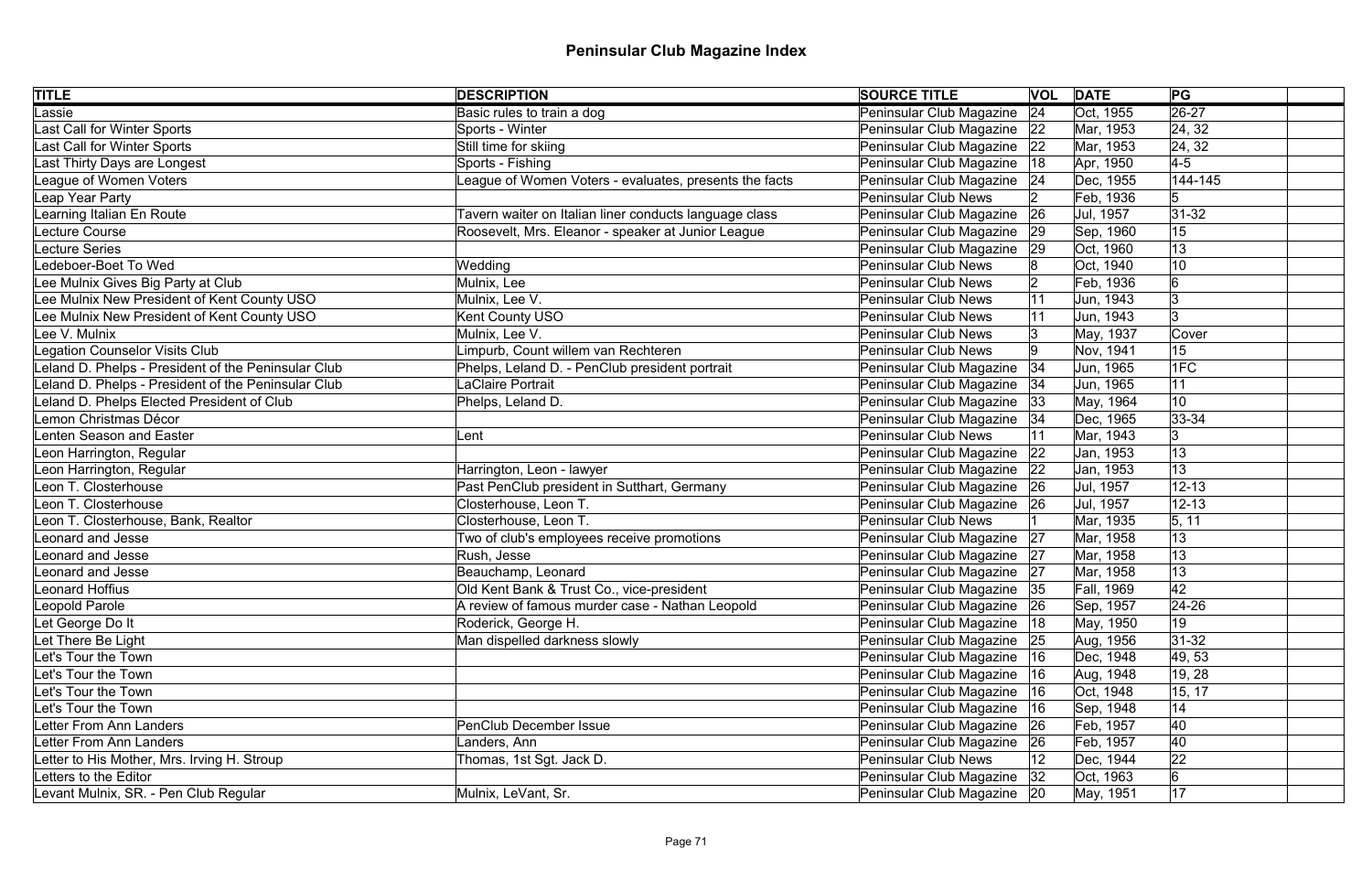| <b>TITLE</b>                                  | <b>DESCRIPTION</b>                                          | <b>SOURCE TITLE</b>           |    | <b>VOL</b> DATE | PG             |  |
|-----------------------------------------------|-------------------------------------------------------------|-------------------------------|----|-----------------|----------------|--|
| Liberace                                      | TV performer starts something in Miami                      | Peninsular Club Magazine      | 23 | Apr, 1954       | $4 - 7$        |  |
| Liberace                                      | Liberace - TV performer                                     | Peninsular Club Magazine 23   |    | Apr, 1954       | $4-7$          |  |
| Liberty Bell                                  | Prophetic inscription on bell                               | Peninsular Club Magazine 22   |    | Jul, 1953       | $\overline{2}$ |  |
| Library or Stadium                            | Louisiana State University - brains or braun                | Peninsular Club Magazine 22   |    | Aug, 1953       | 23             |  |
| Library's Michigan Room                       |                                                             | Peninsular Club Magazine      | 17 | Feb, 1949       | 28             |  |
| Life Insurance Big Business                   | Life Insurance Doubles since WWII                           | Peninsular Club Magazine 22   |    | Aug, 1953       | 23             |  |
| Life Magazines to Russia                      | Welsh, George                                               | Peninsular Club Magazine 28   |    | Dec, 1959       | 169-171        |  |
| <b>Life Member Passes</b>                     |                                                             | Peninsular Club Magazine 31   |    | Oct, 1962       |                |  |
| Life's Wayside Inn                            |                                                             | Peninsular Club Magazine   34 |    | Dec, 1965       | 66             |  |
| <b>Lincoln Ford's Theater Museum</b>          | Lincoln Museum has letter mentioned in Pen Club Magazine    | Peninsular Club Magazine 26   |    | Dec, 1957       | 149            |  |
| Lindbergh Case 20 Years Ago                   | Lindbergh Kidnapping                                        | Peninsular Club Magazine 24   |    | May, 1955       | $10 - 13$      |  |
| Linen                                         | Linen - One of the oldest, most versatile materials         | Peninsular Club Magazine      | 26 | Dec, 1957       | 104-105        |  |
| Linsey's Entertain At Dinner Party            | Linsey, Mr. & Mrs. Jay W.                                   | <b>Peninsular Club News</b>   |    | Dec, 1939       | 14             |  |
| Liquor Quizz                                  | Questions about alcoholic drinks to test your knowledge     | Peninsular Club Magazine      | 27 | Jan, 1958       |                |  |
| Liquor Rationing Card                         | WWII                                                        | <b>Peninsular Club News</b>   |    | Aug, 1943       |                |  |
| <b>List of Members</b>                        |                                                             | Peninsular Club Magazine      | 27 | Jun, 1958       | 13-49          |  |
| Lite-a-Bumper                                 | Luminous red tape                                           | Peninsular Club Magazine      | 22 | Jul, 1953       | $30 - 31$      |  |
| Lithography's Out of the Stone Age            | Michigan Litho Co.                                          | Peninsular Club Magazine      | 18 | Jan, 1950       | $ 2-3, 30 $    |  |
| Litscher's Celebrate 42nd Anniversary         | Litscher, Mr. & Mrs. Christian J.                           | <b>Peninsular Club News</b>   |    | Jun, 1945       | 13             |  |
| Little Beaver Camp                            | Day Camp                                                    | Peninsular Club Magazine      | 25 | Jul, 1956       | 32             |  |
| Little Brother, Robert                        | Exception taken to Florida's attorney general's trip abroad | Peninsular Club Magazine 31   |    | Apr, 1962       | 11             |  |
| Little Known Facts About Coins                |                                                             | Peninsular Club Magazine   33 |    | Aug, 1964       | $20 - 21$      |  |
| Little Sisters Of The Poor                    | Organization doing for the aged                             | Peninsular Club Magazine 31   |    | Nov, 1962       | 18-20          |  |
| Living Past Presidents Of The Peninsular Club |                                                             | <b>Peninsular Club News</b>   |    | Sep, 1938       | $14 - 15$      |  |
| Livingston Hotel Fire                         | Livingston Hotel - 35th anniversary of fire                 | Peninsular Club Magazine 28   |    | Apr, 1959       | $10 - 15$      |  |
| Livingston, I Presume                         | A jungle on Division Avenue                                 | Peninsular Club Magazine 29   |    | Jan, 1960       | $26 - 27$      |  |
| Livingston, I Presume                         |                                                             | Peninsular Club Magazine 29   |    | Feb, 1960       | $12 - 13$      |  |
| Livingston, I Presume                         | <b>Theater Trains</b>                                       | Peninsular Club Magazine 29   |    | Mar, 1960       | $20 - 21$      |  |
| Livingston, I Presume                         | Circle Theater                                              | Peninsular Club Magazine   29 |    | Apr, 1960       | 26-27          |  |
| Livingston, I Presume                         | Wonders of dentistry                                        | Peninsular Club Magazine      | 29 | May, 1960       | 28-29          |  |
| Lloyd Attends National Men's Style Show       | Men's Fashions                                              | Peninsular Club Magazine      | 18 | Apr, 1950       | 17             |  |
| Lloyd Lievense, Chairman                      | Go-getter heads December Magazine Advertising Committees    | Peninsular Club Magazine      | 26 | Sep, 1957       |                |  |
| Lloyd Lievense, Chairman                      | Lievense, Lloyd                                             | Peninsular Club Magazine      | 26 | Sep, 1957       |                |  |
| Lloyd on Spring Fashions                      | Ladies spring fashions                                      | Peninsular Club Magazine      | 27 | Apr, 1958       | 24-25          |  |
| Lloyd, the Tailor, Proves His Point           | Lievense, Lloyd, Men's Clothier                             | Peninsular Club Magazine   19 |    | Jul, 1950       | 19, 24         |  |
| Lo, The Poor Indian                           |                                                             | Peninsular Club Magazine   18 |    | Mar, 1950       | 29-31          |  |
| <b>Local Colleges Ready</b>                   | Centers of education ready to open                          | Peninsular Club Magazine      | 21 | Sep, 1952       | $2 - 4$        |  |
| Local Colleges Ready                          | <b>Grand Rapids Junior College</b>                          | Peninsular Club Magazine 21   |    | Sep, 1952       | $2 - 4$        |  |
| Local Colleges Ready                          | Calvin College                                              | Peninsular Club Magazine 21   |    | Sep, 1952       | $2 - 4$        |  |
| <b>Local Colleges Ready</b>                   | Aquinas College                                             | Peninsular Club Magazine 21   |    | Sep, 1952       | $2 - 4$        |  |
| <b>Local Secret Service Men</b>               |                                                             | Peninsular Club Magazine 22   |    | May, 1953       | $ 20-22 $      |  |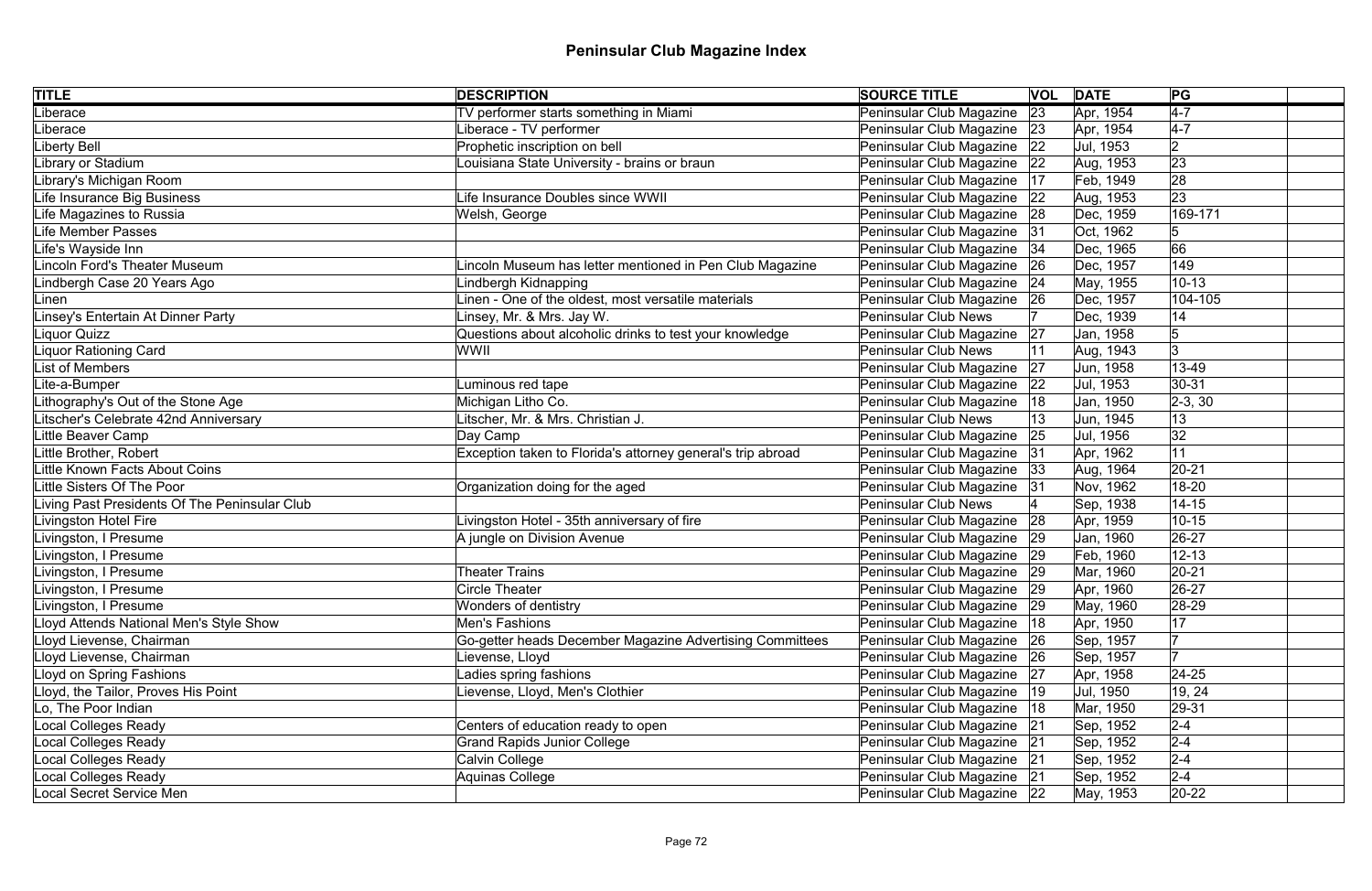| <b>TITLE</b>                                            | <b>DESCRIPTION</b>                                      | <b>SOURCE TITLE</b>           |    | <b>VOL DATE</b> | PG                 |
|---------------------------------------------------------|---------------------------------------------------------|-------------------------------|----|-----------------|--------------------|
| <b>Local Secret Service Men</b>                         | Haubner, Carl J. - local secret service agent           | Peninsular Club Magazine 22   |    | May, 1953       | $ 20-22 $          |
| <b>Lockerby Memorial Dinner</b>                         | ockerby, Arnold                                         | Peninsular Club Magazine   17 |    | Mar, 1949       | 28                 |
| Lockwood-Kranenberg Wedding                             | Wedding                                                 | <b>Peninsular Club News</b>   | 3  | Oct, 1937       | $\vert 5, 7 \vert$ |
| London's Underworld Jargon                              | Language of London's underworld                         | Peninsular Club Magazine 22   |    | Dec, 1953       | 159, 161, 163      |
| London's Underworld Jargon                              |                                                         | Peninsular Club Magazine   22 |    | Dec, 1953       | 159, 161, 163      |
| Lone Vote For Mormon Speakers                           | Welsh, George W.                                        | Peninsular Club Magazine   32 |    | Jan, 1963       | 26-27              |
| Long Steel Strike                                       | Steel strike lasted 54 days                             | Peninsular Club Magazine 21   |    | Oct, 1952       | $4-5$              |
| Long Tiger Games - 2 - Eighteen Inning Games            | Sports - Baseball - Tigers                              | <b>Peninsular Club News</b>   |    | May, 1939       |                    |
| Long Winter for Chick Fans                              |                                                         | Peninsular Club Magazine      | 16 | Nov, 1948       | 27                 |
| <b>Longest Continuous Memberships</b>                   | <b>PenClub Longest Members</b>                          | Peninsular Club Magazine 24   |    | Jun, 1955       | 57                 |
| Longest Records of Continuous Membership                |                                                         | Peninsular Club Magazine      | 32 | Jun, 1963       | 60                 |
| Longest Records of Continuous Membership                |                                                         | Peninsular Club Magazine      | 33 | Jun, 1964       | 57                 |
| Looking Back at Crime                                   | 25 Years since Dillinger shot down                      | Peninsular Club Magazine      | 28 | Aug, 1959       | 28-30              |
| Lord Peter                                              | Norse Tales and Rip Van Winkle                          | Peninsular Club Magazine 31   |    | Dec, 1962       | 125-127            |
| Lost in Fog on Lake Michigan                            | Payne, George                                           | Peninsular Club Magazine 28   |    | Dec, 1959       | $ 111 - 113 $      |
| Louis DeLamarter, Community Builder                     | DeLamarter, Lous J.                                     | <b>Peninsular Club News</b>   |    | Jan, 1935       | $\vert 5, 7 \vert$ |
| Louise Hurst Becomes Assistant Editor                   |                                                         | Peninsular Club Magazine   34 |    | Mar, 1965       | 15                 |
| Louisville Derby Special                                | Sports - Horse Racing                                   | <b>Peninsular Club News</b>   |    | Apr, 1939       | 8                  |
| Lovely Nature                                           | Nature at your back door                                | Peninsular Club Magazine 21   |    | Oct, 1952       | 36                 |
| Low Greens Fee for Spring Lake Members                  | <b>Spring Lake Country Club</b>                         | <b>Peninsular Club News</b>   |    | Jul, 1938       | 9                  |
| Lower Monroe                                            | City - job of tearing down and building up              | Peninsular Club Magazine      | 29 | Sep, 1960       | 12                 |
| Lt. (ig) and Mrs. Tom Higgins Honor Parents With Dinner | Higgins, Lt. & Mrs. Tom                                 | <b>Peninsular Club News</b>   | 12 | Oct, 1944       | 13                 |
| Lt. Cartier Honored for Heroism                         | Cartier, Lt.                                            | Peninsular Club Magazine      | 17 | Jun, 1949       | 26                 |
| Lt. Margaret Stewart to Talk to WAAC's                  | <b>WWII - WAAC</b>                                      | <b>Peninsular Club News</b>   |    | Jun, 1943       |                    |
| Lt. Margaret Stewart to Talk to WAAC's                  | Stewart, Lt. Margaret                                   | <b>Peninsular Club News</b>   |    | Jun, 1943       |                    |
| Luce-Heiligmann Wedding                                 | Wedding                                                 | <b>Peninsular Club News</b>   |    | Oct, 1944       | 15                 |
| Lucille Brown - Roy W. Clements, Jr. Wedding            | Wedding                                                 | Peninsular Club Magazine      | 16 | Aug, 1948       | 14                 |
| Luggage For The Air                                     |                                                         | Peninsular Club Magazine 31   |    | Aug, 1962       | 29                 |
| Lunch at the Club                                       |                                                         | Peninsular Club Magazine 35   |    | Fall, 1969      | 30-31              |
| Luncheon Held For Miss Carmody                          | Carmody, Miss Mary Louise                               | <b>Peninsular Club News</b>   |    | Apr, 1937       | 10                 |
| Luncheon Honors Mrs. Collins' Daughter                  | Collins, Mrs. Fred H.                                   | <b>Peninsular Club News</b>   | 12 | Jan, 1944       | 14                 |
| Luther-Weber Wedding                                    | Wedding                                                 | <b>Peninsular Club News</b>   |    | Oct, 1940       | 8                  |
| Lynn Clark, Educator                                    | Clark, Lynn - Kent County School Superintendent         | Peninsular Club Magazine      | 24 | Apr, 1955       | $ 22 - 23 $        |
| Lynn Waldorf Guest Speaker at Stag                      | Waldorf, Lynn                                           | <b>Peninsular Club News</b>   | 12 | Feb, 1944       | 15                 |
| M. R. Bissell, No. 1                                    | Bissell, M. R., Jr. - member of PenClub since 1909      | Peninsular Club Magazine      | 24 | Jan, 1955       |                    |
| Mac Ryan Goes To Camp Grant                             | Ryan, J. McDonald                                       | <b>Peninsular Club News</b>   | 10 | Dec, 1942       | 15                 |
| MacDougal, "Card Detective", At October Stag            | MacDouglall, Mickey                                     | <b>Peninsular Club News</b>   |    | Oct, 1943       | 3, 5               |
| MacDougall Star Attraction - March 1 Stag`              | MacDougall, Michael                                     | <b>Peninsular Club News</b>   | 16 | Feb, 1948       | $3-4, 13$          |
| Mackinac Bridge Completed                               | Mackinac Bridge - more history at peninsulas are joined | Peninsular Club Magazine      | 26 | Nov, 1957       | 32                 |
| MacNaughton-Greenawalt                                  | MacNaughton-Greenawalt - investment bankers             | Peninsular Club Magazine 28   |    | Oct, 1959       | $14 - 15$          |
| Made in Grand Rapids                                    | Diversified Industries still furniture style center     | Peninsular Club Magazine 24   |    | Nov, 1955       | $ 20-21 $          |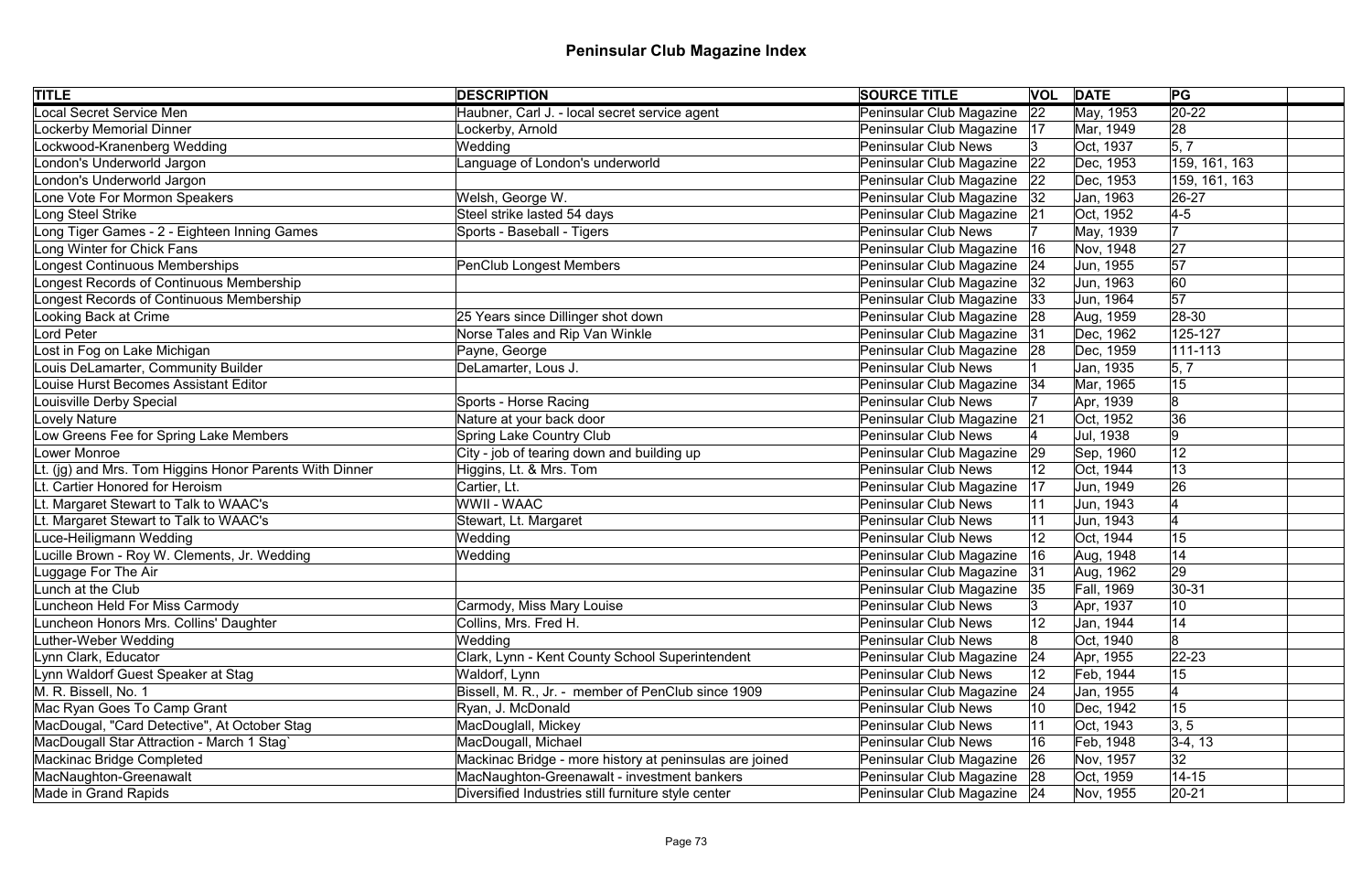| <b>TITLE</b>                                       | <b>DESCRIPTION</b>                                           | <b>SOURCE TITLE</b>           | <b>VOL</b> | <b>DATE</b> | PG           |
|----------------------------------------------------|--------------------------------------------------------------|-------------------------------|------------|-------------|--------------|
| <b>Madonnas</b>                                    | Rare collection of Madonnas                                  | Peninsular Club Magazine      | 25         | Dec, 1956   | $130 - 132$  |
| <b>Magazine Advertising</b>                        | December Magazine Committee - good selling job               | Peninsular Club Magazine 26   |            | Oct, 1957   | 5            |
| Magazine Committee Tops                            |                                                              | Peninsular Club Magazine   23 |            | Nov, 1954   | 23           |
| Magazine Completes Four Years                      | PenClub Magazine begins 1948                                 | Peninsular Club Magazine 21   |            | Jun, 1952   | 3, 17        |
| Magazine Enters Third Year                         |                                                              | Peninsular Club Magazine      | 18         | Jan, 1950   |              |
| Magazine to Publish Roster                         | PenClub Magazine to publish roster                           | Peninsular Club Magazine 23   |            | Mar, 1954   |              |
| Magazine Wins Award                                | PenClub Magazine                                             | Peninsular Club Magazine 29   |            | Mar, 1960   |              |
| <b>Magazine's Anniversary</b>                      | PenClub magazine in 7th year                                 | Peninsular Club Magazine   23 |            | Jun, 1954   | 12           |
| Maggie Can Read                                    | Television hasn't cut reading but increased it               | Peninsular Club Magazine      | 25         | May, 1956   | $22 - 23$    |
| Magic of Memory                                    | The human brain                                              | Peninsular Club Magazine 31   |            | Jul, 1962   | 16           |
| Mai-Mai Sze Honored at Peninsular Club Luncheon    | Ladies Literary Club                                         | Peninsular Club News          |            | Nov, 1942   |              |
| Mailing of Gifts to Service Men                    | WWII                                                         | Peninsular Club News          |            | Oct, 1942   |              |
| <b>Makers of Murals</b>                            | <b>West-Dempster Company</b>                                 | Peninsular Club Magazine      | 18         | Feb, 1950   | 4-4, 31      |
| Making Good in Diverse Fields - Richard Tandler    | Tandler, Richard N.                                          | Peninsular Club Magazine      | 26         | Dec, 1957   | 102-103      |
| Making Hearts, Parts and Such                      | <b>GM Diesel Plant</b>                                       | Peninsular Club Magazine      | 19         | Oct, 1950   | $4-5, 20-21$ |
| Malcolm Bingay                                     | Death of Malcolm Bingay                                      | Peninsular Club Magazine      | 22         | Oct, 1953   | 18-19        |
| Malcolm Bingay                                     | Bingay, Malcolm - Detroit Free Press columnist               | Peninsular Club Magazine      | 22         | Oct, 1953   | 18-19        |
| Man Bites Dog                                      | Congressman is going to write you                            | Peninsular Club Magazine 28   |            | Mar, 1959   | 23           |
| Man Made Fibers                                    | New fashions from man made fibres                            | Peninsular Club Magazine 23   |            | Dec, 1954   | $70 - 71$    |
| Man Tries to Hush History's Noisiest Century       |                                                              | Peninsular Club Magazine   34 |            | Mar, 1965   | 30           |
| <b>Man's Faithful Friend</b>                       | The faithful dog                                             | Peninsular Club Magazine 29   |            | Apr, 1960   | 28-29        |
| <b>Manager Griffin Honored</b>                     | Griffin, Langford - manager of PenClub                       | Peninsular Club Magazine 21   |            | Oct, 1952   | 18           |
| <b>Manager Griffin Honored</b>                     | PenClub Manager                                              | Peninsular Club Magazine 22   |            | Oct, 1953   | $2 - 3$      |
| Manager of Cigar Department                        | Hall, Edward D.                                              | Peninsular Club News          | 11         | Mar, 1943   | 14           |
| Manager of PenClub Resigns                         | Griffin, Langford H.                                         | Peninsular Club Magazine 26   |            | Jun, 1957   | 10           |
| Manager of PenClub Resigns                         | Manager of Pen Club for 40-years resigns                     | Peninsular Club Magazine 26   |            | Jun, 1957   | 10           |
| Manger Hotel                                       | Popular chain celebrates 50th anniversary                    | Peninsular Club Magazine 27   |            | Dec, 1958   | $26 - 27$    |
| Manger Hotel                                       | Manger Hotel                                                 | Peninsular Club Magazine 27   |            | Dec, 1958   | $26 - 27$    |
| Manhattan Tower                                    | New York in song                                             | Peninsular Club Magazine 21   |            | Feb, 1952   | $16 - 17$    |
| <b>Manhattan Tower</b>                             | New York in paintings                                        | Peninsular Club Magazine      | 21         | Feb, 1952   | $16 - 17$    |
| Manly Art of Self Defense                          | Sports - Boxing                                              | Peninsular Club Magazine 24   |            | Feb, 1955   | $24 - 27$    |
| Manners                                            | A book of manners at the turn of the century                 | Peninsular Club Magazine      | 26         | Dec, 1957   | $ 97-101$    |
| <b>Manners at the Table</b>                        | They didn't watch their calories in the older days of dining | Peninsular Club Magazine      | 26         | Dec, 1957   | $70-72$      |
| Manners at the Turn of the Century                 |                                                              | Peninsular Club Magazine   34 |            | Dec, 1965   | 86-91        |
| Many Attend "Grid Special"                         |                                                              | Peninsular Club Magazine      | 16         | Nov, 1948   | 26           |
| Many August Parties Held At Spring Lake            | Spring Lake Country Club                                     | <b>Peninsular Club News</b>   |            | Sep, 1938   | 75           |
| Many New Products Have Moved Into Realm of Fiction | New products                                                 | Peninsular Club Magazine      | 30         | Dec, 1961   | 53           |
| March Birthdays                                    |                                                              | Peninsular Club Magazine 28   |            | Mar, 1959   | 5            |
| <b>March Birthdays</b>                             |                                                              | Peninsular Club Magazine   24 |            | Mar, 1955   |              |
| March Birthdays                                    |                                                              | Peninsular Club Magazine 25   |            | Mar, 1956   |              |
| March Birthdays                                    |                                                              | Peninsular Club Magazine 26   |            | Mar, 1957   | 3            |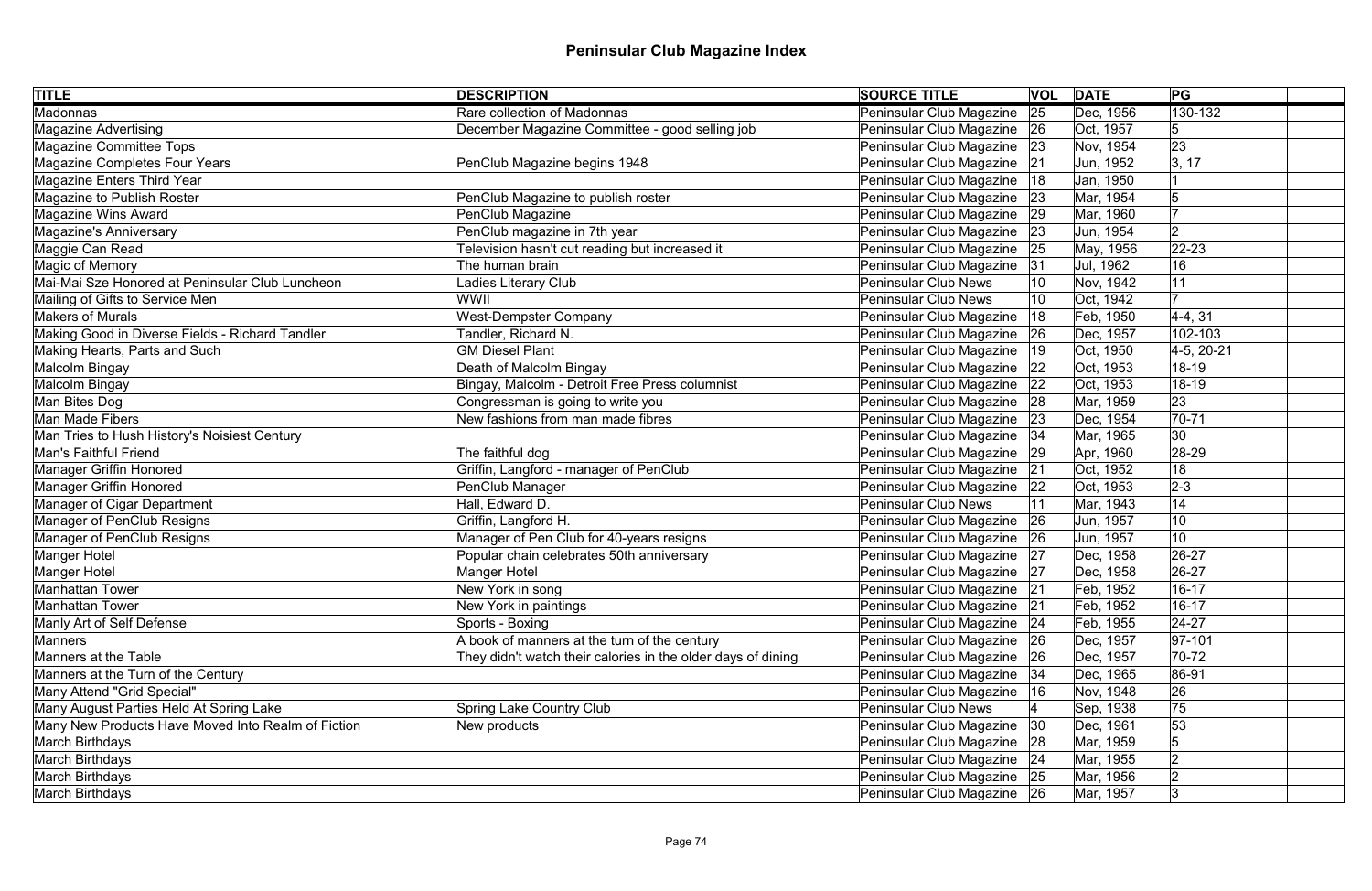| <b>TITLE</b>                                          | <b>DESCRIPTION</b>                                   | <b>SOURCE TITLE</b>           |           | <b>VOL DATE</b> | PG        |
|-------------------------------------------------------|------------------------------------------------------|-------------------------------|-----------|-----------------|-----------|
| <b>March Birthdays</b>                                |                                                      | Peninsular Club Magazine      | 27        | Mar, 1958       |           |
| March Birthdays                                       |                                                      | Peninsular Club Magazine 29   |           | Mar, 1960       | 15        |
| March Birthdays                                       |                                                      | Peninsular Club Magazine   30 |           | Mar, 1961       |           |
| March Birthdays                                       |                                                      | Peninsular Club Magazine 31   |           | Mar, 1962       |           |
| March Birthdays                                       |                                                      | Peninsular Club Magazine      | 33        | Mar, 1964       | l3        |
| March Birthdays                                       |                                                      | Peninsular Club Magazine   32 |           | Mar, 1963       |           |
| March Birthdays                                       |                                                      | Peninsular Club Magazine      | 34        | Mar, 1965       |           |
| March Stag                                            |                                                      | <b>Peninsular Club News</b>   |           | Feb, 1943       | $3-4$     |
| March Stag Party                                      |                                                      | <b>Peninsular Club News</b>   |           | Mar, 1941       | 3         |
| Marcia Barnes-Charles H. Bertsch, Jr. To Wed          | Wedding                                              | <b>Peninsular Club News</b>   |           | Jan, 1948       | 8         |
| Mardi Gras and the Carnival                           |                                                      | Peninsular Club Magazine      | 17        | Mar, 1949       | 5, 16, 26 |
| Marianne DeLamarter Awarded Musical Scholarshop       | DeLamarter, Marianne, harpist                        | <b>Peninsular Club News</b>   |           | Apr, 1935       | 11        |
| Marilyn C. Brink - William E. Chickering, Jr. Wedding | Wedding                                              | Peninsular Club Magazine      | 16        | Aug, 1948       | 17        |
| MarilynBorough-Philip Goodspeed to wed                | Wedding                                              | <b>Peninsular Club News</b>   |           | Apr, 1947       | 12        |
| Marion Ladewig, Chamption                             | Sports - Bowling                                     | Peninsular Club Magazine      | 23        | Mar, 1954       | $6-9$     |
| Marion Ladewig, Chamption                             | Ladewig, Marion - Five-Time World Champion           | Peninsular Club Magazine      | 23        | Mar, 1954       | $6-9$     |
| Mark Norris, Member Since 1882                        | Norris, Mark                                         | <b>Peninsular Club News</b>   |           | Mar, 1937       | Cover, 4  |
| Mark Twain                                            | Famous author's hand bitten by industry that fed him | Peninsular Club Magazine      | 27        | Sep, 1958       | $ 20-21$  |
| Mark Twain                                            | Twain, Mark                                          | Peninsular Club Magazine 27   |           | Sep, 1958       | $ 20-21$  |
| Market Brochure                                       | <b>Grand Rapids Furniture Market</b>                 | Peninsular Club Magazine 28   |           | Jan, 1959       | $ 26-27$  |
| Markward-Morris Wedding                               | Wedding                                              | <b>Peninsular Club News</b>   |           | Apr, 1943       | 6         |
| Marriage Customs                                      |                                                      | Peninsular Club Magazine      | 17        | Feb, 1949       | 29        |
| Marriage Customs                                      |                                                      | Peninsular Club Magazine   17 |           | Jul, 1949       | 19        |
| Marriage Customs                                      |                                                      | Peninsular Club Magazine      | 17        | Oct, 1949       | 22        |
| Marriage Customs - present day                        |                                                      | Peninsular Club Magazine   16 |           | Dec, 1948       | $73 - 74$ |
| Marriage Customs (4th of a Series)                    |                                                      | Peninsular Club Magazine      | 17        | Jun, 1949       | 11, 32    |
| Martin and Lewis                                      | Martin, Dean - Comedian                              | Peninsular Club Magazine   24 |           | Jul, 1955       | 30        |
| Martin and Lewis                                      | Lewis, Jerry - Comedian                              | Peninsular Club Magazine 24   |           | Jul, 1955       | 30        |
| Martin and Lewis                                      | Comede in Brown Derby                                | Peninsular Club Magazine 24   |           | Jul, 1955       | 30        |
| Martin L. Verdier, Regular                            | Verdier, Martin L. - banker, lawyer                  | Peninsular Club Magazine      | 21        | Dec, 1952       | 22        |
| Martin T. VandenBosch                                 | VandenBosch & McVoy, Inc. Insurance agency           | Peninsular Club Magazine      | 22        | Dec, 1953       | 35        |
| Martin T. VandenBosch                                 | VandenBosch, Martin T. - insurance & real estate     | Peninsular Club Magazine      | 22        | Dec, 1953       | 35        |
| Martin-Woodruff To Wed                                | Wedding                                              | <b>Peninsular Club News</b>   | 14        | Mar, 1946       |           |
| Marvin D. Stahl                                       | Sports - Golf pro turned business man                | Peninsular Club Magazine      | <b>26</b> | Nov, 1957       | $12 - 13$ |
| Marvin D. Stahl                                       | Stahl, Marvin D.                                     | Peninsular Club Magazine      | 26        | Nov, 1957       | $12 - 13$ |
| Mary Ann Collins - Orloe Gwatkin Wedding              | Wedding                                              | <b>Peninsular Club News</b>   | 16        | Feb, 1948       | 9         |
| Mary Free Bed                                         | Mary Free Bed Dental Clinic                          | Peninsular Club Magazine      | 24        | Dec, 1955       | 86-87     |
| Mary Free Bed                                         | National Amputee Center                              | Peninsular Club Magazine      | 25        | Dec, 1956       | 169-173   |
| Mary Free Bed                                         | Mary Free Bed Hospital                               | Peninsular Club Magazine 25   |           | Dec, 1956       | 169-173   |
| Mary Free Bed Brace Shop                              | Mary Free Bed Brace Shop                             | Peninsular Club Magazine 23   |           | Dec, 1954       | 140-141   |
| Mary Free Bed Guild                                   | Convalescent home - new business category            | Peninsular Club Magazine 21   |           | Dec, 1952       | 154-156   |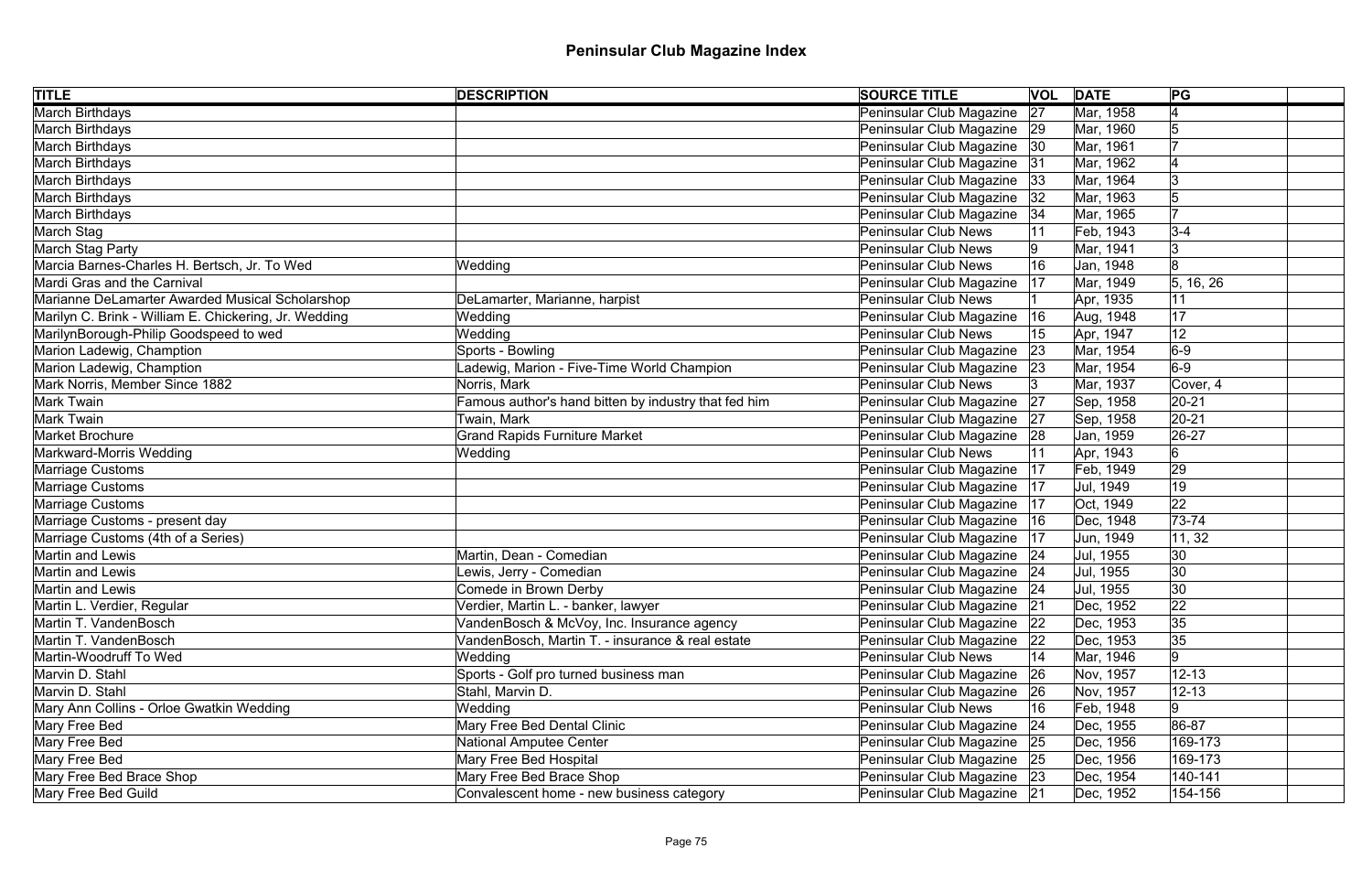| <b>TITLE</b>                                  | <b>DESCRIPTION</b>                                         | <b>SOURCE TITLE</b>         |              | <b>VOL DATE</b> | PG             |
|-----------------------------------------------|------------------------------------------------------------|-----------------------------|--------------|-----------------|----------------|
| Mary Free Bed Home                            | <b>Mary Freed Bed Home</b>                                 | Peninsular Club Magazine    | 17           | Sep, 1949       | $8-9$          |
| Mary Schopps-Hubert Roach, Jr. Wedding        | Wedding                                                    | <b>Peninsular Club News</b> | 16           | Jan, 1948       | $\overline{6}$ |
| <b>Mass and Class Markets</b>                 | Mass Market appeal annoys Class Market                     | Peninsular Club Magazine    | 22           | Jul, 1953       | 32             |
| Massage - It's Background and Methods         |                                                            | Peninsular Club Magazine    | 33           | Dec, 1964       | $ 93 - 94$     |
| <b>Match Book Advertising</b>                 | R. C. Allen Company                                        | Peninsular Club Magazine    | 24           | Nov, 1955       | $4-6$          |
| <b>Match Book Advertising</b>                 | <b>Impact of Match Book Advertising</b>                    | Peninsular Club Magazine 24 |              | Nov, 1955       | $4-6$          |
| Mathew B. Brady, Civil War Photographer       | The Centennial Years                                       | Peninsular Club Magazine    | 29           | Dec, 1960       | 168-171        |
| Maulers Get Mauled                            | Sports - Boxers mangled                                    | Peninsular Club Magazine    | 21           | Feb, 1952       | 9              |
| Maurice C. LaClaire                           | LaClaire, Maurice Carnes - G. R. master color photographer | Peninsular Club Magazine    | 23           | Nov, 1954       | $10 - 13$      |
| Maurice Field                                 | Field, Dr. Maurice, former physical culturist              | Peninsular Club Magazine    | 22           | Dec, 1953       | 166-168        |
| Maurrie Field Regrets                         | Field, Dr. Maurice M.                                      | Peninsular Club Magazine    | 23           | Jan, 1954       | 30             |
| May Birthdays                                 |                                                            | Peninsular Club Magazine    | 24           | May, 1955       | 3              |
| May Birthdays                                 |                                                            | Peninsular Club Magazine    | 25           | May, 1956       |                |
| May Birthdays                                 |                                                            | Peninsular Club Magazine    | 26           | May, 1957       | Ι3             |
| May Birthdays                                 |                                                            | Peninsular Club Magazine    | 27           | May, 1958       |                |
| May Birthdays                                 |                                                            | Peninsular Club Magazine    | 28           | Apr, 1959       |                |
| May Birthdays                                 |                                                            | Peninsular Club Magazine    | 29           | May, 1960       |                |
| May Birthdays                                 |                                                            | Peninsular Club Magazine    | 30           | May, 1961       |                |
| May Birthdays                                 |                                                            | Peninsular Club Magazine    | 31           | May, 1962       |                |
| May Birthdays                                 |                                                            | Peninsular Club Magazine    | 33           | May, 1964       |                |
| May Birthdays                                 |                                                            | Peninsular Club Magazine    | 32           | May, 1963       |                |
| May Birthdays                                 |                                                            | Peninsular Club Magazine    | 34           | May, 1965       |                |
| May Birthdays                                 |                                                            | Peninsular Club Magazine    | 28           | May, 1959       |                |
| Mayflower II                                  | England's gift to the U.S., designed by an American        | Peninsular Club Magazine    | 26           | Dec, 1957       | $ 34-35$       |
| Mayo Hits Jack Pot                            | Mayo, Floyd                                                | Peninsular Club News        |              | Oct, 1941       | 11             |
| Mayor Fetes Air Corps Chef                    | Gelsh, George - Mayor                                      | Peninsular Club News        |              | Jan, 1943       | 12             |
| Mayor Welsh Surprised With Birthday Cake      | Welsh, George W.                                           | Peninsular Club News        |              | Apr, 1939       | 11             |
| Mayors' Night A Successful Event              |                                                            | <b>Peninsular Club News</b> |              | Nov, 1938       | 14             |
| McAfee-Hurd Rehearsal Dinner                  | Wedding                                                    | Peninsular Club News        |              | Mar, 1940       | 13             |
| McCormick-Johnson Wedding                     | Wedding                                                    | <b>Peninsular Club News</b> |              | May, 1943       | 11             |
| McCourt, George R.                            | Notre Dame Cum Laude graduate                              | Peninsular Club Magazine    | $ 22\rangle$ | Jul, 1953       | 13             |
| McCourt, George R.                            | McCourt, George R.                                         | Peninsular Club Magazine    | 22           | Jul, 1953       | 13             |
| McCready's Celebrate 25th Anniversary         | McCready, Mr. & Mrs. E. A.                                 | Peninsular Club News        |              | Jul, 1941       |                |
| McFadyen of the C. of C.                      | Fadyen, Alex T. - Publicity Director GR C. of C.           | Peninsular Club Magazine    | 23           | Feb, 1954       | $16 - 19$      |
| McFadyen of the C. of C.                      | <b>Grand Rapids Chamber of Commerce</b>                    | Peninsular Club Magazine    | 23           | Feb, 1954       | $16 -$         |
| McIlhinys Go to Florida                       |                                                            | Peninsular Club Magazine    | 22           | Feb, 1953       | 26             |
| McInerney-Alt Engagement                      | Wedding                                                    | <b>Peninsular Club News</b> |              | Oct, 1939       | 9              |
| McInerneys Celebrate 25th Wedding Anniversary | McInerney, Mr. & Mrs. J. L.                                | <b>Peninsular Club News</b> |              | Aug, 1938       | 14             |
| Mckay Receives Plaudits of Townsmen           | McKay, Frank D.                                            | <b>Peninsular Club News</b> |              | Jan, 1943       | 13             |
| McKenna And Voss                              | Writers of the out-of-doors                                | Peninsular Club Magazine    | 31           | May, 1962       | 18-20          |
| McKenna and Voss                              | Voss, Ray - Booth writer                                   | Peninsular Club Magazine 31 |              | May, 1962       | 18-20          |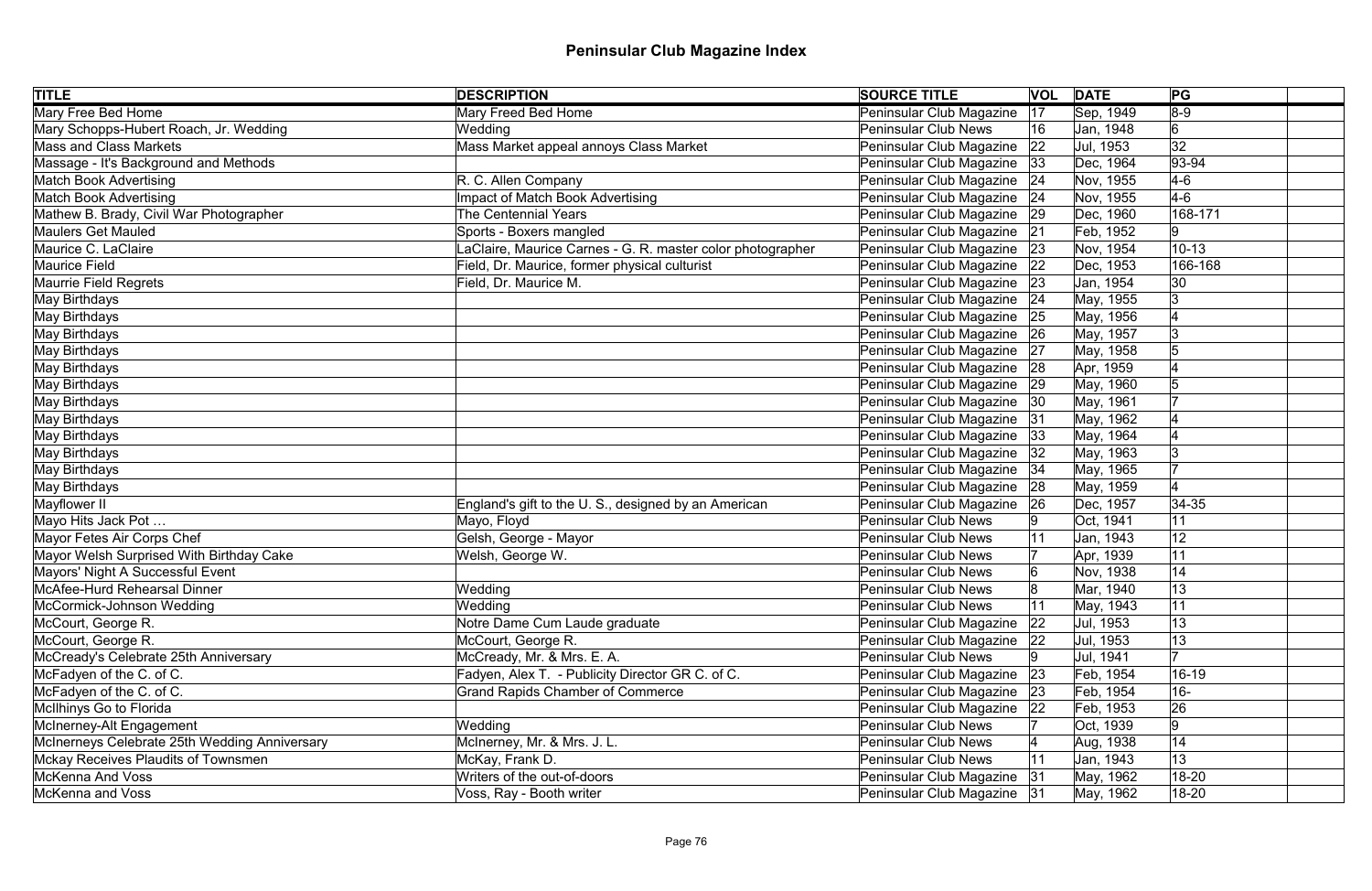| <b>TITLE</b>                                    | <b>DESCRIPTION</b>                                   | <b>SOURCE TITLE</b>           |    | <b>VOL DATE</b>   | PG        |  |
|-------------------------------------------------|------------------------------------------------------|-------------------------------|----|-------------------|-----------|--|
| <b>McKenna and Voss</b>                         | McKenna, Jim - Booth writer                          | Peninsular Club Magazine      | 31 | May, 1962         | $18 - 20$ |  |
| McKeon Presents Service Pin to Veteran Employee | McKeon, R. D.                                        | <b>Peninsular Club News</b>   |    | Sep, 1943         | 15        |  |
| McKeon Presents Service Pin to Veteran Employee | Welch, Fred C. -50-year service pin                  | <b>Peninsular Club News</b>   |    | Sep, 1943         | 15        |  |
| McLachlan-Whittier Wedding                      | Wedding                                              | <b>Peninsular Club News</b>   |    | Feb, 1945         | 12        |  |
| Me - A Private Pilot?                           |                                                      | Peninsular Club Magazine      | 33 | Dec, 1964         | $ 50-51$  |  |
| Meaning of Your Name                            | What your name means                                 | Peninsular Club Magazine      | 28 | Sep, 1959         | 20        |  |
| Meatless Days                                   | WWII                                                 | <b>Peninsular Club News</b>   |    | Oct, 1942         | 14        |  |
| Meatless Tuesday's at the Club                  | WWII                                                 | <b>Peninsular Club News</b>   |    | Jun, 1943         | 11        |  |
| <b>Medalist In Amateur Golf Tourney</b>         | Brink, Harold                                        | <b>Peninsular Club News</b>   |    | Sep, 1936         | 15        |  |
| Medical Men Guests at Luncheon                  | Michigan State Medical Society                       | <b>Peninsular Club News</b>   |    | Oct, 1939         | 12        |  |
| Medical Myths - from Flouridation to Laxatives  |                                                      | Peninsular Club Magazine      | 32 | Dec, 1963         | 105       |  |
| Medico Orchestra                                | M-Dee Orchestra of medical doctors                   | Peninsular Club Magazine      | 21 | Jul, 1952         | 22        |  |
| <b>Meet The Club President</b>                  | Norton, Otto                                         | Peninsular Club Magazine      | 36 | Fall, 1971        | 17        |  |
| Meet the Man Who Knows Your Buying Habits       | Cheney, Claude R. - Pen Club Business Manager        | Peninsular Club Magazine      | 19 | Nov, 1950         | 27        |  |
| Meet the Speaker                                | Peterson, Wilferd                                    | Peninsular Club Magazine      | 35 | Spring, 1968      | 27, 29    |  |
| <b>Meet Your New President</b>                  | Briggs, Elmer A.                                     | Peninsular Club Magazine      | 36 | <b>Fall, 1970</b> | $6-7$     |  |
| Mel Trotter vs. Satan                           | City Rescue Mission - 50 years                       | Peninsular Club Magazine      | 23 | Apr, 1954         | $12 - 16$ |  |
| Mel Trotter vs. Satan                           | Trotter, Mel - superintendent of City Rescue Mission | Peninsular Club Magazine      | 23 | Apr, 1954         | $12 - 16$ |  |
| Melody Circus                                   | Summer theater plans for 1963                        | Peninsular Club Magazine      | 31 | Sep, 1962         | $6-9$     |  |
| Member Directory (continued)                    |                                                      | Peninsular Club Magazine   30 |    | Jun, 1961         | 9         |  |
| Member of Women's Junior Board of the Club      | Winter, Mrs. Warren S.                               | <b>Peninsular Club News</b>   |    | Apr, 1935         |           |  |
| Member Opens Wine Shop                          | Druby, Clark                                         | <b>Peninsular Club News</b>   |    | May, 1939         |           |  |
| Member Who Recently Passed Away                 |                                                      | Peninsular Club Magazine 30   |    | Sep, 1961         |           |  |
| Members                                         | Ray, Douglas M.                                      | Peninsular Club Magazine      |    | Jun, 1948         |           |  |
| Members                                         | Nelson, Zeno H.                                      | Peninsular Club Magazine      |    | Dec, 1948         |           |  |
| Members                                         | Bissell, Irving                                      | Peninsular Club Magazine      |    | Jan, 1949         |           |  |
| Members                                         | Stander, Dr. W. A.                                   | Peninsular Club Magazine      |    | Feb, 1949         |           |  |
| Members                                         | Evenson, Charles R.                                  | Peninsular Club Magazine      |    | May, 1949         |           |  |
| Members                                         | Clark, Earle S.                                      | Peninsular Club Magazine      |    | Jun, 1949         |           |  |
| Members                                         | Souter, Judge Dale                                   | Peninsular Club Magazine      |    | Jul, 1949         |           |  |
| Members                                         | Boter, John                                          | Peninsular Club Magazine      |    | Aug, 1949         |           |  |
| Members                                         | Sparks, Frank M.                                     | Peninsular Club Magazine      |    | Sep, 1949         |           |  |
| Members                                         | Weinhart, C. A.                                      | Peninsular Club Magazine      |    | Oct, 1949         |           |  |
| Members                                         | Harmon, Henry                                        | Peninsular Club Magazine      |    | Dec, 1949         |           |  |
| Members                                         | Slemons, Elmer                                       | Peninsular Club Magazine      |    | Jan, 1950         |           |  |
| Members                                         | Barnett, Stanley                                     | Peninsular Club Magazine      |    | Feb, 1950         |           |  |
| Members                                         | Monahan, Joseph                                      | Peninsular Club Magazine      |    | Mar, 1950         |           |  |
| Members                                         | Davidson, Howard R.                                  | Peninsular Club Magazine      |    | Apr, 1950         |           |  |
| Members                                         | Roderick, George H.                                  | Peninsular Club Magazine      |    | May, 1950         |           |  |
| Members                                         | Ransford, Charles O.                                 | Peninsular Club Magazine      |    | Jul, 1950         |           |  |
| Members                                         | Crowe, Charles A.                                    | Peninsular Club Magazine      |    | Aug, 1950         |           |  |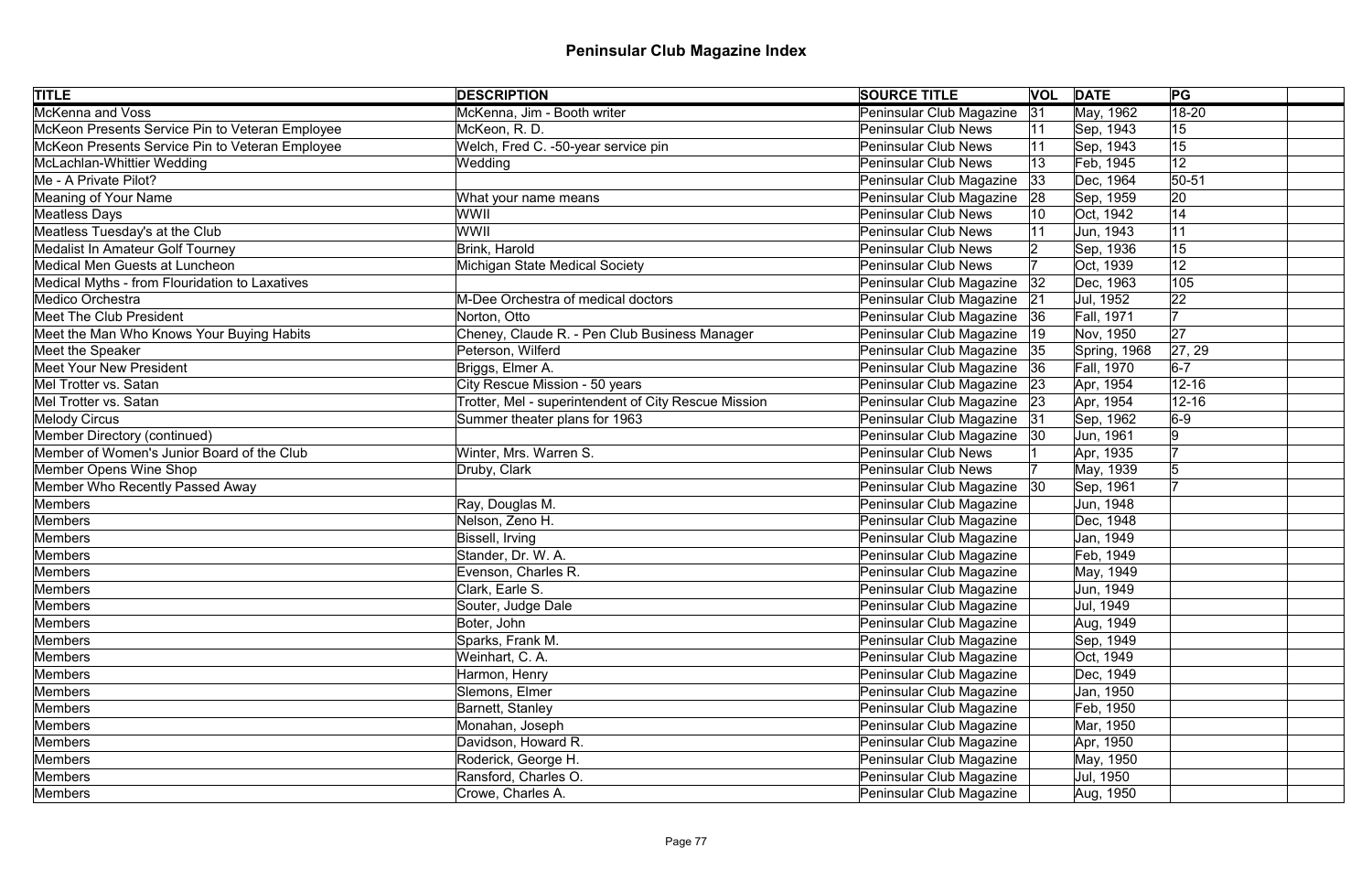| <b>TITLE</b>                              | <b>DESCRIPTION</b>                                      | <b>SOURCE TITLE</b>             | <b>VOL DATE</b> |            | PG          |
|-------------------------------------------|---------------------------------------------------------|---------------------------------|-----------------|------------|-------------|
| Members                                   | Schopps, Edward M.                                      | Peninsular Club Magazine        |                 | Sep, 1950  |             |
| Members                                   | Clay, Harvey E.                                         | Peninsular Club Magazine        |                 | Oct, 1950  |             |
| Members                                   | Mathison, Gerald R.                                     | Peninsular Club Magazine        |                 | Nov, 1950  |             |
| Members                                   | Grainger, Robert                                        | Peninsular Club Magazine        |                 | Dec, 1950  |             |
| Members                                   | Durno, John G.                                          | Peninsular Club Magazine        |                 | Dec, 1950  |             |
| Members                                   | Crampton, B. R.                                         | Peninsular Club Magazine        |                 | Jan, 1951  |             |
| Members                                   | Chapman, Earl R.                                        | Peninsular Club Magazine        |                 | Feb, 1951  |             |
| Members                                   | Drueke, William F.                                      | Peninsular Club Magazine        |                 | Mar, 1951  |             |
| Members                                   | Pastoor, Bill                                           | Peninsular Club Magazine        |                 | Apr, 1951  |             |
| Members                                   | Mulnix, Levant, Sr.                                     | Peninsular Club Magazine        |                 | May, 1951  |             |
| Members                                   | Holmes, Col. Jay M.                                     | Peninsular Club Magazine        |                 | Jun, 1951  |             |
| Members                                   | Kingston, George B.                                     | Peninsular Club Magazine        |                 | Jul, 1951  |             |
| Members                                   | Zweedyk, Jacob                                          | Peninsular Club Magazine        |                 | Aug, 1951  |             |
| Members                                   | Martin, Joseph H.                                       | Peninsular Club Magazine        |                 | Sep, 1951  |             |
| Members                                   | Kuiper, Ed                                              | Peninsular Club Magazine        |                 | Oct, 1951  |             |
| Members                                   | Lively, Charles R.                                      | Peninsular Club Magazine        |                 | Nov, 1951  |             |
| Members                                   | Newcomb, Cyrus B.                                       | Peninsular Club Magazine        |                 | Dec, 1951  |             |
| Members Deceased in 1954                  |                                                         | Peninsular Club Magazine 23     |                 | Dec, 1954  | 17          |
| Members of the Peninsular Club            |                                                         | Peninsular Club Magazine<br> 26 |                 | Jun, 1957  | 13-48       |
| Members Received Well By Affiliated Clubs |                                                         | <b>Peninsular Club News</b>     |                 | Jul, 1938  | 9           |
| Members Watershed Ranch Hold dinner       |                                                         | <b>Peninsular Club News</b>     | 10              | Feb, 1942  | 14          |
| Members' Business Directory               |                                                         | <b>Peninsular Club News</b>     |                 | Feb, 1936  | 11          |
| Membership Closed                         | PenClub renovation continues                            | Peninsular Club Magazine<br> 18 |                 | Feb, 1950  | 2           |
| <b>Membership Committee</b>               |                                                         | Peninsular Club Magazine<br> 36 |                 | Fall, 1970 | 9           |
| Memberships                               |                                                         | Peninsular Club Magazine 30     |                 | Jan, 1961  | 8           |
| Memorable January Dates                   | U. S. memorable January dates                           | Peninsular Club Magazine 24     |                 | Jan, 1955  | 2, 5        |
| Memories Not Bitter                       | War-Between-the-States                                  | Peninsular Club Magazine 30     |                 | Apr, 1961  | $ 33 - 35 $ |
| Memories of Owashtanong                   | <b>Grand Rapids Boat and Canoe Club</b>                 | Peninsular Club Magazine   34   |                 | Feb, 1965  | 25-26       |
| Memories of Owashtanong                   | Owashtanong                                             | Peninsular Club Magazine   34   |                 | Feb, 1965  | 25-26       |
| Memory                                    | Human think-tank marvelous, but science gives an assist | Peninsular Club Magazine<br> 26 |                 | Apr, 1957  | $ 20-21$    |
| Men of Distinction                        | Advertising slogans                                     | Peninsular Club Magazine 22     |                 | Nov, 1953  | $22 - 25$   |
| Men on the March - Pen Parade             | Barnes, Ray - sketch artist                             | Peninsular Club Magazine<br> 25 |                 | Dec, 1956  | 141         |
| Men's Activities Reached A New High!      |                                                         | <b>Peninsular Club News</b>     |                 | Feb, 1938  | 6           |
| Men's Apparel                             | TV given credit for changing men's apparel              | Peninsular Club Magazine<br> 21 |                 | Dec, 1952  | 120-122     |
| Men's Clothing Styles, by Lloyd           | Clothing styles for men                                 | Peninsular Club Magazine   23   |                 | Dec, 1954  | 122-23, 125 |
| Men's Fashion Commentary                  | Lievense, Lloyd, Men's Clothier                         | Peninsular Club Magazine 36     |                 | Fall, 1971 | $16 - 17$   |
| <b>Men's Fashion Forecast</b>             | Lievense, Lloyd, Men's Clothier                         | Peninsular Club Magazine 36     |                 | Fall, 1971 | $12 - 13$   |
| Men's Fashions                            | Lievense, Lloyd - Men's Clothier                        | Peninsular Club Magazine   30   |                 | Jul, 1961  | 34          |
| Men's Fashions                            | Lievense, Lloyd, Men's Clothier                         | Peninsular Club Magazine 33     |                 | Feb, 1964  | $ 24-25 $   |
| Men's Fashions                            | Lievense, Lloyd, Men's Clothier                         | Peninsular Club Magazine 33     |                 | Mar, 1964  | $11 - 12$   |
| Men's Fashions                            | Lievense, Lloyd, Men's Clothier                         | Peninsular Club Magazine 33     |                 | May, 1964  | 14          |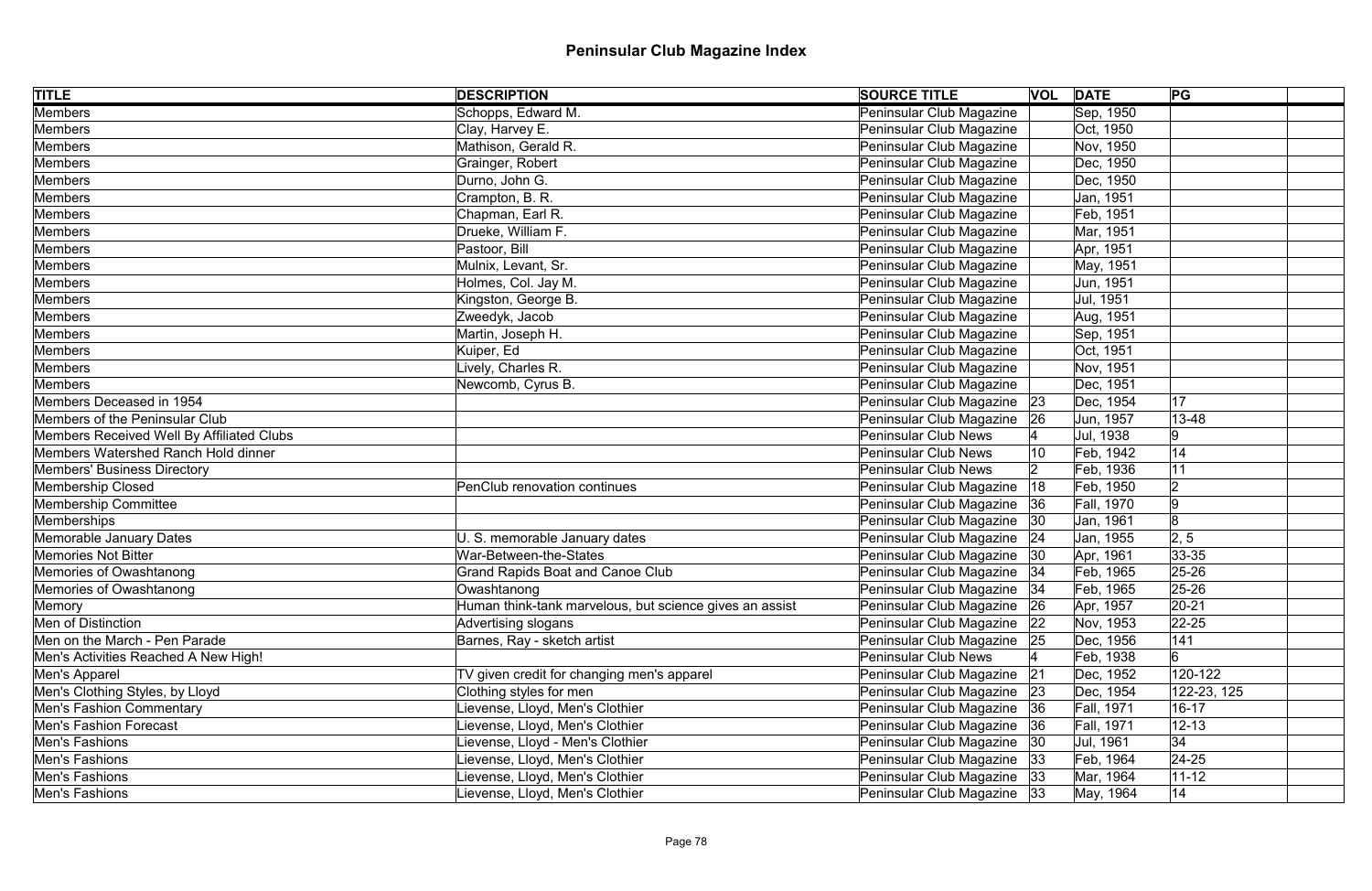| <b>TITLE</b>                                            | <b>DESCRIPTION</b>                               | <b>SOURCE TITLE</b>           |              | <b>VOL DATE</b> | PG              |
|---------------------------------------------------------|--------------------------------------------------|-------------------------------|--------------|-----------------|-----------------|
| <b>Men's Fashions</b>                                   | Lievense, Lloyd, Men's Clothier                  | Peninsular Club Magazine      | 33           | Oct, 1964       | $\overline{21}$ |
| Men's Fashions                                          | Lievense, Lloyd - Men's Clothier                 | Peninsular Club Magazine 32   |              | Feb, 1963       | 23              |
| Men's Fashions                                          | Lievense, Lloyd, Men's Clothier                  | Peninsular Club Magazine   32 |              | Mar, 1963       | $16 - 17$       |
| Men's Fashions                                          | Lievense, Lloyd - Men's Clothier                 | Peninsular Club Magazine 32   |              | Apr, 1963       | 18              |
| Men's Fashions                                          | Lievense, Lloyd - Men's Clothier                 | Peninsular Club Magazine   32 |              | May, 1963       | 17              |
| Men's Fashions                                          | Lievense, Lloyd, Men's Clothier                  | Peninsular Club Magazine 32   |              | Aug, 1963       | 20              |
| Men's Fashions                                          | Lievense, Lloyd, Men's Clothier                  | Peninsular Club Magazine      | 32           | Sep, 1963       | $ 20-21$        |
| Men's Fashions                                          | Lievense, Lloyd, Men's Clothier                  | Peninsular Club Magazine 32   |              | Dec, 1963       | $110 - 112$     |
| Men's Fashions                                          | Lievense, Lloyd, Men's Clothier                  | Peninsular Club Magazine   34 |              | Feb, 1965       | 24              |
| Men's Fashions                                          | Lievense, Lloyd, Men's Clothier                  | Peninsular Club Magazine   34 |              | May, 1965       | 39              |
| Men's Fashions                                          | Lievense, Lloyd, Men's Clothier                  | Peninsular Club Magazine   34 |              | Dec, 1965       | $21-22$         |
| Men's Fashions - Campus Wardrove '65                    | Lievense, Lloyd, Men's Clothier                  | Peninsular Club Magazine   34 |              | Aug, 1965       | 26-27           |
| Men's Fashions - Revolution or Evolution                | Lievense, Lloyd, Men's Clothier                  | Peninsular Club Magazine      | 33           | Dec, 1964       | 134-136         |
| Men's Fashions in the News                              | <b>Men's Fashions</b>                            | Peninsular Club Magazine      | 17           | Oct, 1949       | 9               |
| Men's Fashions In The News                              | Men's Fashions                                   | Peninsular Club Magazine      | 17           | Nov, 1949       | 21              |
| Men's Fashions in the News                              |                                                  | Peninsular Club Magazine      | 17           | Nov, 1949       | 21              |
| Men's Fashions, by Lloyd                                | ievense, Lloyd, Men's Clothier                   | Peninsular Club Magazine      | 22           | Dec, 1953       | 174-177         |
| Men's Fashions, by Lloyd                                | Lloyd's men's tailors and haberdashery           | Peninsular Club Magazine   22 |              | Dec, 1953       | 174-177         |
| Men's Gym Class                                         | Christie, Bud - Pen Club Athletic Director       | <b>Peninsular Club News</b>   |              | Jan, 1935       | 12              |
| Men's Hair Styles                                       | History of Men's hair styles                     | Peninsular Club Magazine 26   |              | Feb, 1957       | $ 39-40$        |
| Men's Spring and Summer Fashions                        | Lievense, Lloyd - Men's Clothier                 | Peninsular Club Magazine 26   |              | Feb, 1957       | $22 - 24$       |
| Men's Spring and Summer Fashions                        | Men's Fashions                                   | Peninsular Club Magazine   26 |              | Feb, 1957       | $22 - 24$       |
| Men's Wardrobes For The Clothes Conscious               | Men's clothes                                    | Peninsular Club Magazine 27   |              | Dec, 1958       | 187             |
| Men's Wear For Fall and Winter                          | Men's Fall and Winter Wear                       | Peninsular Club Magazine   27 |              | Sep, 1958       | $ 17 - 19$      |
| <b>Menswear For Fall And Winter</b>                     | Lievense, Lloyd - Men's Clothier                 | Peninsular Club Magazine 31   |              | Apr, 1962       | $ 30-31 $       |
| <b>Menswear for Freshmen</b>                            | Men's Fashions                                   | Peninsular Club Magazine   26 |              | Aug, 1957       | $5-7$           |
| Menswear For Summer                                     | Lievense, Lloyd - Men's Clothier                 | Peninsular Club Magazine  31  |              | Jul, 1962       | 17              |
| Menswear For The Well Dressed                           | Lievense, Lloyd - Men's Clothier                 | Peninsular Club Magazine  30  |              | Oct, 1961       | $34 - 35$       |
| Mercury in Transit                                      | Local photographer sees Mercury in Transit       | Peninsular Club Magazine 23   |              | Jan, 1954       | $22 - 23$       |
| Merrill Lynch, Pierce, Fenner & Smith                   | Buck, Russ - manager of renowned investment firm | Peninsular Club Magazine      | 30           | Dec, 1961       | 46-47           |
| Merrill-Gerber Wedding                                  | Wedding                                          | <b>Peninsular Club News</b>   | 15           | May, 1947       | 9               |
| Message From The Club President                         |                                                  | Peninsular Club Magazine      | 36           | Winter, 1970    | 9               |
| Message to the Ladies                                   | Ladies, the more durable sex                     | Peninsular Club Magazine      | 23           | Sep, 1954       | 13              |
| Metcalf's Entertain For Son                             | Metcalf, Mr. & Mrs. Jay                          | <b>Peninsular Club News</b>   | 13           | Sep, 1945       | 12              |
| Methodist Conference Members Entertained                | <b>Methodist Conference</b>                      | <b>Peninsular Club News</b>   | 13           | Jun, 1945       | 13              |
| Metropolitan Development Assn                           | Metropolitan Development Assn                    | Peninsular Club Magazine      | $ 19\rangle$ | Jul, 1950       | $4-5, 26$       |
| Metropolitan Opera Star To Appear In "Robin Hood"       | Farell, Marita                                   | <b>Peninsular Club News</b>   | 12           | Jul, 1944       | 13              |
| Metropolitan Staff Surprise Manager Barrett With Dinner | Metropolitan Life Insurance Co.                  | <b>Peninsular Club News</b>   |              | Mar, 1939       | 11              |
| Mi'Lady and Her Furs                                    | Fashions                                         | Peninsular Club Magazine      | 17           | Aug, 1949       | 13              |
| Mi'Lady and Her Furs                                    | Fashions                                         | Peninsular Club Magazine   17 |              | Sep, 1949       | 15, 17          |
| Mi'Lady and Her Furs                                    | Fashions                                         | Peninsular Club Magazine   17 |              | Oct, 1949       | 20, 27          |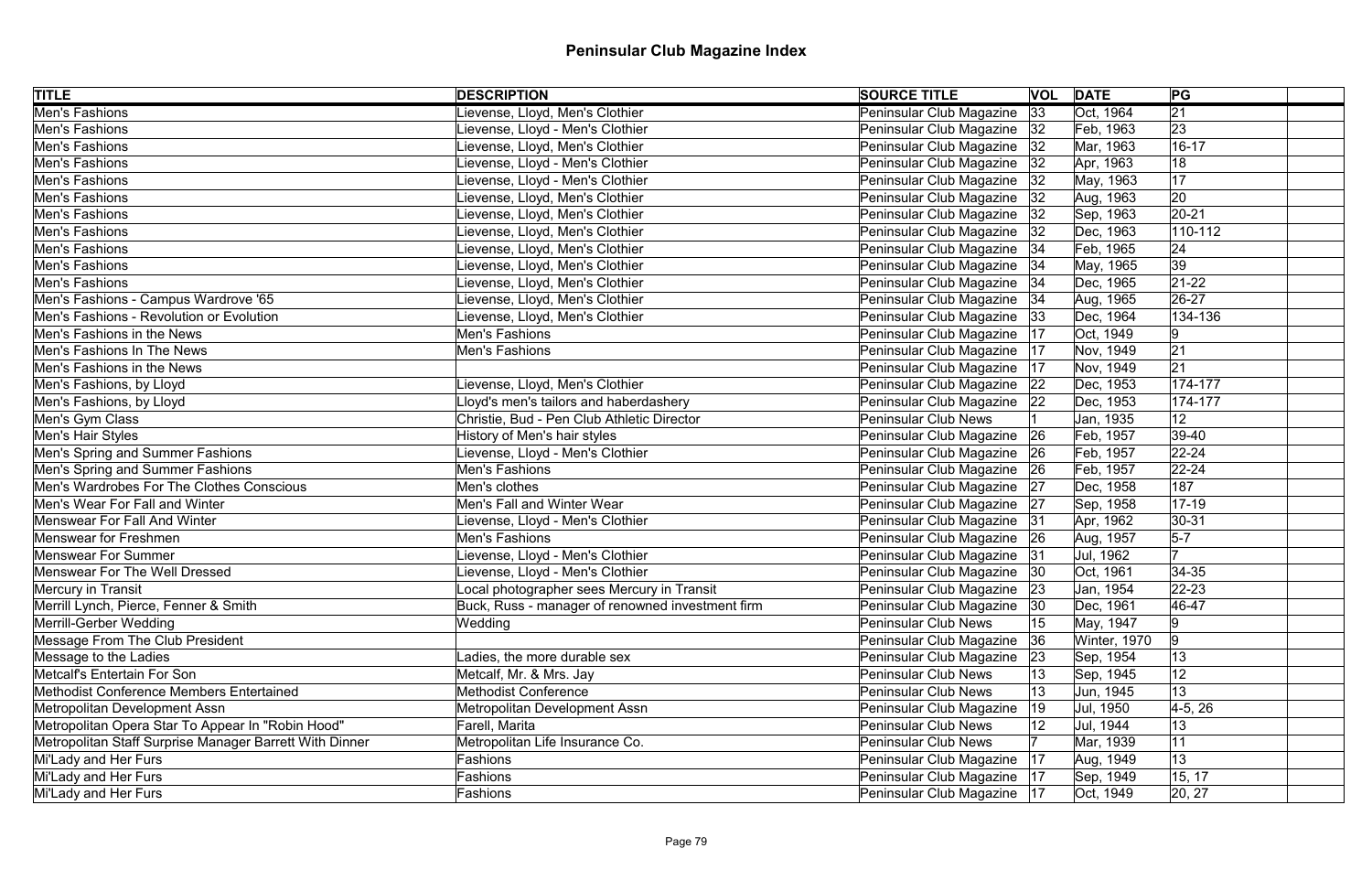| <b>TITLE</b>                                        | <b>DESCRIPTION</b>                                        | <b>SOURCE TITLE</b>           |    | <b>VOL DATE</b> | PG              |
|-----------------------------------------------------|-----------------------------------------------------------|-------------------------------|----|-----------------|-----------------|
| Miami Columnist                                     | Field, Dr. Maurice - licensed masseur                     | Peninsular Club Magazine      | 23 | Mar, 1954       | 19              |
| Miami-Lauderdale                                    | Fort Lauderdale not part of Miami                         | Peninsular Club Magazine 25   |    | Feb, 1956       | $30 - 31$       |
| Michael Leonard Receives Honor - Cross of Galilee   | Leonard, Michael                                          | Peninsular Club Magazine   34 |    | Jul, 1965       | 10              |
| Michael Leonard, Regular                            | Leonard, Michael - Insurance agent                        | Peninsular Club Magazine      | 22 | Feb, 1953       | $21-22$         |
| Michigan                                            | Michigan - What it is and Why it is                       | Peninsular Club Magazine      | 25 | Dec, 1956       | 121-128         |
| Michigan                                            | Michigan - the State                                      | Peninsular Club Magazine 28   |    | Dec, 1959       | 147             |
| Michigan and M. S. C.                               | Sports - Michigan College Football                        | Peninsular Club Magazine      | 16 | Oct, 1948       | $ 7-8, 19 $     |
| Michigan Bell - \$31 Million Since the War          | Michigan Bell System - as Grand Rapids grows              | Peninsular Club Magazine      | 26 | Dec, 1957       | 176-177         |
| Michigan Football Schedule                          | Sports - Football                                         | <b>Peninsular Club News</b>   |    | Oct, 1944       | 17              |
| Michigan Heart Association                          | What is done to discourage membership in "Coronary Club"  | Peninsular Club Magazine      | 26 | May, 1957       | 19-23           |
| Michigan Heart Association                          | Michigan Heart Association                                | Peninsular Club Magazine      | 26 | May, 1957       | 19-23           |
| Michigan Historical Commission                      | Michigan Historical Commission - important State Agency   | Peninsular Club Magazine      | 26 | Feb, 1957       | 36-39           |
| Michigan in December                                |                                                           | Peninsular Club Magazine      | 17 | Feb, 1949       | 14              |
| Michigan Ski Areas                                  | Sports - skiiing                                          | Peninsular Club Magazine      | 28 | Feb, 1959       | 15              |
| Michigan State Scholarships                         | Scholarships to Michigan State College                    | Peninsular Club Magazine      | 21 | Jul, 1952       | 10              |
| Michigan Supreme Court Justices Honored With Dinner | Fead, Louis H. - Justice                                  | <b>Peninsular Club News</b>   |    | Apr, 1937       | 10              |
| Michigan Supreme Court Justices Honored With Dinner | North, Walter H. - Justice                                | <b>Peninsular Club News</b>   |    | Apr, 1937       | 10              |
| Michigan Union Life Agents Feted at Club            | Michigan Union Life Association                           | <b>Peninsular Club News</b>   |    | Mar, 1937       |                 |
| Michigan Union Life Celebrates 40th Anniversar      | Michigan Union Life Insurance Company                     | <b>Peninsular Club News</b>   |    | Dec, 1937       |                 |
| Michigan vs. Ohio State Football Special            | Sports - Football Special                                 | <b>Peninsular Club News</b>   |    | Nov, 1941       |                 |
| Michigan Wheel Company                              | Michigan Wheel Company                                    | Peninsular Club Magazine      | 23 | Dec, 1954       | 56-57, 59       |
| Michigan Wheel Company                              | Largest manufacturer of motor boat propellers             | Peninsular Club Magazine      | 23 | Dec, 1954       | 56-57, 59       |
| Michigan Winter Sports                              |                                                           | Peninsular Club Magazine      | 18 | Jan, 1950       | $14 - 15$       |
| Michigan-Michigan State Football game               | Sports - PenClub special                                  | Peninsular Club Magazine      | 21 | Sep, 1952       | $16 - 17$       |
| Michigan-Michigan State Game                        | Sports - PenClub special                                  | Peninsular Club Magazine   24 |    | Nov, 1955       | 26-29           |
| Michigan-Minnesota Football Special A Success       | Sports - PenClub special                                  | <b>Peninsular Club News</b>   |    | Dec, 1939       | 9               |
| Michigan-Northwestern Game                          | Sports - Football                                         | Peninsular Club Magazine 22   |    | Oct, 1953       | $20 - 23$       |
| Michigan-Northwestern Game                          | Sports - Photos of football fans                          | Peninsular Club Magazine 22   |    | Nov, 1953       | 20              |
| Michigan's Naval Force                              | It's only a paper navy                                    | Peninsular Club Magazine   18 |    | Jan, 1950       | 29              |
| Michigan's Outdoors                                 | Michigan's outdoors presents problems for next generation | Peninsular Club Magazine      | 24 | Sep, 1955       | 11              |
| Michigan's Seventh Infantry Personnel               | Roster of Kent County Civil War Soldiers                  | Peninsular Club Magazine 24   |    | Oct, 1955       | 20              |
| Michigan's Skiing Areas                             | Sports - Skiing in Michigan                               | Peninsular Club Magazine      | 24 | Dec, 1955       | 140-141         |
| Mickey McGurrin                                     | McGurrin, Mickey - first plane parachute jumper           | Peninsular Club Magazine      | 21 | Dec, 1952       | 48-49, 51       |
| Mid-Winter Stag                                     |                                                           | <b>Peninsular Club News</b>   |    | Jan-Feb, 1946 4 |                 |
| Middletons Celebrate "Vics" Birthday                | Middleton, Victor                                         | <b>Peninsular Club News</b>   | 13 | Jan, 1945       | 14              |
| Mildred Stroup Gives Song Recital at the Club       | Stroup, Mildred                                           | <b>Peninsular Club News</b>   |    | Apr, 1935       | 10 <sup>°</sup> |
| <b>Miller And Matthews</b>                          | Partners in Printing Arts Company                         | Peninsular Club Magazine      | 30 | Mar, 1961       | $28-29$         |
| <b>Miller And Matthews</b>                          | Miller, Ernest J.                                         | Peninsular Club Magazine      | 30 | Mar, 1961       | 28-29           |
| <b>Miller And Matthews</b>                          | Matthews, Lester A.                                       | Peninsular Club Magazine      | 30 | Mar, 1961       | 28-29           |
| Millionaires For A Night                            |                                                           | <b>Peninsular Club News</b>   |    | Sep, 1939       | 10              |
| Milo DeVries, Regular                               | DeVries, Milo - manufacturer of cigars                    | Peninsular Club Magazine   22 |    | Jul, 1953       | 9               |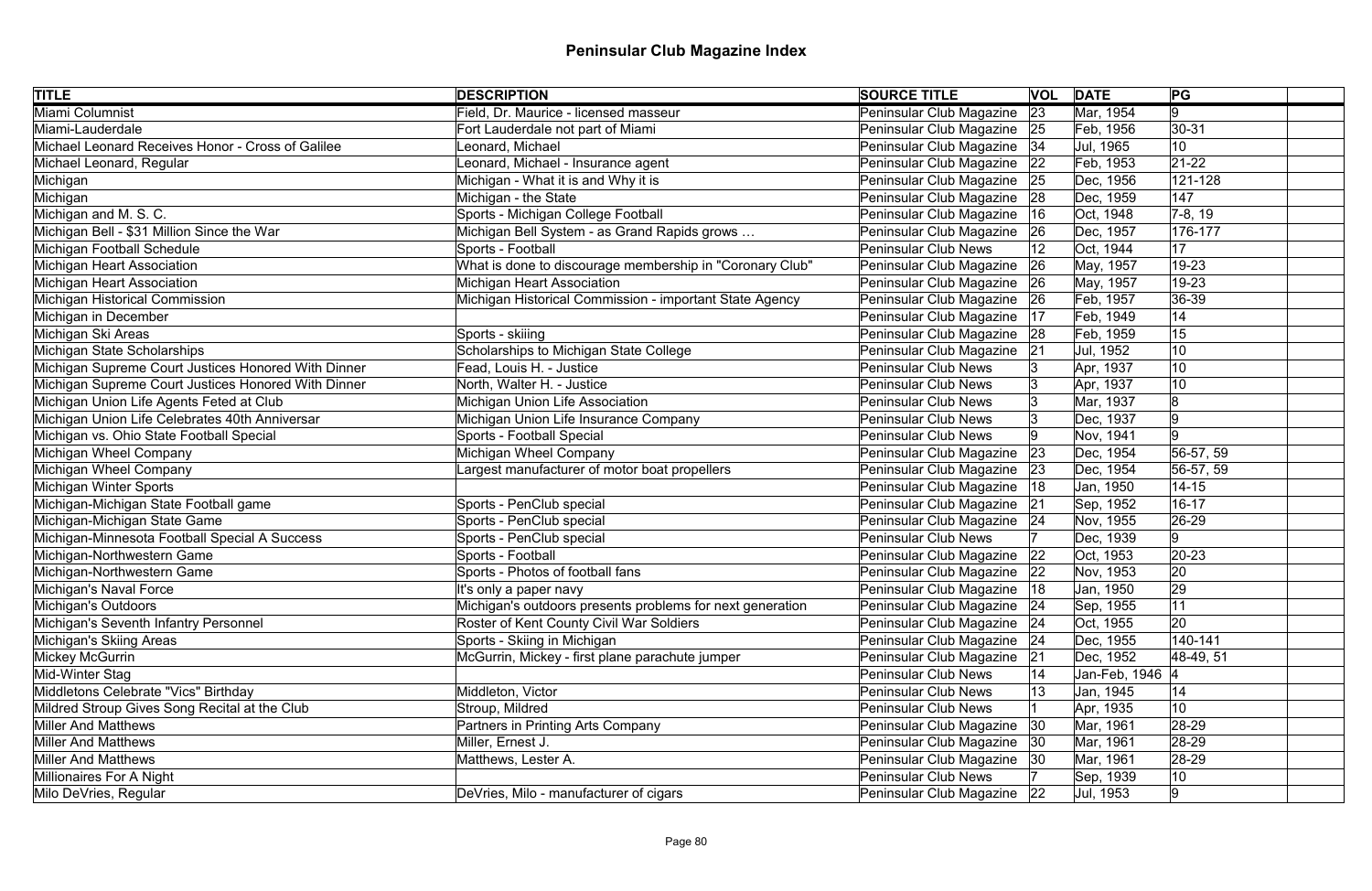| <b>TITLE</b>                                      | <b>DESCRIPTION</b>                                   | <b>SOURCE TITLE</b>           |              | <b>VOL DATE</b>   | PG          |  |
|---------------------------------------------------|------------------------------------------------------|-------------------------------|--------------|-------------------|-------------|--|
| Milo DeVries, Regular                             | DeVries, Milo - violinist in G. R. Symphony Orch.    | Peninsular Club Magazine      | $ 22\rangle$ | Jul, 1953         | $ 9\rangle$ |  |
| Milo DeVries, V-Commodore                         | DeVries, Milo - C. of C. Cruise V-P                  | Peninsular Club Magazine 21   |              | Dec, 1952         | 160         |  |
| Milo G. DeVries                                   | Grand Rapids Symphony, business manager              | Peninsular Club Magazine   35 |              | Spring, 1969      | 21          |  |
| Milwaukee Cueists return Match                    | Sports - Billiards                                   | Peninsular Club Magazine      | 23           | May, 1954         | 59          |  |
| Milwaukee Cueists return Match                    | Milwaukee cueists defeated by Penclubbers            | Peninsular Club Magazine      | 23           | May, 1954         | 59          |  |
| Mince Pie and Eggnog                              | Christmas a time of special foods and dishes         | Peninsular Club Magazine 27   |              | Dec, 1958         | 177-178     |  |
| Mining Uranium                                    | Colorado lures uranium mining not gold               | Peninsular Club Magazine      | 21           | Jul, 1952         | 30-332      |  |
| Minister Will Visit Industries Flying Classroom   |                                                      | Peninsular Club Magazine      | 18           | Feb, 1950         | 30          |  |
| Minor D. Dutcher                                  | Dutcher Realty Co., president                        | Peninsular Club Magazine      | 35           | Winter, 1968-6912 |             |  |
| Minor Dutcher, regular                            | Dutcher, Minor - real estate dealer                  | Peninsular Club Magazine      | 21           | Jun, 1952         |             |  |
| Minor Dutcher, regular                            | Dutcher, Minor - big and small game hunter           | Peninsular Club Magazine      | 21           | Jun, 1952         | 19          |  |
| Miriam Sulleba, Commercial Artist                 | Suleeba Ad Men Know Her Name                         | Peninsular Club Magazine      | 17           | May, 1949         | $6-7, 16$   |  |
| Miriam Sulleba, Commercial Artist                 | Suleeba, Miriam - local artist                       | Peninsular Club Magazine      | 17           | May, 1949         | 6           |  |
| Miss "Subteen"                                    | She lives in a world of her own                      | Peninsular Club Magazine      | 26           | Dec, 1957         | $ 94 - 95$  |  |
| Miss Allen Honored at Luncheon                    | Allen, Miss Bridgett                                 | <b>Peninsular Club News</b>   |              | Feb, 1944         | 13          |  |
| Miss Michigan                                     | Southway, Miss Jean                                  | Peninsular Club Magazine      | 30           | Sep, 1961         | 5           |  |
| Missing Pages                                     | <b>Missing Pages</b>                                 | Peninsular Club Magazine      | 33           | Sep, 1964         | $15 - 16$   |  |
| Missing Pages                                     | <b>Missing Pages</b>                                 | Peninsular Club Magazine      | 33           | Dec, 1964         | $ 33 - 44 $ |  |
| Missing Pages                                     | Missing Pages                                        | Peninsular Club Magazine      | 33           | Dec, 1964         | 147         |  |
| Missing Pages                                     | <b>Missing Pages</b>                                 | Peninsular Club Magazine      | 32           | May, 1963         | 19-20       |  |
| Missing pages                                     | Missing pages                                        | Peninsular Club Magazine      | 32           | Nov, 1963         | $23 - 24$   |  |
| Missing pages                                     | Missing pages                                        | Peninsular Club Magazine      | 32           | Dec, 1963         | $13 - 14$   |  |
| Missing pages                                     | Missing pages                                        | Peninsular Club Magazine      | 32           | Dec, 1963         | $ 33 - 38 $ |  |
| Mississippi Marauders                             | Beware of Clip Joint "Bonita: with a southern accent | Peninsular Club Magazine      | 24           | Nov, 1955         | $12 - 14$   |  |
| Mississippi Marauders                             | Investigates racket in the south                     | Peninsular Club Magazine      | 24           | Dec, 1955         | 82-85       |  |
| Missouri Athletic Club                            | <b>Affiliated Club</b>                               | <b>Peninsular Club News</b>   |              | Jun, 1941         | $\sqrt{5}$  |  |
| Mixed Stag Party                                  |                                                      | Peninsular Club News          |              | Jan, 1936         | 10          |  |
| Models At Spring Lake Fashion Show                | Welch, Miss Diana                                    | <b>Peninsular Club News</b>   |              | Sep, 1939         | Cover       |  |
| Modern Art                                        | Brown, Randolph - on modern art                      | Peninsular Club Magazine      | 17           | Apr, 1949         | $ 31-32 $   |  |
| Modern Sculpture - An Inside Joke?                |                                                      | Peninsular Club Magazine      | 33           | Dec, 1964         | 122-123     |  |
| Modernization Committee Conquers Big Task         | Ray, Douglas M. - Modernization Chairman             | <b>Peninsular Club News</b>   |              | Sep, 1938         | 17          |  |
| Modernization Of Club Boon To Greater Activities  |                                                      | <b>Peninsular Club News</b>   |              | Sep, 1938         |             |  |
| Modernized Club a Popular Place                   | <b>PenClub Modernization</b>                         | <b>Peninsular Club News</b>   | 14           | Aug, 1946         | 7, 11       |  |
| Modernized Fifth Floor Wins Enthusiastic Approval | PenClub Fifth Floor modernized                       | <b>Peninsular Club News</b>   | 14           | Nov, 1946         | $5-9, 12$   |  |
| Modernizing The Peninsular Club                   |                                                      | <b>Peninsular Club News</b>   |              | Jul, 1938         | 12          |  |
| Mohair, by Lloyd                                  | Lievense, Lloyd, Men's Clothier                      | Peninsular Club Magazine      | 23           | May, 1954         | 68          |  |
| Mongrel On A Point                                | Sports - Hunting with young son and untrained dog    | Peninsular Club Magazine      | 27           | Dec, 1958         | 91          |  |
| Monte Carlo Party                                 | <b>Spring Lake Country Club</b>                      | <b>Peninsular Club News</b>   |              | Aug, 1936         | 3, 5        |  |
| Monte Carlo Party                                 |                                                      | <b>Peninsular Club News</b>   |              | Apr, 1937         | $6-7$       |  |
| Monte Carlo Party                                 |                                                      | <b>Peninsular Club News</b>   |              | Feb, 1935         | $5-6$       |  |
| Monte Carlo Party A Success                       |                                                      | <b>Peninsular Club News</b>   |              | Mar, 1935         | $6 \,$      |  |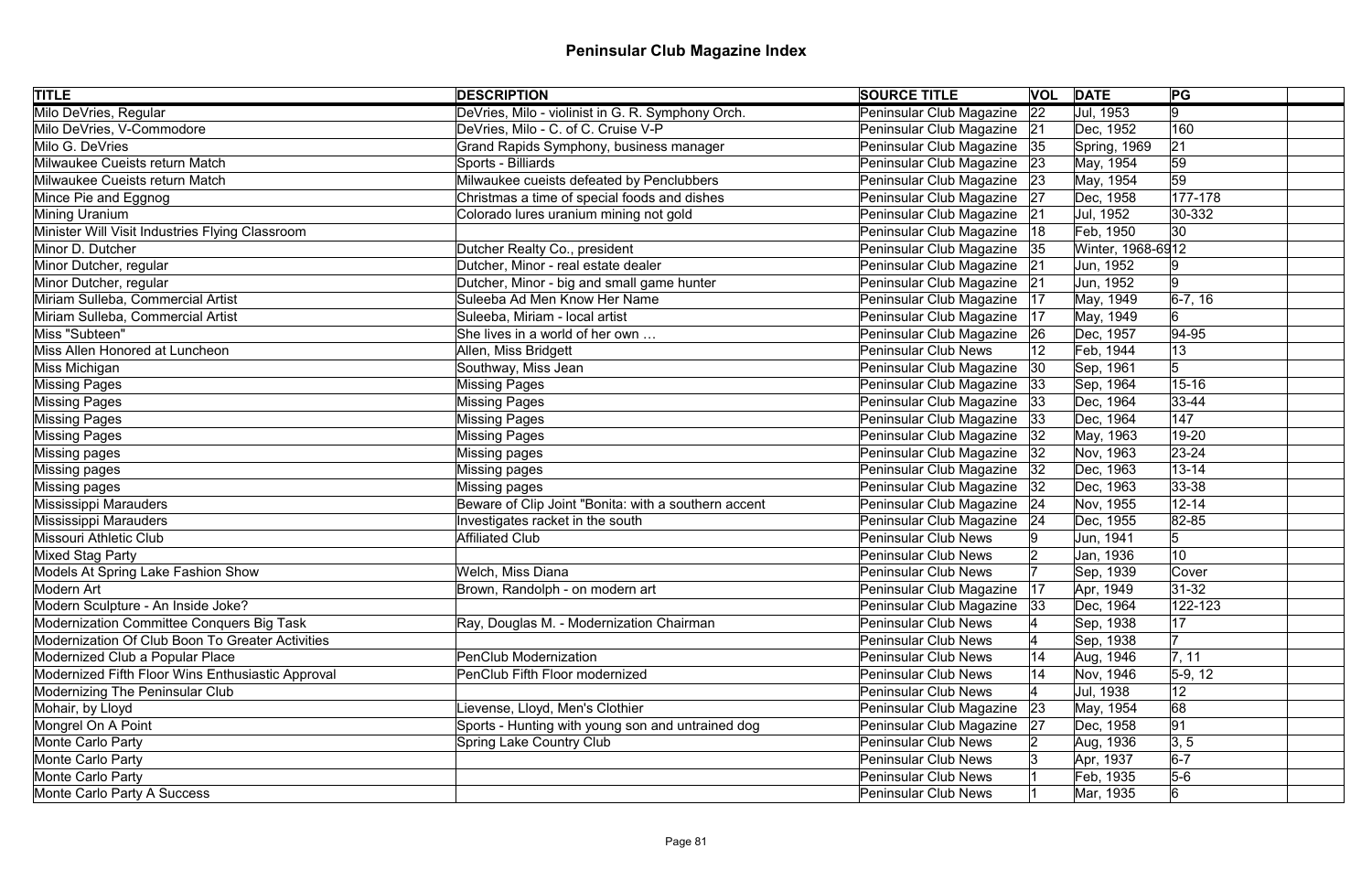| <b>TITLE</b>                                            | <b>DESCRIPTION</b>                               | <b>SOURCE TITLE</b>         |                 | <b>VOL DATE</b> | PG             |
|---------------------------------------------------------|--------------------------------------------------|-----------------------------|-----------------|-----------------|----------------|
| Monte Carlo Party Draws Crowd                           |                                                  | <b>Peninsular Club News</b> | $\vert 2 \vert$ | Feb, 1936       |                |
| Moravian Christmas Eve Love Feast                       |                                                  | Peninsular Club Magazine    | $ 30\rangle$    | Dec, 1961       | 196-197        |
| More "Bobo's" and "Dizzy's"                             | Sports - Baseball                                | Peninsular Club Magazine    | 32              | Feb, 1963       | $ 29-30$       |
| More About Deacon Haldane                               | Haldane, Deacon                                  | Peninsular Club Magazine    | 28              | Jan, 1959       | $10 - 11$      |
| More About Deacon Haldane                               | <b>Earliest Furniture maker</b>                  | Peninsular Club Magazine    | 28              | Jan, 1959       | $10 - 11$      |
| More About Slogans                                      |                                                  | Peninsular Club Magazine    | 29              | Dec, 1960       | 76-77          |
| More About the Derby                                    | Sports - Horse Racing                            | Peninsular Club Magazine    | 22              | May, 1953       | $6 \,$         |
| More About the Meat You Eat                             |                                                  | Peninsular Club Magazine    | 18              | Jan, 1950       | 22, 27         |
| More Chicago Reporting                                  | <b>Chicago's Herald and Examiner</b>             | Peninsular Club Magazine    | 22              | Dec, 1953       | $ 76-78, 81$   |
| More Clubs Suspend Privileges During the Duration       | <b>Affiliated Clubs</b>                          | Peninsular Club News        |                 | May, 1943       | 5              |
| More Facts From Lloyd                                   | Lievense, Lloyd - Men's Clothier                 | Peninsular Club Magazine    | 31              | Nov, 1962       | $22 - 23$      |
| <b>More Football Pictures</b>                           | Michigan-Michigan State Football game            | Peninsular Club Magazine    | 21              | Dec, 1952       | 139            |
| More of Julia Moore                                     | Moore, Julia - poetess                           | Peninsular Club Magazine    | 21              | Dec, 1952       | 140-141        |
| More of Poeless Julia Moore                             | Moore, Julia - poetess                           | Peninsular Club Magazine    | 34              | Dec, 1965       | 84             |
| More On Quiz Shows                                      | <b>Quiz Shows</b>                                | Peninsular Club Magazine    | 29              | Jan, 1960       | 9              |
| More Pen Club Special Pictures                          | <b>PenClub Special Pictures</b>                  | Peninsular Club Magazine    | 23              | Dec, 1954       | 180            |
| More Photos of P. C. Special                            | <b>Annual PenClub Special</b>                    | Peninsular Club Magazine    | 23              | Jan, 1954       | 26             |
| More Poems                                              | Anderson, Miriam R. - poetess                    | Peninsular Club Magazine    | 24              | Aug, 1955       | 23             |
| More Smorgasbord                                        | PenClub Women's Fall agenda                      | Peninsular Club Magazine    | 21              | Oct, 1952       | 20             |
| More Than A Museum                                      | <b>Grand Rapids Furniture Museum</b>             | Peninsular Club Magazine    | 16              | Sep, 1948       | 4, 17, 21      |
| <b>More Venetian Than Venice</b>                        | Venetian Night                                   | <b>Peninsular Club News</b> |                 | Aug, 1940       | $\overline{5}$ |
| Morgan Cartier, Jr. birthday celebration                | Cartier, Morgan, Jr.                             | <b>Peninsular Club News</b> |                 | Feb, 1947       | 13             |
| Morningstar vs. Spears                                  | Sports - Billiards                               | <b>Peninsular Club News</b> |                 | Feb, 1939       | 10             |
| Mort Luce's Impressions of Spring Lake Country Club     | Luce, Mort                                       | <b>Peninsular Club News</b> |                 | Jan, 1936       | 3, 10          |
| <b>Most Thrilling Fight</b>                             | Sports - Boxing, Tony Zale - Rocky Graziano bout | Peninsular Club Magazine    | $ 30\rangle$    | Jul, 1961       | <b>20</b>      |
| Motor Hotels                                            | Hotels and motor hotels                          | Peninsular Club Magazine    | 31              | Jan, 1962       | $ 30-31$       |
| Moves to Toledo but To Retain PenClub Membership        | Crocker, Orson                                   | Peninsular Club News        |                 | Sep, 1941       | 13             |
| Movie Gossip                                            | Norris, Walter J.                                | <b>Peninsular Club News</b> |                 | Sep, 1936       | $13 - 14$      |
| Movie Gossip                                            | Norris, Walter J.                                | Peninsular Club News        |                 | Oct, 1936       | 13             |
| Movie Houses Blame TV                                   | Closing of movie houses blamed on TV             | Peninsular Club Magazine    | 21              | Aug, 1952       | $8-9$          |
| Movies at the Brandenburg Gate; Lights, Camera          | <b>Movies in Germany</b>                         | Peninsular Club Magazine    | $ 30\rangle$    | Dec, 1961       | 128-129        |
| Mr. & Mrs. H. O. Goethel Three Sons In Merchant Marines | Goethel, Cadet Midshipman Warren C.              | <b>Peninsular Club News</b> |                 | Jun, 1944       | 6, 14          |
| Mr. & Mrs. H. O. Goethel Three Sons In Merchant Marines | Goethel, Cadet Midshipman Clarke T.              | <b>Peninsular Club News</b> |                 | Jun, 1944       | 6, 14          |
| Mr. & Mrs. H. O. Goethel Three Sons In Merchant Marines | Goethel, Cadet Midshipman Tom D.                 | <b>Peninsular Club News</b> |                 | Jun, 1944       | 6, 14          |
| Mr. & Mrs. Harold Bryant's Three Sons in Service        | Bryant, Sgt. John H.                             | <b>Peninsular Club News</b> | 12              | Apr, 1944       | 6              |
| Mr. & Mrs. Harold Bryant's Three Sons in Service        | Bryant, Stephen A., QM, 3/C, USN                 | <b>Peninsular Club News</b> | 12              | Apr, 1944       | 6, 11          |
| Mr. & Mrs. Harold Bryant's Three Sons in Service        | Bryant, Pfc. Harold W., Jr., USMC                | <b>Peninsular Club News</b> | 12              | Apr, 1944       | 6, 11          |
| Mr. & Mrs. J. E. Frey Hosts at Garden party             | Frey, Mr. & Mrs. J. E.                           | <b>Peninsular Club News</b> |                 | Jul, 1938       | 11             |
| Mr. & Mrs. James McInerney Sons in the Service          | McInerney, Lt. James M.                          | <b>Peninsular Club News</b> | 12              | Dec, 1944       | 12             |
| Mr. & Mrs. James McInerney Sons in the Service          | McInerney, Capt. William K.                      | <b>Peninsular Club News</b> | 12              | Dec, 1944       | 12, 17         |
| Mr. & Mrs. Martin Straayer Three Sons In The Service    | Straayer, Seamen Jack R.                         | <b>Peninsular Club News</b> | 12              | Oct, 1944       | $6 \,$         |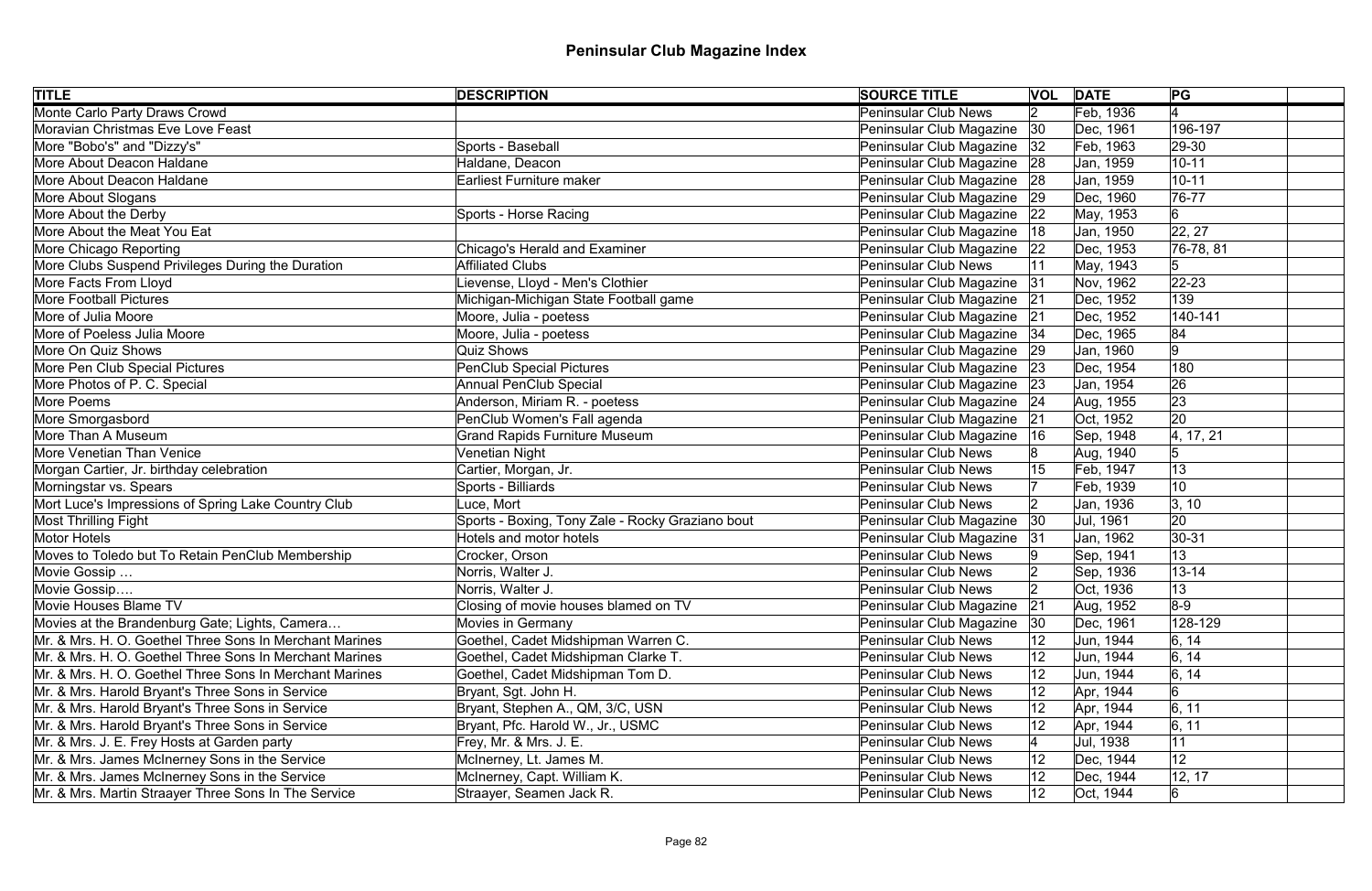| <b>TITLE</b>                                            | <b>DESCRIPTION</b>                             | <b>SOURCE TITLE</b>         |                   | <b>VOL DATE</b> | PG                 |
|---------------------------------------------------------|------------------------------------------------|-----------------------------|-------------------|-----------------|--------------------|
| Mr. & Mrs. Martin Straayer Three Sons In The Service    | Straayer, 2nd Lt. Robert O.                    | <b>Peninsular Club News</b> | $ 12\rangle$      | Oct, 1944       | $\overline{6, 10}$ |
| Mr. & Mrs. Martin Straayer Three Sons In The Service    | Straayer, Ensign Joseph W.                     | <b>Peninsular Club News</b> |                   | Oct, 1944       | 6, 10              |
| Mr. and Mrs. E. B. Chellis Entertain                    | Chellis, Mr. & Mrs. E. B.                      | <b>Peninsular Club News</b> |                   | Dec, 1941       | 13                 |
| Mr. And Mrs. Raniville Entertain                        | Raniville, Mr. & Mrs. F. F.                    | <b>Peninsular Club News</b> |                   | Nov, 1944       | 12                 |
| Mr. Brown And the Lush Pigs                             | Kelly, John - author                           | Peninsular Club Magazine    | 34                | Jan, 1965       | 18                 |
| $Mr.$ Pen $\dots$                                       | Outrages Against Newspaper Men and Others      | <b>Peninsular Club News</b> |                   | Mar, 1941       | 8                  |
| Mr. Pen Ponders Rationing                               | WWII - Rationing                               | <b>Peninsular Club News</b> | 10                | Nov, 1942       | 5, 12              |
| Mr. Pen Was Right                                       | Fashions                                       | <b>Peninsular Club News</b> |                   | Sep, 1940       | $8-9$              |
| Mr. Pen, Fashion Expert                                 | Fashions                                       | <b>Peninsular Club News</b> |                   | Aug, 1940       | 9                  |
| Mr. Pen's Diary                                         |                                                | <b>Peninsular Club News</b> |                   | May, 1940       | 3                  |
| Mr. Pen's Diary                                         |                                                | <b>Peninsular Club News</b> |                   | Sep, 1939       | 12                 |
| Mr. Pen's Diary                                         |                                                | <b>Peninsular Club News</b> |                   | Oct, 1939       | 11                 |
| Mr. Pen's Diary                                         | Case of Mistaken Identity                      | <b>Peninsular Club News</b> |                   | Feb, 1941       | $\overline{3}$     |
| Mr. Pen's Diary                                         |                                                | <b>Peninsular Club News</b> |                   | Jan, 1940       | 11                 |
| Mr. Pen's Diary - Mr. Eikenhout and the Wild Cat and    |                                                | <b>Peninsular Club News</b> |                   | Dec, 1940       | 16                 |
| Mr. Pen's Diary. Getting Good and Mad About Politics    |                                                | <b>Peninsular Club News</b> |                   | Oct, 1940       | 6                  |
| Mr. Penclubber                                          | Hagar, Joseph A.                               | Peninsular Club Magazine    | 35                | Spring, 1968    | $12 - 13$          |
| Mr. Penclubber in the Community                         | Martin, Roger L.                               | Peninsular Club Magazine    | 36                | Spring, 1971    | 12                 |
| Mr. Penclubber in the Community                         | Boshoven, Herb                                 | Peninsular Club Magazine    |                   | Spring, 1971    | 13, 15             |
| Mr. Penclubber in the Community                         | Lievense, Lloyd, Men's Clothier                | Peninsular Club Magazine    | 36                | Spring, 1971    | $13 - 14$          |
| Mrs. Ainsworth and Mrs. Holmes Entertain                | Ainsworth, Mrs. C. B.                          | <b>Peninsular Club News</b> |                   | Mar, 1941       |                    |
| Mrs. Ainsworth and Mrs. Holmes Entertain                | Holmes, Mrs. B. J.                             | <b>Peninsular Club News</b> |                   | Mar, 1941       | $\sqrt{5}$         |
| Mrs. B. P. Donnelly Entertains                          | Donnelly, Mrs. B. P.                           | <b>Peninsular Club News</b> |                   | Feb, 1943       | 14                 |
| Mrs. C. Sophus Johnson Hosts Luncheon                   | Johnson, Mrs. C. Sophus                        | <b>Peninsular Club News</b> |                   | Mar, 1941       | 11                 |
| Mrs. Carmody Entertains for Miss Schnoor                | Carmody, Mrs. Martin H.                        | <b>Peninsular Club News</b> |                   | Apr, 1945       | 12                 |
| Mrs. Closterhouse Entertains                            | Closterhouse, Mrs. Leon T.                     | <b>Peninsular Club News</b> | $12 \overline{ }$ | Feb, 1944       | 13                 |
| Mrs. Closterhouse Hostess at Luncheon                   | Closterhouse, Mrs. Leon T.                     | <b>Peninsular Club News</b> |                   | Feb, 1944       | 11                 |
| Mrs. Closterhouse Passes                                | Closterhouse, Mrs. Leon (Cora B.)              | <b>Peninsular Club News</b> |                   | Oct, 1940       | 11                 |
| Mrs. E. B. Chellis Donates Afghan to Benefit Red Cross  | Red Cross                                      | Peninsular Club News        |                   | Apr, 1943       | 3                  |
| Mrs. F. A. Baldwin                                      | Baldwin, Mrs. F. A. - death at 90 years of age | Peninsular Club Magazine    | 24                | Jul, 1955       | $ 8 - 10 $         |
| Mrs. F. F. Ranivile Honors Mrs. C. S. Dexter            | Raniville, Mrs. F. F.                          | <b>Peninsular Club News</b> |                   | Feb, 1944       | 11                 |
| Mrs. George Chairs Ladies' Social Committee             | Graves, Mrs. S. George                         | <b>Peninsular Club News</b> |                   | Apr, 1937       | 10                 |
| Mrs. Goebel to Give Review                              | Goebel, Mrs. Paul                              | Peninsular Club Magazine    | 17                | Oct, 1949       | 27                 |
| Mrs. Harold Davies Honors Mrs. Uhl at Luncheon          | Uhl, Agnes (Davies)                            | <b>Peninsular Club News</b> |                   | Sep, 1940       | 6                  |
| Mrs. Hurst To Conduct Book Review                       | Hurst, Mrs. Arthur R.                          | <b>Peninsular Club News</b> | 10                | Nov, 1942       |                    |
| Mrs. Jean C. Pierce Entertains                          | Pierce, Mrs. Jean C.                           | <b>Peninsular Club News</b> |                   | Jul, 1943       | 11                 |
| Mrs. Litscher, Chairman of the Women's Social Committee | Litscher, Mrs. Christian J.                    | <b>Peninsular Club News</b> |                   | Feb, 1939       | 3                  |
| Mrs. McInerney Hosts Shower for Mary Good               | McInerney, Mrs. James L.                       | <b>Peninsular Club News</b> | 10                | Jun, 1942       | 14                 |
| Mrs. McInerney Hosts Shower for Mary Good               | Good, Mary                                     | <b>Peninsular Club News</b> | 10                | Jun, 1942       | 14                 |
| Mrs. R. Dwight Owen Entertains For Bride                | Owen, Mrs. R. Dwight                           | <b>Peninsular Club News</b> |                   | Dec, 1944       | 16                 |
| Mrs. Ruth Abrams Leaves                                 | Popular member of library staff retires        | Peninsular Club Magazine 26 |                   | Jul, 1957       | $27 - 28$          |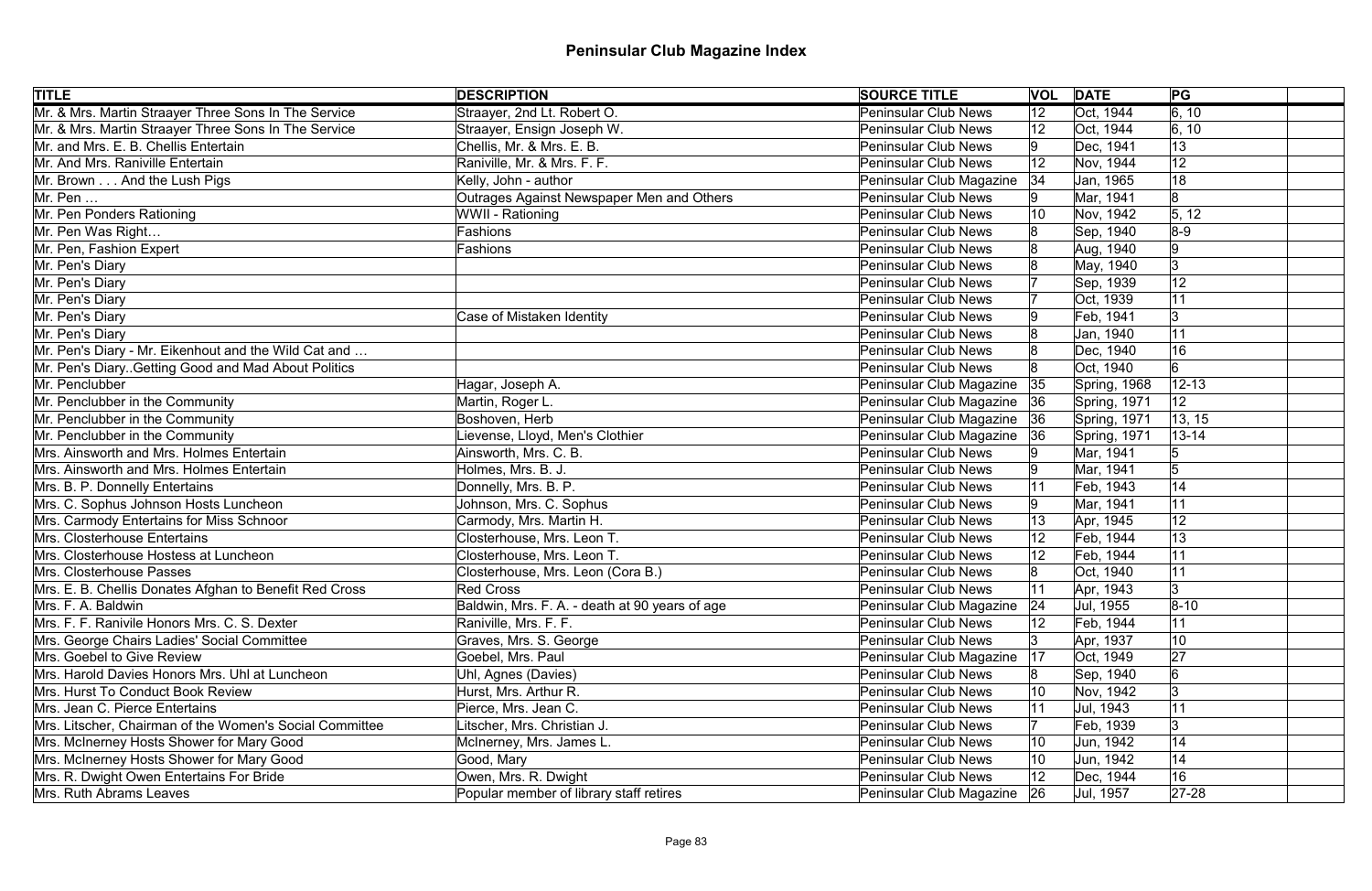| <b>TITLE</b>                                           | <b>DESCRIPTION</b>                                 | <b>SOURCE TITLE</b>           |    | <b>VOL DATE</b> | PG                  |  |
|--------------------------------------------------------|----------------------------------------------------|-------------------------------|----|-----------------|---------------------|--|
| Mrs. Ruth Abrams Leaves                                | Abrams, Mrs. Ruth                                  | Peninsular Club Magazine      | 26 | Jul, 1957       | $\sqrt{27-28}$      |  |
| Mrs. Walton, Chairman of Ladies Committee              | Walton, Mrs. Minor                                 | <b>Peninsular Club News</b>   |    | Mar, 1935       |                     |  |
| Mrs. Wierengo Heads State Cancer Drive                 | Wierengo, Mrs. John L.                             | <b>Peninsular Club News</b>   |    | Feb, 1940       | 8                   |  |
| Mrs. Wm. Wurzburg Entertains                           | Wurzburg, Mrs. William                             | <b>Peninsular Club News</b>   |    | Dec, 1946       | 11                  |  |
| Mueller at Club Luncheon                               | Secretary of Commerce visits                       | Peninsular Club Magazine      | 29 | Mar, 1960       | 22                  |  |
| Muir Photo Lab Services 800 Stores                     | <b>Pictures - Question &amp; Answer Session</b>    | Peninsular Club Magazine      | 32 | Jan, 1963       | 28-29               |  |
| Muir Photo Lab Services 800 Stores                     | Muir Photo Lab                                     | Peninsular Club Magazine      | 32 | Jan, 1963       | $ 28-29$            |  |
| Muir-Shook Wedding                                     | Wedding                                            | <b>Peninsular Club News</b>   |    | Oct, 1947       | 11                  |  |
| Muir's Drug Stores                                     | Muir's Drug Stores since 1884                      | Peninsular Club Magazine      | 29 | Jan, 1960       | $ 22 - 25 $         |  |
| Muir's Drug Stores                                     | Muir, Boyce K.                                     | Peninsular Club Magazine      | 29 | Jan, 1960       | $22 - 25$           |  |
| Muir's Drug Stores                                     | Muir, Kenneth D.                                   | Peninsular Club Magazine   29 |    | Jan, 1960       | $22 - 25$           |  |
| Mulnix-Jervis To Wed                                   | Wedding                                            | <b>Peninsular Club News</b>   |    | Oct, 1940       |                     |  |
| Multifold                                              | Public to see strange and oversized advertisements | Peninsular Club Magazine      | 27 | Sep, 1958       | 21                  |  |
| Munshaw-Johnson Wedding                                | Wedding                                            | <b>Peninsular Club News</b>   |    | Mar, 1937       | 11                  |  |
| Museum of Whiskey History                              | Bardstown, KY - unique whiskey collection          | Peninsular Club Magazine      | 26 | Dec, 1957       | 60-61               |  |
| Museum's "Rogers Group"                                | Rogers, John - sculptor                            | Peninsular Club Magazine      | 23 | Mar, 1954       | $22 - 25$           |  |
| Museum's "Rogers Group"                                | Sculptural groupings                               | Peninsular Club Magazine      | 23 | Mar, 1954       | $22 - 25$           |  |
| Museum's 100th Anniversary                             | Grand Rapids Public Museum's 100th Anniversary     | Peninsular Club Magazine      | 23 | Nov, 1954       | $14 - 16$           |  |
| Museum's Centennial Year                               | G. R. Public Museum - 100th Year                   | Peninsular Club Magazine      | 24 | May, 1955       | 28-30               |  |
| Museum's Doll Exhibition                               | G. R. Public Museum's doll exhibition              | Peninsular Club Magazine      | 23 | Jun, 1954       | $15 - 17$           |  |
| <b>Music Hath Charms</b>                               | Music - a method of diagnosing mental illnesses    | Peninsular Club Magazine      | 24 | Apr, 1955       | 27                  |  |
| <b>Music Hath Charms</b>                               |                                                    | Peninsular Club Magazine      | 32 | Dec, 1963       | 48                  |  |
| Music In Your Life                                     | Betty Collins dissertation on benefits of music    | Peninsular Club Magazine      | 29 | May, 1960       | $20-22$             |  |
| Musical and Tea                                        | DeLamarter, Miss Marianne                          | <b>Peninsular Club News</b>   |    | Dec, 1934       | 16                  |  |
| Musical and Tea                                        | Cherryman, Mrs. Myrtle Koon                        | <b>Peninsular Club News</b>   |    | Dec, 1934       | 16                  |  |
| <b>Musical Concerts For Winter Season</b>              |                                                    | <b>Peninsular Club News</b>   |    | Oct, 1944       | 18                  |  |
| Musical Director for Pen Club Activities               | Romanoff, Boris                                    | Peninsular Club News          |    | Sep, 1941       | 12                  |  |
| Mutual Home - Mortgages are their business             | Mutual Home Federal Savings & Loan Assoc.          | Peninsular Club Magazine      | 36 | Fall, 1971      | 19-23               |  |
| My Country Needs Me                                    | Elementary students essays                         | Peninsular Club Magazine   34 |    | Jul, 1965       | 17                  |  |
| My Country Needs Me                                    | Bennett, Judd                                      | Peninsular Club Magazine      | 34 | Jul, 1965       | 17                  |  |
| My Country Needs Me                                    | Cowan, Laura                                       | Peninsular Club Magazine      | 34 | Jul, 1965       | 17                  |  |
| My Fair Lady Dinner and Theatre party                  | "My Fair Lady" at the movies                       | Peninsular Club Magazine      | 34 | Aug, 1965       | 5                   |  |
| Mystic In Search of the Unknown                        | Beissel, Conrad                                    | Peninsular Club Magazine      | 34 | Nov, 1965       | $20-22$             |  |
| N. Y. Times Story Ignores Grand Rapids                 |                                                    | Peninsular Club Magazine      | 22 | Jan, 1953       | 23                  |  |
| N. Y. Times Story Ignores Grand Rapids                 | <b>Furniture Market</b>                            | Peninsular Club Magazine      | 22 | Jan, 1953       | 23                  |  |
| Name AND Number                                        | PenClub accounting office needs cooperation        | Peninsular Club Magazine      | 23 | Aug, 1954       | 2                   |  |
| Names Make News                                        |                                                    | Peninsular Club Magazine      | 17 | Jul, 1949       | 28                  |  |
| Nancy Harris Celebrates Birthday                       | Harris, Nancy                                      | <b>Peninsular Club News</b>   |    | Dec, 1941       | 8                   |  |
| Natioal Junior Amateur Tennis Tournament               | Tennis                                             | <b>Peninsular Club News</b>   |    | Jul, 1936       |                     |  |
| Nation's Soft Drink Thirst                             | Many Kinds of Liquids to Satisfy Nation's Thirst   | Peninsular Club Magazine      | 24 | Feb, 1955       | 28-29               |  |
| National Figures in Furniture Field at Irwin's showing | Robert W. Irwin Co. - furniture manufacturer       | <b>Peninsular Club News</b>   | 14 | Sep, 1946       | $\vert 5, 12 \vert$ |  |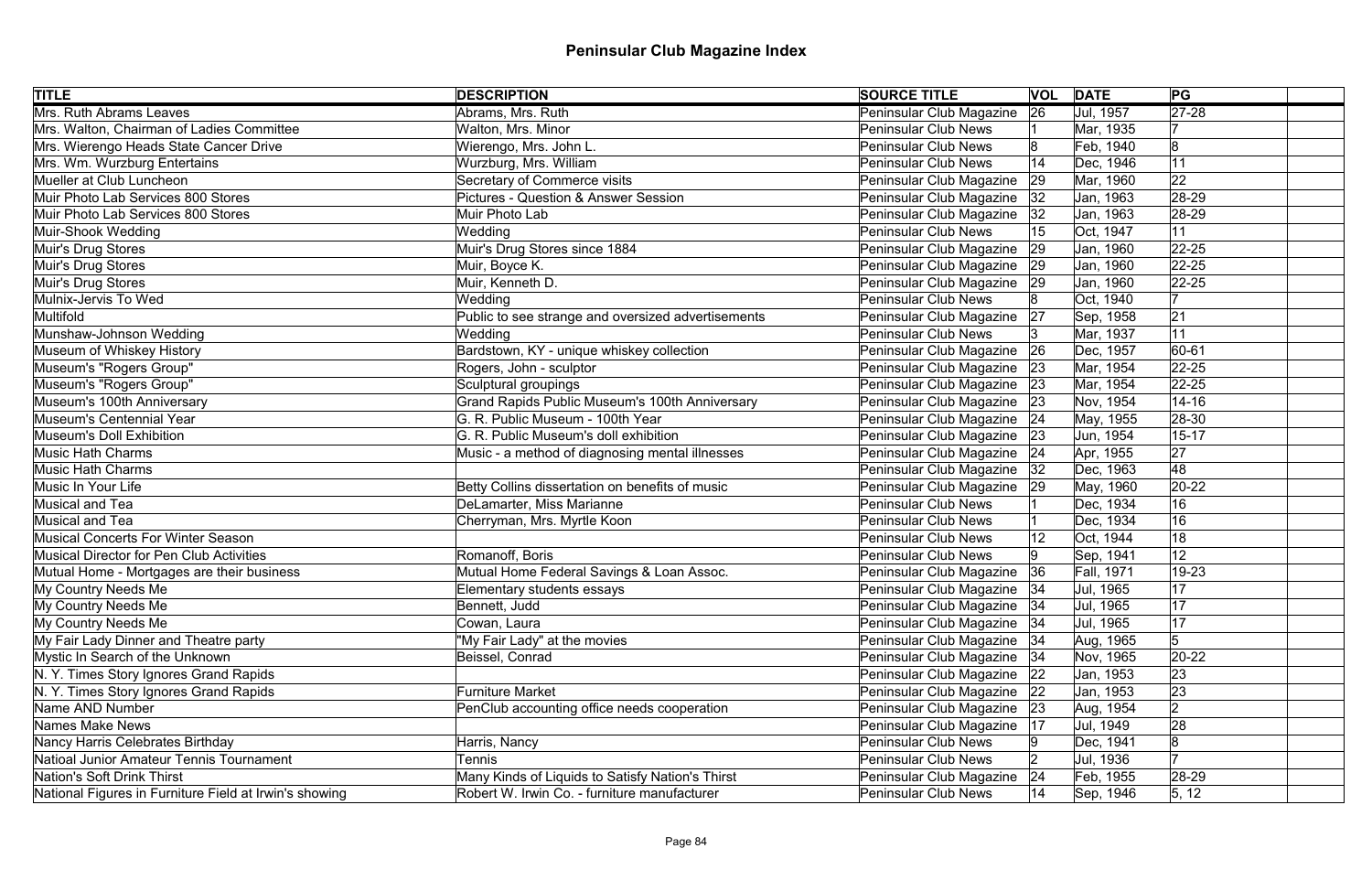| <b>TITLE</b>                                               | <b>DESCRIPTION</b>                                     | <b>SOURCE TITLE</b>           |           | <b>VOL DATE</b> | PG        |
|------------------------------------------------------------|--------------------------------------------------------|-------------------------------|-----------|-----------------|-----------|
| National You Fitness Program                               | Youth Fitness - aims and objects of Dr. Shane McCarthy | Peninsular Club Magazine      | 26        | Aug, 1957       | $19 - 21$ |
| National You Fitness Program                               | McCarthy, Dr. Shane                                    | Peninsular Club Magazine 26   |           | Aug, 1957       | 19-21     |
| Natural Gas for More Homes                                 | Natural Gas to heat more homes                         | Peninsular Club Magazine      | 24        | Oct, 1955       | $24 - 25$ |
| Nearby Bahamas                                             | Island a place of mystery                              | Peninsular Club Magazine      | 28        | Dec, 1959       | 130-131   |
| Nelson-Hickey To Wed                                       | Wedding                                                | <b>Peninsular Club News</b>   |           | Sep, 1940       | 11        |
| Netherlands' Royal Pair, The                               | Queen Juliana, Her Royal Highness                      | Peninsular Club Magazine      | 21        | Apr, 1952       | 9         |
| Netherlands' Royal Pair, The                               | Prince Bernhard, His Royal Highness                    | Peninsular Club Magazine      | 21        | Apr, 1952       | 9         |
| New Member                                                 | Lilly, A. Hugh                                         | Peninsular Club Magazine      | 29        | Aug, 1960       |           |
| New Acoustics in Tavern                                    |                                                        | <b>Peninsular Club News</b>   |           | Mar, 1946       | 12        |
| New Air Conditioning System                                | Air Conditionin                                        | <b>Peninsular Club News</b>   |           | Mar, 1946       | 3         |
| <b>New Animal Shelter</b>                                  | Kent County's new animal shelter                       | Peninsular Club Magazine      | 28        | Apr, 1959       | 28-29     |
| New Applications for Membership                            |                                                        | <b>Peninsular Club News</b>   |           | Jun, 1937       | 8         |
| New Assistant Manager                                      | New assistant manager to Manager Greene                | Peninsular Club Magazine      | <b>26</b> | Sep, 1957       | 8         |
| <b>New Assistant Manager</b>                               | ockwood, Forrest C.                                    | Peninsular Club Magazine      | 26        | Sep, 1957       | 8         |
| New Assistant Manager and Chef                             | Tornga, Henry W.                                       | Peninsular Club Magazine      | 29        | Dec, 1960       | 18        |
| New Assistant Manager and Chef                             | Schoenberger, Hans                                     | Peninsular Club Magazine      | 29        | Dec, 1960       | 18        |
| New Books                                                  | Books - newly acquired                                 | Peninsular Club Magazine      | 21        | Mar, 1952       | 15        |
| New Bridge Laws                                            | Sports - Bridge                                        | Peninsular Club Magazine      | 16        | Oct, 1948       | 9         |
| New Cars as Predicted                                      | 1954 automobiles                                       | Peninsular Club Magazine      | 22        | Nov, 1953       | 26-27     |
| New Chairman of Modernization Committee                    | Day, Douglas M.                                        | <b>Peninsular Club News</b>   |           | May, 1938       | 13        |
| New Chef Takes Over                                        | Rockwell, Thomas - chef                                | Peninsular Club Magazine      | 25        | Sep, 1956       | 15        |
| New Chef Takes Over                                        | New chef has impressive background                     | Peninsular Club Magazine      | 27        | Apr, 1958       | 11        |
| New Chef Takes Over                                        | Janssen, Cornelius J.                                  | Peninsular Club Magazine      | 27        | Apr, 1958       | 11        |
| New Churches                                               | 'Fifteen With Father' reprint                          | Peninsular Club Magazine      | 31        | Nov, 1962       | $8-9$     |
| New Cleaner Names "Sixtee-4"; It Answers \$64,000 Question | Rhodes, Edward B.                                      | Peninsular Club Magazine 26   |           | Dec, 1957       | 132-133   |
| New Club Insignia                                          |                                                        | Peninsular Club Magazine      | 36        | Roster, 1971    | 64        |
| New Club Rules Receiving Support of Membes                 | PenClub New Rules                                      | <b>Peninsular Club News</b>   |           | Jun, 1943       | 12        |
| New County Jail Library                                    | Jail library needs donations of books                  | Peninsular Club Magazine      | 27        | Dec, 1958       | 154-155   |
| New Dancing Classes                                        | New dancing classes scheduled                          | Peninsular Club Magazine 24   |           | Jan, 1955       | 11        |
| New Day Dawns for U.S.                                     | Eisenhower, President Dwight D.                        | Peninsular Club Magazine      | 22        | Mar, 1953       | $11 - 12$ |
| New Day Dawns for U.S.                                     | Presidential Inauguration                              | Peninsular Club Magazine 22   |           | Mar, 1953       | $11 - 12$ |
| New Dining Room Features                                   |                                                        | <b>Peninsular Club News</b>   |           | Jun, 1937       |           |
| New Drinks                                                 | Having fun with vodka                                  | Peninsular Club Magazine      | 31        | Jul, 1962       | 23        |
| New Drug For Lepers                                        |                                                        | Peninsular Club Magazine      | 27        | Dec, 1958       | 157       |
| New Elevator at Peninsular Club                            |                                                        | <b>Peninsular Club News</b>   | 15        | Jun, 1947       | l3        |
| New Fabrics                                                | What's being used for many fabrics today               | Peninsular Club Magazine      | 24        | Dec, 1955       | 137-139   |
| New Faces at the Tavern                                    |                                                        | Peninsular Club Magazine      | 36        | Fall, 1970      | 13        |
| New For Old - The "New" City                               |                                                        | Peninsular Club Magazine      | 32        | Aug, 1963       | $14 - 16$ |
| New Garbage Can                                            | Garbage can with wheels                                | Peninsular Club Magazine   22 |           | Sep, 1953       | 32        |
| New Head Chef                                              | Lester Cross takes over head-man duties in kitchen     | Peninsular Club Magazine 26   |           | Oct, 1957       | 27        |
| New Head Chef                                              | Cross, Chef Lester                                     | Peninsular Club Magazine 26   |           | Oct, 1957       | 27        |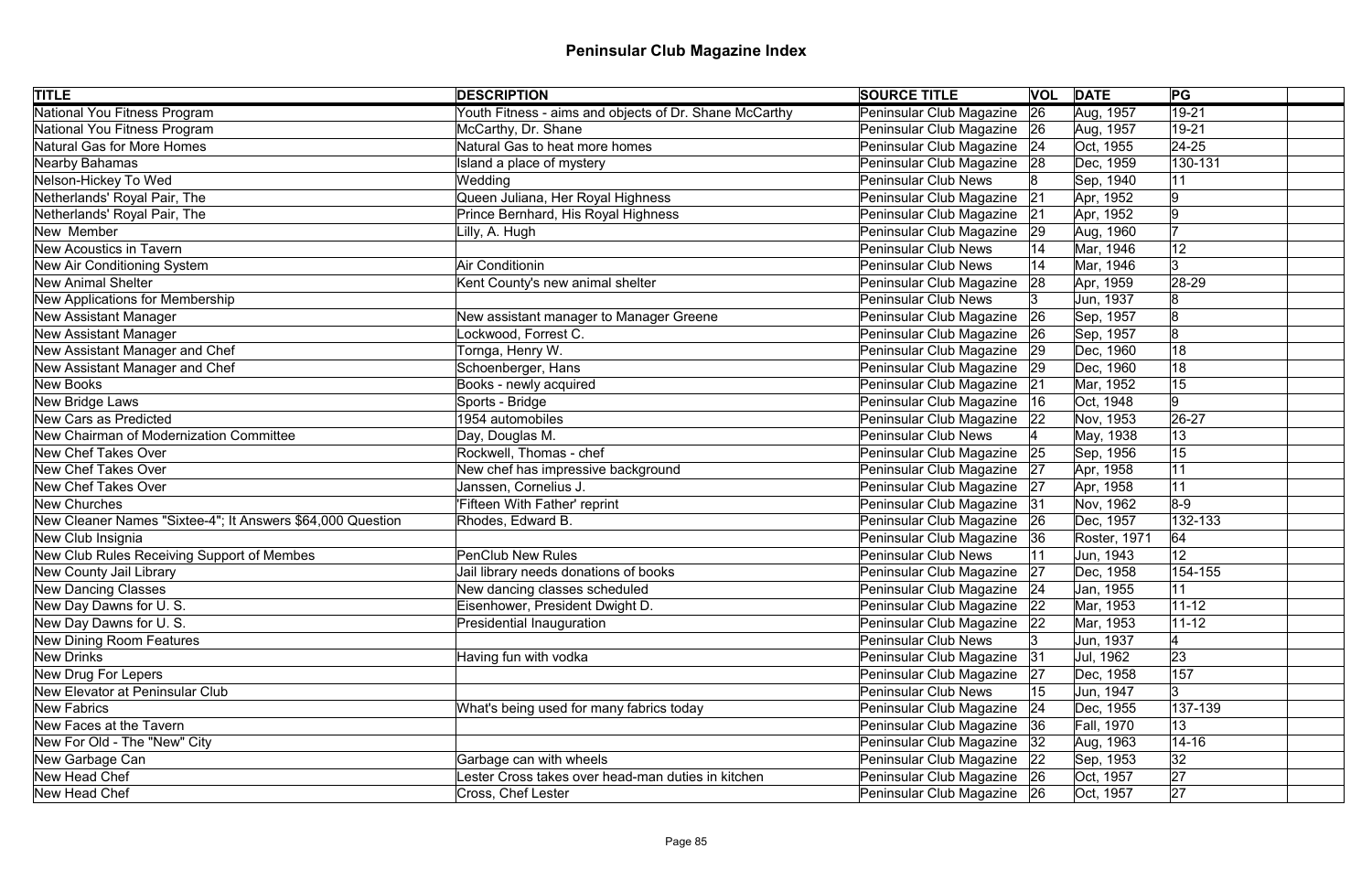| <b>TITLE</b>                       | <b>DESCRIPTION</b>                       | <b>SOURCE TITLE</b>           |    | <b>VOL DATE</b> | PG             |  |
|------------------------------------|------------------------------------------|-------------------------------|----|-----------------|----------------|--|
| New Highway to Spring Lake         | New state highway - I-96                 | <b>Peninsular Club News</b>   | 19 | May, 1941       | 17             |  |
| New House Committee                | <b>PenClub House Committee</b>           | Peninsular Club Magazine      | 22 | Jul, 1953       | 6              |  |
| New Intermediate Member            | Dutcher, Bruce                           | Peninsular Club Magazine 29   |    | Aug, 1960       |                |  |
| New Kent County Jail               | Grand Rapids new county jail             | Peninsular Club Magazine 27   |    | Nov, 1958       | $22 - 27$      |  |
| New Laundry Equipment Is Installed | <b>Modernization Continues</b>           | <b>Peninsular Club News</b>   |    | May, 1939       |                |  |
| New Light Trains                   | Traveling public to see new light trains | Peninsular Club Magazine 25   |    | Sep, 1956       | $27-32$        |  |
| New Member                         | Burgess, Dana M., Jr.                    | Peninsular Club Magazine 29   |    | Feb, 1960       | 6              |  |
| New Members                        | <b>PenClub New Members</b>               | Peninsular Club Magazine 25   |    | Jan, 1956       | 21             |  |
| New Members                        |                                          | Peninsular Club Magazine 27   |    | Jan, 1958       | 31             |  |
| New Members                        | Kauffman, Gordon L.                      | Peninsular Club Magazine 28   |    | Sep, 1959       | 5              |  |
| New Members                        | Williams, W. G., Jr.                     | Peninsular Club Magazine 28   |    | Sep, 1959       |                |  |
| New Members                        | Bryant, Stephen A.                       | Peninsular Club Magazine   28 |    | Sep, 1959       |                |  |
| New Members                        | Hellier, Robert                          | Peninsular Club Magazine      | 28 | Nov, 1959       |                |  |
| New Members                        | Bode, George                             | Peninsular Club Magazine 28   |    | Nov, 1959       |                |  |
| New Members                        |                                          | Peninsular Club Magazine      | 29 | Jan, 1960       |                |  |
| New Members                        | Buck, B. Russell                         | Peninsular Club Magazine      | 29 | Jan, 1960       | 8              |  |
| New Members                        |                                          | Peninsular Club Magazine      | 29 | Mar, 1960       | 27             |  |
| New Members                        | VanWagoner, Murray D.                    | Peninsular Club Magazine      | 29 | Apr, 1960       | 16             |  |
| New Members                        | Burke, Edward S.                         | Peninsular Club Magazine      | 29 | Apr, 1960       | 16             |  |
| New Members                        | Boucher, George V.                       | Peninsular Club Magazine 29   |    | Jul, 1960       | 12             |  |
| New Members                        | Bennison, Bishop Charles R.              | Peninsular Club Magazine 29   |    | Jul, 1960       | 12             |  |
| New Members                        | Barto, Homer                             | Peninsular Club Magazine 29   |    | Sep, 1960       | 8              |  |
| New Members                        | Tinkham, David                           | Peninsular Club Magazine 29   |    | Sep, 1960       | 8              |  |
| New Members                        | Moriarty, John J.                        | Peninsular Club Magazine 29   |    | Nov, 1960       | 15             |  |
| New Members                        | Staal, Ben J.                            | Peninsular Club Magazine 29   |    | Nov, 1960       | 15             |  |
| New Members                        | Morris, John Chester                     | Peninsular Club Magazine 29   |    | Dec, 1960       | 43             |  |
| New Members                        | Sarafis, C. A.                           | Peninsular Club Magazine 29   |    | Dec, 1960       | 43             |  |
| New Members                        | Brunhoff, H. Edward                      | Peninsular Club Magazine 29   |    | Dec, 1960       | 43             |  |
| New Members                        | Curlee, Alfred T.                        | Peninsular Club Magazine 29   |    | Dec, 1960       | 43             |  |
| New Members                        | Connolly, Orvis R.                       | Peninsular Club Magazine      | 30 | Mar, 1961       | 8              |  |
| New Members                        | Payne, C. Allen                          | Peninsular Club Magazine 30   |    | Mar, 1961       | 8              |  |
| New Members                        | Albert, Silas F.                         | Peninsular Club Magazine      | 30 | Mar, 1961       | 18             |  |
| New Members                        | Beebe, Edwin C.                          | Peninsular Club Magazine   30 |    | Mar, 1961       |                |  |
| New Members                        | Straayer, John J.                        | Peninsular Club Magazine      | 30 | Mar, 1961       | 9              |  |
| New Members                        | Vary, John A.                            | Peninsular Club Magazine      | 30 | Mar, 1961       |                |  |
| New Members                        | Yudin, Harry C.                          | Peninsular Club Magazine      | 30 | Apr, 1961       | 19             |  |
| New Members                        | Lyness, Walter W.                        | Peninsular Club Magazine      | 30 | Apr, 1961       | 9              |  |
| New Members                        | Jakeway, G. V.                           | Peninsular Club Magazine   30 |    | Apr, 1961       | 9              |  |
| New Members                        | deJourno, Philip                         | Peninsular Club Magazine 30   |    | Apr, 1961       | 19             |  |
| New Members                        | Howlett, Robert G.                       | Peninsular Club Magazine 30   |    | May, 1961       | 8              |  |
| New Members                        | LaChance, Edward J.                      | Peninsular Club Magazine 30   |    | May, 1961       | $\overline{8}$ |  |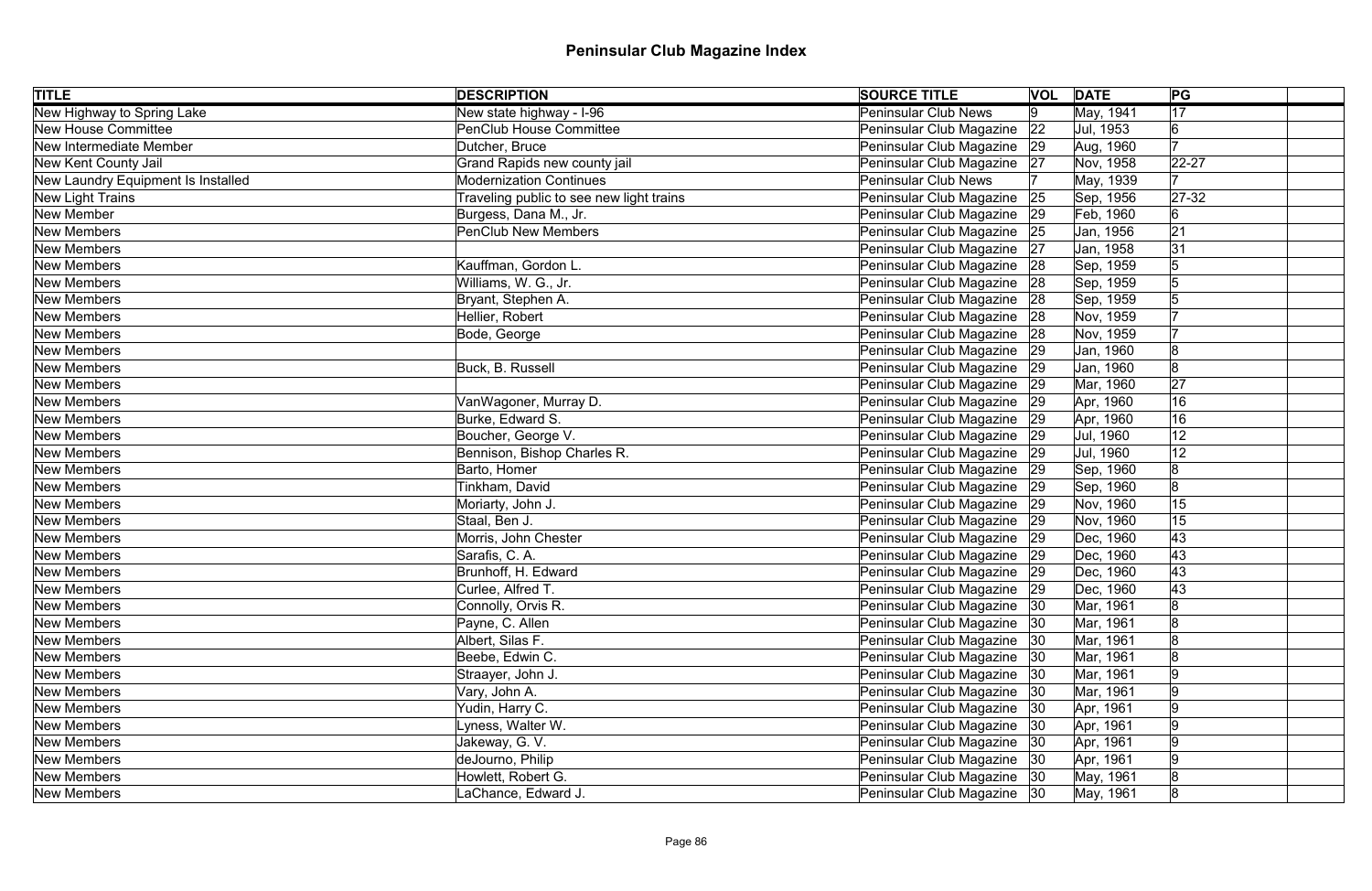| <b>TITLE</b>       | <b>DESCRIPTION</b>        | <b>SOURCE TITLE</b>           |              | <b>VOL DATE</b> | PG             |  |
|--------------------|---------------------------|-------------------------------|--------------|-----------------|----------------|--|
| <b>New Members</b> | VanDam, Dick E.           | Peninsular Club Magazine      | $ 30\rangle$ | May, 1961       | 9              |  |
| New Members        | Weisenauer, Richard L.    | Peninsular Club Magazine 30   |              | May, 1961       | 9              |  |
| New Members        | Forshar, John H.          | Peninsular Club Magazine   30 |              | Jul, 1961       | 6              |  |
| New Members        | Brownson, William T.      | Peninsular Club Magazine 30   |              | Jul, 1961       |                |  |
| <b>New Members</b> | Hill, Lawrence A.         | Peninsular Club Magazine  30  |              | Jul, 1961       | $\overline{6}$ |  |
| New Members        | DeGroot, Murray B.        | Peninsular Club Magazine   30 |              | Jul, 1961       |                |  |
| New Members        | Hofmeister, Maximilian W. | Peninsular Club Magazine  30  |              | Jul, 1961       |                |  |
| New Members        | Umphrey, William F.       | Peninsular Club Magazine 30   |              | Aug, 1961       |                |  |
| New Members        | Wilkie, Richard G.        | Peninsular Club Magazine  30  |              | Aug, 1961       |                |  |
| New Members        | Long, Stuart              | Peninsular Club Magazine 30   |              | Aug, 1961       |                |  |
| New Members        | Dutchess, Charles L.      | Peninsular Club Magazine 30   |              | Aug, 1961       |                |  |
| New Members        | Taylor, Clyde L.          | Peninsular Club Magazine 30   |              | Aug, 1961       |                |  |
| New Members        | Robitaille, Claude E.     | Peninsular Club Magazine      | 30           | Sep, 1961       |                |  |
| New Members        | Hekman, Edsko             | Peninsular Club Magazine      | 30           | Sep, 1961       |                |  |
| New Members        | Hutchinson, T. William    | Peninsular Club Magazine   30 |              | Sep, 1961       |                |  |
| New Members        | Cawood, James H.          | Peninsular Club Magazine      | 30           | Sep, 1961       | 18             |  |
| New Members        | Kunst, Wilfred E.         | Peninsular Club Magazine      | 30           | Sep, 1961       | 19             |  |
| New Members        | Kress, Duane              | Peninsular Club Magazine 30   |              | Sep, 1961       |                |  |
| New Members        | Cox, Thomas P., Jr.       | Peninsular Club Magazine 30   |              | Sep, 1961       | 19             |  |
| New Members        | Faasen, Jon A.            | Peninsular Club Magazine   30 |              | Sep, 1961       | 9              |  |
| New Members        | Ellis, Kenneth D.         | Peninsular Club Magazine 30   |              | Sep, 1961       | 10             |  |
| New Members        | Schreur, Ammon E.         | Peninsular Club Magazine   30 |              | Sep, 1961       | 10             |  |
| New Members        | Reavis, Jack L.           | Peninsular Club Magazine 30   |              | Sep, 1961       | 10             |  |
| <b>New Members</b> | LaClaire, David B.        | Peninsular Club Magazine 30   |              | Sep, 1961       | 10             |  |
| New Members        | Phillion, Bruce E.        | Peninsular Club Magazine 30   |              | Sep, 1961       | 10             |  |
| New Members        | Siebers, Herman           | Peninsular Club Magazine   30 |              | Dec, 1961       | 172            |  |
| New Members        | DeVries, Gary A.          | Peninsular Club Magazine 30   |              | Dec, 1961       | 172            |  |
| New Members        | Fetner, R. Scott          | Peninsular Club Magazine  30  |              | Dec, 1961       | 173            |  |
| New Members        | McCarty, Emerson G.       | Peninsular Club Magazine 30   |              | Dec, 1961       | 173            |  |
| New Members        | Hekman, Gabriel D.        | Peninsular Club Magazine      | 30           | Dec, 1961       | 175            |  |
| New Members        | Weston, Paul S.           | Peninsular Club Magazine   30 |              | Dec, 1961       | 175            |  |
| New Members        | Rodgers, Dr. William L.   | Peninsular Club Magazine      | 30           | Dec, 1961       | 175            |  |
| New Members        | Trowl, Charles E., Jr.    | Peninsular Club Magazine   30 |              | Dec, 1961       | 175            |  |
| New Members        | Davis, Wendell C.         | Peninsular Club Magazine   30 |              | Dec, 1961       | 175            |  |
| New Members        | DeVoe, Richard E.         | Peninsular Club Magazine 30   |              | Dec, 1961       | 177            |  |
| New Members        | Calvert, Robert D.        | Peninsular Club Magazine   30 |              | Dec, 1961       | 177            |  |
| <b>New Members</b> | Murphy, Franklin C.       | Peninsular Club Magazine 31   |              | Mar, 1962       | $\sqrt{5}$     |  |
| New Members        | Montry, Edward J.         | Peninsular Club Magazine 31   |              | Mar, 1962       | $\overline{5}$ |  |
| New Members        | Lareau, Michael O.        | Peninsular Club Magazine 31   |              | Mar, 1962       |                |  |
| New Members        | Markward, John S.         | Peninsular Club Magazine 31   |              | Jul, 1962       |                |  |
| <b>New Members</b> | Arsulowicz, Joseph E.     | Peninsular Club Magazine   31 |              | Jul, 1962       |                |  |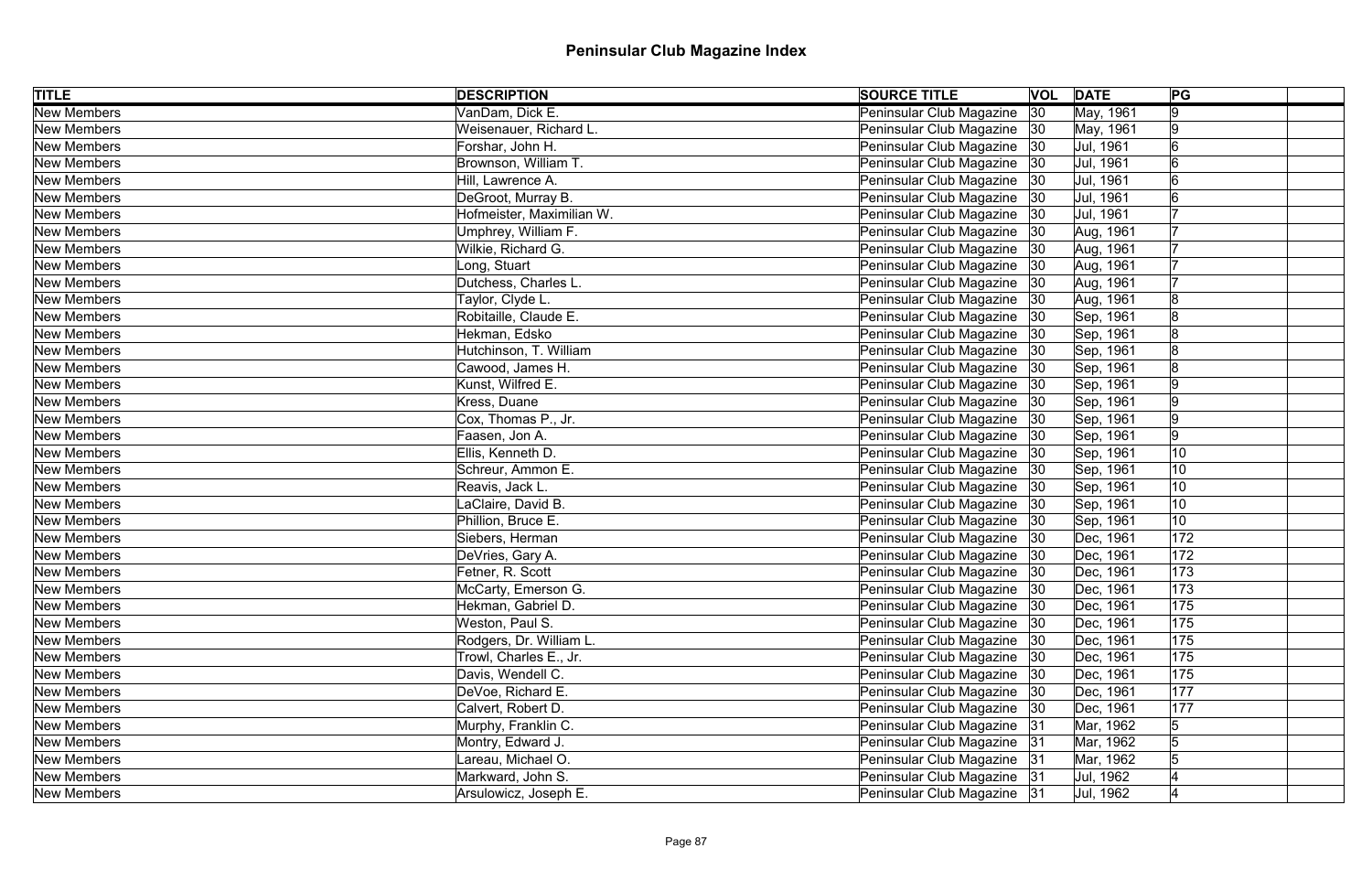| <b>TITLE</b>                           | <b>DESCRIPTION</b>                                     | <b>SOURCE TITLE</b>           |              | <b>VOL DATE</b> | PG             |
|----------------------------------------|--------------------------------------------------------|-------------------------------|--------------|-----------------|----------------|
| <b>New Members</b>                     | Boshoven, Herbert J.                                   | Peninsular Club Magazine      | 31           | Jul, 1962       |                |
| New Members                            | Bacon, G. Samuel                                       | Peninsular Club Magazine 31   |              | Jul, 1962       |                |
| New Members                            | Brown, Louis                                           | Peninsular Club Magazine 31   |              | Jul, 1962       | 15             |
| New Members                            |                                                        | <b>Peninsular Club News</b>   |              | Nov, 1934       | $\overline{6}$ |
| New Members                            |                                                        | Peninsular Club News          |              | Feb, 1935       | 10             |
| New Members                            |                                                        | <b>Peninsular Club News</b>   |              | May, 1935       | 9              |
| New Members                            |                                                        | <b>Peninsular Club News</b>   |              | Feb, 1936       | 10             |
| New Members                            |                                                        | Peninsular Club News          |              | Mar, 1937       | 10             |
| New Members                            |                                                        | <b>Peninsular Club News</b>   |              | May, 1937       | 18             |
| New Members                            |                                                        | <b>Peninsular Club News</b>   |              | Sep, 1937       | 5              |
| New Members                            |                                                        | <b>Peninsular Club News</b>   |              | Nov, 1938       | 5              |
| New Members                            |                                                        | <b>Peninsular Club News</b>   |              | Nov, 1939       | 11             |
| New Members                            |                                                        | <b>Peninsular Club News</b>   | 13           | Aug, 1945       |                |
| New Members Biographies                | PenClub - biographies                                  | Peninsular Club Magazine      | 28           | Jul, 1959       | 11             |
| <b>New Members Biographies</b>         | Martindill, William h.                                 | Peninsular Club Magazine      | 28           | Jul, 1959       | 11             |
| New Members Biographies                | Klein, Leonard L.                                      | Peninsular Club Magazine      | 28           | Jul, 1959       | 11             |
| <b>New Members Biographies</b>         | Blodgett, John W., Jr.                                 | Peninsular Club Magazine      | 28           | Jul, 1959       | 11             |
| New Members Biographies                | VandenBosch, Adrian C.                                 | Peninsular Club Magazine      | 28           | Jul, 1959       |                |
| <b>New Members Biographies</b>         | Cassard, David                                         | Peninsular Club Magazine      | 28           | Aug, 1959       |                |
| New Members Biographies                | Conley, William C.                                     | Peninsular Club Magazine      | 28           | Aug, 1959       |                |
| New Members Biographies                | Klomparens, A. W.                                      | Peninsular Club Magazine 28   |              | Aug, 1959       |                |
| New Members Biographies                | VanWingen, Neil P.                                     | Peninsular Club Magazine      | 28           | Aug, 1959       |                |
| <b>New Members Directory</b>           |                                                        | Peninsular Club Magazine   30 |              | Mar, 1961       | 38             |
| <b>New Members Directory</b>           |                                                        | Peninsular Club Magazine      | 30           | Apr, 1961       |                |
| New Members in 1952                    |                                                        | Peninsular Club Magazine 22   |              | Jan, 1953       | 8              |
| New Members in 1952                    |                                                        | Peninsular Club Magazine      | 22           | Jan, 1953       | 8              |
| New Members in 1953                    |                                                        | Peninsular Club Magazine 23   |              | Jan, 1954       | 31             |
| New Members in 1954                    |                                                        | Peninsular Club Magazine 24   |              | Jan, 1955       | 24             |
| New Members in 1956                    |                                                        | Peninsular Club Magazine 26   |              | Jan, 1957       | 32             |
| New Members in 1958                    |                                                        | Peninsular Club Magazine      | 28           | Jan, 1959       | 32             |
| New Members since January 1            |                                                        | Peninsular Club Magazine      | 21           | Aug, 1952       | 32             |
| <b>New Name Contest</b>                |                                                        | Peninsular Club Magazine      | 17           | Feb, 1949       | $ 2\rangle$    |
| <b>New National Monument</b>           | Proposed monument for St. Louis                        | Peninsular Club Magazine      | 31           | Nov, 1962       | 17             |
| <b>New Nationwide Service</b>          | Realtor takes headache out of moving from city to city | Peninsular Club Magazine      | 27           | Dec, 1958       | 175            |
| <b>New Nationwide Service</b>          | Campbell, Howard                                       | Peninsular Club Magazine 27   |              | Dec, 1958       | 175            |
| New Officers                           |                                                        | <b>Peninsular Club News</b>   |              | Mar, 1935       | $2 - 3$        |
| <b>New Officers and Directors</b>      | 1952 Board of Directors                                | Peninsular Club Magazine      | 21           | May, 1952       | $16 - 17$      |
| New Officers and Directors Are Elected |                                                        | <b>Peninsular Club News</b>   |              | Mar, 1937       | $5-7$          |
| New Officers of the Peninsular Club    |                                                        | Peninsular Club Magazine      | $ 30\rangle$ | Apr, 1961       |                |
| New Offices                            | The Dutchers now work in luxurious offices             | Peninsular Club Magazine 26   |              | Feb, 1957       | $11 - 12$      |
| New Offices                            | Dutcher, Minor                                         | Peninsular Club Magazine 26   |              | Feb, 1957       | $ 11 - 12 $    |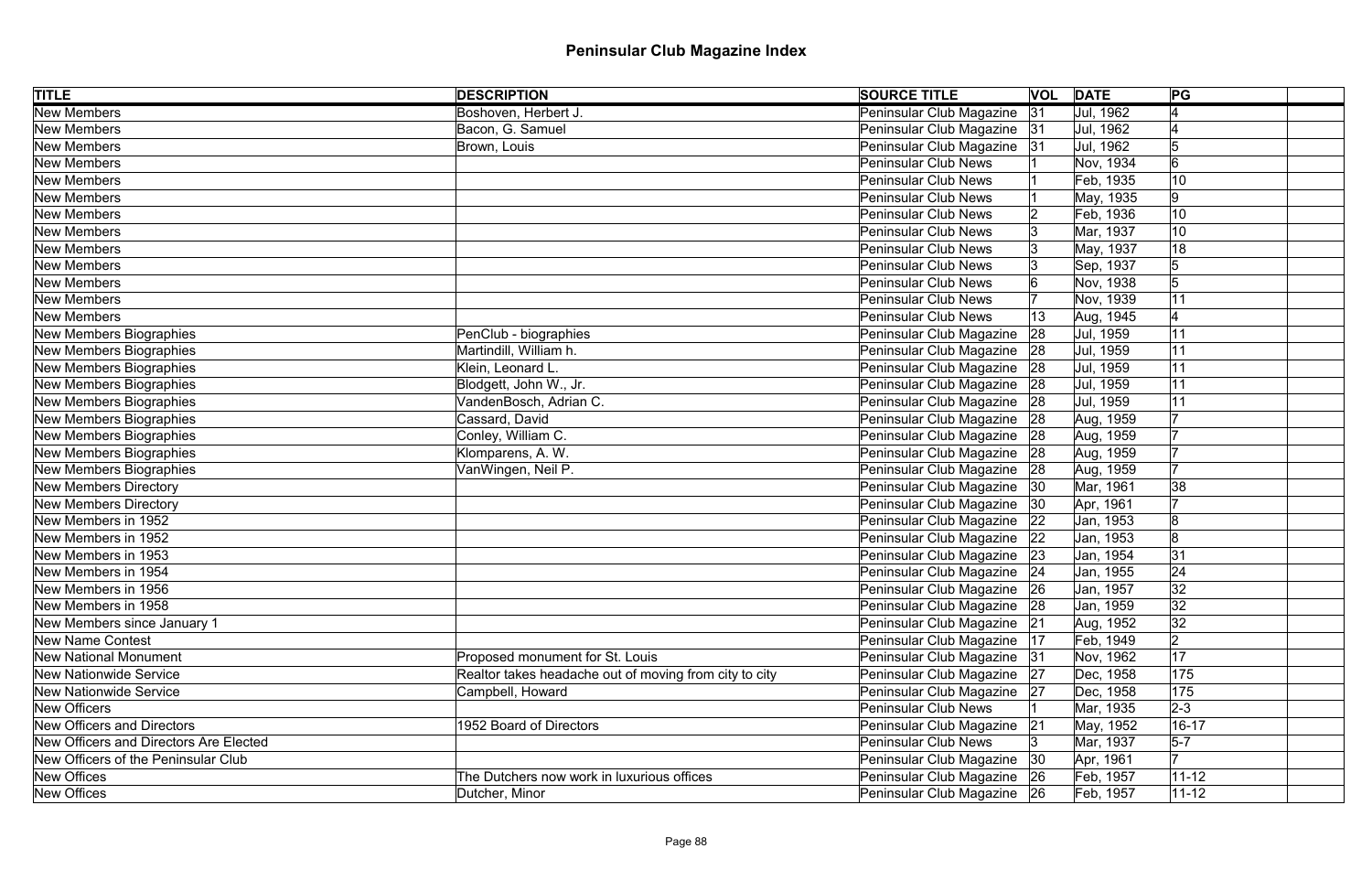| <b>TITLE</b>           | <b>DESCRIPTION</b>        | <b>SOURCE TITLE</b>           |    | <b>VOL DATE</b>   | PG         |  |
|------------------------|---------------------------|-------------------------------|----|-------------------|------------|--|
| <b>New Offices</b>     | Dutcher, Bruce            | Peninsular Club Magazine      | 26 | Feb, 1957         | $11 - 12$  |  |
| New Pen Club Director  | Tinkham, David J.         | Peninsular Club Magazine      | 35 | Winter, 1967-6811 |            |  |
| New PenClub Chef       | Reush, Conrad             | <b>Peninsular Club News</b>   |    | Feb, 1940         | 6          |  |
| New PenClub Director   | Goeble, Paul G.           | <b>Peninsular Club News</b>   |    | Mar, 1948         |            |  |
| New PenClub Lounge     |                           | <b>Peninsular Club News</b>   |    | Feb, 1940         | $\sqrt{5}$ |  |
| New Penclubbers        | Crookes, A. James         | Peninsular Club Magazine      | 36 | Winter, 1969      | 43         |  |
| New Penclubbers        |                           | Peninsular Club Magazine      | 35 | Winter, 1967-6839 |            |  |
| New Penclubbers        |                           | Peninsular Club Magazine      | 35 | Spring, 1968      | 35, 37     |  |
| New Penclubbers        |                           | Peninsular Club Magazine      | 35 | Fall, 1968        | $27 - 28$  |  |
| New Penclubbers        |                           | Peninsular Club Magazine 35   |    | Winter, 1968-6919 |            |  |
| New Penclubbers        |                           | Peninsular Club Magazine      | 35 | Spring, 1969      | 33         |  |
| New Penclubbers        |                           | Peninsular Club Magazine      | 35 | Fall, 1969        | 23-25, 32  |  |
| New Penclubbers        | Davis, James K.           | Peninsular Club Magazine      | 36 | Winter, 1969      | 43         |  |
| New Penclubbers        | Glerum, James T.          | Peninsular Club Magazine      | 36 | Winter, 1969      | 43         |  |
| New Penclubbers        | Daverman, Joseph T.       | Peninsular Club Magazine      | 36 | Winter, 1969      | 43         |  |
| New Penclubbers        | Holloway, Thomas A.       | Peninsular Club Magazine      | 36 | Winter, 1969      | 43         |  |
| New Penclubbers        | Hrouda, Albert M.         | Peninsular Club Magazine      | 36 | Winter, 1969      | 43         |  |
| New Penclubbers        | Holman, Frank F.          | Peninsular Club Magazine      | 36 | Winter, 1969      | 43         |  |
| New Penclubbers        | Lillie, Thomas L.         | Peninsular Club Magazine      |    | Winter, 1969      | 43         |  |
| New Penclubbers        | Loeks, John D.            | Peninsular Club Magazine      | 36 | Winter, 1969      | 45         |  |
| New Penclubbers        | Robberson, Thomas C.      | Peninsular Club Magazine      | 36 | Winter, 1969      | 45         |  |
| New Penclubbers        | Manning, Lawrence J., DDS | Peninsular Club Magazine      | 36 | Winter, 1969      | 45         |  |
| New Penclubbers        | Oosting, James R., DDS    | Peninsular Club Magazine      | 36 | Winter, 1969      | 45         |  |
| New Penclubbers        | Vandenberg, Fredrick E.   | Peninsular Club Magazine      | 36 | Winter, 1969      | 45         |  |
| New Penclubbers        | Alexander, James S.       | Peninsular Club Magazine 36   |    | Spring, 1970      | 43         |  |
| New Penclubbers        | Dykstra, John M.          | Peninsular Club Magazine   36 |    | Spring, 1970      | 43         |  |
| New Penclubbers        | Azkoul, William N.        | Peninsular Club Magazine 36   |    | Spring, 1970      | 43         |  |
| New Penclubbers        | Bouwer, John D.           | Peninsular Club Magazine 36   |    | Spring, 1970      | 43         |  |
| New Penclubbers        | Burt, David A.            | Peninsular Club Magazine   36 |    | Spring, 1970      | 43         |  |
| <b>New Penclubbers</b> | Eerdmans, William B., Jr. | Peninsular Club Magazine      | 36 | Spring, 1970      | 43         |  |
| New Penclubbers        | Buck, Jack H., MD         | Peninsular Club Magazine 36   |    | Spring, 1970      | 43         |  |
| New Penclubbers        | Edleman, John K., DO      | Peninsular Club Magazine      | 36 | Spring, 1970      | 43         |  |
| New Penclubbers        | Butkiewicz, Ronald M.     | Peninsular Club Magazine      | 36 | Spring, 1970      | 43         |  |
| New Penclubbers        | Thompson, Kenneth W.      | Peninsular Club Magazine      | 36 | Spring, 1970      | 43         |  |
| New Penclubbers        | Engbers, James A.         | Peninsular Club Magazine      | 36 | Spring, 1970      | 45         |  |
| <b>New Penclubbers</b> | Fahlund, George T. R., MD | Peninsular Club Magazine      | 36 | Spring, 1970      | 45         |  |
| <b>New Penclubbers</b> | Fryling, Robert E.        | Peninsular Club Magazine      | 36 | Spring, 1970      | 45         |  |
| <b>New Penclubbers</b> | Levy, Robert B.           | Peninsular Club Magazine      | 36 | Spring, 1970      | 45         |  |
| <b>New Penclubbers</b> | VanEerden, Jack A.        | Peninsular Club Magazine      | 36 | Spring, 1970      | 45         |  |
| New Penclubbers        | Venema, Wilbert J.        | Peninsular Club Magazine 36   |    | Spring, 1970      | 45         |  |
| New Penclubbers        | Gillard, Joseph R., Jr.   | Peninsular Club Magazine 36   |    | Spring, 1970      | 45         |  |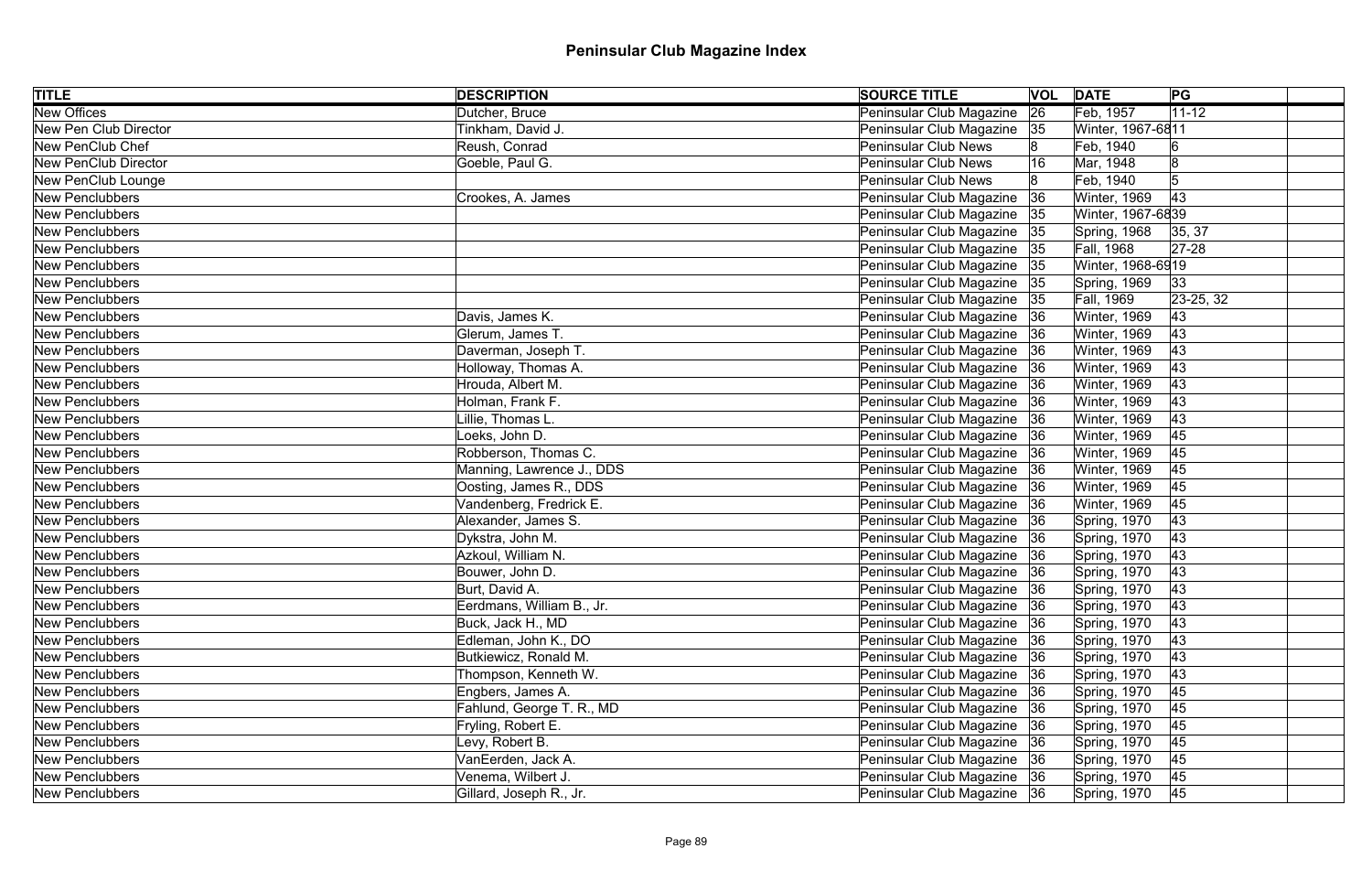| <b>TITLE</b>           | <b>DESCRIPTION</b>                   | <b>SOURCE TITLE</b>           |    | <b>VOL DATE</b>   | PG              |  |
|------------------------|--------------------------------------|-------------------------------|----|-------------------|-----------------|--|
| <b>New Penclubbers</b> | Latimer, Charles M.                  | Peninsular Club Magazine      | 36 | Spring, 1970      | $\overline{45}$ |  |
| New Penclubbers        | Gately, Alexander F.                 | Peninsular Club Magazine      | 36 | Spring, 1970      | 45              |  |
| <b>New Penclubbers</b> | Reynolds, Donald W.                  | Peninsular Club Magazine      | 36 | Spring, 1970      | 45              |  |
| New Penclubbers        | Stone, Dayton D.                     | Peninsular Club Magazine 36   |    | Spring, 1970      | 45              |  |
| New Penclubbers        | Winter, Garrett E., MD               | Peninsular Club Magazine      | 36 | Spring, 1970      | 45              |  |
| New Penclubbers        | Bachelder, Jack B.                   | Peninsular Club Magazine 36   |    | Fall, 1970        | 11              |  |
| New Penclubbers        | Bouwman, James P.                    | Peninsular Club Magazine      | 36 | Fall, 1970        | 11              |  |
| New Penclubbers        | Bratschie, Laurence L.               | Peninsular Club Magazine 36   |    | Fall, 1970        | 11              |  |
| New Penclubbers        | Canepa, John C.                      | Peninsular Club Magazine      | 36 | Fall, 1970        | 11              |  |
| New Penclubbers        | Cook, C. Eugene                      | Peninsular Club Magazine 36   |    | Fall, 1970        | 11              |  |
| New Penclubbers        | DeVries, John J.                     | Peninsular Club Magazine      | 36 | Fall, 1970        | 11              |  |
| New Penclubbers        | Doyle, William S.                    | Peninsular Club Magazine   36 |    | Fall, 1970        | 11              |  |
| New Penclubbers        | Farris, John A.                      | Peninsular Club Magazine      | 36 | Fall, 1970        | 11              |  |
| New Penclubbers        | Kirsch, Charles E.                   | Peninsular Club Magazine      | 36 | Fall, 1970        | 11              |  |
| New Penclubbers        | Kladder, Peter, Jr.                  | Peninsular Club Magazine      | 36 | Fall, 1970        | 11              |  |
| New Penclubbers        | Medema, Dale R.                      | Peninsular Club Magazine      | 36 | Fall, 1970        | 11              |  |
| New Penclubbers        | Miner, Earl H.                       | Peninsular Club Magazine      | 36 | Fall, 1970        | 11              |  |
| New Penclubbers        | Mooney, Joseph M.                    | Peninsular Club Magazine      | 36 | <b>Fall, 1970</b> | 11              |  |
| New Penclubbers        | Kirsch, John W.                      | Peninsular Club Magazine      | 36 | Fall, 1970        | 11              |  |
| New Penclubbers        | Harrison, Robert W., MD              | Peninsular Club Magazine      | 36 | <b>Fall, 1970</b> | 11              |  |
| New Penclubbers        | Phillips, James S.                   | Peninsular Club Magazine      | 36 | Fall, 1970        | 12              |  |
| New Penclubbers        | Remtema, Raymond                     | Peninsular Club Magazine      | 36 | Fall, 1970        | 12              |  |
| New Penclubbers        | Scott, James I.                      | Peninsular Club Magazine      | 36 | Fall, 1970        | 12              |  |
| New Penclubbers        | Suerth, John C.                      | Peninsular Club Magazine      | 36 | <b>Fall, 1970</b> | 12              |  |
| New Penclubbers        | Stevenson, Ralph W.                  | Peninsular Club Magazine 36   |    | Fall, 1970        | 12              |  |
| New Penclubbers        | Smith, Jerome M.                     | Peninsular Club Magazine      | 36 | Fall, 1970        | 12              |  |
| New Penclubbers        | Spiess, John C.                      | Peninsular Club Magazine 36   |    | Fall, 1970        | 12              |  |
| New Penclubbers        | Palmer, Walter C.                    | Peninsular Club Magazine 36   |    | Winter, 1970      | 59              |  |
| New Penclubbers        | Tourek, Robert J.                    | Peninsular Club Magazine   36 |    | Winter, 1970      | 59              |  |
| <b>New Penclubbers</b> | White, Bernard C.                    | Peninsular Club Magazine      | 36 | Winter, 1970      | 59              |  |
| New Penclubbers        | O'Connor, William H., Jr.            | Peninsular Club Magazine 36   |    | Winter, 1970      | 59              |  |
| New Penclubbers        | Padnos, Seymour                      | Peninsular Club Magazine      | 36 | Winter, 1970      | 59              |  |
| New Penclubbers        | Breitenbeck, Most Rev. Joseph M., DD | Peninsular Club Magazine      | 36 |                   | 59              |  |
| New Penclubbers        | Worfel, Carl C.                      | Peninsular Club Magazine      | 36 | Winter, 1970      | 59              |  |
| New Penclubbers        | Buggein, Joh H., DO                  | Peninsular Club Magazine      | 36 | Winter, 1970      | 57              |  |
| <b>New Penclubbers</b> | Blackburn, Edward H., Jr.            | Peninsular Club Magazine      | 36 | Winter, 1970      | 57              |  |
| <b>New Penclubbers</b> | Larson, Richard M.                   | Peninsular Club Magazine      | 36 | Winter, 1970      | 57              |  |
| <b>New Penclubbers</b> | Hettling, William C.                 | Peninsular Club Magazine      | 36 | Winter, 1970      | 57              |  |
| <b>New Penclubbers</b> | Levine, Robert S., MD                | Peninsular Club Magazine      | 36 | Winter, 1970      | 57              |  |
| New Penclubbers        | Sytsma, Frederick R.                 | Peninsular Club Magazine 36   |    | Winter, 1970      | 57              |  |
| New Penclubbers        | Panella, Joseph J.                   | Peninsular Club Magazine 36   |    | Winter, 1970      | 57              |  |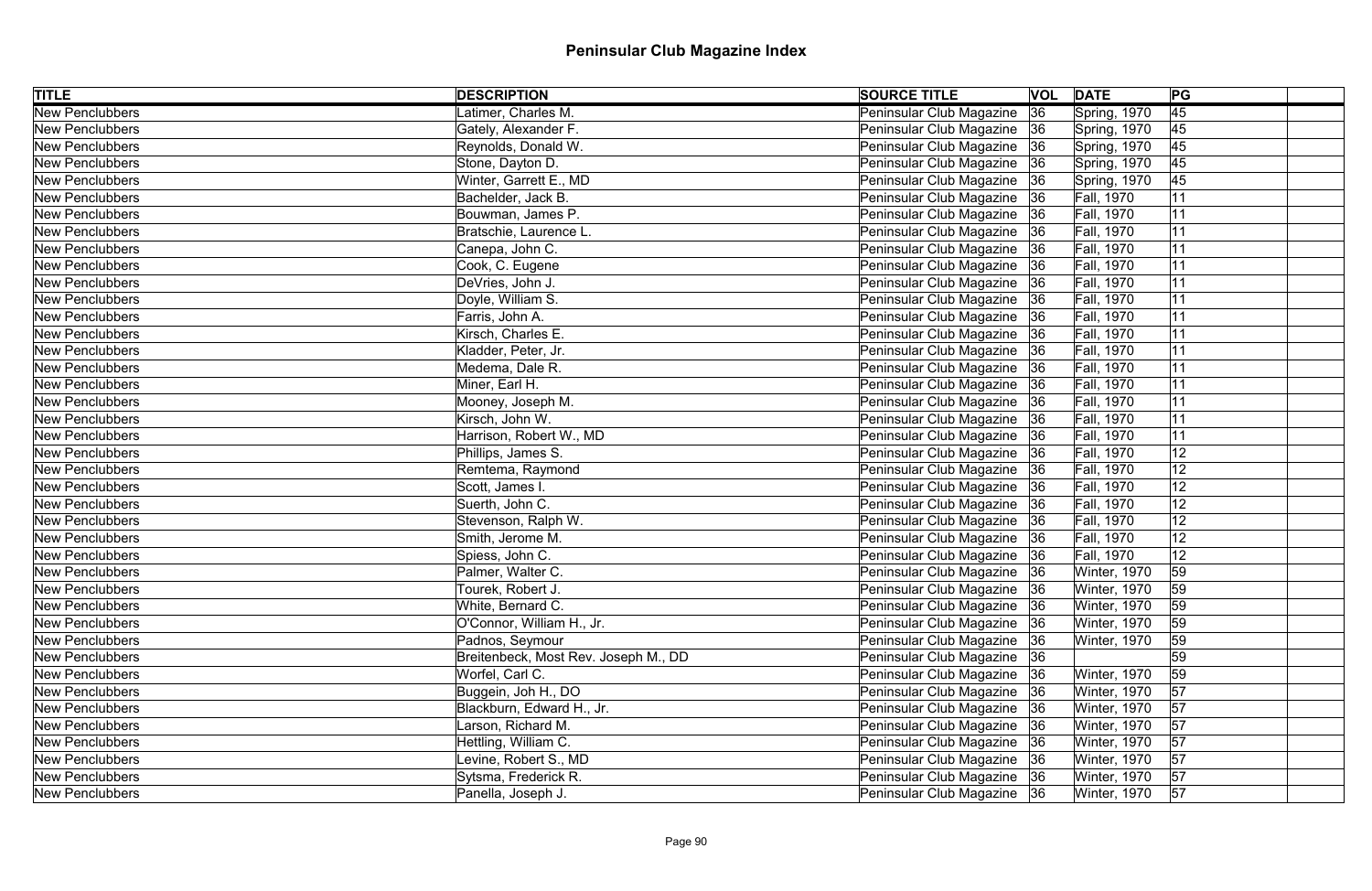| <b>TITLE</b>           | <b>DESCRIPTION</b>         | <b>SOURCE TITLE</b>           |    | <b>VOL DATE</b>   | PG              |  |
|------------------------|----------------------------|-------------------------------|----|-------------------|-----------------|--|
| <b>New Penclubbers</b> | McNamara, Martin D.        | Peninsular Club Magazine      | 36 | Winter, 1970      | $\overline{57}$ |  |
| New Penclubbers        | Scanlon, Robert T.         | Peninsular Club Magazine 36   |    | Winter, 1970      | 57              |  |
| New Penclubbers        | Ducey, John J.             | Peninsular Club Magazine 36   |    | Winter, 1970      | 57              |  |
| New Penclubbers        | Walters, James E., MD      | Peninsular Club Magazine 36   |    | Winter, 1970      | 57              |  |
| <b>New Penclubbers</b> | Reichard, William J.       | Peninsular Club Magazine   36 |    | Winter, 1970      | 57              |  |
| New Penclubbers        | Broecker, Charles M.       | Peninsular Club Magazine 36   |    | Winter, 1970      | 57              |  |
| New Penclubbers        | McCaw, Rev. Kenneth D.     | Peninsular Club Magazine   36 |    | Winter, 1970      | 57              |  |
| New Penclubbers        | Bird, Keith W.             | Peninsular Club Magazine 36   |    | Winter, 1970      | 57              |  |
| <b>New Penclubbers</b> | Blackport, Roger A.        | Peninsular Club Magazine   36 |    | Spring, 1971      | 33              |  |
| New Penclubbers        | Bickley, Lawrence W.       | Peninsular Club Magazine 36   |    | Spring, 1971      | 33              |  |
| New Penclubbers        | Breidenbach, Richard L.    | Peninsular Club Magazine 36   |    | Spring, 1971      | 33              |  |
| New Penclubbers        | Brown, Delmont D.          | Peninsular Club Magazine   36 |    | Spring, 1971      | 33              |  |
| New Penclubbers        | Bylenga, Robert E.         | Peninsular Club Magazine      | 36 | Spring, 1971      | 33              |  |
| New Penclubbers        | Corl, Samuel S.            | Peninsular Club Magazine 36   |    | Spring, 1971      | 33              |  |
| New Penclubbers        | Crook, George              | Peninsular Club Magazine      | 36 | Spring, 1971      | 33              |  |
| New Penclubbers        | Davis, Thomas B., MD       | Peninsular Club Magazine      | 36 | Spring, 1971      | 33              |  |
| New Penclubbers        | Dilley, A. Newton          | Peninsular Club Magazine      | 36 | Spring, 1971      | 33              |  |
| New Penclubbers        | Dykema, Charles M.         | Peninsular Club Magazine      | 36 | Spring, 1971      | 33              |  |
| New Penclubbers        | Garbrecht, Fred C.         | Peninsular Club Magazine      | 36 | Spring, 1971      | 33              |  |
| New Penclubbers        | Howie, Charles R., MD      | Peninsular Club Magazine      | 36 | Spring, 1971      | 33              |  |
| New Penclubbers        | Johnson, Donald L.         | Peninsular Club Magazine 36   |    | Spring, 1971      | 33              |  |
| New Penclubbers        | Klein, Warren O.           | Peninsular Club Magazine 36   |    | Spring, 1971      | 33              |  |
| New Penclubbers        | Krupp, Charles C.          | Peninsular Club Magazine 36   |    | Spring, 1971      | 33              |  |
| <b>New Penclubbers</b> | Hunting, John R.           | Peninsular Club Magazine   36 |    | Spring, 1971      | 35              |  |
| New Penclubbers        | Olsson, Walter S.          | Peninsular Club Magazine 36   |    | Spring, 1971      | 35              |  |
| New Penclubbers        | Payette, Robert J.         | Peninsular Club Magazine 36   |    | Spring, 1971      | 35              |  |
| New Penclubbers        | Phaneuf, Donald A.         | Peninsular Club Magazine   36 |    | Spring, 1971      | 35              |  |
| New Penclubbers        | Silverman, Harold A.       | Peninsular Club Magazine 36   |    | Spring, 1971      | $ 33 - 35 $     |  |
| New Penclubbers        | Stokes, James L.           | Peninsular Club Magazine   36 |    | Spring, 1971      | $33 - 35$       |  |
| New Penclubbers        | Ackerman, Clare J.         | Peninsular Club Magazine      | 36 | Fall, 1971        | 43              |  |
| New Penclubbers        | VanBroekhoven, Rev. Harold | Peninsular Club Magazine 36   |    | <b>Fall, 1971</b> | 43              |  |
| New Penclubbers        | Shumway, Douglas K., DO    | Peninsular Club Magazine 36   |    | Fall, 1971        | 43              |  |
| New Penclubbers        | Kelleher, Thomas P.        | Peninsular Club Magazine      | 36 | <b>Fall, 1971</b> | 43              |  |
| New Penclubbers        | Parker, David A.           | Peninsular Club Magazine      | 36 | Fall, 1971        | 43              |  |
| New Penclubbers        | Wilmarth, Harold Coye, Jr. | Peninsular Club Magazine 36   |    | <b>Fall, 1971</b> | 43              |  |
| New Penclubbers        | Boomsma, Rev. Clarence     | Peninsular Club Magazine      | 36 | Fall, 1971        | 43              |  |
| New Penclubbers        | Lanning, Bernadine J.      | Peninsular Club Magazine      | 36 | <b>Fall, 1971</b> | 43              |  |
| New Penclubbers        | Clark, Edward J., Jr.      | Peninsular Club Magazine 36   |    | Fall, 1971        | 43              |  |
| New Penclubbers        | Klein, Warren O.           | Peninsular Club Magazine 36   |    | <b>Fall, 1971</b> | 43              |  |
| New Penclubbers        | Young, Roi W.              | Peninsular Club Magazine 36   |    | <b>Fall, 1971</b> | 43              |  |
| <b>New Penclubbers</b> | Collins, R. Parke          | Peninsular Club Magazine 36   |    | <b>Fall, 1971</b> | 43              |  |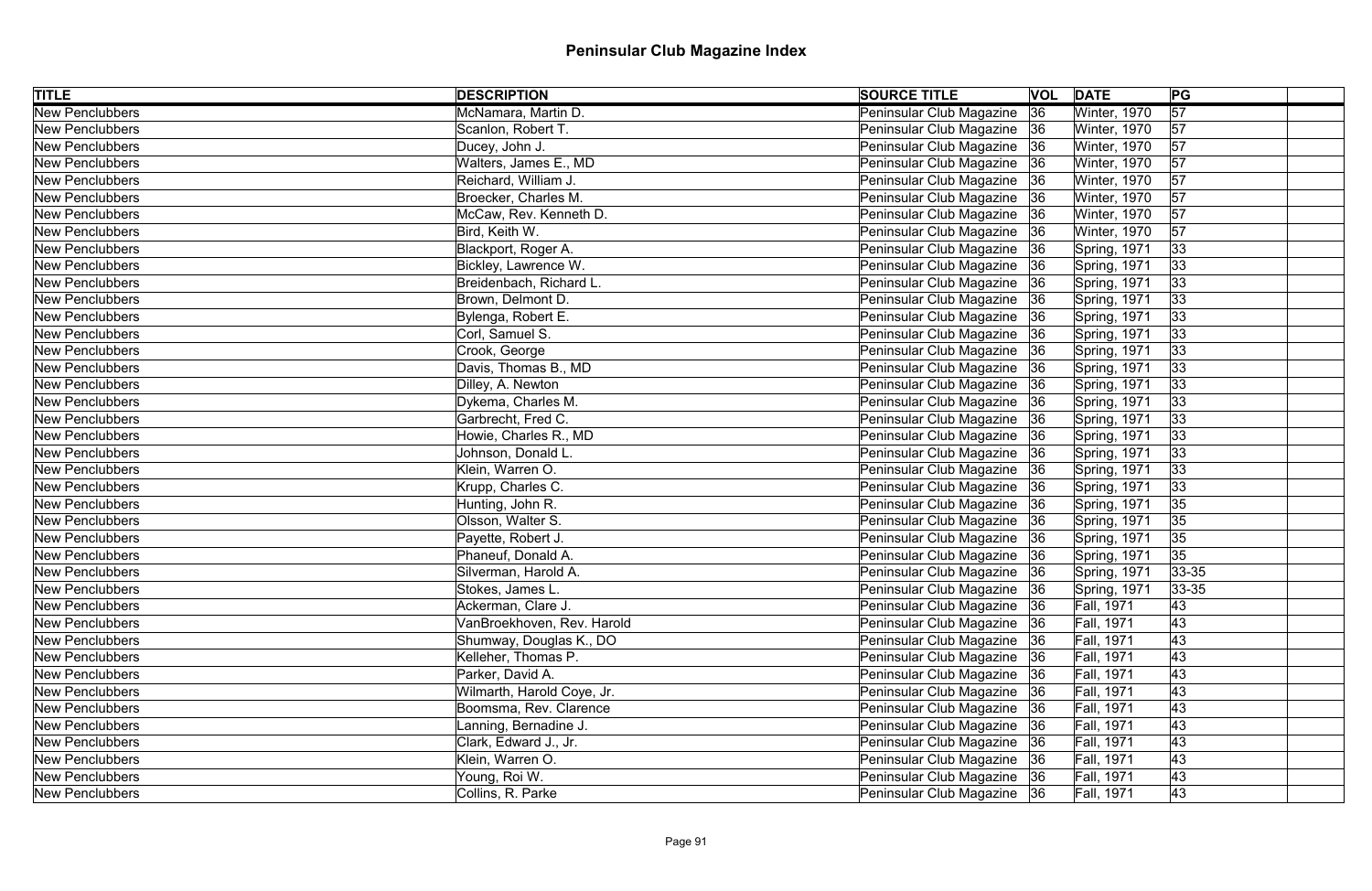| <b>TITLE</b>                                  | <b>DESCRIPTION</b>                                      | <b>SOURCE TITLE</b>           |    | <b>VOL DATE</b>      | PG              |
|-----------------------------------------------|---------------------------------------------------------|-------------------------------|----|----------------------|-----------------|
| <b>New Penclubbers</b>                        | Parker, Stirton B.                                      | Peninsular Club Magazine      | 36 | Fall, 1971           | $\overline{43}$ |
| New Penclubbers                               | Kosciolek, Sylvia May, MD                               | Peninsular Club Magazine 36   |    | <b>Fall, 1971</b>    | 43              |
| New Penclubbers                               | Watkins, Hazel M.                                       | Peninsular Club Magazine   36 |    | <b>Fall, 1971</b>    | 43              |
| New Penclubbers                               | Quist, Gordon J.                                        | Peninsular Club Magazine   36 |    | <b>Fall, 1971</b>    | 43              |
| <b>New Penclubbers</b>                        | Armock, Nicholas M.                                     | Peninsular Club Magazine 36   |    | <b>Fall, 1971</b>    | 43              |
| New Refrigeration in the Club                 |                                                         | Peninsular Club News          |    | Apr, 1935            |                 |
| New School Of Painting                        | Reilly, Frank - teaching system for painting that works | Peninsular Club Magazine      | 30 | Sep, 1961            | 31              |
| New Second Floor Grill                        |                                                         | Peninsular Club News          |    | Jul, 1938            | 14              |
| <b>New Television Screen</b>                  |                                                         | Peninsular Club Magazine      | 27 | Dec, 1958            | 31              |
| New Trend in Major Baseball                   | Sports - Baseball                                       | Peninsular Club Magazine 22   |    | Aug, 1953            | 28-29           |
| New Trend in Major Baseball                   | Sports - Baseball                                       | Peninsular Club Magazine      | 22 | Aug, 1953            | 28-29           |
| New Year Open House                           |                                                         | <b>Peninsular Club News</b>   |    | Dec, 1939            | 16              |
| New Year's Celebration                        |                                                         | Peninsular Club Magazine      | 18 | Jan, 1950            | 19, 31          |
| New Year's Celebration in Pictures            |                                                         | Peninsular Club News          |    | Jan-Feb, 1946 6-7, 9 |                 |
| New Year's Dinner Menu                        |                                                         | Peninsular Club News          |    | Dec, 1936            | 11              |
| New Year's Dinner Menu                        |                                                         | <b>Peninsular Club News</b>   |    | Dec, 1937            | 19              |
| New Year's Dinner Menu                        |                                                         | <b>Peninsular Club News</b>   |    | Dec, 1938            | 12              |
| New Year's Dinner Party                       |                                                         | <b>Peninsular Club News</b>   |    | Dec, 1939            | $ 20-21$        |
| New Year's Eve                                |                                                         | <b>Peninsular Club News</b>   |    | Dec, 1943            |                 |
| New Year's Eve Celebration                    |                                                         | <b>Peninsular Club News</b>   |    | Dec, 1941            | 18              |
| New Year's Eve Parties                        |                                                         | <b>Peninsular Club News</b>   |    | Dec, 1934            | $14 - 15$       |
| New Year's Eve Party                          |                                                         | <b>Peninsular Club News</b>   |    | Dec, 1935            | 10              |
| New Year's Eve Party                          |                                                         | <b>Peninsular Club News</b>   |    | Dec, 1939            | 9               |
| New Year's Eve Party                          |                                                         | <b>Peninsular Club News</b>   |    | Dec, 1946            |                 |
| New Year's Eve Party                          |                                                         | <b>Peninsular Club News</b>   |    | Dec, 1945            |                 |
| New Year's Eve Party - gone but not forgotten |                                                         | <b>Peninsular Club News</b>   |    | Jan, 1941            | $6-7$           |
| New Year's Eve Party Hits New High            |                                                         | Peninsular Club News          |    | Dec, 1940            | 11              |
| New Year's Eve Party Pictures                 |                                                         | <b>Peninsular Club News</b>   |    | Jan, 1942            | $10 - 11$       |
| New Year's Eve Party Pictures                 |                                                         | Peninsular Club News          |    | Jan, 1937            | $6-7$           |
| New Year's Eve Reservations                   |                                                         | <b>Peninsular Club News</b>   |    | Dec, 1937            | 13              |
| New Year's Party                              |                                                         | <b>Peninsular Club News</b>   | 10 | Dec, 1942            |                 |
| New Year's Party Pictures                     |                                                         | <b>Peninsular Club News</b>   |    | Jan, 1943            |                 |
| New Year's Party Pictures                     |                                                         | <b>Peninsular Club News</b>   |    | Jan, 1945            | $4-5$           |
| New Year's Plans Completed                    |                                                         | <b>Peninsular Club News</b>   |    | Dec, 1938            | 14              |
| New Years Eve Party                           |                                                         | <b>Peninsular Club News</b>   |    | Dec, 1944            |                 |
| New Years Party and Pictures                  |                                                         | Peninsular Club Magazine      | 17 | Feb, 1949            | $8-9$           |
| New York Athletic Club Affiliation            |                                                         | <b>Peninsular Club News</b>   |    | Apr, 1939            |                 |
| New York City                                 | New York City - Highlighting the many attractions       | Peninsular Club Magazine 26   |    | Aug, 1957            | $14 - 16$       |
| New York, New York - for "Get-Away" Vacations |                                                         | Peninsular Club Magazine   32 |    | Dec, 1963            | $ 43 - 45 $     |
| New York's Thruway                            | Thruway to open in 1954 - 535 miles long                | Peninsular Club Magazine 21   |    | Dec, 1952            | $95-98$         |
| <b>New Youth Center</b>                       | <b>Youth Commonwealth Center</b>                        | Peninsular Club Magazine 22   |    | Apr, 1953            | $ 22 - 23 $     |
|                                               |                                                         |                               |    |                      |                 |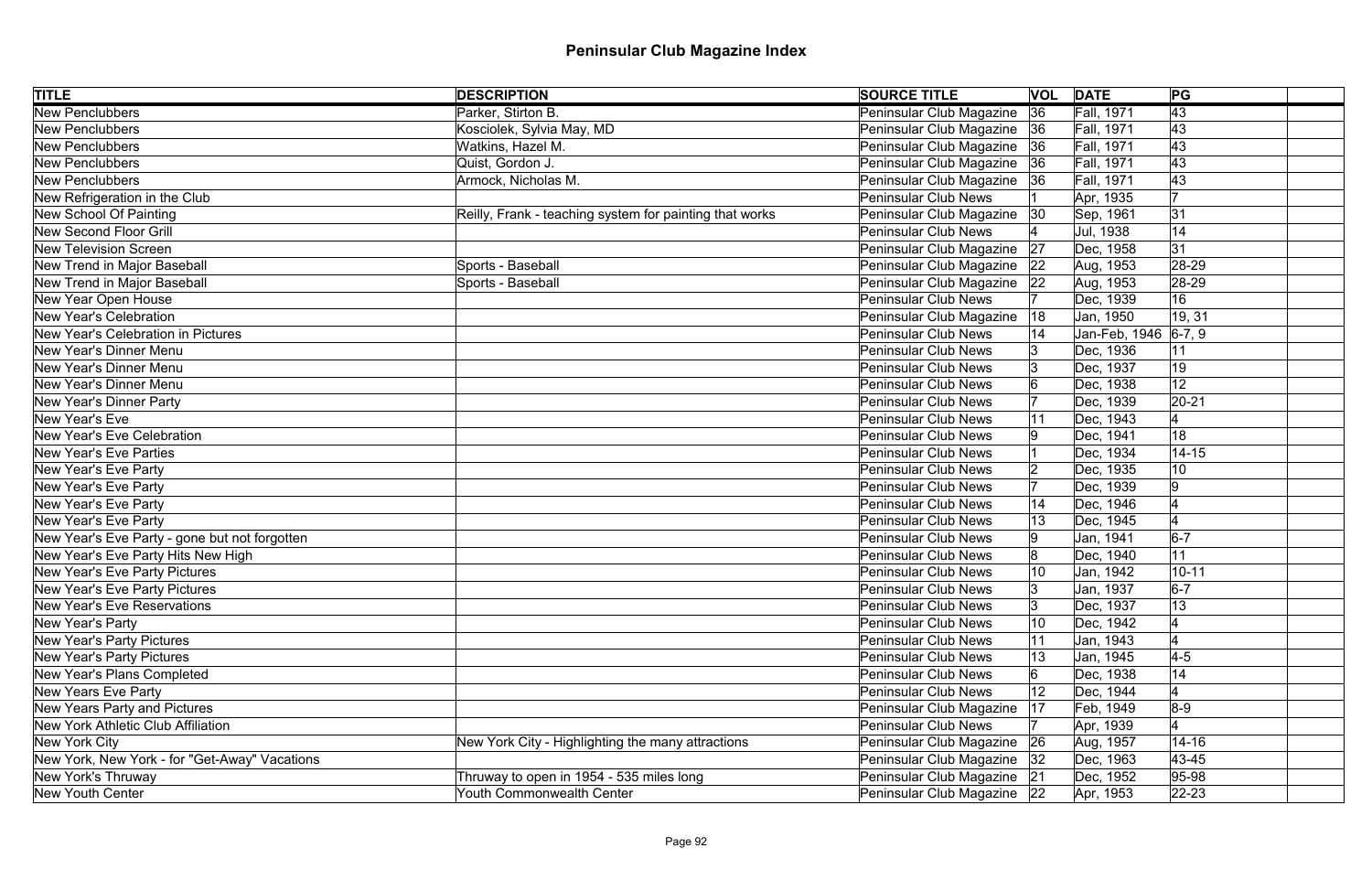| <b>TITLE</b>                                    | <b>DESCRIPTION</b>                                        | <b>SOURCE TITLE</b>           |              | <b>VOL DATE</b> | PG             |  |
|-------------------------------------------------|-----------------------------------------------------------|-------------------------------|--------------|-----------------|----------------|--|
| New-Con                                         | <b>Michigan's New Constitution</b>                        | Peninsular Club Magazine      | 32           | Feb, 1963       | $\sqrt{24-27}$ |  |
| Newly Opened Presidents Room                    | <b>Grand Rapids Furniture Makers Guild</b>                | <b>Peninsular Club News</b>   | 14           | Dec, 1946       | 9              |  |
| News From The Billiard Room                     | Sports - Billiards                                        | <b>Peninsular Club News</b>   |              | Jan, 1939       | 6              |  |
| News From The Billiard Room                     | Sports - Billiards                                        | <b>Peninsular Club News</b>   |              | Mar, 1939       | 5              |  |
| News From The Billiard Room                     | Sports - Billiards                                        | <b>Peninsular Club News</b>   |              | Apr, 1939       | 10             |  |
| Newspaper Engraving Company                     | Popular cut-making firm incorporated by two U.S. Senators | Peninsular Club Magazine      | 26           | Dec, 1957       | $ 90 - 93$     |  |
| <b>Next Book Review</b>                         | Goebel, Mrs. Paul                                         | Peninsular Club Magazine      | 18           | Jan, 1950       | 27             |  |
| Niagara Falls Face Lifting                      | Niagara Falls Face Lift                                   | Peninsular Club Magazine      | 24           | Dec, 1955       | $ 42 - 43$     |  |
| Niagara, Mad River of Tricks and Tragedies      | Niagara Falls                                             | Peninsular Club Magazine      | 32           | Dec, 1963       | $55 - 70$      |  |
| Nichols & Cox Lumber Co.                        | Nichols & Cox Lumber Co.                                  | Peninsular Club Magazine      | 18           | Mar, 1950       | $4-5$          |  |
| Nightkeeper's Report, 1884                      | Jackson Prison, 1884, nightkeeper's report                | Peninsular Club Magazine      | 24           | Dec, 1955       | 191-195        |  |
| Nightkeeper's Reports                           | Jackson Prison - nightkeeper's reports                    | Peninsular Club Magazine      | 23           | Dec, 1954       | 200-202        |  |
| Nightkeeper's Reports                           | Jackson Prison 1882 Nightkeeper's Reports                 | Peninsular Club Magazine      | 24           | Jan, 1955       | 31             |  |
| Nightkeeper's Reports                           | Jackson Prison, 1885, Nightkeeper's Reports               | Peninsular Club Magazine      | 24           | Apr, 1955       | $ 30-31$       |  |
| Nightkeepers Reports                            | Jackson Prison, 1885, Nightkeepers Reports                | Peninsular Club Magazine      | 24           | Feb, 1955       | 29             |  |
| Nina's English Tea Room                         |                                                           | Peninsular Club Magazine      | 22           | Feb, 1953       | 27             |  |
| Nina's English Tea Room                         | Menu of Nina's Little Old English Tea Room                | Peninsular Club Magazine      | 22           | Feb, 1953       | 27             |  |
| Nine Famous Financiers-And Then There Were None |                                                           | Peninsular Club Magazine      | 20           | May, 1951       | 9              |  |
| No Answers To Me                                | <b>TV Quiz Show</b>                                       | Peninsular Club Magazine      | 28           | Dec, 1959       | $22-3, 25$     |  |
| No Dances During Lent                           | Lent                                                      | <b>Peninsular Club News</b>   |              | Mar, 1943       |                |  |
| No Defeat For Britain                           | Hagerman, Mrs. Dorothy                                    | <b>Peninsular Club News</b>   |              | Feb, 1941       | 18             |  |
| No Lottery --- A Fable                          | Ionia Free Fair vs Politicians                            | Peninsular Club Magazine      | 22           | Sep, 1953       | 5              |  |
| No Lottery --- A Fable                          | The Brass Ring                                            | Peninsular Club Magazine      | 22           | Sep, 1953       | $\overline{5}$ |  |
| No One Does Anything Alone                      |                                                           | Peninsular Club Magazine      | $ 19\rangle$ | Sep, 1950       | 19             |  |
| No Place Like Home                              | History of homes - G. R. Public Museum                    | Peninsular Club Magazine      | 23           | Apr, 1954       | $ 8 - 10 $     |  |
| No Place Like Home                              | G. R. Public Museum                                       | Peninsular Club Magazine      | 23           | Apr, 1954       | $8 - 10$       |  |
| No Priority on Prettiness in Easter Fashions    | Fashions                                                  | Peninsular Club News          |              | Mar, 1942       | $8-9$          |  |
| No Room At The Inn                              |                                                           | Peninsular Club Magazine      |              | Dec, 1961       | 193            |  |
| No Traffic Jam in the Sky                       | <b>Airlines</b>                                           | Peninsular Club Magazine   18 |              | Jun, 1950       | 7, 26          |  |
| No! We Do Not Sell Liquor By The Bottle         | <b>Alcohol</b>                                            | <b>Peninsular Club News</b>   |              | May, 1943       |                |  |
| Noek K. Black                                   | Morton House, general manager                             | Peninsular Club Magazine      | 35           | Fall, 1969      | 42             |  |
| Noise and Nerves                                | Many ways to deaden annoying noises                       | Peninsular Club Magazine      | 25           | Aug, 1956       | 28-29          |  |
| Non-Partisan Presidential Poll Results          |                                                           | Peninsular Club Magazine      | 32           | Nov, 1963       | $6-7$          |  |
| Non-resident Roster                             |                                                           | Peninsular Club Magazine      | 36           | Roster, 1971    | $50 - 54$      |  |
| Norcross Head Mutual Home                       | Norcross, George                                          | Peninsular Club Magazine      | 24           | Feb, 1955       | 31             |  |
| Norcross Head Mutual Home                       | Mutual Home Federal Savings & Loan Assn                   | Peninsular Club Magazine 24   |              | Feb, 1955       | 31             |  |
| Norcross Stag, The                              | Norcross, George - stag honoring him                      | Peninsular Club Magazine      | 21           | Jun, 1952       | 22             |  |
| Norcross Stag, The                              | Norcross, George - retiring President                     | Peninsular Club Magazine      | 21           | Jun, 1952       | 22             |  |
| Norman Howard                                   | New headwaiter to succeed "The Reverend"                  | Peninsular Club Magazine 27   |              | Dec, 1958       | 188            |  |
| Norman Howard                                   | Howard, Norman                                            | Peninsular Club Magazine 27   |              | Dec, 1958       | 188            |  |
| North Star Buys New Buses                       | North Star Lines                                          | Peninsular Club Magazine 34   |              | Dec, 1965       | 117            |  |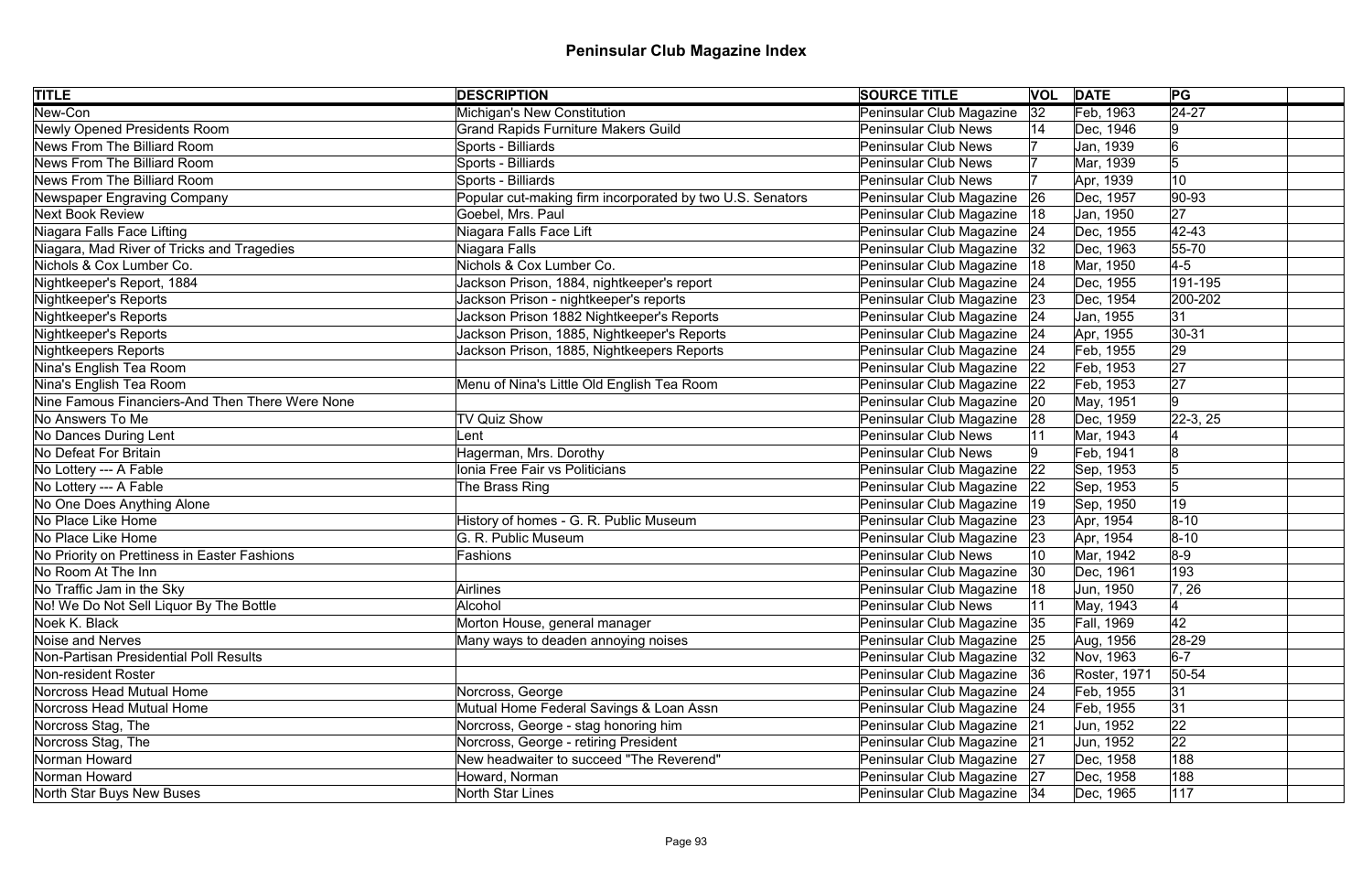| <b>TITLE</b>                                         | <b>DESCRIPTION</b>                         | <b>SOURCE TITLE</b>           | <b>VOL</b> | <b>DATE</b> | PG          |  |
|------------------------------------------------------|--------------------------------------------|-------------------------------|------------|-------------|-------------|--|
| North To Alaska                                      |                                            | Peninsular Club Magazine      | 29         | Dec, 1960   | 181, 184    |  |
| Northwestern Alumni Club Meets                       | Northwestern Alumni Club                   | <b>Peninsular Club News</b>   |            | Feb, 1941   | 9           |  |
| Northwestern Alumni Elect President                  | Alsover, William                           | <b>Peninsular Club News</b>   | 10         | May, 1942   | 13          |  |
| Northwestern Annual Spring Meeting at Pen Club       | Northwester Alumni Club                    | <b>Peninsular Club News</b>   |            | Apr, 1943   | 14          |  |
| Northwestern Football Coach Headlines Christmas Stag | Parseghian, Ara                            | Peninsular Club Magazine      | 32         | Dec, 1963   | $21 - 22$   |  |
| Not Fox Hunting -- Yet                               |                                            | Peninsular Club Magazine      | 18         | May, 1950   | 23          |  |
| Noted Billiard Stars Among Season's Attractions      | Sports - Billiards                         | <b>Peninsular Club News</b>   |            | Nov, 1934   | 17          |  |
| Noted Conductor Guest at Pen Club                    | Kitzinger, Fritz                           | <b>Peninsular Club News</b>   |            | May, 1940   | 17          |  |
| Noted Design Coordinator at Club                     | Brown, Everett                             | <b>Peninsular Club News</b>   |            | Aug, 1945   | 17          |  |
| Noted Design Coordinator at the Club                 | Brown, Everett - Design Coordinator        | <b>Peninsular Club News</b>   |            | Aug, 1945   | 17          |  |
| Noted Design Coordinator at the Club                 | G. R. Furniture Makers Guild               | <b>Peninsular Club News</b>   |            | Aug, 1945   | 17          |  |
| Notes From The Women's Committee                     |                                            | Peninsular Club Magazine      | 31         | Nov, 1962   | $ 23 - 25 $ |  |
| Notes From The Women's Committee                     |                                            | Peninsular Club Magazine      | 32         | Jan, 1963   |             |  |
| Notre Dame Victory Song                              | Notre Dame Victory Song - 50th anniversary | Peninsular Club Magazine      | 28         | Dec, 1959   | 133-135     |  |
| Notre Dams Has General Sherman Articles              | <b>The Centennial Years</b>                | Peninsular Club Magazine      | 30         | Dec, 1961   | 84          |  |
| Novel Family Night Programs on Thursday              |                                            | <b>Peninsular Club News</b>   | 10         | Mar, 1942   | 3           |  |
| November 9th Stag                                    | Barr, Terry                                | Peninsular Club Magazine      | 33         | Nov, 1964   | 30          |  |
| November 9th Stag                                    | Schmidt, Joe                               | Peninsular Club Magazine      | 33         | Nov, 1964   | 30          |  |
| November Birthdays                                   |                                            | Peninsular Club Magazine      | 24         | Nov, 1955   | 2           |  |
| November Birthdays                                   |                                            | Peninsular Club Magazine      | 25         | Nov, 1956   | Ι3          |  |
| November Birthdays                                   |                                            | Peninsular Club Magazine      | 26         | Nov, 1957   | Ι3          |  |
| November Birthdays                                   |                                            | Peninsular Club Magazine      | 27         | Nov, 1958   |             |  |
| November Birthdays                                   |                                            | Peninsular Club Magazine 28   |            | Nov, 1959   | 5           |  |
| November Birthdays                                   |                                            | Peninsular Club Magazine      | 29         | Nov, 1960   | 6           |  |
| November Birthdays                                   |                                            | Peninsular Club Magazine   30 |            | Nov, 1961   |             |  |
| November Birthdays                                   |                                            | Peninsular Club Magazine      | 31         | Nov, 1962   |             |  |
| November Birthdays                                   |                                            | Peninsular Club Magazine 33   |            | Nov, 1964   |             |  |
| November Birthdays                                   |                                            | Peninsular Club Magazine   32 |            | Nov, 1963   |             |  |
| November Birthdays                                   |                                            | Peninsular Club Magazine   34 |            | Nov, 1965   |             |  |
| November Open House Pictures                         |                                            | Peninsular Club Magazine      | 27         | Dec, 1958   | 173         |  |
| November Pen Club Birthdays                          |                                            | Peninsular Club Magazine 23   |            | Nov, 1954   | 2           |  |
| November Stag                                        |                                            | Peninsular Club Magazine      | 28         | Jan, 1959   | 31          |  |
| November Stag                                        |                                            | <b>Peninsular Club News</b>   |            | Nov, 1943   | 3, 5        |  |
| November Stag Photos                                 |                                            | Peninsular Club Magazine      | 33         | Jan, 1964   | 15          |  |
| November Turkey Shoot entertainment                  |                                            | <b>Peninsular Club News</b>   | 15         | Nov, 1947   | $3 - 4$     |  |
| Now a Grunt-and-Groaner                              | One Time Great Brown Bomber                | Peninsular Club Magazine      | 25         | May, 1956   | 26          |  |
| Now a Grunt-and-Groaner                              | Louis, Joe - boxer                         | Peninsular Club Magazine      | 25         | May, 1956   | 26          |  |
| Now and Then                                         |                                            | Peninsular Club Magazine      | 17         | Jul, 1949   | 26          |  |
| Now It Can Be Told                                   | December Magazine Committee                | Peninsular Club Magazine 29   |            | May, 1960   | $8-9$       |  |
| Now Served in the Tavern Alcohol 'By the Glass"      | Alcohol                                    | <b>Peninsular Club News</b>   |            | Nov, 1934   | 12          |  |
| Now the Piano Attains Its Ultimate Perfection        | Story & Clark                              | <b>Peninsular Club News</b>   |            | Jun, 1940   | 12          |  |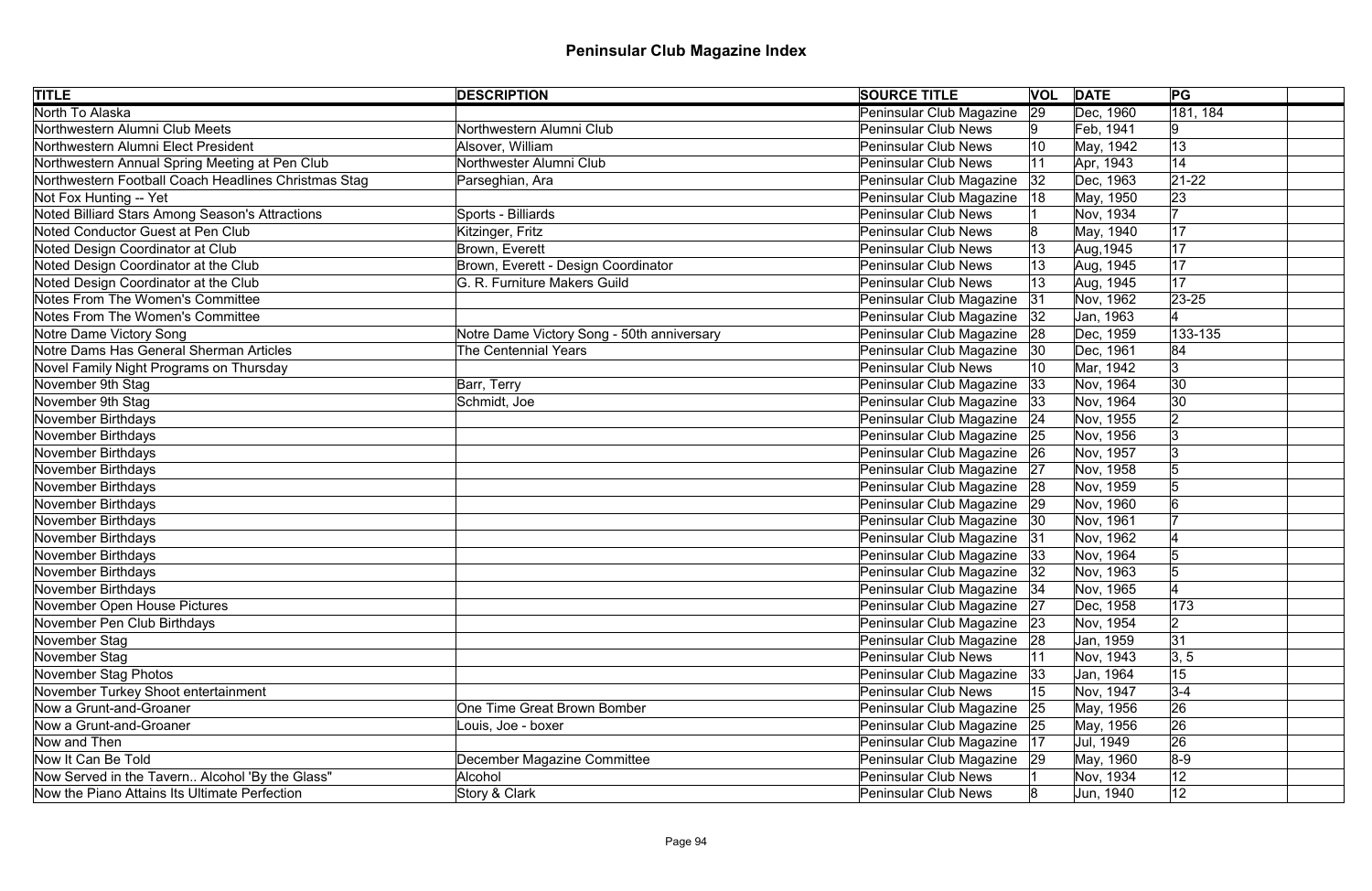| <b>TITLE</b>                                      | <b>DESCRIPTION</b>                                          | <b>SOURCE TITLE</b>           |    | <b>VOL DATE</b>   | PG              |  |
|---------------------------------------------------|-------------------------------------------------------------|-------------------------------|----|-------------------|-----------------|--|
| Now You See It                                    | Miscellaneous quotes                                        | Peninsular Club Magazine      | 21 | Jun, 1952         | $\overline{25}$ |  |
| Nub's Nob                                         | Sports - skiing                                             | Peninsular Club Magazine 28   |    | Jan, 1959         | 24              |  |
| Number Please                                     |                                                             | Peninsular Club Magazine      | 16 | Oct, 1948         | 3               |  |
| Number Please                                     |                                                             | Peninsular Club Magazine      | 16 | Sep, 1948         | Ι3              |  |
| Nursery Rhyme Shot                                |                                                             | Peninsular Club Magazine      | 23 | Jun, 1954         | 31              |  |
| O Middle-Age Ladies                               |                                                             | Peninsular Club Magazine      | 24 | May, 1955         | 5               |  |
| O'Brien-Male Wedding                              | Wedding                                                     | <b>Peninsular Club News</b>   |    | May, 1943         | 13              |  |
| O'Brien-McBride Engagement                        | Wedding                                                     | <b>Peninsular Club News</b>   |    | Nov, 1942         |                 |  |
| Obituaries                                        |                                                             | Peninsular Club Magazine      | 35 | 1968 Roster       | 53              |  |
| Obituary                                          | In Memoriam                                                 | Peninsular Club Magazine 35   |    | Winter, 1967-6841 |                 |  |
| Obituary                                          | Members who died January, 1968                              | Peninsular Club Magazine      | 35 | Spring, 1968      | 33              |  |
| Obituary                                          | In Memoriam                                                 | Peninsular Club Magazine      | 35 | Winter, 1968-6930 |                 |  |
| Obituary                                          |                                                             | Peninsular Club Magazine      | 35 | Spring, 1969      | 36              |  |
| Obituary                                          | In Memoriam                                                 | Peninsular Club Magazine      | 35 | <b>Fall, 1969</b> | 24              |  |
| Obituary                                          | In Memoriam                                                 | Peninsular Club Magazine      | 36 | Winter, 1969      | 49              |  |
| Obituary                                          | In Memoriam                                                 | Peninsular Club Magazine      | 36 | Spring, 1970      | 44              |  |
| Obituary                                          | In Memoriam                                                 | Peninsular Club Magazine      | 36 | Fall, 1970        | 15              |  |
| Obituary                                          | In Memoriam                                                 | Peninsular Club Magazine      | 36 | Winter, 1970      | 26              |  |
| Obituary                                          | In Memoriam                                                 | Peninsular Club Magazine      | 36 | Spring, 1971      | 35              |  |
| Obituary                                          | In Memoriam                                                 | Peninsular Club Magazine      | 36 | <b>Fall, 1971</b> | 44              |  |
| Obituary Notices                                  | In Memoriam                                                 | Peninsular Club Magazine      | 28 | Oct, 1959         | 10              |  |
| Occupation: Human Fly                             | Stengard, Carl - caretaker of skyscrapers flags and beacons | Peninsular Club Magazine      | 23 | Dec, 1954         | 96, 99          |  |
| Octagon Castle - holds charms for PenClub members | Octagon Castle                                              | Peninsular Club News          |    | May, 1940         | $4-5$           |  |
| Octagon Castle Plans Fall and Winter Season       | Octagon Castle                                              | <b>Peninsular Club News</b>   |    | Sep, 1940         | 14              |  |
| October 29, 1929                                  | Stock market crash twenty-five years ago                    | Peninsular Club Magazine      | 23 | Oct, 1954         | $ 8 - 10$       |  |
| October 29, 1929                                  | Thirty years ago                                            | Peninsular Club Magazine 29   |    | Oct, 1960         | 28              |  |
| October Birthdays                                 |                                                             | Peninsular Club Magazine   24 |    | Oct, 1955         | $\overline{2}$  |  |
| October Birthdays                                 |                                                             | Peninsular Club Magazine   25 |    | Oct, 1956         | Ι3              |  |
| October Birthdays                                 |                                                             | Peninsular Club Magazine 26   |    | Oct, 1957         |                 |  |
| October Birthdays                                 |                                                             | Peninsular Club Magazine      | 27 | Oct, 1958         |                 |  |
| October Birthdays                                 |                                                             | Peninsular Club Magazine 28   |    | Oct, 1959         |                 |  |
| October Birthdays                                 |                                                             | Peninsular Club Magazine      | 29 | Oct, 1960         |                 |  |
| October Birthdays                                 |                                                             | Peninsular Club Magazine      | 30 | Oct, 1961         |                 |  |
| October Birthdays                                 |                                                             | Peninsular Club Magazine      | 31 | Oct, 1962         |                 |  |
| October Birthdays                                 |                                                             | Peninsular Club Magazine   33 |    | Oct, 1964         |                 |  |
| October Birthdays                                 |                                                             | Peninsular Club Magazine      | 32 | Oct, 1963         |                 |  |
| October Birthdays                                 |                                                             | Peninsular Club Magazine      | 34 | Oct, 1965         | 6               |  |
| <b>October Calendar of Activities</b>             |                                                             | <b>Peninsular Club News</b>   |    | Oct, 1942         | 4, 12           |  |
| October Fall Stag                                 |                                                             | <b>Peninsular Club News</b>   |    | Sep, 1945         | 13              |  |
| October Pen Club Birthdays                        |                                                             | Peninsular Club Magazine      | 23 | Oct, 1954         | 2               |  |
| October Ushers in Halloween                       | Halloween                                                   | Peninsular Club Magazine   19 |    | Oct, 1950         | 3               |  |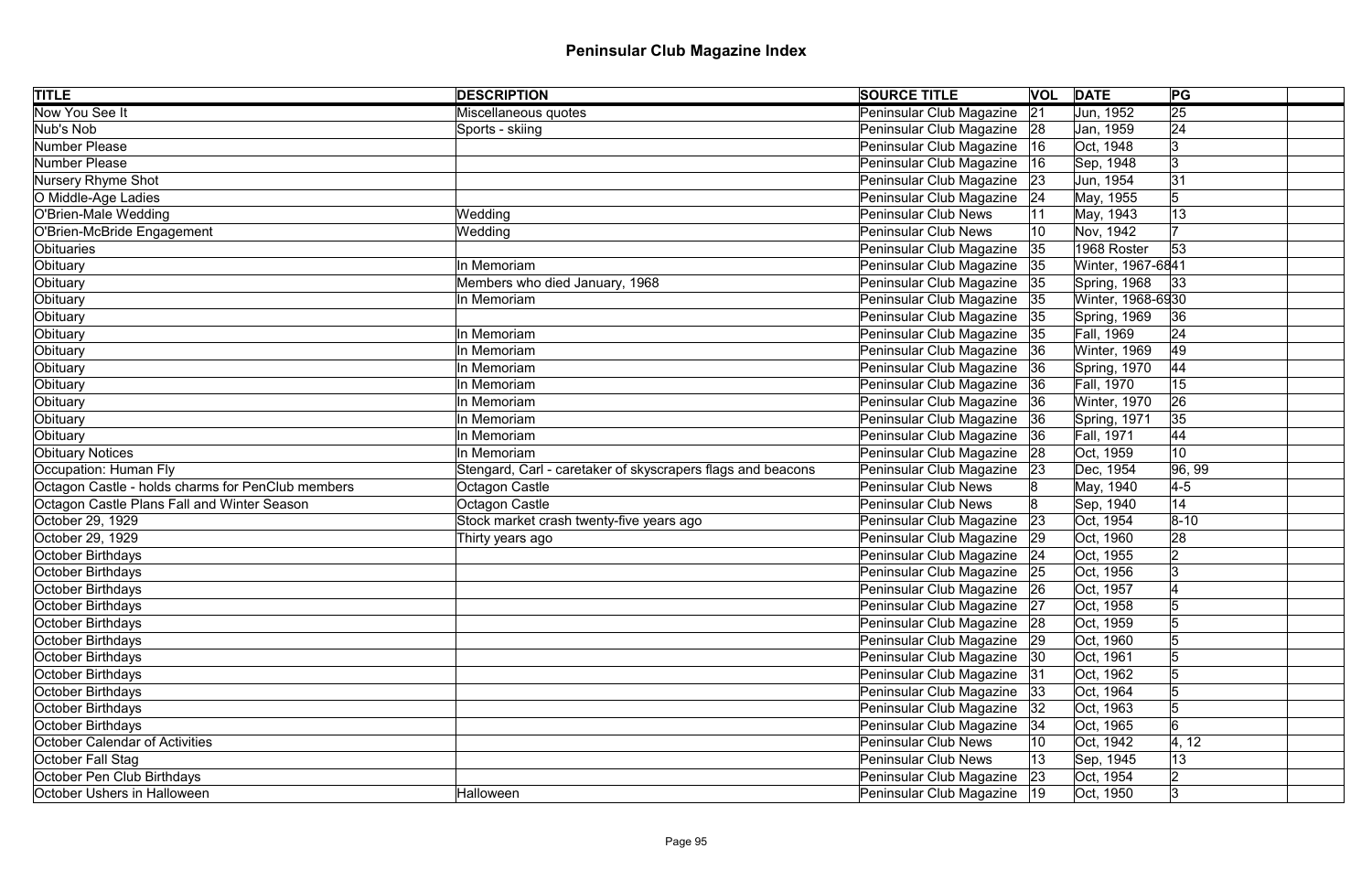| <b>TITLE</b>                                         | <b>DESCRIPTION</b>                         | <b>SOURCE TITLE</b>           |    | <b>VOL DATE</b> | PG              |  |
|------------------------------------------------------|--------------------------------------------|-------------------------------|----|-----------------|-----------------|--|
| Octogenarian Club                                    |                                            | <b>Peninsular Club News</b>   | 13 | Mar, 1945       | 5               |  |
| Odd Facts About Clothing                             | ievense, Lloyd - Men's Clothier            | Peninsular Club Magazine      | 31 | Oct, 1962       | $20 - 22$       |  |
| Odds                                                 | <b>Bridge</b>                              | Peninsular Club Magazine      | 28 | Nov, 1959       | $ 30-31$        |  |
| Of Time and People - The Ancient Calendars           |                                            | Peninsular Club Magazine      | 33 | Oct, 1964       | 28-29           |  |
| <b>Officer and Directors</b>                         |                                            | Peninsular Club Magazine   34 |    | Jun, 1965       | $14 - 15$       |  |
| Officers                                             |                                            | Peninsular Club Magazine 36   |    | Roster, 1970    | 6               |  |
| <b>Officers</b>                                      |                                            | Peninsular Club Magazine      | 36 | Roster, 1971    | 6               |  |
| <b>Officers and Board of Directors</b>               | PenClub Officers and Board of Directors    | Peninsular Club Magazine      | 27 | Jun, 1958       | 5               |  |
| <b>Officers and Directors</b>                        |                                            | Peninsular Club Magazine      | 29 | Jun, 1960       | $12 - 13$       |  |
| <b>Officers and Directors</b>                        |                                            | Peninsular Club Magazine      | 32 | Jun, 1963       | $8-9$           |  |
| <b>Officers and Directors</b>                        |                                            | Peninsular Club Magazine      | 33 | Jun, 1964       | $12 - 13$       |  |
| <b>Officers and Directors</b>                        |                                            | <b>Peninsular Club News</b>   |    | Nov, 1934       | 2               |  |
| <b>Officers and Directors</b>                        |                                            | <b>Peninsular Club News</b>   |    | Feb, 1935       | 2               |  |
| <b>Officers and Directors</b>                        |                                            | <b>Peninsular Club News</b>   |    | Oct, 1937       | 2               |  |
| <b>Officers and Directors</b>                        | Hager, Joseph A.                           | <b>Peninsular Club News</b>   |    | May, 1938       | $3-4$           |  |
| Officers and Directors for 1949                      | Bidwell, Seth - PenClub President          | Peninsular Club Magazine      | 17 | Apr, 1949       | $8-9$           |  |
| <b>Officers and Directors Re-Elected</b>             |                                            | <b>Peninsular Club News</b>   |    | Mar, 1940       |                 |  |
| Officers of U.S.C.G. Escanaba Guests at Dinner Dance | <b>Spring Lake Country Club</b>            | <b>Peninsular Club News</b>   |    | Aug, 1937       | 12              |  |
| <b>Officers Re-Elected</b>                           |                                            | Peninsular Club Magazine      | 27 | May, 1958       | 5               |  |
| Officers, Board of Directors and Committees          | <b>PenClub Officers</b>                    | Peninsular Club Magazine      | 23 | May, 1954       | $6-7$           |  |
| Officers, Board of Directors and Committees          | <b>PenClub Annual Roster Edition</b>       | Peninsular Club Magazine      | 26 | Jun, 1957       | 5               |  |
| <b>Officers, Directors and Manager</b>               |                                            | Peninsular Club Magazine      | 33 | Dec, 1964       | 11              |  |
| Officers, Directors and Manager                      |                                            | Peninsular Club Magazine      |    | Dec, 1965       | 10              |  |
| Officers, Directors, Committees                      |                                            | Peninsular Club Magazine      | 23 | Dec, 1954       | 9               |  |
| Officers, Directors, Committees and Staff            |                                            | <b>Peninsular Club News</b>   |    | May, 1937       | 15              |  |
| <b>Official Opening of New Entrance</b>              |                                            | Peninsular Club Magazine      | 36 | Fall, 1970      | 19              |  |
| Oklahoma, the Super                                  | Oklahoma, super production                 | Peninsular Club Magazine 25   |    | Apr, 1956       | 29-30           |  |
| Old and New Keyhole - The Story of a Grand Room      |                                            | Peninsular Club Magazine  33  |    | Sep, 1964       | $4-6, 22$       |  |
| Old County Jail                                      | History of Kent County jail                | Peninsular Club Magazine 21   |    | Oct, 1952       | 10 <sup>1</sup> |  |
| Old Crow                                             | Stories of well known liquor               | Peninsular Club Magazine      | 30 | Oct, 1961       | 36-38           |  |
| <b>Old Fashioned Letters</b>                         |                                            | Peninsular Club Magazine 22   |    | May, 1953       | 22              |  |
| Old Grand Rapids - Come to Life in Mural Room        | Old Grand Rapids                           | <b>Peninsular Club News</b>   |    | Mar, 1940       | 9               |  |
| Old H. & E. news Tactics                             | Recalls famous McCormick Case              | Peninsular Club Magazine      | 22 | Dec, 1953       | 66, 68-71       |  |
| Old H. & E. news Tactics                             | <b>Chicago's Herald and Examiner</b>       | Peninsular Club Magazine      | 22 | Dec, 1953       | $ 66, 68-71$    |  |
| Old Home's Beauty                                    |                                            | Peninsular Club Magazine      | 16 | Aug, 1948       | 27              |  |
| Old Kent Bank & Trust Company                        | Old Kent Bank & Trust Company rejuvenation | Peninsular Club Magazine      | 30 | Dec, 1961       | 130-133         |  |
| Old Kent Bank: on the grow                           | Gillette, Richard - president              | Peninsular Club Magazine      | 36 | Spring, 1970    | $23 - 25$       |  |
| Old Kent Bank's 100 Years                            | <b>History of Old Kent Bank</b>            | Peninsular Club Magazine 21   |    | Dec, 1952       | 134-137         |  |
| Old Officers Remain At Helm                          |                                            | <b>Peninsular Club News</b>   |    | Apr, 1938       | 6               |  |
| Old Order Changeth                                   | <b>Christmas Morning Stag</b>              | Peninsular Club Magazine      | 31 | Jan, 1962       | 32              |  |
| Old Pine Stumps                                      | Thar's gold in them thar old pine stumps   | Peninsular Club Magazine 23   |    | Dec, 1954       | 154             |  |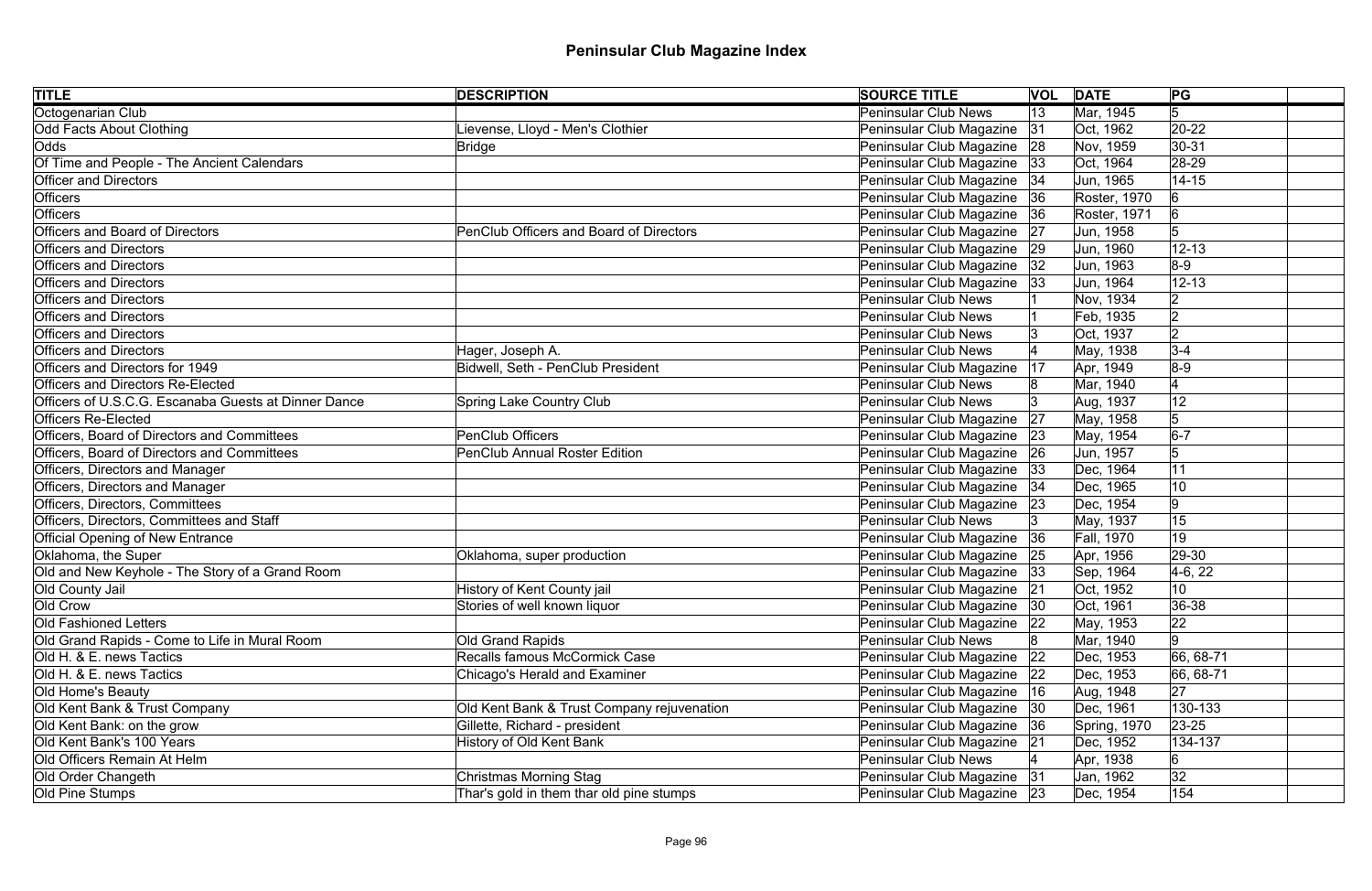| <b>TITLE</b>                                          | <b>DESCRIPTION</b>                                          | <b>SOURCE TITLE</b>           |    | <b>VOL DATE</b> | PG          |
|-------------------------------------------------------|-------------------------------------------------------------|-------------------------------|----|-----------------|-------------|
| <b>Old Theater Programs</b>                           | Powers theater playbills                                    | Peninsular Club Magazine      | 29 | Jan, 1960       | $ 30-31 $   |
| Old Theater Programs                                  | Early theatrical offerings at G. R. Museum                  | Peninsular Club Magazine 29   |    | May, 1960       | $ 23 - 25 $ |
| Old Tire Still Not Tired                              | 1922 Corduroy tire                                          | Peninsular Club Magazine 28   |    | Aug, 1959       | 11          |
| Oldest Members                                        | <b>PenClub Oldest Members</b>                               | Peninsular Club Magazine      | 22 | Jan, 1953       |             |
| <b>Oliver Machinery Company</b>                       | American Machinery Company                                  | Peninsular Club Magazine      | 22 | May, 1953       | $ 8-9, 29 $ |
| <b>Oliver Machinery Company</b>                       | Oliver, Joseph W., owner                                    | Peninsular Club Magazine 22   |    | May, 1953       | $8-9, 29$   |
| Omissions from June Roster                            |                                                             | Peninsular Club Magazine  33  |    | Jul, 1964       | Ι9          |
| On Arm Driver (Verse)                                 | Williams, Jack - author                                     | Peninsular Club Magazine      | 22 | Oct, 1953       | 14          |
| On Being in Prison                                    | Ex-Con tells how it feels to be an inmate at Jackson Prison | Peninsular Club Magazine      | 24 | Jul, 1955       | $ 26-27$    |
| On Moving the Soo Locks                               | Sault Ste. Marie Locks                                      | Peninsular Club Magazine      | 24 | Mar, 1955       | 14          |
| On the Stag Floor                                     |                                                             | Peninsular Club Magazine      | 36 | Winter, 1969    | $13 - 15$   |
| One Cup of Coffee, Please                             | WWII - Rationing                                            | <b>Peninsular Club News</b>   |    | Dec, 1942       | 9           |
| One Day's Catch                                       |                                                             | <b>Peninsular Club News</b>   |    | May, 1948       | 10          |
| One of a Kind Gifts                                   |                                                             | Peninsular Club Magazine      | 36 | Winter, 1970    | 21          |
| One of Grand Rapids' Yesterdays                       |                                                             | Peninsular Club Magazine      | 17 | Nov, 1949       | 12-13, 32   |
| One of Grand Rapids' Yesterdays                       | Grand River Times, 1837 - first newspaper                   | Peninsular Club Magazine      | 17 | Nov, 1949       | 12-13, 32   |
| One Out of Three                                      | <b>April Cancer Crusade</b>                                 | Peninsular Club Magazine      | 34 | Apr, 1965       | $12 - 13$   |
| One Thing Sure, the Weather Is Changing All the Time  | Weather                                                     | Peninsular Club Magazine      | 19 | Aug, 1950       | 16          |
| Only Forty-Four to Go                                 | PenClub roster almost full                                  | <b>Peninsular Club News</b>   |    | Dec, 1940       | 10          |
| Open House                                            |                                                             | Peninsular Club Magazine      | 27 | Nov, 1958       | 19          |
| Open House and Valentine Party                        |                                                             | <b>Peninsular Club News</b>   |    | Mar, 1940       | 17          |
| Open House Party                                      |                                                             | Peninsular Club Magazine      | 25 | Mar, 1956       | 31          |
| Open House Pictures                                   |                                                             | Peninsular Club Magazine      | 28 | Jul, 1959       | $22 - 23$   |
| Open Letter from Board of Directors                   |                                                             | Peninsular Club Magazine      | 24 | Sep, 1955       | 2           |
| Opening Of the PenClub Season                         |                                                             | Peninsular Club Magazine      | 30 | Sep, 1961       | 30          |
| Opening Party at Spring Lake                          | <b>Spring Lake Country Club</b>                             | <b>Peninsular Club News</b>   |    | Apr, 1939       | 3           |
| Opening Party at Spring Lake Photos                   | <b>Spring Lake Country Club</b>                             | <b>Peninsular Club News</b>   |    | Jun, 1939       | $6-7$       |
| <b>Opening Party Photos</b>                           |                                                             | <b>Peninsular Club News</b>   |    | Jul, 1938       | $6-7$       |
| Opera Season To Open With "Naughty Marietta"          | G. R. Municipal Opera Season                                | Peninsular Club News          | 12 | Jun, 1944       | 12, 14      |
| <b>Operation Alert</b>                                | <b>Civil Defense Organization</b>                           | Peninsular Club Magazine      | 24 | Aug, 1955       | 18-19       |
| Optometrists Cooperate With Industry                  | American Seating Company - interesting story                | Peninsular Club Magazine      | 27 | Oct, 1958       | $24 - 26$   |
| Optometrists Cooperate With Industry                  | Kellogg, Dr. Fred J.                                        | Peninsular Club Magazine      | 27 | Oct, 1958       | $24 - 26$   |
| Optometrists Cooperate With Industry                  | Grigware, Dr. Clare L.                                      | Peninsular Club Magazine      | 27 | Oct, 1958       | $ 24-26 $   |
| Or Stevenson                                          | Politics                                                    | Peninsular Club Magazine      | 21 | Nov, 1952       |             |
| Ora C. Morningstar Will Continue Instructing Billards | Sports - Billards                                           | <b>Peninsular Club News</b>   |    | May, 1938       |             |
| Ora C. Morningstar, Billards Champion                 | Sports - Billards                                           | <b>Peninsular Club News</b>   |    | Dec, 1937       |             |
| Ora C. Morningstar, Billards Champion                 | Morningstar, Ora C.                                         | <b>Peninsular Club News</b>   |    | Dec, 1937       |             |
| Orchids                                               | Orchids - if you are fond of them - "Make Mine Vanilla"     | Peninsular Club Magazine      | 26 | Dec, 1957       | 84-85       |
| Organized Crime                                       | Operation big squeeze                                       | Peninsular Club Magazine      | 31 | Mar, 1962       | 26-27       |
| Origin of Holiday Customs                             |                                                             | Peninsular Club Magazine   18 |    | Feb, 1950       | 15, 32      |
| Origin of Marriage Customs                            |                                                             | Peninsular Club Magazine   17 |    | Sep, 1949       | 21, 25      |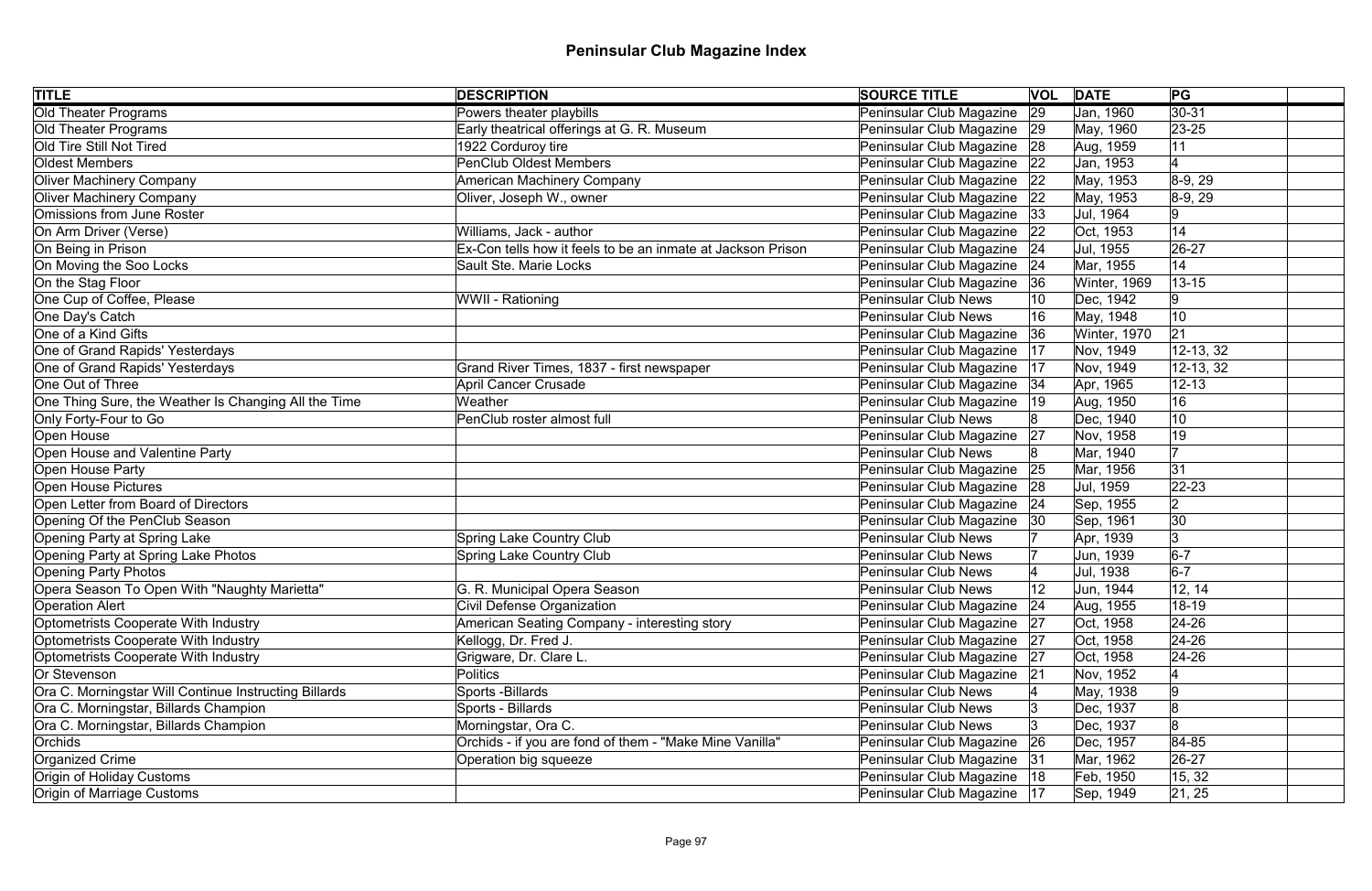| <b>TITLE</b>                                          | <b>DESCRIPTION</b>                            | <b>SOURCE TITLE</b>           |              | <b>VOL DATE</b> | PG          |
|-------------------------------------------------------|-----------------------------------------------|-------------------------------|--------------|-----------------|-------------|
| <b>Origin of Marriage Customs</b>                     |                                               | Peninsular Club Magazine      | 17           | Nov, 1949       | 7, 30       |
| Origin of Marriage Customs                            |                                               | Peninsular Club Magazine      | 17           | Nov, 1949       | 7, 30       |
| Origin of Words                                       | Words                                         | Peninsular Club Magazine 31   |              | Jul, 1962       | $ 22 - 23$  |
| Original Constitution Reveals Interesting Data        | Watkins, Charles G.                           | <b>Peninsular Club News</b>   |              | Apr, 1939       | 5, 11       |
| <b>Orr-Nilsson Wedding</b>                            | Wedding                                       | <b>Peninsular Club News</b>   |              | Jan, 1940       | 11          |
| <b>Orson Crocker Wins Match</b>                       | Sports - Billiards                            | <b>Peninsular Club News</b>   |              | Nov, 1939       | 12          |
| <b>Orville Bulman's Art</b>                           | Bulman, Orville - artist in oil               | Peninsular Club Magazine      | 21           | Dec, 1952       | 36-39, 41   |
| <b>Osborn-Goetz Wedding</b>                           | Wedding                                       | <b>Peninsular Club News</b>   |              | Sep, 1944       | 17          |
| Oscar Boyer, Famous Guide, Visits The Club            | Boyer, Oscar - Famous Guide                   | <b>Peninsular Club News</b>   |              | Dec, 1938       | 11          |
| Oscene Literature?                                    | Comments on what youth has been readig        | Peninsular Club Magazine      | 27           | Feb, 1958       | 19-22       |
| Otto Norton                                           | Peck Drug Stores, Inc., retired president     | Peninsular Club Magazine      | 35           | Fall, 1968      | 21          |
| Our Affiliate Clubs                                   | <b>PenClub Affiliates</b>                     | Peninsular Club Magazine      | ା18          | Feb, 1950       | $8-9$       |
| Our Affiliate Clubs                                   | The Cincinnati Club                           | Peninsular Club Magazine      | 18           | Mar, 1950       | $10 - 11$   |
| Our Affiliate Clubs - The Cleveland Athletic Club     | <b>Cleveland Athletic Club</b>                | Peninsular Club Magazine      | 18           | Jan, 1950       | 18          |
| Our Child From Ireland                                | Brink's Adopt an Irish colleen                | Peninsular Club Magazine      | 25           | Mar, 1956       | 16-20       |
| Our County Jail                                       | Kent County Jail since 1871                   | Peninsular Club Magazine      | 22           | Sep, 1953       | $12 - 14$   |
| Our First Cabinet Member                              | Mueller, Frederick H. - Secretary of Commerce | Peninsular Club Magazine      | 28           | Sep, 1959       |             |
| Our Genial Hosts                                      | <b>Spring Lake Country Club</b>               | <b>Peninsular Club News</b>   |              | Jun, 1936       |             |
| Our Genial Hosts                                      | DeLamarter, Louis J.                          | <b>Peninsular Club News</b>   |              | Jun, 1936       |             |
| Our Genial Hosts                                      | Eaton, J. W.                                  | <b>Peninsular Club News</b>   |              | Jun, 1936       |             |
| Our Invisibile Industry                               |                                               | Peninsular Club Magazine      | 20           | May, 1951       | 12          |
| Our Irish Smorgasbord                                 | St. Patrick's Smorgasbord                     | Peninsular Club Magazine   22 |              | Mar, 1953       |             |
| Our Own Great White Way                               | <b>Grand Rapids</b>                           | Peninsular Club Magazine      | $ 19\rangle$ | Sep, 1950       |             |
| Our Own Quiz Program                                  | <b>Quiz Shows</b>                             | Peninsular Club Magazine 24   |              | Oct, 1955       | 17          |
| Our Ringside Theater                                  | Civic Theater new Theater-in-the-Round        | Peninsular Club Magazine 22   |              | Feb, 1953       | 12          |
| Our Ringside Theater                                  |                                               | Peninsular Club Magazine 22   |              | Feb, 1953       | 12          |
| Our Supersonic Future                                 | Gigantic flying machines                      | Peninsular Club Magazine   34 |              | Oct, 1965       | 27          |
| Out Of The Past                                       |                                               | <b>Peninsular Club News</b>   | 12           | Nov, 1936       | 8           |
| Outdoor Artists' Fair                                 | Grand Rapids Art Museum 2nd Annual Art Fair   | Peninsular Club Magazine 23   |              | Jul, 1954       | $6-7$       |
| Outdoor Barbeques                                     | Hints on making your party a success          | Peninsular Club Magazine      | 27           | Aug, 1958       | 20          |
| Outdoor Cooking                                       |                                               | Peninsular Club Magazine 24   |              | Aug, 1955       | 28          |
| Outstanding Decorator To Supervise Club Modernization | Dumas, Nona - Interior Decorator              | <b>Peninsular Club News</b>   |              | Jul, 1938       | $8-9$       |
| Overheard At The Club                                 | Pariavka, Tony                                | <b>Peninsular Club News</b>   |              | Dec, 1935       | $5-6$       |
| Overheard At The Club                                 |                                               | <b>Peninsular Club News</b>   |              | Nov, 1935       | 6, 13       |
| <b>Oversear Veterans and Friends Feted</b>            |                                               | <b>Peninsular Club News</b>   | 12           | Dec, 1944       | 19          |
| Owen-Ames-Kimball                                     | Owen-Ames-Kimball                             | Peninsular Club Magazine      | 18           | Mar, 1950       | $2 - 3$     |
| Owen-Ames-Kimball                                     | <b>Owen-Ames Kimball</b>                      | Peninsular Club Magazine      | 17           | Oct, 1949       | 2, 29       |
| Owens-Corning Fiberglas Corp.                         | Miracle product of thousands of uses          | Peninsular Club Magazine 29   |              | Jul, 1960       | $8 - 11$    |
| Owens-Corning Fiberglas Corp.                         | Owens-Corning Fiberglas Corp.                 | Peninsular Club Magazine 29   |              | Jul, 1960       | $ 8 - 11 $  |
| Oyster Bar Popular Stag Night Feature                 |                                               | <b>Peninsular Club News</b>   |              | Mar, 1935       | 10          |
| P. B. Gast & Sons Company                             | P. B. Gast and Sons Company                   | Peninsular Club Magazine   24 |              | Oct, 1955       | $ 22 - 23 $ |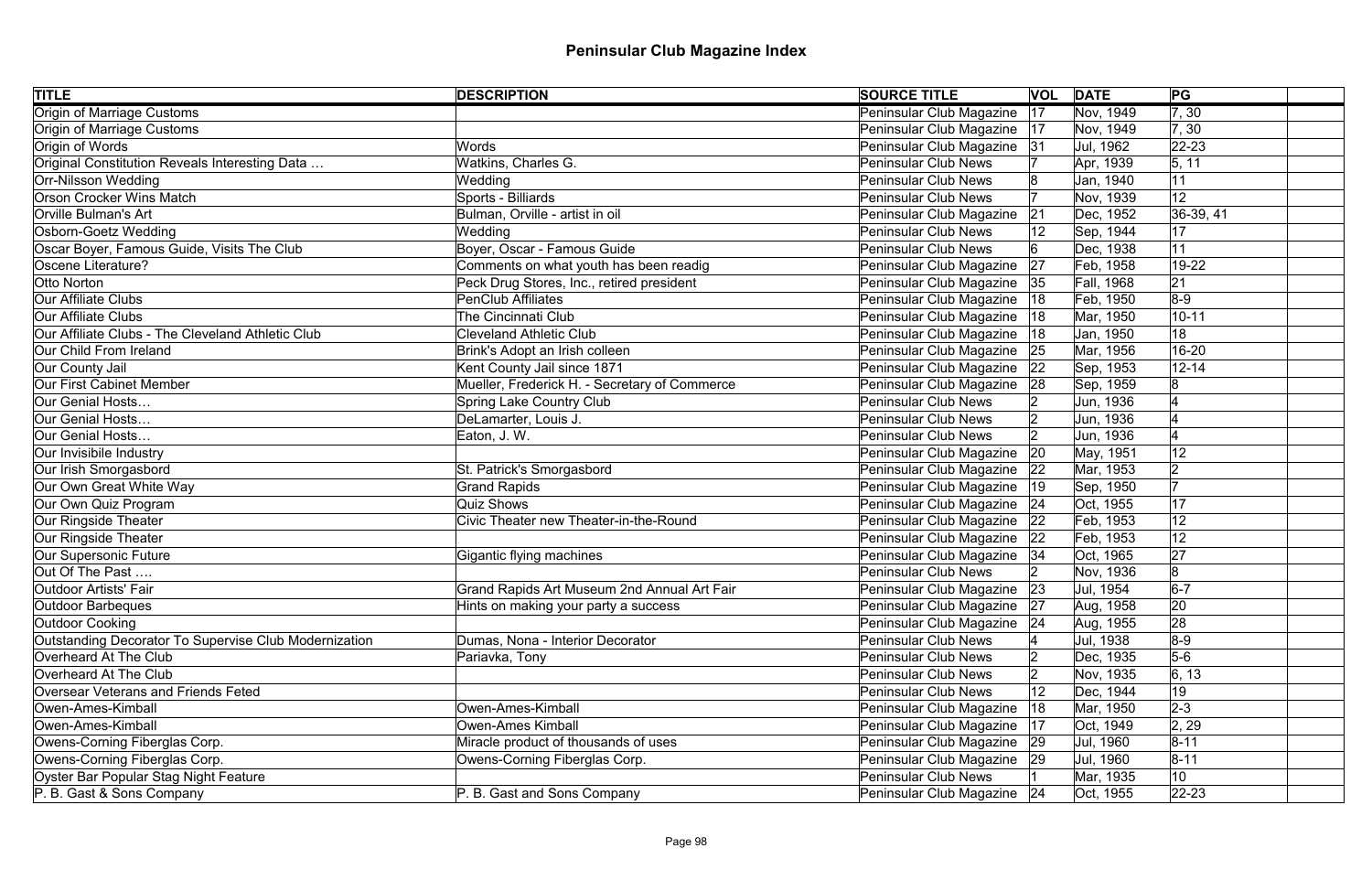| <b>TITLE</b>                              | <b>DESCRIPTION</b>                                     | <b>SOURCE TITLE</b>           |    | <b>VOL DATE</b>   | PG             |
|-------------------------------------------|--------------------------------------------------------|-------------------------------|----|-------------------|----------------|
| P. B. Gast & Sons Company                 | Soap-making business                                   | Peninsular Club Magazine      | 24 | Oct, 1955         | $\sqrt{22-23}$ |
| Pages from the Scrap Book                 |                                                        | Peninsular Club Magazine      | 17 | Jan, 1949         | 13             |
| Pages from the Scrap Books                |                                                        | Peninsular Club Magazine      | 17 | Jun, 1949         | 24             |
| Pages From the Scrap Books                |                                                        | Peninsular Club Magazine      | 16 | Dec, 1948         | 22             |
| Pages from the Scrapbooks                 |                                                        | Peninsular Club Magazine      | 17 | Jul, 1949         | 18             |
| Paging Wes Ramey                          | Sports - Boxing                                        | Peninsular Club Magazine 27   |    | May, 1958         | 28-30          |
| Paging Wes Ramey                          | Kenny Lane wants match with Champion Brown or Dupas    | Peninsular Club Magazine 27   |    | May, 1958         | $ 28-30$       |
| Paging Wes Ramey                          | Lane, Kenny                                            | Peninsular Club Magazine 27   |    | May, 1958         | $ 28-30$       |
| Painless Parker, Tooth Puller             | Parker, Edgar R. R. - dentist, carnival operator       | Peninsular Club Magazine      | 22 | Feb, 1953         | 15             |
| Painless Parker, Tooth Puller             |                                                        | Peninsular Club Magazine 22   |    | Feb, 1953         | 15             |
| Painting In The Lobby                     | Garber, Daniel - artist                                | Peninsular Club Magazine      | 21 | Mar, 1952         | 19             |
| Painting Snow Scenes - Expert Advice      |                                                        | Peninsular Club Magazine   32 |    | Dec, 1963         | 80-81          |
| Pan American Highway                      | National Geographic on completion of important link    | Peninsular Club Magazine      | 30 | Oct. 1961         | 39             |
| Pantlind-Thomson Wedding                  | Lockwood, Mr. & Mrs. C. L.                             | <b>Peninsular Club News</b>   |    | May, 1941         | 12             |
| Parachutes to Baby Pants                  | Kent Fabrics Corporation                               | Peninsular Club Magazine      | 22 | Dec, 1953         | 152-153, 155   |
| Parachutes to Baby Pants                  | Gill, Beach - mastermind                               | Peninsular Club Magazine      | 22 | Dec, 1953         | 152-153, 155   |
| Paradise Lost                             | An amatuer turns to verse                              | Peninsular Club Magazine      | 30 | Jul, 1961         | 31             |
| Parakeets                                 | Cute little bird is becoming America's No. 1 house pet | Peninsular Club Magazine      | 26 | Mar, 1957         | 27             |
| Paris Bows to New York Women's Fashions   | Fashions                                               | <b>Peninsular Club News</b>   |    | Sep, 1941         | $8-9$          |
| Park Row                                  | Editors spot error in Allen Churchill's book           | Peninsular Club Magazine      | 27 | May, 1958         | $ 20-21$       |
| Park Row                                  | Churchill, Allen                                       | Peninsular Club Magazine      | 27 | May, 1958         | $ 20-21$       |
| Parking Lot Party                         |                                                        | Peninsular Club Magazine      | 36 | <b>Fall, 1970</b> | 20             |
| Party In The Round                        |                                                        | Peninsular Club Magazine      | 29 | Jul, 1960         | 36             |
| Pass the Sugar                            |                                                        | Peninsular Club Magazine   34 |    | Dec, 1965         | 34             |
| Past and Future Activities at Spring Lake | <b>Spring Lake Country Club</b>                        | <b>Peninsular Club News</b>   |    | Sep, 1937         | $6-7$          |
| Past One at Ruby's - A Story from Dallas  |                                                        | Peninsular Club Magazine      | 33 | Apr, 1964         | 38             |
| Past Presidents of the Peninsular Club    |                                                        | Peninsular Club Magazine 29   |    | Jun, 1960         | 59             |
| Past Presidents of the Peninsular Club    |                                                        | Peninsular Club Magazine  30  |    | Jun, 1961         | 15             |
| Paul E. Cholette, Regular                 | Cholette, Paul E. - lawyer                             | Peninsular Club Magazine 22   |    | Aug, 1953         | 16             |
| PC Billiardists Defeat IAC                | Sports - Billiardists Win Tournament                   | Peninsular Club Magazine      | 24 | Mar, 1955         | 12             |
| Peacocks I Have Known                     |                                                        | Peninsular Club Magazine      | 32 | Sep, 1963         |                |
| Pearl Harbor                              | Research on Pearl Harbor Anniversary by Allen Miller   | Peninsular Club Magazine      | 26 | Dec, 1957         | 48-55          |
| Pearl Harbor                              | Miller, Allen                                          | Peninsular Club Magazine      | 26 | Dec, 1957         | 48-55          |
| Pearson Calls The Shots                   | Controversial columnist keeps office holders on alert  | Peninsular Club Magazine      | 29 | Dec, 1960         | $ 78-81$       |
| Peck Birthday Party                       |                                                        | <b>Peninsular Club News</b>   |    | Feb, 1940         | 13             |
| Pen and Ink                               | Method of Writing - from birth to death certificate    | Peninsular Club Magazine      | 28 | Feb, 1959         | 18-19          |
| Pen Board Report                          |                                                        | Peninsular Club Magazine      | 36 | Spring, 1971      |                |
| Pen Calendar                              |                                                        | Peninsular Club Magazine      | 36 | Spring, 1971      | 9              |
| Pen Club Chef                             | Canfield, Chef Ernest                                  | <b>Peninsular Club News</b>   |    | Sep, 1938         | 44-45          |
| Pen Club - Affiliated Clubs               | Approved procedure for Exchange Courtesies             | <b>Peninsular Club News</b>   |    | Aug, 1941         | 12             |
| Pen Club - no alcohol on Sundays          | New Grand Rapids City Ordinance                        | <b>Peninsular Club News</b>   | 10 | May, 1942         | 13             |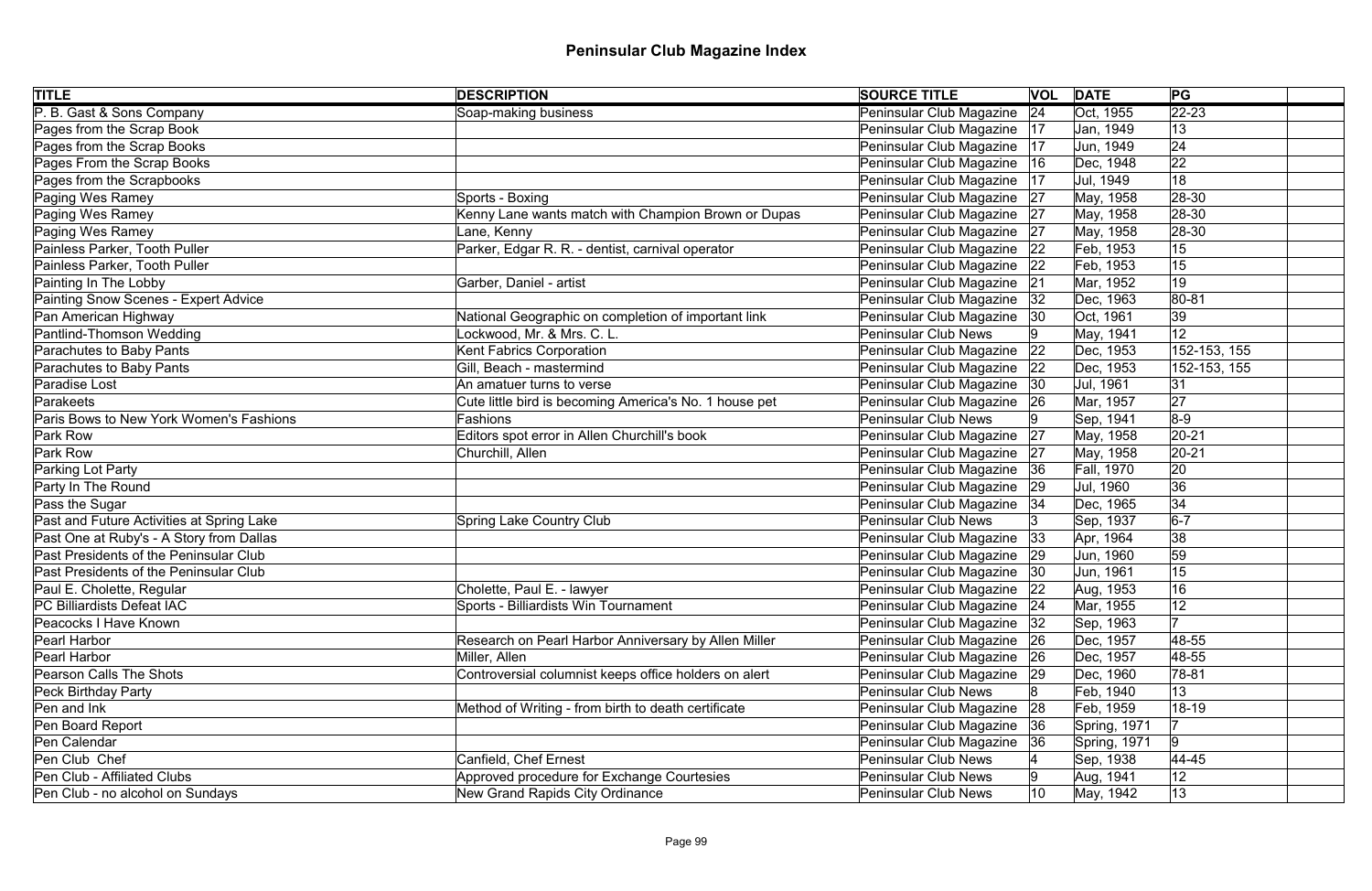| <b>TITLE</b>                                               | <b>DESCRIPTION</b>                                          | <b>SOURCE TITLE</b>         | <b>VOL DATE</b> |              | PG             |
|------------------------------------------------------------|-------------------------------------------------------------|-----------------------------|-----------------|--------------|----------------|
| Pen Club And Spring Lake Country Club Women View Creations | <b>Fashions</b>                                             | <b>Peninsular Club News</b> |                 | Sep, 1939    | $14 - 15$      |
| Pen Club Athletic Department                               | Ryde, Eric                                                  | Peninsular Club News        | 10              | Oct, 1942    | 13             |
| Pen Club Baseball Special                                  | Sports - Baseball                                           | Peninsular Club Magazine    | 21              | Aug, 1952    | 29             |
| Pen Club Chair of Ladies Committees                        | Hagstrom, Mrs. E. N.                                        | <b>Peninsular Club News</b> |                 | May, 1941    | 8              |
| Pen Club Children                                          | Photos of members babies                                    | Peninsular Club Magazine    | 21              | Feb, 1952    | 18             |
| Pen Club Dancing Class                                     | Vega, William - dance instructor                            | Peninsular Club Magazine    | 23              | Sep, 1954    | 3              |
| Pen Club Directors Plan Extensive Modernization            | Pen Club Modernization Plan                                 | <b>Peninsular Club News</b> |                 | Jun, 1945    | $3 - 4$        |
| Pen Club Floral Arrangements                               | Hefferan, Mrs. T. W.                                        | Peninsular Club News        | $ 12\rangle$    | Mar, 1944    | 14             |
| Pen Club Furnishes Quarters for New War Agency             | <b>Veterans Advisory Center</b>                             | <b>Peninsular Club News</b> | 12              | Apr, 1944    | $3 - 4$        |
| Pen Club Guest Peg Bracken                                 | Bracken, Peg                                                | Peninsular Club Magazine    | 36              | Winter, 1970 | 45             |
| Pen Club Headquarters for Camp and Hospital Service        | <b>National Red Cross</b>                                   | Peninsular Club News        |                 | Oct, 1942    | 4, 12          |
| Pen Club Headquaters for Camp and Hospital Service         | Camp and Hospital Service                                   | Peninsular Club News        |                 | Oct, 1942    |                |
| Pen Club Honorary Membership                               | Black, Col. Edward H.                                       | Peninsular Club News        |                 | Dec, 1942    | 13             |
| Pen Club Honorary Membership                               | McNeal, Col. Don                                            | Peninsular Club News        |                 | Dec, 1942    | 13             |
| Pen Club in 1887 - Early Photos                            |                                                             | Peninsular Club Magazine    | 23              | Dec, 1954    | 88-89          |
| Pen Club Kids                                              | Christmas Party for PenClub Kids                            | Peninsular Club Magazine    | 17              | Feb, 1949    | 5              |
| Pen Club Ladies Committee                                  | Spring Lake Country Club                                    | <b>Peninsular Club News</b> |                 | Aug, 1942    | 12             |
| Pen Club Mag in Honolulu                                   | PenClub Magazine                                            | Peninsular Club Magazine    | 28              | Jan, 1959    |                |
| Pen Club Manager                                           | Griffin, Langford                                           | Peninsular Club News        |                 | Sep, 1938    | 44-45          |
| Pen Club Members Active in 3rd War Bond Campaign           | Third War Bond Campaign                                     | <b>Peninsular Club News</b> | 11              | Sep, 1943    |                |
| Pen Club Members Active in 3rd War Bond Campaign           | Weil, Louis A., Jr. - Chairman War Bond Campaign            | <b>Peninsular Club News</b> | 11              | Sep, 1943    |                |
| Pen Club Members Active in War Chest Campaign              | WWII - War Chest Campaign                                   | <b>Peninsular Club News</b> | 12              | Oct, 1944    | l3             |
| Pen Club Members Active in War Chest Campaign              | Weil, Louis A., Jr., Chairman                               | Peninsular Club News        | 12              | Oct, 1944    | 13             |
| Pen Club Members Entertain                                 | Spring Lake Country Club                                    | <b>Peninsular Club News</b> | 10              | Aug, 1942    | 11             |
| Pen Club Members Give Valuable Service on Home Front       | WWII                                                        | Peninsular Club News        | 10              | Nov, 1942    | 13             |
| Pen Club Members Honored by National Organizations         | Cook, H. C.                                                 | Peninsular Club News        |                 | Jan, 1942    |                |
| Pen Club Members Honored by National Organizations         | Parrott, G. Gordon                                          | <b>Peninsular Club News</b> |                 | Jan, 1942    |                |
| Pen Club Members Honored by National Organizations         | VerSluis, W. G.                                             | Peninsular Club News        | 10              | Jan, 1942    |                |
| Pen Club Members Honored by National Organizations         | Howald, George E.                                           | <b>Peninsular Club News</b> | 10              | Jan, 1942    |                |
| Pen Club Members Invited to Know Your Neighbor Event       | Spring Lake Country Club                                    | <b>Peninsular Club News</b> |                 | Jun, 1942    | $\overline{8}$ |
| <b>Pen Club New Members</b>                                |                                                             | Peninsular Club News        |                 | Sep, 1944    | 18             |
| <b>Pen Club New Members</b>                                |                                                             | <b>Peninsular Club News</b> |                 | Nov, 1944    | 11             |
| Pen Club Portraits No. 1 - Tad Shaw                        | Shaw, Tad                                                   | Peninsular Club News        |                 | Dec, 1939    | 5, 19          |
| Pen Club Portraits No. 2                                   | Bissell, Irving                                             | <b>Peninsular Club News</b> |                 | Jan, 1940    | $5-6$          |
| Pen Club Portriats No. E.                                  | Steketee, Chris                                             | <b>Peninsular Club News</b> |                 | Feb, 1940    |                |
| Pen Club Special                                           | Sports - Penclub football excursion                         | Peninsular Club Magazine    | 22              | Nov, 1953    | 21             |
| Pen Club Special                                           | Sports - Baseball, Tigers vs. Indians - August 11th         | Peninsular Club Magazine    | 23              | Aug, 1954    | 2              |
| Pen Club Special                                           | Sports - special - small crowd                              | Peninsular Club Magazine 23 |                 | Sep, 1954    | 22             |
| Pen Club Special                                           | Sports - Baseball, Tigers vs. Indians game - annual special | Peninsular Club Magazine 23 |                 | Jul, 1954    |                |
| Pen Club Special                                           | Sports - U. of M. Wolverines vs. Iowa Hawkeyes              | Peninsular Club Magazine 23 |                 | Nov, 1954    | 3              |
| Pen Club Special                                           | Sports - U. Of M. vs. M.S.U. football game                  | Peninsular Club Magazine 24 |                 | Sep, 1955    | $12 - 13$      |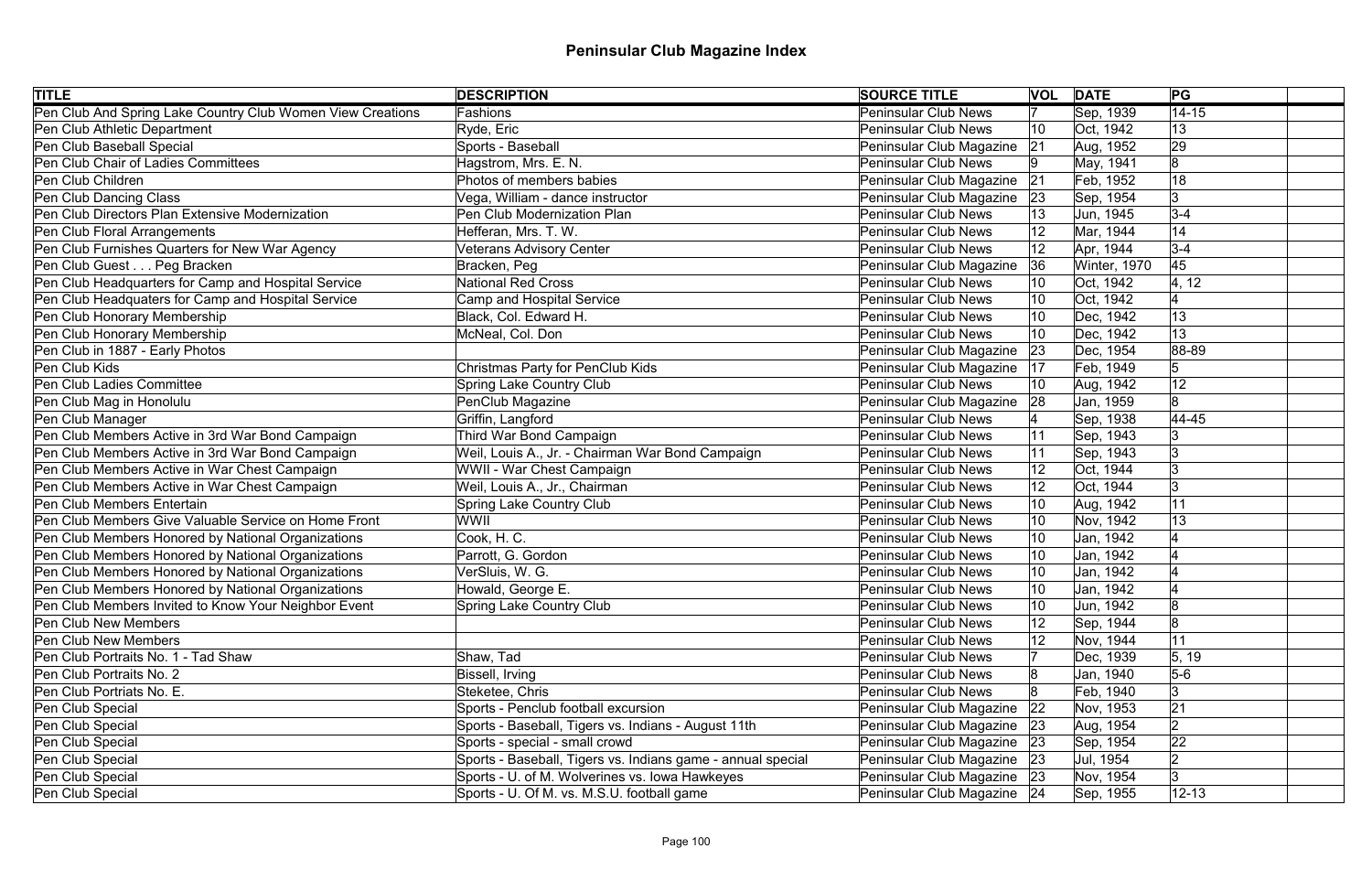| <b>TITLE</b>                               | <b>DESCRIPTION</b>                                | <b>SOURCE TITLE</b>           | <b>VOL DATE</b> |           | PG             |
|--------------------------------------------|---------------------------------------------------|-------------------------------|-----------------|-----------|----------------|
| Pen Club Special                           | Sports - Special - U of M vs. Michigan State game | Peninsular Club Magazine      | 26              | Oct, 1957 | $7 - 8$        |
| Pen Club Special                           | A good time at PenClub Special                    | Peninsular Club Magazine 27   |                 | Nov, 1958 | 21             |
| Pen Club Special                           | Sports - PenClub Special pictures                 | Peninsular Club Magazine 30   |                 | Nov, 1961 | $4-5$          |
| Pen Club Special Pictures                  | PenClub Special Pictures                          | Peninsular Club Magazine 23   |                 | Dec, 1954 | 162            |
| Pen Club Special, Nov. 13                  | PenClub Special photos                            | Peninsular Club Magazine   23 |                 | Dec, 1954 | 93             |
| Pen Club Sportsmen                         | Sports - Hunting                                  | Peninsular Club News          |                 | Dec, 1941 | 17             |
| Pen Club Style Show                        | Ladies Style Show                                 | Peninsular Club Magazine      | 26              | Oct, 1957 | 16             |
| Pen Club Surgical Dressings Class          | Red Cross                                         | Peninsular Club News          |                 | Sep, 1942 | $ 13\rangle$   |
| Pen Club Train Excursion to Kentucky Derby | Sports - Kentucky Derby                           | <b>Peninsular Club News</b>   |                 | Apr, 1942 | 12             |
| Pen Club's Chef Earnest Canfield           | Canfield, Chef Earnest                            | <b>Peninsular Club News</b>   |                 | Jan, 1935 | 3, 11          |
| Pen of the Future                          | Nuclear energized ink pen                         | Peninsular Club Magazine      | 22              | Apr, 1953 | $ 26-27$       |
| Pen Parace                                 | Barnes, Ray - sketch artist                       | Peninsular Club Magazine 26   |                 | Jul, 1957 | 22             |
| Pen Parade                                 | Barnes, Ray - sketch artist                       | Peninsular Club Magazine   28 |                 | Jan, 1959 | 19             |
| Pen Parade                                 | Barnes, Ray - sketch artist                       | Peninsular Club Magazine 28   |                 | Feb, 1959 | 32             |
| Pen Parade                                 | Barnes, Ray - sketch artist                       | Peninsular Club Magazine 21   |                 | May, 1952 | 14             |
| Pen Parade                                 | Barnes, Ray - sketch artist                       | Peninsular Club Magazine 22   |                 | Jan, 1953 | 12             |
| Pen Parade                                 | Barnes, Ray - sketch artist                       | Peninsular Club Magazine      | 22              | Jan, 1953 | 12             |
| Pen Parade                                 | Barnes, Ray - sketch artist                       | Peninsular Club Magazine 22   |                 | Mar, 1953 | 27             |
| Pen Parade                                 | Barnes, Ray - sketch artist                       | Peninsular Club Magazine   22 |                 | Apr, 1953 | 12             |
| Pen Parade                                 | Barnes, Ray - sketch artist                       | Peninsular Club Magazine 21   |                 | Aug, 1952 | 15             |
| Pen Parade                                 | Barnes, Ray - sketch artist                       | Peninsular Club Magazine 21   |                 | Nov, 1952 | 10             |
| Pen Parade                                 | Barnes, Ray - sketch artist                       | Peninsular Club Magazine 22   |                 | May, 1953 | 17             |
| Pen Parade                                 | Barnes, Ray - sketch artist                       | Peninsular Club Magazine   22 |                 | Jul, 1953 | 8              |
| Pen Parade                                 | Barnes, Ray - sketch artist                       | Peninsular Club Magazine 22   |                 | Aug, 1953 | 17             |
| Pen Parade                                 | Barnes, Ray - sketch artist                       | Peninsular Club Magazine 22   |                 | Sep, 1953 | $\overline{9}$ |
| Pen Parade                                 | Barnes, Ray - sketch artist                       | Peninsular Club Magazine 22   |                 | Oct, 1953 | 24             |
| Pen Parade                                 | Barnes, Ray - sketch artist                       | Peninsular Club Magazine 22   |                 | Nov, 1953 | 11             |
| Pen Parade                                 | Barnes, Ray - sketch artist                       | Peninsular Club Magazine 22   |                 | Dec, 1953 | 74             |
| Pen Parade                                 | Barnes, Ray - sketch artist                       | Peninsular Club Magazine 23   |                 | Aug, 1954 | 3              |
| Pen Parade                                 | Barnes, Ray - sketch artist                       | Peninsular Club Magazine   23 |                 | Sep, 1954 | 14             |
| Pen Parade                                 | Barnes, Ray - sketch artist                       | Peninsular Club Magazine 23   |                 | Oct, 1954 |                |
| Pen Parade                                 | Barnes, Ray - sketch artist                       | Peninsular Club Magazine 23   |                 | Apr, 1954 | 17             |
| Pen Parade                                 | Barnes, Ray - sketch artist                       | Peninsular Club Magazine 23   |                 | May, 1954 | 25             |
| Pen Parade                                 | Barnes, Ray - sketch artist                       | Peninsular Club Magazine 23   |                 | Jun, 1954 | 11             |
| Pen Parade                                 | Barnes, Ray - sketch artist                       | Peninsular Club Magazine 23   |                 | Jul, 1954 | 27             |
| Pen Parade                                 | Barnes, Ray - sketch artist                       | Peninsular Club Magazine 23   |                 | Nov, 1954 | $\overline{9}$ |
| Pen Parade                                 | Barnes, Ray - sketch artist                       | Peninsular Club Magazine   23 |                 | Dec, 1954 | 80             |
| Pen Parade                                 | Barnes, Ray - sketch artist                       | Peninsular Club Magazine 24   |                 | May, 1955 | 14             |
| Pen Parade                                 | Barnes, Ray - sketch artist                       | Peninsular Club Magazine 24   |                 | Jul, 1955 | 25             |
| Pen Parade                                 | Barnes, Ray - sketch artist                       | Peninsular Club Magazine 24   |                 | Aug, 1955 |                |
| Pen parade                                 | Barnes, Ray - sketch artist                       | Peninsular Club Magazine 24   |                 | Sep, 1955 | $\sqrt{5}$     |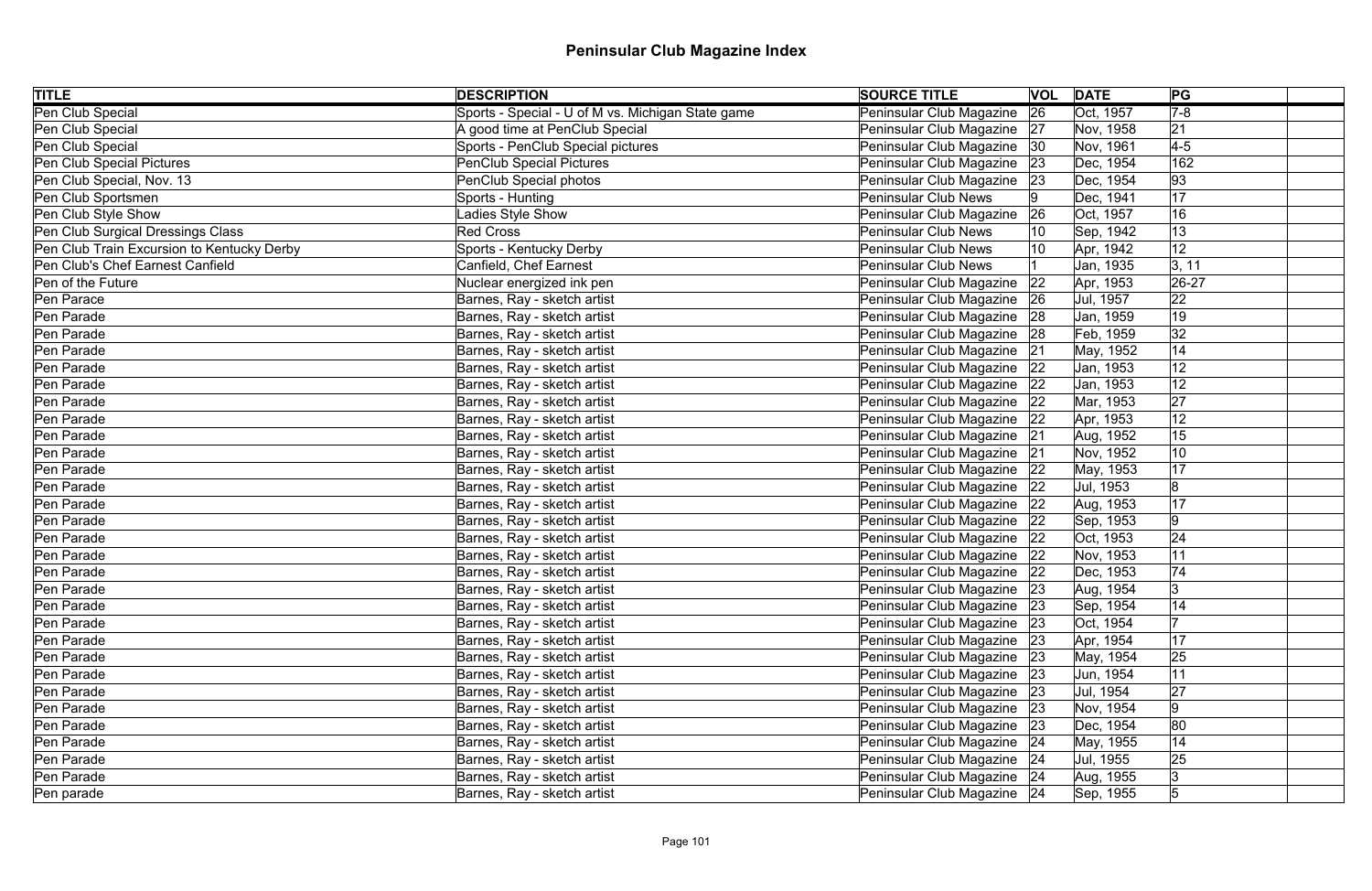| <b>TITLE</b> | <b>DESCRIPTION</b>          | <b>SOURCE TITLE</b>           | <b>VOL DATE</b> | PG                          |  |
|--------------|-----------------------------|-------------------------------|-----------------|-----------------------------|--|
| Pen Parade   | Barnes, Ray - sketch artist | Peninsular Club Magazine 24   |                 | Oct, 1955<br>8              |  |
| Pen Parade   | Barnes, Ray - sketch artist | Peninsular Club Magazine 24   |                 | 19<br>Nov, 1955             |  |
| Pen Parade   | Barnes, Ray - sketch artist | Peninsular Club Magazine 24   |                 | 31<br>Dec, 1955             |  |
| Pen Parade   | Barnes, Ray - sketch artist | Peninsular Club Magazine 25   |                 | Jan, 1956                   |  |
| Pen Parade   | Barnes, Ray - sketch artist | Peninsular Club Magazine   25 |                 | 15<br>Feb, 1956             |  |
| Pen Parade   | Barnes, Ray - sketch artist | Peninsular Club Magazine 25   |                 | Mar, 1956<br>30             |  |
| Pen Parade   | Barnes, Ray - sketch artist | Peninsular Club Magazine 25   |                 | 28<br>Apr, 1956             |  |
| Pen Parade   | Barnes, Ray - sketch artist | Peninsular Club Magazine 25   |                 | 17<br>May, 1956             |  |
| Pen Parade   | Barnes, Ray - sketch artist | Peninsular Club Magazine   25 |                 | 12<br>Jul, 1956             |  |
| Pen Parade   | Barnes, Ray - sketch artist | Peninsular Club Magazine 25   |                 | Aug, 1956                   |  |
| Pen Parade   | Barnes, Ray - sketch artist | Peninsular Club Magazine 25   |                 | 19<br>Sep, 1956             |  |
| Pen Parade   | Barnes, Ray - sketch artist | Peninsular Club Magazine 25   |                 | Oct, 1956<br>20             |  |
| Pen Parade   | Barnes, Ray - sketch artist | Peninsular Club Magazine 25   |                 | 16<br>Nov, 1956             |  |
| Pen Parade   | Barnes, Ray - sketch artist | Peninsular Club Magazine 25   |                 | 26<br>Dec, 1956             |  |
| Pen Parade   | Barnes, Ray - sketch artist | Peninsular Club Magazine 26   |                 | Aug, 1957                   |  |
| Pen Parade   | Barnes, Ray - sketch artist | Peninsular Club Magazine   26 |                 | Feb, 1957                   |  |
| Pen Parade   | Barnes, Ray - sketch artist | Peninsular Club Magazine 26   |                 | 18<br>Mar, 1957             |  |
| Pen Parade   | Barnes, Ray - sketch artist | Peninsular Club Magazine 26   |                 | 15<br>Apr, 1957             |  |
| Pen Parade   | Barnes, Ray - sketch artist | Peninsular Club Magazine 26   |                 | May, 1957                   |  |
| Pen Parade   | Brown, Ken                  | Peninsular Club Magazine 26   |                 | May, 1957                   |  |
| Pen Parade   | Barnes, Ray - sketch artist | Peninsular Club Magazine 26   |                 | Sep, 1957<br>5              |  |
| Pen Parade   | Barnes, Ray - sketch artist | Peninsular Club Magazine 26   |                 | Oct, 1957<br>9              |  |
| Pen Parade   | Barnes, Ray - sketch artist | Peninsular Club Magazine 26   |                 | Nov, 1957<br>19             |  |
| Pen Parade   | Barnes, Ray - sketch artist | Peninsular Club Magazine 26   |                 | 29<br>Dec, 1957             |  |
| Pen Parade   | Barnes, Ray - sketch artist | Peninsular Club Magazine 26   |                 | Dec, 1957<br>63             |  |
| Pen Parade   | Barnes, Ray - sketch artist | Peninsular Club Magazine 27   |                 | 12<br>Jan, 1958             |  |
| Pen Parade   | Barnes, Ray - sketch artist | Peninsular Club Magazine 27   |                 | 18<br>Feb, 1958             |  |
| Pen Parade   | Barnes, Ray - sketch artist | Peninsular Club Magazine 27   |                 | 5<br>Mar, 1958              |  |
| Pen Parade   | Barnes, Ray - artist sketch | Peninsular Club Magazine 27   |                 | Apr, 1958<br>12             |  |
| Pen Parade   | Barnes, Ray - sketch artist | Peninsular Club Magazine   27 |                 | 14<br>May, 1958             |  |
| Pen Parade   | Barnes, Ray - sketch artist | Peninsular Club Magazine 27   |                 | 28<br>Jul, 1958             |  |
| Pen Parade   | Barnes, Ray - sketch artist | Peninsular Club Magazine 27   |                 | 11<br>Sep, 1958             |  |
| Pen Parade   | Barnes, Ray - sketch artist | Peninsular Club Magazine 27   |                 | $ 30\rangle$<br>Oct, 1958   |  |
| Pen Parade   | Barnes, Ray - sketch artist | Peninsular Club Magazine 27   |                 | 12<br>Nov, 1958             |  |
| Pen Parade   | Barnes, Ray - sketch artist | Peninsular Club Magazine 28   |                 | 19<br>Mar, 1959             |  |
| Pen Parade   | Barnes, Ray - sketch artist | Peninsular Club Magazine 28   |                 | 19<br>Apr, 1959             |  |
| Pen Parade   | Barnes, Ray - sketch artist | Peninsular Club Magazine 28   |                 | $\overline{6}$<br>Apr, 1959 |  |
| Pen Parade   | Barnes, Ray - sketch artist | Peninsular Club Magazine 28   |                 | 21<br>Jul, 1959             |  |
| Pen Parade   | Barnes, Ray - sketch artist | Peninsular Club Magazine 28   |                 | 10<br>Aug, 1959             |  |
| Pen Parade   | Barnes, Ray - sketch artist | Peninsular Club Magazine 28   |                 | 14<br>Sep, 1959             |  |
| Pen Parade   | Barnes, Ray - sketch artist | Peninsular Club Magazine 28   |                 | 25<br>Oct, 1959             |  |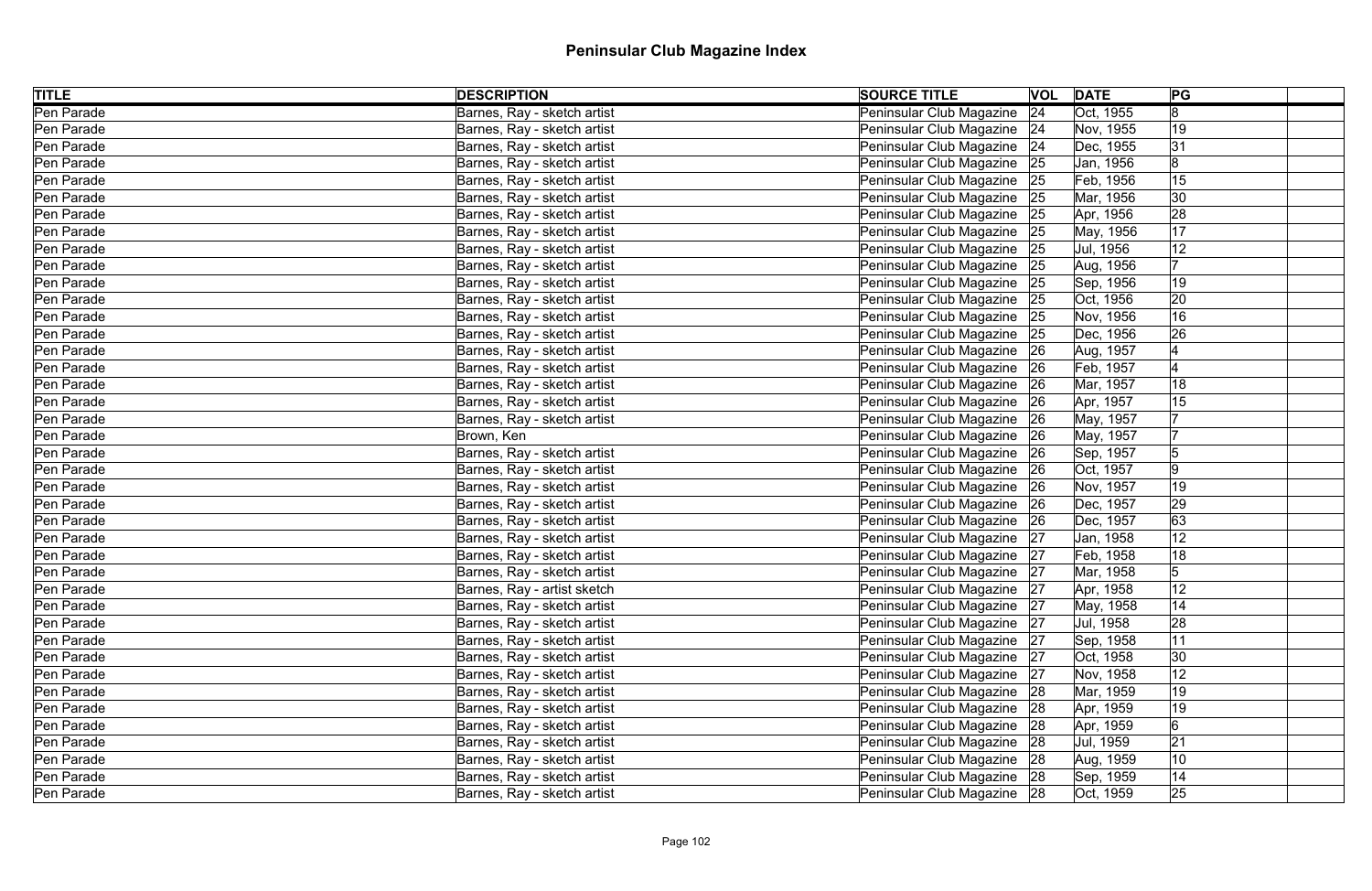| <b>TITLE</b> | <b>DESCRIPTION</b>                  | <b>SOURCE TITLE</b>           | <b>VOL DATE</b> | PG                          |  |
|--------------|-------------------------------------|-------------------------------|-----------------|-----------------------------|--|
| Pen Parade   | Barnes, Ray - sketch artist         | Peninsular Club Magazine      | 28              | 14<br>Nov, 1959             |  |
| Pen Parade   | Barnes, Ray - sketch artist         | Peninsular Club Magazine 28   |                 | 47<br>Dec, 1959             |  |
| Pen Parade   | Barnes, Ray - sketch artist         | Peninsular Club Magazine 28   |                 | 129<br>Dec, 1959            |  |
| Pen Parade   | Barnes, Ray - sketch artist         | Peninsular Club Magazine 29   |                 | 13<br>Jan, 1960             |  |
| Pen Parade   | Barnes, Ray - sketch artist         | Peninsular Club Magazine   29 |                 | 23<br>Feb, 1960             |  |
| Pen Parade   | Barnes, Ray - sketch artist         | Peninsular Club Magazine 29   |                 | Mar, 1960<br>12             |  |
| Pen Parade   | Barnes, Ray - sketch artist         | Peninsular Club Magazine 29   |                 | $ 13\rangle$<br>Apr, 1960   |  |
| Pen Parade   | Barnes, Ray - sketch artist         | Peninsular Club Magazine 29   |                 | 6<br>May, 1960              |  |
| Pen Parade   | Barnes, Ray - sketch artist         | Peninsular Club Magazine   29 |                 | 16<br>Jul, 1960             |  |
| Pen Parade   | Barnes, Ray - sketch artist         | Peninsular Club Magazine 29   |                 | Aug, 1960<br>15             |  |
| Pen Parade   | Barnes, Ray - sketch artist         | Peninsular Club Magazine 29   |                 | 16<br>Sep, 1960             |  |
| Pen Parade   | Barnes, Ray - sketch artist         | Peninsular Club Magazine 29   |                 | 25<br>Oct, 1960             |  |
| Pen Parade   | Barnes, Ray - sketch artist         | Peninsular Club Magazine 29   |                 | 22<br>Nov, 1960             |  |
| Pen Parade   | Barnes, Ray - sketch artist         | Peninsular Club Magazine 29   |                 | 57<br>Dec, 1960             |  |
| Pen Parade   | Barnes, Ray - 20 years ago sketches | Peninsular Club Magazine 29   |                 | 82<br>Dec, 1960             |  |
| Pen Parade   | Barnes, Ray - sketch artist         | Peninsular Club Magazine 30   |                 | 13<br>Jan, 1961             |  |
| Pen Parade   | Barnes, Ray - sketch artist         | Peninsular Club Magazine 30   |                 | 20<br>Feb, 1961             |  |
| Pen Parade   | Barnes, Ray - sketch artist         | Peninsular Club Magazine   30 |                 | 16<br>Mar, 1961             |  |
| Pen Parade   | Barnes, Ray - sketch artist         | Peninsular Club Magazine 30   |                 | 26<br>Apr, 1961             |  |
| Pen Parade   | Barnes, Ray - sketch artist         | Peninsular Club Magazine 30   |                 | 25<br>May, 1961             |  |
| Pen Parade   | Barnes, Ray - sketch artist         | Peninsular Club Magazine 30   |                 | 27<br>Jul, 1961             |  |
| Pen Parade   | Barnes, Ray - sketch artist         | Peninsular Club Magazine   30 |                 | 9<br>Aug, 1961              |  |
| Pen Parade   | Barnes, Ray - sketch artist         | Peninsular Club Magazine   30 |                 | 21<br>Sep, 1961             |  |
| Pen Parade   | Barnes, Ray - sketch artist         | Peninsular Club Magazine   30 |                 | 19<br>Oct, 1961             |  |
| Pen Parade   | Barnes, Ray - sketch artist         | Peninsular Club Magazine 30   |                 | $\overline{9}$<br>Nov, 1961 |  |
| Pen Parade   | Barnes, Ray - sketch artist         | Peninsular Club Magazine   30 |                 | 33 <br>Dec, 1961            |  |
| Pen Parade   | Barnes, Ray - sketch artist         | Peninsular Club Magazine 31   |                 | $\overline{9}$<br>Jan, 1962 |  |
| Pen Parade   | Barnes, Ray - sketch artist         | Peninsular Club Magazine 31   |                 | $26 - 27$<br>Feb, 1962      |  |
| Pen Parade   | Barnes, Ray - sketch artist         | Peninsular Club Magazine   31 |                 | Mar, 1962<br>15             |  |
| Pen Parade   | Barnes, Ray - sketch artist         | Peninsular Club Magazine   31 |                 | 13<br>Apr, 1962             |  |
| Pen Parade   | Barnes, Ray - sketch artist         | Peninsular Club Magazine 31   |                 | 15<br>May, 1962             |  |
| Pen Parade   | Barnes, Ray - sketch artist         | Peninsular Club Magazine   31 |                 | 24 <br>Jul, 1962            |  |
| Pen Parade   | Barnes, Ray - sketch artist         | Peninsular Club Magazine 31   |                 | 25<br>Aug, 1962             |  |
| Pen Parade   | Barnes, Ray - sketch artist         | Peninsular Club Magazine 31   |                 | 15<br>Sep, 1962             |  |
| Pen Parade   | Barnes, Ray - sketch artist         | Peninsular Club Magazine 31   |                 | 13<br>Oct, 1962             |  |
| Pen Parade   | Barnes, Ray - sketch artist         | Peninsular Club Magazine 31   |                 | 21<br>Nov, 1962             |  |
| Pen Parade   | Barnes, Ray - sketch artist         | Peninsular Club Magazine 31   |                 | 29<br>Dec, 1962             |  |
| Pen Parade   | Barnes, Ray - sketch artist         | Peninsular Club Magazine 33   |                 | 13<br>Jan, 1964             |  |
| Pen Parade   | Barnes, Ray - sketch artist         | Peninsular Club Magazine   33 |                 | 10<br>Mar, 1964             |  |
| Pen Parade   | Barnes, Ray - sketch artist         | Peninsular Club Magazine 33   |                 | 11<br>Apr, 1964             |  |
| Pen Parade   | Barnes, Ray - sketch artist         | Peninsular Club Magazine 33   |                 | May, 1964                   |  |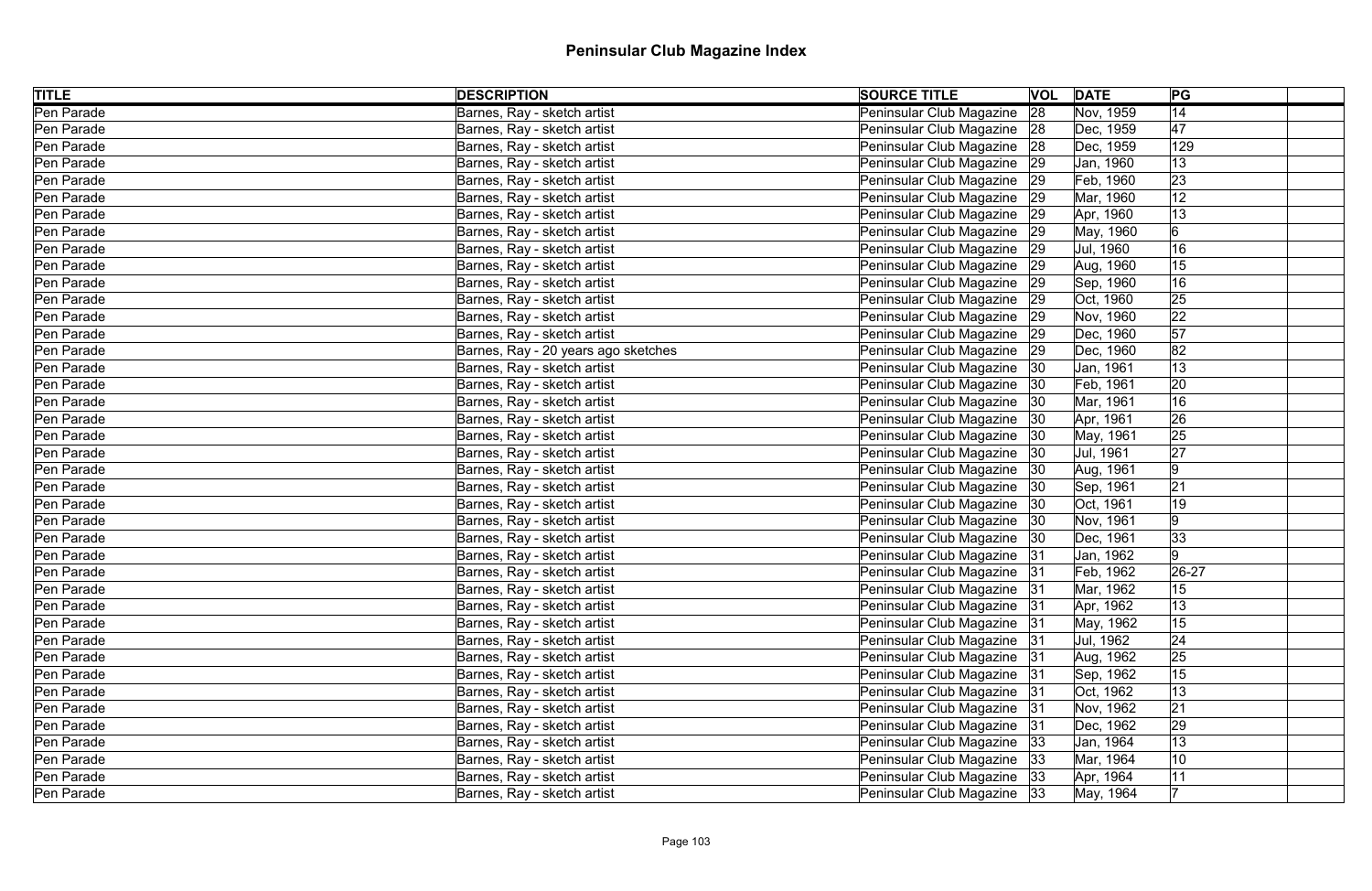| <b>TITLE</b> | <b>DESCRIPTION</b>          | <b>SOURCE TITLE</b>           | <b>VOL DATE</b> | PG                        |  |
|--------------|-----------------------------|-------------------------------|-----------------|---------------------------|--|
| Pen Parade   | Barnes, Ray - sketch artist | Peninsular Club Magazine 33   |                 | Jul, 1964<br> 11          |  |
| Pen Parade   | Barnes, Ray - sketch artist | Peninsular Club Magazine 33   |                 | 13<br>Aug, 1964           |  |
| Pen Parade   | Barnes, Ray - sketch artist | Peninsular Club Magazine   33 |                 | 18<br>Sep, 1964           |  |
| Pen Parade   | Barnes, Ray - sketch artist | Peninsular Club Magazine 33   |                 | 15<br>Oct, 1964           |  |
| Pen Parade   | Barnes, Ray - sketch artist | Peninsular Club Magazine   33 |                 | $ 13\rangle$<br>Nov, 1964 |  |
| Pen Parade   | Barnes, Ray - sketch artist | Peninsular Club Magazine 33   |                 | Dec, 1964<br>55           |  |
| Pen Parade   | Barnes, Ray - sketch artist | Peninsular Club Magazine   32 |                 | 31<br>Jan, 1963           |  |
| Pen Parade   | Barnes, Ray - sketch artist | Peninsular Club Magazine   32 |                 | 10<br>Feb, 1963           |  |
| Pen Parade   | Barnes, Ray - sketch artist | Peninsular Club Magazine   32 |                 | 10<br>Mar, 1963           |  |
| Pen Parade   | Barnes, Ray - sketch artist | Peninsular Club Magazine   32 |                 | 11<br>Apr, 1963           |  |
| Pen Parade   | Barnes, Ray - sketch artist | Peninsular Club Magazine   32 |                 | 8<br>May, 1963            |  |
| Pen Parade   | Barnes, Ray - sketch artist | Peninsular Club Magazine 32   |                 | 23<br>Jun, 1963           |  |
| Pen Parade   | Barnes, Ray - sketch artist | Peninsular Club Magazine   32 |                 | 15<br>Jul, 1963           |  |
| Pen Parade   | Barnes, Ray - sketch artist | Peninsular Club Magazine   32 |                 | 27<br>Aug, 1963           |  |
| Pen Parade   | Barnes, Ray - sketch artist | Peninsular Club Magazine   32 |                 | 27<br>Oct, 1963           |  |
| Pen Parade   | Barnes, Ray - sketch artist | Peninsular Club Magazine   32 |                 | 25<br>Nov, 1963           |  |
| Pen Parade   | Barnes, Ray - sketch artist | Peninsular Club Magazine   32 |                 | 79<br>Dec, 1963           |  |
| Pen Parade   | Barnes, Ray - sketch artist | Peninsular Club Magazine   34 |                 | 17<br>Jan, 1965           |  |
| Pen Parade   | Barnes, Ray - sketch artist | Peninsular Club Magazine 34   |                 | 31<br>Feb, 1965           |  |
| Pen Parade   | Barnes, Ray - sketch artist | Peninsular Club Magazine   34 |                 | 26<br>Mar, 1965           |  |
| Pen Parade   | Barnes, Ray - sketch artist | Peninsular Club Magazine   34 |                 | 21<br>Apr, 1965           |  |
| Pen Parade   | Barnes, Ray - sketch artist | Peninsular Club Magazine   34 |                 | 33 <br>May, 1965          |  |
| Pen Parade   | Barnes, Ray - sketch artist | Peninsular Club Magazine   34 |                 | 19<br>Jun, 1965           |  |
| Pen Parade   | Barnes, Ray - sketch artist | Peninsular Club Magazine   34 |                 | 11<br>Jul, 1965           |  |
| Pen Parade   | Barnes, Ray - sketch artist | Peninsular Club Magazine   34 |                 | 11<br>Aug, 1965           |  |
| Pen Parade   | Barnes, Ray - sketch artist | Peninsular Club Magazine   16 |                 | 11<br>Jun, 1948           |  |
| Pen Parade   | Barnes, Ray - sketch artist | Peninsular Club Magazine   17 |                 | Jan, 1949<br>14           |  |
| Pen Parade   | Barnes, Ray - sketch artist | Peninsular Club Magazine   17 |                 | May, 1949                 |  |
| Pen Parade   | Barnes, Ray - sketch artist | Peninsular Club Magazine   17 |                 | 17<br>Jun, 1949           |  |
| Pen Parade   | Barnes, Ray - sketch artist | Peninsular Club Magazine      | 17              | 9<br>Jul, 1949            |  |
| Pen Parade   | Barnes, Ray - sketch artist | Peninsular Club Magazine      | 17              | Aug, 1949                 |  |
| Pen Parade   | Barnes, Ray - sketch artist | Peninsular Club Magazine      | 16              | Dec, 1948                 |  |
| Pen Parade   | Barnes, Ray - sketch artist | Peninsular Club Magazine      | 18              | Jan, 1950                 |  |
| Pen Parade   | Barnes, Ray - sketch artist | Peninsular Club Magazine      | 17              | Sep, 1949                 |  |
| Pen Parade   | Barnes, Ray - sketch artist | Peninsular Club Magazine      | 18              | Feb, 1950<br>6            |  |
| Pen Parade   | Barnes, Ray - sketch artist | Peninsular Club Magazine   16 |                 | Jul, 1948                 |  |
| Pen Parade   | Barnes, Ray - sketch artist | Peninsular Club Magazine      | 16              | Aug, 1948<br>19           |  |
| Pen Parade   | Barnes, Ray - sketch artist | Peninsular Club Magazine   18 |                 | 6<br>May, 1950            |  |
| Pen Parade   | Barnes, Ray - sketch artist | Peninsular Club Magazine   16 |                 | Sep, 1948<br>19           |  |
| Pen Parade   | Barnes, Ray - sketch artist | Peninsular Club Magazine   18 |                 | Jun, 1950<br>8            |  |
| Pen Parade   | Barnes, Ray - sketch artist | Peninsular Club Magazine   19 |                 | 22<br>Jul, 1950           |  |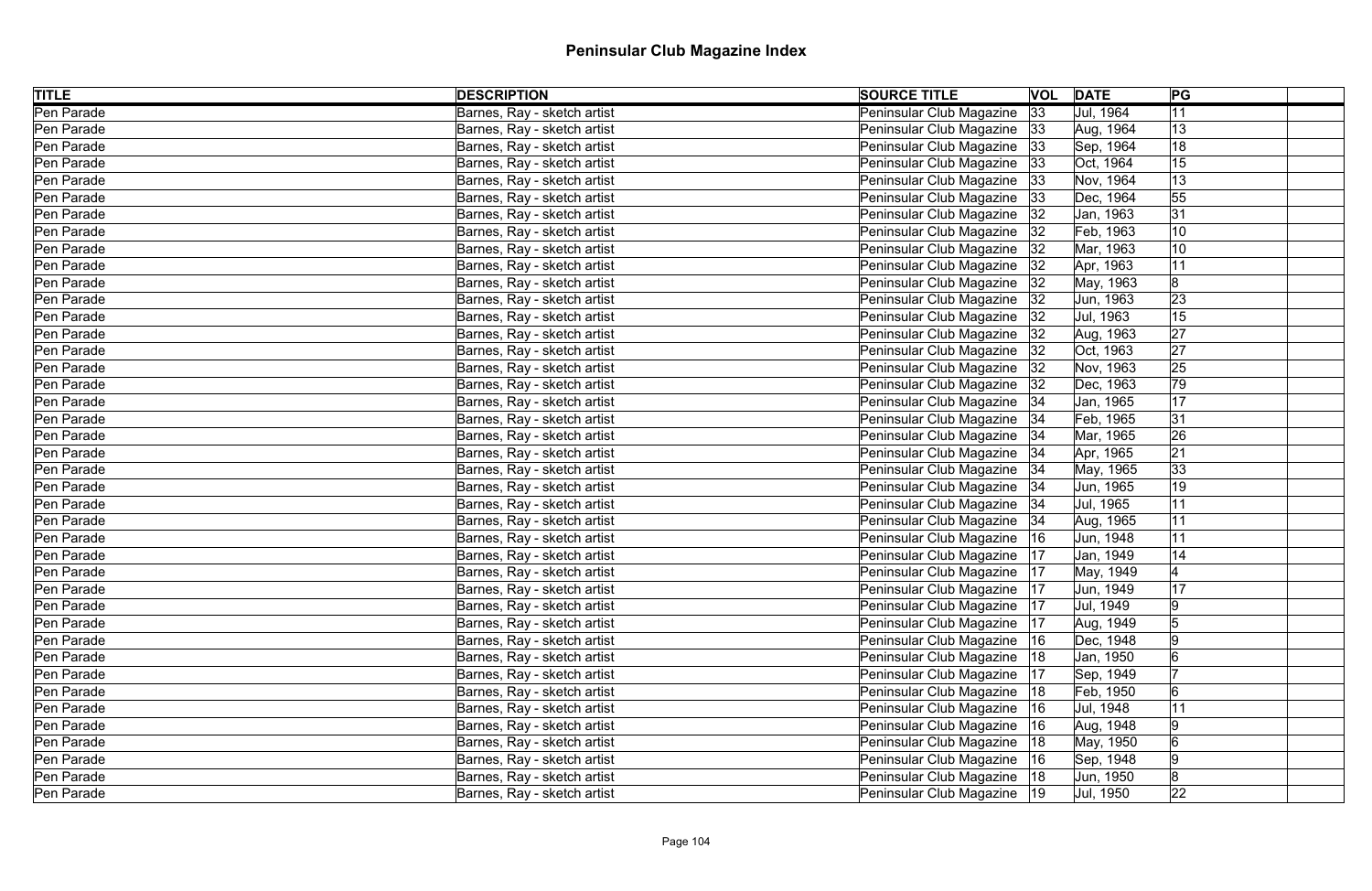| <b>TITLE</b>             | <b>DESCRIPTION</b>              | <b>SOURCE TITLE</b>           |              | <b>VOL</b> DATE | PG             |  |
|--------------------------|---------------------------------|-------------------------------|--------------|-----------------|----------------|--|
| Pen Parade               | Barnes, Ray - sketch artist     | Peninsular Club Magazine      | 19           | Aug, 1950       | 4              |  |
| Pen Parade               | Barnes, Ray - sketch artist     | Peninsular Club Magazine   19 |              | Sep, 1950       | 23             |  |
| Pen Parade               | Barnes, Ray - sketch artist     | Peninsular Club Magazine  19  |              | Oct, 1950       | $\overline{2}$ |  |
| Pen Parade               | Barnes, Ray - sketch artist     | Peninsular Club Magazine   17 |              | Oct, 1949       | 6              |  |
| Pen Parade               | Barnes, Ray - sketch artist     | Peninsular Club Magazine   17 |              | Nov, 1949       |                |  |
| Pen Parade               | Barnes, Ray - sketch artist     | Peninsular Club Magazine   19 |              | Nov, 1950       | $ 9\rangle$    |  |
| Pen Parade               | Barnes, Ray - sketch artist     | Peninsular Club Magazine 28   |              | May, 1959       | $\overline{6}$ |  |
| Pen Parade               | Barnes, Ray - sketch artist     | Peninsular Club Magazine 20   |              | May, 1951       | 10             |  |
| Pen Parade               | Barnes, Ray - sketch artist     | Peninsular Club Magazine  33  |              | Jun, 1964       | 27             |  |
| Pen Parade               | Barnes, Ray - sketch artist     | Peninsular Club Magazine   17 |              | May, 1949       |                |  |
| Pen Parade               | Barnes, Ray - sketch artist     | Peninsular Club Magazine      | 17           | Nov, 1949       |                |  |
| Pen Parade - Second Page | Barnes, Ray - sketch artist     | Peninsular Club Magazine 31   |              | Dec, 1962       | 103            |  |
| Pen Parade, No. 2        | Barnes, Ray - sketch artist     | Peninsular Club Magazine      | 24           | Dec, 1955       | 136            |  |
| Pen Points               | <b>About Fishing and Things</b> | Peninsular Club News          |              | May, 1945       | 5, 15          |  |
| Pen Points               |                                 | <b>Peninsular Club News</b>   |              | Oct, 1945       | 12, 17         |  |
| Pen Points               | Dare, Dorothy                   | <b>Peninsular Club News</b>   |              | Feb, 1945       | 11, 13         |  |
| Pen Points               | Dare, Dorothy                   | <b>Peninsular Club News</b>   | 13           | Mar, 1945       | 10             |  |
| Pen Points               | Dare, Dorothy                   | <b>Peninsular Club News</b>   |              | Apr, 1944       | $13 - 14$      |  |
| Pen Points               | Dare, Dorothy                   | <b>Peninsular Club News</b>   |              | May, 1944       | 5, 14          |  |
| Pen Points               | Dare, Dorothy                   | <b>Peninsular Club News</b>   |              | Jul, 1944       | $10 - 11$      |  |
| Pen Points               | Dare, Dorothy                   | <b>Peninsular Club News</b>   | 12           | Oct, 1944       | 5, 11, 14      |  |
| Pen Points               | Dare, Dorothy                   | <b>Peninsular Club News</b>   |              | Dec, 1944       | 18             |  |
| Pen Points               | Dare, Dorothy                   | <b>Peninsular Club News</b>   |              | Aug, 1944       | $15 - 16$      |  |
| Pen Points               | Dare, Dorothy                   | <b>Peninsular Club News</b>   | 12           | Sep, 1944       | 14, 16         |  |
| Pen Points               | Dare, Dorothy                   | Peninsular Club News          |              | Nov, 1944       | 10, 14         |  |
| Pen Points               | Dare, Dorothy                   | <b>Peninsular Club News</b>   |              | Jan, 1945       | 7, 18          |  |
| Pen Points               | Dare, Dorothy                   | <b>Peninsular Club News</b>   |              | Apr, 1945       | 13, 15         |  |
| Pen Points               | Dare, Dorothy                   | <b>Peninsular Club News</b>   |              | Jun, 1945       | 12, 14         |  |
| Pen Points               | Dare, Dorothy                   | Peninsular Club News          | 13           | Aug, 1945       | $5-6, 13$      |  |
| Pen Points               | Dare, Dorothy                   | <b>Peninsular Club News</b>   |              | Sep, 1945       | $10 - 11$      |  |
| Pen Points               | Dare, Dorothy                   | Peninsular Club News          | $ 13\rangle$ | Aug, 1945       | $5-6, 13$      |  |
| Pen Points With Pride    | Beedon, Amos W.                 | Peninsular Club Magazine      | 36           | Spring, 1970    | 37             |  |
| Pen Points With Pride    | Shea, Edward                    | Peninsular Club Magazine 36   |              | Spring, 1970    | 37             |  |
| Pen Traits               | Baker, Hollis M.                | Peninsular Club Magazine 36   |              | Winter, 1969    | 46             |  |
| Pen Traits               | Christenson, Bernard            | Peninsular Club Magazine   36 |              | Winter, 1969    | 46             |  |
| Pen Traits               | Slykhouse, George               | Peninsular Club Magazine 36   |              | Winter, 1969    | 47             |  |
| Pen Traits               | Zanella, John A.                | Peninsular Club Magazine 36   |              | Winter, 1969    | 47             |  |
| Pen Traits               | Harmon, Henry S.                | Peninsular Club Magazine 36   |              | Spring, 1970    | 28             |  |
| Pen Traits               | VandenBerg, Charles W.          | Peninsular Club Magazine 36   |              | Spring, 1970    | 28             |  |
| Pen Traits               | Barbour, Sterling               | Peninsular Club Magazine 36   |              | Spring, 1970    | 29             |  |
| Pen Traits               | Gilmore, Bruce W.               | Peninsular Club Magazine 36   |              | Spring, 1970    | 29             |  |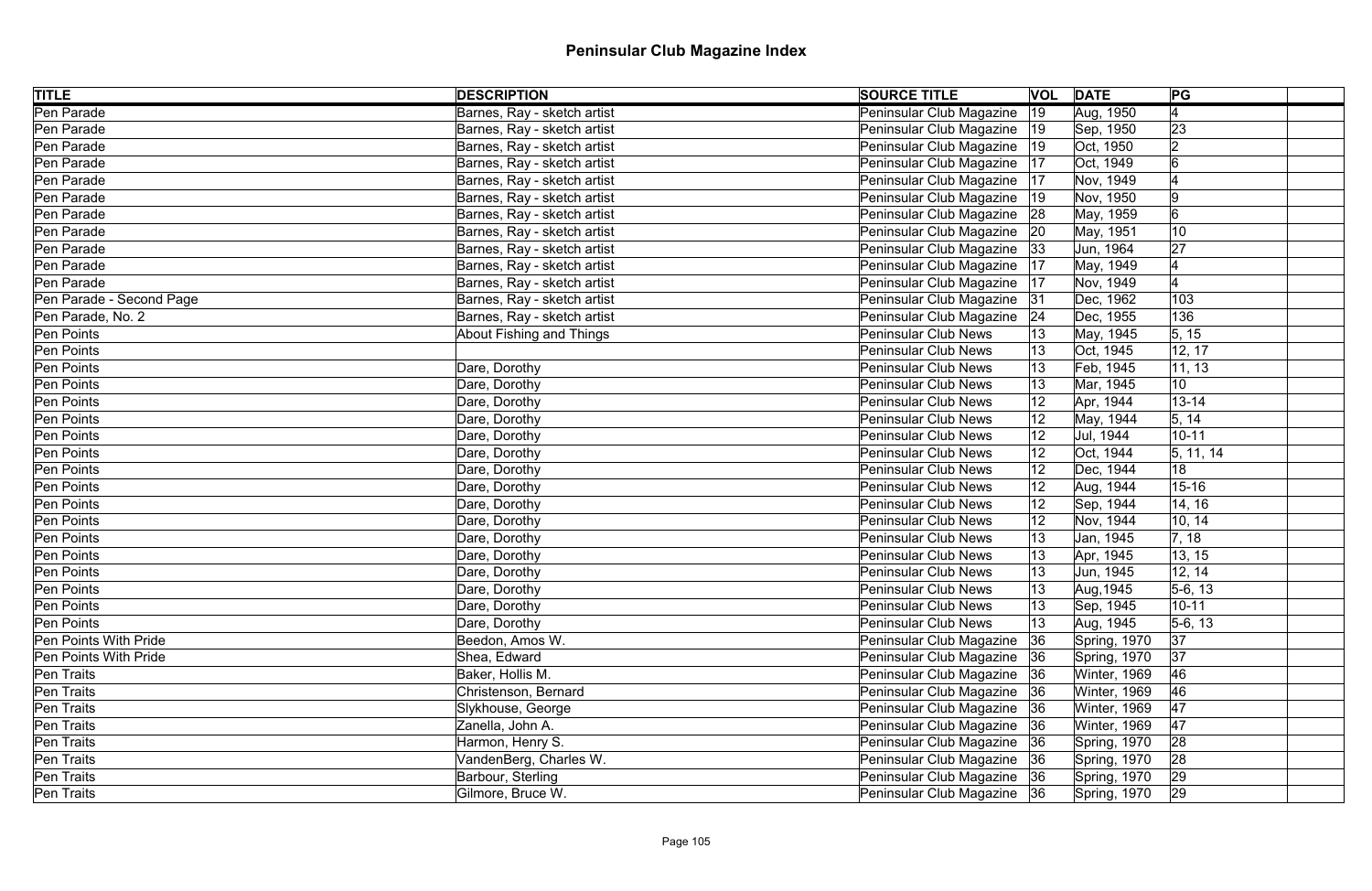| <b>TITLE</b>                                           | <b>DESCRIPTION</b>                               | <b>SOURCE TITLE</b>           |    | <b>VOL DATE</b> | PG              |
|--------------------------------------------------------|--------------------------------------------------|-------------------------------|----|-----------------|-----------------|
| <b>Pen Traits</b>                                      | Buben, Paul                                      | Peninsular Club Magazine      | 36 | Spring, 1971    | $\overline{24}$ |
| Pen Traits                                             | Dempsey, William C.                              | Peninsular Club Magazine 36   |    | Spring, 1971    | 24              |
| Pen Traits                                             | Case, Russell W.                                 | Peninsular Club Magazine   36 |    | Spring, 1971    | 25              |
| Pen Traits                                             | McCallum, Charles E.                             | Peninsular Club Magazine 36   |    | Spring, 1971    | 25              |
| Pen-Blythefield Football Special                       | Sports - Football                                | Peninsular Club Magazine      | 17 | Oct, 1949       | $ 30\rangle$    |
| Pen-Blythefield Stag                                   |                                                  | Peninsular Club Magazine 21   |    | Sep, 1952       | 31              |
| Pen-Blythefield Stag                                   |                                                  | Peninsular Club Magazine      | 17 | Sep, 1949       | $10 - 11$       |
| Pen-Blythefield Stag                                   |                                                  | Peninsular Club Magazine      | 16 | Jul, 1948       | 13              |
| Pen-Blythefield Stag                                   |                                                  | Peninsular Club Magazine      | 19 | Sep, 1950       | 3               |
| Pen-Dulum                                              | The Pen-Dulum                                    | Peninsular Club Magazine 27   |    | Jan, 1958       | 13              |
| Pen-Dulum                                              | The Pen-Dulum                                    | Peninsular Club Magazine      | 27 | Jul, 1958       | 25              |
| Pen-Dulum                                              | The Pen-Dulum                                    | Peninsular Club Magazine      | 27 | Sep, 1958       | $14 - 15$       |
| PenClub - Adding two new Classifications of Membership | PenClub approves amendments to Constitution      | <b>Peninsular Club News</b>   |    | Oct, 1940       | 13              |
| PenClub - Adding two new Classifications of Membership | Frey, Edward J. - chairman of Intermediate div'n | <b>Peninsular Club News</b>   |    | Oct, 1940       | 13              |
| PenClub - Transformation of Lounge                     |                                                  | <b>Peninsular Club News</b>   |    | Mar, 1940       | 6               |
| PenClub 1942 Officers                                  |                                                  | <b>Peninsular Club News</b>   | 10 | Apr, 1942       | 5               |
| PenClub 1970 Roster                                    |                                                  | Peninsular Club Magazine      | 36 | Roster, 1970    | $6 - 67$        |
| <b>PenClub Activities</b>                              |                                                  | Peninsular Club News          |    | Aug, 1940       | $4-5$           |
| <b>PenClub Activities</b>                              |                                                  | <b>Peninsular Club News</b>   |    | Sep, 1940       | 12              |
| <b>PenClub Activities</b>                              |                                                  | <b>Peninsular Club News</b>   |    | Dec, 1940       | 9               |
| <b>PenClub Activities</b>                              |                                                  | <b>Peninsular Club News</b>   |    | Dec, 1940       | 15              |
| <b>PenClub Activities</b>                              |                                                  | <b>Peninsular Club News</b>   |    | Oct, 1941       | 9               |
| <b>PenClub Activities</b>                              |                                                  | <b>Peninsular Club News</b>   |    | Jul, 1942       | 11              |
| <b>PenClub Activities</b>                              |                                                  | <b>Peninsular Club News</b>   | 10 | Dec, 1942       | 11              |
| PenClub Activities                                     |                                                  | Peninsular Club News          |    | Aug, 1943       |                 |
| <b>PenClub Activities</b>                              |                                                  | <b>Peninsular Club News</b>   |    | Jan, 1944       |                 |
| PenClub Activities                                     |                                                  | Peninsular Club News          |    | May, 1944       |                 |
| PenClub Activities                                     |                                                  | <b>Peninsular Club News</b>   |    | Dec, 1934       | 6, 12           |
| PenClub Activities                                     |                                                  | <b>Peninsular Club News</b>   |    | Jan, 1936       | $8-9$           |
| <b>PenClub Activities</b>                              |                                                  | <b>Peninsular Club News</b>   |    | Apr, 1936       | 11              |
| <b>PenClub Activities</b>                              |                                                  | <b>Peninsular Club News</b>   |    | Oct, 1936       | 5               |
| <b>PenClub Activities</b>                              |                                                  | <b>Peninsular Club News</b>   |    | Jan, 1939       | $4-5$           |
| <b>PenClub Activities</b>                              |                                                  | <b>Peninsular Club News</b>   |    | Jun, 1945       | $4-5$           |
| <b>PenClub Activities Committee</b>                    |                                                  | Peninsular Club Magazine      | 28 | Jul, 1959       | $6-7$           |
| PenClub Air Conditioned Club                           |                                                  | <b>Peninsular Club News</b>   |    | Jun, 1943       |                 |
| PenClub Athletic Department                            |                                                  | <b>Peninsular Club News</b>   |    | Dec, 1934       | 17              |
| PenClub Athletic Department                            |                                                  | <b>Peninsular Club News</b>   |    | Jan, 1940       | 9               |
| <b>PenClub Athletic Facilities</b>                     |                                                  | <b>Peninsular Club News</b>   |    | Jun, 1943       | 10              |
| PenClub Athletic Instructor                            | Nanzer, Elmer D.                                 | <b>Peninsular Club News</b>   |    | Dec, 1941       | 20              |
| PenClub Attendance Records Set at Two Events           |                                                  | <b>Peninsular Club News</b>   |    | Dec, 1941       | 22              |
| PenClub Background                                     |                                                  | Peninsular Club Magazine 27   |    | Jun, 1958       | $7-9$           |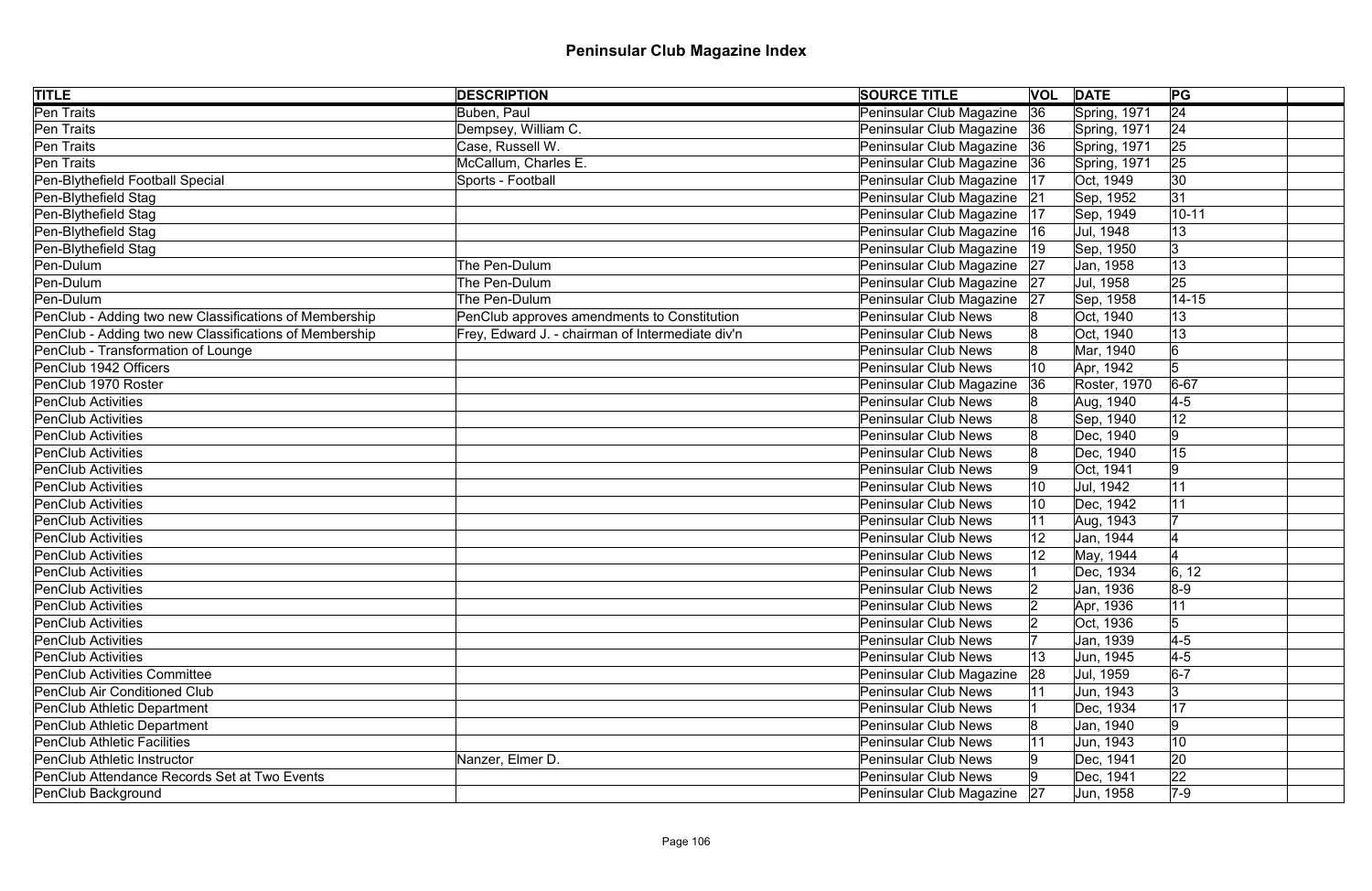| <b>TITLE</b>                                    | <b>DESCRIPTION</b>                           | <b>SOURCE TITLE</b>           | <b>VOL DATE</b> |              | PG                       |  |
|-------------------------------------------------|----------------------------------------------|-------------------------------|-----------------|--------------|--------------------------|--|
| <b>PenClub Bakery Modernized</b>                |                                              | <b>Peninsular Club News</b>   |                 | Sep, 1938    | $\overline{74}$          |  |
| PenClub Baseball Special                        | Sports - Baseball                            | Peninsular Club News          |                 | Aug, 1938    |                          |  |
| <b>Penclub Billiardists</b>                     | Sports - Penclub's Cueists Lose in Milwaukee | Peninsular Club Magazine      | 23              | Apr, 1954    |                          |  |
| <b>Penclub Billiardists</b>                     | Sports - Billiards                           | Peninsular Club Magazine 23   |                 | Apr, 1954    |                          |  |
| <b>PenClub Board of Directors</b>               |                                              | Peninsular Club Magazine 29   |                 | Dec, 1960    | 11                       |  |
| PenClub Building                                |                                              | Peninsular Club News          |                 | Sep, 1938    | 2                        |  |
| PenClub Business and Professional Directory     |                                              | Peninsular Club Magazine      | 30              | Jun, 1961    | 62                       |  |
| <b>PenClub Calendar</b>                         |                                              | Peninsular Club Magazine      | 17              | Jan, 1949    | 19                       |  |
| PenClub Calendar of December Events             |                                              | <b>Peninsular Club News</b>   |                 | Nov, 1945    |                          |  |
| <b>PenClub Calendar of Events</b>               |                                              | Peninsular Club News          |                 | Nov, 1947    |                          |  |
| PenClub Candidates for Coming Election          |                                              | Peninsular Club News          |                 | Feb, 1947    |                          |  |
| PenClub Children                                |                                              | Peninsular Club Magazine      | 18              | Feb, 1950    | 25                       |  |
| PenClub Children                                |                                              | Peninsular Club Magazine      | 18              | Mar, 1950    | 18                       |  |
| PenClub Children                                |                                              | Peninsular Club Magazine      | 18              | May, 1950    | 13                       |  |
| PenClub Children                                |                                              | Peninsular Club Magazine      | 18              | Jun, 1950    | 13                       |  |
| PenClub Children                                |                                              | Peninsular Club Magazine      | 19              | Jul, 1950    | <b>Inside Back Cover</b> |  |
| PenClub Children's Christmas Party Photos       |                                              | Peninsular Club News          |                 | Jan, 1940    |                          |  |
| <b>PenClub Christmas Dinner</b>                 |                                              | Peninsular Club News          |                 | Dec, 1940    | 13                       |  |
| <b>PenClub Christmas Parties</b>                |                                              | Peninsular Club News          |                 | Dec, 1935    | $8-9$                    |  |
| PenClub Classifications of Membership           |                                              | Peninsular Club News          | 10              | Apr, 1942    | 14                       |  |
| <b>PenClub Coming Events</b>                    |                                              | Peninsular Club Magazine      | 32              | Feb, 1963    | 2                        |  |
| <b>PenClub Coming Events</b>                    |                                              | Peninsular Club Magazine      | 32              | Mar, 1963    |                          |  |
| <b>PenClub Commissary Department</b>            |                                              | Peninsular Club News          |                 | Sep, 1938    | $ 62 - 63 $              |  |
| PenClub Committee Chairmen                      |                                              | <b>Peninsular Club News</b>   | Ι3              | Apr, 1937    | 9                        |  |
| PenClub Committee Reports on Club Modernization |                                              | Peninsular Club News          |                 | May, 1946    | 12                       |  |
| <b>PenClub Committees</b>                       |                                              | <b>Peninsular Club News</b>   |                 | May, 1945    | 14                       |  |
| <b>PenClub Committees</b>                       |                                              | Peninsular Club Magazine      | 38              | Roster, 1969 | 9                        |  |
| <b>PenClub Committees Named</b>                 |                                              | <b>Peninsular Club News</b>   |                 | May, 1941    | 19                       |  |
| PenClub Course in "Effective Living"            |                                              | <b>Peninsular Club News</b>   | 10              | Nov, 1942    |                          |  |
| <b>PenClub Cruise</b>                           |                                              | Peninsular Club News          | ۱g              | May, 1941    | 4, 11                    |  |
| PenClub Cuisine On Par With Nation's Finest     |                                              | Peninsular Club News          |                 | Sep, 1938    | 59-60                    |  |
| <b>PenClub Dancing Classes</b>                  |                                              | Peninsular Club News          |                 | Apr, 1940    |                          |  |
| <b>PenClub Dancing Classes</b>                  |                                              | Peninsular Club News          | 10              | Feb, 1942    |                          |  |
| <b>PenClub December Calendar of Events</b>      |                                              | <b>Peninsular Club News</b>   | 15              | Dec, 1947    | 15                       |  |
| PenClub December Magazine                       |                                              | Peninsular Club Magazine      | 31              | Jan, 1962    |                          |  |
| <b>PenClub Dinners Every Night</b>              |                                              | Peninsular Club News          |                 | Apr, 1942    |                          |  |
| PenClub Director Hosts Party for Employees      |                                              | <b>Peninsular Club News</b>   |                 | Mar, 1940    | 15                       |  |
| <b>PenClub Directors</b>                        |                                              | <b>Peninsular Club News</b>   | 16              | Mar, 1948    | $8-9$                    |  |
| <b>PenClub Directors</b>                        |                                              | Peninsular Club Magazine      | 38              | Roster, 1969 |                          |  |
| <b>PenClub Directors Re-elected</b>             |                                              | Peninsular Club News          |                 | Apr, 1944    |                          |  |
| PenClub Dogs                                    |                                              | Peninsular Club Magazine   18 |                 | Feb, 1950    | 27                       |  |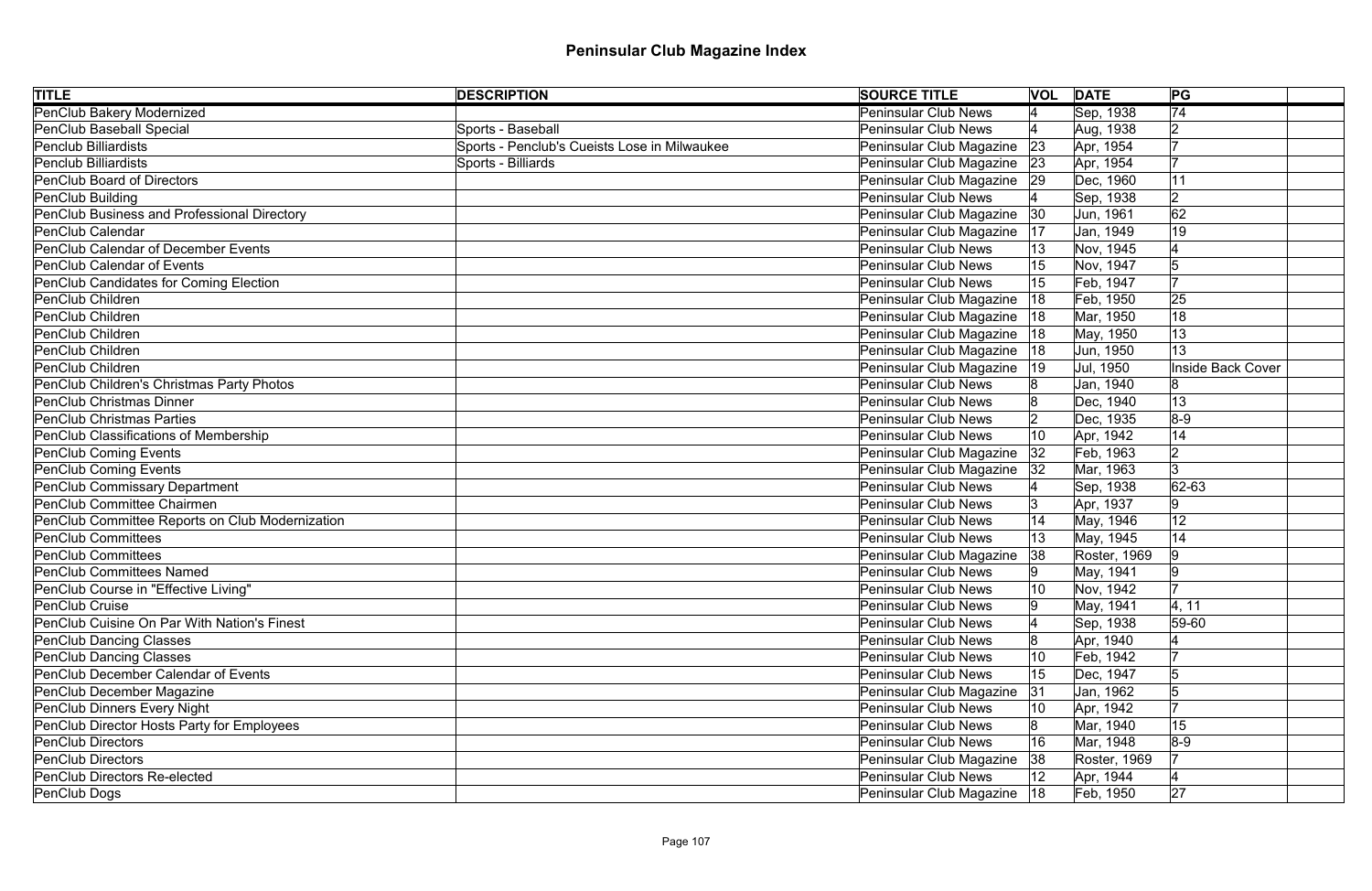| <b>TITLE</b>                             | <b>DESCRIPTION</b> | <b>SOURCE TITLE</b>           | <b>VOL DATE</b> |           | PG             |
|------------------------------------------|--------------------|-------------------------------|-----------------|-----------|----------------|
| <b>PenClub Duck Dinner</b>               |                    | <b>Peninsular Club News</b>   | 9               | Oct, 1941 |                |
| <b>PenClub Easter Dinner</b>             |                    | <b>Peninsular Club News</b>   | 19.             | May, 1941 | 16             |
| PenClub Election                         |                    | <b>Peninsular Club News</b>   | 11              | Mar, 1943 |                |
| PenClub Election of New Directors        |                    | Peninsular Club News          |                 | Jan, 1937 |                |
| PenClub Employes                         |                    | Peninsular Club Magazine      | 23              | May, 1954 | 69-75          |
| PenClub Events                           |                    | Peninsular Club News          |                 | May, 1945 | $12 - 13$      |
| <b>PenClub Events</b>                    |                    | <b>Peninsular Club News</b>   |                 | May, 1940 | $14 - 15$      |
| PenClub Events                           |                    | <b>Peninsular Club News</b>   |                 | Nov, 1945 | $10 - 11$      |
| <b>PenClub Events</b>                    |                    | Peninsular Club News          |                 | Aug, 1946 | $12 - 13$      |
| PenClub Events                           |                    | Peninsular Club News          |                 | Oct, 1947 | 10             |
| PenClub Events                           |                    | <b>Peninsular Club News</b>   |                 | May, 1947 | 6              |
| PenClub Events                           |                    | <b>Peninsular Club News</b>   |                 | Feb, 1947 | $11-12, 14$    |
| PenClub Events                           |                    | Peninsular Club News          |                 | Jun, 1947 | $6 - 10$       |
| PenClub Events                           |                    | Peninsular Club Magazine      | 16              | Nov, 1948 | $16 - 17$      |
| PenClub Events                           |                    | Peninsular Club News          |                 | Dec, 1934 | 8              |
| PenClub Events                           |                    | Peninsular Club Magazine      | 16              | Dec, 1948 | 25, 34         |
| PenClub Events                           |                    | Peninsular Club Magazine      | 17              | May, 1949 | $16 - 17$      |
| PenClub Fall Opening Party               |                    | Peninsular Club News          | 10              | Oct, 1942 | 3              |
| PenClub February Birthdays               |                    | Peninsular Club Magazine      | 24              | Feb, 1955 |                |
| PenClub February Birthdays               |                    | Peninsular Club Magazine   32 |                 | Feb, 1963 | 5              |
| <b>PenClub Financial Statements</b>      |                    | Peninsular Club News          |                 | May, 1940 | $10 - 11$      |
| Penclub Football Special                 | Sports - Football  | Peninsular Club Magazine      | 21              | Nov, 1952 | $16 - 17$      |
| <b>PenClub Football Special</b>          | Sports - Football  | Peninsular Club Magazine   30 |                 | Dec, 1961 | 98             |
| <b>PenClub Football Special</b>          | Sports - Football  | Peninsular Club News          | 15              | Nov, 1947 | 17             |
| <b>PenClub Football Special Pictures</b> | Sports - Football  | Peninsular Club Magazine      | $ 19\rangle$    | Nov, 1950 | 3              |
| PenClub Gift Department                  |                    | Peninsular Club News          |                 | Sep, 1946 |                |
| PenClub Gift Room                        |                    | Peninsular Club News          |                 | Dec, 1943 | 9              |
| PenClub Gift Room                        |                    | Peninsular Club News          |                 | Dec, 1946 | 10             |
| PenClub Gift Shop                        |                    | Peninsular Club News          | 12              | Dec, 1944 | $\overline{6}$ |
| PenClub Gift Shop Open                   |                    | <b>Peninsular Club News</b>   |                 | Dec, 1945 | 6              |
| PenClub Gift Shop Opens                  |                    | Peninsular Club News          |                 | Nov, 1944 | 14             |
| PenClub Grand Children                   |                    | Peninsular Club Magazine      | 22              | May, 1953 | 16             |
| PenClub Holiday Calendar                 |                    | Peninsular Club Magazine      | 16              | Dec, 1948 | 21             |
| <b>PenClub Hours</b>                     |                    | Peninsular Club News          |                 | May, 1945 | 3              |
| PenClub January Birthdays                |                    | Peninsular Club Magazine      | 24              | Jan, 1955 |                |
| PenClub January Birthdays                |                    | Peninsular Club Magazine      | 32              | Jan, 1963 |                |
| PenClub Joint Stag Party                 |                    | <b>Peninsular Club News</b>   |                 | Aug, 1946 | $8-9$          |
| <b>PenClub Kitchen Shower</b>            |                    | Peninsular Club News          |                 | Oct, 1947 |                |
| <b>PenClub Ladies Committee</b>          |                    | Peninsular Club News          |                 | Jan, 1935 | 13             |
| <b>PenClub Life Members Feted</b>        |                    | Peninsular Club News          |                 | May, 1939 |                |
| <b>PenClub List of New Members</b>       |                    | Peninsular Club News          | 19.             | Jul, 1941 | 11             |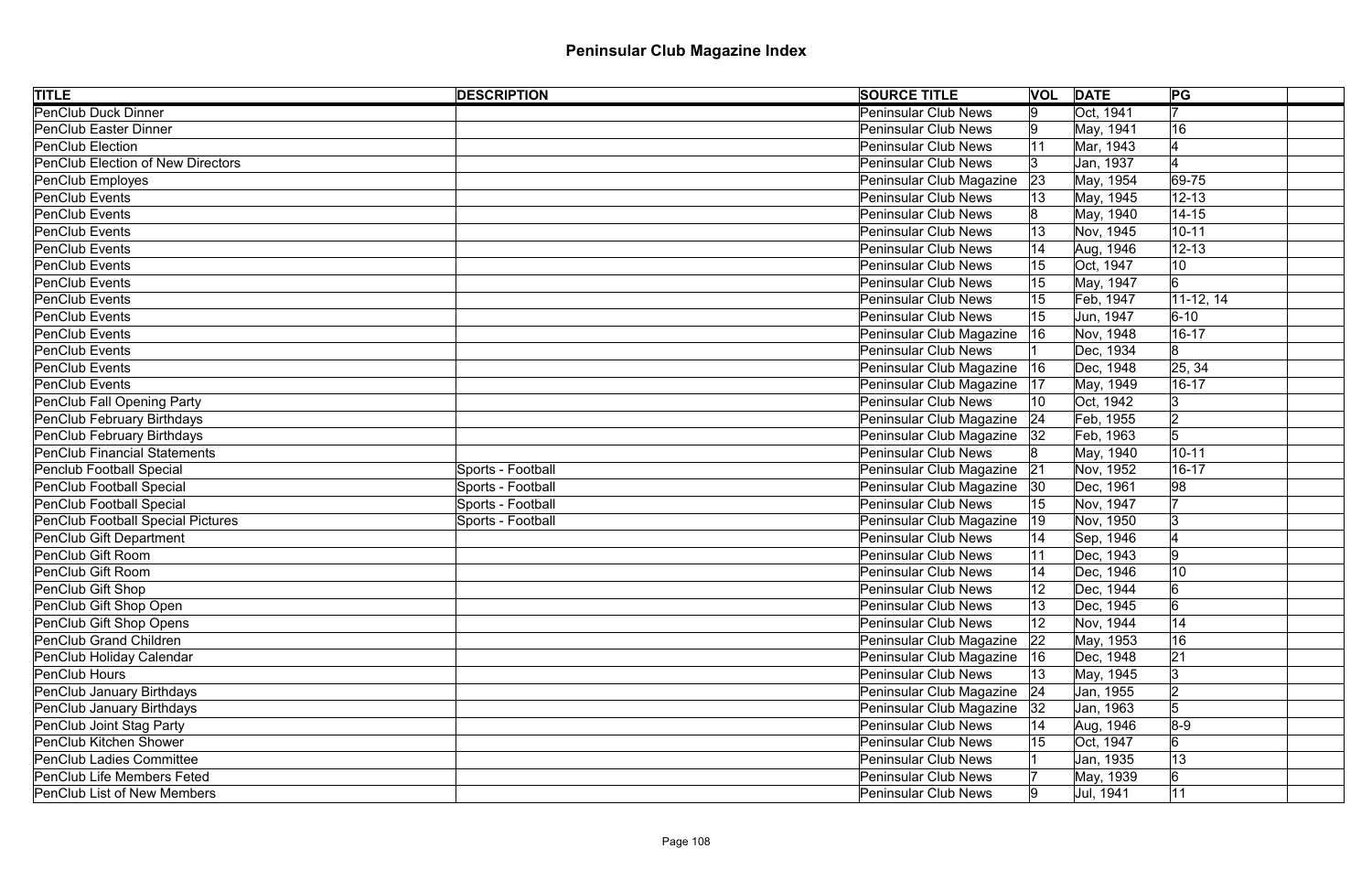| <b>TITLE</b>                                             | <b>DESCRIPTION</b>                         | <b>SOURCE TITLE</b>         | <b>VOL DATE</b> |                    | PG                     |  |
|----------------------------------------------------------|--------------------------------------------|-----------------------------|-----------------|--------------------|------------------------|--|
| PenClub Magazine                                         |                                            | Peninsular Club Magazine    | 16              | Dec, 1948          | $\overline{62-63, 65}$ |  |
| PenClub Manager Attends Convention                       |                                            | Peninsular Club News        | 12              | Feb, 1944          | 10                     |  |
| PenClub Manager Honored                                  |                                            | Peninsular Club Magazine    | 16              | Sep, 1948          | 14                     |  |
| PenClub Members Active in Chest Drive                    | <b>Community Chest Campaign</b>            | <b>Peninsular Club News</b> |                 | Oct, 1940          | 11                     |  |
| PenClub Members active in War Chest campaign             | WWII - War Chest Campaign                  | Peninsular Club News        |                 | Oct, 1945          | 5                      |  |
| PenClub Members Active in War Fund Drive                 | Lawrence, Howard C.                        | Peninsular Club News        |                 | Oct, 1943          |                        |  |
| PenClub Members Active in War Fund Drive                 | Hutchins, Lee W.                           | <b>Peninsular Club News</b> | 11              | Oct, 1943          |                        |  |
| <b>PenClub Members Hold Annual Reunion</b>               |                                            | Peninsular Club News        |                 | Jan, 1942          | 13                     |  |
| <b>PenClub Members in the News</b>                       |                                            | <b>Peninsular Club News</b> |                 | May, 1942          | 12                     |  |
| <b>PenClub Members Information</b>                       |                                            | Peninsular Club News        |                 | Apr, 1937          | $12 - 13$              |  |
| PenClub Members Invited To Join Spring Lake Country Club |                                            | Peninsular Club News        |                 | Apr, 1947          | $10 - 11$              |  |
| <b>PenClub Members List and Constitution</b>             |                                            | Peninsular Club Magazine    | 28              | Jun, 1959          | $15 - 51$              |  |
| PenClub Membership                                       | <b>Waiting List for PenClub membership</b> | Peninsular Club News        |                 | May, 1946          | 9, 11                  |  |
| PenClub Membership Report                                |                                            | <b>Peninsular Club News</b> |                 | Dec, 1946          | 18, 20                 |  |
| PenClub Membership Roster                                |                                            | <b>Peninsular Club News</b> |                 | Jun, 1944          |                        |  |
| PenClub Membership Roster                                |                                            | Peninsular Club News        |                 | Sep, 1938          | 88-89                  |  |
| PenClub Membership Waiting List                          |                                            | <b>Peninsular Club News</b> | 13              | May, 1945          |                        |  |
| PenClub Membership Waiting List                          |                                            | <b>Peninsular Club News</b> | 13              | Oct, 1945          |                        |  |
| PenClub Membership Waiting List                          |                                            | <b>Peninsular Club News</b> |                 | Jan, 1944          |                        |  |
| PenClub Membership Waiting List                          |                                            | <b>Peninsular Club News</b> | 12              | Feb, 1944          | 5                      |  |
| PenClub Membership Waiting List                          |                                            | <b>Peninsular Club News</b> |                 | Dec, 1945          | 16                     |  |
| PenClub Membership Waiting List Grows                    |                                            | <b>Peninsular Club News</b> | 12              | Apr, 1944          | 3                      |  |
| PenClub Memberships Exceed Limits                        |                                            | Peninsular Club News        | $ 12\rangle$    | Mar, 1944          | $4-5$                  |  |
| PenClub Michigan vs. Northwestern Football Special       | Sports - PenClub Football Special          | <b>Peninsular Club News</b> |                 | Nov, 1940          | 6                      |  |
| PenClub Modernization Nears Completion                   |                                            | Peninsular Club News        | 15              | Oct, 1947          | $3 - 4$                |  |
| <b>PenClub Modernization Progress</b>                    |                                            | <b>Peninsular Club News</b> |                 | Jan, 1948          | $4-5, 7, 9, 11$        |  |
| PenClub New Cocktail Lounge                              |                                            | <b>Peninsular Club News</b> |                 | Dec, 1934          | $3 - 4$                |  |
| PenClub new Maitre de 'Hote                              | Jordans, Frank                             | Peninsular Club News        |                 | Nov, 1941          | 11                     |  |
| PenClub New Member Stag                                  |                                            | <b>Peninsular Club News</b> |                 | Dec, 1934          | 13                     |  |
| <b>PenClub New Members</b>                               |                                            | Peninsular Club News        | 19              | Aug, 1941          | 10                     |  |
| <b>PenClub New Members</b>                               |                                            | Peninsular Club News        |                 | Dec, 1941          |                        |  |
| <b>PenClub New Members</b>                               |                                            | <b>Peninsular Club News</b> |                 | Mar, 1943          |                        |  |
| <b>PenClub New members</b>                               |                                            | <b>Peninsular Club News</b> |                 | Jan-Feb, 1946   15 |                        |  |
| <b>PenClub New Members</b>                               |                                            | Peninsular Club News        | 11              | Feb, 1943          |                        |  |
| <b>PenClub New Members</b>                               |                                            | <b>Peninsular Club News</b> |                 | Dec, 1934          |                        |  |
| <b>PenClub New Members</b>                               |                                            | <b>Peninsular Club News</b> |                 | Jan, 1935          |                        |  |
| <b>PenClub New Members</b>                               |                                            | <b>Peninsular Club News</b> |                 | Apr, 1936          | 12                     |  |
| <b>PenClub New Members</b>                               |                                            | <b>Peninsular Club News</b> |                 | May, 1936          | 10                     |  |
| <b>PenClub New Members</b>                               |                                            | <b>Peninsular Club News</b> |                 | Nov, 1936          |                        |  |
| <b>PenClub New Members</b>                               |                                            | Peninsular Club Magazine    | 17              | Sep, 1949          | 26                     |  |
| <b>PenClub New Members Admitted</b>                      |                                            | Peninsular Club News        | $ 12\rangle$    | Aug, 1944          | 6                      |  |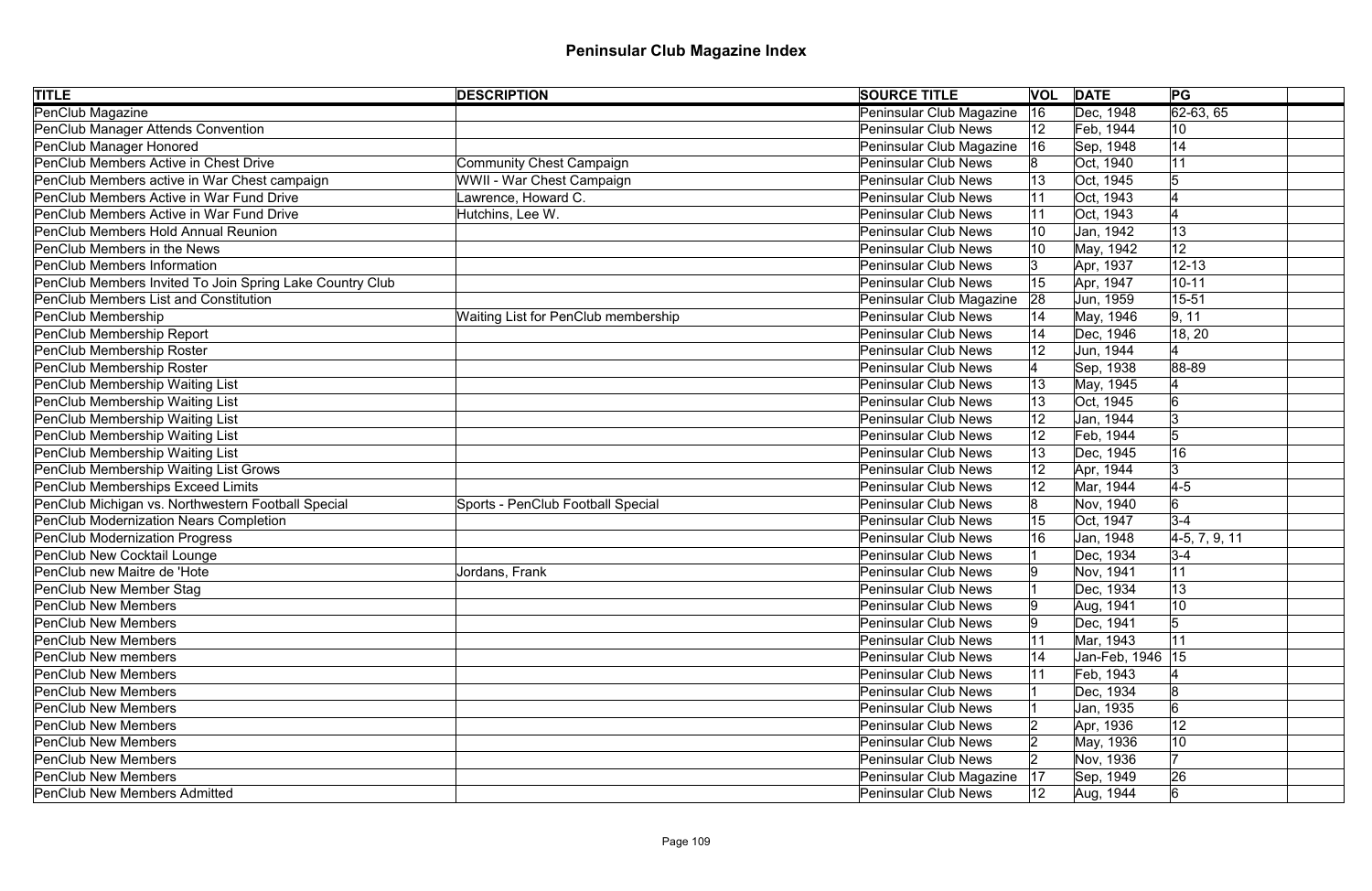| <b>TITLE</b>                                   | <b>DESCRIPTION</b>                    | <b>SOURCE TITLE</b>           | <b>VOL DATE</b> |              | PG             |  |
|------------------------------------------------|---------------------------------------|-------------------------------|-----------------|--------------|----------------|--|
| <b>PenClub New Members Admitted</b>            |                                       | <b>Peninsular Club News</b>   | $ 13\rangle$    | Aug, 1945    |                |  |
| <b>PenClub New Members Welcomed</b>            |                                       | Peninsular Club News          | Ι9              | Feb, 1941    |                |  |
| <b>PenClub New Officers</b>                    |                                       | <b>Peninsular Club News</b>   | 19              | Apr, 1941    |                |  |
| PenClub New Official and Director              |                                       | Peninsular Club News          |                 | May, 1948    | 13             |  |
| PenClub new staff member                       | DeHaan, Gordon, manages Keyhole Grill | <b>Peninsular Club News</b>   |                 | Nov, 1946    | 10             |  |
| PenClub New Year's party pictures              |                                       | Peninsular Club News          |                 | Feb, 1947    | $4-5$          |  |
| <b>PenClub Nominating Committee Appointed</b>  |                                       | <b>Peninsular Club News</b>   |                 | Feb, 1942    | 12             |  |
| <b>PenClub Nominees For Election</b>           |                                       | <b>Peninsular Club News</b>   |                 | Feb, 1941    | $11 - 12$      |  |
| PenClub Offers Box Luncheons                   |                                       | <b>Peninsular Club News</b>   |                 | Jun, 1942    | 17             |  |
| <b>PenClub Officers</b>                        |                                       | Peninsular Club News          |                 | Nov, 1940    | 14             |  |
| <b>PenClub Officers</b>                        |                                       | Peninsular Club News          |                 | Mar, 1942    | 15             |  |
| <b>PenClub Officers</b>                        |                                       | <b>Peninsular Club News</b>   |                 | Mar, 1946    | $4-5$          |  |
| <b>PenClub Officers</b>                        |                                       | Peninsular Club News          | 11              | Apr, 1943    | $8-9$          |  |
| <b>PenClub Officers</b>                        |                                       | Peninsular Club Magazine      | 38              | Roster, 1969 | 6              |  |
| <b>PenClub Officers</b>                        |                                       | Peninsular Club News          |                 | Jan, 1940    | 14             |  |
| <b>PenClub Officers and Affiliated Clubs</b>   |                                       | <b>Peninsular Club News</b>   |                 | Feb, 1941    | 15             |  |
| <b>PenClub Officers and Directors</b>          |                                       | Peninsular Club Magazine      | 28              | Jun, 1959    | $10 - 11$      |  |
| <b>PenClub Officers and Directors</b>          |                                       | <b>Peninsular Club News</b>   |                 | Dec, 1934    |                |  |
| <b>PenClub Officers and Directors</b>          |                                       | <b>Peninsular Club News</b>   |                 | Apr, 1935    |                |  |
| <b>PenClub Officers and Directors</b>          |                                       | <b>Peninsular Club News</b>   |                 | Jan, 1936    | 5              |  |
| <b>PenClub Officers and Directors</b>          |                                       | Peninsular Club News          | 13              | Apr, 1945    | $4-5$          |  |
| <b>PenClub Officers and Directors</b>          |                                       | Peninsular Club Magazine      | 20              | May, 1951    | $\overline{2}$ |  |
| PenClub Open House                             |                                       | Peninsular Club News          |                 | Nov, 1947    | $8-9$          |  |
| <b>PenClub Opening Fall Party</b>              |                                       | <b>Peninsular Club News</b>   |                 | Oct, 1941    | 3, 5           |  |
| PenClub Other Officers and Directors           |                                       | Peninsular Club News          |                 | Sep, 1938    | $8-9$          |  |
| <b>PenClub Past Presidents</b>                 |                                       | Peninsular Club Magazine      | 28              | Jun, 1959    | 53             |  |
| PenClub Pictures Tell Story of Club's Progress |                                       | Peninsular Club News          |                 | Feb, 1940    |                |  |
| PenClub Pig Luncheon                           | Ross-Roy Farm                         | Peninsular Club News          | 19.             | Jan, 1941    | 10             |  |
| PenClub President Responds to Complaints       | New York Athletic Club                | Peninsular Club News          | 11              | Aug, 1943    | 14             |  |
| PenClub President's Message                    |                                       | Peninsular Club News          |                 | May, 1940    | 9              |  |
| PenClub President's Message                    |                                       | Peninsular Club News          |                 | Dec, 1940    |                |  |
| <b>PenClub Rehabilitation Underway</b>         |                                       | Peninsular Club News          |                 | Aug, 1945    | $3 - 4$        |  |
| <b>PenClub Renovation of Kitchen</b>           |                                       | Peninsular Club News          | 13.             | Apr, 1937    | 8              |  |
| PenClub Roster, 1971                           |                                       | Peninsular Club Magazine      | 36              | Roster, 1971 | $6 - 64$       |  |
| PenClub Ryde's Masseur Department              |                                       | <b>Peninsular Club News</b>   |                 | Apr, 1935    | 12             |  |
| <b>PenClub Service Roster</b>                  | PenClub In the Service                | Peninsular Club News          |                 | May, 1945    | $7-9$          |  |
| <b>PenClub Service Roster</b>                  | PenClub In the Service                | <b>Peninsular Club News</b>   | 13              | Oct, 1945    | $9 - 11$       |  |
| <b>PenClub Service Roster</b>                  | PenClub In the Service                | Peninsular Club News          | 13              | Nov, 1945    | $7-9$          |  |
| <b>PenClub Service Staff</b>                   |                                       | Peninsular Club Magazine      | 29              | Jun, 1960    | 61             |  |
| <b>PenClub Service Staff</b>                   |                                       | Peninsular Club Magazine   18 |                 | Apr, 1950    | 25             |  |
| <b>PenClub Service Staff</b>                   |                                       | Peninsular Club Magazine   17 |                 | Sep, 1949    | 25             |  |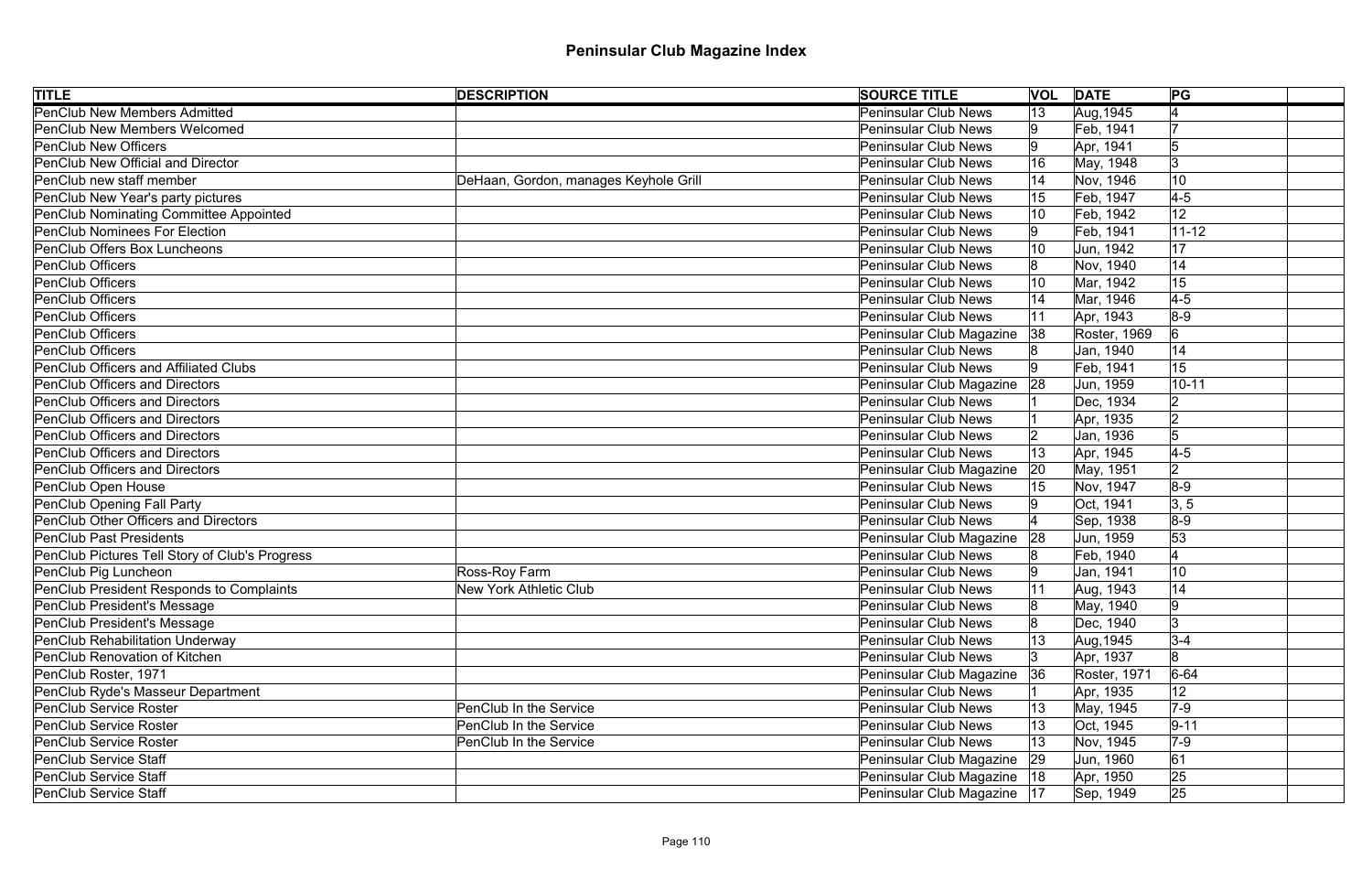| <b>TITLE</b>                                       | <b>DESCRIPTION</b>                              | <b>SOURCE TITLE</b>         |    | <b>VOL DATE</b> | PG              |  |
|----------------------------------------------------|-------------------------------------------------|-----------------------------|----|-----------------|-----------------|--|
| <b>PenClub Service Staff</b>                       |                                                 | Peninsular Club Magazine    | 17 | Oct, 1949       | $\overline{28}$ |  |
| <b>PenClub Services</b>                            |                                                 | <b>Peninsular Club News</b> | 15 | Mar, 1947       | 10              |  |
| PenClub Services to Resume in September            |                                                 | <b>Peninsular Club News</b> | 14 | Sep, 1946       | $3-4$           |  |
| PenClub Sons in the Service                        | Woodruff, Charles H.                            | <b>Peninsular Club News</b> |    | May, 1945       | 6               |  |
| PenClub Sons in the Service                        | Woodruff, Lee Mackie, Jr.                       | <b>Peninsular Club News</b> |    | May, 1945       | $6\overline{6}$ |  |
| PenClub Sons in the Service                        | Strahan, Pvt. Thomas W.                         | <b>Peninsular Club News</b> |    | Oct, 1945       | 8               |  |
| PenClub Sons in the Service                        | Knape, Pfc. Joseph J., Jr.                      | <b>Peninsular Club News</b> |    | Oct, 1945       | 8, 17           |  |
| PenClub Sons in the Service                        | Souter, Alfred William                          | <b>Peninsular Club News</b> |    | Nov, 1945       | 6               |  |
| PenClub Sons in the Service                        | Versluis, L. A., Jr.                            | <b>Peninsular Club News</b> |    | Nov, 1945       | 6, 10           |  |
| PenClub Special                                    | PenClub Special to Ann Arbor                    | Peninsular Club Magazine    | 25 | Nov, 1956       | $4-6$           |  |
| PenClub Special                                    | <b>Pictures of PenClub Special</b>              | Peninsular Club Magazine    | 25 | Dec, 1956       | 61              |  |
| PenClub Special                                    | Sports - PenClub Football Special               | Peninsular Club Magazine    | 28 | Nov, 1959       | 8               |  |
| PenClub Special                                    |                                                 | Peninsular Club Magazine    | 28 | Dec, 1959       | 57              |  |
| PenClub Special                                    |                                                 | Peninsular Club Magazine    | 29 | Oct, 1960       | $8-9$           |  |
| PenClub Special - Kentucky Derby                   | Sports - Kentucky Derby                         | Peninsular Club News        |    | Apr, 1940       | 12              |  |
| PenClub Special - Michigan vs. Michigan State      | Sports - Football, PenClub Special              | Peninsular Club Magazine    | 30 | Oct, 1961       | $8-9$           |  |
| PenClub Special Pictures                           |                                                 | Peninsular Club Magazine    | 29 | Dec, 1960       | 52              |  |
| PenClub Special Pictures                           |                                                 | Peninsular Club Magazine    | 30 | Dec, 1961       | 98              |  |
| PenClub Special to Ann Arbor                       | Sports - PenClub Special - U. of M. vs M. S. U. | Peninsular Club Magazine    | 25 | Oct, 1956       | $4-5$           |  |
| PenClub Special to Ann Arbor                       | Sports - PenClub special - U of M vs. Navy      | Peninsular Club Magazine    | 27 | Oct, 1958       | 17              |  |
| PenClub Stag - March 17                            |                                                 | <b>Peninsular Club News</b> |    | Mar, 1947       | 3               |  |
| PenClub Stag and Turkey Shoot - December 15        |                                                 | <b>Peninsular Club News</b> |    | Dec, 1947       | 6               |  |
| PenClub Stag Pictures                              |                                                 | <b>Peninsular Club News</b> |    | Dec, 1945       |                 |  |
| PenClub Stagette Pictures                          |                                                 | <b>Peninsular Club News</b> |    | Mar, 1940       | $10 - 11$       |  |
| PenClub Standing Committees                        |                                                 | Peninsular Club News        |    | Sep, 1938       | 90              |  |
| PenClub Story                                      | St. Paul Athletic Club Magazine                 | Peninsular Club Magazine    | 30 | Jul, 1961       | 5               |  |
| PenClub Summer Schedule                            |                                                 | Peninsular Club News        |    | Jun, 1940       |                 |  |
| PenClub Summer Schedule                            |                                                 | <b>Peninsular Club News</b> |    | Jun, 1944       |                 |  |
| PenClub Summer Schedule                            |                                                 | <b>Peninsular Club News</b> | 12 | Jul, 1944       | IЭ              |  |
| PenClub Summer Schedule                            |                                                 | <b>Peninsular Club News</b> | 13 | Jun, 1945       | 5               |  |
| PenClub Sunday Buffet Suppers                      |                                                 | <b>Peninsular Club News</b> |    | Jul, 1943       | $5-6$           |  |
| PenClub Sunday Forums                              |                                                 | <b>Peninsular Club News</b> |    | Jan, 1935       |                 |  |
| PenClub Sunday Forums Discontinued For the Season  |                                                 | <b>Peninsular Club News</b> |    | Apr, 1935       |                 |  |
| PenClub Suspends Operations at Spring Lake Club    | <b>Spring Lake Country Club</b>                 | <b>Peninsular Club News</b> | 11 | Apr, 1943       | 6, 11           |  |
| PenClub Twenty-Five Year Club                      |                                                 | <b>Peninsular Club News</b> |    | Sep, 1946       | $10, 13-14$     |  |
| PenClub two dining rooms redecorated during summer |                                                 | Peninsular Club Magazine    | 16 | Oct, 1948       | 21              |  |
| PenClub Waiting List for Membership                | <b>Resident Membership Reaches Limit</b>        | <b>Peninsular Club News</b> | 11 | Nov, 1943       | 6, 10           |  |
| PenClub Waiting List for Membership Grows          |                                                 | <b>Peninsular Club News</b> | 13 | Jun, 1945       | 5               |  |
| <b>PenClub Welcomes New Members</b>                | PenClub's eleven new members                    | <b>Peninsular Club News</b> |    | Aug, 1946       | 11              |  |
| PenClub's Summer Stag                              |                                                 | <b>Peninsular Club News</b> |    | Aug, 1943       | 3               |  |
| Penclubber Breckenridge & Investors Diversified    | Breckenridge, Don                               | Peninsular Club Magazine    | 33 | Feb, 1964       | $ 32 - 34 $     |  |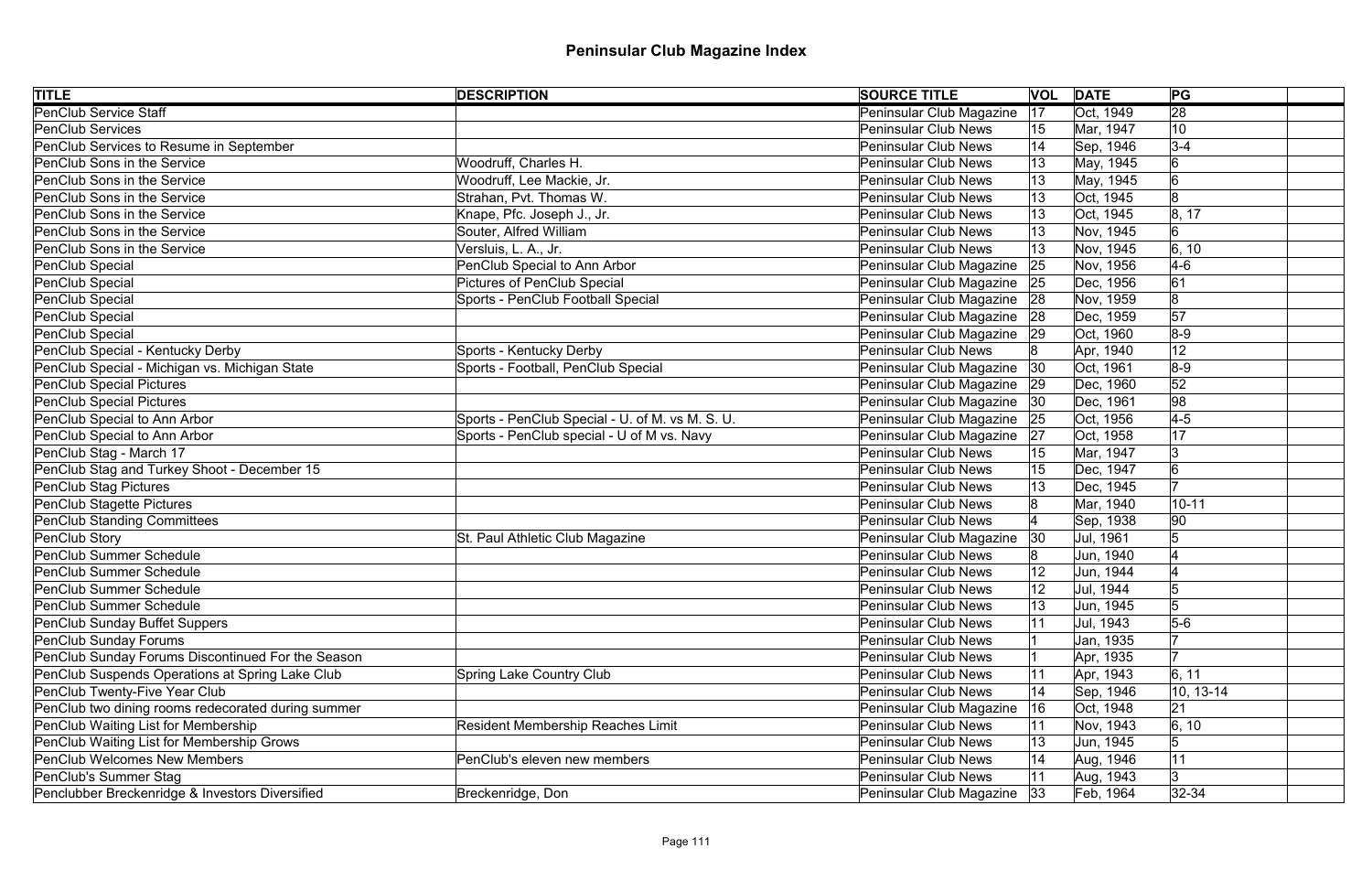| <b>TITLE</b>                                          | <b>DESCRIPTION</b>                            | <b>SOURCE TITLE</b>           | <b>VOL DATE</b> |                   | PG                |
|-------------------------------------------------------|-----------------------------------------------|-------------------------------|-----------------|-------------------|-------------------|
| <b>Penclubber Jerry Ford</b>                          | Ford, Jerry - house minority leader           | Peninsular Club Magazine 34   |                 | Feb, 1965         | $10 - 12$         |
| Penclubber Mark Builds Idea Into Successfulr Business | Little home office - little home theatre      | Peninsular Club Magazine 31   |                 | Dec, 1962         | $ 57-59$          |
| Penclubber Robert Hughes                              | Son follows father into engraving business    | Peninsular Club Magazine 26   |                 | Sep, 1957         | 28                |
| Penclubber Robert Hughes                              | Hughes, Garland C.                            | Peninsular Club Magazine   26 |                 | Sep, 1957         | 28                |
| Penclubber Robert Hughes                              | Hughes, Robert                                | Peninsular Club Magazine 26   |                 | Sep, 1957         | 28                |
| Penclubber Waldo Stoddard Visits Russia               | Stoddard, Waldo                               | Peninsular Club Magazine 31   |                 | Dec, 1962         | 94-95             |
| Penclubber's in Hawaii - The Outer Islands            |                                               | Peninsular Club Magazine   32 |                 | Oct, 1963         | 17                |
| Penclubber's in Hawaii Itinerary                      |                                               | Peninsular Club Magazine   32 |                 | Dec, 1963         | 47                |
| Penclubbers at work                                   | Meyers, C. B. - distribution company owner    | Peninsular Club Magazine 35   |                 | Winter, 1967-6827 |                   |
| Penclubbers Cruise Tour in Mid-August                 | Alaska-Canadian Cruise Tour                   | Peninsular Club Magazine 34   |                 | May, 1965         | 14                |
| Penclubbers Golf Championship                         | Sports - Golf                                 | Peninsular Club Magazine      | 32              | Sep, 1963         | 19                |
| Penclubbers Golf Tournament at Blythefield            | Sports - Golf                                 | Peninsular Club Magazine      | 32              | Jul, 1963         | $6-13,$           |
| Penclubbers in "Harvey"                               | Theater-in-the-Round                          | Peninsular Club Magazine      | 22              | Aug, 1953         | 5                 |
| Penclubbers in Hawaii                                 |                                               | Peninsular Club Magazine      | 32              | Sep, 1963         | 17                |
| Penclubbers in Hawaii Itinerary                       |                                               | Peninsular Club Magazine      | 33              | Jan, 1964         | 30                |
| Penclubbers in Hawaii Itinerary                       |                                               | Peninsular Club Magazine      | 32              | Nov, 1963         | 20                |
| Penclubbers in the Community                          | Penclubbers aid in dramatic sculpture exhibit | Peninsular Club Magazine      | 35              | Spring, 1969      | 37-39             |
| Penclubbers in the Community                          | <b>United Fund Drive</b>                      | Peninsular Club Magazine 36   |                 | Fall, 1970        | $ 31-32 $         |
| Penclubbers on the grow                               | Frank Grotenhuis' Agency                      | Peninsular Club Magazine 35   |                 | Fall, 1969        | 19-20             |
| Penclubbers working for you                           | <b>PenClub committees</b>                     | Peninsular Club Magazine 35   |                 | Fall, 1969        | $ 8-9 $           |
| Penclubbers' Alaska-Canadian Rockies Cruise Tour      |                                               | Peninsular Club Magazine   34 |                 | Mar, 1965         | $14 - 15$         |
| Penclubmag Predictions                                |                                               | Peninsular Club Magazine 24   |                 | Apr, 1955         | $ 24-27$          |
| <b>Peninsular Calendar</b>                            |                                               | Peninsular Club Magazine 35   |                 | Winter, 1967-6859 |                   |
| Peninsular Calendar                                   |                                               | Peninsular Club Magazine 35   |                 | Spring, 1968      | 45                |
| Peninsular Club                                       | <b>History of Peninsular Club</b>             | Peninsular Club Magazine 23   |                 | May, 1954         | $4-5$             |
| Peninsular Club - a Thumbnail Sketch                  |                                               | Peninsular Club Magazine   32 |                 | Jun, 1963         | $6-7$             |
| Peninsular Club Ambassadors - Dancing                 | Rowe Ambassadors                              | Peninsular Club News          |                 | Dec, 1942         |                   |
| Peninsular Club Annual Financial Report               |                                               | Peninsular Club Magazine      | 29              | Jul, 1960         | 18-20             |
| Peninsular Club Balance Sheet                         |                                               | Peninsular Club News          |                 | May, 1937         | $5-8$             |
| <b>Peninsular Club Balance Sheet</b>                  |                                               | <b>Peninsular Club News</b>   |                 | May, 1938         |                   |
| <b>Peninsular Club Boards and Committees</b>          |                                               | Peninsular Club Magazine 30   |                 | Dec, 1961         | 11, 13            |
| Peninsular Club Building                              |                                               | Peninsular Club News          |                 | Jan, 1936         | Cover             |
| Peninsular Club Christmas Stag Pictures               |                                               | Peninsular Club Magazine 31   |                 | Mar, 1962         | 39                |
| Peninsular Club Committees, 1961-1962                 |                                               | Peninsular Club Magazine   30 |                 | Jun, 1961         |                   |
| Peninsular Club Committees, 1962-1963                 |                                               | Peninsular Club Magazine 31   |                 | Jun, 1962         |                   |
| Peninsular Club Constitution                          |                                               | Peninsular Club Magazine 24   |                 | Jun, 1955         | 46-47, 49-56      |
| Peninsular Club Constitution                          |                                               | Peninsular Club Magazine   30 |                 | Jun, 1961         | 46-60             |
| Peninsular Club Constitution                          |                                               | Peninsular Club Magazine 31   |                 | Jun, 1962         | 46-60             |
| Peninsular Club Daily Calendar                        |                                               | Peninsular Club News          |                 | Nov, 1938         | <b>Back Cover</b> |
| Peninsular Club Directors                             |                                               | Peninsular Club Magazine   18 |                 | Apr, 1950         | $2 - 3$           |
| <b>Peninsular Club Directors and Officers</b>         |                                               | Peninsular Club Magazine   17 |                 | Jan, 1949         | $\overline{5}$    |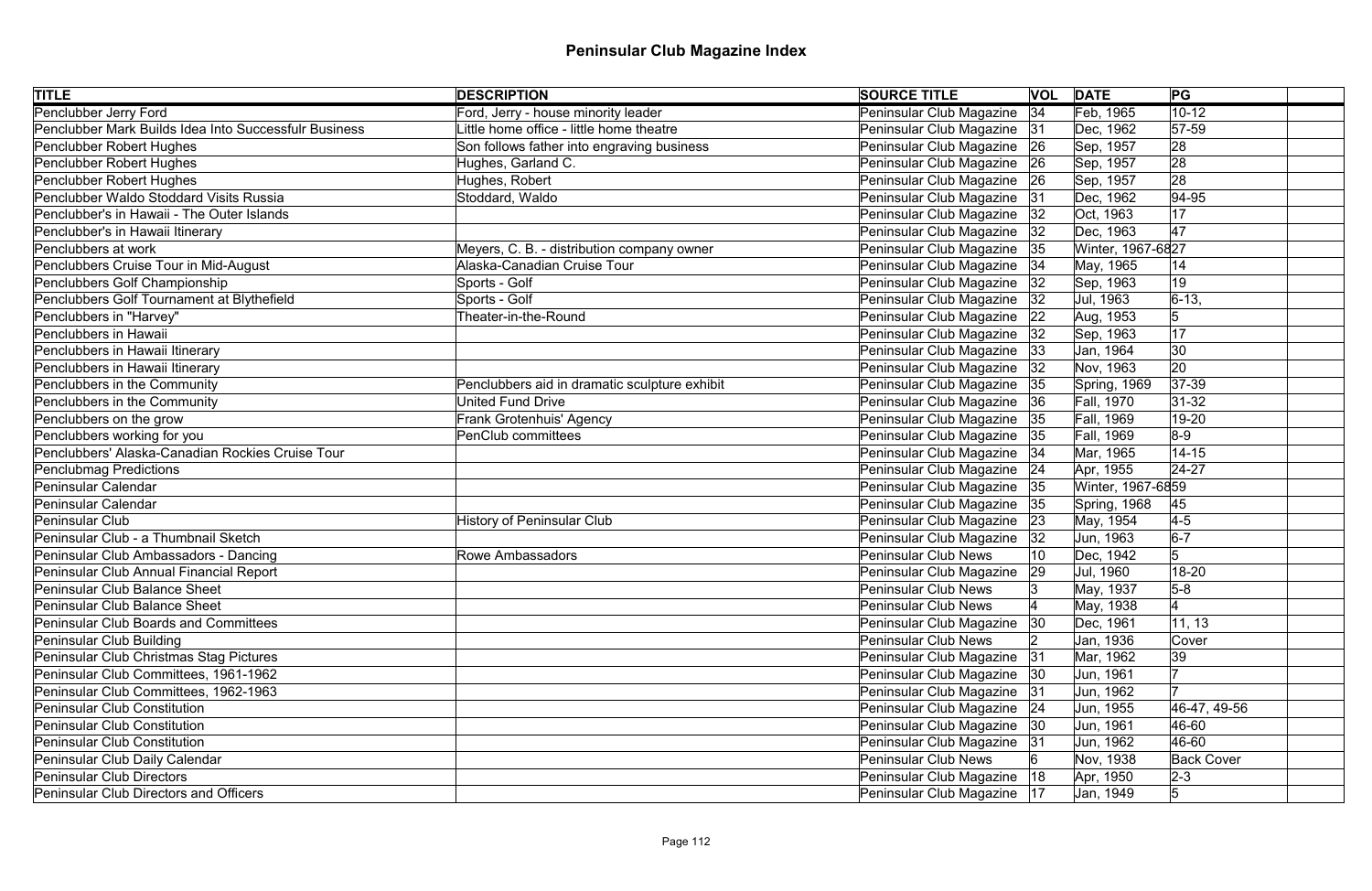| <b>TITLE</b>                                      | <b>DESCRIPTION</b>                            | <b>SOURCE TITLE</b>           |    | <b>VOL DATE</b> | PG                 |
|---------------------------------------------------|-----------------------------------------------|-------------------------------|----|-----------------|--------------------|
| <b>Peninsular Club Elections</b>                  | <b>Elected Members of Penclub Board</b>       | Peninsular Club Magazine      | 21 | Apr, 1952       | 14                 |
| Peninsular Club Employes                          |                                               | Peninsular Club Magazine      | 16 | Sep, 1948       | 16                 |
| Peninsular Club Golf School Popular               |                                               | Peninsular Club News          |    | Feb, 1936       | 6                  |
| Peninsular Club Hall of Fame Nominees             | Vandenberg, Senator Arthur H.                 | <b>Peninsular Club News</b>   |    | Jan, 1936       |                    |
| Peninsular Club Hall of Fame Nominees             | Wallace, W. J.                                | <b>Peninsular Club News</b>   |    | Jan, 1936       |                    |
| Peninsular Club Hall of Fame Nominees             | Taliaferro, Harry M.                          | <b>Peninsular Club News</b>   |    | Jan, 1936       |                    |
| Peninsular Club Hall of Fame Nominees             | Cassleman, John R.                            | <b>Peninsular Club News</b>   |    | Jan, 1936       |                    |
| Peninsular Club Hall of Fame Nominees             | Buckner, Samuel G.                            | <b>Peninsular Club News</b>   |    | Jan, 1936       |                    |
| Peninsular Club Hall of Fame Nominees             | Ransford, C.O.                                | <b>Peninsular Club News</b>   |    | Jan, 1936       |                    |
| Peninsular Club Hall of Fame Nominees             | Hoagland, W. W.                               | <b>Peninsular Club News</b>   |    | Jan, 1936       |                    |
| Peninsular Club Hall of Fame Nominees             | Barnett, Stanley W.                           | <b>Peninsular Club News</b>   |    | Jan, 1936       |                    |
| Peninsular Club Hall of Fame Nominees             | Mulnix, Lee                                   | Peninsular Club News          |    | Jan, 1936       |                    |
| Peninsular Club Hall of Fame Nominees             | Sparks, Frank                                 | <b>Peninsular Club News</b>   |    | Jan, 1936       |                    |
| Peninsular Club Hall of Fame Nominees             | McFadyen, Alex. T.                            | <b>Peninsular Club News</b>   |    | Jan, 1936       |                    |
| Peninsular Club Hall of Fame Nominees             | Woodruff, Lee                                 | <b>Peninsular Club News</b>   |    | Jan, 1936       |                    |
| Peninsular Club Hall of Fame Nominees             | McKay, Frank D.                               | <b>Peninsular Club News</b>   |    | Jan, 1936       |                    |
| Peninsular Club Hall of Fame Nominees             | Stevens, Joe, Jr.                             | <b>Peninsular Club News</b>   |    | Jan, 1936       |                    |
| Peninsular Club Hall of Fame Nominees             | Brown, Wallace E.                             | Peninsular Club News          |    | Jan, 1936       |                    |
| Peninsular Club Magazine Salutes                  | Michigan Litho                                | Peninsular Club Magazine      | 32 | Aug, 1963       | 21                 |
| Peninsular Club Members Active on Red Cross Drive | <b>Red Cross</b>                              | <b>Peninsular Club News</b>   |    | Mar, 1946       | 10                 |
| Peninsular Club Modernization Committee           |                                               | <b>Peninsular Club News</b>   |    | May, 1937       | 9                  |
| Peninsular Club Modernization Program             |                                               | <b>Peninsular Club News</b>   |    | May, 1938       | 6                  |
| Peninsular Club News Awarded National Honors      |                                               | <b>Peninsular Club News</b>   |    | Apr, 1935       | 8                  |
| Peninsular Club November Activities               |                                               | <b>Peninsular Club News</b>   |    | Nov, 1934       | $8-9$              |
| Peninsular Club of Grand Rapids                   | <b>History of Peninsular Club</b>             | Peninsular Club Magazine   24 |    | Jun, 1955       | $\vert 7, 9 \vert$ |
| Peninsular Club of Grand Rapids                   | Background of Peninsular Club of Grand Rapids | Peninsular Club Magazine 25   |    | Jun, 1956       |                    |
| Peninsular Club Officers and Directors            |                                               | Peninsular Club Magazine   30 |    | Jun, 1961       | $12 - 13$          |
| Peninsular Club Officers and Directors            |                                               | Peninsular Club Magazine 31   |    | Jun, 1962       | $12 - 13$          |
| Peninsular Club Personalities                     |                                               | Peninsular Club News          |    | May, 1935       | $6-7$              |
| Peninsular Club Personals                         |                                               | <b>Peninsular Club News</b>   |    | Apr, 1936       | $8-9, 14$          |
| Peninsular Club Personals                         |                                               | <b>Peninsular Club News</b>   |    | May, 1936       | $8-9$              |
| Peninsular Club Roster                            |                                               | Peninsular Club Magazine      | 23 | May, 1954       | 33-57              |
| Peninsular Club Roster                            |                                               | Peninsular Club Magazine 24   |    | Jun, 1955       | $11 - 45$          |
| Peninsular Club Roster                            |                                               | Peninsular Club Magazine 25   |    | Jun, 1956       | 13-47              |
| Peninsular Club Roster                            |                                               | Peninsular Club Magazine   29 |    | Jun, 1960       | $17 - 51$          |
| Peninsular Club Roster                            |                                               | Peninsular Club Magazine   30 |    | Jun, 1961       | $ 17-51, 61 $      |
| Peninsular Club Roster                            |                                               | Peninsular Club Magazine      | 31 | Jun, 1962       | $17 - 51$          |
| Peninsular Club Roster                            |                                               | Peninsular Club Magazine 38   |    | Roster, 1969    |                    |
| Peninsular Club Service Features                  |                                               | <b>Peninsular Club News</b>   |    | Oct, 1936       | 11                 |
| Peninsular Club Service Roster                    | WWII                                          | <b>Peninsular Club News</b>   |    | Jan, 1942       | 12                 |
| Peninsular Club Service Roster                    | <b>WWII</b>                                   | <b>Peninsular Club News</b>   | 10 | Feb, 1942       | 8                  |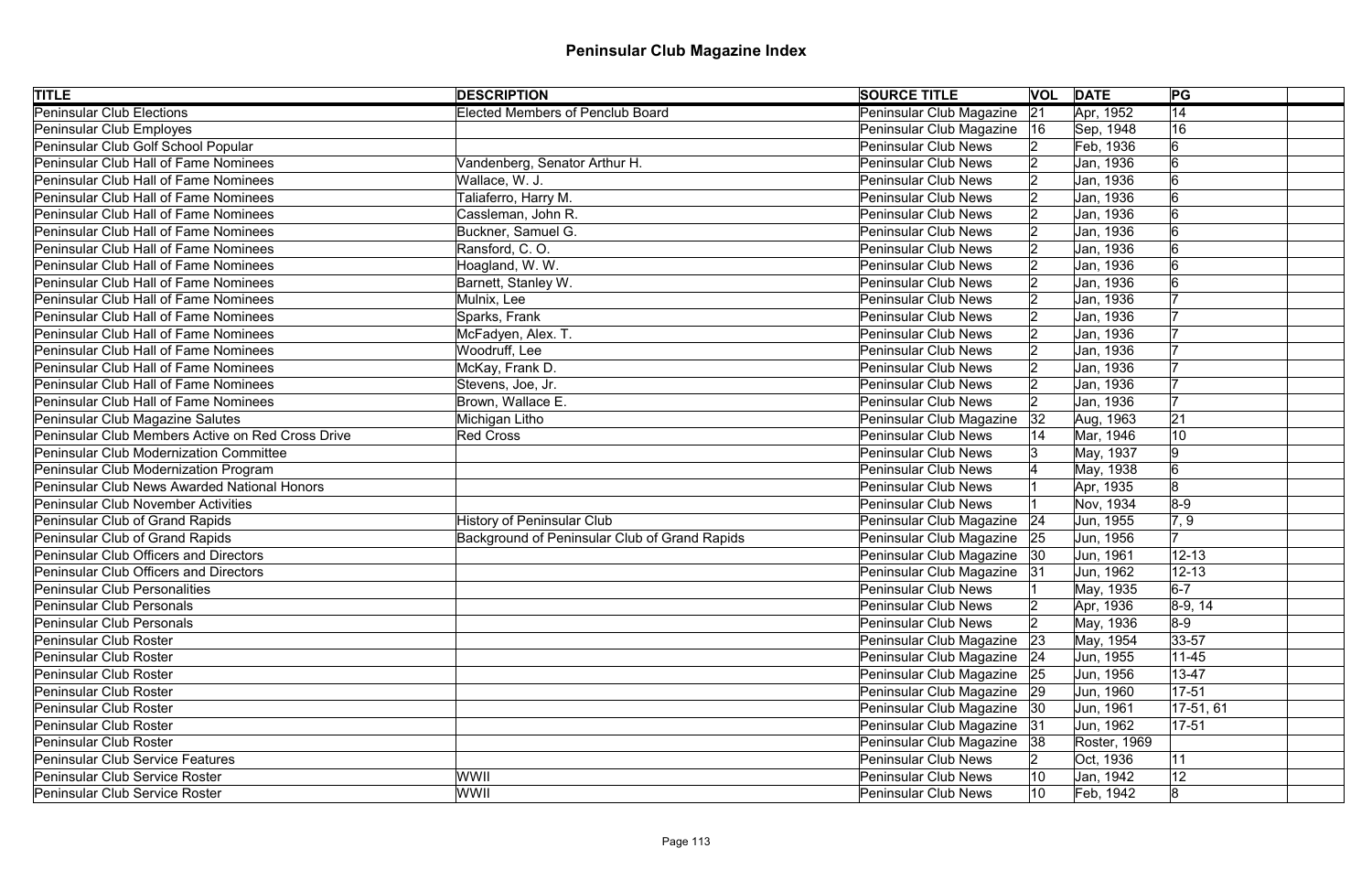| <b>TITLE</b>                   | <b>DESCRIPTION</b> | <b>SOURCE TITLE</b>         | <b>VOL</b>   | <b>DATE</b> | PG              |
|--------------------------------|--------------------|-----------------------------|--------------|-------------|-----------------|
| Peninsular Club Service Roster | <b>WWII</b>        | <b>Peninsular Club News</b> | 10           | Mar, 1942   |                 |
| Peninsular Club Service Roster | WWII               | <b>Peninsular Club News</b> | 10           | May, 1942   | 5               |
| Peninsular Club Service Roster | <b>WWII</b>        | <b>Peninsular Club News</b> | 10           | Jun, 1942   | 9               |
| Peninsular Club Service Roster | WWII               | <b>Peninsular Club News</b> |              | Feb, 1945   | $7-9$           |
| Peninsular Club Service Roster | WWII               | <b>Peninsular Club News</b> | 11           | Feb, 1943   | $12 - 13$       |
| Peninsular Club Service Roster | WWII               | <b>Peninsular Club News</b> |              | Mar, 1943   | $8-9$           |
| Peninsular Club Service Roster | WWII               | <b>Peninsular Club News</b> | 10           | Jul, 1942   | 10              |
| Peninsular Club Service Roster | WWII               | <b>Peninsular Club News</b> |              | Aug, 1942   |                 |
| Peninsular Club Service Roster | WWII               | <b>Peninsular Club News</b> | 10           | Sep, 1942   | $\overline{8}$  |
| Peninsular Club Service Roster | WWII               | <b>Peninsular Club News</b> | 10           | Nov, 1942   | $6\overline{6}$ |
| Peninsular Club Service Roster | WWII               | <b>Peninsular Club News</b> |              | Mar, 1945   | $7-9$           |
| Peninsular Club Service Roster | WWII               | <b>Peninsular Club News</b> |              | Dec, 1942   | 14              |
| Peninsular Club Service Roster | WWII               | <b>Peninsular Club News</b> | 11           | Jan, 1943   | 11              |
| Peninsular Club Service Roster | <b>WWII</b>        | <b>Peninsular Club News</b> |              | Apr, 1943   | $10 - 11$       |
| Peninsular Club Service Roster | WWII               | <b>Peninsular Club News</b> |              | May, 1943   | $6-7$           |
| Peninsular Club Service Roster | WWII               | <b>Peninsular Club News</b> |              | Jun, 1943   | $8-9$           |
| Peninsular Club Service Roster | WWII               | <b>Peninsular Club News</b> | 11           | Jul, 1943   | $8-9$           |
| Peninsular Club Service Roster | <b>WWII</b>        | <b>Peninsular Club News</b> | 11           | Aug, 1943   | $10 - 11$       |
| Peninsular Club Service Roster | WWII               | <b>Peninsular Club News</b> | 11           | Sep, 1943   | $10 - 11$       |
| Peninsular Club Service Roster | <b>WWII</b>        | <b>Peninsular Club News</b> | 11           | Oct, 1943   | $8-9$           |
| Peninsular Club Service Roster | WWII               | <b>Peninsular Club News</b> | 11           | Nov, 1943   | $8-9$           |
| Peninsular Club Service Roster | WWII               | <b>Peninsular Club News</b> | 11           | Dec, 1943   | $10 - 11$       |
| Peninsular Club Service Roster | WWII               | <b>Peninsular Club News</b> | 12           | Jan, 1944   | $8-9$           |
| Peninsular Club Service Roster | WWII               | <b>Peninsular Club News</b> | 12           | Feb, 1944   | $6-8$           |
| Peninsular Club Service Roster | WWII               | <b>Peninsular Club News</b> | 12           | Mar, 1944   | $7-9$           |
| Peninsular Club Service Roster | WWII               | <b>Peninsular Club News</b> | 12           | Apr, 1944   | $7-9$           |
| Peninsular Club Service Roster | WWII               | <b>Peninsular Club News</b> |              | May, 1944   | $8 - 10$        |
| Peninsular Club Service Roster | WWII               | Peninsular Club News        | 12           | Jun, 1944   | $7-9$           |
| Peninsular Club Service Roster | WWII               | Peninsular Club News        | 12           | Jul, 1944   | $7-9$           |
| Peninsular Club Service Roster | WWII               | <b>Peninsular Club News</b> | 12           | Oct, 1944   | $ 7-9 $         |
| Peninsular Club Service Roster | <b>WWII</b>        | <b>Peninsular Club News</b> | 12           | Dec, 1944   | $13 - 15$       |
| Peninsular Club Service Roster | WWII               | <b>Peninsular Club News</b> |              | Apr, 1942   | 10              |
| Peninsular Club Service Roster | <b>WWII</b>        | <b>Peninsular Club News</b> | 10           | Oct, 1942   | 11              |
| Peninsular Club Service Roster | WWII               | <b>Peninsular Club News</b> | 12           | Aug, 1944   | $8-9, 12$       |
| Peninsular Club Service Roster | <b>WWII</b>        | <b>Peninsular Club News</b> | 12           | Sep, 1944   | $9 - 11$        |
| Peninsular Club Service Roster | WWII               | <b>Peninsular Club News</b> |              | Nov, 1944   | $7-9$           |
| Peninsular Club Service Roster | <b>WWII</b>        | <b>Peninsular Club News</b> | 13           | Jan, 1945   | $9 - 11$        |
| Peninsular Club Service Roster | WWII               | <b>Peninsular Club News</b> | 13           | Apr, 1945   | $7-9$           |
| Peninsular Club Service Roster | <b>WWII</b>        | <b>Peninsular Club News</b> | 13           | Uun, 1945   | $ 7-9 $         |
| Peninsular Club Service Roster | WWII               | <b>Peninsular Club News</b> |              | Aug, 1945   | $9 - 11$        |
| Peninsular Club Service Roster | <b>WWII</b>        | <b>Peninsular Club News</b> | $ 13\rangle$ | Sep, 1945   | $7-9$           |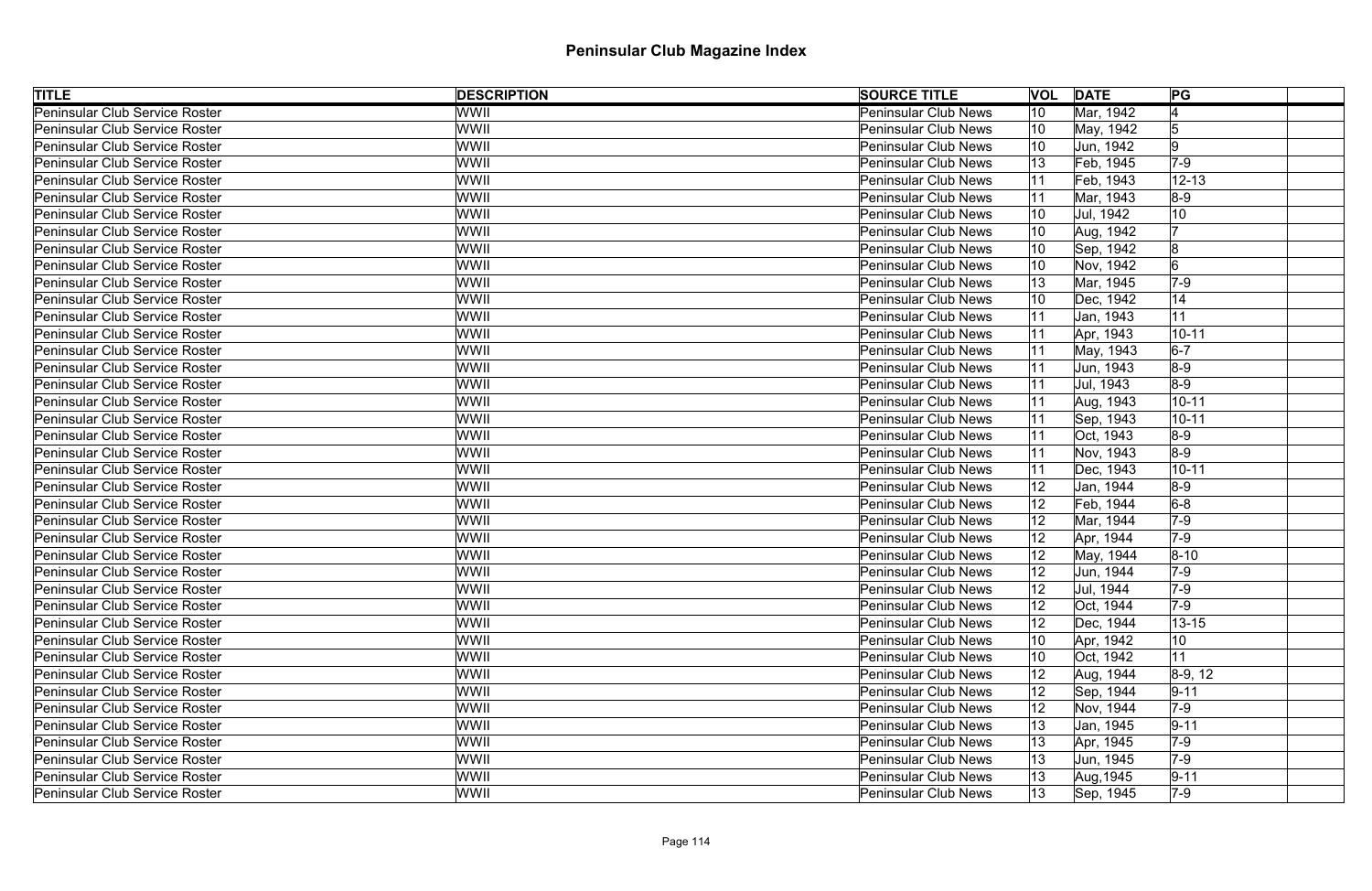| <b>TITLE</b>                                       | <b>DESCRIPTION</b>                       | <b>SOURCE TITLE</b>           |    | <b>VOL DATE</b>    | PG              |  |
|----------------------------------------------------|------------------------------------------|-------------------------------|----|--------------------|-----------------|--|
| <b>Peninsular Club Service Roster</b>              | <b>WWII</b>                              | <b>Peninsular Club News</b>   | 13 | Dec, 1945          | $13 - 15$       |  |
| Peninsular Club Service Roster                     | WWII                                     | <b>Peninsular Club News</b>   | 13 | Aug, 1945          | $9 - 11$        |  |
| Peninsular Club Sets Record for Membership in 1944 |                                          | <b>Peninsular Club News</b>   |    | Mar, 1945          | $\vert 3 \vert$ |  |
| Peninsular Club Space Aids Red Cross               | <b>Red Cross</b>                         | <b>Peninsular Club News</b>   |    | Jan-Feb, 1946   14 |                 |  |
| Peninsular Club Statement of Financial Condition   |                                          | Peninsular Club Magazine      | 24 | Sep, 1955          | 3               |  |
| Peninsular Club Style Show                         |                                          | Peninsular Club Magazine      | 31 | Sep, 1962          | 25              |  |
| Peninsular Club to Help Form Flyer Cadet Units     | <b>Aviation Cadet Unit</b>               | <b>Peninsular Club News</b>   |    | Oct, 1941          | 15              |  |
| Peninsular Club to Pay Tribute to Service Men      |                                          | Peninsular Club News          |    | Dec, 1941          | 12              |  |
| Peninsular Club To Pennsylvania Avenue?            | Allen, Roger                             | <b>Peninsular Club News</b>   |    | Sep, 1939          | 3, 11           |  |
| Peninsular Club Works Administration               | Barnes, Ray - sketch artist              | <b>Peninsular Club News</b>   |    | Sep, 1938          | $40 - 41$       |  |
| Peninsular Club, 1960-1961                         |                                          | Peninsular Club Magazine      | 29 | Jun, 1960          | $8-9$           |  |
| Peninsular Magazine Salutes                        | Knape and Vogt - new plant               | Peninsular Club Magazine      | 34 | Nov, 1965          | 23              |  |
| Peninsular Magazine Salutes                        | Detroit Ball Bearing Company - new plant | Peninsular Club Magazine      | 34 | Nov, 1965          | 23              |  |
| Peninsular-Blythefield Pin-Spillers                | Sports - Bowling                         | Peninsular Club News          |    | Dec, 1941          | 16              |  |
| Penny in Bowlingland                               | Sports - A few hints on bowling          | Peninsular Club Magazine      | 27 | Dec, 1958          | $ 42 - 43$      |  |
| Penny"s on the Line                                | <b>PenClub Events</b>                    | Peninsular Club Magazine      | 23 | Oct, 1954          | 14-19           |  |
| Penny's On The Line                                | <b>PenClub Events</b>                    | Peninsular Club Magazine      | 21 | Jan, 1952          | $8 - 11$        |  |
| Penny's on the Line                                | <b>PenClub Events</b>                    | Peninsular Club Magazine      | 21 | Feb, 1952          | $10 - 13$       |  |
| Penny's on the Line                                | <b>PenClub Events</b>                    | Peninsular Club Magazine      | 28 | Jan, 1959          | $12 - 15$       |  |
| Penny's on the Line                                | PenClub Events                           | Peninsular Club Magazine      | 28 | Feb, 1959          | $ 22 - 23 $     |  |
| Penny's on the Line                                | <b>PenClub Events</b>                    | Peninsular Club Magazine 21   |    | Mar, 1952          | $12 - 15$       |  |
| Penny's on the Line                                | <b>PenClub Events</b>                    | Peninsular Club Magazine 21   |    | Apr, 1952          | $12 - 13$       |  |
| Penny's on the Line                                | <b>PenClub Events</b>                    | Peninsular Club Magazine 21   |    | May, 1952          | $10 - 13$       |  |
| Penny's on the Line                                | PenClub Events                           | Peninsular Club Magazine      | 22 | Jan, 1953          | 16-17           |  |
| Penny's on the Line                                | <b>PenClub Events</b>                    | Peninsular Club Magazine 22   |    | Jan, 1953          | $16 - 17$       |  |
| Penny's on the Line                                | <b>PenClub Events</b>                    | Peninsular Club Magazine 22   |    | Feb, 1953          | 16-20           |  |
| Penny's on the Line                                | PenClub Events                           | Peninsular Club Magazine  22  |    | Mar, 1953          | $16 - 18$       |  |
| Penny's on the Line                                | <b>PenClub Events</b>                    | Peninsular Club Magazine 22   |    | Apr, 1953          | 16-19           |  |
| Penny's on the Line                                | <b>PenClub Events</b>                    | Peninsular Club Magazine 21   |    | Jun, 1952          | $10 - 12$       |  |
| Penny's on the Line                                | <b>PenClub Events</b>                    | Peninsular Club Magazine      | 21 | Jul, 1952          | $ 7 - 10 $      |  |
| Penny's on the Line                                | PenClub Events                           | Peninsular Club Magazine      | 21 | Aug, 1952          | $10-13$         |  |
| Penny's on the Line                                | <b>PenClub Events</b>                    | Peninsular Club Magazine      | 21 | Sep, 1952          | $18 - 21$       |  |
| Penny's on the Line                                | <b>PenClub Events</b>                    | Peninsular Club Magazine      | 21 | Oct, 1952          | $14 - 18$       |  |
| Penny's on the Line                                | PenClub Events                           | Peninsular Club Magazine      | 21 | Nov, 1952          | $18 - 21$       |  |
| Penny's on the Line                                | PenClub Events                           | Peninsular Club Magazine 21   |    | Dec, 1952          | $ 23 - 31 $     |  |
| Penny's on the Line                                | <b>PenClub Events</b>                    | Peninsular Club Magazine      | 22 | May, 1953          | $12 - 16$       |  |
| Penny's on the Line                                | PenClub Events                           | Peninsular Club Magazine      | 22 | Jun, 1953          | $12 - 15$       |  |
| Penny's on the Line                                | <b>PenClub Events</b>                    | Peninsular Club Magazine      | 22 | Jul, 1953          | $10 - 13$       |  |
| Penny's on the Line                                | PenClub Events                           | Peninsular Club Magazine   22 |    | Aug, 1953          | $ 8 - 13 $      |  |
| Penny's on the Line                                | <b>PenClub Events</b>                    | Peninsular Club Magazine 22   |    | Sep, 1953          | $15 - 17$       |  |
| Penny's on the Line                                | PenClub Events                           | Peninsular Club Magazine 22   |    | Oct, 1953          | $15 - 17$       |  |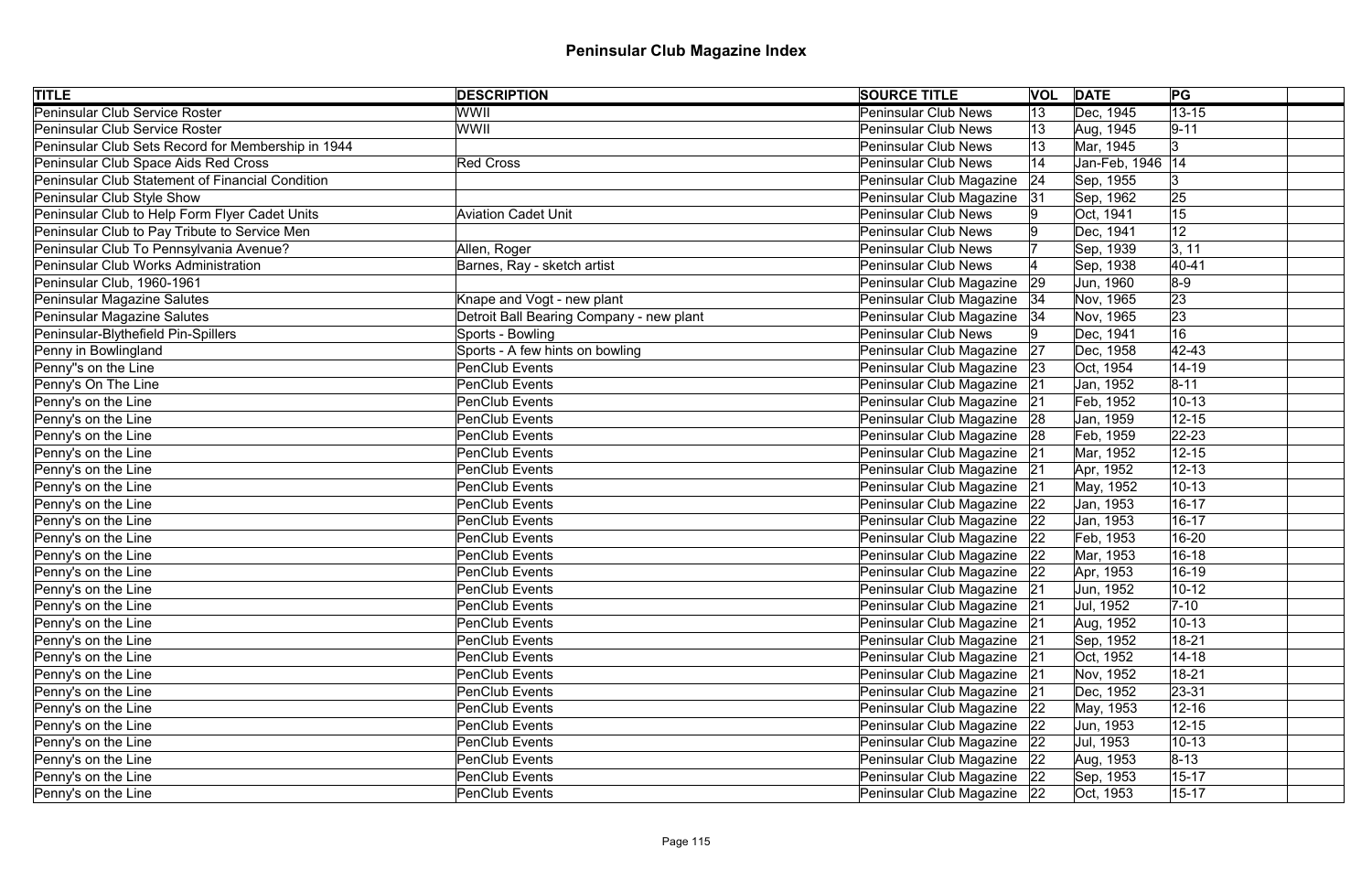| <b>TITLE</b>        | <b>DESCRIPTION</b>    | <b>SOURCE TITLE</b>           | VOL | <b>DATE</b> | PG          |
|---------------------|-----------------------|-------------------------------|-----|-------------|-------------|
| Penny's on the Line | <b>PenClub Events</b> | Peninsular Club Magazine 22   |     | Nov, 1953   | $12 - 16$   |
| Penny's on the Line | <b>PenClub Events</b> | Peninsular Club Magazine 22   |     | Dec, 1953   | 123-129     |
| Penny's on the Line | PenClub Events        | Peninsular Club Magazine 23   |     | Jan, 1954   | $14 - 17$   |
| Penny's on the Line | <b>PenClub Events</b> | Peninsular Club Magazine 23   |     | Feb, 1954   | $10 - 15$   |
| Penny's on the Line | <b>PenClub Events</b> | Peninsular Club Magazine   23 |     | Mar, 1954   | 16-20       |
| Penny's on the Line | PenClub Events        | Peninsular Club Magazine 23   |     | Aug, 1954   | 18-22       |
| Penny's on the Line | <b>PenClub Events</b> | Peninsular Club Magazine 23   |     | Sep, 1954   | $ 8-12 $    |
| Penny's on the Line | <b>PenClub Events</b> | Peninsular Club Magazine 23   |     | May, 1954   | $ 60 - 64$  |
| Penny's on the Line | <b>PenClub Events</b> | Peninsular Club Magazine 23   |     | Jun, 1954   | 18-20       |
| Penny's on the Line | <b>PenClub Events</b> | Peninsular Club Magazine 23   |     | Jul, 1954   | $9 - 12$    |
| Penny's on the Line | PenClub Events        | Peninsular Club Magazine      | 23  | Nov, 1954   | $20 - 24$   |
| Penny's on the Line | <b>PenClub Events</b> | Peninsular Club Magazine 23   |     | Dec, 1954   | 66-68       |
| Penny's on the Line | <b>PenClub Events</b> | Peninsular Club Magazine 24   |     | Jan, 1955   | 14-19       |
| Penny's on the Line | <b>PenClub Events</b> | Peninsular Club Magazine 24   |     | Feb, 1955   | $ 9-15 $    |
| Penny's on the Line | PenClub Events        | Peninsular Club Magazine 24   |     | Mar, 1955   | $10-12, 22$ |
| Penny's on the Line | <b>PenClub Events</b> | Peninsular Club Magazine 24   |     | Apr, 1955   | $13 - 16$   |
| Penny's on the Line | <b>PenClub Events</b> | Peninsular Club Magazine 24   |     | May, 1955   | $15 - 19$   |
| Penny's on the Line | <b>PenClub Events</b> | Peninsular Club Magazine 24   |     | Jul, 1955   | $ 11 - 17$  |
| Penny's on the Line | PenClub Events        | Peninsular Club Magazine 24   |     | Aug, 1955   | $14 - 17$   |
| Penny's on the Line | PenClub Events        | Peninsular Club Magazine 24   |     | Sep, 1955   | $ 24-25$    |
| Penny's on the Line | <b>PenClub Events</b> | Peninsular Club Magazine 24   |     | Oct, 1955   | $ 9-15 $    |
| Penny's on the Line | PenClub Events        | Peninsular Club Magazine 24   |     | Nov, 1955   | $7 - 11$    |
| Penny's on the Line | <b>PenClub Events</b> | Peninsular Club Magazine 24   |     | Dec, 1955   | 99-105      |
| Penny's on the Line | PenClub Events        | Peninsular Club Magazine 25   |     | Jan, 1956   | $14 - 17$   |
| Penny's on the Line | <b>PenClub Events</b> | Peninsular Club Magazine 25   |     | Feb, 1956   | 16-23       |
| Penny's on the Line | <b>PenClub Events</b> | Peninsular Club Magazine 25   |     | Mar, 1956   | $5-9, 31$   |
| Penny's on the Line | <b>PenClub Events</b> | Peninsular Club Magazine   25 |     | Apr, 1956   | $6-8$       |
| Penny's on the Line | <b>PenClub Events</b> | Peninsular Club Magazine 25   |     | May, 1956   | $ 9-12 $    |
| Penny's on the Line | <b>PenClub Events</b> | Peninsular Club Magazine 25   |     | Jul, 1956   | 19-25       |
| Penny's on the Line | <b>PenClub Events</b> | Peninsular Club Magazine      | 25  | Aug, 1956   | 19-23       |
| Penny's on the Line | <b>PenClub Events</b> | Peninsular Club Magazine 25   |     | Sep, 1956   | $10 - 13$   |
| Penny's on the Line | <b>PenClub Events</b> | Peninsular Club Magazine 25   |     | Oct, 1956   | $15 - 19$   |
| Penny's on the Line | PenClub Events        | Peninsular Club Magazine 25   |     | Nov, 1956   | $10 - 12$   |
| Penny's on the Line | PenClub Events        | Peninsular Club Magazine 25   |     | Dec, 1956   | 146-153     |
| Penny's on the Line | <b>PenClub Events</b> | Peninsular Club Magazine   26 |     | Jul, 1957   | $15 - 21$   |
| Penny's on the Line | <b>PenClub Events</b> | Peninsular Club Magazine 26   |     | Aug, 1957   | $10 - 13$   |
| Penny's on the Line | PenClub Events        | Peninsular Club Magazine   26 |     | Jan, 1957   | 18-22       |
| Penny's on the Line | <b>PenClub Events</b> | Peninsular Club Magazine 26   |     | Feb, 1957   | $13 - 19$   |
| Penny's on the Line | PenClub Events        | Peninsular Club Magazine 26   |     | Mar, 1957   | $14 - 17$   |
| Penny's on the Line | PenClub Events        | Peninsular Club Magazine 26   |     | Apr, 1957   | $ 8 - 10 $  |
| Penny's on the Line | PenClub Events        | Peninsular Club Magazine   26 |     | May, 1957   | $16 - 18$   |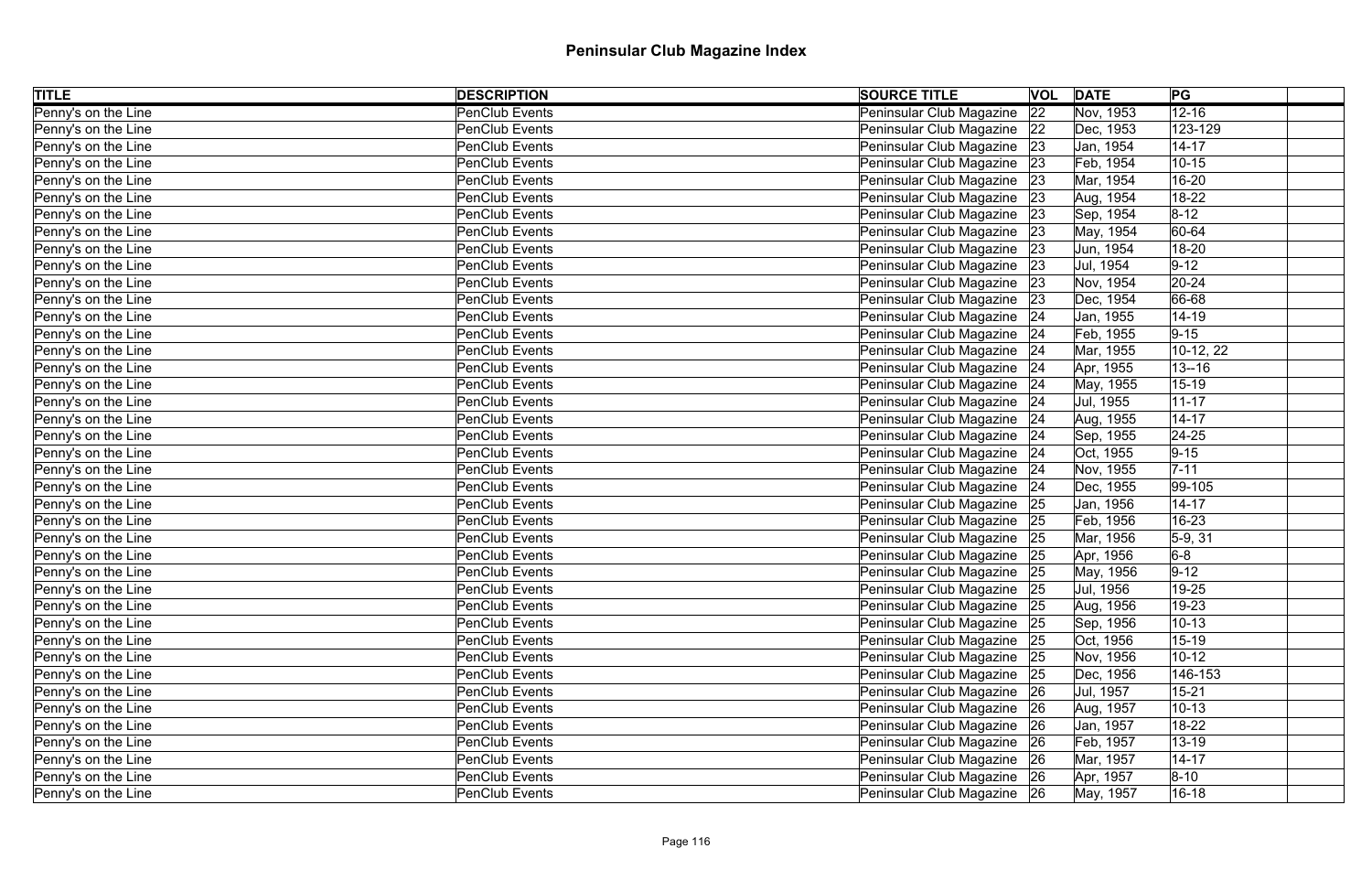| <b>TITLE</b>        | <b>DESCRIPTION</b>    | <b>SOURCE TITLE</b>           | VOL | <b>DATE</b> | PG            |
|---------------------|-----------------------|-------------------------------|-----|-------------|---------------|
| Penny's on the Line | <b>PenClub Events</b> | Peninsular Club Magazine      | 26  | Sep, 1957   | $15 - 18$     |
| Penny's on the Line | <b>PenClub Events</b> | Peninsular Club Magazine 26   |     | Oct, 1957   | $17 - 21$     |
| Penny's on the Line | PenClub Events        | Peninsular Club Magazine 26   |     | Nov, 1957   | $ 23 - 29$    |
| Penny's on the Line | <b>PenClub Events</b> | Peninsular Club Magazine 26   |     | Dec, 1957   | 150-161       |
| Penny's on the Line | PenClub Events        | Peninsular Club Magazine 27   |     | Jan, 1958   | $17 - 22$     |
| Penny's on the Line | PenClub Events        | Peninsular Club Magazine 27   |     | Feb, 1958   | $13 - 17$     |
| Penny's on the Line | <b>PenClub Events</b> | Peninsular Club Magazine 27   |     | Mar, 1958   | $18 - 21$     |
| Penny's on the Line | <b>PenClub Events</b> | Peninsular Club Magazine 27   |     | Apr, 1958   | 18-22         |
| Penny's on the Line | PenClub Events        | Peninsular Club Magazine 27   |     | May, 1958   | 16-20         |
| Penny's on the Line | <b>PenClub Events</b> | Peninsular Club Magazine 27   |     | Jul, 1958   | $13 - 17$     |
| Penny's on the Line | PenClub Events        | Peninsular Club Magazine      | 27  | Aug, 1958   | 15-19         |
| Penny's on the Line | <b>PenClub Events</b> | Peninsular Club Magazine 27   |     | Sep, 1958   | $7 - 10$      |
| Penny's on the Line | <b>PenClub Events</b> | Peninsular Club Magazine 27   |     | Oct, 1958   | 18-23         |
| Penny's on the Line | <b>PenClub Events</b> | Peninsular Club Magazine 27   |     | Nov, 1958   | $13 - 15$     |
| Penny's on the Line | <b>PenClub Events</b> | Peninsular Club Magazine 27   |     | Dec, 1958   | 125-129       |
| Penny's on the Line | <b>PenClub Events</b> | Peninsular Club Magazine 28   |     | Mar, 1959   | $ 20-23 $     |
| Penny's on the Line | <b>PenClub Events</b> | Peninsular Club Magazine      | 28  | Apr, 1959   | $16 - 18$     |
| Penny's on the Line | <b>PenClub Events</b> | Peninsular Club Magazine 28   |     | Apr, 1959   | $16 - 17$     |
| Penny's on the Line | PenClub Events        | Peninsular Club Magazine 28   |     | Jul, 1959   | $12 - 16$     |
| Penny's on the Line | PenClub Events        | Peninsular Club Magazine 28   |     | Aug, 1959   | $17 - 20$     |
| Penny's on the Line | <b>PenClub Events</b> | Peninsular Club Magazine 28   |     | Sep, 1959   | $15 - 17$     |
| Penny's on the Line | PenClub Events        | Peninsular Club Magazine 28   |     | Oct, 1959   | $20 - 23$     |
| Penny's on the Line | <b>PenClub Events</b> | Peninsular Club Magazine 28   |     | Nov, 1959   | 18-20         |
| Penny's on the Line | PenClub Events        | Peninsular Club Magazine 28   |     | Dec, 1959   | 136-138       |
| Penny's On The Line | <b>PenClub Events</b> | Peninsular Club Magazine 29   |     | Jan, 1960   | $ 17 - 20 $   |
| Penny's On The Line | <b>PenClub Events</b> | Peninsular Club Magazine 29   |     | Feb, 1960   | $17-19$       |
| Penny's On The Line | <b>PenClub Events</b> | Peninsular Club Magazine   29 |     | Mar, 1960   | $ 17 - 19$    |
| Penny's On The Line | <b>PenClub Events</b> | Peninsular Club Magazine 29   |     | Apr, 1960   | $14 - 15$     |
| Penny's On The Line | PenClub Events        | Peninsular Club Magazine 29   |     | May, 1960   | $18 - 19$     |
| Penny's On The Line | <b>PenClub Events</b> | Peninsular Club Magazine   29 |     | Jul, 1960   | $ 21 - 24$    |
| Penny's On The Line | <b>PenClub Events</b> | Peninsular Club Magazine 29   |     | Aug, 1960   | $16-19$       |
| Penny's On The Line | <b>PenClub Events</b> | Peninsular Club Magazine 29   |     | Sep, 1960   | $10 - 11$     |
| Penny's On The Line | PenClub Events        | Peninsular Club Magazine   29 |     | Oct, 1960   | $ 17 - 19 $   |
| Penny's On The Line | PenClub Events        | Peninsular Club Magazine 29   |     | Nov, 1960   | $16 - 17$     |
| Penny's On The Line | <b>PenClub Events</b> | Peninsular Club Magazine 29   |     | Dec, 1960   | $ 110 - 111 $ |
| Penny's On The Line | <b>PenClub Events</b> | Peninsular Club Magazine 30   |     | Jan, 1961   | 19-24         |
| Penny's On The Line | PenClub Events        | Peninsular Club Magazine  30  |     | Feb, 1961   | $ 11 - 13 $   |
| Penny's On The Line | <b>PenClub Events</b> | Peninsular Club Magazine   30 |     | Mar, 1961   | $17 - 19$     |
| Penny's On The Line | PenClub Events        | Peninsular Club Magazine   30 |     | Apr, 1961   | $12 - 13$     |
| Penny's On The Line | PenClub Events        | Peninsular Club Magazine 30   |     | May, 1961   | 18-20         |
| Penny's On The Line | PenClub Events        | Peninsular Club Magazine 30   |     | Jul, 1961   | $ 14 - 17 $   |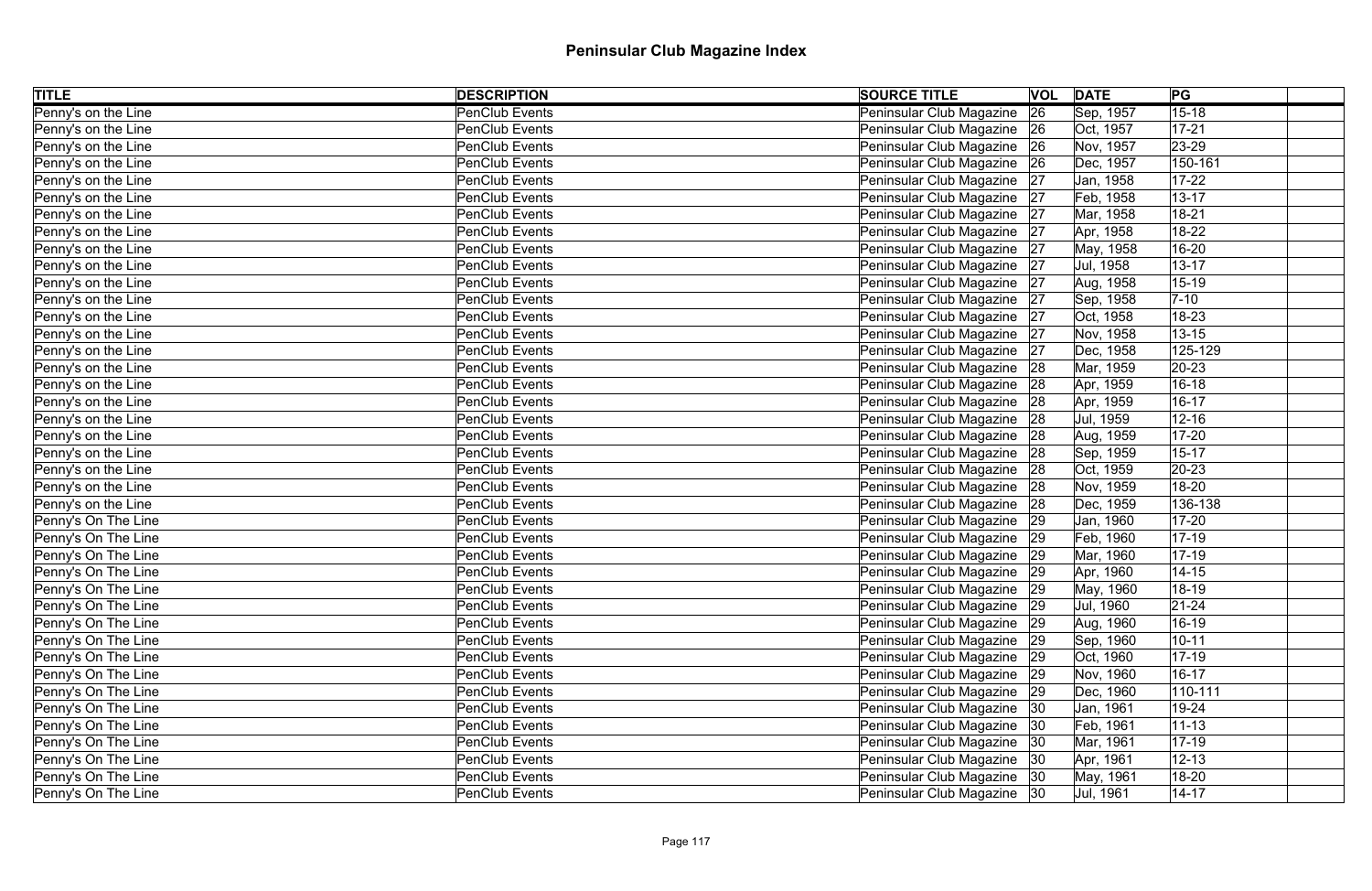| <b>TITLE</b>        | <b>DESCRIPTION</b>    | <b>SOURCE TITLE</b>           | VOL | <b>DATE</b> | PG             |
|---------------------|-----------------------|-------------------------------|-----|-------------|----------------|
| Penny's On The Line | <b>PenClub Events</b> | Peninsular Club Magazine      | 30  | Aug, 1961   | $\sqrt{24-25}$ |
| Penny's On The Line | <b>PenClub Events</b> | Peninsular Club Magazine  30  |     | Sep, 1961   | $14 - 15$      |
| Penny's On The Line | PenClub Events        | Peninsular Club Magazine   30 |     | Oct, 1961   | $10 - 11$      |
| Penny's On The Line | <b>PenClub Events</b> | Peninsular Club Magazine   30 |     | Nov, 1961   | $14 - 17$      |
| Penny's On The Line | PenClub Events        | Peninsular Club Magazine   30 |     | Dec, 1961   | 114-115        |
| Penny's On The Line | PenClub Events        | Peninsular Club Magazine 31   |     | Jan, 1962   | $10 - 13$      |
| Penny's On The Line | <b>PenClub Events</b> | Peninsular Club Magazine 31   |     | Feb, 1962   | $ 21 - 25 $    |
| Penny's On The Line | PenClub events        | Peninsular Club Magazine 31   |     | Mar, 1962   | 16             |
| Penny's On The Line | PenClub Events        | Peninsular Club Magazine 31   |     | Apr, 1962   | $18 - 21$      |
| Penny's On The Line | PenClub Events        | Peninsular Club Magazine 31   |     | May, 1962   | $16 - 17$      |
| Penny's On The Line | PenClub Events        | Peninsular Club Magazine 31   |     | Jul, 1962   | $10 - 15$      |
| Penny's On The Line | <b>PenClub Events</b> | Peninsular Club Magazine 31   |     | Aug, 1962   | 16-19          |
| Penny's On The Line | <b>PenClub Events</b> | Peninsular Club Magazine 31   |     | Sep, 1962   | $20 - 23$      |
| Penny's On The Line | <b>PenClub Events</b> | Peninsular Club Magazine 31   |     | Oct, 1962   | $14 - 18$      |
| Penny's On The Line | <b>PenClub Events</b> | Peninsular Club Magazine 31   |     | Nov, 1962   | $13 - 15$      |
| Penny's On The Line | <b>PenClub Events</b> | Peninsular Club Magazine 31   |     | Dec, 1962   | 155-157        |
| Penny's On The Line | <b>PenClub Events</b> | Peninsular Club Magazine      | 32  | Jan, 1963   | $10 - 14$      |
| Penny's On The Line | PenClub Events        | Peninsular Club Magazine   32 |     | Feb, 1963   | $ 11 - 16$     |
| Penny's On The Line | <b>PenClub Events</b> | Peninsular Club Magazine   32 |     | Mar, 1963   | 26-28          |
| Penny's On The Line | PenClub Events        | Peninsular Club Magazine   32 |     | Apr, 1963   | $ 28-29$       |
| Penny's On The Line | <b>PenClub Events</b> | Peninsular Club Magazine 32   |     | May, 1963   | $ 24 - 25 $    |
| Penny's On The Line | PenClub Events        | Peninsular Club Magazine   32 |     | Jun, 1963   | 66-68          |
| Penny's On The Line | <b>PenClub Events</b> | Peninsular Club Magazine 32   |     | Jul, 1963   | $ 28-29 $      |
| Penny's On The Line | PenClub Events        | Peninsular Club Magazine   32 |     | Aug, 1963   | $ 28-29$       |
| Penny's On The Line | <b>PenClub Events</b> | Peninsular Club Magazine 32   |     | Sep, 1963   | $12 - 13$      |
| Penny's On The Line | <b>PenClub Events</b> | Peninsular Club Magazine   32 |     | Oct, 1963   | 18-20          |
| Penny's On The Line | <b>PenClub Events</b> | Peninsular Club Magazine  32  |     | Nov, 1963   | 27             |
| Penny's On The Line | <b>PenClub Events</b> | Peninsular Club Magazine  32  |     | Dec, 1963   | 117            |
| Penny's On The Line | <b>PenClub Events</b> | Peninsular Club Magazine 32   |     | Dec, 1963   | $117 - 119$    |
| Penny's on the Line | <b>PenClub Events</b> | Peninsular Club Magazine      | 17  | Jul, 1949   | $6-8$          |
| Penny's on the Line | <b>PenClub Events</b> | Peninsular Club Magazine   17 |     | Aug, 1949   | $ 8 - 11 $     |
| Penny's on the Line | <b>PenClub Events</b> | Peninsular Club Magazine      | 18  | Jan, 1950   | $12 - 13$      |
| Penny's on the Line | PenClub Events        | Peninsular Club Magazine      | 18  | Feb, 1950   | $10 - 12$      |
| Penny's on the Line | PenClub Events        | Peninsular Club Magazine      | 18  | Mar, 1950   | $16 - 17$      |
| Penny's on the Line | <b>PenClub Events</b> | Peninsular Club Magazine   18 |     | Apr, 1950   | $10 - 11$      |
| Penny's on the Line | <b>PenClub Events</b> | Peninsular Club Magazine      | 17  | Sep, 1949   | $16 - 17$      |
| Penny's on the Line | PenClub Events        | Peninsular Club Magazine      | 18  | May, 1950   | $10 - 12$      |
| Penny's on the Line | <b>PenClub Events</b> | Peninsular Club Magazine   18 |     | Jun, 1950   | $ 20 - 25 $    |
| Penny's on the Line | PenClub Events        | Peninsular Club Magazine      | 19  | Jul, 1950   | $10-12$        |
| Penny's on the Line | PenClub Events        | Peninsular Club Magazine  19  |     | Aug, 1950   | $6-7$          |
| Penny's on the Line | PenClub Events        | Peninsular Club Magazine  19  |     | Sep, 1950   | $11 - 14$      |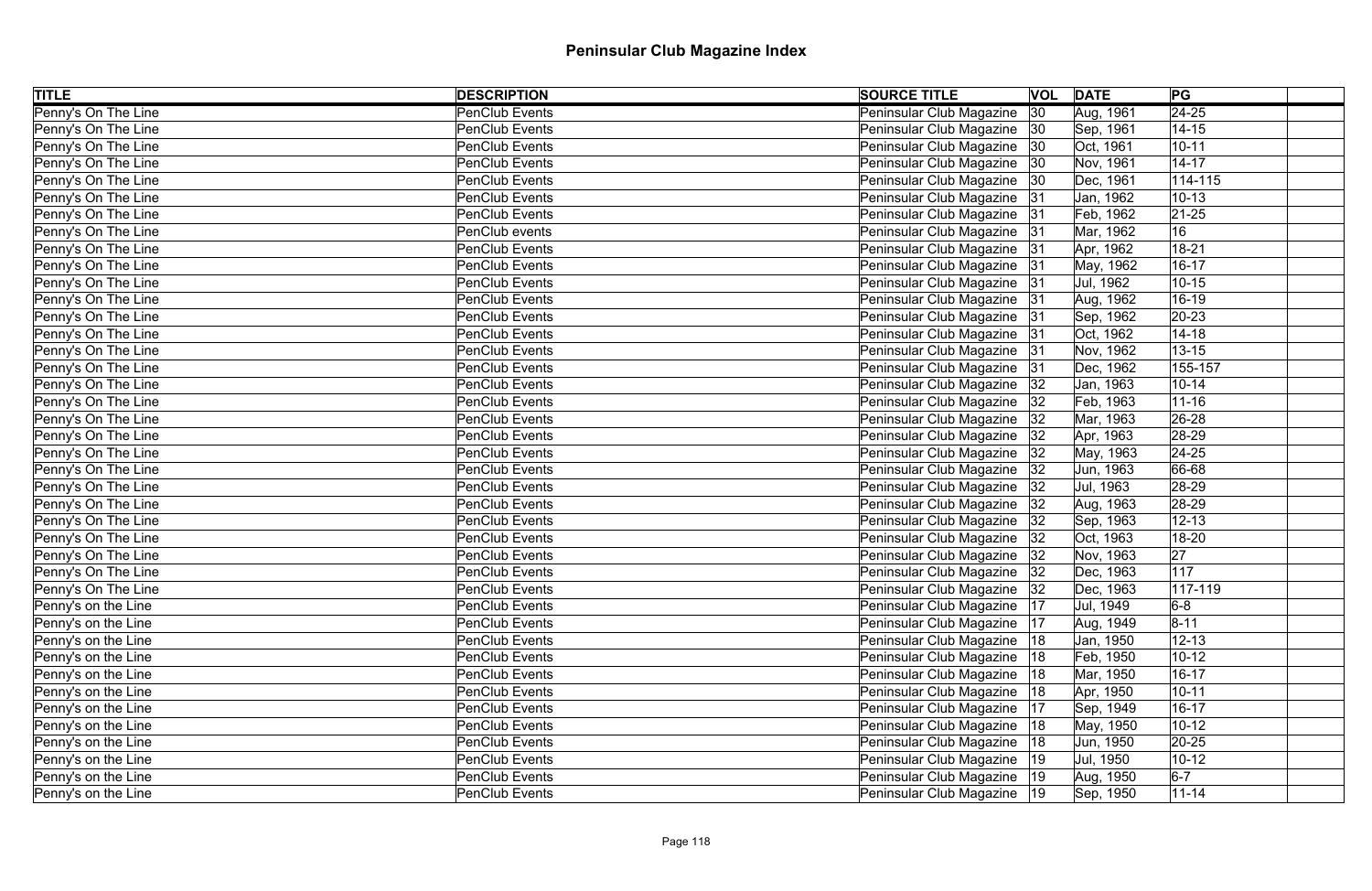| <b>TITLE</b>           | <b>DESCRIPTION</b>    | <b>SOURCE TITLE</b>           |    | <b>VOL DATE</b>   | PG               |  |
|------------------------|-----------------------|-------------------------------|----|-------------------|------------------|--|
| Penny's on the Line    | PenClub Events        | Peninsular Club Magazine      | 17 | Oct, 1949         | 18-19, 21, 23    |  |
| Penny's on the Line    | PenClub Events        | Peninsular Club Magazine      | 17 | Nov, 1949         | 18-20            |  |
| Penny's on the Line    | <b>PenClub Events</b> | Peninsular Club Magazine      | 19 | Oct, 1950         | 14-16, 23, 31-33 |  |
| Penny's on the Line    | PenClub Events        | Peninsular Club Magazine      | 19 | Nov, 1950         | 18-20            |  |
| Penny's on the Line    | PenClub Events        | Peninsular Club Magazine      | 28 | May, 1959         | $16 - 17$        |  |
| Penny's on the Line    | PenClub Events        | Peninsular Club Magazine   20 |    | May, 1951         | $14 - 16$        |  |
| Penny's on the Line    | <b>PenClub Events</b> | Peninsular Club Magazine      | 17 | Nov, 1949         | 18-20            |  |
| Penny's Pages          | PenClub Events        | Peninsular Club Magazine      | 33 | Jan, 1964         | $26 - 27$        |  |
| Penny's Pages          | <b>PenClub Events</b> | Peninsular Club Magazine      | 33 | Feb, 1964         | $20-22$          |  |
| Penny's Pages          | PenClub Events        | Peninsular Club Magazine      | 33 | Mar, 1964         | $ 20-21 $        |  |
| Penny's Pages          | PenClub Events        | Peninsular Club Magazine      | 33 | Apr, 1964         | $ 39-41$         |  |
| Penny's Pages          | PenClub Events        | Peninsular Club Magazine      | 33 | May, 1964         | $20 - 21$        |  |
| Penny's Pages          | <b>PenClub Events</b> | Peninsular Club Magazine      | 33 | Jul, 1964         | 19-21            |  |
| Penny's Pages          | PenClub Events        | Peninsular Club Magazine      | 33 | Aug, 1964         | $25 - 27$        |  |
| Penny's Pages          | PenClub Events        | Peninsular Club Magazine      | 33 | Sep, 1964         | 19-21            |  |
| Penny's Pages          | PenClub Events        | Peninsular Club Magazine      | 33 | Oct, 1964         | 18-20            |  |
| Penny's Pages          | <b>PenClub Events</b> | Peninsular Club Magazine      | 33 | Nov, 1964         | $20-22$          |  |
| Penny's Pages          | PenClub Events        | Peninsular Club Magazine      | 33 | Dec, 1964         | 126-130          |  |
| Penny's Pages          | PenClub Events        | Peninsular Club Magazine   34 |    | Jan, 1965         | $13 - 16$        |  |
| Penny's Pages          | PenClub Events        | Peninsular Club Magazine      | 34 | Feb, 1965         | $15 - 18$        |  |
| Penny's Pages          | PenClub Events        | Peninsular Club Magazine   34 |    | Mar, 1965         | 19-22            |  |
| Penny's Pages          | <b>PenClub Events</b> | Peninsular Club Magazine      | 34 | Apr, 1965         | $ 28-29$         |  |
| Penny's Pages          | PenClub Events        | Peninsular Club Magazine   34 |    | May, 1965         | 40               |  |
| Penny's Pages          | <b>PenClub Events</b> | Peninsular Club Magazine      | 34 | Jun, 1965         | $ 22 - 25 $      |  |
| Penny's Pages          | PenClub Events        | Peninsular Club Magazine   34 |    | Jul, 1965         | $13 - 14$        |  |
| Penny's Pages          | PenClub Events        | Peninsular Club Magazine      | 34 | Aug, 1965         | 17-18, 28        |  |
| Penny's Pages          | PenClub Events        | Peninsular Club Magazine 34   |    | Oct, 1965         | $15 - 17$        |  |
| Penny's Pages          | PenClub Events        | Peninsular Club Magazine      | 33 | Jun, 1964         | 60-61            |  |
| Penny's Pages          | Pen Club Events       | Peninsular Club Magazine 34   |    | Dec, 1965         | 112-113          |  |
| Penny's Pictures       | PenClub Events        | Peninsular Club Magazine      | 34 | Nov, 1965         | $17-19$          |  |
| Penny's Pictures       | PenClub Events        | Peninsular Club Magazine   34 |    | Dec, 1965         | 112              |  |
| Penny's Social Affairs | PenClub Events        | Peninsular Club Magazine      | 23 | Apr, 1954         | $18 - 21$        |  |
| Pentraits              | Bowman, Blaine W.     | Peninsular Club Magazine 36   |    | <b>Fall, 1970</b> | 16               |  |
| Pentraits              | Kirsch, Charles E.    | Peninsular Club Magazine 36   |    | Fall, 1970        | 16               |  |
| Pentraits              | Soet, H. David        | Peninsular Club Magazine 36   |    | <b>Fall, 1970</b> | 17               |  |
| Pentraits              | Valenti, David A.     | Peninsular Club Magazine 36   |    | <b>Fall, 1970</b> | 17               |  |
| Pentraits              | Haviland, J. B.       | Peninsular Club Magazine 36   |    | Winter, 1970      | 33               |  |
| Pentraits              | Reusser, Verdi L.     | Peninsular Club Magazine 36   |    | Winter, 1970      | 32               |  |
| Pentraits              | Maccardini, Reno J.   | Peninsular Club Magazine 36   |    | Winter, 1970      | 32               |  |
| Pentraits              | Post, David E.        | Peninsular Club Magazine 36   |    | Winter, 1970      | 33               |  |
| Pentraits              | Jones, Thomas F.      | Peninsular Club Magazine 36   |    | <b>Fall, 1971</b> | 24               |  |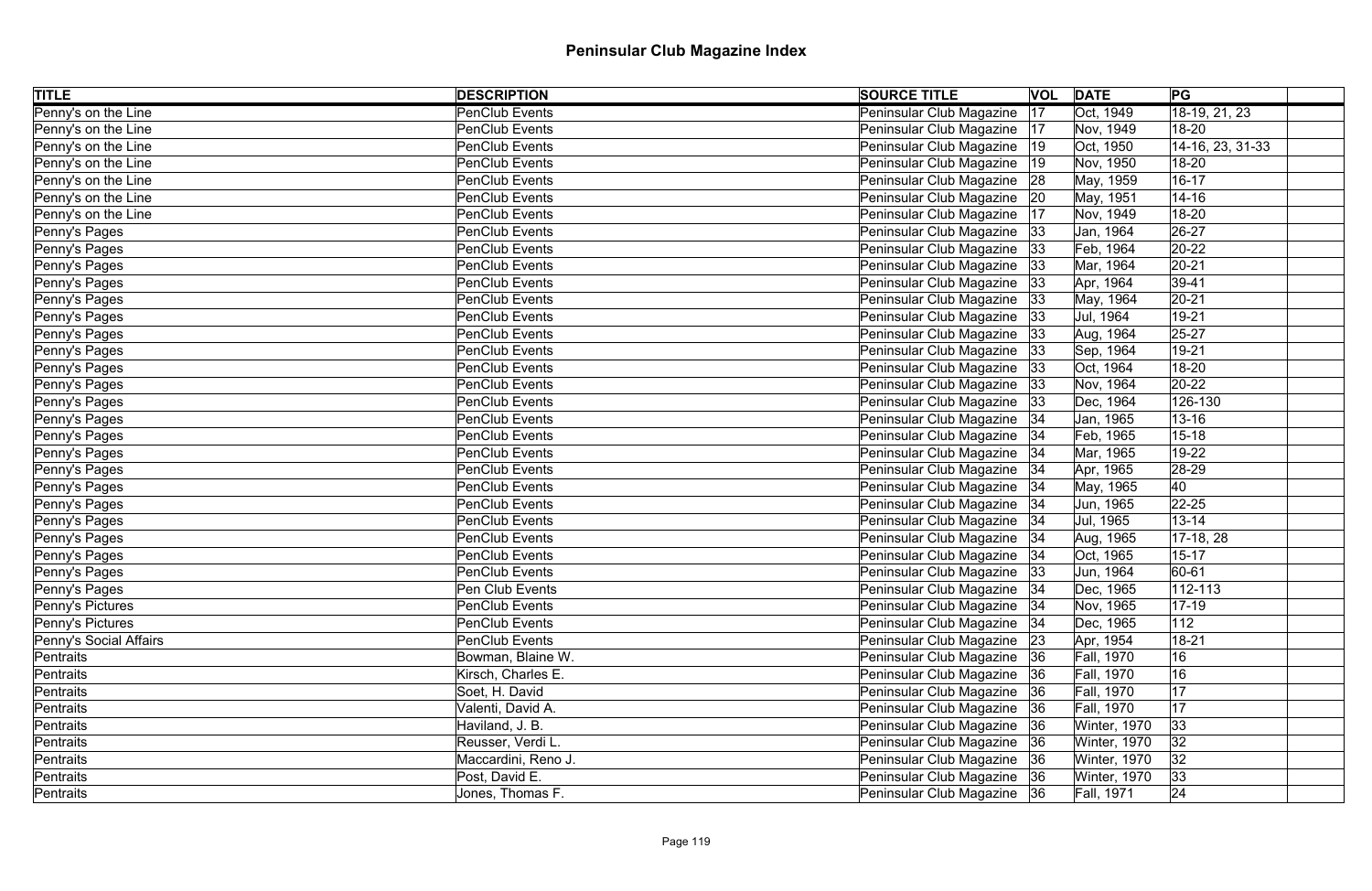| <b>TITLE</b>                             | <b>DESCRIPTION</b>                                             | <b>SOURCE TITLE</b>           | <b>VOL DATE</b> |                   | PG              |
|------------------------------------------|----------------------------------------------------------------|-------------------------------|-----------------|-------------------|-----------------|
| <b>Pentraits</b>                         | Rothfuss, Dorothy J.                                           | Peninsular Club Magazine      | 36              | <b>Fall, 1971</b> | $\overline{24}$ |
| Pentraits                                | Worsfold, Donald R.                                            | Peninsular Club Magazine   36 |                 | <b>Fall, 1971</b> | 25              |
| Pentraits                                | Fahlund, Dr. George T. R.                                      | Peninsular Club Magazine 36   |                 | <b>Fall, 1971</b> | 25              |
| People Are Taller Than They Used To Be   | Taller people                                                  | Peninsular Club Magazine 30   |                 | Dec, 1961         | 28              |
| People Complain of the Oddest Things     |                                                                | Peninsular Club Magazine   34 |                 | Aug, 1965         | 25              |
| <b>Performers Paradise</b>               | Point Paulo - vaudeville                                       | Peninsular Club Magazine 28   |                 | Apr, 1959         | $13 - 15$       |
| Perils of the Pioneer                    | Jackson, Col. Horatio Nelson's 1903 auto trip                  | Peninsular Club Magazine 24   |                 | Apr, 1955         | $18 - 21$       |
| Personal Quiz Page                       | No captions under these pen-portraits                          | Peninsular Club Magazine 27   |                 | Dec, 1958         | 47              |
| Personalities on the Board               | <b>PenClub Board Members</b>                                   | Peninsular Club Magazine 23   |                 | Dec, 1954         | $ 22 - 25 $     |
| Pete Melito, White Sox Scout             | Sports - Baseball, White Sox Scout unearths talent in the area | Peninsular Club Magazine 26   |                 | Jan, 1957         | $ 24-27$        |
| Pete Melito, White Sox Scout             | Sports - Baseball                                              | Peninsular Club Magazine 26   |                 | Jan, 1957         | $ 24-27$        |
| Pete Melito, White Sox Scout             | Melito, Pete                                                   | Peninsular Club Magazine 26   |                 | Jan, 1957         | $24 - 27$       |
| Petersen-Goethel To Wed                  | Wedding                                                        | Peninsular Club News          |                 | Mar, 1946         |                 |
| Pets For Adoption                        | Humane Society                                                 | Peninsular Club Magazine      | 30              | Aug, 1961         | $22 - 23$       |
| Phase I - the Club's new addition        | PenClub renovations                                            | Peninsular Club Magazine 35   |                 | <b>Fall, 1969</b> | 13              |
| <b>Phases of Motherhood</b>              |                                                                | Peninsular Club Magazine 28   |                 | Mar, 1959         | $14 - 15$       |
| Phiilip Zweedyk Wins Photo Contest       | Zweedyk, Phillip                                               | Peninsular Club News          |                 | Nov, 1939         | 10              |
| Phil Lewis and the GRMS                  | Lewis, Phil - General Manager G. R. Motor Express              | Peninsular Club Magazine 23   |                 | Jun, 1954         | $8-9$           |
| Phil Lewis and the GRMS                  | G. R. Motor Express, Inc.                                      | Peninsular Club Magazine 23   |                 | Jun, 1954         | $8-9$           |
| Phil Osterhouse, Teacher                 | Osterhouse, Phil                                               | Peninsular Club Magazine 22   |                 | Jan, 1953         | 14-15, 24-25    |
| Phil Osterhouse, Teacher                 | Osterhouse, Phil, dancing master                               | Peninsular Club Magazine   22 |                 | Jan, 1953         | 14-15, 24-25    |
| Phil Osterhouse, Teacher                 | <b>Osterhouse Dance Studio</b>                                 | Peninsular Club Magazine 22   |                 | Jan, 1953         | 14-15, 24-25    |
| Phil Regan - Tiger at Heard!             | Regan, Phil                                                    | Peninsular Club Magazine   33 |                 | Mar, 1964         | $13 - 14$       |
| Philip de Journo                         | De Journo, Philip - New president of Wurzburg                  | Peninsular Club Magazine 31   |                 | Oct, 1962         | $8-9$           |
| Philip DeJourno                          | Wurzburg's - President                                         | Peninsular Club Magazine 35   |                 | Winter, 1968-6912 |                 |
| Philip DeJourno                          | DeJourno, Philip - Wurzburg's President                        | Peninsular Club Magazine 35   |                 | Winter, 1968-6912 |                 |
| Phillips-Haven Wedding                   | Wedding                                                        | Peninsular Club News          |                 | Dec, 1940         | 14              |
| Photo of Arthur H. VandenBerg            | Vandenberg, Arthur H.                                          | Peninsular Club News          |                 | Oct, 1936         | Cover           |
| Photo of Spring Lake Country Club        | Spring Lake Country Club                                       | Peninsular Club News          |                 | Jun, 1936         | Cover           |
| Photo-Journalists                        | Photo Journalist always seeking and competing                  | Peninsular Club Magazine      | 25              | Sep, 1956         | $22 - 23$       |
| Photography With David LaClaire          | LaClaire, David B.                                             | Peninsular Club Magazine 36   |                 | Winter, 1970      | 60-61           |
| Photos of Parseghian Stag                | Sports - Football, Parseghian, Ari                             | Peninsular Club Magazine      | 33              | Feb, 1964         | 15              |
| <b>Physical Fitness</b>                  | Physical education                                             | Peninsular Club Magazine      | 31              | Aug, 1962         | $12 - 15$       |
| <b>Physical Fitness Through The Ages</b> |                                                                | Peninsular Club Magazine      | 33              | Apr, 1964         | $8-9$           |
| <b>Physical Fitness Tips</b>             |                                                                | Peninsular Club Magazine 31   |                 | Nov, 1962         | 20              |
| <b>Physical Therapy Department</b>       | Hershberger, Jack - Pen Club physical therapist                | Peninsular Club Magazine 23   |                 | Sep, 1954         | 15              |
| <b>Physical Therapy Department</b>       | PenClub Physical Therapy service                               | Peninsular Club Magazine   23 |                 | Oct, 1954         | 3               |
| <b>Physical Therapy Department</b>       | PenClub - new dry heat cabinet                                 | Peninsular Club Magazine 23   |                 | Nov, 1954         | 25              |
| <b>Physical Therapy Department</b>       | PenClub Physical Therapy Department                            | Peninsular Club Magazine 23   |                 | Dec, 1954         | 154-155         |
| Physio-Therapy Department                | PenClub Physio-Therapy Department                              | Peninsular Club Magazine 26   |                 | Dec, 1957         | 136             |
| Picked at Random                         | November dates to remember - or forget                         | Peninsular Club Magazine 23   |                 | Nov, 1954         | 8               |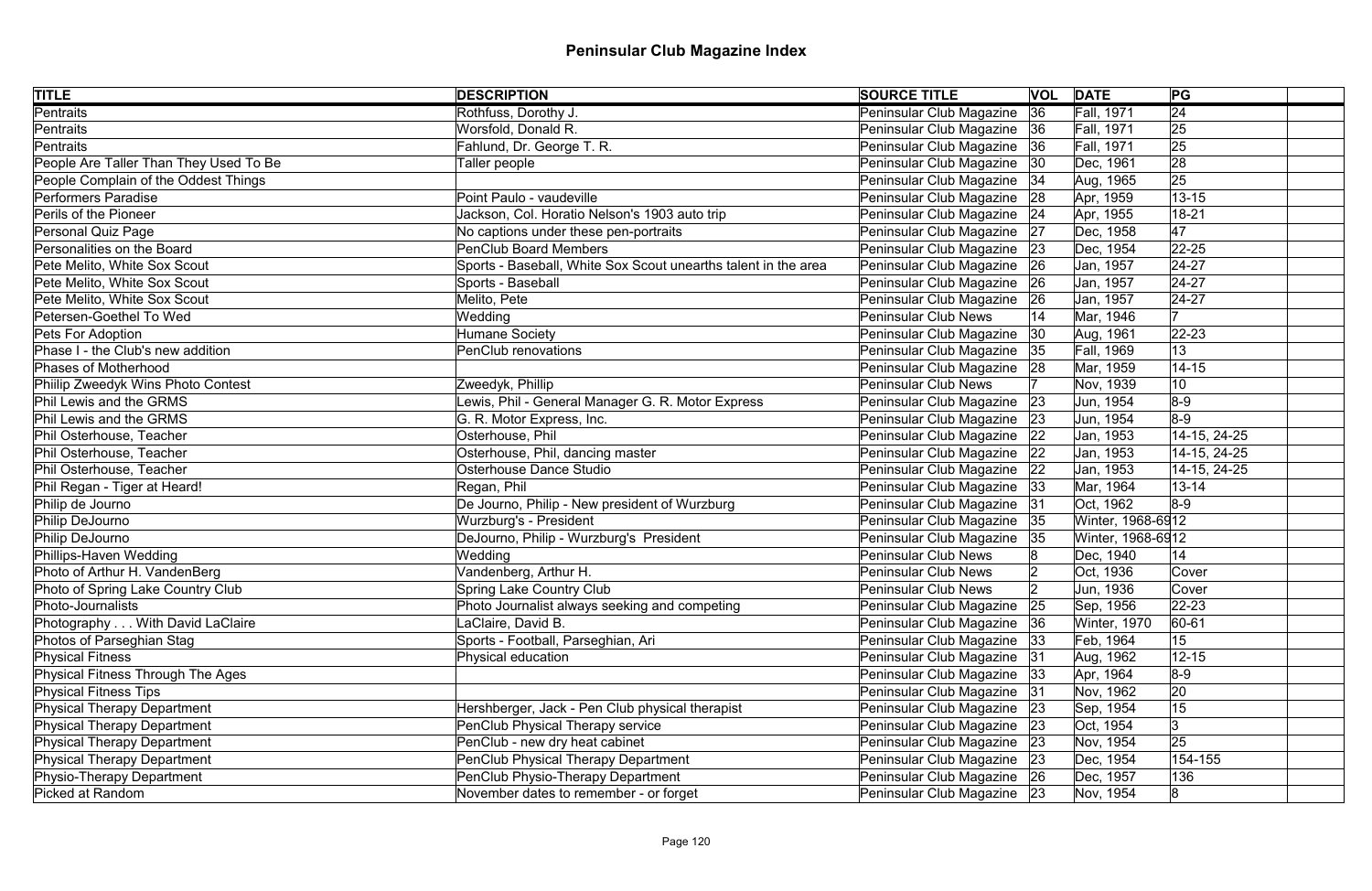| <b>TITLE</b>                                         | <b>DESCRIPTION</b>                                        | <b>SOURCE TITLE</b>           | <b>VOL DATE</b> |              | PG              |
|------------------------------------------------------|-----------------------------------------------------------|-------------------------------|-----------------|--------------|-----------------|
| <b>Pictorial Noon Hour at the Club</b>               |                                                           | Peninsular Club Magazine      | 32              | Apr, 1963    | $\overline{17}$ |
| <b>Pictures</b>                                      | St. Patrick's Open House Party                            | Peninsular Club Magazine 28   |                 | Apr, 1959    | 27              |
| <b>Pictures</b>                                      |                                                           | Peninsular Club Magazine 36   |                 | Roster, 1970 | 11, 15          |
| Pictures of November 7 Deer Stag                     |                                                           | Peninsular Club Magazine 29   |                 | Dec, 1960    | 103             |
| Pictures of October 17 Open House                    |                                                           | Peninsular Club Magazine 28   |                 | Dec, 1959    | 53              |
| Pictures of Pen Club Special                         | PenClub Special pictures                                  | Peninsular Club Magazine 27   |                 | Dec, 1958    | $23 - 25$       |
| Pictures of the January Open House and Style Show    | January Open House and Style Show                         | Peninsular Club Magazine      | 27              | Mar, 1958    | 22              |
| Pipe Smoking                                         |                                                           | Peninsular Club Magazine   34 |                 | Oct, 1965    | 25-26           |
| Pittsburgh Plate                                     | Pittsburgh Plate Glass                                    | Peninsular Club Magazine      | 28              | Apr, 1959    | 30-34           |
| Plan It Early!                                       |                                                           | Peninsular Club News          |                 | May, 1948    | 14              |
| Plan To Attend The Opening Party At Spring Lake Club | Spring Lake Country Club                                  | Peninsular Club News          |                 | May, 1939    | $3 - 4$         |
| Plan To Spend The 4th At Spring Lake                 | Spring Lake Country Club                                  | Peninsular Club News          |                 | Jul, 1938    | 3               |
| Plans for the Future                                 | Bidwell, Seth R. - PenClub President                      | Peninsular Club Magazine      | 17              | May, 1949    | 1, 22           |
| Plans for the Future, Seth R. Bidwell                | Bidwell, Seth R. - PenClub President                      | Peninsular Club Magazine      | 17              | May, 1949    | 1, 22           |
| Pock-Marked windshields                              | Logical reason for pock-marks                             | Peninsular Club Magazine      | 23              | Jun, 1954    | 10              |
| Points of Constitution You May Not Remember          |                                                           | Peninsular Club Magazine      | 29              | Dec, 1960    | 177             |
| Poison                                               | History of pioson, poisoners and their victims            | Peninsular Club Magazine      | 26              | Feb, 1957    | 29-32           |
| Police Gazette and Farmers Almanac                   | Police Gazette published by women                         | Peninsular Club Magazine      | 21              | Feb, 1952    | 19-21           |
| <b>Policy Regarding Obituaries</b>                   |                                                           | Peninsular Club Magazine      | 22              | Jun, 1953    | 32              |
| <b>Political Scraps Intrigue</b>                     | Political fights                                          | Peninsular Club Magazine      | 22              | Feb, 1953    | 28              |
| Political Scraps Intrigue                            |                                                           | Peninsular Club Magazine      | 22              | Feb, 1953    | 28              |
| Politics Are In The Air                              |                                                           | Peninsular Club News          |                 | Oct, 1936    | 3               |
| Popcorn                                              | <b>Grand Rapids Popcorn Company</b>                       | Peninsular Club Magazine 21   |                 | Jun, 1952    | 28-29           |
| Popcorn                                              | Darling, Roy - businessman                                | Peninsular Club Magazine 21   |                 | Jun, 1952    | $ 28-29$        |
| Popcorn and the Movies                               | Popcorn and the movies, a big business                    | Peninsular Club Magazine   24 |                 | Nov, 1955    | 32              |
| Popular Book Reviews Resume                          | Edward, Mrs. Kenneth R.                                   | <b>Peninsular Club News</b>   |                 | Oct, 1942    | 9               |
| Population, 166,833,520                              | U. S. Population 1956                                     | Peninsular Club Magazine 25   |                 | Jan, 1956    | 31              |
| Portraits from the Past                              | Barnes, Ray - sketch artist                               | Peninsular Club Magazine 25   |                 | Dec, 1956    | 178-185         |
| Postmaster Urges Zip Code on License Applications    |                                                           | Peninsular Club Magazine   34 |                 | Dec, 1965    | 109             |
| Postponed Review "Mission To Moscow"                 | Miller, Mrs. James K., Jr.                                | Peninsular Club News          |                 | Feb, 1942    |                 |
| Potatoes Souffle' the New Orleans Way                | Alciatore, Gaston - chef                                  | Peninsular Club News          | 18              | Jun, 1940    | 13              |
| Pottawatomie Gun Club                                | Pottawatomie Gun Glub                                     | Peninsular Club Magazine      | 25              | Aug, 1956    | $4-6$           |
| <b>Praise for Performance</b>                        | Renihan, Joseph A.                                        | Peninsular Club Magazine      | 35              | 1968 Roster  | 12              |
| Praise to the Ladies                                 | Lloyd recognizes women's help in husbands buying menswear | Peninsular Club Magazine      | 26              | Nov, 1957    | 23              |
| Pre-Prohibition Days, II                             | Remembering before prohibition, part II                   | Peninsular Club Magazine      | 21              | Nov, 1952    | 14, 28-31       |
| Pre-Season Fishermen's Luncheons                     | Sports - Fishermen                                        | <b>Peninsular Club News</b>   | 15              | May, 1947    | 10              |
| <b>Preferred Insurance Company</b>                   | Kuiper, Edward - President                                | Peninsular Club Magazine      | 25              | Jul, 1956    | $ 3-7 $         |
| <b>Preferred Insurance Company</b>                   | <b>Preferred Insurance Company</b>                        | Peninsular Club Magazine 25   |                 | Jul, 1956    | $ 3-7 $         |
| <b>Preferred Insurance Company</b>                   | Lloyds of America, formerly Preferred Insucance Co.       | Peninsular Club Magazine  30  |                 | Apr, 1961    | 10              |
| Preferred's new Building                             | Preferred Insurance Company building                      | Peninsular Club Magazine 22   |                 | Dec, 1953    | 146-147         |
| Preferred's new Building                             | Replaces the Young & Chaffee building                     | Peninsular Club Magazine 22   |                 | Dec, 1953    | 146-147         |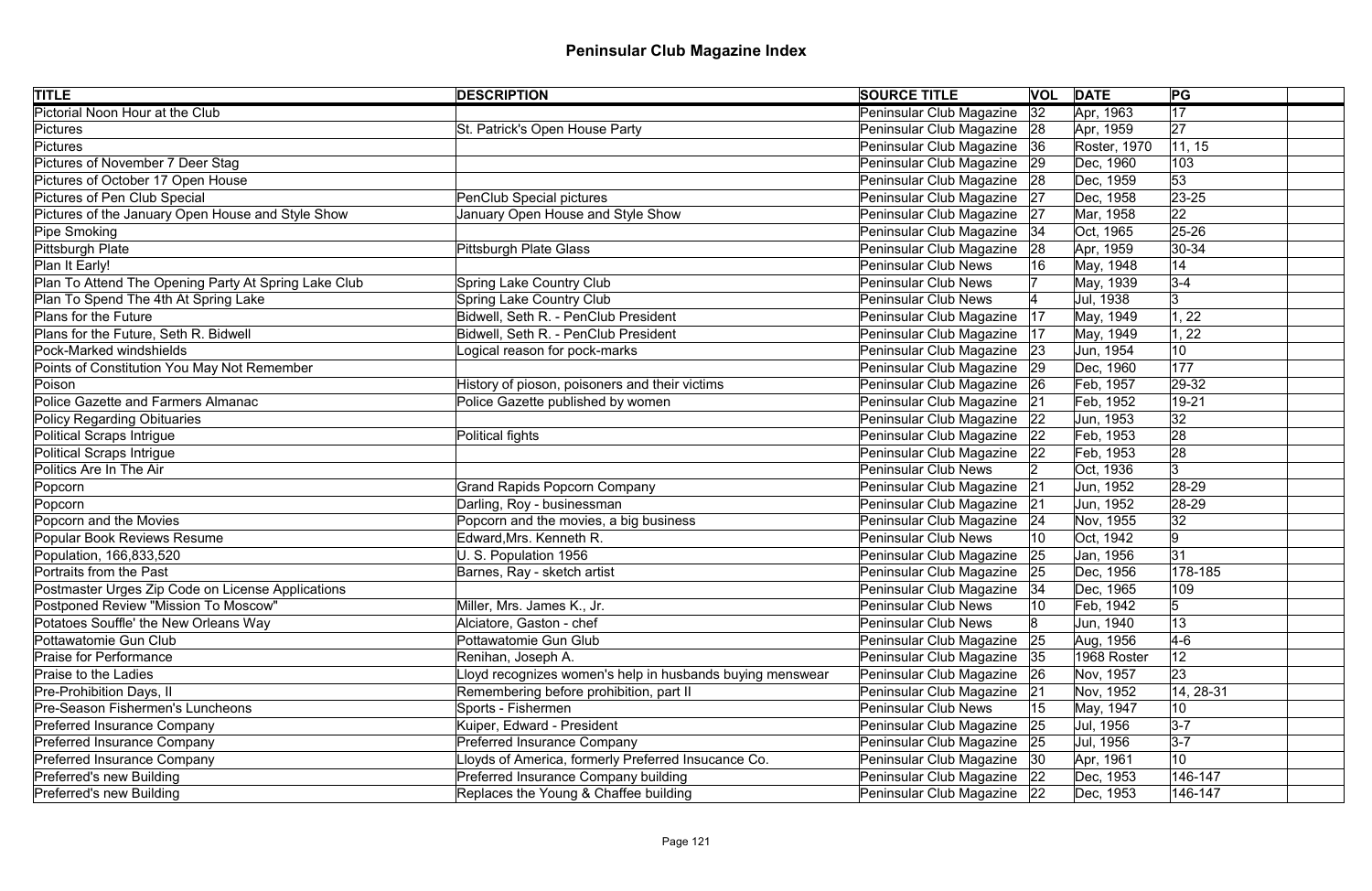| <b>TITLE</b>                                        | <b>DESCRIPTION</b>                      | <b>SOURCE TITLE</b>         |    | <b>VOL DATE</b> | PG             |  |
|-----------------------------------------------------|-----------------------------------------|-----------------------------|----|-----------------|----------------|--|
| Prendergast-Allen Wedding                           | Wedding                                 | <b>Peninsular Club News</b> | 10 | Jun, 1942       | 16             |  |
| <b>Present Day Marriage Customs</b>                 |                                         | Peninsular Club Magazine    | 17 | May, 1949       | 13             |  |
| <b>Present Day Marriage Customs</b>                 |                                         | Peninsular Club Magazine    | 17 | Apr, 1949       | 30             |  |
| <b>Present Day Marriage Customs</b>                 |                                         | Peninsular Club Magazine    | 17 | May, 1949       | 13             |  |
| <b>Presentation to Honored Guest</b>                | Oosterbaan, Benny - U of M coach        | <b>Peninsular Club News</b> | 16 | Feb, 1948       | 10             |  |
| Presents Fine Art Treasure in Memory of Her Husband | Stowe, Mrs. E. A.                       | <b>Peninsular Club News</b> |    | May, 1941       | 14             |  |
| <b>President Bruno Welcomes Pen Club Members</b>    | Bruno, Peter                            | <b>Peninsular Club News</b> |    | May, 1941       | 5              |  |
| President Bruno Welcomes Pen Club Members           | Spring Lake Country Club                | <b>Peninsular Club News</b> |    | May, 1941       |                |  |
| <b>President Fletcher's Message</b>                 |                                         | Peninsular Club Magazine    | 21 | Dec, 1952       |                |  |
| President Hager announces                           | PenClub complete change of second floor | <b>Peninsular Club News</b> |    | Jan, 1940       |                |  |
| President is Chef at Annual Employee Party          | Hager, Joseph A.                        | <b>Peninsular Club News</b> |    | Feb, 1941       |                |  |
| <b>President Lincoln's Humility</b>                 | Lincoln, President Abraham              | Peninsular Club Magazine    | 25 | Feb, 1956       | $6-7$          |  |
| President of Spring Lake Country Club               | Hanson, Burton S.                       | <b>Peninsular Club News</b> |    | Oct, 1937       |                |  |
| <b>President of the Peninsular Club</b>             | Nicholls, William H., Jr.               | Peninsular Club Magazine    | 30 | Apr, 1961       |                |  |
| <b>President's Annual Letter</b>                    |                                         | Peninsular Club Magazine    | 16 | Dec, 1948       |                |  |
| President's Christmas Message                       | PenClub President's Message             | Peninsular Club Magazine    | 26 | Dec, 1957       |                |  |
| President's Holiday Message                         | Hager, Joseph                           | <b>Peninsular Club News</b> |    | Dec, 1939       |                |  |
| President's Holiday Message                         | Hager, Joseph A.                        | <b>Peninsular Club News</b> |    | Dec, 1938       | <sup>3</sup>   |  |
| <b>President's Meesage</b>                          | Hager, J. A.                            | <b>Peninsular Club News</b> |    | Apr, 1938       | $3-5$          |  |
| President's Message                                 | Fletcher, Harold T. - President         | Peninsular Club Magazine    | 21 | Jun, 1952       | 2              |  |
| <b>President's Message</b>                          | Frey, Edward J. - Pen Club President    | Peninsular Club Magazine    | 23 | Dec, 1954       |                |  |
| <b>President's Message</b>                          | Closterhouse, Leon                      | <b>Peninsular Club News</b> |    | May, 1942       |                |  |
| <b>President's Message</b>                          | Closterhouse, Leon                      | <b>Peninsular Club News</b> |    | Apr, 1941       |                |  |
| <b>President's Message</b>                          |                                         | <b>Peninsular Club News</b> |    | Dec, 1941       |                |  |
| President's Message                                 |                                         | <b>Peninsular Club News</b> |    | Dec, 1947       |                |  |
| President's Message                                 | Closterhouse, Leon                      | <b>Peninsular Club News</b> |    | Dec, 1942       |                |  |
| President's Message                                 | Closterhouse, Leon                      | <b>Peninsular Club News</b> |    | Dec, 1943       |                |  |
| President's Message                                 | Jack, William A.                        | <b>Peninsular Club News</b> |    | Jan, 1935       |                |  |
| President's Message                                 | DeLamarter, L. J.                       | <b>Peninsular Club News</b> |    | Apr, 1935       |                |  |
| President's Message                                 | DeLamarter, L. J.                       | <b>Peninsular Club News</b> |    | May, 1936       | Cover          |  |
| <b>President's Message</b>                          | Hager, Joseph A.                        | <b>Peninsular Club News</b> | 13 | Apr, 1937       | $3 - 4$        |  |
| <b>President's Message</b>                          | Closterhouse, Leon                      | <b>Peninsular Club News</b> |    | Dec, 1944       |                |  |
| <b>President's Message</b>                          | Brandt, George V.                       | <b>Peninsular Club News</b> | 13 | Apr, 1945       | 13             |  |
| <b>President's Message</b>                          | Brandt, George V.                       | <b>Peninsular Club News</b> | 13 | Sep, 1945       | 13             |  |
| President's Message                                 | Brandt, George V.                       | <b>Peninsular Club News</b> | 13 | Dec, 1945       | 13             |  |
| President's Message                                 | DeLamarter, L. J.                       | <b>Peninsular Club News</b> |    | Mar, 1935       |                |  |
| President's Message                                 | DeLamarter, L. J.                       | <b>Peninsular Club News</b> |    | Nov, 1935       | Cover          |  |
| <b>President's Message</b>                          | Hager, J. A.                            | <b>Peninsular Club News</b> |    | May, 1937       | $ 3-5 $        |  |
| President's Message                                 | Hager, J. A.                            | <b>Peninsular Club News</b> |    | Dec, 1937       | 5              |  |
| President's Message                                 | Hager, Joseph A.                        | <b>Peninsular Club News</b> |    | Feb, 1939       | $\overline{8}$ |  |
| President's Message and Financial Statements        | Hager, Joseph A.                        | <b>Peninsular Club News</b> |    | Apr, 1939       | $6-7$          |  |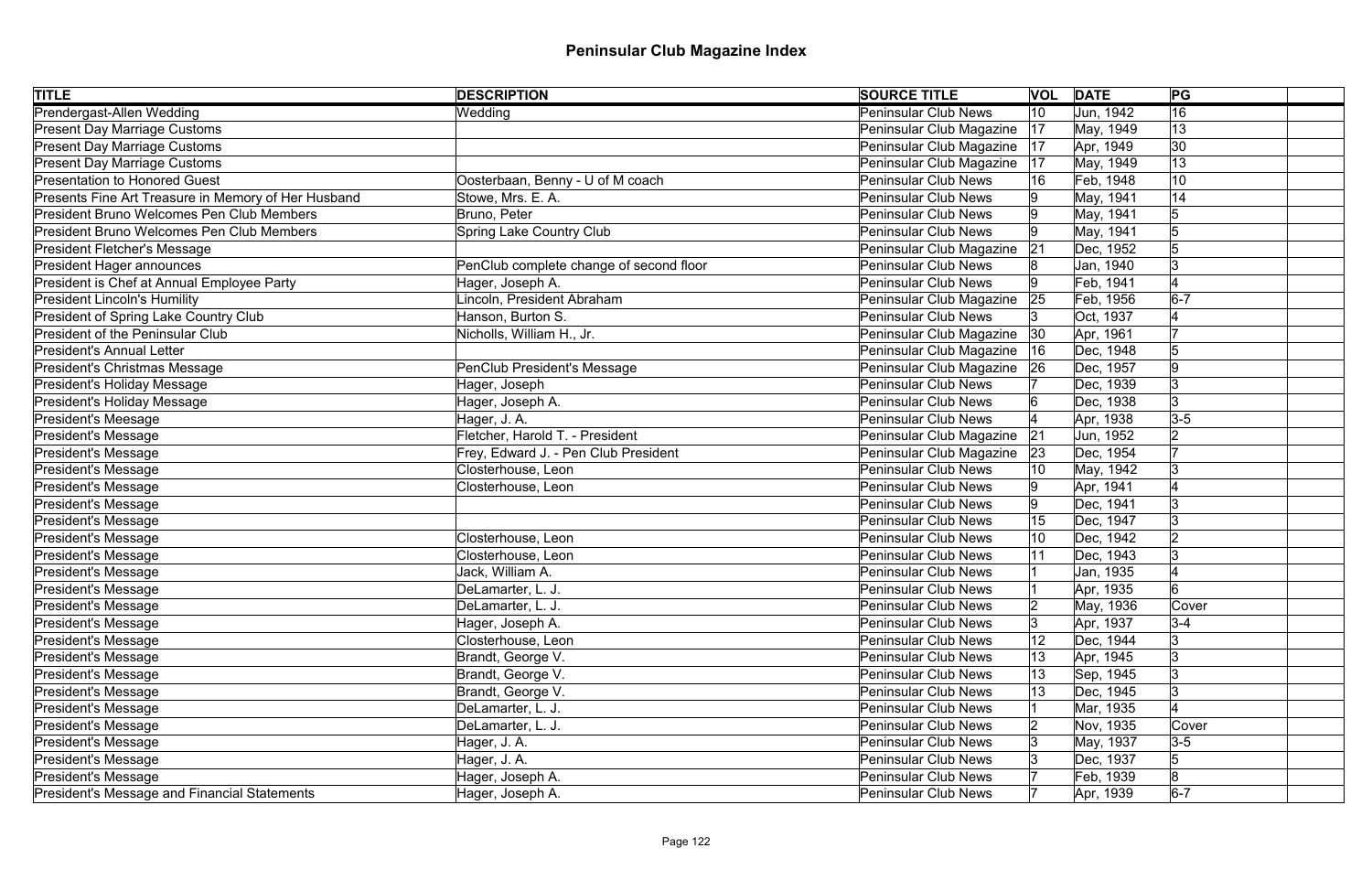| <b>TITLE</b>                                        | <b>DESCRIPTION</b>                                   | <b>SOURCE TITLE</b>           |    | <b>VOL DATE</b> | PG             |  |
|-----------------------------------------------------|------------------------------------------------------|-------------------------------|----|-----------------|----------------|--|
| <b>President's Message and New Committees</b>       |                                                      | Peninsular Club Magazine      | 18 | Jun, 1950       | $\overline{2}$ |  |
| President's Message and Photo                       | Hager, Joseph A.                                     | <b>Peninsular Club News</b>   |    | Sep, 1938       | $4-5, 7$       |  |
| President's Messsage                                | Jack, William A.                                     | <b>Peninsular Club News</b>   |    | Dec, 1934       |                |  |
| President's Report                                  |                                                      | <b>Peninsular Club News</b>   |    | Jun, 1946       | 3              |  |
| President's Stag Dinner                             |                                                      | <b>Peninsular Club News</b>   |    | Mar, 1941       | 14             |  |
| Presidents' Message                                 | Brandt, George                                       | <b>Peninsular Club News</b>   |    | Dec, 1946       | 13             |  |
| Presidents' Message                                 | Jac, William A.                                      | <b>Peninsular Club News</b>   |    | Nov, 1934       |                |  |
| Presidents' Message                                 | Jack, William A.                                     | <b>Peninsular Club News</b>   |    | Feb, 1935       |                |  |
| <b>Press Editorial Quotes</b>                       | Miller, Allen                                        | Peninsular Club Magazine      | 33 | Jan, 1964       | 12             |  |
| Press Newsboys' Band                                | Evening Press Newsboys' school                       | Peninsular Club Magazine      | 21 | Jul, 1952       | $4-5, 24-26$   |  |
| Press Newsboys' Band                                | Taylor, Joseph R. - circulation manager              | Peninsular Club Magazine      | 21 | Jul, 1952       | $4-5, 24-26$   |  |
| <b>Preston Tucker</b>                               | Tucker, Preston                                      | Peninsular Club Magazine      | 26 | Feb, 1957       | 26-28          |  |
| <b>Preston Tucker</b>                               | Story of late inventor and manufacturer              | Peninsular Club Magazine      | 26 | Feb, 1957       | 26-28          |  |
| Prevue and Housewarming Planned on September 10     |                                                      | <b>Peninsular Club News</b>   |    | Sep, 1938       | $20 - 21$      |  |
| Priest's Civil War Diary                            | <b>The Centennial Years</b>                          | Peninsular Club Magazine      | 29 | Dec, 1960       | 130            |  |
| Private Dock For Pen Club Boatmen                   | <b>Spring Lake Country Club</b>                      | <b>Peninsular Club News</b>   | 10 | Aug, 1942       | 10             |  |
| Private Nose, Not Eye, Spends Hours Detecting Odors | Storfer, Benson - sensitive nose                     | Peninsular Club Magazine      | 21 | Jan, 1952       | $30 - 31$      |  |
| Private Nose, Not Eye, Spends Hours Detecting Odors | Perfume sniffing                                     | Peninsular Club Magazine      | 21 | Jan, 1952       | $ 30-31$       |  |
| Prize Donors Contribute to Success of Annual Stag   | <b>Spring Lake Country Club</b>                      | <b>Peninsular Club News</b>   |    | Sep, 1942       | 5, 14          |  |
| Prize Peace Essay                                   | Winner of World Peace Essay                          | Peninsular Club Magazine      | 23 | Dec, 1954       | 29             |  |
| Prized Collection of Historical Newspapers          | Elliott, Donald T.                                   | Peninsular Club Magazine      | 33 | Nov, 1964       | 18-19          |  |
| Prohibition Through the Years                       | Prohibition                                          | Peninsular Club Magazine      | 25 | Sep, 1956       | $24 - 26$      |  |
| Promotes Health Through Exercise                    | Christie, Bud                                        | <b>Peninsular Club News</b>   |    | Nov, 1940       | 7, 13          |  |
| <b>Pronunciation Quizz</b>                          |                                                      | Peninsular Club Magazine      | 25 | Apr, 1956       | 19             |  |
| Prophecy for August 20                              |                                                      | Peninsular Club Magazine      | 22 | Aug, 1953       | 4, 18-19       |  |
| Prophecy for August 20                              | Students of the  & Scriptures Issue Prophecy         | Peninsular Club Magazine      | 22 | Aug, 1953       | $ 4, 18-19$    |  |
| Pros Vs. All Stars                                  | Magazine advertising committee composed of two teams | Peninsular Club Magazine      | 26 | Sep, 1957       |                |  |
| Prudential Celebrates Business Anniversary at Club  | <b>Prudential Insurance Club</b>                     | <b>Peninsular Club News</b>   |    | Dec, 1935       |                |  |
| Pseudonyms                                          |                                                      | Peninsular Club Magazine 27   |    | Dec, 1958       | 165            |  |
| Psychological Warfare Quiz                          |                                                      | Peninsular Club Magazine      | 25 | Oct, 1956       | 26-27          |  |
| Public Museum Will Benefit                          | <b>Grand Rapids Public Museum</b>                    | Peninsular Club Magazine 28   |    | Nov, 1959       | $12 - 13$      |  |
| Public Museum Will Benefit                          | Haldane, William's grandson                          | Peninsular Club Magazine      | 28 | Nov, 1959       | $12 - 13$      |  |
| Public Not Always Right                             | History proves 'public not always right'             | Peninsular Club Magazine   23 |    | May, 1954       | 27             |  |
| <b>Public Utilities</b>                             | The Phone Company                                    | Peninsular Club Magazine      |    | Feb, 1949       |                |  |
| <b>Public Utilities</b>                             | The Gas Company                                      | Peninsular Club Magazine      |    | Mar, 1949       |                |  |
| <b>Public Utilities</b>                             | <b>Consumers Power Company</b>                       | Peninsular Club Magazine      |    | Apr, 1949       |                |  |
| <b>Public Utilities</b>                             | <b>Grand Rapids Airport</b>                          | Peninsular Club Magazine      |    | May, 1949       |                |  |
| <b>Public Utilities</b>                             | The Post Office                                      | Peninsular Club Magazine      |    | Jun, 1949       |                |  |
| <b>Public Utilities</b>                             | G. R. Motor Coach Company                            | Peninsular Club Magazine      |    | Jul, 1949       |                |  |
| Public Utilities                                    | <b>Western Union</b>                                 | Peninsular Club Magazine      |    | Aug, 1949       |                |  |
| <b>Public Utilities</b>                             | C and O Railroad                                     | Peninsular Club Magazine      |    | Sep, 1949       |                |  |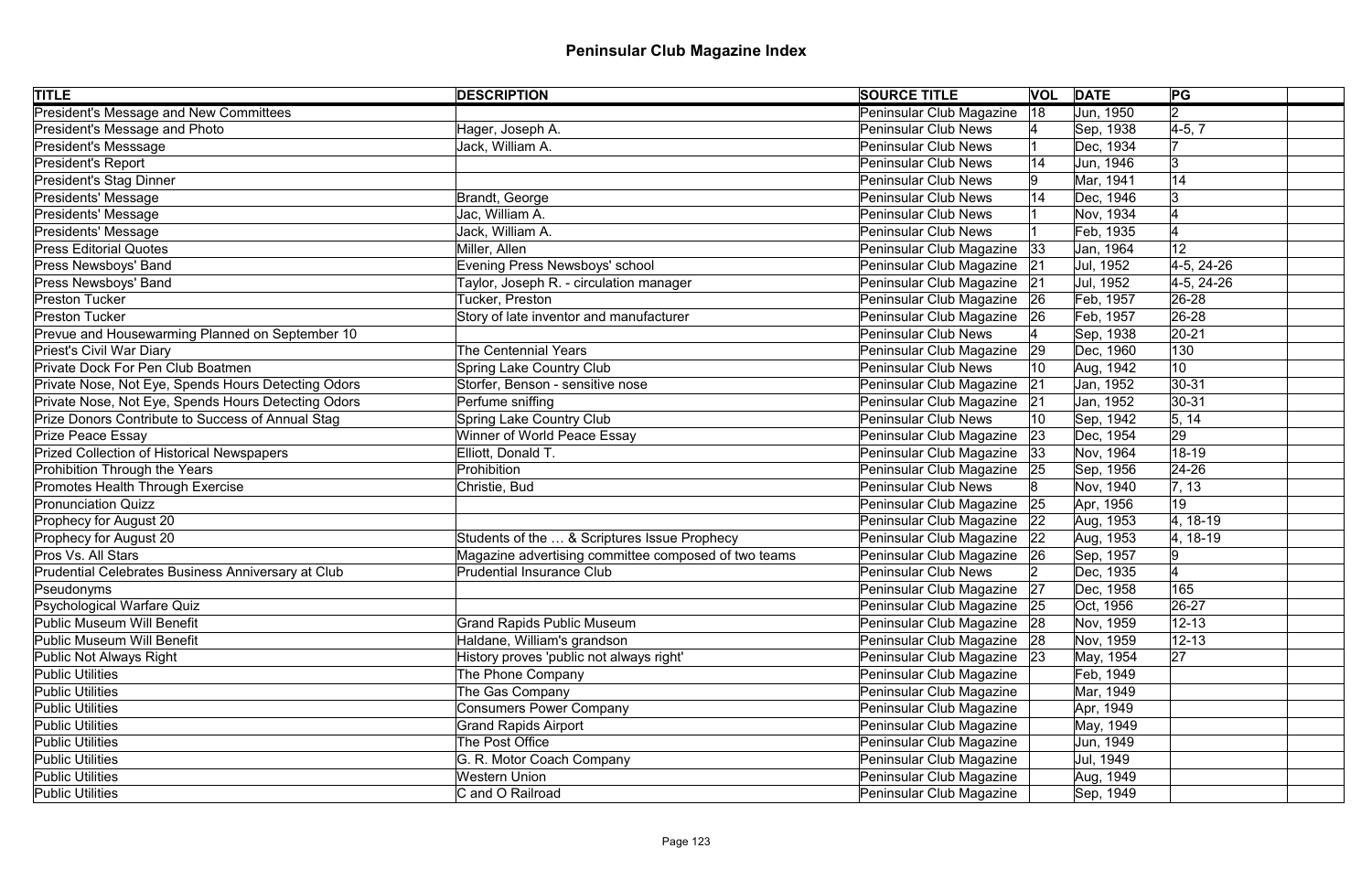| <b>TITLE</b>                         | <b>DESCRIPTION</b>                                      | <b>SOURCE TITLE</b>           |    | <b>VOL DATE</b> | PG           |
|--------------------------------------|---------------------------------------------------------|-------------------------------|----|-----------------|--------------|
| <b>Public Utilities</b>              | <b>Grand Rapids Waterworks</b>                          | Peninsular Club Magazine      |    | Aug, 1951       |              |
| Publisher's Page                     |                                                         | Peninsular Club Magazine 33   |    | Dec, 1964       | 138-140      |
| Publisher's Page                     | Brink, Ted                                              | Peninsular Club Magazine   34 |    | Jan, 1965       | 26-28        |
| Punchy Punches                       | Punch Recipes                                           | Peninsular Club Magazine 36   |    | Winter, 1969    | 35           |
| <b>Punctuation Trouble</b>           |                                                         | Peninsular Club Magazine      | 24 | May, 1955       | 9            |
| Quality Plus Beauty                  | G. R. Furniture design a factor in good taste           | Peninsular Club Magazine   26 |    | Dec, 1957       | 123-125      |
| Qui-yut, Please!                     | Souter, Judge Dale                                      | Peninsular Club Magazine      | 20 | May, 1951       | 23           |
| Quimby-Walstrom Paper Company        | Quimby, Irving E., president                            | Peninsular Club Magazine 24   |    | Dec, 1955       | 161-164      |
| Quite a Cracker Mill                 | <b>Hekman Biscuit Company</b>                           | Peninsular Club Magazine      | 17 | Sep, 1949       | 4, 31        |
| Quiz                                 | Quiz of Logos                                           | Peninsular Club Magazine 24   |    | Dec, 1955       | 152-159      |
| R. Edward Owen                       | Former flier now proprietor of Richter's Music House    | Peninsular Club Magazine      | 27 | Feb, 1958       | $8-9$        |
| R. Edward Owen                       | Owen, R. Edward                                         | Peninsular Club Magazine      | 27 | Feb, 1958       | $8-9$        |
| Rabbi Folkman To Conduct Book Review | Folkman, Rabbi                                          | <b>Peninsular Club News</b>   | 10 | Dec, 1942       | 20           |
| Rag Time                             | Scott Joplin's Maple Leaf Rag                           | Peninsular Club Magazine      | 26 | Jan, 1957       | $6-8$        |
| Rag Time                             | Joplin, Scott                                           | Peninsular Club Magazine 26   |    | Jan, 1957       | $6-8$        |
| Ralph A. Voigt                       | Story of Voigt family's early milling business          | Peninsular Club Magazine   26 |    | Dec, 1957       | 46-47        |
| Ralph A. Voigt                       | Voigt, Ralph A.                                         | Peninsular Club Magazine   26 |    | Dec, 1957       | $ 46 - 47$   |
| Ralph Morse and His Hobby            | From manufacturing furniture to collecing elephants     | Peninsular Club Magazine 27   |    | Sep, 1958       | $12 - 13$    |
| Ralph Morse and His Hobby            | Morse, Ralph                                            | Peninsular Club Magazine 27   |    | Sep, 1958       | $12 - 13$    |
| Ralph Morse, Furniture Personality   | Morse, Ralph - furniture advertising manager            | Peninsular Club Magazine 23   |    | Mar, 1954       | 10           |
| Ralph Morse, Furniture Personality   | Lauzon-Morse Furniture Company                          | Peninsular Club Magazine 23   |    | Mar, 1954       | 10           |
| Ralph Seeger, "Retired"              | Seeger, Ralph E. - Grand Rapids building inspector      | Peninsular Club Magazine   24 |    | Dec, 1955       | 37           |
| Ralph Widdicombe, Designer           | Widdicombe, Ralph                                       | Peninsular Club Magazine   22 |    | Dec, 1953       | $ 94 - 95$   |
| Ralph Widdicombe, Designer           | Dean of Furniture Designers still at work               | Peninsular Club Magazine      | 22 | Dec, 1953       | $ 94 - 95$   |
| Ramona Theatre Musical Presentation  | Brown, Harry - Chair G. R. Opera Committee              | Peninsular Club News          |    | Sep, 1943       | $5-6$        |
| Ramona's Vaudeville Performers       | <b>Performers Paradisse</b>                             | Peninsular Club Magazine 28   |    | May, 1959       | $13 - 15$    |
| Randolph Brown                       | Brown, Randolph                                         | Peninsular Club Magazine      | 17 | Feb, 1949       | $6-7$        |
| Ranking Members                      | PenClub Ranking Members                                 | Peninsular Club Magazine   24 |    | Feb, 1955       | 15           |
| Ranking Members                      |                                                         | Peninsular Club Magazine 25   |    | Jan, 1956       | 2            |
| <b>Ranking Members</b>               | Longest Ranklin Members                                 | Peninsular Club Magazine      | 25 | Jun, 1956       | 49           |
| Ranking Michigan Bridge Player       | Innes, Mrs. W. P.                                       | <b>Peninsular Club News</b>   |    | Apr, 1936       | 8            |
| Ranking Michigan Bridge Player       | Sommers, F.W.                                           | <b>Peninsular Club News</b>   |    | Apr, 1936       |              |
| Rapids-Standard Company              | <b>Grand Rapids Businesses</b>                          | Peninsular Club Magazine      | 21 | Mar, 1952       | $2-3, 24-26$ |
| Rapids-Standard Company              | From Civilian Output to War material                    | Peninsular Club Magazine      | 21 | Mar, 1952       | $2-3, 24-26$ |
| Rapids-Standard Company              | Korean War materials                                    | Peninsular Club Magazine      | 21 | Mar, 1952       | $2-3, 24-26$ |
| Rapids-Standard School               | Grand Rapids institution - materials handling equipment | Peninsular Club Magazine      | 26 | Oct, 1957       | $10 - 11$    |
| Rapids-Standard School               | Rapids-Standard School                                  | Peninsular Club Magazine      | 26 | Oct, 1957       | $10 - 11$    |
| Rara Avis                            | Letters to the Editor                                   | Peninsular Club Magazine      | 22 | Oct, 1953       | 23           |
| Rara Avis                            |                                                         | Peninsular Club Magazine      | 18 | May, 1950       | 27           |
| Rationing                            | WWII - Rationing                                        | Peninsular Club News          |    | Jan, 1943       | 5            |
| Rationing of Coffee, Sugar           | WWII - Rationing                                        | <b>Peninsular Club News</b>   | 10 | Nov, 1942       | 8            |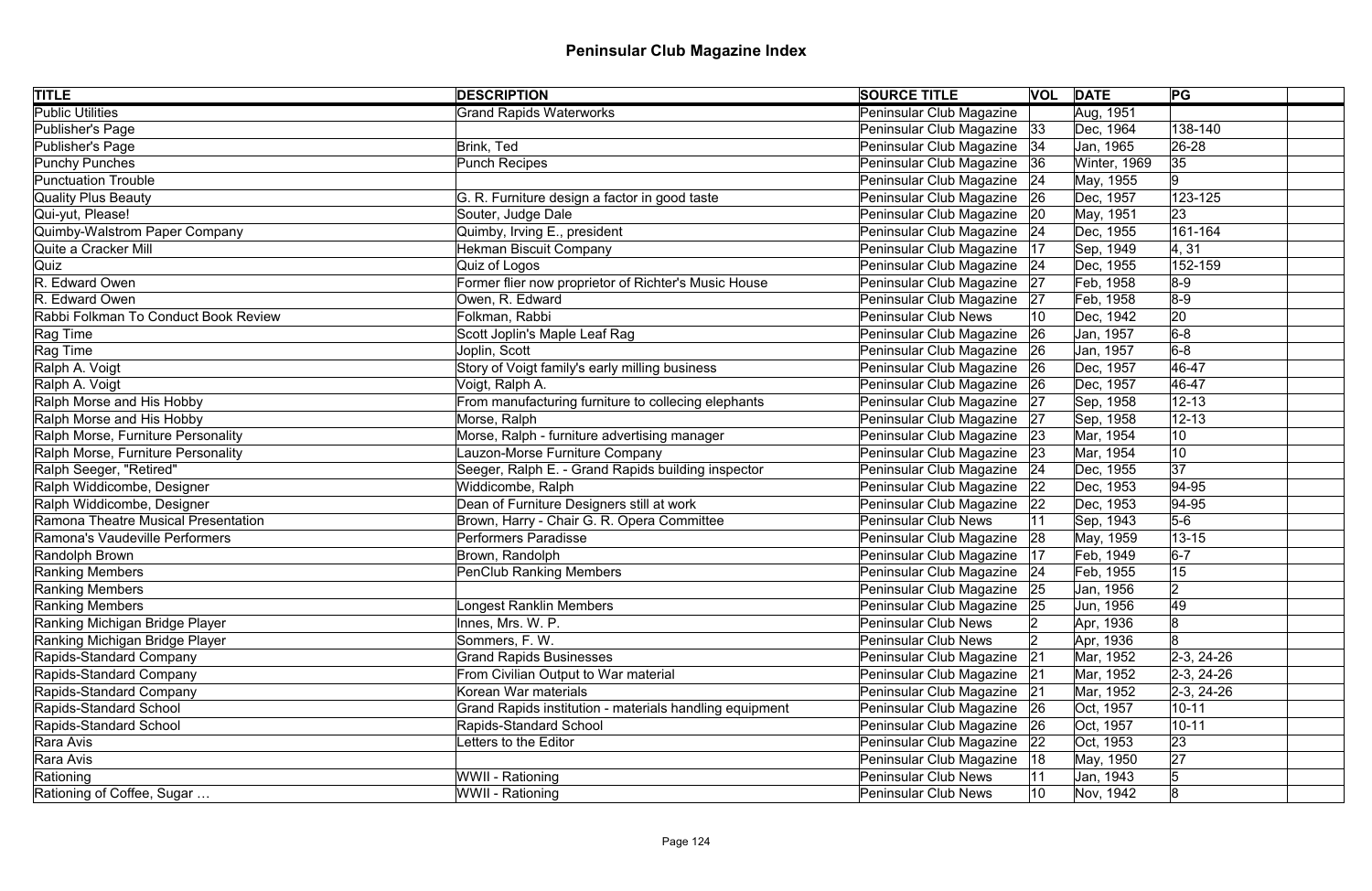| <b>TITLE</b>                                           | <b>DESCRIPTION</b>                      | <b>SOURCE TITLE</b>           |    | <b>VOL</b> DATE     | PG          |  |
|--------------------------------------------------------|-----------------------------------------|-------------------------------|----|---------------------|-------------|--|
| <b>Ray Barnes</b>                                      | Barnes, Ray - sketch artist             | Peninsular Club Magazine      | 17 | Jan, 1949           | $12-13, 27$ |  |
| Ray Barnes in Florida                                  | Barnes, Ray - sketch artist             | Peninsular Club Magazine 23   |    | Mar, 1954           | 11          |  |
| Ray Barnes Moves                                       | Barnes, Ray - sketch artist             | Peninsular Club Magazine   22 |    | May, 1953           |             |  |
| Ray Barnes Second Page                                 | Barnes, Ray - sketch artist             | Peninsular Club Magazine   30 |    | Dec, 1961           | 111         |  |
| Ray Barnes' Pen Parade                                 | Barnes, Ray - sketch artist             | Peninsular Club Magazine   24 |    | Mar, 1955           | 19          |  |
| Ray Barnes' Pen Parade                                 | Barnes, Ray - sketch artist             | Peninsular Club Magazine 21   |    | Jan, 1952           | 23          |  |
| Ray Barnes' Pen Parade                                 | Barnes, Ray - sketch artist             | Peninsular Club Magazine 21   |    | Mar, 1952           | 6           |  |
| Ray Barnes' Pen Parade                                 | Barnes, Ray - sketch artist             | Peninsular Club Magazine 21   |    | Jun, 1952           | 16          |  |
| Ray Barnes' Pen Parade                                 | Barnes, Ray - sketch artist             | Peninsular Club Magazine 21   |    | Jul, 1952           | 17          |  |
| Ray Barnes' Pen Parade                                 | Barnes, Ray - sketch artist             | Peninsular Club Magazine 21   |    | Sep, 1952           | 23          |  |
| Ray Barnes' Pen Parade                                 | Barnes, Ray - sketch artist             | Peninsular Club Magazine      | 21 | Oct, 1952           | 11          |  |
| Ray Barnes' Pen Parade                                 | Barnes, Ray - sketch artist             | Peninsular Club Magazine      | 21 | Dec, 1952           | 34          |  |
| Ray Barnes' Pen Parade                                 | Barnes, Ray - sketch artist             | Peninsular Club Magazine      | 22 | Jun, 1953           | 19          |  |
| Ray Barnes' Pen Parade                                 | Barnes, Ray - sketch artist             | Peninsular Club Magazine      | 23 | Jan, 1954           | 13          |  |
| Ray Barnes' Pen Parade                                 | Barnes, Ray - sketch artist             | Peninsular Club Magazine 24   |    | Jan, 1955           | 20          |  |
| Ray Barnes' Pen Parade                                 | Barnes, Ray - sketch artist             | Peninsular Club Magazine      | 24 | Apr, 1955           | 12          |  |
| Ray Barnes' Pen Prade                                  | Barnes, Ray - sketch artist             | Peninsular Club Magazine      | 21 | Dec, 1952           | 74          |  |
| Ray Conlon                                             | Commander of American Legion            | Peninsular Club Magazine   29 |    | May, 1960           | $16 - 17$   |  |
| Ray Conlon                                             | Conlin, Ray                             | Peninsular Club Magazine   29 |    | May, 1960           | $16 - 17$   |  |
| Raymond Barnes and wife celebrate anniversary          | Ray Barnes' Anniversary                 | Peninsular Club Magazine      | 16 | Jul, 1948           | 10          |  |
| Razzin' the Rapids - Into the Past                     | Barnes, Ray - sketch artist             | Peninsular Club Magazine   26 |    | Jan, 1957           | $9 - 10$    |  |
| Razzin' the Rapids - Into the Past                     | Razzin' the Rapids - Prior to 1928      | Peninsular Club Magazine   26 |    | Jan, 1957           | $ 9 - 10 $  |  |
| Razzing the Peninsular Club                            | Barnes, Ray - sketch artist             | Peninsular Club News          |    | Dec, 1934           | 18          |  |
| Razzing the Peninsular Club                            | Barnes, Ray - sketch artist             | Peninsular Club News          |    | Apr, 1935           | 15          |  |
| Razzing The Peninsular Club                            | Barnes, Ray - sketch artist             | <b>Peninsular Club News</b>   |    | Aug, 1936           | 15          |  |
| Razzing the Peninsular Club                            | Barnes, Ray - sketch artist             | <b>Peninsular Club News</b>   |    | Nov, 1934           | 15          |  |
| Razzing the Peninsular Club                            | Barnes, Ray - sketch artist             | Peninsular Club News          |    | Feb, 1935           | 15          |  |
| Razzing the Peninsular Club                            | Barnes, Ray - sketch artist             | <b>Peninsular Club News</b>   |    | Mar, 1935           | 15          |  |
| Razzing the Peninsular Club                            | Barnes, Ray - sketch artist             | <b>Peninsular Club News</b>   |    | May, 1935           | 11          |  |
| Razzle Dazzle Bridge Tournament                        | <b>Bridge Tournament</b>                | <b>Peninsular Club News</b>   | Ι9 | Nov, 1941           | 11          |  |
| Razzle Dazzlers Enjoy Pheasant dinner                  |                                         | <b>Peninsular Club News</b>   |    | Nov, 1941           | 12          |  |
| <b>Real Estate Corner</b>                              | Perschbacher, John M., author           | Peninsular Club Magazine      | 36 | Winter, 1969        | 49          |  |
| <b>Real Estate Corner</b>                              | Perschbacher, John M.                   | Peninsular Club Magazine      | 38 | <b>Roster, 1969</b> | 70, 73      |  |
| Real Estate Corner - Cybernetics                       | Perschbacher, John M., realtor          | Peninsular Club Magazine      | 35 | Fall, 1969          | $ 38-40 $   |  |
| <b>Really Mother's Day</b>                             |                                         | <b>Peninsular Club News</b>   | 16 | May, 1948           | 14          |  |
| Receives Commendation-Manufacturing Games For Soldiers | Drueke, Wm F.                           | <b>Peninsular Club News</b>   | 11 | Jul, 1943           | 14          |  |
| Receives Northwestern Alumna Club Scholarship Award    | Potts, David                            | <b>Peninsular Club News</b>   |    | May, 1941           | 10          |  |
| <b>Recent election returns</b>                         |                                         | <b>Peninsular Club News</b>   | 15 | Apr, 1947           | $8-9$       |  |
| <b>Recent Events That Caused Talk</b>                  | Four news events                        | Peninsular Club Magazine      | 31 | May, 1962           | $6-8$       |  |
| Reception for Amelia Earhart at Club                   | Earhart, Amelia - aviatrix              | <b>Peninsular Club News</b>   |    | May, 1936           | 8           |  |
| Recommendations of the Rehabilitation Committee        | <b>PenClub Rehabilitation Committee</b> | Peninsular Club News          | 14 | Jun, 1946           | $4-5$       |  |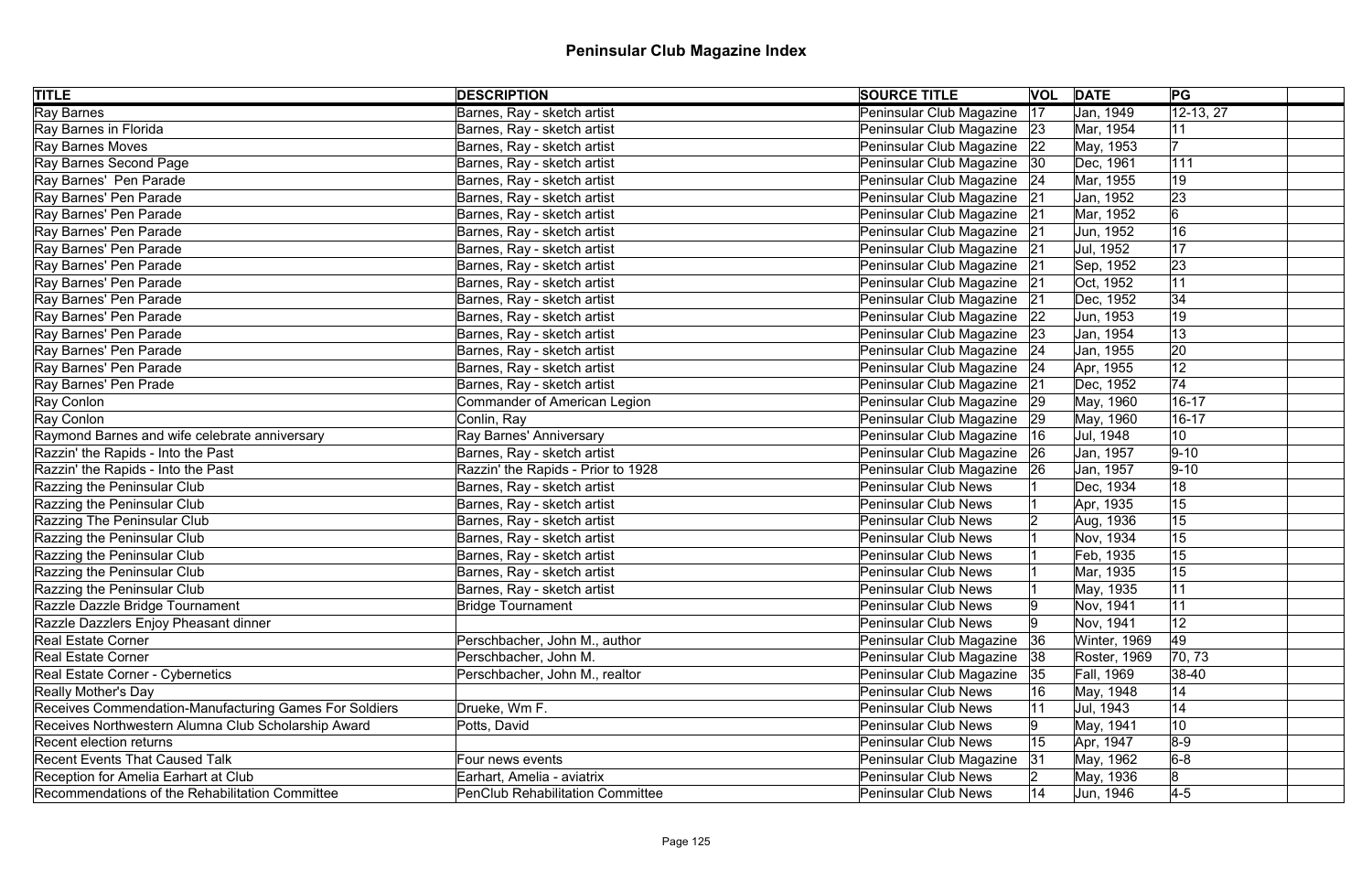| <b>TITLE</b>                                 | <b>DESCRIPTION</b>                                       | <b>SOURCE TITLE</b>           |    | <b>VOL DATE</b>      | PG                |
|----------------------------------------------|----------------------------------------------------------|-------------------------------|----|----------------------|-------------------|
| Recycling An answer                          | <b>Glass Recycling</b>                                   | Peninsular Club Magazine      | 36 | Fall, 1971           | $\sqrt{27-28}$    |
| Red Cross Class Open To All                  | <b>Red Cross Classes</b>                                 | <b>Peninsular Club News</b>   | 10 | Oct. 1942            | 10                |
| <b>Red Cross Month</b>                       | <b>American Red Cross</b>                                | Peninsular Club Magazine      | 28 | Mar, 1959            | $6-9$             |
| Redecorated and Refurnished Second Floor     | <b>PenClub Renovations</b>                               | Peninsular Club Magazine      | 30 | Jan, 1961            | 9                 |
| <b>Redecorated PenClub Fifth Floor</b>       | PenClub Redecorated - Fifth Floor                        | <b>Peninsular Club News</b>   | 15 | Mar, 1947            | $4-7$             |
| Reds' Biggest Failure                        | New generation in Hungary is freedom-minded              | Peninsular Club Magazine      | 26 | Mar, 1957            | $30 - 31$         |
| <b>Referees of Wrestling</b>                 | Referees should take a course in actin                   | Peninsular Club Magazine      | 22 | May, 1953            | $30 - 31$         |
| <b>Referees of Wrestling</b>                 |                                                          | Peninsular Club Magazine      | 22 | May, 1953            | $30 - 31$         |
| Refreshing Beverages, Atmosphere at the Club |                                                          | <b>Peninsular Club News</b>   |    | Jun, 1939            | 14                |
| <b>Rehabilation Program Under Way</b>        | <b>Rehabilation Program</b>                              | <b>Peninsular Club News</b>   |    | Aug, 1945            | $3-4$             |
| <b>Rehabilitation of Prisoners</b>           | Judge Dale Souter's comments on maximum sentences        | Peninsular Club Magazine      | 26 | Oct, 1957            | $22 - 25$         |
| <b>Rehabilitation of Prisoners</b>           | Souter, Judge Dale                                       | Peninsular Club Magazine      | 26 | Oct, 1957            | $22 - 25$         |
| Reichardt-Welch Wedding                      | Wedding                                                  | <b>Peninsular Club News</b>   |    | Dec, 1937            | $6 \,$            |
| <b>Relax Those Muscles</b>                   | PenClub services                                         | Peninsular Club News          | 16 | May, 1948            | 12                |
| Remember Beau Jack?                          | One-time lightweight boxing champion, now shoe-shine boy | Peninsular Club Magazine      | 26 | Jul, 1957            | 29-30             |
| Remember Beau Jack?                          | Beau Jack                                                | Peninsular Club Magazine      | 26 | Jul, 1957            | 29-30             |
| Remember when                                |                                                          | Peninsular Club Magazine      | 35 | Winter, 1967-6843-45 |                   |
| Remember when                                |                                                          | Peninsular Club Magazine      | 35 | Spring, 1968         | 29                |
| Remember when                                |                                                          | Peninsular Club Magazine      | 35 | Fall, 1968           | 37                |
| <b>Remember When</b>                         |                                                          | Peninsular Club Magazine      | 35 | Spring, 1969         | 35                |
| Remember When? Reviewing The Club's History  |                                                          | <b>Peninsular Club News</b>   |    | Sep, 1938            | $12 - 13$         |
| <b>Remembrance Advertising</b>               | Advertising - big business                               | Peninsular Club Magazine      | 24 | Aug, 1955            | $ 24-25 $         |
| Reminder for Christmas Mailing Overseas      | WWII                                                     | <b>Peninsular Club News</b>   |    | Sep, 1944            | Ι3                |
| Remodeled third floor                        |                                                          | <b>Peninsular Club News</b>   | 15 | Nov, 1947            | $10 - 13$         |
| Renihan Represents Club                      | Renihan, Joe - representative at billiard tournament     | Peninsular Club Magazine      | 24 | Jan, 1955            | 23                |
| Reopening of Keyhole Grill                   | Keyhole Grill                                            | <b>Peninsular Club News</b>   |    | Oct, 1945            | 3                 |
| Reorganized Filing System                    | Press-a-button conveniences                              | Peninsular Club Magazine      | 31 | Sep, 1962            | 26-27             |
| Reorganized Filing System                    | Mayo, Floyd                                              | Peninsular Club Magazine      | 31 | Sep, 1962            | 26-27             |
| <b>Repetition is Reputation</b>              |                                                          | Peninsular Club Magazine   17 |    | Oct, 1949            | Inside Back Cover |
| Report In Disguise                           | TV reporter Blumenshine                                  | Peninsular Club Magazine      | 29 | Aug, 1960            | $ 22 - 26 $       |
| Reservations Held Only Fifteen Minutes       |                                                          | <b>Peninsular Club News</b>   |    | Oct, 1944            | 5                 |
| <b>Resident Roster</b>                       |                                                          | Peninsular Club Magazine      | 36 | Roster, 1971         | 13-50             |
| Resigns His Pen Club Military Membership     | McElwain, Major Donald M.                                | <b>Peninsular Club News</b>   |    | Dec, 1944            | 16                |
| Results of the Membership Campaign           |                                                          | <b>Peninsular Club News</b>   |    | May, 1938            | $7-8$             |
| <b>Retires Citizens At Work</b>              | Chamber of Commerce Senior Service Committee growing     | Peninsular Club Magazine      | 27 | Mar, 1958            | $8-9$             |
| Retiring as Pen Club President               | Closterhouse, Leon T.                                    | <b>Peninsular Club News</b>   | 13 | Apr, 1945            | 11                |
| <b>Reunion in Paris</b>                      | Card, Bob                                                | <b>Peninsular Club News</b>   | 16 | May, 1948            | 13                |
| <b>Review of Holiday Events</b>              |                                                          | <b>Peninsular Club News</b>   | 12 | Jan, 1944            | $12 - 13$         |
| Review of the Sports Year                    |                                                          | Peninsular Club Magazine      | 22 | Jan, 1953            | $ 26-30$          |
| Review of the Sports Year                    | Sports - 1952                                            | Peninsular Club Magazine      | 22 | Jan, 1953            | $ 26-30 $         |
| Reynold Weidenaar - Peninsular's Cover       | Weidenaar, Reynold - renowned local artist               | Peninsular Club Magazine 32   |    | Apr, 1963            | 3, 5              |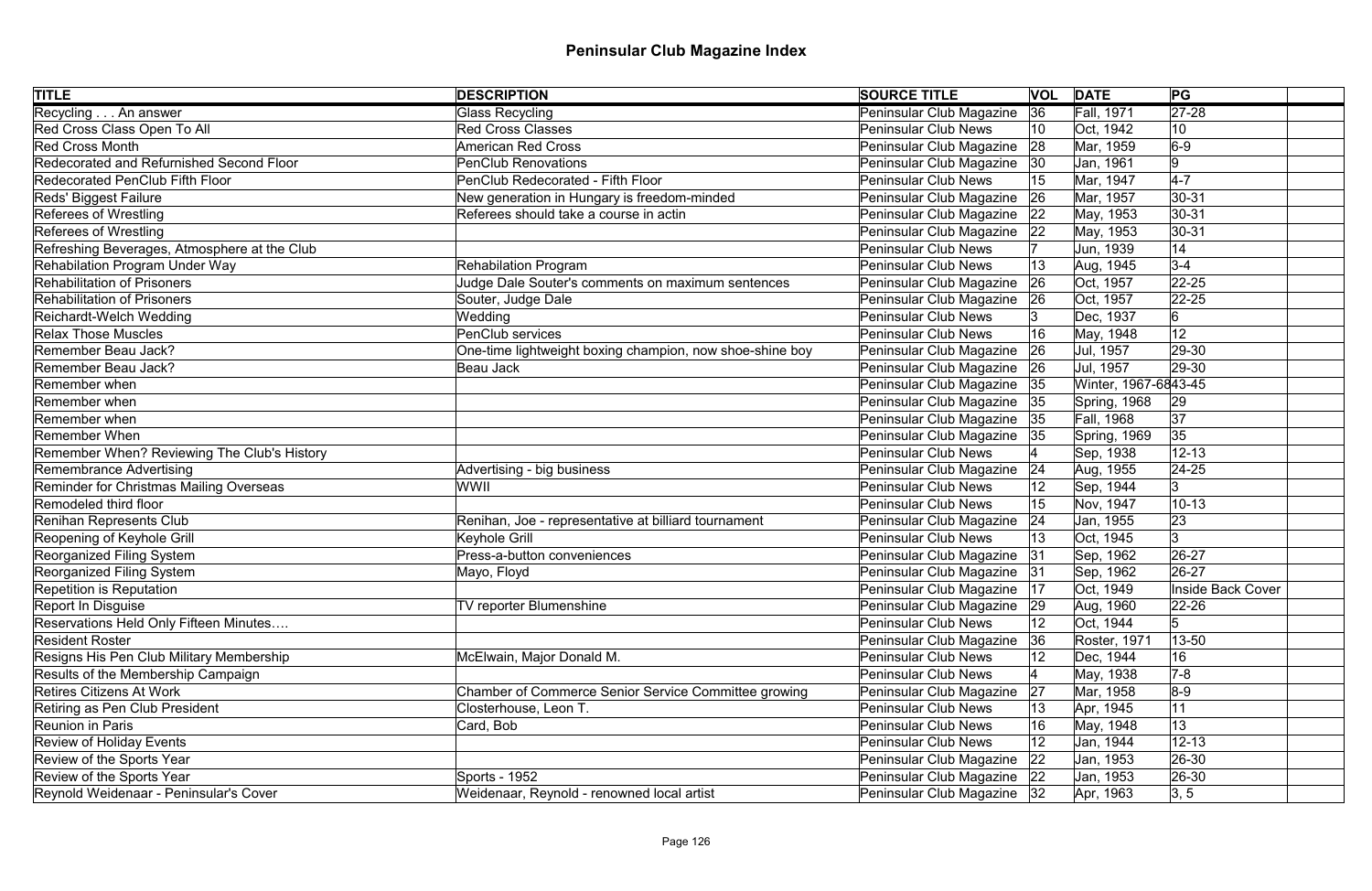| <b>TITLE</b>                           | <b>DESCRIPTION</b>                             | <b>SOURCE TITLE</b>           |    | <b>VOL DATE</b>   | PG              |
|----------------------------------------|------------------------------------------------|-------------------------------|----|-------------------|-----------------|
| Reynold Weidenaar - Peninsular's Cover | Weidenaar, Reynold - renowned local artist     | Peninsular Club Magazine      | 32 | May, 1963         | $\vert 3 \vert$ |
| Reynold Weidenaar - Peninsular's Cover | Weidenaar, Reynold - renowned local artist     | Peninsular Club Magazine      | 32 | Jun, 1963         | Ι3              |
| Reynold Weidenaar - Peninsular's Cover | Weidenaar, Reynold - renowned local artist     | Peninsular Club Magazine   32 |    | Jul, 1963         |                 |
| Reynold Weidenaar - Peninsular's Cover | Weidenaar, Reynold - renowned local artist     | Peninsular Club Magazine      | 32 | Aug, 1963         |                 |
| Reynold Weidenaar - Peninsular's Cover | Weidenaar, Reynold - renowned local artist     | Peninsular Club Magazine      | 32 | Sep, 1963         | Ι3              |
| Reynold Weidenaar - Peninsular's Cover | Weidenaar, Reynold - renowned local artist     | Peninsular Club Magazine   32 |    | Oct, 1963         | Ι3              |
| Reynold Weidenaar - Peninsular's Cover | Weidenaar, Reynold - renowned local artist     | Peninsular Club Magazine      | 32 | Nov, 1963         |                 |
| Reynolds Metal Company                 | Reynolds, R. S., Sr.                           | Peninsular Club Magazine   24 |    | Dec, 1955         | 179-181         |
| Rice, The International Dish           |                                                | Peninsular Club Magazine      | 27 | Dec, 1958         | 136-137         |
| <b>Richard D. Brooks</b>               | R. D. Brooks, Inc. president                   | Peninsular Club Magazine   35 |    | Winter, 1967-6817 |                 |
| <b>Richard Dorson Book</b>             | Dorson, Richard - author                       | Peninsular Club Magazine      | 29 | Dec, 1960         | $ 74-75$        |
| Richard J. Matre                       | Matre, Richard J. - Dealer in religious goods  | Peninsular Club Magazine      | 29 | Dec, 1960         | $ 30-31$        |
| Richard Lamkin, In Memoriam            | Lamkin, Richard                                | Peninsular Club Magazine      | 33 | Dec, 1964         | 13              |
| <b>Ringling Art Gallery</b>            | Famous Florida art gallery                     | Peninsular Club Magazine      | 31 | Feb, 1962         | 39              |
| Rip Van Winkle                         | Norse Tales and Rip Van Winkle                 | Peninsular Club Magazine      | 31 | Dec, 1962         | 129-137         |
| <b>Rising Generation</b>               |                                                | Peninsular Club Magazine      | 18 | Jan, 1950         | 8               |
| Rix Robinson's Safe                    | Robinson, Rix                                  | Peninsular Club Magazine      | 16 | Dec, 1948         | 7, 36           |
| Roaring Twenties                       |                                                | Peninsular Club Magazine      | 29 | Dec, 1960         | 179-180         |
| Robert Allen                           | Robert Allen & Assoc. Architectural Firm       | Peninsular Club Magazine      | 35 | Spring, 1968      | 18              |
| Robert G. Howlett: A Profile           | Howlett, Robert G.                             | Peninsular Club Magazine      | 34 | May, 1965         | $ 37-38$        |
| Robert J. Wilson Entertains Committee  | Wilson, Robert J.                              | <b>Peninsular Club News</b>   |    | Feb, 1942         | 13              |
| <b>Robert Louis Hooker</b>             | Import Motors, Ltd, vice-president             | Peninsular Club Magazine      | 35 | Spring, 1968      | 18              |
| Robinson-Straayer Wedding              | Wedding                                        | <b>Peninsular Club News</b>   |    | May, 1946         | 10              |
| Robsjohn-Gibbings, Designer            | Robsjohn-Gibbings, T. H. - furniture designer  | Peninsular Club Magazine      | 23 | Apr, 1954         | $ 24-27$        |
| Robsjohn-Gibbings, Designer            | <b>Widdicomb Furniture Company</b>             | Peninsular Club Magazine 23   |    | Apr, 1954         | $ 24-27$        |
| <b>Rock Cornish Game Hen</b>           |                                                | Peninsular Club Magazine 23   |    | Jan, 1954         | 21              |
| Rock Drummond, regular                 | Drummond, "Rock"                               | Peninsular Club Magazine 21   |    | May, 1952         | $8-9$           |
| Rock Drummond, regular                 | <b>Fisher-Drummond Wall Paper Company</b>      | Peninsular Club Magazine 21   |    | May, 1952         | $8-9$           |
| Rockefeller and Harriman               | Review of new book on early titans of finance  | Peninsular Club Magazine   29 |    | Dec, 1960         | 86-89           |
| Rockefeller and Harriman               | Harriman, W. Averell                           | Peninsular Club Magazine      | 29 | Dec, 1960         | 86-89           |
| Rockefeller and Harriman               | Rockefeller, John D., Sr.                      | Peninsular Club Magazine 29   |    | Dec, 1960         | 86-89           |
| Rockets to Have New War Heads          | Sports - Hockey                                | Peninsular Club Magazine      | 18 | May, 1950         | $ 26-27$        |
| Rocky Marciano in Holland              | Sports - Boxing, Rocky Marciano                | Peninsular Club Magazine      | 22 | Apr, 1953         | $10 - 11$       |
| Rocky Marciano Visits Club             | Marciano, Rocky - visits Pen Club              | Peninsular Club Magazine      | 23 | Dec, 1954         | 68-69           |
| Roger Allen Challenges                 | Allen, Roger                                   | Peninsular Club Magazine      | 22 | Apr, 1953         | 21              |
| Roger Allen Challenges                 | Allen, Roger - reply to Ray Barnes cigar total | Peninsular Club Magazine      | 22 | Apr, 1953         | 21              |
| Roger Allen Recuperating               | Allen, Roger                                   | <b>Peninsular Club News</b>   | 11 | Aug, 1943         |                 |
| Roger Allen Reports on Victory Auction | Allen, Roger                                   | <b>Peninsular Club News</b>   | 10 | Aug, 1942         | 15              |
| Roger Allen Says                       | Allen, Roger                                   | Peninsular Club Magazine      | 16 | Jun, 1948         | 9, 27           |
| Roger Allen Says                       | Allen, Roger                                   | Peninsular Club Magazine      | 16 | Jul, 1948         |                 |
| Roger Allen Says                       | Allen, Roger                                   | Peninsular Club Magazine   16 |    | Aug, 1948         | $ 13\rangle$    |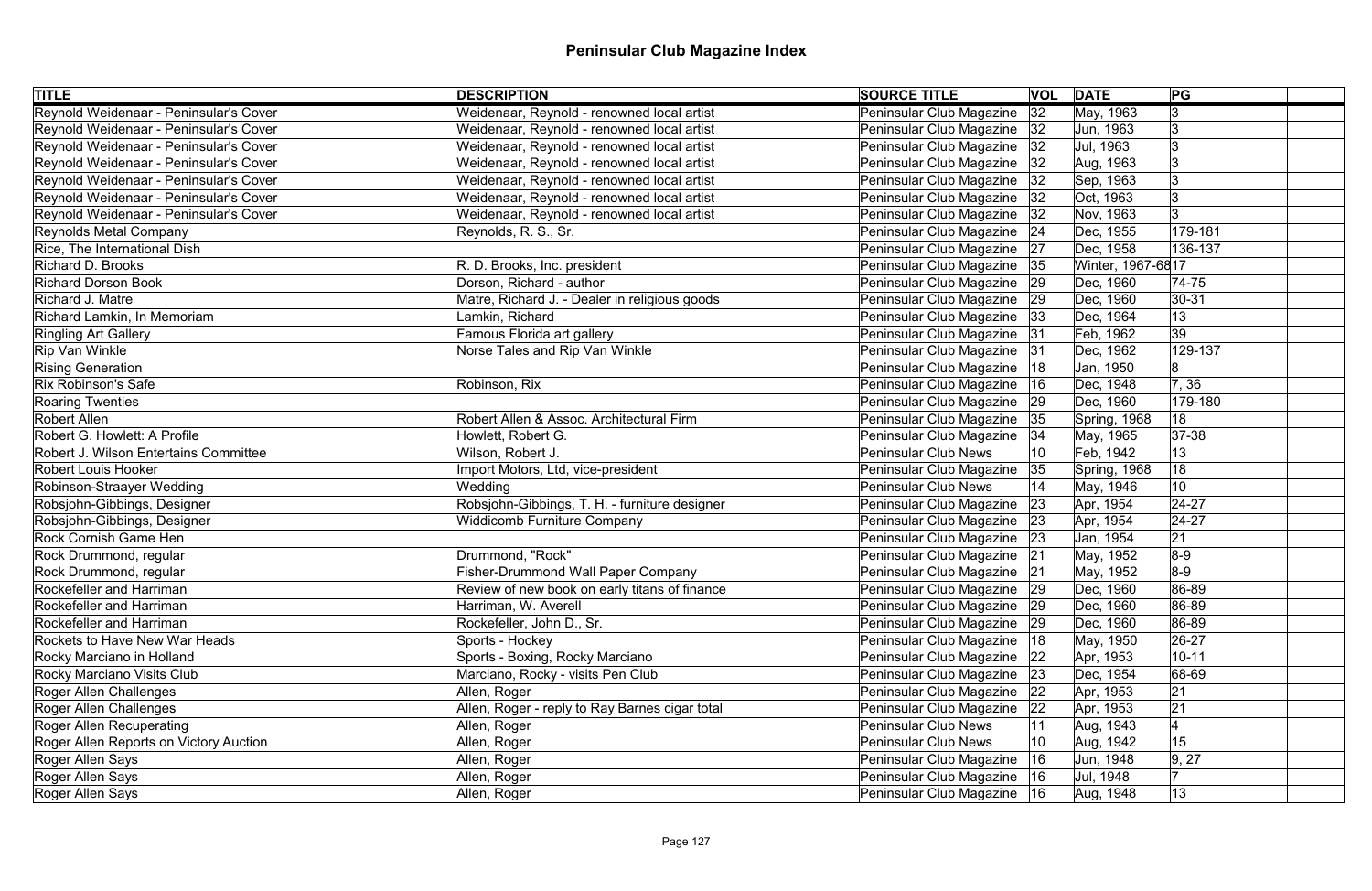| <b>TITLE</b>                                           | <b>DESCRIPTION</b>                                         | <b>SOURCE TITLE</b>           | <b>VOL</b>   | <b>DATE</b>  | PG               |
|--------------------------------------------------------|------------------------------------------------------------|-------------------------------|--------------|--------------|------------------|
| Roger Touhy                                            | Touhy, Roger - infamous character                          | Peninsular Club Magazine      | 29           | Feb, 1960    | $ 26-28$         |
| Roger Warnshuis, Regular                               | Warnshuis, Roger L.                                        | Peninsular Club Magazine 22   |              | May, 1953    | 28-29            |
| Roger Warnshuis, Regular                               | Merchants Service Bureau President, Mgr                    | Peninsular Club Magazine 22   |              | May, 1953    | $ 28-29$         |
| Rolls Dice For 90 Minutes                              | Detroit auto dealer broke the bank                         | Peninsular Club Magazine 31   |              | Apr, 1962    | 12 <sub>2</sub>  |
| Roscoe D. Bennett                                      | Bennett, Roscoe D. - sports editor                         | Peninsular Club Magazine      | 21           | Dec, 1952    | 126-128, 131-132 |
| Rose's Beach                                           | Reed's Lake local landmark                                 | Peninsular Club Magazine 31   |              | Jan, 1962    | $14 - 15$        |
| <b>Roster Edition in June</b>                          |                                                            | Peninsular Club Magazine      | 24           | Apr, 1955    | 13               |
| Roster Insert                                          |                                                            | Peninsular Club Magazine   34 |              | Jul, 1965    | 15               |
| <b>Roster of Members</b>                               |                                                            | Peninsular Club Magazine      | 32           | Jun, 1963    | 25-55            |
| <b>Roster of Members</b>                               |                                                            | Peninsular Club Magazine 35   |              | 1968 Roster  | $ 23 - 59$       |
| <b>Roster of Members</b>                               |                                                            | Peninsular Club Magazine      | 36           | Roster, 1970 | $17 - 62$        |
| <b>Roster of Members</b>                               |                                                            | Peninsular Club Magazine      | 38           | Roster, 1969 | $ 17-59$         |
| <b>Roster of Members</b>                               |                                                            | Peninsular Club Magazine      | 33           | Jun, 1964    | 29-55            |
| Rotary's Golden Anniversary                            | Rotary Club's 50th Anniversary                             | Peninsular Club Magazine      | 24           | Feb, 1955    | $6-8$            |
| Round Robin                                            | Pictures of billiard players                               | Peninsular Club Magazine      | 29           | Mar, 1960    | 31               |
| Roy F. Springer                                        | Former Ford agency operator now a gentleman farmer         | Peninsular Club Magazine      | 27           | Feb, 1958    | $ 24-27$         |
| Roy F. Springer                                        | Springer, Roy F.                                           | Peninsular Club Magazine      | 27           | Feb, 1958    | $24 - 27$        |
| Roy W. Clements Honors Niece at Dinner                 | Clements, Roy W.                                           | <b>Peninsular Club News</b>   | 12           | Nov, 1944    | 13               |
| Rules for Mailing Christmas Packages Overseas          | WWII                                                       | <b>Peninsular Club News</b>   |              | Sep, 1943    | 14               |
| Russell Beadle's Son Arrives Home After Service Abroad | Beadle, Lt. Frank R.                                       | <b>Peninsular Club News</b>   |              | Aug, 1943    | 12               |
| Russian Way of Life                                    | Russians manners not acquired, just born that way          | Peninsular Club Magazine      | 27           | Dec, 1958    | 66-69            |
| Rybarsyks Celebrate 25th Anniversary                   | Rybarsyk, Mr. & Mrs. Walter                                | <b>Peninsular Club News</b>   | 12           | Sep, 1944    | 18               |
| S.S. Prince George                                     |                                                            | Peninsular Club Magazine   34 |              | May, 1965    | 15               |
| Sackner Products                                       | Sackner, Wade E.                                           | Peninsular Club Magazine      | 25           | Jan, 1956    | $ 22 - 25 $      |
| Sackner Products                                       | Sackner Products, Inc.                                     | Peninsular Club Magazine 25   |              | Jan, 1956    | $ 22 - 25 $      |
| Safer Highways                                         | Changing shape, size and color of highway signs            | Peninsular Club Magazine 23   |              | Feb, 1954    | $ 24-25$         |
| Safety Belts For Autos                                 | Carter, Andy - discusses auto safety belts                 | Peninsular Club Magazine 30   |              | Apr, 1961    | 18-20            |
| Safety Gadget for Bathing                              | History of bathing inventions                              | Peninsular Club Magazine 22   |              | Nov, 1953    | $5-7$            |
| Saga of the Vikings                                    | Men from Norway and Iceland lived in America 400 years ago | Peninsular Club Magazine 28   |              | Dec, 1959    | $114 - 117$      |
| Sailor's Ball                                          | Spring Lake Country Club                                   | <b>Peninsular Club News</b>   |              | Aug, 1940    | $7-8$            |
| Saladin Temple Has Annual Frolic At Spring Lake Club   | <b>Spring Lake Country Club</b>                            | <b>Peninsular Club News</b>   |              | Sep, 1938    | $ 64-65 $        |
| Saladin Temple Has Annual Frolic At Spring Lake Club   | Saladin Temple                                             | <b>Peninsular Club News</b>   |              | Sep, 1938    | $ 64-65 $        |
| Saladin Temple Members Hold Dance Party                | <b>Saladin Temple Members</b>                              | <b>Peninsular Club News</b>   | 10           | Aug, 1942    | 13               |
| Salem Witches                                          | Witches of Salem, Massachusetts                            | Peninsular Club Magazine      | $ 30\rangle$ | Feb, 1961    | $ 30-31 $        |
| Salon - Book Reviews To Continue                       | Hagstrom, Mrs. E. N.                                       | <b>Peninsular Club News</b>   | 10           | Apr, 1942    | 11               |
| Salon Programs                                         | Miller, Mrs. James K., Jr.                                 | <b>Peninsular Club News</b>   | 10           | Jan, 1942    | 3, 5             |
| Salon Season Ends                                      |                                                            | <b>Peninsular Club News</b>   | 10           | Mar, 1942    | 5                |
| Salons Bring Interesting Season to a Close             | "The Unobstructed Universe"                                | <b>Peninsular Club News</b>   |              | May, 1941    | 15               |
| Salvation Army, A Helping Hand                         | <b>Salvation Army</b>                                      | Peninsular Club Magazine      | 30           | Dec, 1961    | 108-109          |
| Sans Sonsorkel We Couldn't Have Reached the 18th       | Sports - Golf                                              | Peninsular Club Magazine  18  |              | May, 1950    | 22               |
| Santa Claus is a Very Big Man                          |                                                            | Peninsular Club Magazine 36   |              | Spring, 1971 | $ 17-19 $        |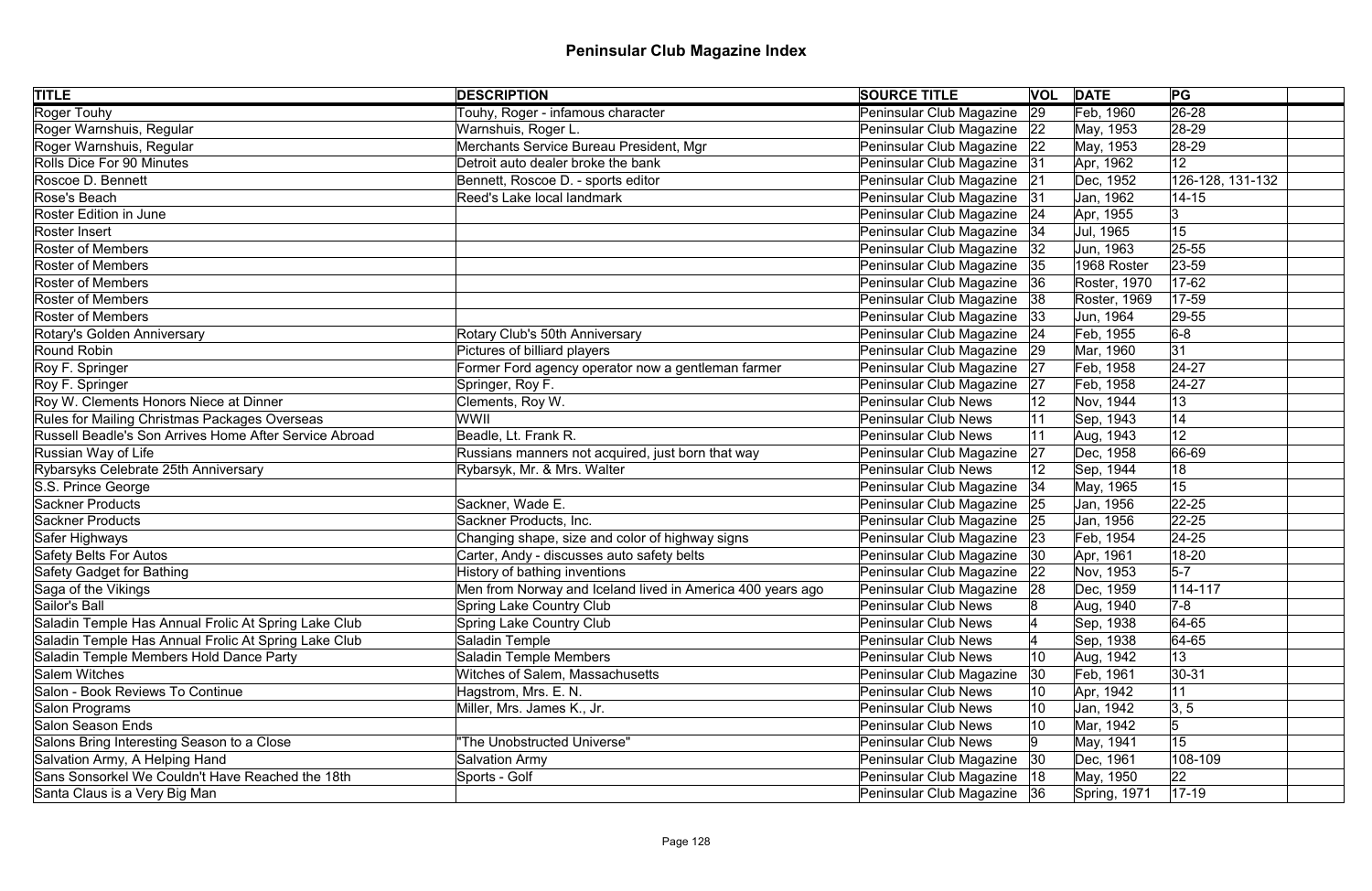| <b>TITLE</b>                                          | <b>DESCRIPTION</b>                            | <b>SOURCE TITLE</b>         |              | <b>VOL DATE</b> | PG             |
|-------------------------------------------------------|-----------------------------------------------|-----------------------------|--------------|-----------------|----------------|
| <b>Santa Claus to Meet Kiddies</b>                    |                                               | <b>Peninsular Club News</b> | 8            | Dec, 1940       | $\overline{4}$ |
| Santa Kurosu is Coming to Town                        | Japanese Santa                                | Peninsular Club Magazine    | 34           | Dec, 1965       | $ 39-40$       |
| Saturday Night                                        |                                               | Peninsular Club Magazine    | 16           | Jul, 1948       | 28             |
| <b>Saturday Night Dances</b>                          |                                               | Peninsular Club News        |              | Aug, 1938       | 18             |
| Saturday Night Dancing                                | <b>Saturday Night Dancing Planned</b>         | Peninsular Club Magazine    | 24           | Feb, 1955       | 9              |
| Saturday Night Tavern Club Features Kay Kelly         | Kelly, Kay                                    | Peninsular Club Magazine 33 |              | Sep, 1964       | 10             |
| Save the Seventh - Annual Stag                        | <b>PenClub Annual Stag</b>                    | <b>Peninsular Club News</b> |              | Aug, 1940       | $3-4$          |
| Saved From Lynching                                   | Wilson, Roosevelt                             | Peninsular Club Magazine    | 25           | Dec, 1956       | 133-139        |
| Saving Boxers from Injury                             | Sports - Boxing                               | Peninsular Club Magazine    | 22           | Sep, 1953       | $24 - 26$      |
| Saving Boxers from Injury                             | Medical protection of boxers                  | Peninsular Club Magazine    | 22           | Sep, 1953       | $24 - 26$      |
| Sawyer-Brace Wedding                                  | Wedding                                       | <b>Peninsular Club News</b> |              | Nov, 1947       | 14             |
| Sawyer's and Dockery's Experience                     |                                               | Peninsular Club Magazine    | 29           | Dec, 1960       | $ 92 - 93$     |
| Scandinavian Smorgasbord                              |                                               | Peninsular Club Magazine    | 33           | Oct, 1964       | 5              |
| Scatter vs Spot Planting                              | Gardening                                     | Peninsular Club Magazine    | 22           | Aug, 1953       | 32             |
| Schedule Major Social Events For The Summer           |                                               | <b>Peninsular Club News</b> |              | Jun, 1939       | 3              |
| Schiaparelli Guest at Club Luncheon                   | Schiaparelli, Madame                          | <b>Peninsular Club News</b> |              | Nov, 1940       | 13             |
| Schmidt-Hicks Wedding                                 | Wedding                                       | <b>Peninsular Club News</b> | 15           | Dec, 1947       | 11             |
| Schmidt-Remein Wedding                                | Wedding                                       | <b>Peninsular Club News</b> |              | Sep, 1946       | 12             |
| Schoeck Back from Europe - Sees "Blow Out"            | Schoeck, Frederick G. -president Wurzburg Co. | Peninsular Club Magazine    | 17           | May, 1949       | 15             |
| Schoeck Back FromEurope - Sees "Blow Out"             | Schoeck, Frederick G.                         | Peninsular Club Magazine    | 17           | May, 1949       | 15             |
| Schoeck Back FromEurope - Sees "Blow Out"             | <b>Wurzburg's Department Store</b>            | Peninsular Club Magazine    | 17           | May, 1949       | 15             |
| <b>Scholarship Awards</b>                             | Michigan State scholarships awarded           | Peninsular Club Magazine    | 23           | Jun, 1954       | 21             |
| Schoonbeck's Celebrate 25th Anniversary               | Schoonbeck, Mr. & Mrs. Herman                 | <b>Peninsular Club News</b> |              | Sep, 1942       | 12             |
| Schubert Club Meets, Dinesa and Sings                 | <b>Schubert Club</b>                          | <b>Peninsular Club News</b> | 13.          | Jun, 1937       | 15             |
| Science; Kid's Version                                |                                               | Peninsular Club Magazine    | 33           | Dec, 1964       | 45             |
| Scotch Tape                                           | 3M Company - scotch tape                      | Peninsular Club Magazine    | 24           | Aug, 1955       | $ 29-32 $      |
| Sea Food on the Menu                                  |                                               | Peninsular Club News        |              | Apr, 1947       | 15             |
| Season's Final Stag Features Billiard Champion        | Hoppe, Willie - Billiard Champion             | <b>Peninsular Club News</b> |              | Mar, 1948       | 3              |
| Season's First Thursday Dinner Cruise Features Africa |                                               | Peninsular Club Magazine 33 |              | Oct, 1964       | 29             |
| Season's Opening Party                                |                                               | <b>Peninsular Club News</b> |              | Nov, 1938       | 9              |
| Sec'y Wilson and His Dogs                             | Sec'y Wilson's preference for hunting dogs    | Peninsular Club Magazine    | 23           | Nov, 1954       | 17             |
| Second A-Bomb                                         | A-Bomb on Nagasaki - 10th year anniversary    | Peninsular Club Magazine    | 24           | Aug, 1955       | $ 20-23 $      |
| Second Floor Gift Bazaar to open November 24          |                                               | <b>Peninsular Club News</b> | 15           | Nov, 1947       | 6              |
| Second New York Theater Train                         | Second Annual New York Theatre Train          | Peninsular Club Magazine    | 24           | Oct, 1955       | $18 - 19$      |
| <b>Second War Loan Drive</b>                          | WWII                                          | <b>Peninsular Club News</b> | ∣11          | Apr, 1943       |                |
| Secretary's Report on Membership                      | Bidwell, Seth, Pen Club Secretary             | <b>Peninsular Club News</b> | 12           | Dec, 1944       | 20             |
| Secretary's Report to Members                         |                                               | <b>Peninsular Club News</b> | 16           | Jan, 1948       | 19             |
| Seeing Europe                                         | Europe on a budget                            | Peninsular Club Magazine    | $ 22\rangle$ | Jun, 1953       | $16 - 18$      |
| Seen at the Club                                      |                                               | Peninsular Club Magazine    | 16           | Jun, 1948       | 19             |
| Seltzer-Brehm Wedding                                 | Wedding                                       | Peninsular Club News        |              | Oct, 1947       | 17             |
| Senator Vandenberg, Prominent Citizen                 | Vandenberg, Senator Arthur H.                 | <b>Peninsular Club News</b> |              | Nov, 1934       | $5-6$          |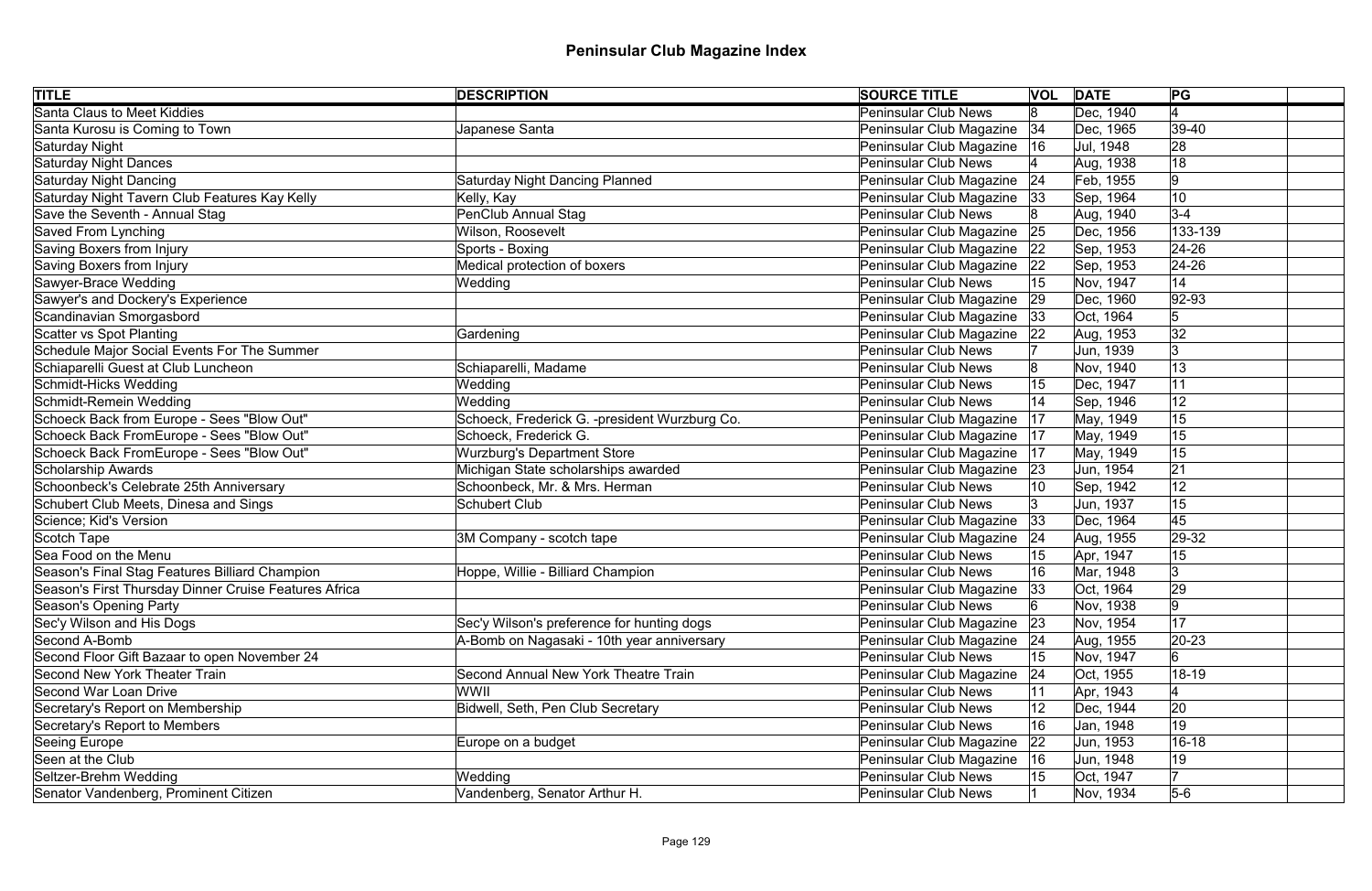| <b>TITLE</b><br><b>DESCRIPTION</b>                               | <b>SOURCE TITLE</b>           |    | <b>VOL DATE</b> | PG           |  |
|------------------------------------------------------------------|-------------------------------|----|-----------------|--------------|--|
| September Birthdays                                              | Peninsular Club Magazine      | 24 | Sep, 1955       |              |  |
| September Birthdays                                              | Peninsular Club Magazine 25   |    | Sep, 1956       |              |  |
| September Birthdays                                              | Peninsular Club Magazine 26   |    | Sep, 1957       |              |  |
| September Birthdays                                              | Peninsular Club Magazine 27   |    | Sep, 1958       |              |  |
| September Birthdays                                              | Peninsular Club Magazine      | 28 | Sep, 1959       |              |  |
| September Birthdays                                              | Peninsular Club Magazine 29   |    | Sep, 1960       |              |  |
| September Birthdays                                              | Peninsular Club Magazine      | 30 | Sep, 1961       |              |  |
| September Birthdays                                              | Peninsular Club Magazine 31   |    | Sep, 1962       |              |  |
| September Birthdays                                              | Peninsular Club Magazine      | 33 | Sep, 1964       | Ι3           |  |
| September Birthdays                                              | Peninsular Club Magazine      | 32 | Sep, 1963       |              |  |
| September Pen Club Birthdays                                     | Peninsular Club Magazine      | 23 | Sep, 1954       | 2            |  |
| Sequel to Assassination - Crime at Ford's Theatre                | Peninsular Club Magazine      | 33 | Feb, 1964       | $9 - 13$     |  |
| Sermons in Lore, Legend and Laughter                             | Peninsular Club Magazine      | 33 | Sep, 1964       |              |  |
| Service Clubs<br><b>Rotary Club</b>                              | Peninsular Club Magazine      |    | Dec, 1948       |              |  |
| Service Clubs<br>Lions Club                                      | Peninsular Club Magazine      |    | Jan, 1949       |              |  |
| Service Clubs<br><b>Kiwanis Club</b>                             | Peninsular Club Magazine      |    | Feb, 1949       |              |  |
| Service Clubs<br><b>Optimist Club</b>                            | Peninsular Club Magazine      |    | Mar, 1949       |              |  |
| Service Clubs<br><b>American Business Club</b>                   | Peninsular Club Magazine      |    | May, 1949       |              |  |
| Service Clubs<br><b>Civitan Club</b>                             | Peninsular Club Magazine      |    | Jun, 1949       |              |  |
| G. R. Round Table<br>Service Clubs                               | Peninsular Club Magazine      |    | Jul, 1949       |              |  |
| Service Clubs<br><b>Exchange Club</b>                            | Peninsular Club Magazine      |    | Aug, 1949       |              |  |
| Service Clubs<br><b>Advertising Club</b>                         | Peninsular Club Magazine      |    | Sep, 1949       |              |  |
| Service Clubs<br>Quota Club                                      | Peninsular Club Magazine      |    | Oct, 1949       |              |  |
| Service Clubs<br><b>Women's Advertising Club</b>                 | Peninsular Club Magazine      |    | Nov, 1949       |              |  |
| Service Clubs<br>Inter-Club Council of Service Clubs             | Peninsular Club Magazine      |    | Dec, 1949       |              |  |
| Service Clubs<br><b>Variety Club</b>                             | Peninsular Club Magazine      |    | Mar, 1950       |              |  |
| Service Clubs (10th of a series)<br>The Quota Club               | Peninsular Club Magazine   17 |    | Oct, 1949       | $14 - 15$    |  |
| Service Clubs in Grand Rapids<br><b>Grand Rapids Lions Club</b>  | Peninsular Club Magazine      | 17 | Jan, 1949       | 11, 20       |  |
| Service Clubs in Grand Rapids<br>Kiwanis Club of Grand Rapids    | Peninsular Club Magazine   17 |    | Feb, 1949       | 10-11, 22-23 |  |
| Service Clubs in Grand Rapids<br><b>American Business Club</b>   | Peninsular Club Magazine      | 17 | May, 1949       | 9, 14        |  |
| Service Clubs in Grand Rapids<br>G. R. Round Table, Inc.         | Peninsular Club Magazine      | 17 | Jul, 1949       | $14 - 15$    |  |
| G. R. Rotary Club<br>Service Clubs in Grand Rapids               | Peninsular Club Magazine      | 16 | Dec, 1948       | 11, 29, 32   |  |
| Service Clubs in Grand Rapids<br>The Exchange Club               | Peninsular Club Magazine      | 17 | Aug, 1949       | 16, 28       |  |
| The Advertising Club<br>Service Clubs in Grand Rapids            | Peninsular Club Magazine      | 17 | Sep, 1949       | 12-13, 28-29 |  |
| Service Clubs in Grand Rapids<br>Woman's Advertising Club        | Peninsular Club Magazine      | 17 | Nov, 1949       | 15, 28       |  |
| Service Clubs in Grand Rapids                                    | Peninsular Club Magazine      | 17 | May, 1949       | 9, 14        |  |
| Service Clubs in Grand Rapids<br><b>Woman's Advertising Club</b> | Peninsular Club Magazine      | 17 | Nov, 1949       | 15, 28       |  |
| Service Clubs of Grand Rapids<br><b>Optimist Club</b>            | Peninsular Club Magazine      | 17 | Mar, 1949       | 6, 21        |  |
| Service For Members - Photographic Supplies                      | <b>Peninsular Club News</b>   |    | Jul, 1938       | $6-7$        |  |
| Service in a Hurry<br>PenClub Service Wagon                      | Peninsular Club News          | 16 | May, 1948       | 12           |  |
| Service Roster To Be Discontinued<br>WWII                        | Peninsular Club News          | 13 | Dec, 1945       | 11           |  |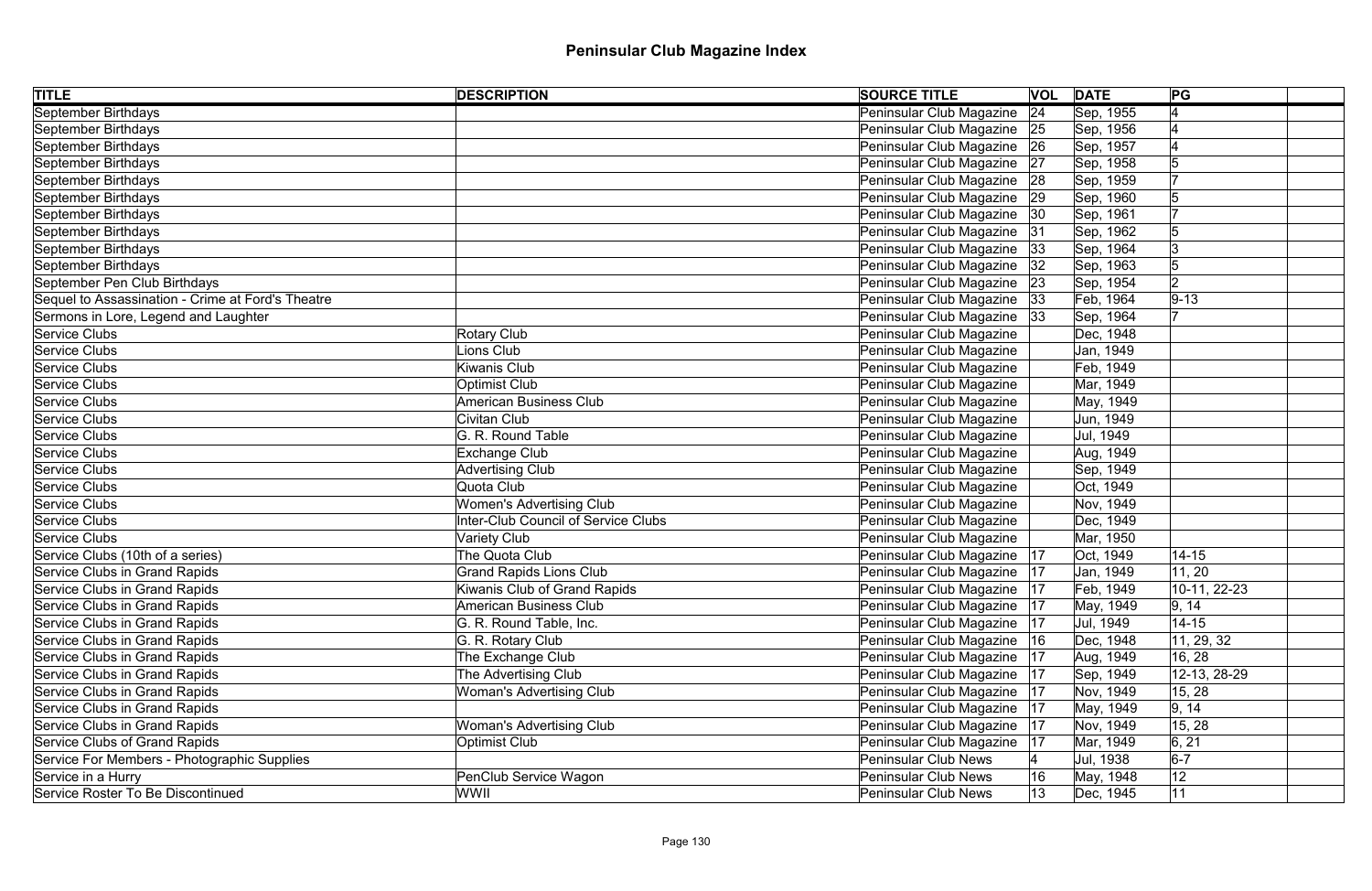| <b>TITLE</b>                                      | <b>DESCRIPTION</b>                              | <b>SOURCE TITLE</b>         | <b>VOL</b>   | <b>DATE</b> | PG           |
|---------------------------------------------------|-------------------------------------------------|-----------------------------|--------------|-------------|--------------|
| <b>Serving Their Country</b>                      | Hicks, Lt. Kenneth K., Jr.                      | <b>Peninsular Club News</b> | $ 12\rangle$ | May, 1944   | 11, 15       |
| Serving Their Country                             | Luton, Lt. (jg) Harry H.                        | <b>Peninsular Club News</b> | 12           | May, 1944   | 11, 15       |
| <b>Serving Their Country</b>                      | Wendell, Lt. Walter H., Jr.                     | <b>Peninsular Club News</b> | 12           | May, 1944   | 11, 15       |
| Serving You                                       |                                                 | Peninsular Club Magazine    | 16           | Jul, 1948   | 22           |
| Seven Ways to Prevent Hay Fever                   |                                                 | Peninsular Club Magazine    | 32           | Aug, 1963   | 25           |
| Seven-year Index of Features                      |                                                 | Peninsular Club Magazine    | 24           | Dec, 1955   | 206          |
| Seventeen Minutes                                 | An odd story and an odd request                 | Peninsular Club Magazine    | 27           | Apr, 1958   | $6-7$        |
| Shakespeare - Authority on Health, Money and Love |                                                 | Peninsular Club Magazine    | 32           | Nov, 1963   | 18-19        |
| Shakespeare-Marlowe Controversy                   | Walsingham, Thomas - tomb to be opened          | Peninsular Club Magazine    | 25           | Mar, 1956   | 26-29        |
| Shaw-Darby Wedding                                | Wedding                                         | <b>Peninsular Club News</b> |              | Oct, 1939   | 9            |
| Shelby Schurtz                                    | An interesting personality who was a "nuisance" | Peninsular Club Magazine    | 27           | Aug, 1958   | $ 23 - 25 $  |
| Shelby Schurtz                                    | Schurtz, Shelby                                 | Peninsular Club Magazine    | 27           | Aug, 1958   | $23 - 25$    |
| Shelley, Kate                                     | Iowa's Heroine, Kate Shelley                    | Peninsular Club Magazine    | 25           | Sep, 1956   | $ 20-21$     |
| Shelley, Kate                                     | Shelley, Kate                                   | Peninsular Club Magazine    | 25           | Sep, 1956   | $ 20-21$     |
| Shelly Robinson                                   | Well known local new photographer               | Peninsular Club Magazine    | 27           | Aug, 1958   | $10 - 13$    |
| Shelly Robinson                                   | Robinson, Shelly                                | Peninsular Club Magazine    | 27           | Aug, 1958   | $10 - 13$    |
| Shirley Derteen - Walter Howland Wedding          | Wedding                                         | Peninsular Club Magazine    | 16           | Sep, 1948   | 18           |
| Shirley Howland - Harold C. Wilmarth, Jr. Wedding | Wedding                                         | <b>Peninsular Club News</b> | 16           | Jan, 1948   | 18           |
| Shoe Styles for Spring and Summer                 | Men's Fashions                                  | Peninsular Club Magazine    | 28           | Jan, 1959   | 30           |
| Shoes                                             | Men's Footwear by Lloyd                         | Peninsular Club Magazine    | 27           | Jan, 1958   | $ 30\rangle$ |
| Shoes For 1963                                    | ievense, Lloyd - Men's Clothier                 | Peninsular Club Magazine    | 32           | Jan, 1963   | 24           |
| Shoes for Spring                                  | ievense, Lloyd - Men's Clothier                 | Peninsular Club Magazine    | 31           | Jan, 1962   | 18           |
| Shored for Winter - The Making of an Etching      | Weidenaar, Reynold - renowned local artist      | Peninsular Club Magazine    | 32           | May, 1963   | $11 - 14$    |
| <b>Shortest Distrance To A Market</b>             | Missouri Athletic Club about advertising        | Peninsular Club Magazine    | 27           | Oct, 1958   | 10           |
| Shoulders to the Community Wheel                  | United Hospitals Building Fund Campaign         | Peninsular Club Magazine    | 17           | Mar, 1949   |              |
| <b>Shrine Circus</b>                              | <b>Shrine Circus</b>                            | Peninsular Club Magazine    | 30           | Jan, 1961   | $14 - 17$    |
| Shrine Circus                                     | Barry, Buck                                     | Peninsular Club Magazine 30 |              | Jan, 1961   | $14 - 17$    |
| <b>Shrine Circus</b>                              | <b>Shrine Circus</b>                            | Peninsular Club Magazine    | 32           | Jan, 1963   | $6-8$        |
| Shrine Circus Again                               | <b>Shrine Circus</b>                            | Peninsular Club Magazine 25 |              | Dec, 1956   | 206-207      |
| Shrine Dinner Dance                               | Zweedyk, Jacob                                  | <b>Peninsular Club News</b> |              | May, 1937   | 17           |
| Shrine Patrol Dance Held At Club                  |                                                 | <b>Peninsular Club News</b> |              | May, 1938   | 15           |
| Shrines Honor Potentate Ernie Miller              | Saladin Temple's diamond jubilee                | Peninsular Club Magazine    | 30           | Apr, 1961   | $14 - 15$    |
| Shrines Honor Potentate Ernie Miller              | Miller, Ernie                                   | Peninsular Club Magazine    | - 130        | Apr, 1961   | $14 - 15$    |
| Sichterman, President of MX                       | Michigan Express, Inc.                          | Peninsular Club Magazine    | $ 22\rangle$ | Jun, 1953   | 15           |
| Sichterman, President of MX                       | Sichterman, S. H.                               | Peninsular Club Magazine    | 22           | Jun, 1953   | 15           |
| Side Light on Boake Carter                        | Carter, Boake - writer and commentator          | Peninsular Club Magazine    | 22           | Aug, 1953   | $ 30-31$     |
| Significance of "I Believe"                       | Hit parade song, "I Believe"                    | Peninsular Club Magazine    | $ 22\rangle$ | Jun, 1953   | $20 - 21$    |
| Significance of Easter is Augmented by War        |                                                 | <b>Peninsular Club News</b> | 10           | Mar, 1942   | 9            |
| <b>Silvery Anniversary Dinner Party</b>           | McAfee, Mr. & Mrs. Don G.                       | <b>Peninsular Club News</b> |              | Feb, 1935   | 6            |
| Simon Bolivar                                     | South America's champion of liberty             | Peninsular Club Magazine 27 |              | Dec, 1958   | $ 34-35 $    |
| Simon Bolivar                                     | Bolivar, Simon                                  | Peninsular Club Magazine 27 |              | Dec, 1958   | $ 34-35 $    |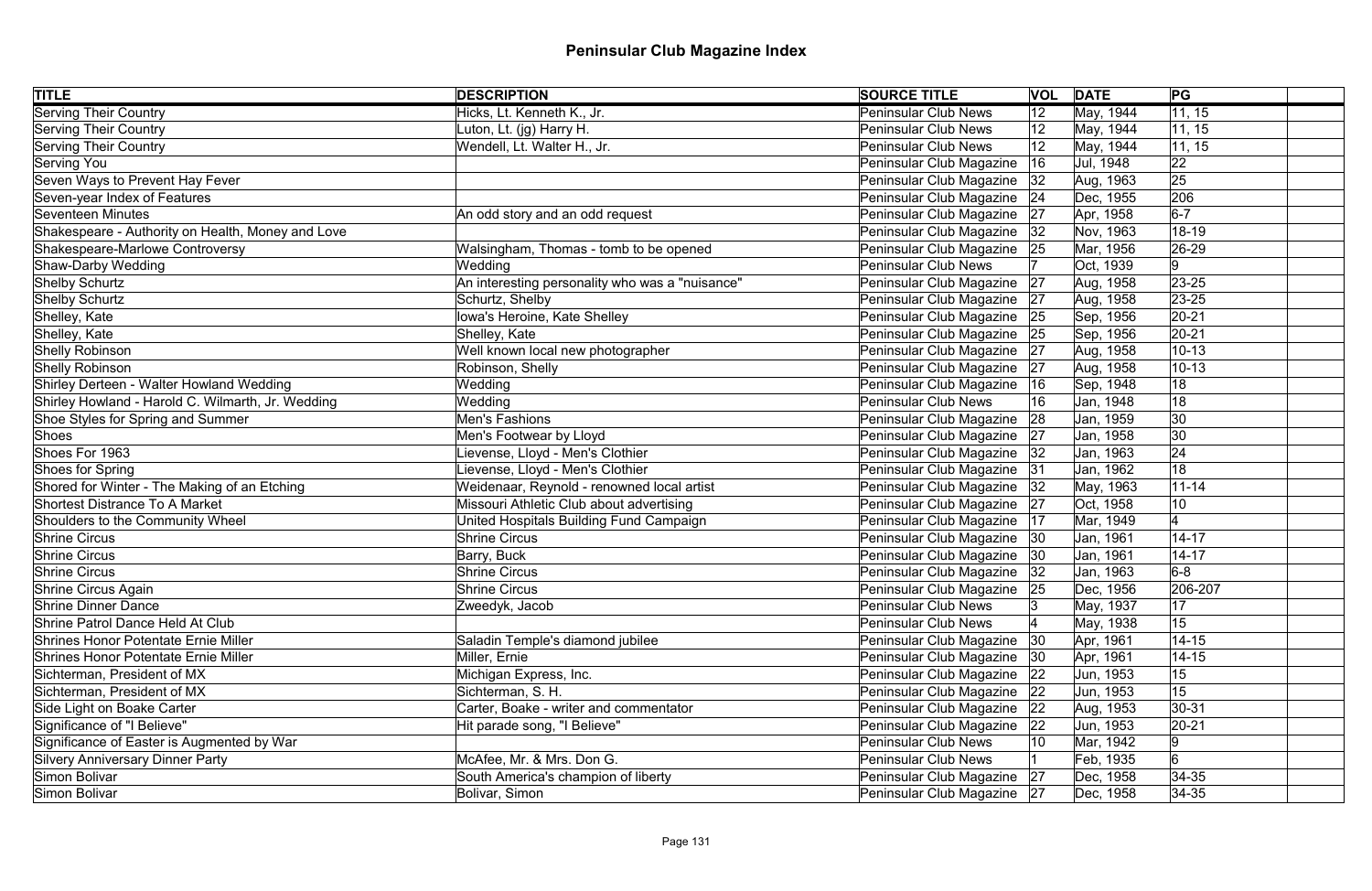| <b>TITLE</b>                                                  | <b>DESCRIPTION</b>                          | <b>SOURCE TITLE</b>         |    | <b>VOL DATE</b> | PG                     |
|---------------------------------------------------------------|---------------------------------------------|-----------------------------|----|-----------------|------------------------|
| Sinterklaas of Holland                                        | St. Nicholas legend                         | Peninsular Club Magazine    | 31 | Dec, 1962       | 146-147                |
| <b>Sir Winston Churchill</b>                                  | Churchill, Sir Winston                      | Peninsular Club Magazine 24 |    | May, 1955       | 32                     |
| Siren Wails, and Next Voice You Hear is a Friendly Cop's      | Police Spotlight on WOOD radio              | Peninsular Club Magazine    | 21 | Jan, 1952       | 19, 27                 |
| Siren Wails, and Next Voice You Hear is a Friendly Cop's      | Fahlstedt, Jack                             | Peninsular Club Magazine    | 21 | Jan, 1952       | 19, 27                 |
| <b>Six Members Added To Roster</b>                            |                                             | <b>Peninsular Club News</b> |    | Feb, 1939       | 11                     |
| Six Weeks Have Passed Since Modernization at Club             |                                             | <b>Peninsular Club News</b> |    | Nov, 1938       | 3                      |
| Six year index of Subjects                                    | PenClub six year index of Subjects          | Peninsular Club Magazine    | 23 | Dec, 1954       | $[204-6, 209-11, 213]$ |
| Sixty Years, Cincinnati Club                                  | Publication of anniversary booklet          | Peninsular Club Magazine    | 21 | Nov, 1952       | 27                     |
| Skating In Arizona                                            | Articifial ice in Arizona                   | Peninsular Club Magazine    | 31 | Feb, 1962       | 38                     |
| Ski at Caberfae                                               | Sports - Skiing                             | Peninsular Club Magazine    | 16 | Dec, 1948       | 8                      |
| <b>Skiing Areas</b>                                           | Sports - Michigan's skiing areas            | Peninsular Club Magazine    | 25 | Dec, 1956       | 186-193                |
| Slager-Evans Wedding                                          | Wedding                                     | Peninsular Club News        |    | Jul, 1944       | 12                     |
| Slavery In Early Periodicals                                  | <b>The Centennial Years</b>                 | Peninsular Club Magazine    | 29 | Dec, 1960       | 139-141                |
| Slavery, The Burning Issue                                    | Slavery, research by Ted Brink              | Peninsular Club Magazine    | 26 | Nov, 1957       | $14 - 15$              |
| Slavery, The Burning Issue                                    | Brink, Ted                                  | Peninsular Club Magazine    | 26 | Nov, 1957       | $14 - 15$              |
| Sleep - Who Needs It?                                         |                                             | Peninsular Club Magazine    | 32 | Mar, 1963       | 14                     |
| Sligh Dynasty, The                                            | Sligh, Charles R., Sr. - president          | Peninsular Club Magazine    | 21 | Aug, 1952       | 4-5, 28-29             |
| Sligh Dynasty, The                                            | <b>Grand Rapids Furniture Manufacturer</b>  | Peninsular Club Magazine    | 21 | Aug, 1952       | 4-5, 28-29             |
| Sligh Dynasty, The                                            | <b>Grand Rapids Chair Company</b>           | Peninsular Club Magazine 21 |    | Aug, 1952       | 4-5, 28-29             |
| Sligh Loses National Ski Championship to Student              | Sligh, Charles R., Jr.                      | <b>Peninsular Club News</b> | 14 | Aug, 1946       | 5                      |
| Sligh Views Future                                            | Brighter Outlook seen by Charles Sligh, Jr. | Peninsular Club Magazine    | 22 | Mar, 1953       | 14                     |
| Sligh Views Future                                            | Sligh, Charles, Jr.                         | Peninsular Club Magazine    | 22 | Mar, 1953       | 14                     |
| Slogans                                                       |                                             | Peninsular Club Magazine 29 |    | Oct, 1960       | 29-30                  |
| Small Fry                                                     |                                             | Peninsular Club Magazine    | 17 | Apr, 1949       | 13                     |
| Small Fry                                                     |                                             | Peninsular Club Magazine    | 17 | Aug, 1949       | <b>Inside Cover</b>    |
| Smokey & Sparky                                               | <b>Forest Fire Prevention</b>               | Peninsular Club Magazine    | 22 | Dec, 1953       | 48-49                  |
| Smorgasbord of Culture                                        |                                             | Peninsular Club Magazine 25 |    | Nov, 1956       | 14                     |
| Smorgasborg for 1954-55                                       | PenClub October Events                      | Peninsular Club Magazine    | 23 | Oct, 1954       | $23 - 24$              |
| Snow White Has A Secret, and it Keeps Her Fairest of Them All | Enchante Skin Cream                         | Peninsular Club Magazine 21 |    | Jan, 1952       | $6-7$                  |
| Snow White Has A Secret, and it Keeps Her Fairest of Them All | DeLamarter, Mrs. L. J., Sr.                 | Peninsular Club Magazine    | 21 | Jan, 1952       | $6-7$                  |
| Snyder-Gray Electrocution                                     | Rosenberg Electrocution - Julius & Ethel    | Peninsular Club Magazine    | 22 | Jul, 1953       | 16-19                  |
| Snyder-Gray Electrocution                                     | Snyder, Ruth                                | Peninsular Club Magazine    | 22 | Jul, 1953       | 16-19                  |
| Snyder-Gray Electrocution                                     | Gray, Henry Judd                            | Peninsular Club Magazine    | 22 | Jul, 1953       | 16-19                  |
| Social Activities Continue                                    |                                             | <b>Peninsular Club News</b> |    | Jan, 1939       | 10                     |
| Social Committee Chairman Announces                           |                                             | <b>Peninsular Club News</b> |    | May, 1938       | 15                     |
| Social Committee Makes Plans at Dinner                        |                                             | <b>Peninsular Club News</b> |    | Feb, 1936       | 8                      |
| Society                                                       |                                             | Peninsular Club Magazine    | 16 | Sep, 1948       | 18                     |
| Some 1953 Cruise Brass                                        | <b>Chamber of Commerce Good Will Cruise</b> | Peninsular Club Magazine    | 22 | Jul, 1953       | 3                      |
| Some Big "If's" and a Bond Issue                              |                                             | Peninsular Club Magazine    | 17 | Mar, 1949       | 14                     |
| Some Thoughts On The Weather                                  |                                             | Peninsular Club Magazine 27 |    | Dec, 1958       | 122                    |
| Some Touring Penclubbers                                      | News from some touring PenClub members      | Peninsular Club Magazine 24 |    | Dec, 1955       | 76-79                  |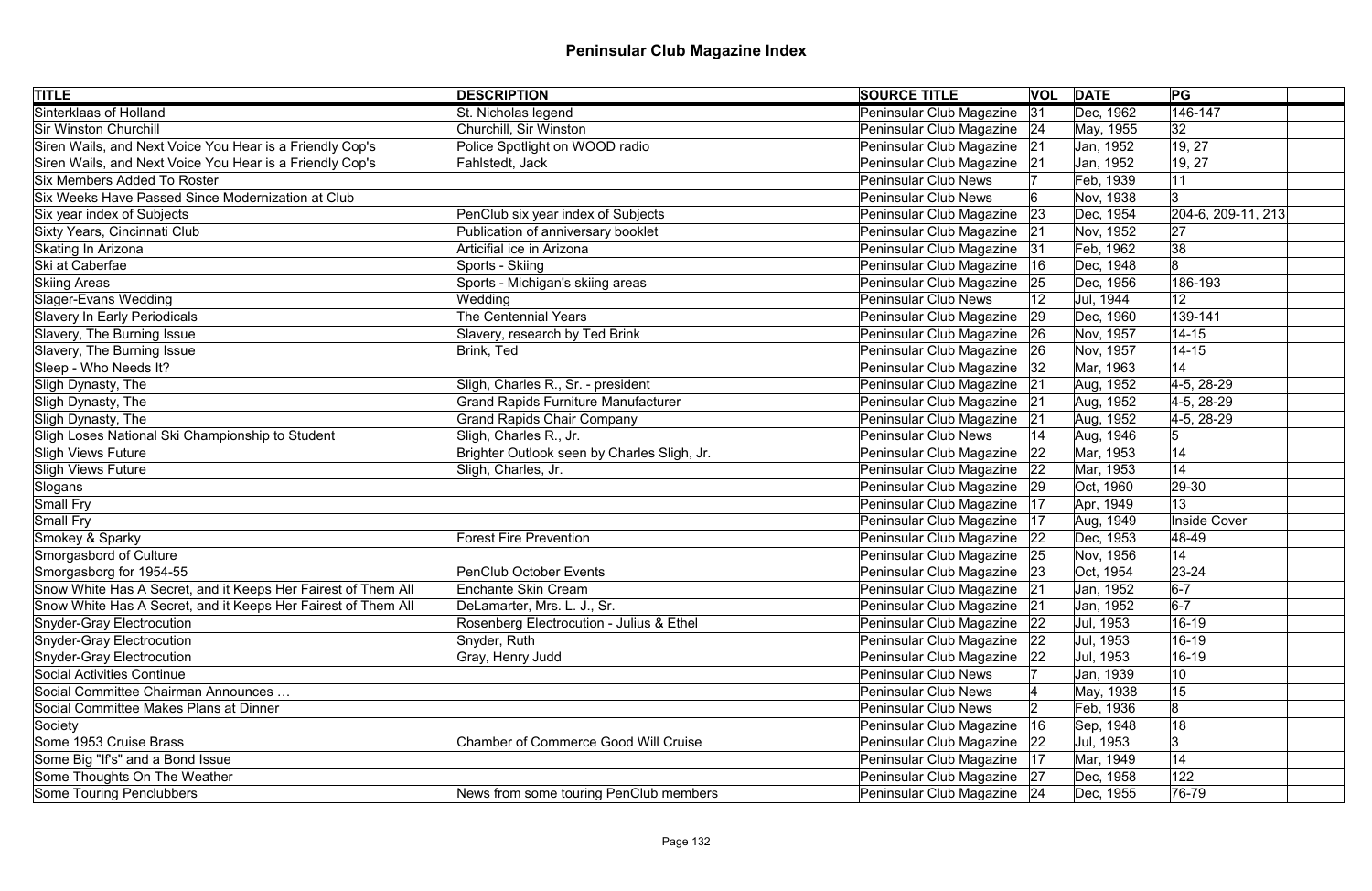| <b>TITLE</b>                                       | <b>DESCRIPTION</b>                       | <b>SOURCE TITLE</b>         |    | <b>VOL DATE</b>       | PG              |
|----------------------------------------------------|------------------------------------------|-----------------------------|----|-----------------------|-----------------|
| <b>Some Traveling Music Please</b>                 |                                          | Peninsular Club Magazine    | 33 | Jun, 1964             | 66              |
| Some Wrong Answers                                 |                                          | Peninsular Club Magazine    | 16 | Nov, 1948             | 7, 15           |
| Somerville Construction Co.                        | Organization lays long service pipelines | Peninsular Club Magazine    | 29 | Mar, 1960             | $10 - 11$       |
| Something "Different" in Dining, the Keyhole Grill | Keyhole Grill                            | <b>Peninsular Club News</b> |    | Mar, 1942             | 6               |
| Something To Curl Up With On A Summer Afternoon    | Cady, Marie Jay                          | <b>Peninsular Club News</b> | 13 | Jul, 1937             | 8               |
| Songsmith Irving Berlin                            | King of Tin Pan Alley's 50th anniversary | Peninsular Club Magazine    | 27 | Mar, 1958             | $10 - 11$       |
| Songsmith Irving Berlin                            | Berlin, Irving                           | Peninsular Club Magazine    | 27 | Mar, 1958             | $10 - 11$       |
| Sons and Daughters in Service                      | Collins, Chaplain Capt. John W.          | <b>Peninsular Club News</b> |    | Jan, 1945             | 8, 12           |
| Sons and Daughters in Service                      | Collins, T/5 Richard J.                  | <b>Peninsular Club News</b> |    | Jan, 1945             | 8, 12           |
| Sons and Daughters in Service                      | Collins, Lt. Mary Ann                    | <b>Peninsular Club News</b> |    | Jan, 1945             | 8, 12           |
| Sons in the Service                                | WWII                                     | <b>Peninsular Club News</b> |    | Feb, 1945             | 6               |
| Sons in the Service                                | Schnoor, Ensign E. W., Jr.               | <b>Peninsular Club News</b> |    | Feb, 1945             | 6               |
| Sons in the Service                                | Glerum, Capt. Simon J., Jr.              | <b>Peninsular Club News</b> |    | Feb, 1945             | $6 - 11$        |
| Sons in the Service                                | Wendell, Lt. (jg) James F.               | <b>Peninsular Club News</b> |    | Mar, 1945             | $6 - 14$        |
| Sons in the Service                                | Wendell, Capt. Walter H., Jr.            | <b>Peninsular Club News</b> |    | Mar, 1945             | $6 - 14$        |
| Sons in the Service                                | Ryan, Lt. Thomas P.                      | <b>Peninsular Club News</b> |    | Mar, 1945             | $6 - 14$        |
| Sons in the Service                                | Fritz, Edward Gerard                     | <b>Peninsular Club News</b> | 14 | Jan-Feb, 1946   10-11 |                 |
| Sons in the Service                                | Fritz, John Joseph                       | <b>Peninsular Club News</b> | 14 | Jan-Feb, 1946   10-11 |                 |
| Sons in the Service                                | Fritz, Lt. Philip Gordon                 | <b>Peninsular Club News</b> |    | Jan-Feb, 1946   10-11 |                 |
| Sons in the Service                                | Griswold, Lt. William B.                 | <b>Peninsular Club News</b> |    | Jan, 1944             | 10              |
| Sons in the Service                                | Curtis, Lt. Malcolm                      | <b>Peninsular Club News</b> | 12 | Jan, 1944             | 10, 12          |
| Sons in the Service                                | Brandt, Lt. George V., Jr.               | <b>Peninsular Club News</b> | 12 | Jan, 1944             | 10, 12          |
| Sons in the Service                                | Hefferan, Capt. Thomas Wm., Jr.          | <b>Peninsular Club News</b> | 12 | Feb, 1944             | 9               |
| Sons in the Service                                | Hefferan, Lt. (jg) Robert Fuller         | <b>Peninsular Club News</b> | 12 | Feb, 1944             | 9               |
| Sons in the Service                                | Sarjeant, Lt. Col. Snover H.             | <b>Peninsular Club News</b> | 12 | Mar, 1944             | 10 <sub>1</sub> |
| Sons in the Service                                | Ohlan, George T.                         | <b>Peninsular Club News</b> |    | Mar, 1944             | $10 - 11$       |
| Sons in the Service                                | Ohland, Thomas E.                        | <b>Peninsular Club News</b> |    | Mar, 1944             | $10 - 11$       |
| Sons in the Service                                | Martin, Ensign Warren S.                 | <b>Peninsular Club News</b> |    | Jul, 1944             | 6               |
| Sons in the Service                                | Merril, Ensign Ralph K., Jr.             | Peninsular Club News        | 12 | Jul, 1944             | 6, 11           |
| Sons in the Service                                | McAffe, Ensign Dale                      | <b>Peninsular Club News</b> | 12 | Jul, 1944             | 6, 11           |
| Sons in the Service                                | Jack, Sgt. Tom                           | <b>Peninsular Club News</b> | 12 | Aug, 1944             | 7, 17           |
| Sons in the Service                                | Jac, Capt. Wm. W., M. C.                 | <b>Peninsular Club News</b> | 12 | Aug, 1944             | 7, 17           |
| Sons in the Service                                | Schoonbeck, Ensign Theodore              | <b>Peninsular Club News</b> |    | Aug, 1944             | 7, 17           |
| Sons in the Service                                | Ford, Lt. Thomas G., USNR                | <b>Peninsular Club News</b> | 12 | Sep, 1944             | 5, 13           |
| Sons in the Service                                | Ford, Lt. Gerald R., Jr., USNR           | <b>Peninsular Club News</b> | 12 | Sep, 1944             | 5, 13           |
| Sons in the Service                                | Ford, Lt. Richard, UAAC                  | <b>Peninsular Club News</b> | 12 | Sep, 1944             | 5, 13           |
| Sons in the Service                                | itschler, Benjamin C.                    | <b>Peninsular Club News</b> | 12 | Nov, 1944             | $5-6$           |
| Sons in the Service                                | itshcer, Capt. Daniel W.                 | <b>Peninsular Club News</b> | 12 | Nov, 1944             | $5-6$           |
| Sons in the Service                                | Battjes, Lt. Nicholas                    | <b>Peninsular Club News</b> | 12 | Nov, 1944             | $5-6$           |
| Sons in the Service                                | Timmer, Fred G., Jr.                     | <b>Peninsular Club News</b> | 13 | Apr, 1945             | $6 \,$          |
| Sons in the Service                                | VanAntwerp, Dan                          | <b>Peninsular Club News</b> | 13 | Apr, 1945             | 6, 11           |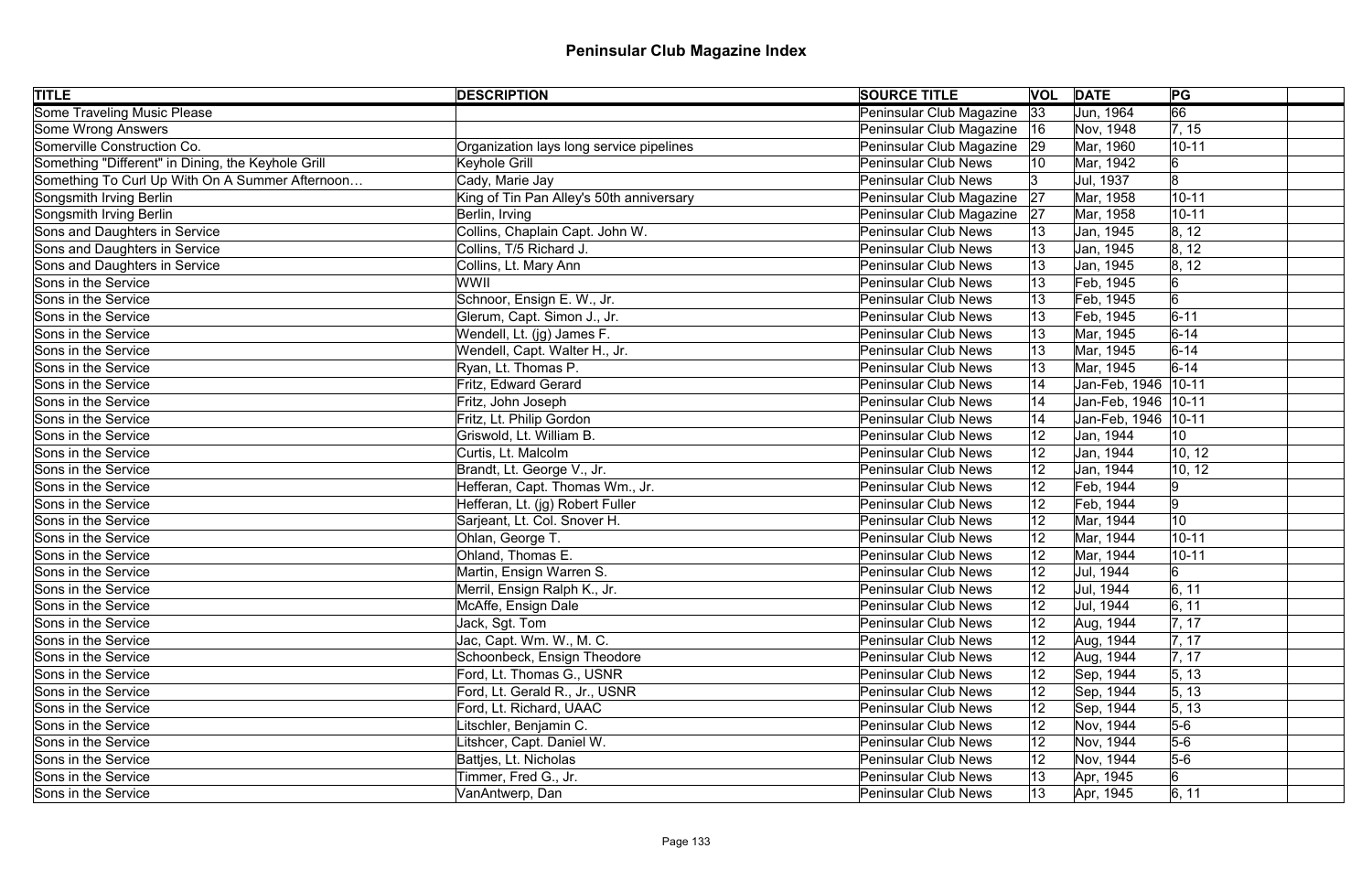| <b>TITLE</b>                                       | <b>DESCRIPTION</b>                                  | <b>SOURCE TITLE</b>         | <b>VOL</b> | <b>DATE</b> | PG                 |  |
|----------------------------------------------------|-----------------------------------------------------|-----------------------------|------------|-------------|--------------------|--|
| Sons in the Service                                | Wohlgemuth, Walter C., Jr.                          | <b>Peninsular Club News</b> | 13         | Jun, 1945   | $\overline{6, 10}$ |  |
| Sons in the Service                                | O'Brien, Maurice T.                                 | <b>Peninsular Club News</b> | 13         | Jun, 1945   | 6, 10              |  |
| Sons in the Service                                | O'Brien, Joseph G.                                  | <b>Peninsular Club News</b> | 13         | Jun, 1945   | 6, 10              |  |
| Sons in the Service                                | Healy, Robert T.                                    | <b>Peninsular Club News</b> | 13         | Aug, 1945   | 8                  |  |
| Sons in the Service                                | Hel=aly, James F.                                   | <b>Peninsular Club News</b> | 13         | Aug, 1945   | 8, 15              |  |
| Sons in the Service                                | Semeyn, Don B.                                      | <b>Peninsular Club News</b> |            | Sep, 1945   | 6                  |  |
| Sons in the Service                                | Semeyn, Walter H.                                   | <b>Peninsular Club News</b> |            | Sep, 1945   | 6                  |  |
| Sons in the Service                                | Quimby, Cpl. Clayton S.                             | <b>Peninsular Club News</b> |            | Dec, 1945   | 12                 |  |
| Sons in the Service                                | Quimby, A/S John Irving                             | <b>Peninsular Club News</b> |            | Dec, 1945   | 12, 16             |  |
| Sons in the Service                                | Healy, Robert T.                                    | <b>Peninsular Club News</b> |            | Aug, 1945   | 8                  |  |
| Sons in the Service                                | Healy, James F.                                     | <b>Peninsular Club News</b> |            | Aug, 1945   | 8, 15              |  |
| Sons of American Revolution Hold Banquet At Club   | <b>Sons of American Revolution</b>                  | <b>Peninsular Club News</b> |            | Mar, 1939   | 14                 |  |
| South America Mecca For The Sophisticated Traveler | <b>Travel</b>                                       | <b>Peninsular Club News</b> |            | Oct, 1936   | 12                 |  |
| South High Alumni Meet                             | South High School Alumni                            | <b>Peninsular Club News</b> |            | Dec, 1937   | 16                 |  |
| Southwest Traveling                                | Auto travel in the sizzling heat of the southwest   | Peninsular Club Magazine    | 23         | Aug, 1954   | $14 - 15$          |  |
| Space Race Confuses                                | Space - a timely discussion                         | Peninsular Club Magazine    | 30         | Jul, 1961   | 11                 |  |
| Spare that Snake                                   | Snakes of value to farmers                          | Peninsular Club Magazine    | 21         | Sep, 1952   | 30                 |  |
| Sparks Vote Campaign                               | Chamber of Commerce - make vote conscious           | Peninsular Club Magazine    | 21         | Jul, 1952   |                    |  |
| Sparks Vote Campaign                               | Bond, Paul s. - Chairman "Get Out The Vote"         | Peninsular Club Magazine    | 21         | Jul, 1952   |                    |  |
| Speaking of Food                                   |                                                     | Peninsular Club Magazine    | 17         | Aug, 1949   | $7, 22-23$         |  |
| Speaking of Hotels                                 | Grand Hotel - Mackinac Island                       | Peninsular Club Magazine    | 17         | Sep, 1949   | 6, 27              |  |
| Speaking of Jack                                   | Much can be said, for and against, the name of Jack | Peninsular Club Magazine    | 25         | May, 1956   | 16                 |  |
| Speaking of Words                                  |                                                     | Peninsular Club Magazine    | 19         | Aug, 1950   | 24                 |  |
| Special Menus for Lenten Season                    | Lent                                                | <b>Peninsular Club News</b> |            | Mar, 1941   | 11                 |  |
| Special Opening Party                              |                                                     | <b>Peninsular Club News</b> |            | Nov, 1935   | 3                  |  |
| Special Subjects                                   | The Naked and the Dead                              | Peninsular Club Magazine    |            | Oct, 1948   |                    |  |
| Special Subjects                                   | Communism in America                                | Peninsular Club Magazine    |            | Dec, 1948   |                    |  |
| Special Subjects                                   | The Gay Nineties                                    | Peninsular Club Magazine    |            | Dec, 1948   |                    |  |
| Special Subjects                                   | Television                                          | Peninsular Club Magazine    |            | Jan, 1949   |                    |  |
| Special Subjects                                   | <b>Television</b>                                   | Peninsular Club Magazine    |            | Sep, 1950   |                    |  |
| Special Subjects                                   | Mardi Gras                                          | Peninsular Club Magazine    |            | Mar, 1949   |                    |  |
| Special Subjects                                   | <b>Housing Survey</b>                               | Peninsular Club Magazine    |            | Apr, 1949   |                    |  |
| Special Subjects                                   | The Power of Women                                  | Peninsular Club Magazine    |            | Apr, 1949   |                    |  |
| Special Subjects                                   | <b>What's Ahead for Business?</b>                   | Peninsular Club Magazine    |            | Apr, 1949   |                    |  |
| Special Subjects                                   | The Shamrock                                        | Peninsular Club Magazine    |            | Jun, 1949   |                    |  |
| Special Subjects                                   | La Louisiana of New Orleans                         | Peninsular Club Magazine    |            | Aug, 1949   |                    |  |
| Special Subjects                                   | Mi' Lady and her Furs                               | Peninsular Club Magazine    |            | Aug, 1949   |                    |  |
| Special Subjects                                   | Mi' Lady and her Furs                               | Peninsular Club Magazine    |            | Sep, 1949   |                    |  |
| Special Subjects                                   | <b>Growing Grand Rapids</b>                         | Peninsular Club Magazine    |            | Aug, 1949   |                    |  |
| Special Subjects                                   | <b>New Traffic Director</b>                         | Peninsular Club Magazine    |            | Sep, 1949   |                    |  |
| Special Subjects                                   | The Grand Hotel                                     | Peninsular Club Magazine    |            | Sep, 1949   |                    |  |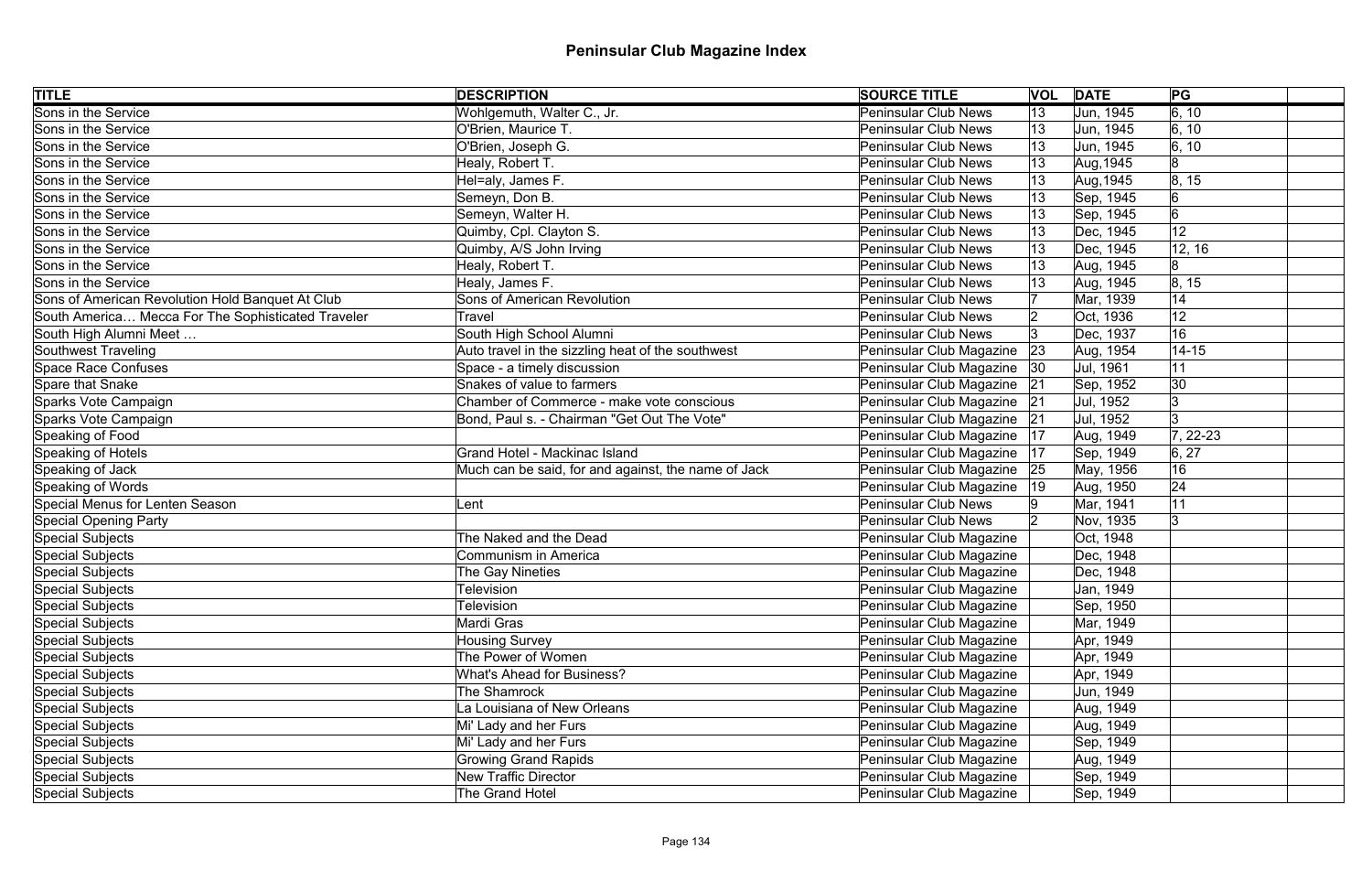| <b>TITLE</b>            | <b>DESCRIPTION</b>                      | <b>SOURCE TITLE</b>      | <b>VOL DATE</b><br>PG |  |
|-------------------------|-----------------------------------------|--------------------------|-----------------------|--|
| <b>Special Subjects</b> | The Grand Hotel                         | Peninsular Club Magazine | Oct, 1949             |  |
| Special Subjects        | Michigan Ranch Homes                    | Peninsular Club Magazine | Oct, 1949             |  |
| Special Subjects        | <b>Grand Rapids Needs Vision</b>        | Peninsular Club Magazine | Dec, 1949             |  |
| Special Subjects        | The Christmas Story                     | Peninsular Club Magazine | Dec, 1949             |  |
| Special Subjects        | Origin of Restaurant Customs            | Peninsular Club Magazine | Dec, 1949             |  |
| Special Subjects        | New Christmas Toys                      | Peninsular Club Magazine | Dec, 1949             |  |
| Special Subjects        | Meat on the Table                       | Peninsular Club Magazine | Dec, 1949             |  |
| Special Subjects        | Meat on the Table                       | Peninsular Club Magazine | Jan, 1950             |  |
| Special Subjects        | Meat on the Table                       | Peninsular Club Magazine | Feb, 1950             |  |
| Special Subjects        | <b>Grand Rapids Floods</b>              | Peninsular Club Magazine | Dec, 1949             |  |
| Special Subjects        | <b>Grand Rapids at the Half Century</b> | Peninsular Club Magazine | Dec, 1949             |  |
| Special Subjects        | Why do They Pick on Grand Rapids?       | Peninsular Club Magazine | Dec, 1949             |  |
| Special Subjects        | Longevity                               | Peninsular Club Magazine | Jan, 1950             |  |
| Special Subjects        | Michigan's Naval Force                  | Peninsular Club Magazine | Jan, 1950             |  |
| Special Subjects        | A Look at the Past 50 Years             | Peninsular Club Magazine | Jan, 1950             |  |
| Special Subjects        | <b>New Years Celebrations</b>           | Peninsular Club Magazine | Jan, 1950             |  |
| Special Subjects        | <b>Hotel Caribe</b>                     | Peninsular Club Magazine | Feb, 1950             |  |
| Special Subjects        | <b>Model Aviation Meet</b>              | Peninsular Club Magazine | Feb, 1950             |  |
| Special Subjects        | <b>Business Predictions for 1950</b>    | Peninsular Club Magazine | Feb, 1950             |  |
| Special Subjects        | European Cars                           | Peninsular Club Magazine | Feb, 1950             |  |
| Special Subjects        | The Bust Period                         | Peninsular Club Magazine | Mar, 1950             |  |
| Special Subjects        | War with Russia                         | Peninsular Club Magazine | Apr, 1950             |  |
| Special Subjects        | <b>Cancer Education</b>                 | Peninsular Club Magazine | Apr, 1950             |  |
| Special Subjects        | <b>Easter Story</b>                     | Peninsular Club Magazine | Apr, 1950             |  |
| Special Subjects        | War III Comes to Empire                 | Peninsular Club Magazine | May, 1950             |  |
| Special Subjects        | No Traffic Jam in the Sky               | Peninsular Club Magazine | Jun, 1950             |  |
| Special Subjects        | Merry Old Mobiles                       | Peninsular Club Magazine | Jun, 1950             |  |
| Special Subjects        | Eric Ride                               | Peninsular Club Magazine | Jun, 1950             |  |
| Special Subjects        | Dale Carnegie's Course                  | Peninsular Club Magazine | Jul, 1950             |  |
| Special Subjects        | <b>Blaney Park</b>                      | Peninsular Club Magazine | Jul, 1950             |  |
| Special Subjects        | <b>Grand Rapids Banks</b>               | Peninsular Club Magazine | Jul, 1950             |  |
| Special Subjects        | The Thornapple                          | Peninsular Club Magazine | Aug, 1950             |  |
| Special Subjects        | G. R. Weather                           | Peninsular Club Magazine | Aug, 1950             |  |
| Special Subjects        | Michigan Oil at Paris                   | Peninsular Club Magazine | Aug, 1950             |  |
| Special Subjects        | <b>First City Directory</b>             | Peninsular Club Magazine | Sep, 1950             |  |
| Special Subjects        | Winter in the Porcupines                | Peninsular Club Magazine | Nov, 1950             |  |
| Special Subjects        | Thanksgiving Story                      | Peninsular Club Magazine | Nov, 1950             |  |
| Special Subjects        | Why Kids Like School                    | Peninsular Club Magazine | Nov, 1950             |  |
| Special Subjects        | Farewell to Model T                     | Peninsular Club Magazine | Dec, 1950             |  |
| Special Subjects        | Midinette, a la 1950                    | Peninsular Club Magazine | Dec, 1950             |  |
| Special Subjects        | Division Ave. Coffee Shop               | Peninsular Club Magazine | Dec, 1950             |  |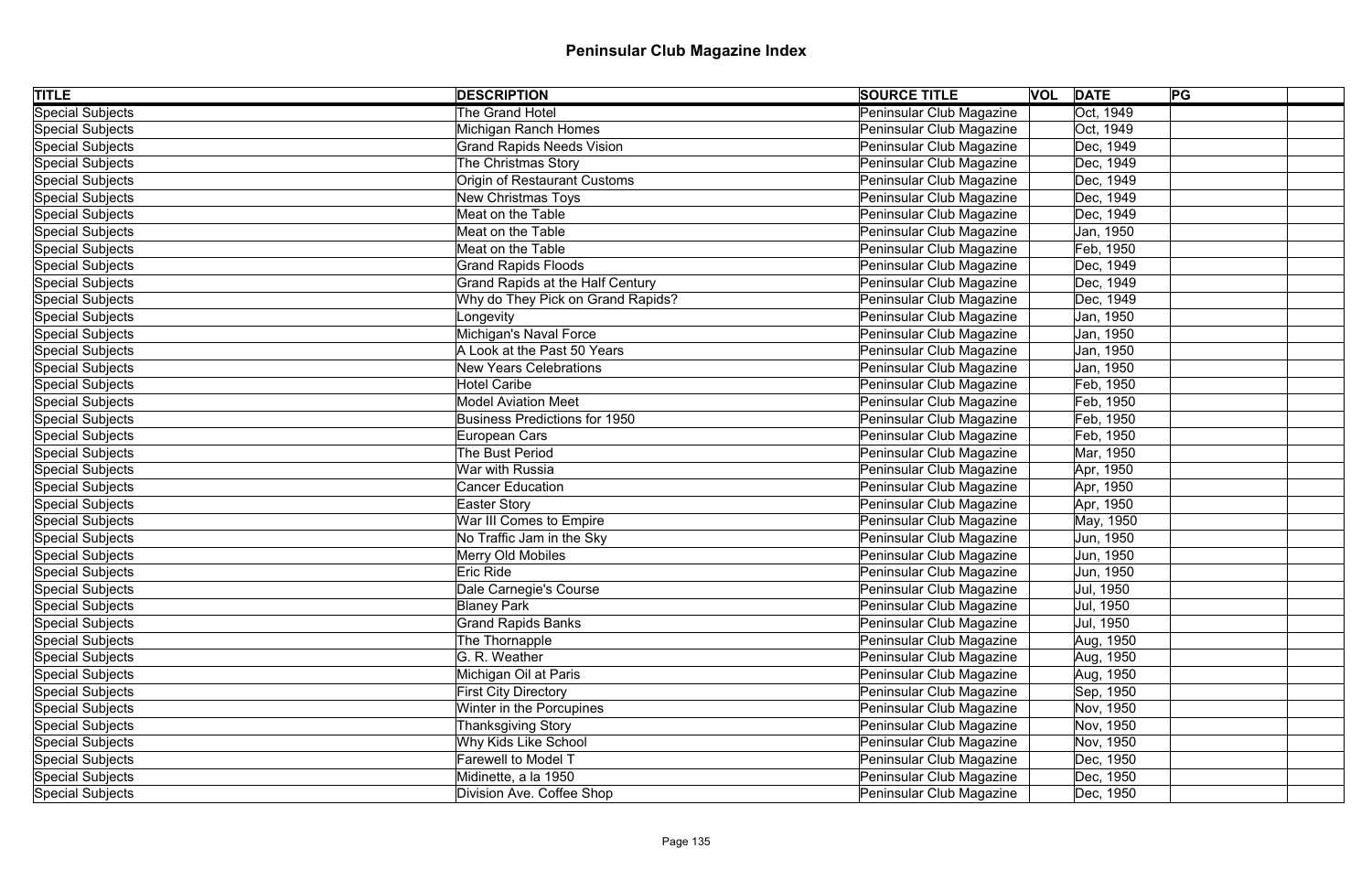| <b>TITLE</b>     | <b>DESCRIPTION</b>                        | <b>SOURCE TITLE</b>      | <b>VOL DATE</b>     | PG |
|------------------|-------------------------------------------|--------------------------|---------------------|----|
| Special Subjects | Death of a Town                           | Peninsular Club Magazine | Dec, 1950           |    |
| Special Subjects | Little Novelty Shop                       | Peninsular Club Magazine | Dec, 1950           |    |
| Special Subjects | <b>Original Quizz Kid</b>                 | Peninsular Club Magazine | Dec, 1950           |    |
| Special Subjects | <b>Kent County Schools</b>                | Peninsular Club Magazine | Dec, 1950           |    |
| Special Subjects | Our Upper Peninsula                       | Peninsular Club Magazine | Dec, 1950           |    |
| Special Subjects | Story of Christmas                        | Peninsular Club Magazine | Dec, 1950           |    |
| Special Subjects | Calumet City, III.                        | Peninsular Club Magazine | Jan, 1951           |    |
| Special Subjects | Early Man and Time                        | Peninsular Club Magazine | Jan, 1951           |    |
| Special Subjects | <b>Clipper Girls</b>                      | Peninsular Club Magazine | Jan, 1951           |    |
| Special Subjects | Camp Stove Advice (Linsey)                | Peninsular Club Magazine | Jan, 1951           |    |
| Special Subjects | Five Decades & How They Grew              | Peninsular Club Magazine | Feb, 1951           |    |
| Special Subjects | Casey Jones                               | Peninsular Club Magazine | Feb, 1951           |    |
| Special Subjects | Microfilm Newspaper Pages                 | Peninsular Club Magazine | Feb, 1951           |    |
| Special Subjects | <b>Fulton Street Chocolate Shop</b>       | Peninsular Club Magazine | Feb, 1951           |    |
| Special Subjects | Penclub Rules in 90s                      | Peninsular Club Magazine | Mar, 1951           |    |
| Special Subjects | <b>Second Transition for Grand Rapids</b> | Peninsular Club Magazine | Mar, 1951           |    |
| Special Subjects | Miss Kent (Portia Faces Life)             | Peninsular Club Magazine | Mar, 1951           |    |
| Special Subjects | Jinny, Manistee Newshen                   | Peninsular Club Magazine | Mar, 1951           |    |
| Special Subjects | <b>Wayfaring Gypsies</b>                  | Peninsular Club Magazine | Mar, 1951           |    |
| Special Subjects | What Make E.G.R. Click!                   | Peninsular Club Magazine | Apr, 1951           |    |
| Special Subjects | So Long, Nickel                           | Peninsular Club Magazine | Apr, 1951           |    |
| Special Subjects | G. R.'s Major Hattie Wood                 | Peninsular Club Magazine | Apr, Jun, 1951      |    |
| Special Subjects | <b>History Repeats and Repeats</b>        | Peninsular Club Magazine | May, 1951           |    |
| Special Subjects | Judge Souter's Court Room                 | Peninsular Club Magazine | May, 1951           |    |
| Special Subjects | <b>Grand Haven Fishing Trips</b>          | Peninsular Club Magazine | May, Jun, 1951      |    |
| Special Subjects | When Railroads Were Young                 | Peninsular Club Magazine | May, 1951           |    |
| Special Subjects | Sand Lake Revisited                       | Peninsular Club Magazine | Jun, 1951           |    |
| Special Subjects | <b>Collect Calls on Horse Tips</b>        | Peninsular Club Magazine | Jun, 1951           |    |
| Special Subjects | Space in Brazil                           | Peninsular Club Magazine | Jun, 1951           |    |
| Special Subjects | Pre-Washington Vandenberg                 | Peninsular Club Magazine | Jun, 1951           |    |
| Special Subjects | The Muskegon River                        | Peninsular Club Magazine | Jun, Sep, 1951      |    |
| Special Subjects | <b>This Too Shall Pass</b>                | Peninsular Club Magazine | Jul, 1951           |    |
| Special Subjects | Lobster Story                             | Peninsular Club Magazine | Jul, 1951           |    |
| Special Subjects | Travel                                    | Peninsular Club Magazine | Jul, 1951           |    |
| Special Subjects | <b>Manistee Ramsdell Theatre</b>          | Peninsular Club Magazine | Aug, 1951           |    |
| Special Subjects | They Laughed at Henry Ford                | Peninsular Club Magazine | Sep, 1951           |    |
| Special Subjects | Startling Sins of the Sterner Sex         | Peninsular Club Magazine | Sep, Oct, Nov, 1951 |    |
| Special Subjects | Sports Afield Room at Nino's              | Peninsular Club Magazine | Oct, 1951           |    |
| Special Subjects | Virginia VerVeer Studio                   | Peninsular Club Magazine | Oct, 1951           |    |
| Special Subjects | <b>Kent County Corps</b>                  | Peninsular Club Magazine | Oct, 1951           |    |
| Special Subjects | The Ancient Art of Batik                  | Peninsular Club Magazine | Nov, 1951           |    |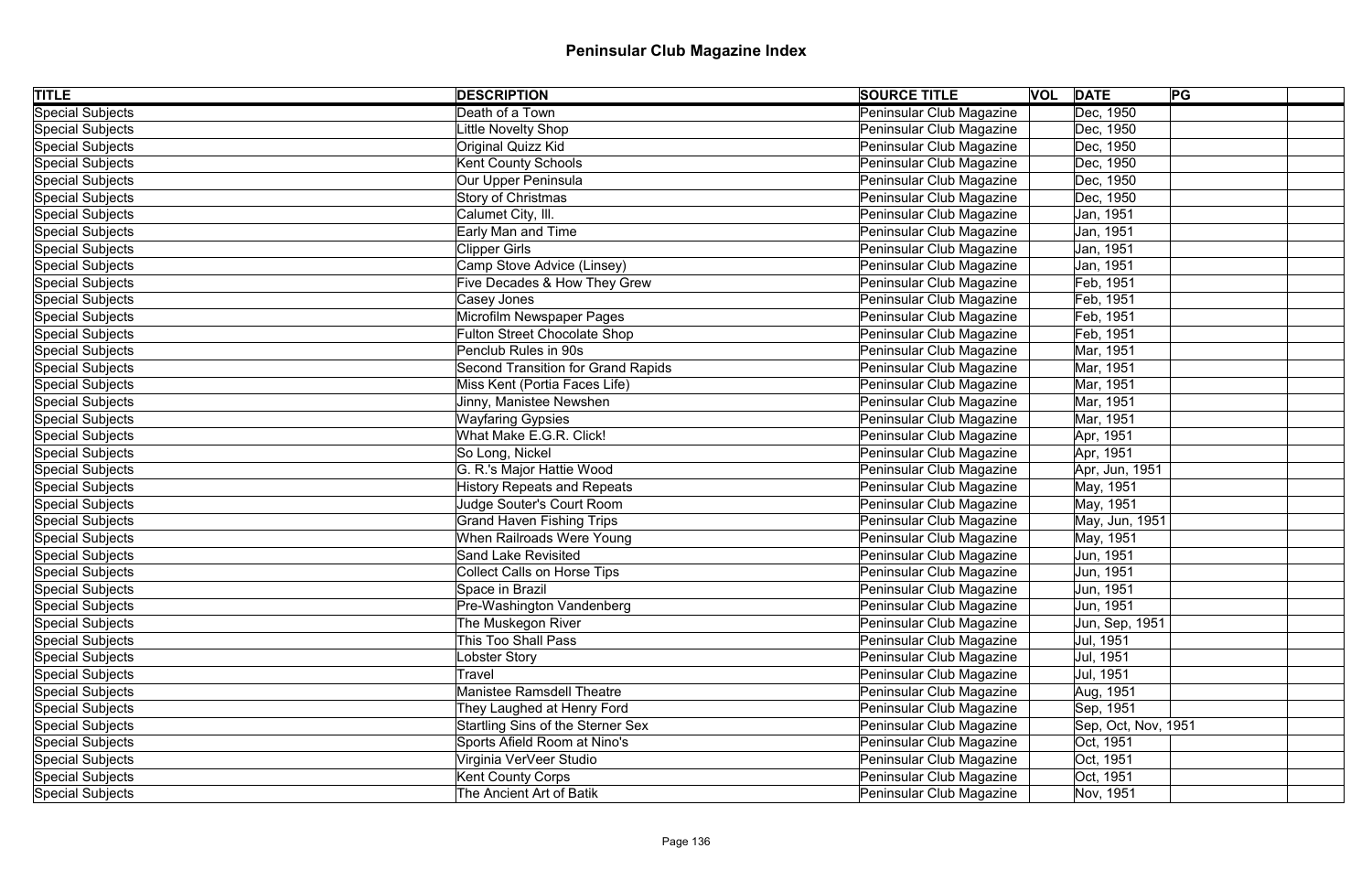| <b>TITLE</b>           | <b>DESCRIPTION</b>                              | <b>SOURCE TITLE</b>          | <b>VOL DATE</b> | PG        |
|------------------------|-------------------------------------------------|------------------------------|-----------------|-----------|
| Special Subjects       | <b>Welcome Wagon Service</b>                    | Peninsular Club Magazine     | Nov, 1951       |           |
| Special Subjects       | <b>U.S.A's Junior Ambassadors</b>               | Peninsular Club Magazine     | Nov, 1951       |           |
| Special Subjects       | Christmas from the Beginning                    | Peninsular Club Magazine     | Dec, 1951       |           |
| Special Subjects       | Popular Christmas Cards                         | Peninsular Club Magazine     | Dec, 1951       |           |
| Special Subjects       | <b>Jets Get There Fast</b>                      | Peninsular Club Magazine     | Dec, 1951       |           |
| Special Subjects       | <b>Attilio Gatti's Africa Expedition</b>        | Peninsular Club Magazine     | Dec, 1951       |           |
| Special Subjects       | Modern Whaling                                  | Peninsular Club Magazine     | Dec, 1951       |           |
| Special Subjects       | Living with Eve's Daughters                     | Peninsular Club Magazine     | Dec, 1951       |           |
| Special Subjects       | TV Rockets in G. R.                             | Peninsular Club Magazine     | Dec, 1951       |           |
| Special Subjects       | <b>Alligator Story</b>                          | Peninsular Club Magazine     | Dec, 1951       |           |
| Special Subjects       | Kiplinger Letter                                | Peninsular Club Magazine     | Dec, 1951       |           |
| Special Subjects       | <b>History of Penclub</b>                       | Peninsular Club Magazine     | Dec, 1951       |           |
| Special Subjects       | Inez Persson, Swedish Reporter                  | Peninsular Club Magazine     | Dec, 1951       |           |
| Special Subjects       | The Weimaraner                                  | Peninsular Club Magazine     | Dec, 1951       |           |
| Special Subjects       | Michigan's Julia Moore                          | Peninsular Club Magazine     | Dec, 1951       |           |
| Special Subjects       | G. R.'s Overdue Christmas Gifts (paving, etc.)  | Peninsular Club Magazine     | Dec, 1951       |           |
| Special Subjects       | Bootlegging                                     | Peninsular Club Magazine     | Dec, 1951       |           |
| Special Subjects       | <b>Startling Sins of the Sterner Sex</b>        | Peninsular Club Magazine     | Dec, 1951       |           |
| Special Subjects       | ee Woodruff's Dunking in Canada                 | Peninsular Club Magazine     | Sep, 1951       |           |
| Special Subjects       | Forecaster Wozniak                              | Peninsular Club Magazine     | Sep, 1951       |           |
| Specialists In Nothing | Greeks had a word for zero but no symbol        | Peninsular Club Magazine 26  | Dec, 1957       | 62        |
| Spending Money         | How Americans are spending their money          | Peninsular Club Magazine 23  | Jan, 1954       | 6         |
| Spitz Planetarium      | Scientific addition to the Public Museum        | Peninsular Club Magazine  30 | Jul, 1961       | $ 28-31 $ |
| Spitz Planetarium      | Spitz Planetarium                               | Peninsular Club Magazine 30  | Jul, 1961       | $ 28-31 $ |
| Sports                 | Sports - The Jets                               | Peninsular Club Magazine     | Jun, 1948       |           |
| Sports                 | West Michigan Regatta                           | Peninsular Club Magazine     | Sep, 1948       |           |
| Sports                 | Michigan-Michigan State                         | Peninsular Club Magazine     | Oct, 1948       |           |
| Sports                 | Sports - Baseball Chicks Baseball Club          | Peninsular Club Magazine     | Nov, 1948       |           |
| Sports                 | Sports - Skiing, Caberfae                       | Peninsular Club Magazine     | Dec, 1948       |           |
| Sports                 | Sports - Skiing, Caberfae                       | Peninsular Club Magazine     | Jan, 1950       |           |
| Sports                 | National P. G. A.                               | Peninsular Club Magazine     | Aug, 1949       |           |
| Sports                 | Sports - Golf - Eighteen Holes at Blythefield   | Peninsular Club Magazine     | Aug, 1949       |           |
| Sports                 | Sports - Golf - Eighteen Holes at Kent          | Peninsular Club Magazine     | Sep, 1949       |           |
| Sports                 | Sports - Golf - Eighteen Holes at Cascade Hills | Peninsular Club Magazine     | Oct, 1949       |           |
| Sports                 | Sports - Baseball, World Series                 | Peninsular Club Magazine     | Oct, 1949       |           |
| Sports                 | Sports - Hockey                                 | Peninsular Club Magazine     | Jan, 1950       |           |
| Sports                 | Sports - Hockey                                 | Peninsular Club Magazine     | May, 1950       |           |
| Sports                 | Sports - Hockey                                 | Peninsular Club Magazine     | Oct, 1950       |           |
| Sports                 | Sports - Polo                                   | Peninsular Club Magazine     | May, 1950       |           |
| Sports                 | Wolgast, Ad                                     | Peninsular Club Magazine     | Dec, 1950       |           |
| Sports                 | Ketchel, Stanley                                | Peninsular Club Magazine     | Jan, 1951       |           |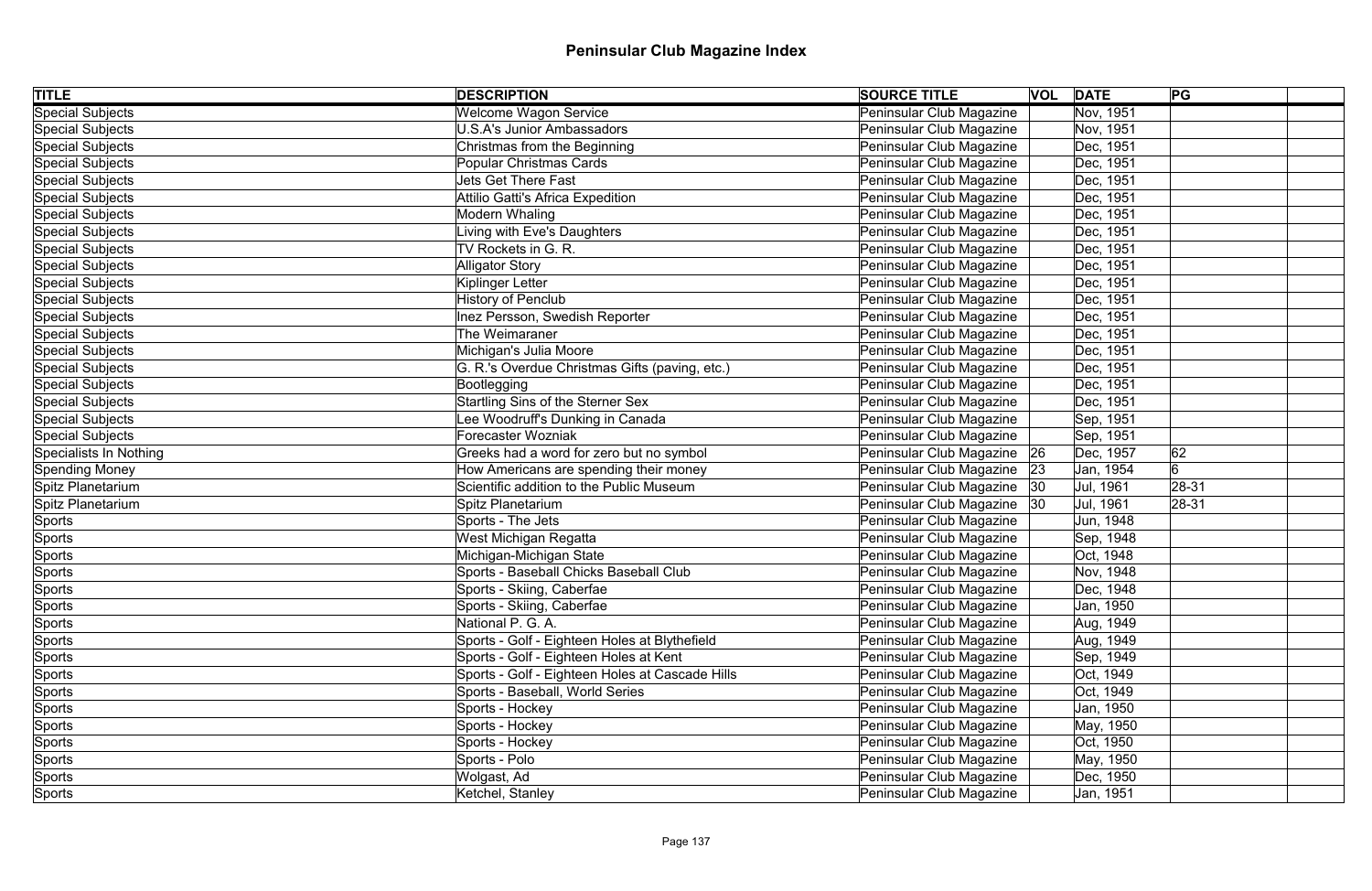| <b>TITLE</b>                                    | <b>DESCRIPTION</b>                                  | <b>SOURCE TITLE</b>           |    | <b>VOL DATE</b> | PG                |
|-------------------------------------------------|-----------------------------------------------------|-------------------------------|----|-----------------|-------------------|
| <b>Sports</b>                                   | Sports - Boxing, Ward-Louis Bout, 1906              | Peninsular Club Magazine      |    | Feb, 1951       |                   |
| Sports                                          | Sports - Baseball Year, by Williams                 | Peninsular Club Magazine      |    | Apr, 1951       |                   |
| Sports                                          | Logie, Charles - gun expert                         | Peninsular Club Magazine      |    | Jul, 1951       |                   |
| Sports                                          | Boxing, televised                                   | Peninsular Club Magazine      |    | Aug, 1951       |                   |
| Sports                                          | Sports - Football, Michigan-Michigan State Game     | Peninsular Club Magazine      |    | Oct, 1951       |                   |
| Sports                                          | Richard, Maurice - hockey player                    | Peninsular Club Magazine      |    | Nov, 1951       |                   |
| Sports                                          | Deer Poachers in Michigan                           | Peninsular Club Magazine      |    | Nov, 1951       |                   |
| Sports                                          | Simon, Phil - promoter                              | Peninsular Club Magazine      |    | Dec, 1951       |                   |
| Sports                                          | Down at Farmer Nicks                                | Peninsular Club Magazine      |    | Dec, 1951       |                   |
| Sports                                          | Ketchel, Stanley                                    | Peninsular Club Magazine      |    | Jun, 1948       |                   |
| Sports                                          | Michigan-Michigan State                             | Peninsular Club Magazine      |    | Sep, 1949       |                   |
| Sports                                          | Sports - Football Review                            | Peninsular Club Magazine      |    | Nov, 1948       |                   |
| Sports                                          | Sports - Olympics Participants                      | Peninsular Club Magazine 29   |    | Aug, 1960       | $ 30-32 $         |
| Sports                                          | Sports - The Olympics                               | Peninsular Club Magazine   29 |    | Sep, 1960       | $14 - 15$         |
| Sports - Johnny Wirth, boxer                    | Sports - Boxing, Johnny Wirth                       | Peninsular Club Magazine      |    | May, 1951       |                   |
| Sports - The Chicks                             | Sports - Woman's Baseball                           | Peninsular Club Magazine      |    | Jun, 1948       |                   |
| <b>Sports - The Chicks</b>                      | Sports - Woman's Baseball                           | Peninsular Club Magazine      |    | apr, 1949       |                   |
| <b>Sports - The Chicks</b>                      | Sports - Woman's Baseball                           | Peninsular Club Magazine      |    | May, 1950       |                   |
| Sports Appreciation Institute                   | Greater knowledge gained through the institute here | Peninsular Club Magazine   26 |    | Mar, 1957       | $20 - 21$         |
| Sports Review                                   | Sports - baseball                                   | Peninsular Club Magazine   22 |    | Dec, 1953       | 150-151           |
| Sports Review                                   | Sports - Review                                     | Peninsular Club Magazine   29 |    | Jul, 1960       | 30-32             |
| <b>Sports Review</b>                            | Sports - Review                                     | Peninsular Club Magazine   29 |    | Dec, 1960       | 95                |
| Sports Review of 1955                           | 1955 Sports Review                                  | Peninsular Club Magazine   24 |    | Dec, 1955       | 45-49             |
| Sports Tricks                                   | Sports                                              | Peninsular Club Magazine      | 22 | Dec, 1953       | $ 36-37, 39 $     |
| Sports Writers                                  | Sports - newspaper writers                          | Peninsular Club Magazine 28   |    | Oct, 1959       | 29-31             |
| Sportsmen's Stag Featuring Chuck Dressen-Photos | Sports - Dressen, Chuck - Tiger's manager           | Peninsular Club Magazine      | 33 | Jun, 1964       | 59                |
| Spring Fashions For Men                         | Lievense, Lloyd - Men's Clothier                    | Peninsular Club Magazine      | 31 | May, 1962       | 30                |
| Spring House Cleaning at the Club               |                                                     | <b>Peninsular Club News</b>   |    | May, 1947       | 3                 |
| Spring Lake  Our Summer Rendezvous              | <b>Spring Lake Country Club</b>                     | Peninsular Club News          |    | Jun, 1936       | $3-5$             |
| Spring Lake Again Your Summer Club              | Spring Lake Country Club                            | <b>Peninsular Club News</b>   |    | Apr, 1941       | 3                 |
| Spring Lake Bids You Welcome                    | Spring Lake Country Club                            | <b>Peninsular Club News</b>   |    | Jun, 1937       |                   |
| Spring Lake Blarney                             | Barnes, Ray - sketch artist                         | <b>Peninsular Club News</b>   |    | Jun, 1936       | 15                |
| Spring Lake Blarney                             | Barnes, Ray - sketch artist                         | <b>Peninsular Club News</b>   |    | Jul, 1936       | <b>Back Cover</b> |
| Spring Lake Club Activities                     | Spring Lake Country Club                            | <b>Peninsular Club News</b>   |    | Jul, 1936       | $ 8-9 $           |
| Spring Lake Club Affiliation Proves Successful  | <b>Spring Lake Country Club</b>                     | <b>Peninsular Club News</b>   |    | Sep, 1938       | 66-67             |
| Spring Lake Club Affiliation Proves Successful  | Hanson, Burton S. - President                       | <b>Peninsular Club News</b>   |    | Sep, 1938       | 66-67             |
| Spring Lake Club Available for Pen Club Members | <b>Spring Lake Country Club</b>                     | <b>Peninsular Club News</b>   |    | Jun, 1943       | 6                 |
| Spring Lake Club Available to Pen Club Members  | Spring Lake Country Club                            | <b>Peninsular Club News</b>   |    | Dec, 1935       | 3                 |
| <b>Spring Lake Club Closing Party Pictures</b>  | <b>Spring Lake Country Club</b>                     | <b>Peninsular Club News</b>   |    | Oct, 1939       | $6-7$             |
| Spring Lake Club Dances                         | Spring Lake Country Club                            | <b>Peninsular Club News</b>   |    | Jun, 1937       | $\overline{8}$    |
| Spring Lake Club Goes To Dogs                   | A. K. C. Dog Show                                   | <b>Peninsular Club News</b>   | 18 | Jul, 1940       | $3 - 4$           |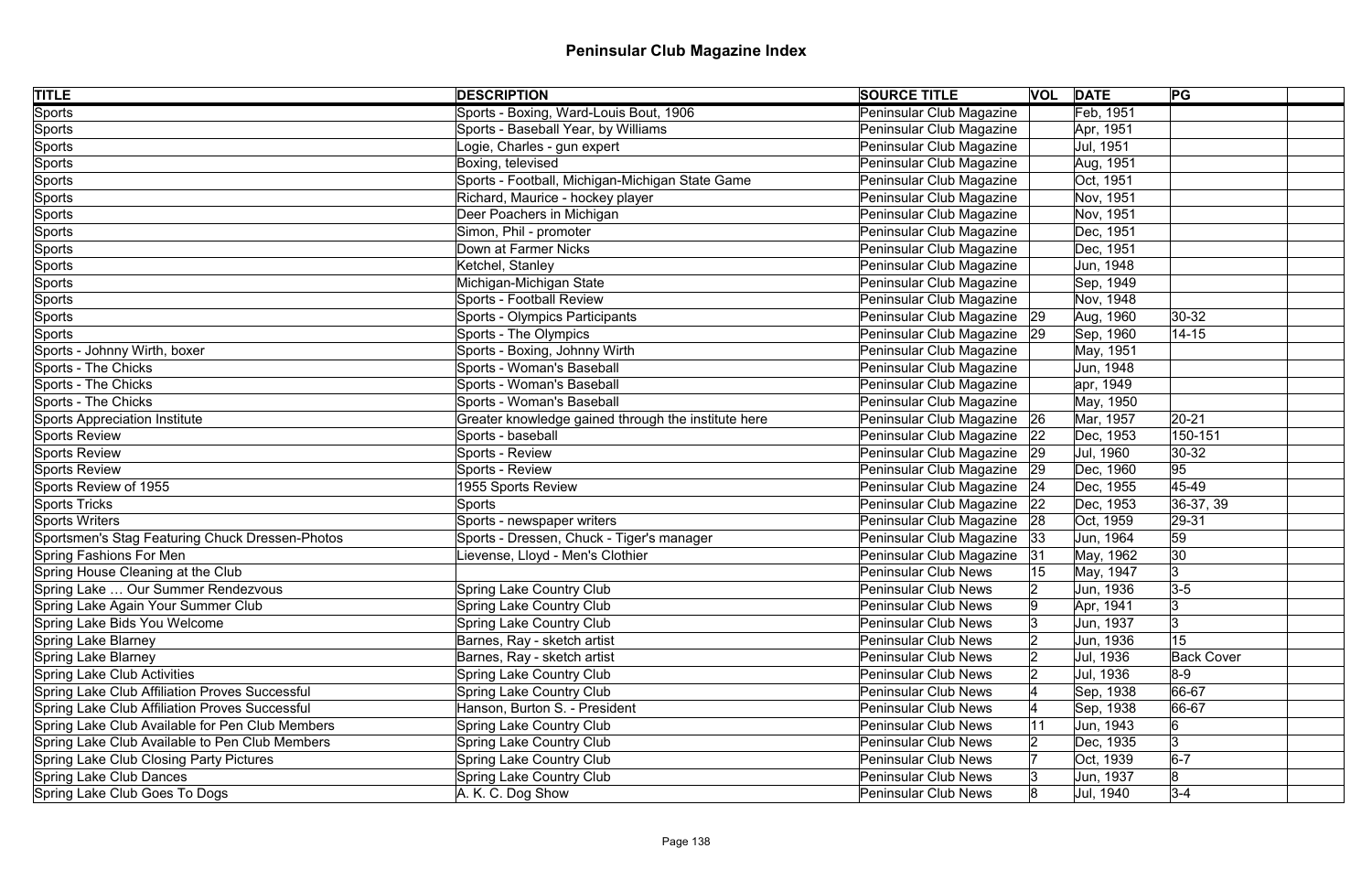| <b>TITLE</b>                                               | <b>DESCRIPTION</b>                            | <b>SOURCE TITLE</b>           |              | <b>VOL DATE</b> | PG              |
|------------------------------------------------------------|-----------------------------------------------|-------------------------------|--------------|-----------------|-----------------|
| Spring Lake Club Grand Opening Party                       | <b>Spring Lake Country Club</b>               | <b>Peninsular Club News</b>   | 2            | May, 1936       | $3-4$           |
| Spring Lake Club Issues Invitation to Use Their Facilities | Spring Lake Country Club                      | <b>Peninsular Club News</b>   | 12           | Apr, 1944       | 11              |
| Spring Lake Club July - August Events                      | <b>Spring Lake Country Club</b>               | <b>Peninsular Club News</b>   |              | Aug, 1936       | 7, 9            |
| Spring Lake Club Opening Gala                              | Spring Lake Country Club                      | <b>Peninsular Club News</b>   |              | Jun, 1936       | $ 6-7, 12, 14$  |
| Spring Lake Club Opening Party                             | <b>Spring Lake Country Club</b>               | <b>Peninsular Club News</b>   |              | Apr, 1936       |                 |
| Spring Lake Club Proves Popular Rendezvous                 | Spring Lake Country Club                      | <b>Peninsular Club News</b>   |              | Jun, 1939       | 10 <sub>1</sub> |
| Spring Lake Club Social Season                             | <b>Spring Lake Country Club</b>               | <b>Peninsular Club News</b>   |              | Sep, 1936       | $11 - 12$       |
| Spring Lake Club Summer Events                             | Spring Lake Country Club                      | <b>Peninsular Club News</b>   |              | Jun, 1936       | $ 8-9, 13 $     |
| Spring Lake Club summer schedule                           |                                               | <b>Peninsular Club News</b>   |              | Jun, 1947       | 11              |
| Spring Lake Club Sunday Buffet Supper                      |                                               | <b>Peninsular Club News</b>   |              | Jul, 1939       | 10              |
| Spring Lake Club to Open for Kennel Club Party             | Kennel Club Party                             | <b>Peninsular Club News</b>   |              | Oct, 1940       | 12              |
| Spring Lake Committee                                      | Spring Lake Country Club                      | <b>Peninsular Club News</b>   |              | Jun, 1942       | 15              |
| Spring Lake Country Club                                   | Peter, Bruno - President                      | <b>Peninsular Club News</b>   |              | Jun, 1940       | $3-4$           |
| Spring Lake Country Club                                   | <b>Spring Lake Country Club</b>               | <b>Peninsular Club News</b>   |              | Jun, 1940       | $3-4$           |
| Spring Lake Country Club                                   |                                               | Peninsular Club Magazine      | 17           | Jun, 1949       | 3               |
| Spring Lake Country Club Activities in Pictures            |                                               | <b>Peninsular Club News</b>   |              | Aug, 1940       | 12              |
| Spring Lake Country Club Invitation                        | Spring Lake Country Club                      | <b>Peninsular Club News</b>   | 15           | May, 1947       | Ι3              |
| Spring Lake Country Club Invitation                        | Spring Lake Country Club                      | <b>Peninsular Club News</b>   |              | May, 1937       | 9               |
| Spring Lake Country Club Officers                          | Spring Lake Country Club                      | <b>Peninsular Club News</b>   |              | May, 1941       | 18              |
| Spring Lake Country Club Opening party                     |                                               | <b>Peninsular Club News</b>   |              | Jun, 1940       | 8               |
| Spring Lake Country Club Opening Party Pictures            |                                               | <b>Peninsular Club News</b>   | 10           | Jun, 1942       | $4-5$           |
| Spring Lake Country Club Photo                             |                                               | <b>Peninsular Club News</b>   |              | Jun, 1939       | Cover           |
| Spring Lake Country Club President                         | Eaton, J. W.                                  | <b>Peninsular Club News</b>   |              | Sep, 1937       |                 |
| Spring Lake Days Are Not Far Away                          | <b>Spring Lake Country Club</b>               | <b>Peninsular Club News</b>   |              | Feb, 1939       | 5               |
| Spring Lake Extends Use of Golf Course to Pen Club         | Spring Lake Country Club                      | <b>Peninsular Club News</b>   | 11           | May, 1943       | 5               |
| Spring Lake Opening Gay Affair                             | Spring Lake County Club                       | <b>Peninsular Club News</b>   |              | Jun, 1941       | $6-7$           |
| Spring Lake Opening Party                                  | Spring Lake Country Club                      | <b>Peninsular Club News</b>   |              | May, 1941       |                 |
| Spring Lake Opens Summer Season                            | <b>Spring Lake Country Club</b>               | <b>Peninsular Club News</b>   | 10           | May, 1942       |                 |
| Spring Lake President Wilson Welcomes Pen Club             | Spring Lake Country Club                      | Peninsular Club News          | 10           | Apr, 1942       | 6               |
| Spring Lake Season Activities                              | Spring Lake Country Club                      | <b>Peninsular Club News</b>   | ۱g           | May, 1941       | 6               |
| Spring Lake Season Activities                              | Camfield, Mrs. R. W. - chair Ladies Committee | Peninsular Club News          |              | May, 1941       |                 |
| Spring Lake Stag Party                                     | Spring Lake Country Club                      | <b>Peninsular Club News</b>   |              | Sep, 1938       | $72 - 73$       |
| Spring Lake Stag Pictures                                  |                                               | <b>Peninsular Club News</b>   |              | Aug, 1943       | $6-7$           |
| Spring Lake Summer Program                                 | Spring Lake Country Club                      | <b>Peninsular Club News</b>   |              | Jun, 1946       | 9               |
| Spring Lake Yacht Club                                     |                                               | <b>Peninsular Club News</b>   |              | Jul, 1936       |                 |
| Spring Styles for Men                                      | Men's Fashions                                | Peninsular Club Magazine      | 18           | Feb, 1950       | 13              |
| <b>Spring Vacations</b>                                    | <b>World's Fair in Seattle</b>                | Peninsular Club Magazine      | 31           | May, 1962       | $22 - 23$       |
| Spring-Johnson Wedding                                     | Wedding                                       | <b>Peninsular Club News</b>   | 15           | May, 1947       | 11              |
| Springer Hosts Luncheon                                    | Springer, Roy                                 | <b>Peninsular Club News</b>   | 11           | Jan, 1943       |                 |
| Springer-Dorschel Wedding                                  | Wedding                                       | <b>Peninsular Club News</b>   | $ 12\rangle$ | Nov, 1944       | 15              |
| Squab Farm in Grand Rapids                                 | Morse, Verne - local pigeon farmer            | Peninsular Club Magazine   21 |              | Oct, 1952       | $ 20-21$        |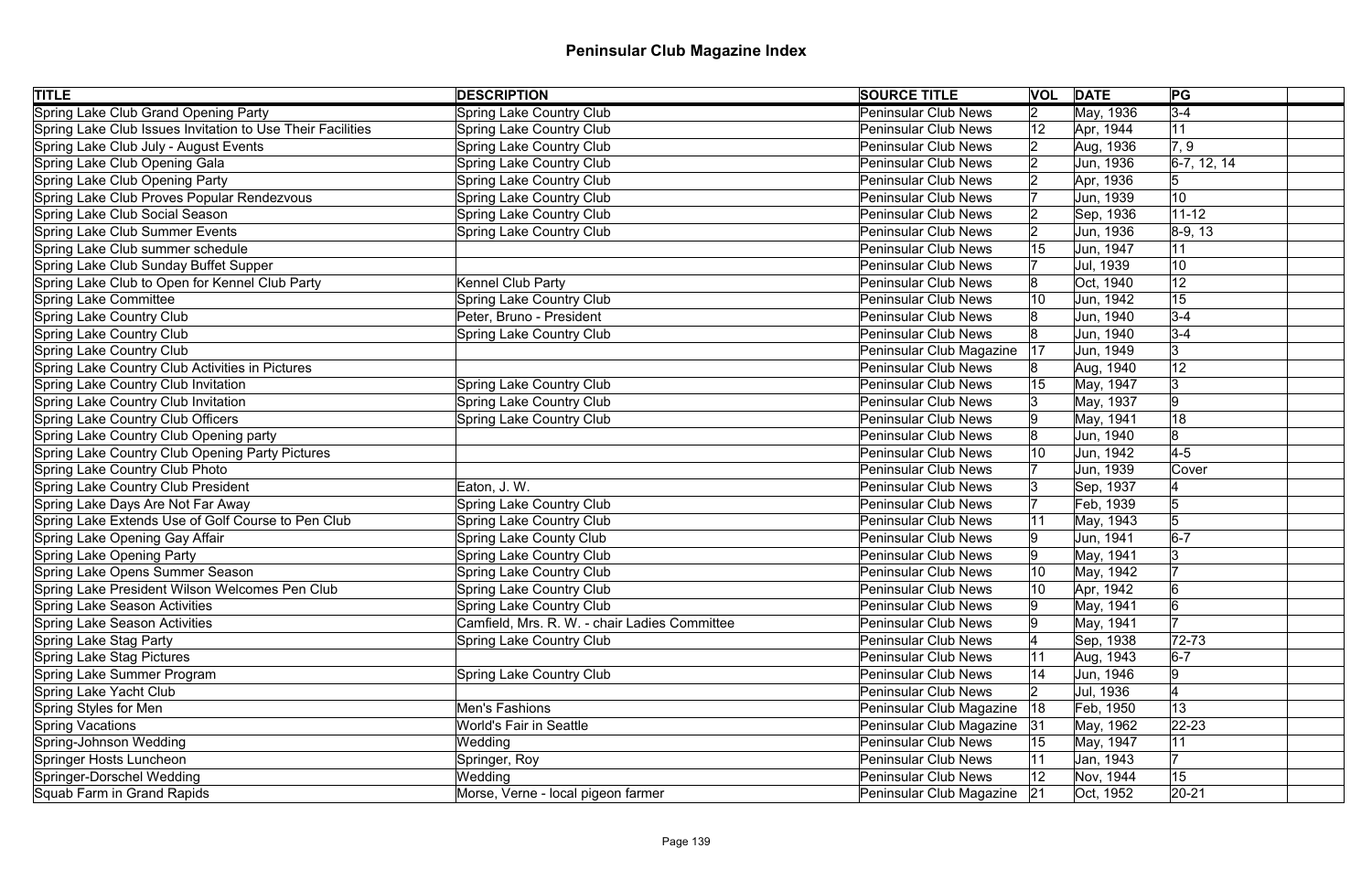| <b>TITLE</b>                                  | <b>DESCRIPTION</b>                                     | <b>SOURCE TITLE</b>           | <b>VOL</b> | <b>DATE</b>  | PG             |  |
|-----------------------------------------------|--------------------------------------------------------|-------------------------------|------------|--------------|----------------|--|
| <b>St. Francis Xavier</b>                     | <b>Beautiful new edifice</b>                           | Peninsular Club Magazine      | 29         | Dec, 1960    | $\sqrt{44-47}$ |  |
| ST. Louis' Jefferson Nat'l Expansion Memorial | Gateway to the West                                    | Peninsular Club Magazine      | 32         | Dec, 1963    | $ 93 - 98$     |  |
| St. Patrick's Buffet Supper                   |                                                        | Peninsular Club News          | 15         | Mar, 1947    | 9              |  |
| St. Patrick's Day Open House                  | St. Patrick's Day Open House                           | Peninsular Club Magazine      | 25         | Apr, 1956    | 9, 32          |  |
| St. Patrick's Day Party                       | St. Patrick's Open House party                         | Peninsular Club Magazine      | 23         | Mar, 1954    | 32             |  |
| St. Patrick's Day Party                       | Jaks, Dr. Stanley S. - graphologist and mental gymnast | Peninsular Club Magazine 23   |            | Mar, 1954    | 32             |  |
| St. Patrick's Day Party                       |                                                        | <b>Peninsular Club News</b>   |            | Mar, 1935    | 17             |  |
| St. Patrick's Open House                      | St. Patrick's open house celebration                   | Peninsular Club Magazine      | 21         | Apr, 1952    | 5, 9           |  |
| St. Patrick's Open House                      | Photos of St. Patrick's Day party                      | Peninsular Club Magazine      | 23         | Apr, 1954    | 3              |  |
| St. Patrick's Open House                      | Annual St. Patrick's Open House                        | Peninsular Club Magazine 24   |            | Apr, 1955    | 17             |  |
| St. Patrick's Party in Pictures               |                                                        | Peninsular Club Magazine      | 34         | May, 1965    | 31             |  |
| St. Patrick's Party Open House Pictures       |                                                        | Peninsular Club Magazine      | 31         | Apr, 1962    | 6              |  |
| St. Patrick's Party Pictures                  | PenClub party                                          | Peninsular Club Magazine      | 22         | Apr, 1953    |                |  |
| St. Patrick's Party Pictures                  |                                                        | Peninsular Club Magazine      | 33         | May, 1964    | $10 - 11$      |  |
| St. Patrick's Party Pictures                  |                                                        | Peninsular Club Magazine      | 32         | Apr, 1963    | 15             |  |
| St. Patrick's Party Pictures                  |                                                        | Peninsular Club Magazine      | ା18        | May, 1950    | $\overline{2}$ |  |
| St. Patrick's Party Well Attended             |                                                        | <b>Peninsular Club News</b>   |            | Apr, 1935    | 9              |  |
| St. Valentine and St. Patrick Parties         | PenClub parties                                        | Peninsular Club Magazine      | 29         | Apr, 1960    | 12             |  |
| St. Valentine Open House Pictures             |                                                        | Peninsular Club Magazine      | 31         | Mar, 1962    | 8              |  |
| <b>Stafford Waxes Poetic</b>                  | Stafford, Tom - prediction of things to come           | Peninsular Club Magazine      | 22         | Mar, 1953    | 15             |  |
| <b>Stafford Waxes Poetic</b>                  |                                                        | Peninsular Club Magazine      | 22         | Mar, 1953    | 15             |  |
| Stag                                          |                                                        | Peninsular Club Magazine      | 16         | Aug, 1948    | $4-5$          |  |
| Stag - Turkey Shoot                           | Sports - Hunting                                       | Peninsular Club News          |            | Nov, 1940    |                |  |
| Stag and Turkey Shoot Pictures                |                                                        | <b>Peninsular Club News</b>   |            | Dec, 1941    | $6-7$          |  |
| Stag Celebrates Engagement of Heber W. Curtis | Curtis, Heber W.                                       | <b>Peninsular Club News</b>   |            | Mar, 1945    |                |  |
| Stag Committee Plans Continue Thru Spring     |                                                        | Peninsular Club News          |            | Jan, 1948    | 13             |  |
| <b>Stag Committee Report</b>                  |                                                        | Peninsular Club News          | 13         | Oct, 1937    | 10             |  |
| <b>Stag Committee's New Name</b>              | Activities Committee - new name                        | Peninsular Club Magazine      | 21         | Oct, 1952    | 26             |  |
| <b>Stag Golf Tournament</b>                   |                                                        | Peninsular Club News          |            | Aug, 1937    | 3              |  |
| Stag Party                                    |                                                        | Peninsular Club News          |            | Jul, 1942    |                |  |
| Stag Party                                    |                                                        | <b>Peninsular Club News</b>   |            | Feb, 1935    | 19             |  |
| <b>Stag Party and Golf Tournament</b>         |                                                        | <b>Peninsular Club News</b>   |            | Aug, 1938    | 11             |  |
| <b>Stag Party for February</b>                |                                                        | <b>Peninsular Club News</b>   |            | Feb, 1942    | 15             |  |
| <b>Stag Party for March</b>                   |                                                        | <b>Peninsular Club News</b>   |            | Mar, 1942    | 13             |  |
| <b>Stag Party Pictures</b>                    |                                                        | Peninsular Club News          |            | Sep, 1944    | $6-8$          |  |
| Stag Party to Honor Shaw                      | Shaw, Tad - retiring member of Board of Directors      | Peninsular Club Magazine      | 24         | May, 1955    | 3              |  |
| Stag Party, May 24                            | Penclub Stag party                                     | Peninsular Club Magazine      | 23         | May, 1954    | 64             |  |
| Stag Pays Honor to "Uncle Tad"                | Shaw, Tad                                              | Peninsular Club Magazine      | 17         | May, 1949    | 23             |  |
| Stag Planned                                  |                                                        | <b>Peninsular Club News</b>   |            | Nov, 1941    | 14             |  |
| Stag Time                                     |                                                        | Peninsular Club Magazine      | 36         | Spring, 1970 | 47             |  |
| Stag Turkey Shoot November 13                 |                                                        | Peninsular Club Magazine   19 |            | Nov, 1950    |                |  |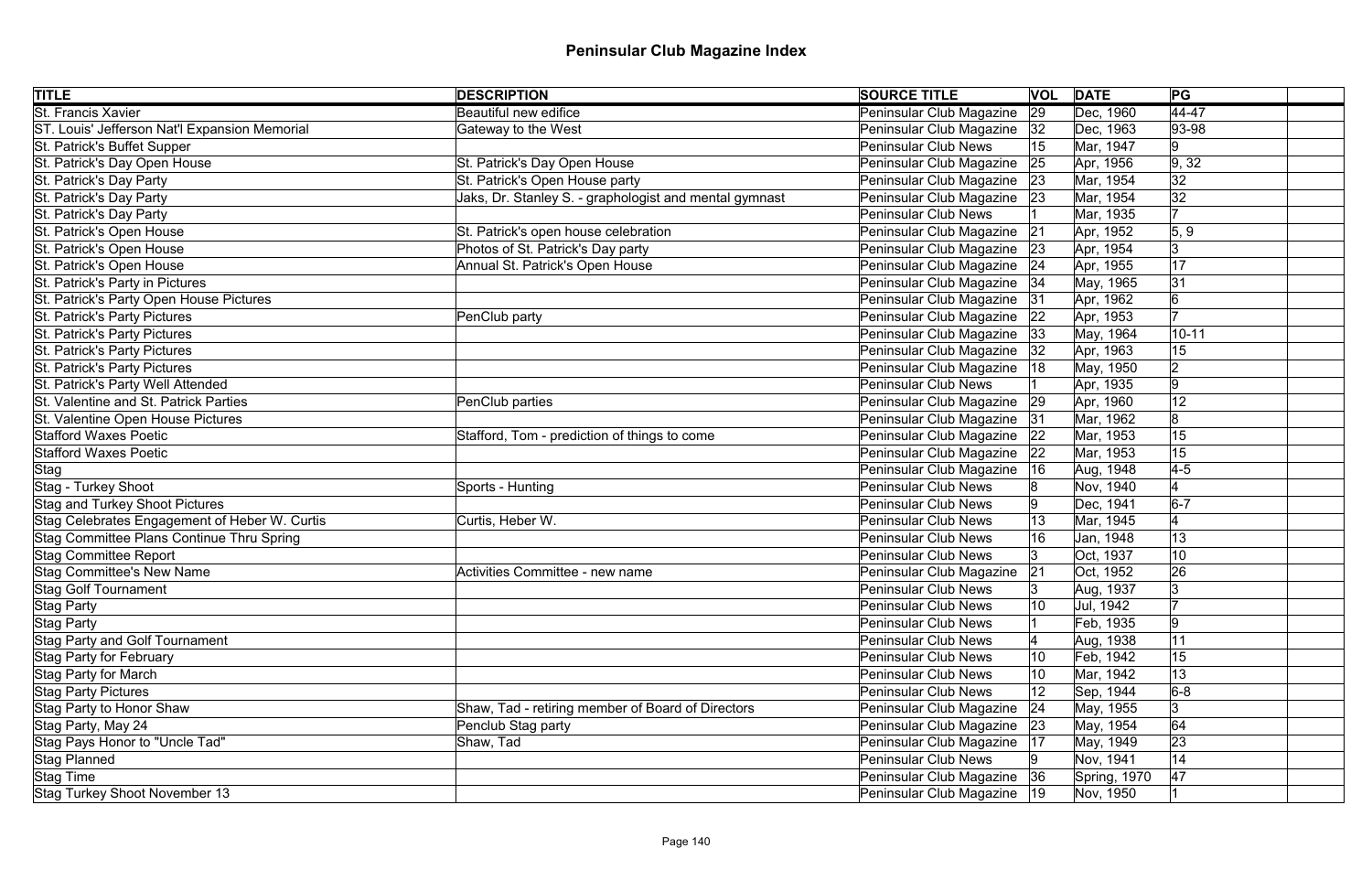| <b>TITLE</b>                                     | <b>DESCRIPTION</b>                                   | <b>SOURCE TITLE</b>           |    | <b>VOL DATE</b>      | PG          |
|--------------------------------------------------|------------------------------------------------------|-------------------------------|----|----------------------|-------------|
| <b>Stagette Entertained War Wives</b>            |                                                      | <b>Peninsular Club News</b>   |    | Mar, 1943            | $6-7$       |
| Stagette Photos                                  |                                                      | Peninsular Club News          |    | Apr, 1938            | 10          |
| Stagette Will Be A "Humdinger"                   |                                                      | <b>Peninsular Club News</b>   |    | Feb, 1939            | $ 9-10$     |
| Stagettes - Ladies Stag Party                    |                                                      | <b>Peninsular Club News</b>   | 10 | May, 1942            | $6-7$       |
| Stainless Steel                                  | Its enduring versatility makes stainless steel magic | Peninsular Club Magazine      | 26 | Sep, 1957            | 29-32       |
| Standard Oil Shows Where Gross Profits Go.       | <b>Standard Oil Company</b>                          | Peninsular Club Magazine 20   |    | May, 1951            | $24 - 25$   |
| Stander-Curtis To Wed                            | Wedding                                              | <b>Peninsular Club News</b>   |    | Feb, 1941            |             |
| Stanley Barnett Is Regular                       | Barnett, Stanley                                     | Peninsular Club Magazine      | 18 | Feb, 1950            | 14          |
| Stars of Baseball Attend Club Stag               | McCoy, Benny                                         | <b>Peninsular Club News</b>   |    | Nov, 1939            | 5           |
| Stars of Baseball Attend Club Stag               | Heilman, Harry                                       | <b>Peninsular Club News</b>   |    | Nov, 1939            |             |
| Stars of Baseball Attend Club Stag               | Krakauskas, Joe                                      | <b>Peninsular Club News</b>   |    | Nov, 1939            |             |
| Stars of Baseball Attend Club Stag               | Hughes, Roy                                          | Peninsular Club News          |    | Nov, 1939            |             |
| Stars of Baseball Attend Club Stag               | Christman, Mark                                      | <b>Peninsular Club News</b>   |    | Nov, 1939            |             |
| Stars of Baseball Attend Club Stag               | Laabs, Chet                                          | <b>Peninsular Club News</b>   |    | Nov, 1939            |             |
| Stars of Baseball Attend Club Stag               | Rogell, Bill                                         | <b>Peninsular Club News</b>   |    | Nov, 1939            |             |
| Stars of Baseball Attend Club Stag               | McCosky, Barney                                      | <b>Peninsular Club News</b>   |    | Nov, 1939            |             |
| Startling Sins of the Sterner Sex                | Hall, George F., evangelist                          | Peninsular Club Magazine      | 21 | Jan, 1952            | 16-17, 26   |
| Startling Sins of the Sterner Sex                | Evils of Gambling                                    | Peninsular Club Magazine      | 21 | Jan, 1952            | 16-17, 26   |
| State of Israel                                  | Israel - Land of Peace? - ten years old this May     | Peninsular Club Magazine      | 27 | Feb, 1958            | 28-29       |
| <b>Statement of Condition</b>                    | <b>PenClub Annual Report</b>                         | Peninsular Club Magazine      | 25 | Sep, 1956            | $2-3$       |
| <b>Station WLAV</b>                              | Long popular radio station                           | Peninsular Club Magazine      | 30 | Dec, 1961            | 42-43       |
| <b>Stec Club</b>                                 | <b>Spring Lake Country Club</b>                      | <b>Peninsular Club News</b>   |    | Jun, 1940            | 15          |
| <b>Stec Club Celebrates</b>                      | Spring Lake Country Club                             | <b>Peninsular Club News</b>   | 19 | Jun, 1941            | 12          |
| Steelcare - Innovator of American Industry       | Steelcase                                            | Peninsular Club Magazine      | 35 | Winter, 1968-6943-46 |             |
| Steinberg's Santa Claus                          | Steinberg, Saul - Rumanian artist                    | Peninsular Club Magazine 24   |    | Dec, 1955            | 26-28       |
| Stephen Foster's Unwritten Song                  | Foster, Stephen                                      | Peninsular Club Magazine      | 30 | Feb, 1961            | 19          |
| Stephen Foster's Unwritten Song                  | Woolcott, Alexander                                  | Peninsular Club Magazine 30   |    | Feb, 1961            | 19          |
| Sterceson Club Holds Father and Daughter Banquet | <b>Sterceson Club</b>                                | <b>Peninsular Club News</b>   |    | Feb, 1939            |             |
| Stevenson's Bequest                              | Stevenson, Robert Louis - bequest                    | Peninsular Club Magazine 24   |    | Jan, 1955            | ഥ<br>$\sim$ |
| Stifel-Savidge To Wed                            | Wedding                                              | <b>Peninsular Club News</b>   | 10 | Aug, 1942            | 14          |
| Stockholders of America                          | Owns piece of industrial America                     | Peninsular Club Magazine      | 21 | Aug, 1952            | 6           |
| Stone Mountain Scenic Railroad                   |                                                      | Peninsular Club Magazine      | 30 | Mar, 1961            | 38          |
| Story Behind Damon Runyon                        | Runyon, Damon                                        | Peninsular Club Magazine      | 22 | Dec, 1953            | 58-60, 63   |
| Story Behind Damon Runyon                        | Damon Runyon, Jr. writes book about his father       | Peninsular Club Magazine      | 22 | Dec, 1953            | 58-60, 63   |
| Story of "Mr. Bridge"                            | Brown, Prentiss M. - Mackinac Bridge                 | Peninsular Club Magazine 25   |    | Dec, 1956            | 157-159     |
| Story of "Mr. Bridge"                            | Mackinac Bridge                                      | Peninsular Club Magazine 25   |    | Dec, 1956            | 157-159     |
| Story of a Tiger Hunt                            | Sports - Tiger Hunt in Indo-China                    | Peninsular Club Magazine   24 |    | Dec, 1955            | 173-175     |
| Story of Lane Bryant                             | Bryant, Lane - what she did for expectant mothers    | Peninsular Club Magazine 23   |    | Dec, 1954            | 76-77       |
| Story of Light                                   | Man has ever sought surcease from the darkness       | Peninsular Club Magazine   26 |    | Apr, 1957            | $18-19$     |
| Story of Recreation                              | G. R. public recreation program                      | Peninsular Club Magazine 23   |    | May, 1954            | 76-79       |
| Story of Scotch Whiskey                          | Book review on "Scotch Whisky"                       | Peninsular Club Magazine 22   |    | Dec, 1953            | 136-137     |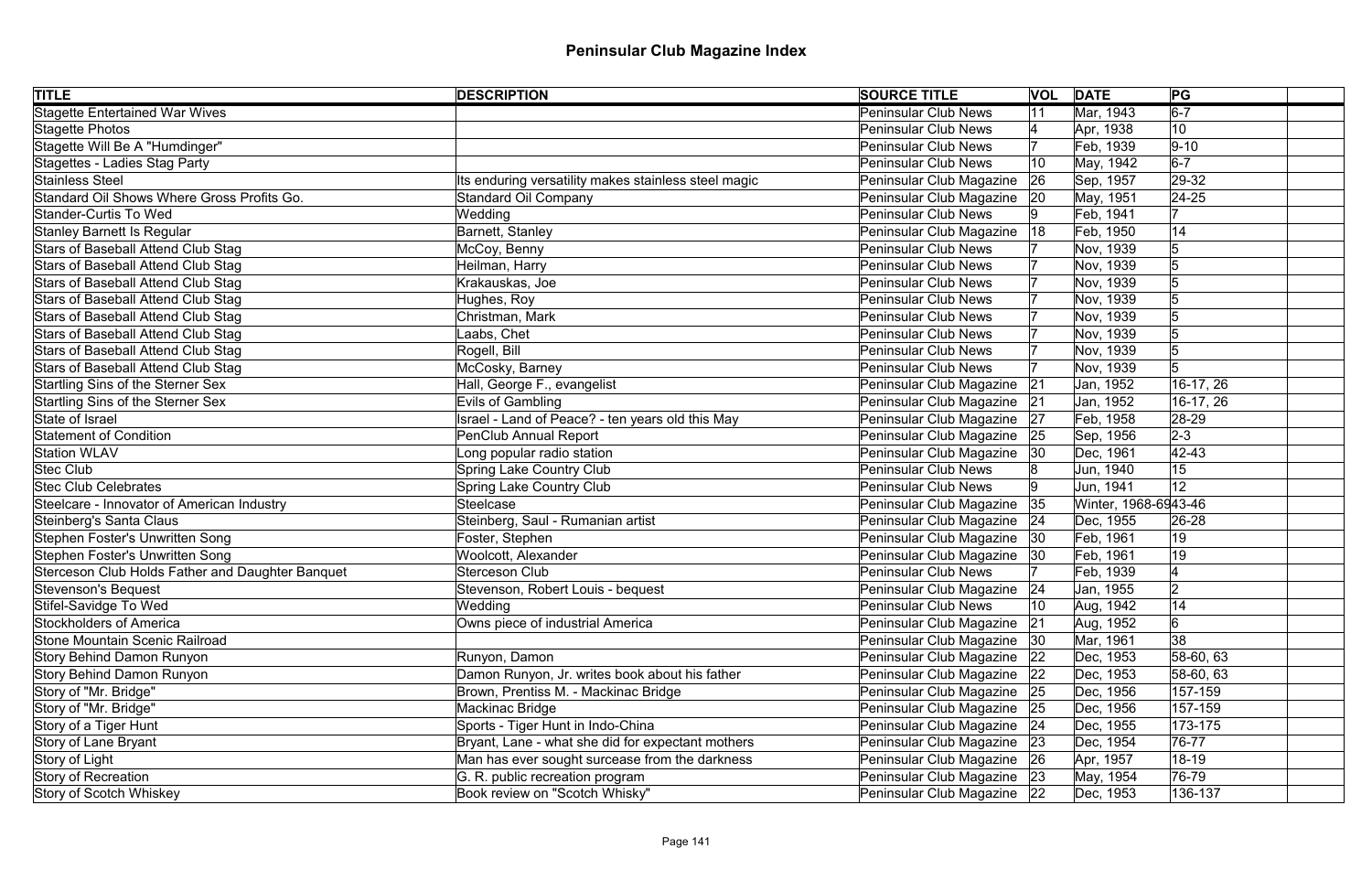| <b>TITLE</b>                                     | <b>DESCRIPTION</b>                                          | <b>SOURCE TITLE</b>           | <b>VOL</b> | <b>DATE</b> | PG           |
|--------------------------------------------------|-------------------------------------------------------------|-------------------------------|------------|-------------|--------------|
| Story of the Airport                             | <b>Grand Rapids airport</b>                                 | Peninsular Club Magazine      | 28         | Dec, 1959   | $98-101$     |
| Story of the G.R. & I.                           | Pioneer Land Grant Railroad Opened Wilderness               | Peninsular Club Magazine      | 22         | Dec, 1953   | $50 - 52$    |
| Story of the G.R. & I.                           | History of the G. R. & Indiana Railroad                     | Peninsular Club Magazine   22 |            | Dec, 1953   | $50 - 52$    |
| Stow & Davis                                     | <b>Grand Rapids Furniture Manufacturing</b>                 | Peninsular Club Magazine 21   |            | Jul, 1952   | $ 2, 18-19$  |
| Stranded in Monte Carlo                          |                                                             | <b>Peninsular Club News</b>   |            | Aug, 1940   | 10           |
| Straws in the Wind                               |                                                             | Peninsular Club Magazine      | 17         | May, 1949   | 12, 19       |
| Straws in the Wind                               |                                                             | Peninsular Club Magazine      | 17         | Jun, 1949   | $20 - 21$    |
| Straws in the Wind                               | Fashions                                                    | Peninsular Club Magazine      | 17         | Jul, 1949   | $16 - 17$    |
| Straws in the Wind                               | Fashions                                                    | Peninsular Club Magazine      | 17         | Aug, 1949   | $14 - 15$    |
| Straws in the Wind                               | Fashions                                                    | Peninsular Club Magazine      | 17         | Sep, 1949   | $ 22 - 23$   |
| Straws in the Wind                               | adies Fashions                                              | Peninsular Club Magazine      | 17         | Apr, 1949   | 14, 22       |
| Straws in the Wind                               | Ladies Fashions                                             | Peninsular Club Magazine      | 17         | May, 1949   | 12, 19       |
| <b>Structural Steel Exhibit</b>                  | George Busch invites members to Public Museum showing       | Peninsular Club Magazine      | 27         | Apr, 1958   |              |
| <b>Structural Steel Exhibit</b>                  | Busch, George, Sr.                                          | Peninsular Club Magazine      | 27         | Apr, 1958   | 17           |
| Stuart "Stu" Heyboer                             | Civic minded business man takes time off to play            | Peninsular Club Magazine      | 27         | Mar, 1958   | $30 - 31$    |
| Stuart "Stu" Heyboer                             | Heyboer, Stuart                                             | Peninsular Club Magazine      | 27         | Mar, 1958   | 30-31        |
| <b>Stuart Family Luncheon</b>                    |                                                             | <b>Peninsular Club News</b>   | 16         | Jan, 1948   | 10           |
| Students Can't Spell                             | Spelling                                                    | Peninsular Club Magazine      | 24         | Jul, 1955   | 32           |
| Studying the Odds                                | If you like to take changes, study the odds                 | Peninsular Club Magazine 25   |            | Dec, 1956   | 36-37        |
| Style Preview '71                                |                                                             | Peninsular Club Magazine      | 36         | Fall, 1971  | $ 37-39$     |
| Style Show                                       | Alice Jane Dows' display of fall fashions                   | Peninsular Club Magazine      | 27         | Oct, 1958   | 36           |
| Style Trends in Men's Clothing                   | Men's Fashions                                              | Peninsular Club Magazine      | 25         | Apr, 1956   | $10 - 13$    |
| Style with Comfort                               | <b>Men's Fashions</b>                                       | Peninsular Club Magazine 22   |            | Mar, 1953   | $13 - 14$    |
| Style with Comfort                               |                                                             | Peninsular Club Magazine   22 |            | Mar, 1953   | $13 - 14$    |
| Styles in Men's Wear                             | Men's Wear                                                  | Peninsular Club Magazine 24   |            | Dec, 1955   | 124-129      |
| Subliminal Messages                              | Comment on method of reaching the buyer                     | Peninsular Club Magazine      | 27         | May, 1958   | $10 - 11$    |
| Subliminal Messages                              | Aves, Wes                                                   | Peninsular Club Magazine 27   |            | May, 1958   | $10 - 11$    |
| Subliminal Messages                              | Bolt, Ralph                                                 | Peninsular Club Magazine      | 27         | May, 1958   | $10 - 11$    |
| Successful Book Review Season Completed          | Miller, Mrs. James K.                                       | Peninsular Club News          |            | May, 1943   | 12           |
| Suez Canal                                       | Suez Canal - A subject of controversy more than 3,000 years | Peninsular Club Magazine      | 26         | Jan, 1957   | 28-30        |
| Sugar Rationing                                  | WWII                                                        | <b>Peninsular Club News</b>   | 10         | May, 1942   | 10           |
| Sulceba                                          | Sulceba, Miriam - artist                                    | Peninsular Club Magazine      | 17         | May, 1949   | $ 6-7, 16$   |
| Summer Activities                                |                                                             | <b>Peninsular Club News</b>   |            | Jun, 1940   | $16 - 17$    |
| Summer Color Trends                              | McCall's fashion letter                                     | Peninsular Club Magazine      | 22         | Jul, 1953   | $ 24-25 $    |
| Summer Sends Many Members to Golf Clubs and Such | Sports - Golf                                               | Peninsular Club Magazine      | 19         | Aug, 1950   | 27           |
| Summer Stag at Spring Lake Club                  | <b>Spring Lake Country Club</b>                             | <b>Peninsular Club News</b>   |            | Jul, 1943   | $3 - 4$      |
| Summer Stag Party Pictures                       |                                                             | <b>Peninsular Club News</b>   |            | Sep, 1943   | $8-9, 13-14$ |
| Summer Sunday Buffets                            | <b>Spring Lake Country Club</b>                             | <b>Peninsular Club News</b>   |            | Jul, 1941   | 13           |
| Summerfield's War On Smut                        | Indecent mail gaining ground                                | Peninsular Club Magazine      | 29         | Jul, 1960   | $ 26-27$     |
| Sun Chasers                                      | Barnes, Ray - sketch artist                                 | Peninsular Club Magazine      | 27         | Dec, 1958   | 65           |
| Sunday Buffet Supper Pictures                    |                                                             | <b>Peninsular Club News</b>   |            | Feb, 1943   | $ 8-9 $      |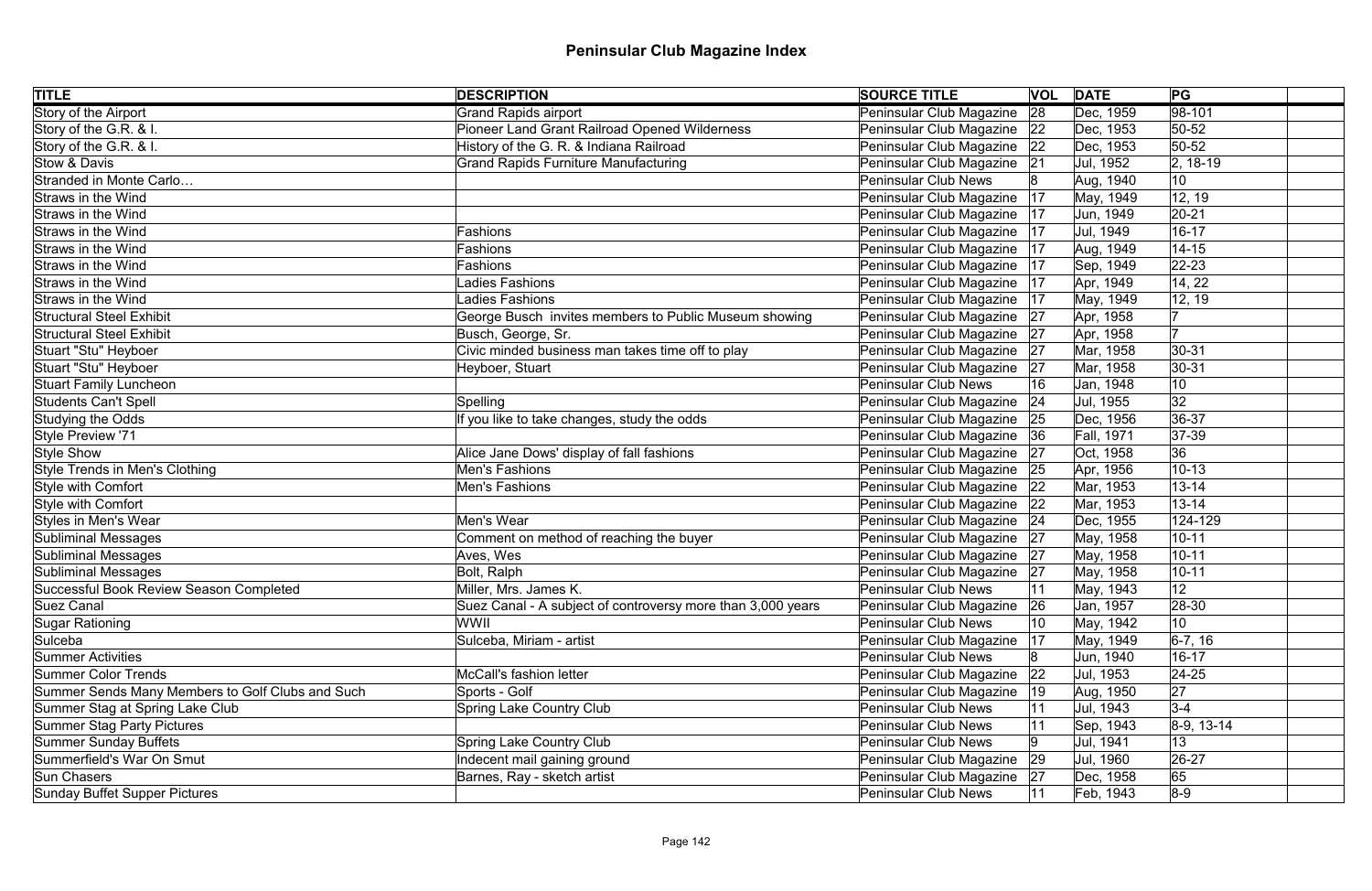| <b>TITLE</b>                                        | <b>DESCRIPTION</b>                           | <b>SOURCE TITLE</b>           | <b>VOL</b>   | <b>DATE</b>        | PG          |
|-----------------------------------------------------|----------------------------------------------|-------------------------------|--------------|--------------------|-------------|
| <b>Sunday Buffet Suppers</b>                        |                                              | <b>Peninsular Club News</b>   | $ 13\rangle$ | Oct, 1945          |             |
| Sunday Buffet Suppers                               |                                              | <b>Peninsular Club News</b>   | 10           | Sep, 1942          | 11          |
| Sunday Buffet Suppers                               |                                              | <b>Peninsular Club News</b>   |              | Jan-Feb, 1946   11 |             |
| Sunday Buffet Suppers                               |                                              | <b>Peninsular Club News</b>   |              | Sep, 1943          |             |
| Sunday Buffet Suppers                               |                                              | <b>Peninsular Club News</b>   |              | Oct, 1944          | 13          |
| Sunday Buffet Suppers                               |                                              | <b>Peninsular Club News</b>   |              | Nov, 1935          | 13          |
| <b>Sunday Buffet Suppers</b>                        |                                              | <b>Peninsular Club News</b>   |              | Jul, 1937          |             |
| Sunday Buffet Suppers                               |                                              | <b>Peninsular Club News</b>   |              | Feb, 1938          |             |
| <b>Sunday Buffet Suppers</b>                        |                                              | <b>Peninsular Club News</b>   |              | Nov, 1938          | 11          |
| <b>Sunday Buffet Suppers Extended</b>               |                                              | <b>Peninsular Club News</b>   |              | Nov, 1939          |             |
| Sunday Buffet Suppers Resume                        |                                              | <b>Peninsular Club News</b>   |              | Sep, 1941          | 13          |
| <b>Sunday Buffet Suppers Resume</b>                 |                                              | <b>Peninsular Club News</b>   |              | Sep, 1945          | 4, 11       |
| Sunday Dinners at Spring Lake Club                  |                                              | <b>Peninsular Club News</b>   |              | Jun, 1937          |             |
| <b>Sunday Evening Buffet</b>                        |                                              | <b>Peninsular Club News</b>   |              | Apr, 1935          |             |
| Sunday Forums To Be Resumed                         |                                              | <b>Peninsular Club News</b>   |              | Nov, 1935          | 5           |
| Sunday Night Buffet                                 |                                              | <b>Peninsular Club News</b>   |              | Nov, 1934          | 13          |
| Sunday Night Buffets                                |                                              | Peninsular Club Magazine      | 25           | Nov, 1956          | 13          |
| <b>Sunny South Attracts Club Members</b>            |                                              | <b>Peninsular Club News</b>   |              | Feb, 1941          | 10          |
| Sunshine Sanatorium                                 | TB cure - rest and mental attitude           | Peninsular Club Magazine      | 21           | Sep, 1952          | 12-15, 24   |
| Surplus of Adoptive Babies Looms                    |                                              | Peninsular Club Magazine      | 32           | May, 1963          | $ 21 - 23 $ |
| Susan Murray - Robert Thoits Wedding                | Wedding                                      | Peninsular Club Magazine      | 16           | Aug, 1948          | 21          |
| Suzanne Green Luncheon                              | Green, Suzanne                               | <b>Peninsular Club News</b>   |              | May, 1947          |             |
| Swedish Buffet                                      |                                              | <b>Peninsular Club News</b>   |              | Oct, 1937          |             |
| Sweet Singer of Michigan                            | Moore, Julia                                 | Peninsular Club Magazine      | 33           | Dec, 1964          | 96-100      |
| Sylvia Sidney                                       | Charming actress comes to Grand Rapids       | Peninsular Club Magazine 27   |              | May, 1958          | 19          |
| Sylvia Sidney                                       | Sidney, Sylvia                               | Peninsular Club Magazine 27   |              | May, 1958          | $ 9\rangle$ |
| Symphony Orchestra                                  | Zeller, Director Robert                      | Peninsular Club Magazine 31   |              | Oct, 1962          | 11          |
| T. F. Barnes, Horologist                            | Barnes, T. F.                                | Peninsular Club Magazine 22   |              | Nov, 1953          | $2 - 4$     |
| T. F. Barnes, Horologist                            | Barnes, Thorlief Frithof - master watchmaker | Peninsular Club Magazine   22 |              | Nov, 1953          | $2 - 4$     |
| T.G.I.F A new club tradition                        |                                              | Peninsular Club Magazine 36   |              | Spring, 1971       | $4-5$       |
| Tad Shaw                                            | Shaw, Tad - past president of PenClub        | Peninsular Club Magazine 28   |              | Oct, 1959          |             |
| Tad Shaw at the Races                               | Shaw, Tad                                    | Peninsular Club Magazine 21   |              | May, 1952          | 15          |
| Tad Shaw at the Races                               | <b>East Coast of Florida races</b>           | Peninsular Club Magazine 21   |              | May, 1952          | 15          |
| Tad Shaw Fills Post by Resignation of Paul Steketee | Shaw, Tad                                    | <b>Peninsular Club News</b>   |              | May, 1938          | 13          |
| <b>Tad Shaw's Christmas Greetings</b>               | Unique Christmas greetings                   | Peninsular Club Magazine      | 29           | Feb, 1960          | $14 - 16$   |
| <b>Tad Shaw's Christmas Greetings</b>               | Shaw, Tad                                    | Peninsular Club Magazine      | 29           | Feb, 1960          | $14 - 16$   |
| Tad Shaw's Mail                                     | Shaw, Tad                                    | Peninsular Club Magazine      | 22           | Jul, 1953          | 29          |
| <b>Tad Shaws Celebrate Anniversary</b>              | Shaw, Mr. & Mrs. Tad M.                      | <b>Peninsular Club News</b>   | 13           | Aug, 1945          | 6           |
| <b>Tad Shaws Celebrate Anniversary</b>              | Shaw, Mr. & Mrs. Tad                         | <b>Peninsular Club News</b>   | 13           | Aug, 1945          | 6           |
| <b>Taft-Bradfield To Wed</b>                        | Wedding                                      | <b>Peninsular Club News</b>   | 10           | Jul, 1942          | 19          |
| Take It Easy                                        |                                              | Peninsular Club Magazine   19 |              | Oct, 1950          | 12          |
|                                                     |                                              |                               |              |                    |             |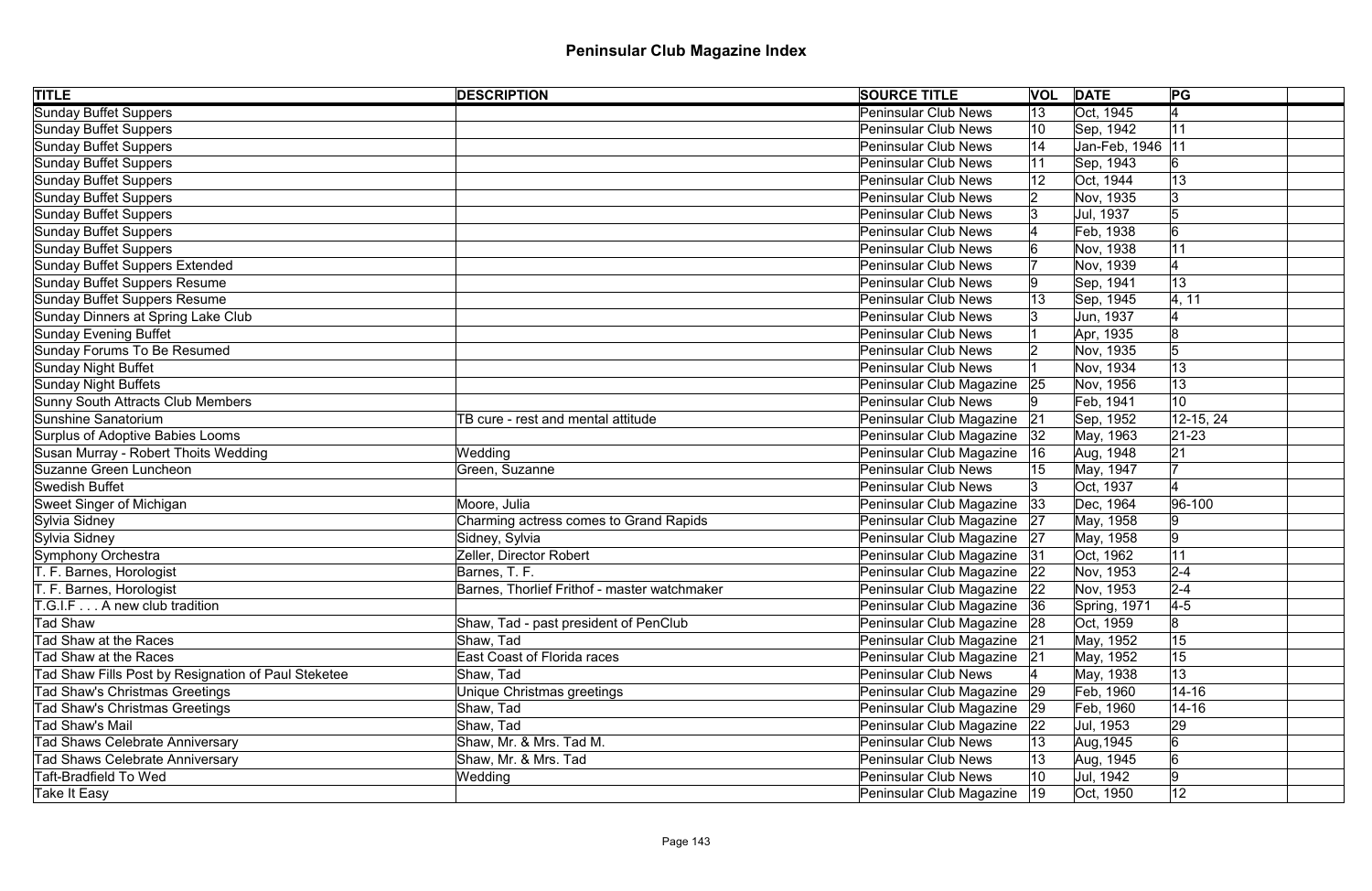| <b>TITLE</b>                                     | <b>DESCRIPTION</b>                                 | <b>SOURCE TITLE</b>           |    | <b>VOL DATE</b> | PG             |
|--------------------------------------------------|----------------------------------------------------|-------------------------------|----|-----------------|----------------|
| <b>Take Your Time</b>                            |                                                    | Peninsular Club Magazine      | 17 | Oct, 1949       | 8, 30          |
| Taking Mom to the Movies                         | <b>Predominating Movie Menu</b>                    | Peninsular Club Magazine   24 |    | Jul, 1955       | 18-19          |
| Taliaferro Resigns After Long Service - 16 Years | Taliaferro, Harry M. - PenClub Director            | <b>Peninsular Club News</b>   |    | Feb, 1940       |                |
| Taliaferro-Frey Wedding                          | Wedding                                            | <b>Peninsular Club News</b>   |    | Nov, 1936       | 9              |
| <b>Tavern Remodeling</b>                         | PenClub Tavern                                     | Peninsular Club Magazine      | 22 | Aug, 1953       | 23             |
| Tavern Remodeling                                |                                                    | Peninsular Club Magazine 22   |    | Aug, 1953       | 23             |
| Tchaikowski, Here We Come                        | Calvin College Orchestra                           | Peninsular Club Magazine      | 17 | Aug, 1949       | $ 17 - 18$     |
| <b>Teachers' Stumbling Block</b>                 | Parents disapproval of disciplines causes problems | Peninsular Club Magazine      | 27 | Jul, 1958       | 29             |
| <b>Ted Peters</b>                                | Peters, Ted - saleman                              | Peninsular Club Magazine      | 28 | Nov, 1959       | $ 24-25$       |
| <b>Ted Williams</b>                              | Williams, Ted                                      | Peninsular Club Magazine 25   |    | Oct, 1956       | 28-29          |
| <b>Teenage Maladjustment</b>                     | Children's Village at Dobb's Ferry, NY             | Peninsular Club Magazine      | 28 | Aug, 1959       | $ 30-31 $      |
| Teenagers                                        |                                                    | Peninsular Club Magazine      | 28 | Apr, 1959       | 35             |
| Telephone Directory of '97                       | Early Grand Rapids advertisers in 1897 directory   | Peninsular Club Magazine      | 23 | May, 1954       | 80-81          |
| <b>Television</b>                                |                                                    | Peninsular Club Magazine      | 17 | Jan, 1949       | 18-19          |
| <b>Television in Tavern</b>                      |                                                    | Peninsular Club Magazine      | 17 | Nov, 1949       | 24             |
| <b>Temperature Oddities</b>                      | Man's fight against two enemies - heat and cold    | Peninsular Club Magazine      | 31 | May, 1962       | $\overline{5}$ |
| <b>Temple Emanuel</b>                            | Temple Emanuel Enjoys National Recognition         | Peninsular Club Magazine      | 24 | Aug, 1955       | $4-7$          |
| <b>Ten Best Dressed Men</b>                      | Rockefeller, Nelson                                | Peninsular Club Magazine      | 28 | Jan, 1959       | 23             |
| <b>Ten Best Dressed Men</b>                      | Harmless racket exposed                            | Peninsular Club Magazine      | 23 | Apr, 1954       | $22 - 23$      |
| Ten Nights in a Bar Room                         | Old temperance play reprinted                      | Peninsular Club Magazine      | 28 | Dec, 1959       | 149-163        |
| Ten Ways To Spot a Thief                         |                                                    | Peninsular Club Magazine      | 33 | Dec, 1964       | 58-60          |
| <b>Tent Circus Passes</b>                        | Circus Big Top is but a memory                     | Peninsular Club Magazine      | 25 | Aug, 1956       | $8-9$          |
| Tent Theatre                                     | Correll, Earl - "Melody Circus" stock for sale     | Peninsular Club Magazine      | 32 | Feb, 1963       | 18             |
| <b>Test Your Knowledge On Classics</b>           |                                                    | Peninsular Club Magazine      | 29 | Dec, 1960       | 28             |
| Tex Rickard - The Gaudy Rube                     | Rickard, Tex - boxing promoter                     | Peninsular Club Magazine   34 |    | Oct, 1965       | $9 - 12$       |
| Tex Rickard - The Gaudy Rube                     | Sports - boxing                                    | Peninsular Club Magazine   34 |    | Oct, 1965       | 9              |
| <b>Tex Rickard and His Fears</b>                 | Famous promoter of record-breaking boxing bouts    | Peninsular Club Magazine 27   |    | Dec, 1958       | 146-151        |
| <b>Texas Ranches Getting Smaller</b>             |                                                    | Peninsular Club Magazine  33  |    | Aug, 1964       | 12             |
| Thanks to Mrs. Bidwell and Mrs. Dregge           | Dregge, Mrs.                                       | Peninsular Club Magazine   17 |    | Nov, 1949       | 21             |
| Thanks to Mrs. Bidwell and Mrs. Dregge           | Bidwell, Mrs. Seth                                 | Peninsular Club Magazine      | 17 | Nov, 1949       | 21             |
| Thanksgiving                                     |                                                    | Peninsular Club Magazine      | 34 | Nov, 1965       |                |
| Thanksgiving Club Dinner                         |                                                    | <b>Peninsular Club News</b>   |    | Dec, 1937       |                |
| Thanksgiving Day Family Dinners                  |                                                    | <b>Peninsular Club News</b>   |    | Dec, 1938       | 16             |
| <b>Thanksgiving Dinner</b>                       |                                                    | <b>Peninsular Club News</b>   | 10 | Nov, 1942       |                |
| <b>Thanksgiving Dinner</b>                       |                                                    | <b>Peninsular Club News</b>   |    | Nov, 1936       | 3, 5           |
| <b>Thanksgiving Dinner</b>                       |                                                    | <b>Peninsular Club News</b>   |    | Nov, 1944       | $3-4$          |
| <b>Thanksgiving Dinner</b>                       |                                                    | <b>Peninsular Club News</b>   |    | Nov, 1934       | 14             |
| <b>Thanksgiving Dinner</b>                       |                                                    | <b>Peninsular Club News</b>   |    | Nov, 1935       |                |
| Thanksgiving Dinner and Dinner Dance             |                                                    | <b>Peninsular Club News</b>   | 11 | Nov, 1943       | 4, 121         |
| Thanksgiving Dinner at the Club                  |                                                    | <b>Peninsular Club News</b>   |    | Nov, 1945       |                |
| Thanksgiving Dinner at the Club                  |                                                    | <b>Peninsular Club News</b>   |    | Nov, 1941       | 8              |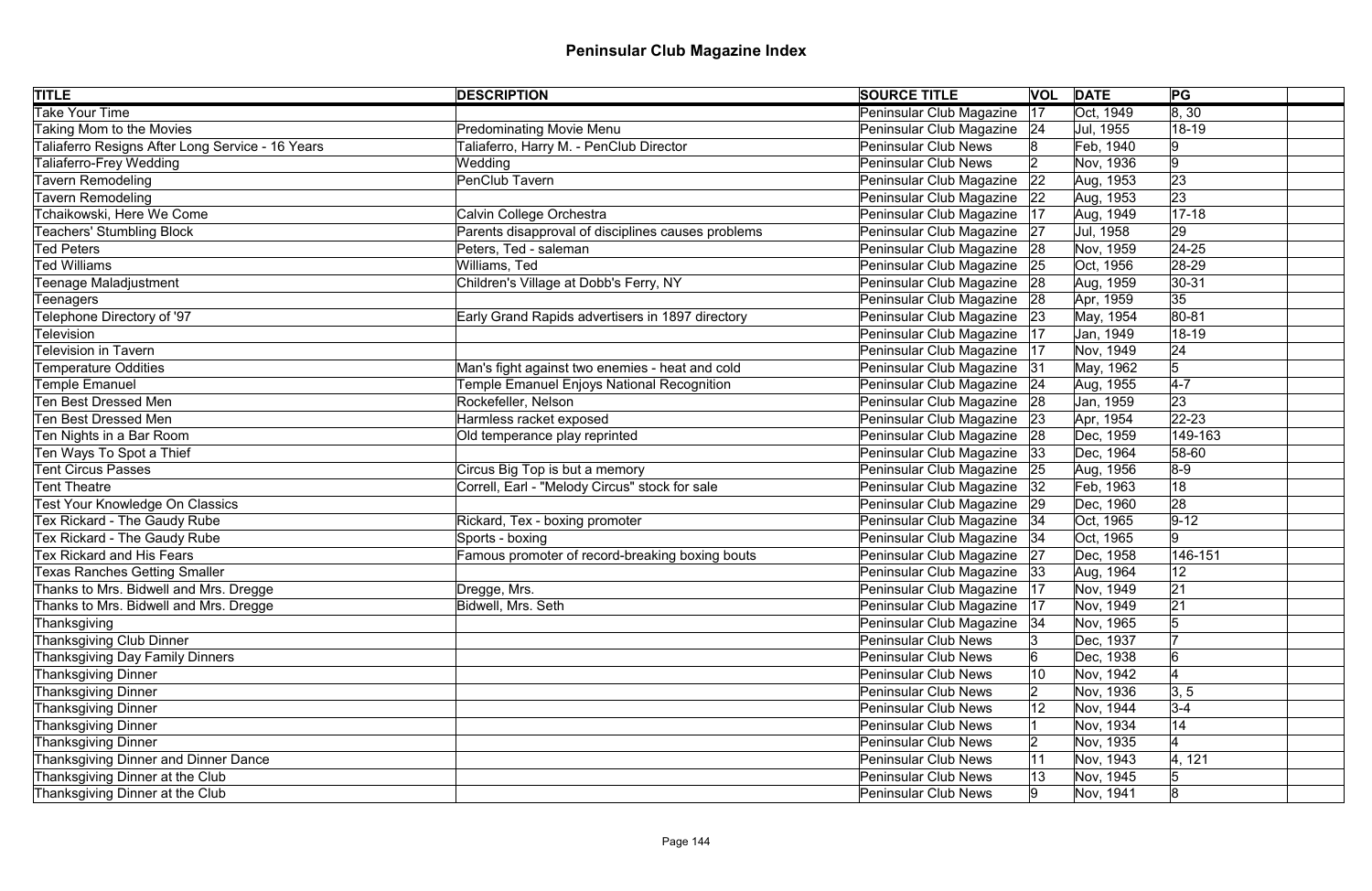| <b>TITLE</b>                                | <b>DESCRIPTION</b>                                 | <b>SOURCE TITLE</b>           |              | <b>VOL DATE</b> | PG          |
|---------------------------------------------|----------------------------------------------------|-------------------------------|--------------|-----------------|-------------|
| <b>Thanksgiving Dinner at Your Club</b>     |                                                    | <b>Peninsular Club News</b>   | 18.          | Nov, 1940       | 8, 11       |
| Thanksgiving Dinner Dance                   |                                                    | <b>Peninsular Club News</b>   | 10           | Nov, 1942       | 3           |
| Thanksgiving Dinner Menu                    |                                                    | <b>Peninsular Club News</b>   |              | Nov, 1939       | 13          |
| Thanksgiving Dinner Pictures                |                                                    | Peninsular Club News          |              | Dec, 1939       |             |
| Thanksgiving Stag - Capacity Attendance     |                                                    | <b>Peninsular Club News</b>   |              | Nov, 1946       | 3           |
| Thanksgiving Stag and Turkey Shoot          |                                                    | Peninsular Club News          |              | Nov, 1945       | $3-4$       |
| Thanksgiving Stag and Turkey Shoot          |                                                    | Peninsular Club News          |              | Nov, 1944       |             |
| Thanksgiving Stag and Turkey Shoot Pictures |                                                    | <b>Peninsular Club News</b>   |              | Dec, 1939       |             |
| Thanksgiving, A Pretty Custom               | Thanksgiving Day                                   | Peninsular Club Magazine      | $ 19\rangle$ | Nov, 1950       | 2           |
| That 1950 Kid                               | 1950 events                                        | Peninsular Club Magazine      | 21           | Feb, 1952       | 28-29       |
| That Back Window Shelf                      |                                                    | Peninsular Club Magazine      | 22           | Jan, 1953       | 32          |
| That Vague Unrest!                          |                                                    | Peninsular Club News          |              | Sep, 1936       | $8-9$       |
| The "Abominable Snowman"                    | Abominable Snowman of the Himalayas                | Peninsular Club Magazine      | 25           | Mar, 1956       | $13 - 15$   |
| The "Abominable Snowman"                    | Gerald Russell heads expedition tp outfox Russians | Peninsular Club Magazine      | 27           | Apr, 1958       | 13          |
| The "Abominable Snowman"                    | Russell, Gerald                                    | Peninsular Club Magazine 27   |              | Apr, 1958       | 13          |
| The "Bill" Berners in Florida               | Berners, Bill - West Palm Beach                    | Peninsular Club Magazine      | 21           | Dec, 1952       | $ 92 - 93$  |
| The "Bum's Table" Celebrate Another Year    |                                                    | <b>Peninsular Club News</b>   |              | Feb, 1947       | 19          |
| The "Bums" Annual Meeting                   |                                                    | <b>Peninsular Club News</b>   | 16           | Jan, 1948       | 12          |
| The "duddery"                               | <b>Clothing and Jewelry Shop</b>                   | Peninsular Club Magazine      | $ 22\rangle$ | Jun, 1953       | $5-6$       |
| The "Duddery"                               | Operated by four women                             | Peninsular Club Magazine 22   |              | Jun, 1953       | $5-6$       |
| The "Extraordinary Twins"                   | Two-headed baby                                    | Peninsular Club Magazine 23   |              | Jul, 1954       | $22 - 24$   |
| The "Furniture Johnsons"                    | Johnson Furniture Company                          | Peninsular Club Magazine 23   |              | May, 1954       | 13          |
| The "Furniture Johnsons"                    | Johnson, Charles G. and Earl M.                    | Peninsular Club Magazine 23   |              | May, 1954       | 13          |
| The "Giant" Texas                           | Texans Talk Big                                    | Peninsular Club Magazine   24 |              | Dec, 1955       | 182-183     |
| The "Golden Ball"                           | Woman's Committee of G. R. Symphony                | Peninsular Club Magazine 30   |              | Dec, 1961       | $ 92 - 93 $ |
| The "Jerry" Ford Page                       | Ford, Jerry - congressman                          | Peninsular Club Magazine 28   |              | Apr, 1959       |             |
| The "Jerry" Ford Page                       | Ford, Jerry - congressman                          | Peninsular Club Magazine 28   |              | Apr, 1959       |             |
| The "Jerry" Ford Page                       | Ford, Jerry - congressman                          | Peninsular Club Magazine 28   |              | Jul, 1959       | 24          |
| The "Jerry" Ford Page                       | Ford, Jerry - congressman                          | Peninsular Club Magazine 28   |              | Sep, 1959       | 21          |
| The "Jerry" Ford Page                       | Ford, Jerry - congressman                          | Peninsular Club Magazine      | 30           | Mar, 1961       | $14 - 15$   |
| The "Jerry" Ford Page                       | Ford, Jerry - congressman                          | Peninsular Club Magazine   30 |              | Apr, 1961       | 21          |
| The "Jerry" Ford Page                       | Ford, Jerry - congressman                          | Peninsular Club Magazine      | 30           | May, 1961       | 17          |
| The "Jerry" Ford Page                       | Ford, Jerry - congressman                          | Peninsular Club Magazine   30 |              | Jul, 1961       | 32          |
| The "Jerry" Ford Page                       | Ford, Jerry - congressman                          | Peninsular Club Magazine   30 |              | Aug, 1961       | 28          |
| The "Jerry" Ford Page                       | Ford, Jerry - congressman                          | Peninsular Club Magazine   30 |              | Sep, 1961       | 11          |
| The "Jerry" Ford Page                       | Ford, Jerry - congressman                          | Peninsular Club Magazine   30 |              | Oct, 1961       | 33          |
| The "Jerry" Ford Page                       | Ford, Jerry - congressman                          | Peninsular Club Magazine   30 |              | Nov, 1961       | 13          |
| The "Jerry" Ford Page                       | Ford, Jerry - congressman                          | Peninsular Club Magazine   30 |              | Dec, 1961       | 135-136     |
| The "Jerry" Ford Page                       | Ford, Jerry - congressman                          | Peninsular Club Magazine 31   |              | Jan, 1962       | 8           |
| The "Jerry" Ford Page                       | Ford, Jerry - congressman                          | Peninsular Club Magazine 31   |              | Feb, 1962       | 33          |
| The "Jerry" Ford Page                       | Ford, Jerry - congressman                          | Peninsular Club Magazine   31 |              | Mar, 1962       | 17          |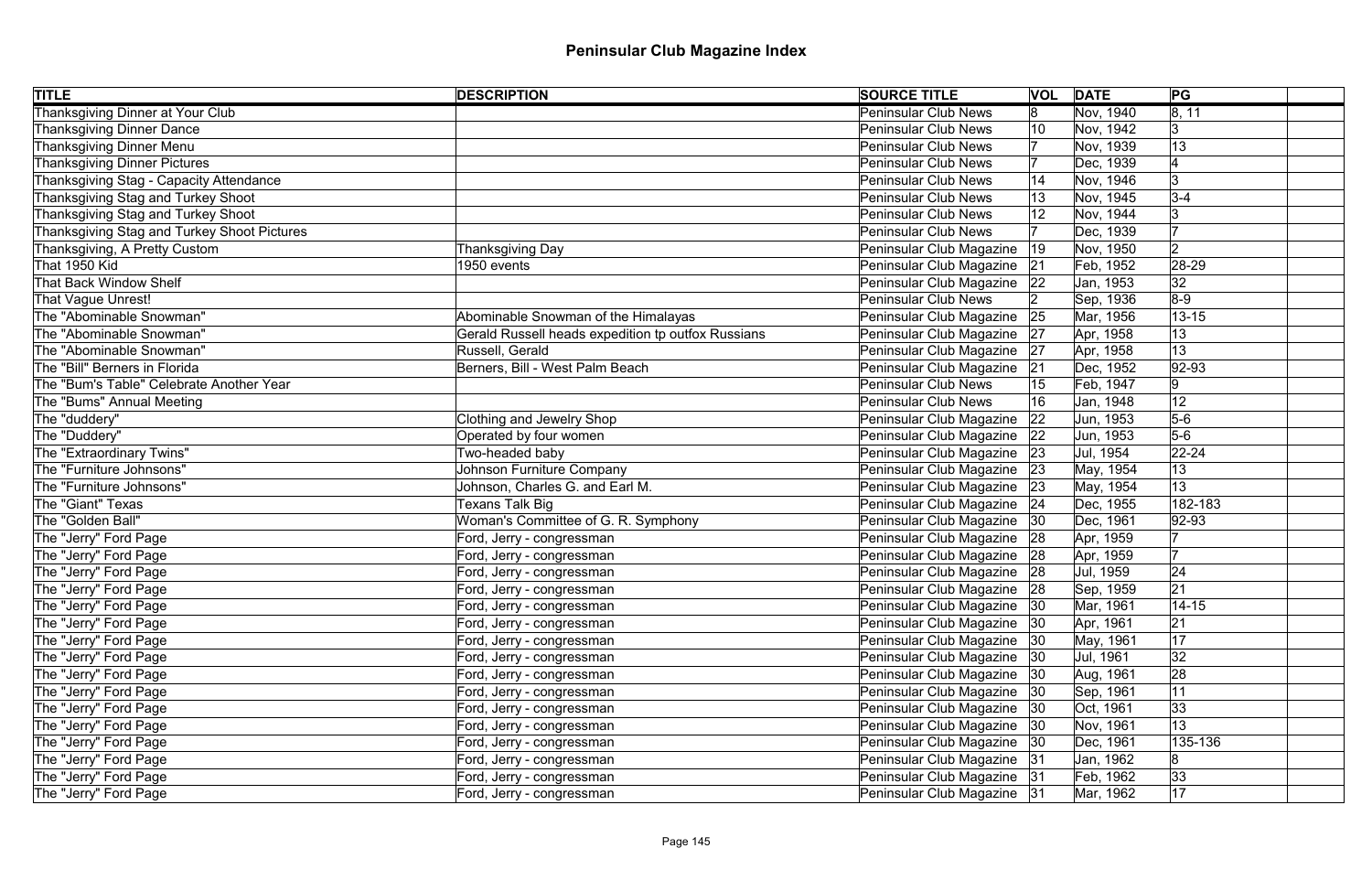| <b>TITLE</b>                             | <b>DESCRIPTION</b>                           | <b>SOURCE TITLE</b>           |              | <b>VOL DATE</b> | PG              |  |
|------------------------------------------|----------------------------------------------|-------------------------------|--------------|-----------------|-----------------|--|
| The "Jerry" Ford Page                    | Ford, Jerry - congressman                    | Peninsular Club Magazine      | 31           | Apr, 1962       | $\overline{35}$ |  |
| The "Jerry" Ford Page                    | Ford, Jerry - congressman                    | Peninsular Club Magazine 31   |              | May, 1962       | 21              |  |
| The "Jerry" Ford Page                    | Ford, Jerry - congressman                    | Peninsular Club Magazine 31   |              | Jul, 1962       | 17              |  |
| The "Jerry" Ford Page                    | Ford, Jerry                                  | Peninsular Club Magazine 28   |              | May, 1959       |                 |  |
| The "News" Photographer                  |                                              | <b>Peninsular Club News</b>   |              | Aug, 1938       | 18              |  |
| The "Night In Paris" Open House          |                                              | Peninsular Club Magazine      | $ 30\rangle$ | Dec, 1961       | 156             |  |
| The "Reverend" Just Lives Right          | Pace, Rev. Edmund                            | Peninsular Club Magazine      | 17           | May, 1949       | 21              |  |
| The "Smiles" Coupons Lottery             | <b>Circulation Wars</b>                      | Peninsular Club Magazine   34 |              | Aug, 1965       | 19-21           |  |
| The "Whiff-en-Poofs"                     | Old membership list of bowlers               | Peninsular Club Magazine      | 25           | Oct, 1956       | 39-40           |  |
| The \$64,000 Question                    | Most talked about entertainment              | Peninsular Club Magazine 25   |              | Feb, 1956       | $24-29$         |  |
| The 1961 Constitutional Convention       | Reports from Kent County delegates           | Peninsular Club Magazine      | 30           | Dec, 1961       | 124-127         |  |
| The 1961 Constitutional Convention       | Martin, John B.                              | Peninsular Club Magazine      | 30           | Dec, 1961       | 125             |  |
| The 1961 Constitutional Convention       | DeVries, Walter                              | Peninsular Club Magazine      | 30           | Dec, 1961       | 125             |  |
| The 1961 Constitutional Convention       | Koeze, Mrs. Ella (Albert S.)                 | Peninsular Club Magazine      | 30           | Dec, 1961       | 125             |  |
| The 1961 Constitutional Convention       | Goebel, Paul G.                              | Peninsular Club Magazine      | 30           | Dec, 1961       | 126             |  |
| The 1961 Constitutional Convention       | Judd, Mrs. Dorothy                           | Peninsular Club Magazine      | 30           | Dec, 1961       | 126             |  |
| The 1961 Constitutional Convention       | Tubbs, Robert S.                             | Peninsular Club Magazine      | 30           | Dec, 1961       | 127             |  |
| The 1961 Constitutional Convention       | Blandford, Robert                            | Peninsular Club Magazine      | 30           | Dec, 1961       | 127             |  |
| The 1961 Tigers                          | Preview of pre-Tigers season                 | Peninsular Club Magazine      | 30           | Apr, 1961       | 11              |  |
| The ABC's of Boating                     |                                              | Peninsular Club Magazine      | 33           | Jul, 1964       | $17 - 18$       |  |
| The Airport                              | Walsh, Tom, manager                          | Peninsular Club Magazine      | 17           | May, 1949       | $10 - 11$       |  |
| The Airport                              | Walsh, Tom - airport manager                 | Peninsular Club Magazine      | 17           | May, 1949       | $10 - 11$       |  |
| The Alexander Graham deci Bel(I)         |                                              | Peninsular Club Magazine   34 |              | Jun, 1965       | 62              |  |
| The Alger Story                          | Alger, Gov. Russell A.                       | Peninsular Club Magazine      | 21           | Oct, 1952       | $8-9$           |  |
| The Amazing I B M                        | IBM - what the company had done for industry | Peninsular Club Magazine 28   |              | Jul, 1959       | $ 28-33 $       |  |
| The Amazing World of Space-Age Optics    |                                              | Peninsular Club Magazine      | 30           | Dec, 1961       | 180-181         |  |
| The AMerican WAY: A Modern Success Story | DeVos, Rich                                  | Peninsular Club Magazine 33   |              | Nov, 1964       | $6-8$           |  |
| The AMerican WAY: A Modern Success Story | VanAndel, Jay                                | Peninsular Club Magazine   33 |              | Nov, 1964       | $6-8$           |  |
| The Art Gallery                          | G. R. Art Gallery                            | Peninsular Club News          |              | Oct, 1936       | 8               |  |
| The Art Theater Experiment               | <b>B &amp; J Theaters</b>                    | Peninsular Club Magazine      | 21           | Jan, 1952       | 15, 24          |  |
| The Art Theater Experiment               | Johnson, Allen                               | Peninsular Club Magazine 21   |              | Jan, 1952       | 15, 24          |  |
| The Arts                                 | Hurst, Louise                                | Peninsular Club Magazine      | 33           | Jan, 1964       | $ 20-21$        |  |
| The Arts                                 | Hurst, Louise                                | Peninsular Club Magazine      | 33           | Feb, 1964       | 2, 31           |  |
| The Arts                                 | Hurst, Louise                                | Peninsular Club Magazine      | 33           | Mar, 1964       | 2, 22           |  |
| The Arts                                 | Hurst, Louise                                | Peninsular Club Magazine   33 |              | Apr, 1964       | 2, 42           |  |
| The Arts                                 | Hurst, Louise                                | Peninsular Club Magazine   33 |              | May, 1964       | 19, 22          |  |
| The Arts                                 | Hurst, Louise                                | Peninsular Club Magazine 33   |              | Aug, 1964       | 28-30           |  |
| The Arts                                 | Hurst, Louise                                | Peninsular Club Magazine 33   |              | Oct, 1964       | 4, 30           |  |
| The Arts                                 | Hurst, Louise                                | Peninsular Club Magazine 33   |              | Nov, 1964       | $ 4, 29=30$     |  |
| The Arts                                 | Hurst, Louise                                | Peninsular Club Magazine   32 |              | Apr, 1963       | $8-9$           |  |
| The Arts                                 | Hurst, Louise                                | Peninsular Club Magazine   32 |              | May, 1963       | $6-7$           |  |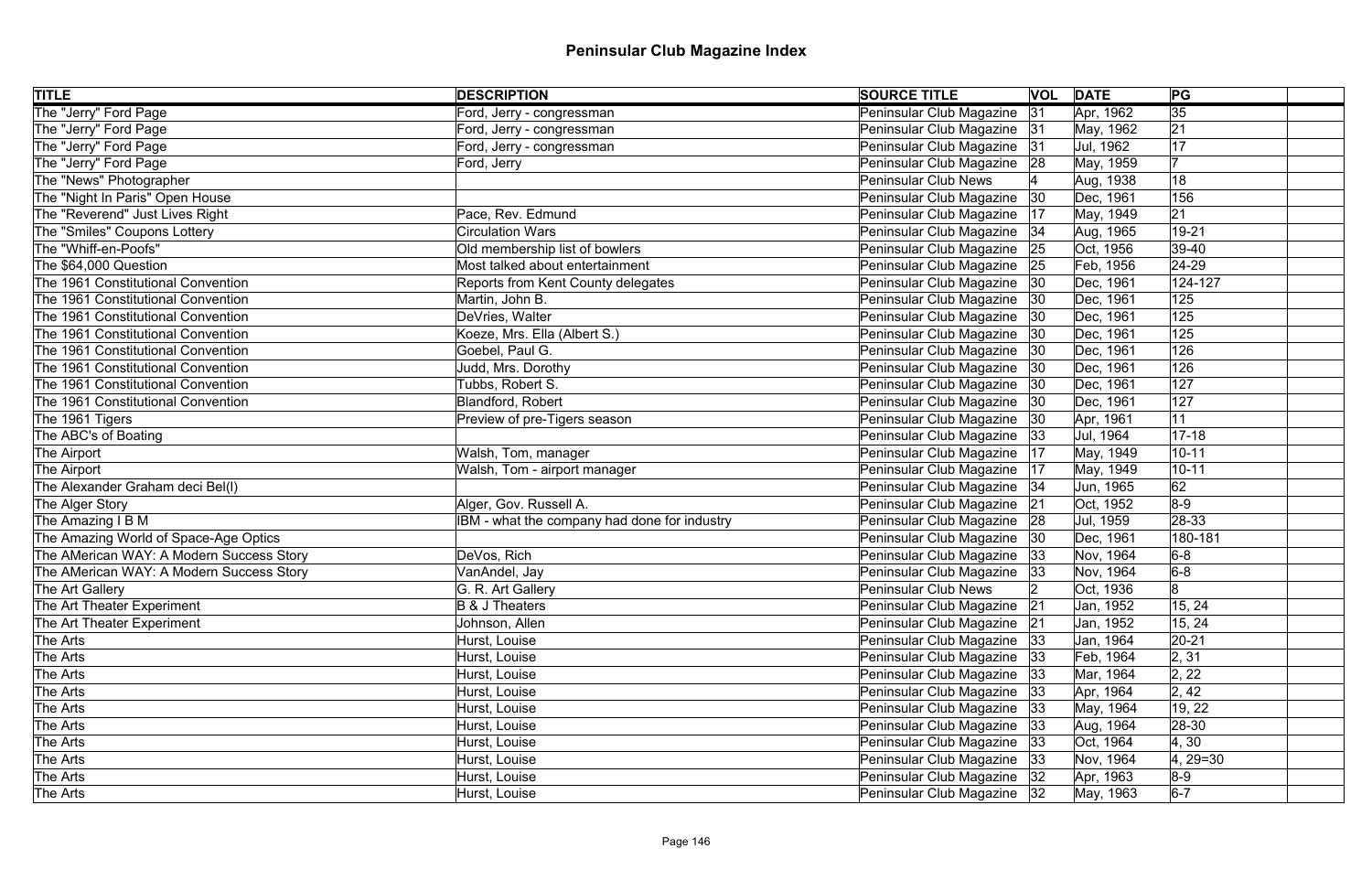| <b>TITLE</b>                                      | <b>DESCRIPTION</b>                                      | <b>SOURCE TITLE</b>           |    | <b>VOL DATE</b> | PG              |
|---------------------------------------------------|---------------------------------------------------------|-------------------------------|----|-----------------|-----------------|
| The Arts                                          | Hurst, Louise                                           | Peninsular Club Magazine      | 32 | Jun, 1963       | $\sqrt{57, 60}$ |
| The Arts                                          | Hurst, Louise                                           | Peninsular Club Magazine      | 32 | Jul, 1963       | 18-19           |
| The Arts                                          | Hurst, Louise                                           | Peninsular Club Magazine      | 32 | Aug, 1963       | 18-19           |
| The Arts                                          | Carey, MacDonald                                        | Peninsular Club Magazine      | 32 | Sep, 1963       | $6-7$           |
| The Arts                                          | VanderBilt, Amy                                         | Peninsular Club Magazine      | 32 | Jul, 1963       | 18-19           |
| The Arts                                          | Hurst, Louise                                           | Peninsular Club Magazine   32 |    | Sep, 1963       | $6-7, 22$       |
| The Arts                                          | Hurst, Louise                                           | Peninsular Club Magazine      | 32 | Oct, 1963       | $13 - 14$       |
| The Arts                                          | Martin, Mary                                            | Peninsular Club Magazine      | 32 | Oct, 1963       | $13 - 14$       |
| The Arts                                          | Hopper, Hedda                                           | Peninsular Club Magazine      | 32 | Oct, 1963       | $13 - 14$       |
| The Arts                                          | Hurst, Louise                                           | Peninsular Club Magazine   32 |    | Nov, 1963       | $13 - 14$       |
| The Arts                                          | Hurst, Louise                                           | Peninsular Club Magazine      | 32 | Dec, 1963       | 120-123         |
| The Arts                                          | Hurst, Louise                                           | Peninsular Club Magazine   34 |    | Jan, 1965       | 25              |
| The Arts                                          | Hurst, Louise                                           | Peninsular Club Magazine      | 34 | Feb, 1965       | 34              |
| The Arts                                          | Hurst, Louise                                           | Peninsular Club Magazine      | 34 | Mar, 1965       | 28              |
| The Arts                                          | Hurst, Louise                                           | Peninsular Club Magazine      | 34 | Apr, 1965       | 4, 6, 10        |
| The Arts                                          | Hurst, Louise                                           | Peninsular Club Magazine      | 34 | May, 1965       | $ 8, 41-2 $     |
| The Arts                                          | Hurst, Louise                                           | Peninsular Club Magazine      | 34 | Jun, 1965       | 12,69           |
| The Arts                                          | Hurst, Louise                                           | Peninsular Club Magazine      | 34 | Jul, 1965       | $ 4-5, 18-19 $  |
| The Arts                                          | Hurst, Louise                                           | Peninsular Club Magazine      | 34 | Aug, 1965       | $6-7$           |
| The Arts - Ray Middleton Program                  | Middleton, Ray                                          | Peninsular Club Magazine      | 34 | Jan, 1965       | 25, 28          |
| The Arts by Louise Hurst                          | Hurst, Louise                                           | Peninsular Club Magazine      | 32 | Mar, 1963       | 6, 29           |
| The Auto Safety Belt                              | <b>Auto Safety Belt</b>                                 | Peninsular Club Magazine 25   |    | Jul, 1956       | $ 30-31$        |
| The Back Window Shelf                             | Lethal weapons on autos back window shelf               | Peninsular Club Magazine      | 22 | Jan, 1953       | 32              |
| The Bakers' New Home                              | Baker, Hollis, Jr. - authentic Japanese home            | Peninsular Club Magazine   24 |    | Dec, 1955       | $117 - 119$     |
| The Bat                                           | Bats with radar sets                                    | Peninsular Club Magazine 25   |    | Feb, 1956       | 32              |
| The Bath and Bathing                              |                                                         | Peninsular Club Magazine   34 |    | Dec, 1965       | $ 41 - 43$      |
| The Bidwell Brothers - bilked the Bank of England | Bidwell, George and Austin                              | Peninsular Club Magazine 34   |    | Nov, 1965       | $9 - 14$        |
| The Bierstube                                     | <b>Restaurant on Wealthy Street</b>                     | Peninsular Club Magazine 28   |    | Apr, 1959       | 9               |
| The Big Regatta at Spring Lake                    | Sports - Sailing                                        | Peninsular Club Magazine   19 |    | Aug, 1950       | $8\,$           |
| The Big Splash - Richmond Pool                    | Richmond Pool construction                              | Peninsular Club Magazine      | 32 | Aug, 1963       | $7-9$           |
| The Big Splash - Richmond Pool                    | Welsh, George W.                                        | Peninsular Club Magazine 32   |    | Aug, 1963       | $7-9$           |
| The Big Western Open                              | Sports - Golf                                           | Peninsular Club Magazine      | 30 | Sep, 1961       | 18-20           |
| <b>The Billionth Chance</b>                       |                                                         | Peninsular Club Magazine      | 22 | Sep, 1953       | 17              |
| <b>The Bissell House</b>                          | Bissel House for underprivileged children               | Peninsular Club Magazine      | 23 | May, 1954       | 28-31           |
| <b>The Bissell House</b>                          | Bissell, Mrs. M. R. -                                   | Peninsular Club Magazine      | 23 | May, 1954       | $ 28-31$        |
| The Bissell Plant                                 | <b>Bissell Plant</b>                                    | Peninsular Club Magazine      | 28 | Sep, 1959       | $10 - 13$       |
| The Boat Loving Schaddelees                       | Sports - Local yachtsman winner of cups north and south | Peninsular Club Magazine      | 28 | Dec, 1959       | $ 42 - 44$      |
| The Boat Loving Schaddelees                       | Schaddelee,                                             | Peninsular Club Magazine      | 28 | Dec, 1959       | 42-44           |
| <b>The Bostwick Twin Elms</b>                     | <b>Twin Elms of Bostwick Fade</b>                       | Peninsular Club Magazine      | 24 | Nov, 1955       | $ 24-25$        |
| The Boy That Stole the Giant's Treasure           |                                                         | Peninsular Club Magazine 34   |    | Dec, 1965       | 59-64           |
| The Boys Gym                                      |                                                         | <b>Peninsular Club News</b>   |    | Dec, 1936       | $6 \,$          |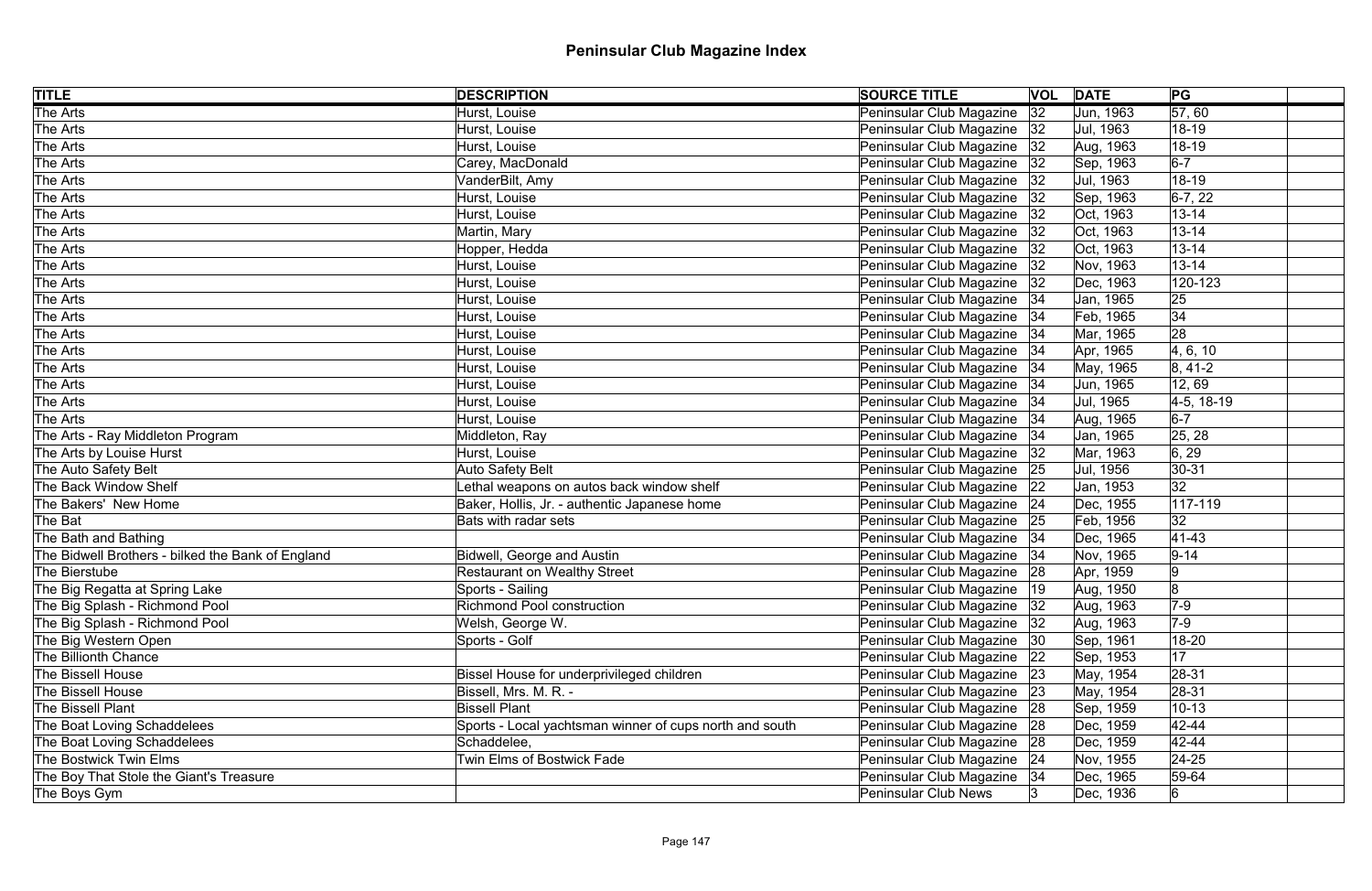| <b>TITLE</b>                                     | <b>DESCRIPTION</b>                                    | <b>SOURCE TITLE</b>           |    | <b>VOL</b> DATE   | PG             |
|--------------------------------------------------|-------------------------------------------------------|-------------------------------|----|-------------------|----------------|
| <b>The Brunswick Corporation</b>                 | Automatic pin-setter company                          | Peninsular Club Magazine      | 31 | Sep, 1962         | $16 - 18$      |
| The Building & Loan Story                        | Savings & Loan Association                            | Peninsular Club Magazine   34 |    | Jan, 1965         | $20 - 21$      |
| The C & D Company                                | C & D Company - party selling                         | Peninsular Club Magazine 24   |    | Dec, 1955         | $52 - 57$      |
| The Calf Path                                    | The evolution of a calf path                          | Peninsular Club Magazine 23   |    | Jan, 1954         |                |
| The Case of the Head on a Tray                   |                                                       | Peninsular Club Magazine   34 |    | Dec, 1965         | $ 36-37$       |
| The Case of the Man Who Made Gasoline From Water |                                                       | Peninsular Club Magazine   34 |    | Dec, 1965         | $73 - 75$      |
| The Case of the Nosey Neighbor                   | 1921 Bank Robbery and Double Murder                   | Peninsular Club Magazine   34 |    | Apr, 1965         | $16 - 17$      |
| The Case of the Singing Lady                     | Crime - Crippen Murder Case                           | Peninsular Club Magazine   34 |    | May, 1965         | $ 29-30 $      |
| The Cases and the Decision                       | Prayer Recitation Cases, etc.                         | Peninsular Club Magazine      | 32 | Dec, 1963         | $ 39-41$       |
| The Centennial Years                             | <b>The Centennial Years</b>                           | Peninsular Club Magazine   30 |    | Feb, 1961         | $ 21-23 $      |
| The Centennial Years                             | <b>The Centennial Years</b>                           | Peninsular Club Magazine      | 30 | Apr, 1961         | $ 30-32 $      |
| The Centennial Years                             | <b>The Centennial Years</b>                           | Peninsular Club Magazine      | 30 | May, 1961         | $ 32-34 $      |
| The Centennial Years                             | <b>The Centennial Years</b>                           | Peninsular Club Magazine      | 30 | Jul, 1961         | $22 - 26$      |
| The Centennial Years                             | <b>The Centennial Years</b>                           | Peninsular Club Magazine      | 30 | Aug, 1961         | $ 29-33 $      |
| The Centennial Years                             | <b>The Centennial Years</b>                           | Peninsular Club Magazine      | 30 | Sep, 1961         | $22 - 26$      |
| The Centennial Years                             | <b>The Centennial Years</b>                           | Peninsular Club Magazine      | 30 | Oct, 1961         | $ 28-31 $      |
| The Centennial Years                             | <b>The Centennial Years</b>                           | Peninsular Club Magazine      | 30 | Nov, 1961         | $20 - 24$      |
| The Centennial Years                             | <b>The Centennial Years</b>                           | Peninsular Club Magazine   30 |    | Dec, 1961         | $74-81$        |
| The Centennial Years, continued                  | <b>The Centennial Years</b>                           | Peninsular Club Magazine 30   |    | Mar, 1961         | $22 - 26$      |
| The Chamber Helps Youngsters                     |                                                       | Peninsular Club Magazine      | 17 | May, 1949         | 8              |
| The Chamber Helps Youngsters                     | <b>Vocational Counseling program</b>                  | Peninsular Club Magazine   17 |    | May, 1949         | 8, 22          |
| The Chicks                                       | Sports - Chicks Softball Team                         | Peninsular Club Magazine      | 16 | Jun, 1948         | 6              |
| The Chicks                                       | Sports - Baseball                                     | Peninsular Club Magazine   17 |    | Apr, 1949         | 26             |
| The Chicks                                       | Sports - Baseball                                     | Peninsular Club Magazine      | 17 | Apr, 1949         | 26             |
| The Christ of Christmas                          | Bennison, Rt. Rev. Charles E., D.D.                   | Peninsular Club Magazine   32 |    | Dec, 1963         | 30             |
| The Christmas Custom                             |                                                       | Peninsular Club Magazine  30  |    | Dec, 1961         | 20             |
| The Christmas Issue                              | PenClubmag's size of December issue                   | Peninsular Club Magazine 21   |    | Nov, 1952         | 2              |
| The Civic Theater                                | Civic Theater acquires own play house                 | Peninsular Club Magazine  30  |    | Jan, 1961         | $25 - 27$      |
| The Civil War Diary of George L. Lockley         | The Centennial Years                                  | Peninsular Club Magazine 31   |    | May, 1962         | $24 - 28$      |
| The Civitan Club (6th of a Series)               |                                                       | Peninsular Club Magazine      | 17 | Jun, 1949         | $14 - 15$      |
| The Clown Started Things                         |                                                       | Peninsular Club Magazine      | 17 | Apr, 1949         | $\overline{6}$ |
| The Club Election                                | New officers and board members                        | Peninsular Club Magazine      | 29 | Apr, 1960         | 12             |
| The Club's First Lady                            |                                                       | Peninsular Club Magazine   36 |    | <b>Fall, 1970</b> | 9              |
| The Club's New Generation                        |                                                       | Peninsular Club Magazine      | 17 | Jun, 1949         | $\overline{2}$ |
| The Coca-Cola Story                              | The Druggist, the Idea, the Bottling and the Millions | Peninsular Club Magazine   24 |    | Mar, 1955         | $6-9$          |
| The Coca-Cola Story                              | Coca-Cola Story                                       | Peninsular Club Magazine 24   |    | Mar, 1955         | $6-9$          |
| The Coffee Break                                 | Established institution for over 300 years            | Peninsular Club Magazine 31   |    | Nov, 1962         | $10 - 11$      |
| The Collins Cave                                 | Collins, Floyd - trapped in Kentucky cavern           | Peninsular Club Magazine 23   |    | May, 1954         | 65-67          |
| The Collins Cave                                 | Speleologists explore death cave                      | Peninsular Club Magazine 23   |    | May, 1954         | 65-67          |
| The Coming Conventions                           | Political conventions                                 | Peninsular Club Magazine 29   |    | Jul, 1960         | 34             |
| The Coming Through - a short, short story        | Brink, Ted                                            | Peninsular Club Magazine   34 |    | Oct, 1965         | $ 13\rangle$   |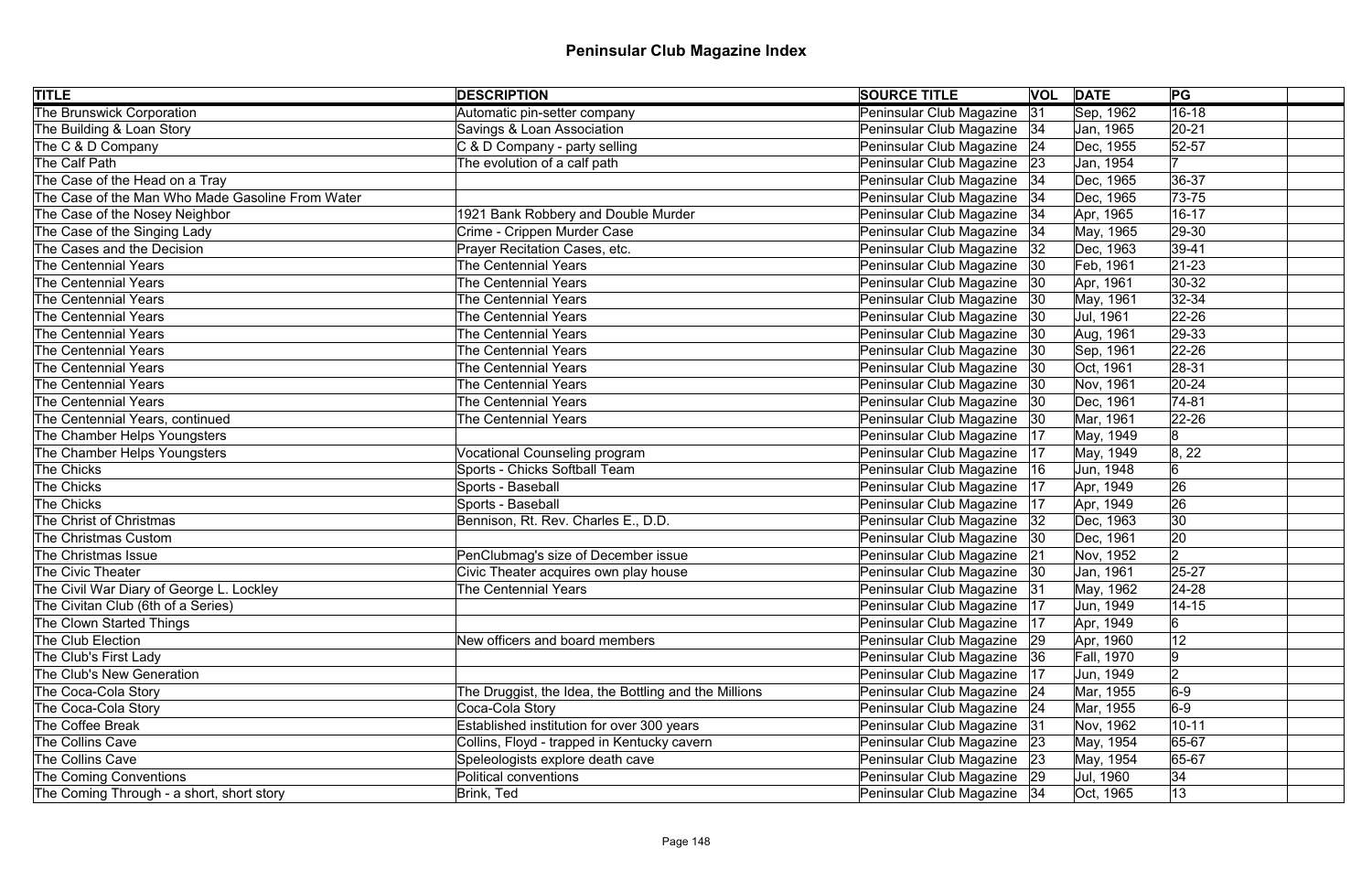| <b>TITLE</b>                          | <b>DESCRIPTION</b>                         | <b>SOURCE TITLE</b>           |    | <b>VOL</b> DATE | PG              |
|---------------------------------------|--------------------------------------------|-------------------------------|----|-----------------|-----------------|
| <b>The Common Shrew</b>               | Shrew, not often seen                      | Peninsular Club Magazine      | 29 | Dec, 1960       | $\overline{73}$ |
| The Conventions                       | "Uggy" awards to political conventions     | Peninsular Club Magazine      | 29 | Sep, 1960       | 13              |
| The Corkscrew                         | McDowell, Willard W.                       | <b>Peninsular Club News</b>   |    | Apr, 1937       | 5               |
| The Corkscrew - /wube                 | McDowell, Willard W.                       | <b>Peninsular Club News</b>   |    | May, 1937       | 14              |
| The Corkscrew - /wube                 | McDowell, Willard W.                       | <b>Peninsular Club News</b>   |    | Jun, 1937       | 13              |
| The Corkscrew - Wine                  | McDowell, Willard W.                       | <b>Peninsular Club News</b>   |    | Jul, 1937       |                 |
| The Corkscrew - Wine                  | McDowell, Willard W.                       | <b>Peninsular Club News</b>   |    | Aug, 1937       |                 |
| The Corkscrew - Wine                  | McDowell, Willard W.                       | <b>Peninsular Club News</b>   |    | Oct, 1937       | 11              |
| The Corkscrew - Wine                  | McDowell, Willard W.                       | <b>Peninsular Club News</b>   |    | Dec, 1937       | 15              |
| The Cover                             | Flag of the U.S.                           | Peninsular Club Magazine      | 25 | Jul, 1956       |                 |
| The Cover                             | Monticello, home of President Jefferson    | Peninsular Club Magazine      | 25 | Aug, 1956       |                 |
| The Cover                             | Merizon, Armand                            | Peninsular Club Magazine      | 16 | Dec, 1948       | Cover           |
| The Cover Concealed a Prediction      |                                            | Peninsular Club Magazine      | 19 | Oct, 1950       | 9               |
| The Cowboy Who Came From Glasgow      | Allen, Roger                               | <b>Peninsular Club News</b>   |    | Oct, 1939       | $3-4$           |
| The Cowboy Who Came From Glasgow      | Welsh, Mayor George                        | <b>Peninsular Club News</b>   |    | Oct, 1939       | $3-4$           |
| The Cure for Ague                     |                                            | Peninsular Club Magazine      | 34 | Mar, 1965       | 12              |
| The Curtain Descends                  | Commemorative book on Cincinnati Club      | Peninsular Club Magazine      | 21 | Nov, 1952       | $\overline{2}$  |
| The Curtain Descends                  | Cincinnati Club - 60th Anniversary booklet | Peninsular Club Magazine 21   |    | Nov, 1952       | 2               |
| The Dahme Party                       | Dahme, Allen H.                            | Peninsular Club Magazine  30  |    | Jan, 1961       | 37              |
| The Day The United States United      | December 7, 1941                           | Peninsular Club Magazine   34 |    | Dec, 1965       | $24-32$         |
| The Day We Celebrate                  | July 4th                                   | Peninsular Club Magazine      | 19 | Jul, 1950       | 2               |
| The Daylight Time Daze                |                                            | Peninsular Club Magazine   34 |    | Jul, 1965       | 21              |
| The Dazzling Doings of Dali           |                                            | Peninsular Club Magazine      | 32 | Dec, 1963       | 49-51           |
| The December Issue                    |                                            | Peninsular Club Magazine   24 |    | Jan, 1955       | $ 22 - 23 $     |
| The Decoration Day Party              |                                            | <b>Peninsular Club News</b>   |    | Jun, 1937       | $10 - 11$       |
| The Decoration Day Party              |                                            | <b>Peninsular Club News</b>   |    | Jul, 1938       | 13              |
| The Deer Season                       | Sports - Hunting season                    | Peninsular Club Magazine 21   |    | Nov, 1952       | $26-27$         |
| The Democratic Party                  | <b>Background of Democratic party</b>      | Peninsular Club Magazine 29   |    | Nov, 1960       | 23-26           |
| The Difference Between Boys and Girls |                                            | Peninsular Club Magazine 33   |    | Aug, 1964       | $ 2\rangle$     |
| The Directors                         |                                            | Peninsular Club Magazine   35 |    | 1968 Roster     | 11              |
| The Doll Game                         | New Hollywood pastime                      | Peninsular Club Magazine 31   |    | Jul, 1962       |                 |
| The Donkey and the Elephant           | <b>Politics</b>                            | Peninsular Club Magazine 25   |    | Sep, 1956       |                 |
| The Edward M. Schopps Entertain       | Schopps, Mr. & Mrs. Edward M.              | <b>Peninsular Club News</b>   | 10 | Aug, 1942       | 13              |
| The Election                          | Election "Deals"                           | Peninsular Club Magazine 25   |    | Nov, 1956       | 26              |
| The Election                          |                                            | Peninsular Club Magazine   16 |    | Dec, 1948       | 28, 36, 57      |
| The Electoral College                 |                                            | Peninsular Club Magazine 29   |    | Nov, 1960       | $13 - 14$       |
| The Empty Chair                       |                                            | Peninsular Club Magazine 20   |    | May, 1951       | 40              |
| The Epic of Gettysburg                | Gettysburg, Pennsylvania                   | Peninsular Club Magazine 25   |    | Jul, 1956       | $8 - 11$        |
| The Era That Was                      | Kelly, John                                | Peninsular Club Magazine   34 |    | Aug, 1965       | 16, 28          |
| The Events Leading Up To The Tragedy  | Allen, Roger                               | <b>Peninsular Club News</b>   |    | Aug, 1939       |                 |
| The Extraordinary Pitchman            | Carnival workers                           | Peninsular Club Magazine 29   |    | Jul, 1960       | $14 - 15$       |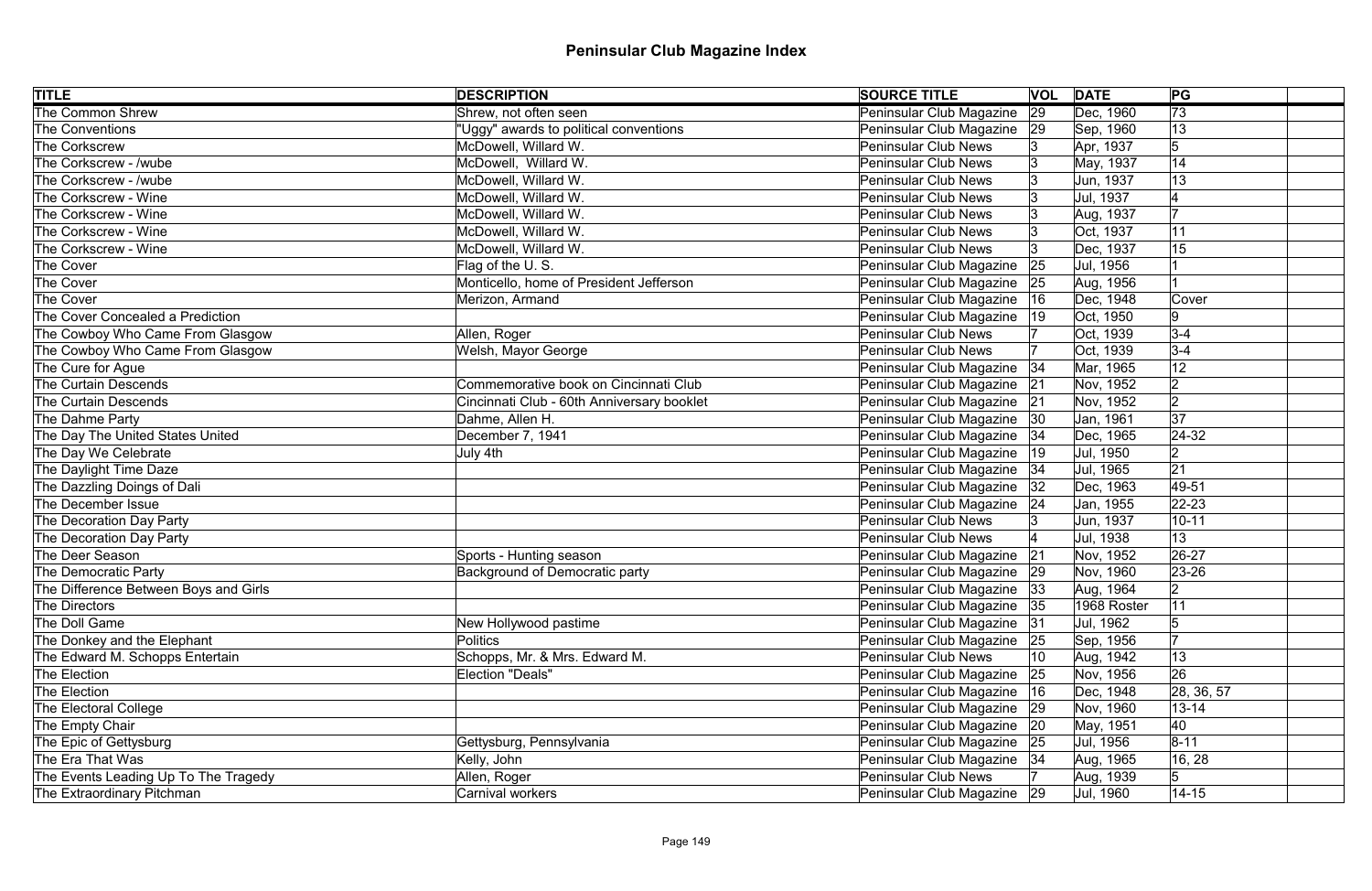| <b>TITLE</b>                         | <b>DESCRIPTION</b>                                  | <b>SOURCE TITLE</b>           |    | <b>VOL DATE</b> | PG          |
|--------------------------------------|-----------------------------------------------------|-------------------------------|----|-----------------|-------------|
| The Face of Heritage Hill            |                                                     | Peninsular Club Magazine      | 36 | Winter, 1970    | $15 - 19$   |
| The Face of the Moon                 | Baldwin, Dr. Ralph B., scientist                    | Peninsular Club Magazine      | 17 | Apr, 1949       | 15, 21      |
| The Fall and Winter Fashions for Men | Men's Fashions                                      | Peninsular Club Magazine 25   |    | Sep, 1956       | $8-9$       |
| The Fall of Fort Sumter              | <b>The Centennial Years</b>                         | Peninsular Club Magazine 29   |    | Dec, 1960       | 117-129     |
| The Fall's Campus Styles             | Young Men's Fashions                                | Peninsular Club Magazine 28   |    | Sep, 1959       | $22 - 23$   |
| The Famous V'Soske Rugs              | V'Soske rugs - Grand Rapids high art product        | Peninsular Club Magazine 30   |    | Dec, 1961       | 159-165     |
| The Fashion Show Pictures            |                                                     | Peninsular Club Magazine  30  |    | Oct, 1961       | 12          |
| The Fashion Story                    | Miami, Florida Fashion Trends                       | Peninsular Club Magazine 21   |    | Jan, 1952       | 12          |
| The Fashion Story                    | Spring fashion                                      | Peninsular Club Magazine 21   |    | Feb, 1952       | 15          |
| The Fashion Story                    | <b>Full-skirted look</b>                            | Peninsular Club Magazine 21   |    | Mar, 1952       | $16 - 17$   |
| The Fashion Story                    | <b>Accessories</b>                                  | Peninsular Club Magazine      | 21 | Apr, 1952       | 17          |
| The Fashion Story                    |                                                     | Peninsular Club Magazine      | 22 | Jan, 1953       | 18          |
| The Fashion Story                    | <b>Ensemble fashions</b>                            | Peninsular Club Magazine      | 22 | Jan, 1953       | 18          |
| The Fashion Story                    | Mix-Match Separates                                 | Peninsular Club Magazine      | 21 | Jun, 1952       | 13          |
| The Fashion Story                    | Novelty fabrids                                     | Peninsular Club Magazine 21   |    | Jul, 1952       | $12 - 13$   |
| The Fashion Story                    | Supple silhouette                                   | Peninsular Club Magazine      | 21 | Aug, 1952       | 21          |
| The Fashion Story                    | Waistlines and slim skirts - all kinds              | Peninsular Club Magazine      | 21 | Sep, 1952       | 22          |
| The Fashion Story                    | Lower waistlines, long ropes of beads,              | Peninsular Club Magazine 21   |    | Nov, 1952       | $ 22 - 23 $ |
| The Fashion Story                    | Sheath gowns, glamour separates                     | Peninsular Club Magazine 21   |    | Dec, 1952       | $ 32-33$    |
| The Fashion Story                    | Lievense, Lloyd - Men's Clothier                    | Peninsular Club Magazine 29   |    | Jul, 1960       | 28-29       |
| The Fashion Story                    | Fashions                                            | Peninsular Club Magazine      | 18 | Feb, 1950       | 18-19       |
| The Fashion Story                    | Fashions                                            | Peninsular Club Magazine      | 18 | Mar, 1950       | $ 22 - 23 $ |
| The Fashion Story                    | Fashions                                            | Peninsular Club Magazine      | 18 | Apr, 1950       | $14 - 15$   |
| The Fashion Story                    | Fashions                                            | Peninsular Club Magazine      | 18 | Jan, 1950       | 16-17       |
| The Fashion Story                    | <b>Fashions for Women</b>                           | Peninsular Club Magazine  18  |    | May, 1950       | 32          |
| The Fashion Story                    | <b>Fashions for Women</b>                           | Peninsular Club Magazine      | 18 | Jun, 1950       | $15 - 16$   |
| The Fashion Story                    | Fashions For Women                                  | Peninsular Club Magazine  19  |    | Jul, 1950       | $14 - 15$   |
| The Fashion Story                    | <b>Fashions For Women</b>                           | Peninsular Club Magazine      |    | Aug, 1950       | $14 - 15$   |
| The Fashion Story                    | <b>Fashions For Women</b>                           | Peninsular Club Magazine   19 |    | Sep, 1950       | $16 - 17$   |
| The Fashion Story                    | Fashions                                            | Peninsular Club Magazine      | 17 | Oct, 1949       | $16 - 17$   |
| The Fashion Story                    | Fashions                                            | Peninsular Club Magazine      | 17 | Nov, 1949       | $22 - 23$   |
| The Fashion Story                    | <b>Fashions For Women</b>                           | Peninsular Club Magazine      | 19 | Oct, 1950       | 18          |
| The Fashion Story                    |                                                     | Peninsular Club Magazine      | 17 | Nov, 1949       | $ 22 - 23 $ |
| The FBI in Michigan                  | Michigan well covered by FBI                        | Peninsular Club Magazine      | 23 | Jun, 1954       | $22 - 24$   |
| The Fight Game                       | Sports - Boxing - strange things that are happening | Peninsular Club Magazine      | 27 | Aug, 1958       | 21          |
| The First Christmas                  | The Nativity                                        | Peninsular Club Magazine 23   |    | Dec, 1954       | 15          |
| The First City Directory             | <b>Grand Rapids First City Directory</b>            | Peninsular Club Magazine      | 19 | Sep, 1950       | 10          |
| The First Offender                   | Save the First Offender                             | Peninsular Club Magazine 24   |    | Dec, 1955       | 176-177     |
| The Fisherman's Fortune              | Sports - Fishing                                    | Peninsular Club Magazine 20   |    | May, 1951       | $ 26-29$    |
| The Fishing Season                   | Sports - Fishing in Michigan                        | Peninsular Club Magazine 21   |    | May, 1952       | $20 - 21$   |
| The Flag Adds A Star                 | Hawaii - new star on flag                           | Peninsular Club Magazine 29   |    | Jul, 1960       | 25          |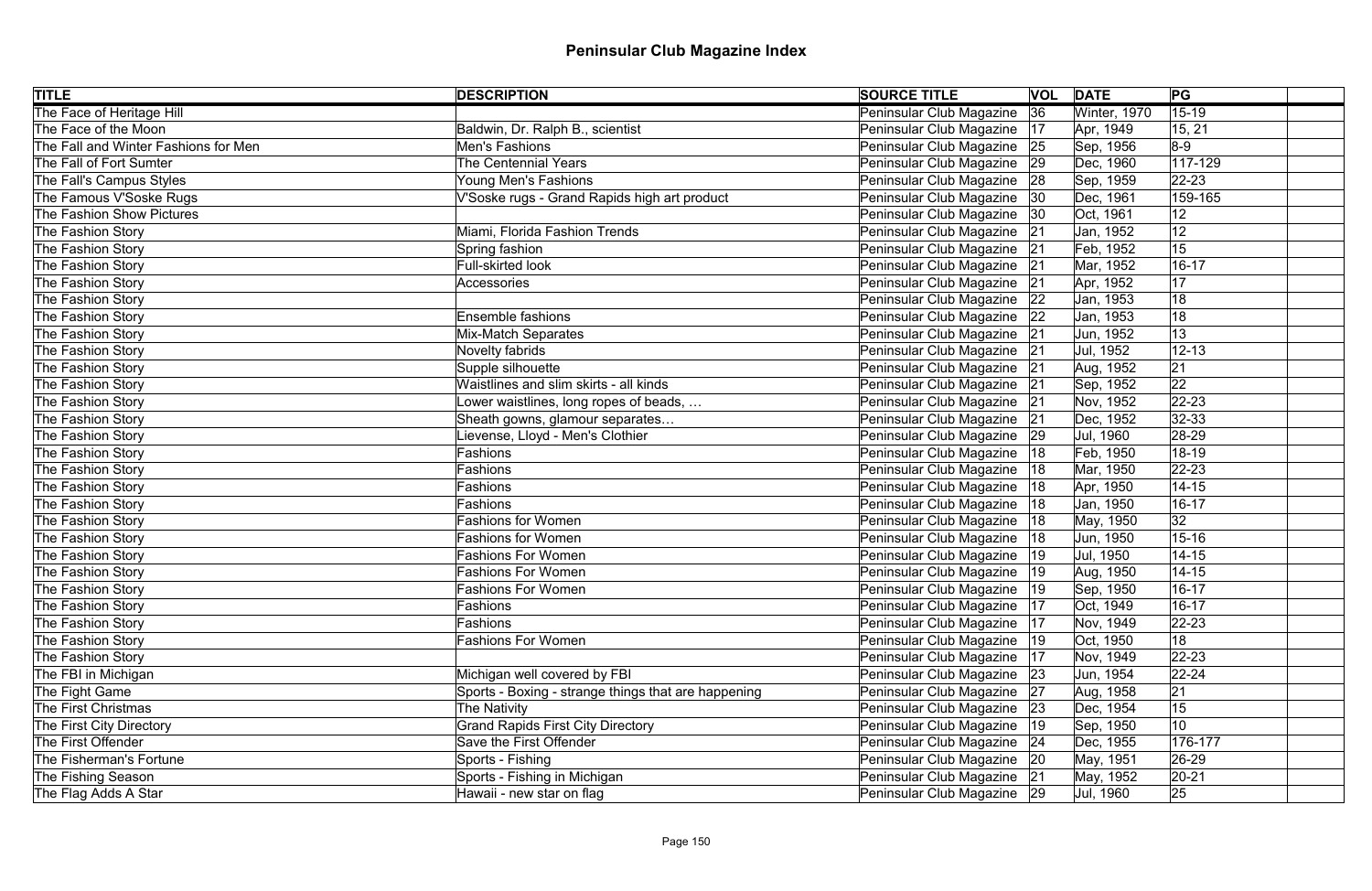| <b>TITLE</b>                          | <b>DESCRIPTION</b>                                   | <b>SOURCE TITLE</b>           |    | <b>VOL DATE</b>      | PG           |
|---------------------------------------|------------------------------------------------------|-------------------------------|----|----------------------|--------------|
| The Four Aces                         | Four business leaders                                | Peninsular Club Magazine      | 35 | Winter, 1967-6816    |              |
| The Four Aces                         |                                                      | Peninsular Club Magazine 35   |    | Spring, 1968         | 18           |
| The Four Aces                         |                                                      | Peninsular Club Magazine   35 |    | <b>Fall, 1968</b>    | $ 20-21$     |
| The Four Aces                         |                                                      | Peninsular Club Magazine   35 |    | Winter, 1968-6912-13 |              |
| The Four Aces                         |                                                      | Peninsular Club Magazine      | 35 | Spring, 1969         | $ 20\rangle$ |
| The Four Aces                         |                                                      | Peninsular Club Magazine   35 |    | Fall, 1969           | 42           |
| The Four Horsemen                     | Sports - Football - When Notre Dame beat Army        | Peninsular Club Magazine   24 |    | Dec, 1955            | 165-167      |
| The Fulton-Cherry Area                | Fulton - Cherry Street area                          | Peninsular Club Magazine 25   |    | Feb, 1956            | $8 - 14$     |
| The Fun Eating Places of All-Time     |                                                      | Peninsular Club Magazine 34   |    | Aug, 1965            | 15           |
| The Functional Office                 | <b>Grand Rapids Furniture Market</b>                 | Peninsular Club Magazine      | 21 | Feb, 1952            | 18           |
| The Gas Light Village Story           |                                                      | Peninsular Club Magazine      | 32 | Nov, 1963            | $10 - 12$    |
| The Germans Have A Word For It        |                                                      | Peninsular Club Magazine      | 33 | Nov, 1964            | 26           |
| The Gershwin Festival                 | G. R. Community Concert Association                  | Peninsular Club Magazine      | 22 | Feb, 1953            | 14           |
| The Gershwin Festival                 |                                                      | Peninsular Club Magazine 22   |    | Feb, 1953            | 14           |
| The Gibson Refrigerator Story         |                                                      | Peninsular Club Magazine 31   |    | Dec, 1962            | 166-167      |
| The Girl Watchers Guide               | <b>Girl Watchers Exceed Bird Watchers</b>            | Peninsular Club Magazine 24   |    | Mar, 1955            | 32           |
| The Goatherd                          | Norse Tales and Rip Van Winkle                       | Peninsular Club Magazine 31   |    | Dec, 1962            | 127-129      |
| The Golfer                            | Sports - a piece of verse on Golf                    | Peninsular Club Magazine 27   |    | Jul, 1958            | 12           |
| The Golfer                            | Mull, Mrs. Kenneth R.                                | Peninsular Club Magazine 27   |    | Jul, 1958            | 12           |
| The Good Old Days                     |                                                      | Peninsular Club Magazine      | 17 | Jan, 1949            | 16           |
| The Good Years                        | Lord, Walter - author                                | Peninsular Club Magazine 29   |    | Sep, 1960            | 17           |
| The Grand Rapids Real Estate Board    | G. R. Real Estate Board                              | Peninsular Club Magazine   35 |    | Spring, 1969         | $7 - 11$     |
| The Great Brisbane                    | Brisbane, Arthur - editor                            | Peninsular Club Magazine   30 |    | Dec, 1961            | 41           |
| The Great Jim Thorpe                  |                                                      | Peninsular Club Magazine      | 22 | May, 1953            | 32           |
| The Great Jim Thorpe                  | Thorpe, Jim - dies                                   | Peninsular Club Magazine 22   |    | May, 1953            | 32           |
| The Great Log Jam                     |                                                      | Peninsular Club Magazine 34   |    | Jun, 1965            | 63-64        |
| The Great Winston Churchill           | Students can profit from Winston Churchill's remarks | Peninsular Club Magazine      | 27 | Oct, 1958            | $27-29$      |
| The Grill                             |                                                      | <b>Peninsular Club News</b>   |    | Nov, 1938            | 8, 10        |
| The Gripe Box                         |                                                      | Peninsular Club Magazine 21   |    | Jan, 1952            | 13           |
| The Gripe Box                         |                                                      | Peninsular Club Magazine      | 21 | Jul, 1952            | 11           |
| The Gripe Box                         |                                                      | Peninsular Club Magazine      | 17 | Jul, 1949            |              |
| The Gripe Box                         |                                                      | Peninsular Club Magazine      | 18 | May, 1950            | 20, 30       |
| The Gripe Box                         |                                                      | Peninsular Club Magazine      | 19 | Sep, 1950            | 15, 30       |
| The Gripe Box                         |                                                      | Peninsular Club Magazine      | 19 | Nov, 1950            | 22, 32       |
| The Growth of Air Service in Michigan | <b>Air Service</b>                                   | <b>Peninsular Club News</b>   |    | May, 1936            | $11 - 12$    |
| The Ham In Baseball                   |                                                      | Peninsular Club Magazine      | 32 | Apr, 1963            | 14, 30       |
| The Hanging at Campau Square          |                                                      | Peninsular Club Magazine   33 |    | Dec, 1964            | 95           |
| The Harder They Fall                  | Sports - Boxing                                      | Peninsular Club Magazine 25   |    | Aug, 1956            | $14 - 17$    |
| The Hawaiian Question in 1898         | Opposes taking over these islands                    | Peninsular Club Magazine 29   |    | Sep, 1960            | $ 24-26 $    |
| The High, High Highball               | Airlines Serve Drinks                                | Peninsular Club Magazine 24   |    | Nov, 1955            | 25           |
| The History of the Cross              |                                                      | Peninsular Club Magazine 29   |    | Dec, 1960            | $24 - 25$    |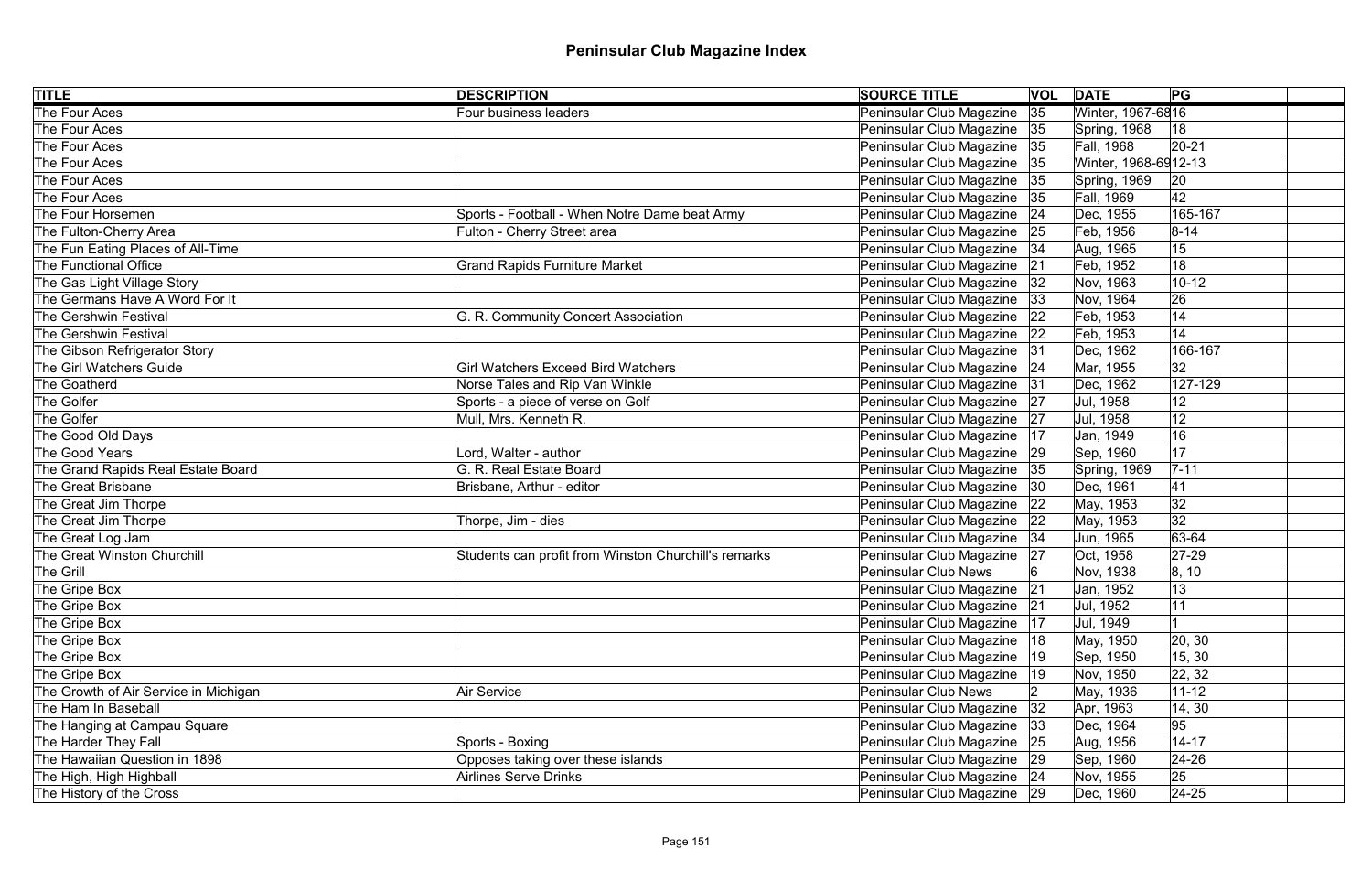| <b>TITLE</b>                                         | <b>DESCRIPTION</b>                               | <b>SOURCE TITLE</b>           |       | <b>VOL DATE</b> | PG             |
|------------------------------------------------------|--------------------------------------------------|-------------------------------|-------|-----------------|----------------|
| The Holiday Season                                   |                                                  | Peninsular Club Magazine      | 36    | Winter, 1969    | $17-19$        |
| The Hollanders Among Us                              | Dutch in U. S. Forgets to mention Grand Rapids   | Peninsular Club Magazine   24 |       | Nov, 1955       | 3              |
| The Hootenanny                                       | 'Hootin Annie"                                   | Peninsular Club Magazine   34 |       | Jan, 1965       | 29             |
| The Horseless Age at a Glance                        |                                                  | Peninsular Club Magazine      | 18    | Jun, 1950       | 19             |
| The Horseless Carriage - Sixty Years Ago             |                                                  | Peninsular Club Magazine   32 |       | Dec, 1963       | 89             |
| The Hot Hunch Bettor                                 | The hottest hunch of all at Hialeah              | Peninsular Club Magazine 31   |       | Mar, 1962       | 25             |
| The Houseman Centennial                              | Houseman's Clothing Grand Rapids                 | Peninsular Club Magazine   22 |       | Jan, 1953       | $5-7$          |
| The Houseman Centennial                              | Houseman, Joseph                                 | Peninsular Club Magazine 22   |       | Jan, 1953       | $5-7$          |
| The Houseman Centennial                              | Houseman, Julius                                 | Peninsular Club Magazine   22 |       | Jan, 1953       | $5-7$          |
| The Houseman Centennial                              |                                                  | Peninsular Club Magazine 22   |       | Jan, 1953       | $5-7$          |
| The Human Eye                                        | Eye only has looked at small things              | Peninsular Club Magazine 23   |       | Dec, 1954       | 41             |
| The Hunters' Sweetheart Open House                   |                                                  | Peninsular Club Magazine 31   |       | Feb, 1962       | 9              |
| The Innkeeper'(Fiction)                              | Brink, Edward, Jr. - author of 'The Innkeeper'   | Peninsular Club Magazine      | 23    | Dec, 1954       | $ 90-91 $      |
| The Jamestown Colony                                 |                                                  | Peninsular Club Magazine 31   |       | Nov, 1962       | 29             |
| The Jaqua Story                                      | Jaqua Company - advertising agency               | Peninsular Club Magazine      | 22    | Dec, 1953       | 102-105        |
| The Jaqua Story                                      | Jaqua, Chester A. - president                    | Peninsular Club Magazine      | 22    | Dec, 1953       | 102-105        |
| The Jets Can't Do Worse                              | Sports - The Jets                                | Peninsular Club Magazine      | 17    | Apr, 1949       | 27             |
| The Joe Hager Award                                  | Hager, Joe                                       | Peninsular Club Magazine      | 31    | Nov, 1962       | 11             |
| The Joppe Story                                      | Joppe, Peter - Dutch immigrant                   | Peninsular Club Magazine      | 21    | Oct, 1952       | $2 - 3$        |
| The Joppe Story                                      | Joppe's Dairy                                    | Peninsular Club Magazine      | 21    | Oct, 1952       | $2-3$          |
| The Junior Achievement - Press Agents for Prosperity | <b>Junior Achievement</b>                        | Peninsular Club Magazine      | 32    | Dec, 1963       | 106-109        |
| The Killer, A Short, Short Story                     |                                                  | <b>Peninsular Club News</b>   |       | Nov, 1939       | $3-4$          |
| The Last Days of Pompeii                             | G. R. Public Museum presentation                 | Peninsular Club Magazine 24   |       | Sep, 1955       | $ 26-29 $      |
| The Late Senator Vandenberg                          | Vandenberg, Arthur (Senator)                     | Peninsular Club Magazine   22 |       | Dec, 1953       | $\sqrt{5}$     |
| The Late Senator Vandenberg                          | Portrait of the Late Senator Vandenberg          | Peninsular Club Magazine 22   |       | Dec, 1953       | $\overline{5}$ |
| The Latest in Vacation Cabins                        |                                                  | Peninsular Club Magazine   34 |       | Aug, 1965       | $8 - 10$       |
| The Lew Jarvis Story                                 | Doehler-Jarvis                                   | Peninsular Club Magazine 24   |       | Sep, 1955       | $6 - 10$       |
| The Lew Jarvis Story                                 | Jarvis, Lew - industialist, Doehler-Jarvis       | Peninsular Club Magazine 24   |       | Sep, 1955       | $6 - 10$       |
| The Lindberg Smiths                                  | Lindberg, Oscar                                  | Peninsular Club Magazine   33 |       | Jan, 1964       | $16 - 17$      |
| The Lindbergh Baby                                   | Waller, George - author                          | Peninsular Club Magazine      | 30    | Nov, 1961       | $ 34-36 $      |
| The Little Engine That Could                         | Many millions inspired by book                   | Peninsular Club Magazine 25   |       | Aug, 1956       | $26 - 27$      |
| The Lockley Diary                                    | <b>The Centennial Years</b>                      | Peninsular Club Magazine 31   |       | Apr, 1962       | $24 - 28$      |
| The Lockley Diary                                    | <b>The Centennial Years</b>                      | Peninsular Club Magazine      | 31    | Aug, 1962       | $ 30-33 $      |
| The Lockley Diary                                    | <b>The Centennial Years</b>                      | Peninsular Club Magazine      | 31    | Sep, 1962       | $ 30-35 $      |
| The Lockley Diary                                    | <b>The Centennial Years</b>                      | Peninsular Club Magazine      | - 131 | Oct, 1962       | $ 28 - 35 $    |
| The Lockley Diary                                    | <b>The Centennial Years</b>                      | Peninsular Club Magazine      | 31    | Nov, 1962       | $ 30-36 $      |
| The Lockley Diary                                    | <b>The Centennial Years</b>                      | Peninsular Club Magazine      | 31    | Dec, 1962       | 104-124        |
| The Lockley Diary of the Civil War                   | <b>The Centennial Years</b>                      | Peninsular Club Magazine 31   |       | Jul, 1962       | $25 - 32$      |
| The Lounsbury Will                                   | Lounsbury, Charles -Will of an asylum inmate     | Peninsular Club Magazine 23   |       | Dec, 1954       | 17             |
| The Mackinac Bridge                                  | Mackinac Bridge - 70 year old dream is happening | Peninsular Club Magazine 24   |       | Mar, 1955       | $15 - 18$      |
| The Magazine's "Cold Wind In Club Land"              |                                                  | Peninsular Club Magazine   31 |       | Dec, 1962       | $27 - 28$      |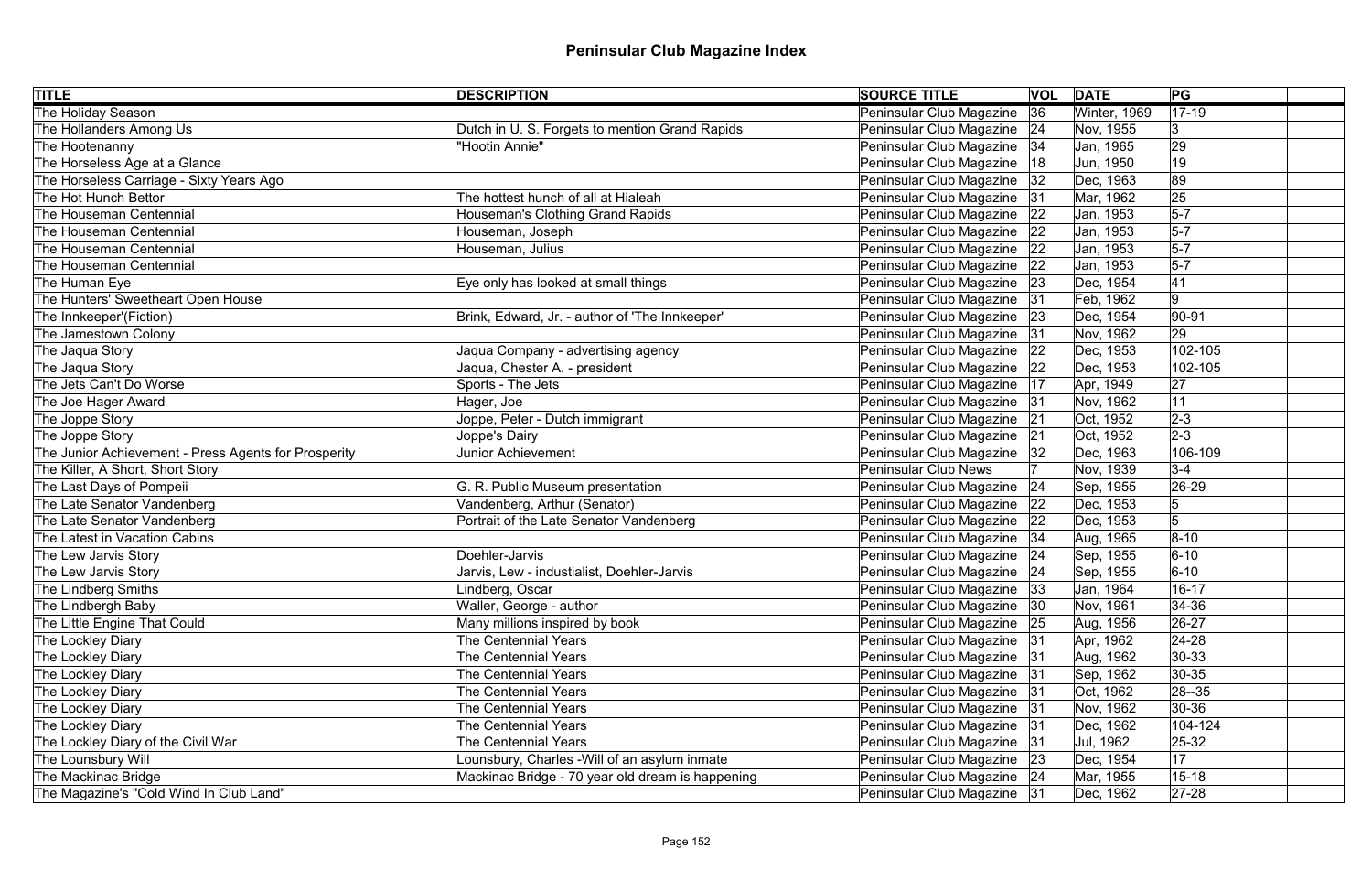| <b>TITLE</b>                                       | <b>DESCRIPTION</b>                                         | <b>SOURCE TITLE</b>           | <b>VOL</b> | <b>DATE</b>       | PG         |  |
|----------------------------------------------------|------------------------------------------------------------|-------------------------------|------------|-------------------|------------|--|
| The Man Behind the Name                            |                                                            | Peninsular Club Magazine      | 33         | Dec, 1964         | $64 - 65$  |  |
| The many faces of Wesley Aves                      | Aves, Wesley - advertising company                         | Peninsular Club Magazine 35   |            | <b>Fall, 1969</b> | $15 - 17$  |  |
| The Meanings of Christmas                          | Sneden, Robert W.                                          | Peninsular Club Magazine   32 |            | Dec, 1963         | 27         |  |
| The Michael Leonards at Home                       | Leonard, Michael                                           | <b>Peninsular Club News</b>   |            | Feb, 1940         | 11         |  |
| The Michigan Lithographing Company                 | Local lithographing company awarded for excellence         | Peninsular Club Magazine      | 30         | Mar, 1961         | $ 33 - 36$ |  |
| The Michigan Lithographing Company                 | Martindill, William H.                                     | Peninsular Club Magazine 30   |            | Mar, 1961         | 33-36      |  |
| The Million Dollar Lathe                           |                                                            | Peninsular Club Magazine      | 30         | Dec, 1961         | 129        |  |
| The Minnesota March                                | College Song composed by John Phillip Sousa                | Peninsular Club Magazine 29   |            | Nov, 1960         | 13         |  |
| The Montague's MontaMower                          | Montague Brothers                                          | Peninsular Club Magazine      | 24         | Mar, 1955         | $4-5$      |  |
| The Montague's MontaMower                          | MontaMower                                                 | Peninsular Club Magazine 24   |            | Mar, 1955         | $4-5$      |  |
| The Motion Pictures: From Edison To Valentino      | Review of moving picture industry                          | Peninsular Club Magazine      | 31         | Dec, 1962         | $71-90$    |  |
| The National League                                | Sports - National Baseball League                          | Peninsular Club Magazine      | 25         | May, 1956         | $6-7$      |  |
| The Natural Gas Story                              |                                                            | Peninsular Club Magazine      | 33         | Jan, 1964         | 28-29      |  |
| The New Keyhole                                    |                                                            | Peninsular Club Magazine      | 34         | Feb, 1965         | 13         |  |
| The New Look                                       | PenClub renovations                                        | Peninsular Club Magazine      | 35         | Fall, 1968        | 15         |  |
| The New Look                                       | PenClub stag floor renovations                             | Peninsular Club Magazine      | 35         | Winter, 1968-6925 |            |  |
| The New Look at the Club                           | Dining area renovation                                     | Peninsular Club Magazine      | 35         | Spring, 1968      | 7, 9       |  |
| The New Post Office                                | Grand Rapids post office                                   | Peninsular Club Magazine      | 31         | Aug, 1962         | $8 - 11$   |  |
| The News Goes to a Party With Homer Tibbs          | Tibbs, Homer - Imperial Furniture Co.                      | <b>Peninsular Club News</b>   |            | Jan, 1941         | 12         |  |
| The O-Wash-ta Nong Club                            | O-Wash-ta Nong Club                                        | Peninsular Club Magazine      | 19         | Jul, 1950         | $6-7$      |  |
| The Odd Mr. Bigelow                                | Bigelow, Poultney - author dies at 98 years                | Peninsular Club Magazine      | 23         | Aug, 1954         | $10 - 12$  |  |
| The Officers                                       |                                                            | Peninsular Club Magazine 35   |            | 1968 Roster       | 5          |  |
| The Old Timer's Arm Chair                          |                                                            | Peninsular Club News          | 3          | Mar, 1937         | 3          |  |
| The Olympiad                                       | What Will the U.S. do About Those "Fringe Sports" in 1960  | Peninsular Club Magazine      | 26         | Jan, 1957         | $11 - 12$  |  |
| The Olympiad                                       | Sports - Fringe Sports                                     | Peninsular Club Magazine 26   |            | Jan, 1957         | $11 - 12$  |  |
| The Olympic Games                                  | Sports - Background of the olympic games                   | Peninsular Club Magazine      | 25         | Dec, 1956         | 194-202    |  |
| The Olympic Games - A History and A Preview        |                                                            | Peninsular Club Magazine      | 33         | Oct, 1964         | $8 - 14$   |  |
| The Opening Party Photos                           |                                                            | <b>Peninsular Club News</b>   | Ι3         | Jun, 1937         | $6-7, 9$   |  |
| The Organ                                          | Organ - Present day instrument a joy for the entire family | Peninsular Club Magazine 26   |            | Apr, 1957         | 31         |  |
| The Other Side Speaks                              | Article on annexation of Hawaii                            | Peninsular Club Magazine   29 |            | Sep, 1960         | 32         |  |
| The Pageantry of Knollcrest                        |                                                            | Peninsular Club Magazine   34 |            | Mar, 1965         | $9 - 11$   |  |
| The Pantlind Hotel - Fifty Years Serving Community | Pantlind Hotel                                             | Peninsular Club Magazine      | 32         | Mar, 1963         | $8-9$      |  |
| The Party of the Year                              | PenClub to throw celebration party                         | Peninsular Club Magazine   28 |            | Apr, 1959         | 15         |  |
| The Party of the Year                              | Wind, Joss - entertainer                                   | Peninsular Club Magazine 28   |            | May, 1959         | 5          |  |
| The Passing of the Times                           |                                                            | Peninsular Club Magazine  33  |            | Dec, 1964         | 116        |  |
| The Pen Club Football Special                      | Sports - PenClub Football Special                          | Peninsular Club Magazine 30   |            | Jan, 1961         | 38         |  |
| The Pen Club Special                               | Sports - PenClub Football Special                          | Peninsular Club Magazine 26   |            | Nov, 1957         | $16 - 18$  |  |
| The Pen-Dulum                                      |                                                            | Peninsular Club Magazine 28   |            | Jan, 1959         | $20 - 21$  |  |
| The Pen-Dulum                                      |                                                            | Peninsular Club Magazine 25   |            | Mar, 1956         |            |  |
| The Pen-Dulum                                      |                                                            | Peninsular Club Magazine 25   |            | Apr, 1956         |            |  |
| The Pen-Dulum                                      |                                                            | Peninsular Club Magazine 25   |            | May, 1956         | 5          |  |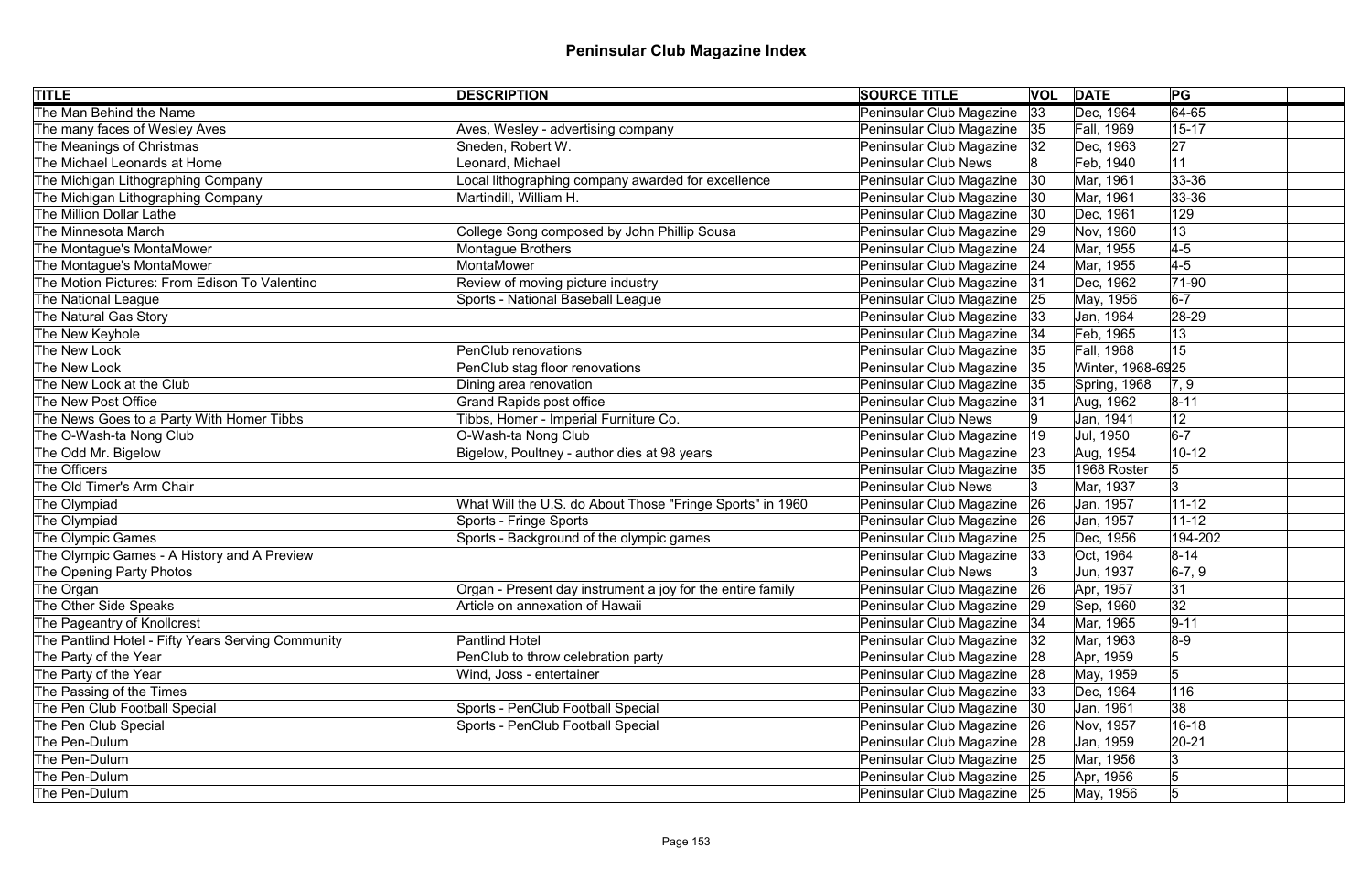| <b>TITLE</b>                                  | <b>DESCRIPTION</b>                                 | <b>SOURCE TITLE</b>           |    | <b>VOL DATE</b> | PG              |  |
|-----------------------------------------------|----------------------------------------------------|-------------------------------|----|-----------------|-----------------|--|
| The Pen-dulum                                 | Poem, observations                                 | Peninsular Club Magazine      | 25 | Jul, 1956       | $\overline{18}$ |  |
| The Pen-dulum                                 |                                                    | Peninsular Club Magazine 25   |    | Aug, 1956       | 13              |  |
| The Pen-dulum                                 |                                                    | Peninsular Club Magazine 25   |    | Sep, 1956       | 14              |  |
| The Pen-dulum                                 |                                                    | Peninsular Club Magazine 25   |    | Oct, 1956       | 21              |  |
| The Pen-dulum                                 |                                                    | Peninsular Club Magazine 25   |    | Nov, 1956       | $25 - 26$       |  |
| The Pen-Dulum                                 |                                                    | Peninsular Club Magazine 26   |    | Jul, 1957       | 23              |  |
| The Pen-Dulum                                 |                                                    | Peninsular Club Magazine   26 |    | Aug, 1957       | 17              |  |
| The Pen-Dulum                                 |                                                    | Peninsular Club Magazine 26   |    | Jan, 1957       | 23              |  |
| The Pen-Dulum                                 |                                                    | Peninsular Club Magazine 26   |    | Feb, 1957       | 25              |  |
| The Pen-Dulum                                 |                                                    | Peninsular Club Magazine 26   |    | Mar, 1957       | 19              |  |
| The Pen-Dulum                                 |                                                    | Peninsular Club Magazine 26   |    | Apr, 1957       | $12 - 13$       |  |
| The Pen-Dulum                                 |                                                    | Peninsular Club Magazine 26   |    | May, 1957       | 11              |  |
| The Pen-Dulum                                 |                                                    | Peninsular Club Magazine 26   |    | Sep, 1957       | 14              |  |
| The Pen-Dulum                                 |                                                    | Peninsular Club Magazine 26   |    | Dec, 1957       | 120             |  |
| The Pen-Dulum                                 |                                                    | Peninsular Club Magazine 27   |    | Mar, 1958       | 12              |  |
| The Pen-Dulum                                 |                                                    | Peninsular Club Magazine 27   |    | Apr, 1958       | 23              |  |
| The Pen-Dulum                                 |                                                    | Peninsular Club Magazine 27   |    | Oct, 1958       | $16 - 17$       |  |
| The Pen-Dulum                                 |                                                    | Peninsular Club Magazine 27   |    | Dec, 1958       | $ 44 - 45$      |  |
| The Pen-Dulum                                 |                                                    | Peninsular Club Magazine 28   |    | Mar, 1959       | 32              |  |
| The Pen-Dulum                                 |                                                    | Peninsular Club Magazine 28   |    | Apr, 1959       | $18 - 19$       |  |
| The Pen-Dulum                                 |                                                    | Peninsular Club Magazine 28   |    | Jul, 1959       | 27              |  |
| The Pen-Dulum                                 |                                                    | Peninsular Club Magazine 28   |    | Aug, 1959       | $ 24-25$        |  |
| The Pen-Dulum                                 |                                                    | Peninsular Club Magazine 28   |    | Oct, 1959       | $18 - 19$       |  |
| The Pen-Dulum                                 |                                                    | Peninsular Club Magazine 29   |    | Mar, 1960       | $ 23 - 24 $     |  |
| The Pen-Dulum                                 |                                                    | Peninsular Club Magazine 29   |    | Apr, 1960       | 21              |  |
| The Pen-Dulum                                 |                                                    | Peninsular Club Magazine 29   |    | Oct, 1960       | 14              |  |
| The Pen-Dulum                                 | Miller, Allen                                      | Peninsular Club Magazine   28 |    | May, 1959       | $18-19$         |  |
| The Peninsular Club                           | <b>75th Anniversary of PenClub</b>                 | Peninsular Club Magazine 25   |    | Nov, 1956       | 17-19, 33-39    |  |
| The Peninsular Diet                           |                                                    | Peninsular Club Magazine   32 |    | Aug, 1963       | $11 - 12$       |  |
| The Peoples' Station                          | <b>WGRD - the People's Station</b>                 | Peninsular Club Magazine   24 |    | Jan, 1955       | $6-9$           |  |
| The Personal Touch  at Michigan National Bank | Michigan National Bank                             | Peninsular Club Magazine 36   |    | Winter, 1970    | $22 - 25$       |  |
| The Phoenix Story                             |                                                    | Peninsular Club Magazine      | 22 | Feb, 1953       | $ 4-5, 9-10 $   |  |
| The Phoenix Story                             | Phoenix Heating & Sprinkler Company                | Peninsular Club Magazine      | 22 | Feb, 1953       | $4-5, 9-10$     |  |
| The Phone Company                             |                                                    | Peninsular Club Magazine      | 17 | Feb, 1949       | $12 - 13$       |  |
| The Piltdown Man                              | Hoax of the century                                | Peninsular Club Magazine   30 |    | Jul, 1961       | 35              |  |
| The Popular Cook-Out                          | Food has added flavor when cooked over coals       | Peninsular Club Magazine      | 26 | Jul, 1957       | $8-9$           |  |
| The Popular Pretzel                           | Pretzel - centennial year                          | Peninsular Club Magazine      | 30 | Sep, 1961       | 27              |  |
| The Post Office                               |                                                    | Peninsular Club Magazine      | 17 | Jun, 1949       | $ 8-9, 28, 31$  |  |
| The Power of Women                            |                                                    | Peninsular Club Magazine      | 17 | Apr, 1949       | 21, 32          |  |
| The President's Message                       | Fletcher, Harold T. - President of Peninsular Club | Peninsular Club Magazine 22   |    | Dec, 1953       |                 |  |
| The President's Message                       | Wonders, Clifton C.                                | Peninsular Club Magazine 29   |    | Dec, 1960       | $ 9\rangle$     |  |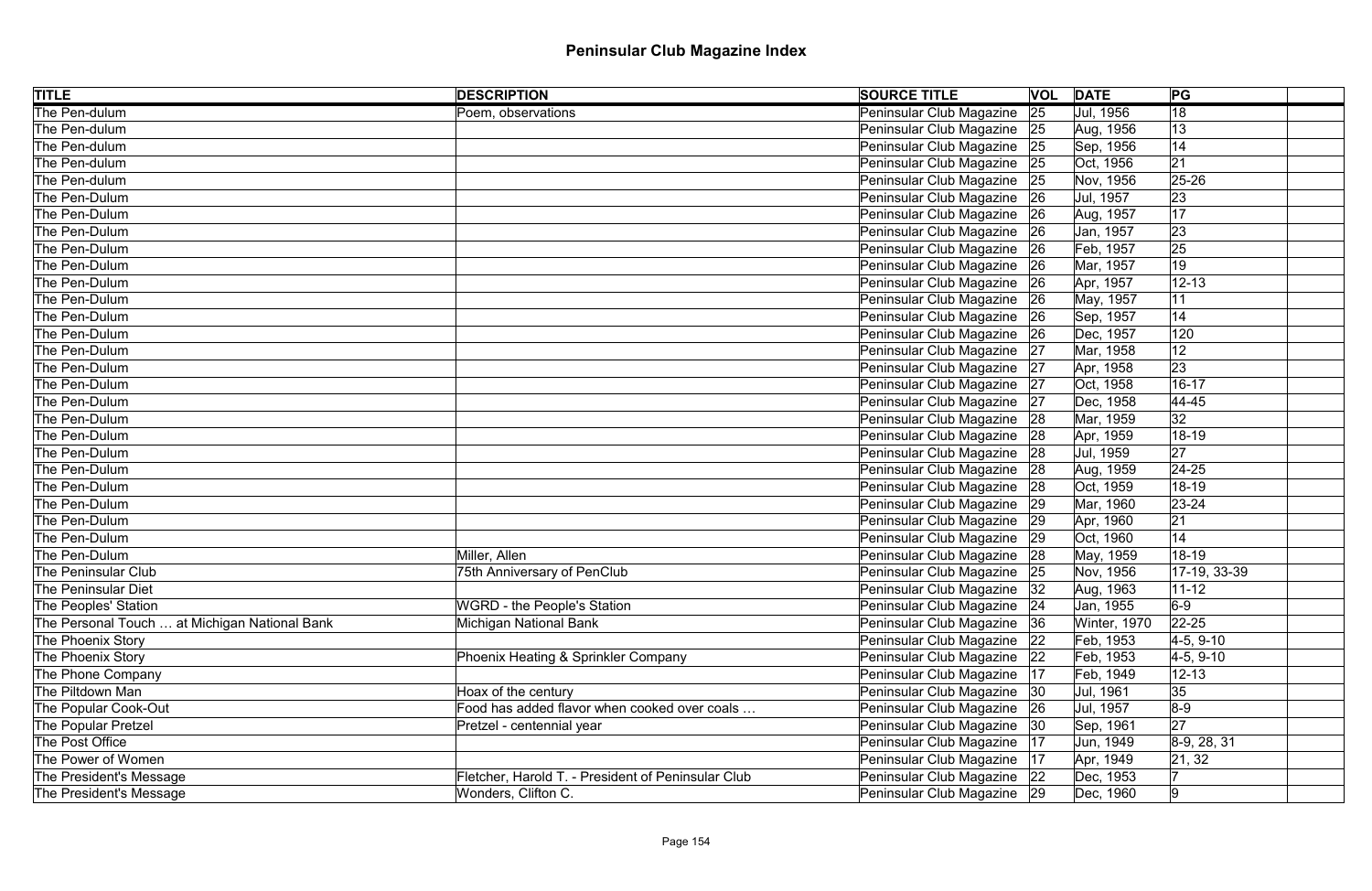| <b>TITLE</b>                                 | <b>DESCRIPTION</b>                      | <b>SOURCE TITLE</b>           | <b>VOL DATE</b> |             | PG                      |
|----------------------------------------------|-----------------------------------------|-------------------------------|-----------------|-------------|-------------------------|
| The President's Message                      |                                         | Peninsular Club Magazine      | 33              | Dec, 1964   | 9                       |
| The President's Message                      |                                         | Peninsular Club Magazine  32  |                 | Dec, 1963   | 19                      |
| The President's Message                      |                                         | Peninsular Club Magazine 35   |                 | 1968 Roster | 13                      |
| The President's Message                      | Phelps, Leland D.                       | Peninsular Club Magazine 34   |                 | Dec, 1965   |                         |
| The Publisher's Page                         |                                         | Peninsular Club Magazine      | 32              | Mar, 1963   |                         |
| The Publisher's Page                         |                                         | Peninsular Club Magazine  32  |                 | Apr, 1963   | 16                      |
| The Publisher's Page                         |                                         | Peninsular Club Magazine   32 |                 | Aug, 1963   | 4,30                    |
| The Publisher's Page                         | Brink, Ted                              | Peninsular Club Magazine   34 |                 | May, 1965   | 6                       |
| The Quality of Anger                         |                                         | Peninsular Club Magazine      | 16              | Oct, 1948   | 13                      |
| <b>The Randall House</b>                     | Manger Hotel to Randall House           | Peninsular Club Magazine 30   |                 | Sep, 1961   | $12 - 13$               |
| The Regulars                                 | Ray, Douglas M.                         | Peninsular Club Magazine      | 16              | Jun, 1948   | 12                      |
| The Regulars                                 | Nelson, Zeno H.                         | Peninsular Club Magazine      | 16              | Dec, 1948   | 35                      |
| The Regulars                                 | Ainsworth, Arthur S.                    | Peninsular Club Magazine      | 16              | Jul, 1948   | 18-19                   |
| The Renaissance of Wining                    | Wine                                    | Peninsular Club News          |                 | Apr, 1936   | $\vert 7, 13, 15 \vert$ |
| The Renaissance of Wining                    | Wine                                    | Peninsular Club News          |                 | May, 1936   | 15                      |
| The Reorganized Chicks                       | Sports - Baseball                       | Peninsular Club Magazine      | 22              | May, 1953   | $2 - 5$                 |
| The Reorganized Chicks                       | Sports - Softball - Grand Rapids Chicks | Peninsular Club Magazine      | 22              | May, 1953   | $2-5$                   |
| The Republican Party                         | Background on the G.O.P.                | Peninsular Club Magazine 29   |                 | Oct, 1960   | $ 20-24 $               |
| The Rhubard Over Reading                     |                                         | Peninsular Club Magazine      | 32              | Dec, 1963   | 84-88                   |
| The Rise and Fall of Port Sheldon            | Western Michigan metropolis             | Peninsular Club Magazine      | 30              | Dec, 1961   | $50 - 51$               |
| The Rose Bowl come to the Peninsular Club    |                                         | Peninsular Club News          | 16              | Jan, 1948   | 3                       |
| <b>The Roster</b>                            |                                         | Peninsular Club Magazine   34 |                 | Jun, 1965   | $ 29-55$                |
| The Roster Edition                           |                                         | Peninsular Club Magazine 28   |                 | Apr, 1959   | 31                      |
| The Roster Edition in June                   |                                         | Peninsular Club Magazine 28   |                 | May, 1959   | 31                      |
| <b>The Roster Number</b>                     | PenClub Magazine circulation, 4500      | Peninsular Club Magazine 23   |                 | Apr, 1954   | 32                      |
| The Salvation Army                           | Account of great organization           | Peninsular Club Magazine 29   |                 | Dec, 1960   | 48-51                   |
| The Salvation Army                           | Foubister, Major                        | Peninsular Club Magazine   29 |                 | Dec, 1960   | 48-51                   |
| The Schuberts                                | Schubert Club                           | Peninsular Club Magazine   16 |                 | Nov, 1948   | 12, 27                  |
| The Seattle Monorail                         |                                         | Peninsular Club Magazine 31   |                 | Sep, 1962   | 28-29                   |
| The Shady Side of Pearl                      |                                         | Peninsular Club Magazine      | 17              | Aug, 1949   | 25                      |
| The Shamrock                                 |                                         | Peninsular Club Magazine      | 17              | Jun, 1949   | 13                      |
| The Shrine - It's Work for Crippled Children | The Shrine                              | Peninsular Club Magazine   33 |                 | Dec, 1964   | 85-87                   |
| <b>The Shrine Circus</b>                     | Circus in January                       | Peninsular Club Magazine  30  |                 | Dec, 1961   | $ 24-26$                |
| <b>The Shrine Circus</b>                     | <b>Shrine Circus</b>                    | Peninsular Club Magazine 34   |                 | Jan, 1965   | $9 - 11$                |
| The Shrine Circus Comes To Town!             | <b>Shrine Circus</b>                    | Peninsular Club Magazine 33   |                 | Jan, 1964   | $9-12$                  |
| The Shrine Party Photos                      |                                         | Peninsular Club News          |                 | Aug, 1937   |                         |
| The Significance of the Lenten Season        |                                         | <b>Peninsular Club News</b>   | 14              | Mar, 1946   | 6                       |
| <b>The Sixties</b>                           | The Sixties                             | Peninsular Club Magazine      | 29              | Jan, 1960   |                         |
| The Slayer of Lincoln                        | Lincoln, President Abraham              | Peninsular Club Magazine 26   |                 | Feb, 1957   | $6-7$                   |
| The Snow Making Machine Was An Advent        |                                         | Peninsular Club Magazine 30   |                 | Dec, 1961   | 67                      |
| The Song "Smiles"                            |                                         | Peninsular Club Magazine 29   |                 | Dec, 1960   | $ 32-33 $               |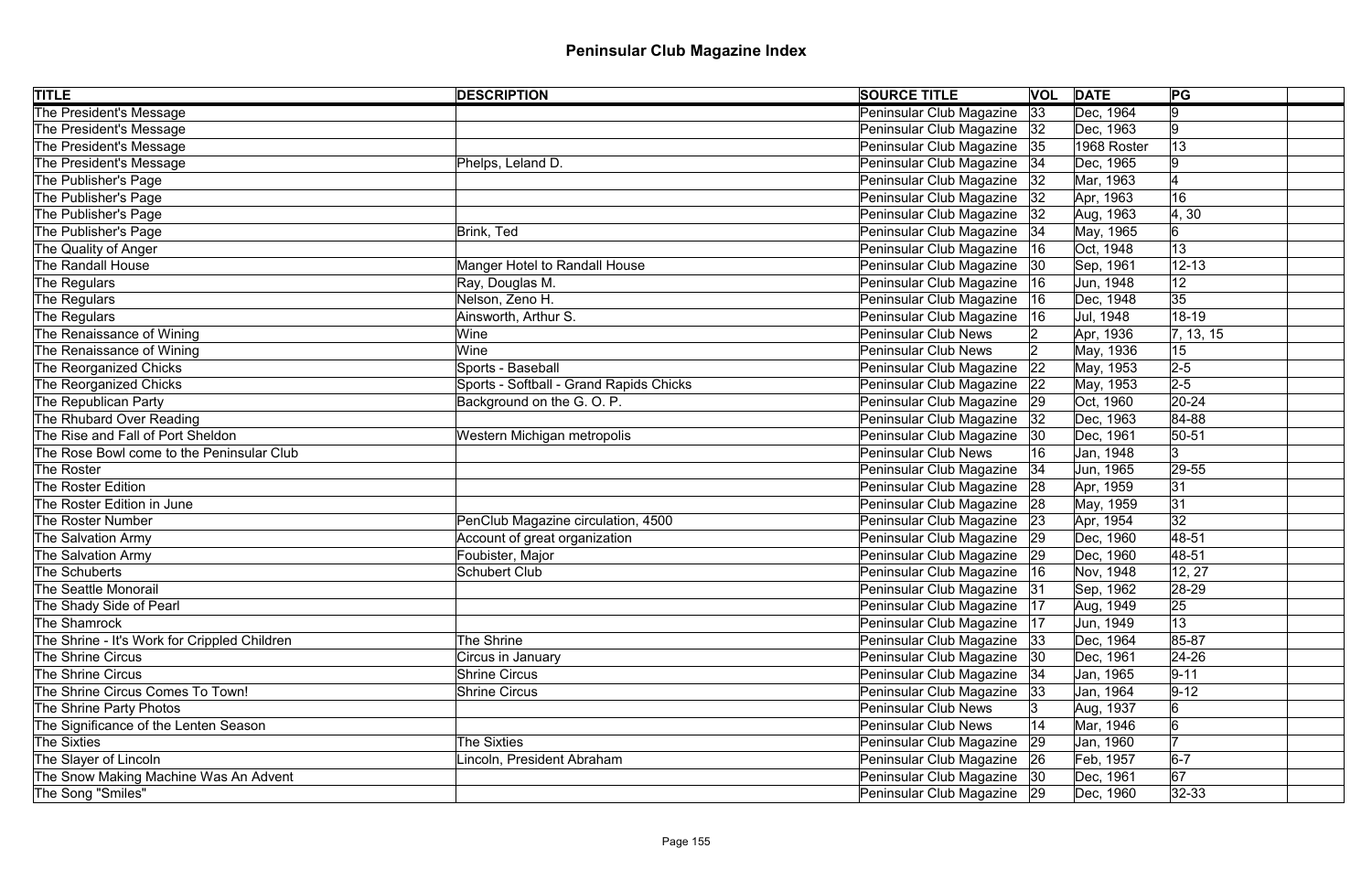| <b>TITLE</b>                                             | <b>DESCRIPTION</b>                                         | <b>SOURCE TITLE</b>           |    | <b>VOL DATE</b> | PG              |
|----------------------------------------------------------|------------------------------------------------------------|-------------------------------|----|-----------------|-----------------|
| The Song of the Bells                                    | Stafford, Thomas D. - poet                                 | Peninsular Club Magazine      | 34 | Dec, 1965       | $\overline{35}$ |
| The South Will Arise                                     | <b>The Centennial Years</b>                                | Peninsular Club Magazine  30  |    | Jan, 1961       | 36              |
| The Spice of Life                                        |                                                            | Peninsular Club Magazine   34 |    | Nov, 1965       | 26-27           |
| The Sports Picture                                       | Sports - Championship boxing in Miami                      | Peninsular Club Magazine      | 30 | Mar, 1961       | 20              |
| The Sports Scene                                         | Sports - Historic Olympic Games in Rome                    | Peninsular Club Magazine      | 29 | Oct, 1960       | 9               |
| The Sports World                                         | <b>Sports</b>                                              | Peninsular Club Magazine 29   |    | Mar, 1960       | 28-30           |
| The St. Valentine Myth                                   |                                                            | Peninsular Club Magazine      | 31 | Mar, 1962       | 19              |
| The Still Do It the Same Way, on a Cold Winter's Morning | Setting a trapline                                         | Peninsular Club Magazine 21   |    | Jan, 1952       | 20-21, 28       |
| The Story of Banking                                     | New York bank                                              | Peninsular Club Magazine      | 31 | Dec, 1962       | 44-46           |
| The Story of Beer                                        | Man drank beer long before there was TV                    | Peninsular Club Magazine 23   |    | Dec, 1954       | $52 - 53$       |
| The Story of the Doughty Bird                            | Doughty, Dorothy                                           | Peninsular Club Magazine      | 31 | Dec, 1962       | $ 20-25 $       |
| The Story of Willoughby Stone                            | Stone, Willoughby                                          | Peninsular Club Magazine      | 18 | Jan, 1950       | 9               |
| The Stuart Brothers                                      | Stuart Brothers - Vic, Larry and Barry                     | Peninsular Club Magazine      | 29 | Feb, 1960       | $ 20-21$        |
| <b>The Sword Militant</b>                                | <b>Grand Rapids War on Cander</b>                          | Peninsular Club Magazine      | 28 | Apr, 1959       | $ 24 - 26$      |
| The Syndicate Club                                       | Group of intermediate members                              | Peninsular Club Magazine      | 30 | Apr, 1961       | 29              |
| The Syndicate Club                                       |                                                            | Peninsular Club Magazine      | 30 | Nov, 1961       | 33              |
| The Taming of the Shrew                                  | <b>MSU Performing Arts Company</b>                         | Peninsular Club Magazine      | 34 | Mar, 1965       | 13              |
| The Taming of the Shrew                                  | <b>Circle Theatre</b>                                      | Peninsular Club Magazine      | 34 | Mar, 1965       | 13              |
| The Tavern Club                                          |                                                            | Peninsular Club Magazine      | 33 | Nov, 1964       | 11              |
| The Thomson Murder Case                                  | 1913 Thomson Murder                                        | Peninsular Club Magazine      | 19 | Oct, 1950       | $ 6-7, 30 $     |
| The Three Hefferan Sisters                               | Hefferan, Mary, Emeline and patricia                       | <b>Peninsular Club News</b>   |    | May, 1940       | 8               |
| The Tigers                                               | Sports - Tigers Baseball, rejuvenation of Michigan's pride | Peninsular Club Magazine      | 27 | Aug, 1958       | $ 28-29 $       |
| The Tough Barracuda                                      | Barracuda near-sighted                                     | Peninsular Club Magazine 21   |    | Dec, 1952       | 75              |
| The Tourist Season                                       | Tourist season report                                      | Peninsular Club Magazine   30 |    | May, 1961       | 26-29           |
| The Tri-Cities Area                                      | Tri-Cities - Grand Haven, Spring Lake and Ferrysburg       | Peninsular Club Magazine 23   |    | Dec, 1954       | 147, 149, 151-2 |
| The U.S. Thrives on Meat                                 |                                                            | Peninsular Club Magazine      | 18 | Feb, 1950       | 26              |
| The Upjohn Company                                       | Upjohn, William E. - founder of the Upjohn Company         | Peninsular Club Magazine   23 |    | Jul, 1954       | $14 - 15$       |
| The Variety Club                                         |                                                            | Peninsular Club Magazine      |    | Mar, 1950       | $6-7$           |
| The Wanderer Killing                                     | 40 year old story of a murder in Chicago                   | Peninsular Club Magazine 28   |    | Dec, 1959       | 143-145         |
| The Wayside Chapel                                       | Christian Reformed Group sponsors chapels                  | Peninsular Club Magazine      | 34 | Jul, 1965       | $20 - 21$       |
| The Weather Around Us                                    | Comprehensive story about predicting the weather           | Peninsular Club Magazine      | 27 | Dec, 1958       | $115 - 123$     |
| The Welcome Sign Is Out!                                 | Pen Club Invites Spring Lake Country Club                  | <b>Peninsular Club News</b>   |    | Sep, 1936       | 15              |
| The Western Open                                         | Sports - Golf                                              | Peninsular Club Magazine      | 30 | May, 1961       | $22 - 24$       |
| The White House                                          | Nation's White House                                       | Peninsular Club Magazine      | 28 | Dec, 1959       | 86-88           |
| The Woman's World (Some World, eh Kid?)                  |                                                            | <b>Peninsular Club News</b>   |    | Sep, 1939       | $6 \,$          |
| The Women's World                                        |                                                            | Peninsular Club Magazine      | 35 | 1968 Roster     | 17              |
| The Wonderful World of Water                             |                                                            | Peninsular Club Magazine      | 33 | Dec, 1964       | 117             |
| The World and the Club March Onward                      |                                                            | Peninsular Club Magazine      | 17 | Aug, 1949       | 25              |
| The World Calendar                                       | World Calendar may start in 1961                           | Peninsular Club Magazine 23   |    | Dec, 1954       | $54 - 55$       |
| The World Series, A Special Feature                      | Allen, Mel                                                 | Peninsular Club Magazine 33   |    | Oct, 1964       | $25 - 27$       |
| The Young Man from New Jersey                            | Franklin, Jerome D.                                        | Peninsular Club Magazine   17 |    | Sep, 1949       | 19, 24          |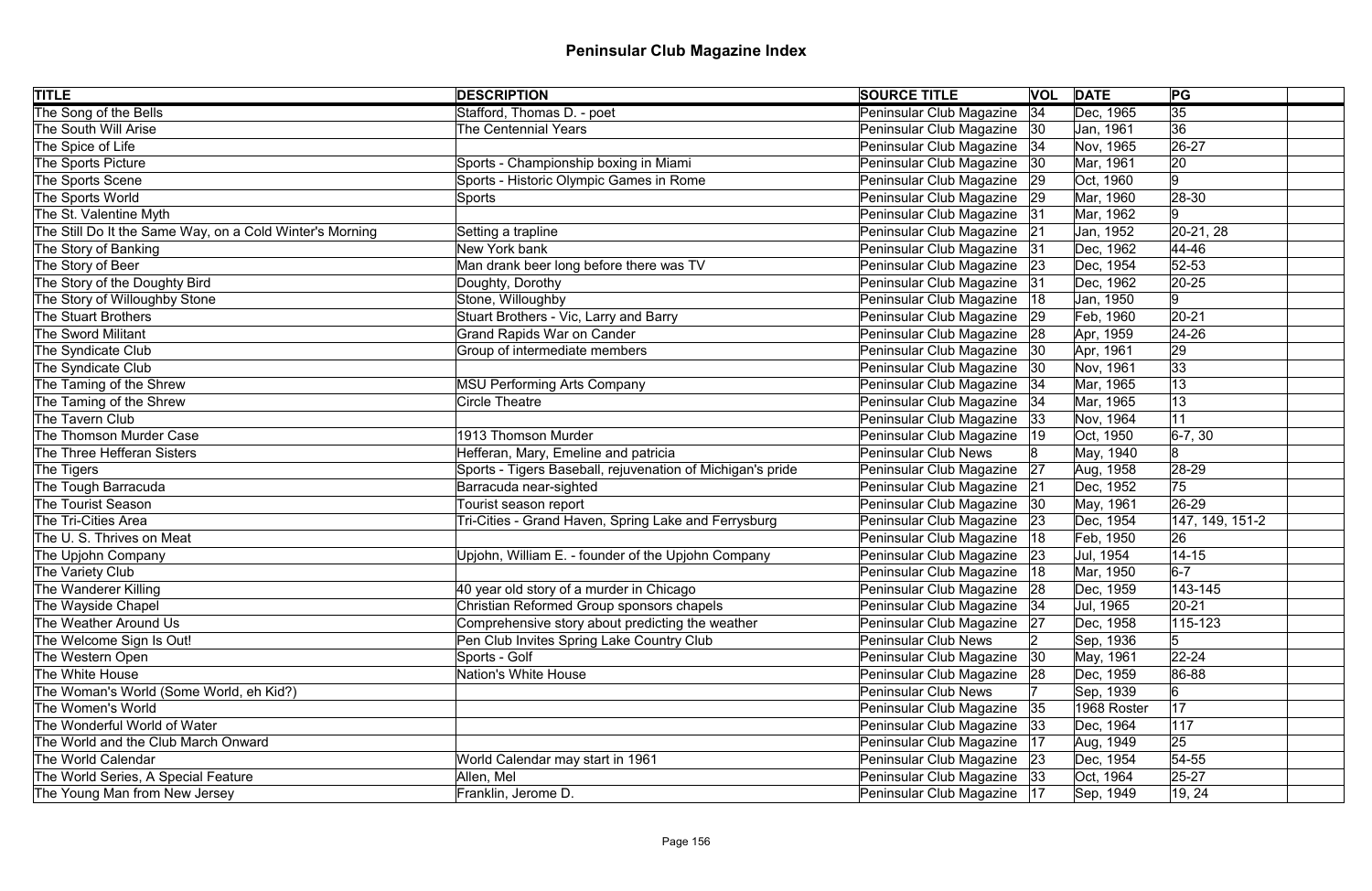| <b>TITLE</b>                                        | <b>DESCRIPTION</b>                       | <b>SOURCE TITLE</b>           |    | <b>VOL DATE</b><br>PG        |  |
|-----------------------------------------------------|------------------------------------------|-------------------------------|----|------------------------------|--|
| The Younger Generation                              |                                          | Peninsular Club Magazine      | 17 | $\overline{25}$<br>Oct, 1949 |  |
| The Younger Generation                              |                                          | Peninsular Club Magazine      | 17 | 27<br>Nov, 1949              |  |
| The Younger Generation                              |                                          | Peninsular Club Magazine      | 17 | 27<br>Nov, 1949              |  |
| Theater Party Well Attended                         | Pen Clubbers flock to dinner and theater | Peninsular Club Magazine 26   |    | 22<br>Nov, 1957              |  |
| Theater Train To New York                           |                                          | Peninsular Club Magazine      | 31 | $8-9$<br>Jul, 1962           |  |
| Theatre-in-the-Round                                | <b>Grand Rapids Civic Theatre</b>        | Peninsular Club Magazine 22   |    | Sep, 1953<br>$10 - 11$       |  |
| Theatre-in-the-Round                                |                                          | Peninsular Club Magazine      | 22 | Sep, 1953<br>$10 - 11$       |  |
| Theatres Schedule                                   |                                          | Peninsular Club News          |    | Dec, 1943<br>19              |  |
| Theatres Winter Schedule                            |                                          | <b>Peninsular Club News</b>   |    | 19<br>Nov, 1943              |  |
| Their Term is Life                                  | PenClub members                          | Peninsular Club Magazine      | 16 | 23<br>Sep, 1948              |  |
| Thenand Now in Women's Fashions                     |                                          | Peninsular Club Magazine      | 35 | $26 - 27$<br>Spring, 1969    |  |
| There's A New Book, "The Merry Old Mobiles"         |                                          | Peninsular Club Magazine      |    | 9, 18<br>Jun, 1950           |  |
| There's No Place Like Home                          | Hager, Joseph A.                         | <b>Peninsular Club News</b>   |    | 12<br>Apr, 1938              |  |
| These Are Your New Officers                         | Pen Club Officers                        | Peninsular Club Magazine      | 18 | $16 - 18$<br>May, 1950       |  |
| These Men Sell A Million                            |                                          | Peninsular Club Magazine      | 36 | 11<br>Spring, 1970           |  |
| They Sail For the Fun of It                         |                                          | Peninsular Club Magazine      | 16 | 20<br>Sep, 1948              |  |
| They Serve You Well                                 |                                          | Peninsular Club Magazine      | 34 | 20<br>Jun, 1965              |  |
| They serve you well                                 | PenClub office staff                     | Peninsular Club Magazine      | 35 | Winter, 1967-6849            |  |
| They serve you well                                 | Schonenberg, Chef Hans                   | Peninsular Club Magazine      | 35 | 25<br>Spring, 1968           |  |
| They Serve You Well                                 | Deschiane, Mrs. Irene - cigar counter    | Peninsular Club Magazine      | 35 | Fall, 1968<br>$ 22 - 23 $    |  |
| They Serve You Well                                 | Omlor, Gretchen                          | Peninsular Club Magazine      | 35 | 1968 Roster<br>64            |  |
| They Serve You Well                                 | Kamp, Jack - maintenance                 | Peninsular Club Magazine  35  |    | Winter, 1968-6933            |  |
| They Serve You Well                                 | Rush, Jesse - head waiter                | Peninsular Club Magazine 35   |    | Spring, 1969<br>$12 - 13$    |  |
| They Serve You Well                                 | Clint, Sam - service captain             | Peninsular Club Magazine  35  |    | Spring, 1969<br>$ 12 - 13$   |  |
| They Serve You Well                                 | Cook, Eddie, doorman                     | Peninsular Club Magazine 35   |    | 37 <br>Fall, 1969            |  |
| They Serve You Well                                 | Earl, Mrs. Vee - manager cigar counter   | Peninsular Club Magazine  35  |    | Fall, 1968<br>$22 - 23$      |  |
| They Serve You Well                                 | Garvin, Mrs. Magalan, cigar counter      | Peninsular Club Magazine 35   |    | $22 - 23$<br>Fall, 1968      |  |
| They serve you well                                 | Cross, Lester, second cook               | Peninsular Club Magazine   35 |    | 25<br>Spring, 1968           |  |
| They serve you well                                 | Start, Mrs. Jerry, secretary             | Peninsular Club Magazine   35 |    | Winter, 1967-6849            |  |
| They serve you well                                 | O'Rourke, Mrs. Anne - accountant         | Peninsular Club Magazine      | 35 | Winter, 1967-6849            |  |
| They serve you well                                 | Bliss, Sheri, members accounts           | Peninsular Club Magazine 35   |    | Winter, 1967-6849            |  |
| They serve you well                                 | DeLyser, Mrs. Dorothy - office manager   | Peninsular Club Magazine      | 35 | Winter, 1967-6849            |  |
| They Serve You Well                                 | Ash, Ned - maitre d'                     | Peninsular Club Magazine      | 36 | Winter, 1969<br> 51          |  |
| They Serve You Well                                 | Verkerk, Wilma - waitress                | Peninsular Club Magazine      | 36 | 51<br>Winter, 1969           |  |
| They Serve You Well                                 | VanZanter, Judy - waitress               | Peninsular Club Magazine      | 36 | 51<br>Winter, 1969           |  |
| They Serve You Well                                 | Walenga, Machele - waitress              | Peninsular Club Magazine      | 36 | 51<br>Winter, 1969           |  |
| They Serve You Well                                 | Bonser, Bea - hostess of the Rose Room   | Peninsular Club Magazine      | 36 | Fall, 1971<br>$ 30-31$       |  |
| They Serve You Well - Club Employees                |                                          | Peninsular Club Magazine      | 32 | Jun, 1963<br>58              |  |
| They Serve You Well - Club Employees                |                                          | Peninsular Club Magazine      | 33 | 56<br>Jun, 1964              |  |
| They Still Can Dream of "Rainbows"                  | Sports - Fishing                         | <b>Peninsular Club News</b>   |    | 6, 12<br>May, 1944           |  |
| They supply not only paper but the ideas to fill it | <b>Carpenter Paper Company</b>           | Peninsular Club Magazine 21   |    | $ 4-5, 18 $<br>Jan, 1952     |  |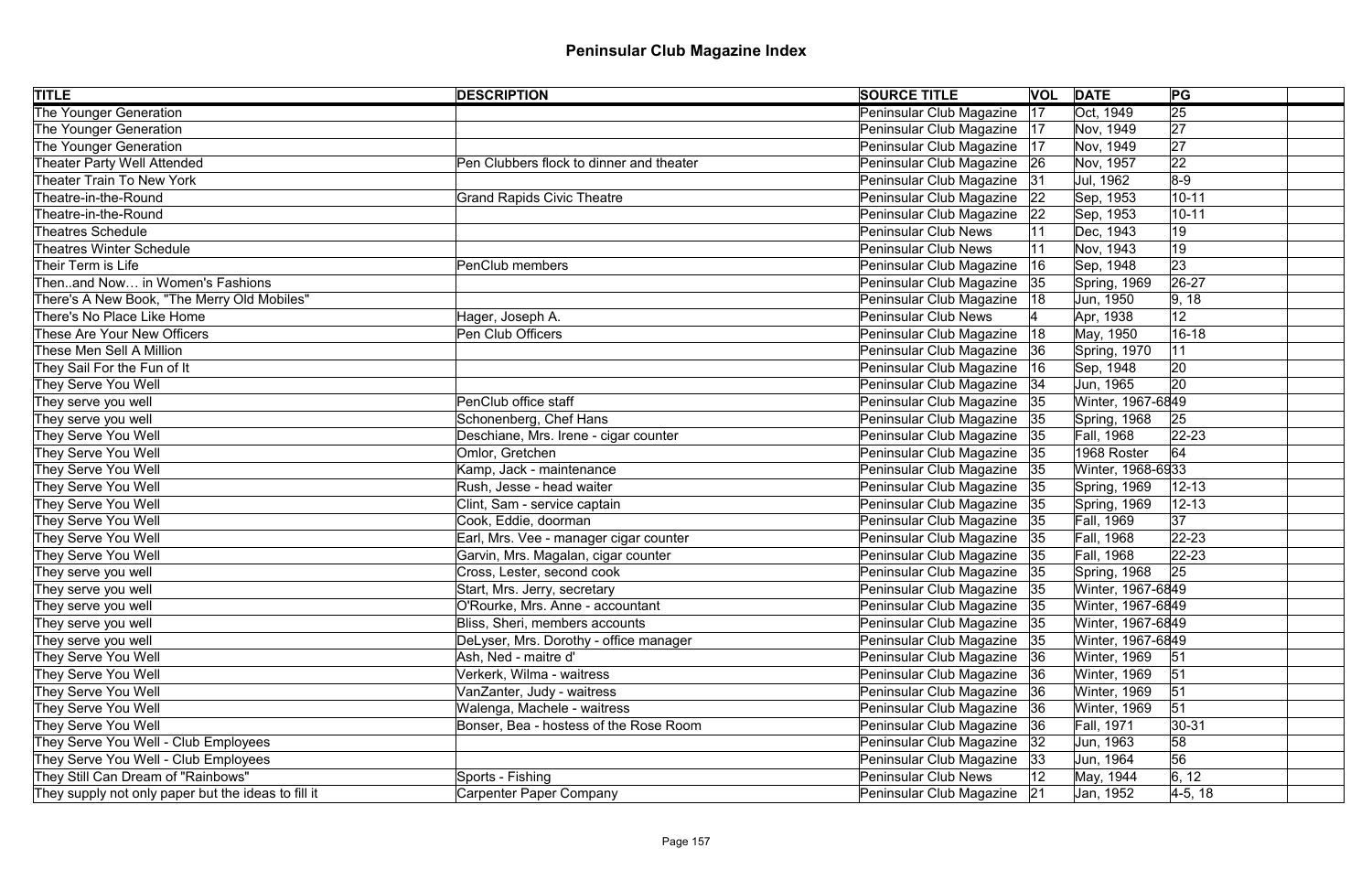| <b>TITLE</b>                                    | <b>DESCRIPTION</b>                                      | <b>SOURCE TITLE</b>           |    | <b>VOL DATE</b> | PG         |
|-------------------------------------------------|---------------------------------------------------------|-------------------------------|----|-----------------|------------|
| They'll Take to the Woods First                 |                                                         | Peninsular Club Magazine      | 17 | Jul, 1949       | 12         |
| They're Big and Beautiful                       | Sports - Fishing - rainbow trout                        | Peninsular Club Magazine      | 18 | May, 1950       | $24 - 25$  |
| They're in the Army Now                         | ewis, Alonzo                                            | <b>Peninsular Club News</b>   |    | Jun, 1941       |            |
| They're in the Army Now                         | Goolsby, Melvin                                         | <b>Peninsular Club News</b>   |    | Jun, 1941       | 5          |
| Things Are Looking Up or -- The Shorter Hemline | <b>Shorter Hemlines</b>                                 | Peninsular Club Magazine      | 32 | Jan, 1963       | 15         |
| Things to Come                                  |                                                         | Peninsular Club Magazine      | 16 | Dec, 1948       | 67, 69, 76 |
| Things You Never Knew About TV                  |                                                         | Peninsular Club Magazine      | 32 | Apr, 1963       | 20         |
| Third Floor Modernization Plans Complete        | PenClub Modernization of Third Floor                    | <b>Peninsular Club News</b>   |    | Mar, 1947       |            |
| Third floor remodeling ahead of schedule        | <b>Third Floor Remodeling</b>                           | <b>Peninsular Club News</b>   |    | Jun, 1947       |            |
| Thirty Years Ago                                | How Ray Barnes saw Tunis Johnson & Jack Laramy way back | Peninsular Club Magazine      | 26 | Mar, 1957       | 29         |
| Thirty Years Ago                                | Johnson, Tunis                                          | Peninsular Club Magazine      | 26 | Mar, 1957       | 29         |
| Thirty Years Ago                                | Laramy, Jack                                            | Peninsular Club Magazine      | 26 | Mar, 1957       | 29         |
| Thirty Years Ago                                | Barnes, Ray                                             | Peninsular Club Magazine      | 26 | Mar, 1957       | 29         |
| Thirty-Nine Winter Sports Areas Open            |                                                         | Peninsular Club Magazine      | 33 | Dec, 1964       | 124        |
| This and That About Boxing and Other Sports     | Sports - Boxing and other sports                        | Peninsular Club Magazine      | 21 | Dec, 1952       | 125        |
| This Is Not An Article To Improve Your Morale   |                                                         | <b>Peninsular Club News</b>   | 10 | Feb, 1942       | 6          |
| This Is The Peninsular Club                     |                                                         | Peninsular Club Magazine      | 33 | Jun, 1964       | $ 9 - 10 $ |
| This Month's Cover                              | Rockwell, Norman - artist                               | Peninsular Club Magazine      | 16 | Nov, 1948       |            |
| This Month's Cover                              | Welsh, George W. - Mayor of Grand Rapids                | Peninsular Club Magazine      | 16 | Jul, 1948       |            |
| This Month's Cover                              | Bidwell, Seth R., vice-president PenClub                | Peninsular Club Magazine      | 16 | Aug, 1948       |            |
| This Month's Cover                              | Suleeba, Miriam - local artist                          | Peninsular Club Magazine      | 16 | Oct, 1948       |            |
| This Month's Cover                              | Blodgett, Leon R.                                       | Peninsular Club Magazine      | 16 | Sep, 1948       |            |
| This Month's Cover                              | Hood, Thomas - artist                                   | Peninsular Club Magazine      | 17 | Nov, 1949       |            |
| This Month's Cover - Pen Club President         | Shaw, Tad M.                                            | Peninsular Club Magazine      | 16 | Jun, 1948       | 3          |
| This Thing Called Golf                          | Warning: don't ask a golfer: "How'd ja go this morning? | Peninsular Club Magazine   26 |    | Jul, 1957       |            |
| This Thing Called Golf                          | Sports - Golf                                           | Peninsular Club Magazine 26   |    | Jul, 1957       | 11         |
| Thomas D. Stafford                              | Stafford, Thomas D. - poet                              | Peninsular Club Magazine 24   |    | Jul, 1955       | $4-7$      |
| Thomas D. Stafford                              | Stafford, Thomas D. - industrial insulation businessman | Peninsular Club Magazine 24   |    | Jul, 1955       | $4 - 7$    |
| Thomas Jefferson's Maps                         | Jefferson, Thomas                                       | Peninsular Club Magazine 24   |    | Jul, 1955       | $ 20-24 $  |
| Thomas Jefferson's Maps                         | Jefferson, Man of Many Facets                           | Peninsular Club Magazine      | 24 | Jul, 1955       | $20 - 24$  |
| Thoroughbreds and Sport of Kings                | Sports - Horse racing                                   | Peninsular Club Magazine      | 29 | Dec, 1960       | 96-97      |
| Those Popular Levis                             | Levis, famous pants                                     | Peninsular Club Magazine      | 29 | Sep, 1960       | $ 30-31$   |
| Those Two Precious Weeks                        |                                                         | Peninsular Club Magazine      | 16 | Nov, 1948       | 24, 26     |
| Those Wide Open Spaces                          |                                                         | Peninsular Club Magazine      | 17 | Oct, 1949       | $4-5$      |
| Thoughts From Behind The Bars                   | Marquette Prison Weekly thoughts                        | Peninsular Club Magazine 31   |    | Jan, 1962       | 32         |
| Thoughts On Listening                           |                                                         | Peninsular Club Magazine   30 |    | Dec, 1961       | 191        |
| <b>Three Cushion Billiard Match</b>             | Sports - Billiards - Harold Worst plays Masko Katsura   | Peninsular Club Magazine      | 27 | May, 1958       | 15         |
| <b>Three Cushion Billiard Match</b>             | Sports - Billiards, Harold Worst                        | Peninsular Club Magazine 27   |    | May, 1958       | 15         |
| <b>Three Cushion Billiard Match</b>             | Katsura, Masko                                          | Peninsular Club Magazine 27   |    | May, 1958       | 15         |
| Three Hundred Thousand Words About Grand Rapids |                                                         | Peninsular Club Magazine 33   |    | Jul, 1964       | $6-9$      |
| Three Men On A Horse                            | <b>Gasoline taxes</b>                                   | Peninsular Club Magazine 31   |    | Aug, 1962       | $ 34-35 $  |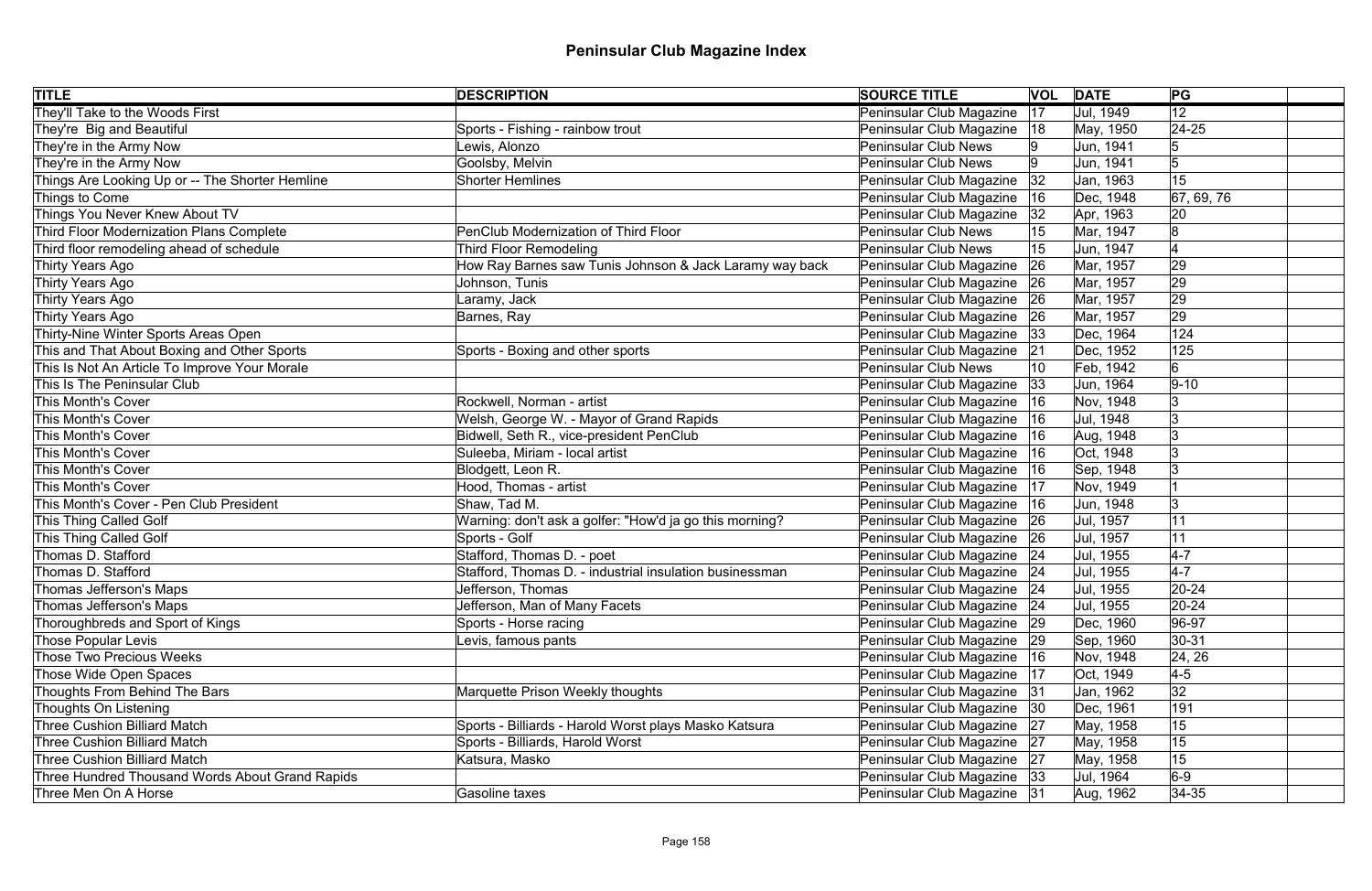| <b>TITLE</b>                                          | <b>DESCRIPTION</b>                                                 | <b>SOURCE TITLE</b>           |    | <b>VOL DATE</b> | PG            |  |
|-------------------------------------------------------|--------------------------------------------------------------------|-------------------------------|----|-----------------|---------------|--|
| Three Pen Club Members Visit Houston                  |                                                                    | Peninsular Club Magazine      | 17 | Jul, 1949       | 21            |  |
| Three Sons of Dan Kimball's Serving Uncle Same        | Kimball, George E., USN                                            | <b>Peninsular Club News</b>   |    | Sep, 1943       | 17            |  |
| Three Sons of Dan Kimball's Serving Uncle Same        | Kimball, William T., USA                                           | <b>Peninsular Club News</b>   |    | Sep, 1943       |               |  |
| Three Sons of Dan Kimball's Serving Uncle Same        | Kimball, Robert P., USAF                                           | <b>Peninsular Club News</b>   |    | Sep, 1943       |               |  |
| Three Sons of J. L. Wierengo's Serving Uncle Sam      | Wierengo, Tech Sgt. Fitzalan                                       | <b>Peninsular Club News</b>   |    | Jul, 1943       | 10            |  |
| Three Sons of J. L. Wierengo's Serving Uncle Sam      | Wierengo, Cpl. John                                                | <b>Peninsular Club News</b>   |    | Jul, 1943       | 10            |  |
| Three Sons of J. L. Wierengo's Serving Uncle Sam      | Wierengo, Ensign Duncan                                            | <b>Peninsular Club News</b>   |    | Jul, 1943       | 10            |  |
| Three Sons of the Howard Davidson's Serving Uncle Sam | Davidson, Lt. Harold E., USNR                                      | <b>Peninsular Club News</b>   |    | Jun, 1943       |               |  |
| Three Sons of the Howard Davidson's Serving Uncle Sam | Davidson, PFC James E.                                             | <b>Peninsular Club News</b>   |    | Jun, 1943       |               |  |
| Three Sons of the Howard Davidson's Serving Uncle Sam | Davidson, Lt (jg.) Howard R., Jr.                                  | <b>Peninsular Club News</b>   |    | Jun, 1943       |               |  |
| Through These Doors                                   |                                                                    | Peninsular Club Magazine      | 36 | Spring, 1970    | $ 38-41$      |  |
| <b>Thursday Cruise Dinners</b>                        |                                                                    | Peninsular Club Magazine      | 29 | Sep, 1960       | 5             |  |
| Tiffany's                                             | Famous Tiffany's of New York offers advice on diamonds             | Peninsular Club Magazine      | 25 | Dec, 1956       | 52-55         |  |
| Tiger Baseball Special for Members and Guests         | PenClub Special                                                    | Peninsular Club Magazine      | 32 | Jun, 1963       | 59, 62        |  |
| Tiger Manager Dressen to Headline May 11 Stag         | Dressen, Chuck                                                     | Peninsular Club Magazine      | 33 | May, 1964       | 5             |  |
| <b>Tiger Season and Schedule</b>                      | Sports - Baseball                                                  | Peninsular Club Magazine      | 32 | Apr, 1963       | 25            |  |
| Tiger's 1958 Season                                   | Sports - 1958 Tigers' Season                                       | Peninsular Club Magazine      | 27 | Nov, 1958       | $20 - 21$     |  |
| Tiger's Schedule for 1951                             | Sports - Baseball                                                  | Peninsular Club Magazine      | 20 | May, 1951       | 11            |  |
| Tigers                                                | Sports - Baseball                                                  | Peninsular Club Magazine      | 34 | Oct, 1965       | $ 23 - 24$    |  |
| Tigers in '57                                         | Sports - Baseball                                                  | Peninsular Club Magazine      | 26 | Apr, 1957       | 14            |  |
| Tigers in '57                                         | Kelly, John                                                        | Peninsular Club Magazine      | 26 | Apr, 1957       | 14            |  |
| Tigers' Background                                    | <b>Sports - Detroit Tigers</b>                                     | Peninsular Club Magazine      | 25 | Apr, 1956       | $ 2-3 $       |  |
| Tigers' General Manager to Headline Nov. 4th Stag     | Campbell, James A.                                                 | Peninsular Club Magazine      | 32 | Nov, 1963       | 15            |  |
| Tips For The Male Dressers                            | ievense, Lloyd - Men's Clothier                                    | Peninsular Club Magazine      | 29 | Apr, 1960       | $ 22 - 23 $   |  |
| <b>Tips on College Styles</b>                         | Parents of boys entering college                                   | Peninsular Club Magazine      | 27 | Aug, 1958       | $7-9$         |  |
| Tips on Floral Decorations                            |                                                                    | <b>Peninsular Club News</b>   |    | Apr, 1944       | 5             |  |
| Titus Hager, Regular - lumber dealer                  | Hager, Titus                                                       | Peninsular Club Magazine      | 21 | Apr, 1952       | 16            |  |
| To Assist in Management of Pen Club                   | Allen, J. W.                                                       | <b>Peninsular Club News</b>   |    | May, 1946       | 11            |  |
| To Beard or Not to Beard                              |                                                                    | Peninsular Club Magazine 32   |    | Dec, 1963       | $ 113\rangle$ |  |
| <b>To Conduct Salons</b>                              | Miller, Mrs. James K., Jr.                                         | <b>Peninsular Club News</b>   |    | Nov, 1941       | 6             |  |
| To Criticize or Not                                   | etter criticizin the critic regarding the Civic Theater production | Peninsular Club Magazine      | 28 | Dec, 1959       | 126-128       |  |
| To These Farewell                                     |                                                                    | Peninsular Club Magazine      | 31 | Sep, 1962       | 5             |  |
| To Winter in Florida                                  | Kunst, Mr. & Mrs. Neal                                             | <b>Peninsular Club News</b>   | 13 | Jan, 1945       | 15            |  |
| <b>Toast to the President</b>                         | Short, H. Perry                                                    | Peninsular Club Magazine      | 28 | Mar, 1959       | $16 - 18$     |  |
| Tobacco                                               | Tobacco, 400 years war against its use                             | Peninsular Club Magazine      | 25 | Dec, 1956       | 114-119       |  |
| <b>Today's Cavalier</b>                               | ievense, Lloyd, Men's Clothier                                     | Peninsular Club Magazine 36   |    | Winter, 1969    | $37-39$       |  |
| Today's Job Trend                                     | Job Trend toward automation                                        | Peninsular Club Magazine      | 22 | Dec, 1953       | 64-65         |  |
| <b>Today's Typewriter</b>                             |                                                                    | Peninsular Club Magazine 22   |    | Aug, 1953       | 17            |  |
| <b>Today's Typewriter</b>                             | Remington Rand New Typewriter                                      | Peninsular Club Magazine   22 |    | Aug, 1953       |               |  |
| Today's VIP - Ray Barnes                              | Barnes, Ray                                                        | Peninsular Club Magazine 33   |    | Mar, 1964       | $6, 8-9$      |  |
| Tom & Jerry                                           | <b>Pictures of Christmas Morning Stag</b>                          | Peninsular Club Magazine 27   |    | Feb, 1958       | $12$          |  |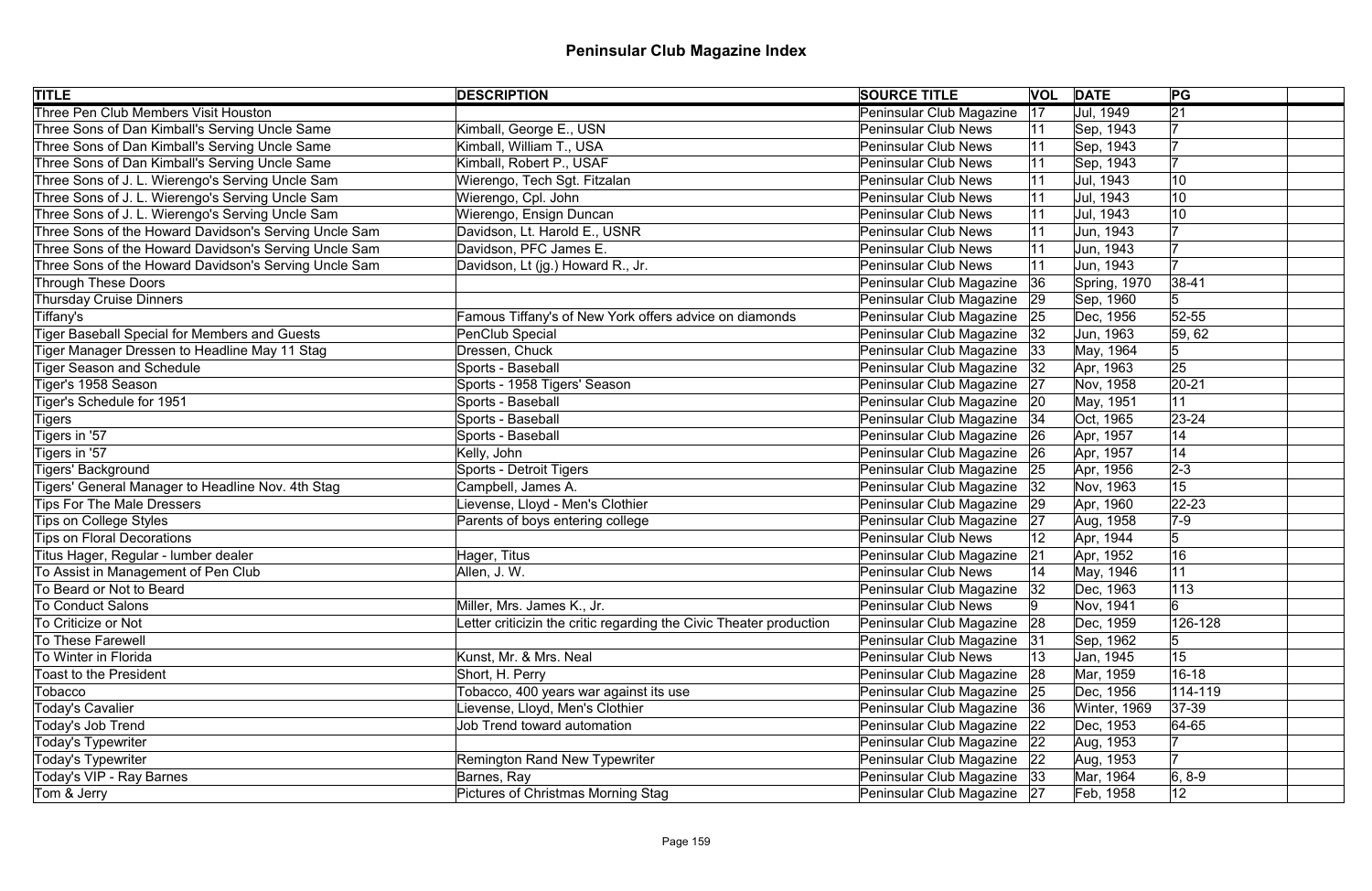| Tom B. Hoxie Commissioned Captain at West Point<br>Hoxie, Tom B.<br>10<br><b>Peninsular Club News</b><br>$ 12\rangle$<br>Jun, 1944<br>Walsh, Tom - airport office photos<br>102-103<br>Tom Walsh's Flying Greats<br>Peninsular Club Magazine<br>Dec, 1952<br> 21<br>Tommy Dorsey Visits The Club<br>13<br>Dorsey, Tommy<br><b>Peninsular Club News</b><br>Mar, 1939<br>Gibbons, Tommy - boxer<br>36-37<br>Tommy Gibbons<br>Peninsular Club Magazine<br> 30<br>Feb, 1961<br>Tommy Gibbons<br>Sports - Gibbons, Tommy - boxer<br>Peninsular Club Magazine<br>$ 36-37$<br>Feb, 1961<br> 30<br><b>Top Boxing Contenders</b><br>Sports - Boxing<br>Peninsular Club Magazine 21<br>Dec, 1952<br>153<br>Top Circus Fan<br>Shuster, James L.<br>Peninsular Club Magazine<br>Feb, 1961<br>$ 33 - 35 $<br> 30<br><b>Top Lumber Salesman Reminisces</b><br>Berry, Paul B. - top lumber salesman<br>Peninsular Club Magazine<br>25<br>Jan, 1956<br> 25<br>Poem by William Harrison Murray<br>Peninsular Club Magazine<br>Touch Hands<br>11<br>Dec, 1952<br> 21<br>Murray, William Harrison - poet<br>Peninsular Club Magazine<br>11<br>Touch Hands<br>Dec, 1952<br> 21<br>PenClub members deaths remembered<br>Peninsular Club Magazine<br>Touch Hands<br>11<br>Dec, 1953<br> 22<br>Peninsular Club Magazine<br>11<br>Touch Hands<br>Poem of remembrance<br>Dec, 1953<br> 22<br>Peninsular Club Magazine<br>11<br>Touch Hands<br> 23<br>Dec, 1954<br>17<br>Touch Hands<br>Peninsular Club Magazine<br>Dec, 1965<br> 34<br>Peninsular Club Magazine<br>$ 30-31$<br> 24<br>Nov, 1955<br><b>Toupees</b><br>26<br><b>Tourist Business</b><br>Peninsular Club Magazine<br>Aug, 1948<br> 16<br>Tourist Head Predicts Good Resort Season<br>Palmer, William<br><b>Peninsular Club News</b><br>May, 1943<br>10<br>10<br>West Michigan Tourist and Resort Assn<br>Tourist Head Predicts Good Resort Season<br><b>Peninsular Club News</b><br>May, 1943<br>Township Board<br>Welsh, George - township is where the grassroots are<br>Peninsular Club Magazine<br>Aug, 1961<br>$15 - 17$<br> 30<br>Peninsular Club Magazine<br><b>Traffic Cop Courtesy</b><br>Aug, 1953<br>$ 24-25$<br> 22<br><b>Police Public Relations</b><br>Peninsular Club Magazine 22<br><b>Traffic Cop Courtesy</b><br>Aug, 1953<br>$ 24-25$<br>Traffic Jam of 1972<br>Great National Traffic Jam of 1972<br>Peninsular Club Magazine 25<br>Jan, 1956<br>$10 - 12$<br>Traffic Lights in Grand Rapids<br>Peninsular Club Magazine<br>$ 24-26 $<br>1922 Automatic traffic lights<br>Apr, 1953<br> 22<br><b>Grand Rapids Traffic Regulations</b><br><b>Traffic Regulations Confuse</b><br>Peninsular Club Magazine<br>17<br>Sep, 1955<br> 24<br>Tragedy of Indochina<br>Indochina, a story of persistant mistakes<br>Peninsular Club Magazine 23<br>$ 4-7, 30-31$<br>Jun, 1954<br>Peninsular Club Magazine<br>Train Your Husband - In Advance<br>133<br>Dec, 1964<br> 33<br>Kelly, John<br>Peninsular Club Magazine 33<br>Trained Volunteers Help Solve Drop-Out Problem<br>$14 - 15$<br>Nov, 1964<br>Peninsular Club Magazine<br>$20 - 21$<br>Training Your Dog<br>Dog Instructions<br>Sep, 1953<br> 22<br>WDDD - the big treasure hunt<br>216-217<br>Peninsular Club Magazine 25<br>Dec, 1956<br>Peninsular Club Magazine 36<br>Spring, 1971<br>$10 - 11$<br>Payne, George A.<br>Peninsular Club Magazine   30<br>Mar, 1961<br>$ 30-32 $<br><b>Internal Revenue - Travel and Entertainment expenses</b><br>Peninsular Club Magazine<br>$ 30-32 $<br>Mar, 1961<br> 30<br> 27 <br>Peninsular Club Magazine<br>Classic feeling to new Christmas cards<br>Dec, 1954<br> 23<br>60-61, 63<br>20th century trends in tableware<br>Peninsular Club Magazine 21<br>Dec, 1952<br>14<br><b>Peninsular Club News</b><br>Nov, 1938<br>32<br>Sports - Champion Jack Delaney tribute to Ketchel<br>Peninsular Club Magazine<br> 21<br>Sep, 1952<br>McFadyen, Alex T. - Exec. Sec'y of C of C retires<br>9<br>Peninsular Club Magazine   32<br>Jan, 1963<br> 21 <br>Poems<br>Peninsular Club Magazine 25<br>Jan, 1956<br>Burch, Homer L. - historian<br>Peninsular Club Magazine 24<br>$ 30-32 $<br>Sep, 1955<br><b>Historical Study of Grand River</b><br>Peninsular Club Magazine 24<br>Sep, 1955<br>$30-32$<br>Sports - Trout Fisherman<br><b>Peninsular Club News</b><br>16<br>May, 1948 | <b>TITLE</b>                             | <b>DESCRIPTION</b> | <b>SOURCE TITLE</b> | <b>VOL DATE</b> | PG |
|-----------------------------------------------------------------------------------------------------------------------------------------------------------------------------------------------------------------------------------------------------------------------------------------------------------------------------------------------------------------------------------------------------------------------------------------------------------------------------------------------------------------------------------------------------------------------------------------------------------------------------------------------------------------------------------------------------------------------------------------------------------------------------------------------------------------------------------------------------------------------------------------------------------------------------------------------------------------------------------------------------------------------------------------------------------------------------------------------------------------------------------------------------------------------------------------------------------------------------------------------------------------------------------------------------------------------------------------------------------------------------------------------------------------------------------------------------------------------------------------------------------------------------------------------------------------------------------------------------------------------------------------------------------------------------------------------------------------------------------------------------------------------------------------------------------------------------------------------------------------------------------------------------------------------------------------------------------------------------------------------------------------------------------------------------------------------------------------------------------------------------------------------------------------------------------------------------------------------------------------------------------------------------------------------------------------------------------------------------------------------------------------------------------------------------------------------------------------------------------------------------------------------------------------------------------------------------------------------------------------------------------------------------------------------------------------------------------------------------------------------------------------------------------------------------------------------------------------------------------------------------------------------------------------------------------------------------------------------------------------------------------------------------------------------------------------------------------------------------------------------------------------------------------------------------------------------------------------------------------------------------------------------------------------------------------------------------------------------------------------------------------------------------------------------------------------------------------------------------------------------------------------------------------------------------------------------------------------------------------------------------------------------------------------------------------------------------------------------------------------------------------------------------------------------------------------------------------------------------------------------------------------------------------------------------------------------------------------------------------------------------------------------------------------------------------------------------------------------------------------------------------------------------------------------------------------------------------------------------------------------------------------------------------------------------------------------------|------------------------------------------|--------------------|---------------------|-----------------|----|
|                                                                                                                                                                                                                                                                                                                                                                                                                                                                                                                                                                                                                                                                                                                                                                                                                                                                                                                                                                                                                                                                                                                                                                                                                                                                                                                                                                                                                                                                                                                                                                                                                                                                                                                                                                                                                                                                                                                                                                                                                                                                                                                                                                                                                                                                                                                                                                                                                                                                                                                                                                                                                                                                                                                                                                                                                                                                                                                                                                                                                                                                                                                                                                                                                                                                                                                                                                                                                                                                                                                                                                                                                                                                                                                                                                                                                                                                                                                                                                                                                                                                                                                                                                                                                                                                                                                             |                                          |                    |                     |                 |    |
|                                                                                                                                                                                                                                                                                                                                                                                                                                                                                                                                                                                                                                                                                                                                                                                                                                                                                                                                                                                                                                                                                                                                                                                                                                                                                                                                                                                                                                                                                                                                                                                                                                                                                                                                                                                                                                                                                                                                                                                                                                                                                                                                                                                                                                                                                                                                                                                                                                                                                                                                                                                                                                                                                                                                                                                                                                                                                                                                                                                                                                                                                                                                                                                                                                                                                                                                                                                                                                                                                                                                                                                                                                                                                                                                                                                                                                                                                                                                                                                                                                                                                                                                                                                                                                                                                                                             |                                          |                    |                     |                 |    |
|                                                                                                                                                                                                                                                                                                                                                                                                                                                                                                                                                                                                                                                                                                                                                                                                                                                                                                                                                                                                                                                                                                                                                                                                                                                                                                                                                                                                                                                                                                                                                                                                                                                                                                                                                                                                                                                                                                                                                                                                                                                                                                                                                                                                                                                                                                                                                                                                                                                                                                                                                                                                                                                                                                                                                                                                                                                                                                                                                                                                                                                                                                                                                                                                                                                                                                                                                                                                                                                                                                                                                                                                                                                                                                                                                                                                                                                                                                                                                                                                                                                                                                                                                                                                                                                                                                                             |                                          |                    |                     |                 |    |
|                                                                                                                                                                                                                                                                                                                                                                                                                                                                                                                                                                                                                                                                                                                                                                                                                                                                                                                                                                                                                                                                                                                                                                                                                                                                                                                                                                                                                                                                                                                                                                                                                                                                                                                                                                                                                                                                                                                                                                                                                                                                                                                                                                                                                                                                                                                                                                                                                                                                                                                                                                                                                                                                                                                                                                                                                                                                                                                                                                                                                                                                                                                                                                                                                                                                                                                                                                                                                                                                                                                                                                                                                                                                                                                                                                                                                                                                                                                                                                                                                                                                                                                                                                                                                                                                                                                             |                                          |                    |                     |                 |    |
|                                                                                                                                                                                                                                                                                                                                                                                                                                                                                                                                                                                                                                                                                                                                                                                                                                                                                                                                                                                                                                                                                                                                                                                                                                                                                                                                                                                                                                                                                                                                                                                                                                                                                                                                                                                                                                                                                                                                                                                                                                                                                                                                                                                                                                                                                                                                                                                                                                                                                                                                                                                                                                                                                                                                                                                                                                                                                                                                                                                                                                                                                                                                                                                                                                                                                                                                                                                                                                                                                                                                                                                                                                                                                                                                                                                                                                                                                                                                                                                                                                                                                                                                                                                                                                                                                                                             |                                          |                    |                     |                 |    |
|                                                                                                                                                                                                                                                                                                                                                                                                                                                                                                                                                                                                                                                                                                                                                                                                                                                                                                                                                                                                                                                                                                                                                                                                                                                                                                                                                                                                                                                                                                                                                                                                                                                                                                                                                                                                                                                                                                                                                                                                                                                                                                                                                                                                                                                                                                                                                                                                                                                                                                                                                                                                                                                                                                                                                                                                                                                                                                                                                                                                                                                                                                                                                                                                                                                                                                                                                                                                                                                                                                                                                                                                                                                                                                                                                                                                                                                                                                                                                                                                                                                                                                                                                                                                                                                                                                                             |                                          |                    |                     |                 |    |
|                                                                                                                                                                                                                                                                                                                                                                                                                                                                                                                                                                                                                                                                                                                                                                                                                                                                                                                                                                                                                                                                                                                                                                                                                                                                                                                                                                                                                                                                                                                                                                                                                                                                                                                                                                                                                                                                                                                                                                                                                                                                                                                                                                                                                                                                                                                                                                                                                                                                                                                                                                                                                                                                                                                                                                                                                                                                                                                                                                                                                                                                                                                                                                                                                                                                                                                                                                                                                                                                                                                                                                                                                                                                                                                                                                                                                                                                                                                                                                                                                                                                                                                                                                                                                                                                                                                             |                                          |                    |                     |                 |    |
|                                                                                                                                                                                                                                                                                                                                                                                                                                                                                                                                                                                                                                                                                                                                                                                                                                                                                                                                                                                                                                                                                                                                                                                                                                                                                                                                                                                                                                                                                                                                                                                                                                                                                                                                                                                                                                                                                                                                                                                                                                                                                                                                                                                                                                                                                                                                                                                                                                                                                                                                                                                                                                                                                                                                                                                                                                                                                                                                                                                                                                                                                                                                                                                                                                                                                                                                                                                                                                                                                                                                                                                                                                                                                                                                                                                                                                                                                                                                                                                                                                                                                                                                                                                                                                                                                                                             |                                          |                    |                     |                 |    |
|                                                                                                                                                                                                                                                                                                                                                                                                                                                                                                                                                                                                                                                                                                                                                                                                                                                                                                                                                                                                                                                                                                                                                                                                                                                                                                                                                                                                                                                                                                                                                                                                                                                                                                                                                                                                                                                                                                                                                                                                                                                                                                                                                                                                                                                                                                                                                                                                                                                                                                                                                                                                                                                                                                                                                                                                                                                                                                                                                                                                                                                                                                                                                                                                                                                                                                                                                                                                                                                                                                                                                                                                                                                                                                                                                                                                                                                                                                                                                                                                                                                                                                                                                                                                                                                                                                                             |                                          |                    |                     |                 |    |
|                                                                                                                                                                                                                                                                                                                                                                                                                                                                                                                                                                                                                                                                                                                                                                                                                                                                                                                                                                                                                                                                                                                                                                                                                                                                                                                                                                                                                                                                                                                                                                                                                                                                                                                                                                                                                                                                                                                                                                                                                                                                                                                                                                                                                                                                                                                                                                                                                                                                                                                                                                                                                                                                                                                                                                                                                                                                                                                                                                                                                                                                                                                                                                                                                                                                                                                                                                                                                                                                                                                                                                                                                                                                                                                                                                                                                                                                                                                                                                                                                                                                                                                                                                                                                                                                                                                             |                                          |                    |                     |                 |    |
|                                                                                                                                                                                                                                                                                                                                                                                                                                                                                                                                                                                                                                                                                                                                                                                                                                                                                                                                                                                                                                                                                                                                                                                                                                                                                                                                                                                                                                                                                                                                                                                                                                                                                                                                                                                                                                                                                                                                                                                                                                                                                                                                                                                                                                                                                                                                                                                                                                                                                                                                                                                                                                                                                                                                                                                                                                                                                                                                                                                                                                                                                                                                                                                                                                                                                                                                                                                                                                                                                                                                                                                                                                                                                                                                                                                                                                                                                                                                                                                                                                                                                                                                                                                                                                                                                                                             |                                          |                    |                     |                 |    |
|                                                                                                                                                                                                                                                                                                                                                                                                                                                                                                                                                                                                                                                                                                                                                                                                                                                                                                                                                                                                                                                                                                                                                                                                                                                                                                                                                                                                                                                                                                                                                                                                                                                                                                                                                                                                                                                                                                                                                                                                                                                                                                                                                                                                                                                                                                                                                                                                                                                                                                                                                                                                                                                                                                                                                                                                                                                                                                                                                                                                                                                                                                                                                                                                                                                                                                                                                                                                                                                                                                                                                                                                                                                                                                                                                                                                                                                                                                                                                                                                                                                                                                                                                                                                                                                                                                                             |                                          |                    |                     |                 |    |
|                                                                                                                                                                                                                                                                                                                                                                                                                                                                                                                                                                                                                                                                                                                                                                                                                                                                                                                                                                                                                                                                                                                                                                                                                                                                                                                                                                                                                                                                                                                                                                                                                                                                                                                                                                                                                                                                                                                                                                                                                                                                                                                                                                                                                                                                                                                                                                                                                                                                                                                                                                                                                                                                                                                                                                                                                                                                                                                                                                                                                                                                                                                                                                                                                                                                                                                                                                                                                                                                                                                                                                                                                                                                                                                                                                                                                                                                                                                                                                                                                                                                                                                                                                                                                                                                                                                             |                                          |                    |                     |                 |    |
|                                                                                                                                                                                                                                                                                                                                                                                                                                                                                                                                                                                                                                                                                                                                                                                                                                                                                                                                                                                                                                                                                                                                                                                                                                                                                                                                                                                                                                                                                                                                                                                                                                                                                                                                                                                                                                                                                                                                                                                                                                                                                                                                                                                                                                                                                                                                                                                                                                                                                                                                                                                                                                                                                                                                                                                                                                                                                                                                                                                                                                                                                                                                                                                                                                                                                                                                                                                                                                                                                                                                                                                                                                                                                                                                                                                                                                                                                                                                                                                                                                                                                                                                                                                                                                                                                                                             |                                          |                    |                     |                 |    |
|                                                                                                                                                                                                                                                                                                                                                                                                                                                                                                                                                                                                                                                                                                                                                                                                                                                                                                                                                                                                                                                                                                                                                                                                                                                                                                                                                                                                                                                                                                                                                                                                                                                                                                                                                                                                                                                                                                                                                                                                                                                                                                                                                                                                                                                                                                                                                                                                                                                                                                                                                                                                                                                                                                                                                                                                                                                                                                                                                                                                                                                                                                                                                                                                                                                                                                                                                                                                                                                                                                                                                                                                                                                                                                                                                                                                                                                                                                                                                                                                                                                                                                                                                                                                                                                                                                                             | Toupees Becoming More Popular            |                    |                     |                 |    |
|                                                                                                                                                                                                                                                                                                                                                                                                                                                                                                                                                                                                                                                                                                                                                                                                                                                                                                                                                                                                                                                                                                                                                                                                                                                                                                                                                                                                                                                                                                                                                                                                                                                                                                                                                                                                                                                                                                                                                                                                                                                                                                                                                                                                                                                                                                                                                                                                                                                                                                                                                                                                                                                                                                                                                                                                                                                                                                                                                                                                                                                                                                                                                                                                                                                                                                                                                                                                                                                                                                                                                                                                                                                                                                                                                                                                                                                                                                                                                                                                                                                                                                                                                                                                                                                                                                                             |                                          |                    |                     |                 |    |
|                                                                                                                                                                                                                                                                                                                                                                                                                                                                                                                                                                                                                                                                                                                                                                                                                                                                                                                                                                                                                                                                                                                                                                                                                                                                                                                                                                                                                                                                                                                                                                                                                                                                                                                                                                                                                                                                                                                                                                                                                                                                                                                                                                                                                                                                                                                                                                                                                                                                                                                                                                                                                                                                                                                                                                                                                                                                                                                                                                                                                                                                                                                                                                                                                                                                                                                                                                                                                                                                                                                                                                                                                                                                                                                                                                                                                                                                                                                                                                                                                                                                                                                                                                                                                                                                                                                             |                                          |                    |                     |                 |    |
|                                                                                                                                                                                                                                                                                                                                                                                                                                                                                                                                                                                                                                                                                                                                                                                                                                                                                                                                                                                                                                                                                                                                                                                                                                                                                                                                                                                                                                                                                                                                                                                                                                                                                                                                                                                                                                                                                                                                                                                                                                                                                                                                                                                                                                                                                                                                                                                                                                                                                                                                                                                                                                                                                                                                                                                                                                                                                                                                                                                                                                                                                                                                                                                                                                                                                                                                                                                                                                                                                                                                                                                                                                                                                                                                                                                                                                                                                                                                                                                                                                                                                                                                                                                                                                                                                                                             |                                          |                    |                     |                 |    |
|                                                                                                                                                                                                                                                                                                                                                                                                                                                                                                                                                                                                                                                                                                                                                                                                                                                                                                                                                                                                                                                                                                                                                                                                                                                                                                                                                                                                                                                                                                                                                                                                                                                                                                                                                                                                                                                                                                                                                                                                                                                                                                                                                                                                                                                                                                                                                                                                                                                                                                                                                                                                                                                                                                                                                                                                                                                                                                                                                                                                                                                                                                                                                                                                                                                                                                                                                                                                                                                                                                                                                                                                                                                                                                                                                                                                                                                                                                                                                                                                                                                                                                                                                                                                                                                                                                                             |                                          |                    |                     |                 |    |
|                                                                                                                                                                                                                                                                                                                                                                                                                                                                                                                                                                                                                                                                                                                                                                                                                                                                                                                                                                                                                                                                                                                                                                                                                                                                                                                                                                                                                                                                                                                                                                                                                                                                                                                                                                                                                                                                                                                                                                                                                                                                                                                                                                                                                                                                                                                                                                                                                                                                                                                                                                                                                                                                                                                                                                                                                                                                                                                                                                                                                                                                                                                                                                                                                                                                                                                                                                                                                                                                                                                                                                                                                                                                                                                                                                                                                                                                                                                                                                                                                                                                                                                                                                                                                                                                                                                             |                                          |                    |                     |                 |    |
|                                                                                                                                                                                                                                                                                                                                                                                                                                                                                                                                                                                                                                                                                                                                                                                                                                                                                                                                                                                                                                                                                                                                                                                                                                                                                                                                                                                                                                                                                                                                                                                                                                                                                                                                                                                                                                                                                                                                                                                                                                                                                                                                                                                                                                                                                                                                                                                                                                                                                                                                                                                                                                                                                                                                                                                                                                                                                                                                                                                                                                                                                                                                                                                                                                                                                                                                                                                                                                                                                                                                                                                                                                                                                                                                                                                                                                                                                                                                                                                                                                                                                                                                                                                                                                                                                                                             |                                          |                    |                     |                 |    |
|                                                                                                                                                                                                                                                                                                                                                                                                                                                                                                                                                                                                                                                                                                                                                                                                                                                                                                                                                                                                                                                                                                                                                                                                                                                                                                                                                                                                                                                                                                                                                                                                                                                                                                                                                                                                                                                                                                                                                                                                                                                                                                                                                                                                                                                                                                                                                                                                                                                                                                                                                                                                                                                                                                                                                                                                                                                                                                                                                                                                                                                                                                                                                                                                                                                                                                                                                                                                                                                                                                                                                                                                                                                                                                                                                                                                                                                                                                                                                                                                                                                                                                                                                                                                                                                                                                                             |                                          |                    |                     |                 |    |
|                                                                                                                                                                                                                                                                                                                                                                                                                                                                                                                                                                                                                                                                                                                                                                                                                                                                                                                                                                                                                                                                                                                                                                                                                                                                                                                                                                                                                                                                                                                                                                                                                                                                                                                                                                                                                                                                                                                                                                                                                                                                                                                                                                                                                                                                                                                                                                                                                                                                                                                                                                                                                                                                                                                                                                                                                                                                                                                                                                                                                                                                                                                                                                                                                                                                                                                                                                                                                                                                                                                                                                                                                                                                                                                                                                                                                                                                                                                                                                                                                                                                                                                                                                                                                                                                                                                             |                                          |                    |                     |                 |    |
|                                                                                                                                                                                                                                                                                                                                                                                                                                                                                                                                                                                                                                                                                                                                                                                                                                                                                                                                                                                                                                                                                                                                                                                                                                                                                                                                                                                                                                                                                                                                                                                                                                                                                                                                                                                                                                                                                                                                                                                                                                                                                                                                                                                                                                                                                                                                                                                                                                                                                                                                                                                                                                                                                                                                                                                                                                                                                                                                                                                                                                                                                                                                                                                                                                                                                                                                                                                                                                                                                                                                                                                                                                                                                                                                                                                                                                                                                                                                                                                                                                                                                                                                                                                                                                                                                                                             |                                          |                    |                     |                 |    |
|                                                                                                                                                                                                                                                                                                                                                                                                                                                                                                                                                                                                                                                                                                                                                                                                                                                                                                                                                                                                                                                                                                                                                                                                                                                                                                                                                                                                                                                                                                                                                                                                                                                                                                                                                                                                                                                                                                                                                                                                                                                                                                                                                                                                                                                                                                                                                                                                                                                                                                                                                                                                                                                                                                                                                                                                                                                                                                                                                                                                                                                                                                                                                                                                                                                                                                                                                                                                                                                                                                                                                                                                                                                                                                                                                                                                                                                                                                                                                                                                                                                                                                                                                                                                                                                                                                                             |                                          |                    |                     |                 |    |
|                                                                                                                                                                                                                                                                                                                                                                                                                                                                                                                                                                                                                                                                                                                                                                                                                                                                                                                                                                                                                                                                                                                                                                                                                                                                                                                                                                                                                                                                                                                                                                                                                                                                                                                                                                                                                                                                                                                                                                                                                                                                                                                                                                                                                                                                                                                                                                                                                                                                                                                                                                                                                                                                                                                                                                                                                                                                                                                                                                                                                                                                                                                                                                                                                                                                                                                                                                                                                                                                                                                                                                                                                                                                                                                                                                                                                                                                                                                                                                                                                                                                                                                                                                                                                                                                                                                             |                                          |                    |                     |                 |    |
|                                                                                                                                                                                                                                                                                                                                                                                                                                                                                                                                                                                                                                                                                                                                                                                                                                                                                                                                                                                                                                                                                                                                                                                                                                                                                                                                                                                                                                                                                                                                                                                                                                                                                                                                                                                                                                                                                                                                                                                                                                                                                                                                                                                                                                                                                                                                                                                                                                                                                                                                                                                                                                                                                                                                                                                                                                                                                                                                                                                                                                                                                                                                                                                                                                                                                                                                                                                                                                                                                                                                                                                                                                                                                                                                                                                                                                                                                                                                                                                                                                                                                                                                                                                                                                                                                                                             |                                          |                    |                     |                 |    |
|                                                                                                                                                                                                                                                                                                                                                                                                                                                                                                                                                                                                                                                                                                                                                                                                                                                                                                                                                                                                                                                                                                                                                                                                                                                                                                                                                                                                                                                                                                                                                                                                                                                                                                                                                                                                                                                                                                                                                                                                                                                                                                                                                                                                                                                                                                                                                                                                                                                                                                                                                                                                                                                                                                                                                                                                                                                                                                                                                                                                                                                                                                                                                                                                                                                                                                                                                                                                                                                                                                                                                                                                                                                                                                                                                                                                                                                                                                                                                                                                                                                                                                                                                                                                                                                                                                                             |                                          |                    |                     |                 |    |
|                                                                                                                                                                                                                                                                                                                                                                                                                                                                                                                                                                                                                                                                                                                                                                                                                                                                                                                                                                                                                                                                                                                                                                                                                                                                                                                                                                                                                                                                                                                                                                                                                                                                                                                                                                                                                                                                                                                                                                                                                                                                                                                                                                                                                                                                                                                                                                                                                                                                                                                                                                                                                                                                                                                                                                                                                                                                                                                                                                                                                                                                                                                                                                                                                                                                                                                                                                                                                                                                                                                                                                                                                                                                                                                                                                                                                                                                                                                                                                                                                                                                                                                                                                                                                                                                                                                             | Treasure Hunt                            |                    |                     |                 |    |
|                                                                                                                                                                                                                                                                                                                                                                                                                                                                                                                                                                                                                                                                                                                                                                                                                                                                                                                                                                                                                                                                                                                                                                                                                                                                                                                                                                                                                                                                                                                                                                                                                                                                                                                                                                                                                                                                                                                                                                                                                                                                                                                                                                                                                                                                                                                                                                                                                                                                                                                                                                                                                                                                                                                                                                                                                                                                                                                                                                                                                                                                                                                                                                                                                                                                                                                                                                                                                                                                                                                                                                                                                                                                                                                                                                                                                                                                                                                                                                                                                                                                                                                                                                                                                                                                                                                             | Treasures on the Fifth Floor             |                    |                     |                 |    |
|                                                                                                                                                                                                                                                                                                                                                                                                                                                                                                                                                                                                                                                                                                                                                                                                                                                                                                                                                                                                                                                                                                                                                                                                                                                                                                                                                                                                                                                                                                                                                                                                                                                                                                                                                                                                                                                                                                                                                                                                                                                                                                                                                                                                                                                                                                                                                                                                                                                                                                                                                                                                                                                                                                                                                                                                                                                                                                                                                                                                                                                                                                                                                                                                                                                                                                                                                                                                                                                                                                                                                                                                                                                                                                                                                                                                                                                                                                                                                                                                                                                                                                                                                                                                                                                                                                                             | <b>Treasury Department Raises Sights</b> |                    |                     |                 |    |
|                                                                                                                                                                                                                                                                                                                                                                                                                                                                                                                                                                                                                                                                                                                                                                                                                                                                                                                                                                                                                                                                                                                                                                                                                                                                                                                                                                                                                                                                                                                                                                                                                                                                                                                                                                                                                                                                                                                                                                                                                                                                                                                                                                                                                                                                                                                                                                                                                                                                                                                                                                                                                                                                                                                                                                                                                                                                                                                                                                                                                                                                                                                                                                                                                                                                                                                                                                                                                                                                                                                                                                                                                                                                                                                                                                                                                                                                                                                                                                                                                                                                                                                                                                                                                                                                                                                             | <b>Treasury Department Raises Sights</b> |                    |                     |                 |    |
|                                                                                                                                                                                                                                                                                                                                                                                                                                                                                                                                                                                                                                                                                                                                                                                                                                                                                                                                                                                                                                                                                                                                                                                                                                                                                                                                                                                                                                                                                                                                                                                                                                                                                                                                                                                                                                                                                                                                                                                                                                                                                                                                                                                                                                                                                                                                                                                                                                                                                                                                                                                                                                                                                                                                                                                                                                                                                                                                                                                                                                                                                                                                                                                                                                                                                                                                                                                                                                                                                                                                                                                                                                                                                                                                                                                                                                                                                                                                                                                                                                                                                                                                                                                                                                                                                                                             | Trends in Christmas Cards                |                    |                     |                 |    |
|                                                                                                                                                                                                                                                                                                                                                                                                                                                                                                                                                                                                                                                                                                                                                                                                                                                                                                                                                                                                                                                                                                                                                                                                                                                                                                                                                                                                                                                                                                                                                                                                                                                                                                                                                                                                                                                                                                                                                                                                                                                                                                                                                                                                                                                                                                                                                                                                                                                                                                                                                                                                                                                                                                                                                                                                                                                                                                                                                                                                                                                                                                                                                                                                                                                                                                                                                                                                                                                                                                                                                                                                                                                                                                                                                                                                                                                                                                                                                                                                                                                                                                                                                                                                                                                                                                                             | Trends in Tableware                      |                    |                     |                 |    |
|                                                                                                                                                                                                                                                                                                                                                                                                                                                                                                                                                                                                                                                                                                                                                                                                                                                                                                                                                                                                                                                                                                                                                                                                                                                                                                                                                                                                                                                                                                                                                                                                                                                                                                                                                                                                                                                                                                                                                                                                                                                                                                                                                                                                                                                                                                                                                                                                                                                                                                                                                                                                                                                                                                                                                                                                                                                                                                                                                                                                                                                                                                                                                                                                                                                                                                                                                                                                                                                                                                                                                                                                                                                                                                                                                                                                                                                                                                                                                                                                                                                                                                                                                                                                                                                                                                                             | Tribute Paid to Club's Modernization     |                    |                     |                 |    |
|                                                                                                                                                                                                                                                                                                                                                                                                                                                                                                                                                                                                                                                                                                                                                                                                                                                                                                                                                                                                                                                                                                                                                                                                                                                                                                                                                                                                                                                                                                                                                                                                                                                                                                                                                                                                                                                                                                                                                                                                                                                                                                                                                                                                                                                                                                                                                                                                                                                                                                                                                                                                                                                                                                                                                                                                                                                                                                                                                                                                                                                                                                                                                                                                                                                                                                                                                                                                                                                                                                                                                                                                                                                                                                                                                                                                                                                                                                                                                                                                                                                                                                                                                                                                                                                                                                                             | Tribute to Stanley Ketchel               |                    |                     |                 |    |
|                                                                                                                                                                                                                                                                                                                                                                                                                                                                                                                                                                                                                                                                                                                                                                                                                                                                                                                                                                                                                                                                                                                                                                                                                                                                                                                                                                                                                                                                                                                                                                                                                                                                                                                                                                                                                                                                                                                                                                                                                                                                                                                                                                                                                                                                                                                                                                                                                                                                                                                                                                                                                                                                                                                                                                                                                                                                                                                                                                                                                                                                                                                                                                                                                                                                                                                                                                                                                                                                                                                                                                                                                                                                                                                                                                                                                                                                                                                                                                                                                                                                                                                                                                                                                                                                                                                             | Tributes To A. T. McFadyen               |                    |                     |                 |    |
|                                                                                                                                                                                                                                                                                                                                                                                                                                                                                                                                                                                                                                                                                                                                                                                                                                                                                                                                                                                                                                                                                                                                                                                                                                                                                                                                                                                                                                                                                                                                                                                                                                                                                                                                                                                                                                                                                                                                                                                                                                                                                                                                                                                                                                                                                                                                                                                                                                                                                                                                                                                                                                                                                                                                                                                                                                                                                                                                                                                                                                                                                                                                                                                                                                                                                                                                                                                                                                                                                                                                                                                                                                                                                                                                                                                                                                                                                                                                                                                                                                                                                                                                                                                                                                                                                                                             | Tripping (over) The Light Fantastic      |                    |                     |                 |    |
|                                                                                                                                                                                                                                                                                                                                                                                                                                                                                                                                                                                                                                                                                                                                                                                                                                                                                                                                                                                                                                                                                                                                                                                                                                                                                                                                                                                                                                                                                                                                                                                                                                                                                                                                                                                                                                                                                                                                                                                                                                                                                                                                                                                                                                                                                                                                                                                                                                                                                                                                                                                                                                                                                                                                                                                                                                                                                                                                                                                                                                                                                                                                                                                                                                                                                                                                                                                                                                                                                                                                                                                                                                                                                                                                                                                                                                                                                                                                                                                                                                                                                                                                                                                                                                                                                                                             | Troubles of the S.S. Mason               |                    |                     |                 |    |
|                                                                                                                                                                                                                                                                                                                                                                                                                                                                                                                                                                                                                                                                                                                                                                                                                                                                                                                                                                                                                                                                                                                                                                                                                                                                                                                                                                                                                                                                                                                                                                                                                                                                                                                                                                                                                                                                                                                                                                                                                                                                                                                                                                                                                                                                                                                                                                                                                                                                                                                                                                                                                                                                                                                                                                                                                                                                                                                                                                                                                                                                                                                                                                                                                                                                                                                                                                                                                                                                                                                                                                                                                                                                                                                                                                                                                                                                                                                                                                                                                                                                                                                                                                                                                                                                                                                             | Troubles of the S.S. Mason               |                    |                     |                 |    |
|                                                                                                                                                                                                                                                                                                                                                                                                                                                                                                                                                                                                                                                                                                                                                                                                                                                                                                                                                                                                                                                                                                                                                                                                                                                                                                                                                                                                                                                                                                                                                                                                                                                                                                                                                                                                                                                                                                                                                                                                                                                                                                                                                                                                                                                                                                                                                                                                                                                                                                                                                                                                                                                                                                                                                                                                                                                                                                                                                                                                                                                                                                                                                                                                                                                                                                                                                                                                                                                                                                                                                                                                                                                                                                                                                                                                                                                                                                                                                                                                                                                                                                                                                                                                                                                                                                                             | Trout - Bless 'Em!                       |                    |                     |                 |    |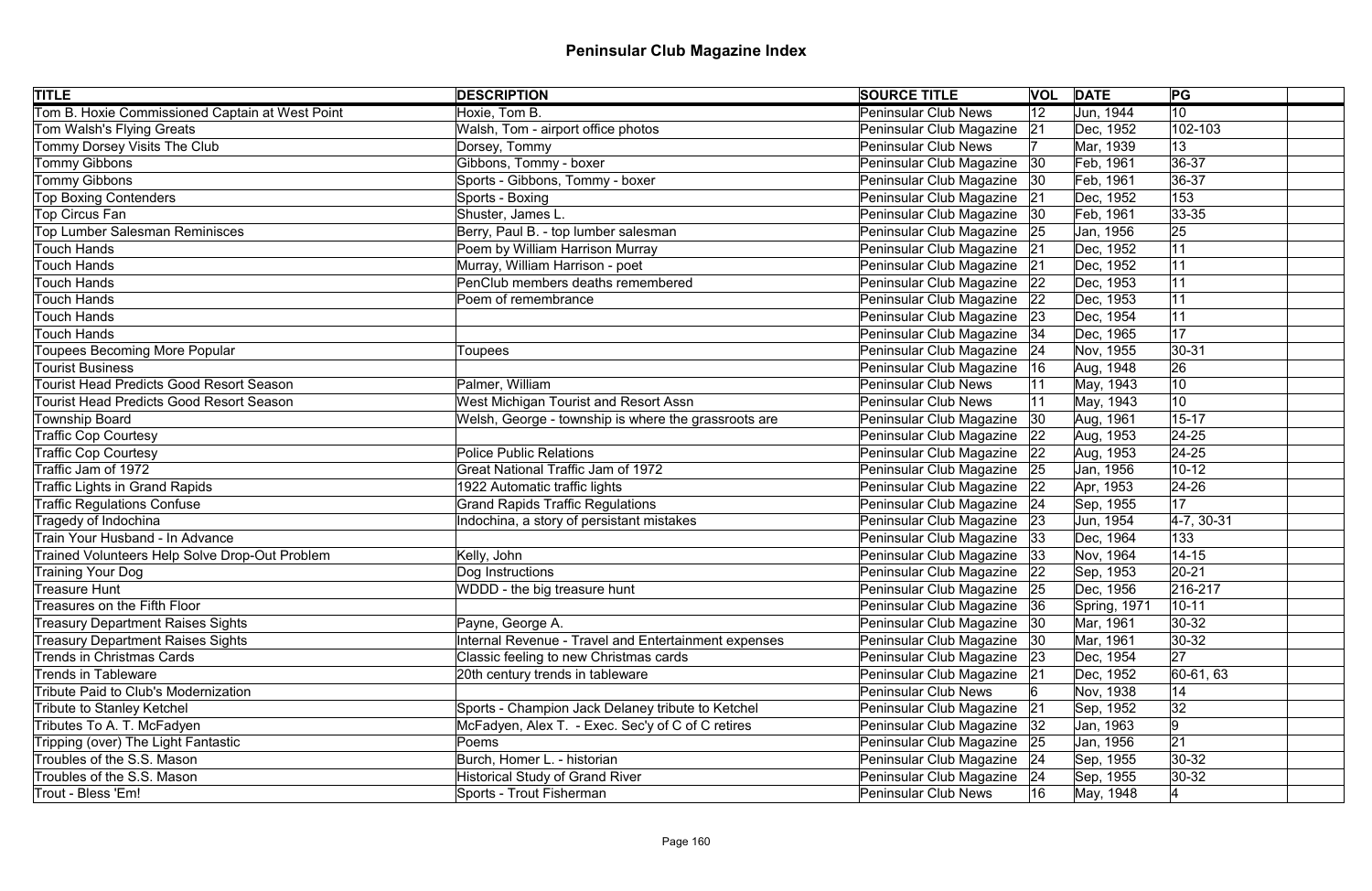| <b>TITLE</b>                                      | <b>DESCRIPTION</b>                               | <b>SOURCE TITLE</b>           |              | <b>VOL DATE</b> | PG              |
|---------------------------------------------------|--------------------------------------------------|-------------------------------|--------------|-----------------|-----------------|
| Trout - Bless 'Em!                                | Steketee, Jack                                   | <b>Peninsular Club News</b>   | 16           | May, 1948       | $\vert 4$       |
| Trout Fishing                                     | Sports - Fishermen                               | <b>Peninsular Club News</b>   | 15           | May, 1947       | 8               |
| <b>Trout Fishing</b>                              | Sports - Fishermen                               | Peninsular Club Magazine      | 17           | Apr, 1949       | 19, 24          |
| <b>Trout Fishing</b>                              | Sports - Fishermen                               | Peninsular Club Magazine      | 17           | Apr, 1949       | 19, 24          |
| <b>Trout Season</b>                               | Sports - Fishing                                 | <b>Peninsular Club News</b>   | 14           | May, 1946       | $6-7$           |
| <b>Trust Busting</b>                              | Sports - Fishermen                               | Peninsular Club Magazine      | 27           | Dec, 1958       | 158-159         |
| Truth Is More Than Matter                         |                                                  | Peninsular Club Magazine      | 17           | Jul, 1949       | 11, 23          |
| Tulip Time in Holland                             | <b>Holland Tulip Time</b>                        | Peninsular Club Magazine 21   |              | May, 1952       | 18-19           |
| Tunis Johnson's Routine                           | Florida in winter; Michigan in summer            | Peninsular Club Magazine      | 21           | Oct, 1952       | 27, 35          |
| Tupper-Joppe Wedding                              | Wedding                                          | <b>Peninsular Club News</b>   |              | Apr, 1940       | 13              |
| <b>TV Bouts Conscience Free</b>                   |                                                  | Peninsular Club Magazine      | $ 22\rangle$ | Jun, 1953       | 22              |
| <b>TV Classroom</b>                               | World's largest study audience - TV              | Peninsular Club Magazine      | 28           | Apr, 1959       | $ 20-21$        |
| <b>Twice-Told Tales</b>                           | Big National Columnists stories still being told | Peninsular Club Magazine      | 24           | Oct, 1955       | 16              |
| Twin Smith Daughters - Twin Wedding               | Wedding                                          | Peninsular Club Magazine      | 16           | Aug, 1948       | 8               |
| Two Astrologers, Too Many                         | Astrology                                        | Peninsular Club Magazine      | 24           | Apr, 1955       |                 |
| Two Billion Worlds                                |                                                  | Peninsular Club Magazine      | 34           | Dec, 1965       | 116             |
| Two Clubs added to Affiliated List                |                                                  | <b>Peninsular Club News</b>   | 16           | May, 1948       |                 |
| Two Days When He Isn't Regular                    | Schopps, Edward M.                               | Peninsular Club Magazine      | $ 19\rangle$ | Sep, 1950       | 9               |
| Two Directors Retire - Five Elected               |                                                  | Peninsular Club Magazine   34 |              | Apr, 1965       | 11              |
| Two Score and Thirteen Years Ago                  |                                                  | <b>Peninsular Club News</b>   |              | Apr, 1935       | 8               |
| <b>Two Verses</b>                                 | AGM                                              | Peninsular Club Magazine 31   |              | Aug, 1962       | 24              |
| Two-Day Fete To Mark U. S. Coast Guard Activities |                                                  | <b>Peninsular Club News</b>   |              | Aug, 1938       | $12 - 13$       |
| Two-Way Radio System For Citizens                 |                                                  | Peninsular Club Magazine 29   |              | Dec, 1960       | 53              |
| Typewriter Has Come A Long Way Since 1868         | Typewriter keyboard                              | Peninsular Club Magazine      | 30           | Dec, 1961       | 171             |
| Typhoon in Japan                                  | September typhoon in Japan                       | Peninsular Club Magazine 28   |              | Dec, 1959       | 173             |
| <b>Typographical Errors</b>                       |                                                  | Peninsular Club Magazine 24   |              | Apr, 1955       | 11              |
| U. S. "Floating" Pavilion at N. Y. World's Fair   |                                                  | Peninsular Club Magazine      | 33           | Jan, 1964       | 22              |
| U. S. Coast Guard Water Fete                      | U. S. Coast Guard                                | <b>Peninsular Club News</b>   |              | Jul, 1940       | $9 - 10$        |
| U. S. Collegians In Europe                        |                                                  | Peninsular Club Magazine 31   |              | Nov, 1962       | $27-28$         |
| Ulrich-Davidson To Wed                            | Wedding                                          | <b>Peninsular Club News</b>   |              | Apr, 1941       | 10              |
| Ulrich-Davidson To Wed                            | Wedding                                          | Peninsular Club News          |              | Feb, 1941       | $6\overline{6}$ |
| Ultra Think Plastic                               | Plastic - warnings of use for household aids     | Peninsular Club Magazine      | 28           | Nov, 1959       | 21              |
| <b>Ultra-Violet Ray Treatments</b>                |                                                  | <b>Peninsular Club News</b>   |              | Dec, 1936       | 10              |
| Um-um! But You Can't Describe It                  | The sense of smell                               | Peninsular Club Magazine      | $ 19\rangle$ | Aug, 1950       | 9               |
| Umpires in Baseball                               | Sports - baseball                                | Peninsular Club Magazine      | 28           | Dec, 1959       | $ 90-91$        |
| Umpires in Baseball                               | Pinelli, Babe                                    | Peninsular Club Magazine      | 28           | Dec, 1959       | $ 90-91$        |
| Uncle Louie, Whisky and Indians                   |                                                  | Peninsular Club Magazine      | 32           | May, 1963       | 5, 26           |
| Uncle Sam Drafts S. F. Dunn                       | Dunn, Stephen F. - U. S. Dept. of Commerce       | Peninsular Club Magazine      | 22           | Mar, 1953       | 10 <sup>1</sup> |
| Uncle Tom's Cabin                                 | <b>The Centennial Years</b>                      | Peninsular Club Magazine   29 |              | Dec, 1960       | 148-165         |
| Uncle Tom's Cabin in Grand Rapids in '59          | The Centennial Years                             | Peninsular Club Magazine 30   |              | Feb, 1961       | 26              |
| Undecided Vote Tops Magazine Presidential Survey  |                                                  | Peninsular Club Magazine 33   |              | Jul, 1964       | 5, 22           |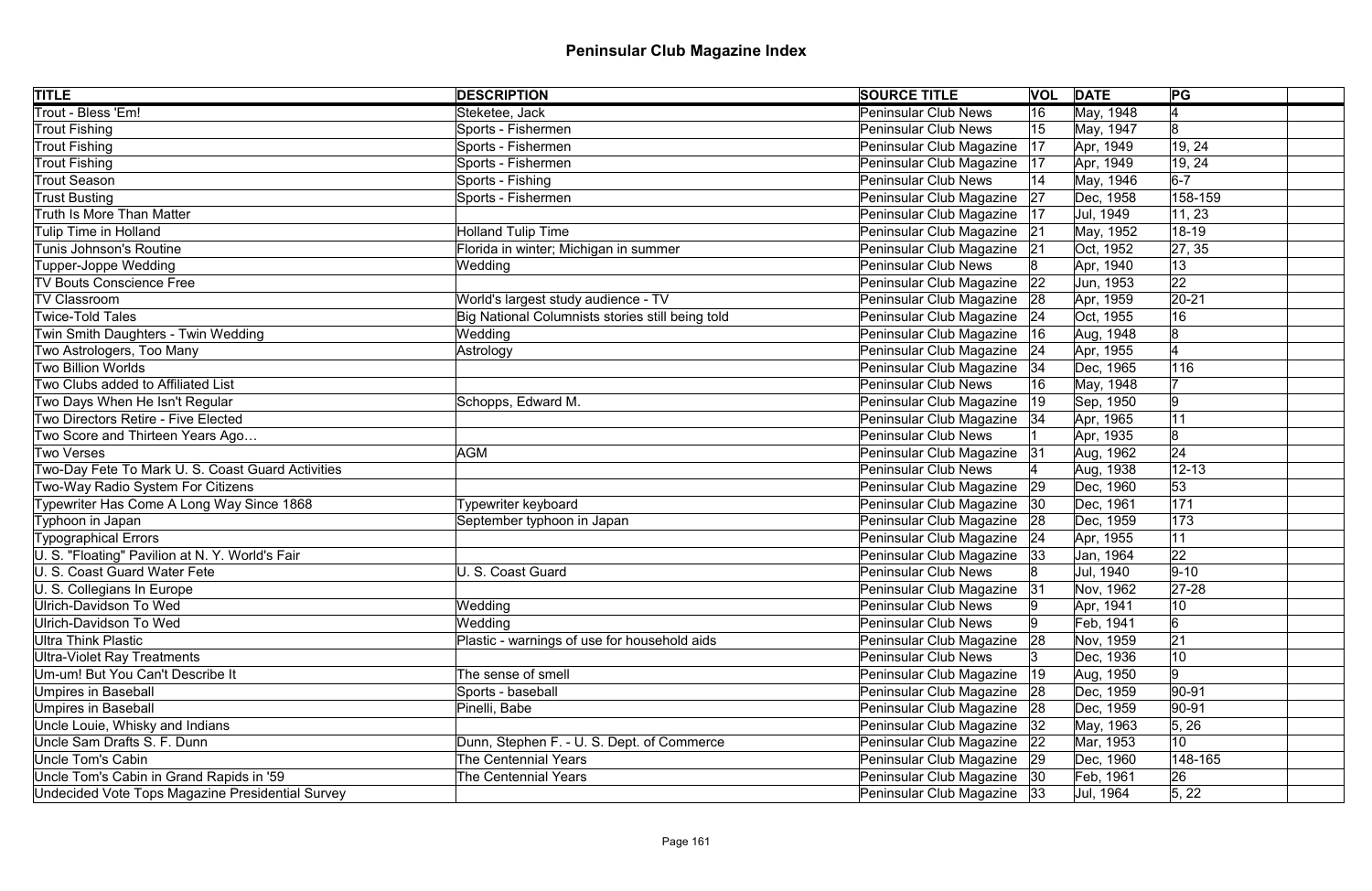| <b>TITLE</b>                                   | <b>DESCRIPTION</b>                                          | <b>SOURCE TITLE</b>           |    | <b>VOL DATE</b> | PG              |  |
|------------------------------------------------|-------------------------------------------------------------|-------------------------------|----|-----------------|-----------------|--|
| <b>Understanding The British</b>               | <b>The British</b>                                          | Peninsular Club Magazine      | 32 | Feb, 1963       | $\overline{32}$ |  |
| Undertaker's Life Rugged in Days of Old Dobbin | <b>Metcalf Funeral Home</b>                                 | Peninsular Club Magazine      | 32 | Jan, 1963       | $16 - 18$       |  |
| <b>Ungeographical Sister Cities</b>            | Petoskey, Michigan and Fort Lauderdale, Florida             | Peninsular Club Magazine   24 |    | Aug, 1955       | 11              |  |
| <b>Union Bank and Trust Company</b>            | Union Bank and Trust Company - background of institution    | Peninsular Club Magazine      | 27 | Dec, 1958       | 140-144         |  |
| Union Carries the Mail                         |                                                             | Peninsular Club Magazine      | 16 | Nov, 1948       | 18              |  |
| <b>Unique Clock Tower in Berne</b>             |                                                             | Peninsular Club Magazine   30 |    | Aug, 1961       | 20              |  |
| Unique Clock Tower in Berne                    | Berne, Switzerland                                          | Peninsular Club Magazine      | 30 | Aug, 1961       | 20              |  |
| Unique Drive for Art Museum and Symphony       |                                                             | Peninsular Club Magazine      | 32 | Dec, 1963       | 127-129         |  |
| Unique Juke Box Service                        | <b>AMI Distributing Company hostess</b>                     | Peninsular Club Magazine      | 21 | Mar, 1952       | $ 22 - 23 $     |  |
| Unique Old Playing Cards                       | Playing cards - deck bearing pictures of early Grand Rapids | Peninsular Club Magazine 27   |    | Dec, 1958       | 55-57           |  |
| Unique Old Playing Cards                       | Williams, Wilfred                                           | Peninsular Club Magazine      | 27 | Dec, 1958       | $55 - 57$       |  |
| <b>Unique Tape Recorder</b>                    |                                                             | Peninsular Club Magazine      | 27 | Dec, 1958       | 152             |  |
| Univac                                         | Univac - Some accomplishments of this mechanical brain      | Peninsular Club Magazine      | 27 | Feb, 1958       | 30              |  |
| Universal Peace Mirage                         | Armistice in Korea                                          | Peninsular Club Magazine      | 22 | Jul, 1953       |                 |  |
| University Makes Rapid Growth                  | University of Grand Rapids                                  | <b>Peninsular Club News</b>   |    | Sep, 1941       | 13              |  |
| Unpromising Outlook For Posterity              | Outlook on posterity                                        | Peninsular Club Magazine      | 30 | Dec, 1961       | 198-200         |  |
| Up to date reporting on Modernizing            | PenClub renovation                                          | <b>Peninsular Club News</b>   |    | Oct, 1945       | 15              |  |
| Uses for Soap                                  | Modern soap bibbles, bigger and better                      | Peninsular Club Magazine      | 25 | Dec, 1956       | 203             |  |
| Uses for Soap                                  | Unexpected uses for soap and suds                           | Peninsular Club Magazine      | 25 | Dec, 1956       | 203-205         |  |
| V-E Day, May 8, 1945                           | V-E Day Announcement                                        | Peninsular Club Magazine      | 24 | May, 1955       | $6-9$           |  |
| Vacations                                      |                                                             | Peninsular Club Magazine      | 16 | Jul, 1948       | 4, 21           |  |
| Valentine Stag                                 | Second annual Valentine Stag                                | Peninsular Club Magazine      | 21 | Feb, 1952       | 13              |  |
| Valentine's Open House                         | Geodesic Dome Cinerama                                      | Peninsular Club Magazine      | 32 | Mar, 1963       | 19              |  |
| Valentine's Open House - Photos                |                                                             | Peninsular Club Magazine      | 33 | Apr, 1964       | $ 28-29$        |  |
| Valentine's Party Pictures                     |                                                             | Peninsular Club Magazine      | 34 | Apr, 1965       | 23              |  |
| Van Lee Wills Dies                             | Wills, Van Leer - Obituary                                  | <b>Peninsular Club News</b>   |    | Apr, 1947       | $13 - 14$       |  |
| VanBrocklin-Schumacher Wedding                 | Wedding                                                     | <b>Peninsular Club News</b>   |    | Oct, 1947       | 15              |  |
| VandeBunte-Barnes Wedding                      | Wedding                                                     | <b>Peninsular Club News</b>   |    | Nov, 1941       | 13              |  |
| Vandenberg Handles KKK in a "Pointed Way"      | Kelly, John                                                 | Peninsular Club Magazine 34   |    | Jun, 1965       | 21              |  |
| Vandenberg Handles KKK in a "Pointed Way"      | Vandenberg, Arthur                                          | Peninsular Club Magazine      | 34 | Jun, 1965       | 21              |  |
| Vandenberg Handles KKK in a "Pointed Way"      | Ku Klux Klan                                                | Peninsular Club Magazine      | 34 | Jun, 1965       | 21              |  |
| Vandenberg in the Vanguard                     | Vandenberg, Senator Arthur H.                               | <b>Peninsular Club News</b>   |    | Jun, 1940       | 19              |  |
| VanDoren, Charles, "Twenty-One", quiz show     | VanDoren, Charles                                           | Peninsular Club Magazine      | 29 | Jan, 1960       | $14 - 15$       |  |
| VanDusen-Ohland Wedding                        | Wedding                                                     | <b>Peninsular Club News</b>   | 14 | Dec, 1946       | 19              |  |
| VanKeulen-Orr Wedding                          | Wedding                                                     | <b>Peninsular Club News</b>   | 15 | Oct, 1947       | 12              |  |
| VanOtteren Makes Page 1 of Palm Beach Post     | VanOtteren, Martin E.                                       | <b>Peninsular Club News</b>   |    | Feb, 1941       | 5               |  |
| VanVliet-VanDenBerg Wedding                    | Wedding                                                     | <b>Peninsular Club News</b>   | 15 | May, 1947       |                 |  |
| Vaudeville                                     | Pointe Paulo - vaudeville                                   | Peninsular Club Magazine      | 28 | Sep, 1959       | $ 31-32 $       |  |
| Vega Got a Start                               | Vega, Bill - dance instructor                               | Peninsular Club Magazine 25   |    | Nov, 1956       | 15              |  |
| Vernon L. Bleise                               | PenClub new assistant manager                               | Peninsular Club Magazine 27   |    | Oct, 1958       | 11              |  |
| Vernon L. Bleise                               | Bleise, Vernon L.                                           | Peninsular Club Magazine 27   |    | Oct, 1958       | 11              |  |
|                                                |                                                             |                               |    |                 |                 |  |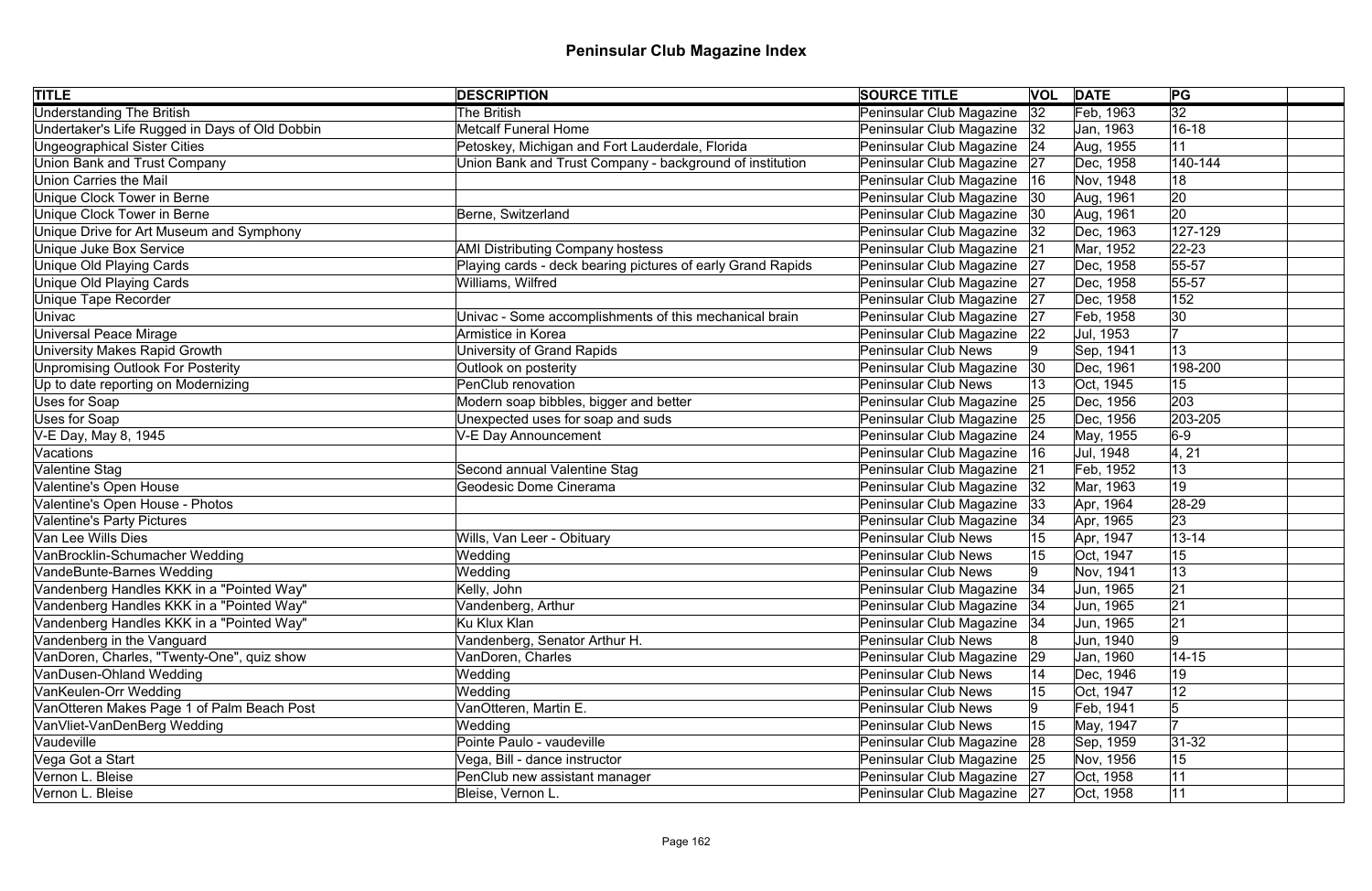| <b>TITLE</b>                                         | <b>DESCRIPTION</b>                                          | <b>SOURCE TITLE</b>           |              | <b>VOL DATE</b> | PG              |
|------------------------------------------------------|-------------------------------------------------------------|-------------------------------|--------------|-----------------|-----------------|
| Versatile Quiz                                       | Various questions                                           | Peninsular Club Magazine      | 31           | Oct, 1962       | $\sqrt{24-25}$  |
| Versatile Walter Hunt                                | Hunt, Walter - non-profit inventor                          | Peninsular Club Magazine 25   |              | Jan, 1956       | 18-20           |
| Verseput Received Recognition from Gov. Fitzgerald   | Verseput, Leonard J.                                        | <b>Peninsular Club News</b>   |              | Feb, 1939       | 10              |
| Versluis Realizes Ambition - Local Radio Station     | Versluis, Leonard A.                                        | <b>Peninsular Club News</b>   | 19           | Feb, 1941       | 13              |
| Veterans Facility                                    | Modern institution housing 1,100                            | Peninsular Club Magazine      | 21           | Aug, 1952       | $ 22 - 25 $     |
| Veterans Facility                                    | Baker, Col. Walter J. - Facility Commandant                 | Peninsular Club Magazine 21   |              | Aug, 1952       | $ 22 - 25 $     |
| Vic Krause and the Hush Puppy                        | Krause, Victor                                              | Peninsular Club Magazine   32 |              | Jul, 1963       | $25 - 27$       |
| Victory Memberships Vital to Club                    |                                                             | <b>Peninsular Club News</b>   |              | Jun, 1942       | 6               |
| Vicuna                                               | Vicuna fur                                                  | Peninsular Club Magazine      | $ 30\rangle$ | Feb, 1961       | $14 - 15$       |
| View of Mrs. Hopkins Gardens at Spring Lake          | Hopkins, Mrs. Claude                                        | <b>Peninsular Club News</b>   |              | Jul, 1937       | 9               |
| Visit of W. L. Keate                                 | Keat, W. L.                                                 | <b>Peninsular Club News</b>   |              | Feb, 1935       | 11              |
| <b>Visit The Art Gallery</b>                         | G. R. Art Gallery                                           | <b>Peninsular Club News</b>   |              | Sep, 1936       | 9               |
| Visiting the Members                                 | Swaney, Mr. & Mrs. Russel A.                                | <b>Peninsular Club News</b>   |              | Feb, 1939       | 11              |
| Vital Topic Opens Salons                             | <b>Psychology Class Starts</b>                              | <b>Peninsular Club News</b>   |              | Oct, 1940       | $4-5$           |
| Vital Topic Opens Salons                             | 'American White Paper" book                                 | <b>Peninsular Club News</b>   |              | Oct, 1940       | $4-5$           |
| Vyn-Johnston Wedding                                 | Wedding                                                     | <b>Peninsular Club News</b>   | 10           | Jul, 1942       | 14              |
| W. J. "Billy" Etten                                  | Etten, W. J. - theatrical press agent                       | Peninsular Club Magazine      | $ 22\rangle$ | Apr, 1953       | $3-6$           |
| W. K. Kellogg                                        | Kellogg, W. K.                                              | Peninsular Club Magazine 25   |              | Aug, 1956       | $10 - 11$       |
| W. K. Kellogg                                        | W. K. Kellogg Company - 50 years of cereal making           | Peninsular Club Magazine      | 25           | Aug, 1956       | $10 - 11$       |
| W. L. Berner Celebrates Birthday                     | Berner, W.L.                                                | <b>Peninsular Club News</b>   | 10           | May, 1942       | 15              |
| W. W. (Bill) Hoagland                                | Story of an individual and his association with automobiles | Peninsular Club Magazine 26   |              | May, 1957       | $12 - 15$       |
| W. W. (Bill) Hoagland                                | Hoagland, W. W. (Bill)                                      | Peninsular Club Magazine 26   |              | May, 1957       | $12 - 15$       |
| <b>WAAC Recruiting Now in Pen Club Building</b>      | <b>WWII - WAAC Recruiting</b>                               | <b>Peninsular Club News</b>   |              | May, 1943       | 8               |
| <b>Wage and Price Ceiling</b>                        | Colonial Days - wage and price ceiling                      | Peninsular Club Magazine      | 21           | Feb, 1952       | $\overline{32}$ |
| <b>Wagemaker Key To Success</b>                      | Wagemaker Boat Company                                      | Peninsular Club Magazine   18 |              | May, 1950       | 3, 31           |
| <b>Wait A Minute</b>                                 | A minute can change the course of history                   | Peninsular Club Magazine 31   |              | Oct, 1962       | 27              |
| Waiter Robey Now in Seoul With a Rifle               | Robey, Isaac                                                | Peninsular Club Magazine 21   |              | Feb, 1952       | 33              |
| <b>Waldorf Northwester University Coach Visits</b>   | Waldorf, Coach Lynn                                         | <b>Peninsular Club News</b>   |              | Jun, 1937       | 14              |
| Walker & Co., Outdoors                               | Brandt, George V., vice-president                           | Peninsular Club Magazine   19 |              | Aug, 1950       | $5, 20-21$      |
| <b>Wallace Beery Guest at the Club</b>               | <b>Beery Wallace</b>                                        | <b>Peninsular Club News</b>   |              | Dec, 1936       | 13              |
| Wallace E. Brown                                     | Brown, Wallace E.                                           | <b>Peninsular Club News</b>   |              | Apr, 1935       | 5, 10           |
| <b>Wallace E. Brown Birthday Celebration</b>         | Brown, Wallace E.                                           | <b>Peninsular Club News</b>   |              | May, 1940       | 6               |
| Wallace Hook's Two Sons on Active Duty in U. S. Navy | Hook, R. Wallace, Jr.                                       | <b>Peninsular Club News</b>   |              | Oct, 1943       | 11              |
| Wallace Hook's Two Sons on Active Duty in U. S. Navy | Hook, Robert M.                                             | <b>Peninsular Club News</b>   | 11           | Oct, 1943       | 11              |
| Wallace-Blakeslee, Inc.                              | Grand Rapids advertising agency - 25th anniversary          | Peninsular Club Magazine      | 31           | Feb, 1962       | $10 - 12$       |
| Wallace-Blakeslee, Inc.                              | Wallace-Blakeslee, Inc.                                     | Peninsular Club Magazine      | 31           | Feb, 1962       | $10-12$         |
| Wallace-Schnoor Wedding                              | Wedding                                                     | <b>Peninsular Club News</b>   | 14           | Jan-Feb, 1946 5 |                 |
| Wally E. George                                      | George, Wally E. - Management Consultant                    | Peninsular Club Magazine      | 23           | Dec, 1954       | 47-48           |
| <b>Walsh-Leonard Bout</b>                            | Sports - Boxing bout - Walsh-Leonard                        | Peninsular Club Magazine      | 30           | Aug, 1961       | 35              |
| <b>Walstrom's Celebrate 25th Anniversar</b>          | Walstrom, Mr. & Mrs. Henry W.                               | <b>Peninsular Club News</b>   |              | Sep, 1941       |                 |
| Walter Hagen guest at luncheon                       | Hagen, Walter                                               | <b>Peninsular Club News</b>   |              | Jan, 1940       | $6 \,$          |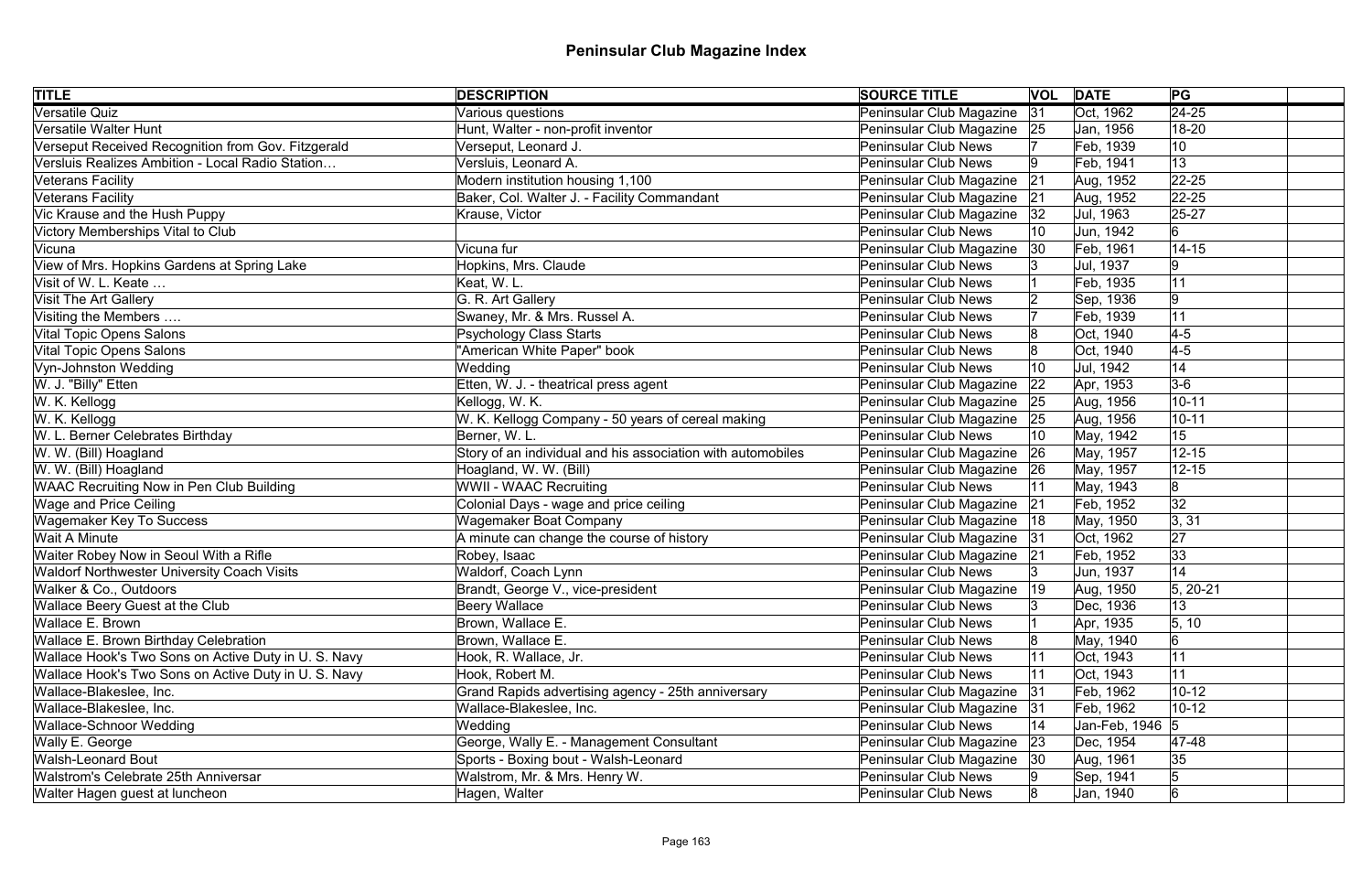| <b>TITLE</b>                                       | <b>DESCRIPTION</b>                                          | <b>SOURCE TITLE</b>           | <b>VOL DATE</b> |           | PG             |
|----------------------------------------------------|-------------------------------------------------------------|-------------------------------|-----------------|-----------|----------------|
| <b>Walter Winchell</b>                             | Winchell, Walter - ends contract with American Broadcasting | Peninsular Club Magazine 24   |                 | May, 1955 | $\sqrt{24-27}$ |
| Wanted                                             | Authentic radio and TV listings                             | Peninsular Club Magazine   22 |                 | Nov, 1953 | 32             |
| <b>Wanted Polite Truck Drivers</b>                 |                                                             | Peninsular Club Magazine   17 |                 | Nov, 1949 | 6, 25, 30      |
| <b>Wanted: Budgie Stories</b>                      |                                                             | Peninsular Club Magazine 23   |                 | Jun, 1954 | 13             |
| Wanted!                                            |                                                             | Peninsular Club Magazine   24 |                 | May, 1955 | 27             |
| War Comes to a Village                             | Empire, Michigan                                            | Peninsular Club Magazine  18  |                 | May, 1950 | 14-15, 28      |
| <b>Warning Rocky Marciano</b>                      | Marciana, Rocky                                             | Peninsular Club Magazine 25   |                 | Jan, 1956 | $30 - 31$      |
| Was This Your Time - A Quiz                        |                                                             | Peninsular Club Magazine   32 |                 | Nov, 1963 | 26             |
| Washington Waits for Ike                           | Eisenhower, Dwight D.                                       | Peninsular Club Magazine 22   |                 | Jan, 1953 | 9              |
| Washington Waits for Ike                           |                                                             | Peninsular Club Magazine 22   |                 | Jan, 1953 | 9              |
| <b>Watch Our Zoo Grow</b>                          | Meyer, Fred                                                 | Peninsular Club Magazine      | 18              | Apr, 1950 | $ 8, 22-23$    |
| <b>Watch That Lift</b>                             | One needs to be careful about physical strains              | Peninsular Club Magazine      | 26              | Mar, 1957 | $28-29$        |
| Watch The Ads and See                              | Advertising                                                 | Peninsular Club Magazine      | 18              | Mar, 1950 | $8-9, 32$      |
| Water Scandal of the 1900's                        | Recent water shortage reminder of 1900's scandal            | Peninsular Club Magazine      | 24              | Sep, 1955 | 18-19          |
| Water, A Problem in G. R. For 100 Years            | Baxter's History - facts concerning water supply            | Peninsular Club Magazine 26   |                 | Sep, 1957 | $ 22 - 23 $    |
| <b>Watered Down Boxing</b>                         | Boxing vs. Maypole Dancing                                  | Peninsular Club Magazine      | 22              | Jun, 1953 | $24 - 27$      |
| Wayne H. Young                                     | Young, Wayne H. - businessman                               | Peninsular Club Magazine      | 25              | Aug, 1956 | 12             |
| Wayne H. Young                                     | <b>Behler-Young Company</b>                                 | Peninsular Club Magazine 25   |                 | Aug, 1956 | 12             |
| Wayne Youngs Celebrate 25th Wedding Anniversary    | Young, Mr. & Mrs. Wayne H.                                  | <b>Peninsular Club News</b>   |                 | Sep, 1944 | 15             |
| We are Getting Older                               |                                                             | Peninsular Club Magazine      | 18              | Jan, 1950 |                |
| We Turned the Worms Loose                          | Sports - Fishermen                                          | Peninsular Club News          |                 | Apr, 1935 | $ 3-4 $        |
| We're All Stockholders                             |                                                             | Peninsular Club Magazine      | 16              | Oct, 1948 | 11, 16         |
| <b>Weather Complaints</b>                          | Johnson, Paul - weatherman                                  | Peninsular Club Magazine 22   |                 | Sep, 1953 | 26             |
| <b>Web Stone Writes</b>                            | Stone, S. Webster, old time member                          | Peninsular Club Magazine 21   |                 | May, 1952 | 9              |
| Weber Showcaes and Fixture Company, Inc.           | Tour of diversified plant                                   | Peninsular Club Magazine 28   |                 | Feb, 1959 | $24 - 25$      |
| Wedding Anniversary Celebrated at Spring Lake Club | Heyboer, Mr. & Mrs. Stuart                                  | <b>Peninsular Club News</b>   |                 | Aug, 1938 | 10             |
| <b>Wedding Bells</b>                               | Ft. Lauderdale society writer                               | Peninsular Club Magazine 30   |                 | Jul, 1961 | 33             |
| <b>Wedding Bells</b>                               | Ancient customs                                             | Peninsular Club Magazine 31   |                 | Oct, 1962 | 26             |
| Weeki-Wachee Mermaids - Underwater Show            | <b>Amazing Underwater Show</b>                              | Peninsular Club Magazine   30 |                 | Dec, 1961 | 27             |
| <b>Weekly "Effective Living" Classes</b>           | Hoffman, Mrs. Clayton H.                                    | Peninsular Club News          | 11              | Oct, 1943 |                |
| <b>Weekly Progress</b>                             | Marquette Prison weekly newspaper                           | Peninsular Club Magazine      | 30              | Feb, 1961 | $ 9 - 10 $     |
| Weidenaar - Cover Artist For Magazine              | Weidenaar, Reynold - renowned local artist                  | Peninsular Club Magazine      | 32              | Mar, 1963 | 4, 7, 30       |
| Welcome Back "Mac"!                                | MacCarthy, Joseph J. - Maitre d'Hotel                       | Peninsular Club News          |                 | Dec, 1935 |                |
| Welcome Sign Is Out To Our New Members             |                                                             | <b>Peninsular Club News</b>   | 10              | Dec, 1942 | 17             |
| Welcome Sign Out for Peninsular Club Members       | Spring Lake Country Club                                    | <b>Peninsular Club News</b>   |                 | May, 1946 |                |
| <b>Welcome The New Members</b>                     |                                                             | <b>Peninsular Club News</b>   | 10              | Feb, 1942 |                |
| <b>Well Dressed Winter Vacationer</b>              | Fashion tips for winter vacationers                         | Peninsular Club Magazine      | 23              | Feb, 1954 | 8              |
| Wells, Fargo and Company                           | Wells, Fargo and Company very much alive                    | Peninsular Club Magazine 25   |                 | Dec, 1956 | 35             |
| Were You Ever There?                               | <b>Grand Rapids wholesale market</b>                        | Peninsular Club Magazine      | 19              | Sep, 1950 | 24, 32         |
| <b>Wes Ramey Story</b>                             | Ramey, Wes - lightweight boxer                              | Peninsular Club Magazine 21   |                 | Sep, 1952 | $8 - 11$       |
| Wes Ramey Story                                    | Sports - Ramey, Wes - lightweight boxer                     | Peninsular Club Magazine 21   |                 | Sep, 1952 | $8 - 11$       |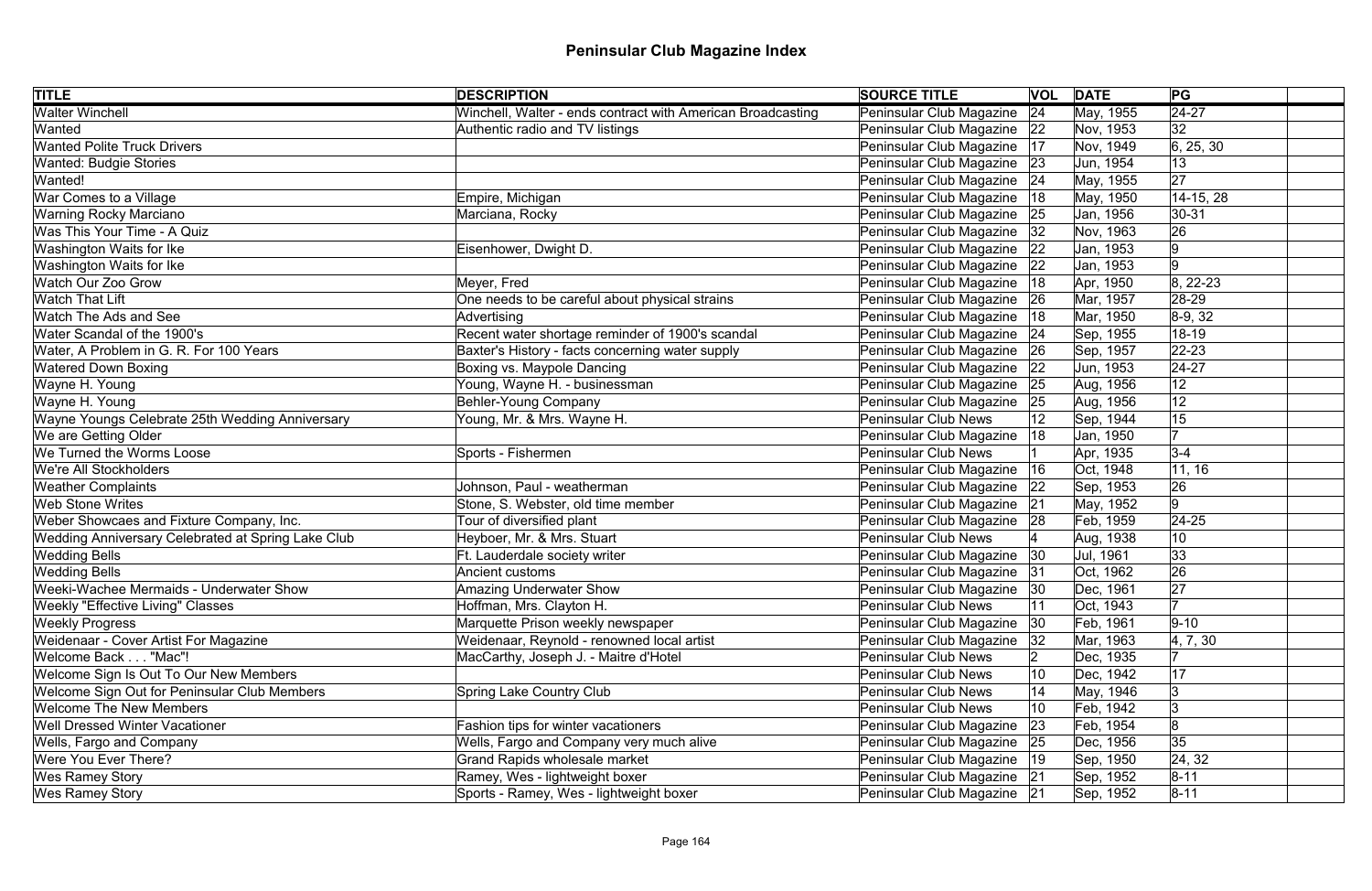| <b>TITLE</b>                                    | <b>DESCRIPTION</b>                                       | <b>SOURCE TITLE</b>           |    | <b>VOL</b> DATE | PG              |
|-------------------------------------------------|----------------------------------------------------------|-------------------------------|----|-----------------|-----------------|
| <b>Wesley Aves' New Offices</b>                 | <b>Wesley Aves &amp; Associates</b>                      | Peninsular Club Magazine      | 21 | Dec, 1952       | $\sqrt{44-46}$  |
| <b>West Michigan Winter Sports</b>              | Sports - skiing                                          | Peninsular Club Magazine 28   |    | Dec, 1959       | 175-177         |
| <b>Western Amateur</b>                          | Western Amateur Golf Championship                        | Peninsular Club Magazine      | 22 | Aug, 1953       | $2 - 3$         |
| <b>Western Amateur</b>                          | Sports - Golf                                            | Peninsular Club Magazine      | 22 | Aug, 1953       | $2 - 3$         |
| Western Michigan Kennel Club Pictures           |                                                          | <b>Peninsular Club News</b>   |    | Aug, 1941       | $8-9$           |
| Western Motor Trip                              | Kelly, John - 6,243 mile motor trip                      | Peninsular Club Magazine      | 23 | Sep, 1954       | 18-22           |
| Westrate-Wohlgemuth To Wed                      |                                                          | <b>Peninsular Club News</b>   |    | May, 1946       | 8               |
| What a Hospital Isn't                           | <b>Blodgett Hospital</b>                                 | Peninsular Club Magazine      | 24 | Oct, 1955       | $4-7$           |
| What a Hospital Isn't                           | Yaw, Roland - director of Blodgett Hospital              | Peninsular Club Magazine   24 |    | Oct, 1955       | $4-7$           |
| <b>What About Subliminal Advertising?</b>       | Checks progress toward perfection of proposed new medium | Peninsular Club Magazine 27   |    | Apr, 1958       | $14 - 17$       |
| What About Subliminal Advertising?              | Miller, Allen                                            | Peninsular Club Magazine      | 27 | Apr, 1958       | $14 - 17$       |
| What About Ultra - The UHF TV Question          |                                                          | Peninsular Club Magazine      | 33 | Apr, 1964       | $6-7$           |
| What Abraham Lincoln Said                       | Lincoln, Abraham                                         | Peninsular Club Magazine      | 18 | Feb, 1950       | 3               |
| What Are You Waiting For?                       | People going south for the winter                        | Peninsular Club Magazine      | 21 | Feb, 1952       | 14              |
| What Can I Do To Help Win The War?              | WWII                                                     | <b>Peninsular Club News</b>   |    | Apr, 1942       | $3-4, 12$       |
| What Can I Do To Help Win The War?              | <b>Civilian Defense effort</b>                           | <b>Peninsular Club News</b>   |    | Apr, 1942       |                 |
| What Color Are Your Glasses?                    |                                                          | Peninsular Club Magazine      | 17 | Jul, 1949       | 25              |
| What Date Was Washington's Birthday?            | George Washington's birth date                           | Peninsular Club Magazine      | 28 | Feb, 1959       | 31              |
| <b>What Doctors Want</b>                        | Patients medically educated                              | Peninsular Club Magazine      | 22 | Dec, 1953       | 56-57           |
| What Does the Little Fellow See?                |                                                          | Peninsular Club Magazine      | 18 | Jan, 1950       |                 |
| What Happened on August 20                      |                                                          | Peninsular Club Magazine      | 22 | Oct, 1953       | $ 9-10 $        |
| What is a Boy?                                  | Description of a boy                                     | Peninsular Club Magazine   24 |    | Feb, 1955       |                 |
| What is a Boy?                                  | Beck, Alan C. - author                                   | Peninsular Club Magazine 24   |    | Feb, 1955       |                 |
| What is a Girl?                                 | Beck, Alan C. - author                                   | Peninsular Club Magazine   24 |    | Mar, 1955       | $\vert 3 \vert$ |
| What is a Girl?                                 | Description of a girl                                    | Peninsular Club Magazine 24   |    | Mar, 1955       | $\vert 3 \vert$ |
| What Is A Methodist?                            | Background of Methodist church                           | Peninsular Club Magazine 31   |    | Aug, 1962       | 26              |
| What is Vicuna?                                 | South American animal                                    | Peninsular Club Magazine   18 |    | Mar, 1950       | 28              |
| What Is Wrong With Men's Clothing?              | Lievense, Lloyd, Men's Clothier                          | Peninsular Club Magazine      |    | Sep, 1950       | 21              |
| What One Woman in 12 Knows About Retail Markets | Produce markets                                          | Peninsular Club Magazine   19 |    | Oct, 1950       | 17, 27          |
| <b>What Should You Know About Cholesterol</b>   | Cholesterol                                              | Peninsular Club Magazine   29 |    | Dec, 1960       | 84-85           |
| What The Club Needs                             | Allen, Roger                                             | <b>Peninsular Club News</b>   |    | Feb, 1938       | 5               |
| What the Future May Hold                        | August 20, 1953 - fateful day                            | Peninsular Club Magazine      | 22 | Nov, 1953       | $ 30-31 $       |
| What the Men will Wear                          | <b>Fashions for Men</b>                                  | Peninsular Club Magazine      | 21 | Apr, 1952       | 15              |
| What Will ladies Wear                           | Fashions                                                 | Peninsular Club Magazine      | 18 | Mar, 1950       | $\overline{8}$  |
| What Would We Do Without It?                    | Century of progess with steel                            | Peninsular Club Magazine      | 26 | Dec, 1957       | 56-57           |
| <b>What's Ahead For Business</b>                |                                                          | Peninsular Club Magazine      | 17 | Apr, 1949       | 10              |
| What's Ahead in 1953                            |                                                          | Peninsular Club Magazine      | 22 | Jan, 1953       |                 |
| What's doing at the Club                        |                                                          | Peninsular Club Magazine 35   |    | Fall, 1968      | $6-7$           |
| What's In a Name?                               | Sparks, Frank M.                                         | Peninsular Club Magazine      | 17 | Sep, 1949       | 14              |
| What's My Name                                  | He's a member of the club and he's "got a secret".       | Peninsular Club Magazine      | 26 | Jul, 1957       | 11, 26          |
| What's New                                      |                                                          | <b>Peninsular Club News</b>   | 16 | May, 1948       | 15              |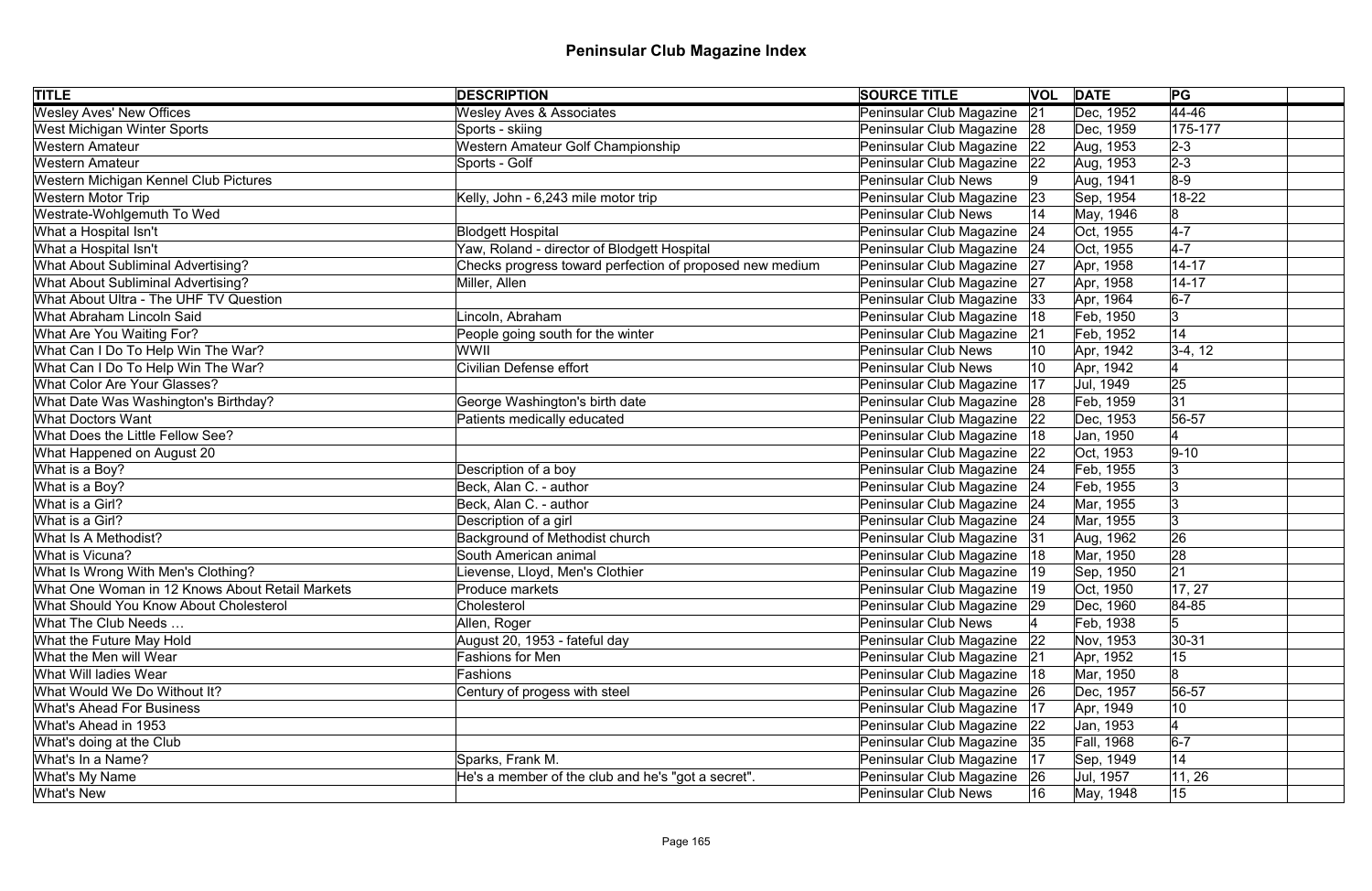| <b>TITLE</b>                                       | <b>DESCRIPTION</b>                           | <b>SOURCE TITLE</b>           |              | <b>VOL DATE</b>      | PG                   |
|----------------------------------------------------|----------------------------------------------|-------------------------------|--------------|----------------------|----------------------|
| What's on Broadway?                                |                                              | Peninsular Club Magazine      | 32           | Dec, 1963            | $\overline{131-132}$ |
| When "Princess Alice" Visited Grand Rapids         | aid cornerstone of present postoffice        | Peninsular Club Magazine 27   |              | Oct, 1958            | $12 - 15$            |
| When "Princess Alice" Visited Grand Rapids         | Longworth, Alice Roosevelt                   | Peninsular Club Magazine 27   |              | Oct, 1958            | $12 - 15$            |
| When a General's Around Who's Afraid of the Enemy? | Vestal, Bud - author                         | Peninsular Club Magazine      | 19           | Aug, 1950            | 19, 26-27            |
| When Old Timers Meet                               | Fishermen                                    | <b>Peninsular Club News</b>   |              | Sep, 1936            | Ι3                   |
| When Railroads Were Young                          |                                              | Peninsular Club Magazine      | 20           | May, 1951            | $34 - 35$            |
| When the Frost is on the Tumbler                   |                                              | <b>Peninsular Club News</b>   |              | Jun, 1940            | 7, 9                 |
| When the Frost is on the Tumbler - A Sequel        |                                              | Peninsular Club News          |              | Jul, 1940            | 7, 10                |
| When The War Touched Grand Rapids                  | <b>The Centennial Years</b>                  | Peninsular Club Magazine      | $ 30\rangle$ | Feb, 1961            | 27                   |
| Where Are the Clothes of Yesteryear?               |                                              | Peninsular Club Magazine      | 18           | Jun, 1950            | 12, 27               |
| <b>Where Gross Profit Goes</b>                     |                                              | Peninsular Club Magazine      | 20           | May, 1951            | 24                   |
| Where the action is                                | Peninsular Tavern Club                       | Peninsular Club Magazine      | 35           | Winter, 1967-6813-15 |                      |
| Where The Boys Are                                 | Ft. Lauderdale "riot"                        | Peninsular Club Magazine      | 30           | May, 1961            | $12 - 15$            |
| Where's Elmer?                                     | Greene, Elmer G.                             | Peninsular Club Magazine      | 19           | Sep, 1950            | 20                   |
| <b>Whiskey Rationing Continues</b>                 | Rationing                                    | <b>Peninsular Club News</b>   |              | Sep, 1945            | 5                    |
| <b>Whiskey Rationing Continues</b>                 | WWII - Rationing                             | <b>Peninsular Club News</b>   |              | Sep, 1945            | 5                    |
| Whistle-Stopping Through Campaign History          |                                              | Peninsular Club Magazine      | 33           | Jul, 1964            | 22                   |
| <b>White Collar Crooks</b>                         | Check artists take \$400,000,000 by trickery | Peninsular Club Magazine      | 22           | Dec, 1953            | 178-180              |
| White Jacket Diplomat                              | Bartender - true diplomat                    | Peninsular Club Magazine      | 21           | Mar, 1952            | 20, 30-31            |
| White Magic Draws Smart Crowd                      | McGorrill, Dr. Milton                        | <b>Peninsular Club News</b>   |              | Dec, 1940            | 12, 24               |
| Whittiers to present "Dinner Cruise"               |                                              | Peninsular Club Magazine      | 32           | Nov, 1963            | $ 30\rangle$         |
| Who Produces the Magazine                          | Chairman Lloyd introduces staff              | Peninsular Club Magazine   26 |              | Sep, 1957            | 19-21                |
| Who?                                               | Some faces of members you know               | Peninsular Club Magazine 27   |              | Aug, 1958            | 31                   |
| Wholesale Credit Men Dine at Club                  | G. R. Wholesale Credit Men's Assn            | <b>Peninsular Club News</b>   |              | May, 1936            | 17                   |
| Whosit                                             |                                              | Peninsular Club Magazine      | 17           | Jan, 1949            | 15, 22               |
| Whosit                                             |                                              | Peninsular Club Magazine      | 17           | Feb, 1949            | 11, 19, 31           |
| Whosit?                                            |                                              | Peninsular Club Magazine   16 |              | Nov, 1948            | 8, 35                |
| Whosit?                                            |                                              | Peninsular Club Magazine      | 17           | Mar, 1949            | 8, 17, 28            |
| Whosit?                                            |                                              | Peninsular Club Magazine   17 |              | May, 1949            | 5, 18, 22            |
| Whosit?                                            |                                              | Peninsular Club Magazine      | 17           | Jun, 1949            | 12, 32               |
| Whosit?                                            |                                              | Peninsular Club Magazine   17 |              | Jul, 1949            | 4, 18, 21            |
| Whosit?                                            |                                              | Peninsular Club Magazine      | 16           | Dec, 1948            | 15, 22, 59           |
| Whosit?                                            |                                              | Peninsular Club Magazine      | 18           | Jan, 1950            | 10, 32               |
| Whosit?                                            |                                              | Peninsular Club Magazine      | 18           | Feb, 1950            | 16, 32               |
| Whosit?                                            |                                              | Peninsular Club Magazine      | 17           | Aug, 1949            | 12, 28               |
| Whosit?                                            |                                              | Peninsular Club Magazine   17 |              | Sep, 1949            | 18, 30, 32           |
| Whosit?                                            | Vandenberg, Senator Arthur H.                | Peninsular Club Magazine      | 16           | Oct, 1948            | 8, 21                |
| Whosit?                                            | Idema, Henry                                 | Peninsular Club Magazine   16 |              | Sep, 1948            | 11, 24               |
| Whosit?                                            |                                              | Peninsular Club Magazine   18 |              | Jun, 1950            | 17                   |
| Whosit?                                            |                                              | Peninsular Club Magazine   17 |              | Oct, 1949            | 7, 31                |
| Whosit?                                            |                                              | Peninsular Club Magazine   17 |              | Nov, 1949            | 14, 24, 32           |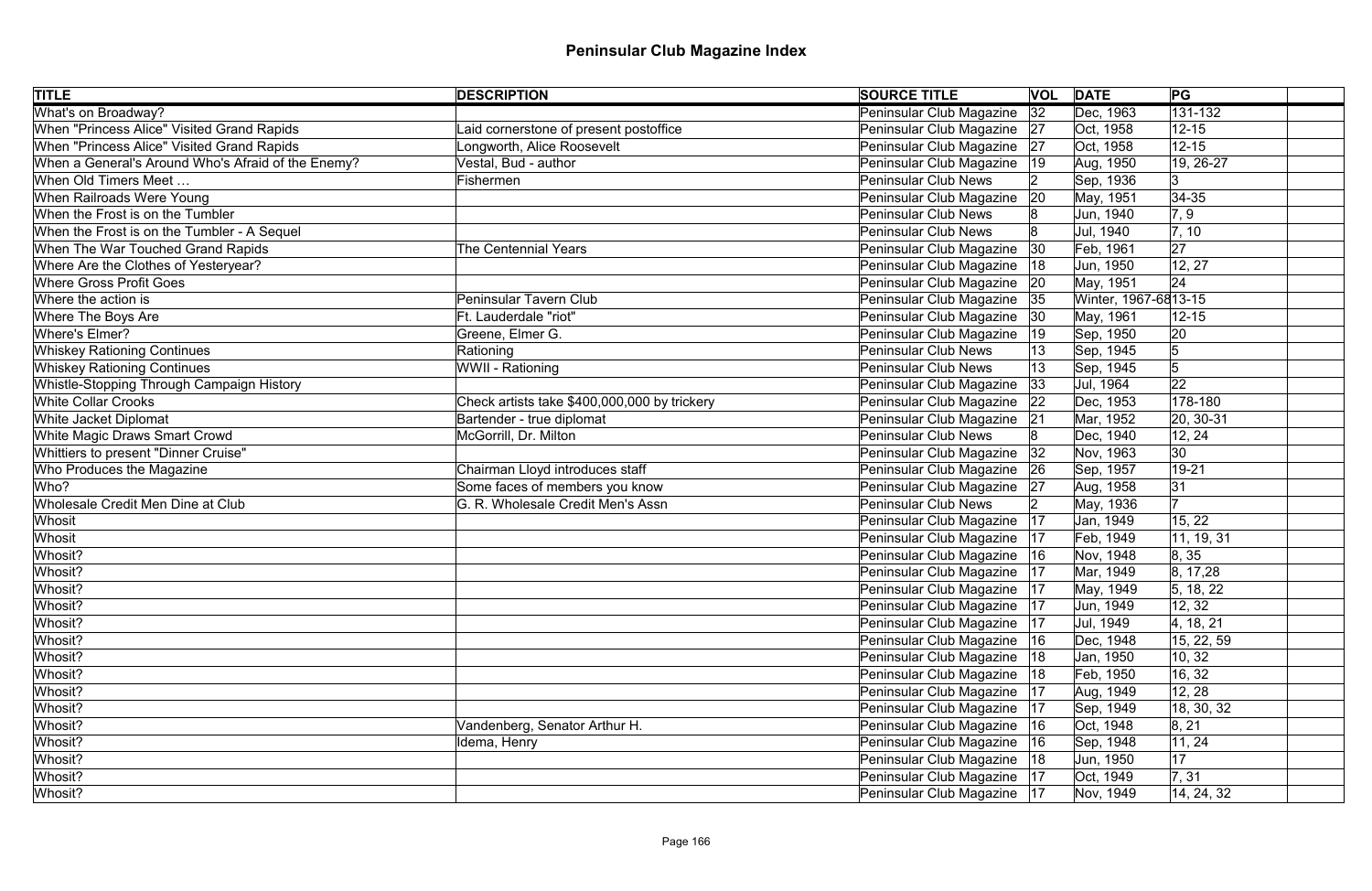| <b>TITLE</b>                                      | <b>DESCRIPTION</b>                                 | <b>SOURCE TITLE</b>           |              | <b>VOL</b> DATE   | PG              |
|---------------------------------------------------|----------------------------------------------------|-------------------------------|--------------|-------------------|-----------------|
| Whosit?                                           | Brower, John M. "Jack"                             | Peninsular Club Magazine      | 17           | Apr, 1949         | 11, 29          |
| Whosit?                                           | Taliaferro, Harry Monroe                           | Peninsular Club Magazine   17 |              | May, 1949         | 5, 18, 22       |
| Whosit?                                           | Collins, John A.                                   | Peninsular Club Magazine   17 |              | Nov, 1949         | 14, 24, 32      |
| Whosits                                           | Idema, Henry                                       | Peninsular Club Magazine      |              | Sep, 1948         |                 |
| Whosits                                           | Vandenberg, Senator Arthur H.                      | Peninsular Club Magazine      |              | Oct, 1948         |                 |
| Whosits                                           | Graves, S. George                                  | Peninsular Club Magazine      |              | Nov, 1948         |                 |
| Whosits                                           | Brandt, George                                     | Peninsular Club Magazine      |              | Dec, 1948         |                 |
| Whosits                                           | Woodruff, Lee M.                                   | Peninsular Club Magazine      |              | Jan, 1949         |                 |
| Whosits                                           | Fletcher, Harold                                   | Peninsular Club Magazine      |              | Feb, 1949         |                 |
| Whosits                                           | Hekman, John                                       | Peninsular Club Magazine      |              | Mar, 1949         |                 |
| Whosits                                           | Taliaferro, Harry M.                               | Peninsular Club Magazine      |              | May, 1949         |                 |
| Whosits                                           | Dregge, John W.                                    | Peninsular Club Magazine      |              | Jun, 1949         |                 |
| Whosits                                           | Mueller, Frederick H.                              | Peninsular Club Magazine      |              | Jul, 1949         |                 |
| Whosits                                           | Moore, Ira A.                                      | Peninsular Club Magazine      |              | Aug, 1949         |                 |
| Whosits                                           | Lawrence, Howard C.                                | Peninsular Club Magazine      |              | Sep, 1949         |                 |
| Whosits                                           | Norcross, George S.                                | Peninsular Club Magazine      |              | Oct, 1949         |                 |
| Whosits                                           | Collins, John A.                                   | Peninsular Club Magazine      |              | Nov, 1949         |                 |
| Whosits                                           | Santa Claus                                        | Peninsular Club Magazine      |              | Dec, 1949         |                 |
| Whosits                                           | Closterhouse, Leon T.                              | Peninsular Club Magazine      |              | Jan, 1950         |                 |
| Whosits                                           | Owen, Robert Dwight                                | Peninsular Club Magazine      |              | Feb, 1950         |                 |
| Why Can't Johnny Spell?                           |                                                    | Peninsular Club Magazine   32 |              | Oct, 1963         | 28              |
| Why I Belong to a Club                            |                                                    | <b>Peninsular Club News</b>   | 10           | Mar, 1942         | 10              |
| Why Small Boys Run to School                      |                                                    | Peninsular Club Magazine      | $ 19\rangle$ | Nov, 1950         | 10, 26          |
| Why You Should Vote                               | Don't believe your single vote doesn't county      | Peninsular Club Magazine   27 |              | Nov, 1958         | 31              |
| <b>Widow Member Roster</b>                        |                                                    | Peninsular Club Magazine 36   |              | Roster, 1971      | 55-57           |
| <b>Wildlife Pictures</b>                          | <b>Wildlife Pictures in PenClub Tavern</b>         | Peninsular Club Magazine      | 25           | Sep, 1956         | $6-7$           |
| Wilferd A. Peterson                               | Peterson, Wilferd A. - author of "Art of Living"   | Peninsular Club Magazine      | $ 30\rangle$ | Dec, 1961         | 116-120         |
| Williams Celebrate 51st Anniversary               | Williams, Mr. & Mrs. Earnest H.                    | <b>Peninsular Club News</b>   |              | Aug, 1945         | 16              |
| Will Billards Ever Replace The Horse?             | Sports - Billiards                                 | <b>Peninsular Club News</b>   |              | May, 1939         | $5\phantom{.0}$ |
| Will the U. S. Lead in Steel?                     | Chairman of U.S. Steel                             | Peninsular Club Magazine      | 28           | Feb, 1959         | $30 - 31$       |
| Will We Have Pay TV?                              | Comprehensive story on pay TV                      | Peninsular Club Magazine      | 27           | Dec, 1958         | 109-113         |
| Will Your Home Burn?                              |                                                    | Peninsular Club Magazine      | 32           | Oct, 1963         | 26              |
| William A. Jack, Community Builder, Civic Leader  | Jack, William A., Pen Club President               | <b>Peninsular Club News</b>   |              | Dec, 1934         | 5, 9            |
| William Aldrich Tateum                            | Tateum, William Aldrich - oldest member of PenClub | Peninsular Club Magazine 25   |              | Feb, 1956         | $4-5$           |
| William C. Dempsey                                | TV-13 general manager                              | Peninsular Club Magazine   35 |              | Winter, 1967-6816 |                 |
| William Iselin & Company, Inc.                    | Service organization popular in G. R. - 150 years  | Peninsular Club Magazine   27 |              | Jul, 1958         | 18-19           |
| William Iselin & Company, Inc.                    | William Iselin & Company, Inc                      | Peninsular Club Magazine   27 |              | Jul, 1958         | $18 - 19$       |
| William J. Schuiling, new Director of the PenClub | President of Peoples National Bank                 | Peninsular Club Magazine 26   |              | Aug, 1957         | $8-9$           |
| William J. Schuiling, new Director of the PenClub | Schuiling, William J.                              | Peninsular Club Magazine 26   |              | Aug, 1957         | $8-9$           |
| William Randolph Hearst                           | Highlights from lief of fabulous spender           | Peninsular Club Magazine   30 |              | Nov, 1961         | $28-32$         |
| William Randolph Hearst                           | Swanberg, W. A.                                    | Peninsular Club Magazine 30   |              | Nov, 1961         | $ 28-32 $       |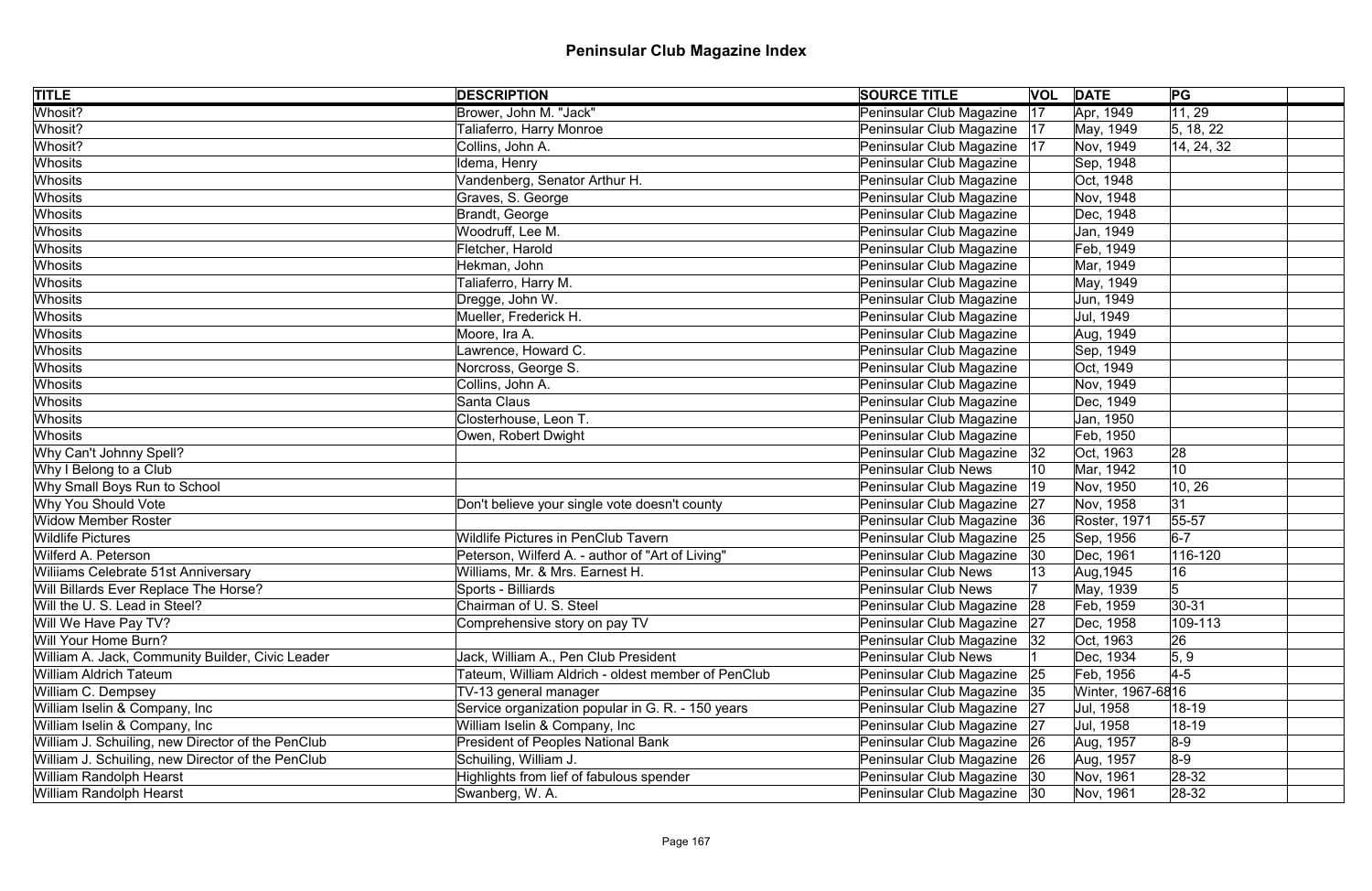| <b>TITLE</b>                                | <b>DESCRIPTION</b>                              | <b>SOURCE TITLE</b>           |             | <b>VOL DATE</b>      | PG                   |  |
|---------------------------------------------|-------------------------------------------------|-------------------------------|-------------|----------------------|----------------------|--|
| William Ratigan's 'Soo Canal'               | Ratigan, William - author of 'Soo Canal'        | Peninsular Club Magazine      | $\sqrt{23}$ | Dec, 1954            | $\overline{170-175}$ |  |
| Wine, an Antibiotic?                        |                                                 | Peninsular Club Magazine 22   |             | Oct, 1953            | $ 31-32 $            |  |
| Wins golf title at Spring Lake Country Club | Selzer, Jim                                     | <b>Peninsular Club News</b>   |             | Oct, 1941            | $\sqrt{5}$           |  |
| <b>Winter Billiards Tournament</b>          | Sports - Billiards                              | Peninsular Club Magazine      | 18          | Jan, 1950            | 21                   |  |
| <b>Winter Cruises</b>                       | How to winter cruise and not have a good time   | Peninsular Club Magazine 31   |             | Oct, 1962            | 12                   |  |
| Winter Fashions for Men                     | <b>Men's Winter Fashions</b>                    | Peninsular Club Magazine 26   |             | Dec, 1957            | $77 - 81$            |  |
| <b>Winter Sports</b>                        | Sports - West Michigan winter sports            | Peninsular Club Magazine      | 31          | Dec, 1962            | 141-143              |  |
| Winter Sports - 38 Ski Resorts              | Sports - Skiing                                 | Peninsular Club Magazine      | 32          | Dec, 1963            | 100-103              |  |
| Winter Sports In Michigan                   | Sports - Winter                                 | Peninsular Club Magazine      | 29          | Dec, 1960            | 106-108              |  |
| <b>Winter Sports This Year</b>              | Sports - Winter sports                          | Peninsular Club Magazine 30   |             | Dec, 1961            | 86-88                |  |
| Winter's Just Around the Corner             |                                                 | Peninsular Club Magazine      |             | Nov, 1950            | $12 - 13$            |  |
| <b>Wisconsin's Historic Law</b>             | <b>Workman's Compensation Act</b>               | Peninsular Club Magazine      | 30          | Dec, 1961            | $ 96-97$             |  |
| With Mrs. Penclubber                        | <b>Women's Activities</b>                       | Peninsular Club Magazine      | 35          | Winter, 1967-6823-25 |                      |  |
| With Mrs. Penclubber                        |                                                 | Peninsular Club Magazine      | 35          | Spring, 1968         | 27                   |  |
| With Mrs. Penclubber                        |                                                 | Peninsular Club Magazine      | 35          | Fall, 1968           | $9 - 13$             |  |
| With Mrs. Penclubber                        |                                                 | Peninsular Club Magazine      | 35          | Winter, 1968-699     |                      |  |
| With Mrs. Penclubber                        |                                                 | Peninsular Club Magazine      | 35          | Spring, 1969         | 29                   |  |
| With Mrs. Penclubber                        |                                                 | Peninsular Club Magazine      | 35          | Fall, 1969           | $ 27-29$             |  |
| With Mrs. Penclubber                        | Kammeraad, Elizabeth L.                         | Peninsular Club Magazine      | 36          | Fall, 1970           | 25                   |  |
| <b>With The Million Dollar Smile</b>        | Rockefeller, Nelson                             | Peninsular Club Magazine      | 28          | Jan, 1959            | $ 22 - 23 $          |  |
| With the Pen Club Pin Spillers              | Sports - Bowling                                | <b>Peninsular Club News</b>   |             | Feb, 1942            | 9                    |  |
| Wither Water  and When"                     | Kelly, John                                     | Peninsular Club Magazine      | 33          | May, 1964            | 6                    |  |
| Wives of Prominent Masons Feted At the Club | <b>Masonic Temple</b>                           | <b>Peninsular Club News</b>   |             | Feb, 1939            |                      |  |
| Wolgast-Hogan Battle                        | Johansson-Patterson bout                        | Peninsular Club Magazine      | 29          | Jul, 1960            | 35                   |  |
| <b>Wolverine of Rockford</b>                | Krause Family of Rockford                       | Peninsular Club Magazine 24   |             | Dec, 1955            | 120-123              |  |
| <b>Wolverine of Rockford</b>                | <b>Wolverine Shoe &amp; Tannery Corporation</b> | Peninsular Club Magazine 24   |             | Dec, 1955            | 120-123              |  |
| Women Highly Pleased With Modernized Club   |                                                 | <b>Peninsular Club News</b>   |             | Sep, 1938            | 19                   |  |
| <b>Women' Activities</b>                    |                                                 | Peninsular Club Magazine      | 33          | Dec, 1964            | 125                  |  |
| <b>Women's Acitivities</b>                  |                                                 | Peninsular Club Magazine 33   |             | Mar, 1964            | 17                   |  |
| <b>Women's Activities</b>                   |                                                 | Peninsular Club Magazine      | 33          | Jan, 1964            | 19                   |  |
| <b>Women's Activities</b>                   |                                                 | Peninsular Club Magazine   33 |             | Feb, 1964            | 19                   |  |
| <b>Women's Activities</b>                   |                                                 | Peninsular Club Magazine      | 33          | Apr, 1964            | 13                   |  |
| <b>Women's Activities</b>                   |                                                 | Peninsular Club Magazine      | 33          | May, 1964            | 18                   |  |
| <b>Women's Activities</b>                   |                                                 | Peninsular Club Magazine      | 33          | Aug, 1964            | 17                   |  |
| <b>Women's Activities</b>                   |                                                 | Peninsular Club Magazine      | 33          | Sep, 1964            | 17                   |  |
| <b>Women's Activities</b>                   |                                                 | Peninsular Club Magazine      | 33          | Oct, 1964            | 17                   |  |
| <b>Women's Activities</b>                   |                                                 | Peninsular Club Magazine      | 33          | Nov, 1964            | 10                   |  |
| <b>Women's Activities</b>                   |                                                 | Peninsular Club Magazine      | 32          | Mar, 1963            | 25                   |  |
| <b>Women's Activities</b>                   |                                                 | Peninsular Club Magazine      | 32          | Apr, 1963            | 21                   |  |
| <b>Women's Activities</b>                   |                                                 | Peninsular Club Magazine   32 |             | May, 1963            | 25                   |  |
| <b>Women's Activities</b>                   |                                                 | Peninsular Club Magazine   32 |             | Jun, 1963            | 65                   |  |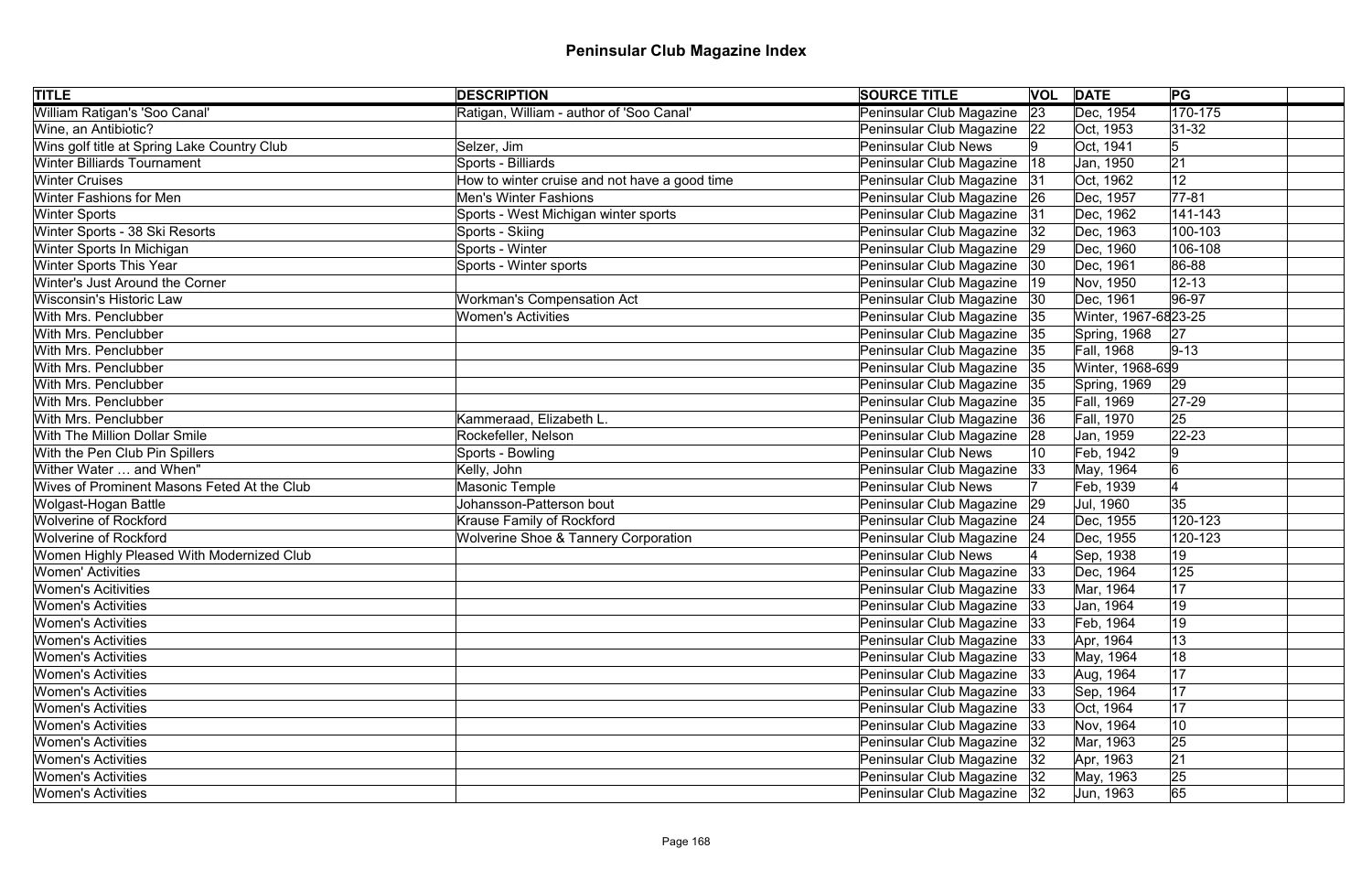| <b>TITLE</b>                                          | <b>DESCRIPTION</b>                       | <b>SOURCE TITLE</b>           |    | <b>VOL DATE</b>   | PG                    |  |
|-------------------------------------------------------|------------------------------------------|-------------------------------|----|-------------------|-----------------------|--|
| <b>Women's Activities</b>                             |                                          | Peninsular Club Magazine      | 32 | Aug, 1963         | 17                    |  |
| <b>Women's Activities</b>                             |                                          | Peninsular Club Magazine      | 32 | Sep, 1963         | 18                    |  |
| <b>Women's Activities</b>                             |                                          | Peninsular Club Magazine      | 32 | Oct, 1963         | 25                    |  |
| <b>Women's Activities</b>                             |                                          | Peninsular Club Magazine      | 32 | Nov, 1963         | 9                     |  |
| <b>Women's Activities</b>                             |                                          | Peninsular Club Magazine      | 32 | Dec, 1963         | 115                   |  |
| <b>Women's Activities</b>                             |                                          | Peninsular Club Magazine   34 |    | Jan, 1965         | 22                    |  |
| <b>Women's Activities</b>                             |                                          | Peninsular Club Magazine      | 34 | Mar, 1965         | 27                    |  |
| <b>Women's Activities</b>                             |                                          | Peninsular Club Magazine      | 34 | Apr, 1965         | 29                    |  |
| <b>Women's Activities</b>                             |                                          | Peninsular Club Magazine      | 34 | Aug, 1965         | 14                    |  |
| <b>Women's Activities</b>                             |                                          | Peninsular Club Magazine      | 34 | Oct, 1965         | 26                    |  |
| <b>Women's Activities</b>                             |                                          | Peninsular Club Magazine      | 34 | Nov, 1965         | 22                    |  |
| <b>Women's Activities</b>                             | Women                                    | <b>Peninsular Club News</b>   |    | Dec, 1941         | $10 - 12$             |  |
| <b>Women's Activities</b>                             | <b>Red Cross knitting</b>                | <b>Peninsular Club News</b>   |    | Dec, 1941         | $10 - 12$             |  |
| <b>Women's Activities</b>                             |                                          | <b>Peninsular Club News</b>   |    | Oct, 1939         | 12                    |  |
| <b>Women's Activities</b>                             |                                          | Peninsular Club Magazine      | 34 | Dec, 1965         | 79                    |  |
| Women's City Club                                     | <b>Women's City Club</b>                 | Peninsular Club Magazine      | 16 | Dec, 1948         | 21, 76                |  |
| Women's City Club Bulletin and Mabel Allen            |                                          | Peninsular Club Magazine      | 34 | May, 1965         | $ 9-13 $              |  |
| <b>Women's Committee</b>                              | Season's programs                        | Peninsular Club Magazine      | 36 | Winter, 1970      | $ 29-31 $             |  |
| <b>Women's Committee</b>                              | VanElderen, Dr. Bastiaan                 | Peninsular Club Magazine      | 36 | Winter, 1970      | 29                    |  |
| <b>Women's Committee</b>                              | Aquinas Players                          | Peninsular Club Magazine      | 36 | Winter, 1970      | 29                    |  |
| <b>Women's Committee</b>                              | Spruit, Florence                         | Peninsular Club Magazine      | 36 | Winter, 1970      | 31                    |  |
| <b>Women's Committee</b>                              | Beidler, Bill                            | Peninsular Club Magazine      | 36 | Winter, 1970      | 31                    |  |
| <b>Women's Committee</b>                              |                                          | Peninsular Club Magazine      | 36 | Fall, 1971        | 9                     |  |
| <b>Women's Golf Tournament</b>                        | <b>Spring Lake Country Club</b>          | <b>Peninsular Club News</b>   |    | Aug, 1942         | 5                     |  |
| Women's Gym Classes                                   |                                          | Peninsular Club News          |    | Jan, 1935         | ۱g                    |  |
| <b>Women's Hospital Auxiliaries</b>                   | Women's hospital boards                  | Peninsular Club Magazine      | 21 | Dec, 1952         | 142-144, 147-149, 151 |  |
| Women's Programs                                      |                                          | Peninsular Club Magazine      | 36 | <b>Fall, 1971</b> | 40                    |  |
| Women's Social Committee Arranged Diversified Program |                                          | <b>Peninsular Club News</b>   |    | Nov, 1938         | 13                    |  |
| Women's Social Committee Reports                      |                                          | Peninsular Club News          |    | Dec, 1938         | 15                    |  |
| Women's University Club Holds Banquet                 | Women's University Club of Grand Rapids  | <b>Peninsular Club News</b>   |    | Dec, 1937         | 18                    |  |
| Women's World                                         |                                          | Peninsular Club Magazine      | 38 | Roster, 1969      | 11                    |  |
| <b>Womens' Activities</b>                             |                                          | Peninsular Club Magazine      | 34 | Feb, 1965         | 18                    |  |
| <b>Wonders and Zweedyk</b>                            | Wonders, Cliff - December issue co-chair | Peninsular Club Magazine      | 24 | Mar, 1955         | $13 - 14$             |  |
| <b>Wonders and Zweedyk</b>                            | Zweedyk, Jake - December issue co-chair  | Peninsular Club Magazine      | 24 | Mar, 1955         | $13 - 14$             |  |
| Wood-TV, Channel 8                                    | Wood-TV reaches out with increased power | Peninsular Club Magazine      | 23 | Jan, 1954         | $8 - 11$              |  |
| <b>Woodman Spare That Tree</b>                        | Poem of two mammoth elms                 | Peninsular Club Magazine      | 22 | Nov, 1953         | 19                    |  |
| Woolens, Everyone Wears Them                          |                                          | Peninsular Club Magazine      | 18 | May, 1950         | 31                    |  |
| <b>Word of Nine Letters</b>                           |                                          | Peninsular Club Magazine 34   |    | Dec, 1965         | 70                    |  |
| Words                                                 |                                          | Peninsular Club Magazine   29 |    | Aug, 1960         | 32                    |  |
| Words, Words - Say What You Mean                      |                                          | Peninsular Club Magazine   32 |    | Dec, 1963         | $52 - 53$             |  |
| Worked for Lincoln's Son                              | Crampton, Basil R.                       | Peninsular Club Magazine 25   |    | Nov, 1956         | $ 30-32 $             |  |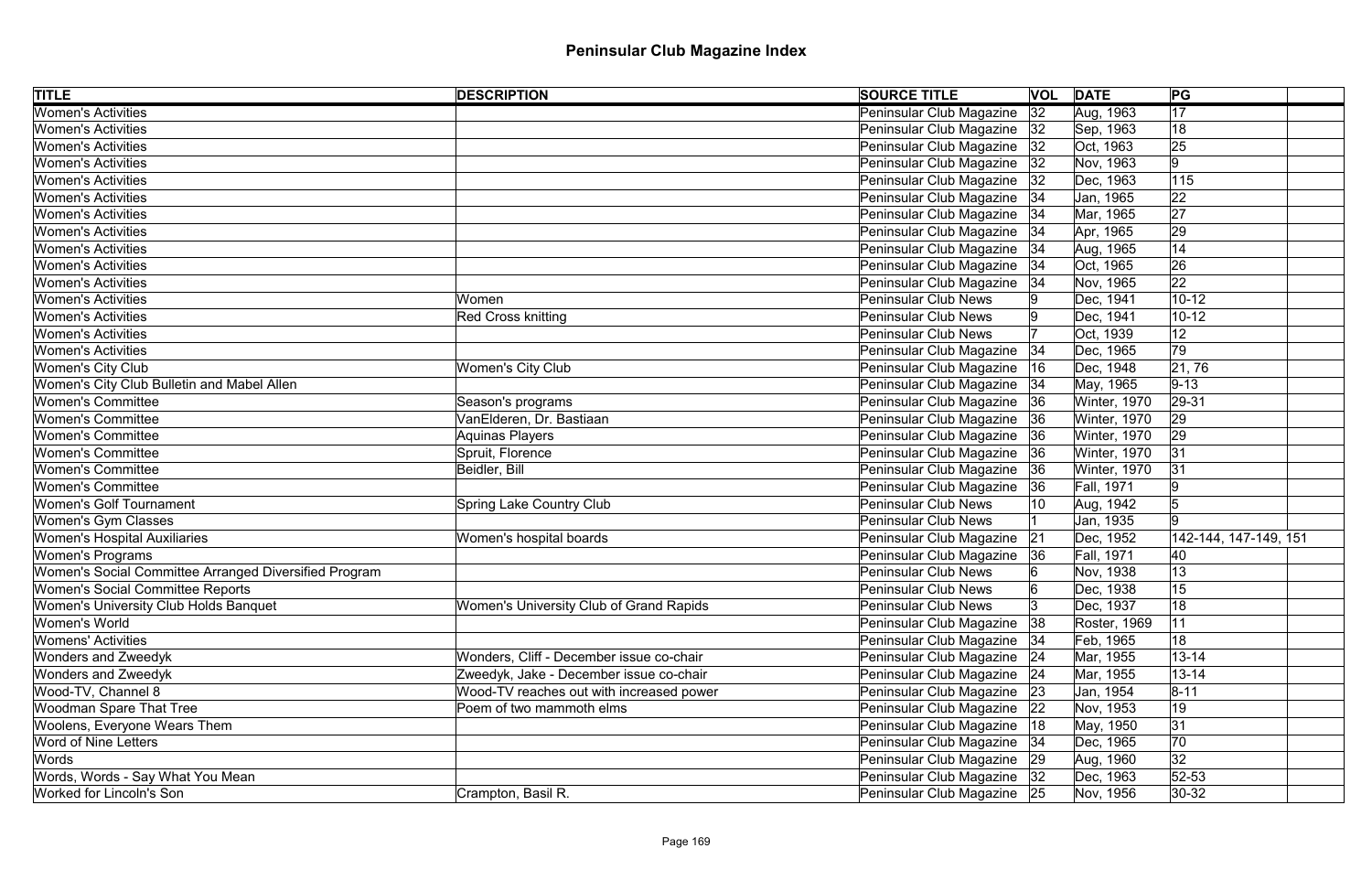| <b>TITLE</b>                                    | <b>DESCRIPTION</b>                                | <b>SOURCE TITLE</b>           |              | <b>VOL DATE</b> | PG            |
|-------------------------------------------------|---------------------------------------------------|-------------------------------|--------------|-----------------|---------------|
| <b>World Championship Match</b>                 | Sports - Billiards, Harold Worst                  | Peninsular Club Magazine      | $\sqrt{29}$  | Mar, 1960       | 8             |
| World in a Bad Fix                              | Hemingway, Ernest                                 | <b>Peninsular Club News</b>   |              | Jan, 1941       | $8-9$         |
| <b>World Religions</b>                          | Christianity leads all others in numbers          | Peninsular Club Magazine   26 |              | Sep, 1957       | $ 26-27$      |
| <b>World Series</b>                             | Martin, Heinie                                    | Peninsular Club Magazine   17 |              | Oct, 1949       | 13            |
| World's Greatest Log Jam                        | The great log jam of 1883 by Stewart Edward White | Peninsular Club Magazine   27 |              | Apr, 1958       | $ 26-32 $     |
| <b>Wrecked Ship Racket</b>                      | Rackets used on housewives                        | Peninsular Club Magazine 21   |              | Oct, 1952       | 30-31         |
| Wreckreation                                    | Vandalism of state parks                          | Peninsular Club Magazine      | 22           | Dec, 1953       | 181-183       |
| Wright Bros. Anniversary                        | 50th Anniversary of Wright Brothers Flight        | Peninsular Club Magazine 22   |              | Dec, 1953       | 28, 30-32     |
| <b>Wright Bros. Anniversary</b>                 | Wright, Orville and Wilbur                        | Peninsular Club Magazine      | 22           | Dec, 1953       | 28, 30-32     |
| <b>Wrought Iron Furniture</b>                   | Popularity of wrought iron furniture              | Peninsular Club Magazine 25   |              | Aug, 1956       | 18            |
| <b>Wurzburg Department Store Dinner</b>         |                                                   | <b>Peninsular Club News</b>   |              | Nov, 1939       | 12            |
| WWII - He Gave His Life                         | North, T/5 Robert E.                              | <b>Peninsular Club News</b>   |              | Feb, 1945       | $10 - 11$     |
| WXTO-FM - Father Michael's Station              | <b>WXTO-FM</b>                                    | Peninsular Club Magazine      | 32           | Apr, 1963       | $6-7$         |
| Y. M. C. A.                                     | Y. M. C. A., more than a building                 | Peninsular Club Magazine      | 21           | Mar, 1952       | $8-9, 28-29$  |
| Yankee Springs - Boom, Bust and Beauty          | Yankee Springs, Barry County, MI                  | Peninsular Club Magazine 34   |              | Dec, 1965       | $ 94 - 95$    |
| Yankee Springs Story                            | History of Yankee Springs boom                    | Peninsular Club Magazine      | 21           | Dec, 1952       | $ 87-90$      |
| Yes, History Repeats and Repeats                |                                                   | Peninsular Club Magazine      | 20           | May, 1951       | 3, 36         |
| You Are Your Handwriting                        | <b>Sister Charitas</b>                            | Peninsular Club Magazine   36 |              | Spring, 1970    | $33 - 35$     |
| You Burn It Fast                                | Michigan Consolidated Gas Company                 | Peninsular Club Magazine      | 17           | Mar, 1949       | $ 3, 22-23$   |
| You Can Always Light Cigars With It             |                                                   | Peninsular Club Magazine      | 19           | Jul, 1950       | 21            |
| You Hear Them Every Day                         | Carnegie, Dale                                    | Peninsular Club Magazine      | $ 19\rangle$ | Jul, 1950       | 13, 28        |
| You Start with a Bar of Soap                    |                                                   | Peninsular Club Magazine      | 18           | Mar, 1950       | $ 20-21$      |
| You Won't Know The Old Place                    |                                                   | <b>Peninsular Club News</b>   |              | Aug, 1938       | $3 - 4$       |
| You, Too Can Be A Magician                      |                                                   | Peninsular Club Magazine   34 |              | Apr, 1965       | $14 - 15$     |
| Young People's Holiday Party                    |                                                   | <b>Peninsular Club News</b>   |              | Dec, 1939       | 13            |
| Young People's Holiday Party                    |                                                   | <b>Peninsular Club News</b>   |              | Dec, 1938       | 15            |
| Youngs Entertain Shrine Ball Committee          | Youngs, Mr. & Mrs. Wayne H.                       | <b>Peninsular Club News</b>   |              | Feb, 1943       | 11            |
| Youngsters Want Retirement                      | Survey on retirement - Oldster to work on         | Peninsular Club Magazine      | 21           | Jan, 1952       | 25, 32        |
| Your Air-Conditioned Club Offers Welcome Relief | Air-Conditioned Pen Club                          | Peninsular Club News          |              | Jun, 1941       | 13            |
| Your Amazing Body                               | Article on the human body                         | Peninsular Club Magazine      | 31           | Apr, 1962       | 29            |
| Your Choice - The Next President                |                                                   | Peninsular Club Magazine 33   |              | Oct, 1964       |               |
| Your Christmas Shopping Made Easy               | <b>PenClub Gift Room</b>                          | <b>Peninsular Club News</b>   |              | Dec, 1941       |               |
| Your Club Your Magazine                         |                                                   | Peninsular Club Magazine      | 36           | Spring, 1971    | 31            |
| Your Club Appears In New Dress                  | Dumas, Nona - interior decorator                  | <b>Peninsular Club News</b>   |              | Sep, 1938       | 3             |
| Your Club Expands                               |                                                   | Peninsular Club Magazine      | 38           | Roster, 1969    | 38            |
| Your Club Manager                               | VanBrabant, Andre J.                              | Peninsular Club Magazine 35   |              | 1968 Roster     | 19-21         |
| Your Club: A Background                         | Peninsular Club History                           | Peninsular Club Magazine      | 33           | Dec, 1964       | $ 28-32, 45 $ |
| Your Dog                                        |                                                   | Peninsular Club Magazine  18  |              | Jan, 1950       | 23            |
| Your Hit Parade                                 | <b>Hit Parade - TV Show</b>                       | Peninsular Club Magazine 25   |              | Apr, 1956       | $14 - 17$     |
| Your Home Town                                  | Your Home Town is America                         | Peninsular Club Magazine 21   |              | Apr, 1952       | 18-19         |
| Your Home Town                                  | McPherson, John W. - article                      | Peninsular Club Magazine   21 |              | Apr, 1952       | $18 - 19$     |